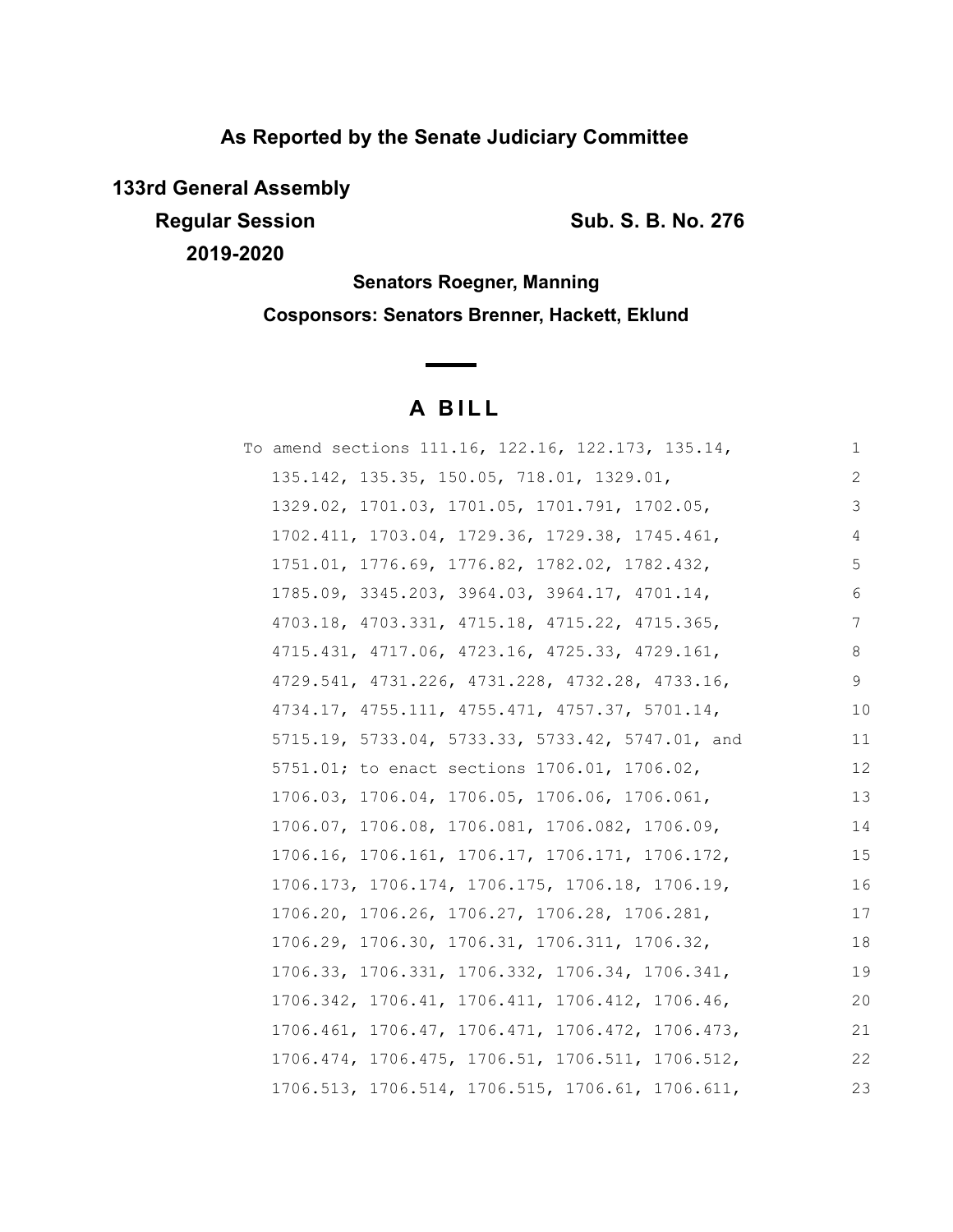#### **Sub. S. B. No. 276 Page 2 As Reported by the Senate Judiciary Committee**

| 1706.612, 1706.613, 1706.614, 1706.615,          | 24 |
|--------------------------------------------------|----|
| 1706.616, 1706.617, 1706.62, 1706.71, 1706.711,  | 25 |
| 1706.712, 1706.713, 1706.72, 1706.721, 1706.722, | 26 |
| 1706.723, 1706.73, 1706.74, 1706.76, 1706.761,   | 27 |
| 1706.762, 1706.763, 1706.764, 1706.765,          | 28 |
| 1706.766, 1706.767, 1706.768, 1706.769,          | 29 |
| 1706.7610, 1706.7611, 1706.7612, 1706.7613,      | 30 |
| 1706.81, 1706.82, 1706.83, and 1706.84; and to   | 31 |
| repeal sections 1705.01, 1705.02, 1705.03,       | 32 |
| 1705.031, 1705.04, 1705.05, 1705.06, 1705.07,    | 33 |
| 1705.08, 1705.081, 1705.09, 1705.10, 1705.11,    | 34 |
| 1705.12, 1705.13, 1705.14, 1705.15, 1705.16,     | 35 |
| 1705.161, 1705.17, 1705.18, 1705.19, 1705.20,    | 36 |
| 1705.21, 1705.22, 1705.23, 1705.24, 1705.25,     | 37 |
| 1705.26, 1705.27, 1705.28, 1705.281, 1705.282,   | 38 |
| 1705.29, 1705.291, 1705.292, 1705.30, 1705.31,   | 39 |
| 1705.32, 1705.33, 1705.34, 1705.35, 1705.36,     | 40 |
| 1705.361, 1705.37, 1705.371, 1705.38, 1705.381,  | 41 |
| 1705.39, 1705.391, 1705.40, 1705.41, 1705.42,    | 42 |
| 1705.43, 1705.44, 1705.45, 1705.46, 1705.47,     | 43 |
| 1705.48, 1705.49, 1705.50, 1705.51, 1705.52,     | 44 |
| 1705.53, 1705.54, 1705.55, 1705.56, 1705.57,     | 45 |
| 1705.58, and 1705.61 of the Revised Code to      | 46 |
| enact the Ohio Revised Limited Liability Company | 47 |
| Act.                                             | 48 |

## **BE IT ENACTED BY THE GENERAL ASSEMBLY OF THE STATE OF OHIO:**

**Section 1.** That sections 111.16, 122.16, 122.173, 135.14, 135.142, 135.35, 150.05, 718.01, 1329.01, 1329.02, 1701.03, 49 50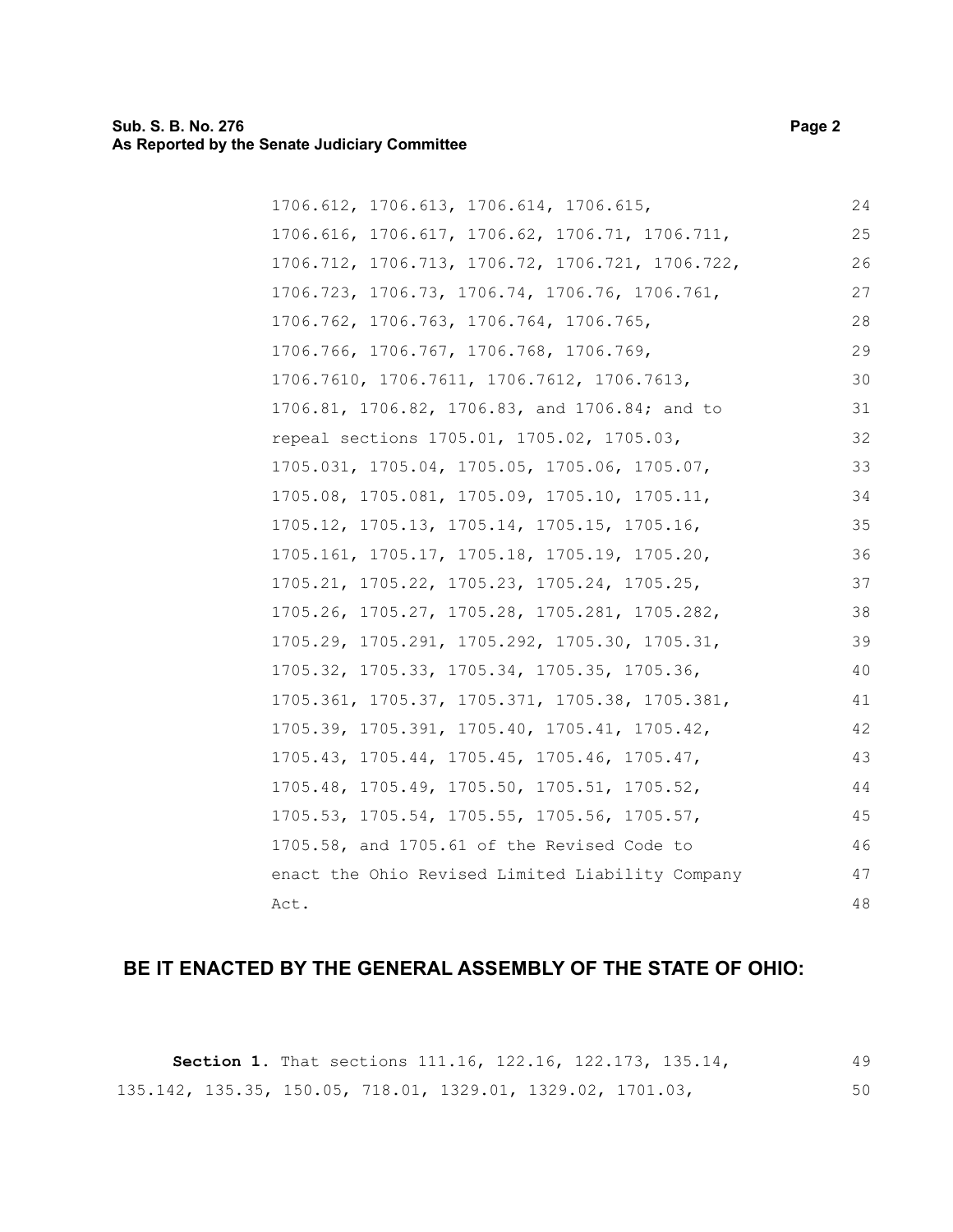#### **Sub. S. B. No. 276 Page 3 As Reported by the Senate Judiciary Committee**

1701.05, 1701.791, 1702.05, 1702.411, 1703.04, 1729.36, 1729.38, 1745.461, 1751.01, 1776.69, 1776.82, 1782.02, 1782.432, 1785.09, 3345.203, 3964.03, 3964.17, 4701.14, 4703.18, 4703.331, 4715.18, 4715.22, 4715.365, 4715.431, 4717.06, 4723.16, 4725.33, 4729.161, 4729.541, 4731.226, 4731.228, 4732.28, 4733.16, 4734.17, 4755.111, 4755.471, 4757.37, 5701.14, 5715.19, 5733.04, 5733.33, 5733.42, 5747.01, and 5751.01 be amended and sections 1706.01, 1706.02, 1706.03, 1706.04, 1706.05, 1706.06, 1706.061, 1706.07, 1706.08, 1706.081, 1706.082, 1706.09, 1706.16, 1706.161, 1706.17, 1706.171, 1706.172, 1706.173, 1706.174, 1706.175, 1706.18, 1706.19, 1706.20, 1706.26, 1706.27, 1706.28, 1706.281, 1706.29, 1706.30, 1706.31, 1706.311, 1706.32, 1706.33, 1706.331, 1706.332, 1706.34, 1706.341, 1706.342, 1706.41, 1706.411, 1706.412, 1706.46, 1706.461, 1706.47, 1706.471, 1706.472, 1706.473, 1706.474, 1706.475, 1706.51, 1706.511, 1706.512, 1706.513, 1706.514, 1706.515, 1706.61, 1706.611, 1706.612, 1706.613, 1706.614, 1706.615, 1706.616, 1706.617, 1706.62, 1706.71, 1706.711, 1706.712, 1706.713, 1706.72, 1706.721, 1706.722, 1706.723, 1706.73, 1706.74, 1706.76, 1706.761, 1706.762, 1706.763, 1706.764, 1706.765, 1706.766, 1706.767, 1706.768, 1706.769, 1706.7610, 1706.7611, 1706.7612, 1706.7613, 1706.81, 1706.82, 1706.83, and 1706.84 of the Revised Code be enacted to read as follows: 51 52 53 54 55 56 57 58 59 60 61 62 63 64 65 66 67 68 69 70 71 72 73

**Sec. 111.16.** Except as provided in section 1701.041 of the Revised Code, the secretary of state shall charge and collect, for the benefit of the state, the following fees: 74 75 76

(A) For filing and recording articles of incorporation of a domestic corporation, including designation of agent: 77 78

(1) Wherein the corporation shall not be authorized to issue any shares of capital stock, ninety-nine dollars; 79 80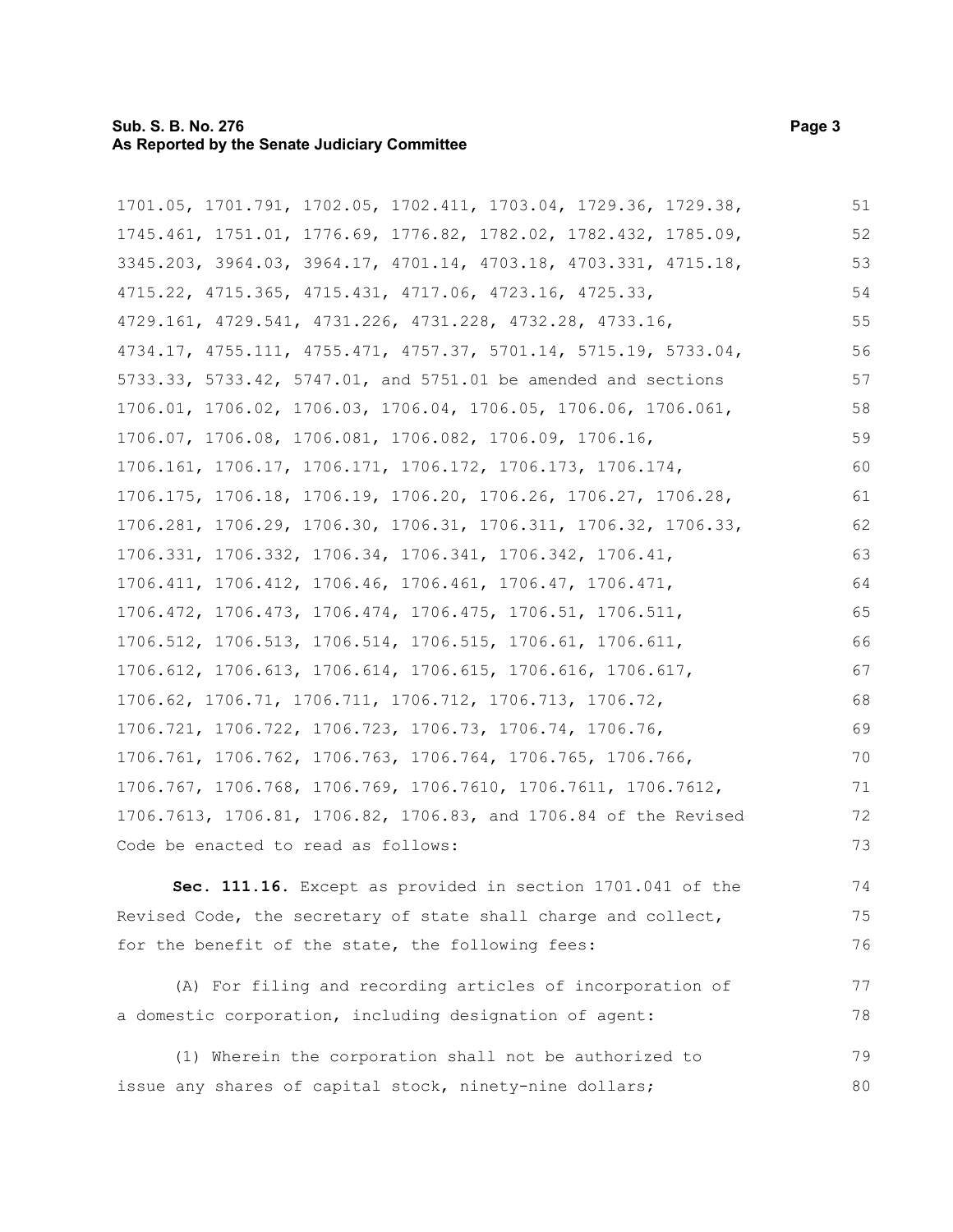## **Sub. S. B. No. 276 Page 4 As Reported by the Senate Judiciary Committee**

| shares of capital stock, with or without par value:              | 82  |
|------------------------------------------------------------------|-----|
| (a) Ten cents for each share authorized up to and                | 83  |
| including one thousand shares;                                   | 84  |
| (b) Five cents for each share authorized in excess of one        | 85  |
| thousand shares up to and including ten thousand shares;         | 86  |
| (c) Two cents for each share authorized in excess of ten         | 87  |
| thousand shares up to and including fifty thousand shares;       | 88  |
| (d) One cent for each share authorized in excess of fifty        | 89  |
| thousand shares up to and including one hundred thousand shares; | 90  |
| (e) One-half cent for each share authorized in excess of         | 91  |
| one hundred thousand shares up to and including five hundred     | 92  |
| thousand shares;                                                 | 93  |
| (f) One-quarter cent for each share authorized in excess         | 94  |
| of five hundred thousand shares; provided no fee shall be less   | 95  |
| than ninety-nine dollars or greater than one hundred thousand    | 96  |
| dollars.                                                         | 97  |
| (B) For filing and recording a certificate of amendment to       | 98  |
| or amended articles of incorporation of a domestic corporation,  | 99  |
| or for filing and recording a certificate of reorganization, a   | 100 |
| certificate of dissolution, or an amendment to a foreign license | 101 |
| application:                                                     | 102 |
| (1) If the domestic corporation is not authorized to issue       | 103 |
| any shares of capital stock, fifty dollars;                      | 104 |
| (2) If the domestic corporation is authorized to issue           | 105 |
| shares of capital stock, fifty dollars, and in case of any       | 106 |
| increase in the number of shares authorized to be issued, a      | 107 |
| further sum computed in accordance with the schedule set forth   | 108 |

(2) Wherein the corporation shall be authorized to issue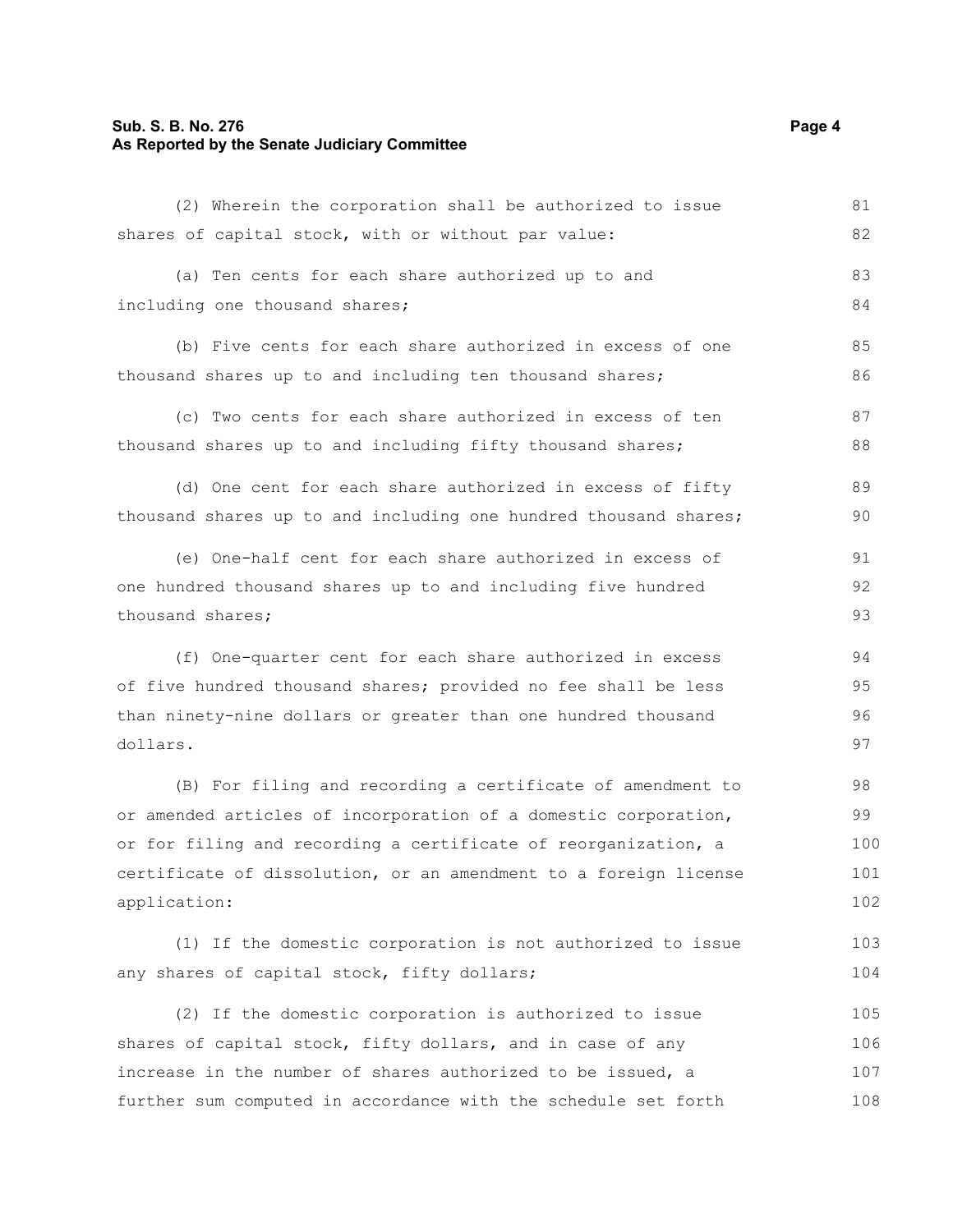#### **Sub. S. B. No. 276 Page 5 As Reported by the Senate Judiciary Committee**

in division (A)(2) of this section less a credit computed in the same manner for the number of shares previously authorized to be issued by the corporation; provided no fee under division (B)(2) of this section shall be greater than one hundred thousand dollars; 109 110 111 112 113

(3) If the foreign corporation is not authorized to issue any shares of capital stock, fifty dollars;

(4) If the foreign corporation is authorized to issue shares of capital stock, fifty dollars.

(C) For filing and recording articles of incorporation of a savings and loan association, ninety-nine dollars; and for filing and recording a certificate of amendment to or amended articles of incorporation of a savings and loan association, fifty dollars; 118 119 120 121 122

(D) For filing and recording a certificate of conversion, including a designation of agent, a certificate of merger, or a certificate of consolidation, ninety-nine dollars and, in the case of any new corporation resulting from a consolidation or any surviving corporation that has an increased number of shares authorized to be issued resulting from a merger, an additional sum computed in accordance with the schedule set forth in division (A)(2) of this section less a credit computed in the same manner for the number of shares previously authorized to be issued or represented in this state by each of the corporations for which a consolidation or merger is effected by the certificate; 123 124 125 126 127 128 129 130 131 132 133 134

(E) For filing and recording articles of incorporation of a credit union or the American credit union guaranty association, ninety-nine dollars, and for filing and recording a 135 136 137

114 115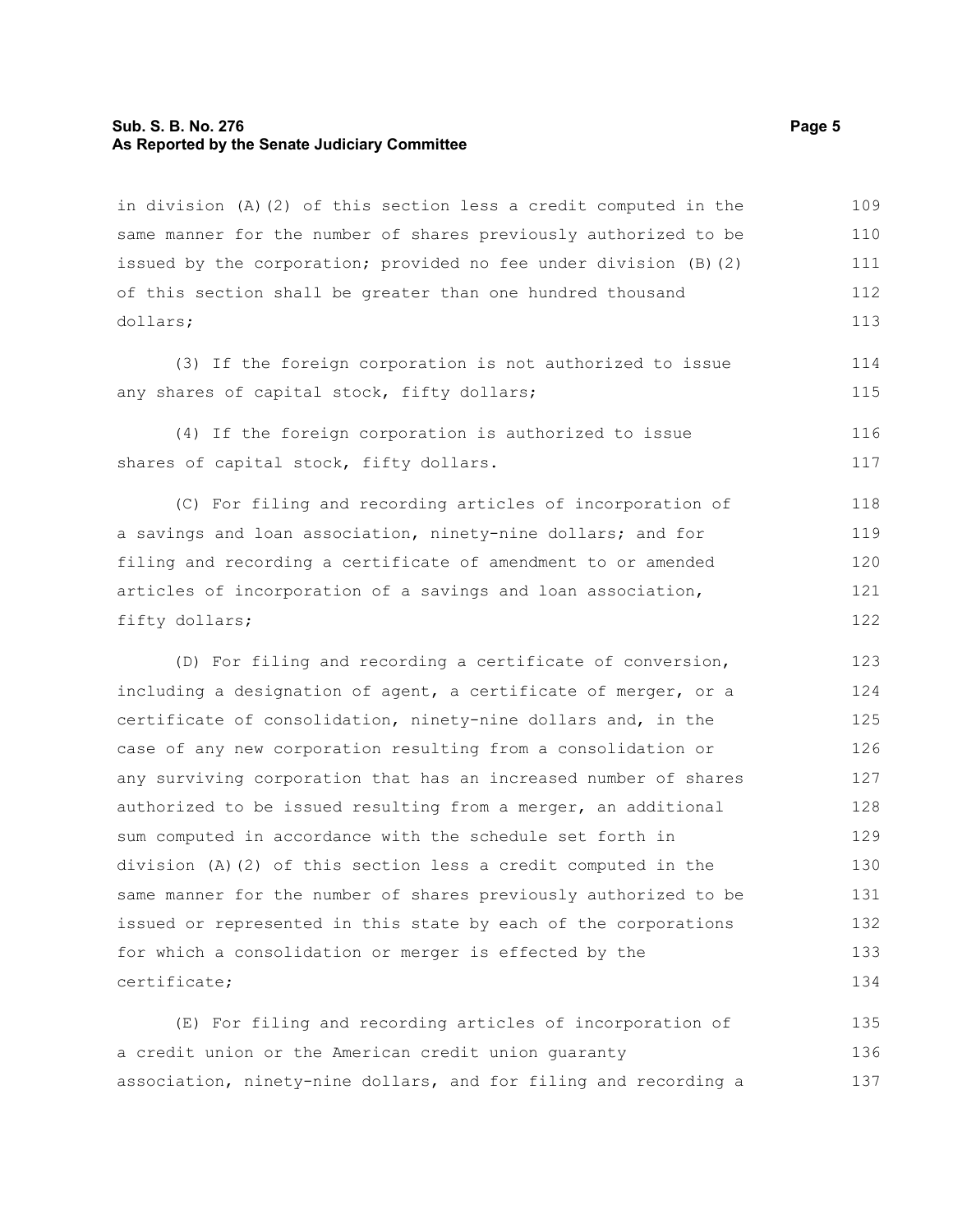#### **Sub. S. B. No. 276 Page 6 As Reported by the Senate Judiciary Committee**

certificate of increase in capital stock or any other amendment of the articles of incorporation of a credit union or the association, fifty dollars; 138 139 140

(F) For filing and recording articles of organization of a limited liability company, for filing and recording an application to become a registered foreign limited liability company, for filing and recording a registration application to become a domestic limited liability partnership, or for filing and recording an application to become a registered foreign limited liability partnership, ninety-nine dollars; 141 142 143 144 145 146 147

(G) For filing and recording a certificate of limited partnership or an application for registration as a foreign limited partnership, or for filing an initial statement of partnership authority pursuant to section 1776.33 of the Revised Code, ninety-nine dollars; 148 149 150 151 152

(H) For filing a copy of papers evidencing the incorporation of a municipal corporation or of annexation of territory by a municipal corporation, five dollars, to be paid by the municipal corporation, the petitioners therefor, or their agent; 153 154 155 156 157

(I) For filing and recording any of the following:

(1) A license to transact business in this state by a foreign corporation for profit pursuant to section 1703.04 of the Revised Code or a foreign nonprofit corporation pursuant to section 1703.27 of the Revised Code, ninety-nine dollars; 159 160 161 162

(2) A biennial report or biennial statement pursuant to section 1775.63, 1776.83, or 1785.06 of the Revised Code, twenty-five dollars; 163 164 165

(3) Except as otherwise provided in this section or any 166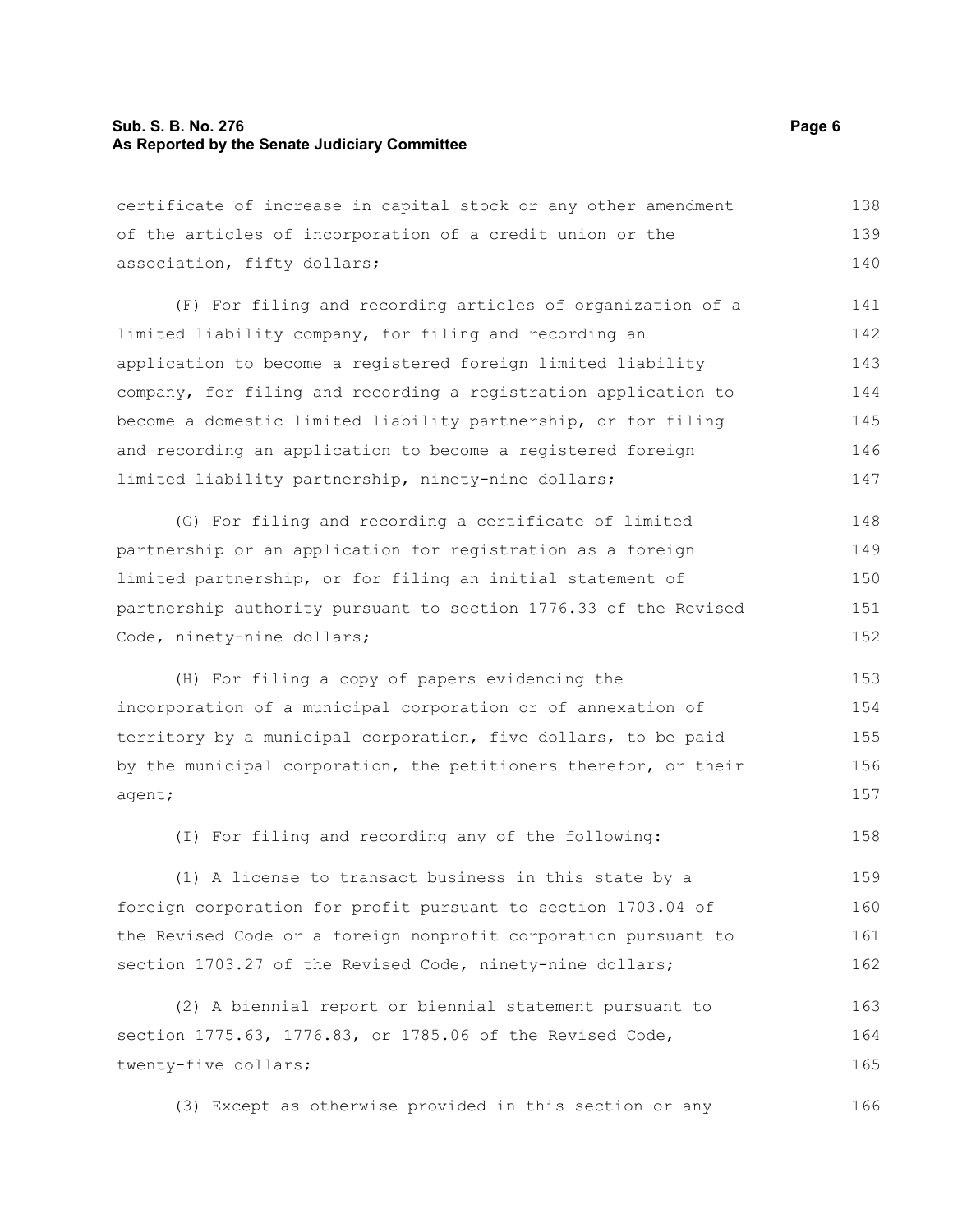#### **Sub. S. B. No. 276 Page 7 As Reported by the Senate Judiciary Committee**

other section of the Revised Code, any other certificate or paper that is required to be filed and recorded or is permitted to be filed and recorded by any provision of the Revised Code with the secretary of state, twenty-five dollars. 167 168 169 170

(J) For filing any certificate or paper not required to be recorded, five dollars; 171 172

(K)(1) For making copies of any certificate or other paper filed in the office of the secretary of state, a fee not to exceed one dollar per page, except as otherwise provided in the Revised Code, and for creating and affixing the seal of the office of the secretary of state to any good standing or other certificate, five dollars. For copies of certificates or papers required by state officers for official purpose, no charge shall be made. 173 174 175 176 177 178 179 180

(2) For creating and affixing the seal of the office of the secretary of state to the certificates described in division (E) of section 1701.81, division (E) of section 1701.811, division (E) of section 1705.38, division (E) of section 1705.381, division (D) of section 1702.43, division (E) of section 1775.47, division (E) of section 1775.55, division (E) of section 1776.70, division (E) of section 1776.74, division (E) of section 1782.433, or division (E) of section 1782.4310 of the Revised Code, twenty-five dollars. 181 182 183 184 185 186 187 188 189

(L) For a minister's license to solemnize marriages, ten dollars; 190 191

(M) For examining documents to be filed at a later date for the purpose of advising as to the acceptability of the proposed filing, fifty dollars; 192 193 194

(N) Fifty dollars for filing and recording any of the 195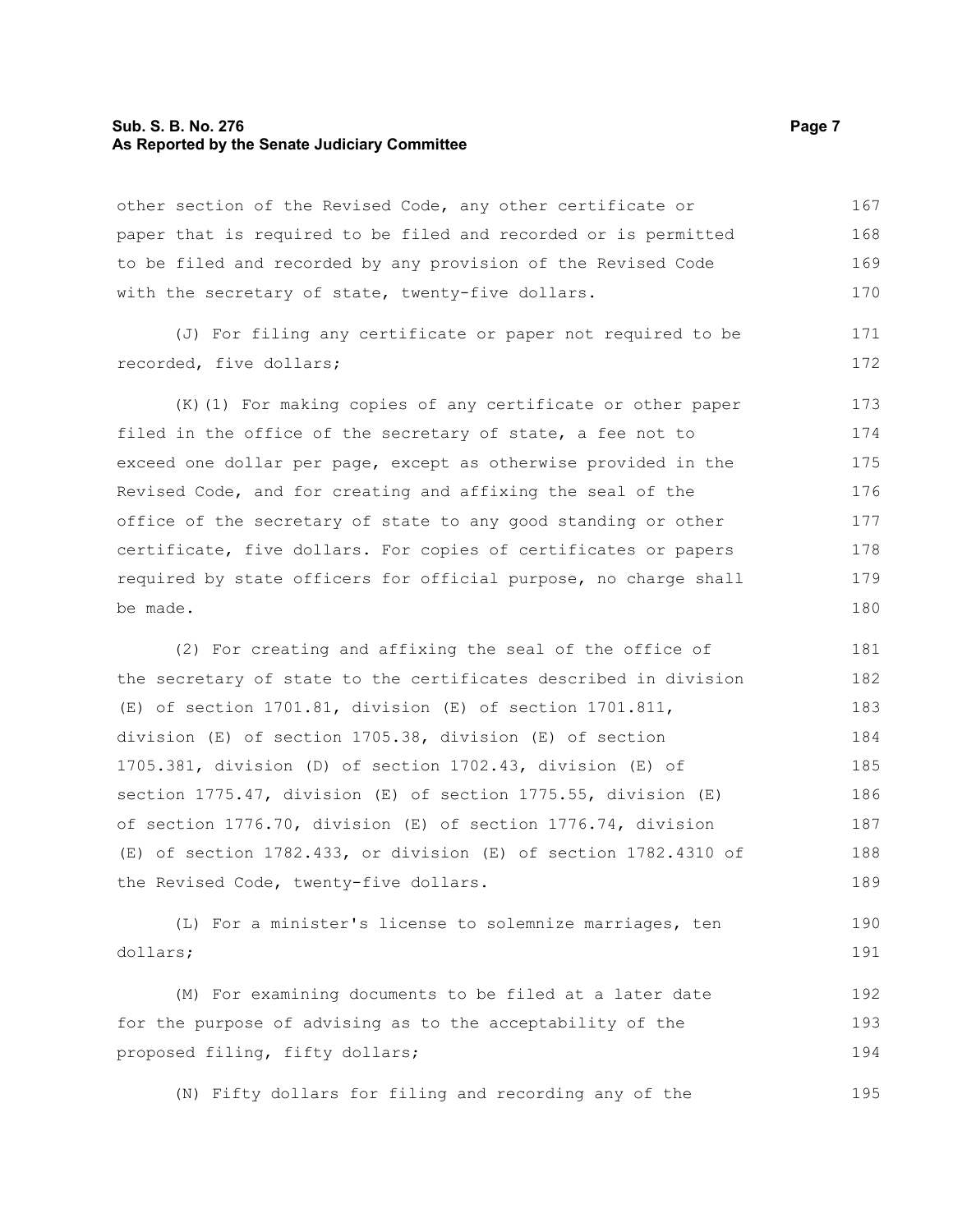## **Sub. S. B. No. 276 Page 8 As Reported by the Senate Judiciary Committee**

| following:                                                              | 196 |
|-------------------------------------------------------------------------|-----|
| (1) A certificate of dissolution and accompanying                       | 197 |
| documents, or a certificate of cancellation, under section              | 198 |
| 1701.86, 1702.47, 1705.43, <u>1706.471, 1</u> 776.65, or 1782.10 of the | 199 |
| Revised Code;                                                           | 200 |
| (2) A notice of dissolution of a foreign licensed                       | 201 |
| corporation or a certificate of surrender of license by a               | 202 |
| foreign licensed corporation under section 1703.17 of the               | 203 |
| Revised Code;                                                           | 204 |
| (3) The withdrawal of registration of a foreign or                      | 205 |
| domestic limited liability partnership under section 1775.61,           | 206 |
| 1775.64, 1776.81, or 1776.86 of the Revised Code, or the                | 207 |
| certificate of cancellation of registration of a foreign limited        | 208 |
| liability company under section 1705.57 or 1706.514 of the              | 209 |
| Revised Code;                                                           | 210 |
| (4) The filing of a statement of denial under section                   | 211 |
| 1776.34 of the Revised Code, a statement of dissociation under          | 212 |
| section 1776.57 of the Revised Code, a statement of disclaimer          | 213 |
| of general partner status under Chapter 1782. of the Revised            | 214 |
| Code, or a cancellation of disclaimer of general partner status         | 215 |
| under Chapter 1782. of the Revised Code.                                | 216 |
| (0) For filing a statement of continued existence by a                  | 217 |
| nonprofit corporation, twenty-five dollars;                             | 218 |
| (P) For filing a restatement under section 1705.08                      | 219 |
| 1706.161, or 1782.09 of the Revised Code, an amendment to a             | 220 |
| certificate of cancellation under section 1782.10 of the Revised        | 221 |
| Code, an amendment under section 1705.08, 1706.161, or 1782.09          | 222 |
| of the Revised Code, or a correction under section 1705.55,             | 223 |
| <u>1706.173, 1706.511, 1706.513, 1775.61, 1775.64, 1776.12, or</u>      | 224 |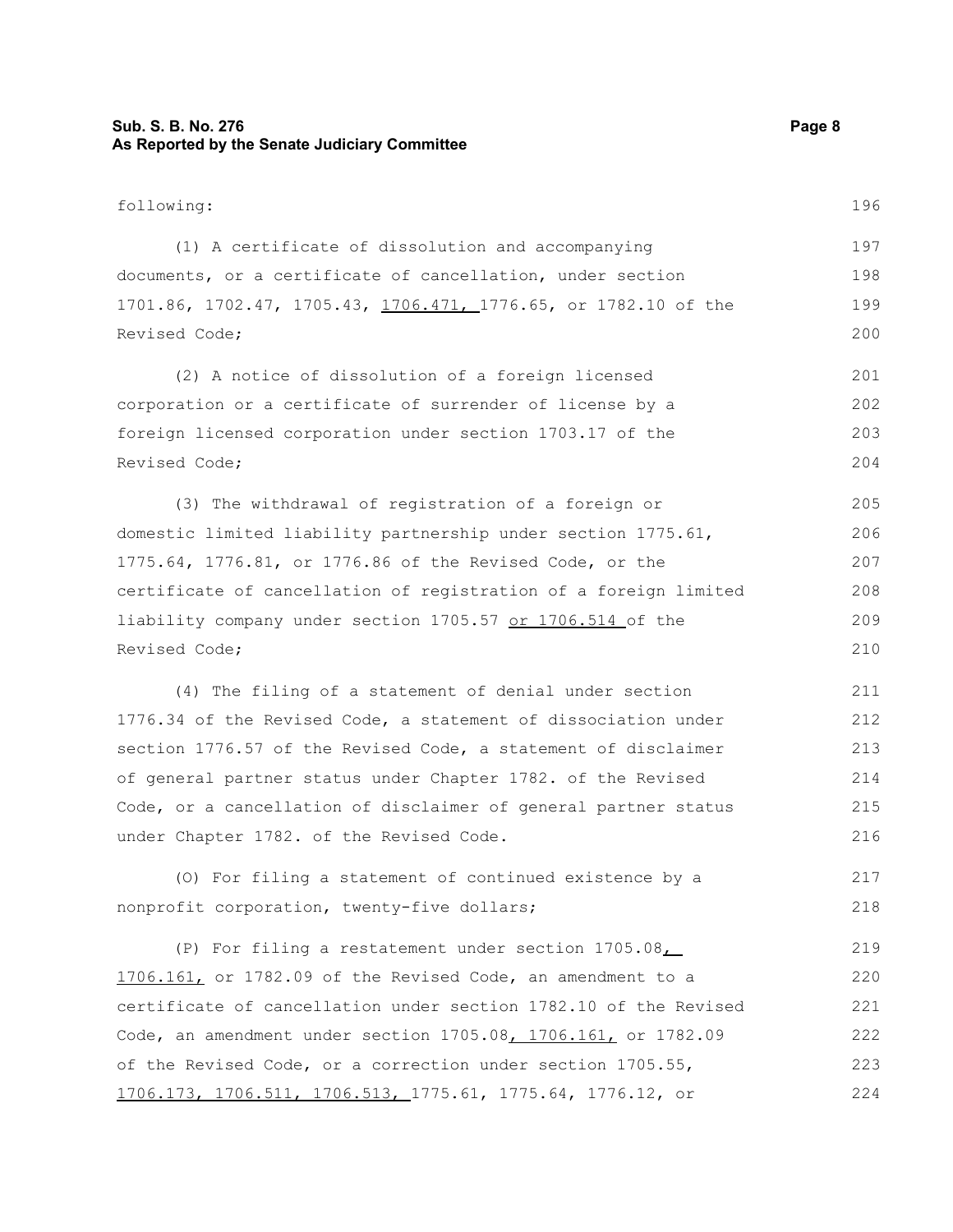## **Sub. S. B. No. 276 Page 9 As Reported by the Senate Judiciary Committee**

| 1782.52 of the Revised Code, fifty dollars;                       | 225 |
|-------------------------------------------------------------------|-----|
| (Q) For filing for reinstatement of an entity cancelled by        | 226 |
| operation of law, by the secretary of state, by order of the      | 227 |
| department of taxation, or by order of a court, twenty-five       | 228 |
| dollars;                                                          | 229 |
| (R) For filing and recording any of the following:                | 230 |
| (1) A change of agent, resignation of agent, or change of         | 231 |
| agent's address under section 1701.07, 1702.06, 1703.041,         | 232 |
| 1703.27, 1705.06, 1705.55, 1706.09, 1746.04, 1747.03, 1776.07,    | 233 |
| or 1782.04 of the Revised Code, twenty-five dollars;              | 234 |
| (2) A multiple change of agent name or address,                   | 235 |
| standardization of agent address, or resignation of agent under   | 236 |
| section 1701.07, 1702.06, 1703.041, 1703.27, 1705.06, 1705.55,    | 237 |
| 1706.09, 1746.04, 1747.03, 1776.07, or 1782.04 of the Revised     | 238 |
| Code, one hundred twenty-five dollars, plus three dollars per     | 239 |
| entity record being changed, by the multiple agent update.        | 240 |
| (S) For filing and recording any of the following:                | 241 |
| (1) An application for the exclusive right to use a name          | 242 |
| or an application to reserve a name for future use under section  | 243 |
| 1701.05, 1702.05, 1703.31, 1705.05, 1706.07, or 1746.06 of the    | 244 |
| Revised Code, thirty-nine dollars;                                | 245 |
| (2) A trade name or fictitious name registration or               | 246 |
| report, thirty-nine dollars;                                      | 247 |
| (3) An application to renew any item covered by division          | 248 |
| (S) (1) or (2) of this section that is permitted to be renewed,   | 249 |
| twenty-five dollars;                                              | 250 |
| (4) An assignment of rights for use of a name covered by          | 251 |
| division $(S)$ (1), (2), or (3) of this section, the cancellation | 252 |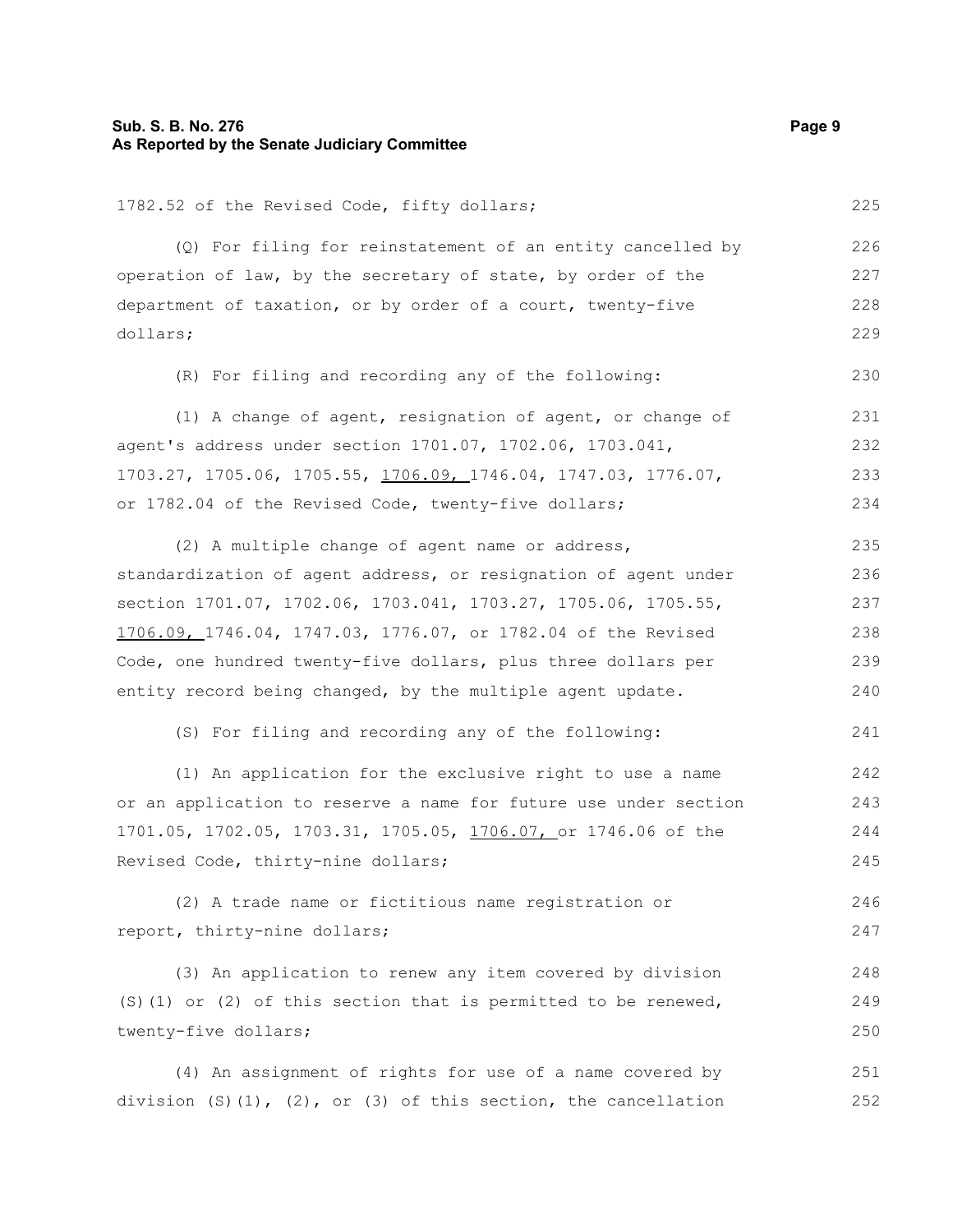#### **Sub. S. B. No. 276 Page 10 As Reported by the Senate Judiciary Committee**

of a name registration or name reservation that is so covered, or notice of a change of address of the registrant of a name that is so covered, twenty-five dollars. 253 254 255

(T) For filing and recording a report to operate a business trust or a real estate investment trust, either foreign or domestic, ninety-nine dollars; and for filing and recording an amendment to a report or associated trust instrument, or a surrender of authority, to operate a business trust or real estate investment trust, fifty dollars; 256 257 258 259 260 261

(U)(1) For filing and recording the registration of a trademark, service mark, or mark of ownership, one hundred twenty-five dollars; 262 263 264

(2) For filing and recording the change of address of a registrant, the assignment of rights to a registration, a renewal of a registration, or the cancellation of a registration associated with a trademark, service mark, or mark of ownership, twenty-five dollars.

(V) For filing a service of process with the secretary of state, five dollars, except as otherwise provided in any section of the Revised Code;

(W) For making, recording, and forwarding a commission under section 107.06 of the Revised Code, the applicable fee specified in that section. 273 274 275

Fees specified in this section may be paid by cash, check, or money order, by credit card in accordance with section 113.40 of the Revised Code, or by an alternative payment program in accordance with division (B) of section 111.18 of the Revised Code. Any credit card number or the expiration date of any credit card is not subject to disclosure under Chapter 149. of 276 277 278 279 280 281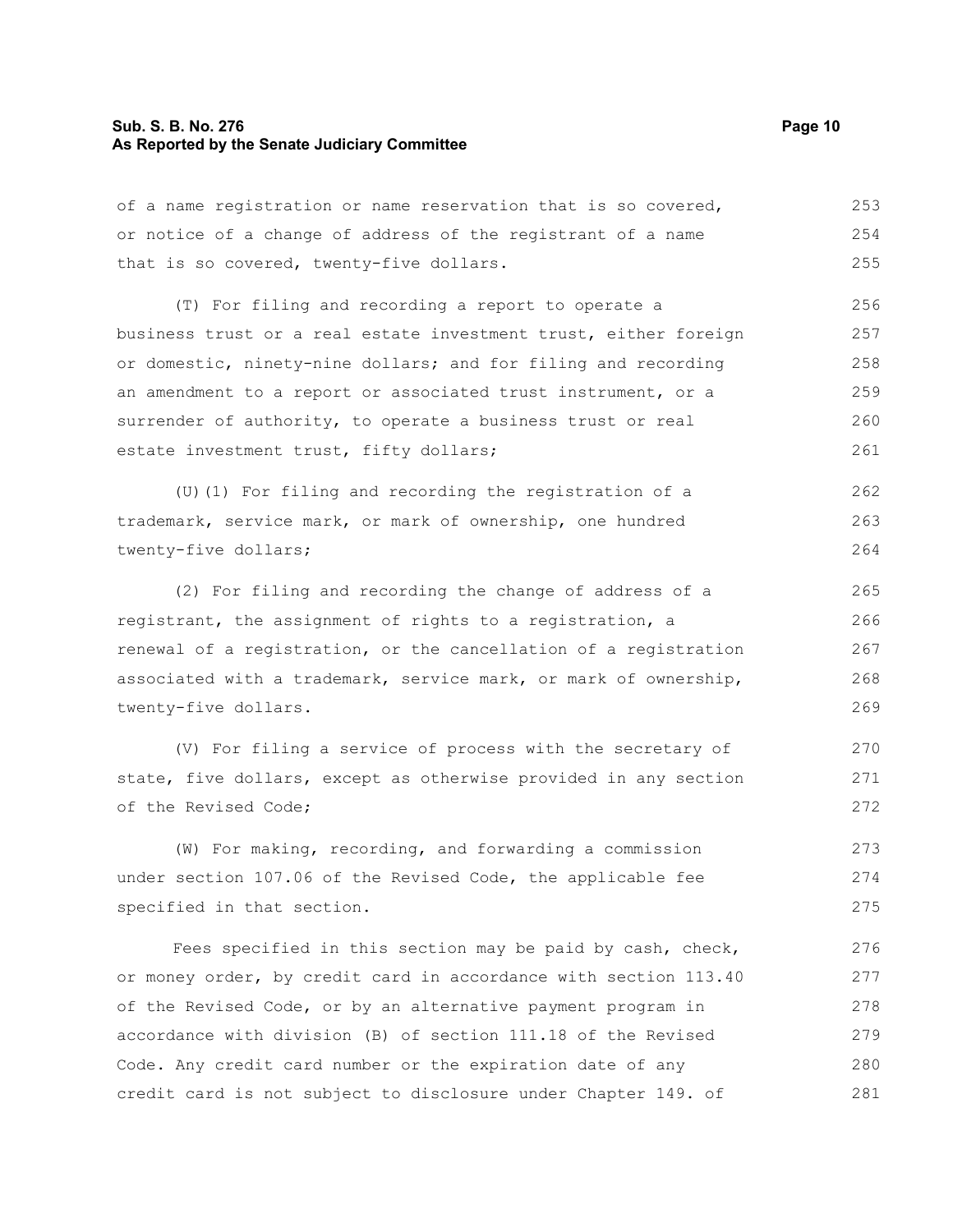## **Sub. S. B. No. 276 Page 11 As Reported by the Senate Judiciary Committee**

| the Revised Code.                                                | 282 |
|------------------------------------------------------------------|-----|
| Sec. 122.16. (A) As used in this section:                        | 283 |
| (1) "Distressed area" means either a municipal corporation       | 284 |
| that has a population of at least fifty thousand or a county,    | 285 |
| that meets two of the following criteria:                        | 286 |
| (a) Its average rate of unemployment, during the most            | 287 |
| recent five-year period for which data are available, is equal   | 288 |
| to at least one hundred twenty-five per cent of the average rate | 289 |
| of unemployment for the United States for the same period.       | 290 |
| (b) It has a per capita income equal to or below eighty          | 291 |
| per cent of the median county per capita income of the United    | 292 |
| States as determined by the most recently available figures from | 293 |
| the United States census bureau.                                 | 294 |
| (c) (i) In the case of a municipal corporation, at least         | 295 |
| twenty per cent of the residents have a total income for the     | 296 |
| most recent census year that is below the official poverty line. | 297 |
| (ii) In the case of a county, in intercensal years, the          | 298 |
| county has a ratio of transfer payment income to total county    | 299 |
| income equal to or greater than twenty-five per cent.            | 300 |
| (2) "Eligible area" means a distressed area, a labor             | 301 |
| surplus area, an inner city area, or a situational distress      | 302 |
| area.                                                            | 303 |
| (3) "Eligible costs associated with a voluntary action"          | 304 |
| means costs incurred during the qualifying period in performing  | 305 |
| a remedy or remedial activities, as defined in section 3746.01   | 306 |
| of the Revised Code, and any costs incurred during the           | 307 |
| qualifying period in performing both a phase I and phase II      | 308 |
| property assessment, as defined in the rules adopted under       | 309 |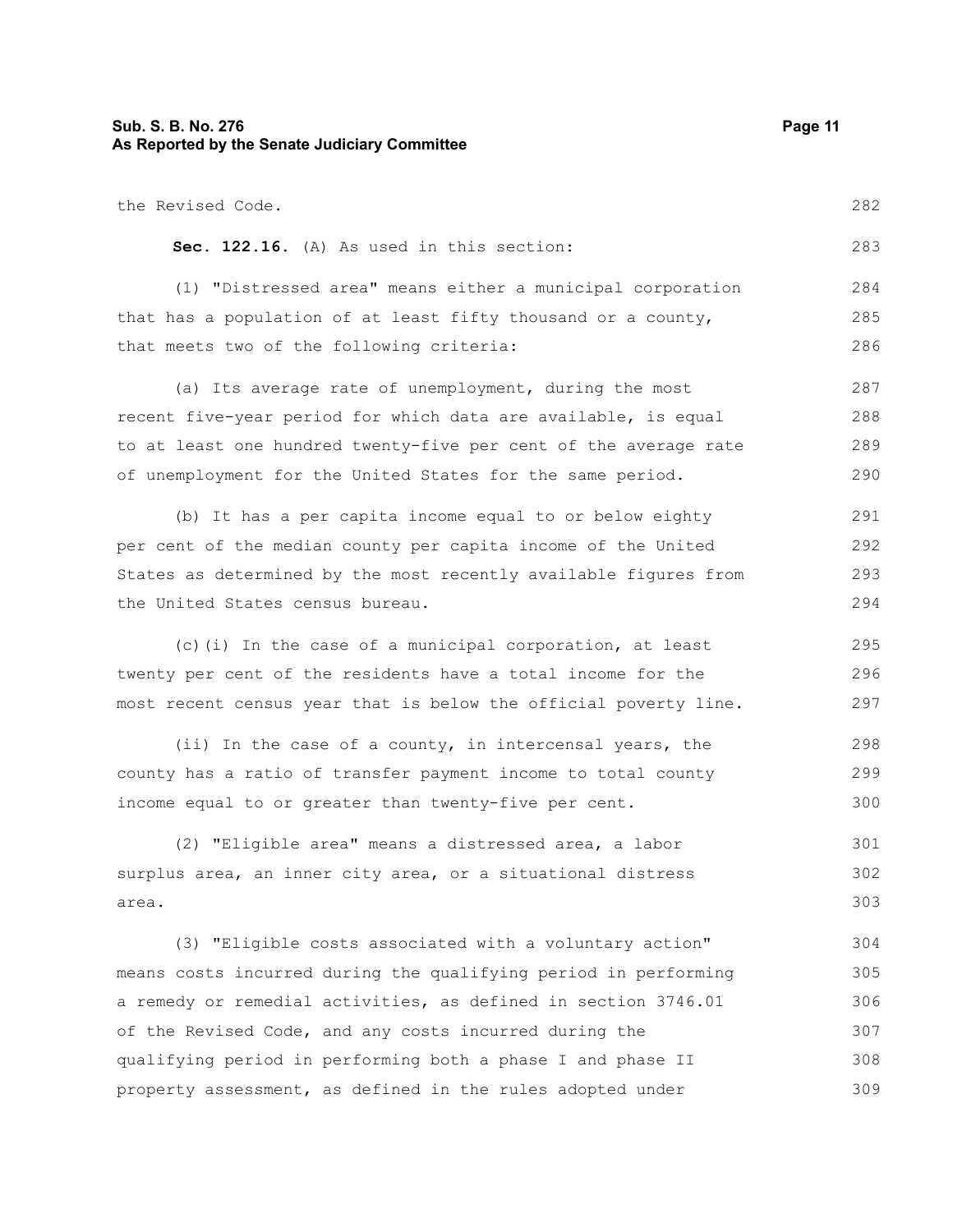#### **Sub. S. B. No. 276 Page 12 As Reported by the Senate Judiciary Committee**

section 3746.04 of the Revised Code, provided that the performance of the phase I and phase II property assessment resulted in the implementation of the remedy or remedial activities. 310 311 312 313

(4) "Inner city area" means, in a municipal corporation that has a population of at least one hundred thousand and does not meet the criteria of a labor surplus area or a distressed area, targeted investment areas established by the municipal corporation within its boundaries that are comprised of the most recent census block tracts that individually have at least twenty per cent of their population at or below the state poverty level or other census block tracts contiguous to such census block tracts.

(5) "Labor surplus area" means an area designated as a labor surplus area by the United States department of labor. 323 324

(6) "Official poverty line" has the same meaning as in division (A) of section 3923.51 of the Revised Code. 325 326

(7) "Partner" includes a member of a limited liability company formed under Chapter 1705. or 1706. of the Revised Code or under the laws of any other state if the limited liability company is not treated as a corporation for purposes of Chapter 5733. of the Revised Code and is not classified as an association taxable as a corporation for federal income tax purposes. 327 328 329 330 331 332 333

(8) "Partnership" includes a limited liability company formed under Chapter 1705. or 1706. of the Revised Code or under the laws of any other state if the limited liability company is not treated as a corporation for purposes of Chapter 5733. of the Revised Code and is not classified as an association taxable 334 335 336 337 338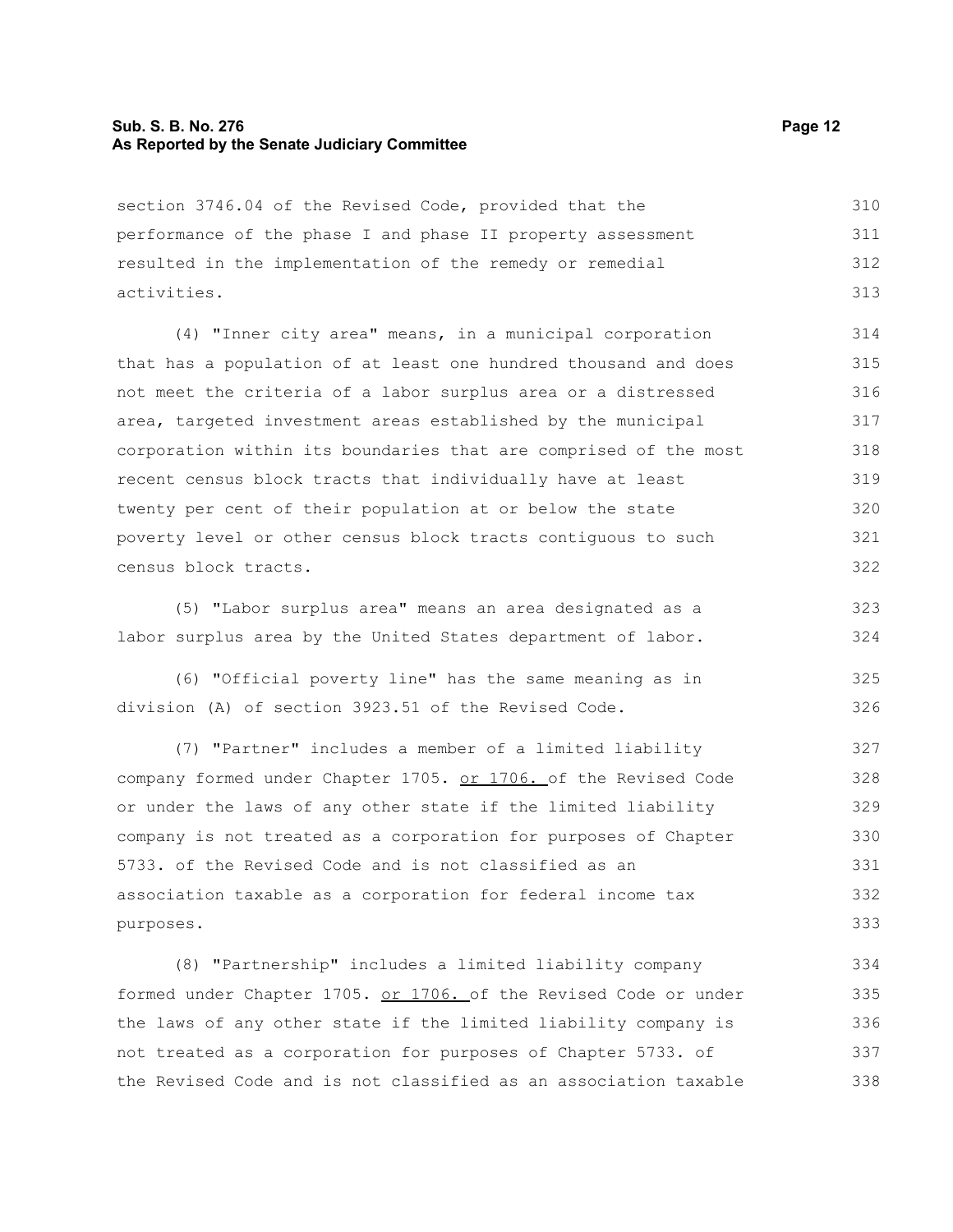## **Sub. S. B. No. 276 Page 13 As Reported by the Senate Judiciary Committee**

| as a corporation for federal income tax purposes.                | 339 |
|------------------------------------------------------------------|-----|
| (9) "Qualifying period" means the period that begins July        | 340 |
| 1, 1996, and ends June 30, 1999.                                 | 341 |
| (10) "S corporation" means a corporation that has made an        | 342 |
| election under subchapter S of chapter one of subtitle A of the  | 343 |
| Internal Revenue Code for its taxable year under the Internal    | 344 |
| Revenue Code;                                                    | 345 |
| (11) "Situational distress area" means a county or a             | 346 |
| municipal corporation that has experienced or is experiencing a  | 347 |
| closing or downsizing of a major employer that will adversely    | 348 |
| affect the economy of the county or municipal corporation. In    | 349 |
| order for a county or municipal corporation to be designated as  | 350 |
| a situational distress area, the governing body of the county or | 351 |
| municipal corporation shall submit a petition to the director of | 352 |
| development in the form prescribed by the director. A county or  | 353 |
| municipal corporation may be designated as a situational         | 354 |
| distress area for a period not exceeding thirty-six months.      | 355 |
| The petition shall include written documentation that            | 356 |
| demonstrates all of the following:                               | 357 |
| (a) The number of jobs lost by the closing or downsizing;        | 358 |
| (b) The impact that the job loss has on the unemployment         | 359 |
| rate of the county or municipal corporation as measured by the   | 360 |
| director of job and family services;                             | 361 |
| (c) The annual payroll associated with the job loss;             | 362 |
| (d) The amount of state and local taxes associated with          | 363 |
| the job loss;                                                    | 364 |
| (e) The impact that the closing or downsizing has on the         | 365 |
| suppliers located in the county or municipal corporation.        | 366 |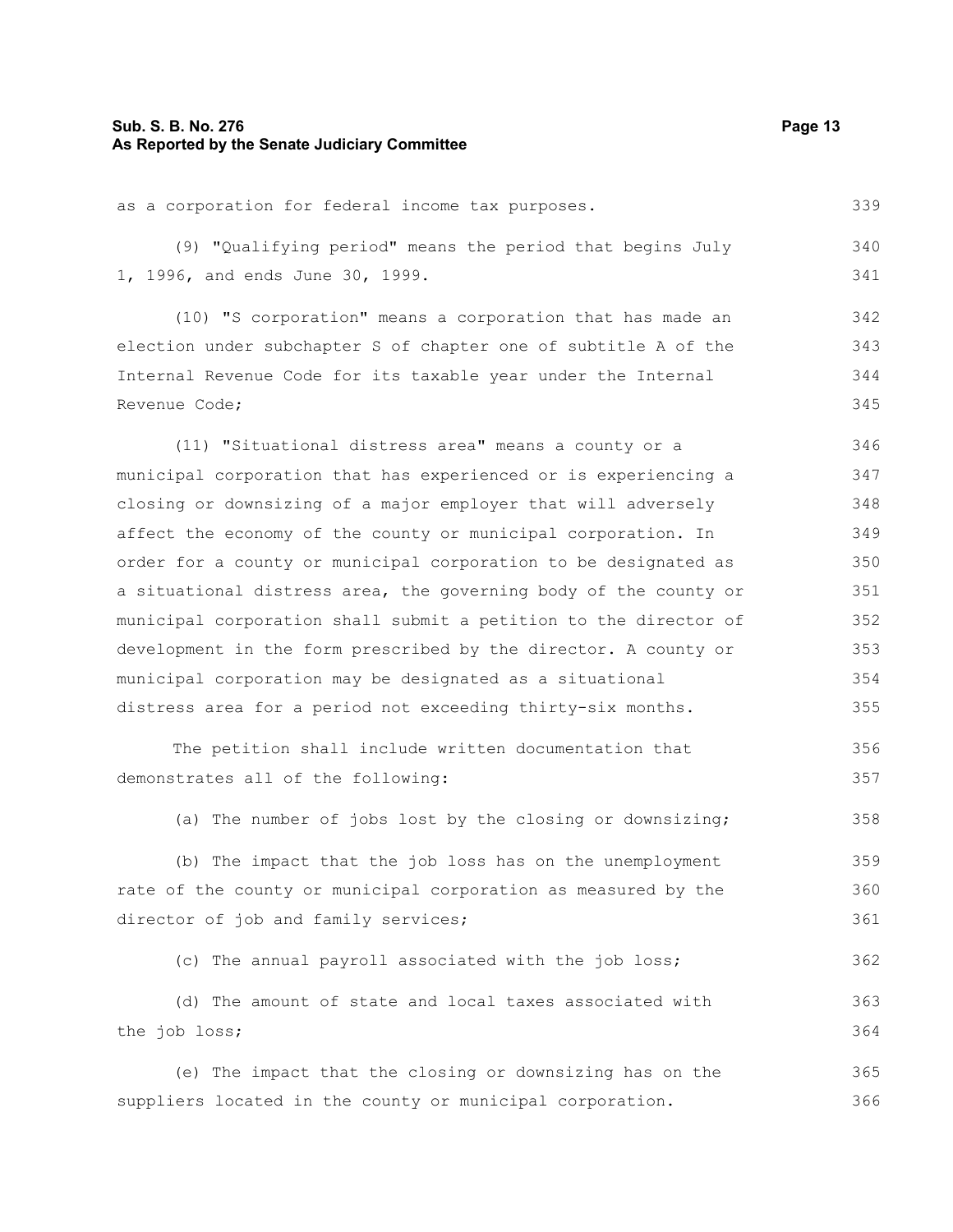#### **Sub. S. B. No. 276 Page 14 As Reported by the Senate Judiciary Committee**

(12) "Voluntary action" has the same meaning as in section 3746.01 of the Revised Code. (13) "Taxpayer" means a corporation subject to the tax imposed by section 5733.06 of the Revised Code or any person subject to the tax imposed by section 5747.02 of the Revised Code. (14) "Governing body" means the board of county commissioners of a county, the board of township trustees of a township, or the legislative authority of a municipal corporation. (15) "Eligible site" means property for which a covenant not to sue has been issued under section 3746.12 of the Revised Code. (B)(1) A taxpayer, partnership, or S corporation that has been issued, under section 3746.12 of the Revised Code, a covenant not to sue for a site by the director of environmental protection during the qualifying period may apply to the director of development, in the manner prescribed by the director, to enter into an agreement under which the applicant agrees to economically redevelop the site in a manner that will create employment opportunities and a credit will be granted to the applicant against the tax imposed by section 5733.06 or 5747.02 of the Revised Code. The application shall state the eligible costs associated with a voluntary action incurred by the applicant. The application shall be accompanied by proof, in a form prescribed by the director of development, that the covenant not to sue has been issued. 367 368 369 370 371 372 373 374 375 376 377 378 379 380 381 382 383 384 385 386 387 388 389 390 391 392 393

The applicant shall request the certified professional that submitted the no further action letter for the eligible 394 395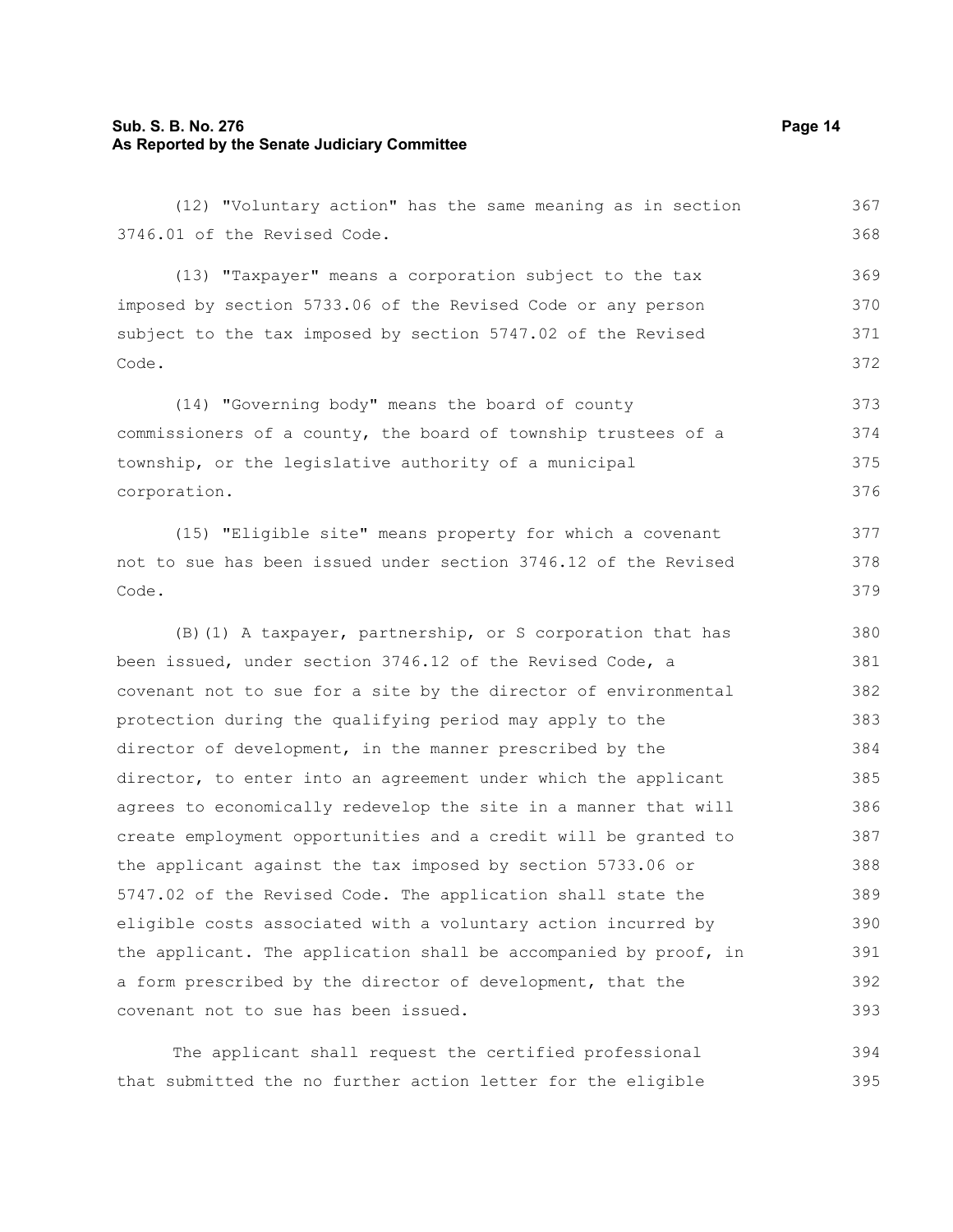#### **Sub. S. B. No. 276 Page 15 As Reported by the Senate Judiciary Committee**

site under section 3746.11 of the Revised Code to submit an affidavit to the director of development verifying the eligible costs associated with the voluntary action at that site. 396 397 398

The director shall review the applications in the order they are received. If the director determines that the applicant meets the requirements of this section, the director may enter into an agreement granting a credit against the tax imposed by section 5733.06 or 5747.02 of the Revised Code. In making the determination, the director may consider the extent to which political subdivisions and other units of government will cooperate with the applicant to redevelop the eligible site. The agreement shall state the amount of the tax credit and the reporting requirements described in division (F) of this section. 399 400 401 402 403 404 405 406 407 408 409

(2) The maximum annual amount of credits the director of development may grant under such agreements shall be as follows: 410

| 1996 \$5,000,000  | 412 |
|-------------------|-----|
| 1997 \$10,000,000 | 413 |
| 1998 \$10,000,000 | 414 |
| 1999 \$5,000,000  | 415 |

For any year in which the director of development does not grant tax credits under this section equal to the maximum annual amount, the amount not granted for that year shall be added to the maximum annual amount that may be granted for the following year. However, the director shall not grant any tax credits under this section after June 30, 1999. 416 417 418 419 420 421

(C)(1) If the covenant not to sue was issued in connection with a site that is not located in an eligible area, the credit 422 423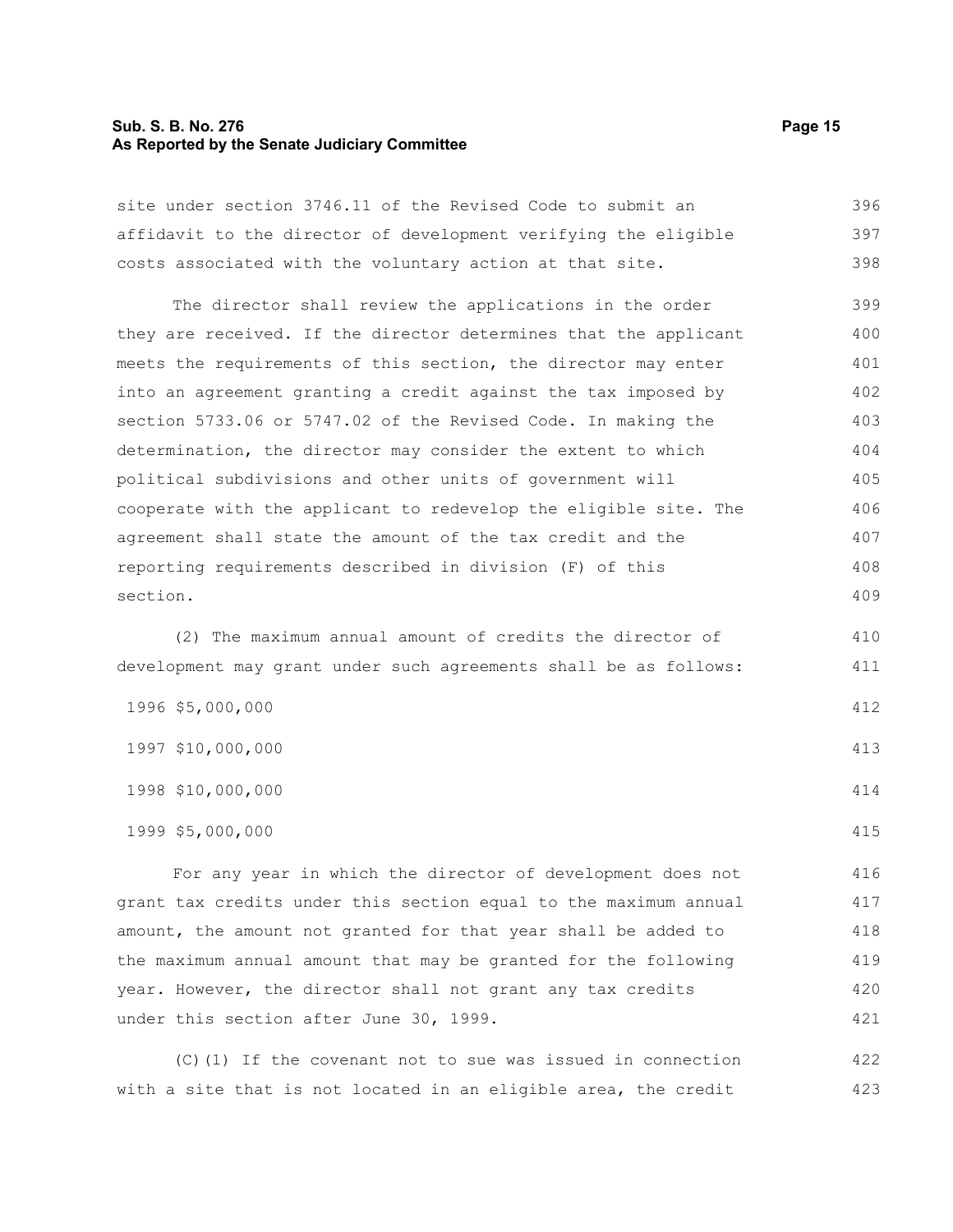#### **Sub. S. B. No. 276 Page 16 As Reported by the Senate Judiciary Committee**

amount is equal to the lesser of five hundred thousand dollars or ten per cent of the eligible costs associated with a voluntary action incurred by the taxpayer, partnership, or S corporation. 424 425 426 427

(2) If a covenant not to sue was issued in connection with a site that is located in an eligible area, the credit amount is equal to the lesser of seven hundred fifty thousand dollars or fifteen per cent of the eligible costs associated with a voluntary action incurred by the taxpayer, partnership, or S corporation. 428 429 430 431 432 433

(3) A taxpayer, partnership, or S corporation that has been issued covenants not to sue under section 3746.12 of the Revised Code for more than one site may apply to the director of development to enter into more than one agreement granting a credit against the tax imposed by section 5733.06 or 5747.02 of the Revised Code. 434 435 436 437 438 439

(4) For each year for which a taxpayer, partnership, or S corporation has been granted a credit under an agreement entered into under this section, the director of development shall issue a certificate to the taxpayer, partnership, or S corporation indicating the amount of the credit the taxpayer, the partners of the partnership, or the shareholders of the S corporation may claim for that year, not including any amount that may be carried forward from previous years under section 5733.34 of the Revised Code. 440 441 442 443 444 445 446 447 448

(D)(1) Each agreement entered into under this section shall incorporate a commitment by the taxpayer, partnership, or S corporation not to permit the use of an eligible site to cause the relocation of employment positions to that site from elsewhere in this state, except as otherwise provided in 449 450 451 452 453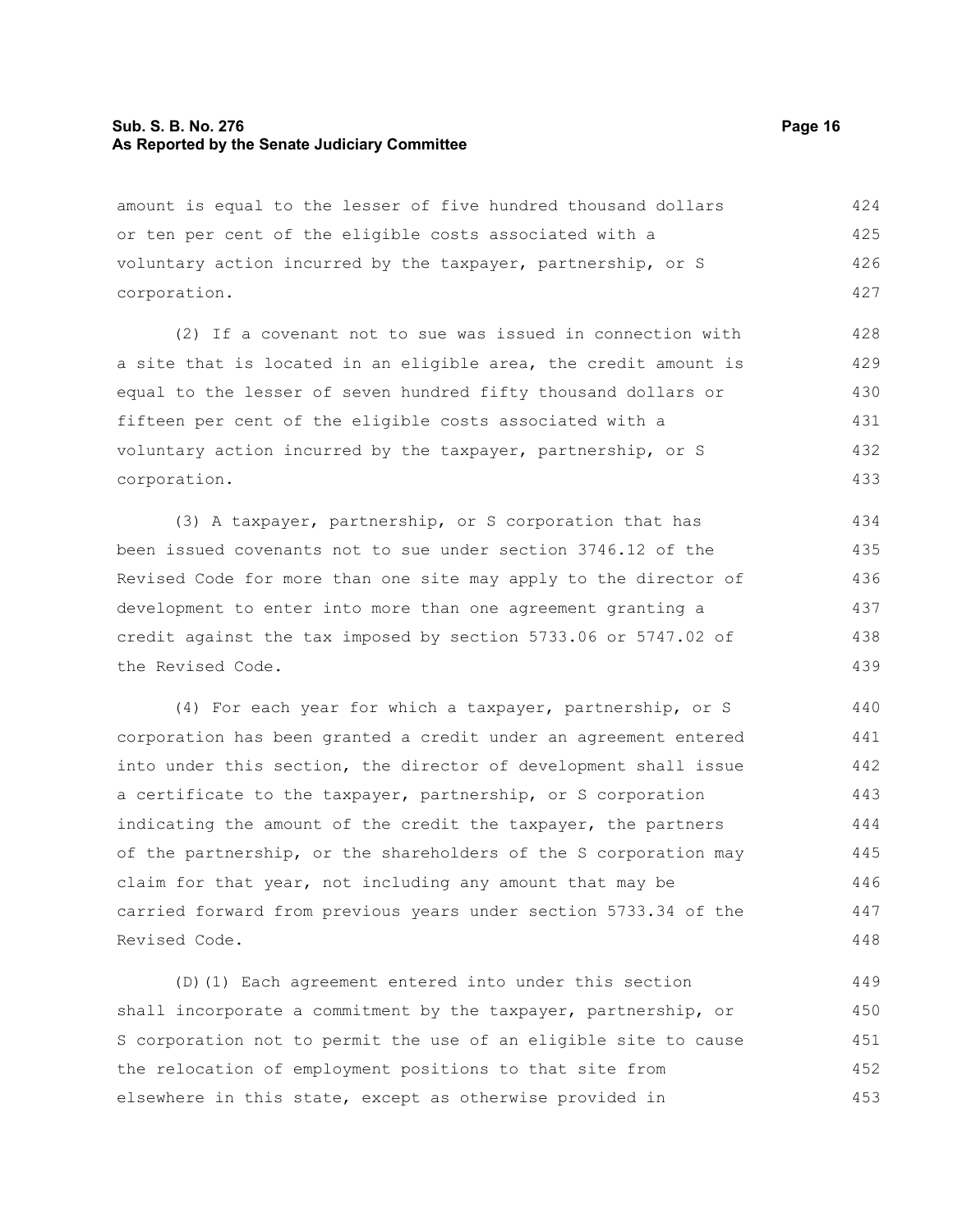#### **Sub. S. B. No. 276 Page 17 As Reported by the Senate Judiciary Committee**

division (D)(2) of this section. The commitment shall be binding on the taxpayer, partnership, or S corporation for the lesser of five years from the date the agreement is entered into or the number of years the taxpayer, partnership, or S corporation is entitled to claim the tax credit under the agreement. 454 455 456 457 458

(2) An eligible site may be the site of employment positions relocated from elsewhere in this state if the director of development determines both of the following: 459 460 461

(a) That the site from which the employment positions would be relocated is inadequate to meet market and industry conditions, expansion plans, consolidation plans, or other business considerations affecting the relocating employer; 462 463 464 465

(b) That the governing body of the county, township, or municipal corporation from which the employment positions would be relocated has been notified of the possible relocation. 466 467 468

For purposes of this section, the movement of an employment position from one political subdivision to another political subdivision shall be considered a relocation of an employment position, but the transfer of an individual employee from one political subdivision to another political subdivision shall not be considered a relocation of an employment position as long as the individual's employment position in the first political subdivision is refilled. 469 470 471 472 473 474 475 476

(E) A taxpayer, partnership, or S corporation that has entered into an agreement granting a credit against the tax imposed by section 5733.06 or 5747.02 of the Revised Code that subsequently recovers in a lawsuit or settlement of a lawsuit at least seventy-five per cent of the eligible costs associated with a voluntary action shall not claim any credit amount 477 478 479 480 481 482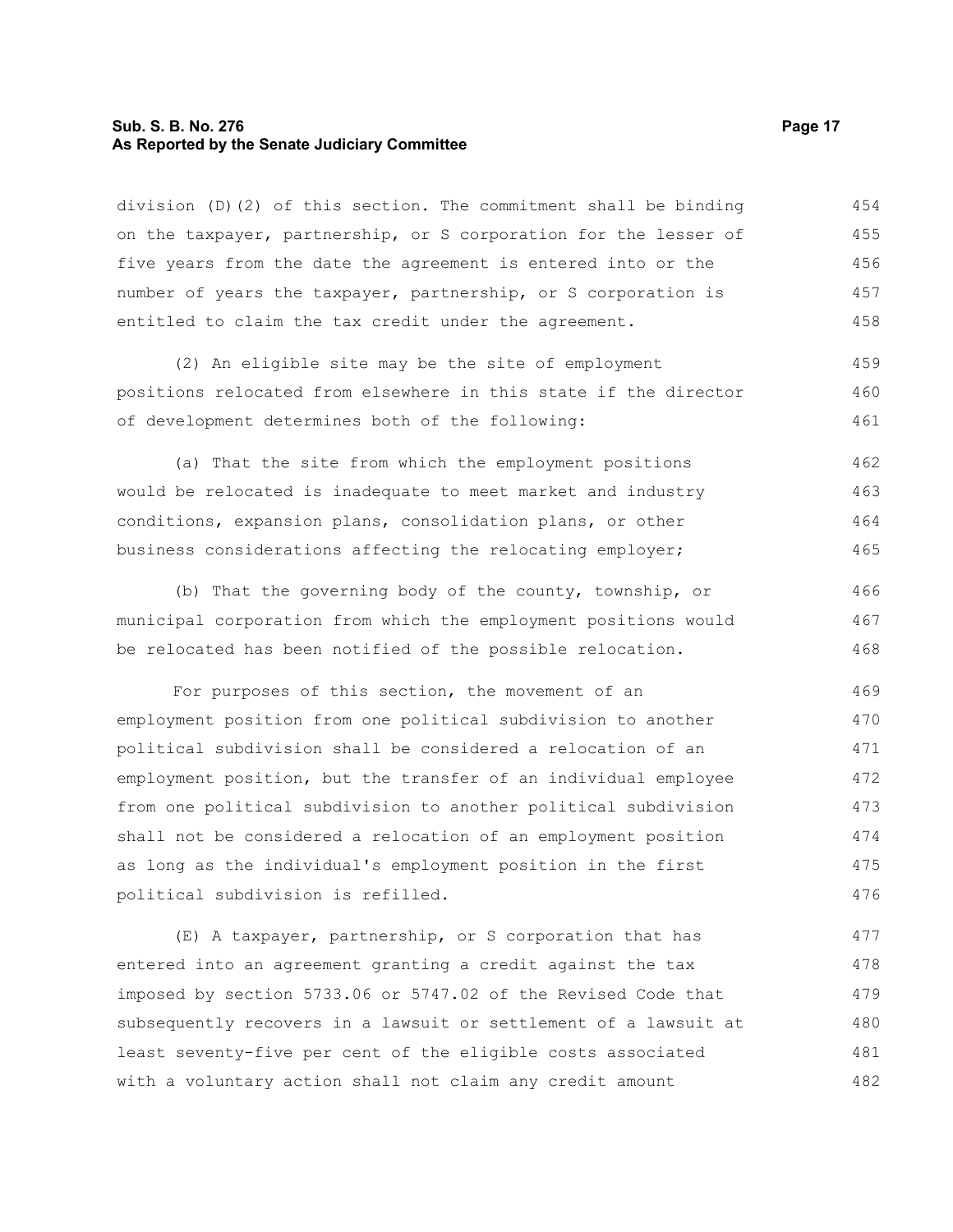#### **Sub. S. B. No. 276 Page 18 As Reported by the Senate Judiciary Committee**

| remaining, including any amounts carried forward from prior      | 483 |
|------------------------------------------------------------------|-----|
| years, beginning with the taxable year in which the judgment in  | 484 |
| the lawsuit is entered or the settlement is finally agreed to.   | 485 |
| Any amount of credit that a taxpayer, partnership, or S          | 486 |
| corporation may not claim by reason of this division shall not   | 487 |
| be considered to have been granted for the purpose of            | 488 |
| determining the total amount of credits that may be issued under | 489 |
| division (B) (2) of this section.                                | 490 |
| (F) Each year for which a taxpayer, partnership, or S            | 491 |
| corporation claims a credit under section 5733.34 of the Revised | 492 |
| Code, the taxpayer, partnership, or S corporation shall report   | 493 |
| the following to the director of development:                    | 494 |
| (1) The status of all cost recovery litigation described         | 495 |
| in division (E) of this section to which it was a party during   | 496 |
| the previous year;                                               | 497 |
| (2) Confirmation that the covenant not to sue has not been       | 498 |
| revoked or has not been voided;                                  | 499 |
| (3) Confirmation that the taxpayer, partnership, or S            | 500 |
| corporation has not permitted the eligible site to be used in    | 501 |
| such a manner as to cause the relocation of employment positions | 502 |
| from elsewhere in this state in violation of the commitment      | 503 |
| required under division (D) of this section;                     | 504 |
| (4) Any other information the director of development            | 505 |
| requires to perform the director's duties under this section.    | 506 |

(G) The director of development shall annually certify, by the first day of January of each year during the qualifying period, the eligible areas for the calendar year that includes that first day of January. 507 508 509 510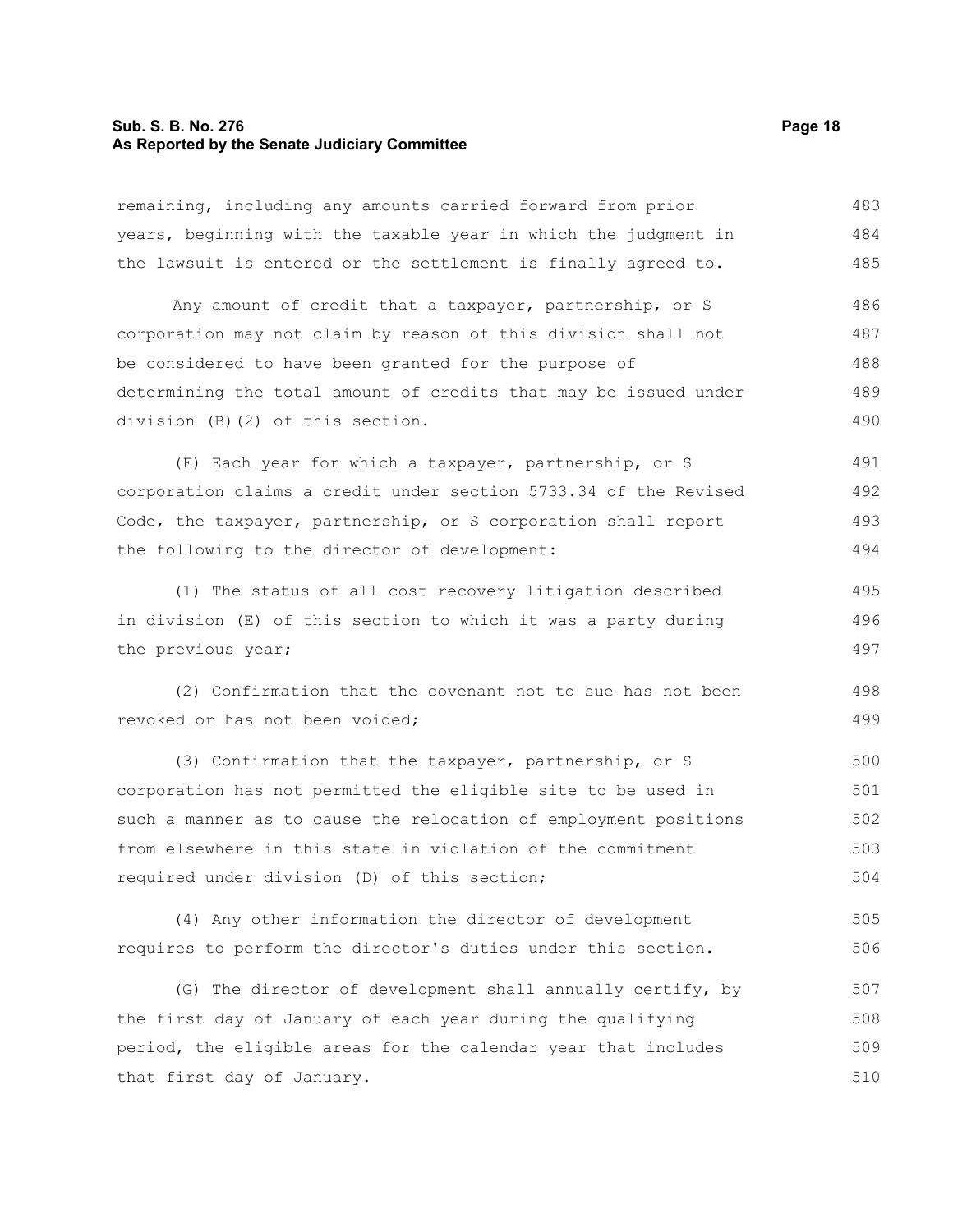#### **Sub. S. B. No. 276 Page 19 As Reported by the Senate Judiciary Committee**

(H) The director of development, in accordance with Chapter 119. of the Revised Code, shall adopt rules necessary to implement this section, including rules prescribing forms required for administering this section. **Sec. 122.173.** (A) As used in this section: (1) "Manufacturing machinery and equipment" means engines and machinery, and tools and implements, of every kind used, or designed to be used, in refining and manufacturing. "Manufacturing machinery and equipment" does not include property acquired after December 31, 1999, that is used: (a) For the transmission and distribution of electricity; (b) For the generation of electricity, if fifty per cent or more of the electricity that the property generates is consumed, during the one-hundred-twenty-month period commencing with the date the property is placed in service, by persons that are not related members to the person who generates the electricity. (2) "New manufacturing machinery and equipment" means 511 512 513 514 515 516 517 518 519 520 521 522 523 524 525 526 527 528

manufacturing machinery and equipment, the original use in this state of which commences with the taxpayer or with a partnership of which the taxpayer is a partner. "New manufacturing machinery and equipment" does not include property acquired after December 31, 1999, that is used: 529 530 531 532 533

(a) For the transmission and distribution of electricity; 534

(b) For the generation of electricity, if fifty per cent or more of the electricity that the property generates is consumed, during the one-hundred-twenty-month period commencing with the date the property is placed in service, by persons that are not related members to the person who generates the 535 536 537 538 539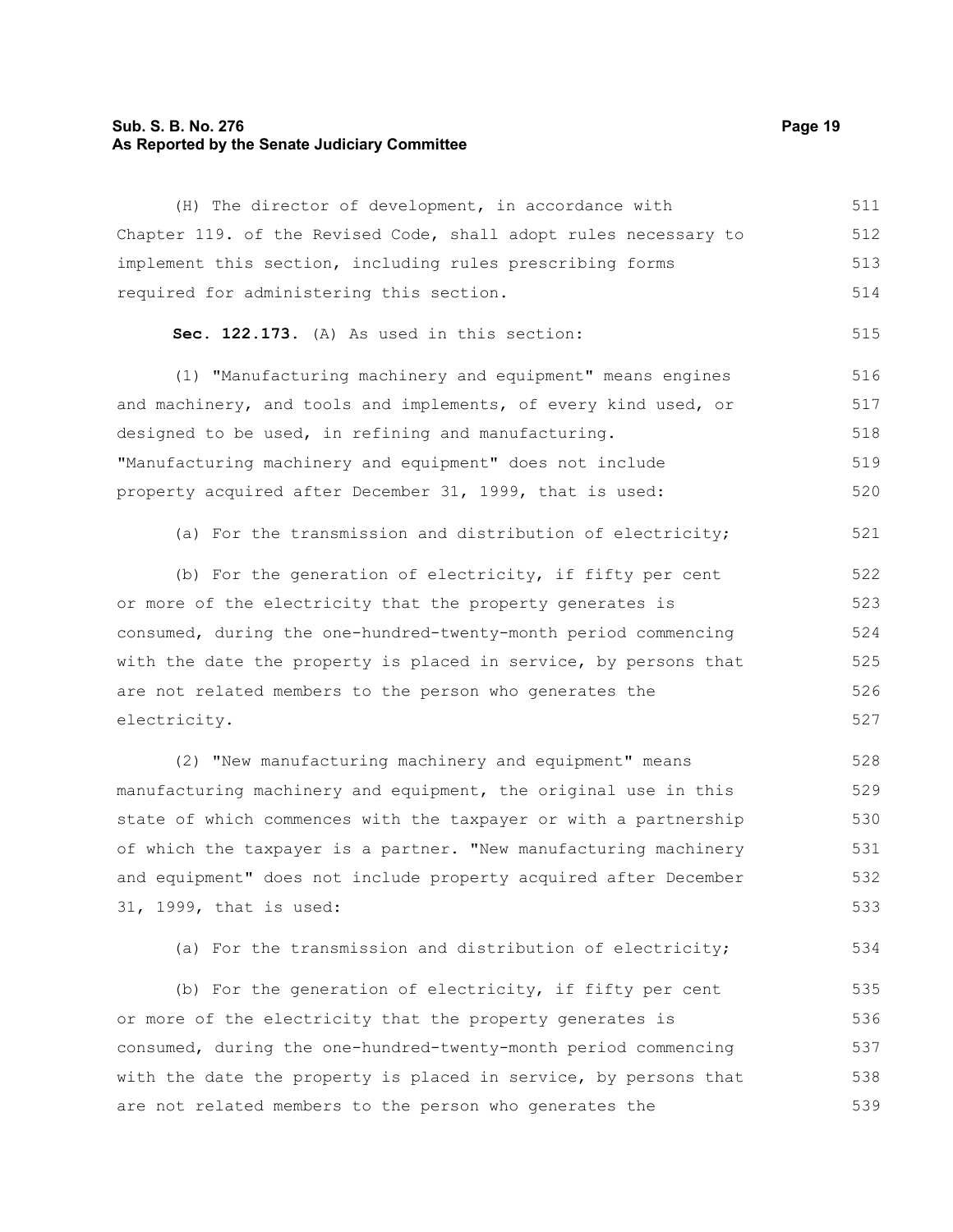#### **Sub. S. B. No. 276 Page 20 As Reported by the Senate Judiciary Committee**

(3)(a) "Purchase" has the same meaning as in section 179(d)(2) of the Internal Revenue Code. 541 542

(b) For purposes of this section, any property that is not manufactured or assembled primarily by the taxpayer is considered purchased at the time the agreement to acquire the property becomes binding. Any property that is manufactured or assembled primarily by the taxpayer is considered purchased at the time the taxpayer places the property in service in the county for which the taxpayer will calculate the county excess amount. 543 544 545 546 547 548 549 550

(c) Notwithstanding section 179(d) of the Internal Revenue Code, a taxpayer's direct or indirect acquisition of new manufacturing machinery and equipment is not purchased on or after July 1, 1995, if the taxpayer, or a person whose relationship to the taxpayer is described in subparagraphs  $(A)$ , (B), or (C) of section 179(d)(2) of the Internal Revenue Code, had directly or indirectly entered into a binding agreement to acquire the property at any time prior to July 1, 1995. 551 552 553 554 555 556 557 558

(4) "Qualifying period" means the period that begins July 1, 1995, and ends June 30, 2005. 559 560

(5) "County average new manufacturing machinery and equipment investment" means either of the following: 561 562

(a) The average annual cost of new manufacturing machinery and equipment purchased for use in the county during baseline years, in the case of a taxpayer that was in existence for more than one year during baseline years. 563 564 565 566

(b) Zero, in the case of a taxpayer that was not in existence for more than one year during baseline years. 567 568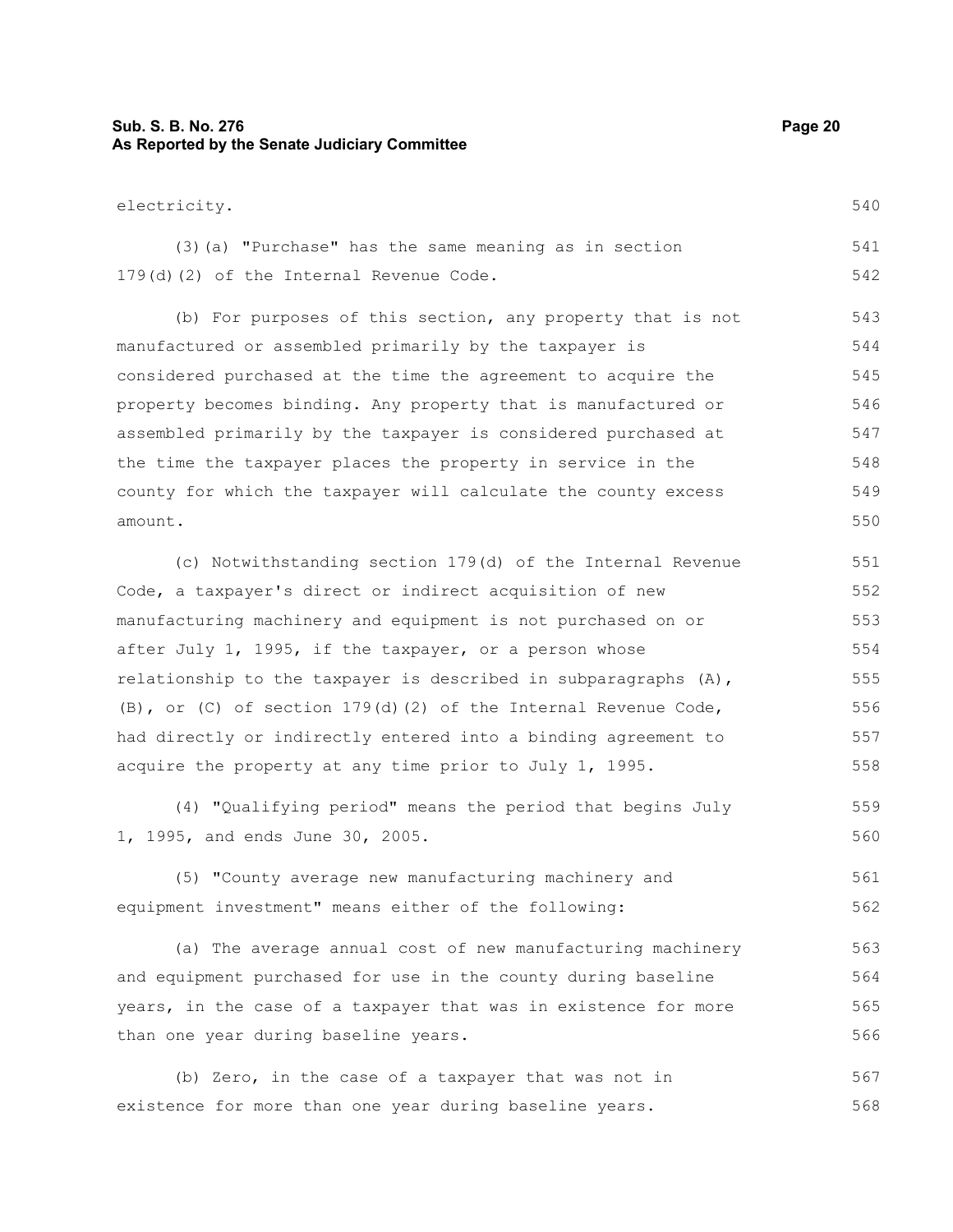#### **Sub. S. B. No. 276 Page 21 As Reported by the Senate Judiciary Committee**

(6) "Partnership" includes a limited liability company formed under Chapter 1705. or 1706. of the Revised Code or under the laws of any other state, provided that the company is not classified for federal income tax purposes as an association taxable as a corporation. 569 570 571 572 573

(7) "Partner" includes a member of a limited liability company formed under Chapter 1705. or 1706. of the Revised Code or under the laws of any other state, provided that the company is not classified for federal income tax purposes as an association taxable as a corporation. 574 575 576 577 578

(8) "Distressed area" means either a municipal corporation that has a population of at least fifty thousand or a county that meets two of the following criteria of economic distress, or a municipal corporation the majority of the population of which is situated in such a county: 579 580 581 582 583

(a) Its average rate of unemployment, during the most recent five-year period for which data are available, is equal to at least one hundred twenty-five per cent of the average rate of unemployment for the United States for the same period;

(b) It has a per capita income equal to or below eighty per cent of the median county per capita income of the United States as determined by the most recently available figures from the United States census bureau; 588 589 590 591

(c)(i) In the case of a municipal corporation, at least twenty per cent of the residents have a total income for the most recent census year that is below the official poverty line; 592 593 594

(ii) In the case of a county, in intercensal years, the county has a ratio of transfer payment income to total county income equal to or greater than twenty-five per cent. 595 596 597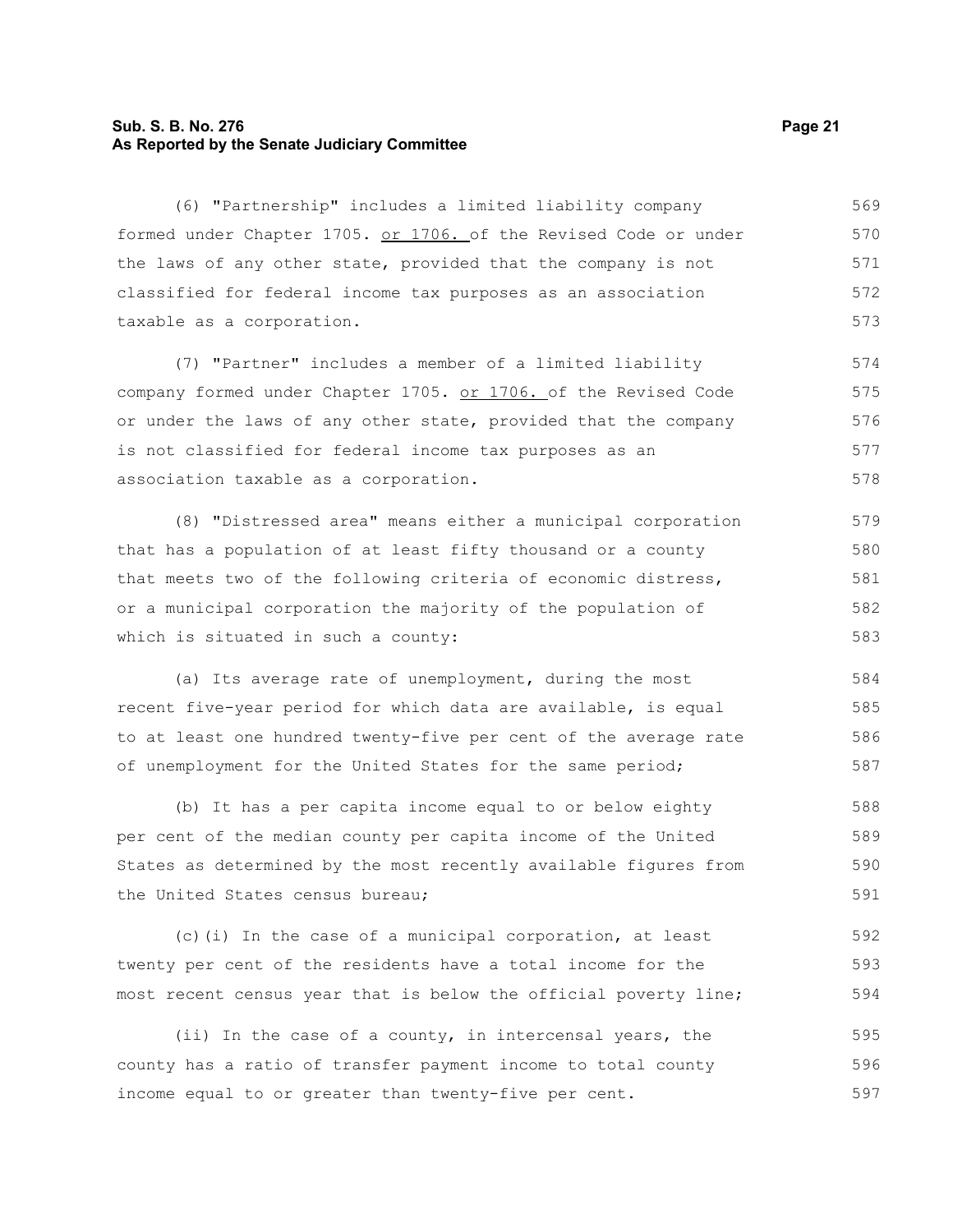#### **Sub. S. B. No. 276 Page 22 As Reported by the Senate Judiciary Committee**

(9) "Eligible area" means a distressed area, a labor surplus area, an inner city area, or a situational distress area. 598 599 600

(10) "Inner city area" means, in a municipal corporation that has a population of at least one hundred thousand and does not meet the criteria of a labor surplus area or a distressed area, targeted investment areas established by the municipal corporation within its boundaries that are comprised of the most recent census block tracts that individually have at least twenty per cent of their population at or below the state poverty level or other census block tracts contiguous to such census block tracts. 601 602 603 604 605 606 607 608 609

(11) "Labor surplus area" means an area designated as a labor surplus area by the United States department of labor.

(12) "Official poverty line" has the same meaning as in division (A) of section 3923.51 of the Revised Code. 612 613

(13) "Situational distress area" means a county or a municipal corporation that has experienced or is experiencing a closing or downsizing of a major employer that will adversely affect the county's or municipal corporation's economy. In order to be designated as a situational distress area, for a period not to exceed thirty-six months, the county or municipal corporation may petition the director of development. The petition shall include written documentation that demonstrates all of the following adverse effects on the local economy: 614 615 616 617 618 619 620 621 622

(a) The number of jobs lost by the closing or downsizing;

(b) The impact that the job loss has on the county's or municipal corporation's unemployment rate as measured by the state director of job and family services; 624 625 626

610 611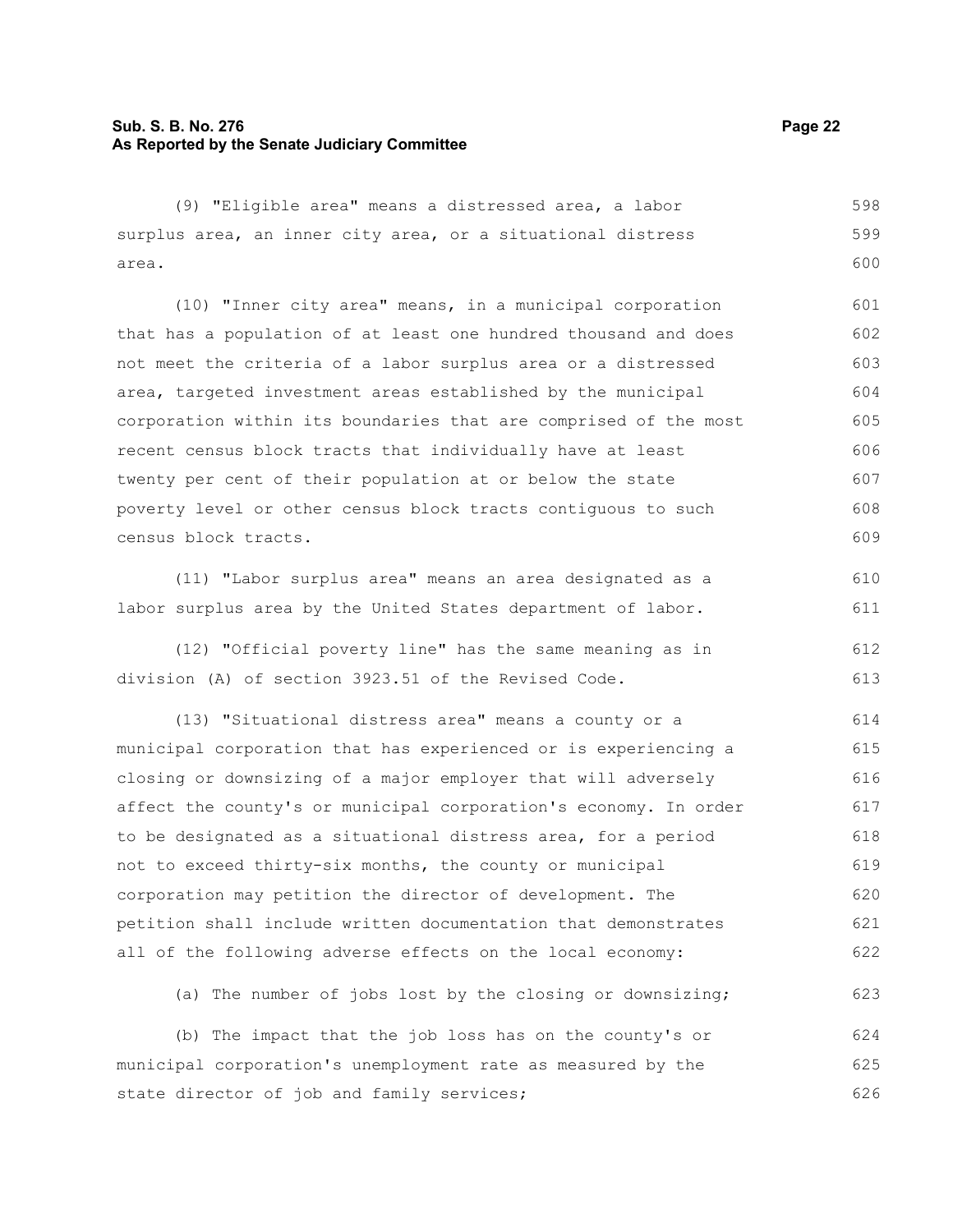#### **Sub. S. B. No. 276 Page 23 As Reported by the Senate Judiciary Committee**

(c) The annual payroll associated with the job loss; (d) The amount of state and local taxes associated with the job loss; (e) The impact that the closing or downsizing has on suppliers located in the county or municipal corporation. (14) "Cost" has the same meaning and limitation as in section 179(d)(3) of the Internal Revenue Code. (15) "Baseline years" means: (a) Calendar years 1992, 1993, and 1994, with regard to a grant claimed for the purchase during calendar year 1995, 1996, 1997, or 1998 of new manufacturing machinery and equipment; (b) Calendar years 1993, 1994, and 1995, with regard to a grant claimed for the purchase during calendar year 1999 of new manufacturing machinery and equipment; (c) Calendar years 1994, 1995, and 1996, with regard to a grant claimed for the purchase during calendar year 2000 of new manufacturing machinery and equipment; (d) Calendar years 1995, 1996, and 1997, with regard to a grant claimed for the purchase during calendar year 2001 of new manufacturing machinery and equipment; (e) Calendar years 1996, 1997, and 1998, with regard to a grant claimed for the purchase during calendar year 2002 of new manufacturing machinery and equipment; (f) Calendar years 1997, 1998, and 1999, with regard to a grant claimed for the purchase during calendar year 2003 of new manufacturing machinery and equipment; (g) Calendar years 1998, 1999, and 2000, with regard to a 627 628 629 630 631 632 633 634 635 636 637 638 639 640 641 642 643 644 645 646 647 648 649 650 651 652 653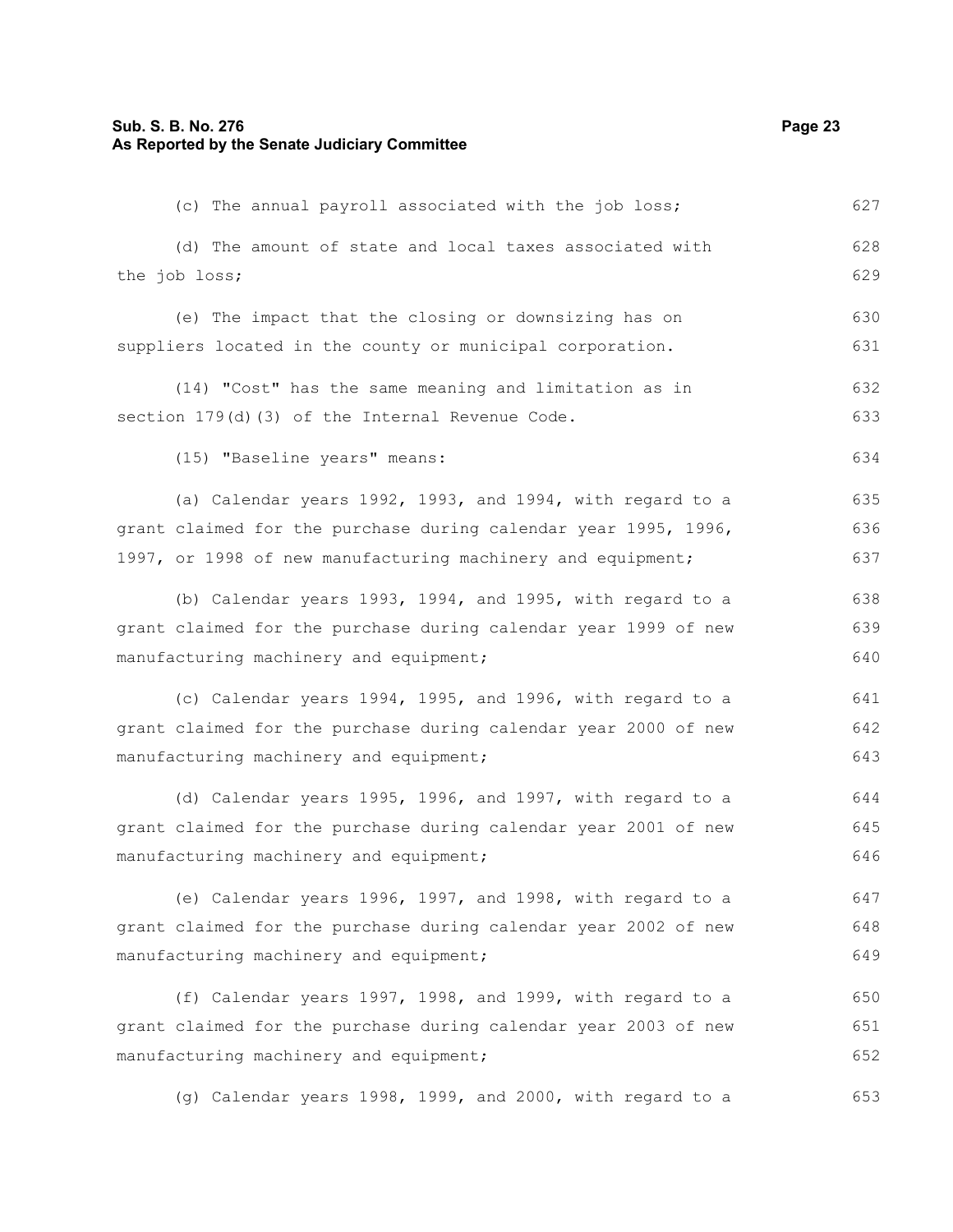#### **Sub. S. B. No. 276 Page 24 As Reported by the Senate Judiciary Committee**

grant claimed for the purchase during calendar year 2004 of new manufacturing machinery and equipment;

(h) Calendar years 1999, 2000, and 2001, with regard to a grant claimed for the purchase on or after January 1, 2005, and on or before June 30, 2005, of new manufacturing machinery and equipment. 656 657 658 659

(16) "Related member" has the same meaning as in section 5733.042 of the Revised Code. 660 661

(17) "Qualifying controlled group" has the same meaning as in section 5733.04 of the Revised Code.

(18) "Tax liability" has the same meaning as in section 122.172 of the Revised Code.

(B)(1) Subject to divisions (I) and (J) of this section, a grant is allowed against the tax imposed by section 5733.06 or 5747.02 of the Revised Code for a taxpayer that purchases new manufacturing machinery and equipment during the qualifying period, provided that the new manufacturing machinery and equipment are installed in this state not later than June 30, 2006. 666 667 668 669 670 671 672

(2)(a) Except as otherwise provided in division  $(B)(2)(b)$ of this section, a grant may be claimed under this section in excess of one million dollars only if the cost of all manufacturing machinery and equipment owned in this state by the taxpayer claiming the grant on the last day of the calendar year exceeds the cost of all manufacturing machinery and equipment owned in this state by the taxpayer on the first day of that calendar year. 673 674 675 676 677 678 679 680

As used in division (B)(2)(a) of this section, "calendar year" means the calendar year in which the machinery and 681 682

654 655

662 663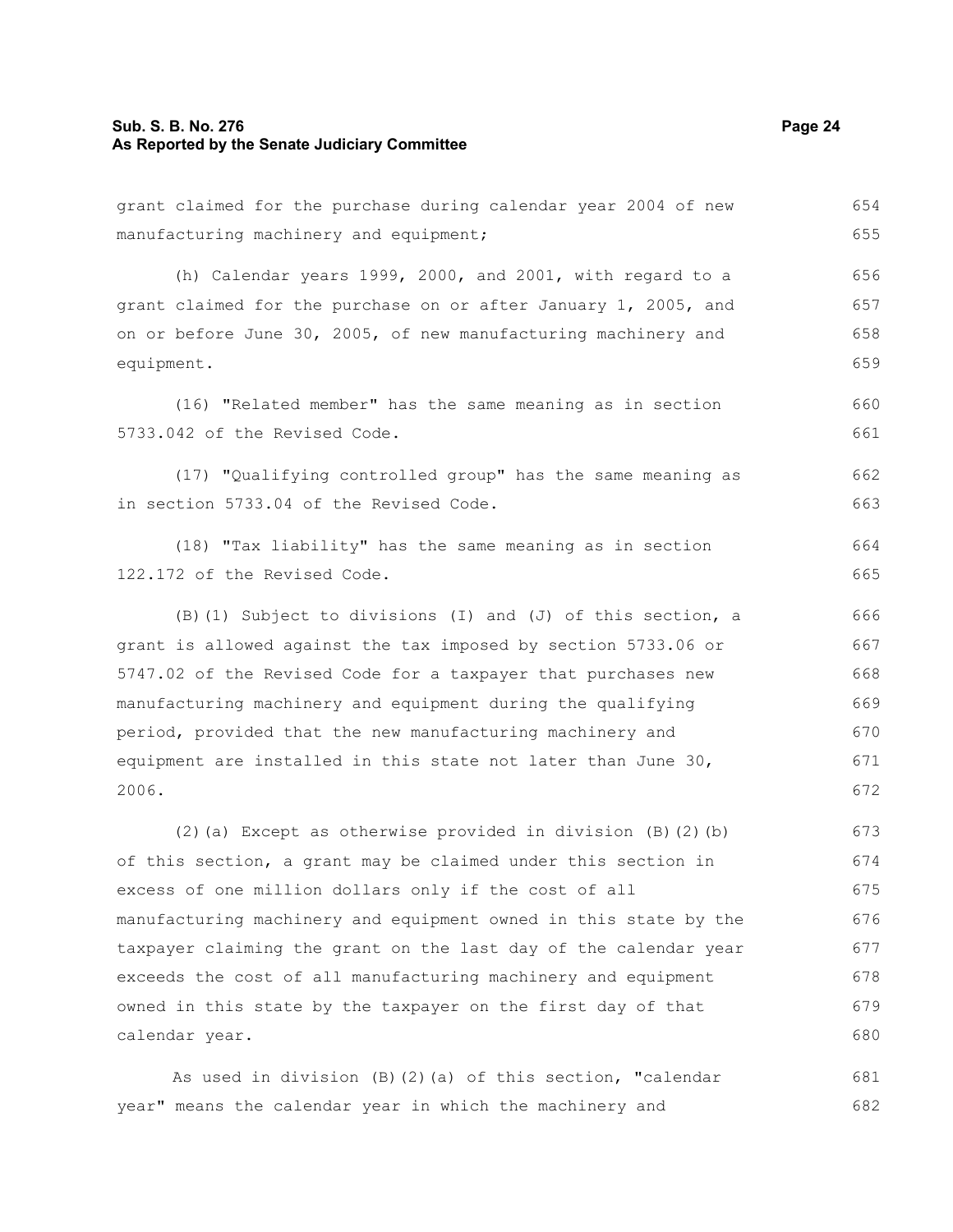#### **Sub. S. B. No. 276 Page 25 As Reported by the Senate Judiciary Committee**

equipment for which the grant is claimed was purchased.

(b) Division (B)(2)(a) of this section does not apply if the taxpayer claiming the grant applies for and is issued a waiver of the requirement of that division. A taxpayer may apply to the director of development for such a waiver in the manner prescribed by the director, and the director may issue such a waiver if the director determines that granting the grant is necessary to increase or retain employees in this state, and that the grant has not caused relocation of manufacturing machinery and equipment among counties within this state for the primary purpose of qualifying for the grant. 684 685 686 687 688 689 690 691 692 693

(C)(1) Except as otherwise provided in division (C)(2) and division (I) of this section, the grant amount is equal to seven and one-half per cent of the excess of the cost of the new manufacturing machinery and equipment purchased during the calendar year for use in a county over the county average new manufacturing machinery and equipment investment for that county.

(2) Subject to division (I) of this section, as used in division (C)(2) of this section, "county excess" means the taxpayer's excess cost for a county as computed under division (C)(1) of this section. 701 702 703 704

Subject to division (I) of this section, a taxpayer with a county excess, whose purchases included purchases for use in any eligible area in the county, the grant amount is equal to thirteen and one-half per cent of the cost of the new manufacturing machinery and equipment purchased during the calendar year for use in the eligible areas in the county, provided that the cost subject to the thirteen and one-half per cent rate shall not exceed the county excess. If the county 705 706 707 708 709 710 711 712

683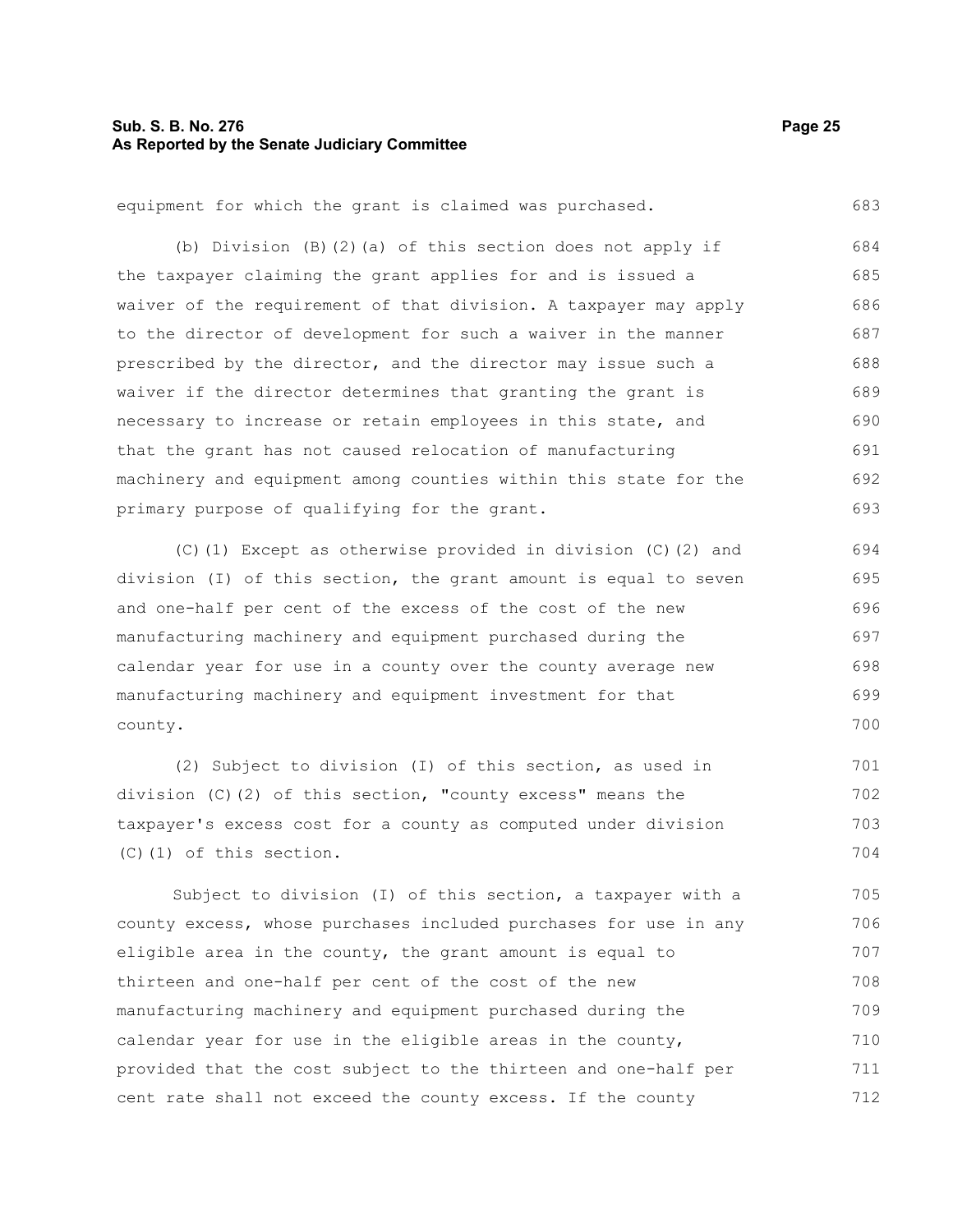#### **Sub. S. B. No. 276 Page 26 As Reported by the Senate Judiciary Committee**

excess is greater than the cost of the new manufacturing machinery and equipment purchased during the calendar year for use in eligible areas in the county, the grant amount also shall include an amount equal to seven and one-half per cent of the amount of the difference. 713 714 715 716 717

(3) If a taxpayer is allowed a grant for purchases of new manufacturing machinery and equipment in more than one county or eligible area, it shall aggregate the amount of those grants each year.

(4) Except as provided in division (J) of this section, the taxpayer shall claim one-seventh of the grant amount for the taxable year ending in the calendar year in which the new manufacturing machinery and equipment is purchased for use in the county by the taxpayer or partnership. One-seventh of the taxpayer grant amount is allowed for each of the six ensuing taxable years. Except for carried-forward amounts, the taxpayer is not allowed any grant amount remaining if the new manufacturing machinery and equipment is sold by the taxpayer or partnership or is transferred by the taxpayer or partnership out of the county before the end of the seven-year period unless, at the time of the sale or transfer, the new manufacturing machinery and equipment has been fully depreciated for federal income tax purposes. 722 723 724 725 726 727 728 729 730 731 732 733 734 735

(5)(a) A taxpayer that acquires manufacturing machinery and equipment as a result of a merger with the taxpayer with whom commenced the original use in this state of the manufacturing machinery and equipment, or with a taxpayer that was a partner in a partnership with whom commenced the original use in this state of the manufacturing machinery and equipment, is entitled to any remaining or carried-forward grant amounts to 736 737 738 739 740 741 742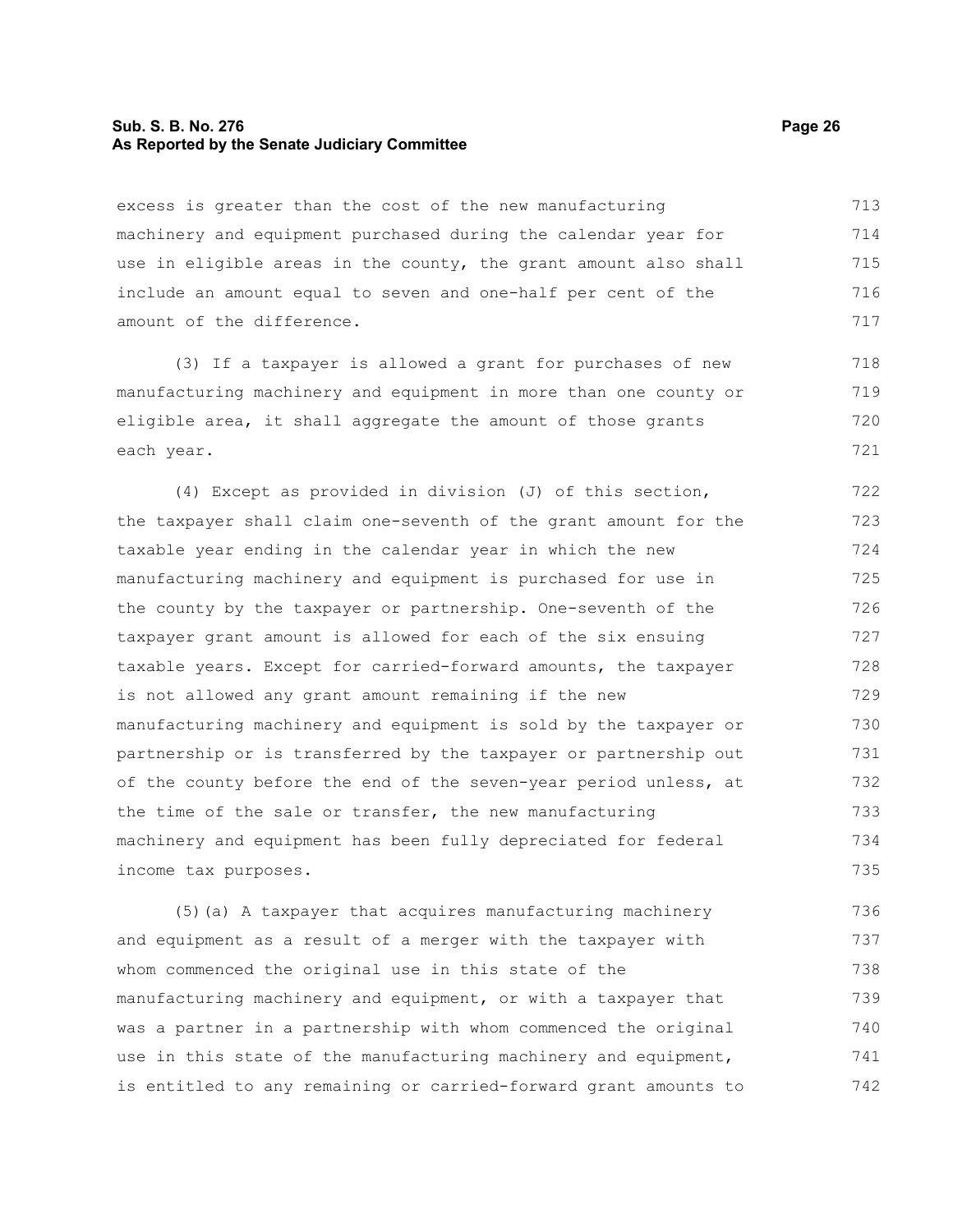#### **Sub. S. B. No. 276 Page 27 As Reported by the Senate Judiciary Committee**

which the taxpayer was entitled.

(b) A taxpayer that enters into an agreement under division (C)(3) of section 5709.62 of the Revised Code and that acquires manufacturing machinery or equipment as a result of purchasing a large manufacturing facility, as defined in section 5709.61 of the Revised Code, from another taxpayer with whom commenced the original use in this state of the manufacturing machinery or equipment, and that operates the large manufacturing facility so purchased, is entitled to any remaining or carried-forward grant amounts to which the other taxpayer who sold the facility would have been entitled under this section had the other taxpayer not sold the manufacturing facility or equipment. 744 745 746 747 748 749 750 751 752 753 754 755

(c) New manufacturing machinery and equipment is not considered sold if a pass-through entity transfers to another pass-through entity substantially all of its assets as part of a plan of reorganization under which substantially all gain and loss is not recognized by the pass-through entity that is transferring the new manufacturing machinery and equipment to the transferee and under which the transferee's basis in the new manufacturing machinery and equipment is determined, in whole or in part, by reference to the basis of the pass-through entity that transferred the new manufacturing machinery and equipment to the transferee. 756 757 758 759 760 761 762 763 764 765 766

(d) Division (C)(5) of this section applies only if the acquiring taxpayer or transferee does not sell the new manufacturing machinery and equipment or transfer the new manufacturing machinery and equipment out of the county before the end of the seven-year period to which division (C)(4) of this section refers. 767 768 769 770 771 772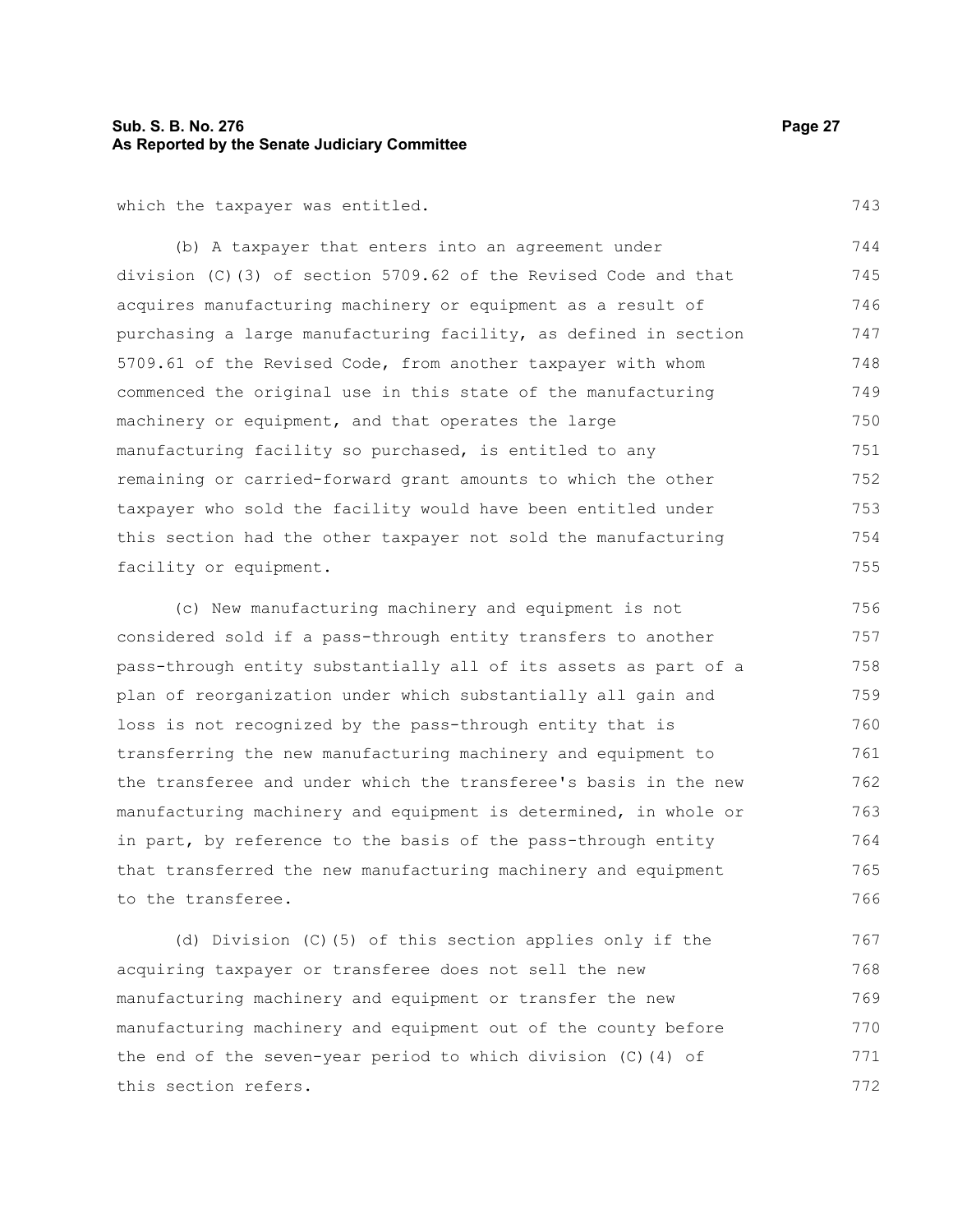#### **Sub. S. B. No. 276 Page 28 As Reported by the Senate Judiciary Committee**

(e) Division (C)(5)(b) of this section applies only to the extent that the taxpayer that sold the manufacturing machinery or equipment, upon request, timely provides to the tax commissioner any information that the tax commissioner considers to be necessary to ascertain any remaining or carried-forward amounts to which the taxpayer that sold the facility would have been entitled under this section had the taxpayer not sold the manufacturing machinery or equipment. Nothing in division (C)(5) (b) or (e) of this section shall be construed to allow a taxpayer to claim any grant amount with respect to the acquired manufacturing machinery or equipment that is greater than the amount that would have been available to the other taxpayer that sold the manufacturing machinery or equipment had the other taxpayer not sold the manufacturing machinery or equipment. 773 774 775 776 777 778 779 780 781 782 783 784 785 786

(D) The taxpayer shall claim the grant allowed by this section in the manner provided by section 122.172 of the Revised Code. Any portion of the grant in excess of the taxpayer's tax liability for the taxable year shall not be refundable but may be carried forward for the next three consecutive taxable years. 787 788 789 790 791

(E) A taxpayer purchasing new manufacturing machinery and equipment and intending to claim the grant shall file, with the director of development, a notice of intent to claim the grant on a form prescribed by the director of development. The director of development shall inform the tax commissioner of the notice of intent to claim the grant. No grant may be claimed under this section for any manufacturing machinery and equipment with respect to which a notice was not filed by the date of a timely filed return, including extensions, for the taxable year that includes September 30, 2005, but a notice filed on or before such date under division (E) of section 5733.33 of the Revised Code of the intent to claim the credit under that 792 793 794 795 796 797 798 799 800 801 802 803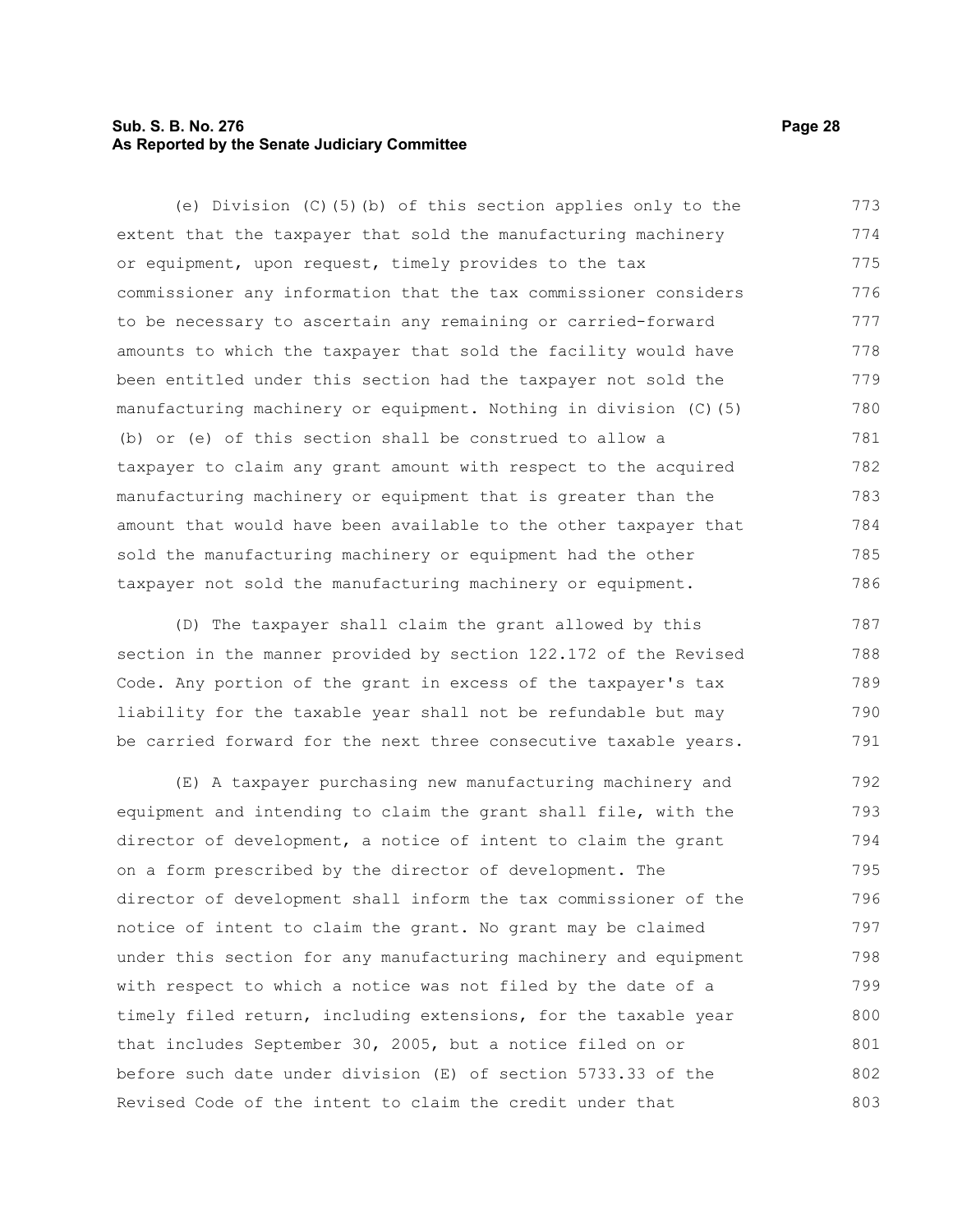#### **Sub. S. B. No. 276 Page 29 As Reported by the Senate Judiciary Committee**

section also shall be considered a notice of the intent to claim a grant under this section. (F) The director of development shall annually certify, by the first day of January of each year during the qualifying 804 805 806 807

period, the eligible areas for the tax grant for the calendar year that includes that first day of January. The director shall send a copy of the certification to the tax commissioner. 808 809 810

(G) New manufacturing machinery and equipment for which a taxpayer claims the credit under section 5733.31 or 5733.311 of the Revised Code shall not be considered new manufacturing machinery and equipment for purposes of the grant under this section. 811 812 813 814 815

(H)(1) Notwithstanding sections 5733.11 and 5747.13 of the Revised Code, but subject to division (H)(2) of this section, the tax commissioner may issue an assessment against a person with respect to a grant claimed under this section for new manufacturing machinery and equipment described in division (A) (1)(b) or (2)(b) of this section, if the machinery or equipment subsequently does not qualify for the grant.

(2) Division (H)(1) of this section shall not apply after the twenty-fourth month following the last day of the period described in divisions  $(A)$  (1)(b) and (2)(b) of this section. 823 824 825

(I) Notwithstanding any other provision of this section to the contrary, in the case of a qualifying controlled group, the grant available under this section to a taxpayer or taxpayers in the qualifying controlled group shall be computed as if all corporations in the group were a single corporation. The grant shall be allocated to such a taxpayer or taxpayers in the group in any amount elected for the taxable year by the group. The 826 827 828 829 830 831 832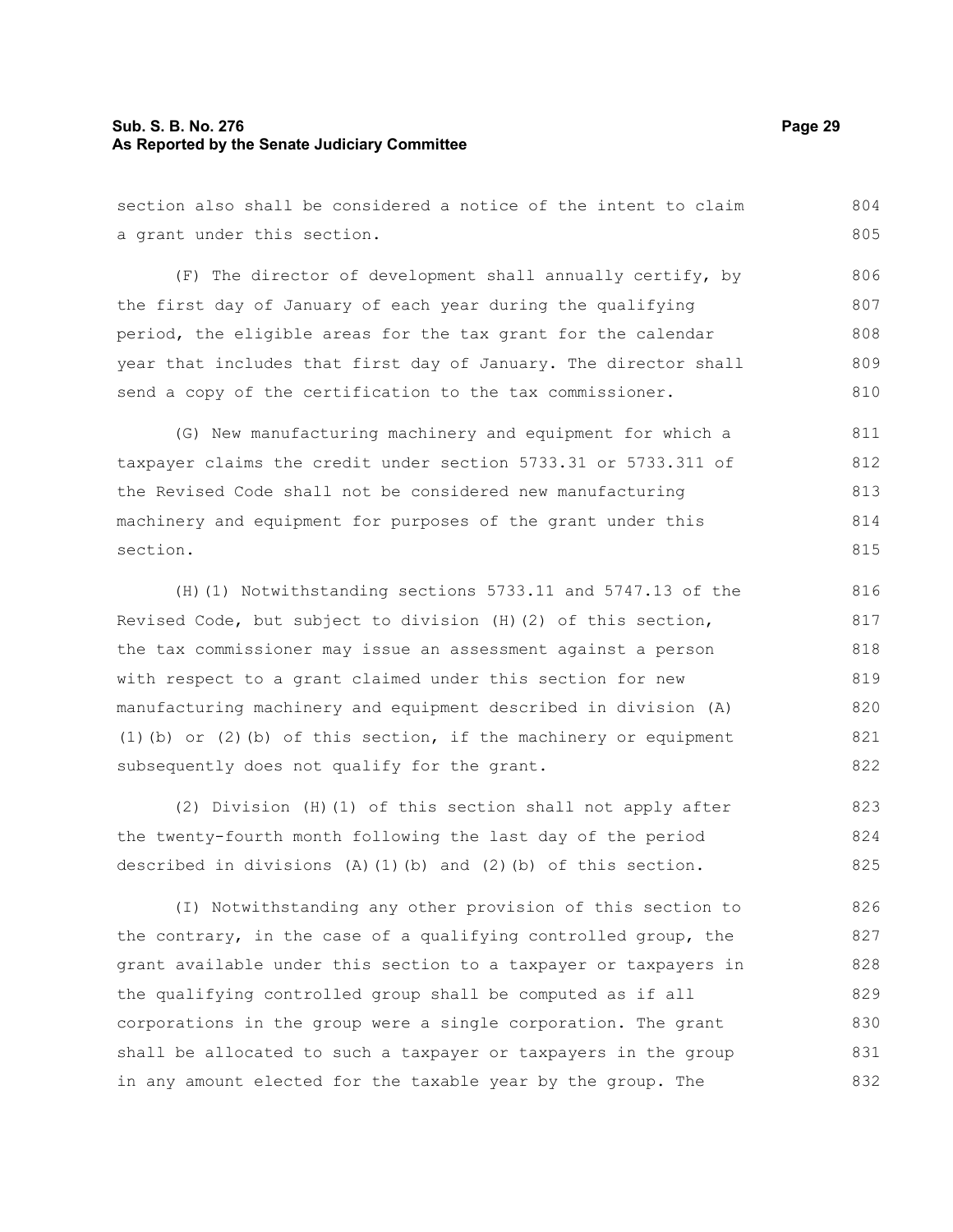election shall be revocable and amendable during the period described in division (B) of section 5733.12 of the Revised Code. 833 834 835

This division applies to all purchases of new manufacturing machinery and equipment made on or after January 1, 2001, and to all baseline years used to compute any grant attributable to such purchases; provided, that this division may be applied solely at the election of the qualifying controlled group with respect to all purchases of new manufacturing machinery and equipment made before that date, and to all baseline years used to compute any grant attributable to such purchases. The qualifying controlled group at any time may elect to apply this division to purchases made prior to January 1, 2001, subject to the following: 836 837 838 839 840 841 842 843 844 845 846

(1) The election is irrevocable;

(2) The election need not accompany a timely filed report, but the election may accompany a subsequently filed but timely application for refund, a subsequently filed but timely amended report, or a subsequently filed but timely petition for reassessment.

(J) Except as provided in division (B) of section 122.172 of the Revised Code, no grant under this section may be claimed for any taxable year for which a credit is allowed under section 5733.33 of the Revised Code. If the tax imposed by section 5733.06 of the Revised Code for which a grant is allowed under this section has been prorated under division (G)(2) of section 5733.01 of the Revised Code, the grant shall be prorated by the same percentage as the tax. 853 854 855 856 857 858 859 860

**Sec. 135.14.** (A) As used in this section:

847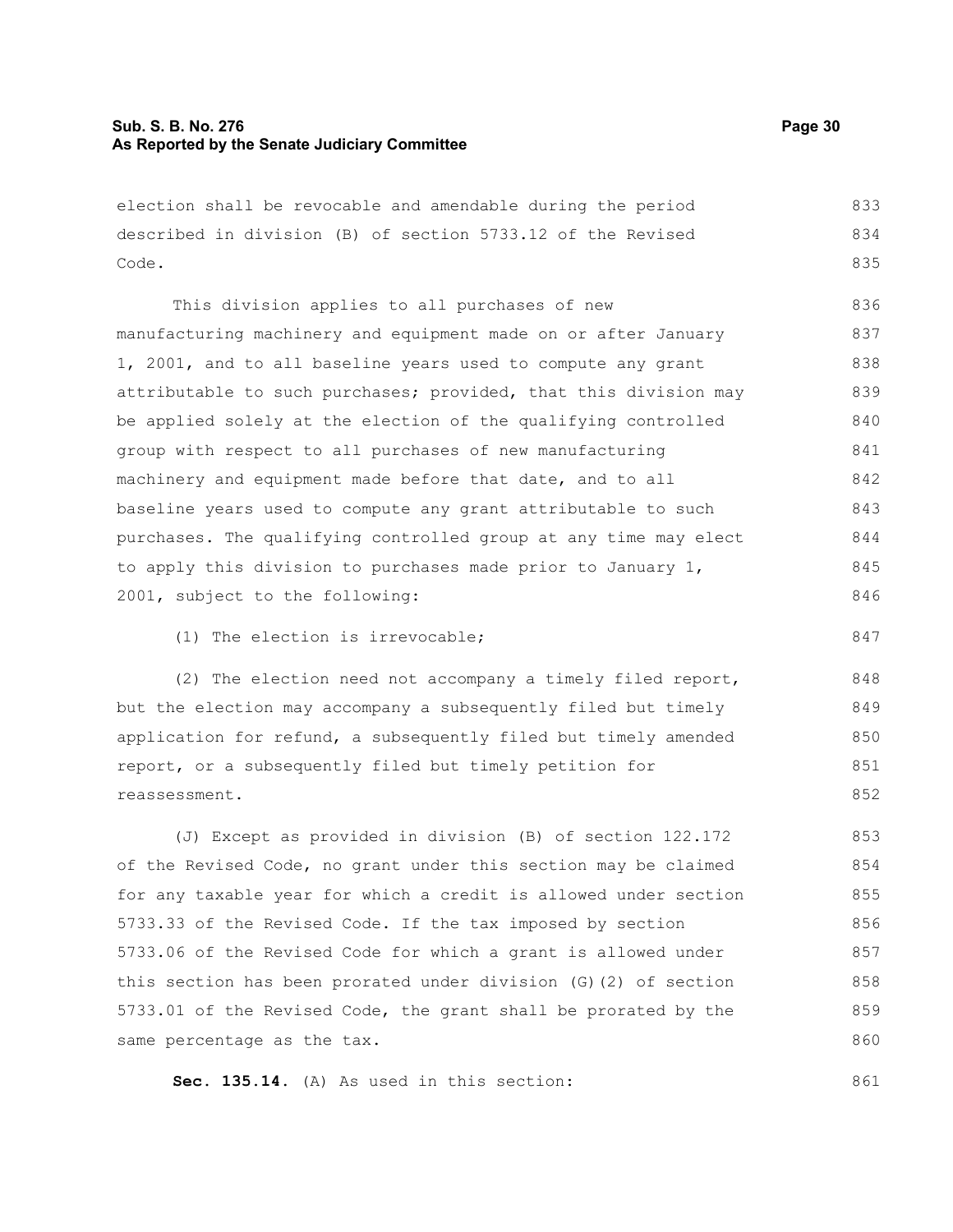## **Sub. S. B. No. 276 Page 31 As Reported by the Senate Judiciary Committee**

| (1) "Treasurer" does not include the treasurer of state,         | 862 |
|------------------------------------------------------------------|-----|
| and "governing board" does not include the state board of        | 863 |
| deposit.                                                         | 864 |
| (2) "Other obligations" includes notes whether or not            | 865 |
| issued in anticipation of the issuance of bonds.                 | 866 |
| (B) The treasurer or governing board may invest or deposit       | 867 |
| any part or all of the interim moneys. The following             | 868 |
| classifications of obligations shall be eligible for such        | 869 |
| investment or deposit:                                           | 870 |
| (1) United States treasury bills, notes, bonds, or any           | 871 |
| other obligation or security issued by the United States         | 872 |
| treasury or any other obligation guaranteed as to principal and  | 873 |
| interest by the United States.                                   | 874 |
| Nothing in the classification of eligible obligations set        | 875 |
| forth in division (B) (1) of this section or in the              | 876 |
| classifications of eligible obligations set forth in divisions   | 877 |
| $(B)$ (2) to (7) of this section shall be construed to authorize | 878 |
| any investment in stripped principal or interest obligations of  | 879 |
| such eligible obligations.                                       | 880 |
| (2) Bonds, notes, debentures, or any other obligations or        | 881 |
| securities issued by any federal government agency or            | 882 |
| instrumentality, including but not limited to, the federal       | 883 |
| national mortgage association, federal home loan bank, federal   | 884 |
| farm credit bank, federal home loan mortgage corporation, and    | 885 |
| government national mortgage association. All federal agency     | 886 |
| securities shall be direct issuances of federal government       | 887 |
| agencies or instrumentalities.                                   | 888 |

(3) Interim deposits in the eligible institutions applying for interim moneys as provided in section 135.08 of the Revised 889 890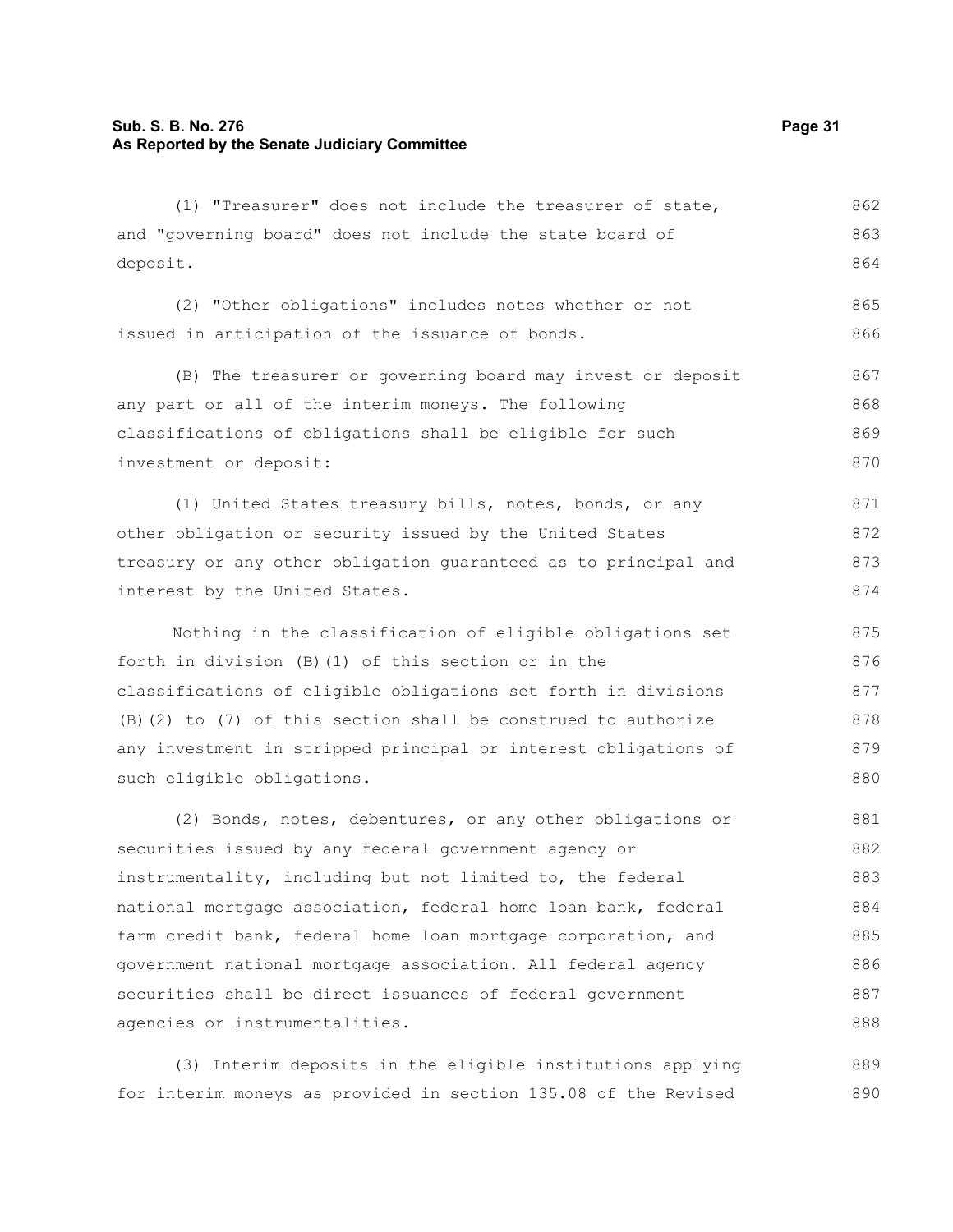#### **Sub. S. B. No. 276 Page 32 As Reported by the Senate Judiciary Committee**

Code. The award of interim deposits shall be made in accordance with section 135.09 of the Revised Code and the treasurer or the governing board shall determine the periods for which such interim deposits are to be made and shall award such interim deposits for such periods, provided that any eligible institution receiving an interim deposit award may, upon notification that the award has been made, decline to accept the interim deposit in which event the award shall be made as though the institution had not applied for such interim deposit. 891 892 893 894 895 896 897 898 899

(4) Bonds and other obligations of this state, or the political subdivisions of this state, provided that, with respect to bonds or other obligations of political subdivisions, all of the following apply: 900 901 902 903

(a) The bonds or other obligations are payable from general revenues of the political subdivision and backed by the full faith and credit of the political subdivision. 904 905 906

(b) The bonds or other obligations are rated at the time of purchase in the three highest classifications established by at least one nationally recognized standard rating service and purchased through a registered securities broker or dealer. 907 908 909 910

(c) The aggregate value of the bonds or other obligations does not exceed twenty per cent of interim moneys available for investment at the time of purchase. 911 912 913

(d) The treasurer or governing board is not the sole purchaser of the bonds or other obligations at original issuance. 914 915 916

(e) The bonds or other obligations mature within ten years from the date of settlement. 917 918

No investment shall be made under division (B)(4) of this 919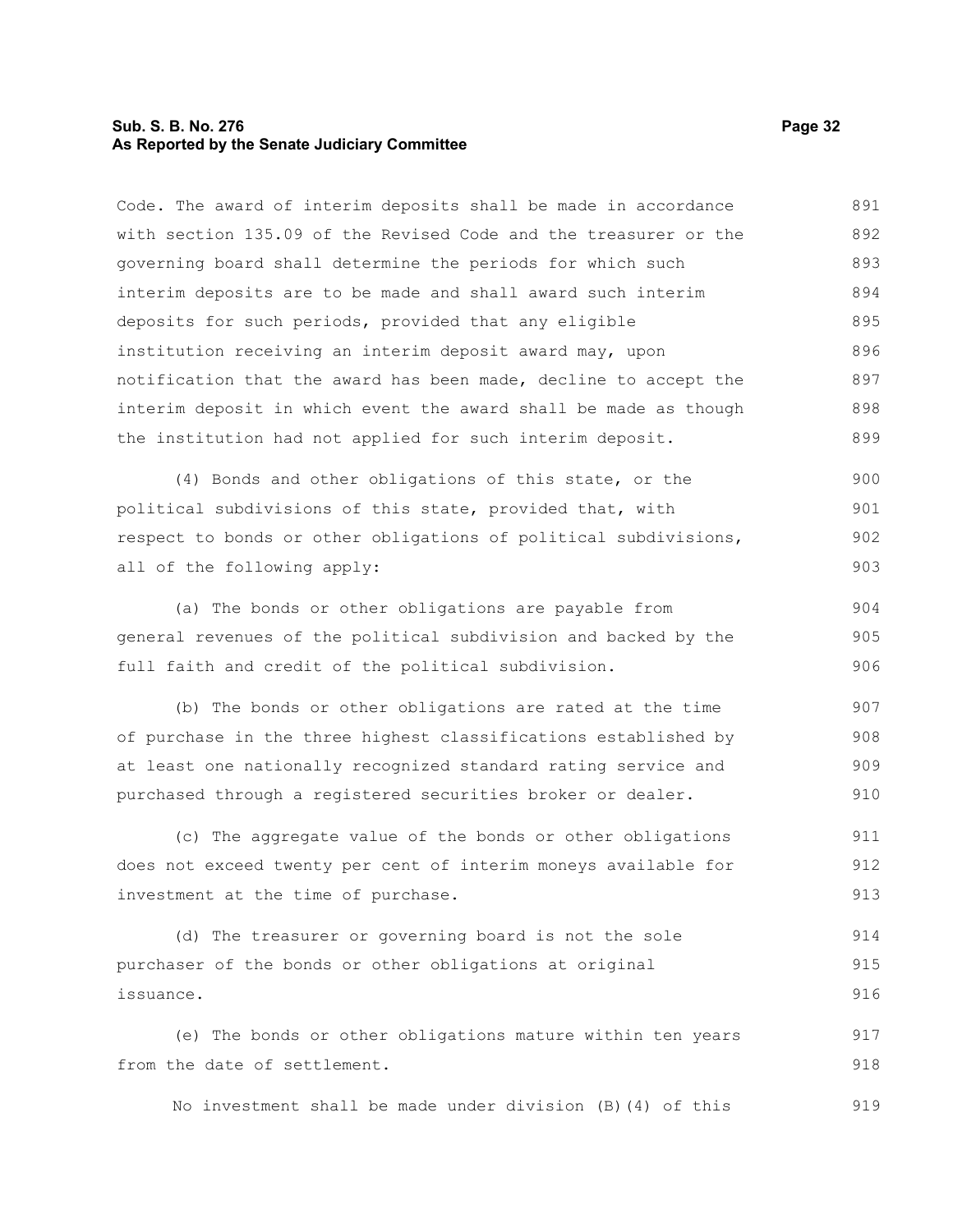#### **Sub. S. B. No. 276 Page 33 As Reported by the Senate Judiciary Committee**

section unless the treasurer or governing board has completed additional training for making the investments authorized by division (B)(4) of this section. The type and amount of additional training shall be approved by the treasurer of state and may be conducted by or provided under the supervision of the treasurer of state. 920 921 922 923 924 925

(5) No-load money market mutual funds consisting exclusively of obligations described in division (B)(1) or (2) of this section and repurchase agreements secured by such obligations, provided that investments in securities described in this division are made only through eligible institutions mentioned in section 135.03 of the Revised Code; 926 927 928 929 930 931

(6) The Ohio subdivision's fund as provided in section 135.45 of the Revised Code;

(7) Up to forty per cent of interim moneys available for investment in either of the following: 934 935

(a) Commercial paper notes issued by an entity that is defined in division (D) of section 1705.01 or division (E) of section 1706.01 of the Revised Code and that has assets exceeding five hundred million dollars, to which notes all of the following apply: 936 937 938 939 940

(i) The notes are rated at the time of purchase in the highest classification established by at least two nationally recognized standard rating services. 941 942 943

(ii) The aggregate value of the notes does not exceed ten per cent of the aggregate value of the outstanding commercial paper of the issuing corporation.

(iii) The notes mature not later than two hundred seventy days after purchase. 947 948

932 933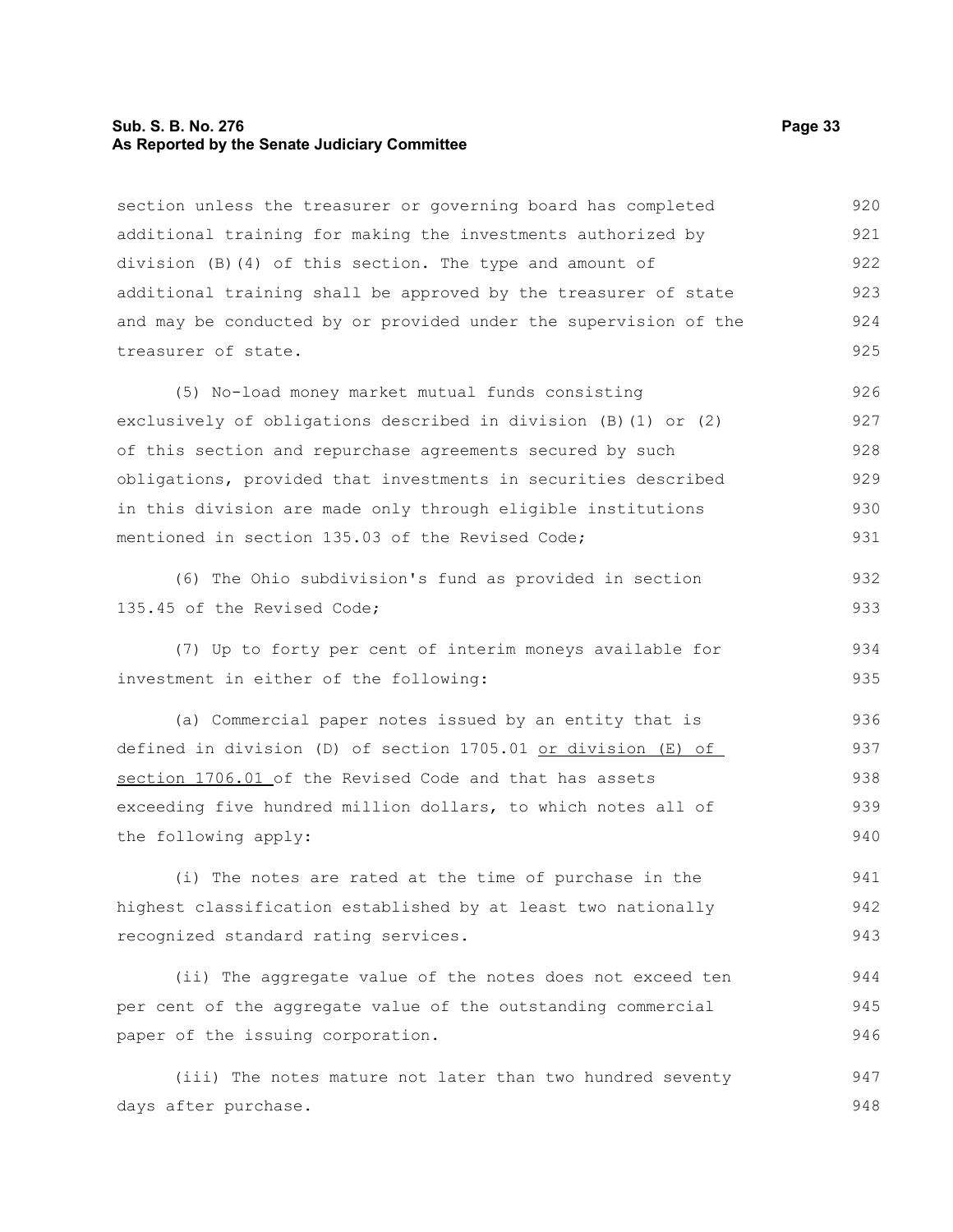#### **Sub. S. B. No. 276 Page 34 As Reported by the Senate Judiciary Committee**

(iv) The investment in commercial paper notes of a single issuer shall not exceed in the aggregate five per cent of interim moneys available for investment at the time of purchase. 949 950 951

(b) Bankers acceptances of banks that are insured by the federal deposit insurance corporation and that mature not later than one hundred eighty days after purchase. 952 953 954

No investment shall be made pursuant to division (B)(7) of this section unless the treasurer or governing board has completed additional training for making the investments authorized by division (B)(7) of this section. The type and amount of additional training shall be approved by the treasurer of state and may be conducted by or provided under the supervision of the treasurer of state. 955 956 957 958 959 960 961

(C) Nothing in the classifications of eligible obligations set forth in divisions (B)(1) to (7) of this section shall be construed to authorize any investment in a derivative, and no treasurer or governing board shall invest in a derivative. For purposes of this division, "derivative" means a financial instrument or contract or obligation whose value or return is based upon or linked to another asset or index, or both, separate from the financial instrument, contract, or obligation itself. Any security, obligation, trust account, or other instrument that is created from an issue of the United States treasury or is created from an obligation of a federal agency or instrumentality or is created from both is considered a derivative instrument. An eligible investment described in this section with a variable interest rate payment, based upon a single interest payment or single index comprised of other eligible investments provided for in division (B)(1) or (2) of this section, is not a derivative, provided that such variable 962 963 964 965 966 967 968 969 970 971 972 973 974 975 976 977 978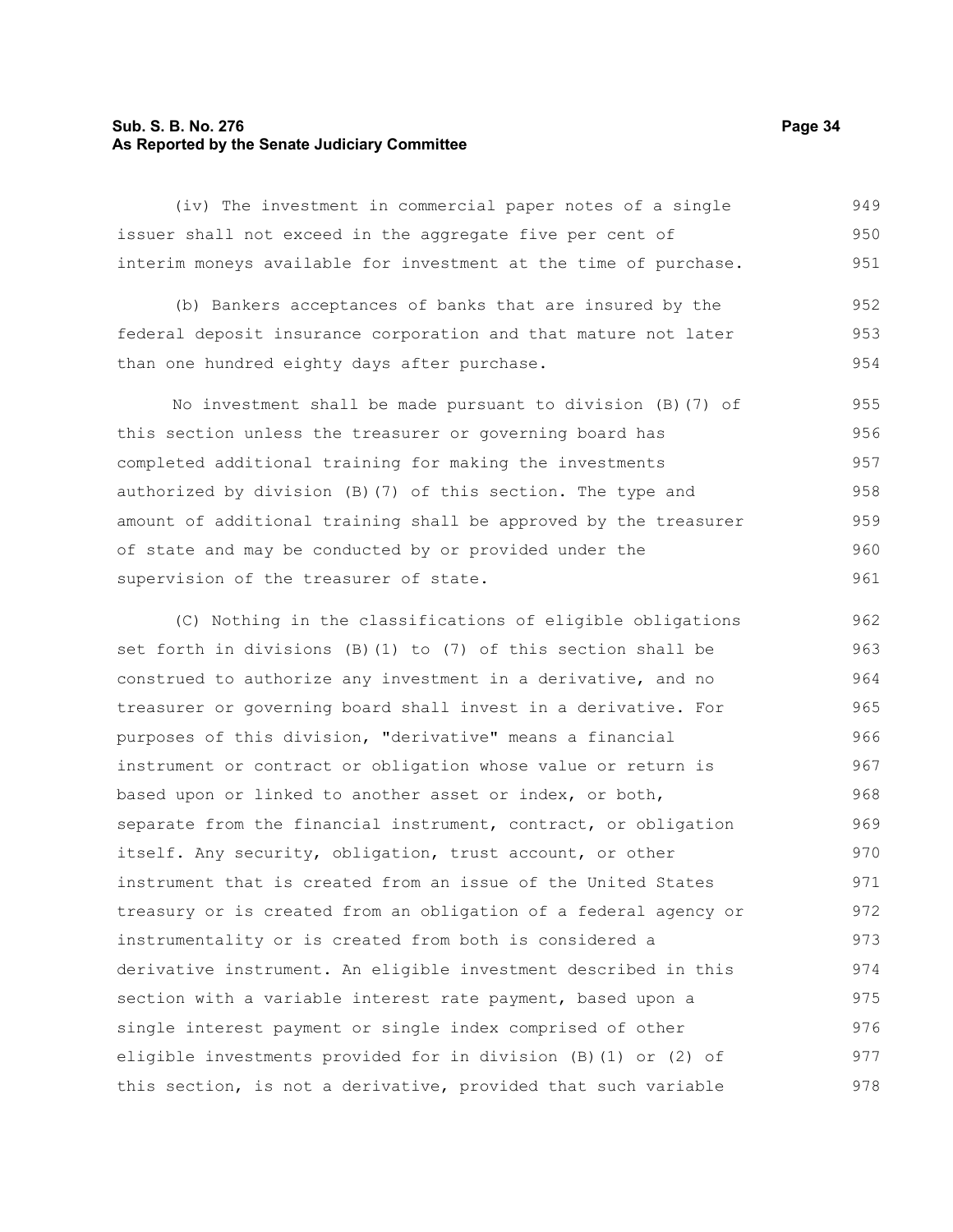#### **Sub. S. B. No. 276 Page 35 As Reported by the Senate Judiciary Committee**

rate investment has a maximum maturity of two years.

(D) Except as provided in division (B)(4) or (E) of this section, any investment made pursuant to this section must mature within five years from the date of settlement, unless the investment is matched to a specific obligation or debt of the subdivision. 980 981 982 983 984

(E) The treasurer or governing board may also enter into a written repurchase agreement with any eligible institution mentioned in section 135.03 of the Revised Code or any eligible dealer pursuant to division (M) of this section, under the terms of which agreement the treasurer or governing board purchases, and such institution or dealer agrees unconditionally to repurchase any of the securities listed in divisions (D)(1) to (5), except letters of credit described in division (D)(2), of section 135.18 of the Revised Code. The market value of securities subject to an overnight written repurchase agreement must exceed the principal value of the overnight written repurchase agreement by at least two per cent. A written repurchase agreement shall not exceed thirty days and the market value of securities subject to a written repurchase agreement must exceed the principal value of the written repurchase agreement by at least two per cent and be marked to market daily. All securities purchased pursuant to this division shall be delivered into the custody of the treasurer or governing board or an agent designated by the treasurer or governing board. A written repurchase agreement with an eligible securities dealer shall be transacted on a delivery versus payment basis. The agreement shall contain the requirement that for each transaction pursuant to the agreement the participating institution or dealer shall provide all of the following information: 985 986 987 988 989 990 991 992 993 994 995 996 997 998 999 1000 1001 1002 1003 1004 1005 1006 1007 1008 1009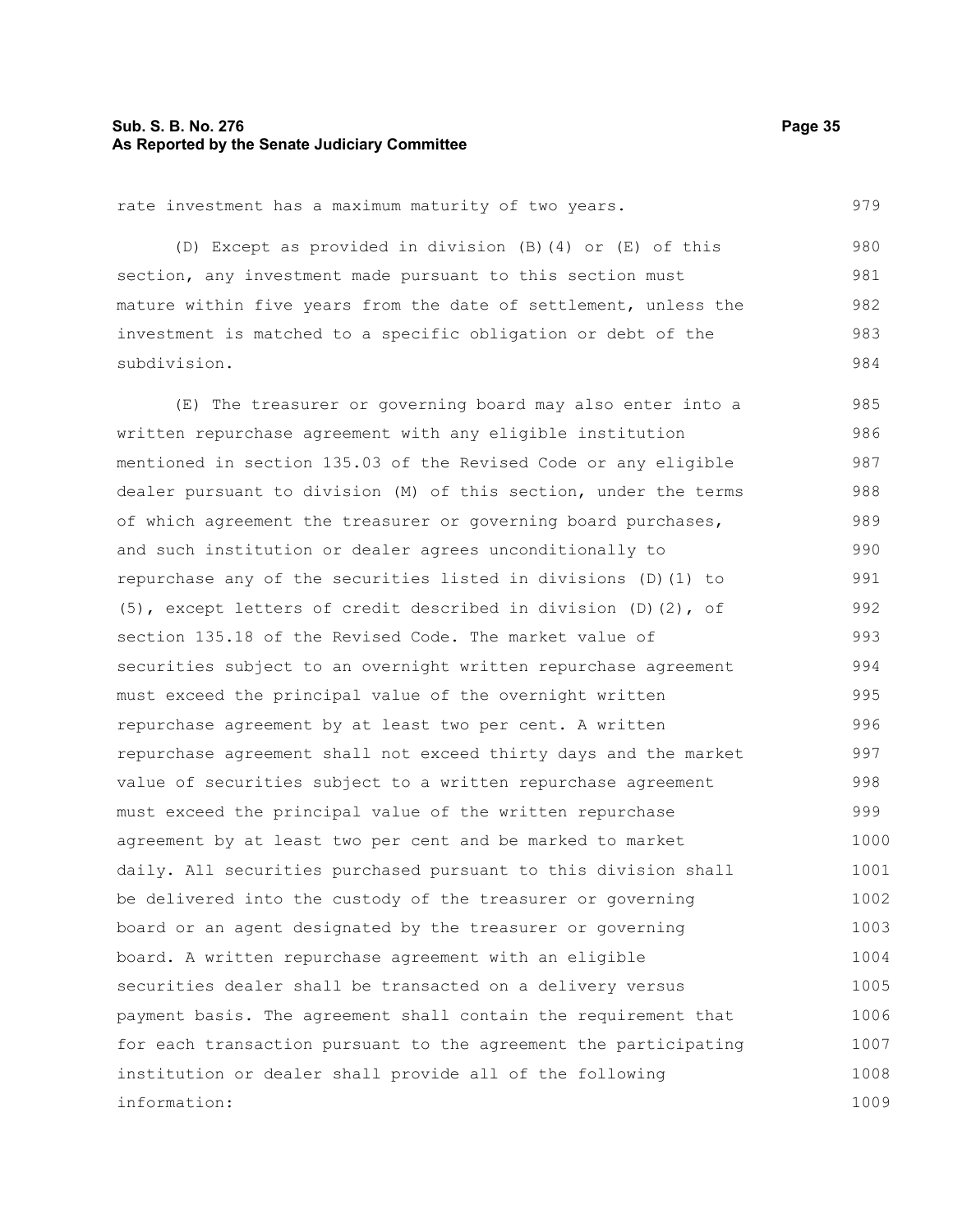## **Sub. S. B. No. 276 Page 36 As Reported by the Senate Judiciary Committee**

| (1) The par value of the securities;                             | 1010 |
|------------------------------------------------------------------|------|
| (2) The type, rate, and maturity date of the securities;         | 1011 |
| (3) A numerical identifier generally accepted in the             | 1012 |
| securities industry that designates the securities.              | 1013 |
| No treasurer or governing board shall enter into a written       | 1014 |
| repurchase agreement under the terms of which the treasurer or   | 1015 |
| governing board agrees to sell securities owned by the           | 1016 |
| subdivision to a purchaser and agrees with that purchaser to     | 1017 |
| unconditionally repurchase those securities.                     | 1018 |
| (F) No treasurer or governing board shall make an                | 1019 |
| investment under this section, unless the treasurer or governing | 1020 |
| board, at the time of making the investment, reasonably expects  | 1021 |
| that the investment can be held until its maturity.              | 1022 |
| (G) No treasurer or governing board shall pay interim            | 1023 |
| moneys into a fund established by another subdivision,           | 1024 |
| treasurer, governing board, or investing authority, if that fund | 1025 |
| was established for the purpose of investing the public moneys   | 1026 |
| of other subdivisions. This division does not apply to the       | 1027 |
| payment of public moneys into either of the following:           | 1028 |
| (1) The Ohio subdivision's fund pursuant to division (B)         | 1029 |
| (6) of this section;                                             | 1030 |
| (2) A fund created solely for the purpose of acquiring,          | 1031 |
| constructing, owning, leasing, or operating municipal utilities  | 1032 |
| pursuant to the authority provided under section 715.02 of the   | 1033 |
| Revised Code or Section 4 of Article XVIII, Ohio Constitution.   | 1034 |
|                                                                  |      |

For purposes of division (G) of this section, "subdivision" includes a county. 1035 1036

(H) The use of leverage, in which the treasurer or 1037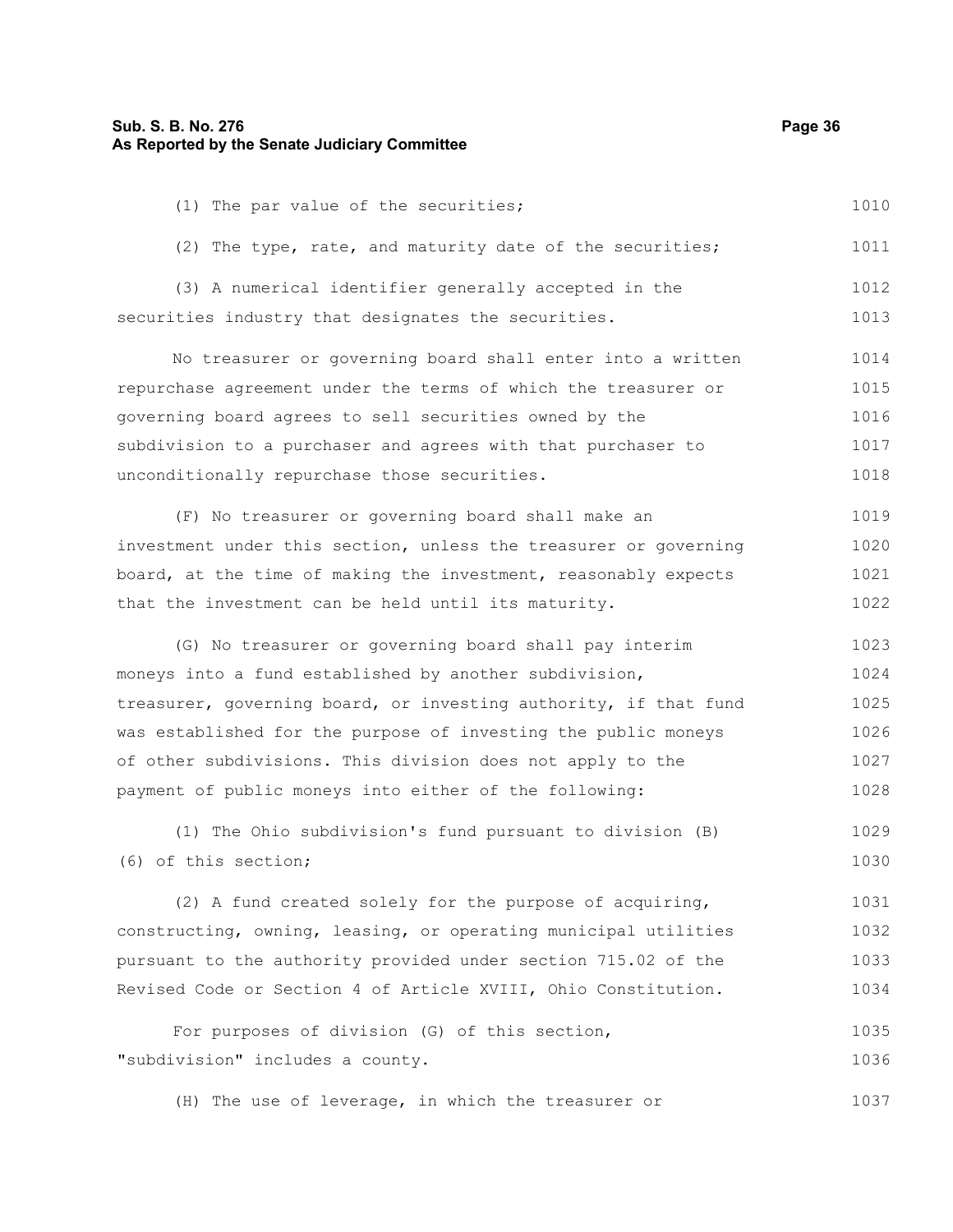## **Sub. S. B. No. 276 Page 37 As Reported by the Senate Judiciary Committee**

governing board uses its current investment assets as collateral for the purpose of purchasing other assets, is prohibited. The issuance of taxable notes for the purpose of arbitrage is prohibited. Contracting to sell securities that have not yet been acquired by the treasurer or governing board, for the purpose of purchasing such securities on the speculation that bond prices will decline, is prohibited. 1038 1039 1040 1041 1042 1043 1044

(I) Whenever, during a period of designation, the treasurer classifies public moneys as interim moneys, the treasurer shall notify the governing board of such action. The notification shall be given within thirty days after such classification and in the event the governing board does not concur in such classification or in the investments or deposits made under this section, the governing board may order the treasurer to sell or liquidate any of such investments or deposits, and any such order shall specifically describe the investments or deposits and fix the date upon which they are to be sold or liquidated. Investments or deposits so ordered to be sold or liquidated shall be sold or liquidated for cash by the treasurer on the date fixed in such order at the then current market price. Neither the treasurer nor the members of the board shall be held accountable for any loss occasioned by sales or liquidations of investments or deposits at prices lower than their cost. Any loss or expense incurred in making such sales or liquidations is payable as other expenses of the treasurer's office. 1045 1046 1047 1048 1049 1050 1051 1052 1053 1054 1055 1056 1057 1058 1059 1060 1061 1062 1063

(J) If any investments or deposits purchased under the authority of this section are issuable to a designated payee or to the order of a designated payee, the name of the treasurer and the title of the treasurer's office shall be so designated. If any such securities are registrable either as to principal or 1064 1065 1066 1067 1068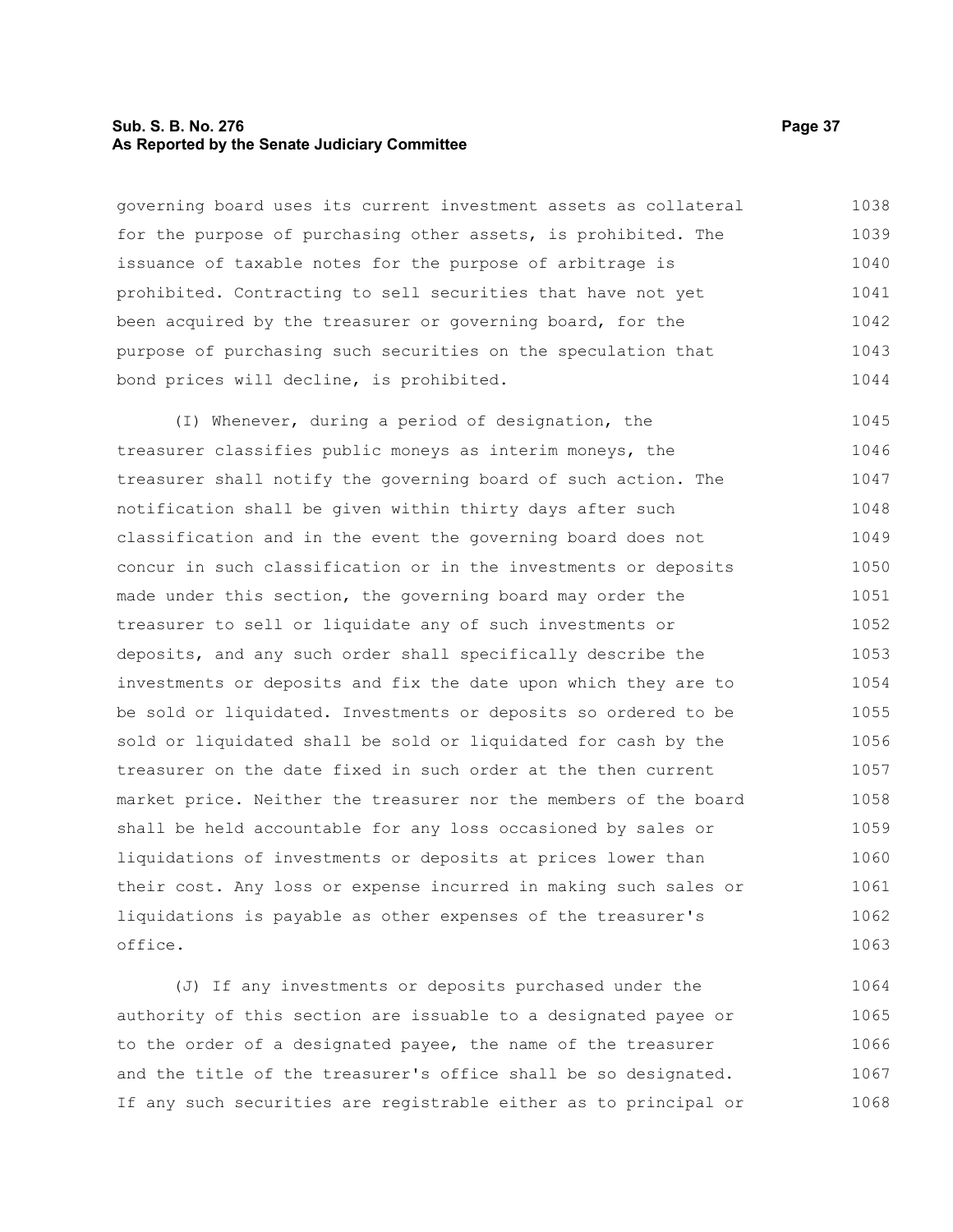# **Sub. S. B. No. 276 Page 38 As Reported by the Senate Judiciary Committee**

interest, or both, then such securities shall be registered in the name of the treasurer as such. 1069 1070

(K) The treasurer is responsible for the safekeeping of all documents evidencing a deposit or investment acquired by the treasurer under this section. Any securities may be deposited for safekeeping with a qualified trustee as provided in section 135.18 of the Revised Code, except the delivery of securities acquired under any repurchase agreement under this section shall be made to a qualified trustee, provided, however, that the qualified trustee shall be required to report to the treasurer, governing board, auditor of state, or an authorized outside auditor at any time upon request as to the identity, market value, and location of the document evidencing each security, and that if the participating institution is a designated depository of the subdivision for the current period of designation, the securities that are the subject of the repurchase agreement may be delivered to the treasurer or held in trust by the participating institution on behalf of the subdivision. Interest earned on any investments or deposits authorized by this section shall be collected by the treasurer and credited by the treasurer to the proper fund of the subdivision. 1071 1072 1073 1074 1075 1076 1077 1078 1079 1080 1081 1082 1083 1084 1085 1086 1087 1088 1089 1090

Upon the expiration of the term of office of a treasurer or in the event of a vacancy in the office of treasurer by reason of death, resignation, removal from office, or otherwise, the treasurer or the treasurer's legal representative shall transfer and deliver to the treasurer's successor all documents evidencing a deposit or investment held by the treasurer. For the investments and deposits so transferred and delivered, such treasurer shall be credited with and the treasurer's successor shall be charged with the amount of money held in such 1091 1092 1093 1094 1095 1096 1097 1098 1099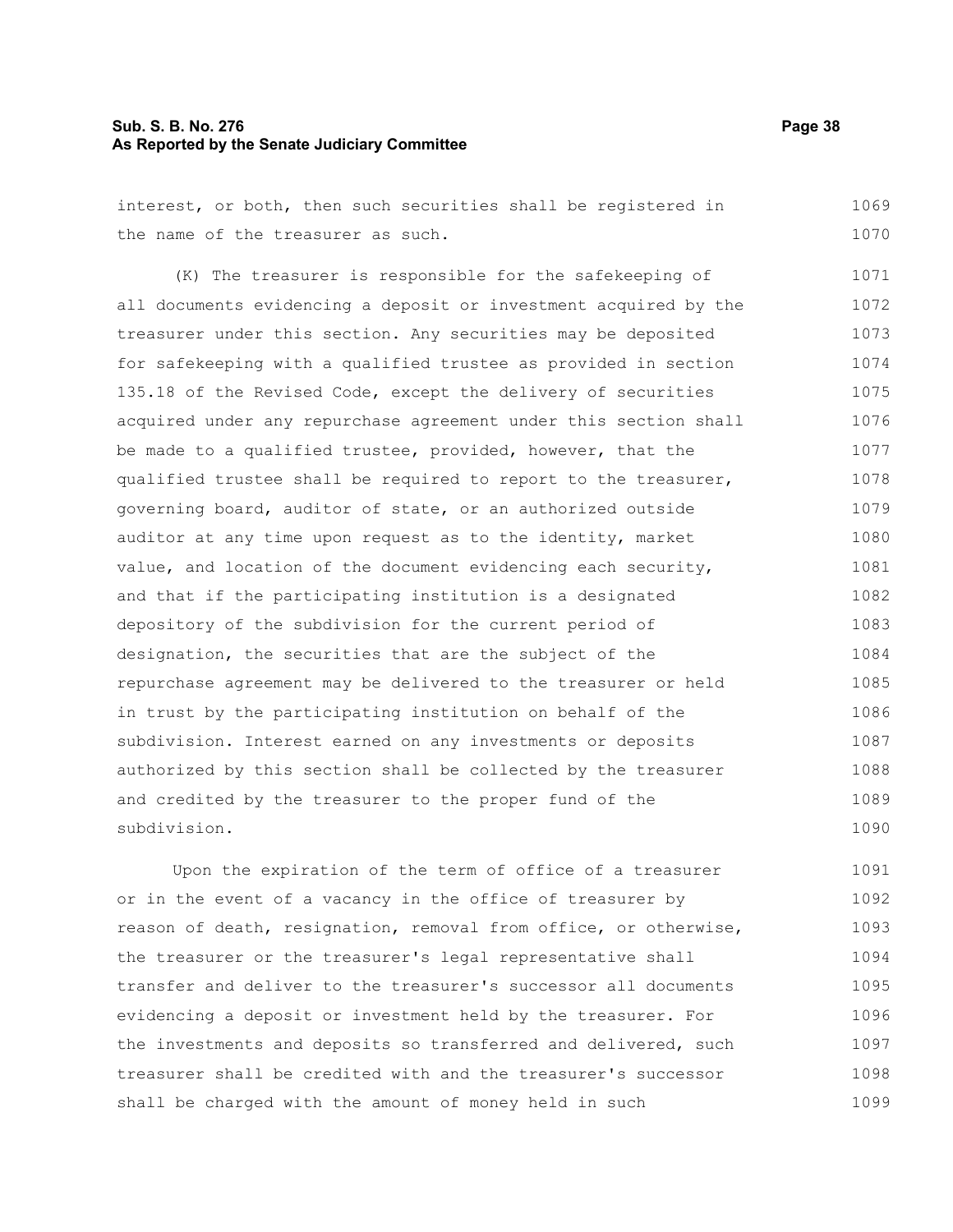# **Sub. S. B. No. 276 Page 39 As Reported by the Senate Judiciary Committee**

investments and deposits.

(L) Whenever investments or deposits acquired under this section mature and become due and payable, the treasurer shall present them for payment according to their tenor, and shall collect the moneys payable thereon. The moneys so collected shall be treated as public moneys subject to sections 135.01 to 135.21 of the Revised Code. 1101 1102 1103 1104 1105 1106

(M)(1) All investments, except for investments in securities described in divisions (B)(5) and (6) of this section and for investments by a municipal corporation in the issues of such municipal corporation, shall be made only through a member of the financial industry regulatory authority (FINRA), through a bank, savings bank, or savings and loan association regulated by the superintendent of financial institutions, or through an institution regulated by the comptroller of the currency, federal deposit insurance corporation, or board of governors of the federal reserve system. 1107 1108 1109 1110 1111 1112 1113 1114 1115 1116

(2) Payment for investments shall be made only upon the delivery of securities representing such investments to the treasurer, governing board, or qualified trustee. If the securities transferred are not represented by a certificate, payment shall be made only upon receipt of confirmation of transfer from the custodian by the treasurer, governing board, or qualified trustee. 1117 1118 1119 1120 1121 1122 1123

(N) In making investments authorized by this section, a treasurer or governing board may retain the services of an investment advisor, provided the advisor is licensed by the division of securities under section 1707.141 of the Revised Code or is registered with the securities and exchange commission, and possesses experience in public funds investment 1124 1125 1126 1127 1128 1129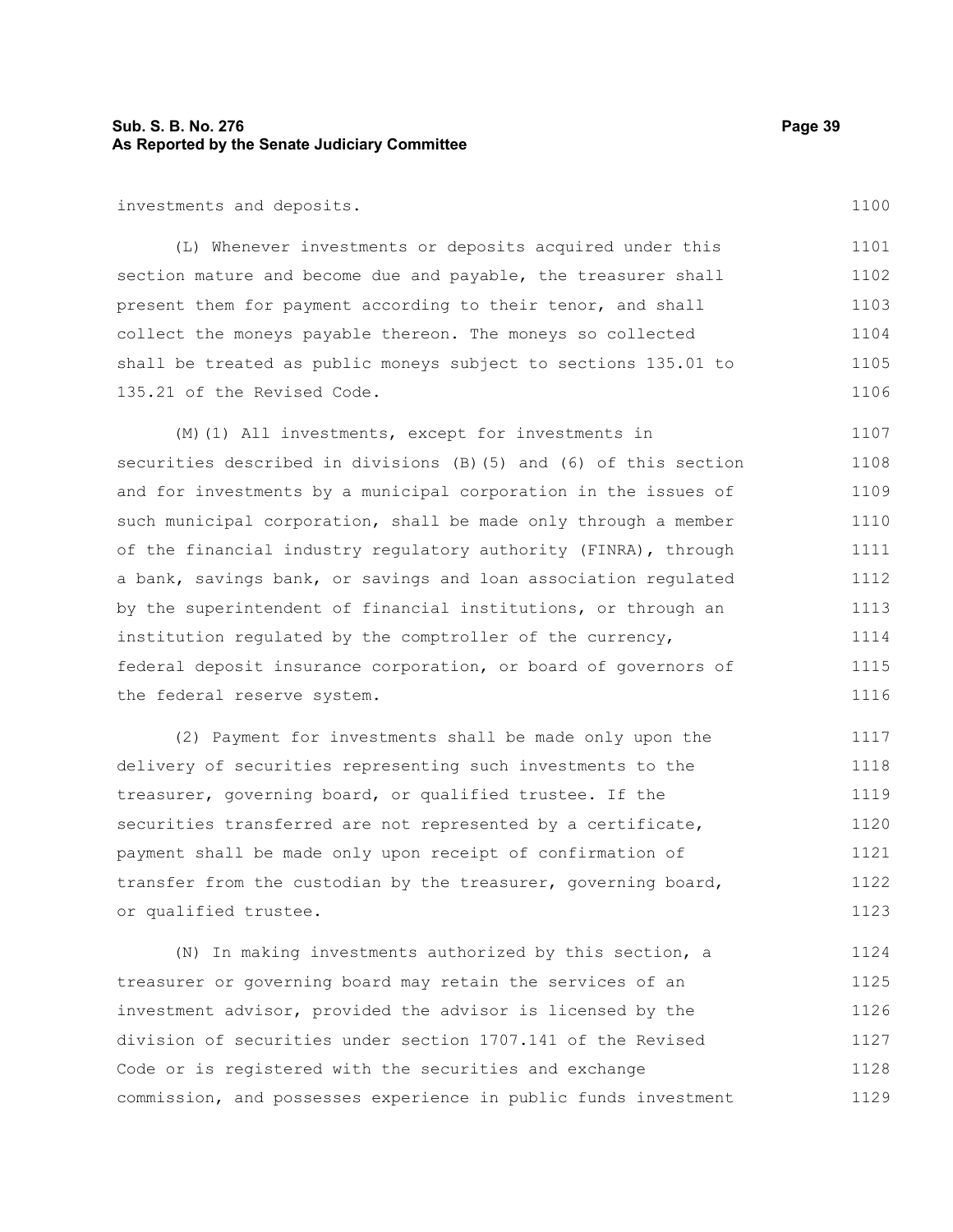#### **Sub. S. B. No. 276 Page 40 As Reported by the Senate Judiciary Committee**

management, specifically in the area of state and local government investment portfolios, or the advisor is an eligible institution mentioned in section 135.03 of the Revised Code. 1130 1131 1132

(O)(1) Except as otherwise provided in divisions (O)(2) and (3) of this section, no treasurer or governing board shall make an investment or deposit under this section, unless there is on file with the auditor of state a written investment policy approved by the treasurer or governing board. The policy shall require that all entities conducting investment business with the treasurer or governing board shall sign the investment policy of that subdivision. All brokers, dealers, and financial institutions, described in division (M)(1) of this section, initiating transactions with the treasurer or governing board by giving advice or making investment recommendations shall sign the treasurer's or governing board's investment policy thereby acknowledging their agreement to abide by the policy's contents. All brokers, dealers, and financial institutions, described in division (M)(1) of this section, executing transactions initiated by the treasurer or governing board, having read the policy's contents, shall sign the investment policy thereby acknowledging their comprehension and receipt. 1133 1134 1135 1136 1137 1138 1139 1140 1141 1142 1143 1144 1145 1146 1147 1148 1149 1150

(2) If a written investment policy described in division (O)(1) of this section is not filed on behalf of the subdivision with the auditor of state, the treasurer or governing board of that subdivision shall invest the subdivision's interim moneys only in interim deposits pursuant to division (B)(3) of this section or interim deposits pursuant to section 135.145 of the Revised Code and approved by the treasurer of state, no-load money market mutual funds pursuant to division (B)(5) of this section, or the Ohio subdivision's fund pursuant to division (B) (6) of this section. 1151 1152 1153 1154 1155 1156 1157 1158 1159 1160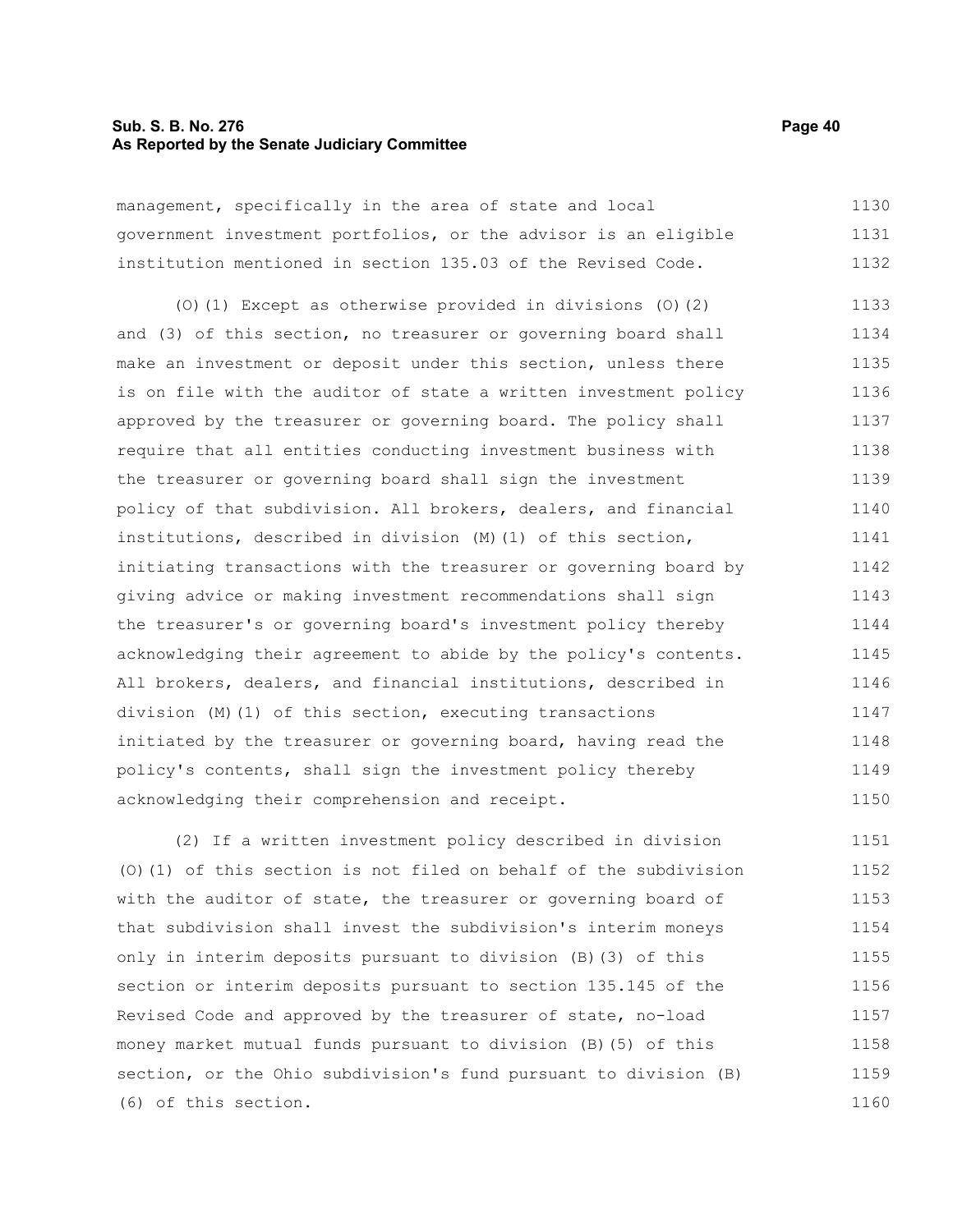# **Sub. S. B. No. 276 Page 41 As Reported by the Senate Judiciary Committee**

(3) Divisions (O)(1) and (2) of this section do not apply to a treasurer or governing board of a subdivision whose average annual portfolio of investments held pursuant to this section is one hundred thousand dollars or less, provided that the treasurer or governing board certifies, on a form prescribed by the auditor of state, that the treasurer or governing board will comply and is in compliance with the provisions of sections 135.01 to 135.21 of the Revised Code. 1161 1162 1163 1164 1165 1166 1167 1168

(P) A treasurer or governing board may enter into a written investment or deposit agreement that includes a provision under which the parties agree to submit to nonbinding arbitration to settle any controversy that may arise out of the agreement, including any controversy pertaining to losses of public moneys resulting from investment or deposit. The arbitration provision shall be set forth entirely in the agreement, and the agreement shall include a conspicuous notice to the parties that any party to the arbitration may apply to the court of common pleas of the county in which the arbitration was held for an order to vacate, modify, or correct the award. Any such party may also apply to the court for an order to change venue to a court of common pleas located more than one hundred miles from the county in which the treasurer or governing board is located. 1169 1170 1171 1172 1173 1174 1175 1176 1177 1178 1179 1180 1181 1182 1183

For purposes of this division, "investment or deposit agreement" means any agreement between a treasurer or governing board and a person, under which agreement the person agrees to invest, deposit, or otherwise manage a subdivision's interim moneys on behalf of the treasurer or governing board, or agrees to provide investment advice to the treasurer or governing board. 1184 1185 1186 1187 1188 1189 1190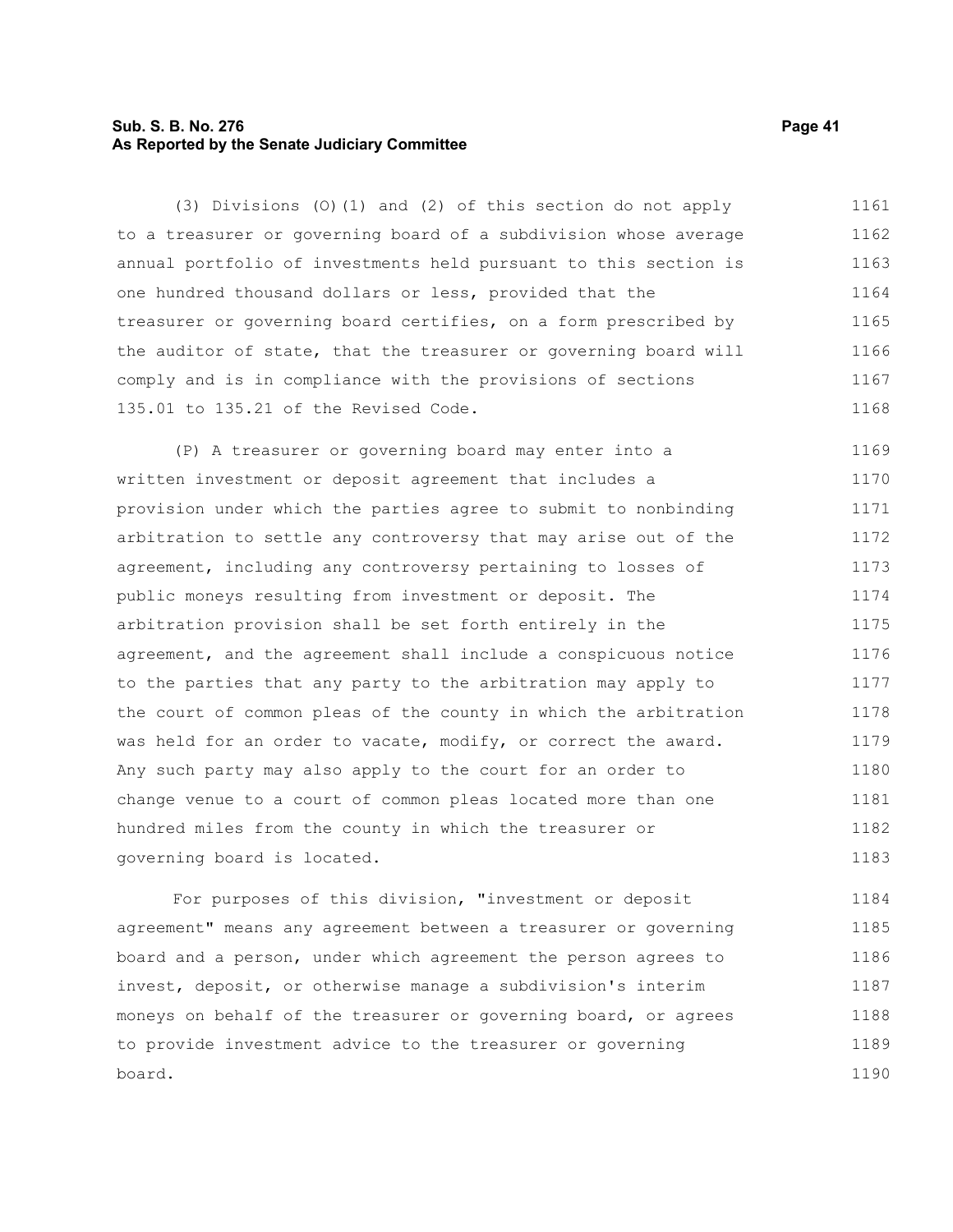# **Sub. S. B. No. 276 Page 42 As Reported by the Senate Judiciary Committee**

(Q) An investment made by the treasurer or governing board pursuant to this section prior to September 27, 1996, that was a legal investment under the law as it existed before September 27, 1996, may be held until maturity. 1191 1192 1193 1194

**Sec. 135.142.** (A) In addition to the investments authorized by section 135.14 of the Revised Code, any board of education, by a two-thirds vote of its members, may authorize the treasurer of the board of education to invest up to forty per cent of the interim moneys of the board, available for investment at any one time, in either of the following: 1195 1196 1197 1198 1199 1200

(1) Commercial paper notes issued by any entity that is defined in division (D) of section 1705.01 or division (E) of section 1706.01 of the Revised Code and has assets exceeding five hundred million dollars, and to which notes all of the following apply: 1201 1202 1203 1204 1205

(a) The notes are rated at the time of purchase in the highest classification established by at least two nationally recognized standard rating services. 1206 1207 1208

(b) The aggregate value of the notes does not exceed ten per cent of the aggregate value of the outstanding commercial paper of the issuing corporation. 1209 1210 1211

(c) The notes mature no later than two hundred seventy days after purchase. 1212 1213

(d) The investment in commercial paper notes of a single issuer shall not exceed in the aggregate five per cent of interim moneys of the board available for investment at the time of purchase. 1214 1215 1216 1217

(2) Bankers' acceptances of banks that are insured by the federal deposit insurance corporation and that mature no later 1218 1219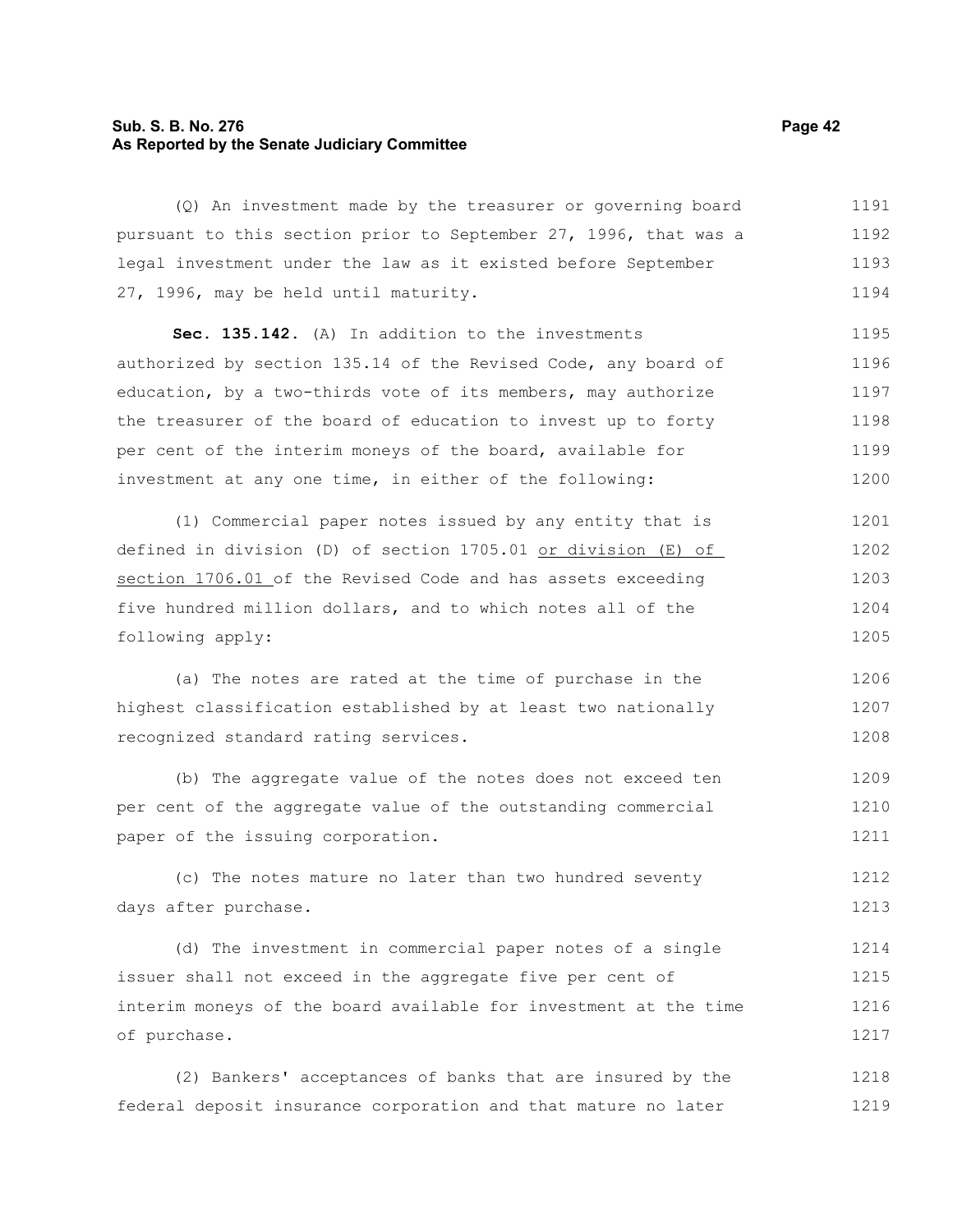# **Sub. S. B. No. 276 Page 43 As Reported by the Senate Judiciary Committee**

than one hundred eighty days after purchase.

(B) No investment authorized pursuant to division (A) of this section shall be made, whether or not authorized by a board of education, unless the treasurer of the board of education has completed additional training for making the types of investments authorized pursuant to division (A) of this section. The type and amount of such training shall be approved and may be conducted by or provided under the supervision of the treasurer of state. 1221 1222 1223 1224 1225 1226 1227 1228

(C) The treasurer of the board of education shall prepare annually and submit to the board of education, the superintendent of public instruction, and the auditor of state, on or before the thirty-first day of August, a report listing each investment made pursuant to division (A) of this section during the preceding fiscal year, income earned from such investments, fees and commissions paid pursuant to division (D) of this section, and any other information required by the board, the superintendent, and the auditor of state. 1229 1230 1231 1232 1233 1234 1235 1236 1237

(D) A board of education may make appropriations and expenditures for fees and commissions in connection with investments made pursuant to division (A) of this section. 1238 1239 1240

(E)(1) In addition to the investments authorized by section 135.14 of the Revised Code and division (A) of this section, any board of education that is a party to an agreement with the treasurer of state pursuant to division (G) of section 135.143 of the Revised Code and that has outstanding obligations issued under authority of section 133.10 or 133.301 of the Revised Code may authorize the treasurer of the board of education to invest interim moneys of the board in debt interests rated in either of the two highest rating 1241 1242 1243 1244 1245 1246 1247 1248 1249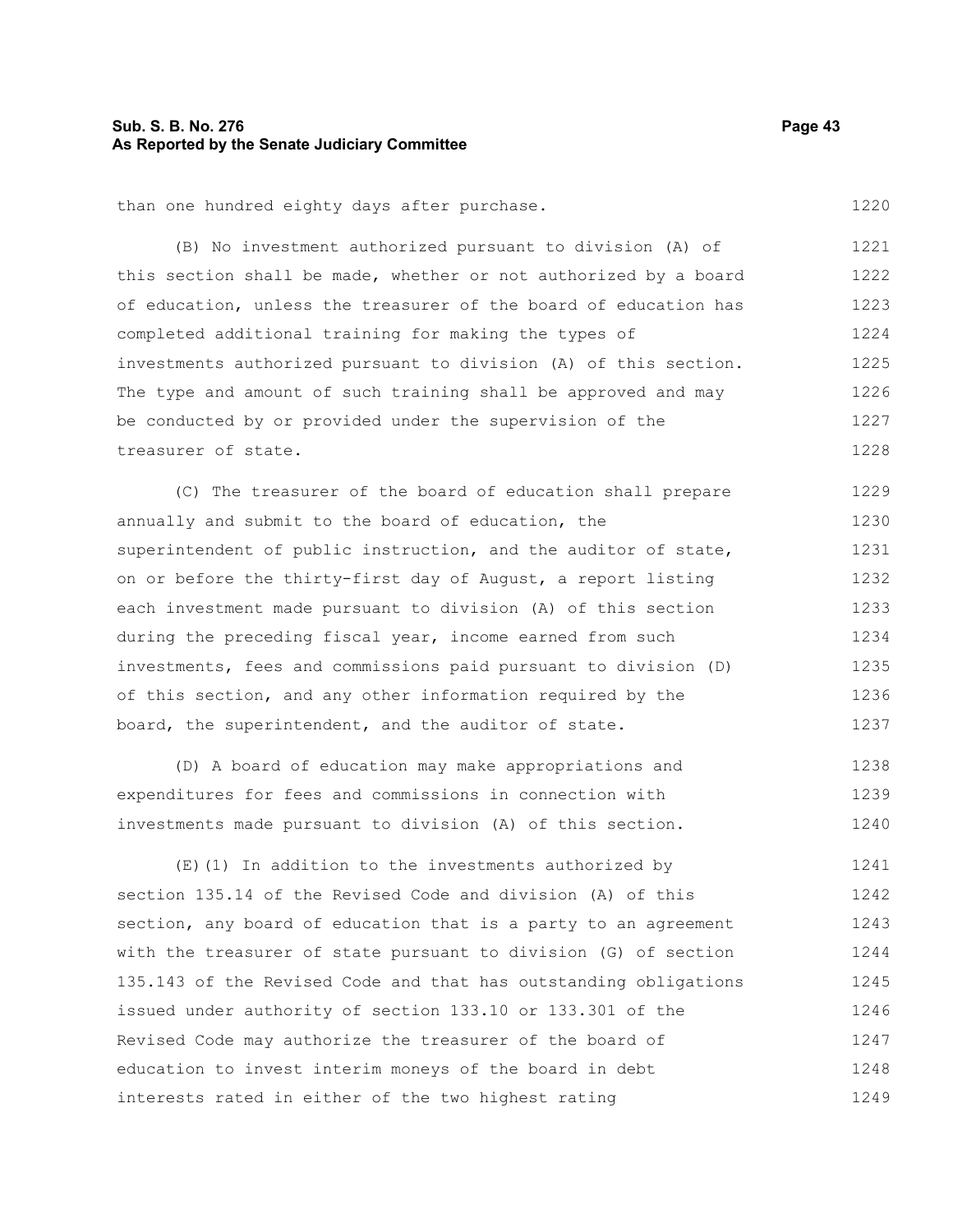## **Sub. S. B. No. 276 Page 44 As Reported by the Senate Judiciary Committee**

classifications by at least two nationally recognized standard rating services and issued by entities that are defined in division (D) of section 1705.01 or division (E) of section 1706.01 of the Revised Code. The debt interests purchased under authority of division (E) of this section shall mature not later than the latest maturity date of the outstanding obligations issued under authority of section 133.10 or 133.301 of the Revised Code. 1250 1251 1252 1253 1254 1255 1256 1257

(2) If any of the debt interests acquired under division (E)(1) of this section ceases to be rated as there required, its issuer shall notify the treasurer of state of this fact within twenty-four hours. At any time thereafter the treasurer of state may require collateralization at the rate of one hundred two per cent of any remaining obligation of the entity, with securities authorized for investment under section 135.143 of the Revised Code. The collateral shall be delivered to and held by a custodian acceptable to the treasurer of state, marked to market daily, and any default to be cured within twelve hours. Unlimited substitution shall be allowed of comparable securities. 1258 1259 1260 1261 1262 1263 1264 1265 1266 1267 1268 1269

**Sec. 135.35.** (A) The investing authority shall deposit or invest any part or all of the county's inactive moneys and shall invest all of the money in the county public library fund when required by section 135.352 of the Revised Code. The following classifications of securities and obligations are eligible for such deposit or investment: 1270 1271 1272 1273 1274 1275

(1) United States treasury bills, notes, bonds, or any other obligation or security issued by the United States treasury, any other obligation guaranteed as to principal or interest by the United States, or any book entry, zero-coupon 1276 1277 1278 1279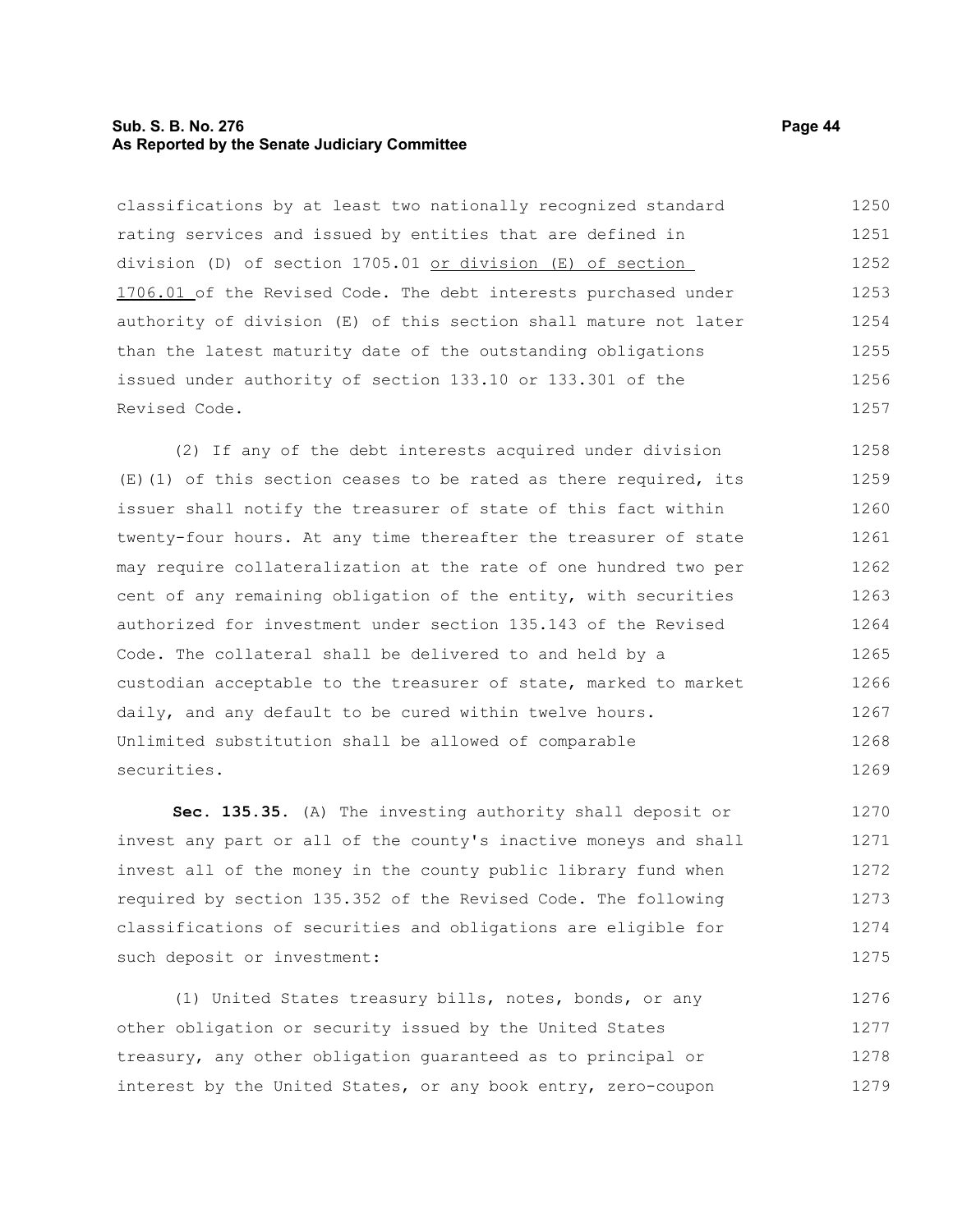# **Sub. S. B. No. 276 Page 45 As Reported by the Senate Judiciary Committee**

United States treasury security that is a direct obligation of the United States. Nothing in the classification of eligible securities and obligations set forth in divisions (A)(2) to (10) of this section shall be construed to authorize any investment in stripped principal or interest obligations of such eligible securities and obligations. (2) Bonds, notes, debentures, or any other obligations or securities issued by any federal government agency or instrumentality, including, but not limited to, the federal national mortgage association, federal home loan bank, federal farm credit bank, federal home loan mortgage corporation, and government national mortgage association. All federal agency securities shall be direct issuances of federal government agencies or instrumentalities. (3) Time certificates of deposit or savings or deposit accounts, including, but not limited to, passbook accounts, in any eligible institution mentioned in section 135.32 of the Revised Code; (4) Bonds and other obligations of this state or the political subdivisions of this state, provided the bonds or other obligations of political subdivisions mature within ten years from the date of settlement; (5) No-load money market mutual funds rated in the highest category at the time of purchase by at least one nationally 1280 1281 1282 1283 1284 1285 1286 1287 1288 1289 1290 1291 1292 1293 1294 1295 1296 1297 1298 1299 1300 1301 1302 1303 1304

recognized standard rating service or consisting exclusively of obligations described in division  $(A)$   $(1)$ ,  $(2)$ , or  $(6)$  of section 135.143 of the Revised Code and repurchase agreements secured by such obligations, provided that investments in securities 1305 1306 1307 1308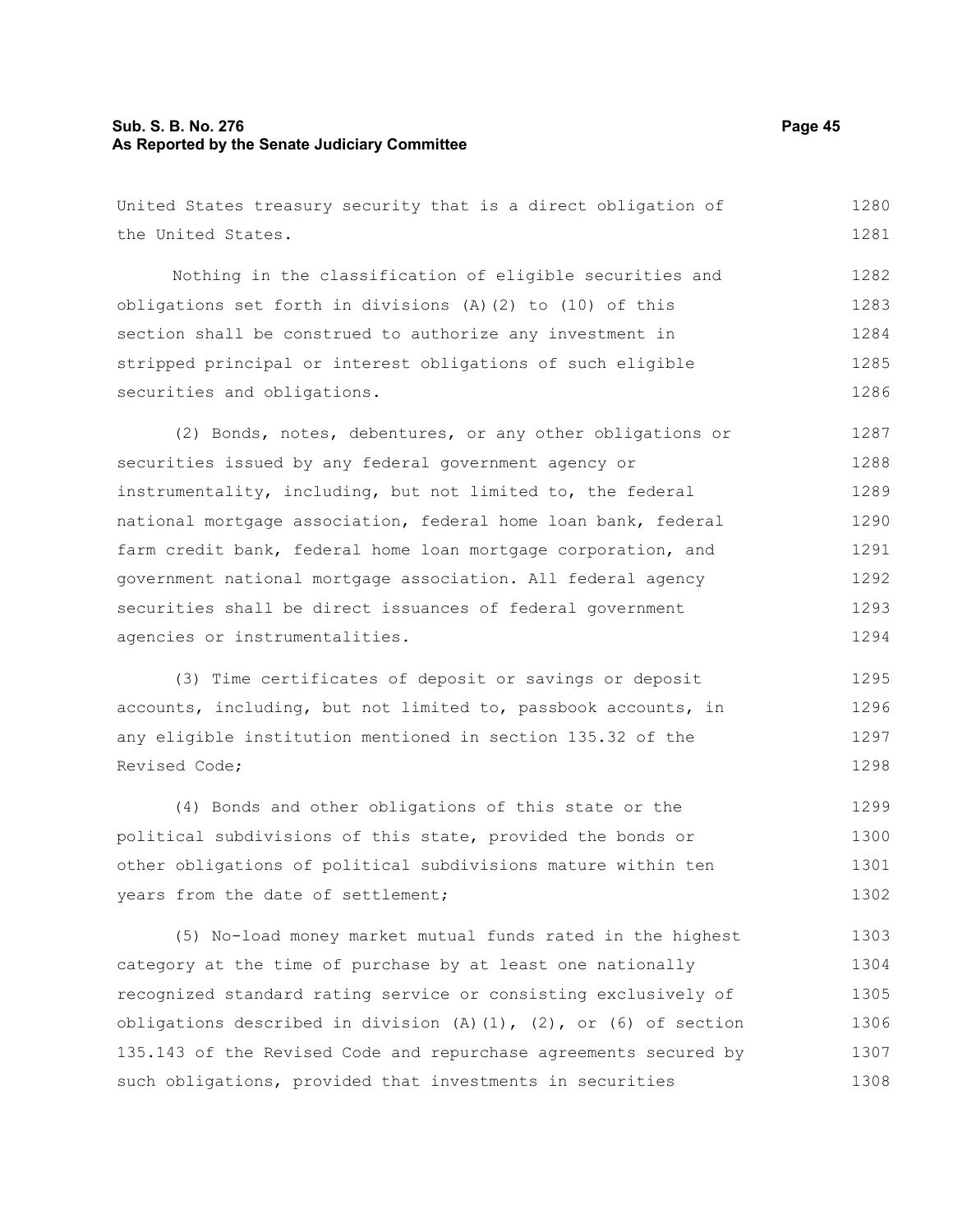# **Sub. S. B. No. 276 Page 46 As Reported by the Senate Judiciary Committee**

the following apply:

| described in this division are made only through eligible        | 1309 |
|------------------------------------------------------------------|------|
| institutions mentioned in section 135.32 of the Revised Code;    | 1310 |
| (6) The Ohio subdivision's fund as provided in section           | 1311 |
| 135.45 of the Revised Code;                                      | 1312 |
| (7) Securities lending agreements with any eligible              | 1313 |
| institution mentioned in section 135.32 of the Revised Code that | 1314 |
| is a member of the federal reserve system or federal home loan   | 1315 |
| bank or with any recognized United States government securities  | 1316 |
| dealer meeting the description in division (J) (1) of this       | 1317 |
| section, under the terms of which agreements the investing       | 1318 |
| authority lends securities and the eligible institution or       | 1319 |
| dealer agrees to simultaneously exchange similar securities or   | 1320 |
| cash, equal value for equal value.                               | 1321 |
| Securities and cash received as collateral for a                 | 1322 |
| securities lending agreement are not inactive moneys of the      | 1323 |
| county or moneys of a county public library fund. The investment | 1324 |
| of cash collateral received pursuant to a securities lending     | 1325 |
| agreement may be invested only in instruments specified by the   | 1326 |
| investing authority in the written investment policy described   | 1327 |
| in division (K) of this section.                                 | 1328 |
| (8) Up to forty per cent of the county's total average           | 1329 |
| portfolio in either of the following investments:                | 1330 |
| (a) Commercial paper notes issued by an entity that is           | 1331 |
| defined in division (D) of section 1705.01 or division (E) of    | 1332 |
| section 1706.01 of the Revised Code and that has assets          | 1333 |
| exceeding five hundred million dollars, to which notes all of    | 1334 |

(i) The notes are rated at the time of purchase in the highest classification established by at least two nationally 1336 1337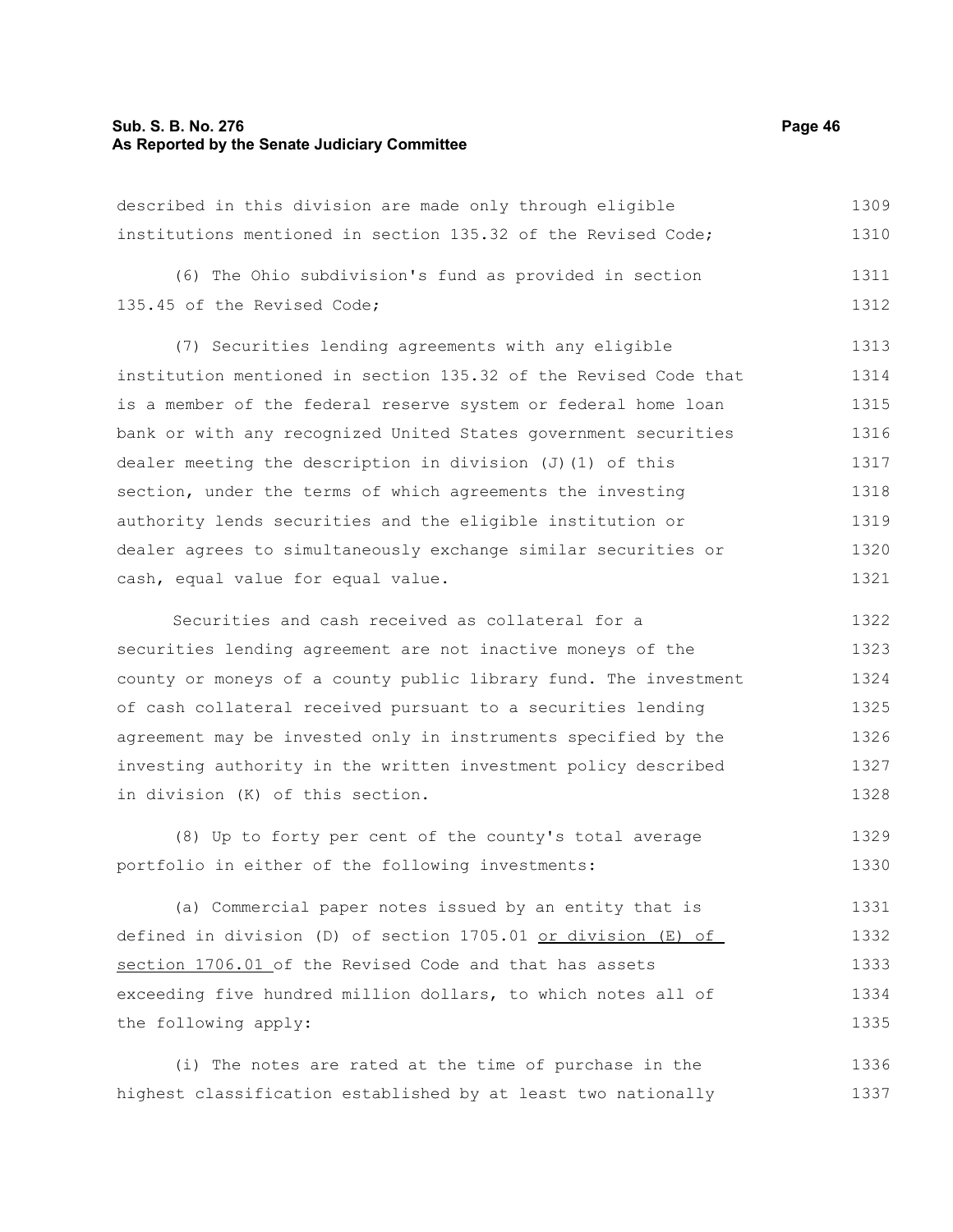# **Sub. S. B. No. 276 Page 47 As Reported by the Senate Judiciary Committee**

recognized standard rating services.

(ii) The aggregate value of the notes does not exceed ten per cent of the aggregate value of the outstanding commercial paper of the issuing corporation. 1339 1340 1341

(iii) The notes mature not later than two hundred seventy days after purchase. 1342 1343

(iv) The investment in commercial paper notes of a single issuer shall not exceed in the aggregate five per cent of interim moneys available for investment at the time of purchase. 1344 1345 1346

(b) Bankers acceptances of banks that are insured by the federal deposit insurance corporation and that mature not later than one hundred eighty days after purchase. 1347 1348 1349

No investment shall be made pursuant to division (A)(8) of this section unless the investing authority has completed additional training for making the investments authorized by division (A)(8) of this section. The type and amount of additional training shall be approved by the treasurer of state and may be conducted by or provided under the supervision of the treasurer of state. 1350 1351 1352 1353 1354 1355 1356

(9) Up to fifteen per cent of the county's total average portfolio in notes issued by corporations that are incorporated under the laws of the United States and that are operating within the United States, or by depository institutions that are doing business under authority granted by the United States or any state and that are operating within the United States, provided both of the following apply: 1357 1358 1359 1360 1361 1362 1363

(a) The notes are rated in the three highest categories by at least two nationally recognized standard rating services at the time of purchase. 1364 1365 1366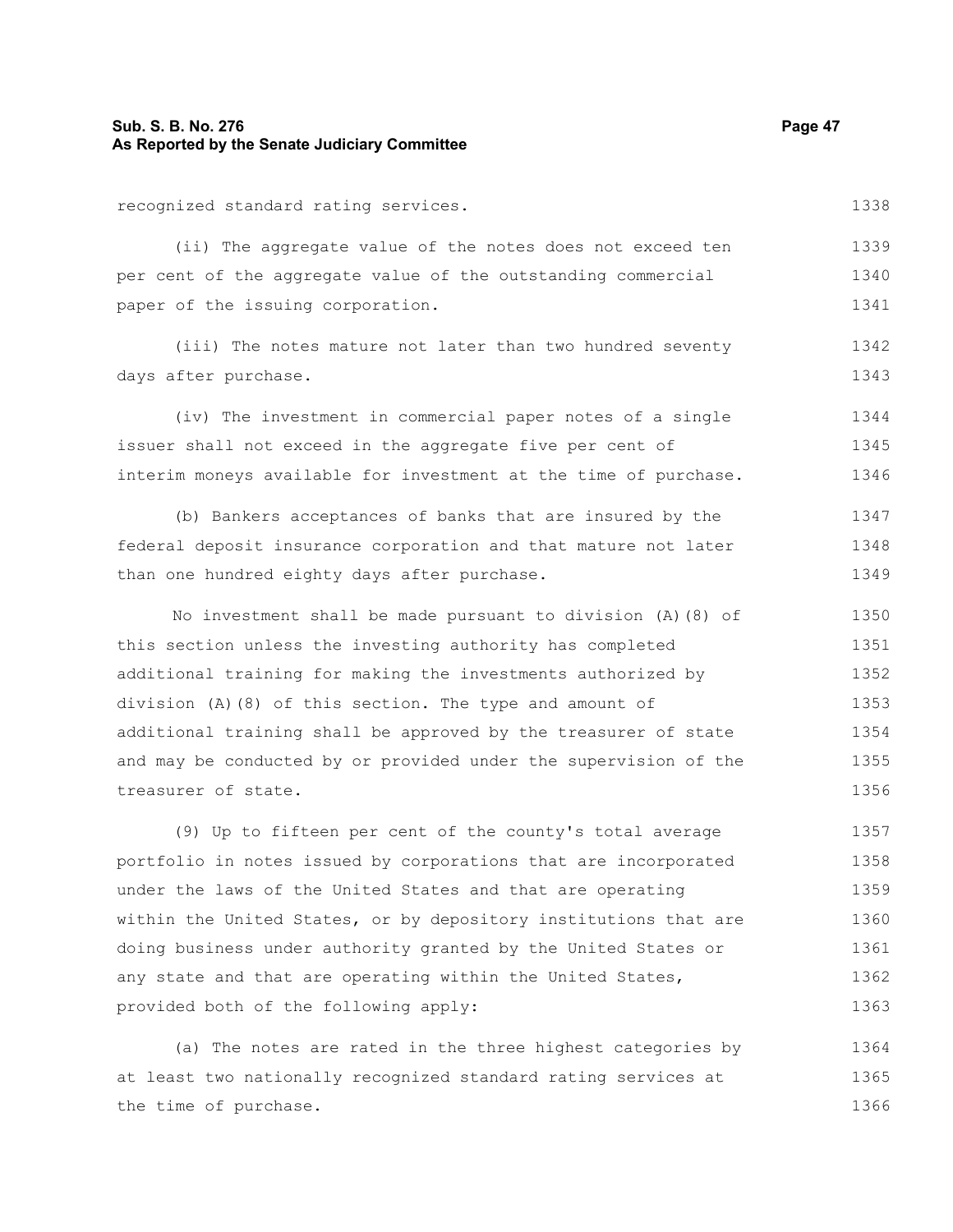(b) The notes mature not later than three years after purchase. 1367 1368

(10) Debt interests rated at the time of purchase in the three highest categories by two nationally recognized standard rating services and issued by foreign nations diplomatically recognized by the United States government. All interest and principal shall be denominated and payable in United States funds. The investments made under division (A)(10) of this section shall not exceed in the aggregate two per cent of a county's total average portfolio. 1369 1370 1371 1372 1373 1374 1375 1376

The investing authority shall invest under division (A) (10) of this section in a debt interest issued by a foreign nation only if the debt interest is backed by the full faith and credit of that foreign nation, there is no prior history of default, and the debt interest matures not later than five years after purchase. For purposes of division (A)(10) of this section, a debt interest is rated in the three highest categories by two nationally recognized standard rating services if either the debt interest itself or the issuer of the debt interest is rated, or is implicitly rated, at the time of purchase in the three highest categories by two nationally recognized standard rating services. 1377 1378 1379 1380 1381 1382 1383 1384 1385 1386 1387 1388

(11) A current unpaid or delinquent tax line of credit authorized under division (G) of section 135.341 of the Revised Code, provided that all of the conditions for entering into such a line of credit under that division are satisfied, or bonds and other obligations of a county land reutilization corporation organized under Chapter 1724. of the Revised Code, if the county land reutilization corporation is located wholly or partly within the same county as the investing authority. 1389 1390 1391 1392 1393 1394 1395 1396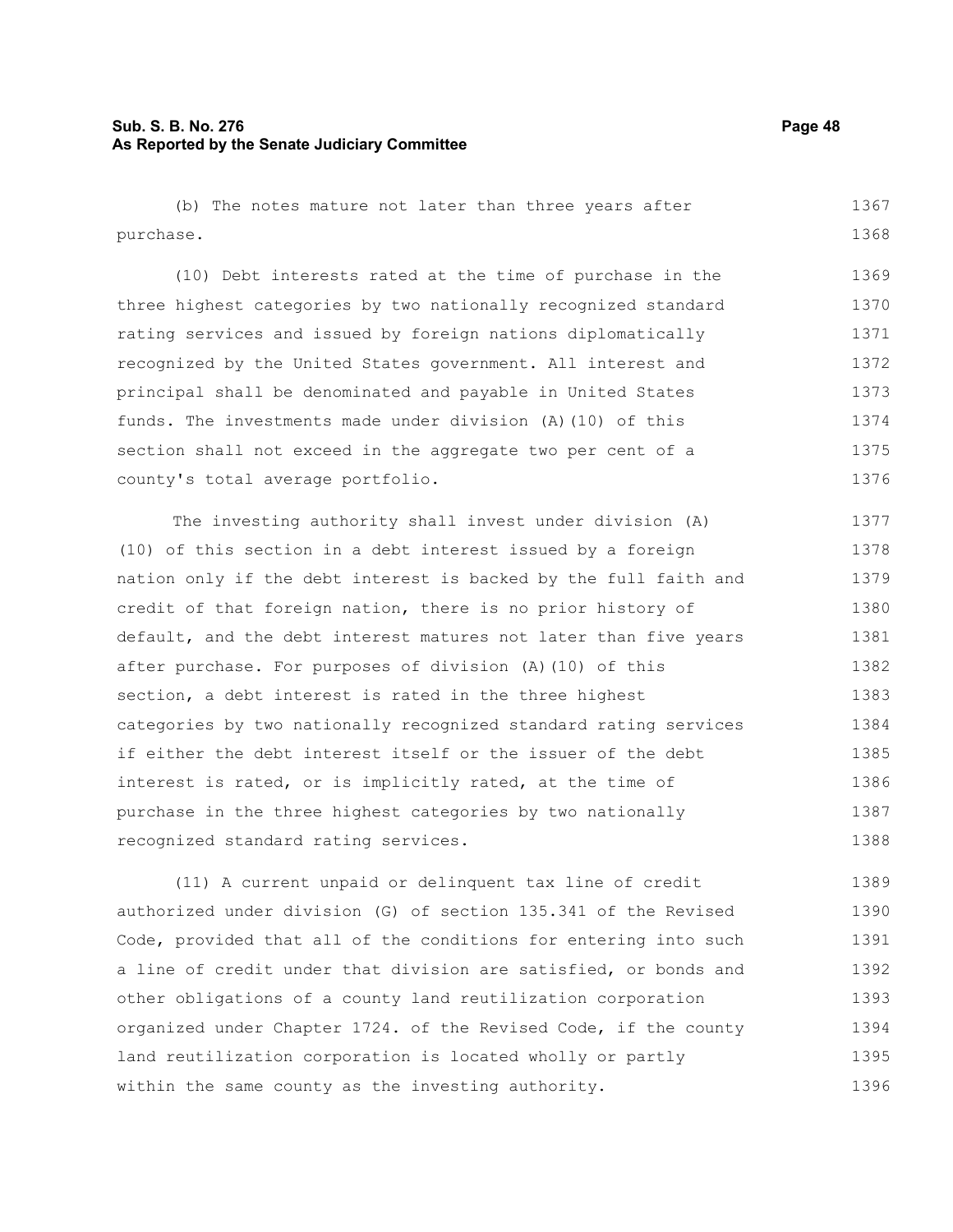# **Sub. S. B. No. 276 Page 49 As Reported by the Senate Judiciary Committee**

(B) Nothing in the classifications of eligible obligations and securities set forth in divisions (A)(1) to (10) of this section shall be construed to authorize investment in a derivative, and no investing authority shall invest any county inactive moneys or any moneys in a county public library fund in a derivative. For purposes of this division, "derivative" means a financial instrument or contract or obligation whose value or return is based upon or linked to another asset or index, or both, separate from the financial instrument, contract, or obligation itself. Any security, obligation, trust account, or other instrument that is created from an issue of the United States treasury or is created from an obligation of a federal agency or instrumentality or is created from both is considered a derivative instrument. An eligible investment described in this section with a variable interest rate payment, based upon a single interest payment or single index comprised of other eligible investments provided for in division (A)(1) or (2) of this section, is not a derivative, provided that such variable rate investment has a maximum maturity of two years. A treasury inflation-protected security shall not be considered a derivative, provided the security matures not later than five years after purchase. 1397 1398 1399 1400 1401 1402 1403 1404 1405 1406 1407 1408 1409 1410 1411 1412 1413 1414 1415 1416 1417 1418

(C) Except as provided in division (A)(4) or (D) of this section, any investment made pursuant to this section must mature within five years from the date of settlement, unless the investment is matched to a specific obligation or debt of the county or to a specific obligation or debt of a political subdivision of this state, and the investment is specifically approved by the investment advisory committee. 1419 1420 1421 1422 1423 1424 1425

(D) The investing authority may also enter into a written repurchase agreement with any eligible institution mentioned in 1426 1427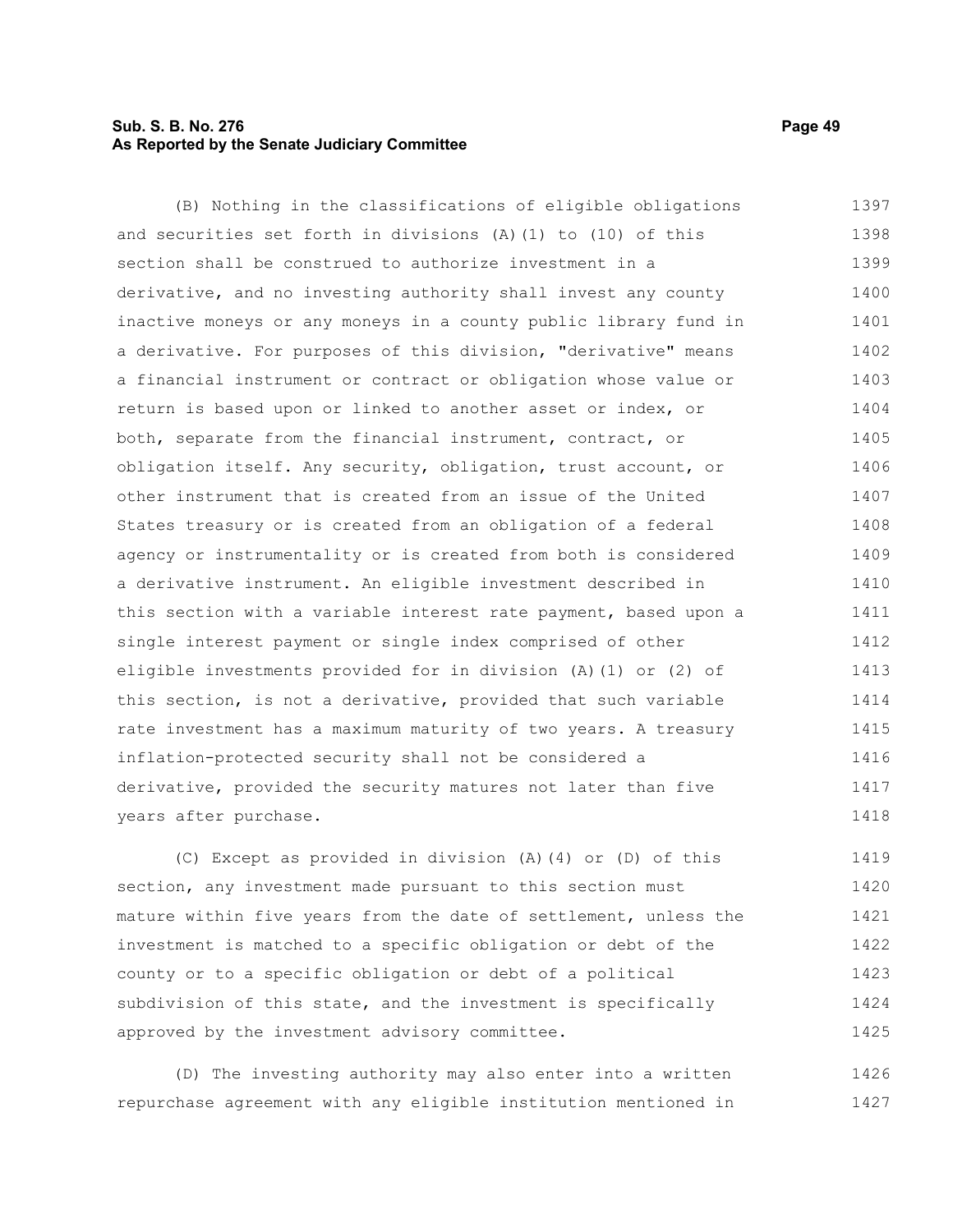## **Sub. S. B. No. 276 Page 50 As Reported by the Senate Judiciary Committee**

section 135.32 of the Revised Code or any eligible securities dealer pursuant to division (J) of this section, under the terms of which agreement the investing authority purchases and the eligible institution or dealer agrees unconditionally to repurchase any of the securities listed in divisions (D)(1) to (5), except letters of credit described in division (D)(2), of section 135.18 of the Revised Code. The market value of securities subject to an overnight written repurchase agreement must exceed the principal value of the overnight written repurchase agreement by at least two per cent. A written repurchase agreement must exceed the principal value of the overnight written repurchase agreement, by at least two per cent. A written repurchase agreement shall not exceed thirty days, and the market value of securities subject to a written repurchase agreement must exceed the principal value of the written repurchase agreement by at least two per cent and be marked to market daily. All securities purchased pursuant to this division shall be delivered into the custody of the investing authority or the qualified custodian of the investing authority or an agent designated by the investing authority. A written repurchase agreement with an eligible securities dealer shall be transacted on a delivery versus payment basis. The agreement shall contain the requirement that for each transaction pursuant to the agreement the participating institution shall provide all of the following information: (1) The par value of the securities; (2) The type, rate, and maturity date of the securities; 1428 1429 1430 1431 1432 1433 1434 1435 1436 1437 1438 1439 1440 1441 1442 1443 1444 1445 1446 1447 1448 1449 1450 1451 1452 1453 1454

(3) A numerical identifier generally accepted in the securities industry that designates the securities. 1455 1456

No investing authority shall enter into a written 1457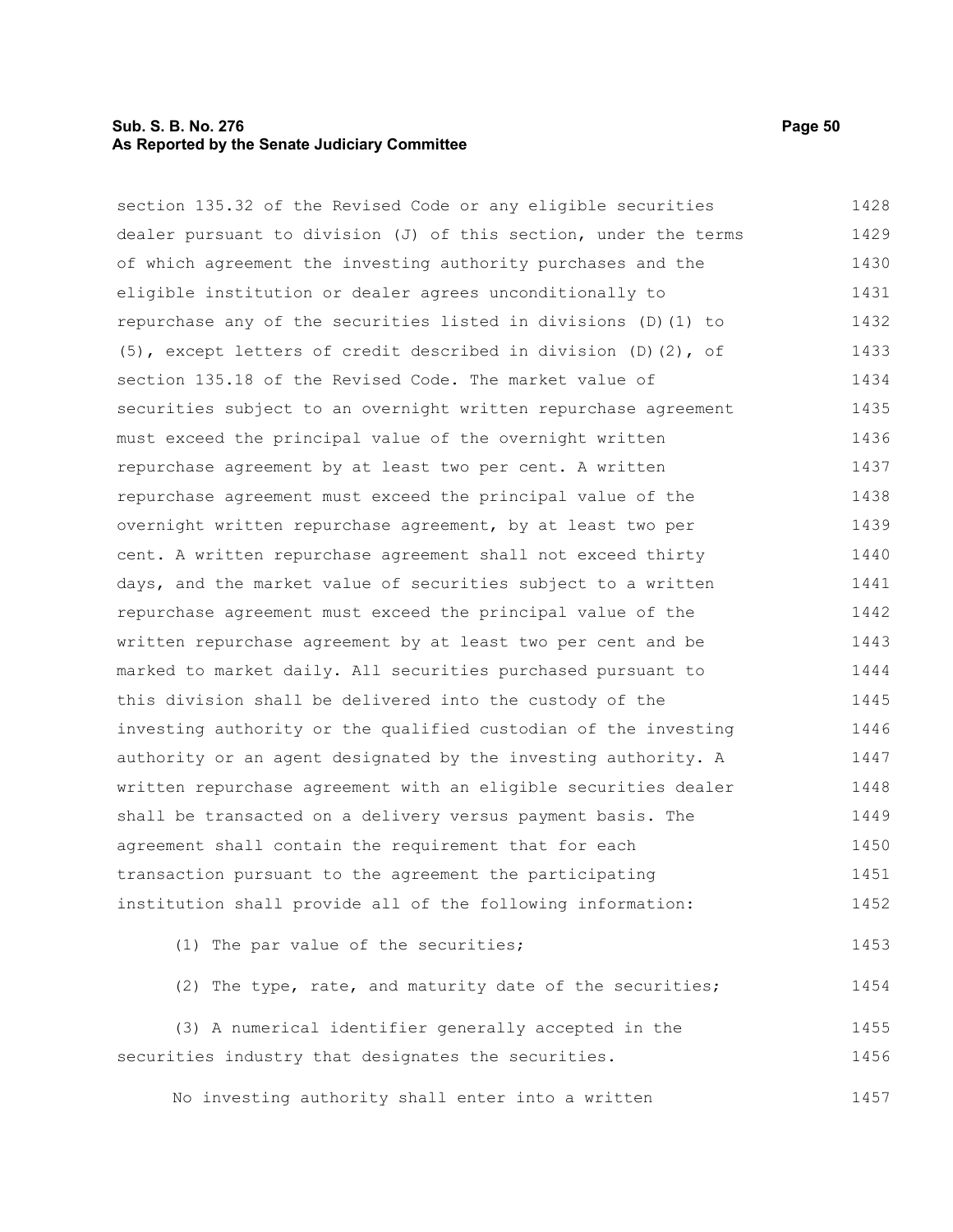# **Sub. S. B. No. 276 Page 51 As Reported by the Senate Judiciary Committee**

repurchase agreement under the terms of which the investing authority agrees to sell securities owned by the county to a purchaser and agrees with that purchaser to unconditionally repurchase those securities. 1458 1459 1460 1461

(E) No investing authority shall make an investment under this section, unless the investing authority, at the time of making the investment, reasonably expects that the investment can be held until its maturity. The investing authority's written investment policy shall specify the conditions under which an investment may be redeemed or sold prior to maturity. 1462 1463 1464 1465 1466 1467

(F) No investing authority shall pay a county's inactive moneys or moneys of a county public library fund into a fund established by another subdivision, treasurer, governing board, or investing authority, if that fund was established by the subdivision, treasurer, governing board, or investing authority for the purpose of investing or depositing the public moneys of other subdivisions. This division does not apply to the payment of public moneys into either of the following: 1468 1469 1470 1471 1472 1473 1474 1475

(1) The Ohio subdivision's fund pursuant to division (A) (6) of this section; 1476 1477

(2) A fund created solely for the purpose of acquiring, constructing, owning, leasing, or operating municipal utilities pursuant to the authority provided under section 715.02 of the Revised Code or Section 4 of Article XVIII, Ohio Constitution. 1478 1479 1480 1481

For purposes of division (F) of this section, "subdivision" includes a county. 1482 1483

(G) The use of leverage, in which the county uses its current investment assets as collateral for the purpose of purchasing other assets, is prohibited. The issuance of taxable 1484 1485 1486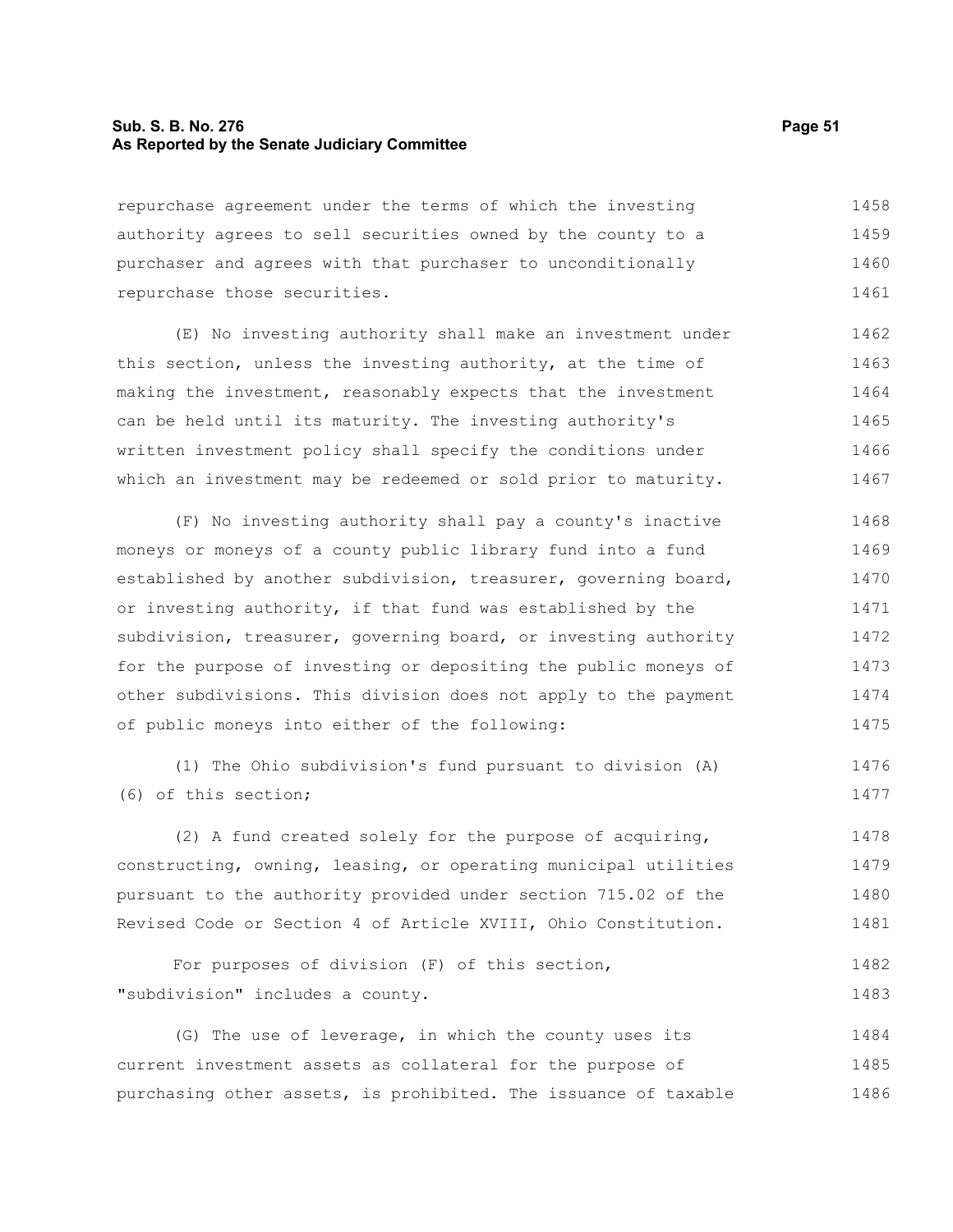## **Sub. S. B. No. 276 Page 52 As Reported by the Senate Judiciary Committee**

notes for the purpose of arbitrage is prohibited. Contracting to sell securities not owned by the county, for the purpose of purchasing such securities on the speculation that bond prices will decline, is prohibited. 1487 1488 1489 1490

(H) Any securities, certificates of deposit, deposit accounts, or any other documents evidencing deposits or investments made under authority of this section shall be issued in the name of the county with the county treasurer or investing authority as the designated payee. If any such deposits or investments are registrable either as to principal or interest, or both, they shall be registered in the name of the treasurer. 1491 1492 1493 1494 1495 1496 1497

(I) The investing authority shall be responsible for the safekeeping of all documents evidencing a deposit or investment acquired under this section, including, but not limited to, safekeeping receipts evidencing securities deposited with a qualified trustee, as provided in section 135.37 of the Revised Code, and documents confirming the purchase of securities under any repurchase agreement under this section shall be deposited with a qualified trustee, provided, however, that the qualified trustee shall be required to report to the investing authority, auditor of state, or an authorized outside auditor at any time upon request as to the identity, market value, and location of the document evidencing each security, and that if the participating institution is a designated depository of the county for the current period of designation, the securities that are the subject of the repurchase agreement may be delivered to the treasurer or held in trust by the participating institution on behalf of the investing authority. 1498 1499 1500 1501 1502 1503 1504 1505 1506 1507 1508 1509 1510 1511 1512 1513 1514

Upon the expiration of the term of office of an investing authority or in the event of a vacancy in the office for any 1515 1516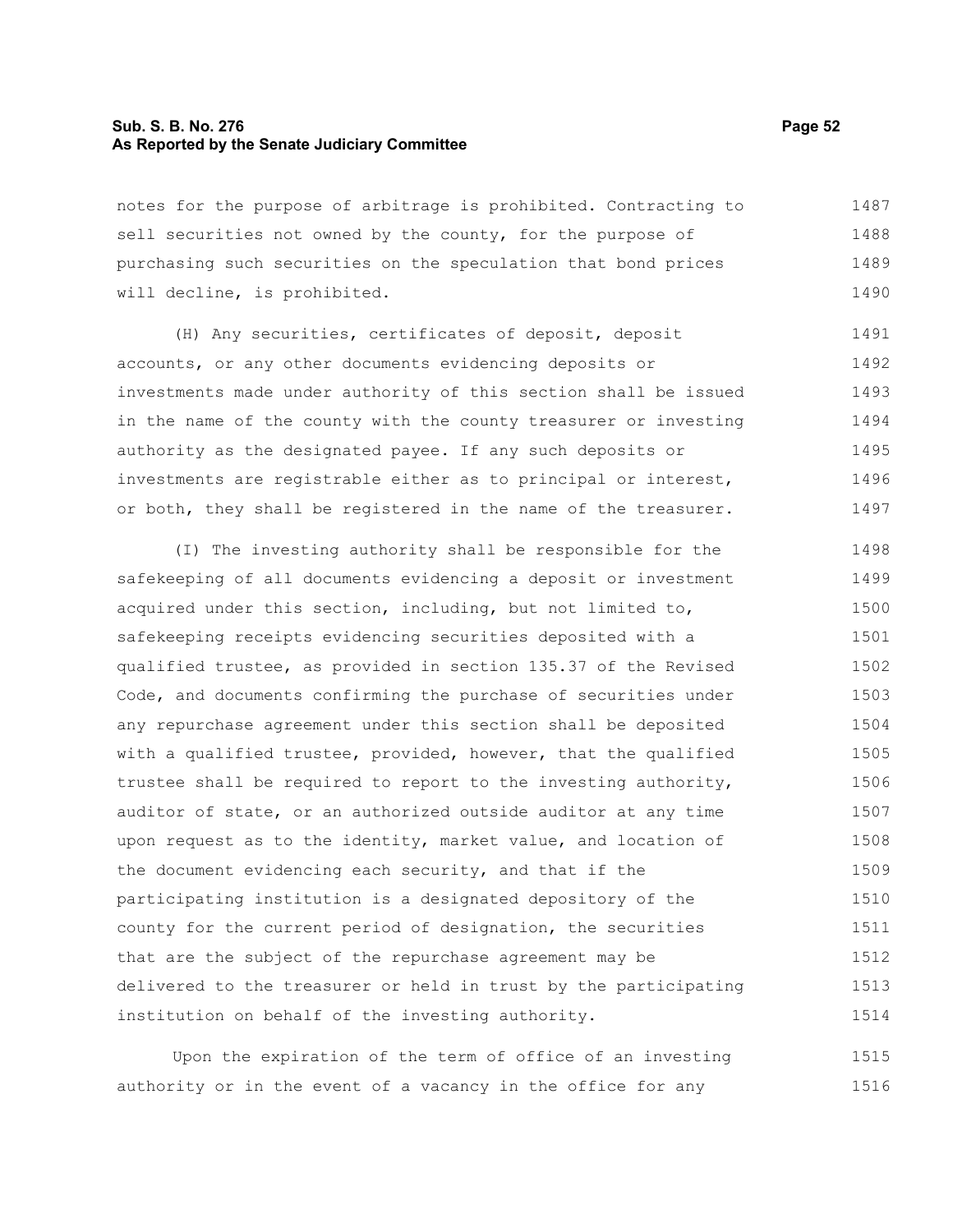#### **Sub. S. B. No. 276 Page 53 As Reported by the Senate Judiciary Committee**

reason, the officer or the officer's legal representative shall transfer and deliver to the officer's successor all documents mentioned in this division for which the officer has been responsible for safekeeping. For all such documents transferred and delivered, the officer shall be credited with, and the officer's successor shall be charged with, the amount of moneys evidenced by such documents. 1517 1518 1519 1520 1521 1522 1523

(J)(1) All investments, except for investments in securities described in divisions  $(A)$  (5), (6), and (11) of this section, shall be made only through a member of the financial industry regulatory authority (FINRA), through a bank, savings bank, or savings and loan association regulated by the superintendent of financial institutions, or through an institution regulated by the comptroller of the currency, federal deposit insurance corporation, or board of governors of the federal reserve system. 1524 1525 1526 1527 1528 1529 1530 1531 1532

(2) Payment for investments shall be made only upon the delivery of securities representing such investments to the treasurer, investing authority, or qualified trustee. If the securities transferred are not represented by a certificate, payment shall be made only upon receipt of confirmation of transfer from the custodian by the treasurer, governing board, or qualified trustee. 1533 1534 1535 1536 1537 1538 1539

(K)(1) Except as otherwise provided in division (K)(2) of this section, no investing authority shall make an investment or deposit under this section, unless there is on file with the auditor of state a written investment policy approved by the investing authority. The policy shall require that all entities conducting investment business with the investing authority shall sign the investment policy of that investing authority. 1540 1541 1542 1543 1544 1545 1546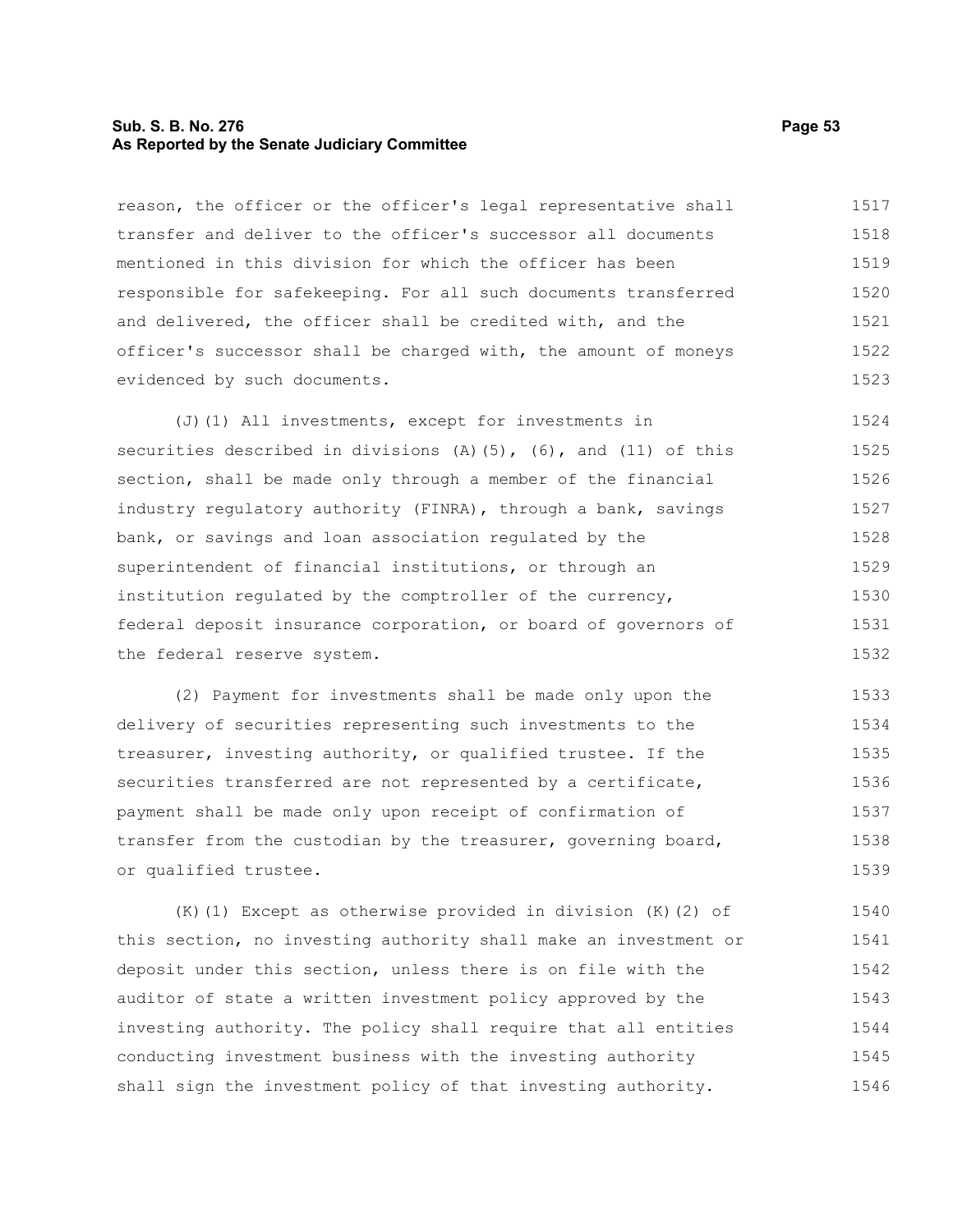#### **Sub. S. B. No. 276 Page 54 As Reported by the Senate Judiciary Committee**

All brokers, dealers, and financial institutions, described in division  $(J)$  (1) of this section, initiating transactions with the investing authority by giving advice or making investment recommendations shall sign the investing authority's investment policy thereby acknowledging their agreement to abide by the policy's contents. All brokers, dealers, and financial institutions, described in division  $(J)$  (1) of this section, executing transactions initiated by the investing authority, having read the policy's contents, shall sign the investment policy thereby acknowledging their comprehension and receipt. 1547 1548 1549 1550 1551 1552 1553 1554 1555 1556

(2) If a written investment policy described in division (K)(1) of this section is not filed on behalf of the county with the auditor of state, the investing authority of that county shall invest the county's inactive moneys and moneys of the county public library fund only in time certificates of deposits or savings or deposit accounts pursuant to division (A)(3) of this section, no-load money market mutual funds pursuant to division (A)(5) of this section, or the Ohio subdivision's fund pursuant to division (A)(6) of this section. 1557 1558 1559 1560 1561 1562 1563 1564 1565

(L)(1) The investing authority shall establish and maintain an inventory of all obligations and securities acquired by the investing authority pursuant to this section. The inventory shall include a description of each obligation or security, including type, cost, par value, maturity date, settlement date, and any coupon rate. 1566 1567 1568 1569 1570 1571

(2) The investing authority shall also keep a complete record of all purchases and sales of the obligations and securities made pursuant to this section. 1572 1573 1574

(3) The investing authority shall maintain a monthly portfolio report and issue a copy of the monthly portfolio 1575 1576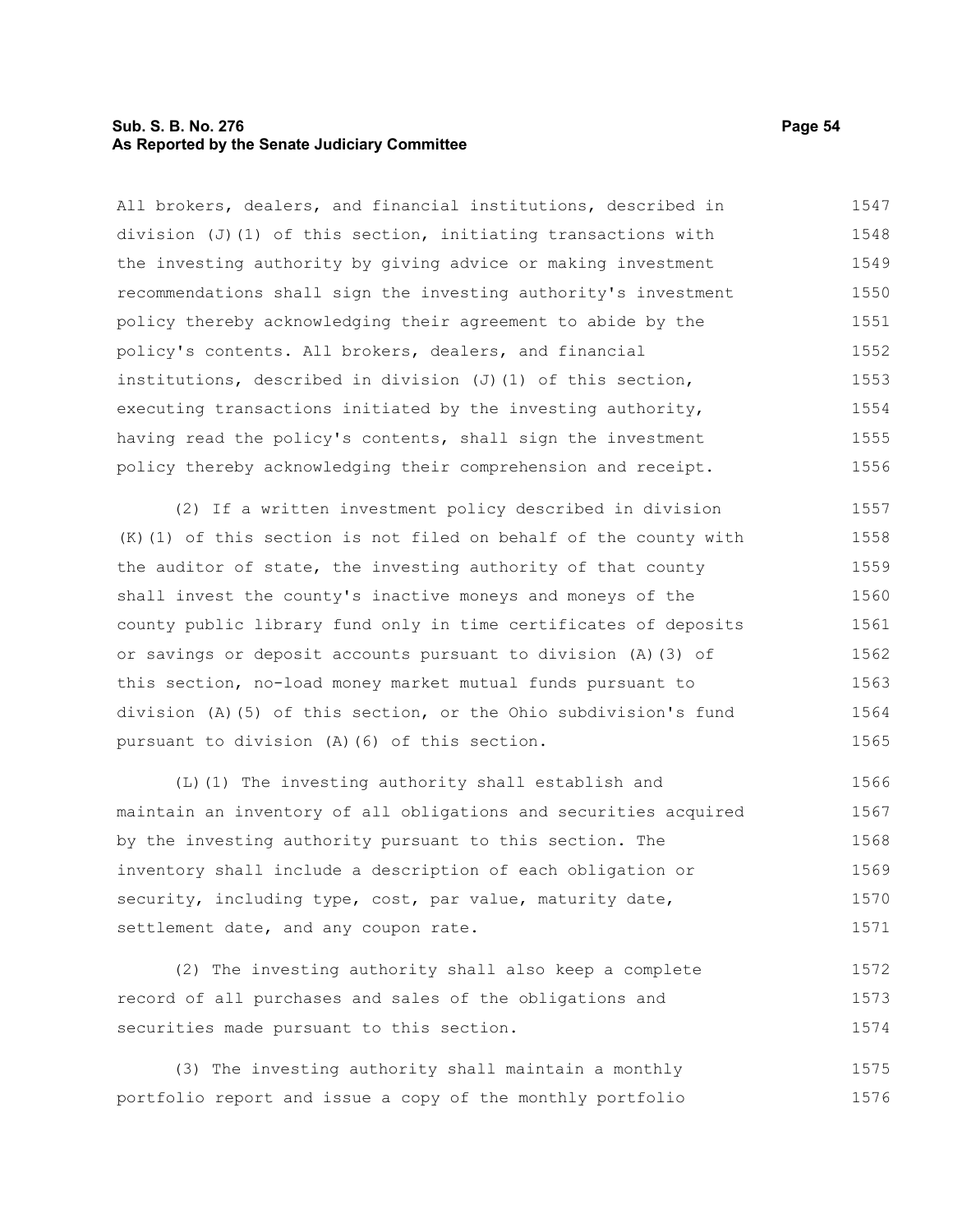## **Sub. S. B. No. 276 Page 55 As Reported by the Senate Judiciary Committee**

report describing such investments to the county investment advisory committee, detailing the current inventory of all obligations and securities, all transactions during the month that affected the inventory, any income received from the obligations and securities, and any investment expenses paid, and stating the names of any persons effecting transactions on behalf of the investing authority. 1577 1578 1579 1580 1581 1582 1583

(4) The monthly portfolio report shall be a public record and available for inspection under section 149.43 of the Revised Code. 1584 1585 1586

(5) The inventory and the monthly portfolio report shall be filed with the board of county commissioners. The monthly portfolio report also shall be filed with the treasurer of state. 1587 1588 1589 1590

(M) An investing authority may enter into a written investment or deposit agreement that includes a provision under which the parties agree to submit to nonbinding arbitration to settle any controversy that may arise out of the agreement, including any controversy pertaining to losses of public moneys resulting from investment or deposit. The arbitration provision shall be set forth entirely in the agreement, and the agreement shall include a conspicuous notice to the parties that any party to the arbitration may apply to the court of common pleas of the county in which the arbitration was held for an order to vacate, modify, or correct the award. Any such party may also apply to the court for an order to change venue to a court of common pleas located more than one hundred miles from the county in which the investing authority is located. 1591 1592 1593 1594 1595 1596 1597 1598 1599 1600 1601 1602 1603 1604

For purposes of this division, "investment or deposit agreement" means any agreement between an investing authority 1605 1606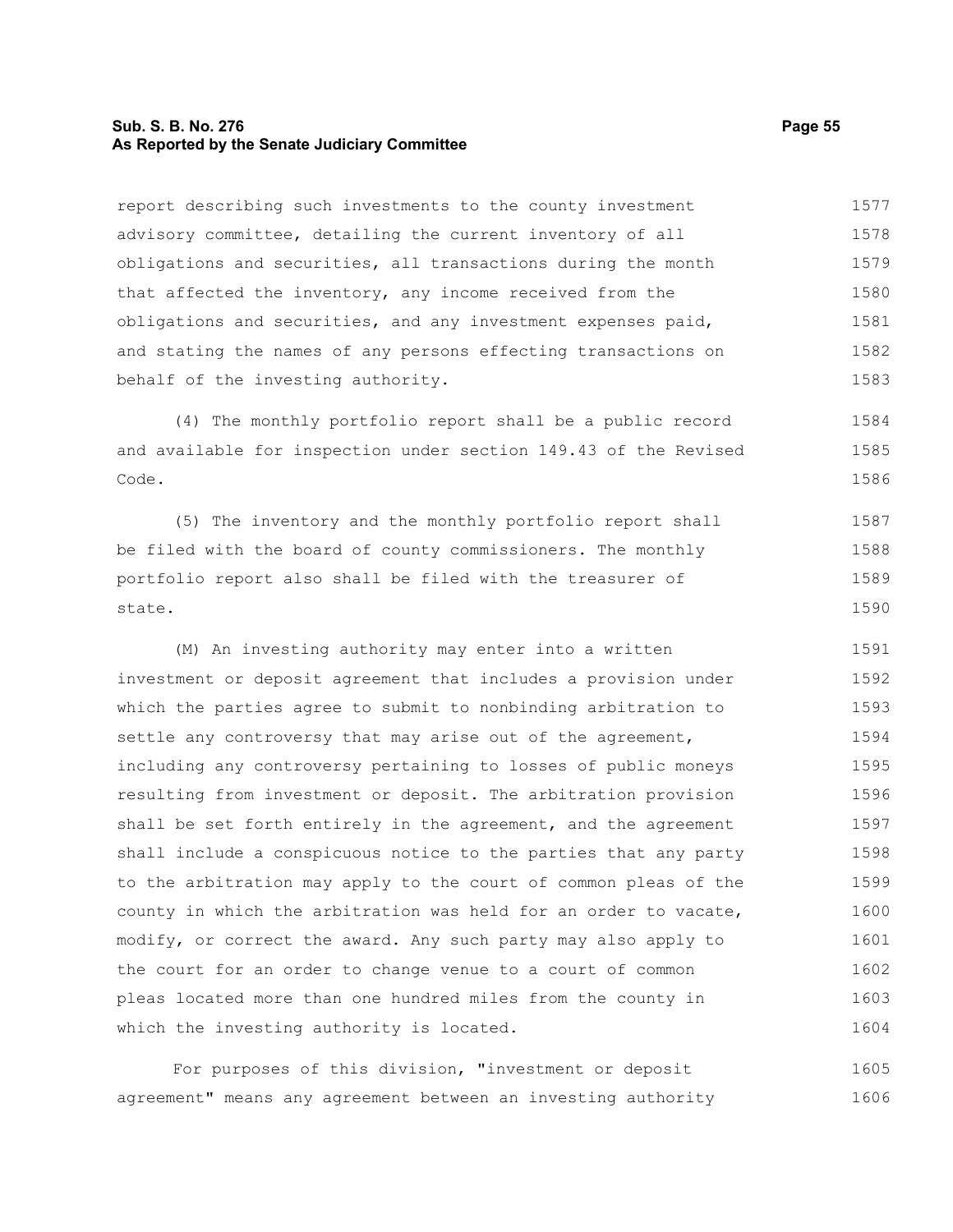# **Sub. S. B. No. 276 Page 56 As Reported by the Senate Judiciary Committee**

and a person, under which agreement the person agrees to invest, deposit, or otherwise manage, on behalf of the investing authority, a county's inactive moneys or moneys in a county public library fund, or agrees to provide investment advice to the investing authority. 1607 1608 1609 1610 1611

(N)(1) An investment held in the county portfolio on September 27, 1996, that was a legal investment under the law as it existed before September 27, 1996, may be held until maturity. 1612 1613 1614 1615

(2) An investment held in the county portfolio on September 10, 2012, that was a legal investment under the law as it existed before September 10, 2012, may be held until maturity. 1616 1617 1618 1619

**Sec. 150.05.** (A) The authority shall select, as program administrators, not more than two private, for-profit investment funds to acquire loans for the program fund and to invest money in the program fund as prescribed in the investment policy established or modified by the authority in accordance with sections 150.03 and 150.04 of the Revised Code. The authority shall give equal consideration, in selecting these program administrators, to minority owned and controlled investment funds, to funds owned and controlled by women, to ventures involving minority owned and controlled funds, and to ventures involving funds owned and controlled by women that otherwise meet the policies and criteria established by the authority. To be eligible for selection, an investment fund must be incorporated or organized under Chapter 1701., 1705., 1706., 1775., 1776., 1782., or 1783. of the Revised Code, must have an established business presence in this state, and must be capitalized in accordance with any state and federal laws 1620 1621 1622 1623 1624 1625 1626 1627 1628 1629 1630 1631 1632 1633 1634 1635 1636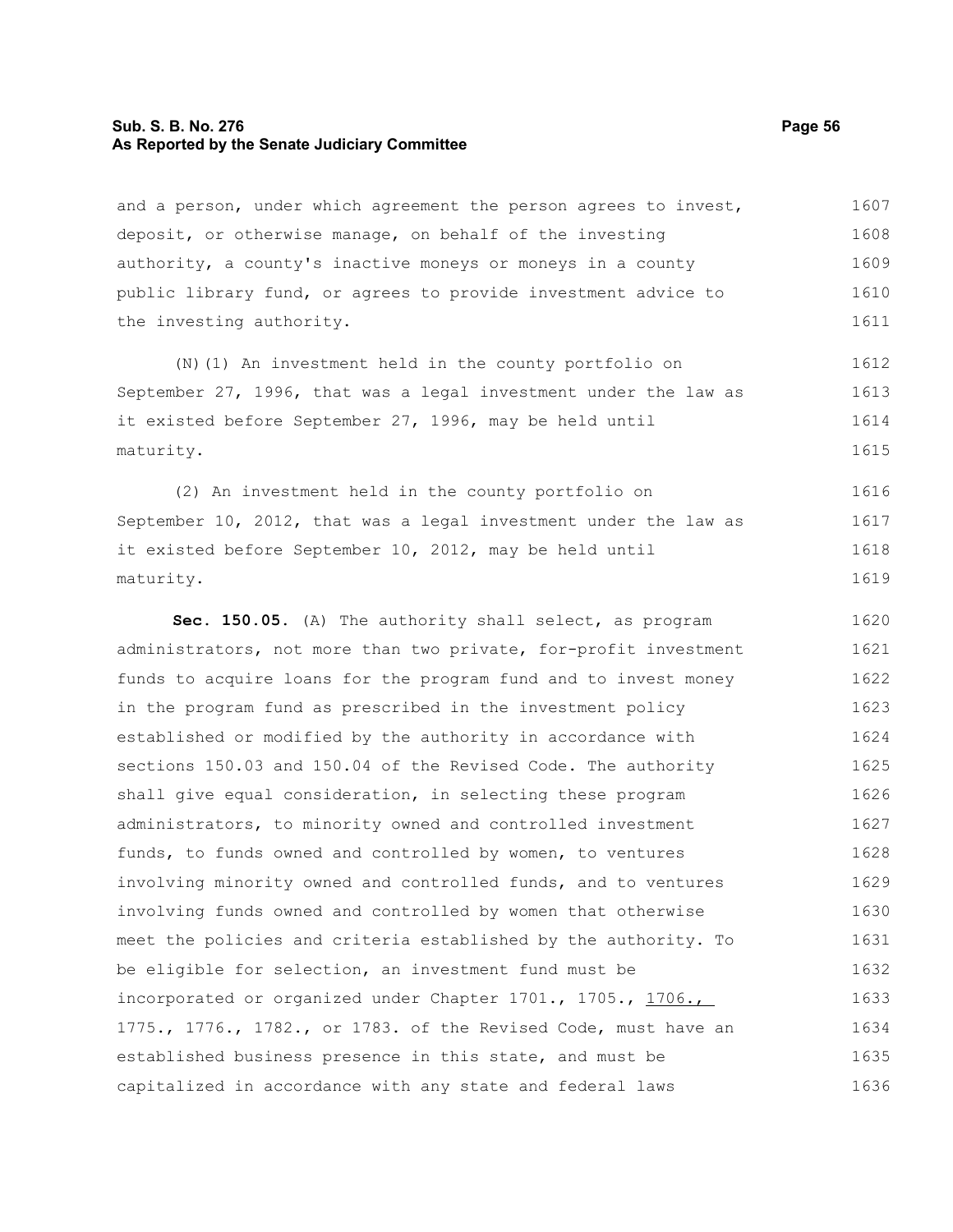# **Sub. S. B. No. 276 Page 57 As Reported by the Senate Judiciary Committee**

applicable to the issuance or sale of securities. 1637

The authority shall select program administrators only after soliciting and evaluating requests for proposals as prescribed in this section. The authority shall publish a notice of a request for proposals in newspapers of general circulation in this state once each week for two consecutive weeks before a date specified by the authority as the date on which it will begin accepting proposals. The notices shall contain a general description of the subject of the proposed agreement and the location where the request for proposals may be obtained. The request for proposals shall include all the following: 1639 1640 1641 1642 1643 1644 1645 1646 1647

(1) Instructions and information to respondents concerning the submission of proposals, including the name and address of the office where proposals are to be submitted; 1648 1649 1650

(2) Instructions regarding the manner in which respondents may communicate with the authority, including the names, titles, and telephone numbers of the individuals to whom such communications shall be directed; 1651 1652 1653 1654

(3) Description of the performance criteria that will be used to evaluate whether a respondent selected by the authority is satisfying the authority's investment policy; 1655 1656 1657

(4) Description of the factors and criteria to be considered in evaluating respondents' proposals, the relative importance of each factor or criterion, and description of the authority's evaluation procedure; 1658 1659 1660 1661

(5) Description of any documents that may be incorporated by reference into the request for proposals, provided that the request specifies where such documents may be obtained and such documents are readily available to all interested parties. 1662 1663 1664 1665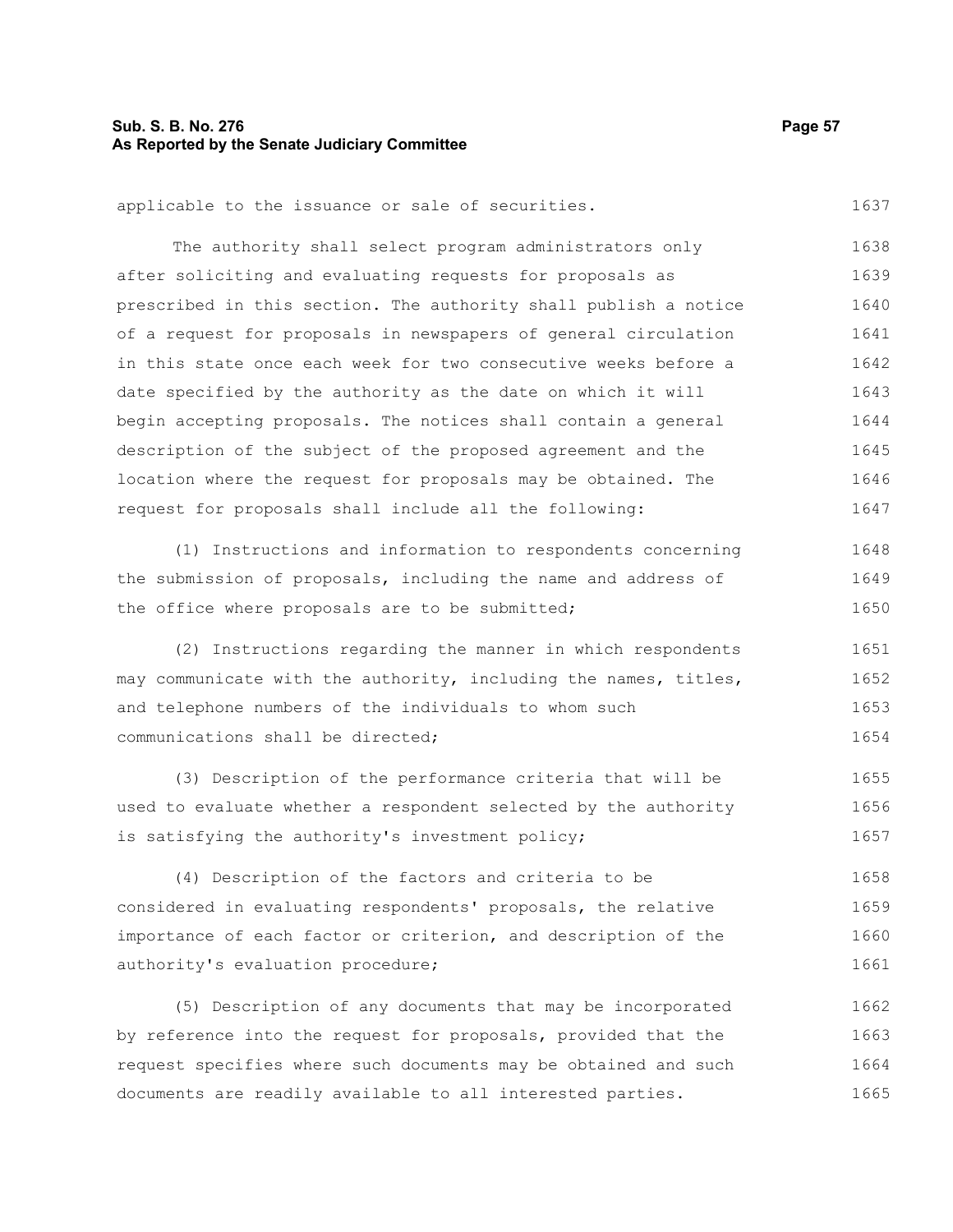# **Sub. S. B. No. 276 Page 58 As Reported by the Senate Judiciary Committee**

After the date specified for receiving proposals, the authority shall evaluate submitted proposals. The authority may discuss a respondent's proposal with that respondent to clarify or revise a proposal or the terms of the agreement. 1666 1667 1668 1669

The authority shall choose for review proposals from at least three respondents the authority considers qualified to operate the program in the best interests of the investment policy adopted by the authority. If three or fewer proposals are submitted, the authority shall review each proposal. The authority may cancel a request for proposals at any time before entering into an agreement with a respondent. The authority shall provide respondents fair and equal opportunity for such discussions. The authority may terminate discussions with any respondent upon written notice to the respondent. 1670 1671 1672 1673 1674 1675 1676 1677 1678 1679

(B) After reviewing the chosen proposals, the authority may select not more than two such respondents and enter into a written agreement with each of the selected respondents, provided that at no time shall there be agreements with more than two persons. 1680 1681 1682 1683 1684

The agreement shall do all of the following:

(1) Specify that borrowing and investing by the program administrator will be budgeted to guarantee that no tax credits will be granted during the first four years of the Ohio venture capital program, and will be structured to ensure that payments of principal, interest, or interest equivalent due in any fiscal year, when added to such payments due from any other program administrator, does not exceed twenty million dollars; 1686 1687 1688 1689 1690 1691 1692

(2) Require investment by the program administrator or the fund manager employed by the program administrator to be in 1693 1694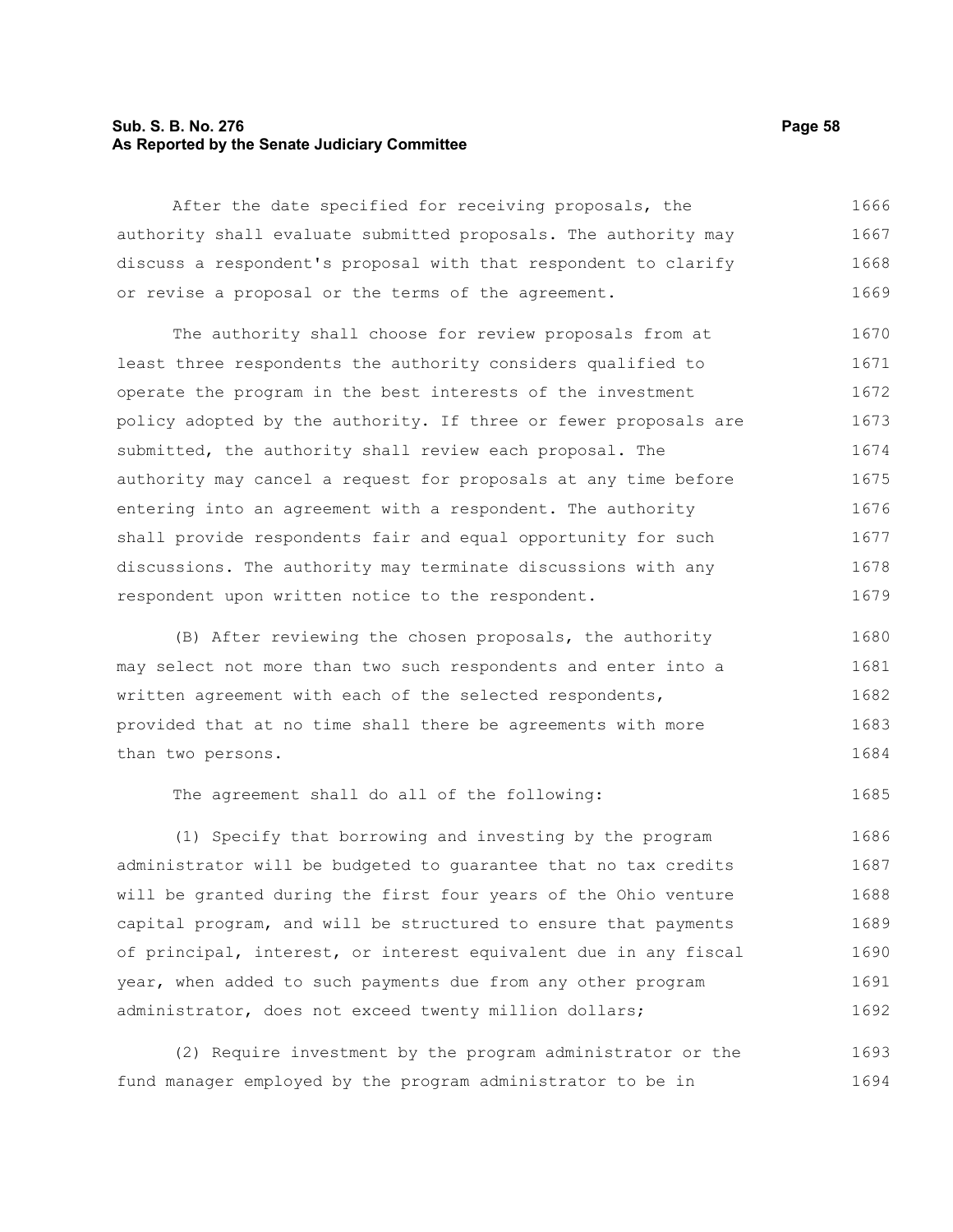# **Sub. S. B. No. 276 Page 59 As Reported by the Senate Judiciary Committee**

compliance with the investment policy established or modified in accordance with sections 150.03 and 150.04 of the Revised Code that is in effect at the time the investment is made, and prohibit the program administrator or fund manager from engaging in any investment activities other than activities to carry out that policy; 1695 1696 1697 1698 1699 1700

(3) Require periodic financial reporting by the program administrator to the authority, which reporting shall include an annual audit by an independent auditor and such other financial reporting as is specified in the agreement or otherwise required by the authority for the purpose of ensuring that the program administrator is carrying out the investment policy; 1701 1702 1703 1704 1705 1706

(4) Specify any like standards or general limitations in addition to or in furtherance of investment standards or limitations that apply pursuant to division (H) of section 150.03 of the Revised Code; 1707 1708 1709 1710

(5) Require the program administrator to apply program fund revenue first to the payment of principal borrowed by the program administrator for investment under the program, then to interest related to that principal, and then to amounts necessary to cover the program administrator's pro rata share required under division (B)(9) of this section; and require the program administrator to pay the authority not less than ninety per cent of the amount by which program fund revenue attributable to investments under the program administrator's investment authority exceeds amounts so applied; 1711 1712 1713 1714 1715 1716 1717 1718 1719 1720

(6) Specify the procedures by which the program administrator shall certify immediately to the authority the necessity for the authority to issue tax credit certificates pursuant to contracts entered into under section 150.07 of the 1721 1722 1723 1724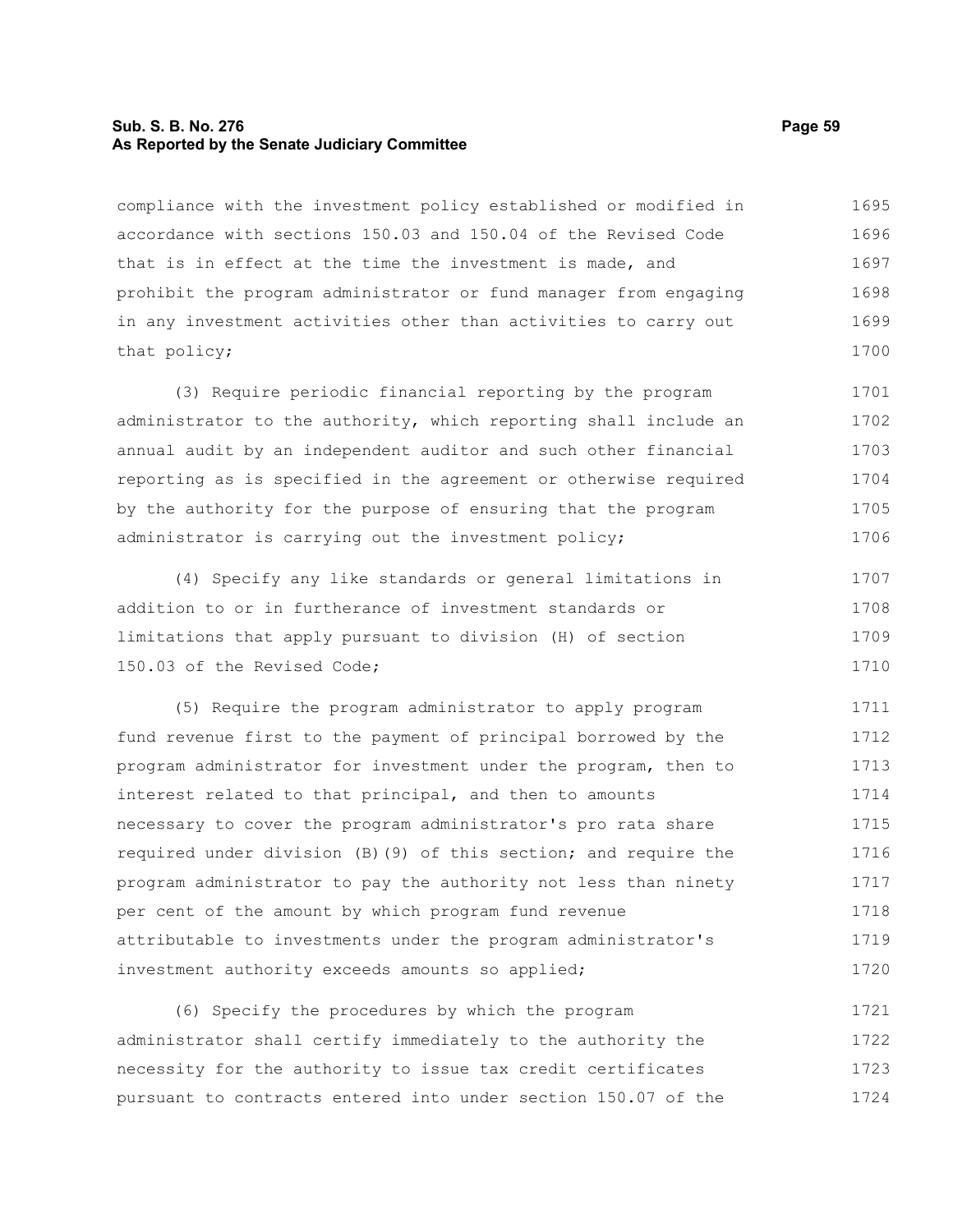# **Sub. S. B. No. 276 Page 60 As Reported by the Senate Judiciary Committee**

(7) Specify any general limitations regarding the employment of a fund manager by the program administrator, in addition to an express limitation that the fund manager be a person with demonstrated, substantial, successful experience in the design and management of seed and venture capital investment programs and in capital formation. The fund manager may be, but need not be, an equity owner or affiliate of the program administrator. 1726 1727 1728 1729 1730 1731 1732 1733

(8) Specify the terms and conditions under which the authority or the program administrator may terminate the agreement, including in the circumstance that the program administrator or fund manager violates the investment policy; 1734 1735 1736 1737

(9) Require the program administrator or fund manager employed by the program administrator to provide capital in the form of a loan equal to one per cent of the amount of outstanding loans by lenders to the program fund. The loan from the program administrator or fund manager shall be on the same terms and conditions as loans from other lenders, except that the loan from the program administrator or fund manager shall not be secured by the Ohio venture capital fund or tax credits available to other lenders under division (B) of section 150.04 of the Revised Code. Such capital shall be placed at the same risk as the proceeds from such loans. The program administrator shall receive a pro rata share of the net income, including net loss, from the investment of money from the program fund, but is not entitled to the security against losses provided under section 150.04 of the Revised Code. 1738 1739 1740 1741 1742 1743 1744 1745 1746 1747 1748 1749 1750 1751 1752

**Sec. 718.01.** Any term used in this chapter that is not otherwise defined in this chapter has the same meaning as when 1753 1754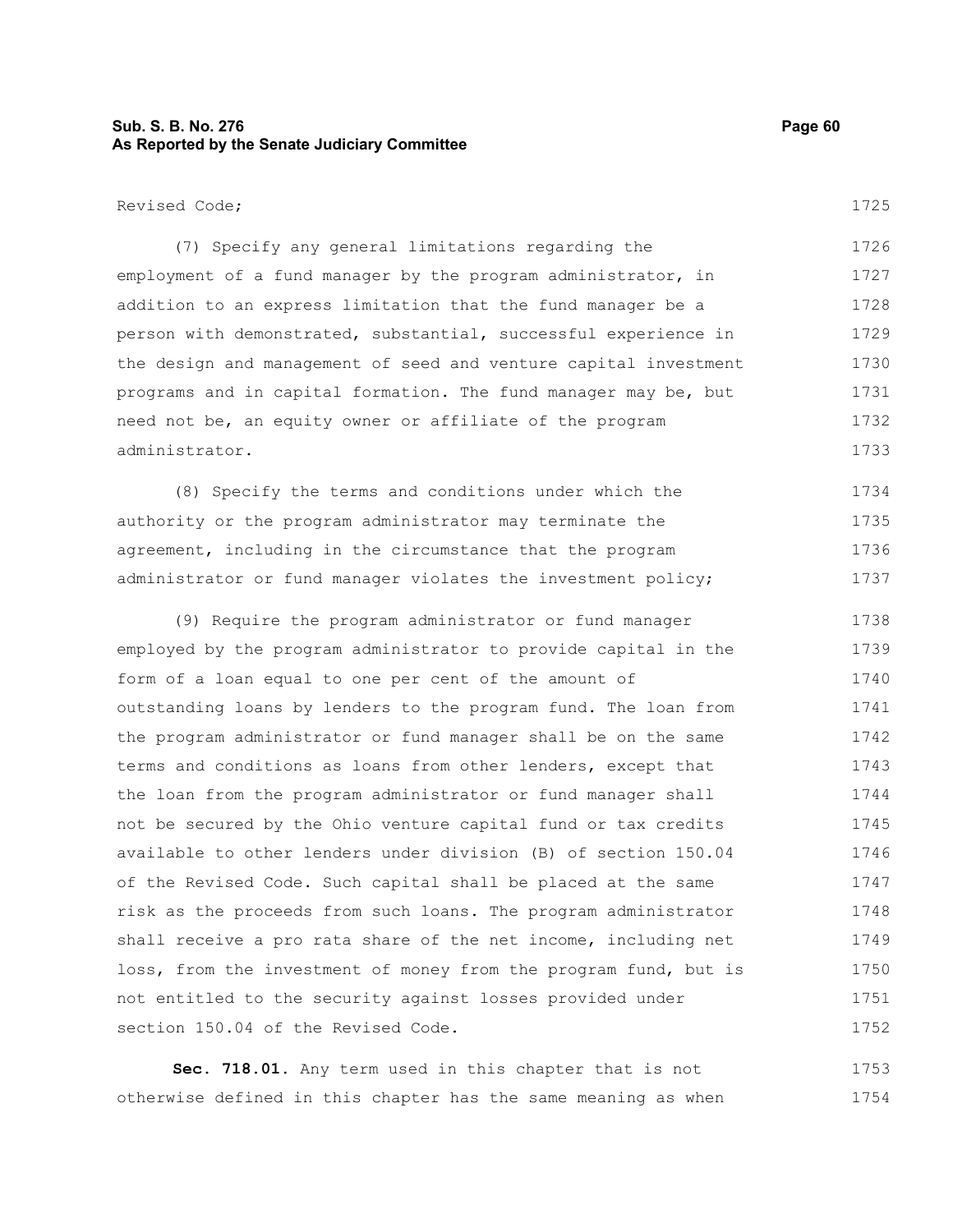# **Sub. S. B. No. 276 Page 61 As Reported by the Senate Judiciary Committee**

| used in a comparable context in laws of the United States        | 1755 |
|------------------------------------------------------------------|------|
| relating to federal income taxation or in Title LVII of the      | 1756 |
| Revised Code, unless a different meaning is clearly required.    | 1757 |
| Except as provided in section 718.81 of the Revised Code, if a   | 1758 |
| term used in this chapter that is not otherwise defined in this  | 1759 |
| chapter is used in a comparable context in both the laws of the  | 1760 |
| United States relating to federal income tax and in Title LVII   | 1761 |
| of the Revised Code and the use is not consistent, then the use  | 1762 |
| of the term in the laws of the United States relating to federal | 1763 |
| income tax shall control over the use of the term in Title LVII  | 1764 |
| of the Revised Code.                                             | 1765 |
| Except as otherwise provided in section 718.81 of the            | 1766 |
| Revised Code, as used in this chapter:                           | 1767 |
| (A) (1) "Municipal taxable income" means the following:          | 1768 |
| (a) For a person other than an individual, income                | 1769 |
| apportioned or sitused to the municipal corporation under        | 1770 |
| section 718.02 of the Revised Code, as applicable, reduced by    | 1771 |
| any pre-2017 net operating loss carryforward available to the    | 1772 |
| person for the municipal corporation.                            | 1773 |
| (b) (i) For an individual who is a resident of a municipal       | 1774 |
| corporation other than a qualified municipal corporation, income | 1775 |
| reduced by exempt income to the extent otherwise included in     | 1776 |
| income, then reduced as provided in division (A)(2) of this      | 1777 |
| section, and further reduced by any pre-2017 net operating loss  | 1778 |
| carryforward available to the individual for the municipal       | 1779 |
| corporation.                                                     | 1780 |
| (ii) For an individual who is a resident of a qualified          | 1781 |
| municipal corporation, Ohio adjusted gross income reduced by     | 1782 |
| income exempted, and increased by deductions excluded, by the    | 1783 |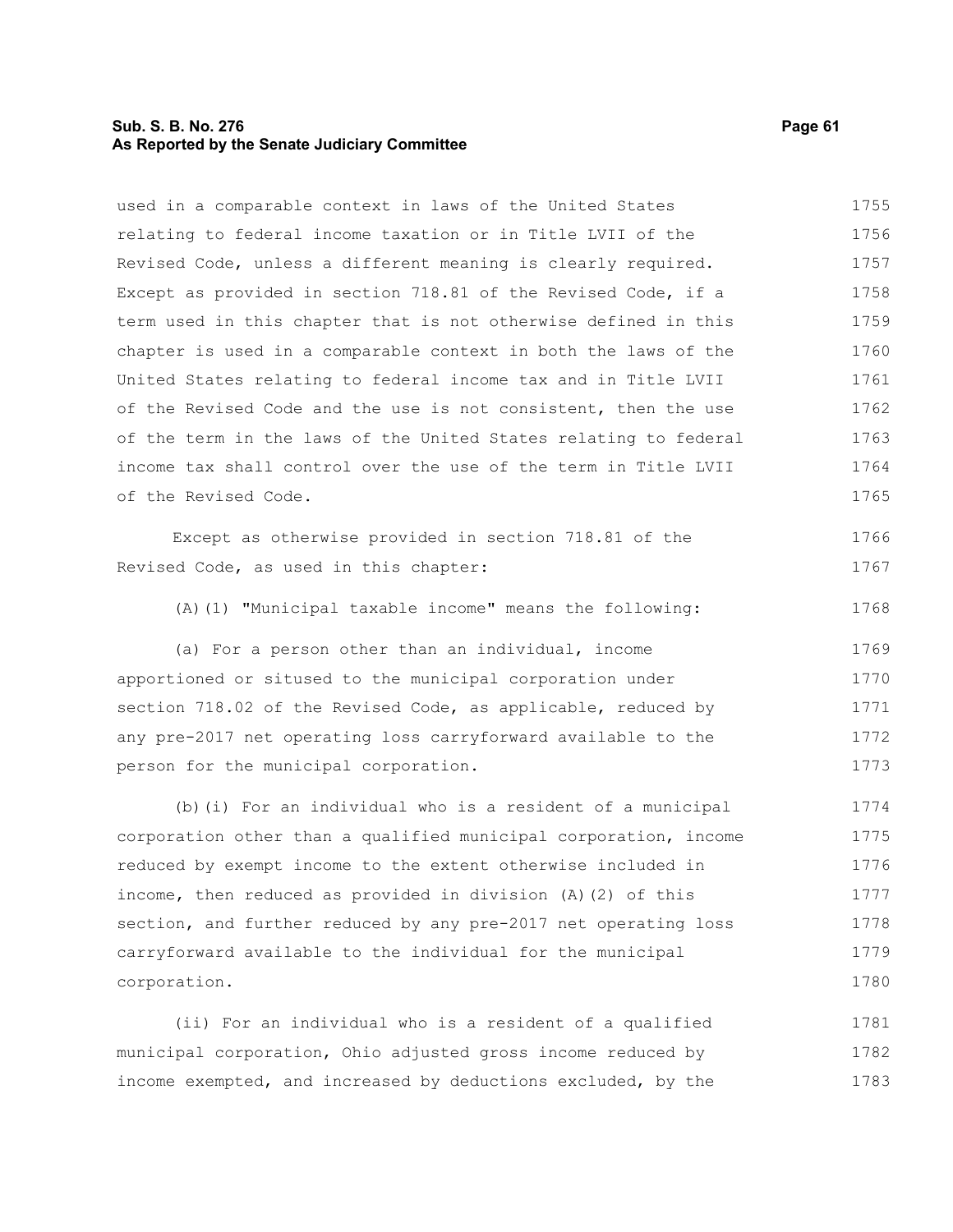# **Sub. S. B. No. 276 Page 62 As Reported by the Senate Judiciary Committee**

qualified municipal corporation from the qualified municipal corporation's tax. If a qualified municipal corporation, on or before December 31, 2013, exempts income earned by individuals who are not residents of the qualified municipal corporation and net profit of persons that are not wholly located within the qualified municipal corporation, such individual or person shall have no municipal taxable income for the purposes of the tax levied by the qualified municipal corporation and may be exempted by the qualified municipal corporation from the requirements of section 718.03 of the Revised Code. 1784 1785 1786 1787 1788 1789 1790 1791 1792 1793

(c) For an individual who is a nonresident of a municipal corporation, income reduced by exempt income to the extent otherwise included in income and then, as applicable, apportioned or sitused to the municipal corporation under section 718.02 of the Revised Code, then reduced as provided in division (A)(2) of this section, and further reduced by any pre-2017 net operating loss carryforward available to the individual for the municipal corporation. 1794 1795 1796 1797 1798 1799 1800 1801

(2) In computing the municipal taxable income of a taxpayer who is an individual, the taxpayer may subtract, as provided in division (A)(1)(b)(i) or (c) of this section, the amount of the individual's employee business expenses reported on the individual's form 2106 that the individual deducted for federal income tax purposes for the taxable year, subject to the limitation imposed by section 67 of the Internal Revenue Code. For the municipal corporation in which the taxpayer is a resident, the taxpayer may deduct all such expenses allowed for federal income tax purposes. For a municipal corporation in which the taxpayer is not a resident, the taxpayer may deduct such expenses only to the extent the expenses are related to the taxpayer's performance of personal services in that nonresident 1802 1803 1804 1805 1806 1807 1808 1809 1810 1811 1812 1813 1814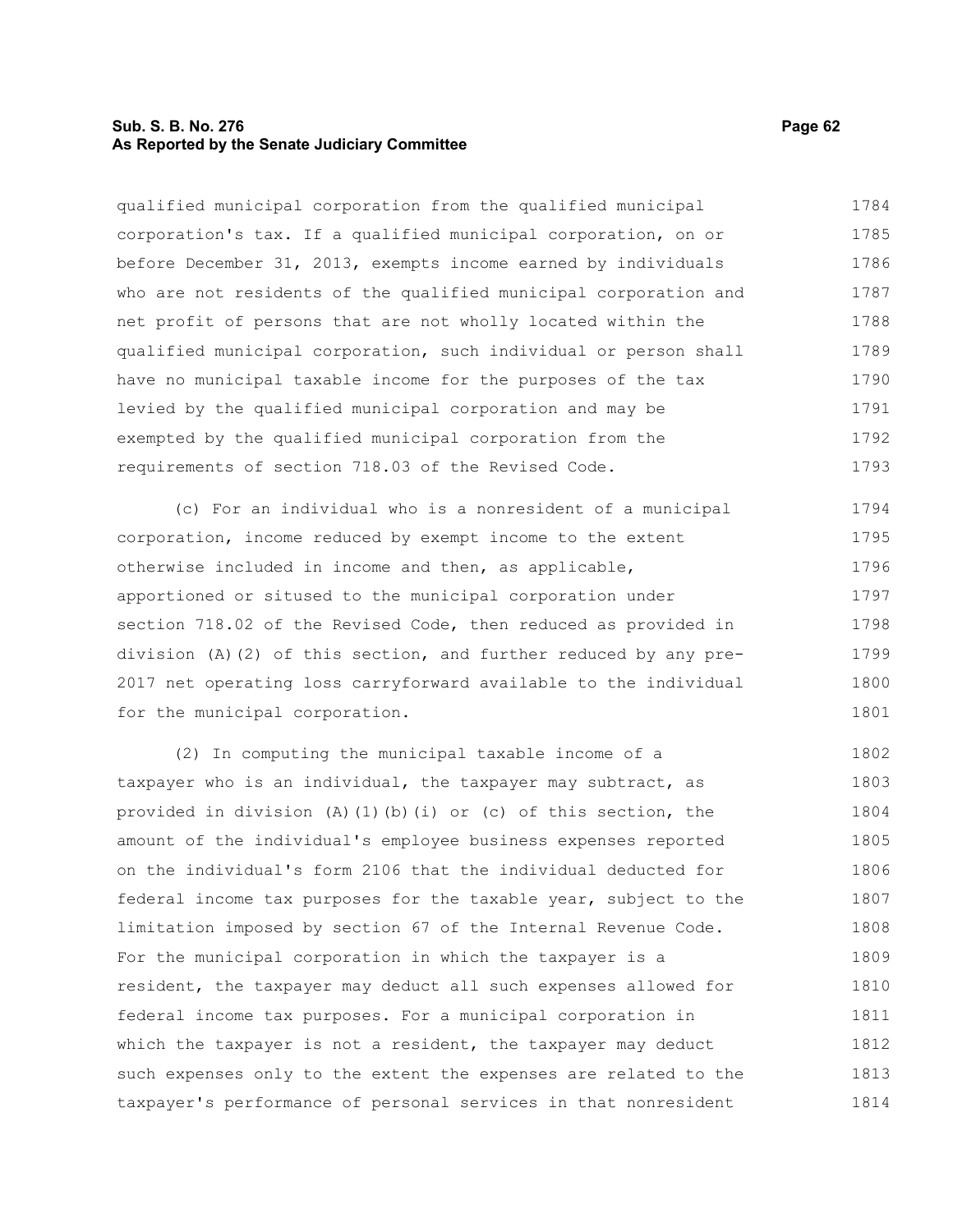municipal corporation. (B) "Income" means the following: (1)(a) For residents, all income, salaries, qualifying wages, commissions, and other compensation from whatever source earned or received by the resident, including the resident's distributive share of the net profit of pass-through entities owned directly or indirectly by the resident and any net profit of the resident, except as provided in division (D)(5) of this section. (b) For the purposes of division (B)(1)(a) of this section: (i) Any net operating loss of the resident incurred in the taxable year and the resident's distributive share of any net operating loss generated in the same taxable year and attributable to the resident's ownership interest in a passthrough entity shall be allowed as a deduction, for that taxable year and the following five taxable years, against any other net 1816 1817 1818 1819 1820 1821 1822 1823 1824 1825 1826 1827 1828 1829 1830 1831

profit of the resident or the resident's distributive share of any net profit attributable to the resident's ownership interest in a pass-through entity until fully utilized, subject to division (B)(1)(d) of this section; 1832 1833 1834 1835

(ii) The resident's distributive share of the net profit of each pass-through entity owned directly or indirectly by the resident shall be calculated without regard to any net operating loss that is carried forward by that entity from a prior taxable year and applied to reduce the entity's net profit for the current taxable year. 1836 1837 1838 1839 1840 1841

(c) Division (B)(1)(b) of this section does not apply with respect to any net profit or net operating loss attributable to 1842 1843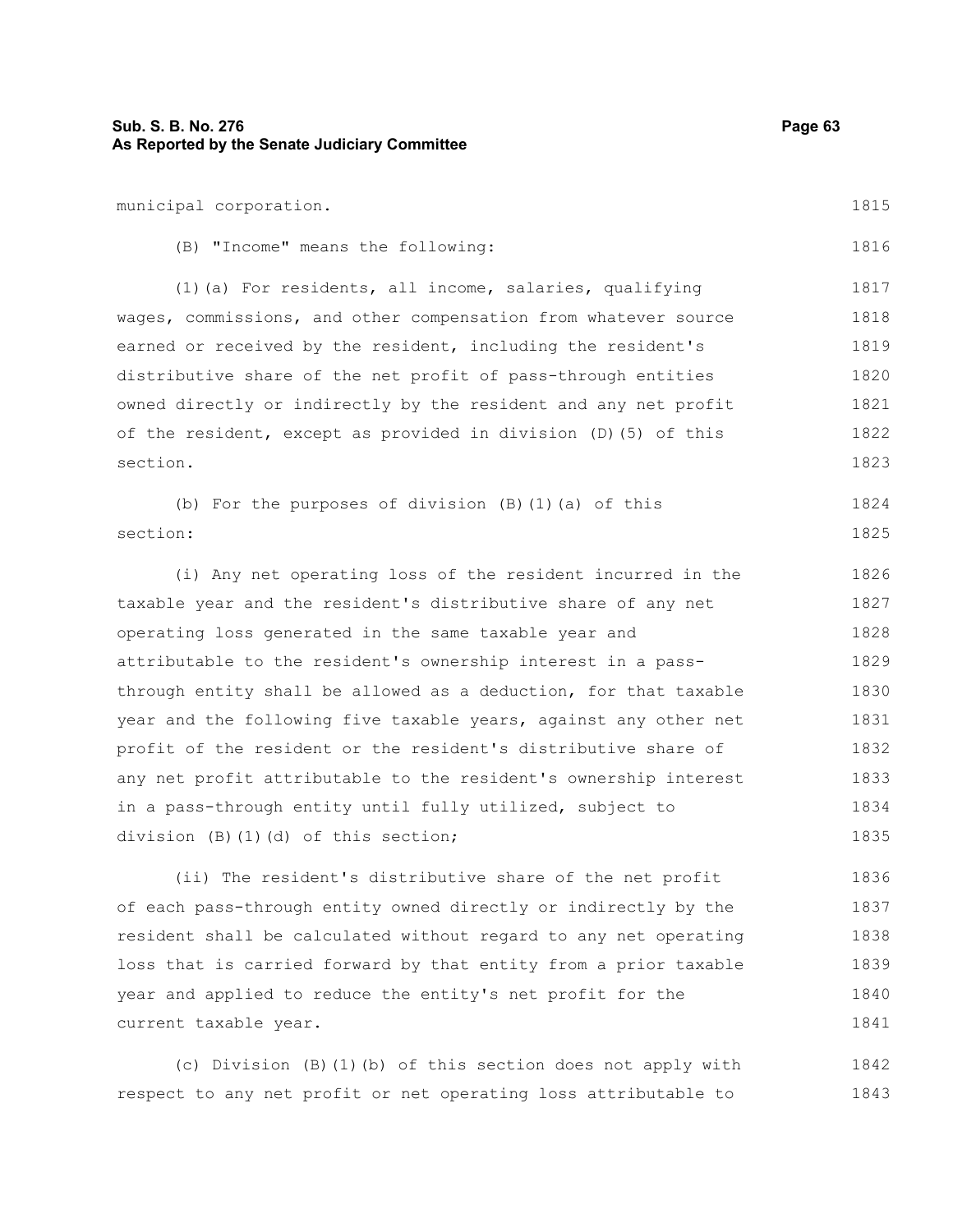## **Sub. S. B. No. 276 Page 64 As Reported by the Senate Judiciary Committee**

an ownership interest in an S corporation unless shareholders' distributive shares of net profits from S corporations are subject to tax in the municipal corporation as provided in division (C)(14)(b) or (c) of this section. 1844 1845 1846 1847

(d) Any amount of a net operating loss used to reduce a taxpayer's net profit for a taxable year shall reduce the amount of net operating loss that may be carried forward to any subsequent year for use by that taxpayer. In no event shall the cumulative deductions for all taxable years with respect to a taxpayer's net operating loss exceed the original amount of that net operating loss available to that taxpayer. 1848 1849 1850 1851 1852 1853 1854

(2) In the case of nonresidents, all income, salaries, qualifying wages, commissions, and other compensation from whatever source earned or received by the nonresident for work done, services performed or rendered, or activities conducted in the municipal corporation, including any net profit of the nonresident, but excluding the nonresident's distributive share of the net profit or loss of only pass-through entities owned directly or indirectly by the nonresident. 1855 1856 1857 1858 1859 1860 1861 1862

(3) For taxpayers that are not individuals, net profit of the taxpayer; 1863 1864

(4) Lottery, sweepstakes, gambling and sports winnings, winnings from games of chance, and prizes and awards. If the taxpayer is a professional gambler for federal income tax purposes, the taxpayer may deduct related wagering losses and expenses to the extent authorized under the Internal Revenue Code and claimed against such winnings. 1865 1866 1867 1868 1869 1870

(C) "Exempt income" means all of the following: 1871

(1) The military pay or allowances of members of the armed 1872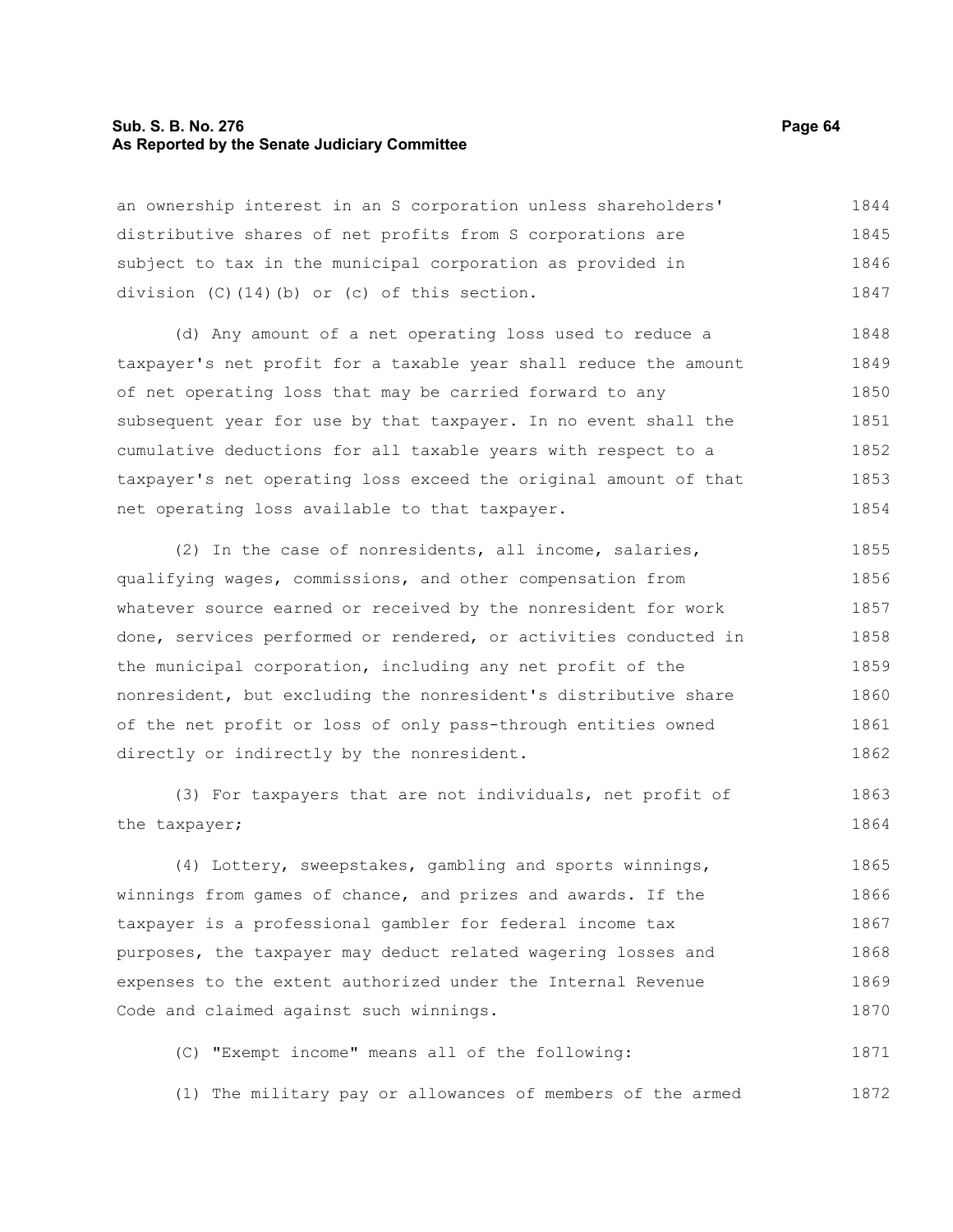#### **Sub. S. B. No. 276 Page 65 As Reported by the Senate Judiciary Committee**

forces of the United States or members of their reserve components, including the national guard of any state; 1873 1874

(2)(a) Except as provided in division (C)(2)(b) of this section, intangible income; 1875 1876

(b) A municipal corporation that taxed any type of intangible income on March 29, 1988, pursuant to Section 3 of S.B. 238 of the 116th general assembly, may continue to tax that type of income if a majority of the electors of the municipal corporation voting on the question of whether to permit the taxation of that type of intangible income after 1988 voted in favor thereof at an election held on November 8, 1988. 1877 1878 1879 1880 1881 1882 1883

(3) Social security benefits, railroad retirement benefits, unemployment compensation, pensions, retirement benefit payments, payments from annuities, and similar payments made to an employee or to the beneficiary of an employee under a retirement program or plan, disability payments received from private industry or local, state, or federal governments or from charitable, religious or educational organizations, and the proceeds of sickness, accident, or liability insurance policies. As used in division (C)(3) of this section, "unemployment compensation" does not include supplemental unemployment compensation described in section 3402(o)(2) of the Internal Revenue Code. 1884 1885 1886 1887 1888 1889 1890 1891 1892 1893 1894 1895

(4) The income of religious, fraternal, charitable, scientific, literary, or educational institutions to the extent such income is derived from tax-exempt real estate, tax-exempt tangible or intangible property, or tax-exempt activities. 1896 1897 1898 1899

(5) Compensation paid under section 3501.28 or 3501.36 of the Revised Code to a person serving as a precinct election 1900 1901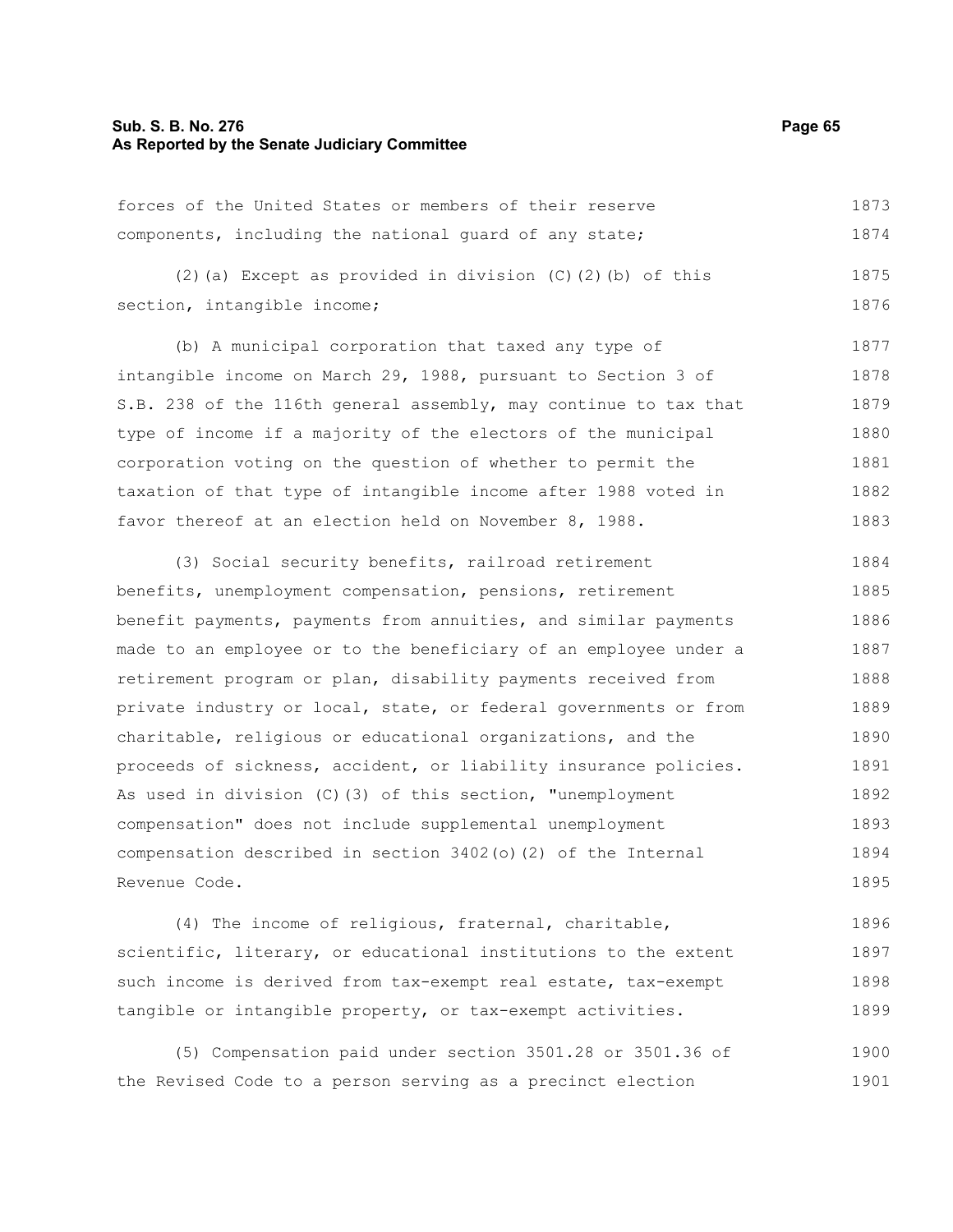#### **Sub. S. B. No. 276 Page 66 As Reported by the Senate Judiciary Committee**

official to the extent that such compensation does not exceed

one thousand dollars for the taxable year. Such compensation in excess of one thousand dollars for the taxable year may be subject to taxation by a municipal corporation. A municipal corporation shall not require the payer of such compensation to withhold any tax from that compensation. (6) Dues, contributions, and similar payments received by charitable, religious, educational, or literary organizations or labor unions, lodges, and similar organizations; (7) Alimony and child support received; (8) Compensation for personal injuries or for damages to property from insurance proceeds or otherwise, excluding compensation paid for lost salaries or wages or compensation from punitive damages; (9) Income of a public utility when that public utility is subject to the tax levied under section 5727.24 or 5727.30 of the Revised Code. Division (C)(9) of this section does not apply for purposes of Chapter 5745. of the Revised Code. (10) Gains from involuntary conversions, interest on federal obligations, items of income subject to a tax levied by the state and that a municipal corporation is specifically prohibited by law from taxing, and income of a decedent's estate during the period of administration except such income from the operation of a trade or business; 1903 1904 1905 1906 1907 1908 1909 1910 1911 1912 1913 1914 1915 1916 1917 1918 1919 1920 1921 1922 1923 1924 1925

(11) Compensation or allowances excluded from federal gross income under section 107 of the Internal Revenue Code; 1926 1927

(12) Employee compensation that is not qualifying wages as defined in division (R) of this section; 1928 1929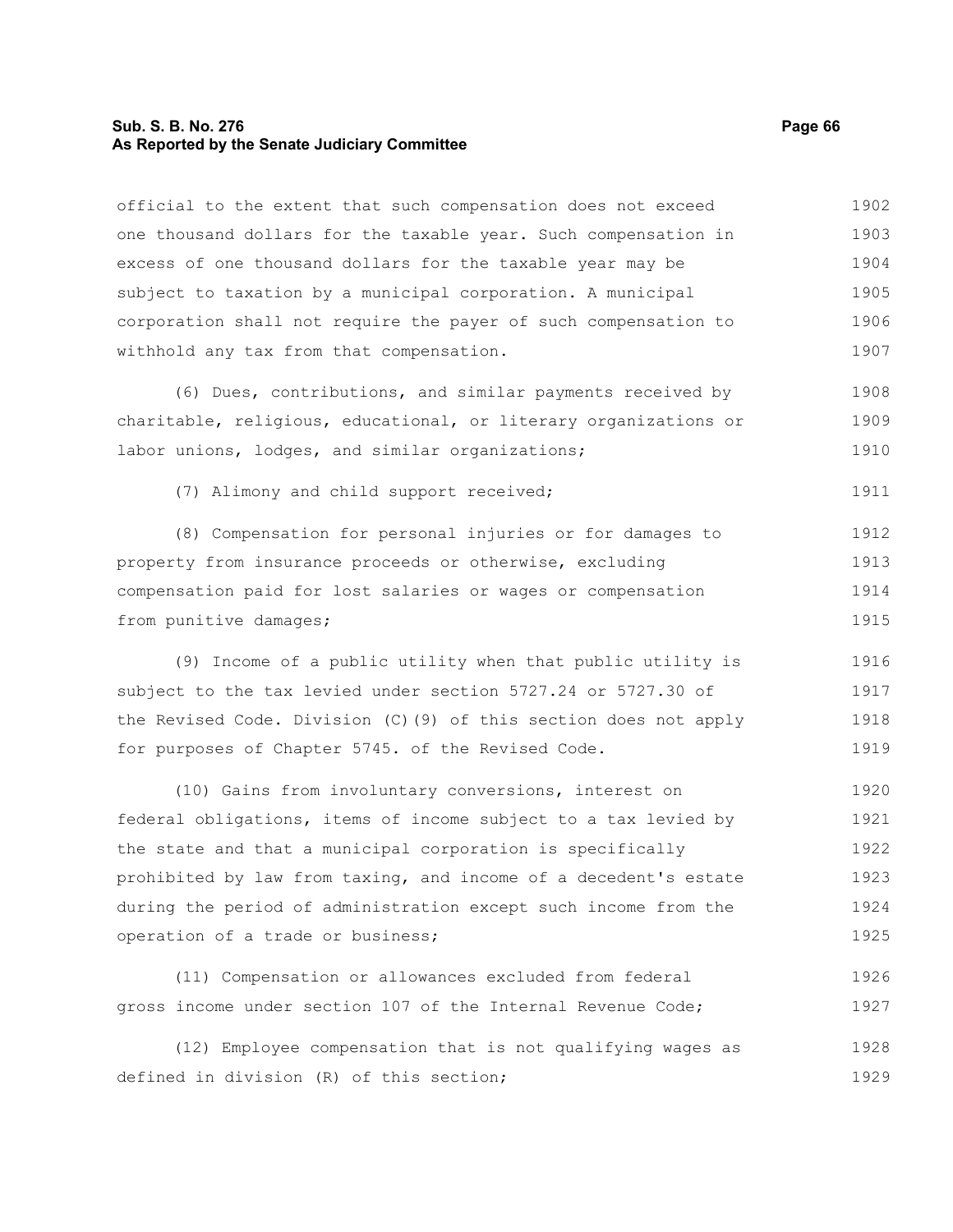# **Sub. S. B. No. 276 Page 67 As Reported by the Senate Judiciary Committee**

(13) Compensation paid to a person employed within the boundaries of a United States air force base under the jurisdiction of the United States air force that is used for the housing of members of the United States air force and is a center for air force operations, unless the person is subject to taxation because of residence or domicile. If the compensation is subject to taxation because of residence or domicile, tax on such income shall be payable only to the municipal corporation of residence or domicile. 1930 1931 1932 1933 1934 1935 1936 1937 1938

(14)(a) Except as provided in division (C)(14)(b) or (c) of this section, an S corporation shareholder's distributive share of net profits of the S corporation, other than any part of the distributive share of net profits that represents wages as defined in section 3121(a) of the Internal Revenue Code or net earnings from self-employment as defined in section 1402(a) of the Internal Revenue Code. 1939 1940 1941 1942 1943 1944 1945

(b) If, pursuant to division (H) of former section 718.01 of the Revised Code as it existed before March 11, 2004, a majority of the electors of a municipal corporation voted in favor of the question at an election held on November 4, 2003, the municipal corporation may continue after 2002 to tax an S corporation shareholder's distributive share of net profits of an S corporation. 1946 1947 1948 1949 1950 1951 1952

(c) If, on December 6, 2002, a municipal corporation was imposing, assessing, and collecting a tax on an S corporation shareholder's distributive share of net profits of the S corporation to the extent the distributive share would be allocated or apportioned to this state under divisions (B)(1) and (2) of section 5733.05 of the Revised Code if the S corporation were a corporation subject to taxes imposed under 1953 1954 1955 1956 1957 1958 1959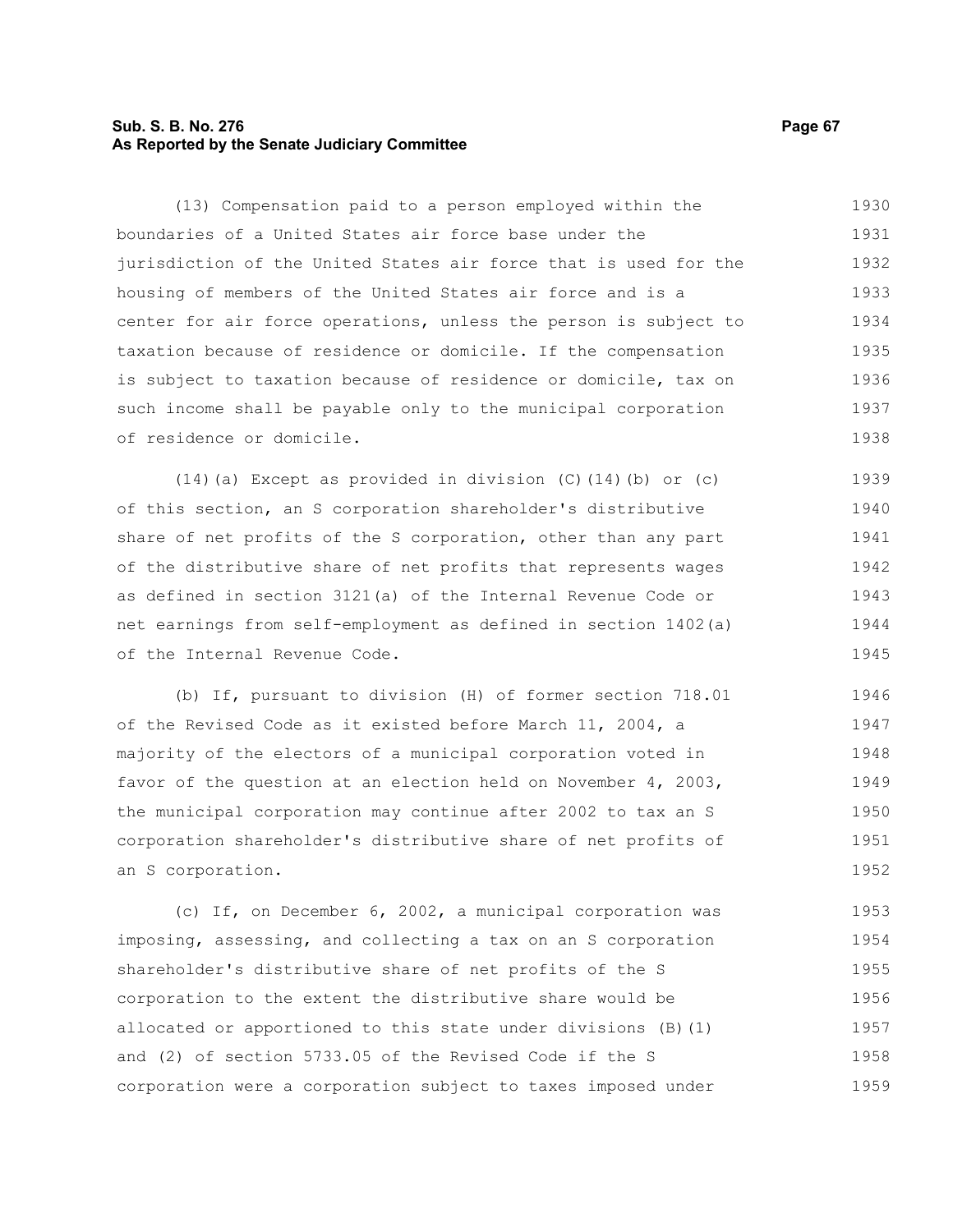## **Sub. S. B. No. 276 Page 68 As Reported by the Senate Judiciary Committee**

Chapter 5733. of the Revised Code, the municipal corporation may continue to impose the tax on such distributive shares to the extent such shares would be so allocated or apportioned to this state only until December 31, 2004, unless a majority of the electors of the municipal corporation voting on the question of continuing to tax such shares after that date voted in favor of that question at an election held November 2, 2004. If a majority of those electors voted in favor of the question, the municipal corporation may continue after December 31, 2004, to impose the tax on such distributive shares only to the extent such shares would be so allocated or apportioned to this state. 1960 1961 1962 1963 1964 1965 1966 1967 1968 1969 1970

(d) A municipal corporation shall be deemed to have elected to tax S corporation shareholders' distributive shares of net profits of the S corporation in the hands of the shareholders if a majority of the electors of a municipal corporation voted in favor of a question at an election held under division (C)(14)(b) or (c) of this section. The municipal corporation shall specify by resolution or ordinance that the tax applies to the distributive share of a shareholder of an S corporation in the hands of the shareholder of the S corporation. 1971 1972 1973 1974 1975 1976 1977 1978 1979 1980

(15) To the extent authorized under a resolution or ordinance adopted by a municipal corporation before January 1, 2016, all or a portion of the income of individuals or a class of individuals under eighteen years of age. 1981 1982 1983 1984

(16)(a) Except as provided in divisions  $(C)$ (16)(b),  $(c)$ , and (d) of this section, qualifying wages described in division (B)(1) or (E) of section 718.011 of the Revised Code to the extent the qualifying wages are not subject to withholding for the municipal corporation under either of those divisions. 1985 1986 1987 1988 1989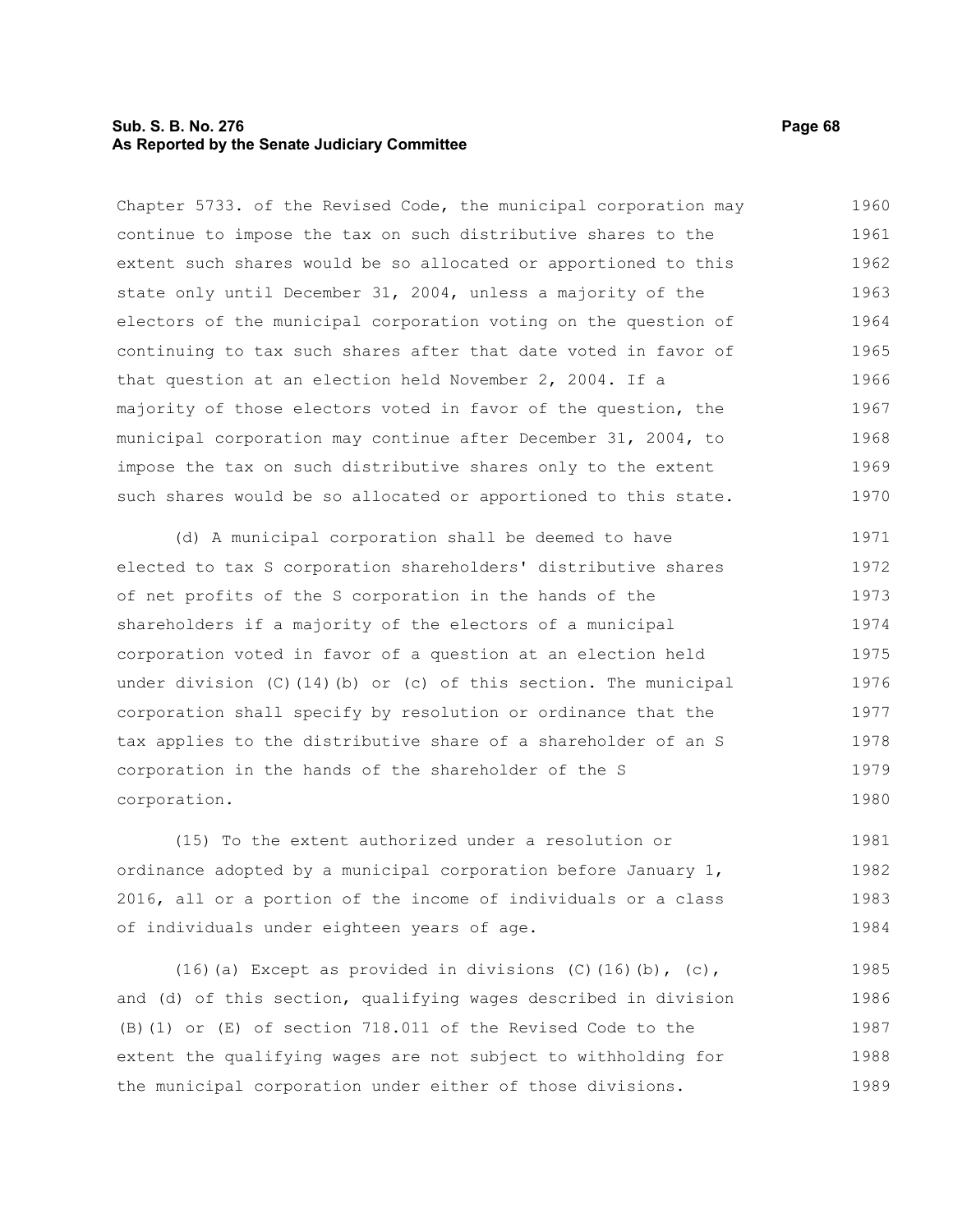# **Sub. S. B. No. 276 Page 69 As Reported by the Senate Judiciary Committee**

taxable year.

(b) The exemption provided in division (C)(16)(a) of this section does not apply with respect to the municipal corporation in which the employee resided at the time the employee earned the qualifying wages. (c) The exemption provided in division (C)(16)(a) of this section does not apply to qualifying wages that an employer elects to withhold under division (D)(2) of section 718.011 of the Revised Code. (d) The exemption provided in division (C)(16)(a) of this section does not apply to qualifying wages if both of the following conditions apply: (i) For qualifying wages described in division (B)(1) of section 718.011 of the Revised Code, the employee's employer withholds and remits tax on the qualifying wages to the municipal corporation in which the employee's principal place of work is situated, or, for qualifying wages described in division (E) of section 718.011 of the Revised Code, the employee's employer withholds and remits tax on the qualifying wages to the municipal corporation in which the employer's fixed location is located; (ii) The employee receives a refund of the tax described in division (C)(16)(d)(i) of this section on the basis of the employee not performing services in that municipal corporation.  $(17)$  (a) Except as provided in division (C)(17)(b) or (c) of this section, compensation that is not qualifying wages paid to a nonresident individual for personal services performed in the municipal corporation on not more than twenty days in a 1990 1991 1992 1993 1994 1995 1996 1997 1998 1999 2000 2001 2002 2003 2004 2005 2006 2007 2008 2009 2010 2011 2012 2013 2014 2015 2016

(b) The exemption provided in division (C)(17)(a) of this

2017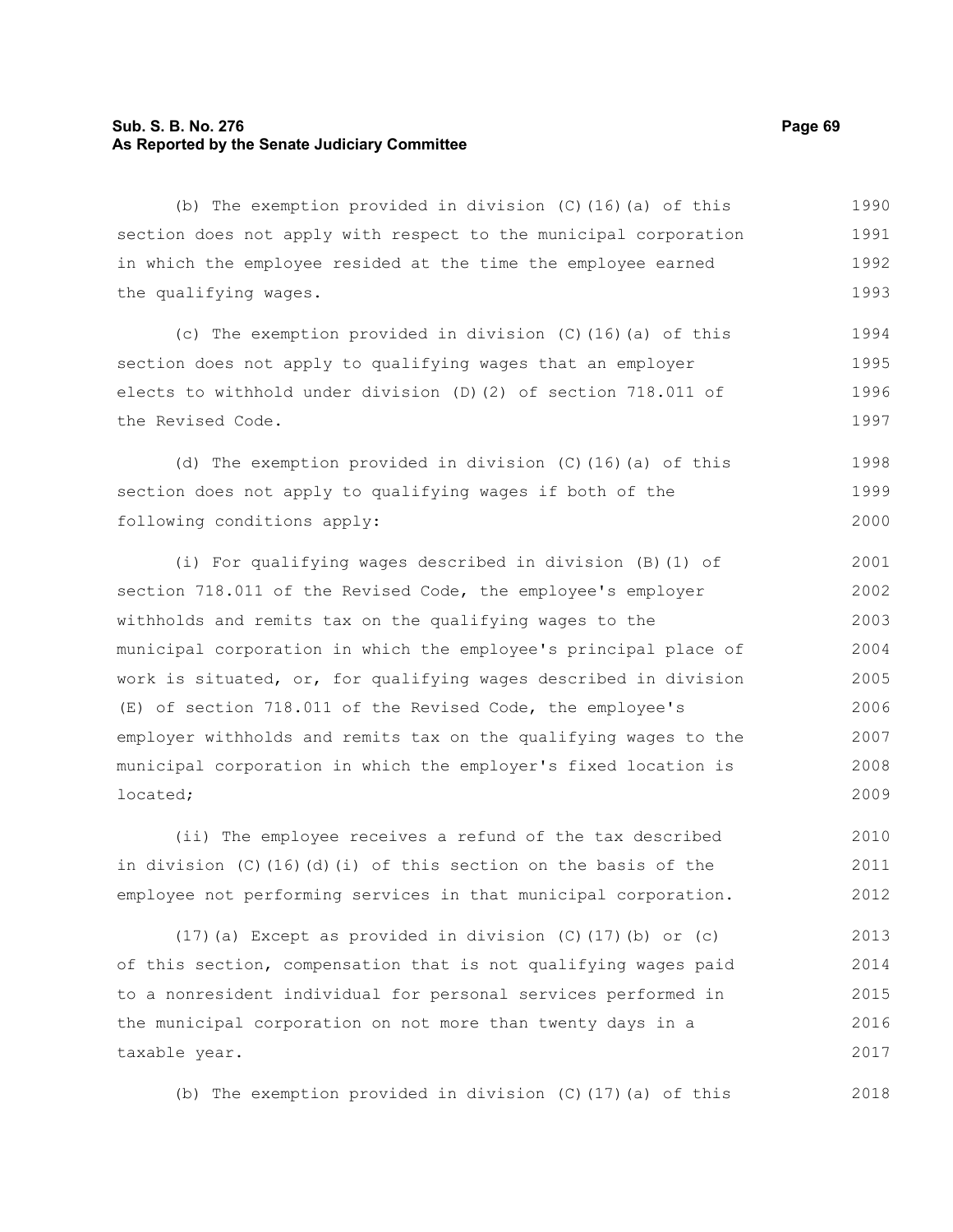# **Sub. S. B. No. 276 Page 70 As Reported by the Senate Judiciary Committee**

| 2020<br>circumstances:<br>2021<br>(i) The individual's base of operation is located in the |
|--------------------------------------------------------------------------------------------|
|                                                                                            |
|                                                                                            |
| 2022<br>municipal corporation.                                                             |
| 2023<br>(ii) The individual is a professional athlete,                                     |
| 2024<br>professional entertainer, or public figure, and the compensation                   |
| 2025<br>is paid for the performance of services in the individual's                        |

capacity as a professional athlete, professional entertainer, or public figure. For purposes of division (C)(17)(b)(ii) of this section, "professional athlete," "professional entertainer," and "public figure" have the same meanings as in section 718.011 of the Revised Code. 2026 2027 2028 2029 2030

(c) Compensation to which division (C)(17) of this section applies shall be treated as earned or received at the individual's base of operation. If the individual does not have a base of operation, the compensation shall be treated as earned or received where the individual is domiciled. 2031 2032 2033 2034 2035

(d) For purposes of division (C)(17) of this section, "base of operation" means the location where an individual owns or rents an office, storefront, or similar facility to which the individual regularly reports and at which the individual regularly performs personal services for compensation. 2036 2037 2038 2039 2040

(18) Compensation paid to a person for personal services performed for a political subdivision on property owned by the political subdivision, regardless of whether the compensation is received by an employee of the subdivision or another person performing services for the subdivision under a contract with the subdivision, if the property on which services are performed is annexed to a municipal corporation pursuant to section 2041 2042 2043 2044 2045 2046 2047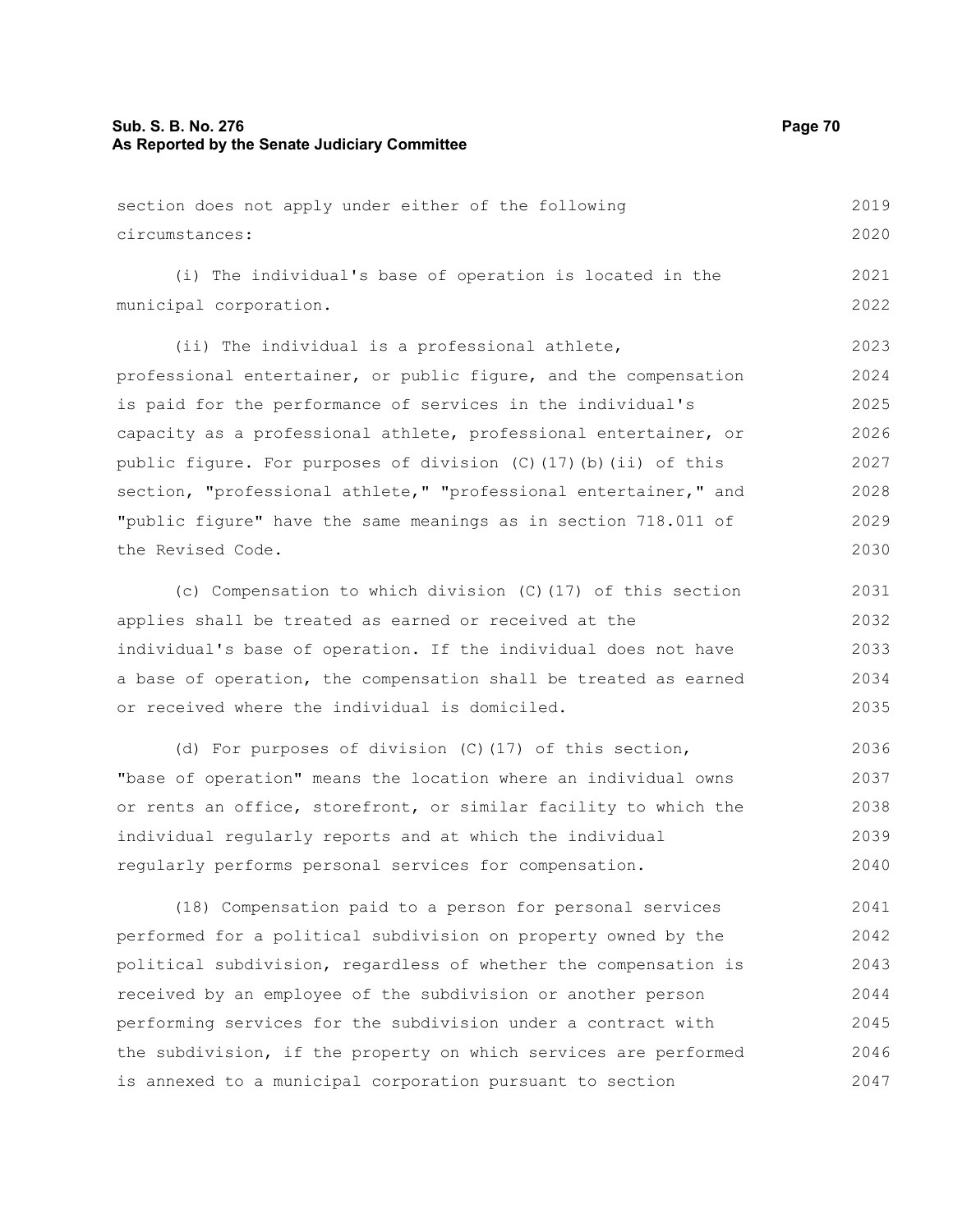# **Sub. S. B. No. 276 Page 71 As Reported by the Senate Judiciary Committee**

709.023 of the Revised Code on or after March 27, 2013, unless the person is subject to such taxation because of residence. If the compensation is subject to taxation because of residence, municipal income tax shall be payable only to the municipal corporation of residence. 2048 2049 2050 2051 2052

(19) In the case of a tax administered, collected, and enforced by a municipal corporation pursuant to an agreement with the board of directors of a joint economic development district under section 715.72 of the Revised Code, the net profits of a business, and the income of the employees of that business, exempted from the tax under division (Q) of that section. 2053 2054 2055 2056 2057 2058 2059

(20) All of the following:

(a) Income derived from disaster work conducted in this state by an out-of-state disaster business during a disaster response period pursuant to a qualifying solicitation received by the business; 2061 2062 2063 2064

(b) Income of a qualifying employee described in division (A)(14)(a) of section 5703.94 of the Revised Code, to the extent such income is derived from disaster work conducted in this state by the employee during a disaster response period pursuant to a qualifying solicitation received by the employee's employer; 2065 2066 2067 2068 2069 2070

(c) Income of a qualifying employee described in division (A)(14)(b) of section 5703.94 of the Revised Code, to the extent such income is derived from disaster work conducted in this state by the employee during a disaster response period on critical infrastructure owned or used by the employee's employer. 2071 2072 2073 2074 2075 2076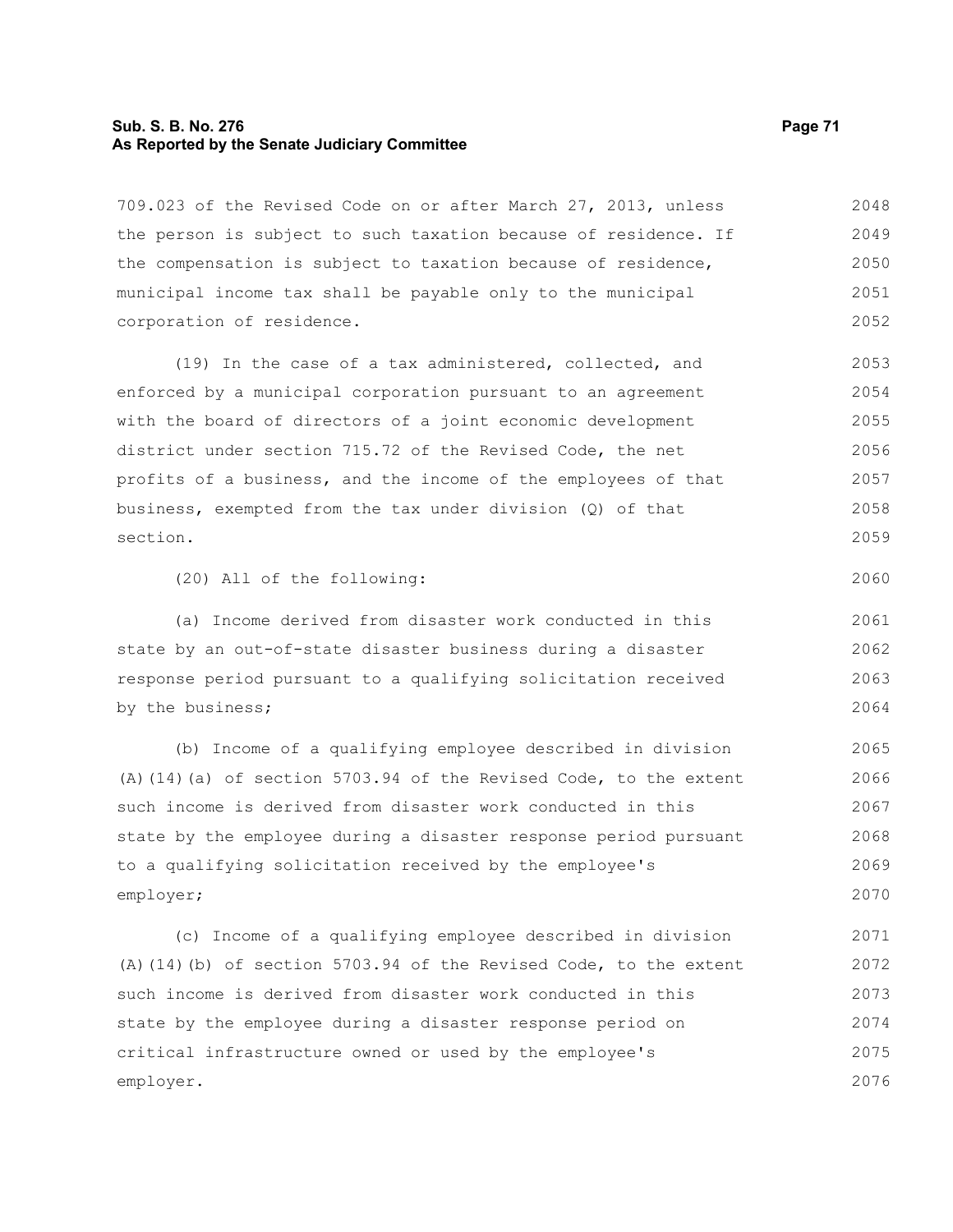# **Sub. S. B. No. 276 Page 72 As Reported by the Senate Judiciary Committee**

(21) Income the taxation of which is prohibited by the constitution or laws of the United States. 2077 2078

Any item of income that is exempt income of a pass-through entity under division (C) of this section is exempt income of each owner of the pass-through entity to the extent of that owner's distributive or proportionate share of that item of the entity's income. 2079 2080 2081 2082 2083

(D)(1) "Net profit" for a person who is an individual means the individual's net profit required to be reported on schedule C, schedule E, or schedule F reduced by any net operating loss carried forward. For the purposes of division (D) (1) of this section, the net operating loss carried forward shall be calculated and deducted in the same manner as provided in division (D)(3) of this section. 2084 2085 2086 2087 2088 2089 2090

(2) "Net profit" for a person other than an individual means adjusted federal taxable income reduced by any net operating loss incurred by the person in a taxable year beginning on or after January 1, 2017, subject to the limitations of division (D)(3) of this section. 2091 2092 2093 2094 2095

(3)(a) The amount of such net operating loss shall be deducted from net profit to the extent necessary to reduce municipal taxable income to zero, with any remaining unused portion of the net operating loss carried forward to not more than five consecutive taxable years following the taxable year in which the loss was incurred, but in no case for more years than necessary for the deduction to be fully utilized. 2096 2097 2098 2099 2100 2101 2102

(b) No person shall use the deduction allowed by division (D)(3) of this section to offset qualifying wages. 2103 2104

(c)(i) For taxable years beginning in 2018, 2019, 2020, 2105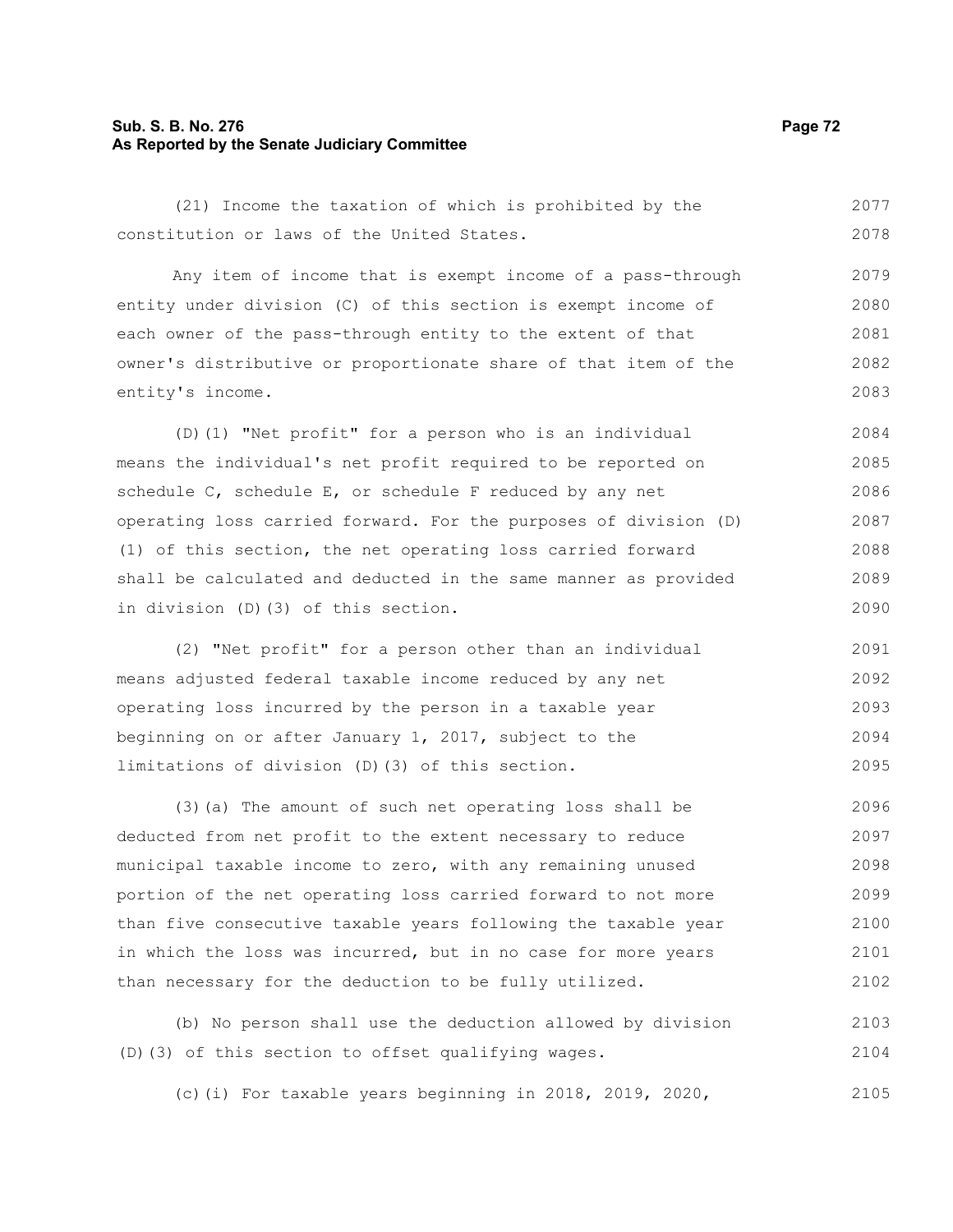# **Sub. S. B. No. 276 Page 73 As Reported by the Senate Judiciary Committee**

2021, or 2022, a person may not deduct, for purposes of an income tax levied by a municipal corporation that levies an income tax before January 1, 2016, more than fifty per cent of the amount of the deduction otherwise allowed by division (D)(3) of this section. 2106 2107 2108 2109 2110

(ii) For taxable years beginning in 2023 or thereafter, a person may deduct, for purposes of an income tax levied by a municipal corporation that levies an income tax before January 1, 2016, the full amount allowed by division (D)(3) of this section without regard to the limitation of division (D)(3)(b) (i) of this section. 2111 2112 2113 2114 2115 2116

(d) Any pre-2017 net operating loss carryforward deduction that is available may be utilized before a taxpayer may deduct any amount pursuant to division (D)(3) of this section.

(e) Nothing in division (D)(3)(c)(i) of this section precludes a person from carrying forward, for use with respect to any return filed for a taxable year beginning after 2018, any amount of net operating loss that was not fully utilized by operation of division (D)(3)(c)(i) of this section. To the extent that an amount of net operating loss that was not fully utilized in one or more taxable years by operation of division (D)(3)(c)(i) of this section is carried forward for use with respect to a return filed for a taxable year beginning in 2019, 2020, 2021, or 2022, the limitation described in division (D)(3) (c)(i) of this section shall apply to the amount carried forward. 2120 2121 2122 2123 2124 2125 2126 2127 2128 2129 2130 2131

(4) For the purposes of this chapter, and notwithstanding division (D)(2) of this section, net profit of a disregarded entity shall not be taxable as against that disregarded entity, but shall instead be included in the net profit of the owner of 2132 2133 2134 2135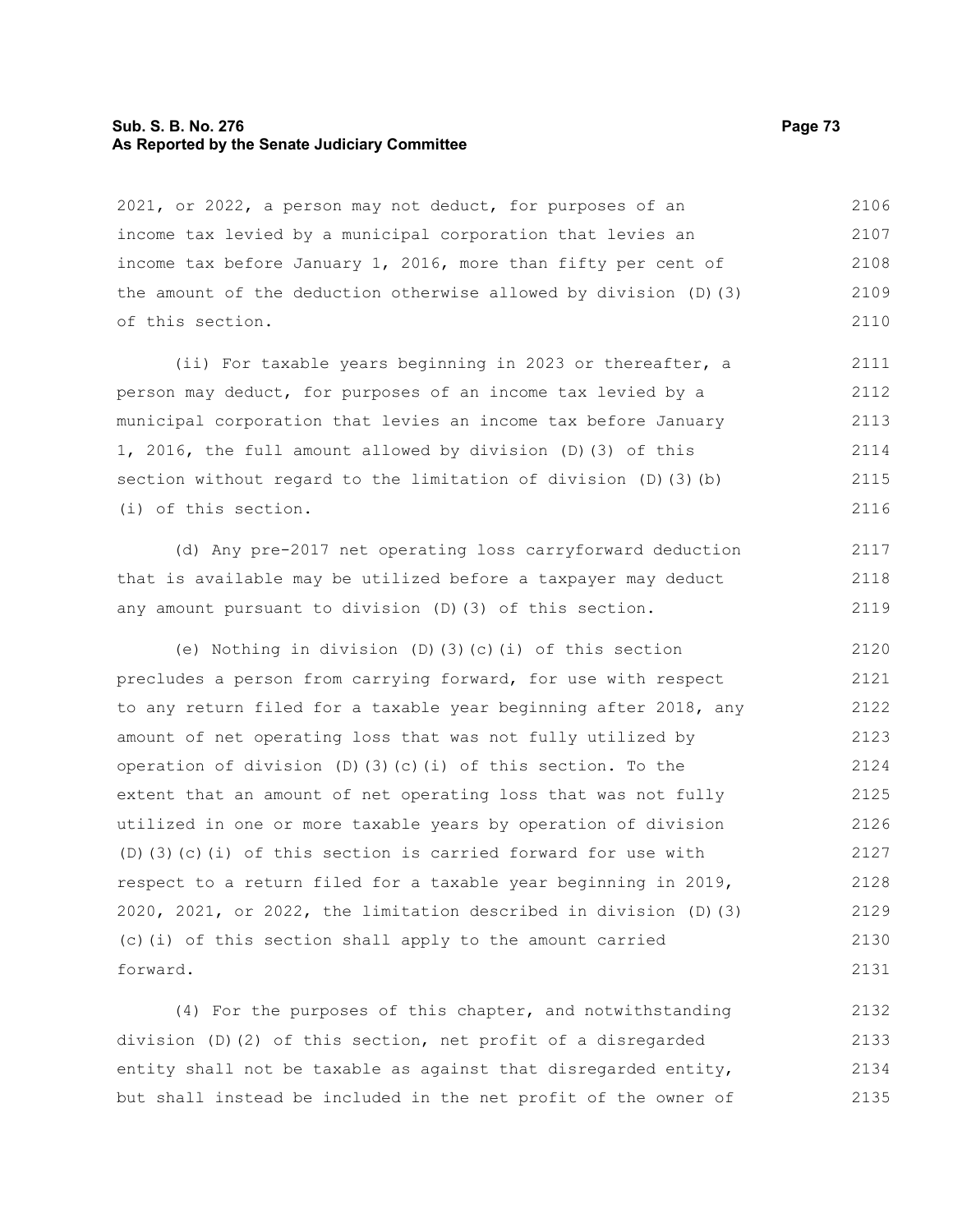# **Sub. S. B. No. 276 Page 74 As Reported by the Senate Judiciary Committee**

the disregarded entity.

(5) For the purposes of this chapter, and notwithstanding any other provision of this chapter, the net profit of a publicly traded partnership that makes the election described in division (D)(5) of this section shall be taxed as if the partnership were a C corporation, and shall not be treated as the net profit or income of any owner of the partnership. 2137 2138 2139 2140 2141 2142

A publicly traded partnership that is treated as a partnership for federal income tax purposes and that is subject to tax on its net profits in one or more municipal corporations in this state may elect to be treated as a C corporation for municipal income tax purposes. The publicly traded partnership shall make the election in every municipal corporation in which the partnership is subject to taxation on its net profits. The election shall be made on the annual tax return filed in each such municipal corporation. The publicly traded partnership shall not be required to file the election with any municipal corporation in which the partnership is not subject to taxation on its net profits, but division (D)(5) of this section applies to all municipal corporations in which an individual owner of the partnership resides. 2143 2144 2145 2146 2147 2148 2149 2150 2151 2152 2153 2154 2155 2156

(E) "Adjusted federal taxable income," for a person required to file as a C corporation, or for a person that has elected to be taxed as a C corporation under division (D)(5) of this section, means a C corporation's federal taxable income before net operating losses and special deductions as determined under the Internal Revenue Code, adjusted as follows: 2157 2158 2159 2160 2161 2162

(1) Deduct intangible income to the extent included in federal taxable income. The deduction shall be allowed regardless of whether the intangible income relates to assets 2163 2164 2165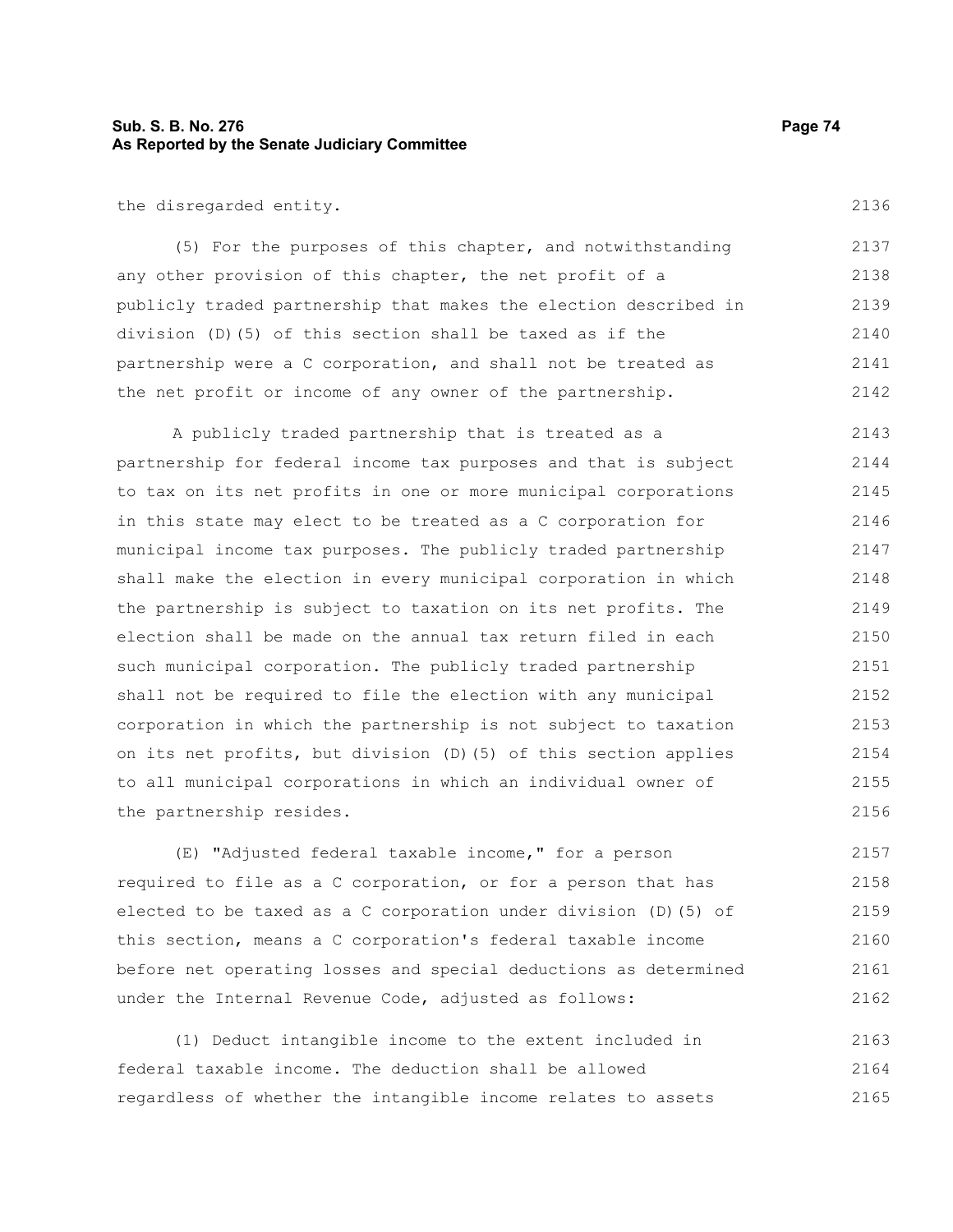# **Sub. S. B. No. 276 Page 75 As Reported by the Senate Judiciary Committee**

used in a trade or business or assets held for the production of income. 2166 2167

(2) Add an amount equal to five per cent of intangible income deducted under division (E)(1) of this section, but excluding that portion of intangible income directly related to the sale, exchange, or other disposition of property described in section 1221 of the Internal Revenue Code; 2168 2169 2170 2171 2172

(3) Add any losses allowed as a deduction in the computation of federal taxable income if the losses directly relate to the sale, exchange, or other disposition of an asset described in section 1221 or 1231 of the Internal Revenue Code; 2173 2174 2175 2176

(4)(a) Except as provided in division (E)(4)(b) of this section, deduct income and gain included in federal taxable income to the extent the income and gain directly relate to the sale, exchange, or other disposition of an asset described in section 1221 or 1231 of the Internal Revenue Code; 2177 2178 2179 2180 2181

(b) Division (E)(4)(a) of this section does not apply to the extent the income or gain is income or gain described in section 1245 or 1250 of the Internal Revenue Code. 2182 2183 2184

(5) Add taxes on or measured by net income allowed as a deduction in the computation of federal taxable income; 2185 2186

(6) In the case of a real estate investment trust or regulated investment company, add all amounts with respect to dividends to, distributions to, or amounts set aside for or credited to the benefit of investors and allowed as a deduction in the computation of federal taxable income; 2187 2188 2189 2190 2191

(7) Deduct, to the extent not otherwise deducted or excluded in computing federal taxable income, any income derived from a transfer agreement or from the enterprise transferred 2192 2193 2194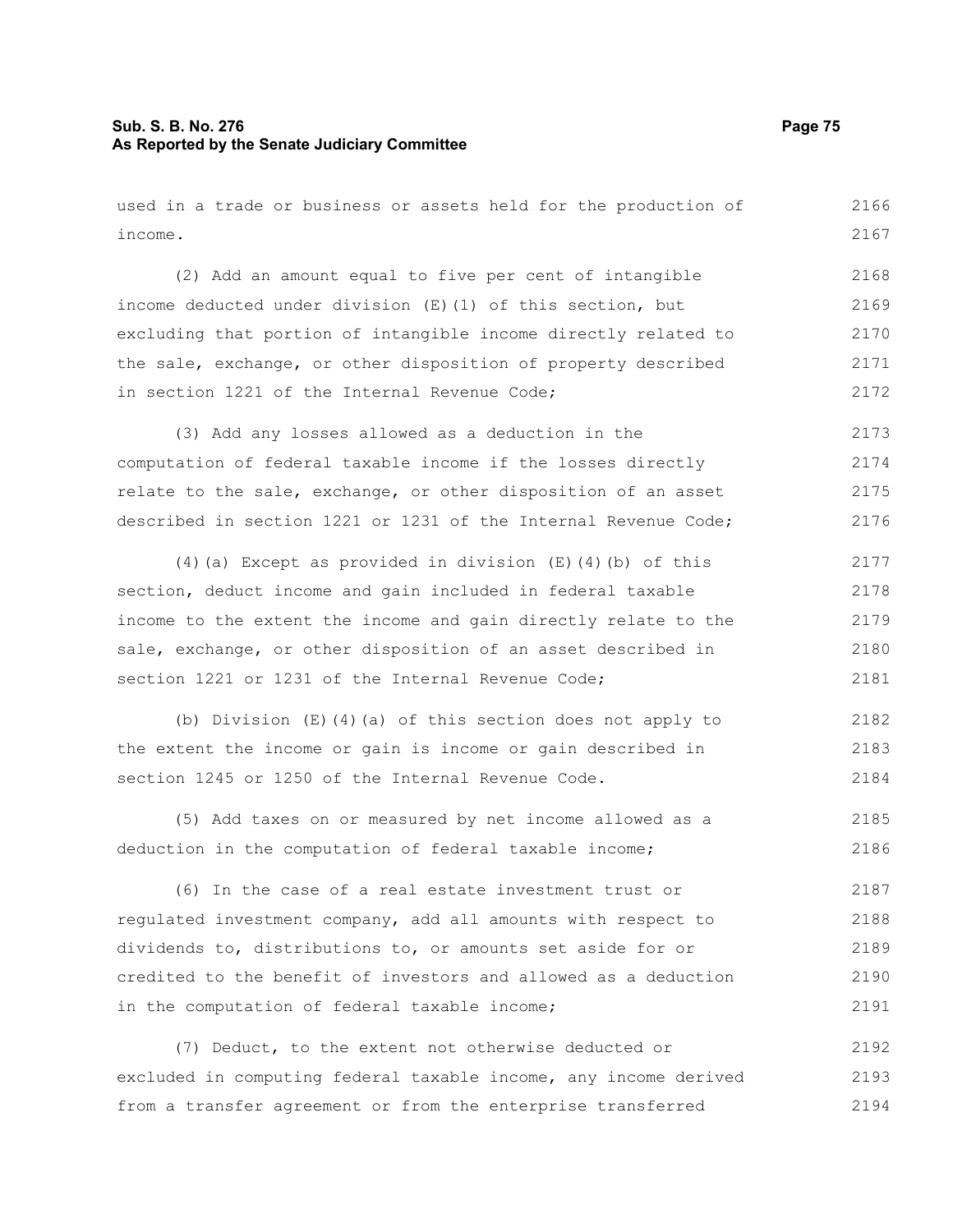# **Sub. S. B. No. 276 Page 76 As Reported by the Senate Judiciary Committee**

under that agreement under section 4313.02 of the Revised Code; (8) Deduct exempt income to the extent not otherwise deducted or excluded in computing adjusted federal taxable income.

(9) Deduct any net profit of a pass-through entity owned directly or indirectly by the taxpayer and included in the taxpayer's federal taxable income unless an affiliated group of corporations includes that net profit in the group's federal taxable income in accordance with division (E)(3)(b) of section 718.06 of the Revised Code. 2199 2200 2201 2202 2203 2204

(10) Add any loss incurred by a pass-through entity owned directly or indirectly by the taxpayer and included in the taxpayer's federal taxable income unless an affiliated group of corporations includes that loss in the group's federal taxable income in accordance with division (E)(3)(b) of section 718.06 of the Revised Code. 2205 2206 2207 2208 2209 2210

If the taxpayer is not a C corporation, is not a disregarded entity that has made the election described in division (L)(2) of this section, is not a publicly traded partnership that has made the election described in division (D) (5) of this section, and is not an individual, the taxpayer shall compute adjusted federal taxable income under this section as if the taxpayer were a C corporation, except guaranteed payments and other similar amounts paid or accrued to a partner, former partner, shareholder, former shareholder, member, or former member shall not be allowed as a deductible expense unless such payments are in consideration for the use of capital and treated as payment of interest under section 469 of the Internal Revenue Code or United States treasury regulations. Amounts paid or accrued to a qualified self-employed retirement 2211 2212 2213 2214 2215 2216 2217 2218 2219 2220 2221 2222 2223 2224

2195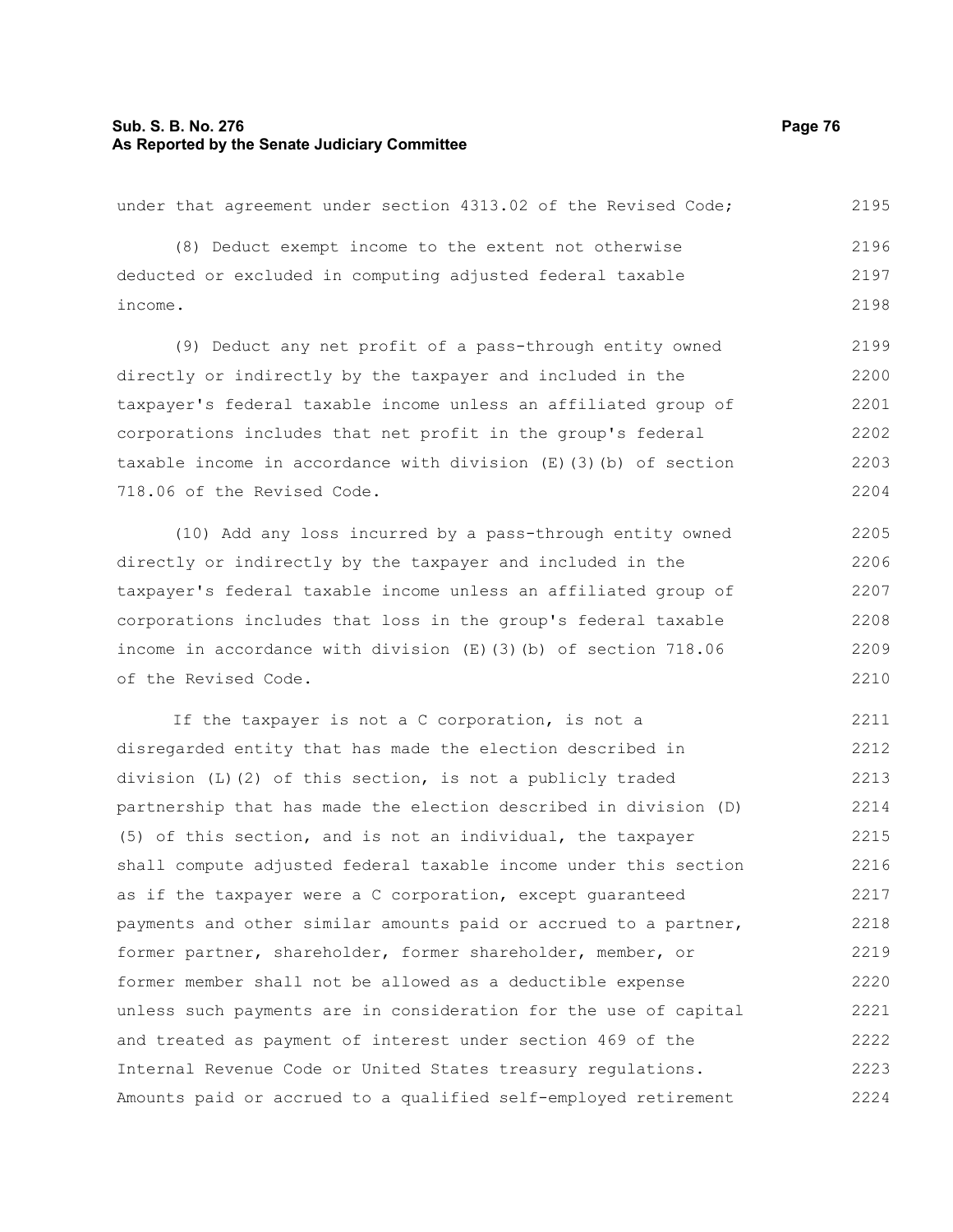# **Sub. S. B. No. 276 Page 77 As Reported by the Senate Judiciary Committee**

plan with respect to a partner, former partner, shareholder, former shareholder, member, or former member of the taxpayer, amounts paid or accrued to or for health insurance for a partner, former partner, shareholder, former shareholder, member, or former member, and amounts paid or accrued to or for life insurance for a partner, former partner, shareholder, former shareholder, member, or former member shall not be allowed as a deduction. 2225 2226 2227 2228 2229 2230 2231 2232

Nothing in division (E) of this section shall be construed as allowing the taxpayer to add or deduct any amount more than once or shall be construed as allowing any taxpayer to deduct any amount paid to or accrued for purposes of federal selfemployment tax. 2233 2234 2235 2236 2237

(F) "Schedule C" means internal revenue service schedule C (form 1040) filed by a taxpayer pursuant to the Internal Revenue Code. 2238 2239 2240

(G) "Schedule E" means internal revenue service schedule E (form 1040) filed by a taxpayer pursuant to the Internal Revenue Code. 2241 2242 2243

(H) "Schedule F" means internal revenue service schedule F (form 1040) filed by a taxpayer pursuant to the Internal Revenue Code. 2244 2245 2246

(I) "Internal Revenue Code" has the same meaning as in section 5747.01 of the Revised Code. 2247 2248

(J) "Resident" means an individual who is domiciled in the municipal corporation as determined under section 718.012 of the Revised Code. 2249 2250 2251

(K) "Nonresident" means an individual that is not a resident. 2252 2253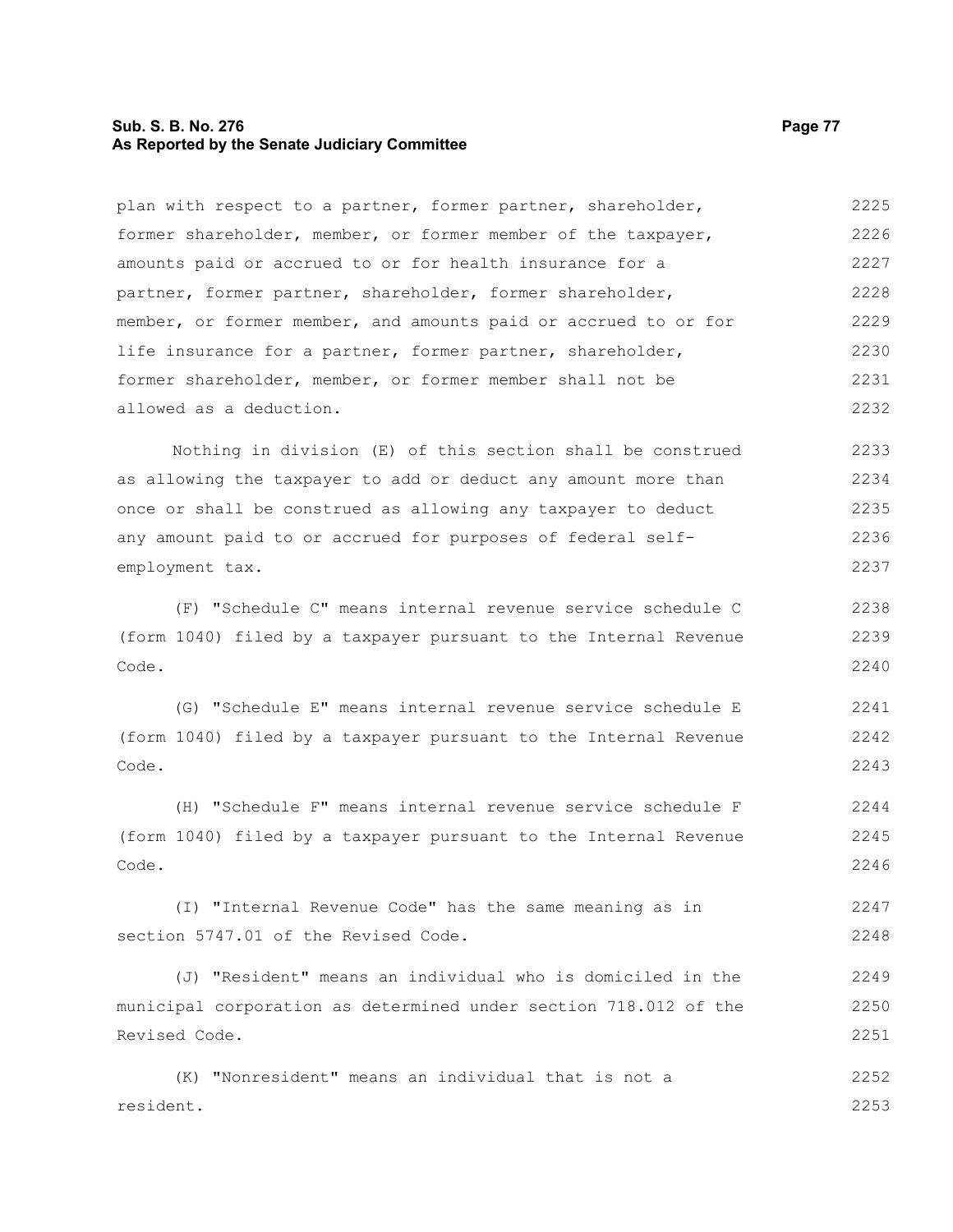# **Sub. S. B. No. 276 Page 78 As Reported by the Senate Judiciary Committee**

(L)(1) "Taxpayer" means a person subject to a tax levied on income by a municipal corporation in accordance with this chapter. "Taxpayer" does not include a grantor trust or, except as provided in division  $(L)$  (2)(a) of this section, a disregarded entity. 2254 2255 2256 2257 2258

(2)(a) A single member limited liability company that is a disregarded entity for federal tax purposes may be a separate taxpayer from its single member in all Ohio municipal corporations in which it either filed as a separate taxpayer or did not file for its taxable year ending in 2003, if all of the following conditions are met: 2259 2260 2261 2262 2263 2264

(i) The limited liability company's single member is also a limited liability company.

(ii) The limited liability company and its single member were formed and doing business in one or more Ohio municipal corporations for at least five years before January 1, 2004. 2267 2268 2269

(iii) Not later than December 31, 2004, the limited liability company and its single member each made an election to be treated as a separate taxpayer under division (L) of this section as this section existed on December 31, 2004. 2270 2271 2272 2273

(iv) The limited liability company was not formed for the purpose of evading or reducing Ohio municipal corporation income tax liability of the limited liability company or its single member. 2274 2275 2276 2277

(v) The Ohio municipal corporation that was the primary place of business of the sole member of the limited liability company consented to the election. 2278 2279 2280

(b) For purposes of division (L)(2)(a)(v) of this section, a municipal corporation was the primary place of business of a 2281 2282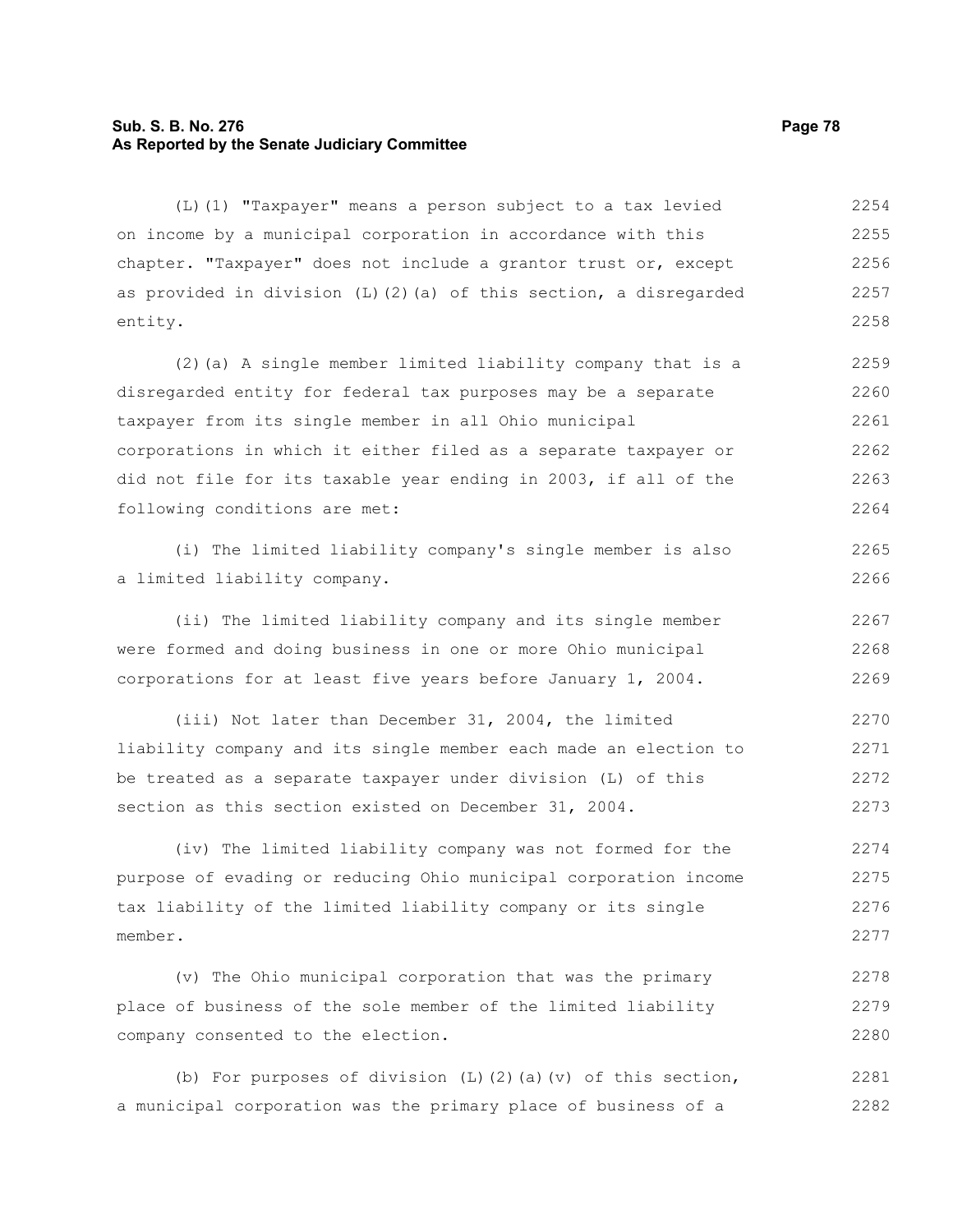# **Sub. S. B. No. 276 Page 79 As Reported by the Senate Judiciary Committee**

limited liability company if, for the limited liability company's taxable year ending in 2003, its income tax liability was greater in that municipal corporation than in any other municipal corporation in Ohio, and that tax liability to that municipal corporation for its taxable year ending in 2003 was at least four hundred thousand dollars. 2283 2284 2285 2286 2287 2288

(M) "Person" includes individuals, firms, companies, joint stock companies, business trusts, estates, trusts, partnerships, limited liability partnerships, limited liability companies, associations, C corporations, S corporations, governmental entities, and any other entity. 2289 2290 2291 2292 2293

(N) "Pass-through entity" means a partnership not treated as an association taxable as a C corporation for federal income tax purposes, a limited liability company not treated as an association taxable as a C corporation for federal income tax purposes, an S corporation, or any other class of entity from which the income or profits of the entity are given pass-through treatment for federal income tax purposes. "Pass-through entity" does not include a trust, estate, grantor of a grantor trust, or disregarded entity. 2294 2295 2296 2297 2298 2299 2300 2301 2302

(O) "S corporation" means a person that has made an election under subchapter S of Chapter 1 of Subtitle A of the Internal Revenue Code for its taxable year. 2303 2304 2305

(P) "Single member limited liability company" means a limited liability company that has one direct member. 2306 2307

(Q) "Limited liability company" means a limited liability company formed under Chapter 1705. or 1706. of the Revised Code or under the laws of another state. 2308 2309 2310

(R) "Qualifying wages" means wages, as defined in section 2311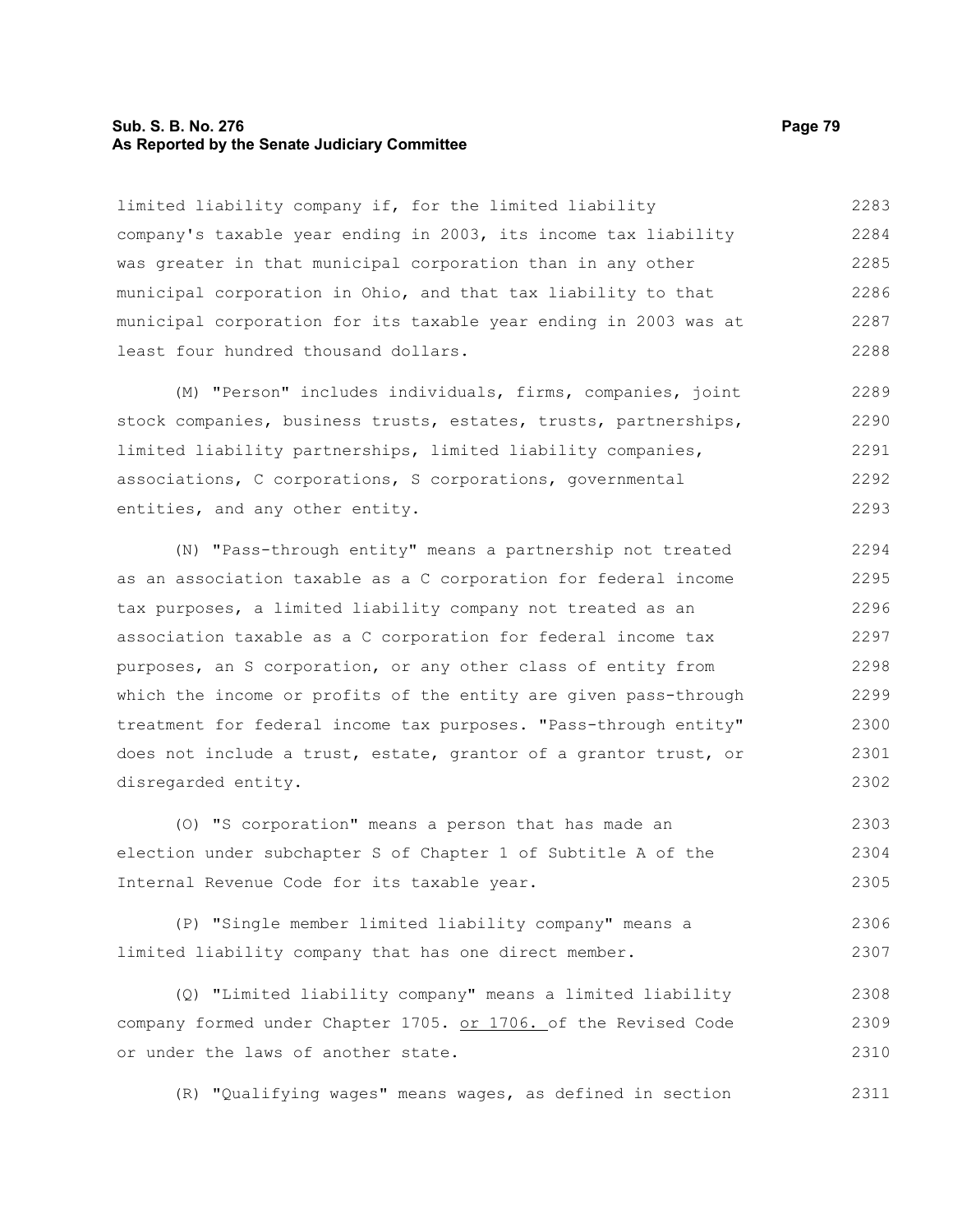#### **Sub. S. B. No. 276 Page 80 As Reported by the Senate Judiciary Committee**

limitations, adjusted as follows:

(1) Deduct the following amounts:

| compensation attributable to a plan or program described in        |      |  |  |  |  |  |
|--------------------------------------------------------------------|------|--|--|--|--|--|
|                                                                    | 2316 |  |  |  |  |  |
| section 125 of the Internal Revenue Code.                          |      |  |  |  |  |  |
|                                                                    |      |  |  |  |  |  |
| (b) Any amount included in wages if the amount constitutes         | 2318 |  |  |  |  |  |
| payment on account of a disability related to sickness or an       | 2319 |  |  |  |  |  |
| accident paid by a party unrelated to the employer, agent of an    | 2320 |  |  |  |  |  |
| employer, or other payer.                                          | 2321 |  |  |  |  |  |
|                                                                    |      |  |  |  |  |  |
| (c) Any amount attributable to a nonqualified deferred             | 2322 |  |  |  |  |  |
| compensation plan or program described in section 3121 (v) (2) (C) | 2323 |  |  |  |  |  |
| of the Internal Revenue Code if the compensation is included in    | 2324 |  |  |  |  |  |
| wages and the municipal corporation has, by resolution or          | 2325 |  |  |  |  |  |
|                                                                    |      |  |  |  |  |  |

3121(a) of the Internal Revenue Code, without regard to any wage

(a) Any amount included in wages if the amount constitutes

ordinance adopted before January 1, 2016, exempted the amount from withholding and tax. 2326 2327

(d) Any amount included in wages if the amount arises from the sale, exchange, or other disposition of a stock option, the exercise of a stock option, or the sale, exchange, or other disposition of stock purchased under a stock option and the municipal corporation has, by resolution or ordinance adopted before January 1, 2016, exempted the amount from withholding and tax. 2328 2329 2330 2331 2332 2333 2334

| (e) Any amount included in wages that is exempt income. | 2335 |
|---------------------------------------------------------|------|
| (2) Add the following amounts:                          | 2336 |
| (a) Any amount not included in wages solely because the | 2337 |

employee was employed by the employer before April 1, 1986. 2338

(b) Any amount not included in wages because the amount 2339

2312 2313

2314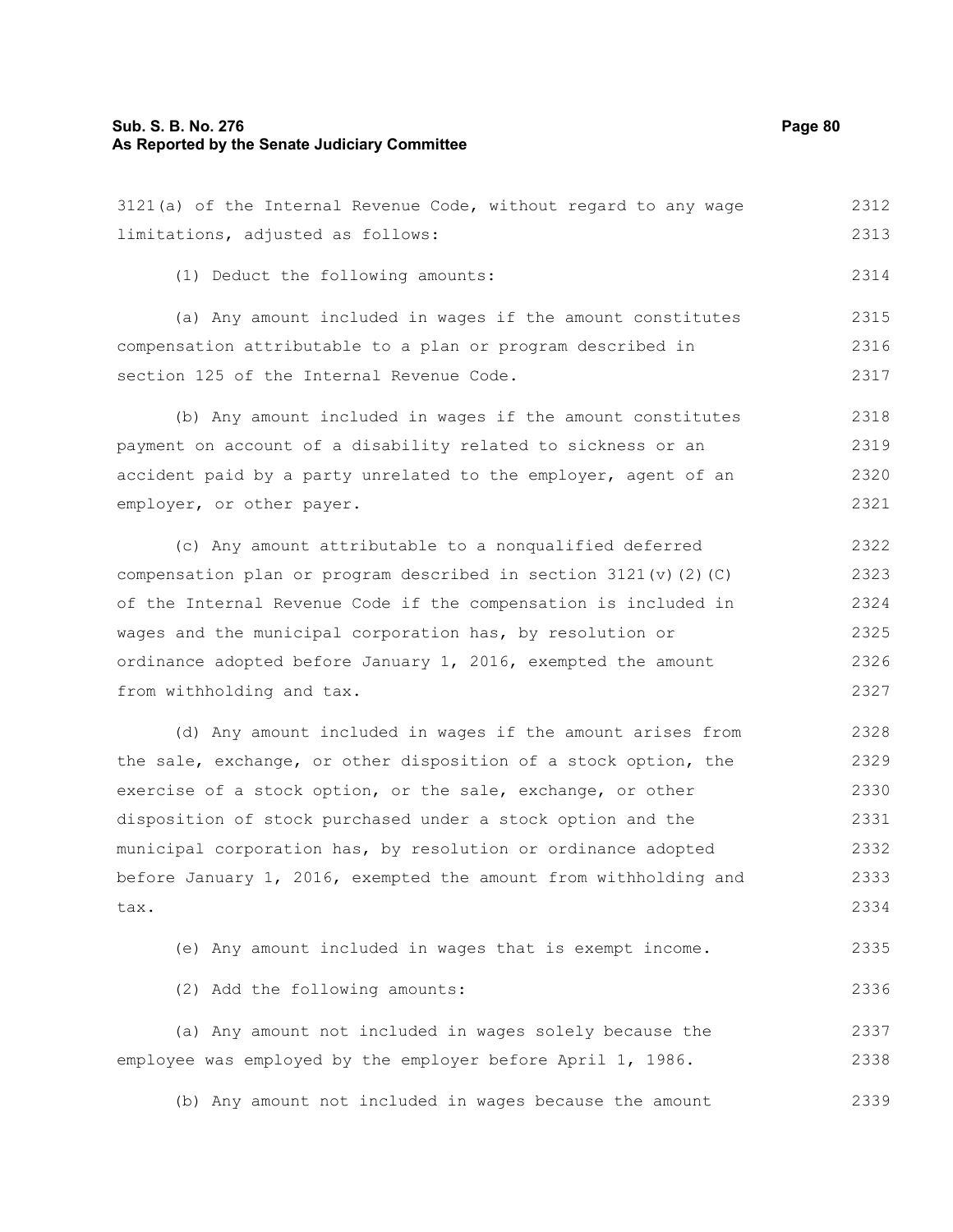# **Sub. S. B. No. 276 Page 81 As Reported by the Senate Judiciary Committee**

arises from the sale, exchange, or other disposition of a stock option, the exercise of a stock option, or the sale, exchange, or other disposition of stock purchased under a stock option and the municipal corporation has not, by resolution or ordinance, exempted the amount from withholding and tax adopted before January 1, 2016. Division (R)(2)(b) of this section applies only to those amounts constituting ordinary income. 2340 2341 2342 2343 2344 2345 2346

(c) Any amount not included in wages if the amount is an amount described in section  $401(k)$ ,  $403(b)$ , or  $457$  of the Internal Revenue Code. Division (R)(2)(c) of this section applies only to employee contributions and employee deferrals. 2347 2348 2349 2350

(d) Any amount that is supplemental unemployment compensation benefits described in section 3402(o)(2) of the Internal Revenue Code and not included in wages. 2351 2352 2353

(e) Any amount received that is treated as self-employment income for federal tax purposes in accordance with section 1402(a)(8) of the Internal Revenue Code. 2354 2355 2356

(f) Any amount not included in wages if all of the following apply: 2357 2358

(i) For the taxable year the amount is employee compensation that is earned outside of the United States and that either is included in the taxpayer's gross income for federal income tax purposes or would have been included in the taxpayer's gross income for such purposes if the taxpayer did not elect to exclude the income under section 911 of the Internal Revenue Code; 2359 2360 2361 2362 2363 2364 2365

(ii) For no preceding taxable year did the amount constitute wages as defined in section 3121(a) of the Internal Revenue Code; 2366 2367 2368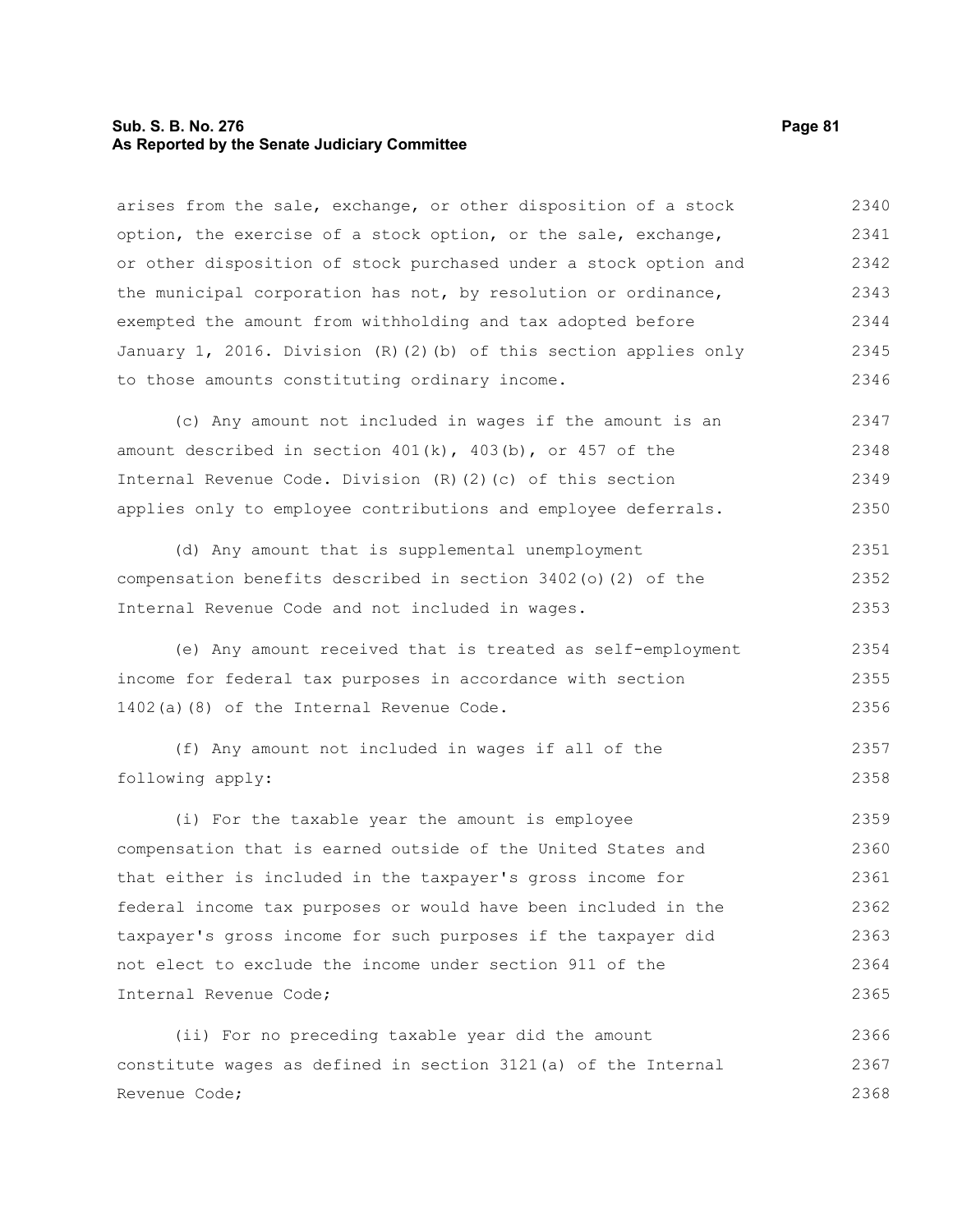# **Sub. S. B. No. 276 Page 82 As Reported by the Senate Judiciary Committee**

(iii) For no succeeding taxable year will the amount constitute wages; and (iv) For any taxable year the amount has not otherwise been added to wages pursuant to either division (R)(2) of this section or section 718.03 of the Revised Code, as that section existed before the effective date of H.B. 5 of the 130th general assembly, March 23, 2015. (S) "Intangible income" means income of any of the following types: income yield, interest, capital gains, dividends, or other income arising from the ownership, sale, exchange, or other disposition of intangible property including, but not limited to, investments, deposits, money, or credits as those terms are defined in Chapter 5701. of the Revised Code, and patents, copyrights, trademarks, tradenames, investments in real estate investment trusts, investments in regulated investment companies, and appreciation on deferred compensation. "Intangible income" does not include prizes, awards, or other income associated with any lottery winnings, gambling winnings, or other similar games of chance. (T) "Taxable year" means the corresponding tax reporting 2369 2370 2371 2372 2373 2374 2375 2376 2377 2378 2379 2380 2381 2382 2383 2384 2385 2386 2387 2388

period as prescribed for the taxpayer under the Internal Revenue Code. 2389 2390

(U) "Tax administrator" means the individual charged with direct responsibility for administration of an income tax levied by a municipal corporation in accordance with this chapter, and also includes the following: 2391 2392 2393 2394

(1) A municipal corporation acting as the agent of another municipal corporation; 2395 2396

(2) A person retained by a municipal corporation to 2397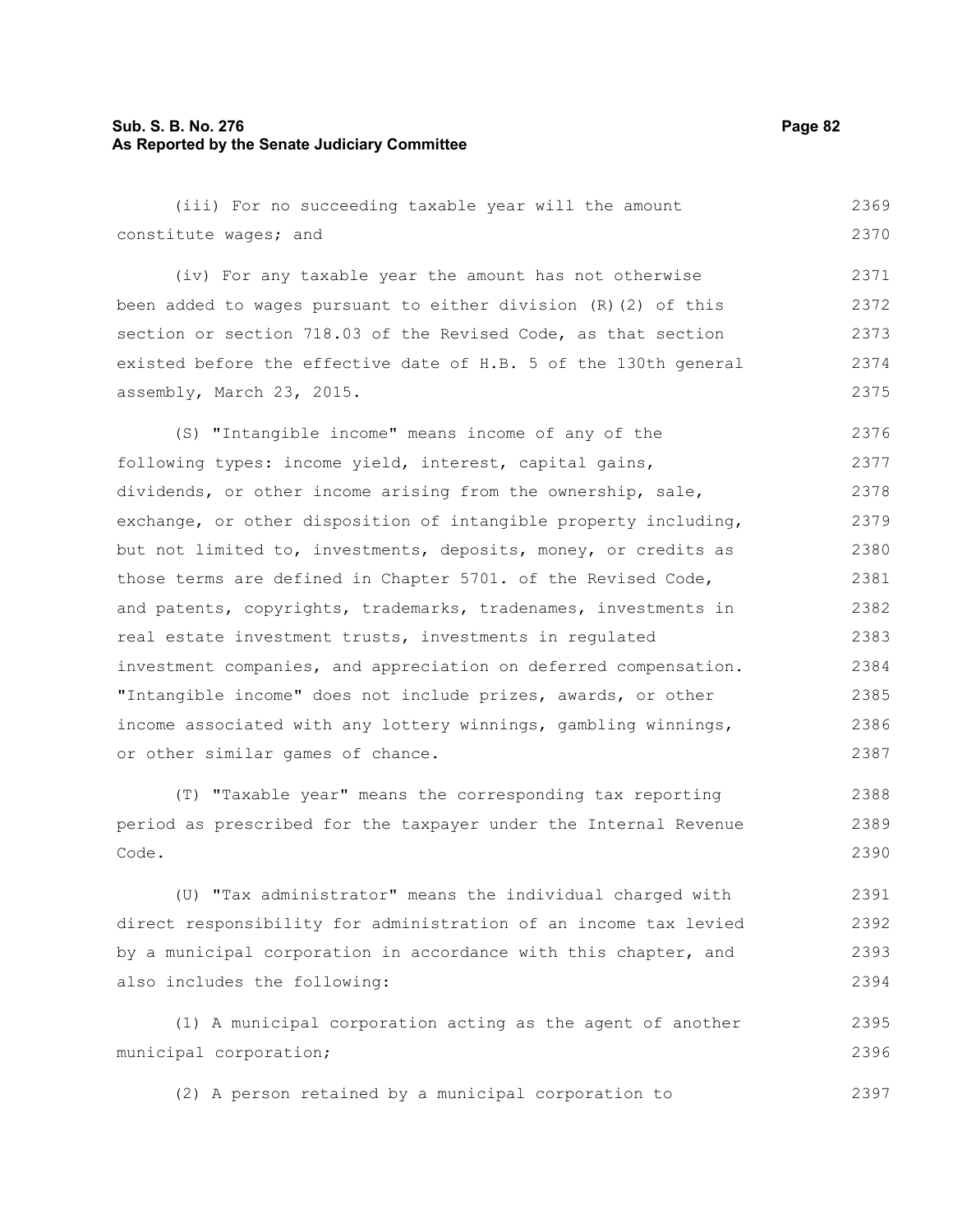# **Sub. S. B. No. 276 Page 83 As Reported by the Senate Judiciary Committee**

administer a tax levied by the municipal corporation, but only if the municipal corporation does not compensate the person in whole or in part on a contingency basis; 2398 2399 2400

(3) The central collection agency or the regional income tax agency or their successors in interest, or another entity organized to perform functions similar to those performed by the central collection agency and the regional income tax agency. 2401 2402 2403 2404

"Tax administrator" does not include the tax commissioner. 2405

- (V) "Employer" means a person that is an employer for federal income tax purposes. 2406 2407
- (W) "Employee" means an individual who is an employee for federal income tax purposes. 2408 2409

(X) "Other payer" means any person, other than an individual's employer or the employer's agent, that pays an individual any amount included in the federal gross income of the individual. "Other payer" includes casino operators and video lottery terminal sales agents. 2410 2411 2412 2413 2414

(Y) "Calendar quarter" means the three-month period ending on the last day of March, June, September, or December. 2415 2416

(Z) "Form 2106" means internal revenue service form 2106 filed by a taxpayer pursuant to the Internal Revenue Code. 2417 2418

(AA) "Municipal corporation" includes a joint economic development district or joint economic development zone that levies an income tax under section 715.691, 715.70, 715.71, or 715.72 of the Revised Code. 2419 2420 2421 2422

(BB) "Disregarded entity" means a single member limited liability company, a qualifying subchapter S subsidiary, or another entity if the company, subsidiary, or entity is a 2423 2424 2425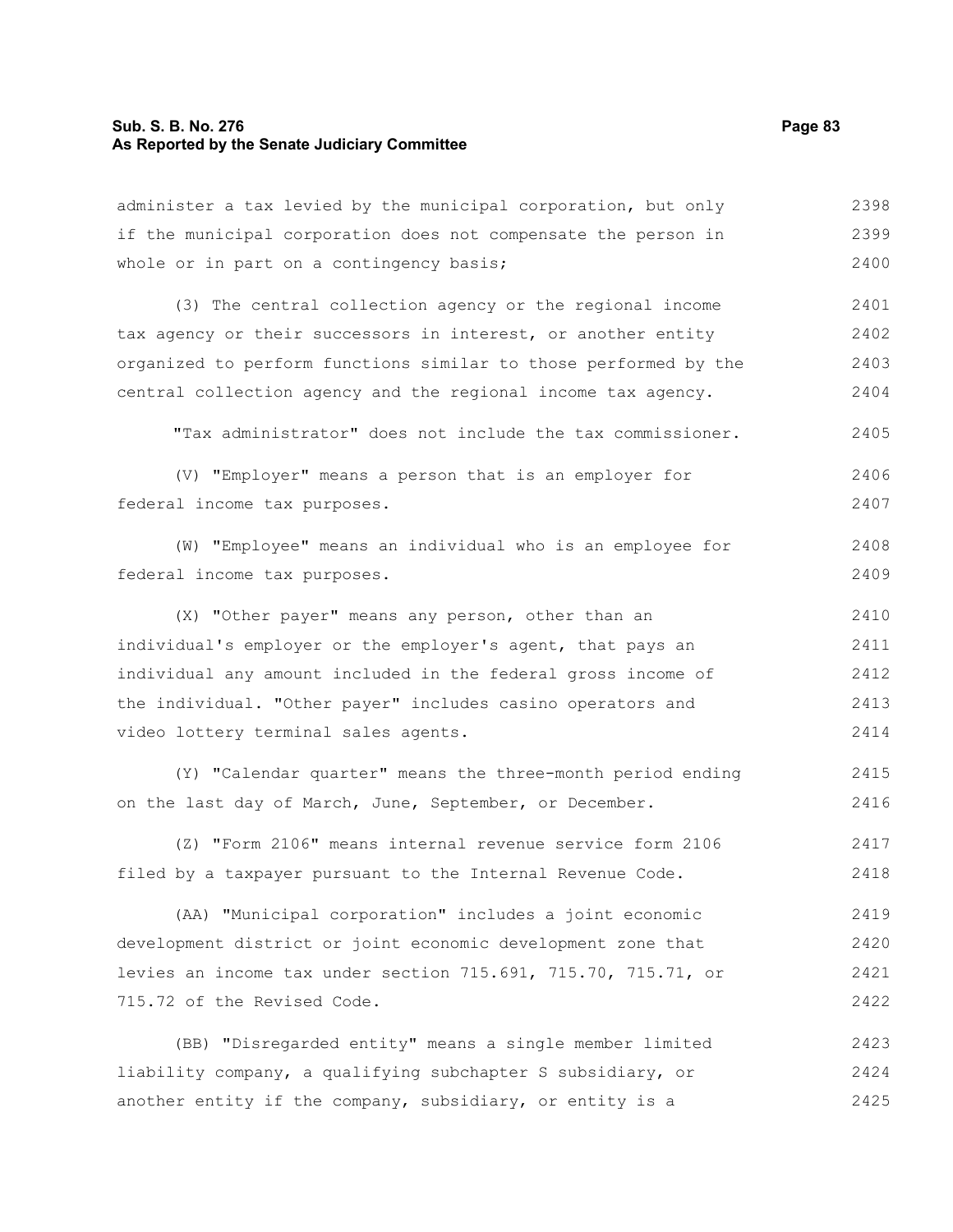# **Sub. S. B. No. 276 Page 84 As Reported by the Senate Judiciary Committee**

disregarded entity for federal income tax purposes. (CC) "Generic form" means an electronic or paper form that is not prescribed by a particular municipal corporation and that is designed for reporting taxes withheld by an employer, agent of an employer, or other payer, estimated municipal income taxes, or annual municipal income tax liability or for filing a refund claim. (DD) "Tax return preparer" means any individual described in section 7701(a)(36) of the Internal Revenue Code and 26 C.F.R. 301.7701-15. (EE) "Ohio business gateway" means the online computer network system, created under section 125.30 of the Revised Code, that allows persons to electronically file business reply forms with state agencies and includes any successor electronic filing and payment system. (FF) "Local board of tax review" and "board of tax review" mean the entity created under section 718.11 of the Revised Code. (GG) "Net operating loss" means a loss incurred by a person in the operation of a trade or business. "Net operating loss" does not include unutilized losses resulting from basis 2426 2427 2428 2429 2430 2431 2432 2433 2434 2435 2436 2437 2438 2439 2440 2441 2442 2443 2444 2445 2446

limitations, at-risk limitations, or passive activity loss limitations. 2447 2448

(HH) "Casino operator" and "casino facility" have the same meanings as in section 3772.01 of the Revised Code. 2449 2450

(II) "Video lottery terminal" has the same meaning as in section 3770.21 of the Revised Code. 2451 2452

(JJ) "Video lottery terminal sales agent" means a lottery 2453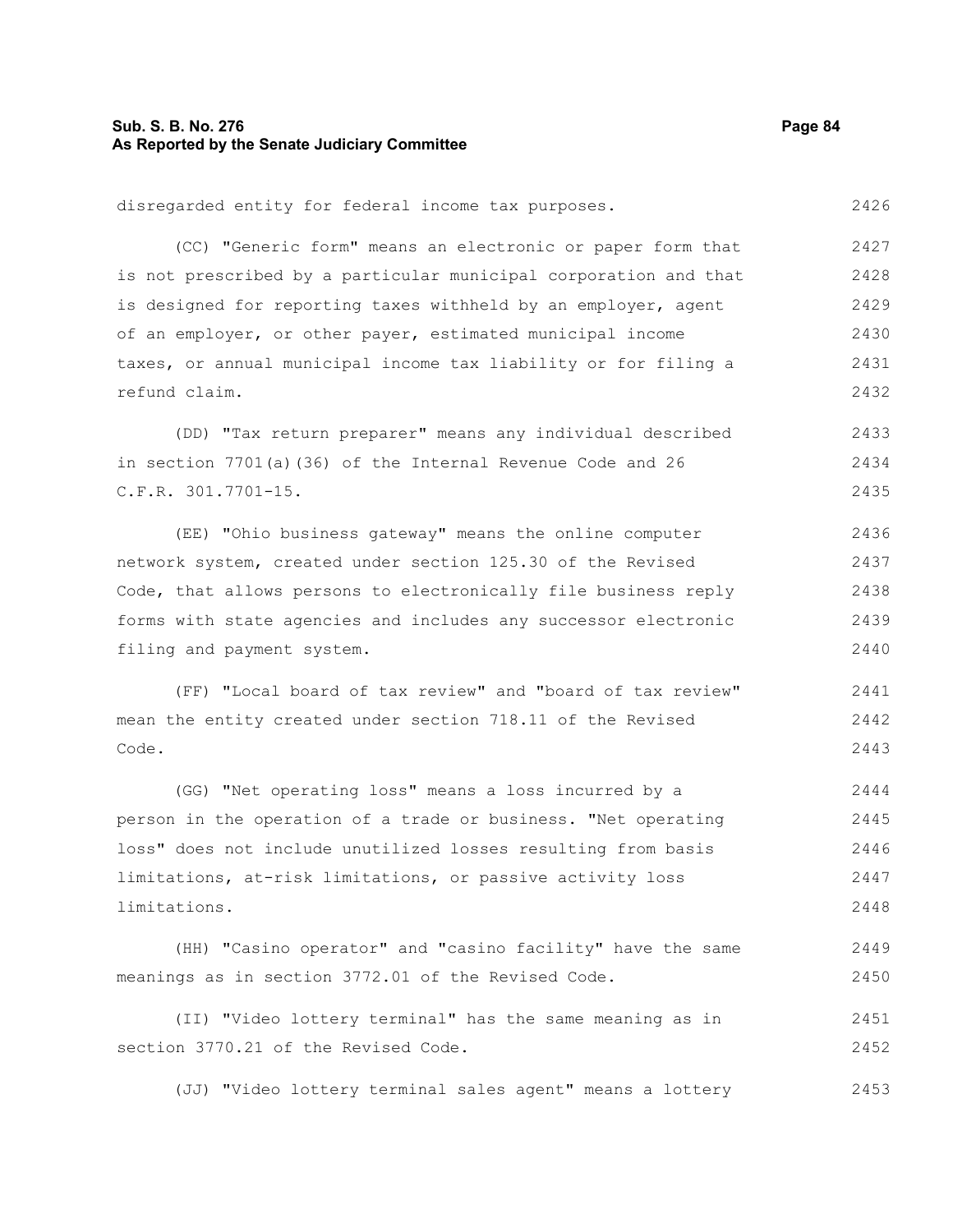## **Sub. S. B. No. 276 Page 85 As Reported by the Senate Judiciary Committee**

sales agent licensed under Chapter 3770. of the Revised Code to conduct video lottery terminals on behalf of the state pursuant to section 3770.21 of the Revised Code. 2454 2455 2456

(KK) "Postal service" means the United States postal service. 2457 2458

(LL) "Certified mail," "express mail," "United States mail," "postal service," and similar terms include any delivery service authorized pursuant to section 5703.056 of the Revised Code. 2459 2460 2461 2462

(MM) "Postmark date," "date of postmark," and similar terms include the date recorded and marked in the manner described in division (B)(3) of section 5703.056 of the Revised Code. 2463 2464 2465 2466

(NN) "Related member" means a person that, with respect to the taxpayer during all or any portion of the taxable year, is either a related entity, a component member as defined in section 1563(b) of the Internal Revenue Code, or a person to or from whom there is attribution of stock ownership in accordance with section 1563(e) of the Internal Revenue Code except, for purposes of determining whether a person is a related member under this division, "twenty per cent" shall be substituted for "5 percent" wherever "5 percent" appears in section 1563(e) of the Internal Revenue Code. 2467 2468 2469 2470 2471 2472 2473 2474 2475 2476

(OO) "Related entity" means any of the following: 2477

(1) An individual stockholder, or a member of the stockholder's family enumerated in section 318 of the Internal Revenue Code, if the stockholder and the members of the stockholder's family own directly, indirectly, beneficially, or constructively, in the aggregate, at least fifty per cent of the 2478 2479 2480 2481 2482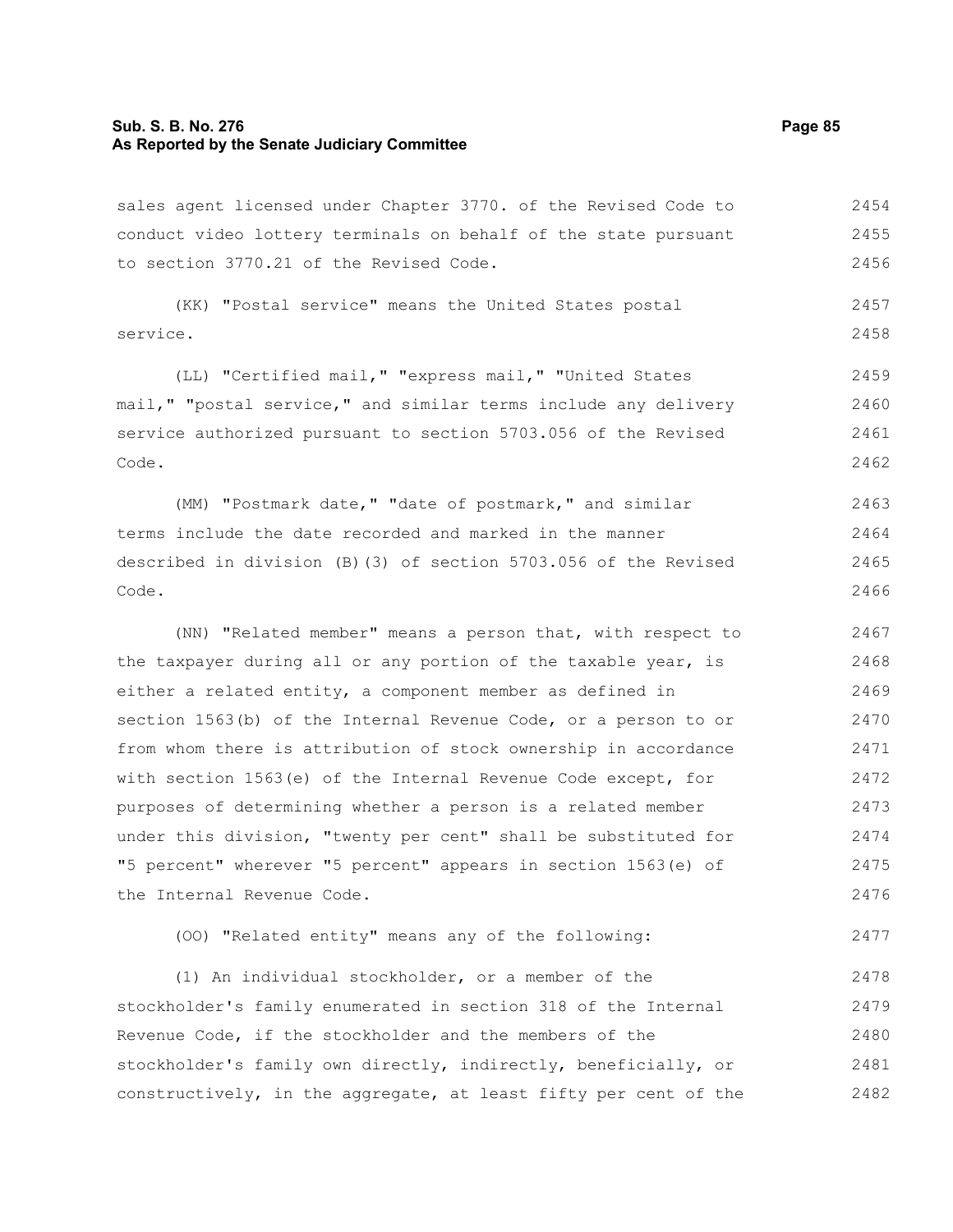# **Sub. S. B. No. 276 Page 86 As Reported by the Senate Judiciary Committee**

value of the taxpayer's outstanding stock;

(2) A stockholder, or a stockholder's partnership, estate, trust, or corporation, if the stockholder and the stockholder's partnerships, estates, trusts, or corporations own directly, indirectly, beneficially, or constructively, in the aggregate, at least fifty per cent of the value of the taxpayer's outstanding stock; 2484 2485 2486 2487 2488 2489

(3) A corporation, or a party related to the corporation in a manner that would require an attribution of stock from the corporation to the party or from the party to the corporation under division (OO)(4) of this section, provided the taxpayer owns directly, indirectly, beneficially, or constructively, at least fifty per cent of the value of the corporation's outstanding stock; 2490 2491 2492 2493 2494 2495 2496

(4) The attribution rules described in section 318 of the Internal Revenue Code apply for the purpose of determining whether the ownership requirements in divisions (OO)(1) to (3) of this section have been met.

(PP)(1) "Assessment" means a written finding by the tax administrator that a person has underpaid municipal income tax, or owes penalty and interest, or any combination of tax, penalty, or interest, to the municipal corporation that commences the person's time limitation for making an appeal to the local board of tax review pursuant to section 718.11 of the Revised Code, and has "ASSESSMENT" written in all capital letters at the top of such finding. 2501 2502 2503 2504 2505 2506 2507 2508

(2) "Assessment" does not include an informal notice denying a request for refund issued under division (B)(3) of section 718.19 of the Revised Code, a billing statement 2509 2510 2511

2483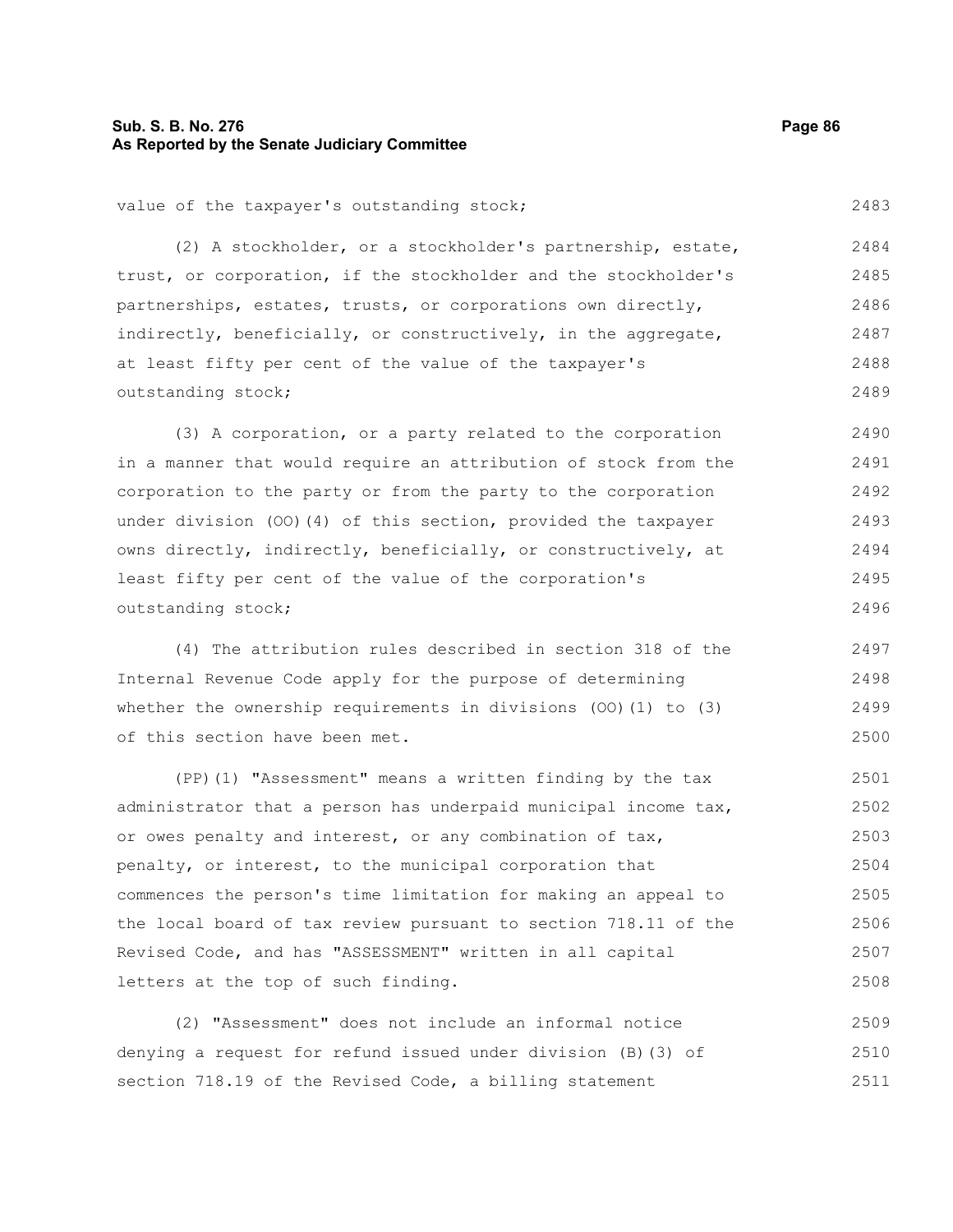#### **Sub. S. B. No. 276 Page 87 As Reported by the Senate Judiciary Committee**

notifying a taxpayer of current or past-due balances owed to the municipal corporation, a tax administrator's request for additional information, a notification to the taxpayer of mathematical errors, or a tax administrator's other written correspondence to a person or taxpayer that does meet the criteria prescribed by division (PP)(1) of this section. 2512 2513 2514 2515 2516 2517

(QQ) "Taxpayers' rights and responsibilities" means the rights provided to taxpayers in sections 718.11, 718.12, 718.19, 718.23, 718.36, 718.37, 718.38, 5717.011, and 5717.03 of the Revised Code and the responsibilities of taxpayers to file, report, withhold, remit, and pay municipal income tax and otherwise comply with Chapter 718. of the Revised Code and resolutions, ordinances, and rules adopted by a municipal corporation for the imposition and administration of a municipal income tax. 2518 2519 2520 2521 2522 2523 2524 2525 2526

(RR) "Qualified municipal corporation" means a municipal corporation that, by resolution or ordinance adopted on or before December 31, 2011, adopted Ohio adjusted gross income, as defined by section 5747.01 of the Revised Code, as the income subject to tax for the purposes of imposing a municipal income tax. 2527 2528 2529 2530 2531 2532

(SS)(1) "Pre-2017 net operating loss carryforward" means any net operating loss incurred in a taxable year beginning before January 1, 2017, to the extent such loss was permitted, by a resolution or ordinance of the municipal corporation that was adopted by the municipal corporation before January 1, 2016, to be carried forward and utilized to offset income or net profit generated in such municipal corporation in future taxable years. 2533 2534 2535 2536 2537 2538 2539 2540

(2) For the purpose of calculating municipal taxable 2541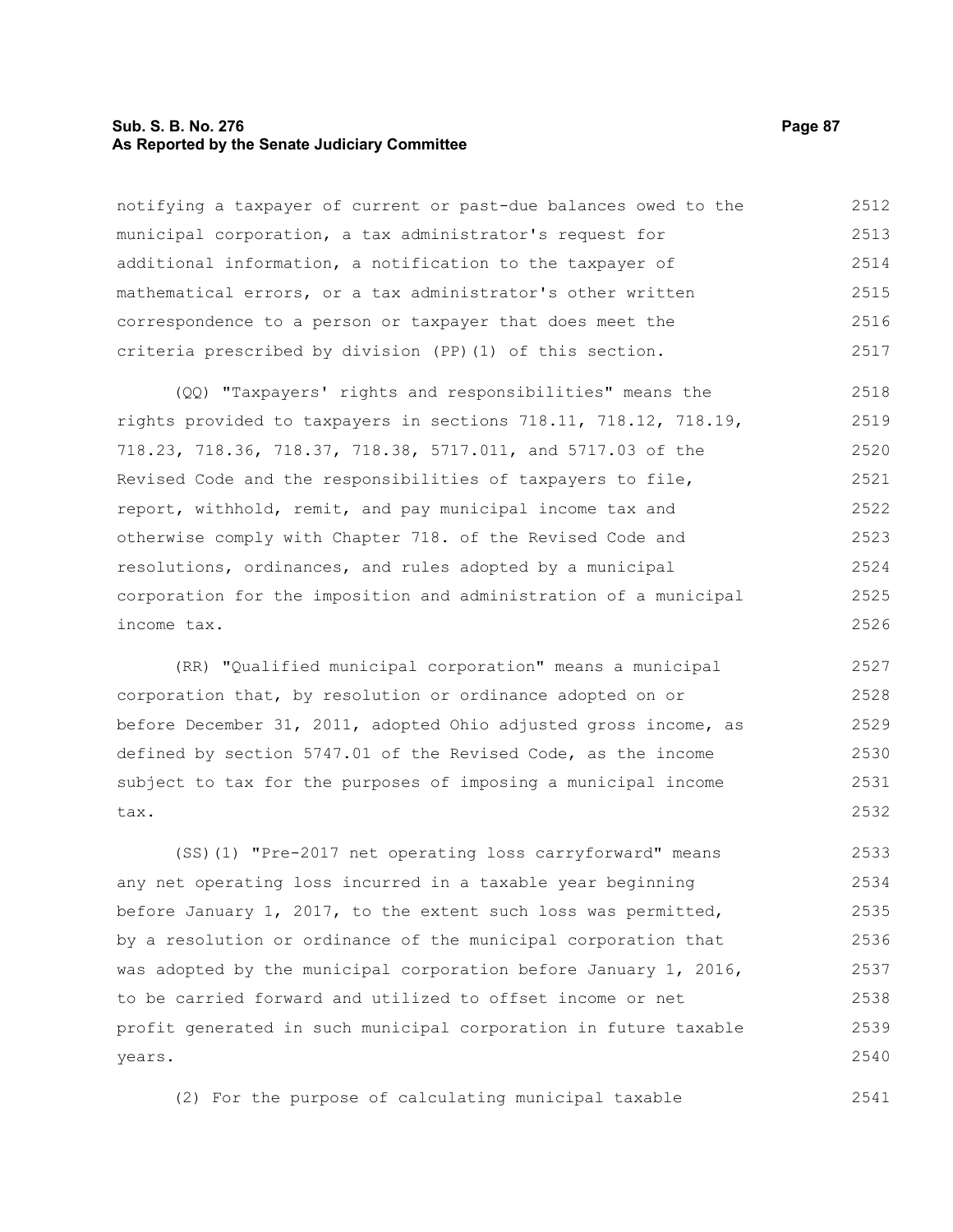# **Sub. S. B. No. 276 Page 88 As Reported by the Senate Judiciary Committee**

income, any pre-2017 net operating loss carryforward may be carried forward to any taxable year, including taxable years beginning in 2017 or thereafter, for the number of taxable years provided in the resolution or ordinance or until fully utilized, whichever is earlier. 2542 2543 2544 2545 2546

(TT) "Small employer" means any employer that had total revenue of less than five hundred thousand dollars during the preceding taxable year. For purposes of this division, "total revenue" means receipts of any type or kind, including, but not limited to, sales receipts; payments; rents; profits; gains, dividends, and other investment income; compensation; commissions; premiums; money; property; grants; contributions; donations; gifts; program service revenue; patient service revenue; premiums; fees, including premium fees and service fees; tuition payments; unrelated business revenue; reimbursements; any type of payment from a governmental unit, including grants and other allocations; and any other similar receipts reported for federal income tax purposes or under generally accepted accounting principles. "Small employer" does not include the federal government; any state government, including any state agency or instrumentality; any political subdivision; or any entity treated as a government for financial accounting and reporting purposes. 2547 2548 2549 2550 2551 2552 2553 2554 2555 2556 2557 2558 2559 2560 2561 2562 2563 2564

(UU) "Audit" means the examination of a person or the inspection of the books, records, memoranda, or accounts of a person for the purpose of determining liability for a municipal income tax. 2565 2566 2567 2568

(VV) "Publicly traded partnership" means any partnership, an interest in which is regularly traded on an established securities market. A "publicly traded partnership" may have any 2569 2570 2571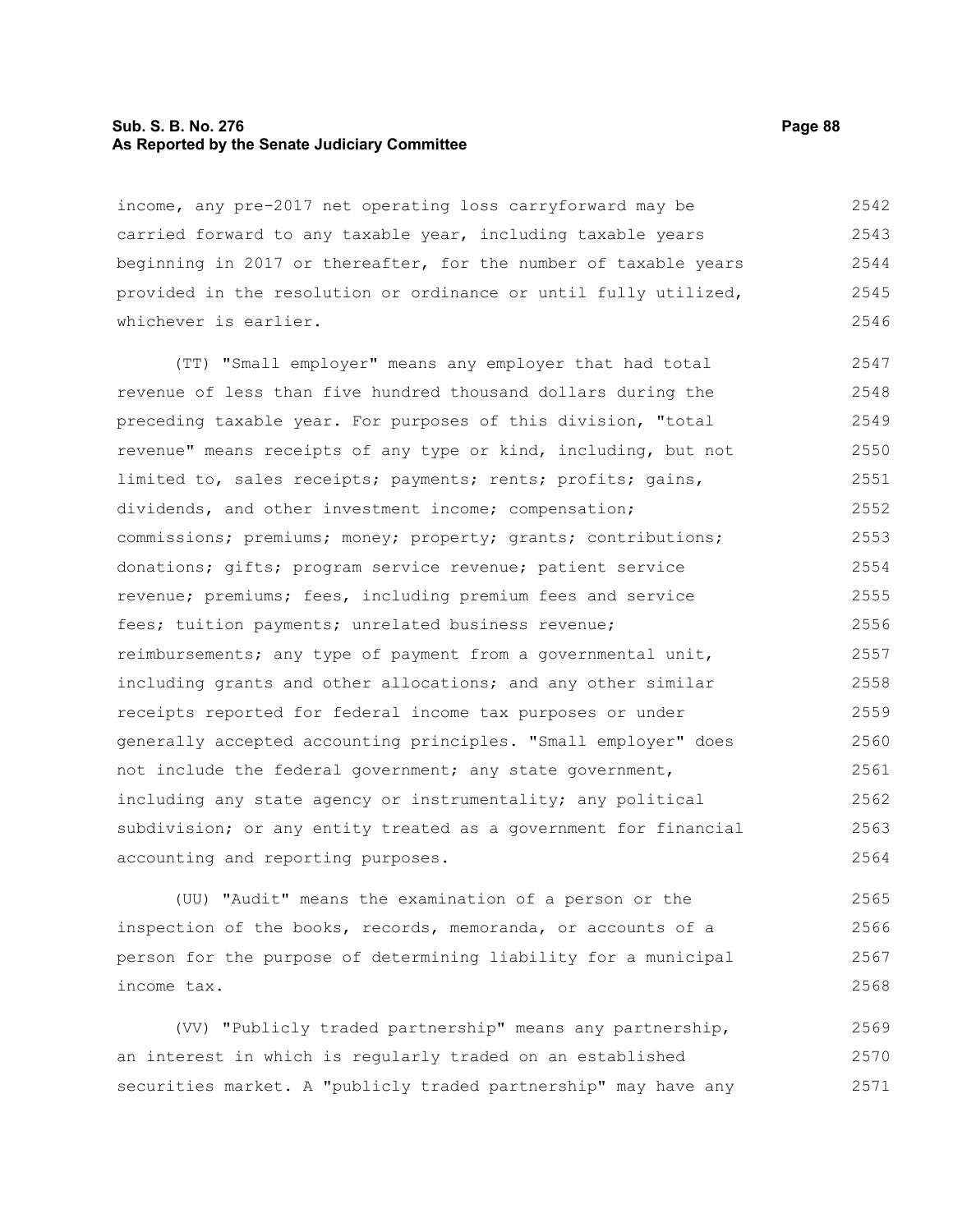# **Sub. S. B. No. 276 Page 89 As Reported by the Senate Judiciary Committee**

number of partners.

|  | (WW) "Tax commissioner" means the tax commissioner  |  |  | 2573 |
|--|-----------------------------------------------------|--|--|------|
|  | appointed under section 121.03 of the Revised Code. |  |  | 2574 |

(XX) "Out-of-state disaster business," "qualifying solicitation," "qualifying employee," "disaster work," "critical infrastructure," and "disaster response period" have the same meanings as in section 5703.94 of the Revised Code. 2575 2576 2577 2578

(YY) "Pension" means a retirement benefit plan, regardless of whether the plan satisfies the qualifications described under section 401(a) of the Internal Revenue Code, including amounts that are taxable under the "Federal Insurance Contributions Act," Chapter 21 of the Internal Revenue Code, excluding employee contributions and elective deferrals, and regardless of whether such amounts are paid in the same taxable year in which the amounts are included in the employee's wages, as defined by section 3121(a) of the Internal Revenue Code. 2579 2580 2581 2582 2583 2584 2585 2586 2587

(ZZ) "Retirement benefit plan" means an arrangement whereby an entity provides benefits to individuals either on or after their termination of service because of retirement or disability. "Retirement benefit plan" does not include wage continuation payments, severance payments, or payments made for accrued personal or vacation time. 2588 2589 2590 2591 2592 2593

**Sec. 1329.01.** (A) As used in sections 1329.01 to 1329.10 of the Revised Code: 2594 2595

(1) "Trade name" means a name used in business or trade to designate the business of the user and to which the user asserts a right to exclusive use. 2596 2597 2598

(2) "Fictitious name" means a name used in business or trade that is fictitious and that the user has not registered or 2599 2600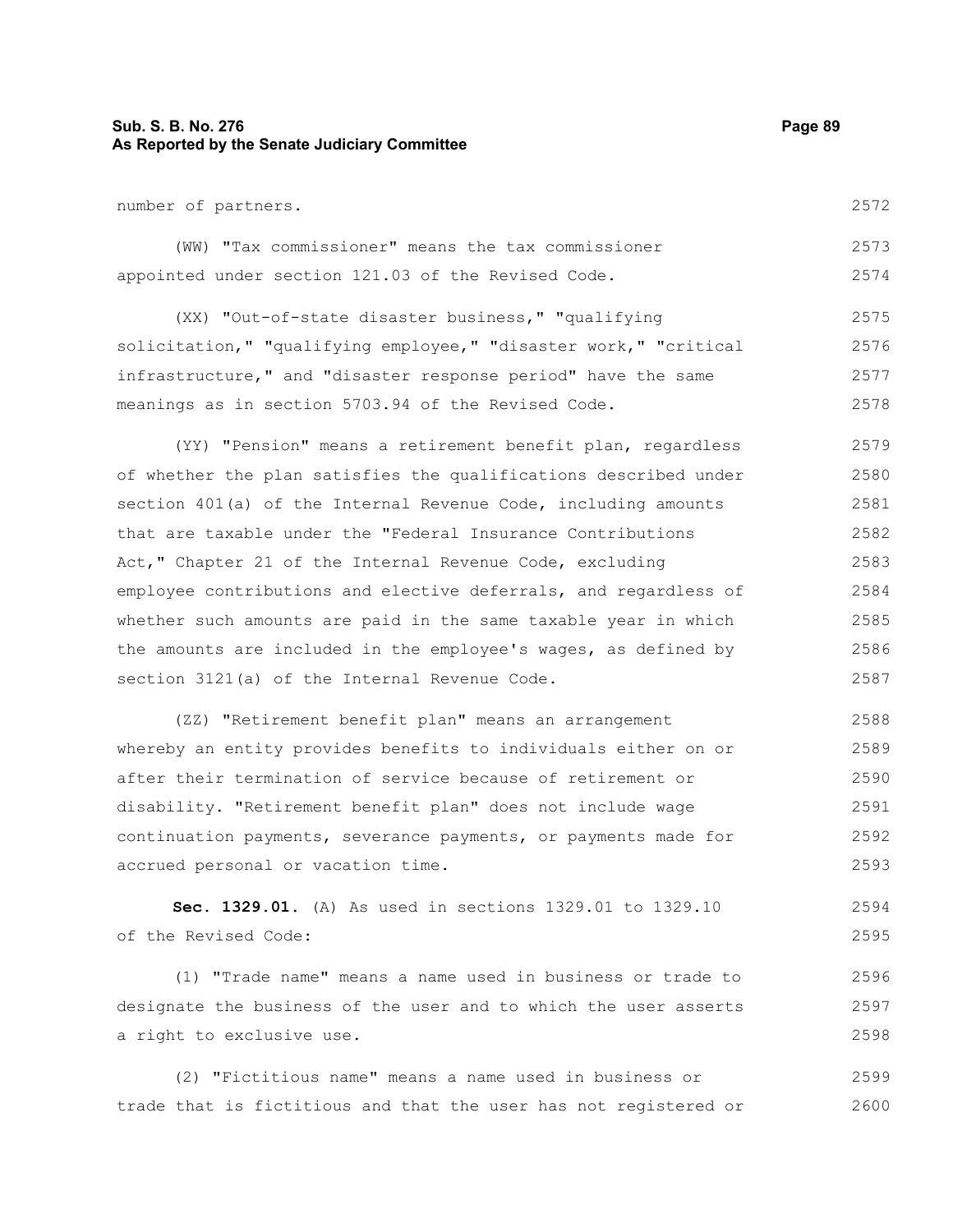# **Sub. S. B. No. 276 Page 90 As Reported by the Senate Judiciary Committee**

is not entitled to register as a trade name. It does not include the name of record of any domestic corporation that is formed under Chapter 1701. or 1702. of the Revised Code, any foreign corporation that is registered pursuant to Chapter 1703. of the Revised Code, any domestic or foreign limited liability company that is formed under or registered pursuant to Chapter 1705. or 1706. of the Revised Code, any domestic or foreign limited partnership that is formed under or registered pursuant to Chapter 1782. of the Revised Code, or any domestic or foreign limited liability partnership that is formed under or registered pursuant to Chapter 1775. or 1776. of the Revised Code. 2601 2602 2603 2604 2605 2606 2607 2608 2609 2610 2611

(3) "Person" includes any individual, general partnership, limited partnership, limited liability partnership, corporation, association, professional association, limited liability company, society, foundation, federation, or organization formed under the laws of this state or any other state. 2612 2613 2614 2615 2616

(B) Except as provided in section 1701.041 of the Revised Code and subject to sections 1329.01 to 1329.10 of the Revised Code, any person may register with the secretary of state, on a form prescribed by the secretary of state, any trade name under which the person is operating, setting forth all of the following: 2617 2618 2619 2620 2621 2622

(1) The name and business address of the applicant for registration and any of the following that is applicable: 2623 2624

(a) If the applicant is a general partnership, the name and address of at least one partner or the identifying number the secretary of state assigns to the partnership pursuant to section 1776.05 of the Revised Code; 2625 2626 2627 2628

(b) If the applicant is a limited partnership, a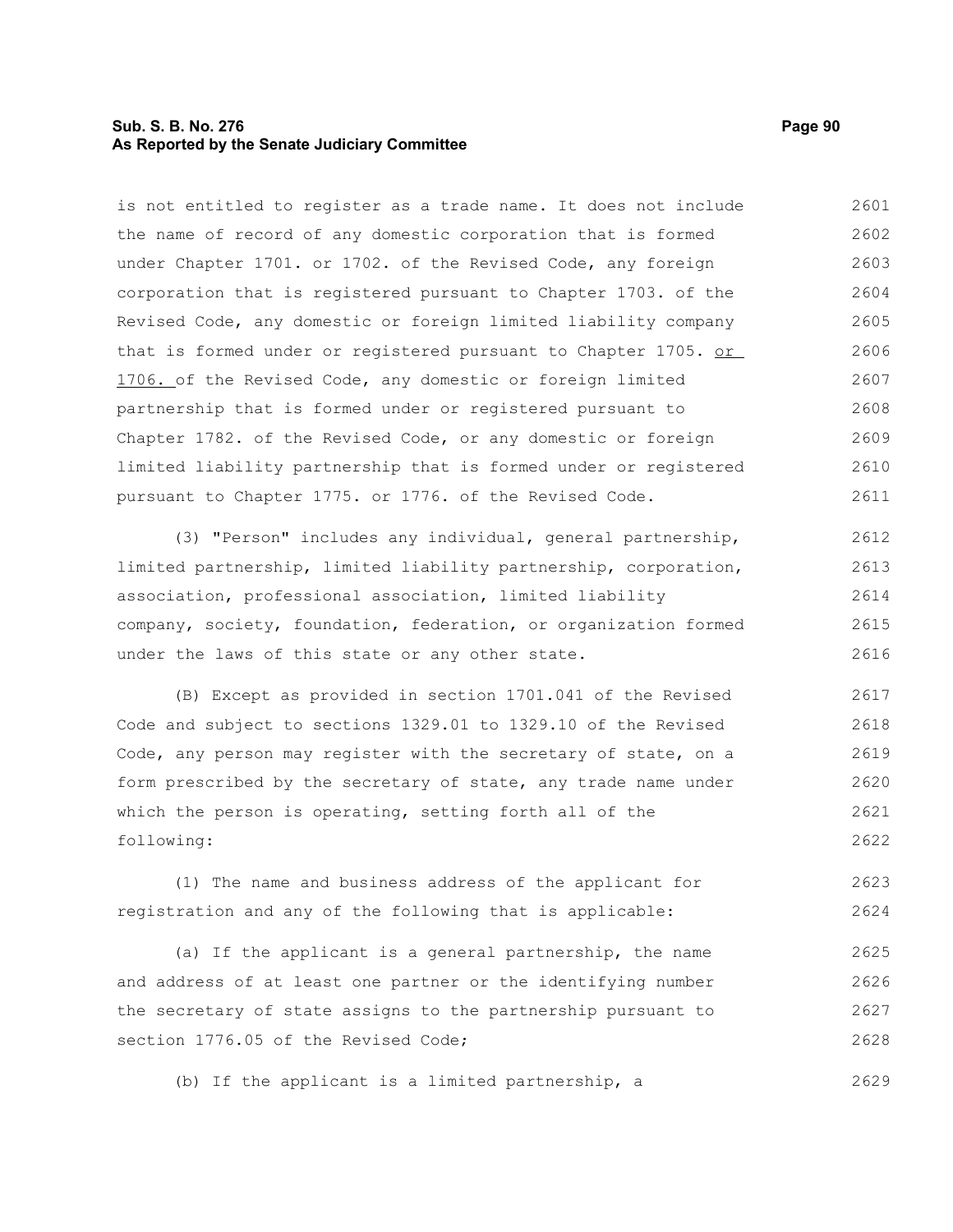#### **Sub. S. B. No. 276 Page 91 As Reported by the Senate Judiciary Committee**

corporation, professional association, limited liability company, or other entity, the form of the entity and the state under the laws of which it was formed. (2) The trade name to be registered; (3) The general nature of the business conducted by the applicant; (4) The length of time during which the trade name has been used by the applicant in business operations in this state. (C) The trade name application shall be signed by the applicant or by any authorized representative of the applicant. A single trade name may be registered upon each trade name application submitted under sections 1329.01 to 1329.10 of the Revised Code. The trade name application shall be accompanied by a filing fee of thirty-nine dollars, payable to the secretary of state. (D) Any person who does business under a fictitious name and who has not registered and does not wish to register the fictitious name as a trade name or who cannot do so because the name is not available for registration shall report the use of the fictitious name to the secretary of state, on a form prescribed by the secretary of state, setting forth all of the following: (1) The name and business address of the user and any of the following that is applicable: 2630 2631 2632 2633 2634 2635 2636 2637 2638 2639 2640 2641 2642 2643 2644 2645 2646 2647 2648 2649 2650 2651 2652 2653 2654

(a) If the user is a general partnership, the name and address of at least one partner or the identifying number the secretary of state assigns to the partnership pursuant to 2655 2656 2657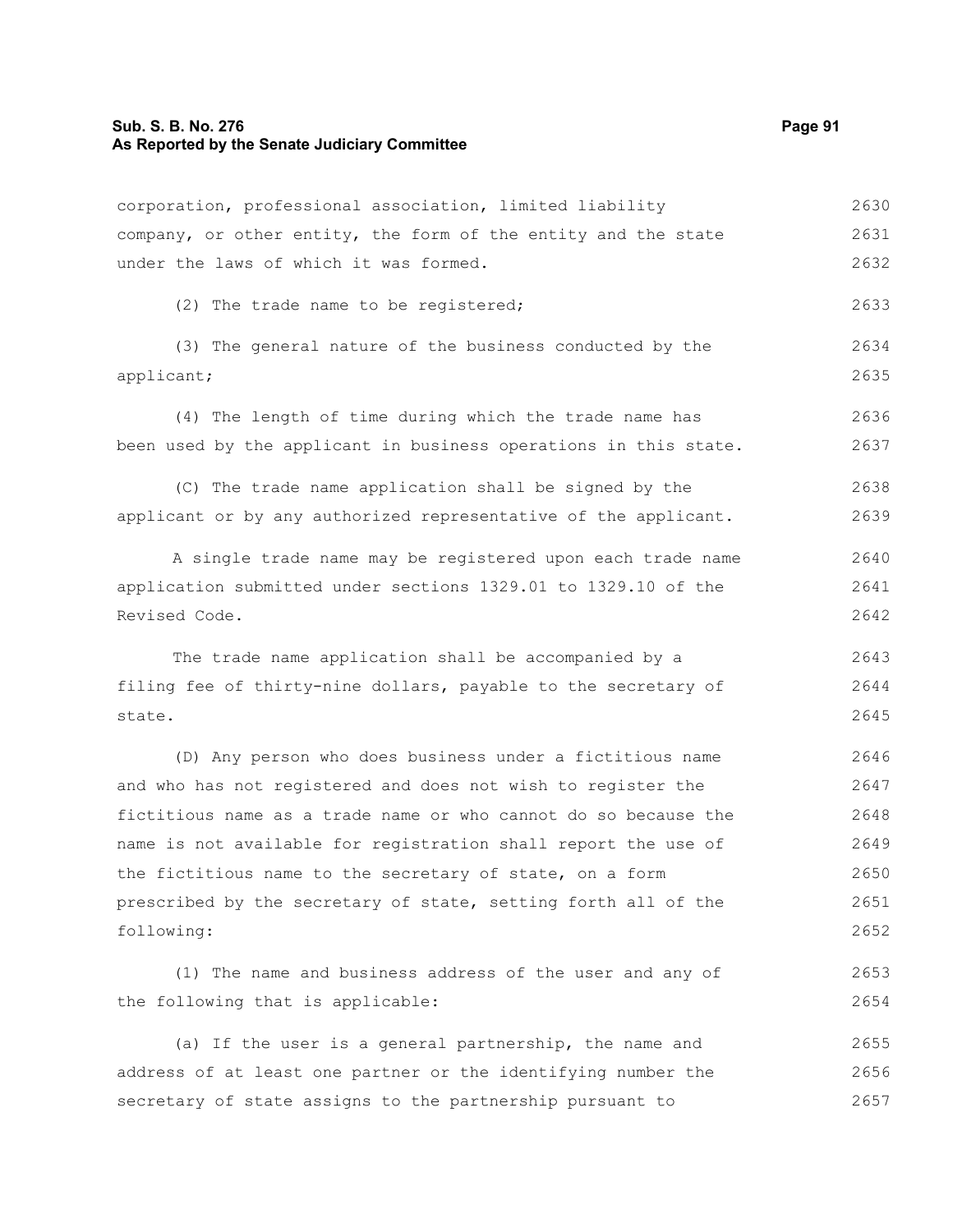# **Sub. S. B. No. 276 Page 92 As Reported by the Senate Judiciary Committee**

section 1775.105 of the Revised Code; (b) If the user is a limited partnership, a corporation, professional association, limited liability company, or other entity, the form of the entity and the state under whose laws it was formed. (2) The fictitious name being used; (3) The general nature of the business conducted by the user. (E) The report of use of a fictitious name shall be signed by the user or by any authorized representative of the user. A single fictitious name may be registered upon each fictitious name report submitted under sections 1329.01 to 1329.10 of the Revised Code. The fictitious name report shall be accompanied by a filing fee of thirty-nine dollars, payable to the secretary of state.

A report under this division shall be made within thirty days after the date of the first use of the fictitious name. 2674 2675

**Sec. 1329.02.** (A) The secretary of state shall not file an application for the registration of any trade name if the application indicates or implies that the trade name is connected with a government agency of this state, another state, or the United States and the trade name is not so connected or if the application indicates or implies that the applicant is incorporated and the application is not incorporated. Additionally, the secretary of state shall not file an application for the registration of any trade name if it is not distinguishable upon the records in the office of the secretary 2676 2677 2678 2679 2680 2681 2682 2683 2684 2685

2659 2660

2661 2662

2663

2664 2665

2666 2667

2668 2669 2670

2671 2672 2673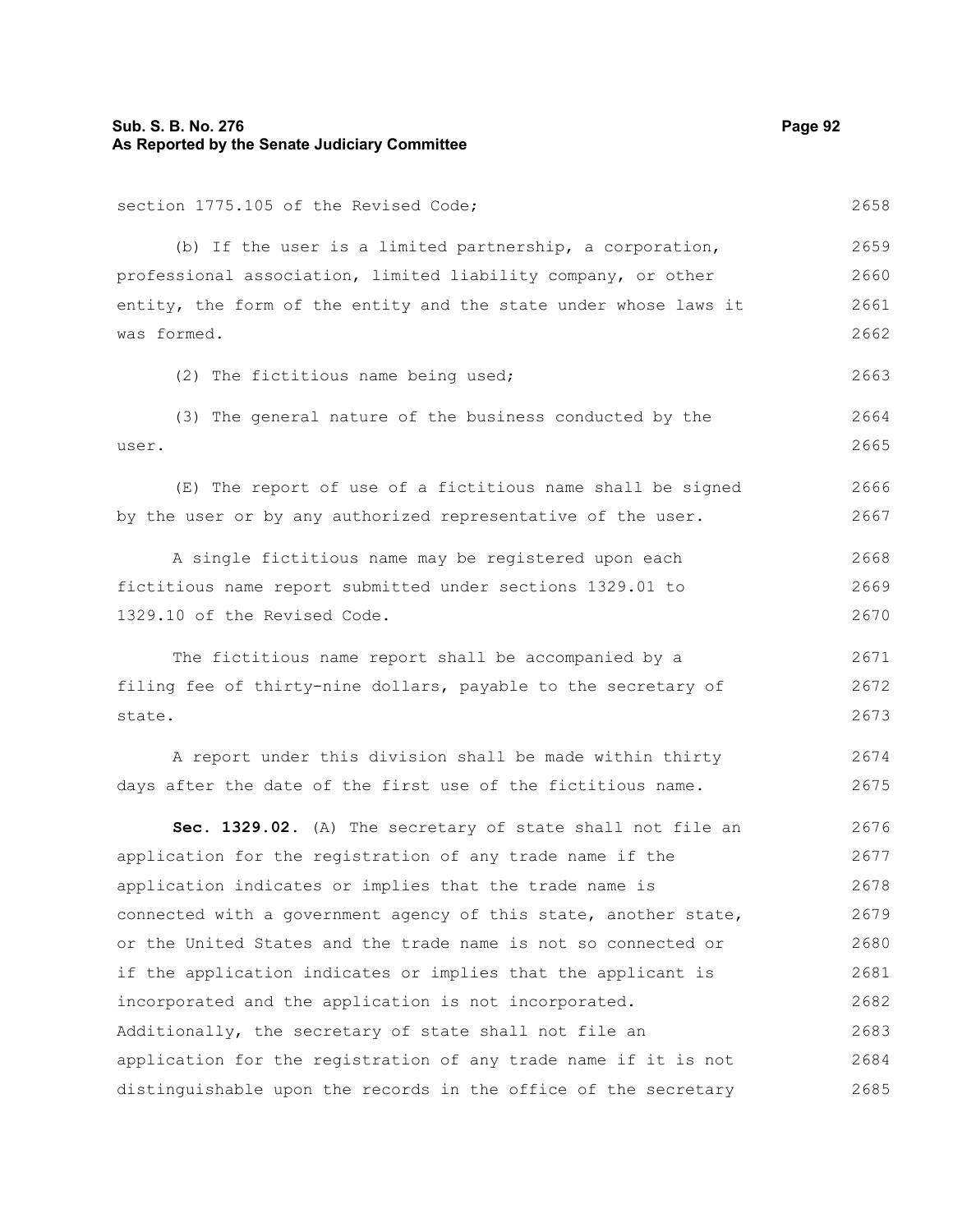# **Sub. S. B. No. 276 Page 93 As Reported by the Senate Judiciary Committee**

of state from any other trade name previously registered under sections 1329.01 to 1329.03 of the Revised Code, any corporate name, whether nonprofit or for profit and whether that of a domestic corporation or of a foreign corporation authorized to do business in this state, the name of any limited liability company registered in the office of the secretary of state pursuant to Chapter 1705. or 1706. of the Revised Code, whether domestic or foreign, the name of any limited liability partnership registered in the office of the secretary of state pursuant to Chapter 1775. or 1776. of the Revised Code, whether domestic or foreign, the name of any limited partnership registered in the office of the secretary of state pursuant to Chapter 1782. of the Revised Code, whether domestic or foreign, or any trademark, or service mark previously filed and recorded in the office of the secretary of state and not abandoned, unless the written consent of the corporation, limited liability company, limited liability partnership, or limited partnership, or the person to whom is registered the exclusive right to use the trade name is filed in accordance with division (C) of section 1701.05 of the Revised Code with the application or the written consent of the former registrant of the trademark or service mark is filed with the application. The application for the registration of a trade name and the consent form shall be on a form prescribed by the secretary of state. 2686 2687 2688 2689 2690 2691 2692 2693 2694 2695 2696 2697 2698 2699 2700 2701 2702 2703 2704 2705 2706 2707 2708 2709

(B) The secretary of state shall determine for purposes of this section whether a name is distinguishable from another name in a manner consistent with the provisions of division (B) of section 1701.05 of the Revised Code.

**Sec. 1701.03.** (A) A corporation may be formed under this chapter for any purpose or combination of purposes for which individuals lawfully may associate themselves, except that, if 2714 2715 2716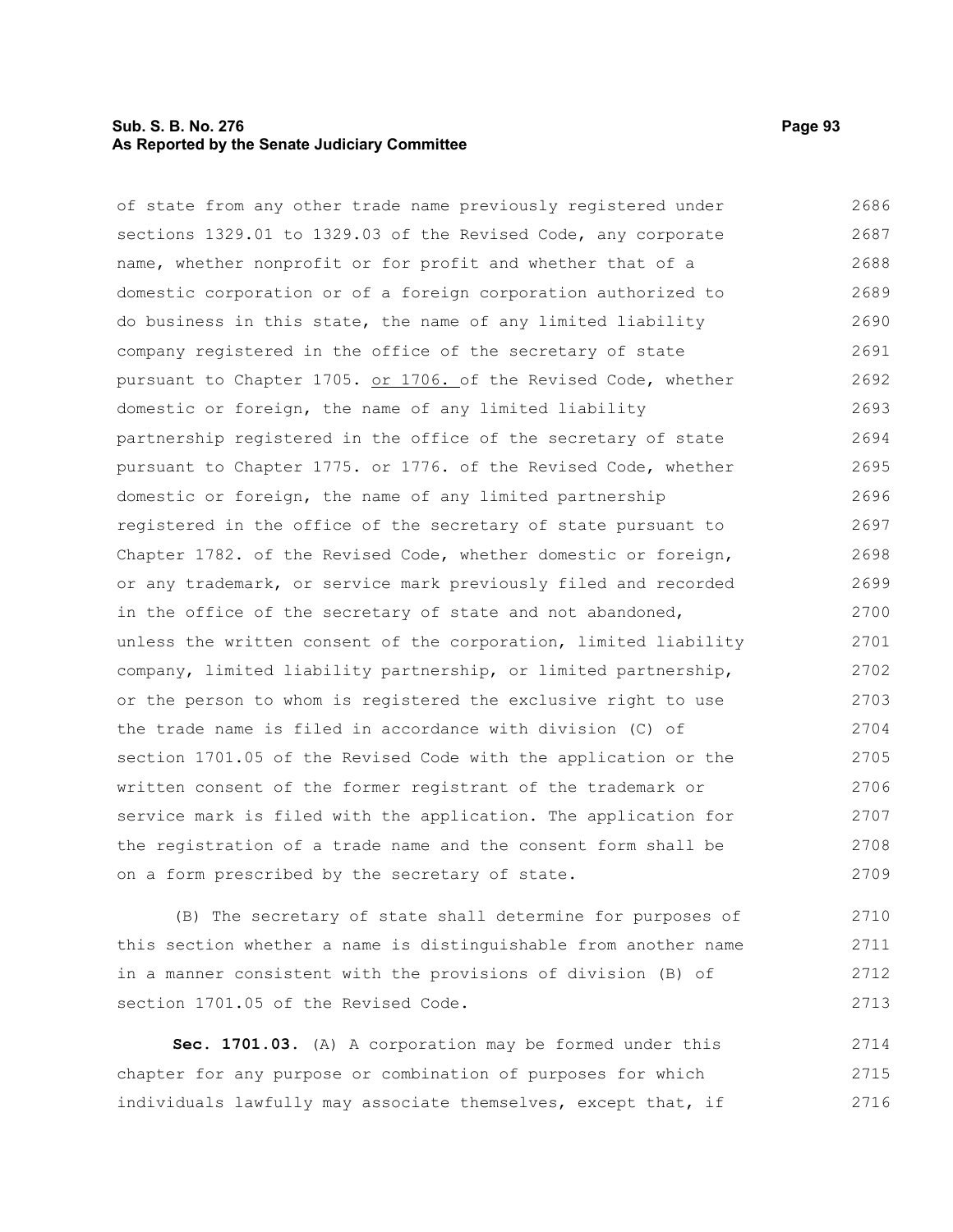# **Sub. S. B. No. 276 Page 94 As Reported by the Senate Judiciary Committee**

the Revised Code contains special provisions pertaining to the formation of any designated type of corporation other than a professional association, as defined in section 1785.01 of the Revised Code, a corporation of that type shall be formed in accordance with the special provisions. 2717 2718 2719 2720 2721

(B) On and after July 1, 1994, a corporation may be formed under this chapter for the purpose of carrying on the practice of any profession, including, but not limited to, a corporation for the purpose of providing public accounting or certified public accounting services, a corporation for the erection, owning, and conducting of a sanitarium for receiving and caring for patients, medical and hygienic treatment of patients, and instruction of nurses in the treatment of disease and in hygiene, a corporation for the purpose of providing architectural, landscape architectural, professional engineering, or surveying services or any combination of those types of services, and a corporation for the purpose of providing a combination of the professional services, as defined in section 1785.01 of the Revised Code, of optometrists authorized under Chapter 4725. of the Revised Code, chiropractors authorized under Chapter 4734. of the Revised Code to practice chiropractic or acupuncture, psychologists authorized under Chapter 4732. of the Revised Code, registered or licensed practical nurses authorized under Chapter 4723. of the Revised Code, pharmacists authorized under Chapter 4729. of the Revised Code, physical therapists authorized under sections 4755.40 to 4755.56 of the Revised Code, occupational therapists authorized under sections 4755.04 to 4755.13 of the Revised Code, mechanotherapists authorized under section 4731.151 of the Revised Code, doctors of medicine and surgery, osteopathic medicine and surgery, or podiatric medicine and surgery 2722 2723 2724 2725 2726 2727 2728 2729 2730 2731 2732 2733 2734 2735 2736 2737 2738 2739 2740 2741 2742 2743 2744 2745 2746 2747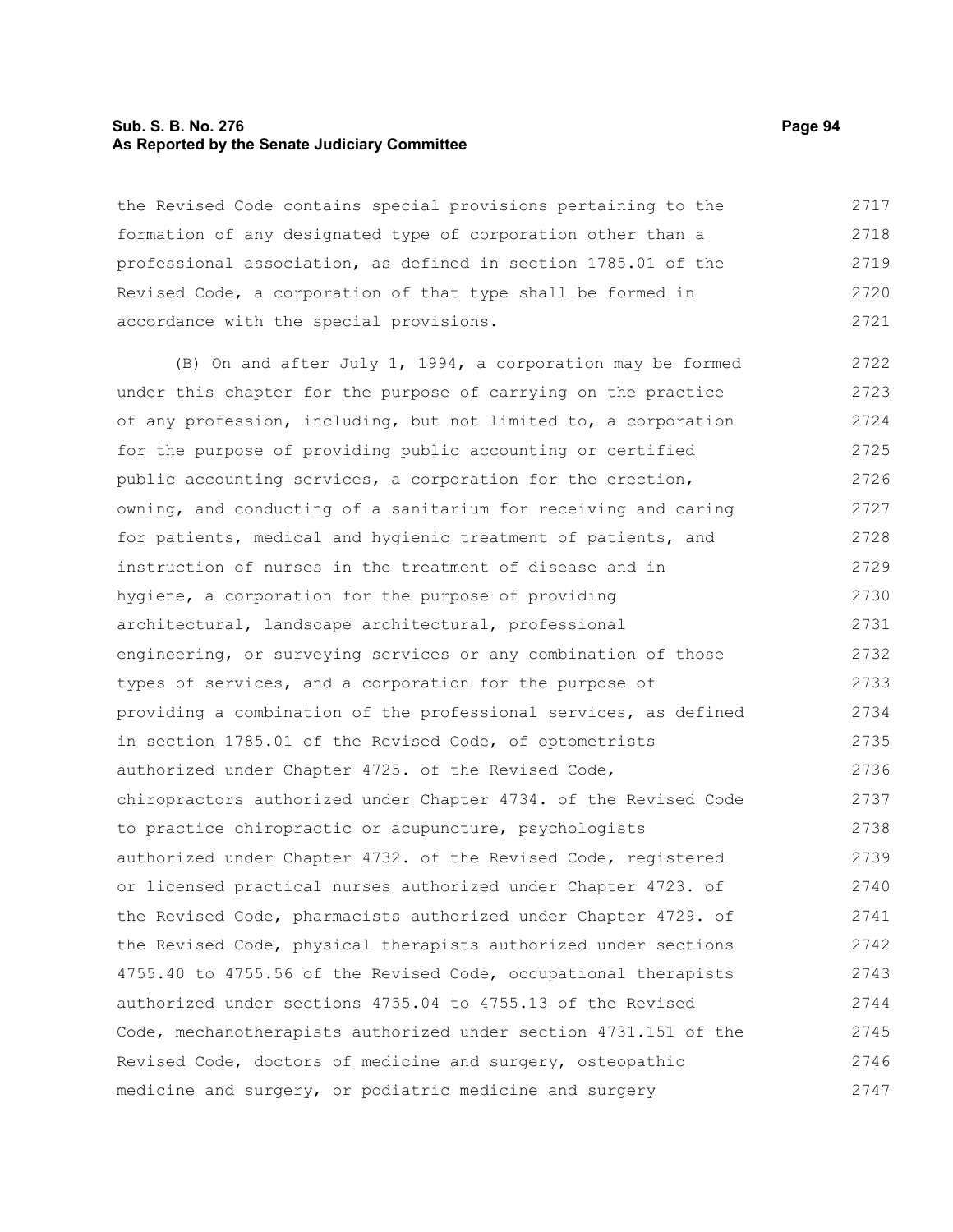# **Sub. S. B. No. 276 Page 95 As Reported by the Senate Judiciary Committee**

authorized under Chapter 4731. of the Revised Code, and licensed professional clinical counselors, licensed professional counselors, independent social workers, social workers, independent marriage and family therapists, or marriage and family therapists authorized under Chapter 4757. of the Revised Code. 2748 2749 2750 2751 2752 2753

This chapter does not restrict, limit, or otherwise affect the authority or responsibilities of any agency, board, commission, department, office, or other entity to license, register, and otherwise regulate the professional conduct of individuals or organizations of any kind rendering professional services, as defined in section 1785.01 of the Revised Code, in this state or to regulate the practice of any profession that is within the jurisdiction of the agency, board, commission, department, office, or other entity, notwithstanding that an individual is a director, officer, employee, or other agent of a corporation formed under this chapter and is rendering professional services or engaging in the practice of a profession through a corporation formed under this chapter or that the organization is a corporation formed under this chapter. 2754 2755 2756 2757 2758 2759 2760 2761 2762 2763 2764 2765 2766 2767 2768

(C) Nothing in division (A) or (B) of this section precludes the organization of a professional association in accordance with this chapter and Chapter 1785. of the Revised Code or the formation of a limited liability company under Chapter 1705. or 1706. of the Revised Code with respect to a business, as defined in section 1705.01 of the Revised Codetrade, occupation, or profession. 2769 2770 2771 2772 2773 2774 2775

(D) No corporation formed for the purpose of providing a combination of the professional services, as defined in section 2776 2777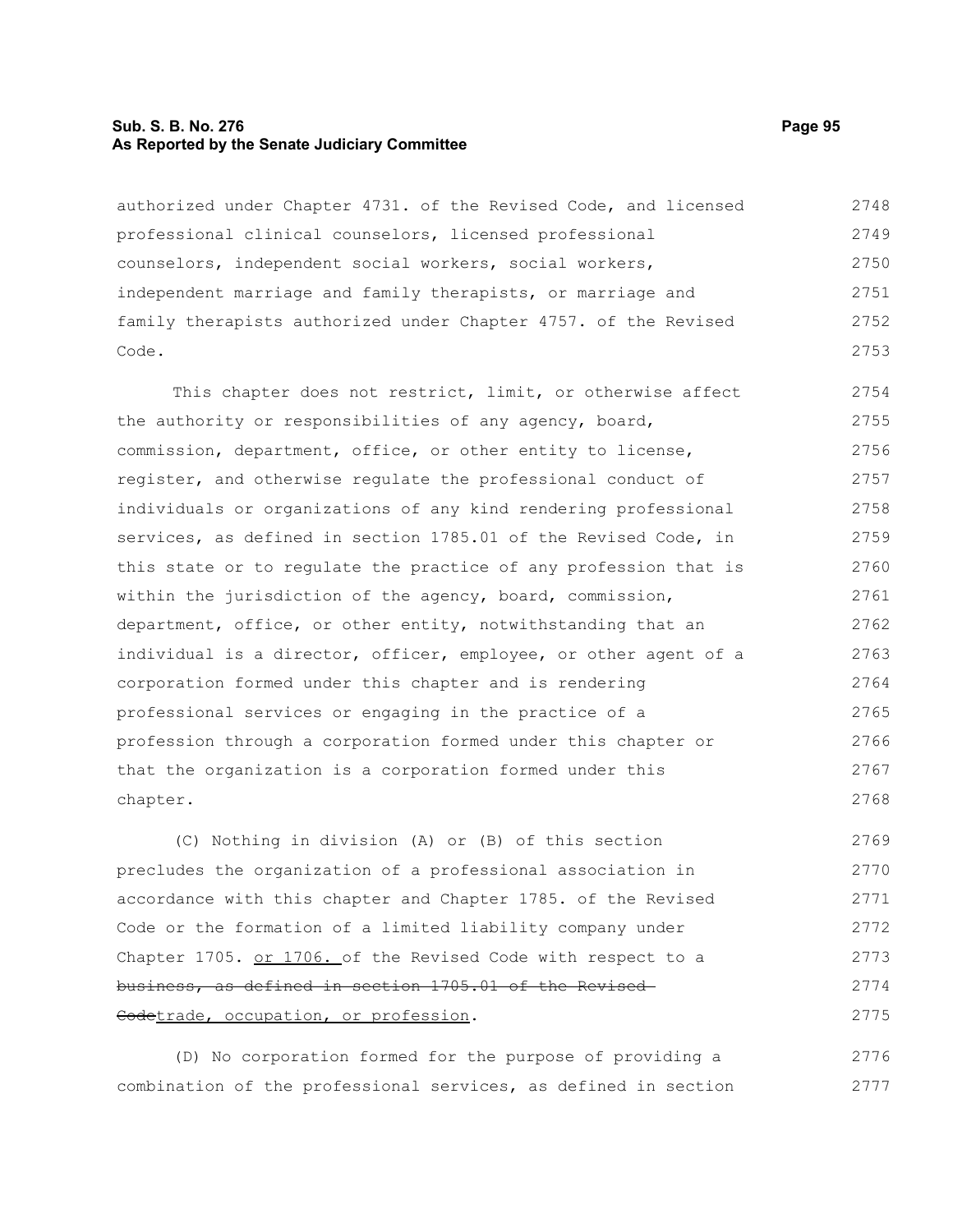# **Sub. S. B. No. 276 Page 96 As Reported by the Senate Judiciary Committee**

1785.01 of the Revised Code, of optometrists authorized under Chapter 4725. of the Revised Code, chiropractors authorized under Chapter 4734. of the Revised Code to practice chiropractic or acupuncture, psychologists authorized under Chapter 4732. of the Revised Code, registered or licensed practical nurses authorized under Chapter 4723. of the Revised Code, pharmacists authorized under Chapter 4729. of the Revised Code, physical therapists authorized under sections 4755.40 to 4755.56 of the Revised Code, occupational therapists authorized under sections 4755.04 to 4755.13 of the Revised Code, mechanotherapists authorized under section 4731.151 of the Revised Code, doctors of medicine and surgery, osteopathic medicine and surgery, or podiatric medicine and surgery authorized under Chapter 4731. of the Revised Code, and licensed professional clinical counselors, licensed professional counselors, independent social workers, social workers, independent marriage and family therapists, or marriage and family therapists authorized under Chapter 4757. of the Revised Code shall control the professional clinical judgment exercised within accepted and prevailing standards of practice of a licensed, certificated, or otherwise legally authorized optometrist, chiropractor, chiropractor practicing acupuncture through the state chiropractic board, psychologist, nurse, pharmacist, physical therapist, occupational therapist, mechanotherapist, doctor of medicine and surgery, osteopathic medicine and surgery, or podiatric medicine and surgery, licensed professional clinical counselor, licensed professional counselor, independent social worker, social worker, independent marriage and family therapist, or marriage and family therapist in rendering care, treatment, or professional advice to an individual patient. 2778 2779 2780 2781 2782 2783 2784 2785 2786 2787 2788 2789 2790 2791 2792 2793 2794 2795 2796 2797 2798 2799 2800 2801 2802 2803 2804 2805 2806 2807

This division does not prevent a hospital, as defined in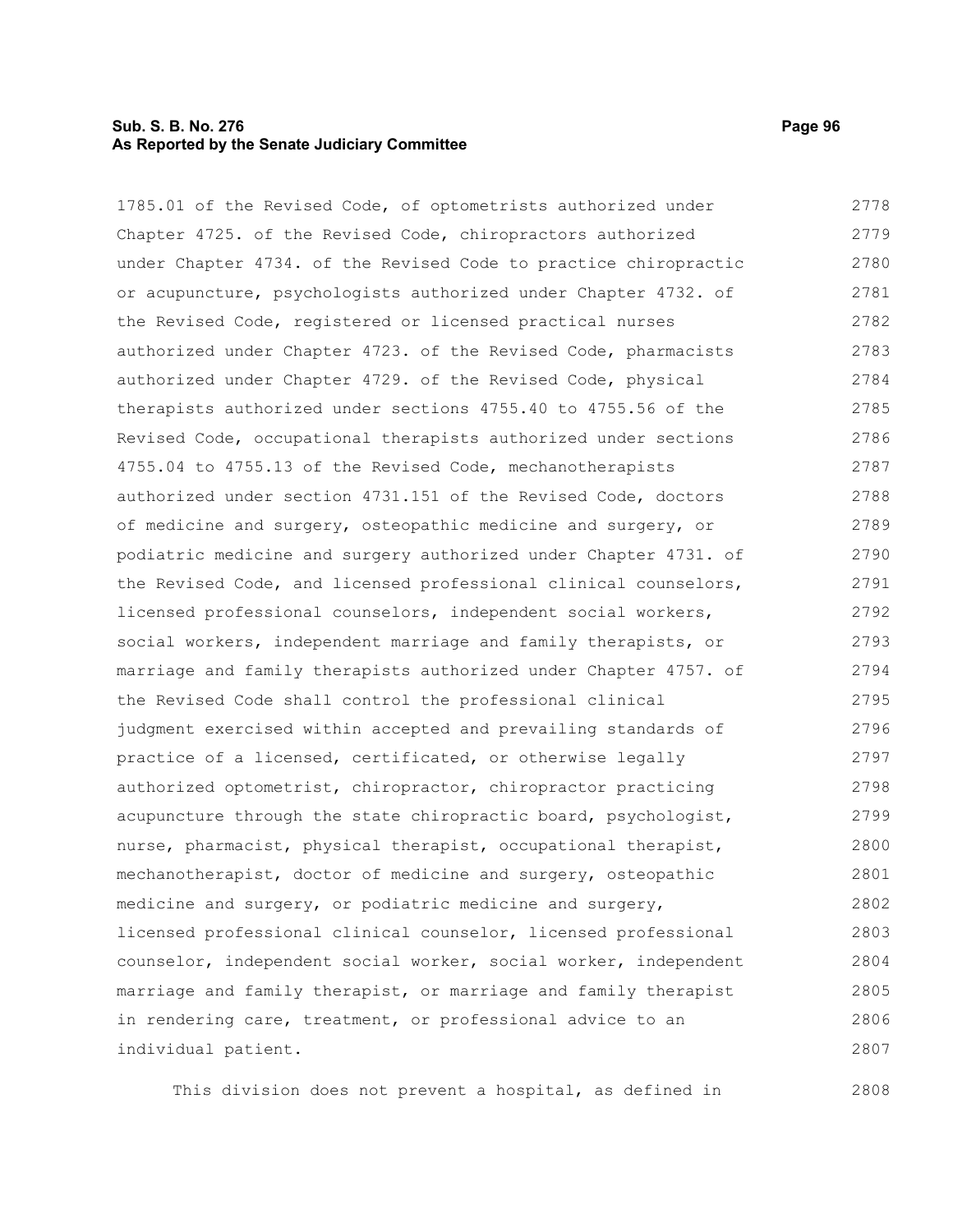# **Sub. S. B. No. 276 Page 97 As Reported by the Senate Judiciary Committee**

section 3727.01 of the Revised Code, insurer, as defined in section 3999.36 of the Revised Code, or intermediary organization, as defined in section 1751.01 of the Revised Code, from entering into a contract with a corporation described in this division that includes a provision requiring utilization review, quality assurance, peer review, or other performance or quality standards. Those activities shall not be construed as controlling the professional clinical judgment of an individual practitioner listed in this division. 2809 2810 2811 2812 2813 2814 2815 2816 2817

**Sec. 1701.05.** (A) Except as provided in this section, and in sections 1701.75, 1701.78, and 1701.82 of the Revised Code, which sections relate to the reorganization, merger, and consolidation of corporations, the corporate name of a domestic corporation shall comply with all of the following: 2818 2819 2820 2821 2822

(1) It shall end with or include the word or abbreviation "company," "co.," "corporation," "corp.," "incorporated," or "inc." 2823 2824 2825

(2) It shall be distinguishable upon the records in the office of the secretary of state from all of the following: 2826 2827

(a) The name of any other corporation, whether nonprofit or for profit and whether that of a domestic or of a foreign corporation authorized to do business in this state; 2828 2829 2830

(b) The name of any limited liability company registered in the office of the secretary of state pursuant to Chapter 1705. or 1706. of the Revised Code, whether domestic or foreign; 2831 2832 2833

(c) The name of any limited liability partnership registered in the office of the secretary of state pursuant to Chapter 1775. or 1776. of the Revised Code, whether domestic or foreign; 2834 2835 2836 2837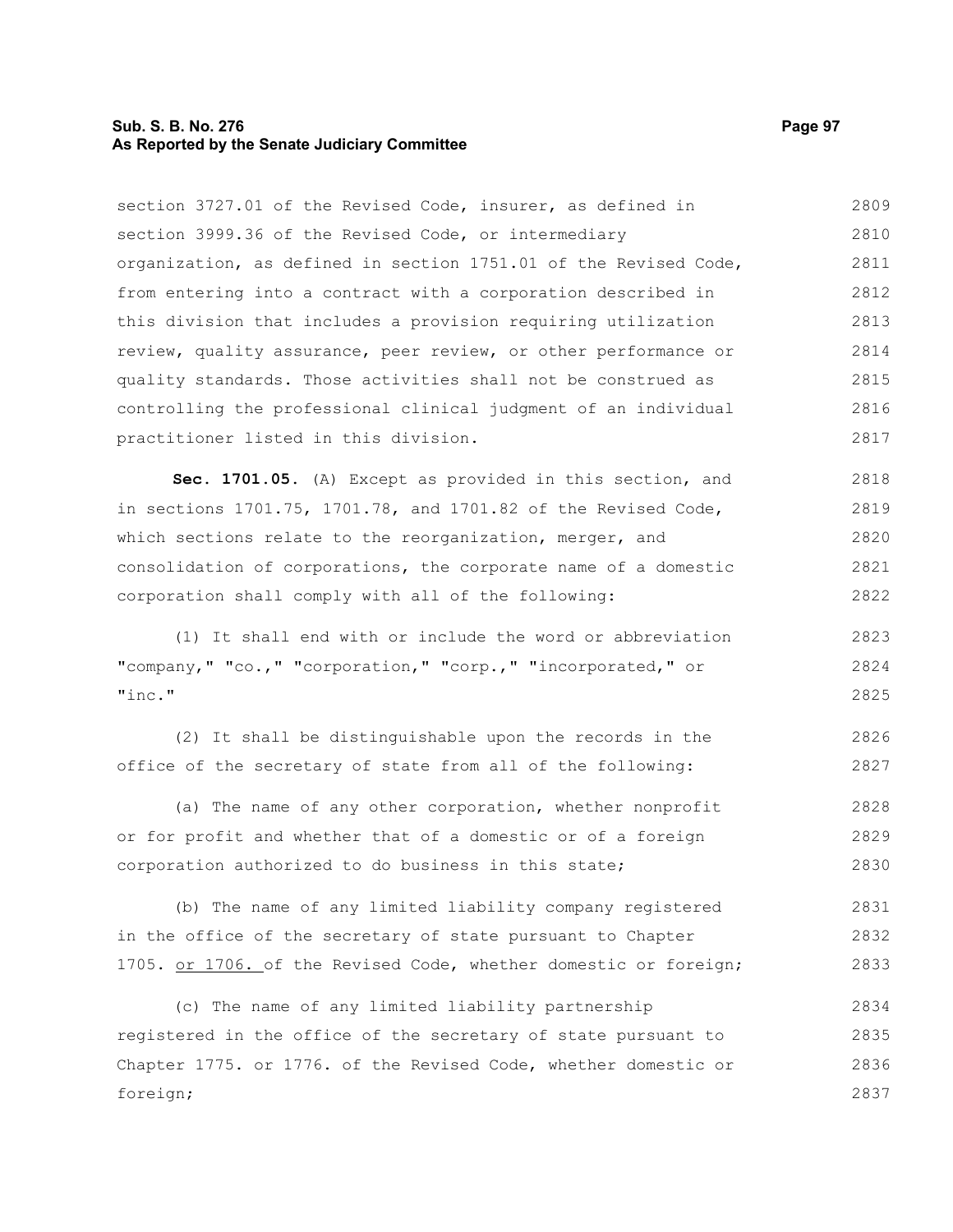# **Sub. S. B. No. 276 Page 98 As Reported by the Senate Judiciary Committee**

(d) The name of any limited partnership registered in the office of the secretary of state pursuant to Chapter 1782. of the Revised Code, whether domestic or foreign; 2838 2839 2840

(e) Any trade name the exclusive right to which is at the time in question registered in the office of the secretary of state pursuant to Chapter 1329. of the Revised Code. 2841 2842 2843

(3) It shall not contain any language that indicates or implies that the corporation is connected with a government agency of this state, another state, or the United States. 2844 2845 2846

(B) The secretary of state shall determine for purposes of this section whether a name is "distinguishable" from another name upon the secretary of state's records. Without excluding other names that may not constitute distinguishable names in this state, a name is not considered distinguishable from another name for purposes of this section solely because it differs from the other name in only one or more of the following manners: 2847 2848 2849 2850 2851 2852 2853 2854

(1) The use of the word "corporation," "company," "incorporated," "limited," or any abbreviation of any of those words; 2855 2856 2857

(2) The use of any article, conjunction, contraction, abbreviation, or punctuation; 2858 2859

(3) The use of a different tense or number of the same word. 2860 2861

(C) A corporation may apply to the secretary of state for authorization to use a name that is not distinguishable upon the secretary of state's records from the name of any other corporation, limited liability company, limited liability partnership, or limited partnership, or from a registered trade 2862 2863 2864 2865 2866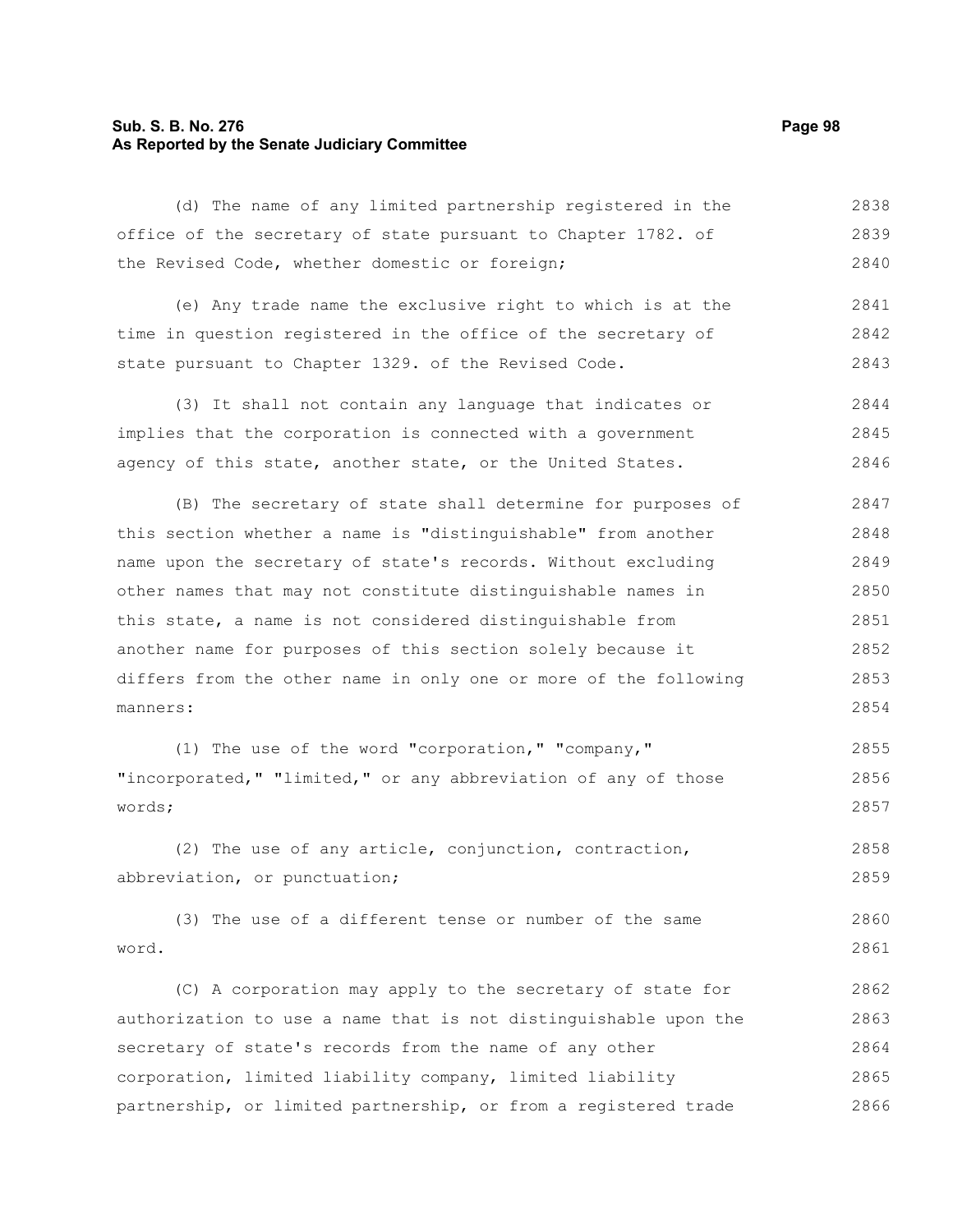#### **Sub. S. B. No. 276 Page 99 As Reported by the Senate Judiciary Committee**

name, if there also is filed in the office of the secretary of state, on a form prescribed by the secretary of state, the consent of the other entity or, in the case of a registered trade name, the person in whose name is registered the exclusive right to use the name, which consent is evidenced in a writing signed by any authorized officer or any authorized representative of the other entity or person. 2867 2868 2869 2870 2871 2872 2873

(D) In case of judicial sale or judicial transfer, by sale or transfer of good will or otherwise, of the right to use the name of a corporation, whether nonprofit or for profit, and whether that of a domestic corporation or of a foreign corporation authorized to exercise its corporate privileges in this state or to do business in this state, the secretary of state, at the instance of the purchaser or transferee of such right, shall accept for filing articles of a corporation with a name the same as or similar to the name of such other corporation, if there also is filed in the office of the secretary of state a certified copy of the decree or order of court confirming or otherwise evidencing the purchase or transfer. 2874 2875 2876 2877 2878 2879 2880 2881 2882 2883 2884 2885 2886

(E) Any person who wishes to reserve a name for a proposed new corporation, or any corporation intending to change its name, may submit to the secretary of state a written application, on a form prescribed by the secretary of state, for the exclusive right to use a specified name as the name of a corporation. If the secretary of state finds that, under this section, the specified name is available for such use, the secretary of state shall file the application and, from the date of the filing, the applicant shall have the exclusive right for one hundred eighty days to use the specified name as the name of a corporation, counting the date of such filing as the first of 2887 2888 2889 2890 2891 2892 2893 2894 2895 2896 2897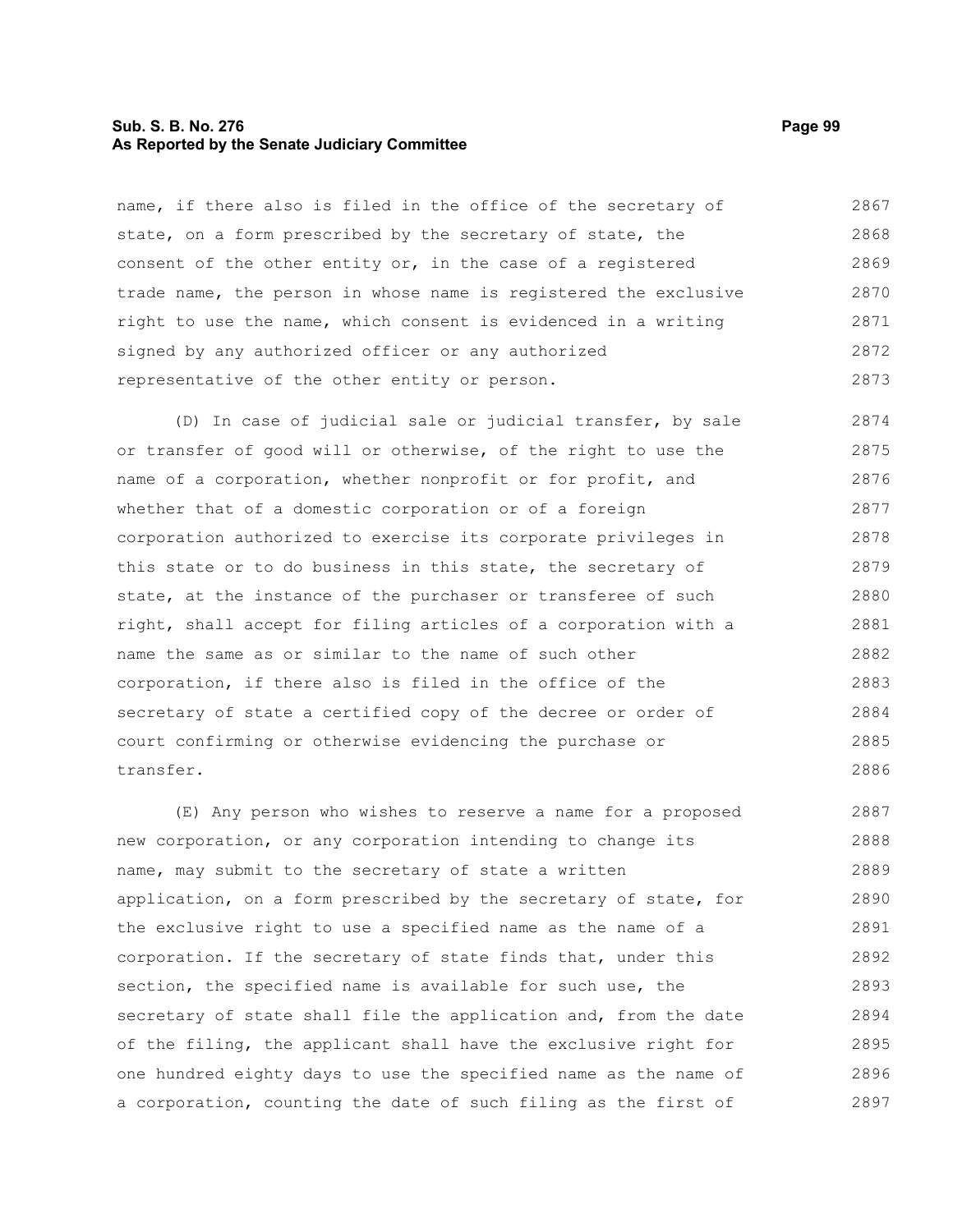#### **Sub. S. B. No. 276 Page 100 As Reported by the Senate Judiciary Committee**

one hundred eighty days. The right so obtained may be transferred by the applicant or other holder thereof by the filing in the office of the secretary of state of a written transfer, on a form prescribed by the secretary of state, stating the name and address of the transferee. 2898 2899 2900 2901 2902

**Sec. 1701.791.** (A) If the constituent entities in a merger or consolidation include entities that are not corporations, the constituent entities may be merged or consolidated into a surviving or new entity that is not a domestic corporation, as provided in this section. Pursuant to an agreement of merger or consolidation between the constituent entities as provided in this section, a domestic corporation and, if so provided, one or more additional domestic or foreign entities, may be merged into a surviving entity other than a domestic corporation, or a domestic corporation together with one or more additional domestic or foreign entities may be consolidated into a new entity other than a domestic corporation, to be formed by such consolidation. The merger or consolidation must be permitted by the chapter of the Revised Code under which each domestic constituent entity exists and by the laws under which each foreign constituent entity exists. 2903 2904 2905 2906 2907 2908 2909 2910 2911 2912 2913 2914 2915 2916 2917 2918

(B) The agreement of merger or consolidation shall set forth all of the following: 2919 2920

(1) The name and the form of entity of each constituent entity and the state under the laws of which each constituent entity exists; 2921 2922 2923

(2) In the case of a merger, that one or more specified constituent entities will be merged into a specified surviving foreign entity or surviving domestic entity other than a domestic corporation or, in the case of a consolidation, that 2924 2925 2926 2927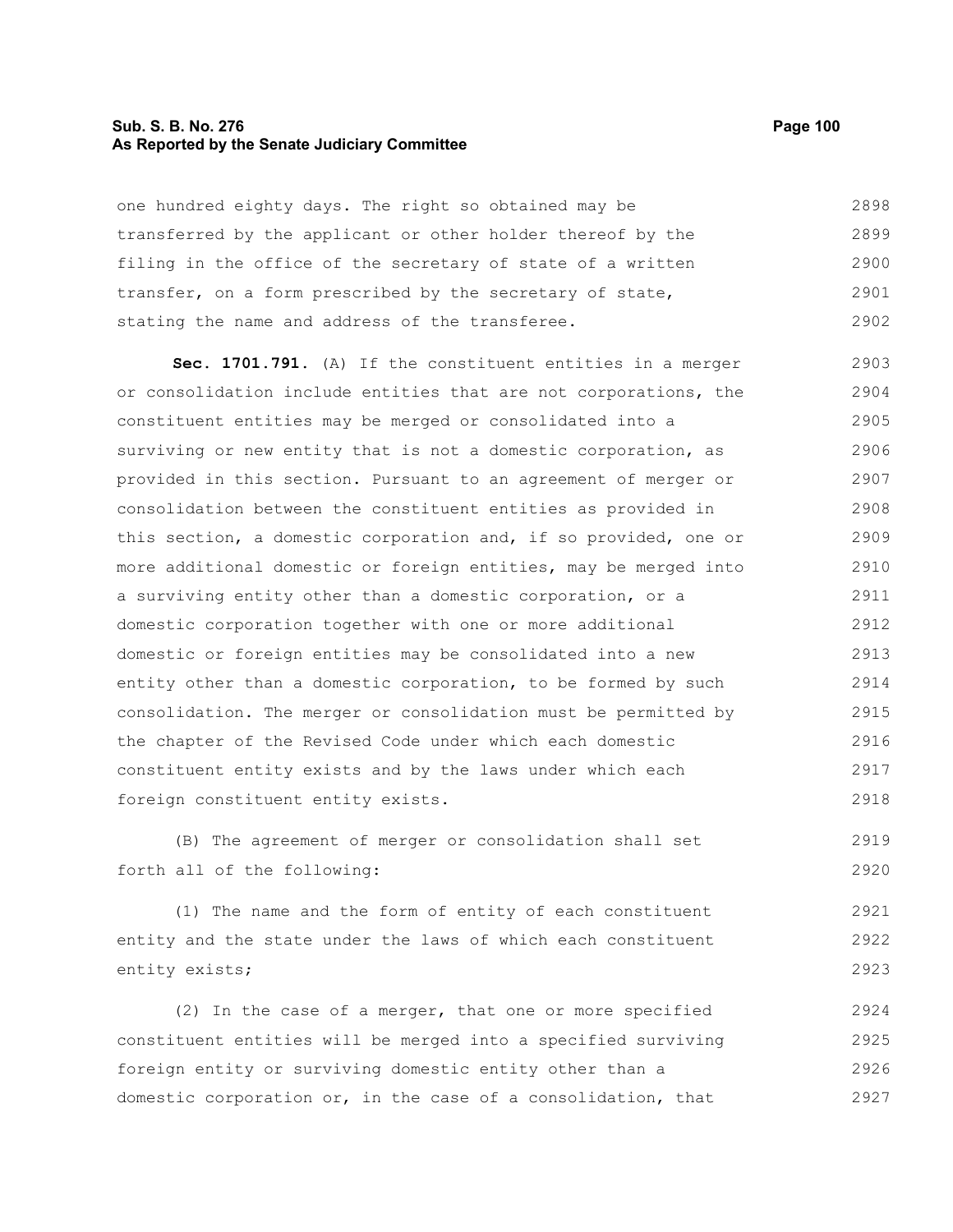# **Sub. S. B. No. 276 Page 101 As Reported by the Senate Judiciary Committee**

the constituent entities will be consolidated into a new foreign entity or domestic entity other than a corporation. The name of such a surviving or new entity may be the same as or similar to that of any constituent corporation or constituent limited liability company. 2928 2929 2930 2931 2932

(3) The terms of the merger or consolidation, the mode of carrying them into effect, and the manner and basis of converting the shares or interests of the constituent entities into, or substituting the shares or interests of the constituent entities for, shares, interests, evidences of indebtedness, other securities, cash, rights, or any other property or any combination of shares, interests, evidences of indebtedness, securities, cash, rights, or any other property of the surviving entity, of the new entity, or of any other entity, including the parent of any constituent entity, or any other person. No conversion or substitution shall be effected if there are reasonable grounds to believe that the surviving or new entity would be rendered insolvent by the conversion or substitution. 2933 2934 2935 2936 2937 2938 2939 2940 2941 2942 2943 2944 2945

(4) If the surviving or new entity is a foreign corporation, all additional statements and matters, other than the name and address of the statutory agent, that would be required by section 1701.78 of the Revised Code if the surviving or new corporation were a domestic corporation; 2946 2947 2948 2949 2950

(5) The name and the form of entity of the surviving or new entity, the state under the laws of which the surviving entity exists or the new entity is to exist, and the location of the principal office of the surviving or new entity in that state; 2951 2952 2953 2954 2955

(6) All statements and matters required to be set forth in an agreement of merger or consolidation by the laws under which 2956 2957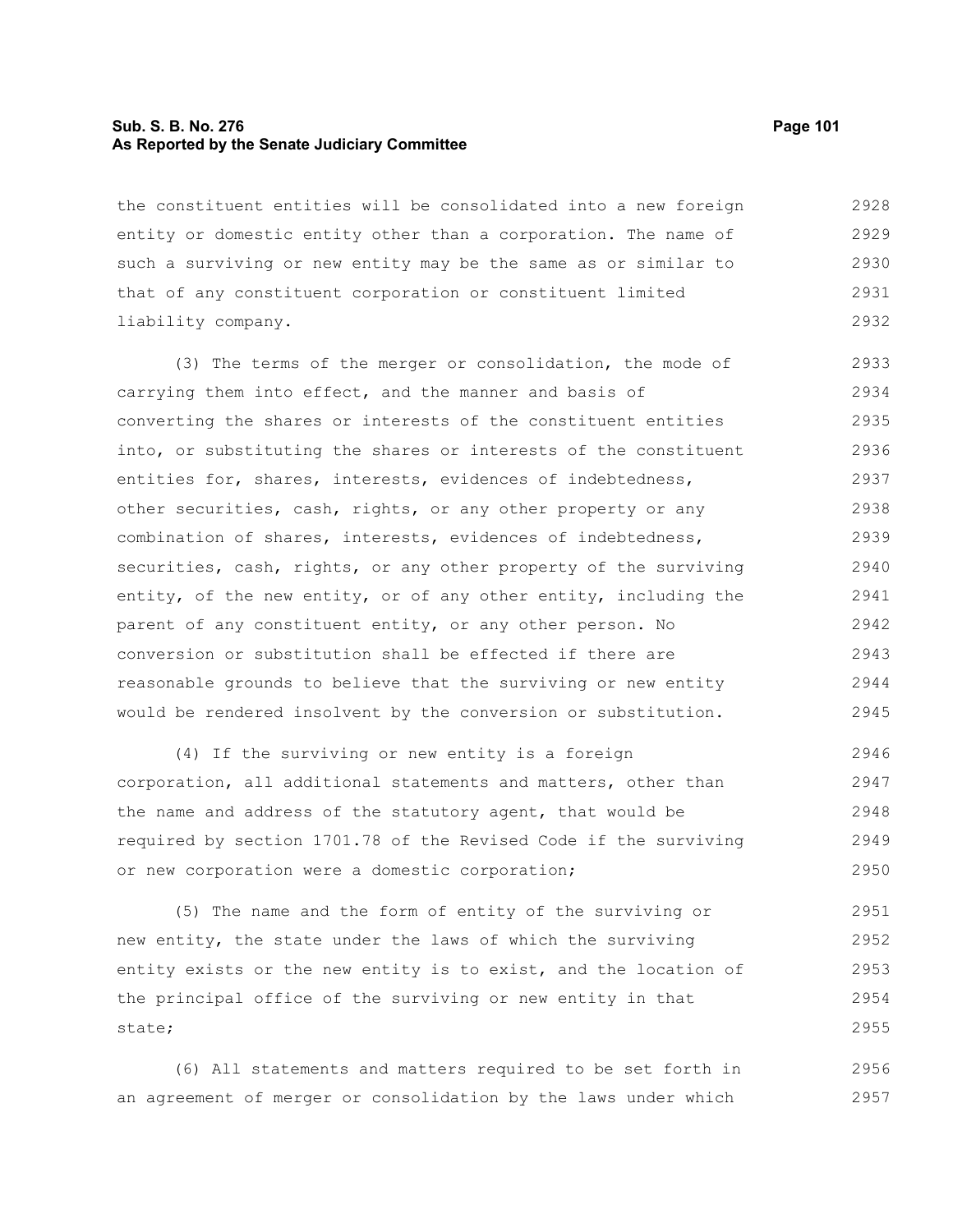## **Sub. S. B. No. 276 Page 102 As Reported by the Senate Judiciary Committee**

each constituent entity exists and, in the case of a consolidation, the new entity is to exist; 2958 2959

(7) The consent of the surviving or the new entity to be sued and served with process in this state and the irrevocable appointment of the secretary of state as its agent to accept service of process in any proceeding in this state to enforce against the surviving or new entity any obligation of any domestic constituent corporation, or to enforce the rights of a dissenting shareholder of any domestic constituent corporation; 2960 2961 2962 2963 2964 2965 2966

(8) If the surviving or new entity is a foreign corporation that desires to transact business in this state as a foreign corporation, a statement to that effect, together with a statement regarding the appointment of a statutory agent and service of any process, notice, or demand upon that statutory agent or the secretary of state, as required when a foreign corporation applies for a license to transact business in this state; 2967 2968 2969 2970 2971 2972 2973 2974

(9) If the surviving or new entity is a foreign limited partnership that desires to transact business in this state as a foreign limited partnership, a statement to that effect, together with all of the information required under section 1782.49 of the Revised Code when a foreign limited partnership registers to transact business in this state; 2975 2976 2977 2978 2979 2980

(10) If the surviving or new entity is a foreign limited liability company that desires to transact business in this state as a foreign limited liability company, a statement to that effect, together with all of the information required under section 1705.54 or 1706.511 of the Revised Code when a foreign limited liability company registers to transact business in this state. 2981 2982 2983 2984 2985 2986 2987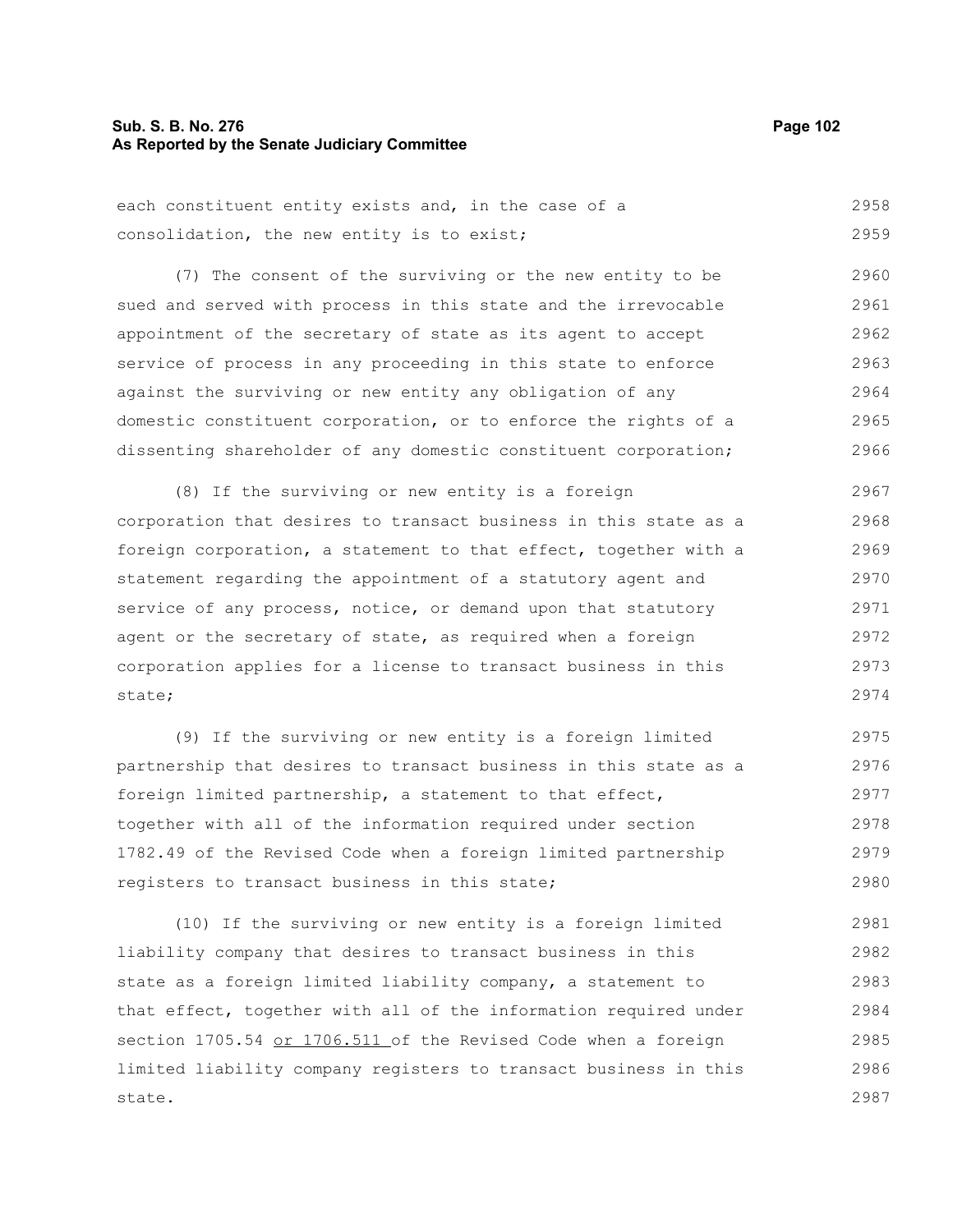# **Sub. S. B. No. 276 Page 103 As Reported by the Senate Judiciary Committee**

(C) The agreement of merger or consolidation also may set forth any additional provision permitted by the laws of any state under the laws of which any constituent entity exists, consistent with the laws under which the surviving entity exists or the new entity is to exist. 2988 2989 2990 2991 2992

(D) To effect the merger or consolidation, the agreement of merger or consolidation shall be approved by the directors of each domestic constituent corporation, and adopted by the shareholders of each domestic constituent corporation, in the same manner and with the same notice to and vote of shareholders or of holders of a particular class of shares as is required by section 1701.78 of the Revised Code. The agreement also shall be approved or otherwise authorized by or on behalf of each other constituent entity in accordance with the laws under which it exists. 2993 2994 2995 2996 2997 2998 2999 3000 3001 3002

(E) At any time before the filing of the certificate of merger or consolidation under section 1701.81 of the Revised Code, the merger or consolidation may be abandoned by the directors of any constituent corporation, the general partners of any constituent partnership, or the comparable representatives of any other constituent entity if the directors, general partners, or comparable representatives are authorized to do so by the agreement of merger or consolidation. 3003 3004 3005 3006 3007 3008 3009 3010

The agreement of merger or consolidation may contain a provision authorizing the directors of any constituent corporation, the general partners of any constituent partnership, or the comparable representatives of any other constituent entity to amend the agreement of merger or consolidation at any time before the filing of the certificate of merger or consolidation, except that, after the adoption of 3011 3012 3013 3014 3015 3016 3017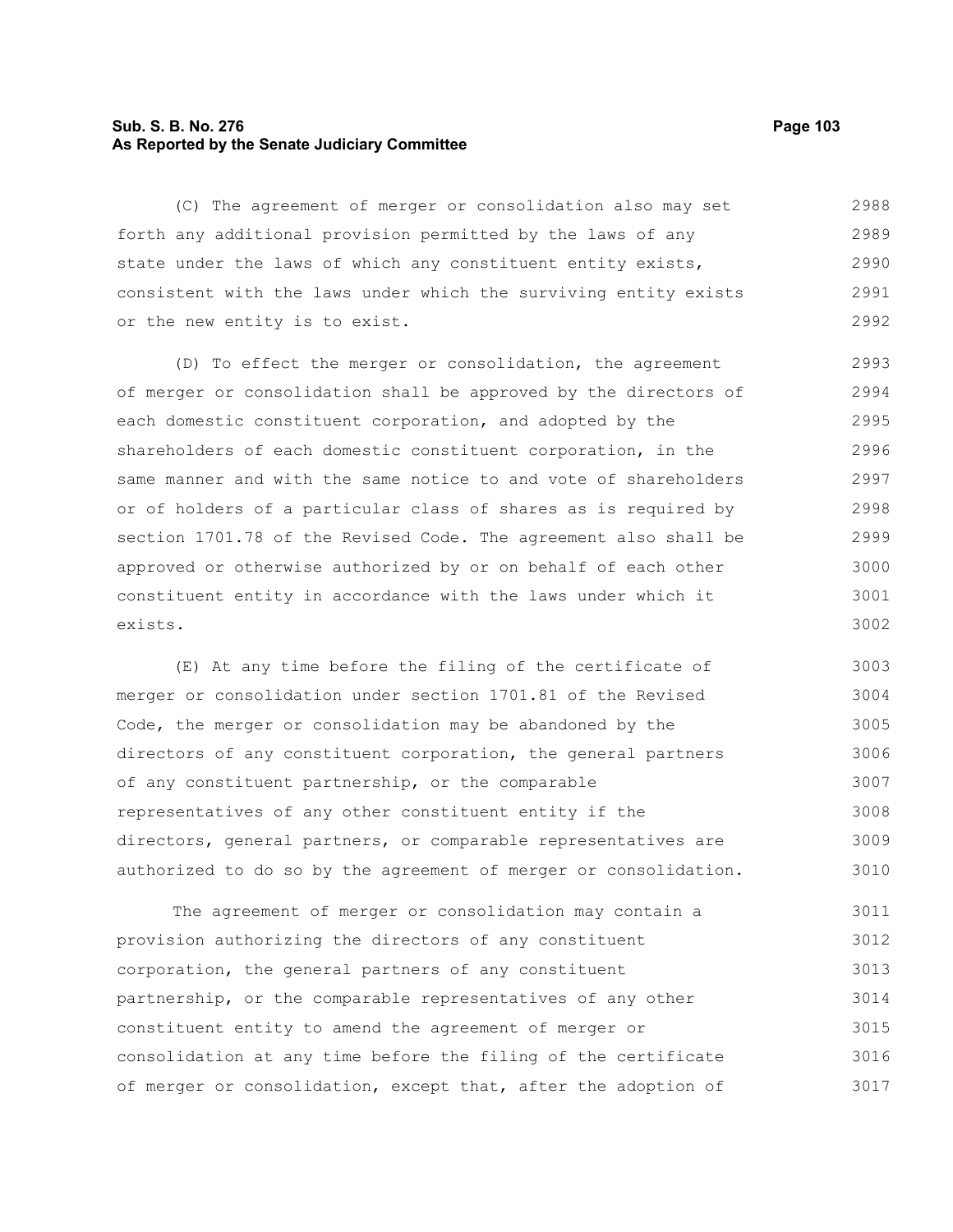# **Sub. S. B. No. 276 Page 104 As Reported by the Senate Judiciary Committee**

the agreement by the shareholders of any domestic constituent corporation, the directors shall not be authorized to amend the agreement to do any of the following: 3018 3019 3020

(1) Alter or change the amount or kind of shares, interests, evidences of indebtedness, other securities, cash, rights, or any other property to be received by shareholders of the domestic constituent corporation in conversion of, or in substitution for, their shares; 3021 3022 3023 3024 3025

(2) If the surviving or new entity is a foreign corporation, alter or change any term of the articles of the surviving or new foreign corporation, except for alterations or changes that could otherwise be adopted by the directors of the surviving or new foreign corporation; 3026 3027 3028 3029 3030

(3) If the surviving or new entity is a partnership or other entity other than a corporation, alter or change any term of the partnership agreement or comparable instrument of the surviving or new partnership or other entity, except for alterations or changes that otherwise could be adopted by the general partners or comparable representatives of the surviving or new partnership or other entity; 3031 3032 3033 3034 3035 3036 3037

(4) Alter or change any other terms and conditions of the agreement of merger or consolidation if any of the alterations or changes, alone or in the aggregate, would materially adversely affect the holders of any class or series of shares of the domestic constituent corporation. 3038 3039 3040 3041 3042

**Sec. 1702.05.** (A) Except as provided in this section and in sections 1702.41 and 1702.411 of the Revised Code, the secretary of state shall not accept for filing in the secretary of state's office any articles if the corporate name set forth 3043 3044 3045 3046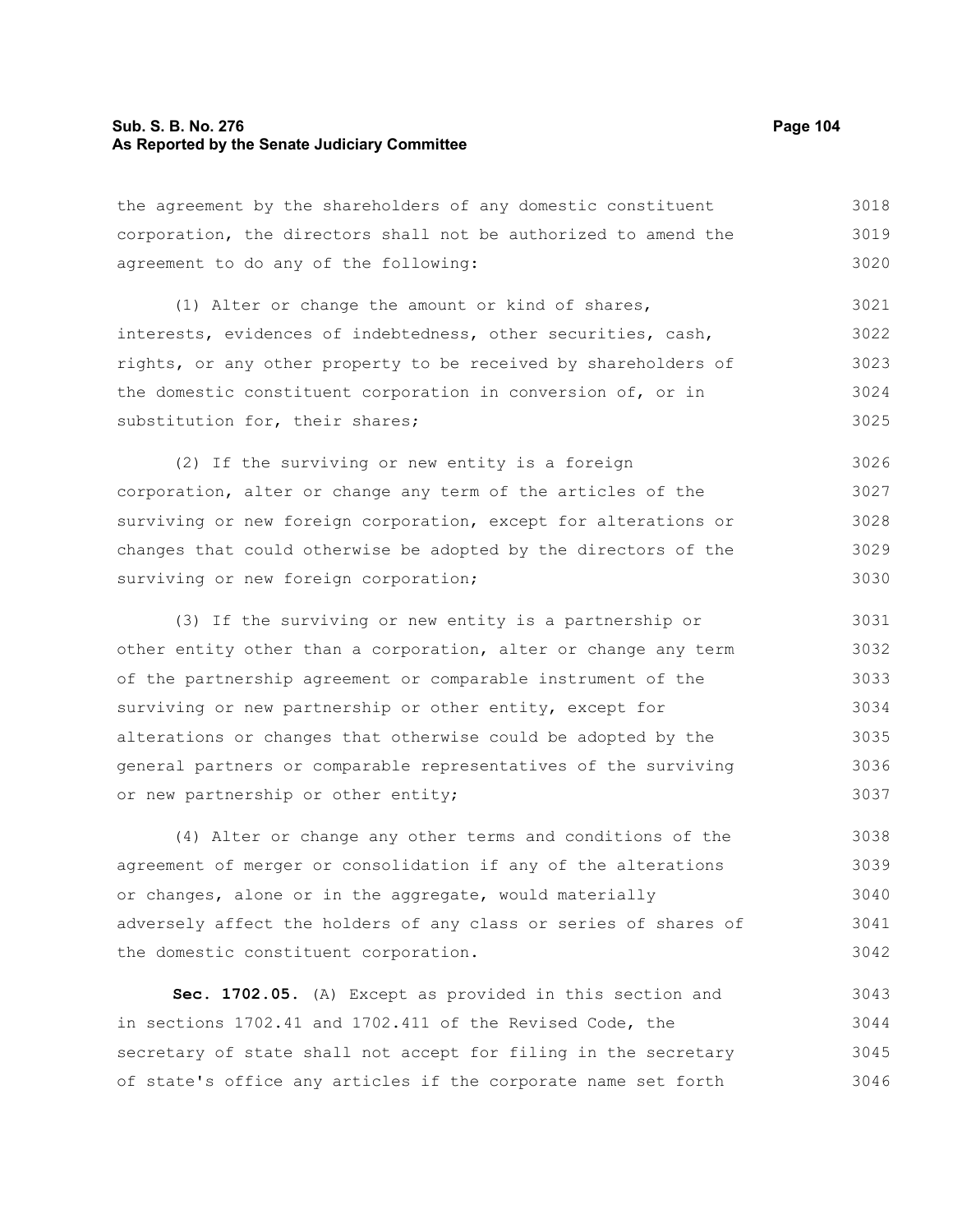## **Sub. S. B. No. 276 Page 105 As Reported by the Senate Judiciary Committee**

the Revised Code, whether domestic or foreign;

in the articles is not distinguishable upon the secretary of state's records from any of the following: (1) The name of any other corporation, whether a nonprofit corporation or a business corporation and whether that of a domestic or of a foreign corporation authorized to do business in this state; (2) The name of any limited liability company registered in the office of the secretary of state pursuant to Chapter 1705. or 1706. of the Revised Code, whether domestic or foreign; (3) The name of any limited liability partnership registered in the office of the secretary of state pursuant to Chapter 1775. or 1776. of the Revised Code, whether domestic or foreign; (4) The name of any limited partnership registered in the office of the secretary of state pursuant to Chapter 1782. of 3047 3048 3049 3050 3051 3052 3053 3054 3055 3056 3057 3058 3059 3060 3061

(5) Any trade name, the exclusive right to which is at the time in question registered in the office of the secretary of state pursuant to Chapter 1329. of the Revised Code. 3063 3064 3065

(B) The secretary of state shall determine for purposes of this section whether a name is "distinguishable" from another name upon the secretary of state's records. Without excluding other names that may not constitute distinguishable names in this state, a name is not considered distinguishable from another name for purposes of this section solely because it differs from the other name in only one or more of the following manners: 3066 3067 3068 3069 3070 3071 3072 3073

(1) The use of the word "corporation," "company," "incorporated," "limited," or any abbreviation of any of those 3074 3075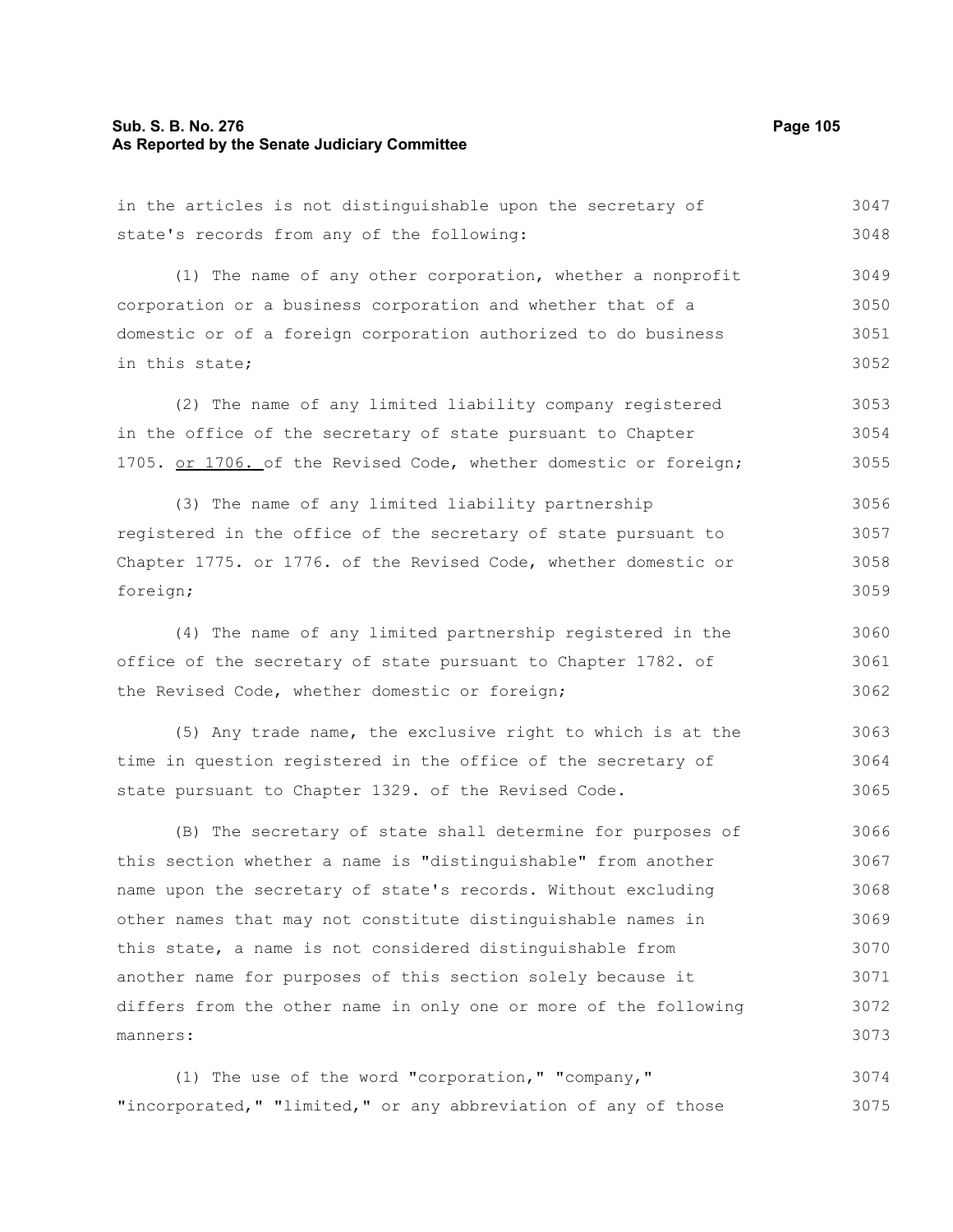# **Sub. S. B. No. 276 Page 106 As Reported by the Senate Judiciary Committee**

words; (2) The use of any article, conjunction, contraction, abbreviation, or punctuation; (3) The use of a different tense or number of the same word. (C) A corporation may apply to the secretary of state for authorization to use a name that is not distinguishable upon the secretary of state's records from the name of any other corporation, any limited liability company, limited liability partnership, or limited partnership, or from a registered trade name, if there also is filed in the office of the secretary of state, on a form prescribed by the secretary of state, the consent of the other entity, or, in the case of a registered trade name, the person in whose name is registered the exclusive right to use the name, which consent is evidenced in a writing signed by any authorized officer or authorized representative of the other entity or person. (D) In case of judicial sale or judicial transfer, by sale or transfer of good will or otherwise, of the right to use the name of a nonprofit corporation or business corporation, whether 3076 3077 3078 3079 3080 3081 3082 3083 3084 3085 3086 3087 3088 3089 3090 3091 3092 3093 3094 3095

that of a domestic corporation or of a foreign corporation authorized to exercise its corporate privileges in this state or to do business in this state, the secretary of state, at the instance of the purchaser or transferee of such right, shall accept for filing articles of a corporation with a name the same as or similar to the name of such other corporation, if there also is filed in the office of the secretary of state a certified copy of the decree or order of court confirming or otherwise evidencing the purchase or transfer. 3096 3097 3098 3099 3100 3101 3102 3103 3104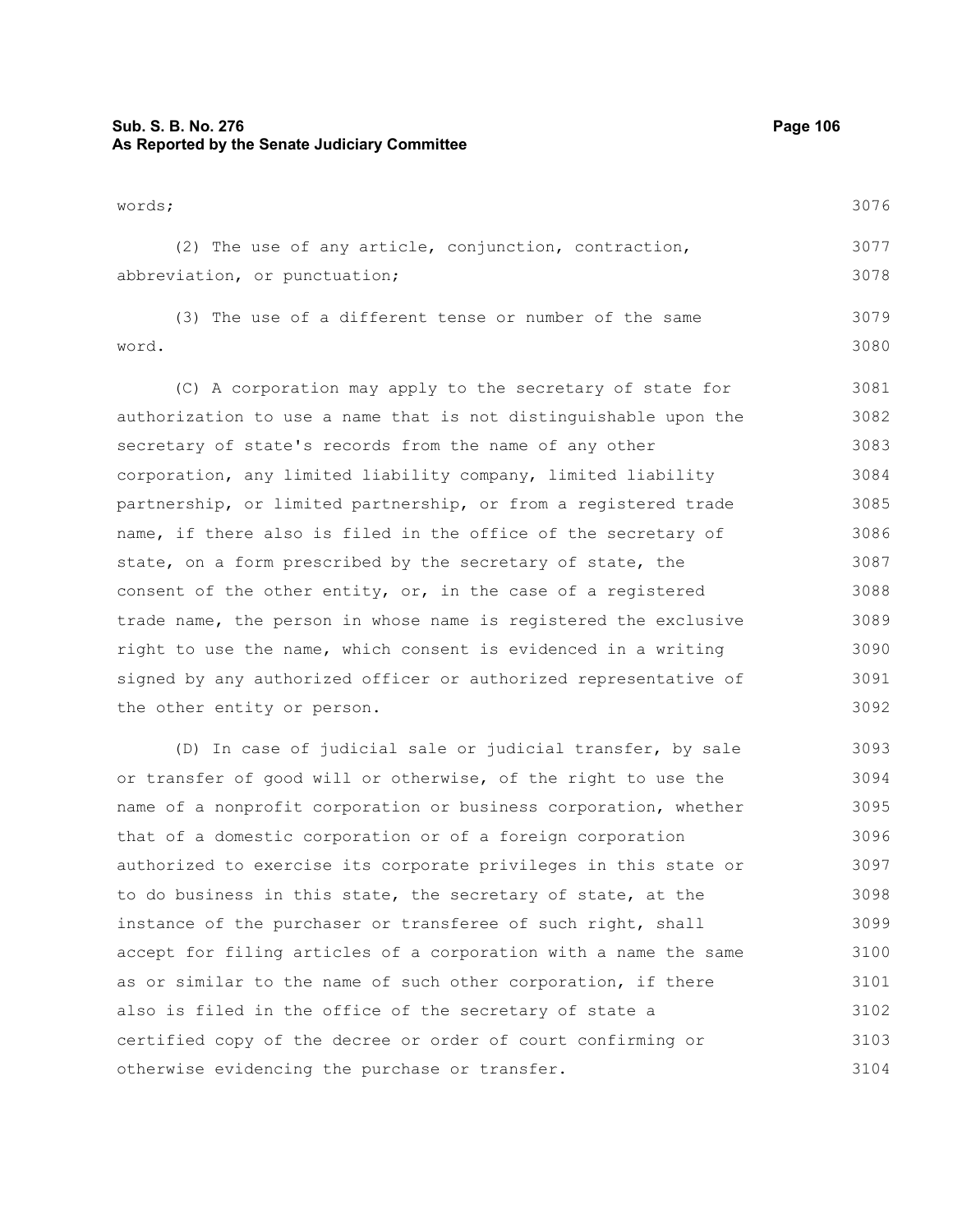# **Sub. S. B. No. 276 Page 107 As Reported by the Senate Judiciary Committee**

(E) Any person who wishes to reserve a name for a proposed new corporation, or any corporation intending to change its name, may submit to the secretary of state a written application, on a form prescribed by the secretary of state, for the exclusive right to use a specified name as the name of a corporation. If the secretary of state finds that, under this section, the specified name is available for such use, the secretary of state shall file such application, and, from the date of such filing, such applicant shall have the exclusive right for one hundred eighty days to use the specified name as the name of a corporation, counting the date of such filing as the first of the one hundred eighty days. The right so obtained may be transferred by the applicant or other holder of the right by the filing in the office of the secretary of state of a written transfer, on a form prescribed by the secretary of state, stating the name and address of the transferee. 3105 3106 3107 3108 3109 3110 3111 3112 3113 3114 3115 3116 3117 3118 3119 3120

**Sec. 1702.411.** (A)(1) Pursuant to an agreement of merger between the constituent entities as provided in this section, a domestic corporation and, if so provided, one or more additional domestic or foreign entities, may be merged into a surviving entity other than a domestic corporation. Pursuant to an agreement of consolidation, a domestic corporation together with one or more additional domestic or foreign entities may be consolidated into a new entity other than a domestic corporation, to be formed by that consolidation. The merger or consolidation must be permitted by the chapter of the Revised Code under which each domestic constituent entity exists and by the laws under which each foreign constituent entity exists. The name of the surviving or new entity may be the same as or similar to that of any constituent entity. 3121 3122 3123 3124 3125 3126 3127 3128 3129 3130 3131 3132 3133 3134

(2) To effect a merger or consolidation under this 3135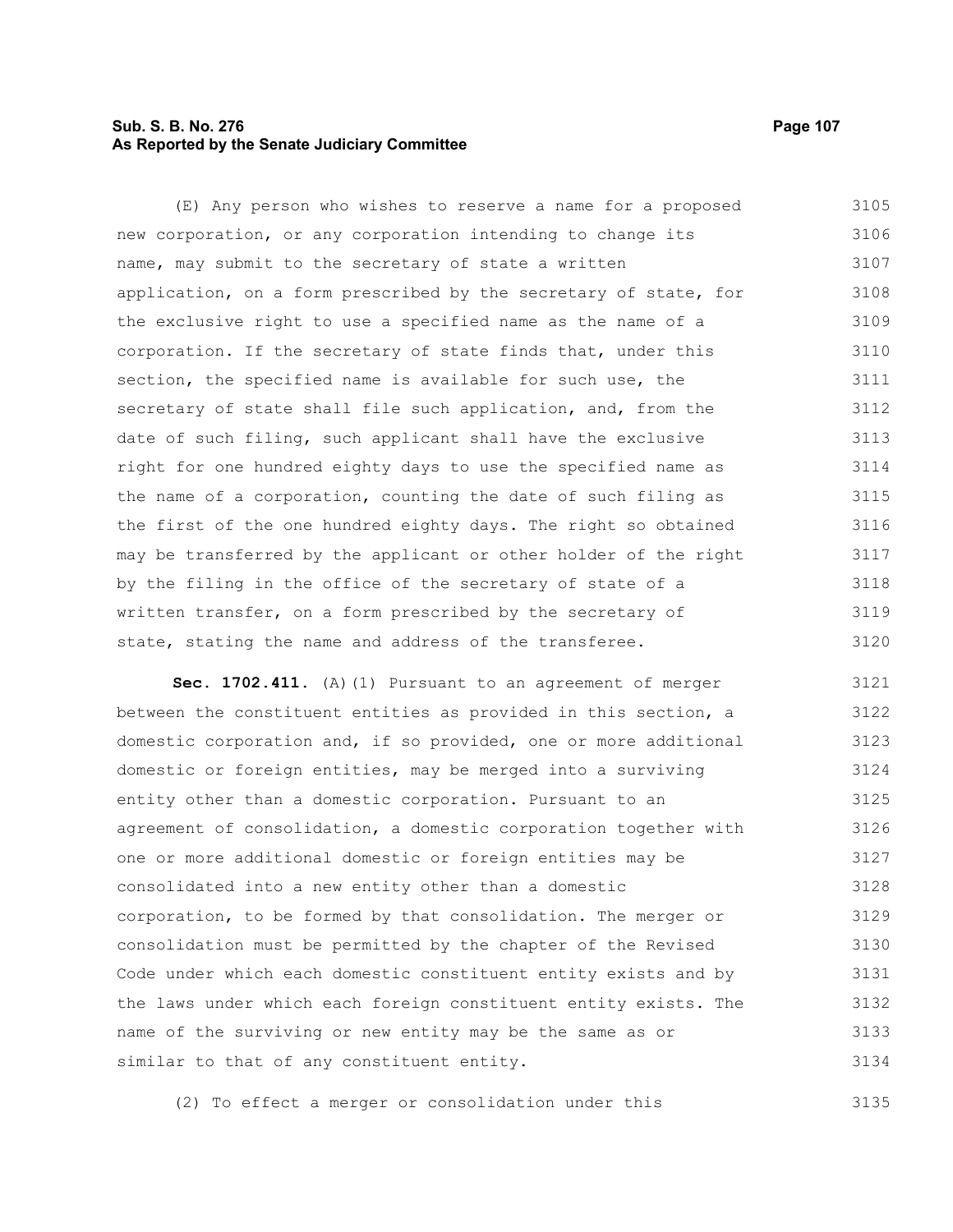## **Sub. S. B. No. 276 Page 108 As Reported by the Senate Judiciary Committee**

section, the directors of each constituent domestic corporation shall approve an agreement of merger or consolidation to be signed by the chairperson of the board of directors, the president, or a vice-president and by the secretary or an assistant secretary. The agreement of merger or consolidation shall be approved or otherwise authorized by or on behalf of each other constituent entity in accordance with the laws under which it exists. (3) The agreement of merger or consolidation shall set forth all of the following: (a) The name and the form of entity of each constituent entity and the state under the laws of which each constituent entity exists; (b) In the case of a merger, that one or more specified constituent entities will be merged into a specified surviving foreign entity or surviving domestic entity other than a domestic corporation or, in the case of a consolidation, that the constituent entities will be consolidated into a new foreign entity or domestic entity other than a domestic corporation. (c) The terms of the merger or consolidation and the mode of carrying those terms into effect; (d) If the surviving or new entity is a foreign corporation, all additional statements and matters, other than the name and address of the statutory agent, that would be required by section 1702.41 of the Revised Code if the surviving or new corporation were a domestic corporation; (e) The name and the form of entity of the surviving or new entity, the state under the laws of which the surviving 3136 3137 3138 3139 3140 3141 3142 3143 3144 3145 3146 3147 3148 3149 3150 3151 3152 3153 3154 3155 3156 3157 3158 3159 3160 3161 3162 3163

entity exists or the new entity is to exist, and the location of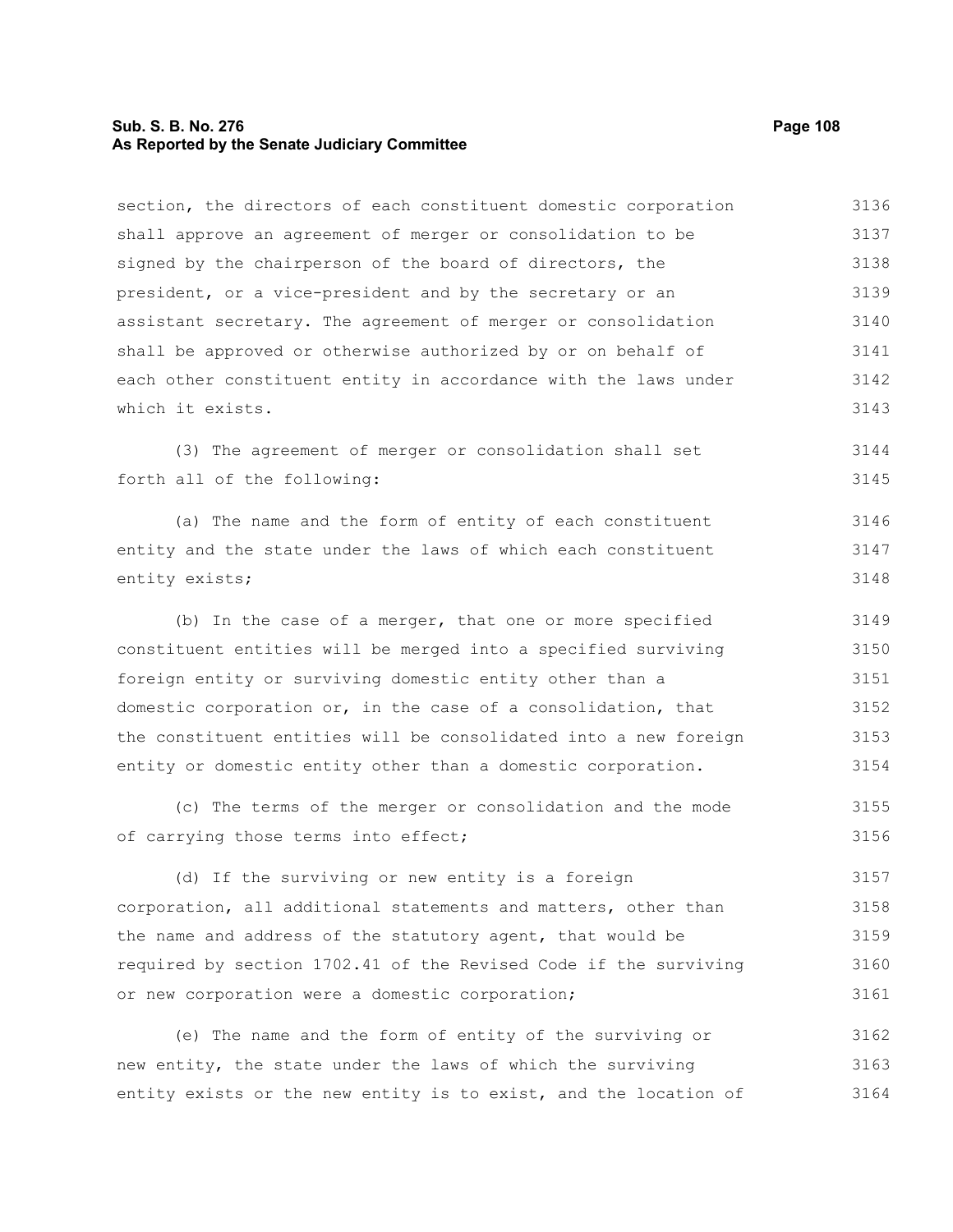## **Sub. S. B. No. 276 Page 109 As Reported by the Senate Judiciary Committee**

the principal office of the surviving or new entity in that state; 3165 3166

(f) All statements and matters required to be set forth in an agreement of merger or consolidation by the laws under which each constituent entity exists and, in the case of a consolidation, the new entity is to exist; 3167 3168 3169 3170

(g) The consent of the surviving or the new entity to be sued and served with process in this state and the irrevocable appointment of the secretary of state as its agent to accept service of process in any proceeding in this state to enforce against the surviving or new entity any obligation of any domestic constituent corporation; 3171 3172 3173 3174 3175 3176

(h) If the surviving or new entity is a foreign corporation that desires to transact business in this state as a foreign corporation, a statement to that effect, together with a statement regarding the appointment of a statutory agent and service of any process, notice, or demand upon that statutory agent or the secretary of state, as required when a foreign corporation applies for a license to transact business in this state; 3177 3178 3179 3180 3181 3182 3183 3184

(i) If the surviving or new entity is a foreign limited partnership that desires to transact business in this state as a foreign limited partnership, a statement to that effect, together with all of the information required under section 1782.49 of the Revised Code when a foreign limited partnership registers to transact business in this state; 3185 3186 3187 3188 3189 3190

(j) If the surviving or new entity is a foreign limited liability company that desires to transact business in this state as a foreign limited liability company, a statement to 3191 3192 3193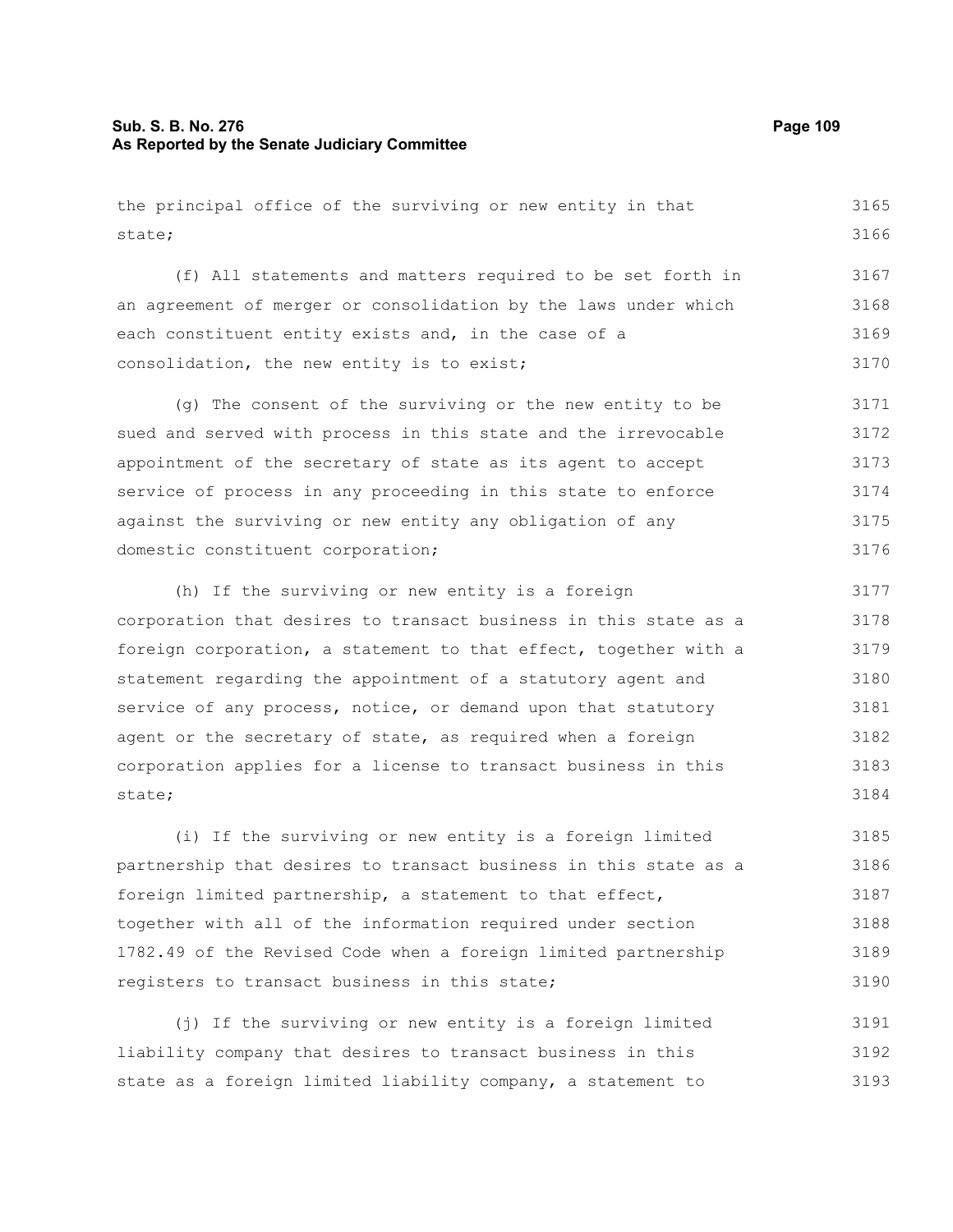## **Sub. S. B. No. 276 Page 110 As Reported by the Senate Judiciary Committee**

that effect, together with all of the information required under section 1705.54 or 1706.511 of the Revised Code when a foreign limited liability company registers to transact business in this state; 3194 3195 3196 3197

(k) If the surviving or new entity is a foreign unincorporated association that desires to transact business in this state as a foreign unincorporated association, a statement to that effect, together with all of the information required under section 1745.461 of the Revised Code when a foreign unincorporated association registers to transact business in this state. 3198 3199 3200 3201 3202 3203 3204

(4) The agreement of merger or consolidation also may set forth any additional provision permitted by the laws of any state under the laws of which any constituent entity exists, consistent with the laws under which the surviving entity exists or the new entity is to exist. 3205 3206 3207 3208 3209

(B)(1) A merger or consolidation in which a domestic public benefit corporation is one of the constituent entities shall be approved by the court of common pleas of the county in this state in which the principal office of the domestic public benefit corporation is located in a proceeding of which the attorney general's charitable law section has been given written notice by certified mail within three days of the initiation of the proceeding and in which proceeding the attorney general may intervene as of right. No approval by the court under division (B)(1) of this section is required if either of the following applies: 3210 3211 3212 3213 3214 3215 3216 3217 3218 3219 3220

(a) A public benefit entity is the surviving entity in the case of a merger and continues to be a public benefit entity or is the new entity in the case of a consolidation and continues 3221 3222 3223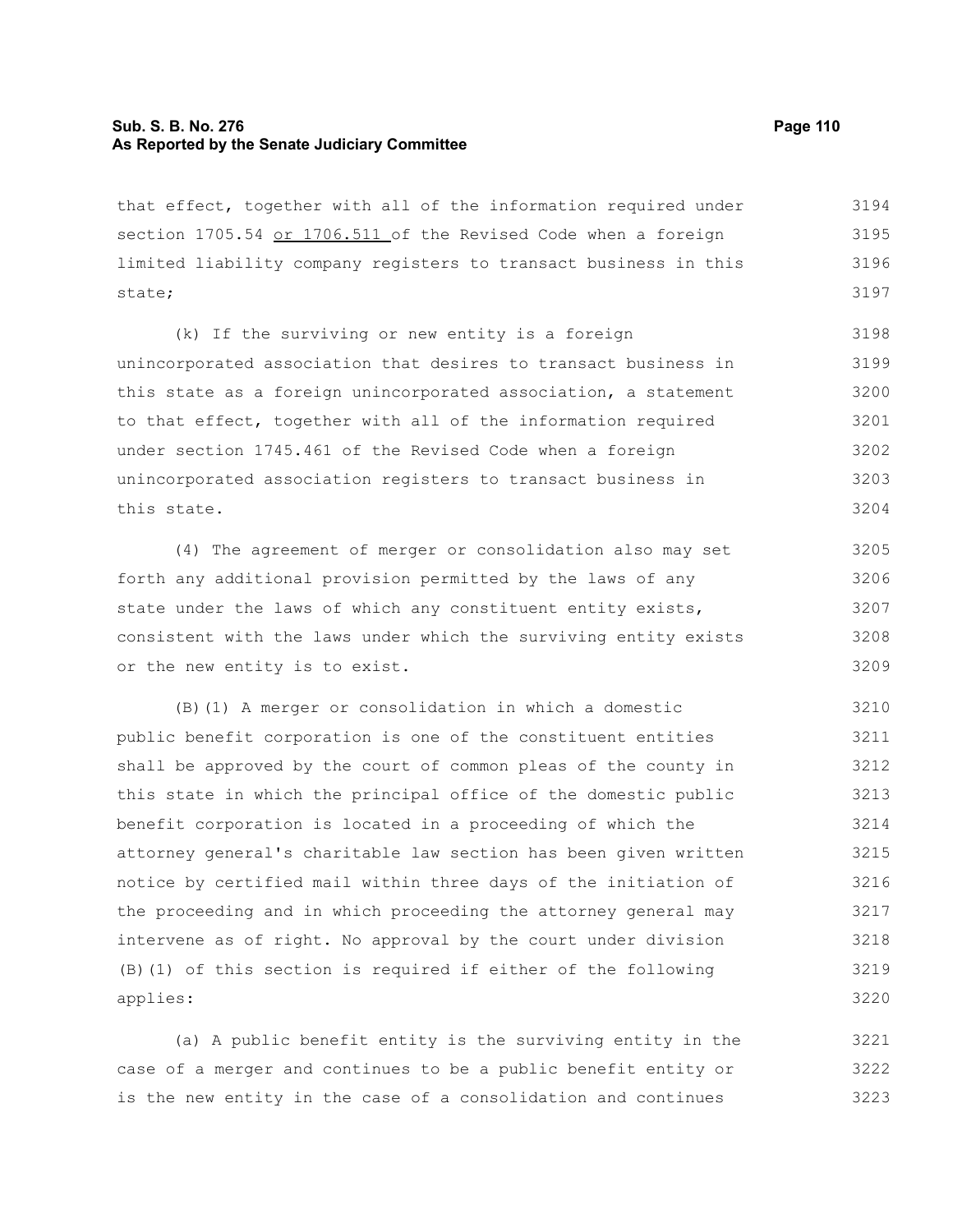#### **Sub. S. B. No. 276 Page 111 As Reported by the Senate Judiciary Committee**

to be a public benefit entity.

(b) A public benefit entity is not the surviving entity in the case of a merger or is not the new entity in the case of a consolidation, and all of the following apply: 3225 3226 3227

(i) On or prior to the effective date of the merger or consolidation, assets with a value equal to the greater of the fair market value of the net tangible and intangible assets, including goodwill, of the domestic public benefit corporation or the fair market value of the domestic public benefit corporation if it is to be operated as a business concern are transferred or conveyed to one or more persons that would have received its assets under section 1702.49 of the Revised Code had it voluntarily dissolved. 3228 3229 3230 3231 3232 3233 3234 3235 3236

(ii) The domestic public benefit corporation returns, transfers, or conveys any assets held by it upon a condition requiring return, transfer, or conveyance, which condition occurs by reason of the merger or consolidation, in accordance with that condition. 3237 3238 3239 3240 3241

(iii) The merger or consolidation is approved by a majority of directors of the domestic public benefit corporation who will not receive any financial or other benefit, directly or indirectly, as a result of the merger or consolidation or by agreement, and who are not and will not as a result of the merger or consolidation become members, partners, or other owners, however denominated, of, shareholders in, directors, officers, managers, employees, agents, or other representatives of, or consultants to, the surviving or new entity. 3242 3243 3244 3245 3246 3247 3248 3249 3250

(2) At least twenty days before consummation of any merger or consolidation of a domestic public benefit corporation 3251 3252

3224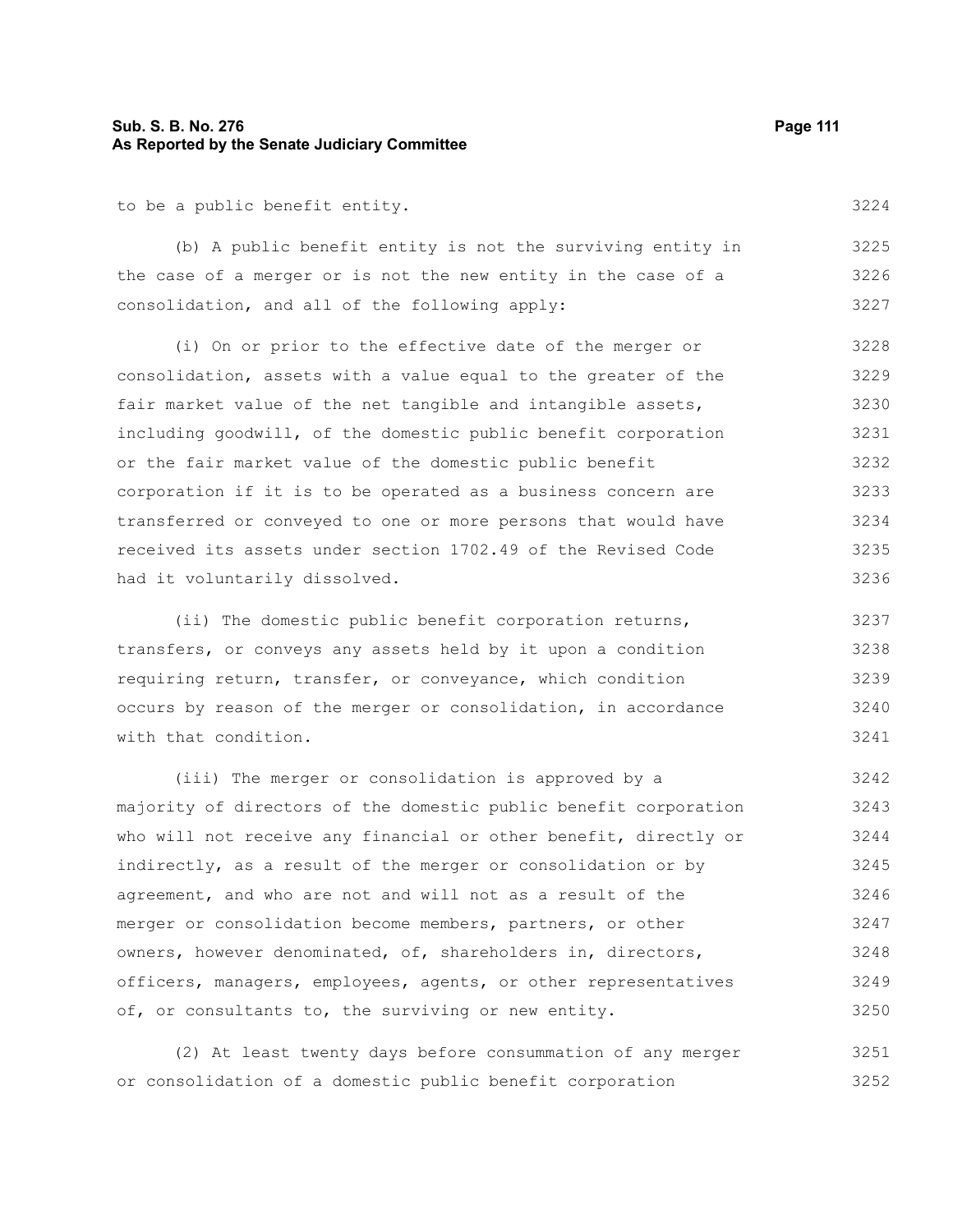## **Sub. S. B. No. 276 Page 112 As Reported by the Senate Judiciary Committee**

pursuant to division  $(B)(1)(b)$  of this section, written notice, including a copy of the proposed plan of merger or consolidation, shall be delivered to the attorney general's charitable law section. The attorney general's charitable law section may review a proposed merger or consolidation of a domestic public benefit corporation under division (B)(1)(b) of this section. The attorney general may require pursuant to section 109.24 of the Revised Code the production of the documents necessary for review of a proposed merger or consolidation under division (B)(1)(b) of this section. The attorney general may retain at the expense of the domestic public benefit corporation one or more experts, including an investment banker, actuary, appraiser, certified public accountant, or other expert, that the attorney general considers reasonably necessary to provide assistance in reviewing a proposed merger or consolidation under division (B)(1)(b) of this section. The attorney general may extend the date of any merger or consolidation of a domestic public benefit corporation under division (B)(1)(b) of this section for a period not to exceed sixty days and shall provide notice of that extension to the domestic public benefit corporation. The notice shall set forth the reasons necessitating the extension. (3) No member, other than a member that is a public benefit entity, or director of a domestic public benefit 3253 3254 3255 3256 3257 3258 3259 3260 3261 3262 3263 3264 3265 3266 3267 3268 3269 3270 3271 3272 3273 3274 3275 3276

corporation in that person's capacity as a member or director may receive or keep anything as a result of a merger or consolidation other than membership or directorship in the surviving or new public benefit entity without the prior written consent of the attorney general or of the court of common pleas of the county in this state in which the principal office of the domestic public benefit corporation is located that is obtained 3277 3278 3279 3280 3281 3282 3283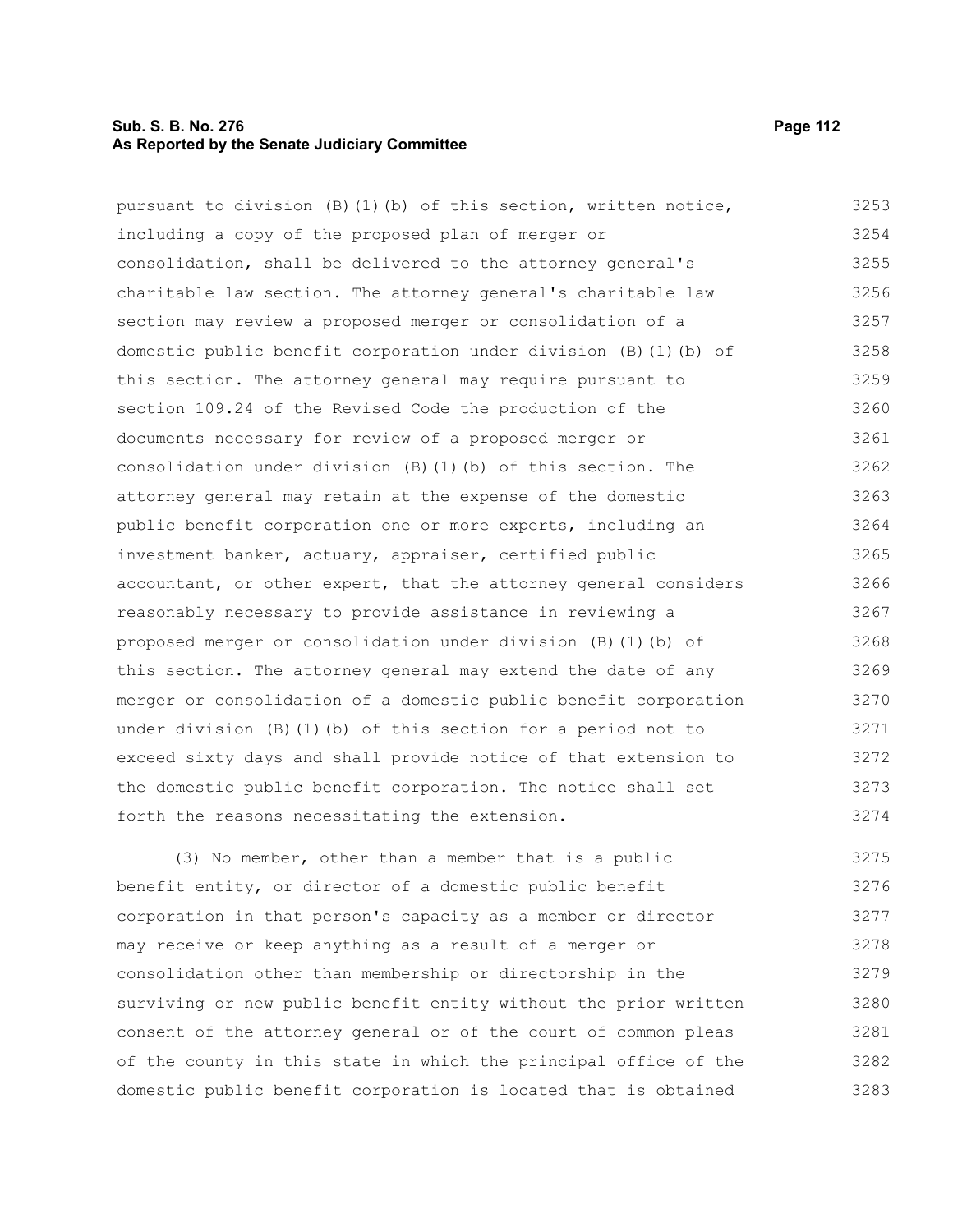#### **Sub. S. B. No. 276 Page 113 As Reported by the Senate Judiciary Committee**

in a proceeding in which the attorney general's charitable law section has been given written notice by certified mail within three days of the initiation of the proceeding and in which proceeding the attorney general may intervene as of right. The court shall approve the transaction if it is in the public interest. 3284 3285 3286 3287 3288 3289

(4) The attorney general may institute a civil action to enforce the requirements of divisions  $(B)$   $(1)$ ,  $(2)$ , and  $(3)$  of this section in the court of common pleas of the county in this state in which the principal office of the domestic public benefit corporation is located or in the Franklin county court of common pleas. In addition to any civil remedies that may exist under common law or the Revised Code, a court may rescind the transaction or grant injunctive relief or impose any combination of these remedies. 3290 3291 3292 3293 3294 3295 3296 3297 3298

**Sec. 1703.04.** (A) To procure a license to transact business in this state, a foreign corporation for profit shall file with the secretary of state a certificate of good standing or subsistence, dated not earlier than ninety days prior to the filing of the application, under the seal of the secretary of state, or other proper official, of the state under the laws of which said corporation was incorporated, setting forth the exact corporate title and the fact that the corporation is in good standing or is a subsisting corporation. 3299 3300 3301 3302 3303 3304 3305 3306 3307

(B) To procure such a license, such corporation also shall file with the secretary of state an application in such form as the secretary of state prescribes, verified by the oath of any authorized officer of such corporation, setting forth, but not limited to: 3308 3309 3310 3311 3312

(1) The name of the corporation and, if its corporate name

3313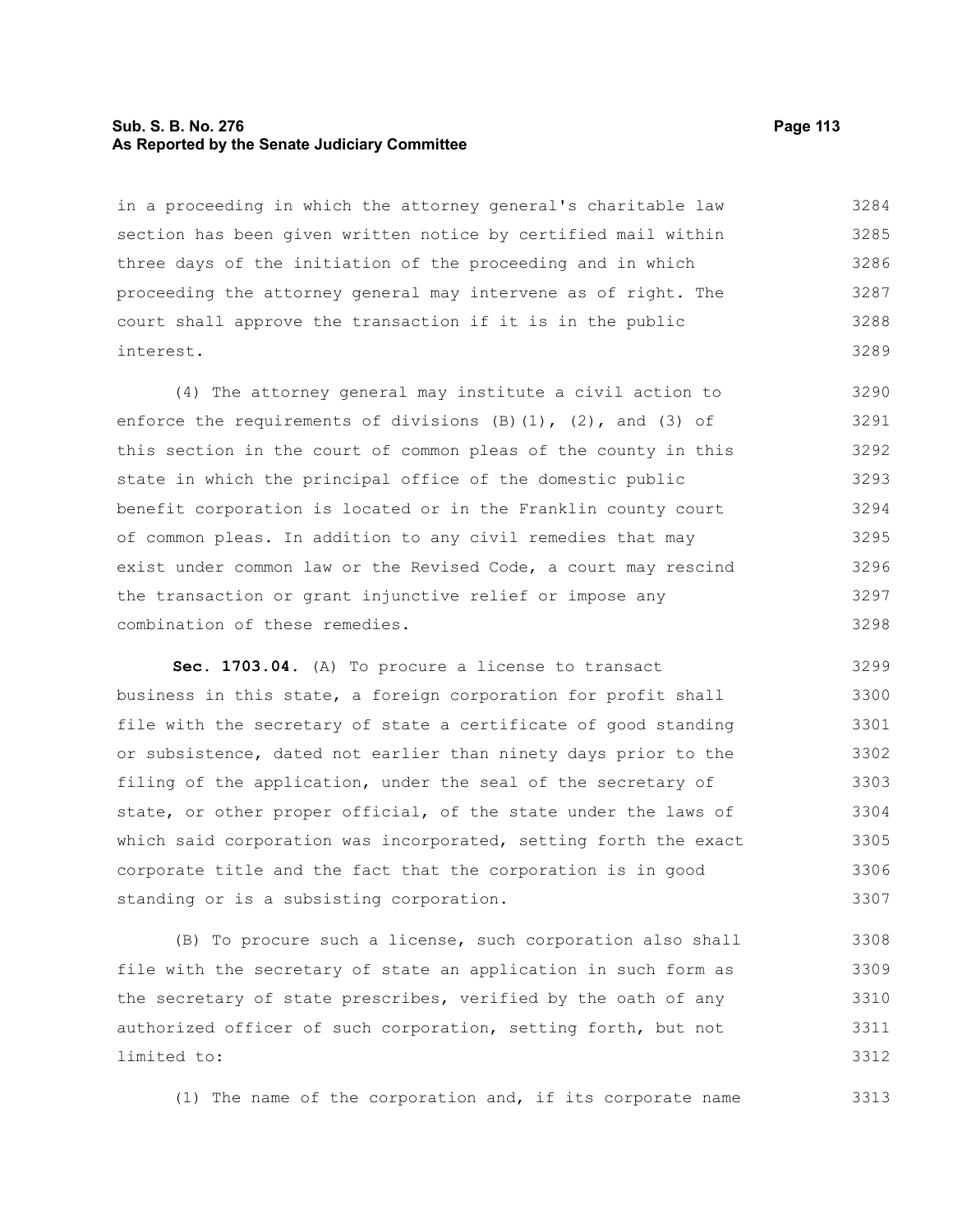## **Sub. S. B. No. 276 Page 114 As Reported by the Senate Judiciary Committee**

is not available, the trade name under which it will do business in this state; (2) The name of the state under the laws of which it was incorporated; (3) The location and complete address of its principal office; (4) The name of the county and the municipal corporation or township in which its principal office within this state, if any, is to be located; (5) The appointment of a designated agent and the complete address of such agent; (6) The irrevocable consent of such corporation to service of process on such agent so long as the authority of such agent continues and to service of process upon the secretary of state in the events provided for in section 1703.19 of the Revised Code; (7) A brief summary of the corporate purposes to be exercised within this state. (C)(1) No such application for a license shall be accepted for filing if it appears that the name of the foreign corporation is prohibited by law or is not distinguishable upon the records in the office of the secretary of state from the name of any other corporation, whether nonprofit or for profit and whether that of a domestic corporation or of a foreign corporation authorized to transact business in this state, the name of a limited liability company registered in the office of the secretary of state pursuant to Chapter 1705. or 1706. of the Revised Code, whether domestic or foreign, the name of any 3314 3315 3316 3317 3318 3319 3320 3321 3322 3323 3324 3325 3326 3327 3328 3329 3330 3331 3332 3333 3334 3335 3336 3337 3338 3339 3340 3341

limited liability partnership registered in the office of the

3342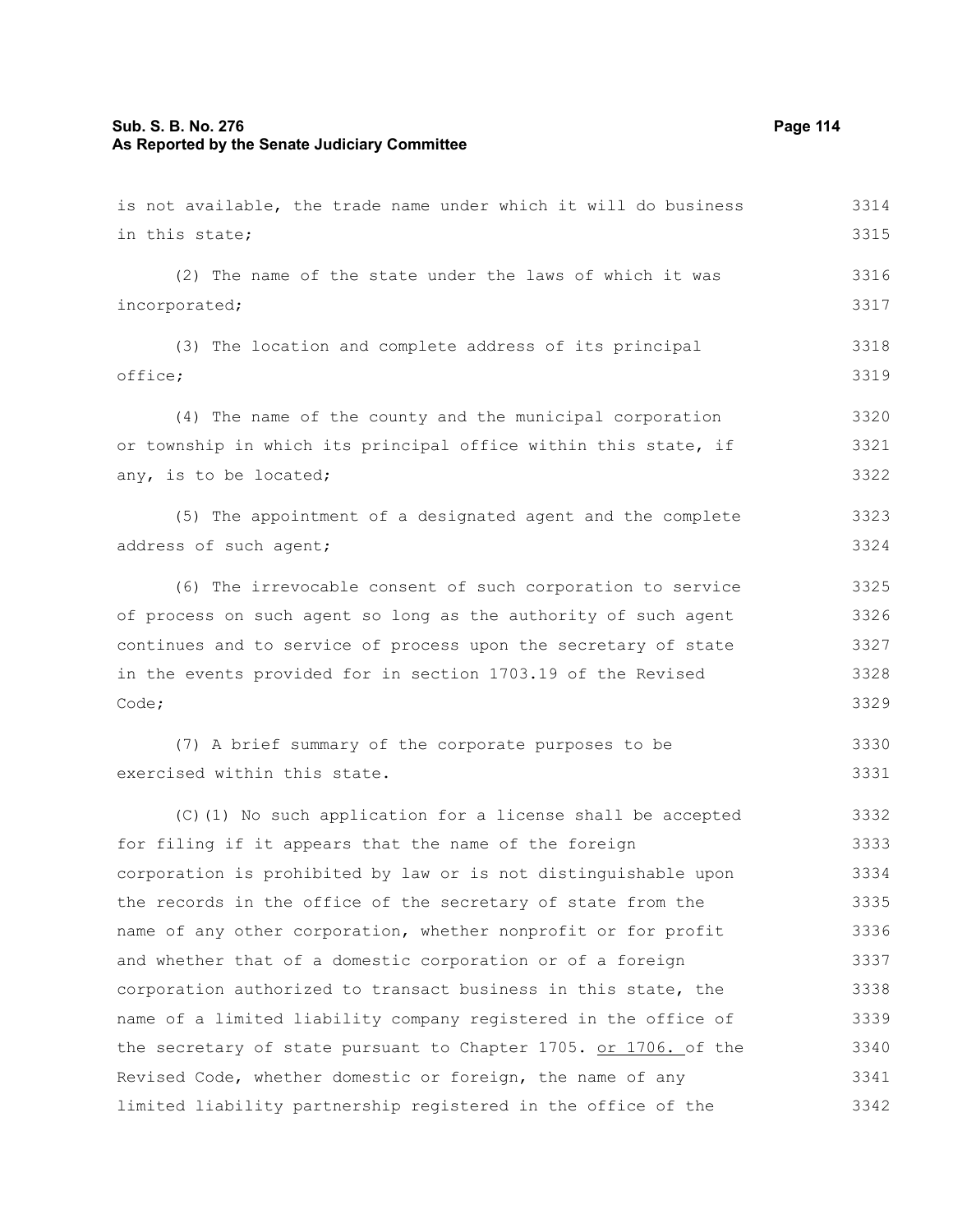## **Sub. S. B. No. 276 Page 115 As Reported by the Senate Judiciary Committee**

secretary of state pursuant to Chapter 1775. or 1776. of the Revised Code, whether domestic or foreign, the name of any limited partnership registered in the office of the secretary of state pursuant to Chapter 1782. of the Revised Code, whether domestic or foreign, or a trade name to which the exclusive right at the time in question is registered in the manner provided in Chapter 1329. of the Revised Code, unless there also is filed with the secretary of state, on a form prescribed by the secretary of state, the consent of the other entity or person to the use of the name, evidenced in a writing signed by any authorized officer of the other entity or authorized representative of the other person owning the exclusive right to the registered trade name. 3343 3344 3345 3346 3347 3348 3349 3350 3351 3352 3353 3354 3355

(2) Notwithstanding division (C)(1) of this section, if an application for a license is not acceptable for filing solely because the name of the foreign corporation is not distinguishable from the name of another entity or registered trade name, the foreign corporation may be authorized to transact business in this state by filing with the secretary of state, in addition to those items otherwise prescribed by this section, a statement signed by an authorized officer directing the foreign corporation to make application for a license to transact business in this state under an assumed business name or names that comply with the requirements of this division and stating that the foreign corporation will transact business in this state only under the assumed name or names. The application for a license shall be on a form prescribed by the secretary of state. 3356 3357 3358 3359 3360 3361 3362 3363 3364 3365 3366 3367 3368 3369 3370

| Sec. 1706.01. As used in this chapter:               |  |  |  |  | 3371 |
|------------------------------------------------------|--|--|--|--|------|
|                                                      |  |  |  |  |      |
|                                                      |  |  |  |  |      |
| (A) "Articles of organization" means the articles of |  |  |  |  | 3372 |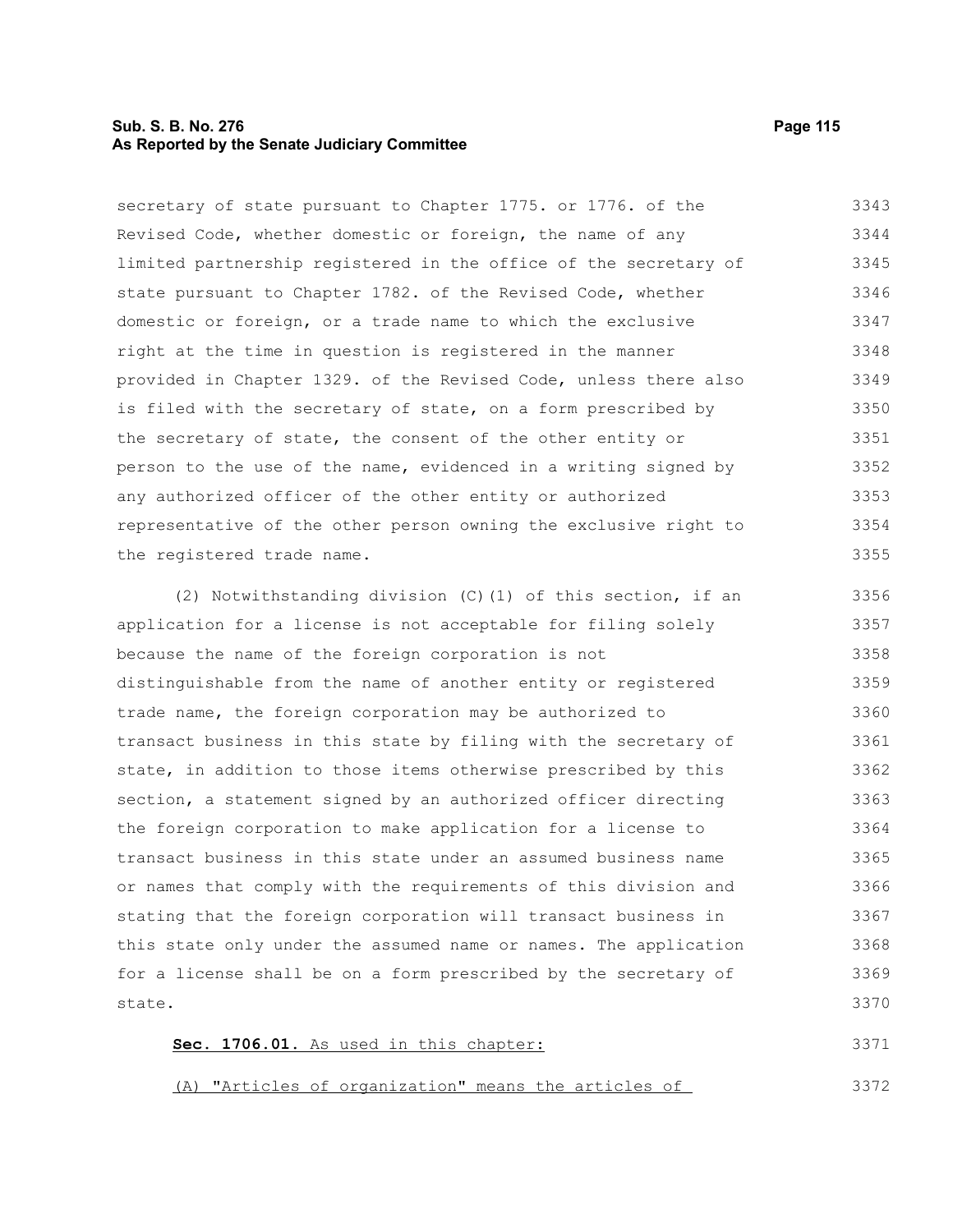| organization described in section 1706.16 of the Revised Code,  | 3373 |
|-----------------------------------------------------------------|------|
| and those articles of organization as amended or restated.      | 3374 |
| (B) "Assignment" means a transfer, conveyance, deed, bill       | 3375 |
| of sale, lease, mortgage, security interest, encumbrance, gift, | 3376 |
| or transfer by operation of law.                                | 3377 |
| (C) "Constituent limited liability company" means a             | 3378 |
| constituent entity that is a limited liability company.         | 3379 |
| (D) "Constituent entity" means an entity that is party to       | 3380 |
| a merger.                                                       | 3381 |
| (E) "Contribution" means anything of value including cash,      | 3382 |
| property, or services rendered, or a promissory note or other   | 3383 |
| binding obligation to contribute cash or property or to perform | 3384 |
| services, that a person contributes to a limited liability      | 3385 |
| company, or a series thereof, in the person's capacity as a     | 3386 |
| member.                                                         | 3387 |
| (F) "Converted entity" means the entity into which a            | 3388 |
| converting entity converts pursuant to sections 1706.72 to      | 3389 |
| 1706.723 of the Revised Code.                                   | 3390 |
| (G) "Converting limited liability company" means a              | 3391 |
| converting entity that is a limited liability company.          | 3392 |
| (H) "Converting entity" means an entity that converts into      | 3393 |
| a converted entity pursuant to sections 1706.72 to 1706.723 of  | 3394 |
| the Revised Code.                                               | 3395 |
| (I) "Debtor in bankruptcy" means a person who is the            | 3396 |
| subject of an order for relief under Title 11 of the United     | 3397 |
| States Code, a comparable order under a successor statute of    | 3398 |
| general application, or a comparable order under any federal,   | 3399 |
| state, or foreign law governing insolvency.                     | 3400 |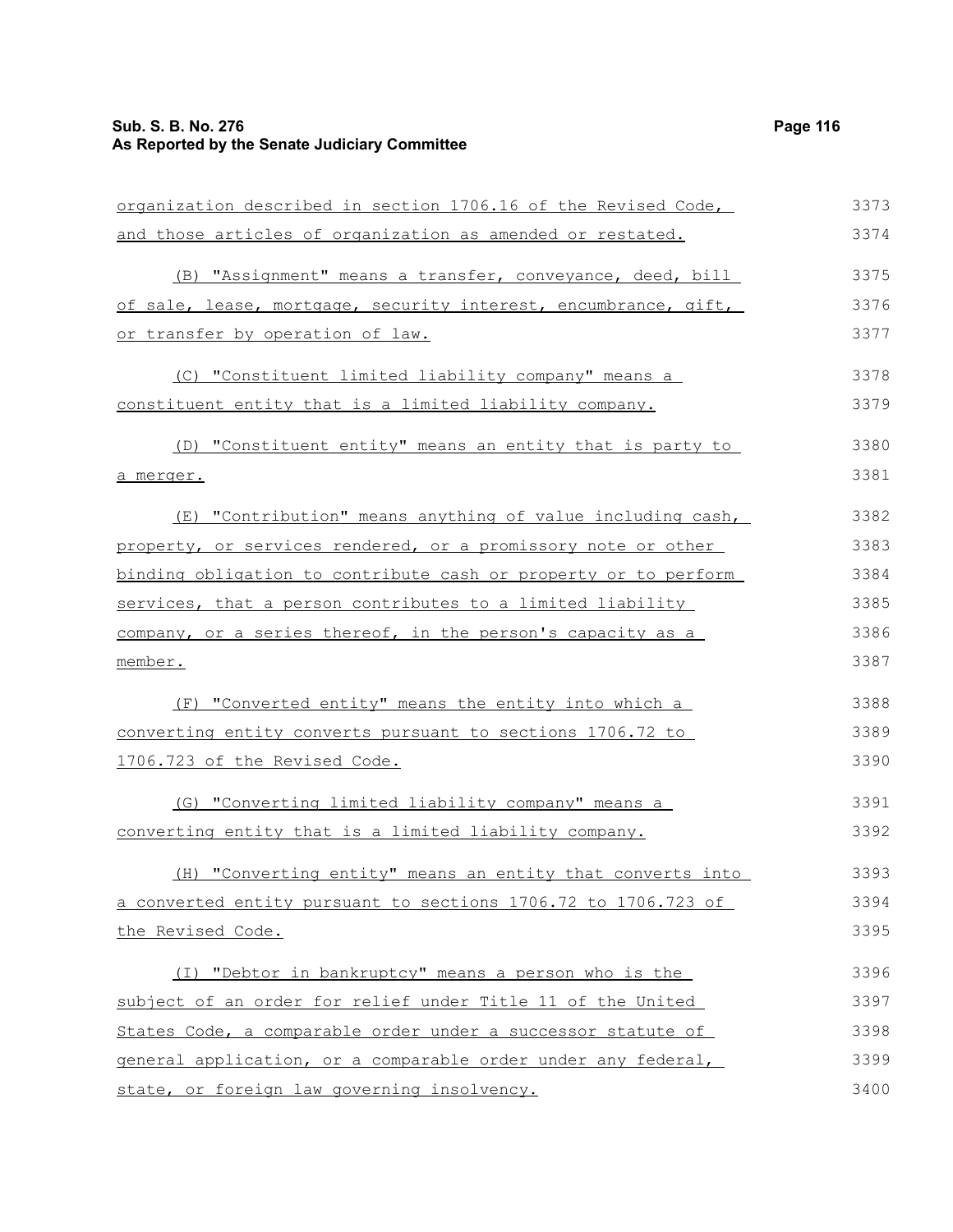# **Sub. S. B. No. 276 Page 117 As Reported by the Senate Judiciary Committee**

| (J) "Distribution" means a transfer of money or other            | 3401 |
|------------------------------------------------------------------|------|
| property from a limited liability company, or a series thereof,  | 3402 |
| to another person on account of a membership interest.           | 3403 |
| (K) "Entity" means a general partnership, limited                | 3404 |
| partnership, limited liability partnership, limited liability    | 3405 |
| company, association, corporation, professional corporation,     | 3406 |
| professional association, nonprofit corporation, business trust, | 3407 |
| real estate investment trust, common law trust, statutory trust, | 3408 |
| cooperative association, or any similar organization that has a  | 3409 |
| governing statute, in each case, whether foreign or domestic.    | 3410 |
| (L) "Foreign limited liability company" means an entity          | 3411 |
| that is all of the following:                                    | 3412 |
| (1) An unincorporated association;                               | 3413 |
| (2) Organized under the laws of a state other than this          | 3414 |
| state or under the laws of a foreign country;                    | 3415 |
| (3) Organized under a statute pursuant to which an               | 3416 |
| association may be formed that affords to each of its members    | 3417 |
| limited liability with respect to the liabilities of the entity; | 3418 |
| (4) Not required to be registered, qualified, or organized       | 3419 |
| under any statute of this state other than this chapter.         | 3420 |
| (M) "Governing statute" means the law that governs an            | 3421 |
| entity's internal affairs.                                       | 3422 |
| (N) "Limited liability company," except in the phrase            | 3423 |
| "foreign limited liability company," means an entity formed or   | 3424 |
| existing under this chapter.                                     | 3425 |
| (0) "Manager" means any person designated by the limited         | 3426 |
| liability company or its members with the authority to manage    | 3427 |
| all or part of the activities or affairs of the limited          | 3428 |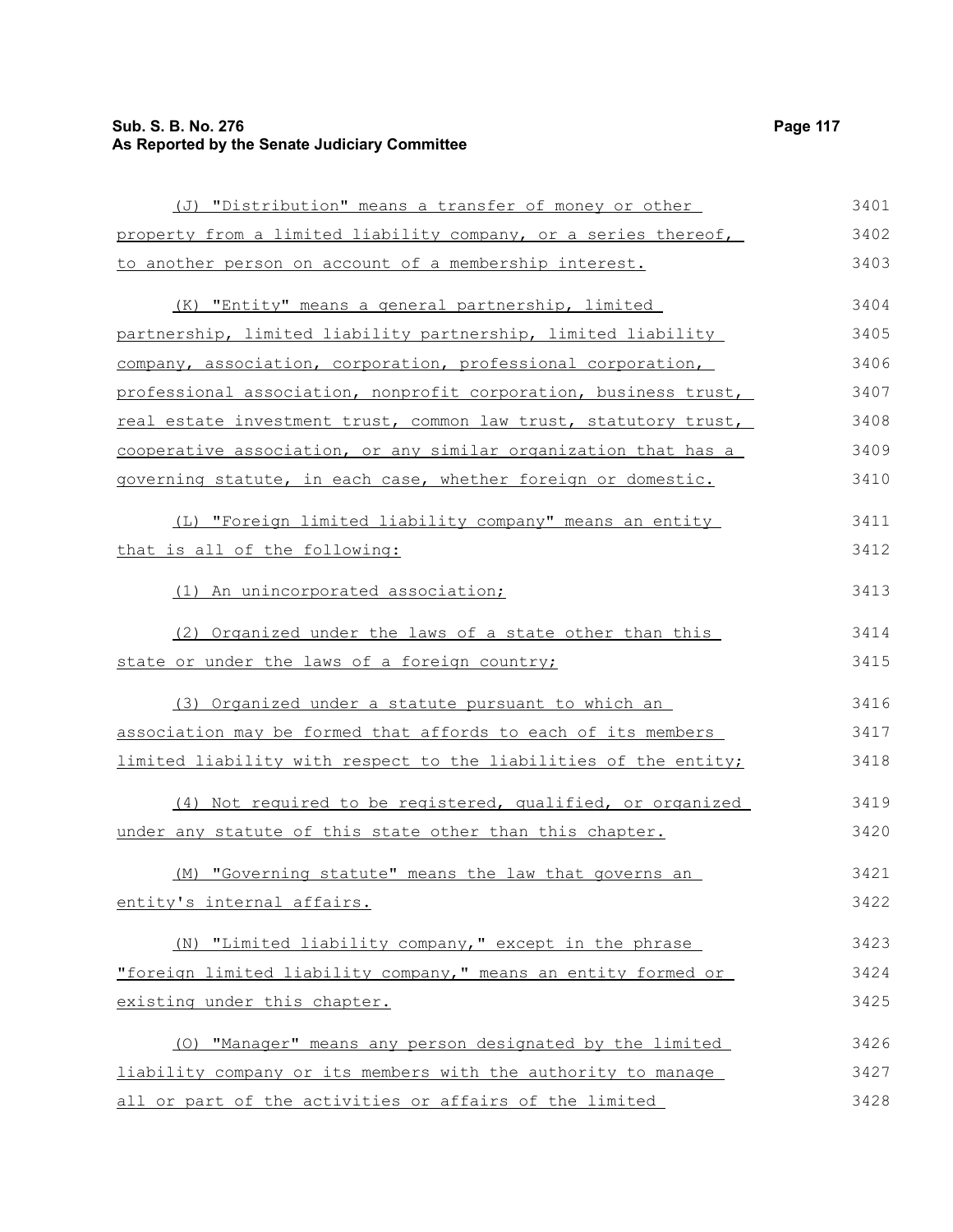# **Sub. S. B. No. 276 Page 118 As Reported by the Senate Judiciary Committee**

| liability company on behalf of the limited liability company,    | 3429 |
|------------------------------------------------------------------|------|
| which person has agreed to serve in such capacity, whether such  | 3430 |
| person is designated as a manager, director, officer, or         | 3431 |
| otherwise.                                                       | 3432 |
| (P) "Member" means a person that has been admitted as a          | 3433 |
| member of a limited liability company under section 1706.27 of   | 3434 |
| the Revised Code and that has not dissociated as a member.       | 3435 |
| (Q) "Membership interest" means a member's right to              | 3436 |
| receive distributions from a limited liability company or series | 3437 |
| thereof.                                                         | 3438 |
| (R) "Operating agreement" means any valid agreement,             | 3439 |
| written or oral, of the members, or any written declaration of   | 3440 |
| the sole member, as to the affairs and activities of a limited   | 3441 |
| liability company and any series thereof. "Operating agreement"  | 3442 |
| includes any amendments to the operating agreement.              | 3443 |
| (S) "Organizational documents" means any of the following:       | 3444 |
| (1) For a general partnership or foreign general                 | 3445 |
| partnership, its partnership agreement;                          | 3446 |
| (2) For a limited partnership or foreign limited                 | 3447 |
| partnership, its certificate of limited partnership and          | 3448 |
| partnership agreement;                                           | 3449 |
| (3) For a limited liability limited partnership or foreign       | 3450 |
| limited liability limited partnership, its certificate of        | 3451 |
| limited partnership and partnership agreement;                   | 3452 |
| (4) For a limited liability company or foreign limited           | 3453 |
| liability company, its articles of organization and operating    | 3454 |
| agreement, or comparable records as provided in its governing    | 3455 |
| statute;                                                         | 3456 |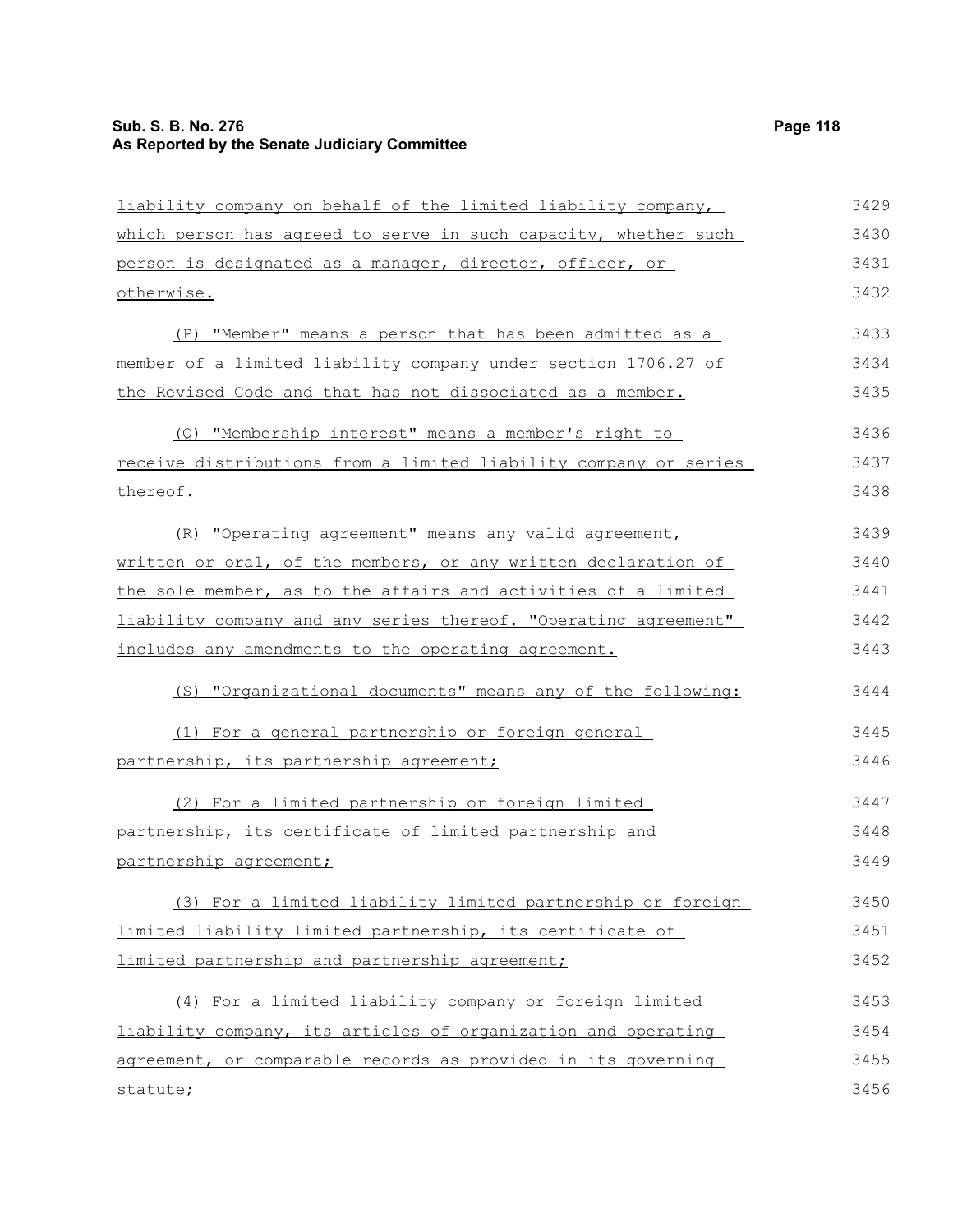# **Sub. S. B. No. 276 Page 119 As Reported by the Senate Judiciary Committee**

| (5) For a business or statutory trust or foreign business        | 3457 |
|------------------------------------------------------------------|------|
| or statutory trust, its trust instrument, or comparable records  | 3458 |
| as provided in its governing statute;                            | 3459 |
| (6) For a for-profit corporation or foreign for-profit           | 3460 |
| corporation, its articles of incorporation, requlations, and     | 3461 |
| other agreements among its shareholders that are authorized by   | 3462 |
| its governing statute, or comparable records as provided in its  | 3463 |
| governing statute;                                               | 3464 |
| (7) For a nonprofit corporation or foreign nonprofit             | 3465 |
| corporation, its articles of incorporation, regulations, and     | 3466 |
| other agreements that are authorized by its governing statute or | 3467 |
| comparable records as provided in its governing statute;         | 3468 |
| (8) For a professional association, its articles of              | 3469 |
| incorporation, regulations, and other agreements among its       | 3470 |
| shareholders that are authorized by its governing statute, or    | 3471 |
| <u>comparable records as provided in its governing statute;</u>  | 3472 |
| (9) For any other entity, the basic records that create          | 3473 |
| the entity, determine its internal governance, and determine the | 3474 |
| relations among the persons that own it, are members of it, or   | 3475 |
| <u>govern it.</u>                                                | 3476 |
| (T) "Organizer" means a person executing the initial             | 3477 |
| articles of organization filed by the secretary of state in      | 3478 |
| accordance with section 1706.16 of the Revised Code.             | 3479 |
| (U) "Person" means an individual, entity, trust, estate,         | 3480 |
| government, custodian, nominee, trustee, personal                | 3481 |
| representative, fiduciary, or any other individual, entity, or   | 3482 |
| series thereof in its own or any representative capacity, in     | 3483 |
| each case, whether foreign or domestic. As used in this          | 3484 |
| division, "government" includes a country, state, county, or     | 3485 |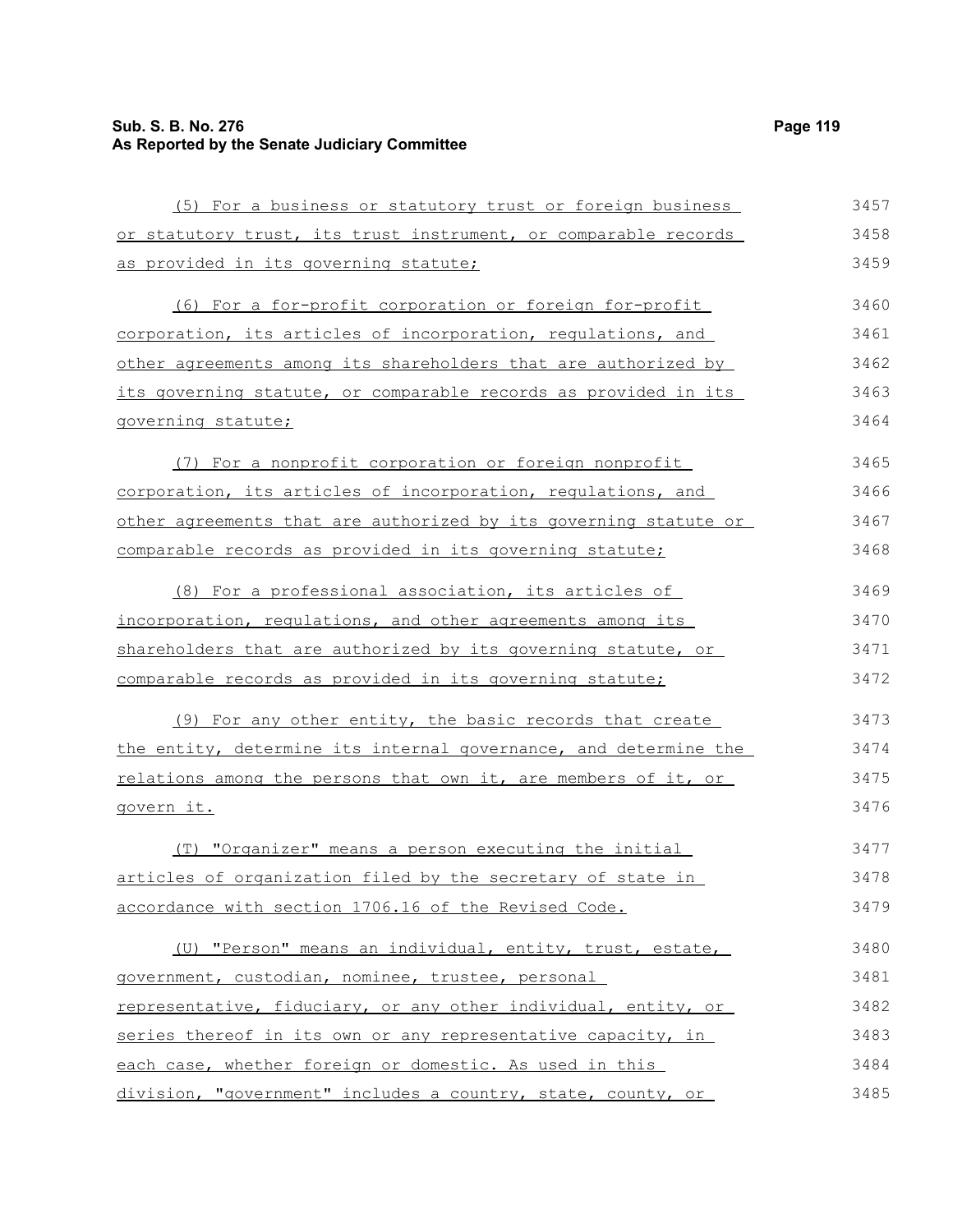## **Sub. S. B. No. 276 Page 120 As Reported by the Senate Judiciary Committee**

other political subdivision, agency, or instrumentality. (V) "Principal office" means the location specified by a limited liability company, foreign limited liability company, or other entity as its principal office in the last filed record in which the limited liability company, foreign limited liability company, or other entity specified its principal office on the records of the secretary of state. If no such location has previously been specified, then "principal office" means the location reasonably apparent to an unaffiliated person as the principal executive office of the limited liability company, foreign limited liability company, or other entity. (W) "Record" means information that is inscribed on a tangible medium or that is stored in an electronic or other medium and is retrievable in written or paper form through an automated process. (X) "Sign" means, with the present intent to authenticate or adopt a record, either of the following: (1) To execute or adopt a tangible symbol; (2) To attach to or logically associate with the record an electronic symbol, sound, or process. (Y) "State" means a state of the United States, the District of Columbia, Puerto Rico, the United States Virgin Islands, or any territory or insular possession subject to the jurisdiction of the United States. (Z) "Surviving entity" means an entity into which one or more other entities are merged, whether the entity pre-existed the merger or was created pursuant to the merger. 3486 3487 3488 3489 3490 3491 3492 3493 3494 3495 3496 3497 3498 3499 3500 3501 3502 3503 3504 3505 3506 3507 3508 3509 3510 3511 3512

(AA) "Tribunal" means a court or, if provided in the 3513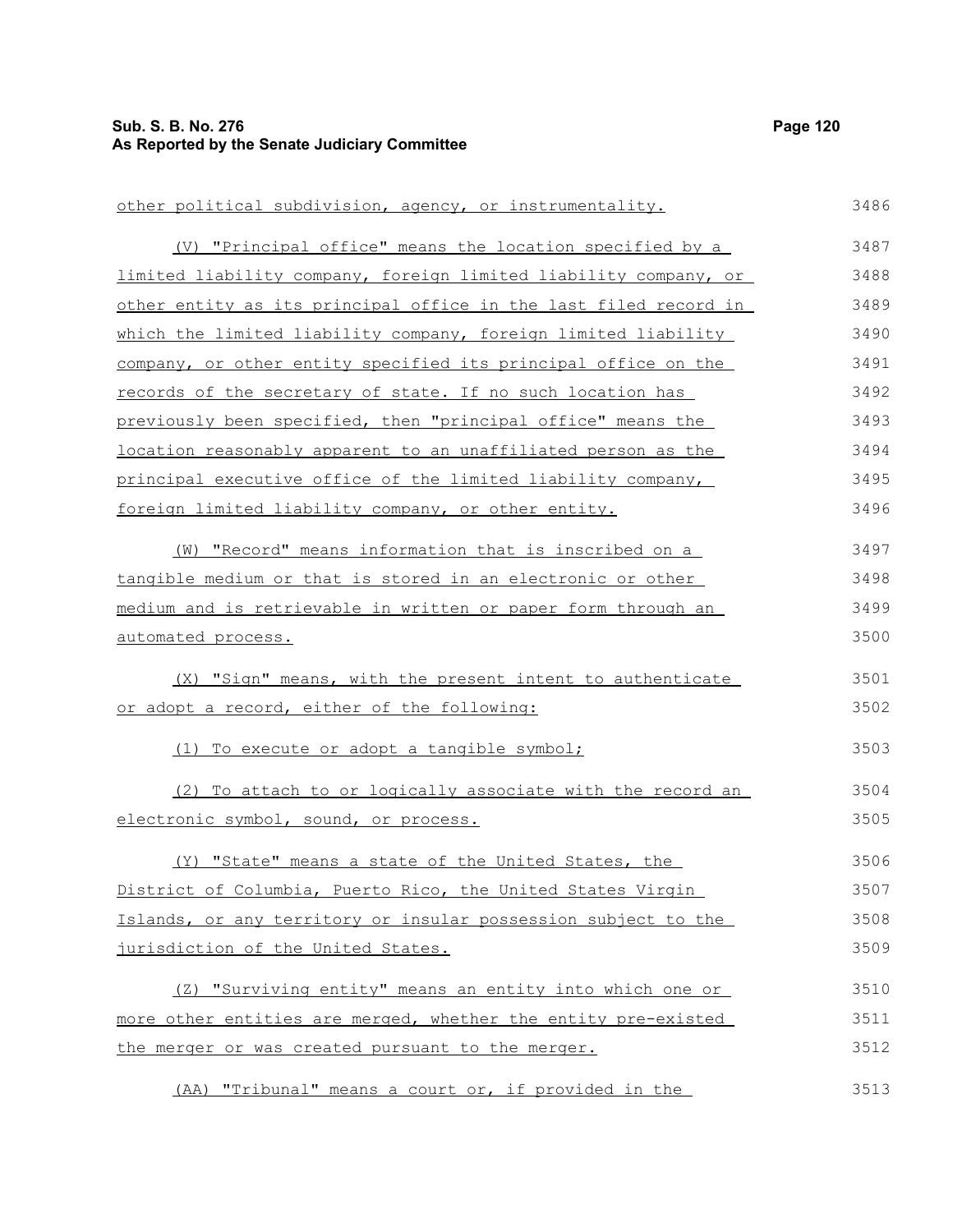# **Sub. S. B. No. 276 Page 121 As Reported by the Senate Judiciary Committee**

| operating agreement or otherwise agreed, an arbitrator,     | 3514 |
|-------------------------------------------------------------|------|
| arbitration panel, or other tribunal.                       | 3515 |
| Sec. 1706.02. This chapter may be cited as the "Ohio        | 3516 |
| Revised Limited Liability Company Act."                     | 3517 |
| Sec. 1706.03. (A) A person knows a fact when either of the  | 3518 |
| following is met:                                           | 3519 |
| (1) The person has actual knowledge of the fact.            | 3520 |
| (2) The person is deemed to know the fact under law other   | 3521 |
| <u>than this chapter.</u>                                   | 3522 |
| (B) A person has notice of a fact when any of the           | 3523 |
| <u>following is met:</u>                                    | 3524 |
| (1) The person knows of the fact.                           | 3525 |
| (2) The person receives notification of the fact.           | 3526 |
| (3) The person has reason to know the fact from all the     | 3527 |
| facts known to the person at the time.                      | 3528 |
| (4) The person is deemed to have notice of the fact under   | 3529 |
| division (D) of this section.                               | 3530 |
| (C) A person notifies another of a fact by taking steps     | 3531 |
| reasonably required to inform the other person in ordinary  | 3532 |
| course, whether or not the other person knows the fact.     | 3533 |
| (D) A person is deemed to have notice of the following:     | 3534 |
| (1) The matters included in a limited liability company's   | 3535 |
| articles of organization under divisions (A) (1) to (3) of  | 3536 |
| section 1706.16 of the Revised Code, upon the filing of the | 3537 |
| articles;                                                   | 3538 |
| (2) A limited liability company's dissolution, ninety days  | 3539 |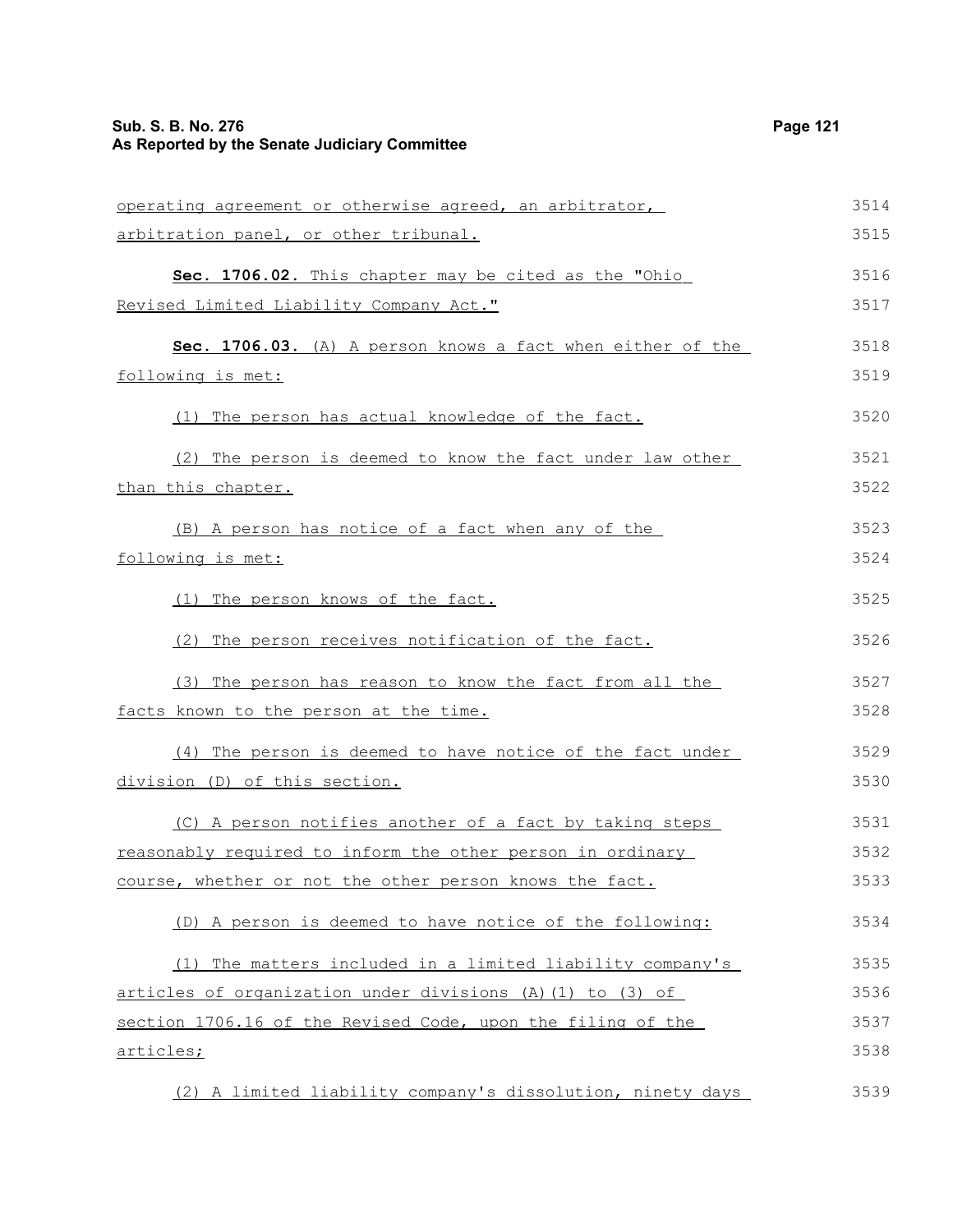| after a certificate of dissolution under section 1706.471 of the | 3540 |
|------------------------------------------------------------------|------|
| Revised Code becomes effective;                                  | 3541 |
| (3) A limited liability company's merger or conversion,          | 3542 |
| ninety days after a certificate of merger under section 1706.712 | 3543 |
| of the Revised Code or certificate of conversion under section   | 3544 |
| 1706.722 of the Revised Code becomes effective.                  | 3545 |
| (E) A member's knowledge, notice, or receipt of a                | 3546 |
| notification of a fact relating to the limited liability company | 3547 |
| is not knowledge, notice, or receipt of a notification of a fact | 3548 |
| by the limited liability company solely by reason of the         | 3549 |
| member's capacity as a member.                                   | 3550 |
| Sec. 1706.04. (A) A limited liability company is a               | 3551 |
| separate legal entity. A limited liability company's status for  | 3552 |
| tax purposes shall not affect its status as a separate legal     | 3553 |
| entity formed under this chapter.                                | 3554 |
| (B) A limited liability company has perpetual duration.          | 3555 |
| Sec. 1706.05. (A) A limited liability company may carry on       | 3556 |
| any lawful activity, whether or not for profit.                  | 3557 |
| (B) A limited liability company shall possess and may            | 3558 |
| exercise all the powers and privileges granted by this chapter   | 3559 |
| or by any other law or by its operating agreement, together with | 3560 |
| any powers incidental thereto, including those powers and        | 3561 |
| privileges necessary or convenient to the conduct, promotion, or | 3562 |
| attainment of the business, purposes, or activities of the       | 3563 |
| limited liability company.                                       | 3564 |
| (C) Without limiting the general powers enumerated in            | 3565 |
| division (B) of this section, a limited liability company shall  | 3566 |
| have the power and authority to make contracts of quaranty and   | 3567 |
| suretyship and enter into interest rate, basis, currency, hedge, | 3568 |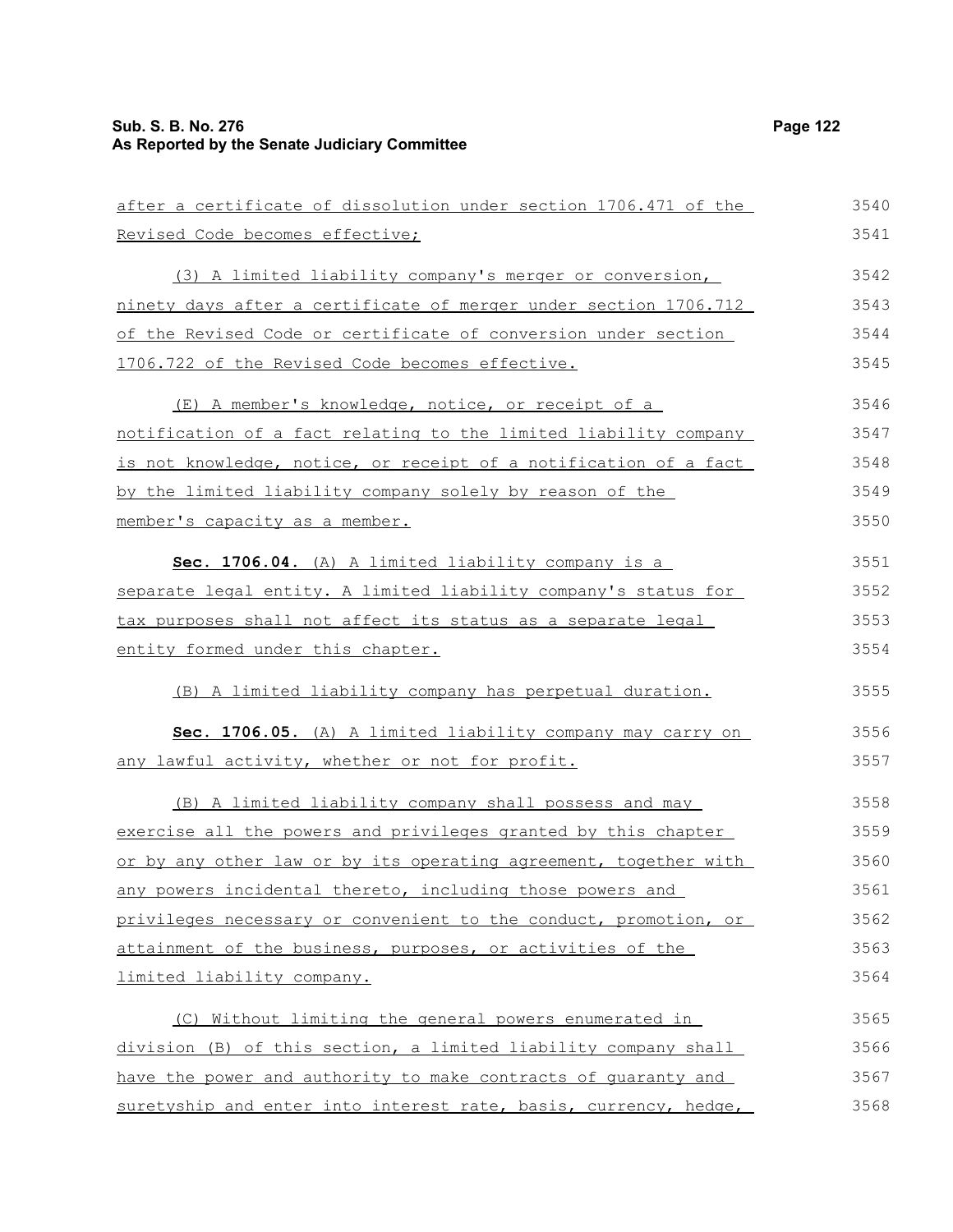## **Sub. S. B. No. 276 Page 123 As Reported by the Senate Judiciary Committee**

or other swap agreements, or cap, floor, put, call, option, exchange, or collar agreements, derivative agreements, or other agreements similar to any of the foregoing. (D) A series established under this chapter has the power and capacity, in the series' own name, to do all of the (1) Sue and be sued; (2) Contract; (3) Hold and convey title to assets of the series, including real property, personal property, and intangible

#### property;

following:

(4) Grant liens and security interests in assets of the series.

 **Sec. 1706.06.** (A) This chapter shall be construed to give maximum effect to the principles of freedom of contract and to the enforceability of operating agreements. 3582 3583 3584

(B) Unless displaced by particular provisions of this chapter, principles of law and equity supplement this chapter. 3585 3586

(C) Rules that statutes in derogation of the common law are to be strictly construed shall have no application to this chapter. 3587 3588 3589

(D) Sections 1309.406 and 1309.408 of the Revised Code do not apply to any interest in a limited liability company, including all rights, powers, and interests arising under an operating agreement or this chapter. This division prevails over those sections, and is expressly intended to permit the enforcement of the provisions of an operating agreement that would otherwise be ineffective under those sections. 3590 3591 3592 3593 3594 3595 3596

3569 3570 3571

3572 3573 3574

3575

3576

3577 3578 3579

3580 3581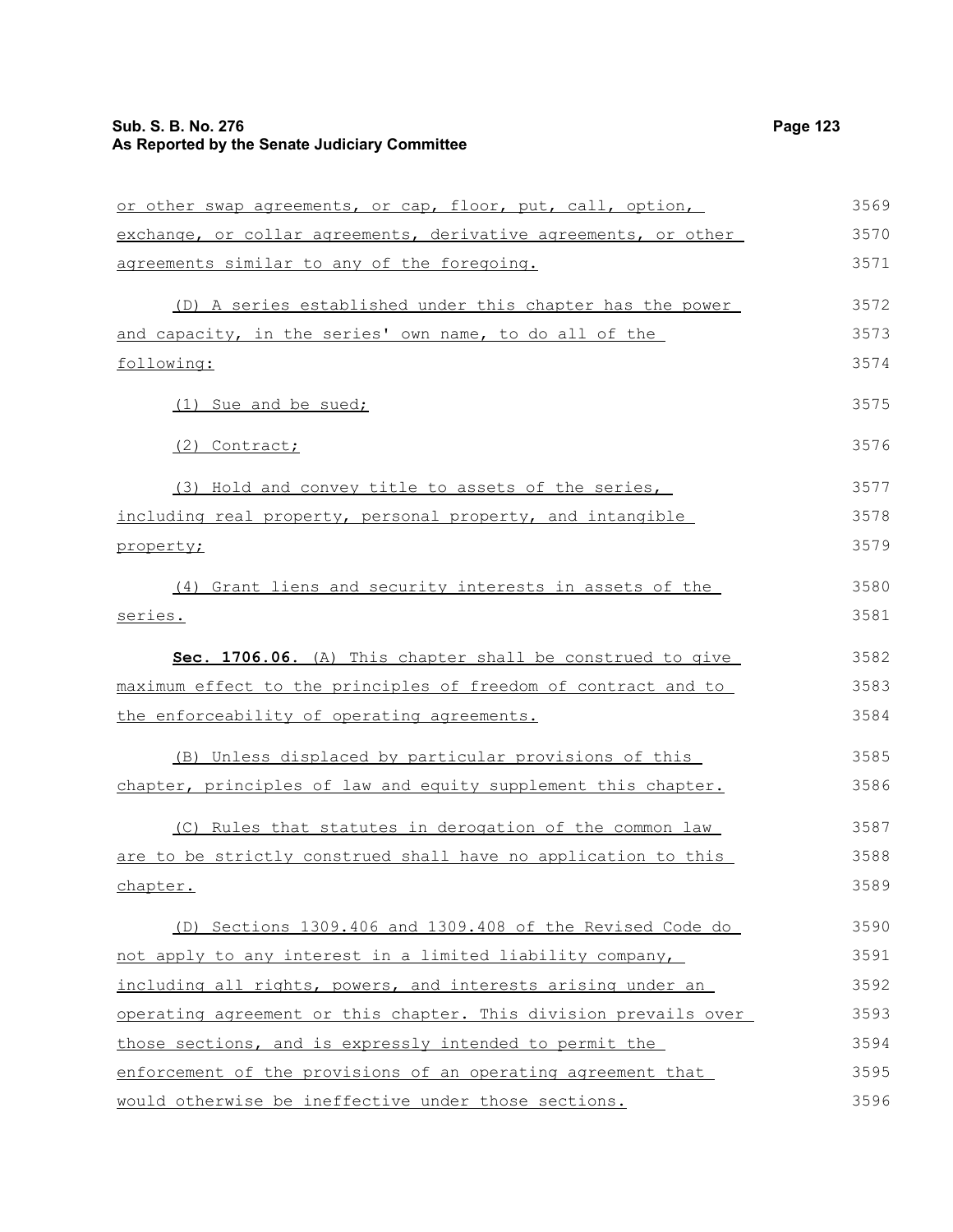## **Sub. S. B. No. 276 Page 124 As Reported by the Senate Judiciary Committee**

| (E) This chapter applies to all limited liability               | 3597 |
|-----------------------------------------------------------------|------|
| companies equally regardless of whether the limited liability   | 3598 |
| company has one or more members or whether it is formed by a    | 3599 |
| filing under section 1706.16 of the Revised Code or by merger,  | 3600 |
| consolidation, conversion, or otherwise.                        | 3601 |
| Sec. 1706.061. The law of this state governs all of the         | 3602 |
| following:                                                      | 3603 |
| (A) The organization and internal affairs of a limited          | 3604 |
| liability company;                                              | 3605 |
| (B) The liability of a member as a member for the debts,        | 3606 |
| obligations, or other liabilities of a limited liability        | 3607 |
| company;                                                        | 3608 |
| (C) The authority of the members and agents of a limited        | 3609 |
| liability company;                                              | 3610 |
| (D) The availability of the assets of a limited liability       | 3611 |
| company or series thereof for the obligations of the limited    | 3612 |
| liability company or another series thereof.                    | 3613 |
| Sec. 1706.07. (A) The name of a limited liability company       | 3614 |
| shall contain the words "limited liability company" or the      | 3615 |
| abbreviation "L.L.C.," "LLC," "limited," "ltd.," or "ltd".      | 3616 |
| (B) Except as provided in this section and in sections          | 3617 |
| 1701.75, 1701.78, 1701.82, 1705.36, and 1705.37 of the Revised  | 3618 |
| Code, the secretary of state shall not accept for filing in the | 3619 |
| secretary of state's office the articles of organization of a   | 3620 |
| limited liability company if the company name set forth in the  | 3621 |
| articles is not distinguishable on the records of the secretary | 3622 |
| of state from the name of any of the following:                 | 3623 |
| (1) Any other limited liability company, whether the name       | 3624 |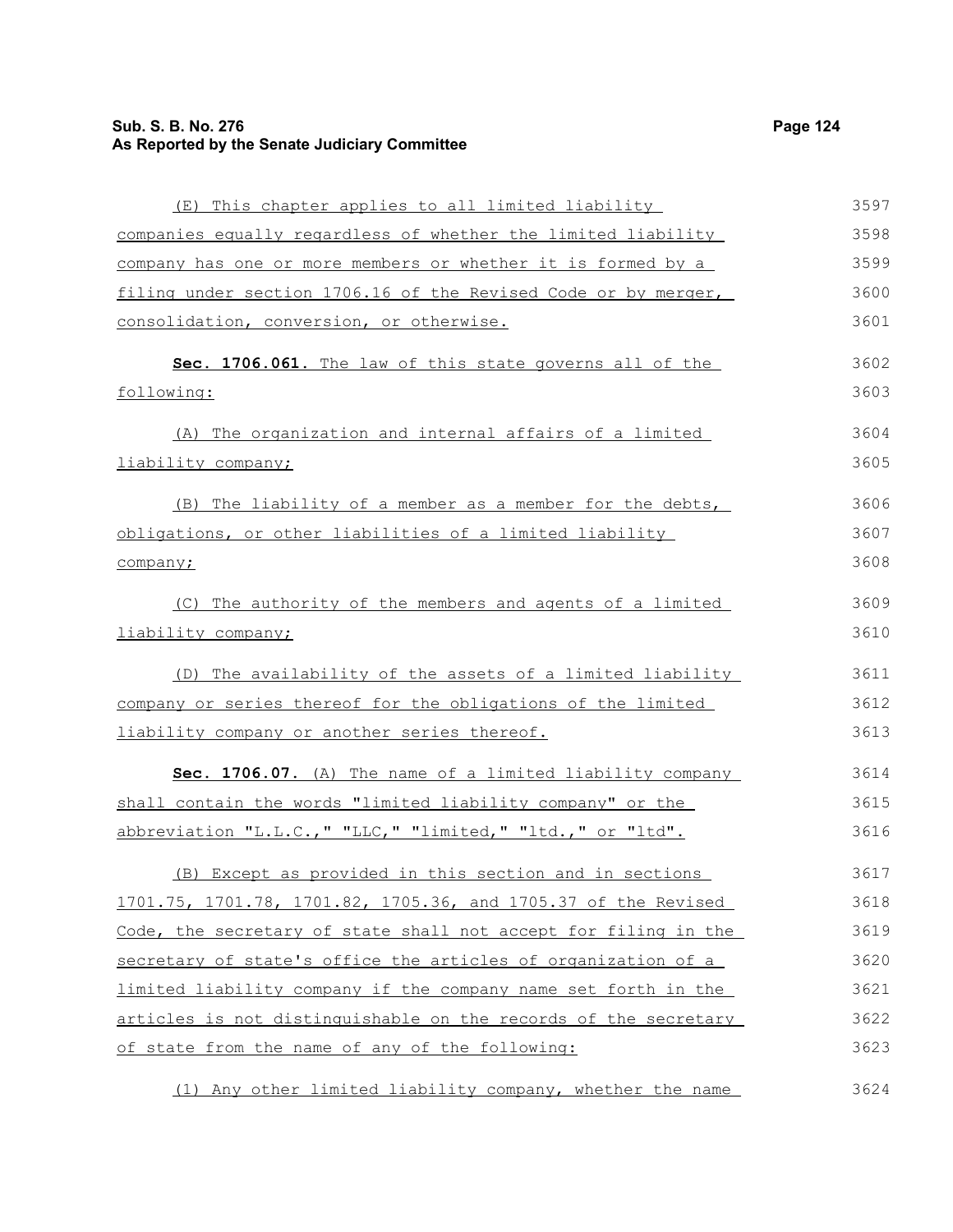## **Sub. S. B. No. 276 Page 125 As Reported by the Senate Judiciary Committee**

| is of a domestic limited liability company or of a foreign       | 3625 |
|------------------------------------------------------------------|------|
| limited liability company registered as a foreign limited        | 3626 |
| liability company under this chapter;                            | 3627 |
| (2) Any corporation, whether the name is of a domestic           | 3628 |
| corporation or of a foreign corporation holding a license as a   | 3629 |
| foreign corporation under the laws of this state pursuant to     | 3630 |
| Chapter 1701., 1702., or 1703. of the Revised Code;              | 3631 |
| (3) Any limited liability partnership, whether the name is       | 3632 |
| of a domestic limited liability partnership or a foreign limited | 3633 |
| liability partnership registered pursuant to Chapter 1775. or    | 3634 |
| 1776. of the Revised Code;                                       | 3635 |
| (4) Any limited partnership, whether the name is of a            | 3636 |
| domestic limited partnership or a foreign limited partnership    | 3637 |
| registered pursuant to Chapter 1782. of the Revised Code;        | 3638 |
| (5) Any trade name to which the exclusive right, at the          | 3639 |
| time in question, is registered in the office of the secretary   | 3640 |
| of state pursuant to Chapter 1329. of the Revised Code.          | 3641 |
| (C) A limited liability company may apply to the secretary       | 3642 |
| of state for authorization to use a name that is not             | 3643 |
| distinguishable from the names identified in division (B) of of  | 3644 |
| this section if there also is filed in the office of the         | 3645 |
| secretary of state, on a form prescribed by the secretary of     | 3646 |
| state, the consent of the other person or, in the case of a      | 3647 |
| registered trade name, the person in whose name is registered    | 3648 |
| the exclusive right to use the name, which consent is evidenced  | 3649 |
| in a writing signed by any authorized officer or any authorized  | 3650 |
| representative of the other person.                              | 3651 |
| (D) If a judicial sale or other transfer by order of a           | 3652 |
| tribunal involves the right to use the name of a limited         | 3653 |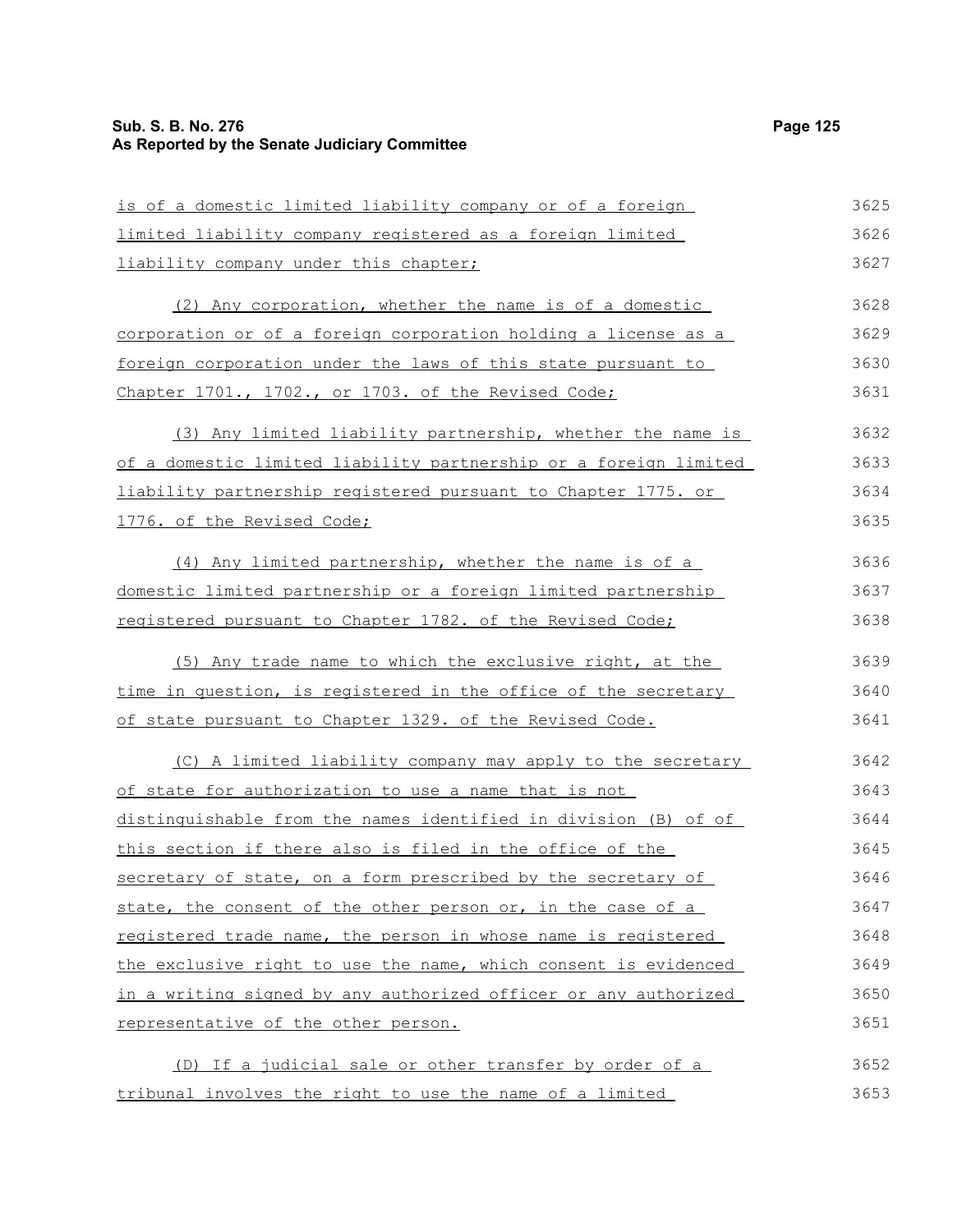### **Sub. S. B. No. 276 Page 126 As Reported by the Senate Judiciary Committee**

liability company or of a foreign limited liability company, then division (B) of this section shall not be applicable with respect to any person that is subject to the order. (E) Any person that wishes to reserve a name for a proposed new limited liability company, a limited liability company that intends to change its name, or an assumed name for a foreign limited liability company whose name is not available may submit to the secretary of state, on a form prescribed by the secretary of state, a written application for the exclusive right to use a specified name as the name of the company. If the secretary of state finds, consistent with this section, that the specified name is available for use, the secretary of state shall file the application. From the date of the filing, the applicant has the exclusive right for one hundred eighty days to use the specified name as the name of the limited liability company, counting the date of the filing as the first of the one hundred eighty days. The right so obtained may be transferred by the applicant or other holder of the right by filing in the office of the secretary of state a written transfer, on a form prescribed by the secretary of state, that states the name and address of the transferee. **Sec. 1706.08.** (A) Except as otherwise provided in divisions (B) and (C) of this section, both of the following apply: 3654 3655 3656 3657 3658 3659 3660 3661 3662 3663 3664 3665 3666 3667 3668 3669 3670 3671 3672 3673 3674 3675 3676 3677

(1) An operating agreement governs relations among the members as members and between the members and the limited liability company. 3678 3679 3680

(2) To the extent that an operating agreement does not otherwise provide for a matter described in division (A)(1) of this section, this chapter governs the matter. 3681 3682 3683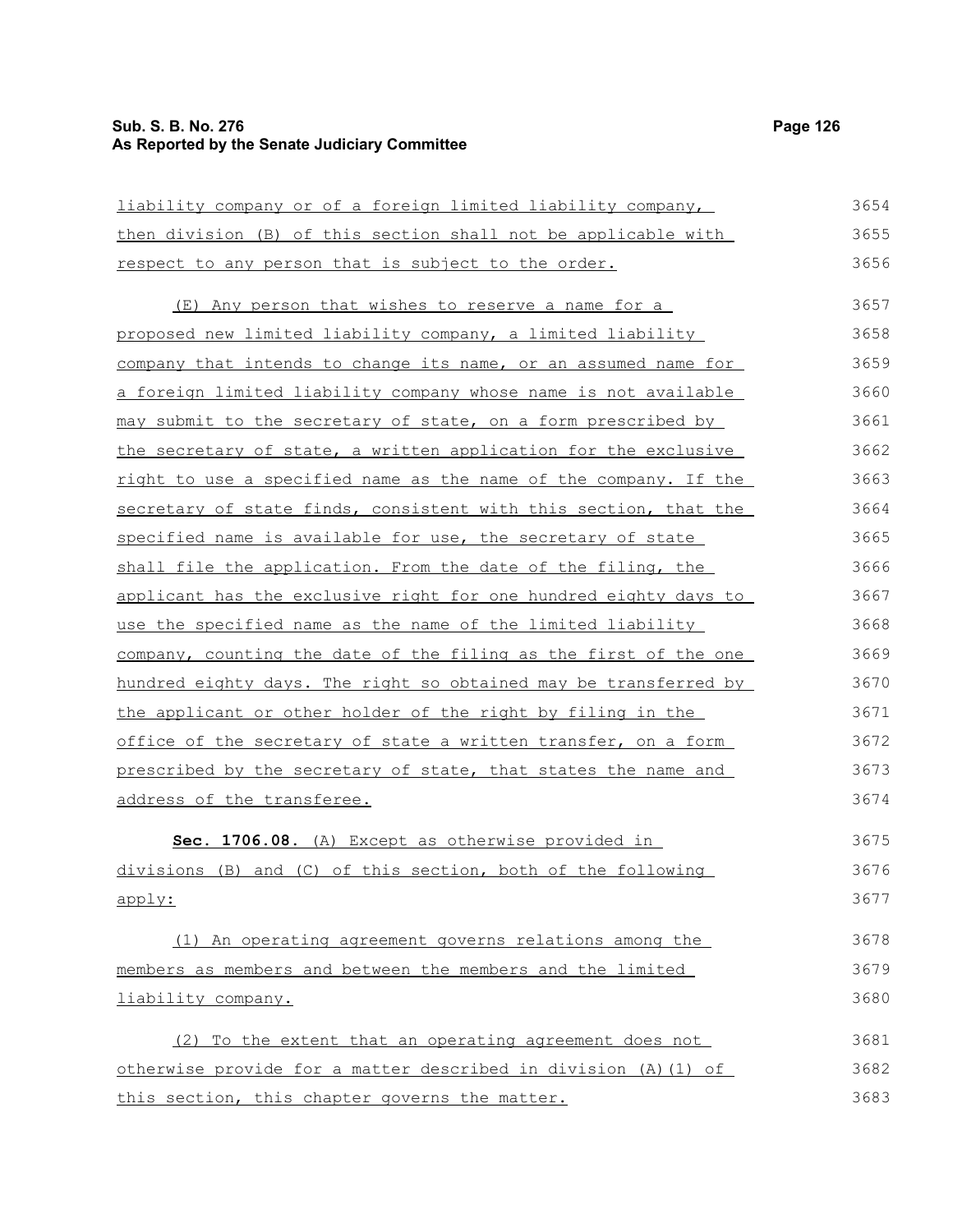# **Sub. S. B. No. 276 Page 127 As Reported by the Senate Judiciary Committee**

| (B) (1) To the extent that, at law or in equity, a member,       | 3684 |
|------------------------------------------------------------------|------|
| manager, or other person has duties, including fiduciary duties, | 3685 |
| to the limited liability company, or to another member or to     | 3686 |
| another person that is a party to or is otherwise bound by an    | 3687 |
| operating agreement, those duties may be expanded or restricted  | 3688 |
| or eliminated by a written operating agreement. However, an      | 3689 |
| operating agreement may not eliminate the implied covenant of    | 3690 |
| good faith and fair dealing.                                     | 3691 |
| (2) A written operating agreement may provide for the            | 3692 |
| limitation or elimination of any and all liabilities for breach  | 3693 |
| of contract and breach of duties, including breach of fiduciary  | 3694 |
| duties, of a member, manager, or other person to a limited       | 3695 |
| liability company or to another member or to another person that | 3696 |
| is a party to or is otherwise bound by an operating agreement.   | 3697 |
| However, an operating agreement may not limit or eliminate       | 3698 |
| liability for any act or omission that constitutes a bad faith   | 3699 |
| violation of the implied covenant of good faith and fair         | 3700 |
| dealing.                                                         | 3701 |
| (3) A member, manager, or other person shall not be liable       | 3702 |
| to a limited liability company or to another member or to        | 3703 |
| another person that is a party to or is otherwise bound by an    | 3704 |
| operating agreement for breach of fiduciary duty for the         | 3705 |
| member's or other person's good faith reliance on the operating  | 3706 |
| agreement.                                                       | 3707 |
| (4) An operating agreement may provide either or both of         | 3708 |
| the following:                                                   | 3709 |
| (a) That, a member or assignee who fails to perform in           | 3710 |
| accordance with, or to comply with the terms and conditions of,  | 3711 |
| the operating agreement shall be subject to specified penalties  | 3712 |
| or specified consequences;                                       | 3713 |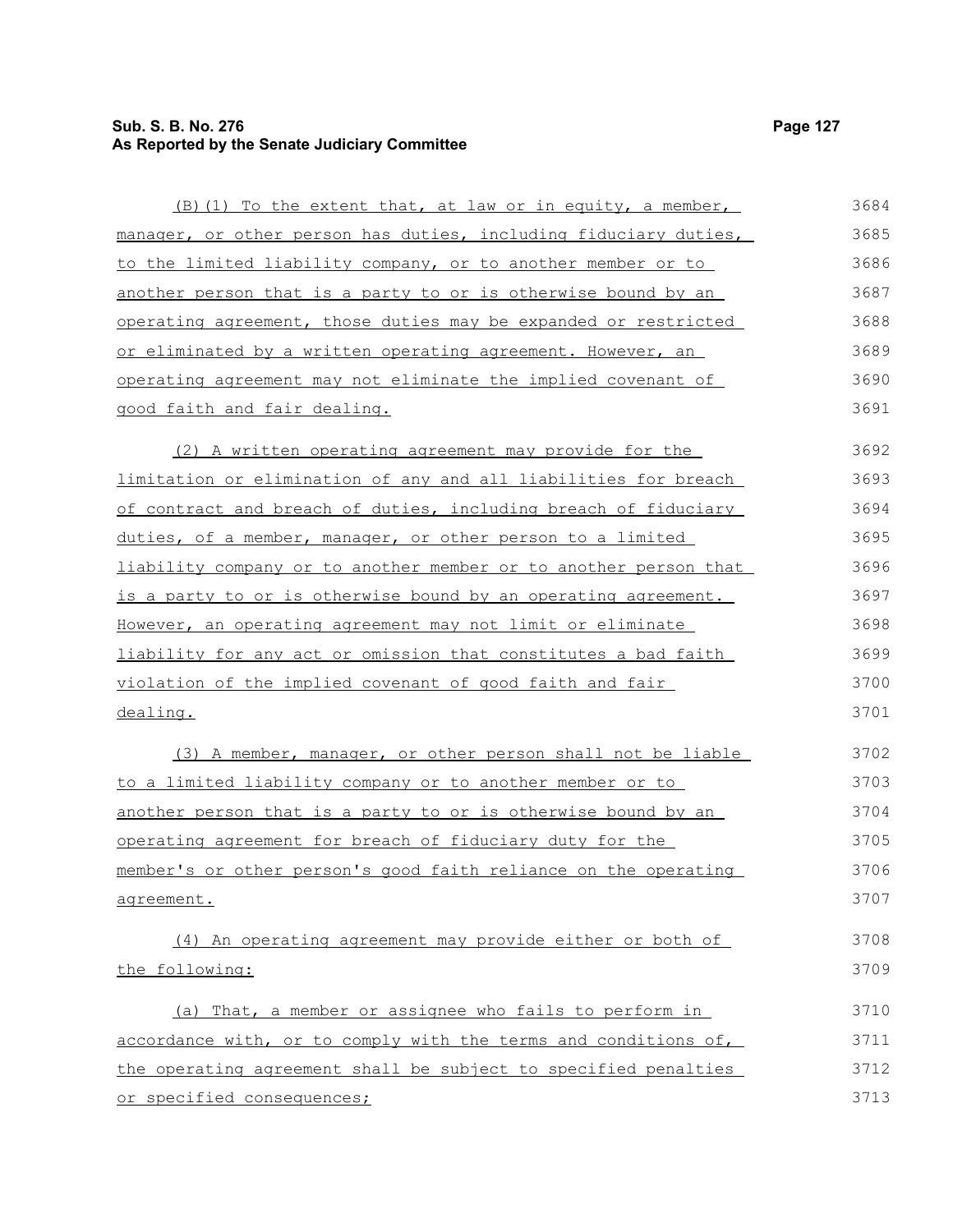## **Sub. S. B. No. 276 Page 128 As Reported by the Senate Judiciary Committee**

(b) That at the time or upon the happening of events specified in the operating agreement, a member or assignee may be subject to specified penalties or consequences. (5) A penalty or consequence that may be specified under division (B)(4) of this section may include any of the following: (a) Reducing or eliminating the defaulting member's or assignee's proportionate interest in a limited liability company; (b) Subordinating the member's or assignee's membership interest to that of nondefaulting members or assignees; (c) Forcing a sale of the member's or assignee's membership interest; (d) Forfeiting the defaulting member's or assignee's membership interest; (e) The lending by other members or assignees of the amount necessary to meet the defaulting member's or assignee's commitment; 3714 3715 3716 3717 3718 3719 3720 3721 3722 3723 3724 3725 3726 3727 3728 3729 3730 3731

(f) A fixing of the value of the defaulting member's or assignee's membership interest by appraisal or by formula and redemption or sale of the membership interest at that value; (g) Any other penalty or consequence. (C) An operating agreement shall not do any of the following: (1) Vary the nature of the limited liability company as a separate legal entity under division (A) of section 1706.04 of the Revised Code; 3732 3733 3734 3735 3736 3737 3738 3739 3740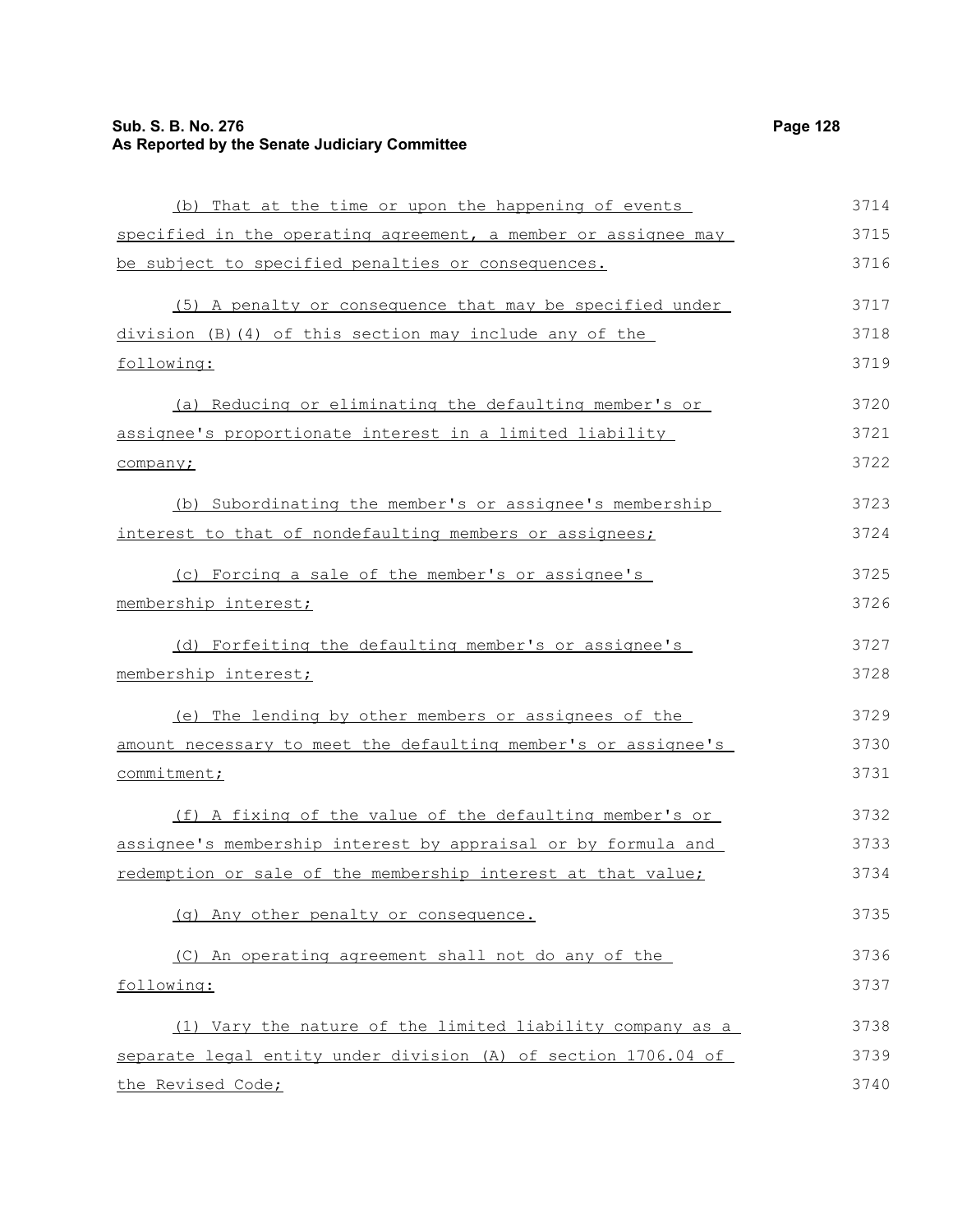## **Sub. S. B. No. 276 Page 129 As Reported by the Senate Judiciary Committee**

| (2) Except as otherwise provided in division (B) of             | 3741 |
|-----------------------------------------------------------------|------|
| section 1706.082 of the Revised Code, restrict the rights under | 3742 |
| this chapter of a person other than a member, dissociated       | 3743 |
| member, or assignee;                                            | 3744 |
| (3) Vary the power of a court under section 1706.171 of         | 3745 |
| the Revised Code;                                               | 3746 |
| (4) Eliminate the implied covenant of good faith and fair       | 3747 |
| dealing;                                                        | 3748 |
| (5) Eliminate or limit the liability of a member or other       | 3749 |
| person for any act or omission that constitutes a bad faith     | 3750 |
| violation of the implied covenant of good faith and fair        | 3751 |
| dealing;                                                        | 3752 |
| (6) Waive the requirements of division (A) of section           | 3753 |
| 1706.281 of the Revised Code;                                   | 3754 |
| (7) Waive the prohibition on issuance of a certificate of       | 3755 |
| a membership interest in bearer form under division (D) of      | 3756 |
| section 1706.341 of the Revised Code;                           | 3757 |
| (8) Waive the requirements of division (B) of section           | 3758 |
| 1706.761 of the Revised Code.                                   | 3759 |
| Sec. 1706.081. (A) A limited liability company is bound by      | 3760 |
| and may enforce its operating agreement, whether or not the     | 3761 |
| limited liability company has itself manifested assent to its   | 3762 |
| operating agreement.                                            | 3763 |
| (B) A person that is admitted as a member of a limited          | 3764 |
| liability company becomes a party to and assents to the         | 3765 |
| operating agreement subject to division (A) of section 1706.281 | 3766 |
| of the Revised Code.                                            | 3767 |
| Two or more persons intending to be the initial<br>(C)          | 3768 |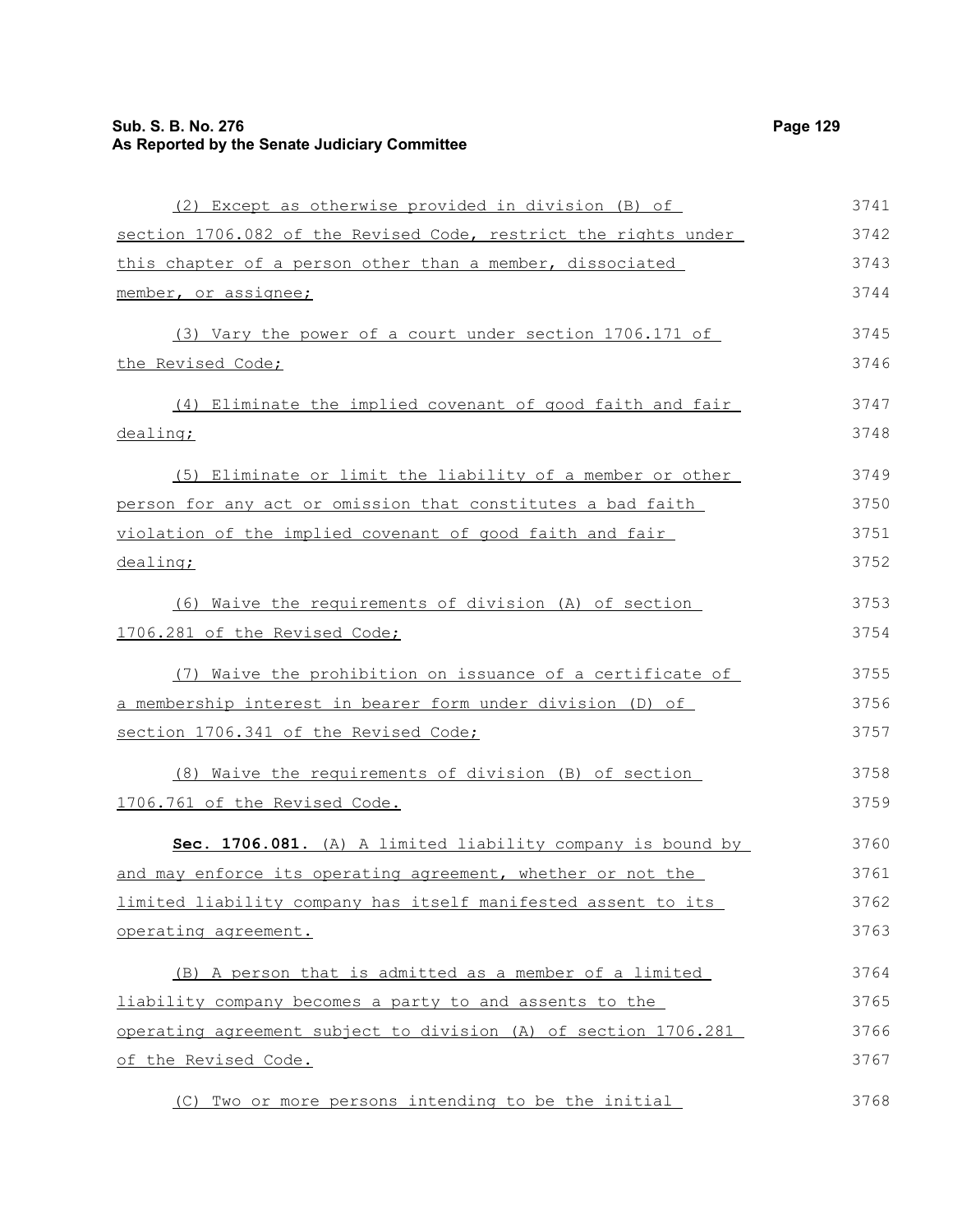## **Sub. S. B. No. 276 Page 130 As Reported by the Senate Judiciary Committee**

| members of a limited liability company may make an agreement            | 3769 |
|-------------------------------------------------------------------------|------|
| <u>providing that upon the formation of the limited liability</u>       | 3770 |
| company the agreement will become its operating agreement. One          | 3771 |
| <u>person intending to be the initial member of a limited liability</u> | 3772 |
| company may assent to terms providing that upon the formation of        | 3773 |
| <u>the limited liability company the terms will become the</u>          | 3774 |
| operating agreement.                                                    | 3775 |
| (D) The operating agreement of a limited liability company              | 3776 |
| having only one member shall not be unenforceable by reason of          | 3777 |
| there being only one person who is a party to the operating             | 3778 |
| <u>agreement.</u>                                                       | 3779 |
| Sec. 1706.082. (A) An operating agreement may be amended                | 3780 |
| upon the consent of all the members of a limited liability              | 3781 |
| company or in such other manner authorized by the operating             | 3782 |
| <u>agreement. If an operating agreement provides for the manner in</u>  | 3783 |
| which it may be amended, including by requiring the approval of         | 3784 |
| a person who is not a party to the operating agreement or the           | 3785 |
| satisfaction of conditions, it may be amended only in that              | 3786 |
| manner or as otherwise permitted by law; except that the                | 3787 |
| approval of any person may be waived by that person and any             | 3788 |
| <u>conditions may be waived by all persons for whose benefit those</u>  | 3789 |
| <u>conditions were intended.</u>                                        | 3790 |
| (B) An operating agreement may provide rights to any                    | 3791 |
| person, including a person who is not a party to the operating          | 3792 |
| agreement, to the extent set forth in the operating agreement.          | 3793 |
| (C) The obligations of a limited liability company and its              | 3794 |
| members to a person in the person's capacity as an assignee or          | 3795 |
| dissociated member are governed by the operating agreement. An          | 3796 |
| assignee and dissociated member are bound by the operating              | 3797 |
| agreement.                                                              | 3798 |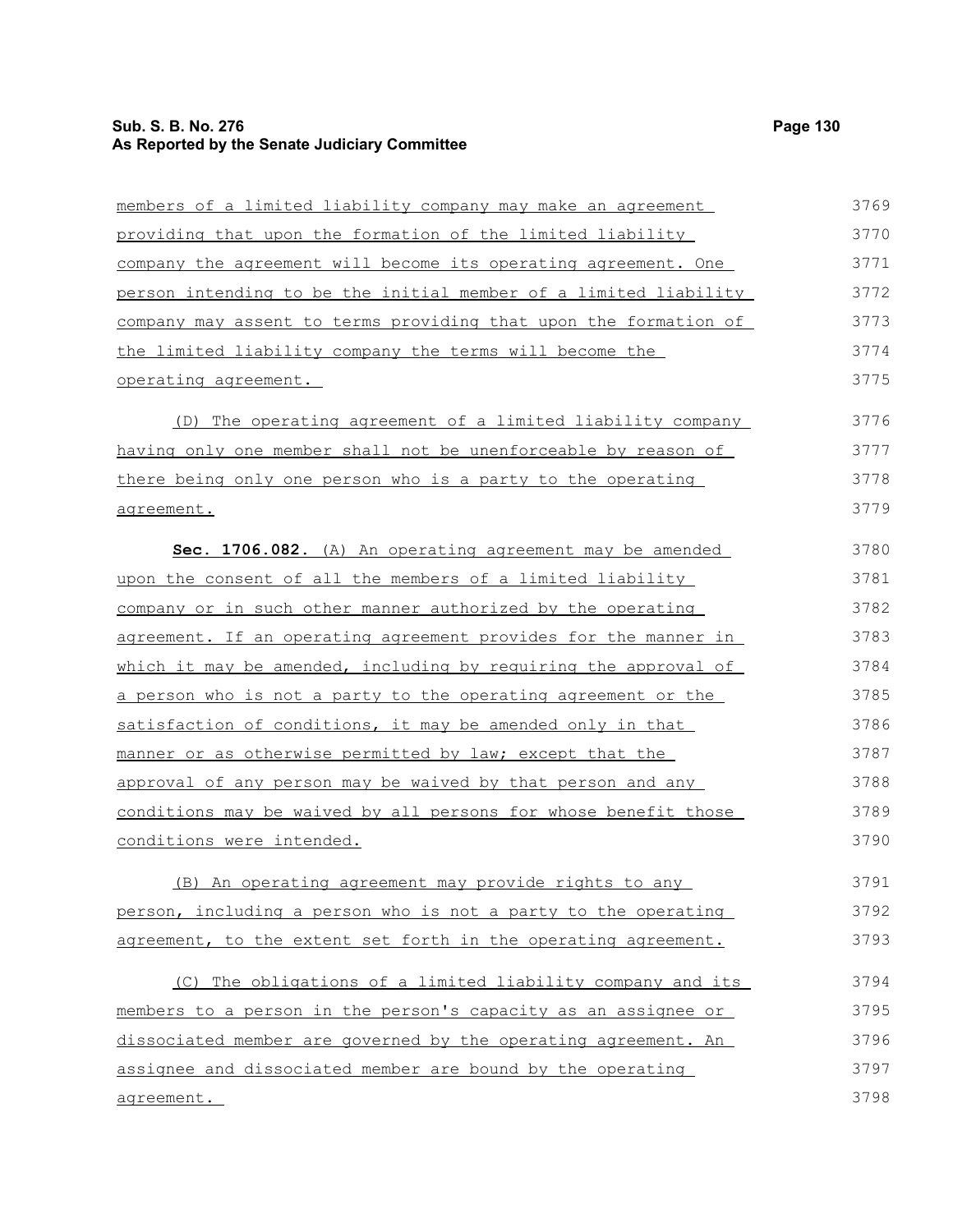# **Sub. S. B. No. 276 Page 131 As Reported by the Senate Judiciary Committee**

| Sec. 1706.09. (A) Each limited liability company and             | 3799 |
|------------------------------------------------------------------|------|
| foreign limited liability company that has an effective          | 3800 |
| registration as a foreign limited liability company under        | 3801 |
| section 1706.511 of the Revised Code shall maintain continuously | 3802 |
| in this state an agent for service of process on the company.    | 3803 |
| The agent shall be one of the following:                         | 3804 |
| (1) A natural person who is a resident of this state;            | 3805 |
| (2) A domestic or foreign corporation, nonprofit                 | 3806 |
| corporation, limited liability company, partnership, limited     | 3807 |
| partnership, limited liability partnership, limited partnership  | 3808 |
| association, professional association, business trust, or        | 3809 |
| unincorporated nonprofit association that has a business address | 3810 |
| in this state. If the agent is an entity other than a domestic   | 3811 |
| corporation, the agent shall meet the requirements of Title XVII | 3812 |
| of the Revised Code for an entity of the agent's type to         | 3813 |
| transact business or exercise privileges in this state.          | 3814 |
| (B) (1) The secretary of state shall not accept original         | 3815 |
| articles of organization of a limited liability company or an    | 3816 |
| original registration of a foreign limited liability company for | 3817 |
| filing unless both of the following accompany the articles or    | 3818 |
| registration:                                                    | 3819 |
| (a) A written appointment of an agent as described in            | 3820 |
| division (A) of this section that is signed by an authorized     | 3821 |
| representative of the limited liability company or foreign       | 3822 |
| limited liability company;                                       | 3823 |
| (b) A written acceptance of the appointment that is signed       | 3824 |
| by the designated agent on a form prescribed by the secretary of | 3825 |
| <u>state.</u>                                                    | 3826 |
| (2) In cases not covered by division (B) (1) of this             | 3827 |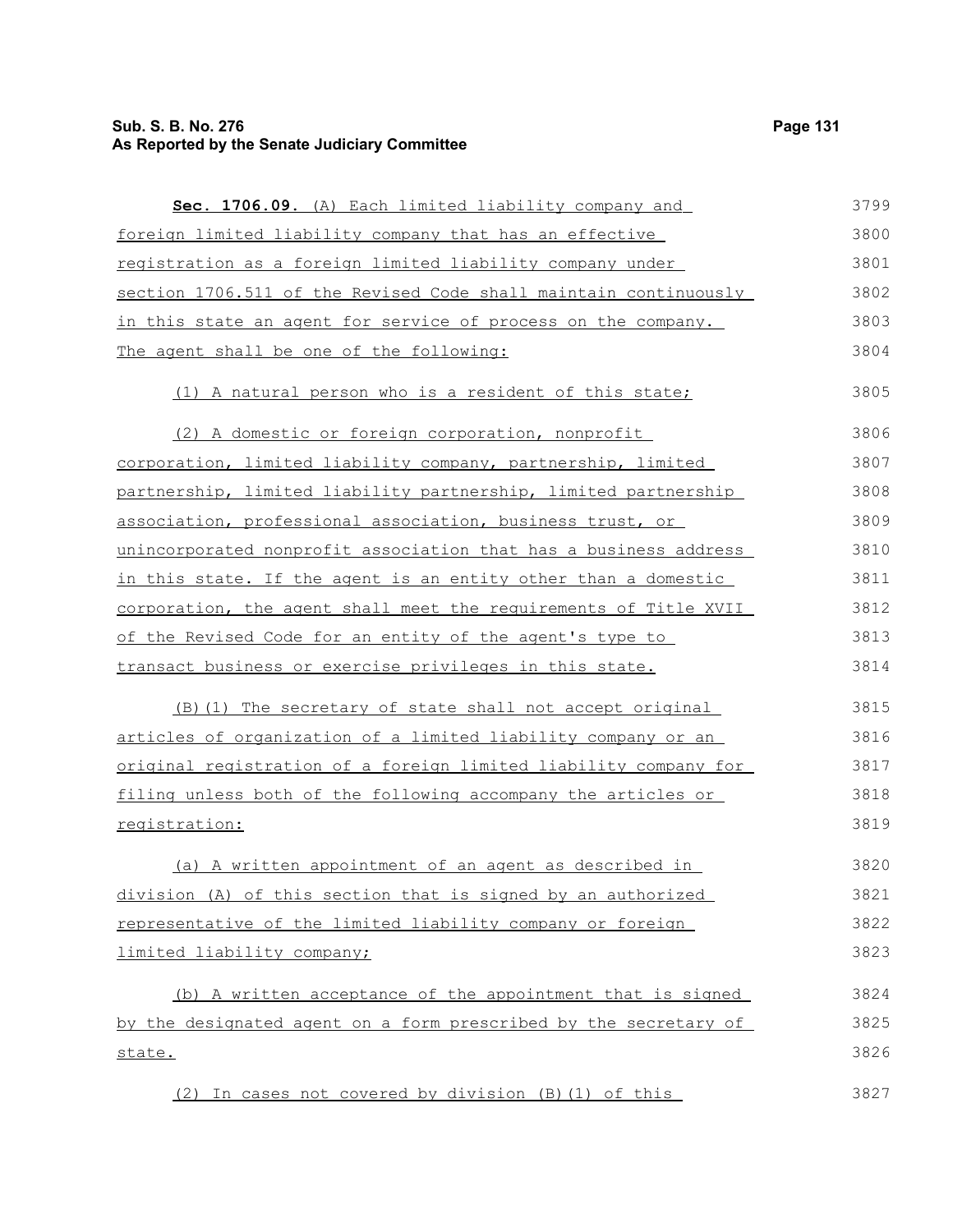#### **Sub. S. B. No. 276 Page 132 As Reported by the Senate Judiciary Committee**

new address.

section, the company shall appoint the agent described in division (A) of this section and shall file with the secretary of state, on a form prescribed by the secretary of state, a written appointment of that agent that is signed by an authorized representative of the company and a written acceptance of the appointment that is signed by the designated agent. (C) The written appointment of an agent shall set forth the name and address in this state of the agent, including the street and number or other particular description, and shall otherwise be in such form as the secretary of state prescribes. The secretary of state shall keep a record of the names of limited liability companies and foreign limited liability companies, and the names and addresses of their respective agents. (D) If any agent described in division (A) of this section dies, resigns, or moves outside of this state, the limited liability company or foreign limited liability company shall appoint forthwith another agent and file with the secretary of state, on a form prescribed by the secretary of state, a written appointment of the agent and acceptance of appointment as described in division (B)(2) of this section. (E) If the agent described in division (A) of this section changes the agent's address from the address stated in the records of the secretary of state, the agent or the limited liability company or foreign limited liability company shall file forthwith with the secretary of state, on a form prescribed by the secretary of state, a written statement setting forth the 3828 3829 3830 3831 3832 3833 3834 3835 3836 3837 3838 3839 3840 3841 3842 3843 3844 3845 3846 3847 3848 3849 3850 3851 3852 3853 3854 3855

(F) An agent described in division (A) of this section may 3857

3856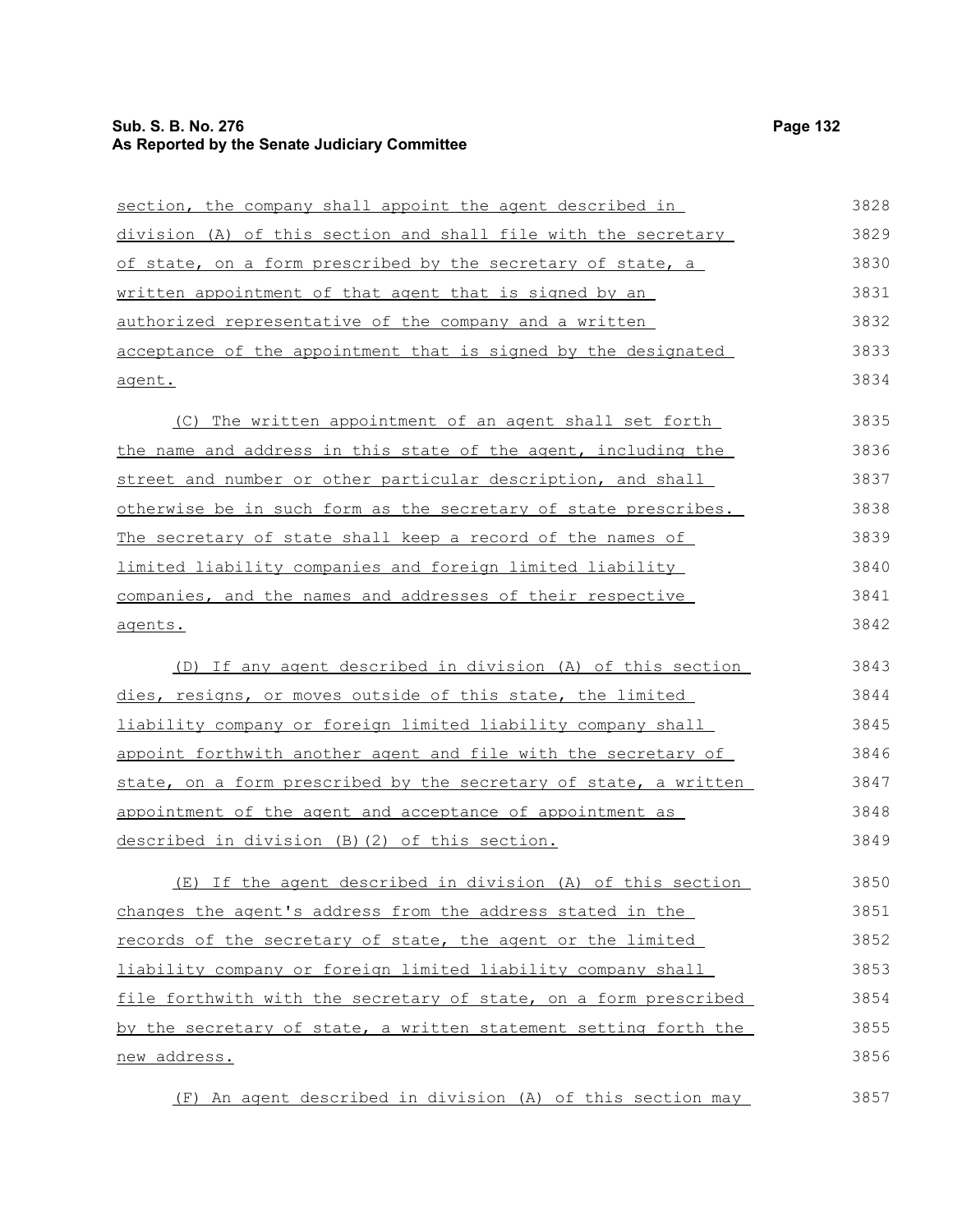## **Sub. S. B. No. 276 Page 133 As Reported by the Senate Judiciary Committee**

| resign by filing with the secretary of state, on a form                 | 3858 |
|-------------------------------------------------------------------------|------|
| prescribed by the secretary of state, a written notice of               | 3859 |
| <u>resignation that is signed by the agent and by mailing a copy of</u> | 3860 |
| <u>that notice to the limited liability company or foreign limited</u>  | 3861 |
| liability company at the current or last known address of its           | 3862 |
| principal office. The notice shall be mailed to the company on          | 3863 |
| or prior to the date that the notice is filed with the secretary        | 3864 |
| of state and shall set forth the name of the company, the name          | 3865 |
| and current address of the agent, the current or last known             | 3866 |
| address, including the street and number or other particular            | 3867 |
| description, of the company's principal office, a statement of          | 3868 |
| the resignation of the agent, and a statement that a copy of the        | 3869 |
| notice has been sent to the company within the time and in the          | 3870 |
| manner specified in this division. The authority of the                 | 3871 |
| resigning agent terminates thirty days after the filing of the          | 3872 |
| notice with the secretary of state.                                     | 3873 |
| (G) A limited liability company or foreign limited                      | 3874 |
| liability company may revoke the appointment of its agent               | 3875 |
| described in division (A) of this section by filing with the            | 3876 |
| secretary of state, on a form prescribed by the secretary of            | 3877 |
| state, a written appointment of another agent and an acceptance         | 3878 |
| of appointment in the manner described in division (B) (2) of           | 3879 |
| <u>this section and a statement indicating that the appointment of</u>  | 3880 |
| the former agent is revoked.                                            | 3881 |
| (H) (1) Any legal process, notice, or demand required or                | 3882 |
| permitted by law to be served upon a limited liability company          | 3883 |
| may be served upon the company as follows:                              | 3884 |
| (a) By delivering a copy of the process, notice, or demand              | 3885 |
| to the address of the agent in this state as contained in the           | 3886 |
| records of the secretary of state;                                      | 3887 |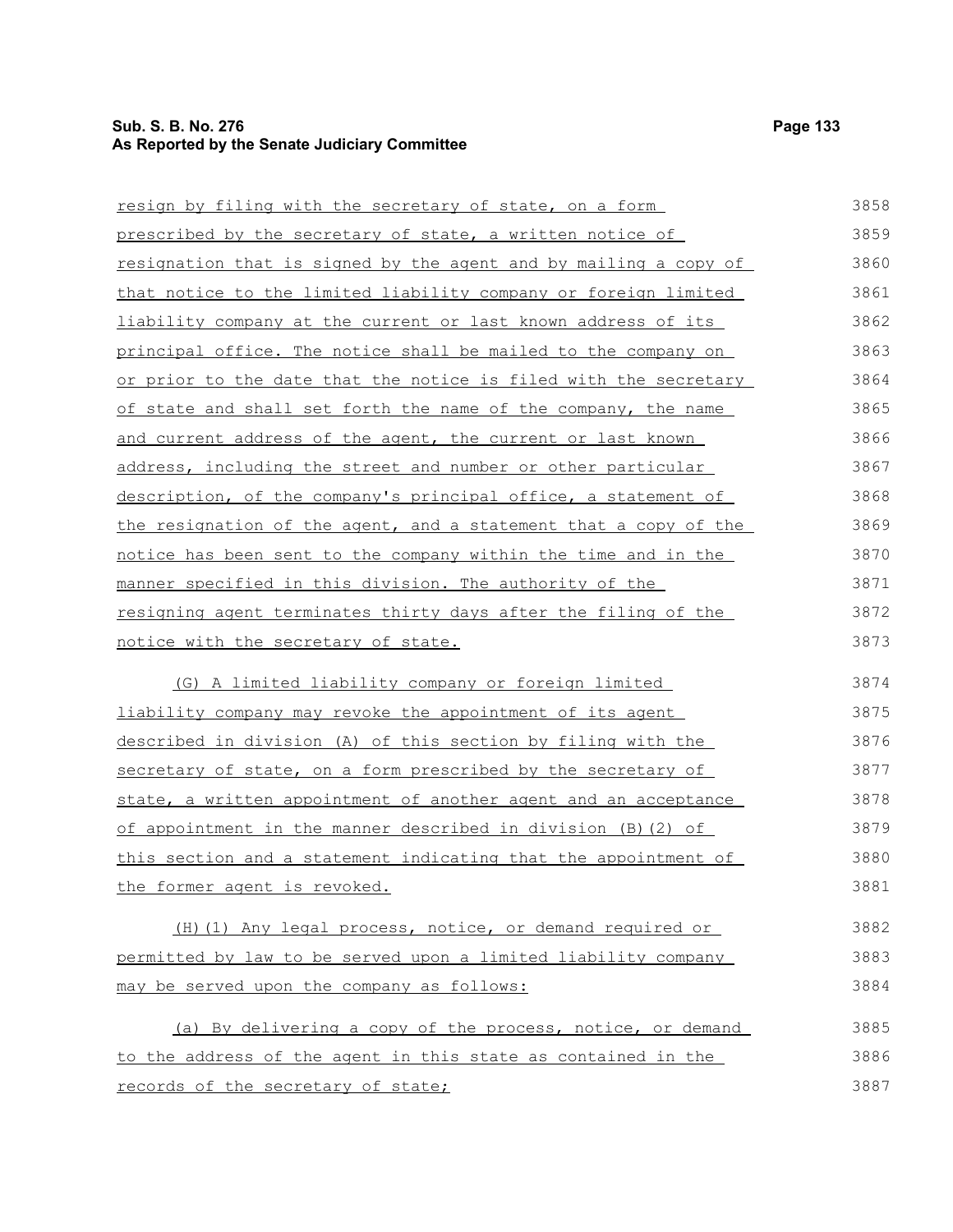## **Sub. S. B. No. 276 Page 134 As Reported by the Senate Judiciary Committee**

(b) If the agent described in division (A) of this section is a natural person, by delivering a copy of the process, notice, or demand to the agent. (2) If the agent described in division (A) of this section cannot be found or no longer has the address that is stated in the records of the secretary of state or the limited liability company or foreign limited liability company has failed to maintain an agent as required by this section and if the party or the agent or representative of the party that desires service of the process, notice, or demand files with the secretary of state an affidavit that states that one of those circumstances exists and states the most recent address of the company that the party who desires service has been able to ascertain after a diligent search, then the service of the process, notice, or demand upon the secretary of state as the agent of the company may be initiated by delivering to the secretary of state four copies of the process, notice, or demand accompanied by a fee of five dollars. The secretary of state shall give forthwith notice of that delivery to the company at either its principal office as shown upon the secretary of state's records or at any different address specified in the affidavit of the party desiring service and shall forward to the company at either address by certified mail, return receipt requested, a copy of the process, notice, or demand. Service upon the company is made when the secretary of state gives the notice and forwards the process, notice, or demand as set forth in division (H)(2) of 3888 3889 3890 3891 3892 3893 3894 3895 3896 3897 3898 3899 3900 3901 3902 3903 3904 3905 3906 3907 3908 3909 3910 3911 3912 3913

this section.

(I) The secretary of state shall keep a record of each process, notice, and demand that pertains to a limited liability company or foreign limited liability company and that is delivered to the secretary of state's office under this section 3915 3916 3917 3918

3914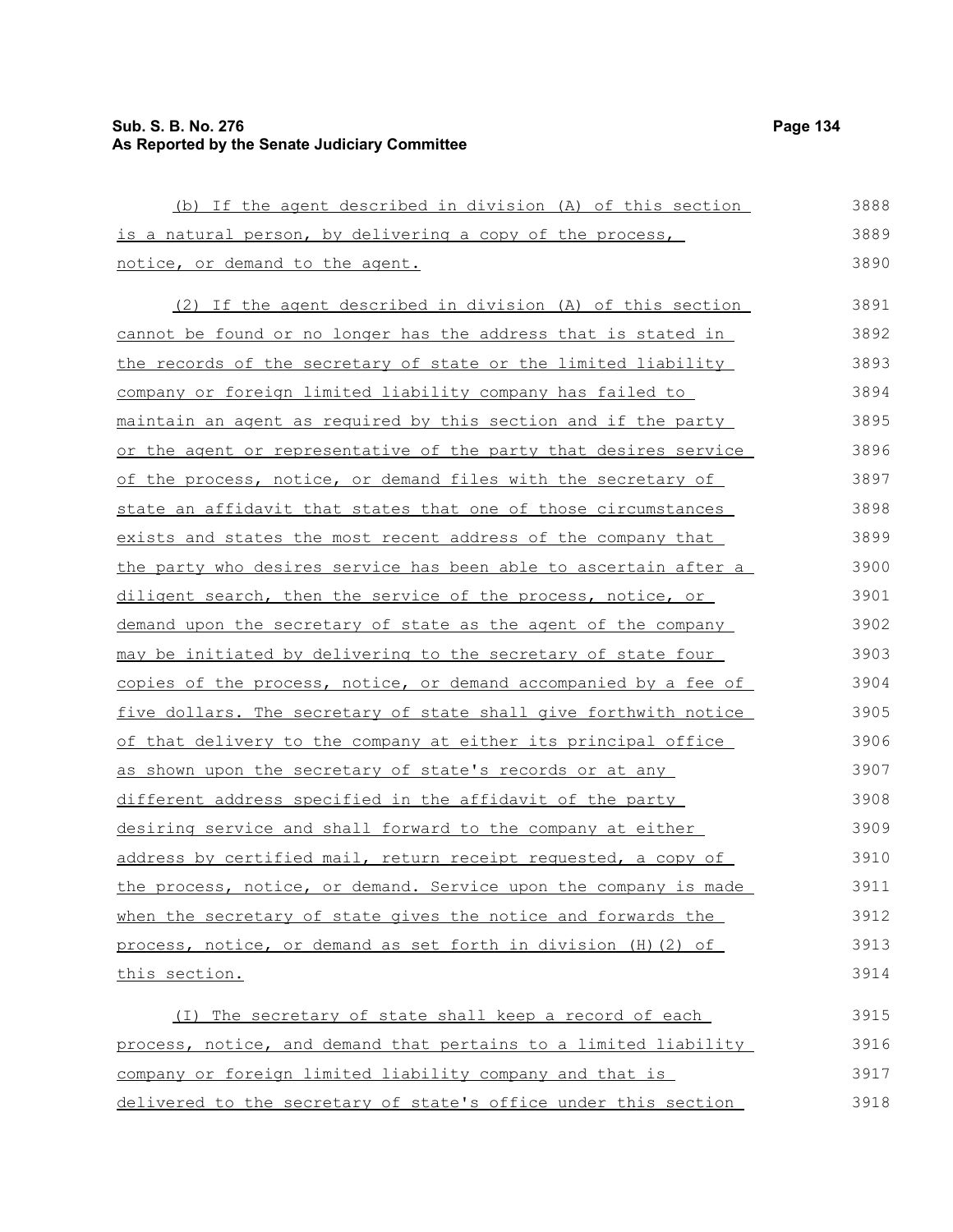## **Sub. S. B. No. 276 Page 135 As Reported by the Senate Judiciary Committee**

| or another law of this state that authorizes service upon the    | 3919 |
|------------------------------------------------------------------|------|
| secretary of state in connection with a limited liability        | 3920 |
| company or foreign limited liability company. In that record,    | 3921 |
| the secretary of state shall record the time of each delivery of | 3922 |
| that type and the secretary of state's subsequent action with    | 3923 |
| respect to the process, notice, or demand.                       | 3924 |
| (J) This section does not limit or affect the right to           | 3925 |
| serve any process, notice, or demand upon a limited liability    | 3926 |
| company or foreign limited liability company in any other manner | 3927 |
| permitted by law.                                                | 3928 |
| (K) A written appointment of an agent or a written               | 3929 |
| statement filed by a limited liability company or foreign        | 3930 |
| limited liability company with the secretary of state shall be   | 3931 |
| signed by an authorized representative of the company.           | 3932 |
| (L) Upon the failure of a limited liability company or           | 3933 |
| foreign limited liability company to continuously maintain a     | 3934 |
| statutory agent or file a change of name or address of a         | 3935 |
| statutory agent, the secretary of state shall give notice        | 3936 |
| thereof by ordinary or electronic mail to the company at the     | 3937 |
| electronic mail address provided to the secretary of state, or   | 3938 |
| at the address set forth in the notice of resignation. Unless    | 3939 |
| the default is cured within thirty days after the mailing by the | 3940 |
| secretary of state of the notice or within any further period of | 3941 |
| time that the secretary of state grants, upon the expiration of  | 3942 |
| that period of time from the date of the mailing, the articles   | 3943 |
| of the limited liability company or the registration of the      | 3944 |
| foreign limited liability company shall be canceled without      | 3945 |
| further notice or action by the secretary of state. The          | 3946 |
| secretary of state shall make a notation of the cancellation on  | 3947 |
| the secretary of state's records.                                | 3948 |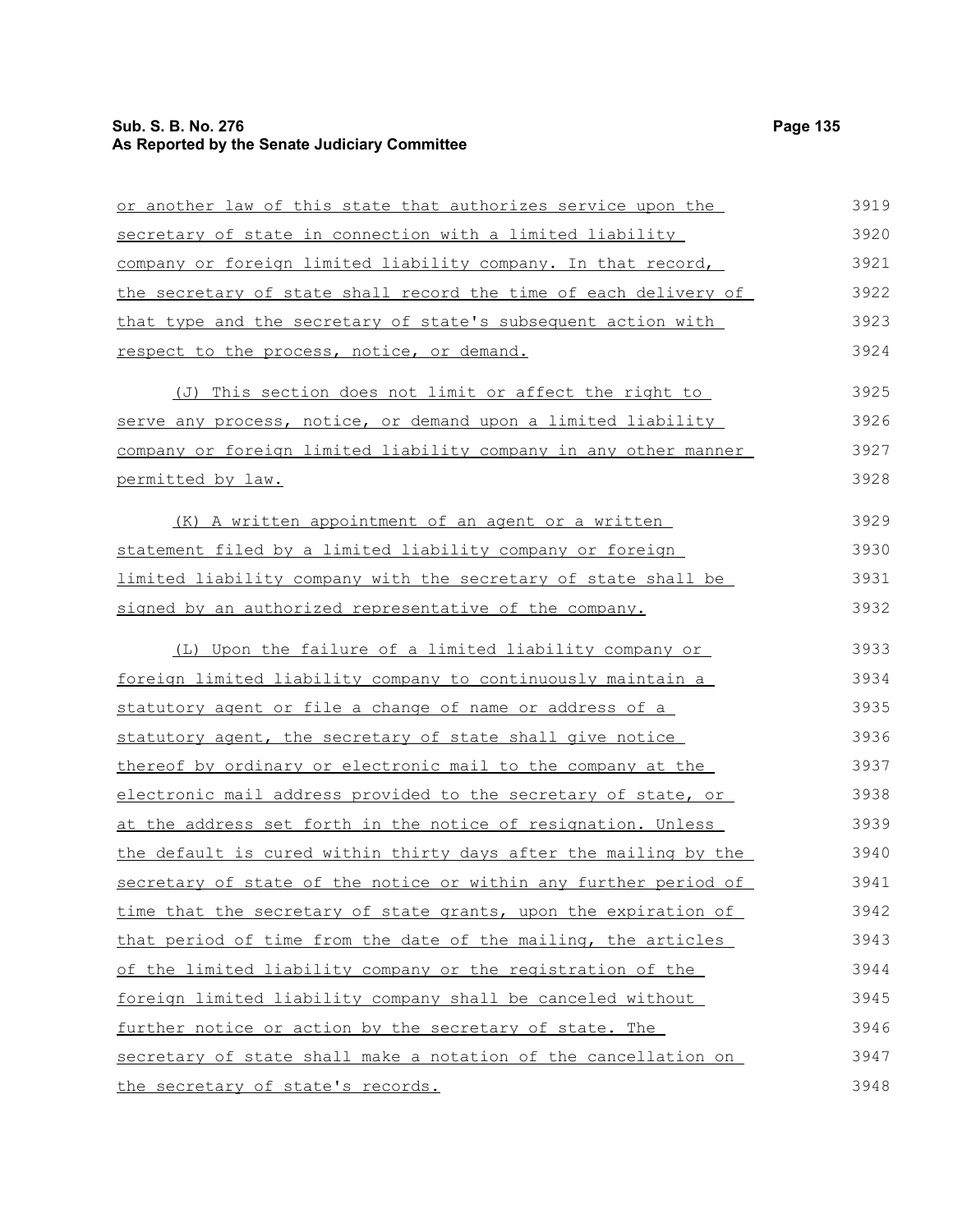# **Sub. S. B. No. 276 Page 136 As Reported by the Senate Judiciary Committee**

| A limited liability company or foreign limited liability        | 3949 |
|-----------------------------------------------------------------|------|
| company whose articles or registration has been canceled may be | 3950 |
| reinstated by filing, on a form prescribed by the secretary of  | 3951 |
| state, an application for reinstatement and the required        | 3952 |
| appointment of agent or required statement, and by paying the   | 3953 |
| filing fee specified in division (Q) of section 111.16 of the   | 3954 |
| Revised Code. The rights and privileges of a limited liability  | 3955 |
| company or foreign limited liability company whose articles or  | 3956 |
| registration has been reinstated are subject to section 1706.46 | 3957 |
| of the Revised Code. The secretary of state shall furnish the   | 3958 |
| tax commissioner a monthly list of all limited liability        | 3959 |
| companies and foreign limited liability companies canceled and  | 3960 |
| reinstated under this division.                                 | 3961 |
|                                                                 |      |
| Sec. 1706.16. (A) In order to form a limited liability          | 3962 |
| company, one or more persons shall execute articles of          | 3963 |
| organization and deliver the articles to the secretary of state | 3964 |
| for filing. The articles of organization shall set forth all of | 3965 |
| the following:                                                  | 3966 |
| (1) The name of the limited liability company;                  | 3967 |
| (2) The name and street address of the limited liability        | 3968 |
| company's statutory agent and a written acceptance of the       | 3969 |
| appointment that is signed by the agent;                        | 3970 |
| (3) If applicable, a statement as provided in division (B)      | 3971 |
| (3) of section 1706.761 of the Revised Code;                    | 3972 |
|                                                                 |      |
| (4) Any other matters the organizers or the members             | 3973 |
| determine to include in the articles of organization.           | 3974 |
| (B) A limited liability company is formed when the              | 3975 |
| articles of organization are filed by the secretary of state or | 3976 |
| at any later date or time specified in the articles of          | 3977 |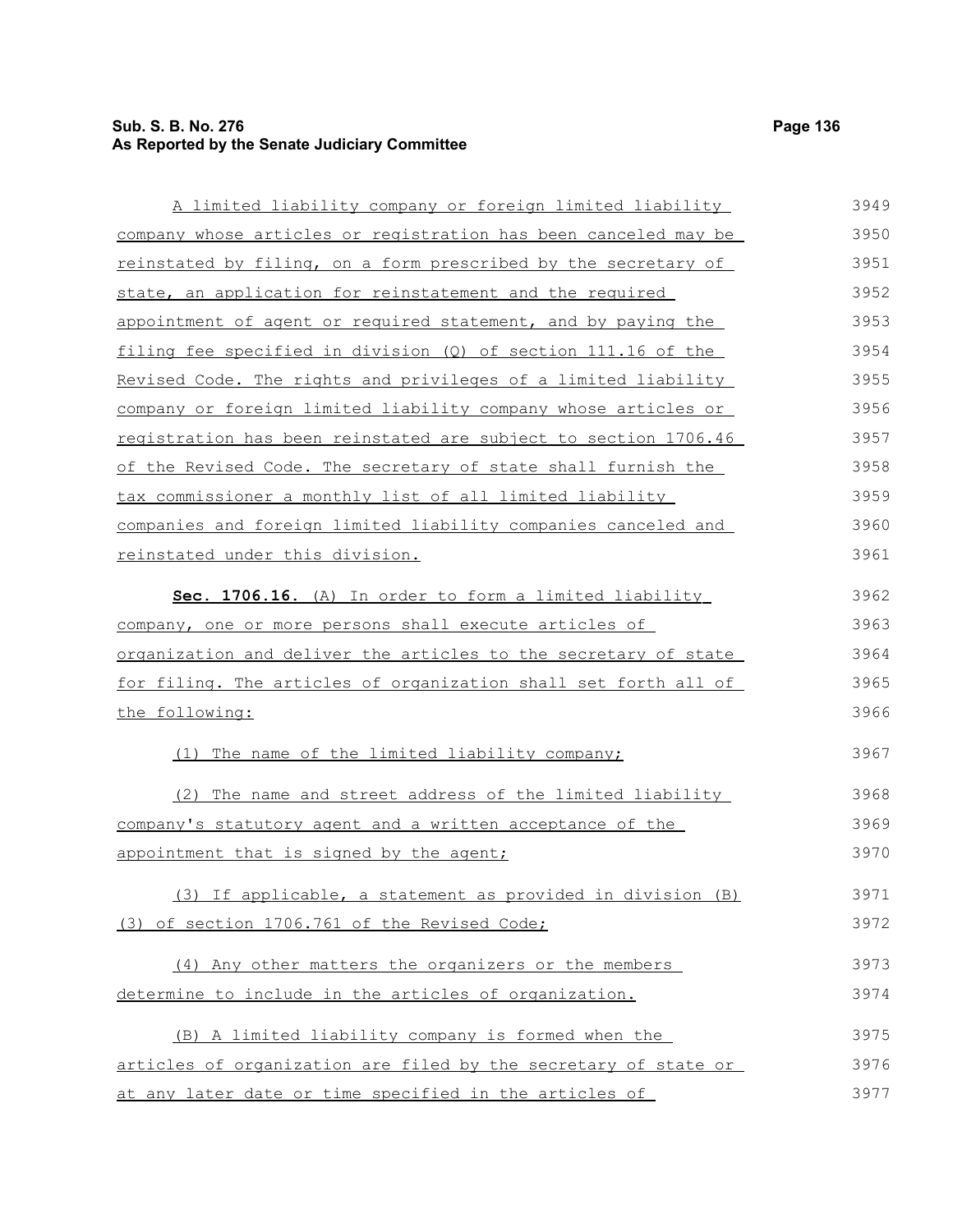# **As Reported by the Senate Judiciary Committee**

**Sub. S. B. No. 276 Page 137**

organization. (C) The fact that articles of organization are on file in the office of the secretary of state is notice of the matters required to be included by divisions (A)(1) to (3) of this section, but is not notice of any other fact. (D) An operating agreement may be entered into before, at the time of, or after the filing of the articles of organization. Regardless of when the operating agreement is entered into, it may be made effective as of the filing of the articles of organization or any other time provided in the operating agreement. Sec. 1706.161. (A) The articles of organization may be amended at any time. (B) The articles of organization may be restated with or without amendment at any time. (C) To amend its articles of organization, a limited liability company shall deliver to the secretary of state for filing, on a form prescribed by the secretary of state, a certificate of amendment containing both of the following information: (1) The name and registration number of the limited liability company; (2) The changes the amendment makes to the articles of organization as most recently amended or restated. (D) Restated articles of organization shall be delivered to the secretary of state for filing in the same manner as an amendment. Restated articles of organization shall be designated 3978 3979 3980 3981 3982 3983 3984 3985 3986 3987 3988 3989 3990 3991 3992 3993 3994 3995 3996 3997 3998 3999 4000 4001 4002 4003 4004

as such in the heading and state in the heading or in an 4005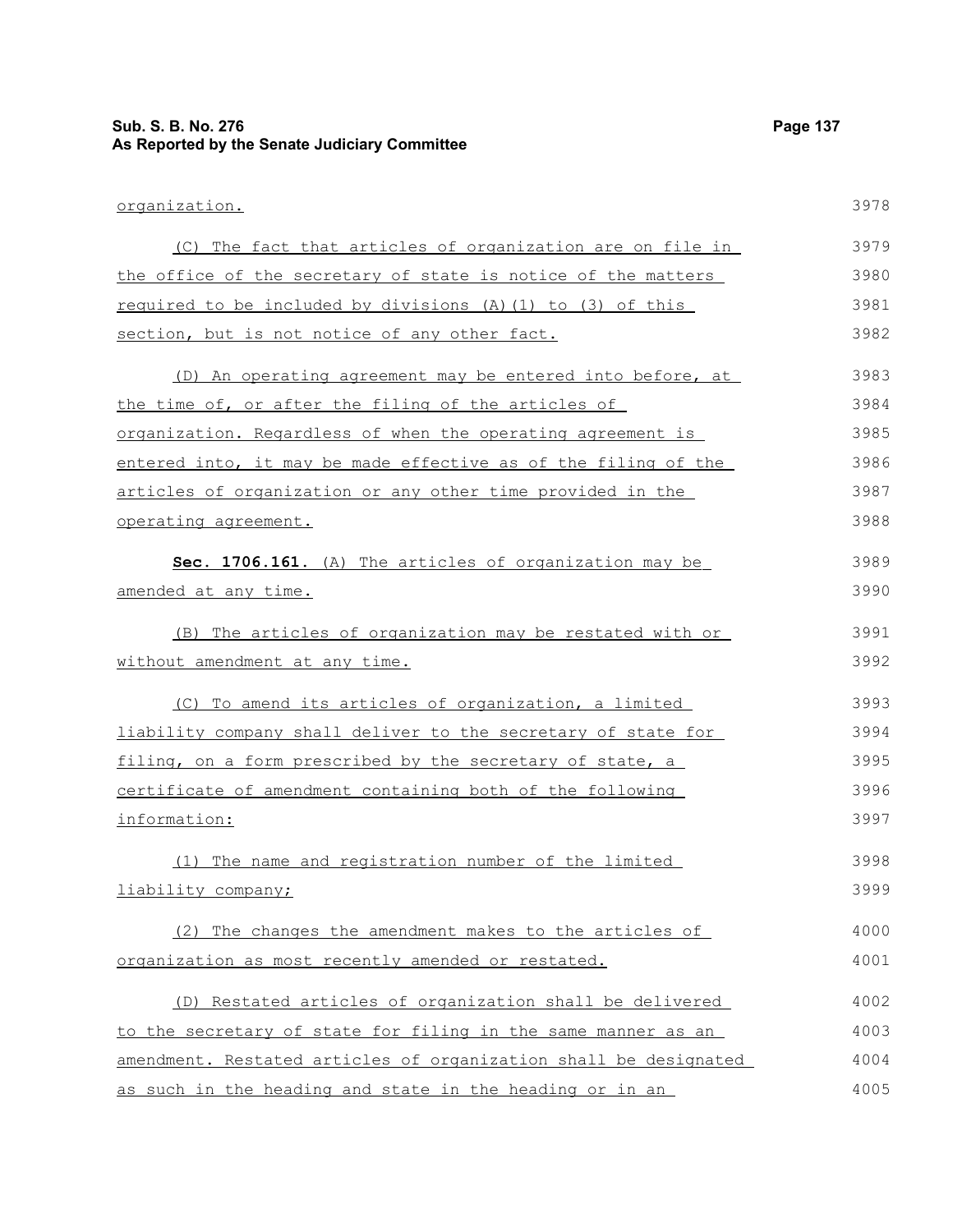# **Sub. S. B. No. 276 Page 138 As Reported by the Senate Judiciary Committee**

| introductory paragraph the limited liability company's name and | 4006 |
|-----------------------------------------------------------------|------|
| the date of the filing of its articles of organization. Any     | 4007 |
| amendment or change effected in connection with the restatement | 4008 |
| of the articles of organization shall be subject to any other   | 4009 |
| provision of this chapter, not inconsistent with this section,  | 4010 |
| which would apply if a separate certificate of amendment were   | 4011 |
| filed to effect the amendment or change.                        | 4012 |
| (E) The original articles of organization, as amended or        | 4013 |
| supplemented, shall be superseded by the restated articles of   | 4014 |
| organization. Thereafter, the articles of organization,         | 4015 |
| including any further amendment or changes made thereby, shall  | 4016 |
| be the articles of organization of the limited liability        | 4017 |
| company, but the original effective date of formation shall     | 4018 |
| remain unchanged.                                               | 4019 |
| Sec. 1706.17. (A) A record delivered to the secretary of        | 4020 |
| state for filing pursuant to this chapter shall be signed as    | 4021 |
|                                                                 | 4022 |
| <u>provided by this section.</u>                                |      |
| (1) A limited liability company's initial articles of           | 4023 |
| organization shall be signed by at least one person.            | 4024 |
| (2) A record signed on behalf of a limited liability            | 4025 |
| company shall be signed by a person authorized by the limited   | 4026 |
| liability company.                                              | 4027 |
|                                                                 |      |
| (3) A record filed on behalf of a dissolved limited             | 4028 |
| liability company that has no members shall be signed by the    | 4029 |
| person winding up the limited liability company's activities    | 4030 |
| under division (A) of section 1706.472 of the Revised Code or a | 4031 |
| person appointed under division (B) of section 1706.472 of the  | 4032 |
| Revised Code to wind up those activities.                       | 4033 |
| (4) A statement of denial by a person under section             | 4034 |
|                                                                 |      |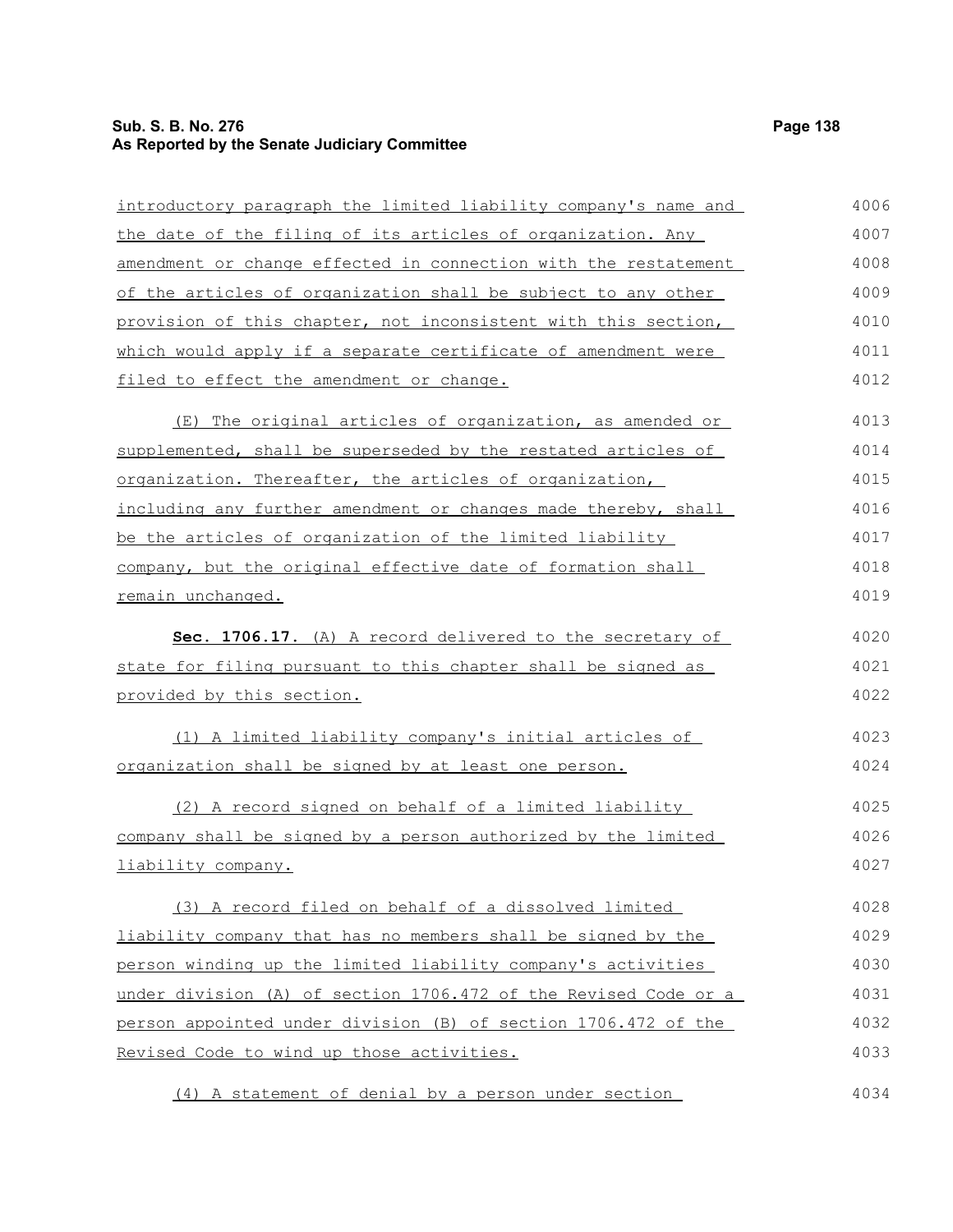# **Sub. S. B. No. 276 Page 139 As Reported by the Senate Judiciary Committee**

| 1706.20 of the Revised Code shall be signed by that person.      | 4035 |
|------------------------------------------------------------------|------|
| (5) Any other record shall be signed by the person on            | 4036 |
| whose behalf the record is delivered to the secretary of state.  | 4037 |
| (B) Any record to be filed under this chapter may be             | 4038 |
| signed by an agent, including an attorney-in-fact. Powers of     | 4039 |
| attorney relating to the signing of the record need not be       | 4040 |
| delivered to the secretary of state.                             | 4041 |
| Sec. 1706.171. (A) If a person required by this chapter to       | 4042 |
| sign a record or deliver a record to the secretary of state for  | 4043 |
| filing under this chapter does not do so, any other person that  | 4044 |
| is aggrieved by that failure to sign may petition the            | 4045 |
| appropriate court to order any of the following:                 | 4046 |
| (1) The person to sign the record;                               | 4047 |
| The person to deliver the record to the secretary of<br>(2)      | 4048 |
| state for filing;                                                | 4049 |
| (3) The secretary of state to file the record unsigned.          | 4050 |
| (B) If a petitioner under division (A) of this section is        | 4051 |
| not the limited liability company or foreign limited liability   | 4052 |
| company to whom the record pertains, the petitioner shall make   | 4053 |
| the limited liability company or foreign limited liability       | 4054 |
| company a party to the action. A person aggrieved under division | 4055 |
| (A) of this section may seek the remedies provided in that       | 4056 |
| division in a separate action against the person required to     | 4057 |
| sign the record or as a part of any other action concerning the  | 4058 |
| limited liability company in which the person required to sign   | 4059 |
| the record is made a party.                                      | 4060 |
| (C) A record filed unsigned pursuant to this section is          | 4061 |
| effective without being signed.                                  | 4062 |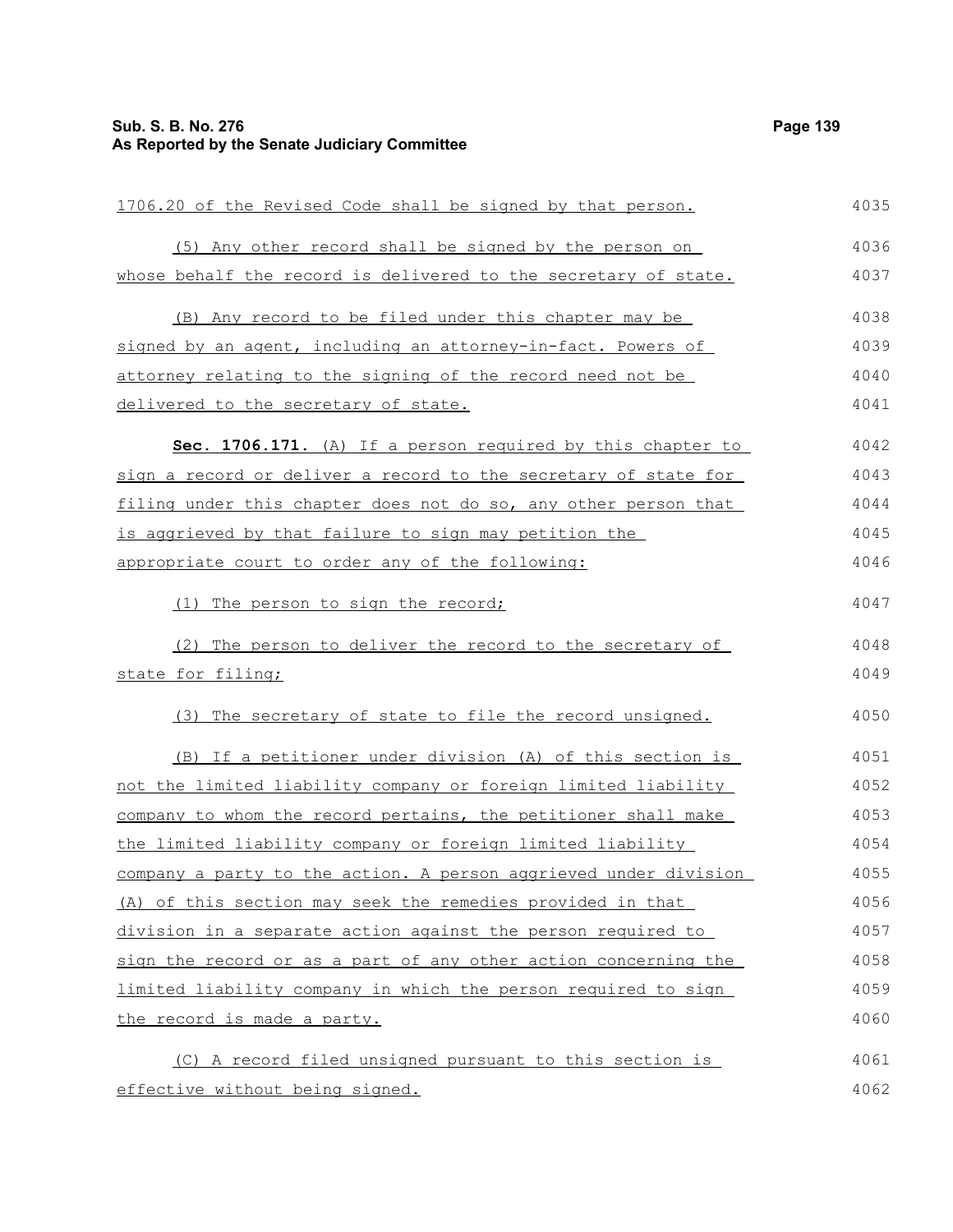# **Sub. S. B. No. 276 Page 140 As Reported by the Senate Judiciary Committee**

| (D) A court may award reasonable expenses, including                    | 4063 |
|-------------------------------------------------------------------------|------|
| reasonable attorney's fees, to the prevailing party, in whole or        | 4064 |
| in part, with respect to any claim made under division (A) of           | 4065 |
| this section.                                                           | 4066 |
| Sec. 1706.172. (A) Each record authorized or required to                | 4067 |
| be delivered to the secretary of state for filing under this            | 4068 |
| chapter shall meet all of the following requirements:                   | 4069 |
| (1) The record shall contain all information required by                | 4070 |
| the law of this state to be contained in the record but, unless         | 4071 |
| otherwise provided by law, shall not be required to contain             | 4072 |
| other information.                                                      | 4073 |
| (2) The record shall be on or in a medium and in such form              | 4074 |
| acceptable to the secretary of state and from which the                 | 4075 |
| secretary of state may create a record that contains all of the         | 4076 |
| information stated in the record. The secretary of state may            | 4077 |
| <u>require that the record be delivered by any one or more means or</u> | 4078 |
| on or in any one or more media acceptable to the secretary of           | 4079 |
| state. The secretary of state is not required to file a record          | 4080 |
| that is not delivered by a means and in a medium that complies          | 4081 |
| with the requirements then established by the secretary of state        | 4082 |
| for the delivery and filing of records. If the secretary of             | 4083 |
| state permits a record to be delivered on paper, the record             | 4084 |
| shall be typewritten or machine printed, and the secretary of           | 4085 |
| state may impose reasonable requirements upon the dimensions,           | 4086 |
| legibility, quality, and color of the paper and typewriting or          | 4087 |
| printing and upon the format and other attributes of any record         | 4088 |
| that is delivered electronically. The secretary of state shall,         | 4089 |
| at the earliest practicable time, allow for the delivery of a           | 4090 |
| record for filing to be accomplished electronically, without the        | 4091 |
| necessity for the delivery of a physical original record or the         | 4092 |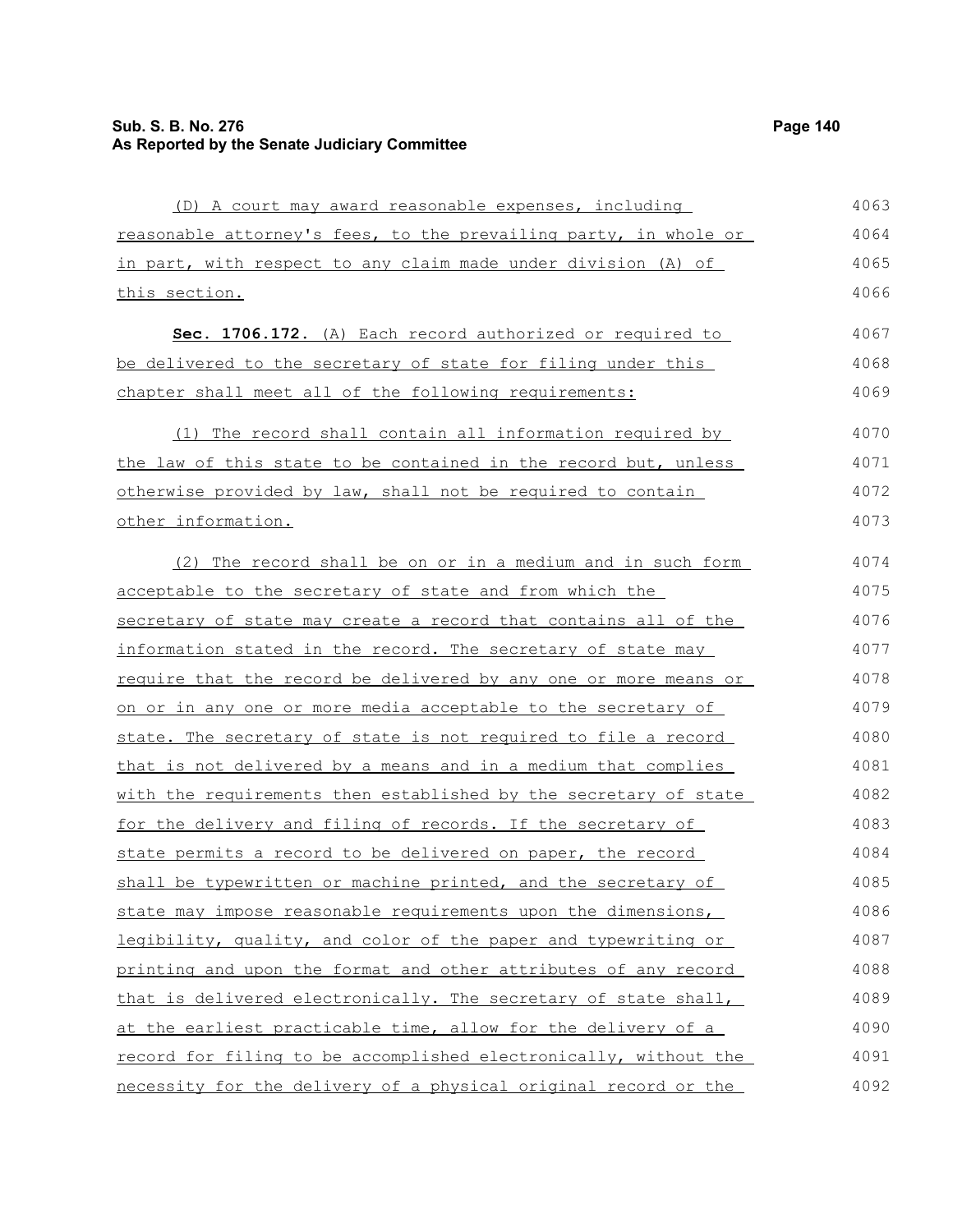## **Sub. S. B. No. 276 Page 141 As Reported by the Senate Judiciary Committee**

| image thereof, if all required information is delivered and is   | 4093 |
|------------------------------------------------------------------|------|
| readily retrievable from the data delivered. If the delivery of  | 4094 |
| a record for filing is required to be accomplished               | 4095 |
| electronically, that record shall not be accompanied by any      | 4096 |
| physical record unless the secretary of state permits that       | 4097 |
| accompaniment.                                                   | 4098 |
| (3) The record shall be in English. A person's name set          | 4099 |
| forth in the record need not be in English if expressed in       | 4100 |
| English letters or Arabic or Roman numerals. Records of a        | 4101 |
| foreign person need not be in English if accompanied by a        | 4102 |
| reasonably authenticated English translation.                    | 4103 |
| (B) Unless the secretary of state determines that a record       | 4104 |
| does not comply with the filing requirements of this chapter,    | 4105 |
| the secretary of state shall file the record and send a          | 4106 |
| certificate and a receipt for the fees to the person who         | 4107 |
| submitted the record.                                            | 4108 |
| (C) Upon request and payment of the requisite fee, the           | 4109 |
| secretary of state shall furnish to the requester a certified    | 4110 |
| copy of a requested record.                                      | 4111 |
| (D) Except as otherwise provided in division (F) of              | 4112 |
| section 1706.09 and section 1706.173 of the Revised Code, a      | 4113 |
| record delivered to the secretary of state for filing under this | 4114 |
| chapter may specify an effective time and a delayed effective    | 4115 |
| date of not more than ninety days following the date of receipt  | 4116 |
| by the secretary of state. Subject to division (F) of section    | 4117 |
| 1706.09 and section 1706.173 of the Revised Code, a record filed | 4118 |
| by the secretary of state is effective as follows:               | 4119 |
| (1) If the record does not specify an effective time and         | 4120 |
| does not specify a delayed effective date, on the date the       | 4121 |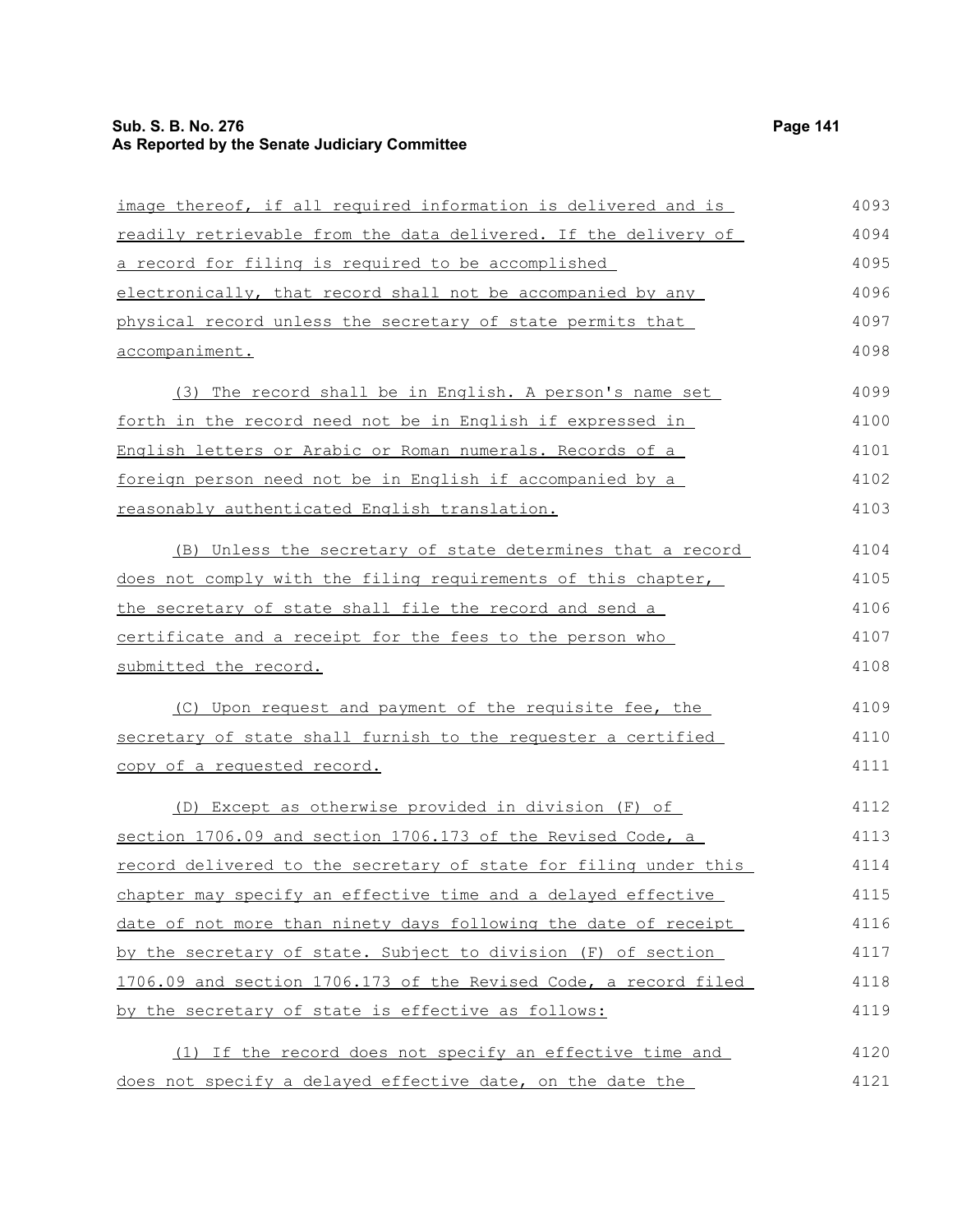| record is filed as evidenced by the secretary of state's                 | 4122 |
|--------------------------------------------------------------------------|------|
| endorsement of the date on the record;                                   | 4123 |
| (2) If the record specifies an effective time but not a                  | 4124 |
| delayed effective date, on the date the record is filed at the           | 4125 |
| time specified in the record;                                            | 4126 |
| (3) If the record specifies a delayed effective date but                 | 4127 |
| not an effective time, at 12:01 a.m. on the earlier of the               | 4128 |
| following:                                                               | 4129 |
| (a) The specified date;                                                  | 4130 |
| (b) The ninetieth day after the record is filed.                         | 4131 |
| (4) If the record specifies an effective time and a                      | 4132 |
| delayed effective date, at the specified time on the earlier of          | 4133 |
| the following:                                                           | 4134 |
| (a) The specified date;                                                  | 4135 |
| (b) The ninetieth day after the record is filed.                         | 4136 |
| Sec. 1706.173. (A) A limited liability company or foreign                | 4137 |
| <u>limited liability company may deliver to the secretary of state</u>   | 4138 |
| <u>for filing a certificate of correction to correct a record</u>        | 4139 |
| previously delivered by the limited liability company or foreign         | 4140 |
| <u>limited liability company to the secretary of state and filed by </u> | 4141 |
| the secretary of state if at the time of filing the record               | 4142 |
| contained incorrect or inaccurate information or was defectively         | 4143 |
| signed.                                                                  | 4144 |
| (B) A certificate of correction under division (A) of this               | 4145 |
| section shall not state a delayed effective date and shall do            | 4146 |
| all of the following:                                                    | 4147 |
| (1) Describe the record to be corrected, including its                   | 4148 |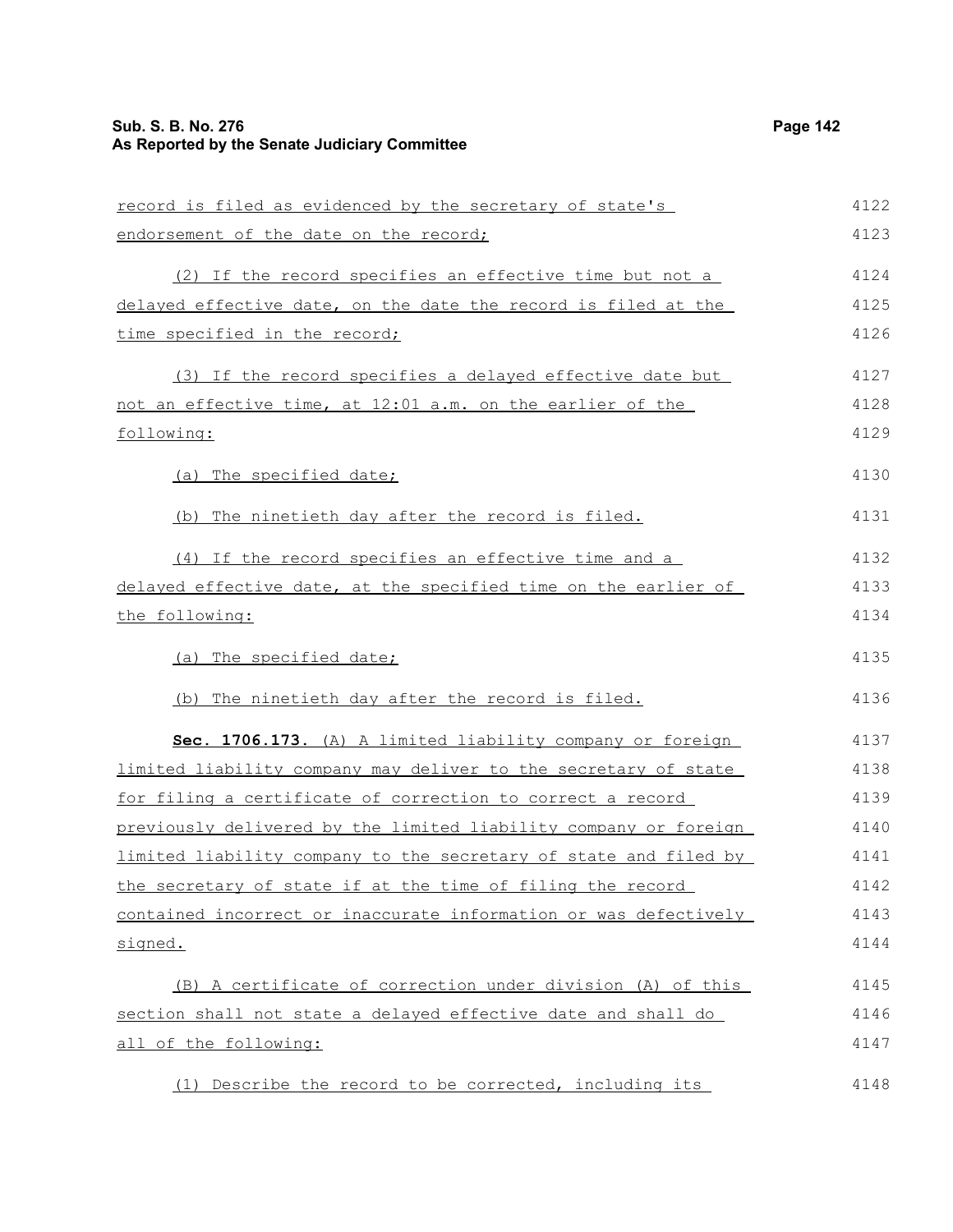| filing date, or attach a copy of the record as filed;            | 4149 |
|------------------------------------------------------------------|------|
| (2) Specify the inaccurate information or the defect in          | 4150 |
| the signing;                                                     | 4151 |
| (3) Correct the incorrect or inaccurate information or           | 4152 |
| defective signature.                                             | 4153 |
| (C) When filed by the secretary of state, a certificate of       | 4154 |
| correction is effective retroactively as of the effective date   | 4155 |
| of the record the statement corrects, but the statement is       | 4156 |
| effective when filed as to persons that previously relied on the | 4157 |
| uncorrected record and would be adversely affected by the        | 4158 |
| correction.                                                      | 4159 |
| Sec. 1706.174. (A) A person who signs a record authorized        | 4160 |
| or required to be filed under this chapter thereby affirms under | 4161 |
| penalty for falsification as described in section 2921.13 of the | 4162 |
| Revised Code that the facts stated in the record are true in all | 4163 |
| material respects.                                               | 4164 |
| (B) If a record delivered to the secretary of state for          | 4165 |
| filing under this chapter and filed by the secretary of state    | 4166 |
| contains incorrect or inaccurate information, a person that      | 4167 |
| suffers a loss by reasonable reliance on the information may     | 4168 |
| recover damages for the loss from a person that signed the       | 4169 |
| record, or caused another to sign it on the person's behalf, and | 4170 |
| knew the information to be incorrect or inaccurate at the time   | 4171 |
| the record was signed.                                           | 4172 |
| Sec. 1706.175. (A) The secretary of state, upon request          | 4173 |
| and payment of the requisite fee, shall furnish to any person a  | 4174 |
| certificate of full force and effect for a limited liability     | 4175 |
| company if the records filed in the office of the secretary of   | 4176 |
| state show that the limited liability company has been formed    | 4177 |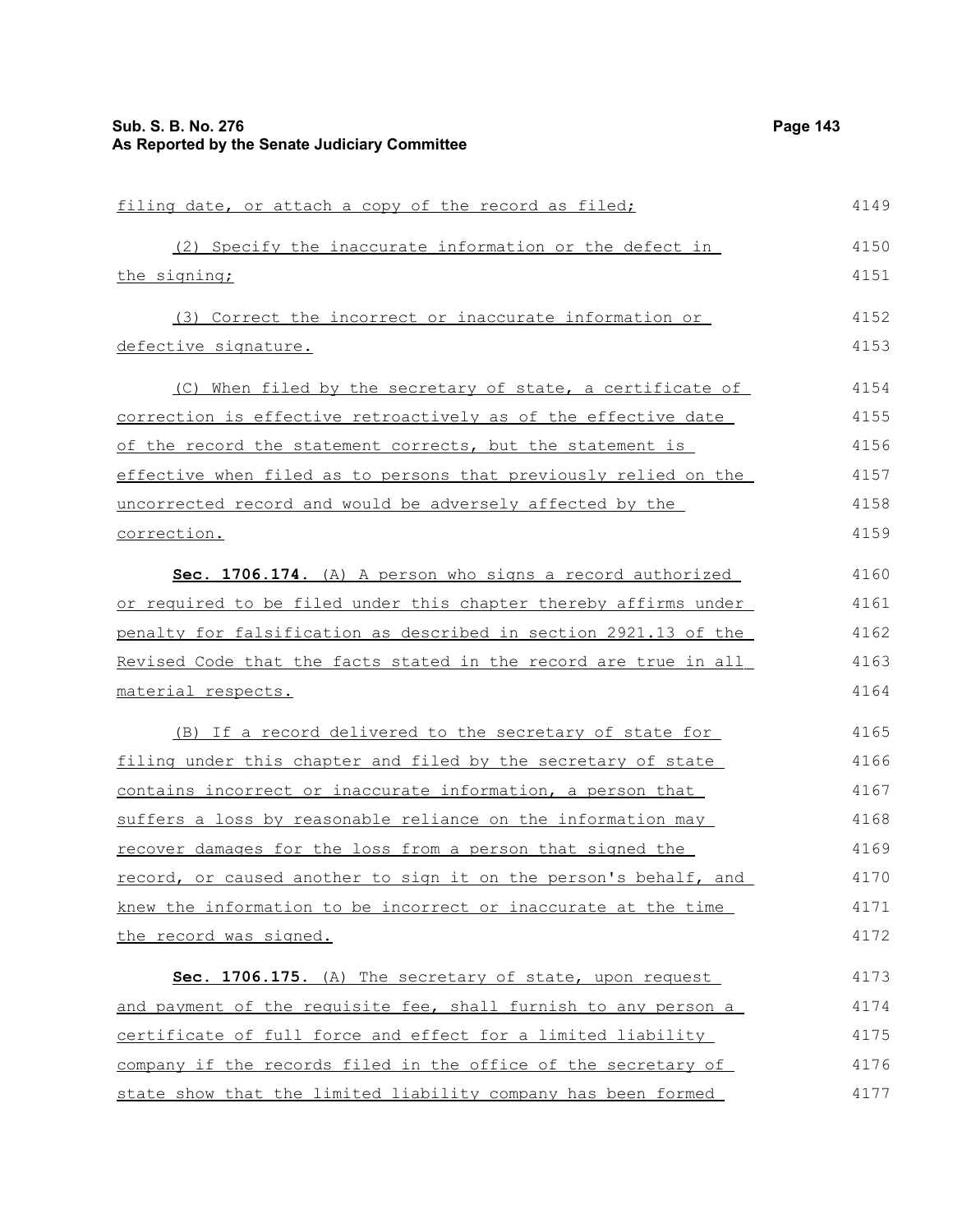## **Sub. S. B. No. 276 Page 144 As Reported by the Senate Judiciary Committee**

under the laws of this state. A certificate of full force and effect shall state all of the following: (1) The limited liability company's name; (2) The limited liability company's date of formation; (3) That the limited liability company is in full force and effect on the records of the secretary of state. (B) The secretary of state, upon request and payment of the requisite fee, shall furnish to any person a certificate of registration for a foreign limited liability company if the records filed in the office of the secretary of state show that the secretary of state has filed a certificate of registration for the foreign limited liability company, has not canceled the certificate of registration for the foreign limited liability company, and has not filed a statement of cancellation of the certificate of registration for the foreign limited liability company. A certificate of registration shall state both of the following: (1) The foreign limited liability company's name; (2) That the foreign limited liability company is authorized to transact business in this state. (C) Subject to any qualification stated in the certificate, a certificate of existence or certificate of registration issued by the secretary of state is, for a period of thirty days after the date of such certificate, conclusive evidence that the limited liability company is in existence or the foreign limited liability company is authorized to transact business in this state. 4178 4179 4180 4181 4182 4183 4184 4185 4186 4187 4188 4189 4190 4191 4192 4193 4194 4195 4196 4197 4198 4199 4200 4201 4202 4203 4204

 **Sec. 1706.18.** No person shall have the power to bind the 4205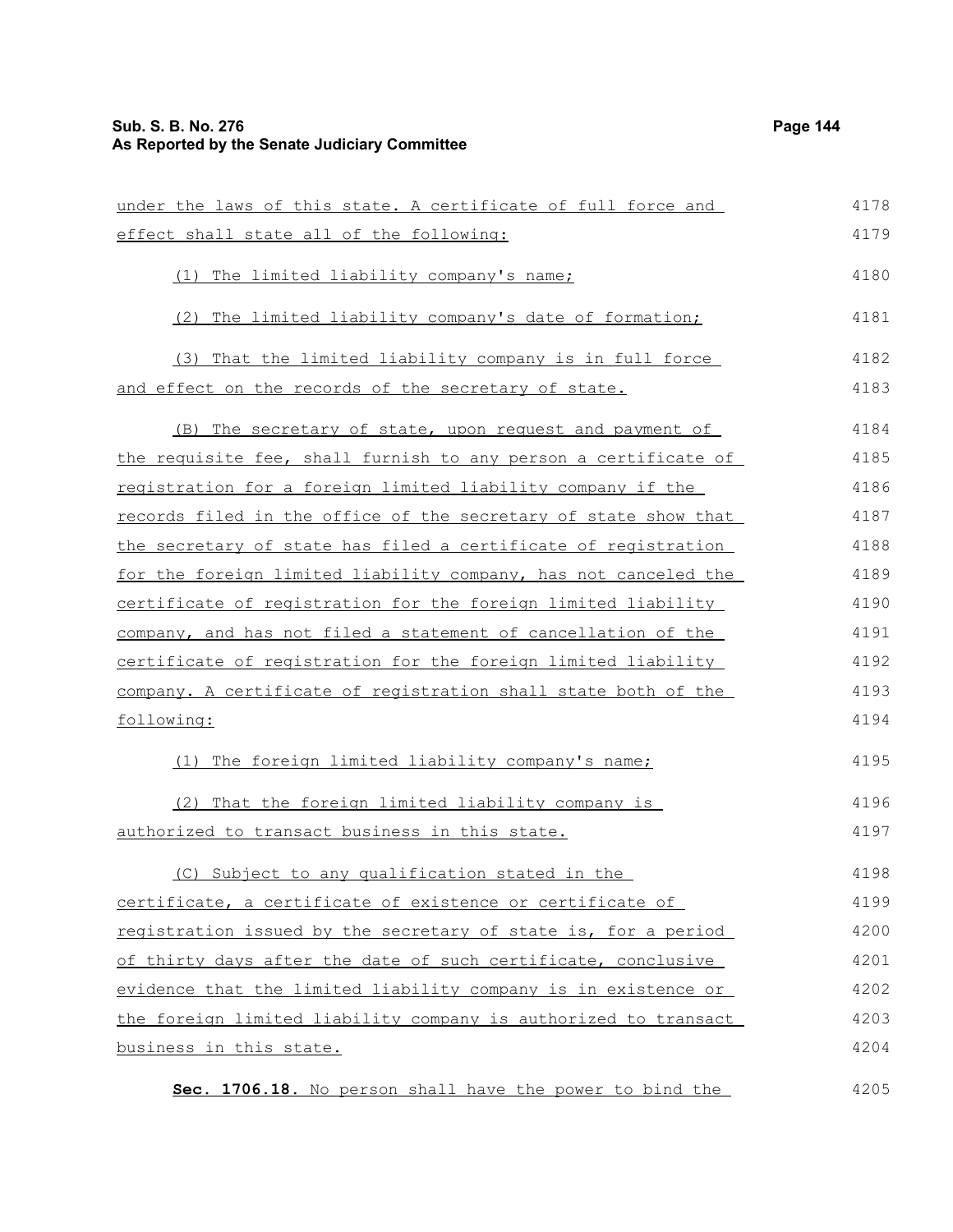| limited liability company, or a series thereof, except:          | 4206 |
|------------------------------------------------------------------|------|
| (A) To the extent the person is authorized to act as the         | 4207 |
| agent of the limited liability company or a series thereof under | 4208 |
| or pursuant to the operating agreement;                          | 4209 |
| (B) To the extent the person is authorized to act as the         | 4210 |
| agent of the limited liability company or a series thereof       | 4211 |
| pursuant to division (A) of section 1706.30 of the Revised Code; | 4212 |
| (C) To the extent provided in section 1706.19 of the             | 4213 |
| Revised Code;                                                    | 4214 |
| (D) To the extent provided by law other than this chapter.       | 4215 |
| Sec. 1706.19. (A) A limited liability company, on behalf         | 4216 |
| of itself or a series thereof, may deliver to the secretary of   | 4217 |
| state for filing on a form prescribed by the secretary of state  | 4218 |
| a statement of authority. Such a statement:                      | 4219 |
| (1) Shall include the name and registration number of the        | 4220 |
| limited liability company;                                       | 4221 |
| (2) May state the authority of a specific person, or, with       | 4222 |
| respect to any position that exists in or with respect to the    | 4223 |
| limited liability company or series thereof, of all persons      | 4224 |
| holding the position, to enter into transactions on behalf of    | 4225 |
| the limited liability company or series thereof.                 | 4226 |
| (B) To amend or cancel a statement of authority filed by         | 4227 |
| the secretary of state, a limited liability company shall, on    | 4228 |
| behalf of itself or a series thereof, deliver to the secretary   | 4229 |
| of state for filing an amendment or cancellation on a form       | 4230 |
| prescribed by the secretary of state stating all of the          | 4231 |
| following:                                                       | 4232 |
| (1) The name and registration number of the limited              | 4233 |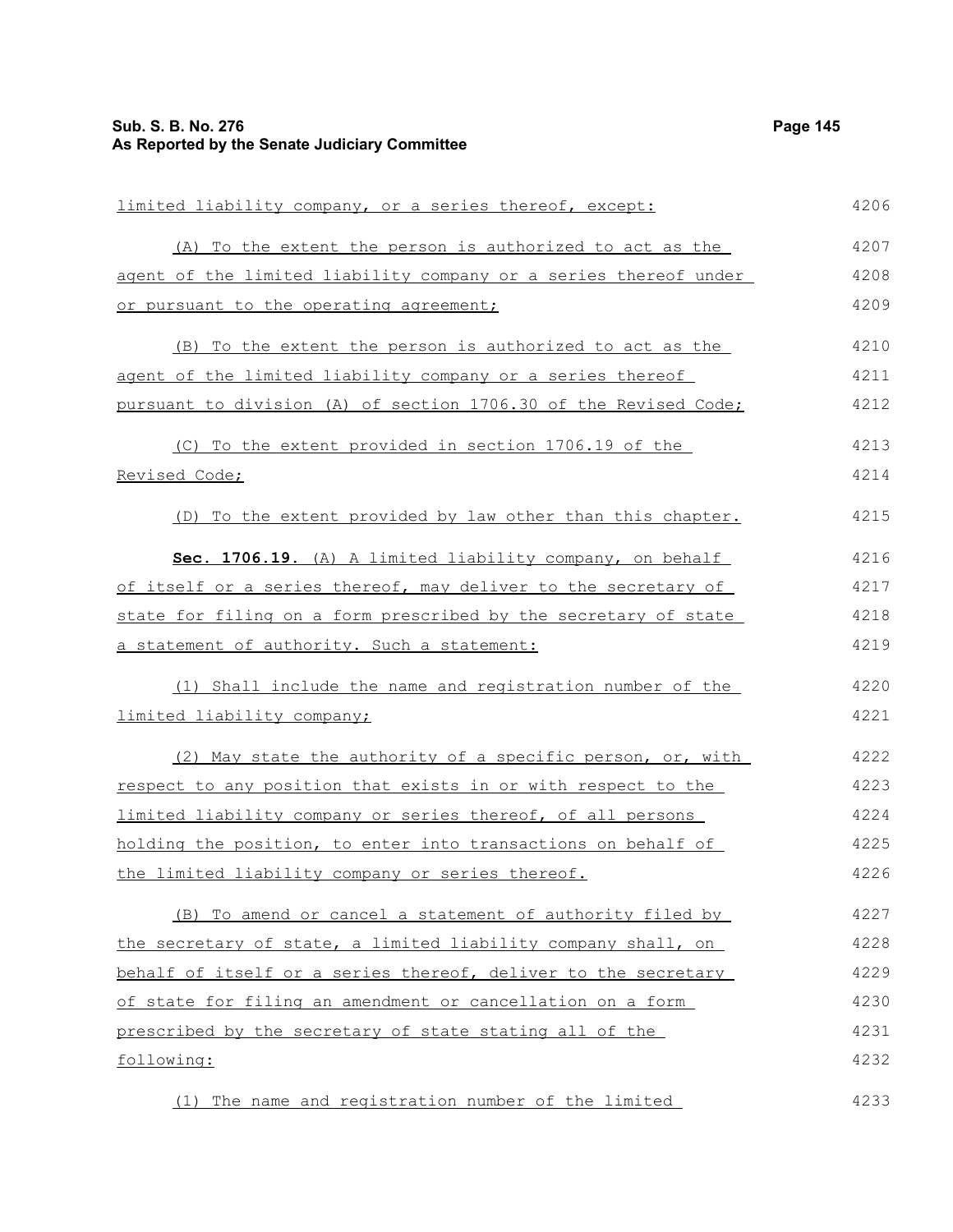## **Sub. S. B. No. 276 Page 146 As Reported by the Senate Judiciary Committee**

| liability company;                                               | 4234 |
|------------------------------------------------------------------|------|
| (2) The date of filing of the statement of authority to          | 4235 |
| which the amendment or cancellation statement pertains;          | 4236 |
| (3) The contents of the amendment or a declaration that          | 4237 |
| the statement to which it pertains is canceled.                  | 4238 |
| (C) An effective statement of authority is conclusive in         | 4239 |
| favor of a person that gives value in reliance on the statement, | 4240 |
| except to the extent that when the person gives value the person | 4241 |
| has knowledge to the contrary.                                   | 4242 |
| (D) Upon filing, a certificate of dissolution filed              | 4243 |
| pursuant to division (B)(1) of section 1706.471 of the Revised   | 4244 |
| Code operates as a cancellation, under division (B) of this      | 4245 |
| section, of each statement of authority.                         | 4246 |
| (E) After a certificate of dissolution becomes effective,        | 4247 |
| a limited liability company may, on behalf of itself or a series | 4248 |
| thereof, deliver to the secretary of state for filing a          | 4249 |
| statement of authority that is designated as a post-dissolution  | 4250 |
| or post-cancellation statement of authority.                     | 4251 |
| (F) Upon filing, a statement of denial filed pursuant to         | 4252 |
| section 1706.20 of the Revised Code operates as an amendment,    | 4253 |
| under division (B) of this section, of the statement of          | 4254 |
| authority to which the statement of denial pertains.             | 4255 |
| Sec. 1706.20. A person named in a filed statement of             | 4256 |
| authority may deliver to the secretary of state for filing on a  | 4257 |
| form prescribed by the secretary of state a statement of denial  | 4258 |
| that does both of the following:                                 | 4259 |
| (A) States the name and registration number of the limited       | 4260 |
| liability company and the date of filing of the statement of     | 4261 |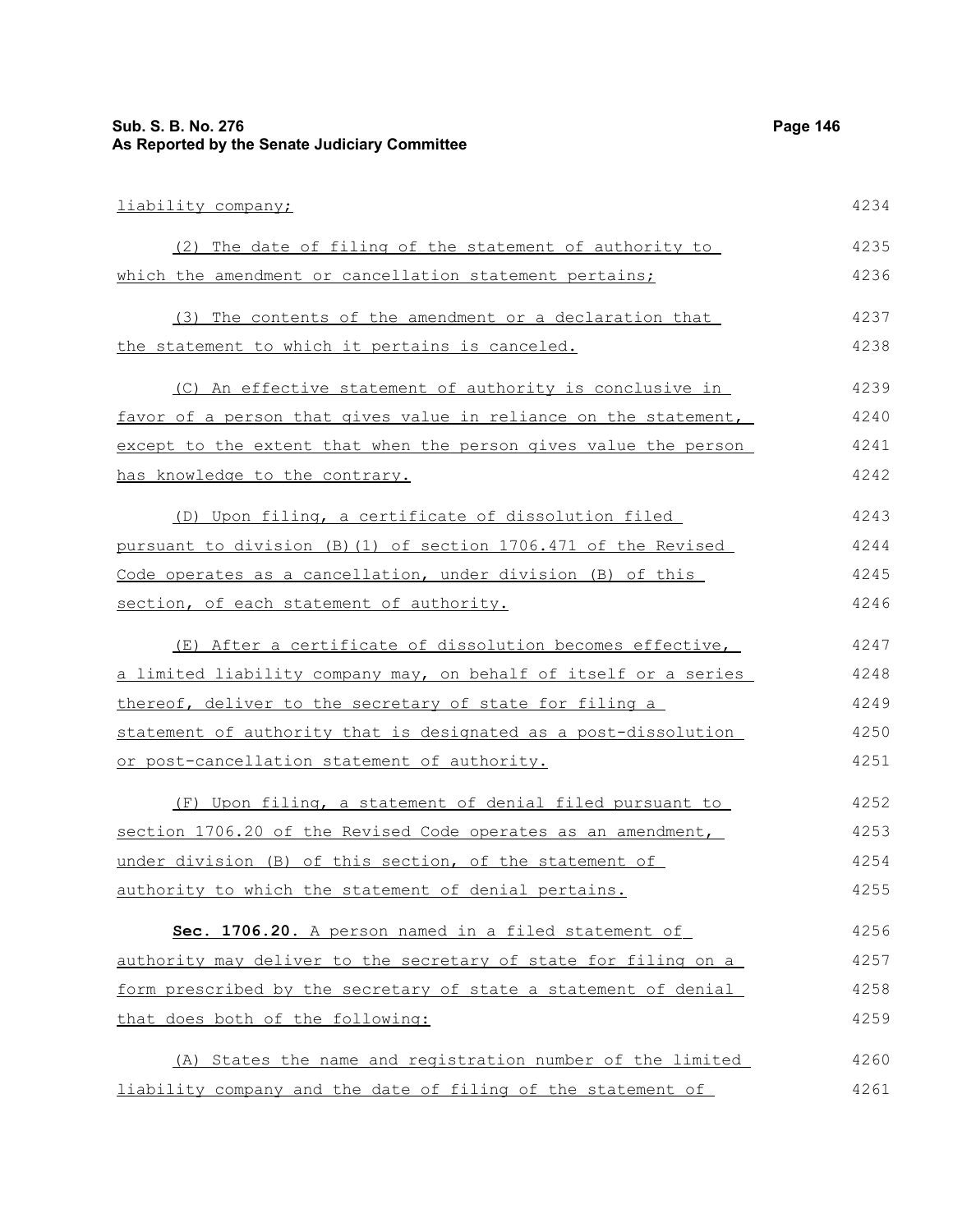| authority to which the statement of denial pertains;             | 4262 |
|------------------------------------------------------------------|------|
| (B) Denies the person's authority.                               | 4263 |
| Sec. 1706.26. A person who is a member of a limited              | 4264 |
| liability company is not liable, solely by reason of being a     | 4265 |
| member, for a debt, obligation, or liability of the limited      | 4266 |
| liability company or a series thereof, whether arising in        | 4267 |
| contract, tort, or otherwise; or for the acts or omissions of    | 4268 |
| any other member, agent, or employee of the limited liability    | 4269 |
| company or a series thereof. The failure of a limited liability  | 4270 |
| company or any of its members to observe any formalities         | 4271 |
| relating to the exercise of the limited liability company's      | 4272 |
| powers or the management of its activities is not a factor to    | 4273 |
| consider in, or a ground for, imposing liability on the members  | 4274 |
| for the debts, obligations, or liability of the limited          | 4275 |
| liability company.                                               | 4276 |
| Sec. 1706.27. (A) In connection with the formation of a          | 4277 |
| limited liability company, a person is admitted as a member of   | 4278 |
| the limited liability company upon the occurrence of either of   | 4279 |
| the following:                                                   | 4280 |
| (1) If the organizer was authorized by one or more persons       | 4281 |
| intending to be members of the limited liability company to file | 4282 |
| the articles of organization on their behalf, the formation of   | 4283 |
| the limited liability company;                                   | 4284 |
| (2) If the organizer was not authorized by any other             | 4285 |
| person intending to be members of the limited liability company, | 4286 |
| each organizer shall have the authority of a member of the       | 4287 |
| limited liability company upon the formation of the limited      | 4288 |
| liability company until the admission of the initial member of   | 4289 |
| the limited liability company.                                   | 4290 |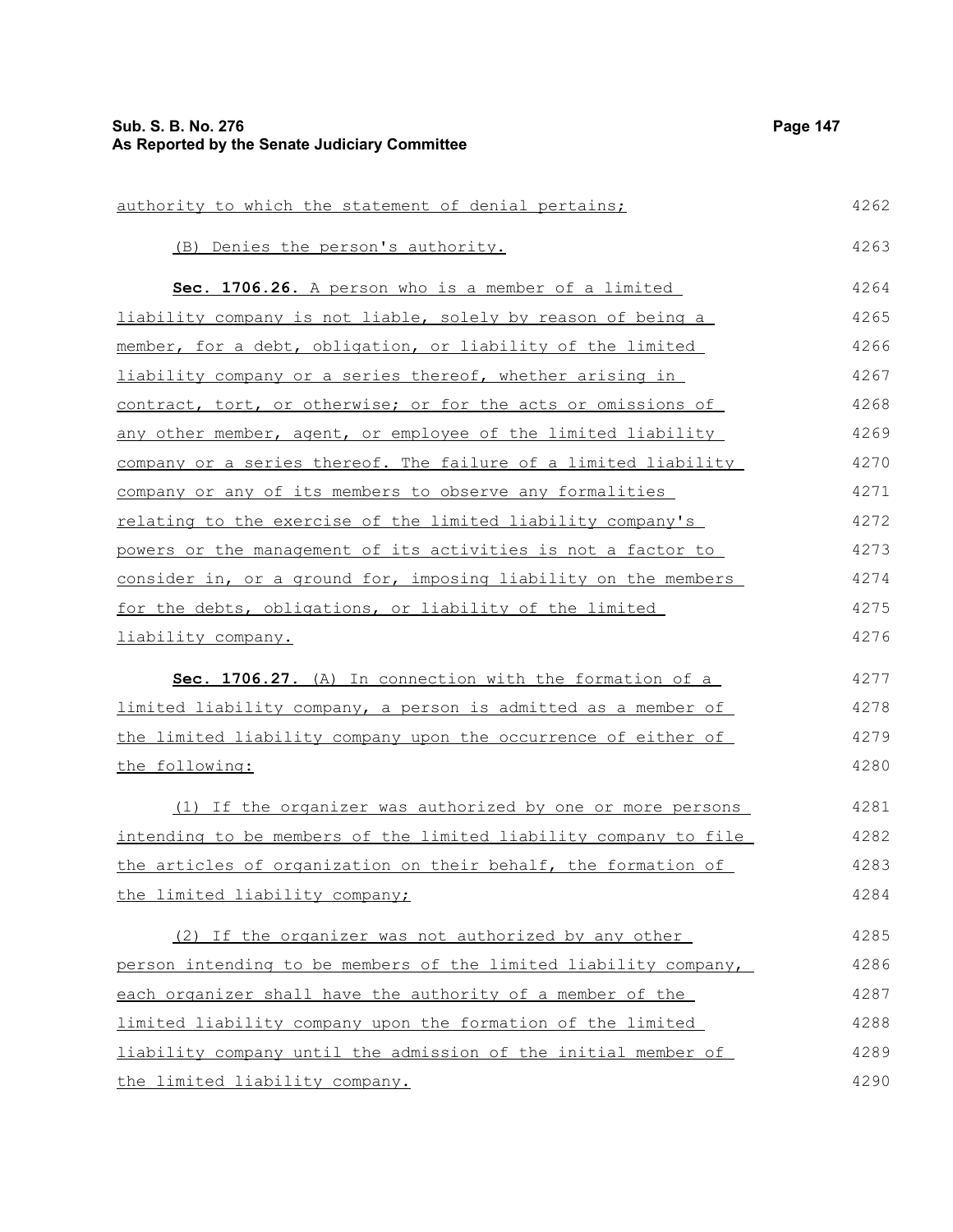## **Sub. S. B. No. 276 Page 148 As Reported by the Senate Judiciary Committee**

| (B) After formation of a limited liability company, a           | 4291 |
|-----------------------------------------------------------------|------|
| person may be admitted as a member of the limited liability     | 4292 |
| company in any of the following manners:                        | 4293 |
| (1) As provided in the operating agreement;                     | 4294 |
| (2) As the result of a transaction effective under              | 4295 |
| sections 1706.71 to 1706.74 of the Revised Code;                | 4296 |
| (3) With the consent of all the members or in the case of       | 4297 |
| a limited liability company having only one member, the consent | 4298 |
| of the member;                                                  | 4299 |
| (4) If, within ninety consecutive days after the                | 4300 |
| occurrence of the dissociation of the last remaining member,    | 4301 |
| both of the following occur:                                    | 4302 |
| (a) All holders of the membership interest last assigned        | 4303 |
| by the last person to have been a member consent to the         | 4304 |
| designation of a person to be admitted as a member;             | 4305 |
| (b) The designated person consents to be admitted as a          | 4306 |
| member effective as of the date the last person to have been a  | 4307 |
| member ceased to be a member.                                   | 4308 |
| (C) A person may be admitted as a member without acquiring      | 4309 |
| a membership interest and without making or being obligated to  | 4310 |
| make a contribution to the limited liability company. A person  | 4311 |
| may be admitted as the sole member without acquiring a          | 4312 |
| membership interest and without making or being obligated to    | 4313 |
| make a contribution to the limited liability company.           | 4314 |
| Sec. 1706.28. A contribution of a member to a limited           | 4315 |
| liability company, or a series thereof, may consist of cash,    | 4316 |
| property, services rendered, or a promissory note or other      | 4317 |
| binding obligation to contribute cash or property or to perform | 4318 |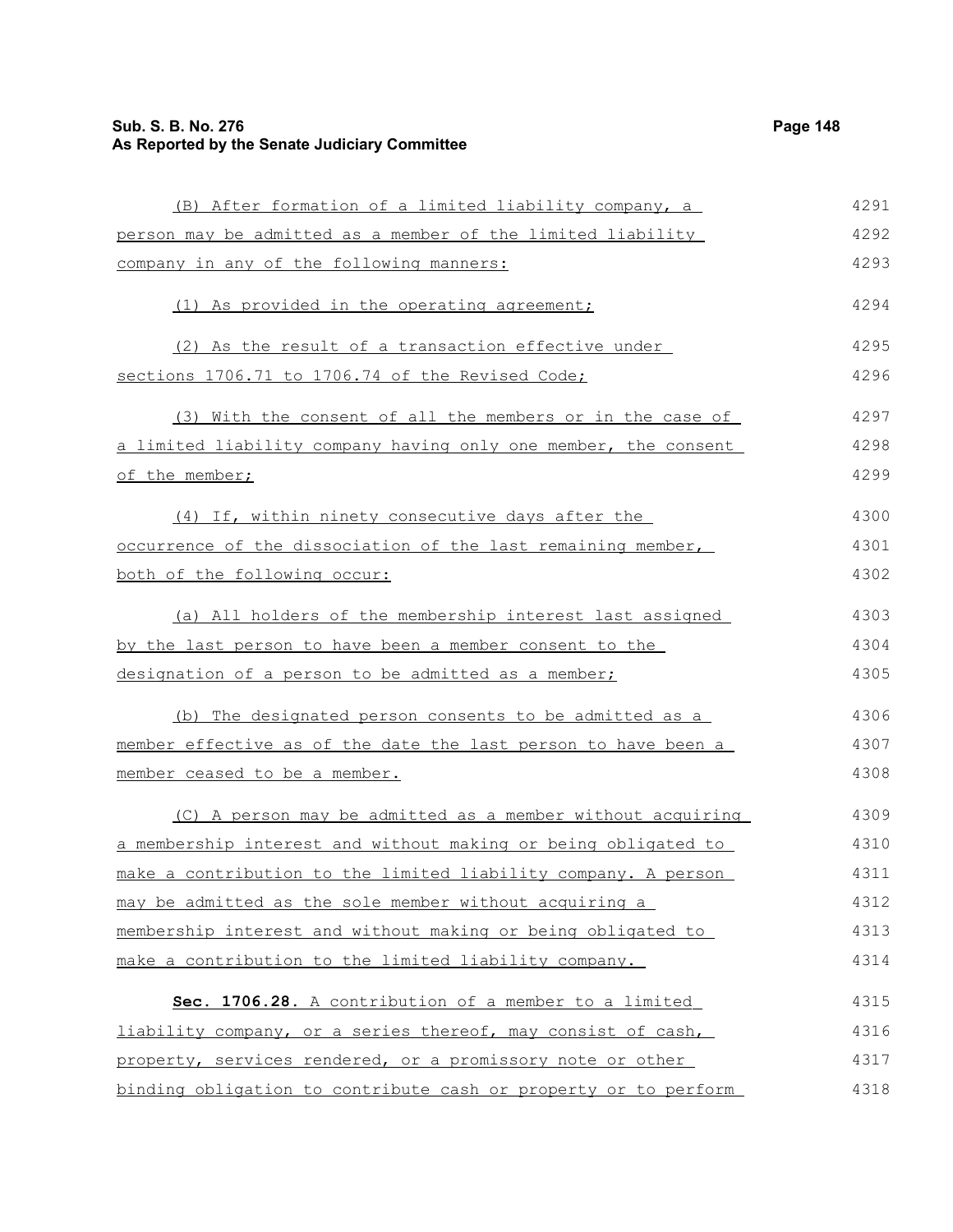# **Sub. S. B. No. 276 Page 149 As Reported by the Senate Judiciary Committee**

| <u>services.</u>                                                  | 4319 |
|-------------------------------------------------------------------|------|
| Sec. 1706.281. (A) A promise by a member to make a                | 4320 |
| contribution to a limited liability company, or a series          | 4321 |
| thereof, is not enforceable unless set forth in a writing signed  | 4322 |
| by the member.                                                    | 4323 |
| (B) A member's obligation to make a contribution to a             | 4324 |
| limited liability company, or a series thereof, is not excused    | 4325 |
| by the member's death, disability, or other inability to perform  | 4326 |
| personally. If a member does not make a contribution required by  | 4327 |
| an enforceable promise, the member or the member's estate is      | 4328 |
| obligated, at the election of the limited liability company, or   | 4329 |
| a series thereof, to contribute money equal to the value of the   | 4330 |
| portion of the contribution that has not been made. The election  | 4331 |
| shall be in addition to, and not in lieu of, any other rights,    | 4332 |
| including the right to specific performance, that the limited     | 4333 |
| <u>liability company, or a series thereof, may have under the</u> | 4334 |
| operating agreement or applicable law.                            | 4335 |
| (C)(1) The obligation of a member to make a contribution          | 4336 |
| to a limited liability company may be compromised only by         | 4337 |
| consent of all the members. A conditional obligation of a member  | 4338 |
| to make a contribution to a limited liability company may not be  | 4339 |
| enforced unless the conditions of the obligation have been        | 4340 |
| satisfied or waived as to or by that member. Conditional          | 4341 |
| obligations include contributions payable upon a discretionary    | 4342 |
| call of a limited liability company before the time the call      | 4343 |
| occurs.                                                           | 4344 |
| (2) The obligation of a member associated with a series to        | 4345 |
| make a contribution to the series may be compromised only by      | 4346 |
| consent of all the members associated with that series. A         | 4347 |
| conditional obligation of a member to make a contribution to a    | 4348 |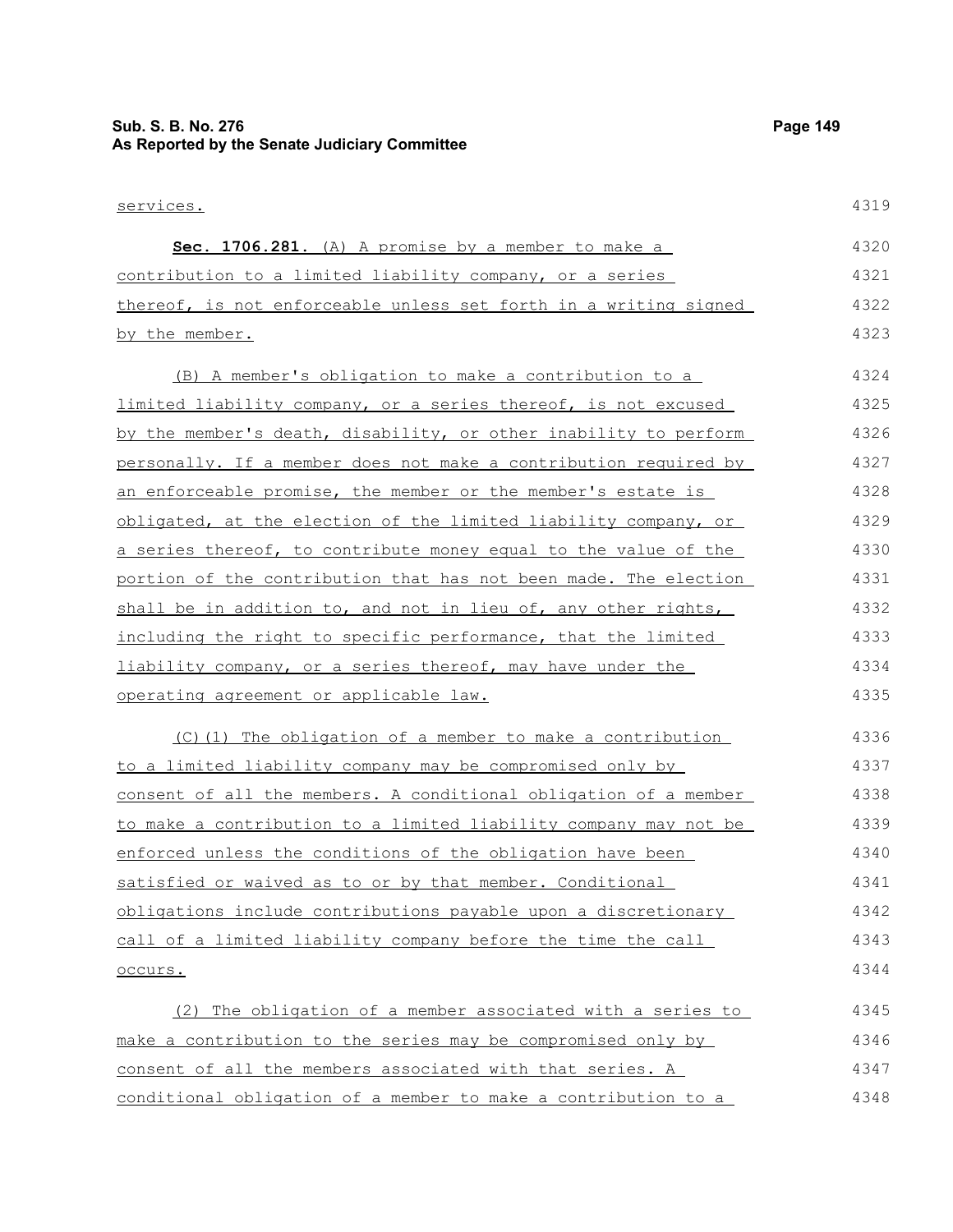## **Sub. S. B. No. 276 Page 150 As Reported by the Senate Judiciary Committee**

| series may not be enforced unless the conditions of the          | 4349 |
|------------------------------------------------------------------|------|
| obligation have been satisfied or waived as to or by that        | 4350 |
| member. Conditional obligations include contributions payable    | 4351 |
| upon a discretionary call of that series before the time the     | 4352 |
| <u>call occurs.</u>                                              | 4353 |
| (3) Division (C)(1) of this section shall not apply to a         | 4354 |
| member's obligation to make a contribution to a series of a      | 4355 |
| limited liability company.                                       | 4356 |
| Sec. 1706.29. (A) (1) All members shall share equally in         | 4357 |
| any distributions made by a limited liability company before its | 4358 |
| dissolution and winding up.                                      | 4359 |
| (2) A member has a right to a distribution before the            | 4360 |
| dissolution and winding up of a limited liability company as     | 4361 |
| provided in the operating agreement. A decision to make a        | 4362 |
| distribution before the dissolution and winding up of the        | 4363 |
| limited liability company is a decision in the ordinary course   | 4364 |
| of activities of the limited liability company. A member's       | 4365 |
| dissociation does not entitle the dissociated member to a        | 4366 |
| distribution.                                                    | 4367 |
| (3) A member does not have a right to demand and receive a       | 4368 |
| distribution from a limited liability company in any form other  | 4369 |
| than money. Except as otherwise provided in division (C) of      | 4370 |
| section 1706.475 of the Revised Code, a limited liability        | 4371 |
| company may distribute an asset in kind if each member receives  | 4372 |
| a percentage of the asset in proportion to the member's share of | 4373 |
| contributions.                                                   | 4374 |
| (4) If a member becomes entitled to receive a                    | 4375 |
| distribution, the member has the status of, and is entitled to   | 4376 |
| all remedies available to, a creditor of the limited liability   | 4377 |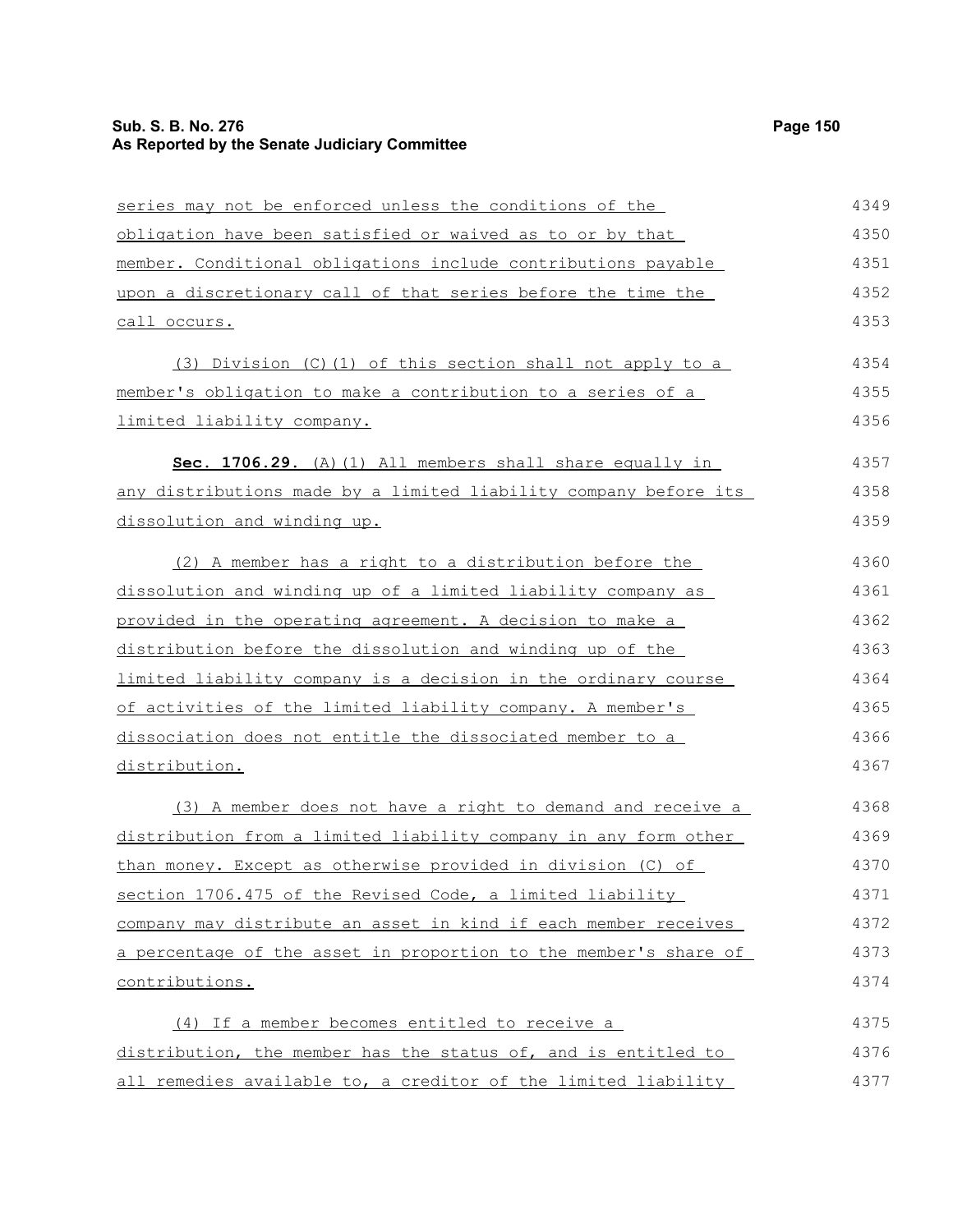company with respect to the distribution. (B)(1) All members associated with a series shall share

equally in any distributions made by the series before its dissolution and winding up.

(2) A member associated with a series has a right to a distribution before the dissolution and winding up of the series as provided in the operating agreement. A decision of the series to make a distribution before the dissolution and winding up of the series is a decision in the ordinary course of activities of the series. A member's dissociation from a series with which the member is associated does not entitle the dissociated member to a distribution from the series. 4382 4383 4384 4385 4386 4387 4388 4389

(3) A member associated with a series does not have a right to demand and receive a distribution from the series in any form other than money. Except as otherwise provided in division (C) of section 1706.7613 of the Revised Code, a series may distribute an asset in kind if each member associated with the series receives a percentage of the asset in proportion to the member's share of distributions from the series. 4390 4391 4392 4393 4394 4395 4396

(4) If a member associated with a series becomes entitled to receive a distribution from the series, the member has the status of, and is entitled to all remedies available to, a creditor of the series with respect to the distribution. 4397 4398 4399 4400

(C) Division (A) of this section does not apply to a distribution made by a series. 4401 4402

 **Sec. 1706.30.** (A)(1) The activities and affairs of the limited liability company shall be under the direction, and subject to the oversight, of its members. 4403 4404 4405

(2) The activities and affairs of a series shall be under 4406

4378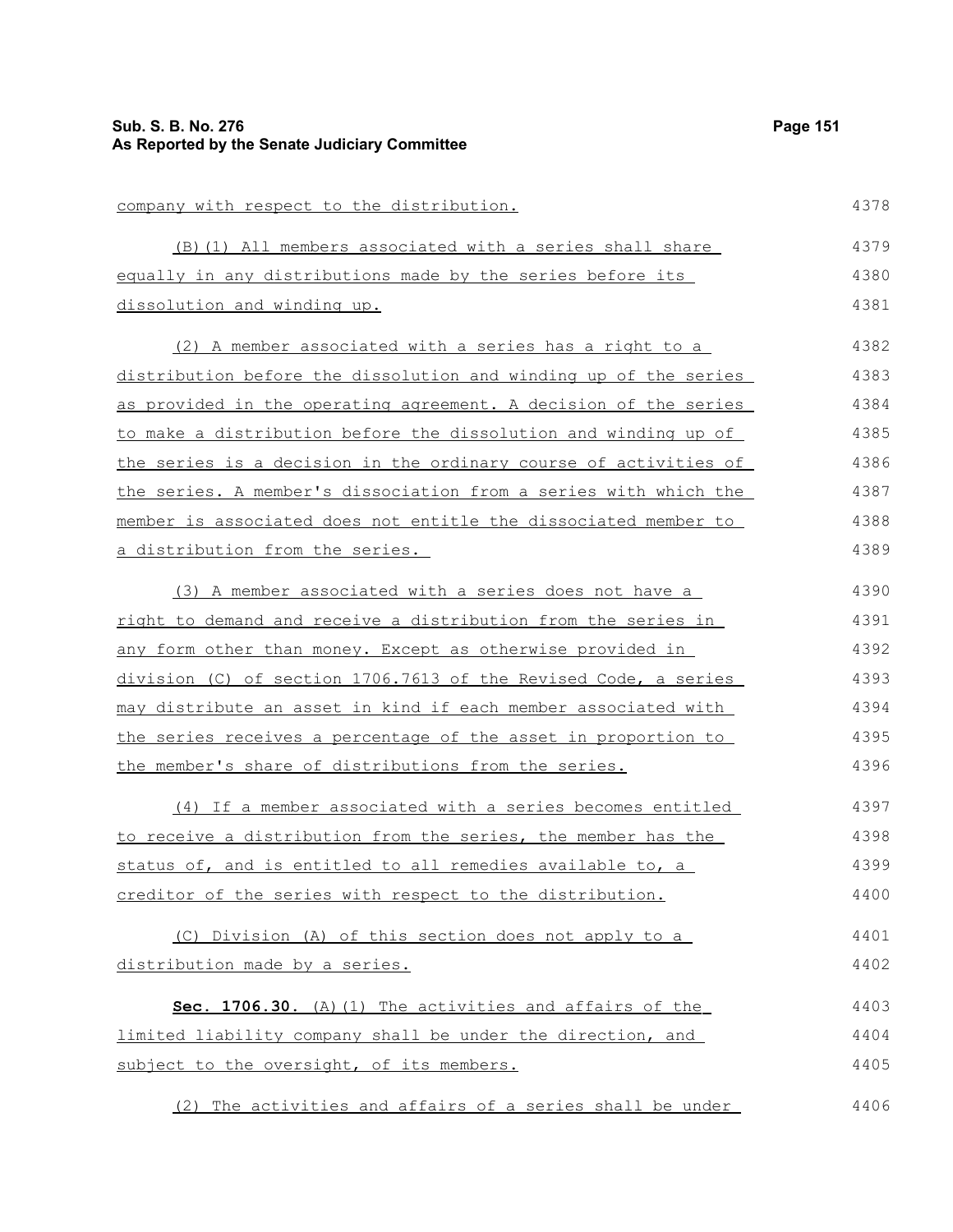## **Sub. S. B. No. 276 Page 152 As Reported by the Senate Judiciary Committee**

| the direction, and subject to the oversight, of the members      | 4407 |
|------------------------------------------------------------------|------|
| associated with the series.                                      | 4408 |
| (3) Division (A)(1) of this section shall not apply to the       | 4409 |
| activities and affairs of a series.                              | 4410 |
| (B) (1) Except as provided in division (C) of this section,      | 4411 |
| a matter in the ordinary course of activities of the limited     | 4412 |
| liability company may be decided by a majority of the members.   | 4413 |
| (2) Except as provided in division (C) of this section, a        | 4414 |
| matter in the ordinary course of activities of a series may be   | 4415 |
| decided by a majority of the members associated with the series. | 4416 |
| (3) Division (B) (1) of this section shall not apply to          | 4417 |
| matters of a series.                                             | 4418 |
| (C)(1) The consent of all members is required to do any of       | 4419 |
| the following:                                                   | 4420 |
| (a) Amend the operating agreement;                               | 4421 |
| (b) File a petition of the limited liability company for         | 4422 |
| relief under Title 11 of the United States Code, or a successor  | 4423 |
| statute of general application, or a comparable federal, state,  | 4424 |
| or foreign law governing insolvency;                             | 4425 |
| (c) Undertake any act outside the ordinary course of the         | 4426 |
| limited liability company's activities;                          | 4427 |
| (d) Undertake, authorize, or approve any other act or            | 4428 |
| matter for which this chapter requires the consent of all        | 4429 |
| members.                                                         | 4430 |
| (2) The consent of all members associated with a series is       | 4431 |
| required to do either of the following:                          | 4432 |
| (a) Undertake any act outside the ordinary course of the         | 4433 |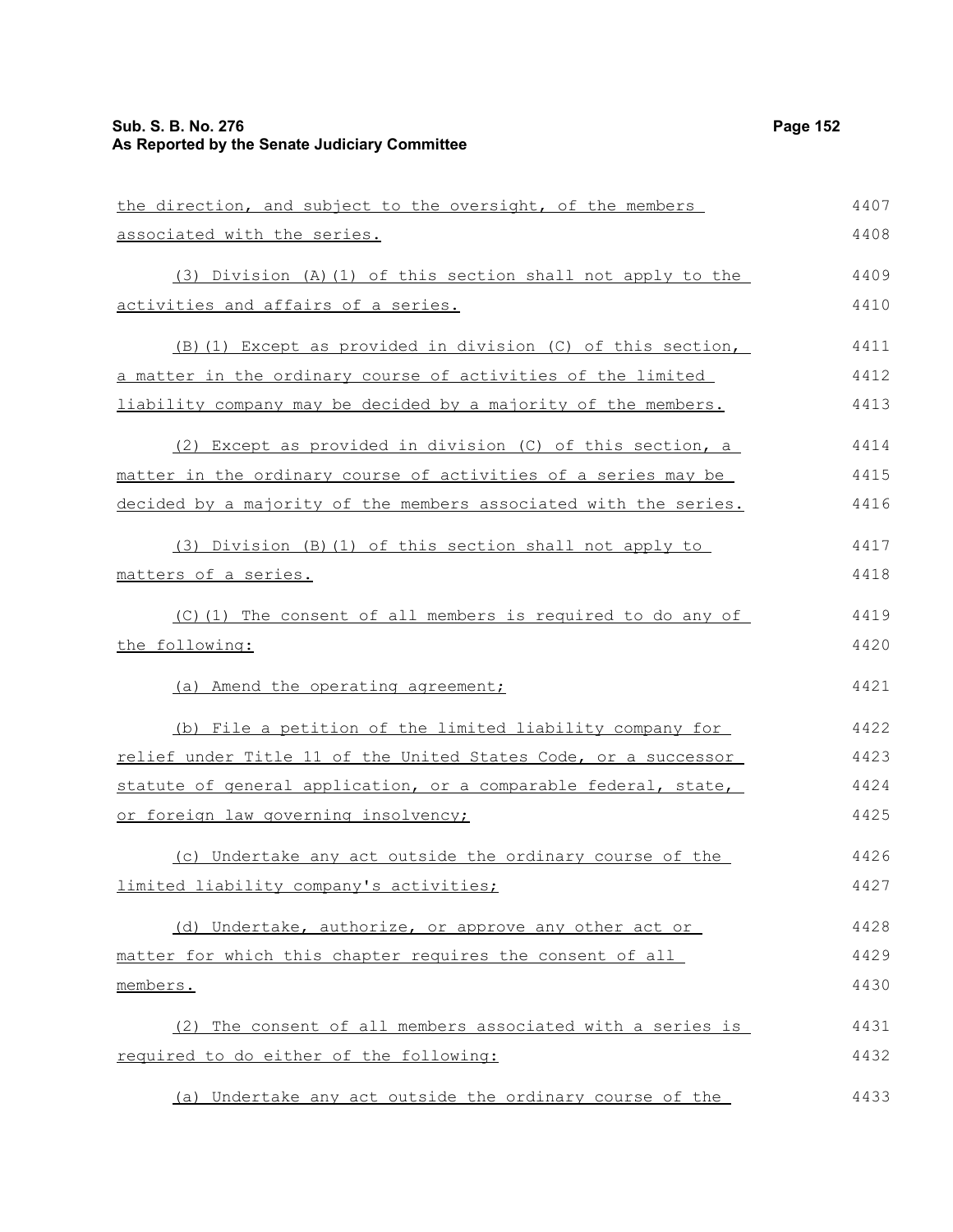#### **Sub. S. B. No. 276 Page 153 As Reported by the Senate Judiciary Committee**

series' activities; (b) Undertake, authorize, or approve any other act or matter for which this chapter requires the consent of all the members associated with a series. (D) Any matter requiring the consent of members may be decided without a meeting, and a member may appoint a proxy or other agent to consent or otherwise act for the member by signing an appointing record, personally or by the member's agent. (E) This chapter does not entitle a member to remuneration for services performed for a limited liability company. **Sec. 1706.31.** (A) Unless either a written operating agreement for the limited liability company or a written agreement with a member establishes additional fiduciary duties, in the event that there have been designated one or more managers to supervise or manage the activities or affairs of the limited liability company, the only obligation a member owes, in the member's capacity as a member, to the limited liability company and the other members is to discharge the member's duties and obligations under this chapter and the operating agreement in accordance with division (E) of this section. Divisions (C) and (D) of this section shall not apply to such a member. (B) Unless either a written operating agreement for the limited liability company or a written agreement with a member establishes additional fiduciary duties or the duties of the 4434 4435 4436 4437 4438 4439 4440 4441 4442 4443 4444 4445 4446 4447 4448 4449 4450 4451 4452 4453 4454 4455 4456 4457 4458 4459

member have been modified, waived, or eliminated as contemplated by section 1706.08 of the Revised Code, in the event that there have not been designated one or more managers to supervise or 4460 4461 4462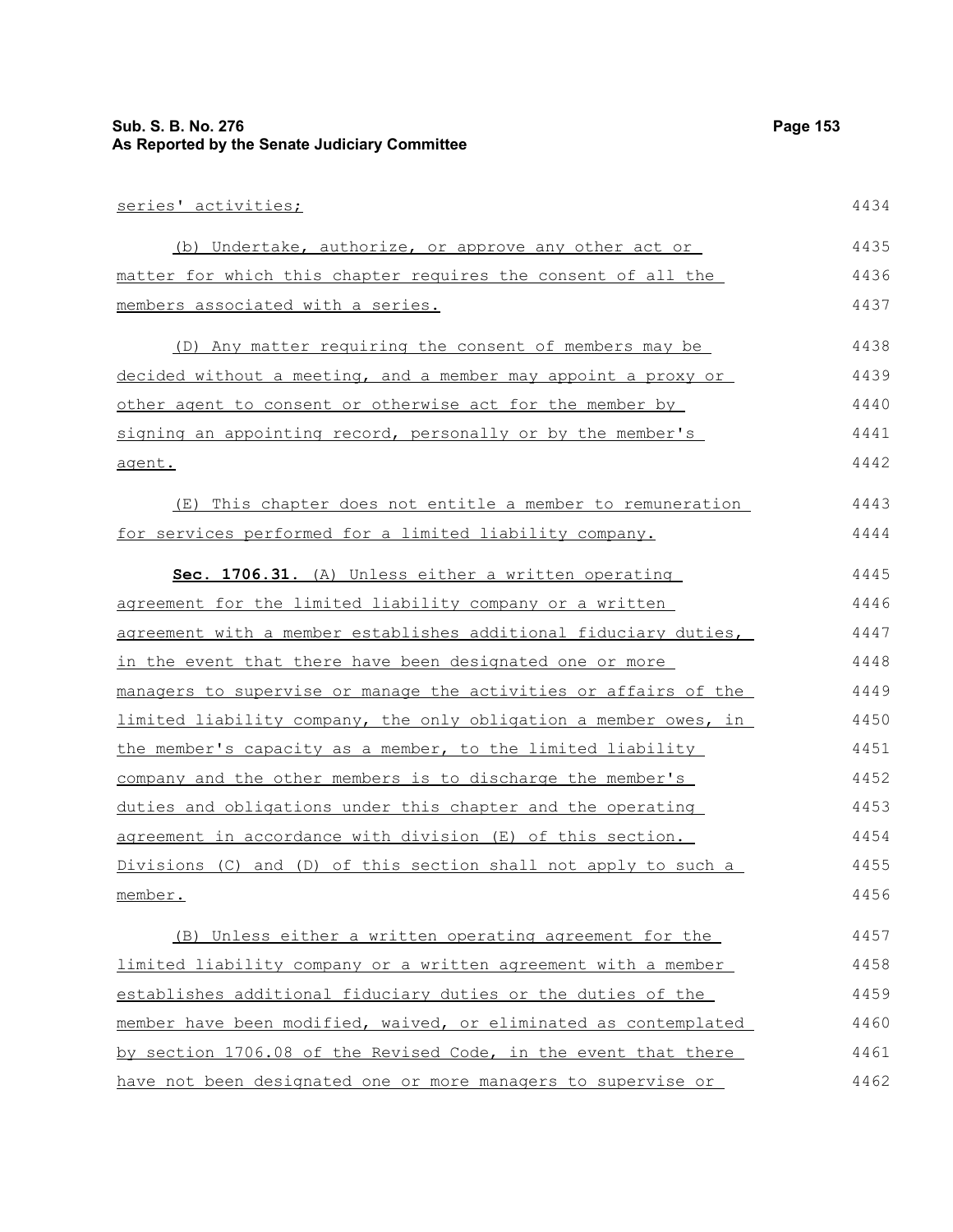## **Sub. S. B. No. 276 Page 154 As Reported by the Senate Judiciary Committee**

| manage the activities of the limited liability company, the only | 4463 |
|------------------------------------------------------------------|------|
| fiduciary duties a member owes to the limited liability company  | 4464 |
| and the other members is the duty of loyalty and the duty of     | 4465 |
| care set forth in divisions (C) and (D) of this section.         | 4466 |
| (C) A member's duty of loyalty to the limited liability          | 4467 |
| company and the other members is limited to the following:       | 4468 |
| (1) To account to the limited liability company and hold         | 4469 |
| for it any property, profit, or benefit derived by the member in | 4470 |
| the conduct and winding up of the limited liability company      | 4471 |
| business or derived from a use by the member of limited          | 4472 |
| liability company property or from the appropriation of a        | 4473 |
| limited liability company opportunity;                           | 4474 |
| (2) To refrain from dealing with the limited liability           | 4475 |
| company in the conduct or winding up of the limited liability    | 4476 |
| company business as or on behalf of a party having an interest   | 4477 |
| <u>adverse to the limited liability company.</u>                 | 4478 |
| (D) A member's duty of care to the limited liability             | 4479 |
| company and the other members in the conduct and winding up of   | 4480 |
| the limited liability company business is limited to refraining  | 4481 |
| from engaging in grossly negligent or reckless conduct,          | 4482 |
| intentional misconduct, or a knowing violation of law.           | 4483 |
| (E) A member shall discharge the member's duties to the          | 4484 |
| limited liability company and the other members under this       | 4485 |
| chapter and under the operating agreement and exercise any       | 4486 |
| rights consistent with the implied covenant of good faith and    | 4487 |
| fair dealing.                                                    | 4488 |
| (F) A member does not violate a duty or obligation under         | 4489 |
| this chapter or under the operating agreement merely because the | 4490 |
| member's conduct furthers the member's own interest.             | 4491 |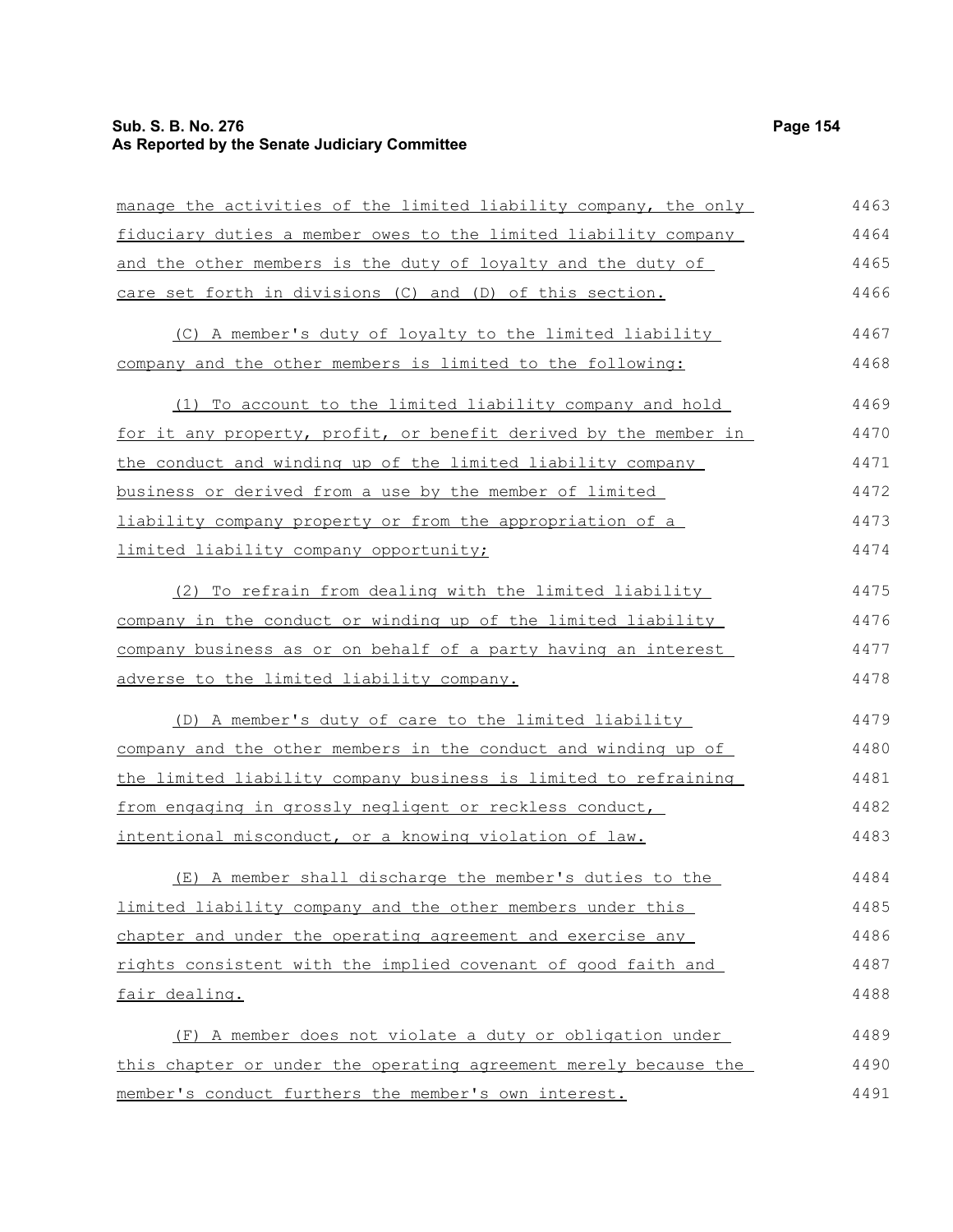## **Sub. S. B. No. 276 Page 155 As Reported by the Senate Judiciary Committee**

| (G) All the members of a limited liability company may           | 4492 |
|------------------------------------------------------------------|------|
| authorize or ratify, after full disclosure of all material       | 4493 |
| facts, a specific act or transaction that otherwise would        | 4494 |
| violate the duty of loyalty. It is a defense to a claim under    | 4495 |
| division (C)(2) of this section and any comparable claim in      | 4496 |
| equity or at common law that the transaction was fair to the     | 4497 |
| limited liability company. If, as permitted, by this division or | 4498 |
| the limited liability company's operating agreement, a member    | 4499 |
| enters into a transaction with a limited liability company that  | 4500 |
| otherwise would be prohibited by division (C)(2) of this         | 4501 |
| section, the member's rights and obligations arising from the    | 4502 |
| transaction are the same as those of a person that is not a      | 4503 |
| member.                                                          | 4504 |
| (H) This section applies to a person winding up the              | 4505 |
| limited liability company business as the personal or legal      | 4506 |
| representative of the last surviving member as if the person     | 4507 |
| were a member.                                                   | 4508 |
| Sec. 1706.311. (A) Unless either a written operating             | 4509 |
| agreement for the limited liability company or a written         | 4510 |
| agreement with a manager establishes additional fiduciary duties | 4511 |
| or the duties of the manager have been modified, waived, or      | 4512 |
| eliminated as contemplated by section 1706.08 of the Revised     | 4513 |
| Code, the only fiduciary duties of a manager to the limited      | 4514 |
| liability company or its members are the duty of loyalty and the | 4515 |
| duty of care set forth in divisions (B) and (C) of this section. | 4516 |
| (B) A manager's duty of loyalty to the limited liability         | 4517 |
| company and its members is limited to the following:             | 4518 |
| (1) To account to the limited liability company and hold         | 4519 |
| for it any property, profit, or benefit derived by the manager   | 4520 |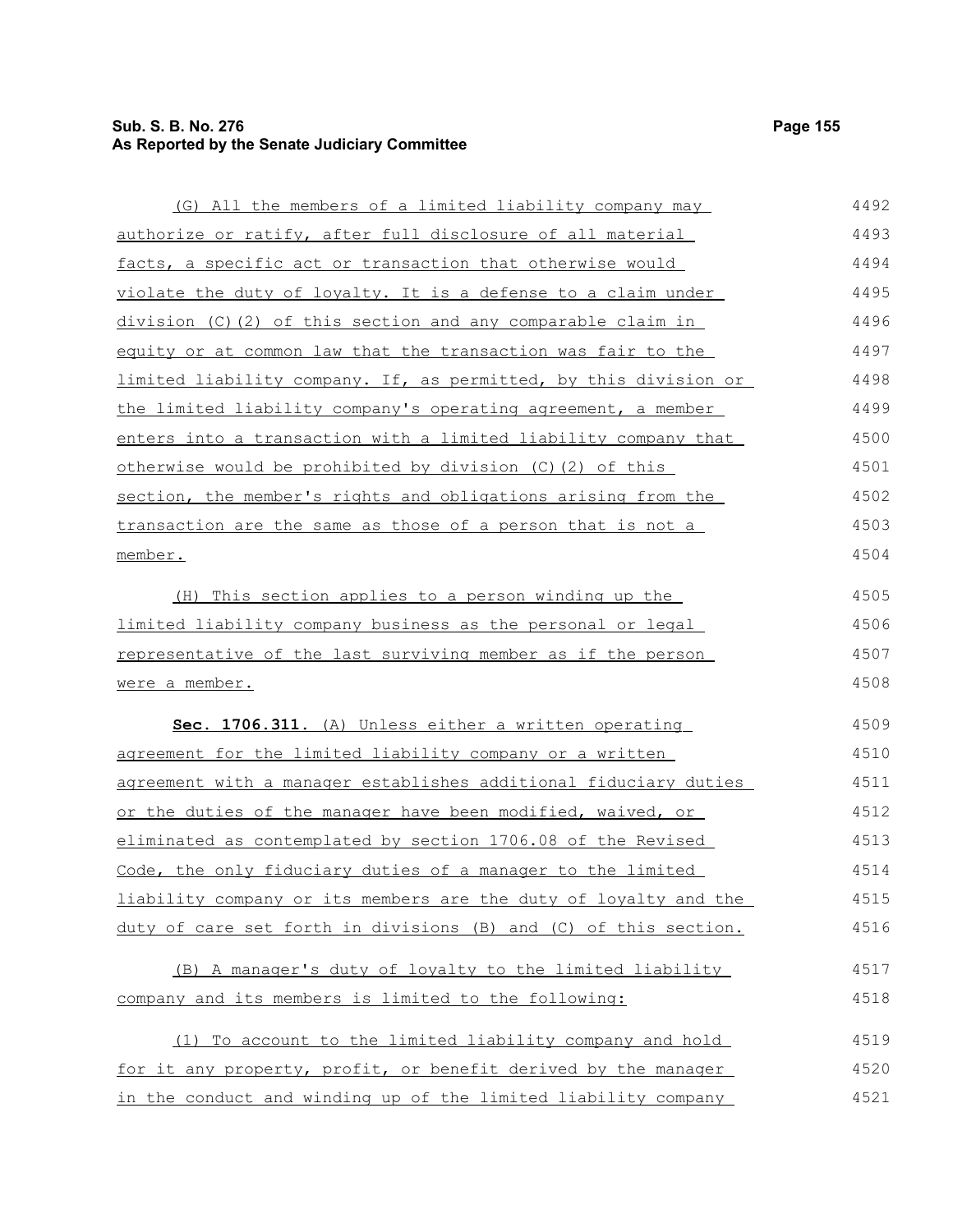## **Sub. S. B. No. 276 Page 156 As Reported by the Senate Judiciary Committee**

| business or derived from a use by the manager of limited         | 4522 |
|------------------------------------------------------------------|------|
| liability company property or from the appropriation of a        | 4523 |
| limited liability company opportunity;                           | 4524 |
| (2) To refrain from dealing with the limited liability           | 4525 |
| company in the conduct or winding up of the limited liability    | 4526 |
| company business as or on behalf of a party having an interest   | 4527 |
| adverse to the limited liability company.                        | 4528 |
| (C) A manager's duty of care to the limited liability            | 4529 |
| company in the conduct and winding up of the limited liability   | 4530 |
| company activities is limited to acting in good faith, in a      | 4531 |
| manner the manager reasonably believes to be in or not opposed   | 4532 |
| to the best interests of the limited liability company.          | 4533 |
| (D) For purposes of division (C) of this section, both of        | 4534 |
| the following apply:                                             | 4535 |
| (1) A manager of a limited liability company shall not be        | 4536 |
| determined to have violated the manager's duties under division  | 4537 |
| (C) of this section unless it is proved that the manager has not | 4538 |
| acted in good faith, in a manner the manager reasonably believes | 4539 |
| to be in or not opposed to the best interests of the limited     | 4540 |
| liability company.                                               | 4541 |
| (2) A manager shall not be considered to be acting in good       | 4542 |
| faith if the manager has knowledge concerning the matter in      | 4543 |
| question that would cause reliance on information, opinions,     | 4544 |
| reports, or statements that are prepared or presented by any of  | 4545 |
| the persons described in section 1706.331 of the Revised Code to | 4546 |
| be unwarranted.                                                  | 4547 |
| (E) A manager shall be liable for monetary relief for a          | 4548 |
| violation of the manager's duties under division (C) of this     | 4549 |
| section only if it is proved that the manager's action or        | 4550 |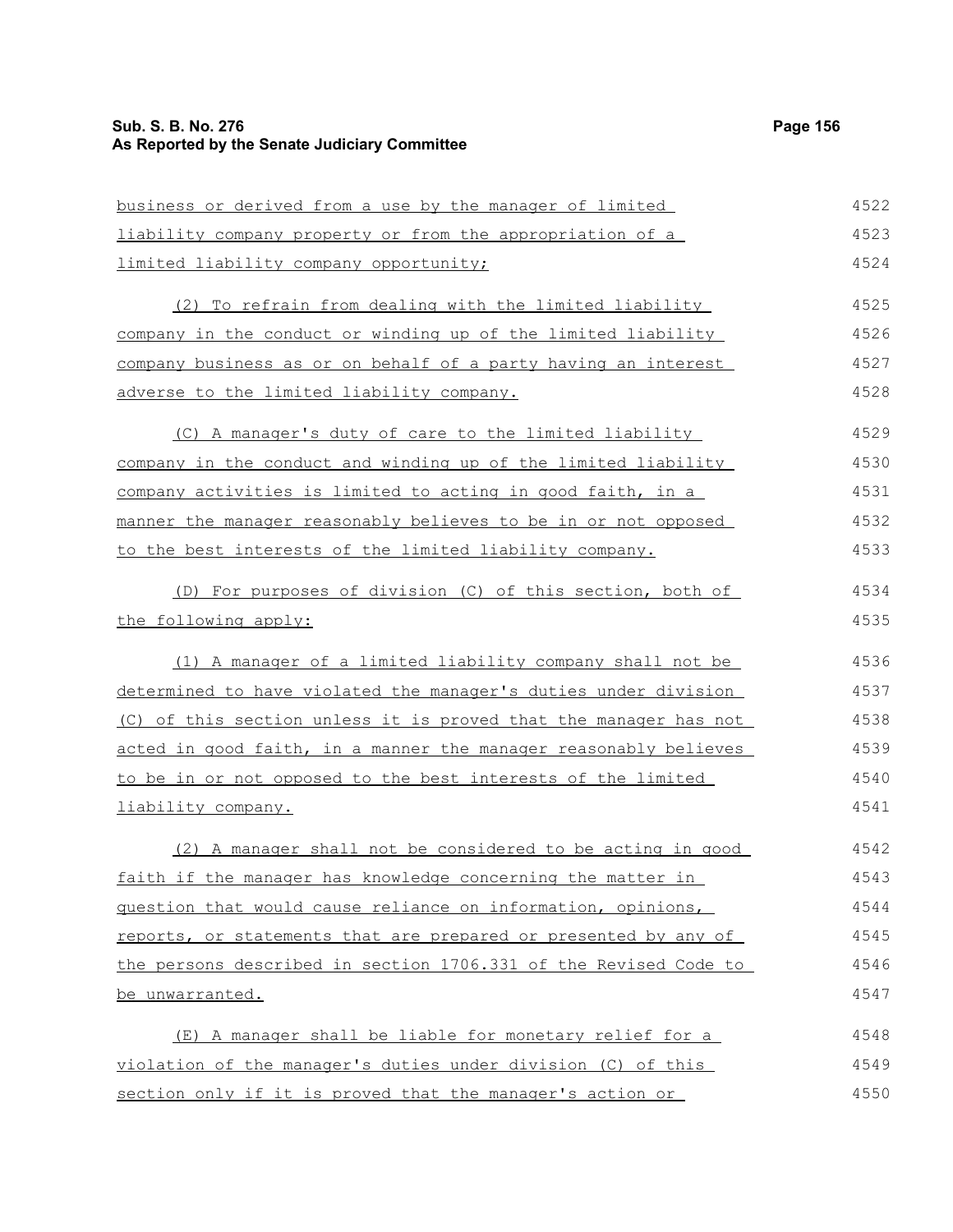## **Sub. S. B. No. 276 Page 157 As Reported by the Senate Judiciary Committee**

| failure to act involved an act or omission undertaken with              | 4551 |
|-------------------------------------------------------------------------|------|
| <u>deliberate intent to cause injury to the limited liability</u>       | 4552 |
| company or undertaken with reckless disregard for the best              | 4553 |
| <u>interests of the company. This division does not apply if, and</u>   | 4554 |
| only to the extent that, at the time of a manager's act or              | 4555 |
| <u>omission that is the subject of complaint, either of the </u>        | 4556 |
| following is true:                                                      | 4557 |
| (1) The articles or the operating agreement of the limited              | 4558 |
| liability company state by specific reference to division (E) of        | 4559 |
| this section that the provisions of this division do not apply          | 4560 |
| to the limited liability company.                                       | 4561 |
| (2) A written agreement between the manager and the                     | 4562 |
| limited liability company states by specific reference to               | 4563 |
| <u>division (E) of this section that the provisions of this </u>        | 4564 |
| division do not apply to the manager.                                   | 4565 |
| (F) All the members of a limited liability company may                  | 4566 |
| authorize or ratify, after full disclosure of all material              | 4567 |
| facts, a specific act or transaction that would otherwise               | 4568 |
| violate the duty of loyalty. It is a defense to a claim under           | 4569 |
| <u>division (B)(2) of this section and any comparable claim in </u>     | 4570 |
| equity or at common law that the transaction was fair to the            | 4571 |
| <u>limited liability company. If, as permitted by this division or </u> | 4572 |
| the operating agreement, a manager enters into a transaction            | 4573 |
| with the limited liability company that otherwise would be              | 4574 |
| prohibited by division (B) (2) of this section, the manager's           | 4575 |
| rights and obligations arising from the transaction are the same        | 4576 |
| as those of a person that is not a manager.                             | 4577 |
| (G) A manager shall discharge the duties to the limited                 | 4578 |
| liability company and the members under this chapter and under          | 4579 |
| the operating agreement and exercise any rights consistently            | 4580 |
|                                                                         |      |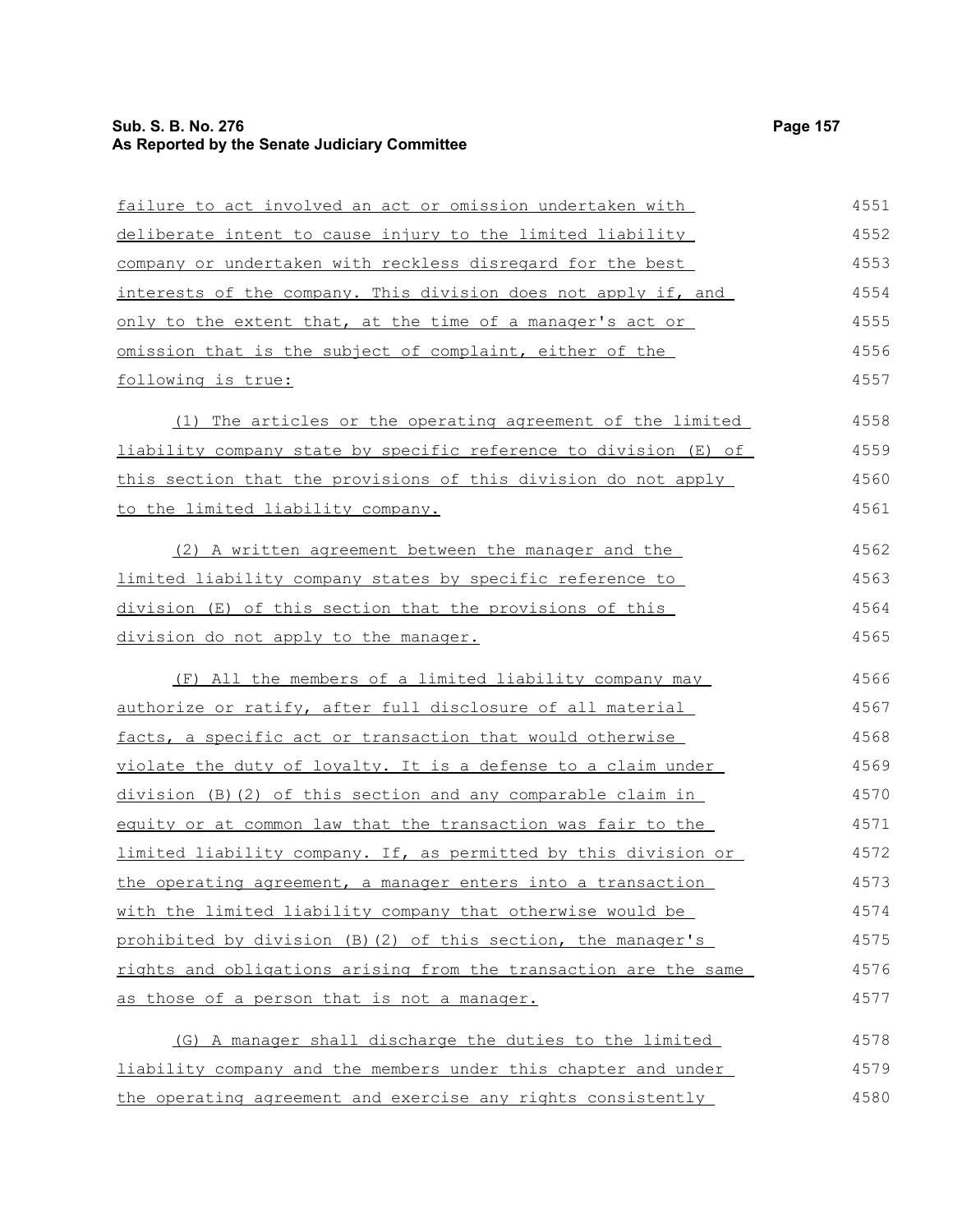## **Sub. S. B. No. 276 Page 158 As Reported by the Senate Judiciary Committee**

| with the implied covenant of good faith and fair dealing.       | 4581 |
|-----------------------------------------------------------------|------|
| (H) Nothing in this section affects the duties of a             | 4582 |
| manager who acts in any capacity other than the manager's       | 4583 |
| capacity as a manager. If a manager of a limited liability      | 4584 |
| company also is a member of the limited liability company, the  | 4585 |
| actions taken in the capacity as a member of the limited        | 4586 |
| liability company shall be subject to section 1706.31 of the    | 4587 |
| Revised Code. Nothing in this section affects any contractual   | 4588 |
| obligations of a manager to the limited liability company.      | 4589 |
| Sec. 1706.32. A limited liability company, or a series          | 4590 |
| thereof, may indemnify and hold harmless a member or other      | 4591 |
| person, pay in advance or reimburse expenses incurred by a      | 4592 |
| member or other person, and purchase and maintain insurance on  | 4593 |
| behalf of a member or other person.                             | 4594 |
| Sec. 1706.33. (A) Upon reasonable notice provided to the        | 4595 |
| limited liability company, a member may inspect and copy during | 4596 |
| regular business hours, at a reasonable location specified by   | 4597 |
| the limited liability company, any record maintained by the     | 4598 |
| limited liability company, to the extent the information is     | 4599 |
| material to the member's rights and duties under the operating  | 4600 |
| agreement or this chapter.                                      | 4601 |
| (B) A limited liability company may charge a person that        | 4602 |
| makes a demand under this section the reasonable costs of labor | 4603 |
| and materials for copying.                                      | 4604 |
| (C) A member or dissociated member may exercise rights          | 4605 |
| under this section through an agent or, in the case of an       | 4606 |
| individual under legal disability, a legal representative. Any  | 4607 |
| restriction or condition imposed by the operating agreement or  | 4608 |
| under division (E) of this section applies both to the agent or | 4609 |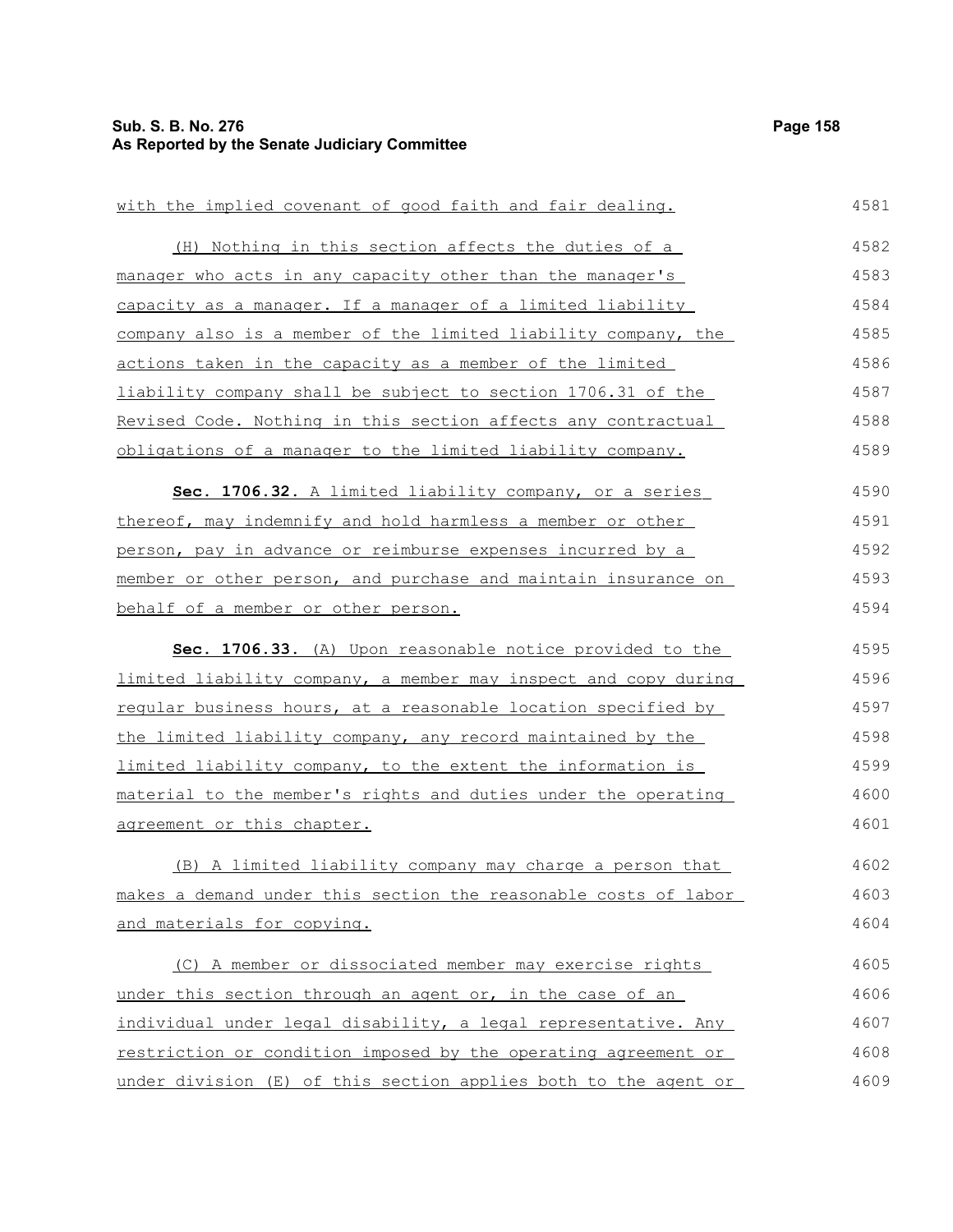#### **Sub. S. B. No. 276 Page 159 As Reported by the Senate Judiciary Committee**

legal representative and the member or dissociated member. (D) The rights under this section do not extend to an assignee who is not admitted as a member. (E) In addition to any restriction or condition stated in its operating agreement, a limited liability company, as a matter within the ordinary course of its activities, may do either of the following: (1) Impose reasonable restrictions and conditions on access to and use of information to be furnished under this section, including designating information confidential and imposing nondisclosure and safeguarding obligations on the recipient; (2) Keep confidential from the members and any other persons, for such period of time as the limited liability company deems reasonable, any information that the limited liability company reasonably believes to be in the nature of trade secrets or other information the disclosure of which the limited liability company in good faith believes is not in the best interest of the limited liability company or could damage the limited liability company or its activities, or that the limited liability company is required by law or by agreement with a third party to keep confidential. **Sec. 1706.331.** Each member and agent of a limited liability company shall be fully protected in relying in good faith upon the records of the limited liability company and upon information, opinions, reports, or statements presented by another member or agent of the limited liability company, or by any other person as to matters the member or the agent 4610 4611 4612 4613 4614 4615 4616 4617 4618 4619 4620 4621 4622 4623 4624 4625 4626 4627 4628 4629 4630 4631 4632 4633 4634 4635 4636 4637

reasonably believes are within that other person's professional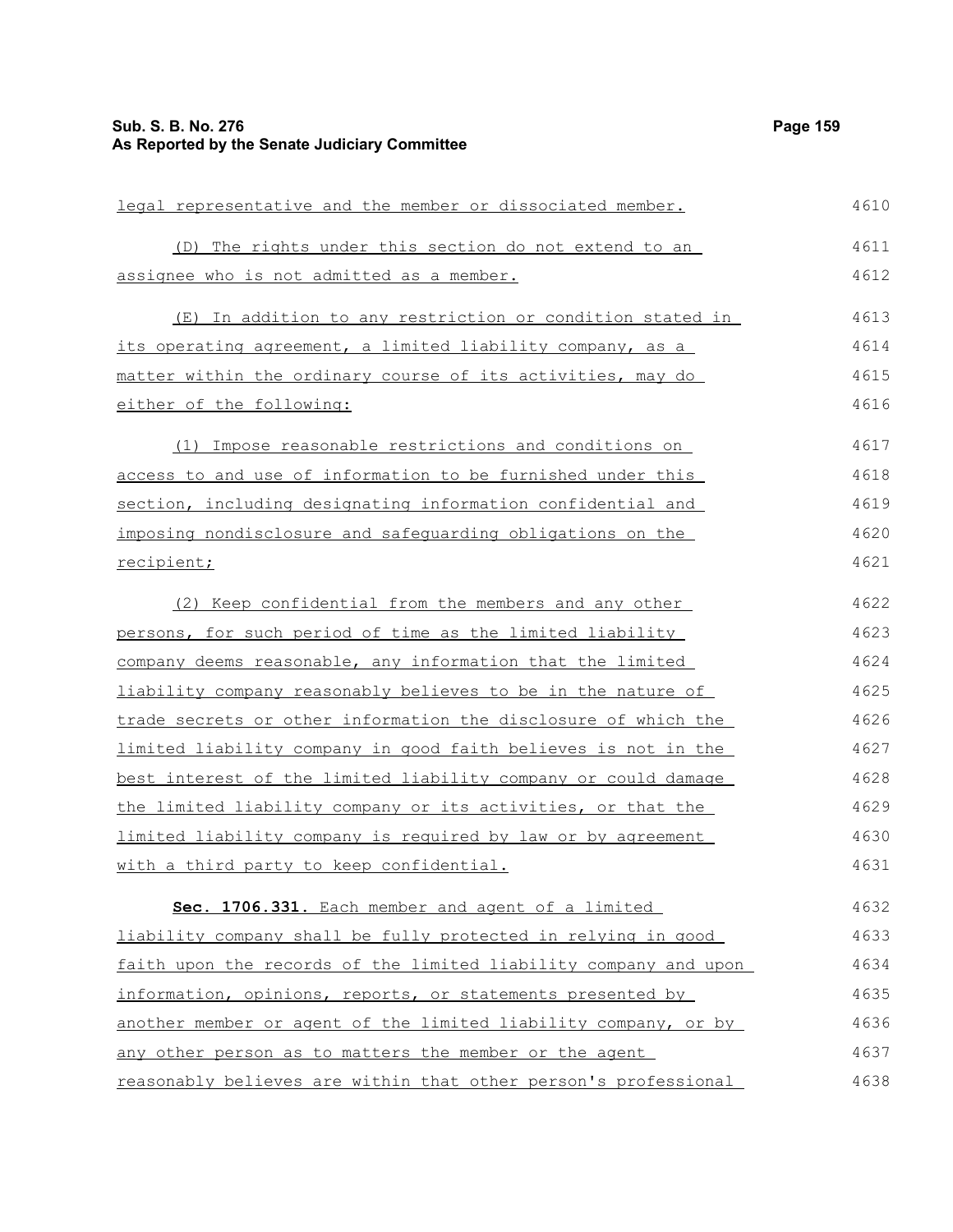#### **Sub. S. B. No. 276 Page 160 As Reported by the Senate Judiciary Committee**

or expert competence, including information, opinions, reports, or statements as to any of the following: (A) The value and amount of the assets, liabilities, profits, or losses of the limited liability company, or a series thereof; (B) The value and amount of assets or reserves or contracts, agreements, or other undertakings that would be sufficient to pay claims and obligations of the limited liability company, or series thereof, or to make reasonable provision to pay those claims and obligations; (C) Any other facts pertinent to the existence and amount of assets from which distributions to members or creditors might properly be paid. **Sec. 1706.332.** If a member dies, the deceased member's personal representative or other legal representative may, for purposes of settling the estate, exercise the rights of a current member under section 1706.33 of the Revised Code. **Sec. 1706.34.** The only interest of a member that is assignable is the member's membership interest. A membership interest is personal property. **Sec. 1706.341.** (A) An assignment, in whole or in part, of a membership interest: (1) Is permissible; (2)(a) Does not by itself cause a member to cease to be a member of the limited liability company; (b) Does not by itself cause a member to cease to be associated with a series of the limited liability company. 4639 4640 4641 4642 4643 4644 4645 4646 4647 4648 4649 4650 4651 4652 4653 4654 4655 4656 4657 4658 4659 4660 4661 4662 4663 4664 4665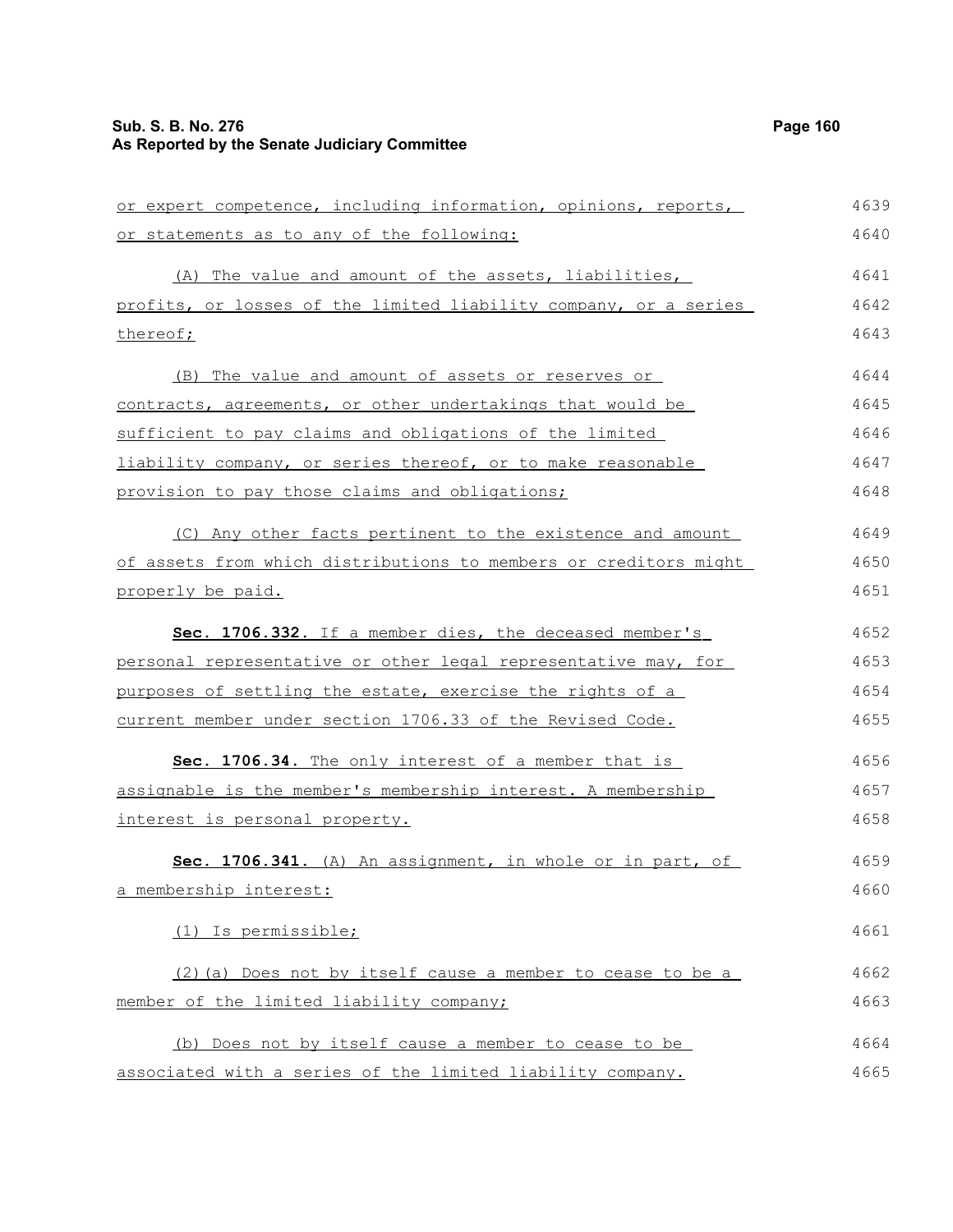## **Sub. S. B. No. 276 Page 161 As Reported by the Senate Judiciary Committee**

| (3) Does not by itself cause a dissolution and winding up        | 4666 |
|------------------------------------------------------------------|------|
| of the limited liability company, or a series thereof;           | 4667 |
| (4) Subject to section 1706.332 of the Revised Code, does        | 4668 |
| not entitle the assignee to do either of the following:          | 4669 |
| (a) Participate in the management or conduct of the              | 4670 |
| activities of the limited liability company, or a series         | 4671 |
| thereof;                                                         | 4672 |
| (b) Have access to records or other information concerning       | 4673 |
| the activities of the limited liability company, or a series     | 4674 |
| thereof.                                                         | 4675 |
| (B) An assignee has the right to receive, in accordance          | 4676 |
| with the assignment, distributions to which the assignor would   | 4677 |
| otherwise be entitled.                                           | 4678 |
| (C) A membership interest may be evidenced by a                  | 4679 |
| certificate of membership interest issued by the limited         | 4680 |
| liability company, or a series thereof. An operating agreement   | 4681 |
| may provide for the assignment of the membership interest        | 4682 |
| represented by the certificate and make other provisions with    | 4683 |
| respect to the certificate.                                      | 4684 |
| (D) A limited liability company, or a series thereof,            | 4685 |
| shall not issue a certificate of membership interest in bearer   | 4686 |
| form.                                                            | 4687 |
| (E) A limited liability company, or a series thereof, need       | 4688 |
| not give effect to an assignee's rights under this section until | 4689 |
| the limited liability company, or a series thereof, has notice   | 4690 |
| of the assignment.                                               | 4691 |
| (F) Except as otherwise provided in division (J) of              | 4692 |
| section 1706.411 of the Revised Code, when a member assigns a    | 4693 |
|                                                                  |      |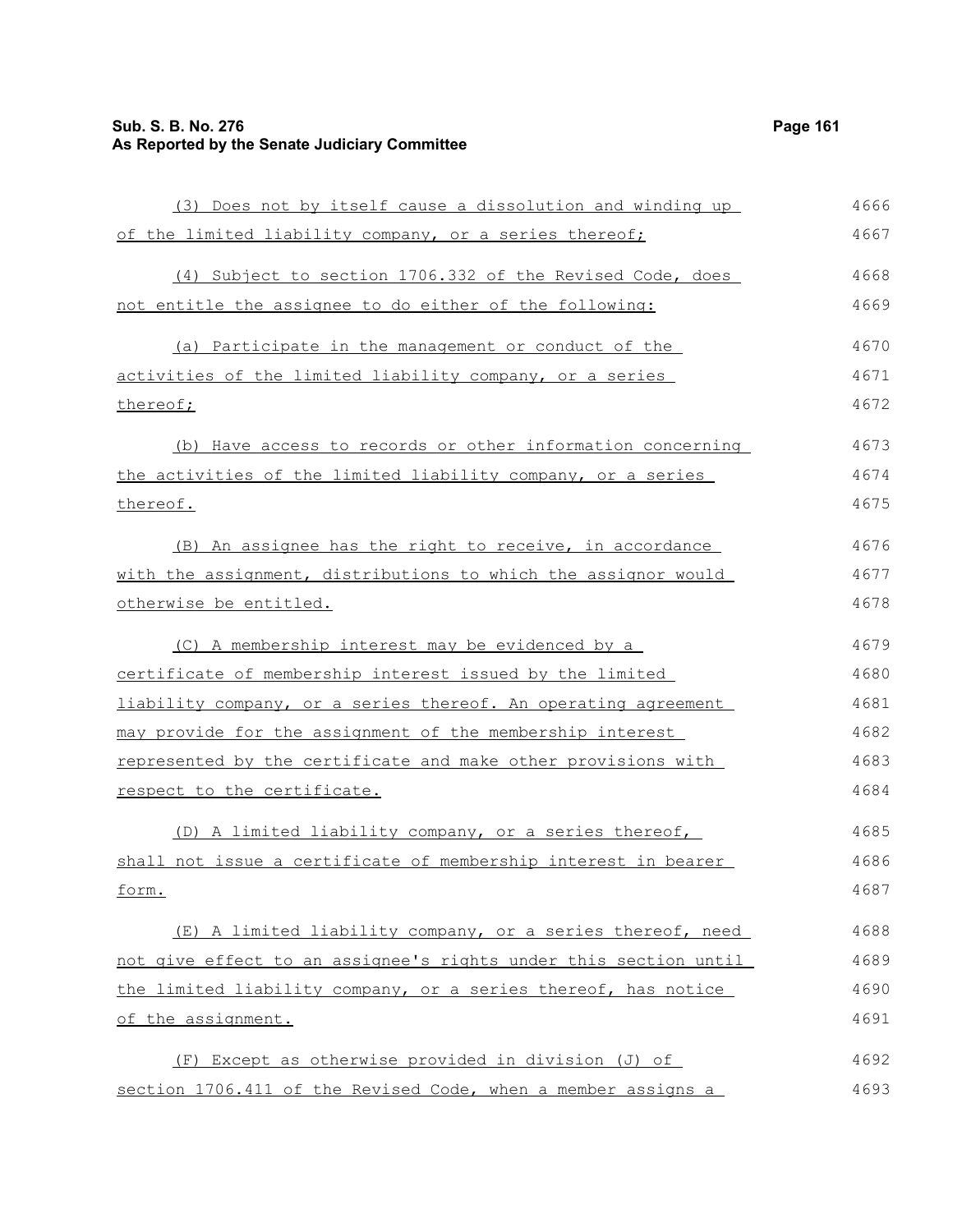#### **Sub. S. B. No. 276 Page 162 As Reported by the Senate Judiciary Committee**

duties and obligations of a member.

membership interest, the assignor retains the rights of a member other than the right to distributions assigned and retains all

(G) When a member assigns a membership interest to a person that is admitted as a member with respect to the assigned interest, the assignee is only liable for the member's obligations under section 1706.281 of the Revised Code to the extent that the obligations are known to the assignee when the assignee voluntarily accepts admission as a member. 4697 4698 4699 4700 4701 4702

 **Sec. 1706.342.** (A) On application to a court of competent jurisdiction by any judgment creditor of a member or assignee, the court may charge the membership interest of the judgment debtor with payment of the unsatisfied amount of the judgment with interest. To the extent so charged and after the limited liability company has been served with the charging order, the judgment creditor has only the right to receive any distribution or distributions to which the judgment debtor would otherwise be entitled in respect of the membership interest. 4703 4704 4705 4706 4707 4708 4709 4710 4711

(B) After the limited liability company is served with a charging order, the limited liability company or any member shall be entitled to pay to or deposit with the clerk of the court so issuing the charging order any distribution or distributions to which the judgment debtor would otherwise be entitled in respect of the charged membership interest, and the payment or deposit shall discharge the limited liability company and the judgment debtor from liability for the amount so paid or deposited and any interest that might accrue thereon. Upon receipt of the payment or deposit, the clerk of the court shall notify the judgment creditor of the receipt of the payment or deposit. The judgment creditor shall, after any payment or 4712 4713 4714 4715 4716 4717 4718 4719 4720 4721 4722 4723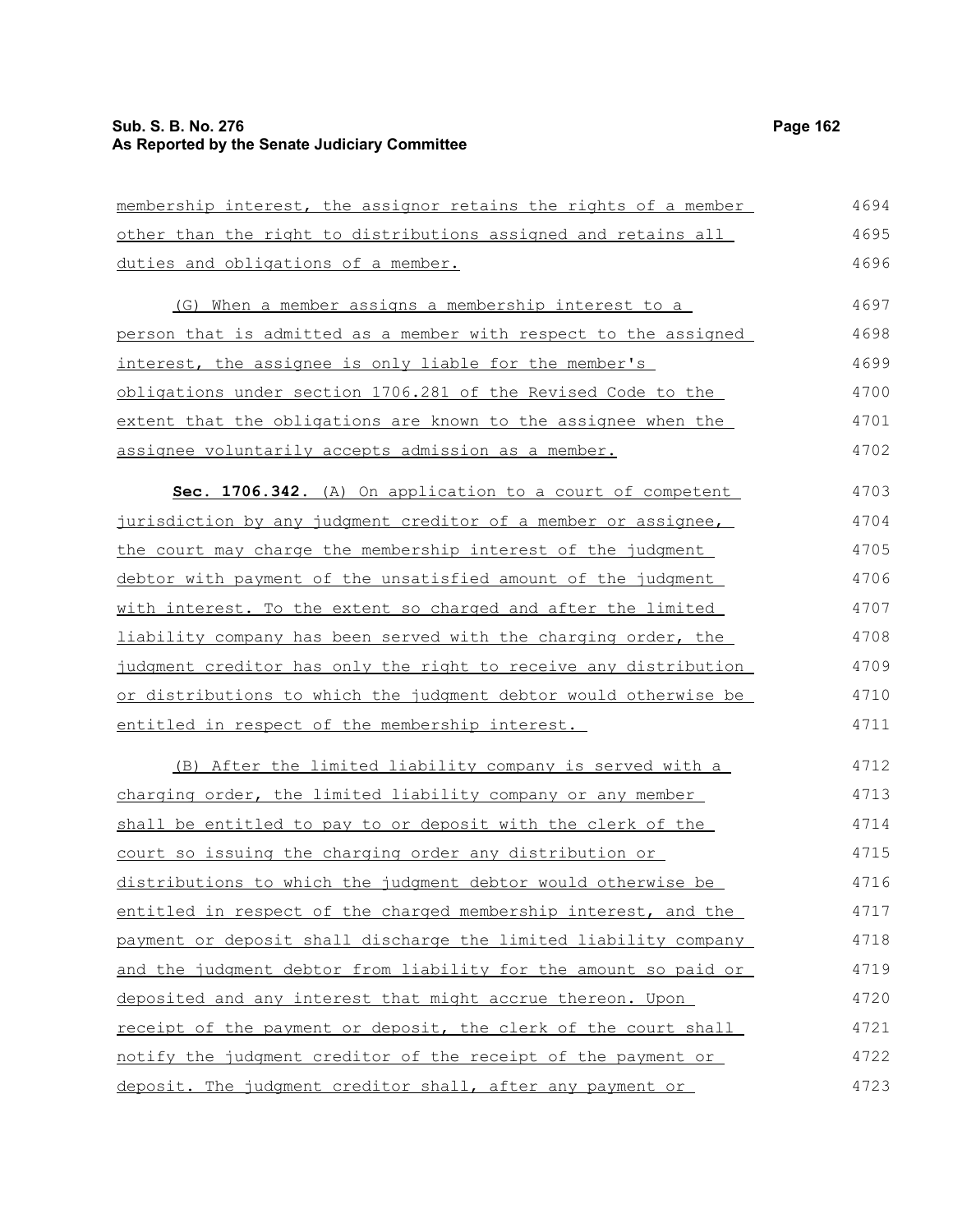#### **Sub. S. B. No. 276 Page 163 As Reported by the Senate Judiciary Committee**

deposit into the court, petition the court for payment of so much of the amount paid or deposited as may be necessary to pay the judgment creditor's judgment. To the extent the court has

excess amounts paid or deposited on hand after the payment to the judgment creditor, the excess amounts paid or deposited shall be distributed to the judgment debtor, and the charging order shall be extinguished. The court may, in its discretion, order the clerk to deposit, pending the judgment creditor's petition, any money paid or deposited with the clerk, in an interest bearing account at a bank authorized to receive deposits of public funds. (C) A charging order constitutes a lien on the judgment debtor's membership interest. (D) Subject to division (C) of this section, both of the following apply: (1) A judgment debtor that is a member retains the rights of a member and remains subject to all duties and obligations of a member. (2) A judgment debtor that is an assignee retains the rights of an assignee and remains subject to all duties and obligations of an assignee. 4727 4728 4729 4730 4731 4732 4733 4734 4735 4736 4737 4738 4739 4740 4741 4742 4743 4744

(E) This chapter does not deprive any member or assignee of the benefit of any exemption laws applicable to the member's or assignee's membership interest. 4745 4746 4747

(F) This section provides the sole and exclusive remedy by which a judgment creditor of a member or assignee may satisfy a judgment out of the judgment debtor's membership interest, and the judgment creditor shall have no right to foreclose, under this chapter or any other law, upon the charging order, the 4748 4749 4750 4751 4752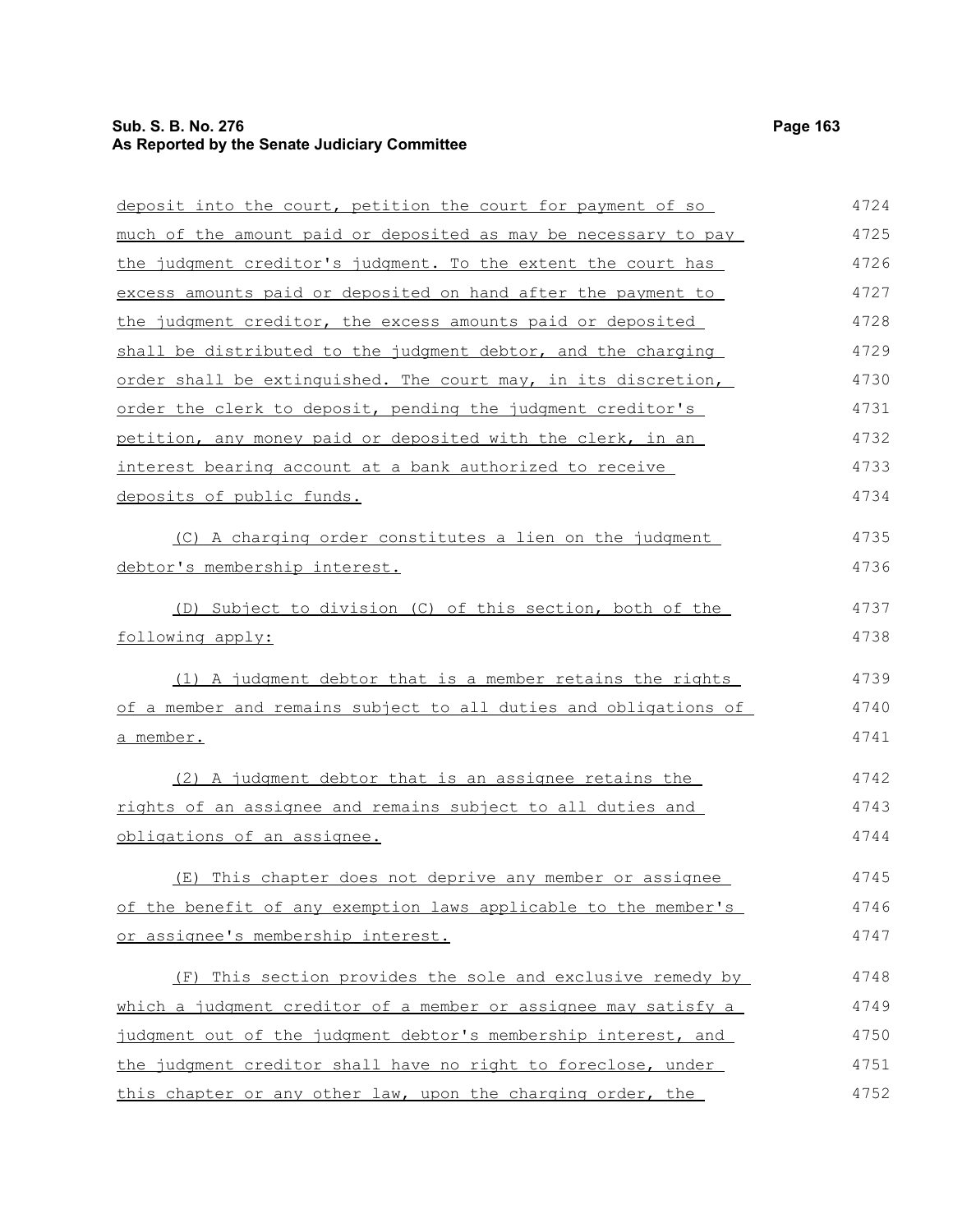## **Sub. S. B. No. 276 Page 164 As Reported by the Senate Judiciary Committee**

| charging order lien, or the judgment debtor's membership        | 4753 |
|-----------------------------------------------------------------|------|
| interest. A judgment creditor of a member or assignee has no    | 4754 |
| right to obtain possession of, or otherwise exercise legal or   | 4755 |
| equitable remedies with respect to, the judgment debtor's       | 4756 |
| membership interest or the property of a limited liability      | 4757 |
| company. Court orders for actions or requests for accounts and  | 4758 |
| inquiries that the judgment debtor might have made to the       | 4759 |
| limited liability company are not available to a judgment       | 4760 |
| creditor attempting to satisfy the judgment out of the judgment | 4761 |
| debtor's membership interest and may not be ordered by a court. | 4762 |
| Sec. 1706.41. (A) A person shall not voluntarily                | 4763 |
| dissociate from a limited liability company.                    | 4764 |
| (B) A person's dissociation from a limited liability            | 4765 |
| company is wrongful only if one of the following applies:       | 4766 |
| (1) The dissociation is in breach of an express provision       | 4767 |
| of the operating agreement.                                     | 4768 |
| (2) The person is expelled as a member by a determination       | 4769 |
| of a tribunal under division (D) of section 1706.411 of the     | 4770 |
| Revised Code.                                                   | 4771 |
| (3) The person is dissociated by becoming a debtor in           | 4772 |
| bankruptcy or making a general assignment for the benefit of    | 4773 |
| creditors.                                                      | 4774 |
| (C) A person that wrongfully dissociates as a member is         | 4775 |
| liable to the limited liability company and, subject to section | 4776 |
| 1706.61 of the Revised Code, to the other members for damages   | 4777 |
| caused by the dissociation. The liability is in addition to any | 4778 |
| other debt, obligation, or liability of the member to the       | 4779 |
| limited liability company or the other members.                 | 4780 |
|                                                                 |      |

 **Sec. 1706.411.** A person is dissociated as a member from a 4781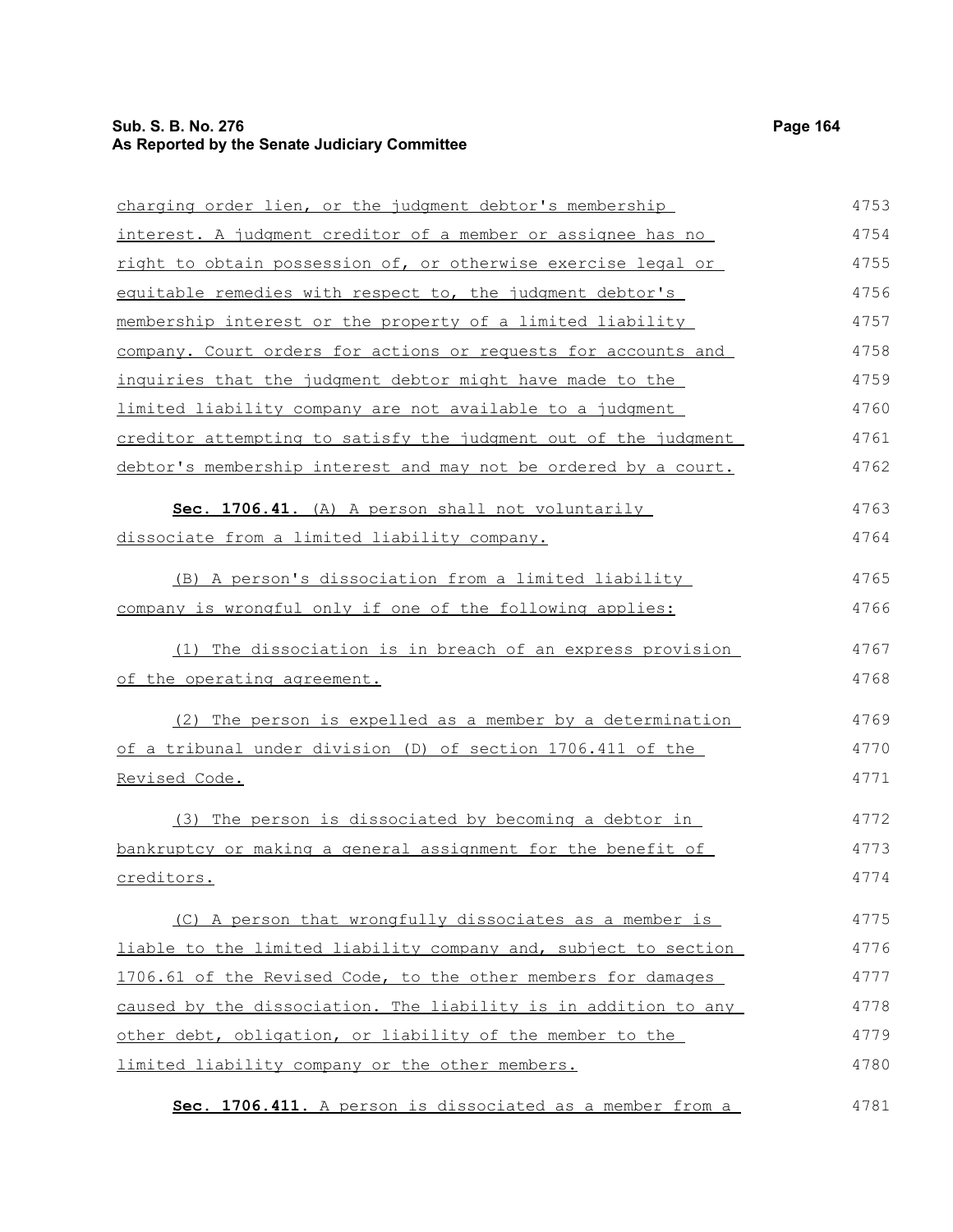limited liability company in any of the following circumstances:

(A) An event stated in the operating agreement as causing the person's dissociation occurs. (B) The person is expelled as a member pursuant to the operating agreement. (C) The person is expelled as a member by the unanimous consent of the other members if any of the following apply: (1) It is unlawful to carry on the limited liability company's activities with the person as a member. (2) The person is an entity and, within ninety days after the limited liability company notifies the person that it will be expelled as a member because the person has filed a statement of dissolution or the equivalent, or its right to transact business has been suspended by its jurisdiction of formation, the statement of dissolution or the equivalent has not been revoked or its right to transact business has not been reinstated. (3) The person is an entity and, within ninety days after the limited liability company notifies the person that it will be expelled as a member because the person has been dissolved and its activities are being wound up, the entity has not been reinstated or the dissolution and winding up have not been revoked or canceled. (D) On application by the limited liability company, the person is expelled as a member by tribunal order for any of the following reasons: (1) The person has engaged, or is engaging, in wrongful 4783 4784 4785 4786 4787 4788 4789 4790 4791 4792 4793 4794 4795 4796 4797 4798 4799 4800 4801 4802 4803 4804 4805 4806 4807 4808

conduct that has adversely and materially affected, or will 4809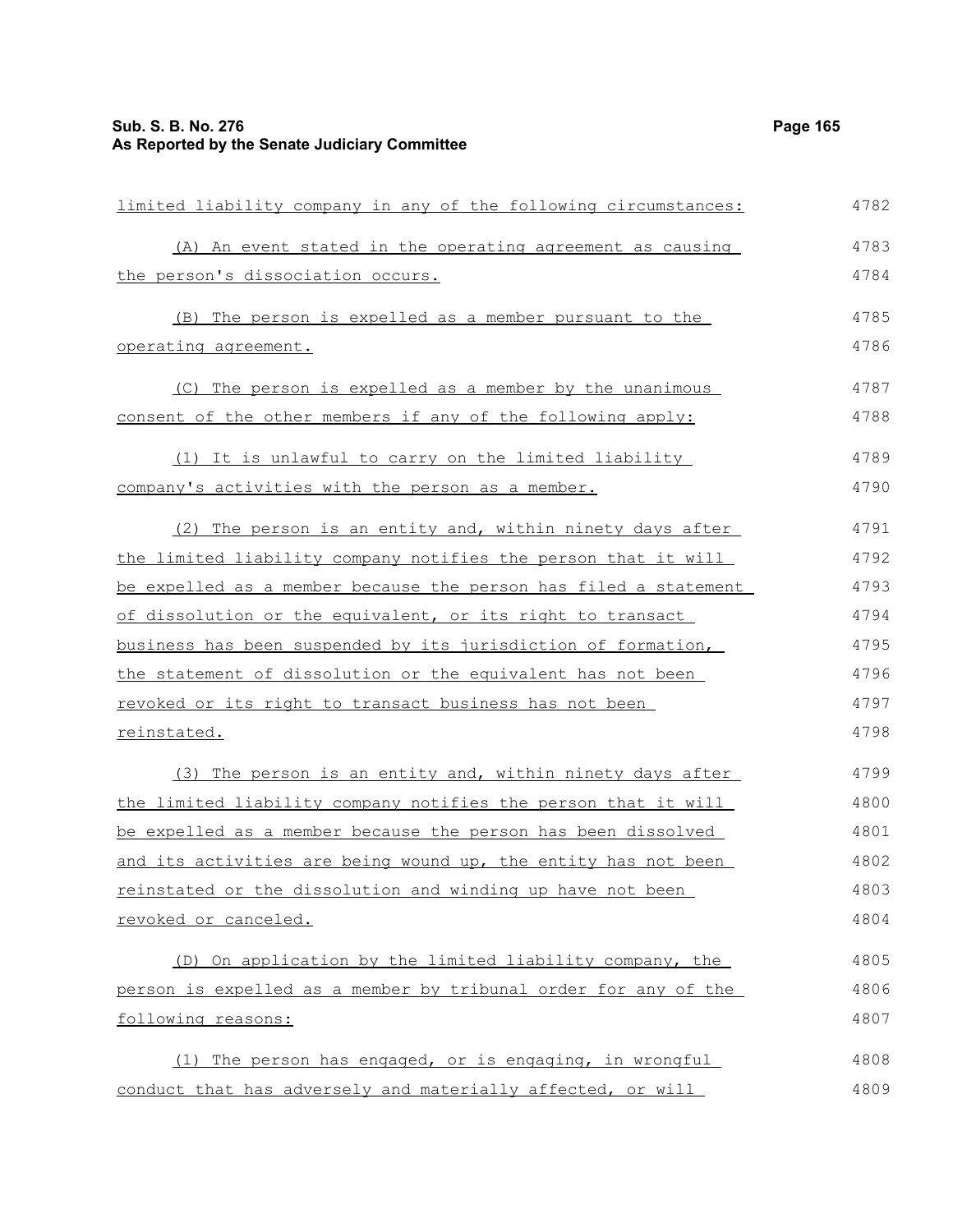| adversely and materially affect, the limited liability company's | 4810 |
|------------------------------------------------------------------|------|
| activities.                                                      | 4811 |
| (2) The person has willfully or persistently committed, or       | 4812 |
| is willfully or persistently committing, a material breach of    | 4813 |
| the operating agreement or the person's duties or obligations    | 4814 |
| under this chapter or other applicable law.                      | 4815 |
| (3) The person has engaged, or is engaging, in conduct           | 4816 |
| relating to the limited liability company's activities that      | 4817 |
| makes it not reasonably practicable to carry on the activities   | 4818 |
| with the person as a member.                                     | 4819 |
| (E) In the case of a person who is an individual, the            | 4820 |
| person dies, a quardian or general conservator is appointed for  | 4821 |
| the person, or a tribunal determines that the person has         | 4822 |
| otherwise become incapable of performing the person's duties as  | 4823 |
| a member under this chapter or the operating agreement.          | 4824 |
| (F) The person becomes a debtor in bankruptcy, executes an       | 4825 |
| assignment for the benefit of creditors, or seeks, consents, or  | 4826 |
| acquiesces to the appointment of a trustee, receiver, or         | 4827 |
| liquidator of the person or of all or substantially all of the   | 4828 |
| person's property. This division shall not apply to a person who | 4829 |
| is the sole remaining member of a limited liability company.     | 4830 |
| (G) In the case of a person that is a trust or is acting         | 4831 |
| as a member by virtue of being a trustee of a trust, the trust's | 4832 |
| entire membership interest in the limited liability company is   | 4833 |
| distributed, but not solely by reason of the substitution of a   | 4834 |
| successor trustee.                                               | 4835 |
| (H) In the case of a person that is an estate or is acting       | 4836 |
| as a member by virtue of being a personal representative of an   | 4837 |
| estate, the estate's entire membership interest in the limited   | 4838 |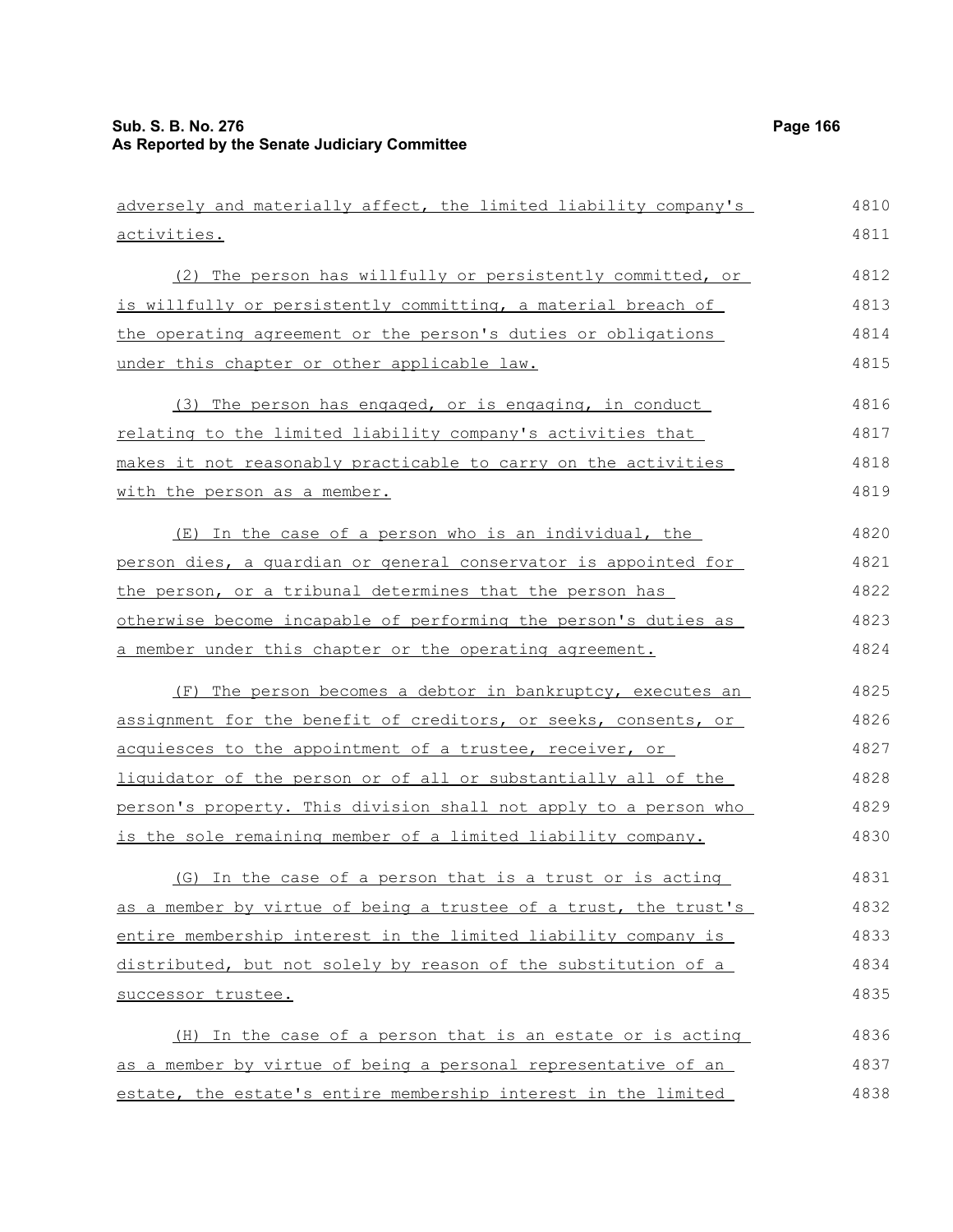## **Sub. S. B. No. 276 Page 167 As Reported by the Senate Judiciary Committee**

| liability company is distributed, but not solely by reason of    | 4839 |
|------------------------------------------------------------------|------|
| the substitution of a successor personal representative.         | 4840 |
| (I) In the case of a member that is not an individual, the       | 4841 |
| legal existence of the person otherwise terminates.              | 4842 |
| (J) There has been an assignment of all of the person's          | 4843 |
| membership interest other than an assignment for security        | 4844 |
| purposes.                                                        | 4845 |
| Sec. 1706.412. (A) A person who has dissociated as a             | 4846 |
| member shall have no right to participate as a member in the     | 4847 |
| activities and affairs of the limited liability company and is   | 4848 |
| entitled only to receive the distributions to which that member  | 4849 |
| would have been entitled if the member had not dissociated.      | 4850 |
| (B) Upon a person's dissociation, the member's duty of           | 4851 |
| loyalty and duty of care under divisions (C) and (D) of section  | 4852 |
| 1706.31 of the Revised Code continue only with regard to matters | 4853 |
| arising and events occurring before the member's dissociation,   | 4854 |
| unless the member participates in winding up the limited         | 4855 |
| liability company's business pursuant to section 1706.472 of the | 4856 |
| Revised Code.                                                    | 4857 |
| (C) A person's dissociation as a member does not of itself       | 4858 |
| discharge the person from any debt, obligation, or liability to  | 4859 |
| a limited liability company or the other members that the person | 4860 |
| incurred while a member.                                         | 4861 |
| Sec. 1706.46. (A) Except as otherwise provided in this           | 4862 |
| division, upon reinstatement of a limited liability company's    | 4863 |
| articles or a foreign limited liability company's registration   | 4864 |
| in accordance with section 1706.09 of the Revised Code, the      | 4865 |
| rights and privileges, including all real or personal property   | 4866 |
| rights and credits and all contract and other rights, of the     | 4867 |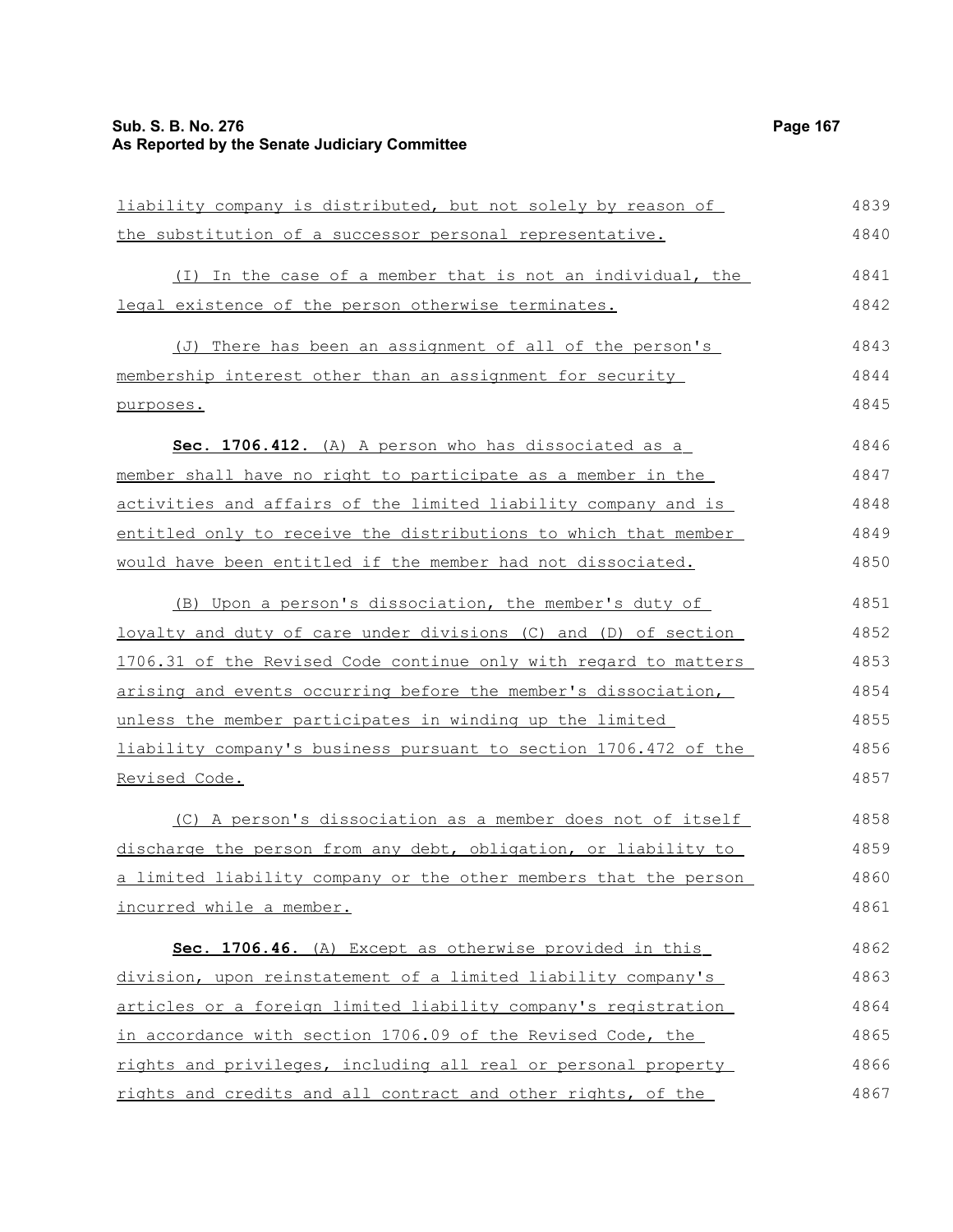## **Sub. S. B. No. 276 Page 168 As Reported by the Senate Judiciary Committee**

| company existing at the time its articles or registration were       | 4868 |
|----------------------------------------------------------------------|------|
| canceled shall be fully vested in the company as if its articles     | 4869 |
| or registration had not been canceled, and the company shall         | 4870 |
| <u>again be entitled to exercise the rights and privileges</u>       | 4871 |
| authorized by its articles. The name of a company whose articles     | 4872 |
| <u>have been canceled shall be reserved for a period of one year</u> | 4873 |
| after the date of cancellation. If the reinstatement is not made     | 4874 |
| within one year after the date of the cancellation of its            | 4875 |
| articles and it appears that a corporate name, limited liability     | 4876 |
| company name, limited liability partnership name, limited            | 4877 |
| partnership name, trade name, or assumed name has been filed,        | 4878 |
| the name of which is not distinguishable upon the record as          | 4879 |
| provided in section 1706.07 of the Revised Code, the secretary       | 4880 |
| of state shall require the applicant for reinstatement, as a         | 4881 |
| <u>condition prerequisite to such reinstatement, to amend its</u>    | 4882 |
| articles or registration by changing its name.                       | 4883 |
| (B) Upon reinstatement in accordance with section 1706.09            | 4884 |
| of the Revised Code, both of the following apply to the exercise     | 4885 |
| of or an attempt to exercise any rights or privileges, including     | 4886 |
| entering into or performing any contracts, on behalf of the          | 4887 |
| company by an officer, agent, or employee of the company, after      | 4888 |
| cancellation and prior to reinstatement of the articles or           | 4889 |
| <u>registration:</u>                                                 | 4890 |
| (1) The exercise of or an attempt to exercise any rights             | 4891 |
| or privileges on behalf of the company by the officer, agent, or     | 4892 |
| employee of the company has the same force and effect that the       | 4893 |
| exercise of or an attempt to exercise the right or privilege         | 4894 |
| would have had if the company's articles or registration had not     | 4895 |
| been canceled, if both of the following apply:                       | 4896 |
| (a) The exercise of or an attempt to exercise the right or           | 4897 |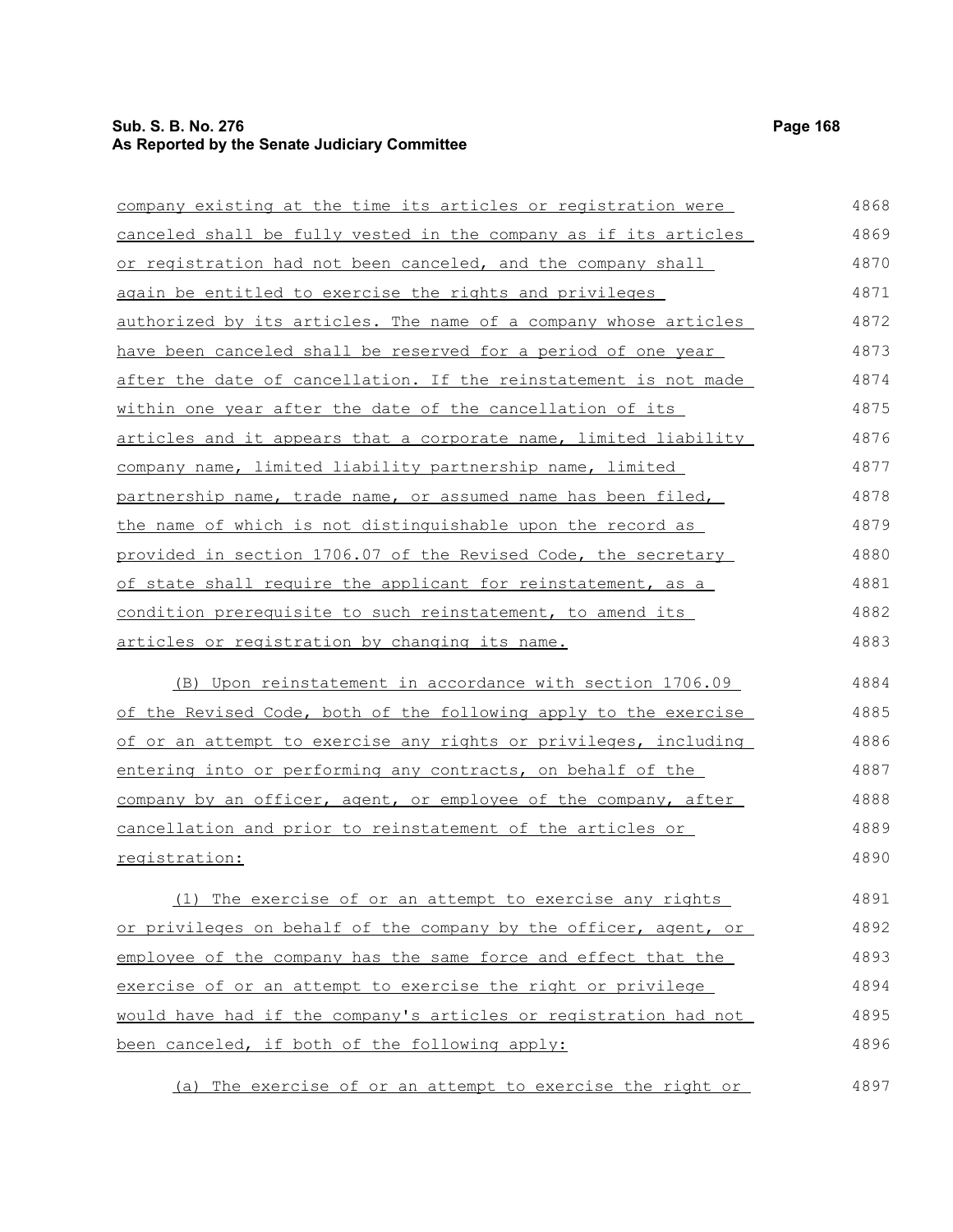| privilege was within the scope of the company's articles that     | 4898 |
|-------------------------------------------------------------------|------|
| existed prior to cancellation;                                    | 4899 |
| (b) The officer, agent, or employee had no knowledge that         | 4900 |
| the company's articles or registration had been canceled.         | 4901 |
| The company is liable exclusively for the exercise of<br>(2)      | 4902 |
| or an attempt to exercise any rights or privileges on behalf of   | 4903 |
| the company by an officer, agent, or employee of the company, if  | 4904 |
| the conditions set forth in divisions (B) (1) (a) and (b) of this | 4905 |
| section are met.                                                  | 4906 |
| (C) Upon reinstatement of a company's articles or                 | 4907 |
| registration in accordance with section 1706.09 of the Revised    | 4908 |
| Code, the exercise of or an attempt to exercise any rights or     | 4909 |
| privileges on behalf of the company by an officer, agent, or      | 4910 |
| employee of the company, after cancellation and prior to          | 4911 |
| reinstatement of the articles or registration, does not           | 4912 |
| constitute a violation of section 1706.09 of the Revised Code,    | 4913 |
| if the conditions set forth in divisions (B)(1)(a) and (b) of     | 4914 |
| this section are met.                                             | 4915 |
| (D) This section is remedial in nature and is to be               | 4916 |
| construed liberally to accomplish the purpose of providing full   | 4917 |
| reinstatement of a limited liability company's articles of        | 4918 |
| organization or a foreign limited liability company's             | 4919 |
| registration, in accordance with this section, to the time of     | 4920 |
| the cancellation of the articles or registration.                 | 4921 |
| Sec. 1706.461. (A) (1) A limited liability company or             | 4922 |
| foreign limited liability company may appeal a cancellation       | 4923 |
| under division (L) of section 1706.09 of the Revised Code within  | 4924 |
| thirty days after the effective date of the cancellation. The     | 4925 |
| appeal shall be made to one of the following:                     | 4926 |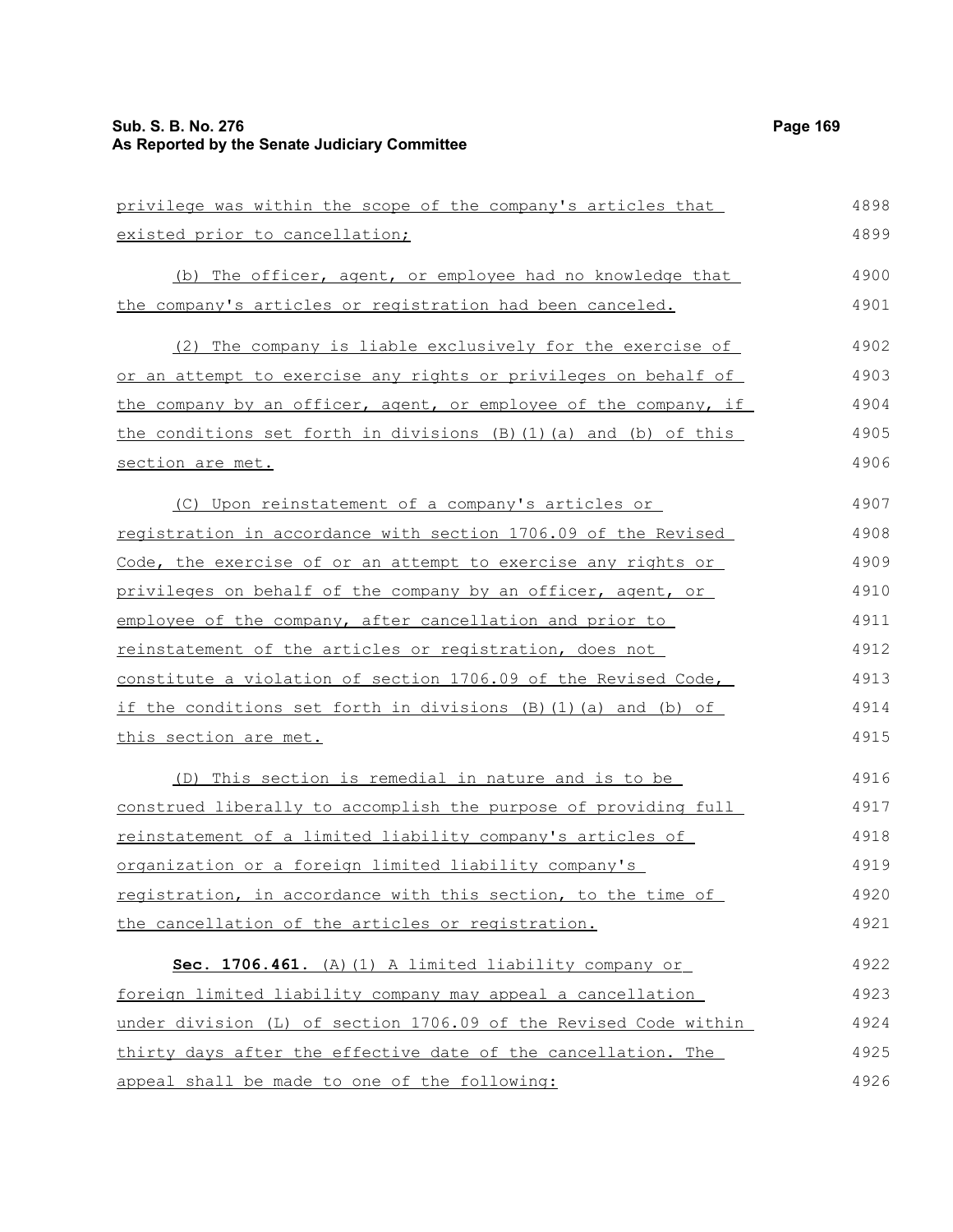## **Sub. S. B. No. 276 Page 170 As Reported by the Senate Judiciary Committee**

| (a) The court of common pleas of the county in which the         | 4927 |
|------------------------------------------------------------------|------|
| street address of the limited liability company or foreign       | 4928 |
| limited liability company's principal office is located;         | 4929 |
| (b) If the limited liability company or foreign limited          | 4930 |
| liability company has no principal office in this state, to the  | 4931 |
| court of common pleas of the county in which the street address  | 4932 |
| <u>of its statutory agent is located;</u>                        | 4933 |
| (c) If the limited liability company or foreign limited          | 4934 |
| liability company has no statutory agent, to the Franklin county | 4935 |
| court of common pleas.                                           | 4936 |
| (2) The limited liability company or foreign limited             | 4937 |
| liability company shall commence its appeal by petitioning the   | 4938 |
| appropriate court to set aside the cancellation or to determine  | 4939 |
| that the limited liability company or foreign limited liability  | 4940 |
| company has cured the grounds for cancellation and attaching to  | 4941 |
| the petition copies of those records of the secretary of state   | 4942 |
| as may be relevant.                                              | 4943 |
| (B) The appropriate court may take, or may summarily order       | 4944 |
| the secretary of state to take, whatever action the court        | 4945 |
| considers appropriate.                                           | 4946 |
| (C) The appropriate court's order or decision may be             | 4947 |
| appealed as in any other civil proceeding.                       | 4948 |
| Sec. 1706.47. A limited liability company is dissolved,          | 4949 |
| and its activities shall be wound up, upon the occurrence of any | 4950 |
| of the following:                                                | 4951 |
| (A) An event or circumstance that the operating agreement        | 4952 |
| states causes dissolution;                                       | 4953 |
| (B) The consent of all the members;                              | 4954 |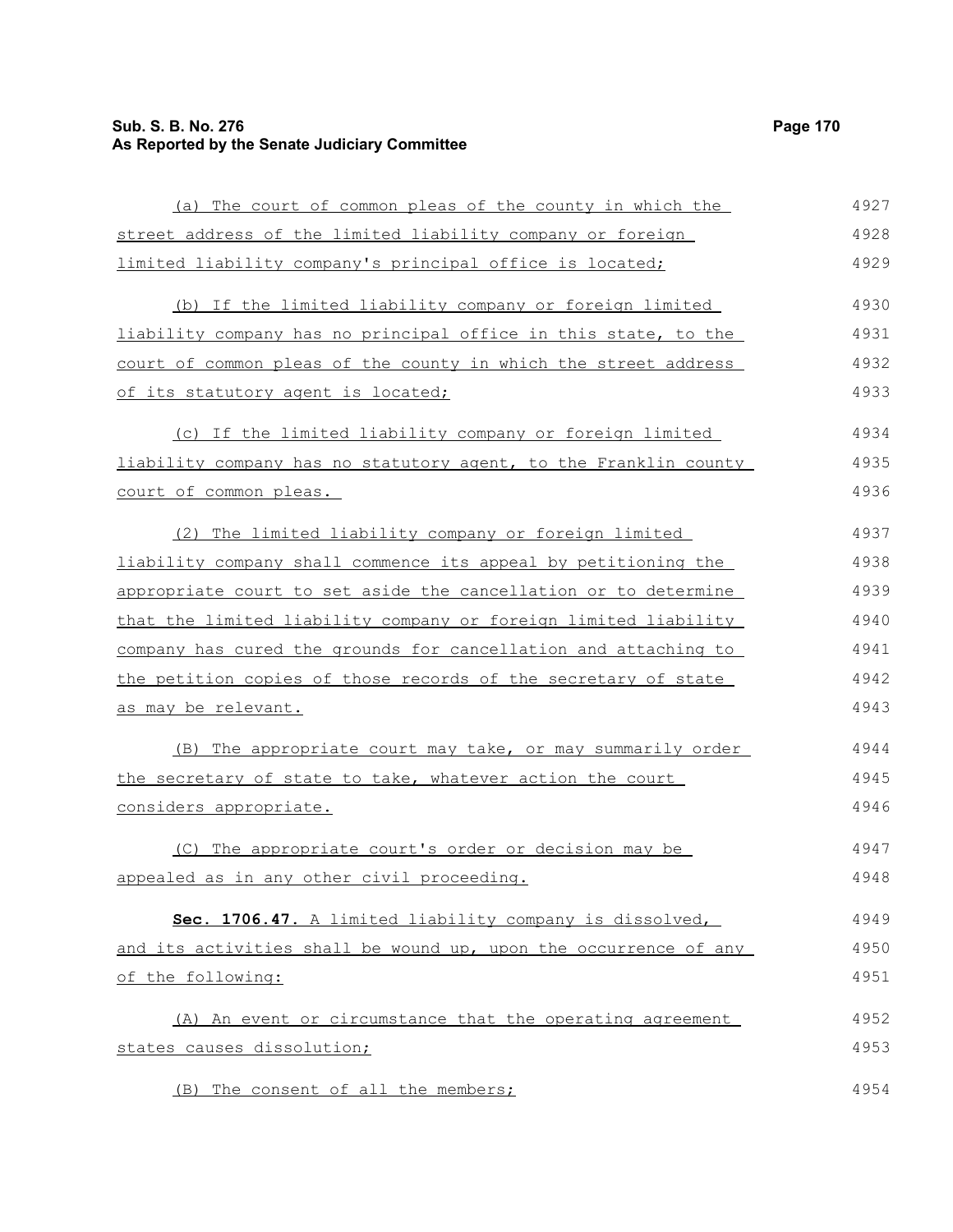## **Sub. S. B. No. 276 Page 171 As Reported by the Senate Judiciary Committee**

| (C) A limited liability company with canceled articles has       | 4955 |
|------------------------------------------------------------------|------|
| failed to cure the grounds for cancellation for three years or   | 4956 |
| more and any member or person authorized pursuant to section     | 4957 |
| 1706.18 of the Revised Code consents to the dissolution;         | 4958 |
| (D) The passage of ninety consecutive days after the             | 4959 |
| occurrence of the dissociation of the last remaining member;     | 4960 |
| provided that upon dissociation of the last remaining member     | 4961 |
| pursuant to division (E) of section 1706.411 of the Revised      | 4962 |
| Code, the limited liability company shall not be dissolved if    | 4963 |
| either of the following applies:                                 | 4964 |
| The operating agreement provides for the admission of<br>(1)     | 4965 |
| a substitute member effective prior to the passage of such time  | 4966 |
| period;                                                          | 4967 |
| (2) A substitute member has been admitted, as evidenced by       | 4968 |
| a written record, prior to the passage of such time period,      | 4969 |
| which admission is to be effective as of the date of such        | 4970 |
| dissociation.                                                    | 4971 |
| (E) On application by a member, the entry by the                 | 4972 |
| appropriate court of an order dissolving the limited liability   | 4973 |
| company on the grounds that it is not reasonably practicable to  | 4974 |
| carry on the limited liability company's activities in           | 4975 |
| conformity with the operating agreement.                         | 4976 |
| Sec. 1706.471. (A) A dissolved limited liability company         | 4977 |
| continues its existence as a limited liability company but may   | 4978 |
| not carry on any activities except as is appropriate to wind up  | 4979 |
| and liquidate its activities and affairs. Appropriate activities | 4980 |
| include all of the following:                                    | 4981 |
| (1) Collecting its assets;                                       | 4982 |
| (2) Disposing of its properties that will not be                 | 4983 |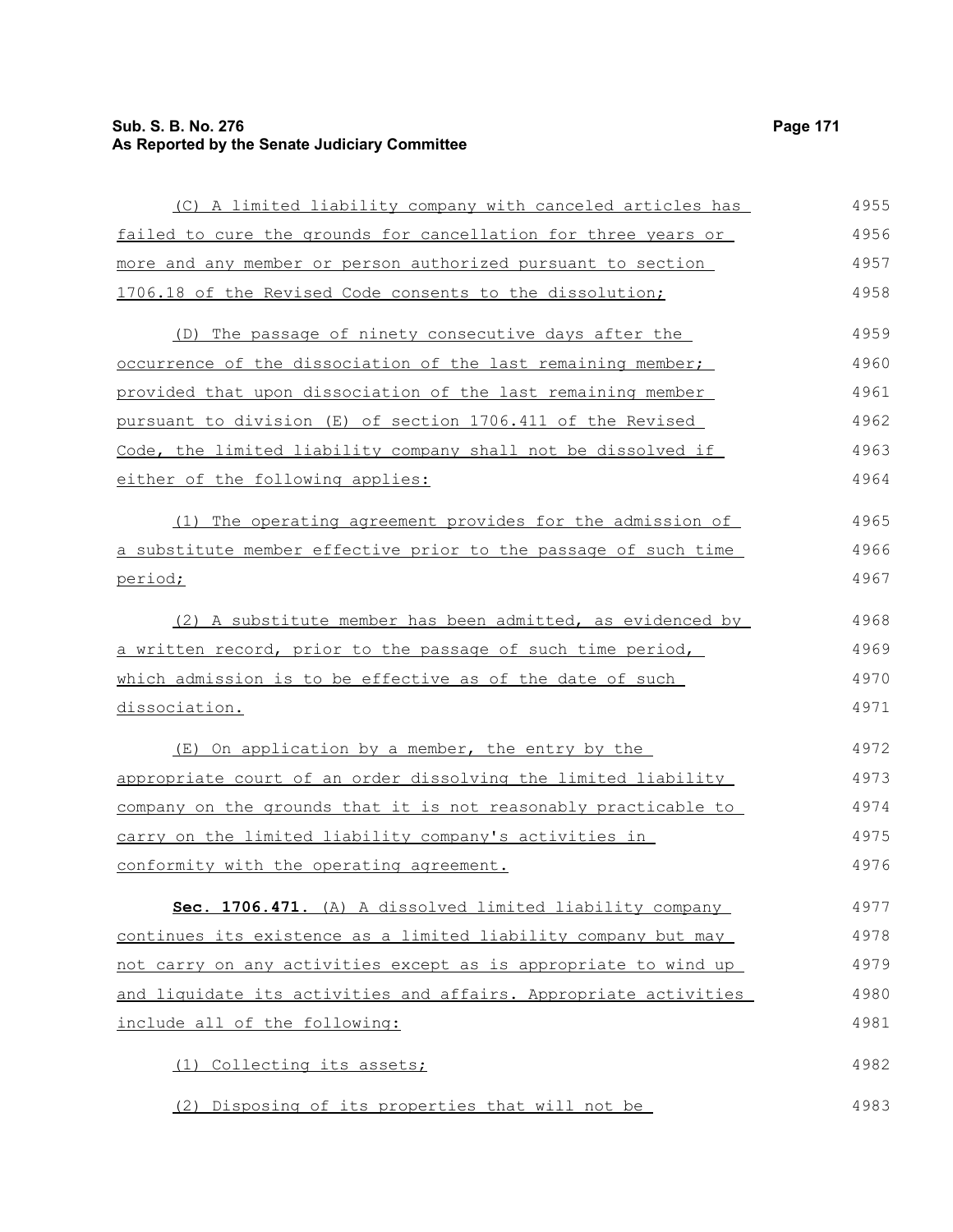| distributed in kind to persons owning membership interests;     | 4984 |
|-----------------------------------------------------------------|------|
| (3) Discharging or making provisions for discharging its        | 4985 |
| liabilities;                                                    | 4986 |
| (4) Distributing its remaining property in accordance with      | 4987 |
| section 1706.475 of the Revised Code;                           | 4988 |
| (5) Doing every other act necessary to wind up and              | 4989 |
| liquidate its activities and affairs.                           | 4990 |
| (B) In winding up its activities, a limited liability           | 4991 |
| company may do any of the following:                            | 4992 |
| (1) Deliver to the secretary of state for filing, on a          | 4993 |
| form prescribed by the secretary of state, a certificate of     | 4994 |
| dissolution setting forth all of the following:                 | 4995 |
| (a) The name and registration number of the limited             | 4996 |
| liability company;                                              | 4997 |
| (b) That the limited liability company has dissolved;           | 4998 |
| (c) The effective date of the certificate of dissolution        | 4999 |
| if it is not to be effective upon the filing. Such an effective | 5000 |
| date shall be a date certain and shall not be a date prior to   | 5001 |
| the date of filing.                                             | 5002 |
| (d) A copy of the notice it will publish pursuant to            | 5003 |
| division (A) of section 1706.474 of the Revised Code.           | 5004 |
| (e) Any other information the limited liability company         | 5005 |
| considers proper.                                               | 5006 |
| (2) Preserve the limited liability company's activities         | 5007 |
| and property as a going concern for a reasonable time;          | 5008 |
| (3) Prosecute, defend, or settle actions or proceedings         | 5009 |
| whether civil, criminal, or administrative;                     | 5010 |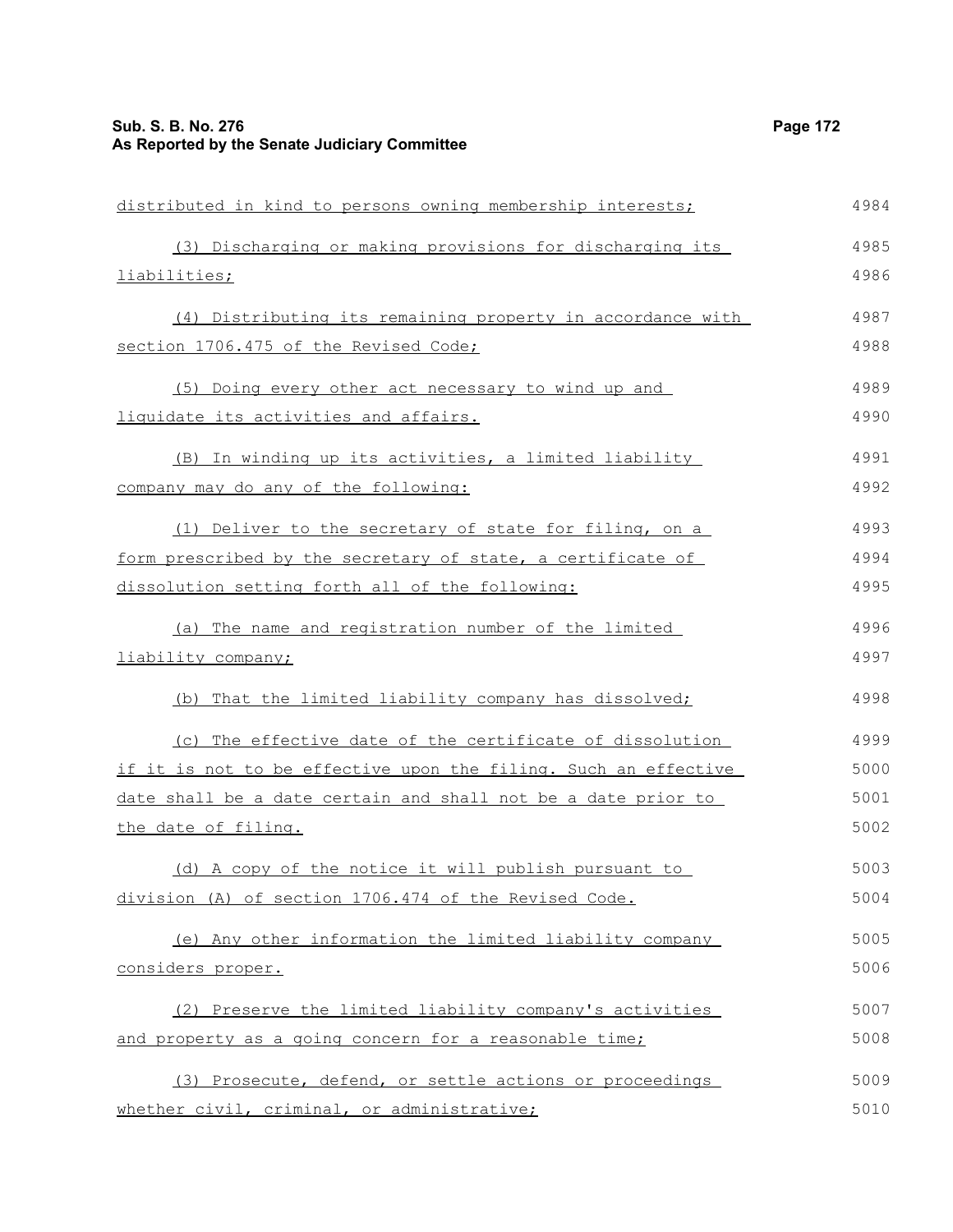| (4) Make an assignment of the limited liability company's       | 5011 |
|-----------------------------------------------------------------|------|
| property;                                                       | 5012 |
| (5) Resolve disputes by mediation or arbitration;               | 5013 |
| (6) Merge or convert in accordance with sections 1706.71        | 5014 |
| to 1706.74 of the Revised Code.                                 | 5015 |
| (C) A limited liability company's dissolution, in itself:       | 5016 |
| (1) Is not an assignment of the limited liability               | 5017 |
| company's property;                                             | 5018 |
| (2) Does not prevent the commencement of a proceeding by        | 5019 |
| or against the limited liability company in its limited         | 5020 |
| liability company name;                                         | 5021 |
| (3) Does not abate or suspend a proceeding pending by or        | 5022 |
| against the limited liability company on the effective date of  | 5023 |
| dissolution;                                                    | 5024 |
| (4) Does not terminate the authority of its statutory           | 5025 |
| agent;                                                          | 5026 |
| (5) Does not abate, suspend, or otherwise alter the             | 5027 |
| application of section 1706.26 of the Revised Code.             | 5028 |
| Sec. 1706.472. (A) Subject to division (C) (5) of section       | 5029 |
| 1706.471 of the Revised Code, after dissolution, the remaining  | 5030 |
| members, if any, and if none, a person appointed by all holders | 5031 |
| of the membership interest last assigned by the last person to  | 5032 |
| have been a member, may wind up the limited liability company's | 5033 |
| activities.                                                     | 5034 |
| (B) The appropriate tribunal may order supervision of the       | 5035 |
| winding up of a dissolved limited liability company, including  | 5036 |
| the appointment of a person to wind up the limited liability    | 5037 |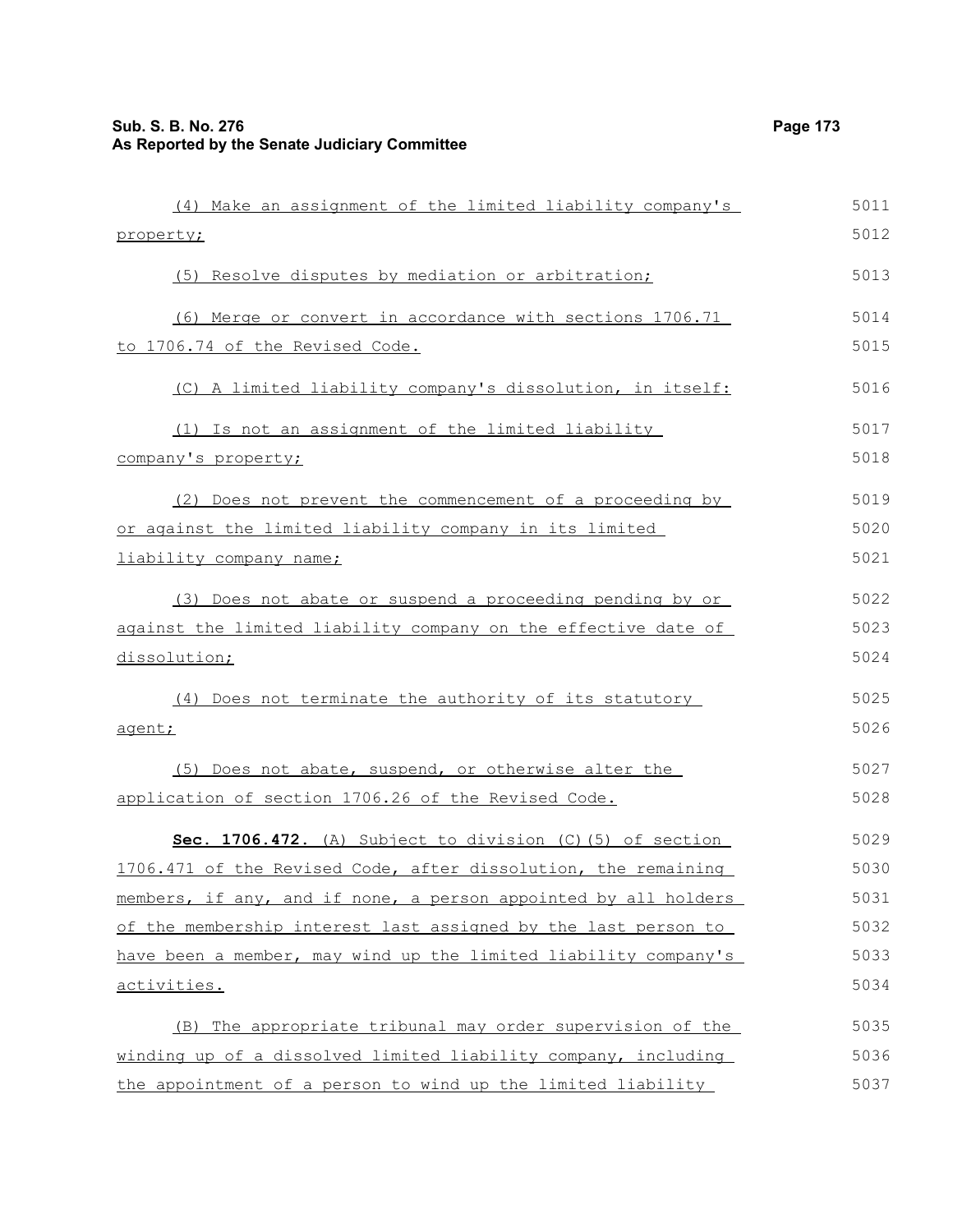# **Sub. S. B. No. 276 Page 174 As Reported by the Senate Judiciary Committee**

| company's activities as follows:                                        | 5038 |
|-------------------------------------------------------------------------|------|
| (1) On application of a member, if the applicant                        | 5039 |
| establishes good cause;                                                 | 5040 |
| (2) On application of an assignee, if both of the                       | 5041 |
| following apply:                                                        | 5042 |
| (a) The limited liability company does not have any                     | 5043 |
| members;                                                                | 5044 |
| (b) Within a reasonable time following the dissolution, a               | 5045 |
| person has not been appointed pursuant to division (A) of this          | 5046 |
| <u>section.</u>                                                         | 5047 |
| (3) In connection with a proceeding under division (E) of               | 5048 |
| section 1706.47 of the Revised Code.                                    | 5049 |
| Sec. 1706.473. (A) A dissolved limited liability company                | 5050 |
| <u>may dispose of any known claims against it by following the </u>     | 5051 |
| procedures described in division (B) of this section at any time        | 5052 |
| <u>after the effective date of the dissolution of the limited</u>       | 5053 |
| <u>liability company.</u>                                               | 5054 |
| (B) A dissolved limited liability company may give notice               | 5055 |
| <u>of its dissolution in a record to the holder of any known claim.</u> | 5056 |
| The notice shall do all of the following:                               | 5057 |
| (1) Identify the dissolved limited liability company;                   | 5058 |
| (2) Describe the information required to be included in a               | 5059 |
| <u>claim;</u>                                                           | 5060 |
| (3) Provide a mailing address to which the claim is to be               | 5061 |
| sent;                                                                   | 5062 |
| (4) State the deadline, by which the dissolved limited                  | 5063 |
| liability company must receive the claim. The deadline shall not        | 5064 |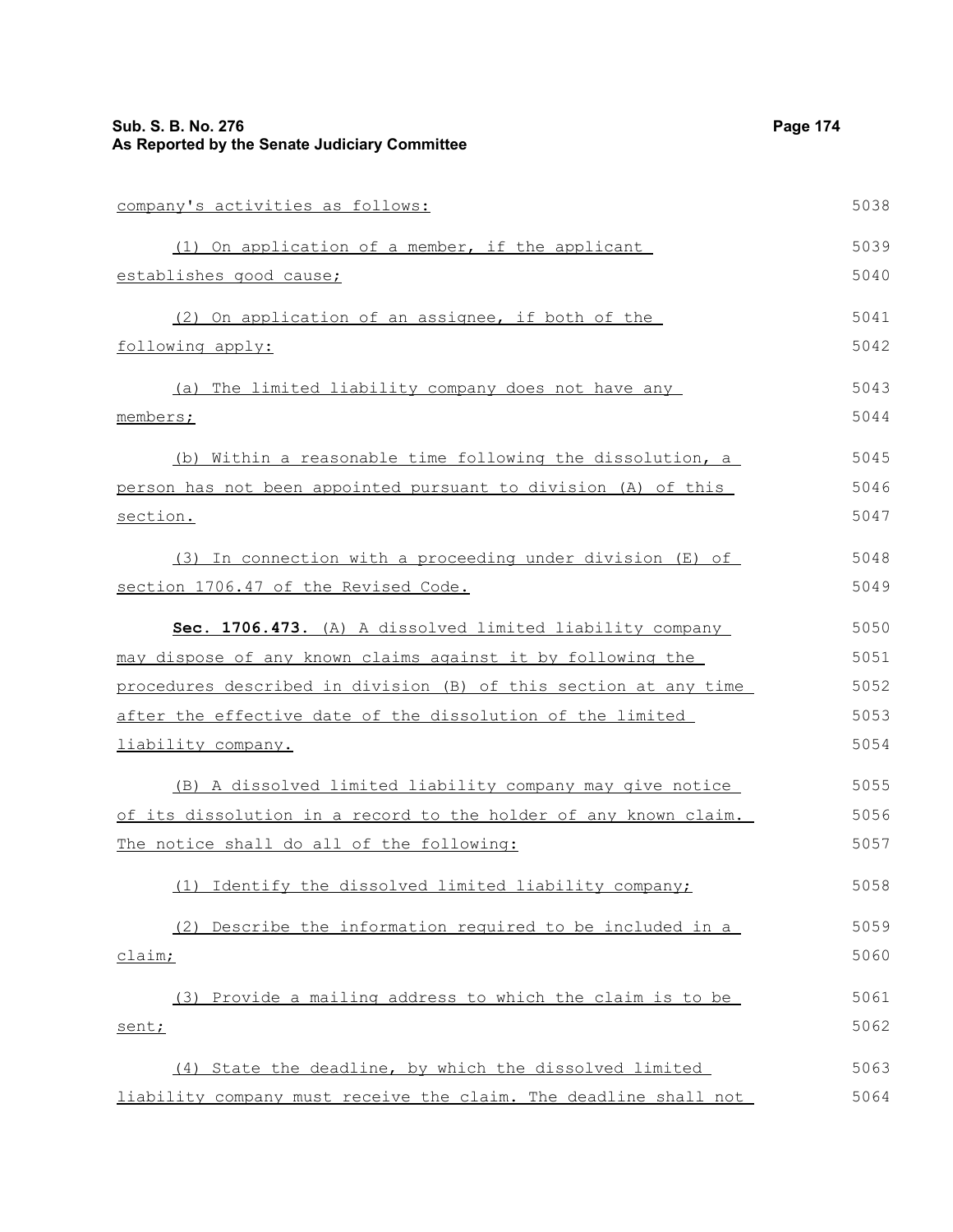| be sooner than ninety days from the effective date of the        | 5065 |
|------------------------------------------------------------------|------|
| notice.                                                          | 5066 |
| (5) State that if not sooner barred, the claim will be           | 5067 |
| barred if not received by the deadline.                          | 5068 |
| (C) Unless sooner barred by any other statute limiting           | 5069 |
| actions, a claim against a dissolved limited liability company   | 5070 |
| is barred in either of the following circumstances:              | 5071 |
| (1) A claimant who was given notice under division (B) of        | 5072 |
| this section does not deliver the claim to the dissolved limited | 5073 |
| liability company by the deadline.                               | 5074 |
| (2) A claimant whose claim was rejected by the dissolved         | 5075 |
| limited liability company does not commence a proceeding to      | 5076 |
| enforce the claim within ninety days from the effective date of  | 5077 |
| the rejected notice.                                             | 5078 |
| (D) For purposes of this section, "claim" includes an            | 5079 |
| unliquidated claim, but does not include either of the           | 5080 |
| following:                                                       | 5081 |
| (1) A contingent liability that has not matured so that          | 5082 |
| there is no immediate right to bring suit;                       | 5083 |
| (2) A claim based on an event occurring after the                | 5084 |
| effective date of dissolution.                                   | 5085 |
| (E) Nothing in this section shall be construed to extend         | 5086 |
| any otherwise applicable statute or period of limitations.       | 5087 |
| Sec. 1706.474. (A) A dissolved limited liability company         | 5088 |
| may publish notice of its dissolution and request that persons   | 5089 |
| with claims against the dissolved limited liability company      | 5090 |
| present them in accordance with the notice.                      | 5091 |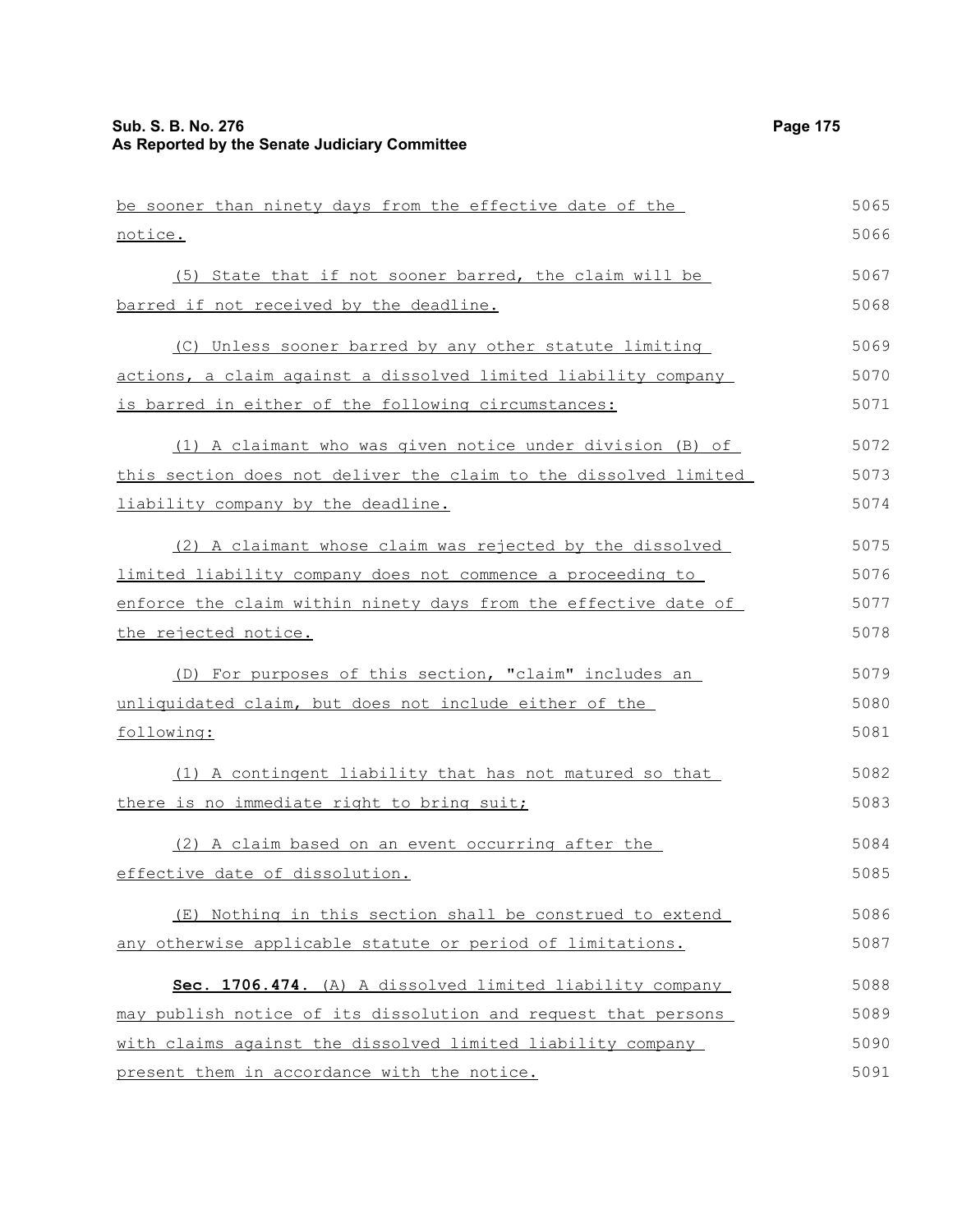# **Sub. S. B. No. 276 Page 176 As Reported by the Senate Judiciary Committee**

(B) The notice described in division (A) of this section

| shall meet all of the following requirements:                    | 5093 |
|------------------------------------------------------------------|------|
| (1) It shall be posted prominently on the principal web          | 5094 |
| site then maintained by the limited liability company, if any,   | 5095 |
| and provided to the secretary of state to be posted on the web   | 5096 |
| site maintained by the secretary of state in accordance with     | 5097 |
| division (J) of this section. The notice shall be considered     | 5098 |
| published when posted on both web sites or, if the limited       | 5099 |
| liability company does not then maintain a web site, when posted | 5100 |
| on the web site maintained by the secretary of state.            | 5101 |
| (2) It shall describe the information that must be               | 5102 |
| included in a claim and provide a mailing address to which the   | 5103 |
| claim must be sent.                                              | 5104 |
| (3) It shall state that if not sooner barred, a claim            | 5105 |
| against the dissolved limited liability company will be barred   | 5106 |
| unless a proceeding to enforce the claim is commenced within two | 5107 |
| years after the publication of the notice.                       | 5108 |
| (C) If a dissolved limited liability company publishes a         | 5109 |
| notice in accordance with division (B) of this section, unless   | 5110 |
| sooner barred by any other statute limiting actions, the claim   | 5111 |
| of each of the following claimants is barred unless the claimant | 5112 |
| commences a proceeding to enforce the claim against the          | 5113 |
| dissolved limited liability company within two years after the   | 5114 |
| publication of the notice:                                       | 5115 |
| (1) A claimant who was not given notice under division (B)       | 5116 |
| of section 1706.473 of the Revised Code;                         | 5117 |
| (2) A claimant whose claim was timely sent to the                | 5118 |
| dissolved limited liability company but not acted on by the      | 5119 |
| dissolved limited liability company;                             | 5120 |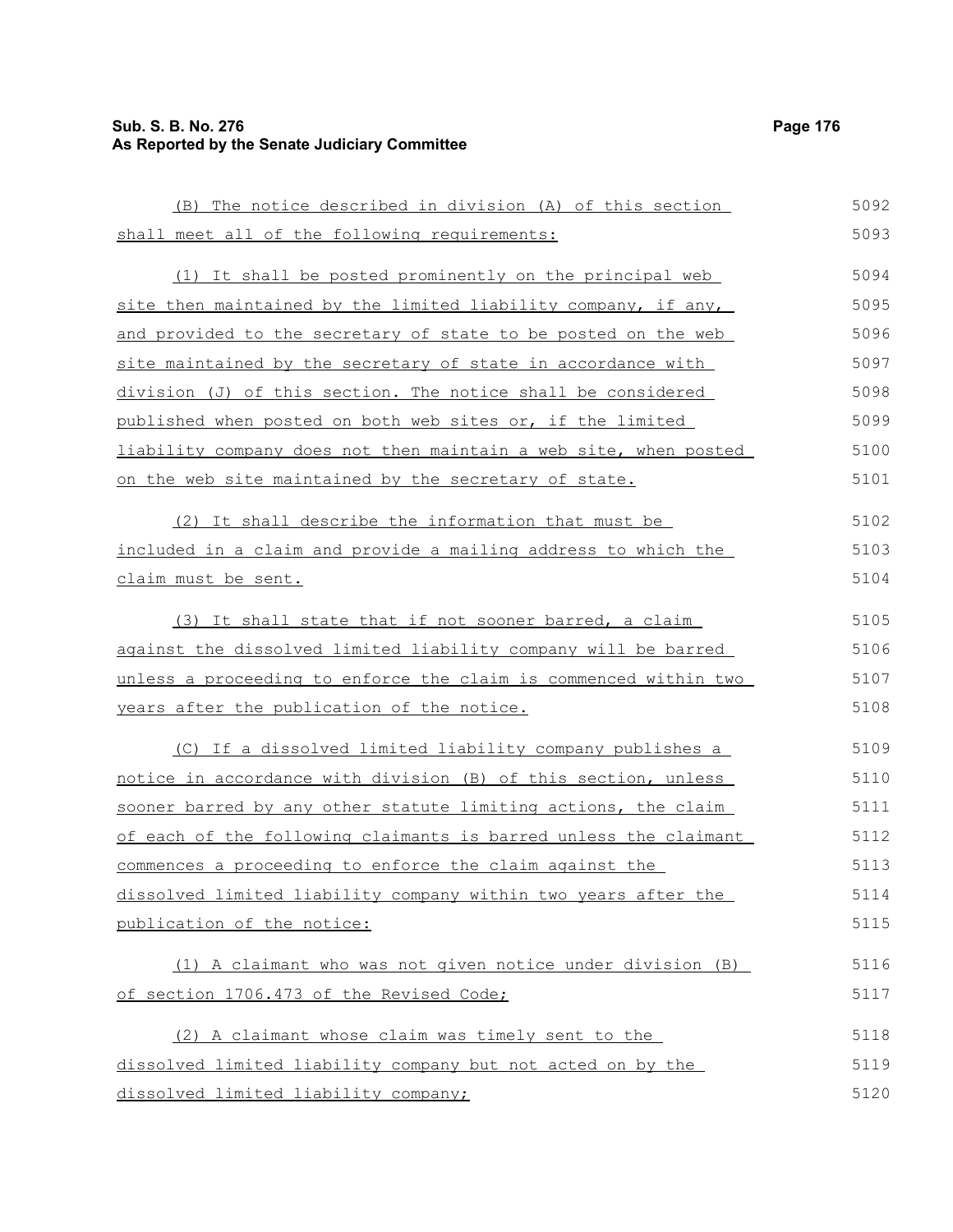# **Sub. S. B. No. 276 Page 177 As Reported by the Senate Judiciary Committee**

| (3) A claimant whose claim is contingent at the effective        | 5121 |
|------------------------------------------------------------------|------|
| date of the dissolution of the limited liability company, or is  | 5122 |
| based on an event occurring after the effective date of the      | 5123 |
| dissolution of the limited liability company.                    | 5124 |
| (D) A claim that is not barred under this section, any           | 5125 |
| other statute limiting actions, or section 1706.473 of the       | 5126 |
| Revised Code may be enforced as follows:                         | 5127 |
| (1) Against a dissolved limited liability company, to the        | 5128 |
| extent of its undistributed assets;                              | 5129 |
| (2) Except as provided in division (H) of this section, if       | 5130 |
| the assets of a dissolved limited liability company have been    | 5131 |
| distributed after dissolution, against a member or assignee to   | 5132 |
| the extent of that person's proportionate share of the claim or  | 5133 |
| of the assets distributed to the member or assignee after        | 5134 |
| dissolution, whichever is less. A person's total liability for   | 5135 |
| all claims under division (D) of this section may not exceed the | 5136 |
| total amount of assets distributed to the person after           | 5137 |
| dissolution of the limited liability company.                    | 5138 |
| (E) A dissolved limited liability company that published a       | 5139 |
| notice under this section may file an application with the       | 5140 |
| appropriate court in the county in which the dissolved limited   | 5141 |
| liability company's principal office is located or, if it has    | 5142 |
| none in this state, in the county in which the dissolved limited | 5143 |
| liability company's statutory agent is or was last located, for  | 5144 |
| a determination of the amount and form of security to be         | 5145 |
| provided for payment of the following claims:                    | 5146 |
| (1) Claims that are contingent;                                  | 5147 |
| (2) Claims that have not been made known to the dissolved        | 5148 |
| limited liability company;                                       | 5149 |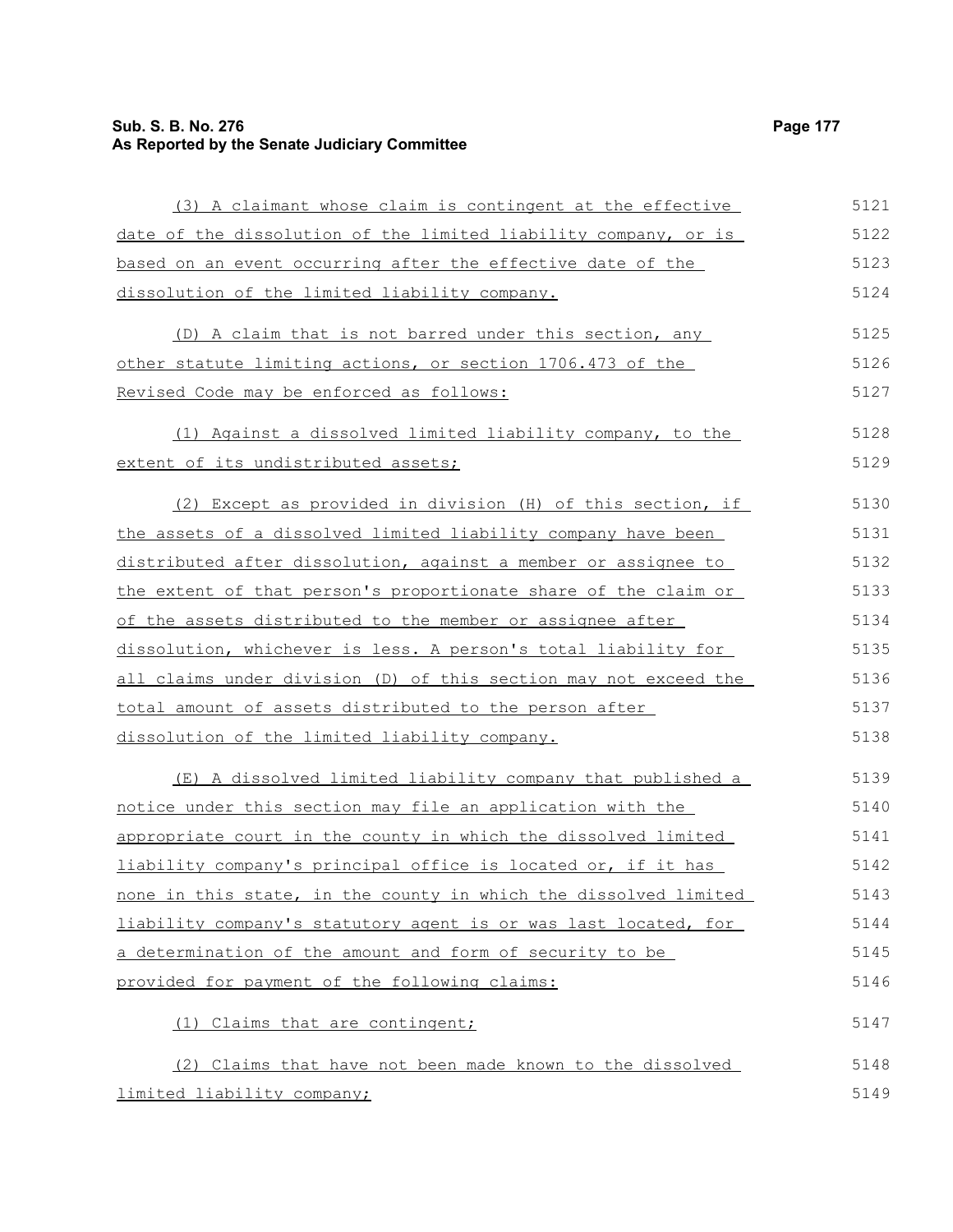## **Sub. S. B. No. 276 Page 178 As Reported by the Senate Judiciary Committee**

| (3) Claims that are based on an event occurring after the        | 5150 |
|------------------------------------------------------------------|------|
| effective date of the dissolution of the limited liability       | 5151 |
| company but that, based on the facts known to the dissolved      | 5152 |
| limited liability company, are reasonably estimated to arise     | 5153 |
| after the effective date of the dissolution of the limited       | 5154 |
| liability company.                                               | 5155 |
| Provision need not be made for any claim that is or is           | 5156 |
| reasonably anticipated to be barred under division (C) of this   | 5157 |
| section.                                                         | 5158 |
| Within ten days after the filing of the application<br>(F)       | 5159 |
| provided for in division (E) of this section, notice of the      | 5160 |
| proceeding shall be given by the dissolved limited liability     | 5161 |
| company to each potential claimant as described in division (E)  | 5162 |
| of this section.                                                 | 5163 |
| (G) The appropriate court may appoint a quardian ad litem        | 5164 |
| to represent all claimants whose identities are unknown in any   | 5165 |
| proceeding brought under this section. The reasonable fees and   | 5166 |
| expenses of the quardian, including all reasonable expert        | 5167 |
| witness fees, shall be paid by the dissolved limited liability   | 5168 |
| company.                                                         | 5169 |
| (H) Provision by the dissolved limited liability company         | 5170 |
| for security in the amount and the form ordered by the           | 5171 |
| appropriate court under division (E) of this section shall       | 5172 |
| satisfy the dissolved limited liability company's obligation     | 5173 |
| with respect to claims that are contingent, have not been made   | 5174 |
| known to the dissolved limited liability company, or are based   | 5175 |
| on an event occurring after the effective date of the            | 5176 |
| dissolution of the limited liability company. Such claims shall  | 5177 |
| not be enforced against a person owning a membership interest to | 5178 |
| whom assets have been distributed by the dissolved limited       | 5179 |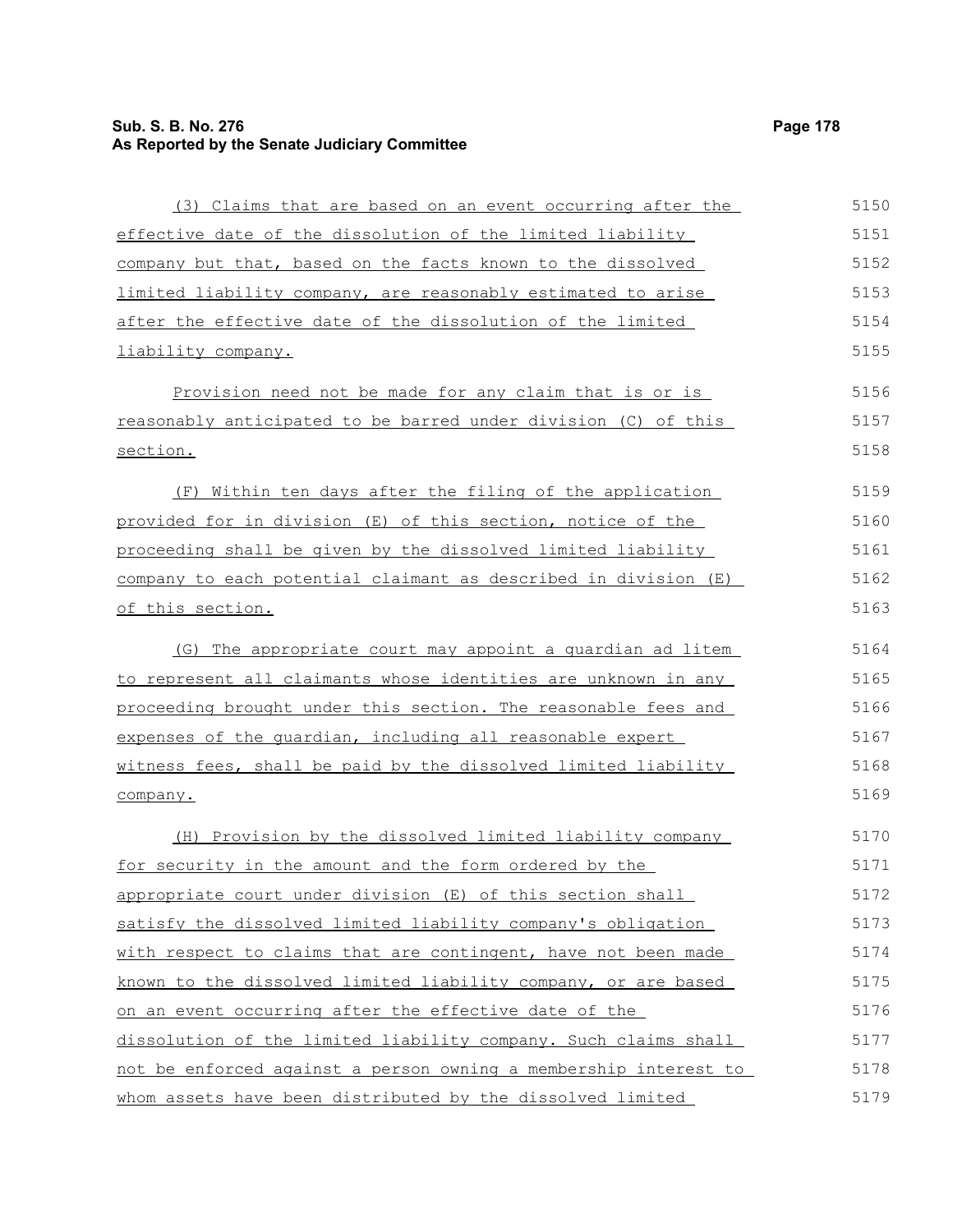#### **Sub. S. B. No. 276 Page 179 As Reported by the Senate Judiciary Committee**

| liability company after the effective date of the dissolution of     | 5180 |
|----------------------------------------------------------------------|------|
| the limited liability company.                                       | 5181 |
| (I) Nothing in this section shall be construed to extend             | 5182 |
| <u>any otherwise applicable statute of limitations.</u>              | 5183 |
| (J)(1) Except as provided in division (J)(2) of this                 | 5184 |
| section, the secretary of state shall make both of the following     | 5185 |
| available to the public in a format that is searchable,              | 5186 |
| viewable, and accessible through the internet:                       | 5187 |
| (a) A list of all limited liability companies that have              | 5188 |
| filed certificates of dissolution;                                   | 5189 |
| (b) For each dissolved limited liability company on the              | 5190 |
| list described in division (J)(1)(a) of this section, a copy of      | 5191 |
| <u>both the certificate of dissolution and the notice delivered </u> | 5192 |
| under division (B) of this section.                                  | 5193 |
| (2) After the materials relating to any dissolved limited            | 5194 |
| liability company have been posted for five years, the secretary     | 5195 |
| of state may remove from the web site the information that the       | 5196 |
| secretary posted pursuant to division (J) (1) of this section        | 5197 |
| that relates to that dissolved company.                              | 5198 |
| Sec. 1706.475. (A) Upon the winding up of a limited                  | 5199 |
| liability company, payment or adequate provision for payment,        | 5200 |
| shall be made to creditors, including members who are creditors,     | 5201 |
| in satisfaction of liabilities of the limited liability company.     | 5202 |
| (B) After a limited liability company complies with                  | 5203 |
| division (A) of this section, any surplus shall be distributed       | 5204 |
| <u>as follows:</u>                                                   | 5205 |
| (1) First, to each person owning a membership interest               | 5206 |
| that reflects contributions made on account of the membership        | 5207 |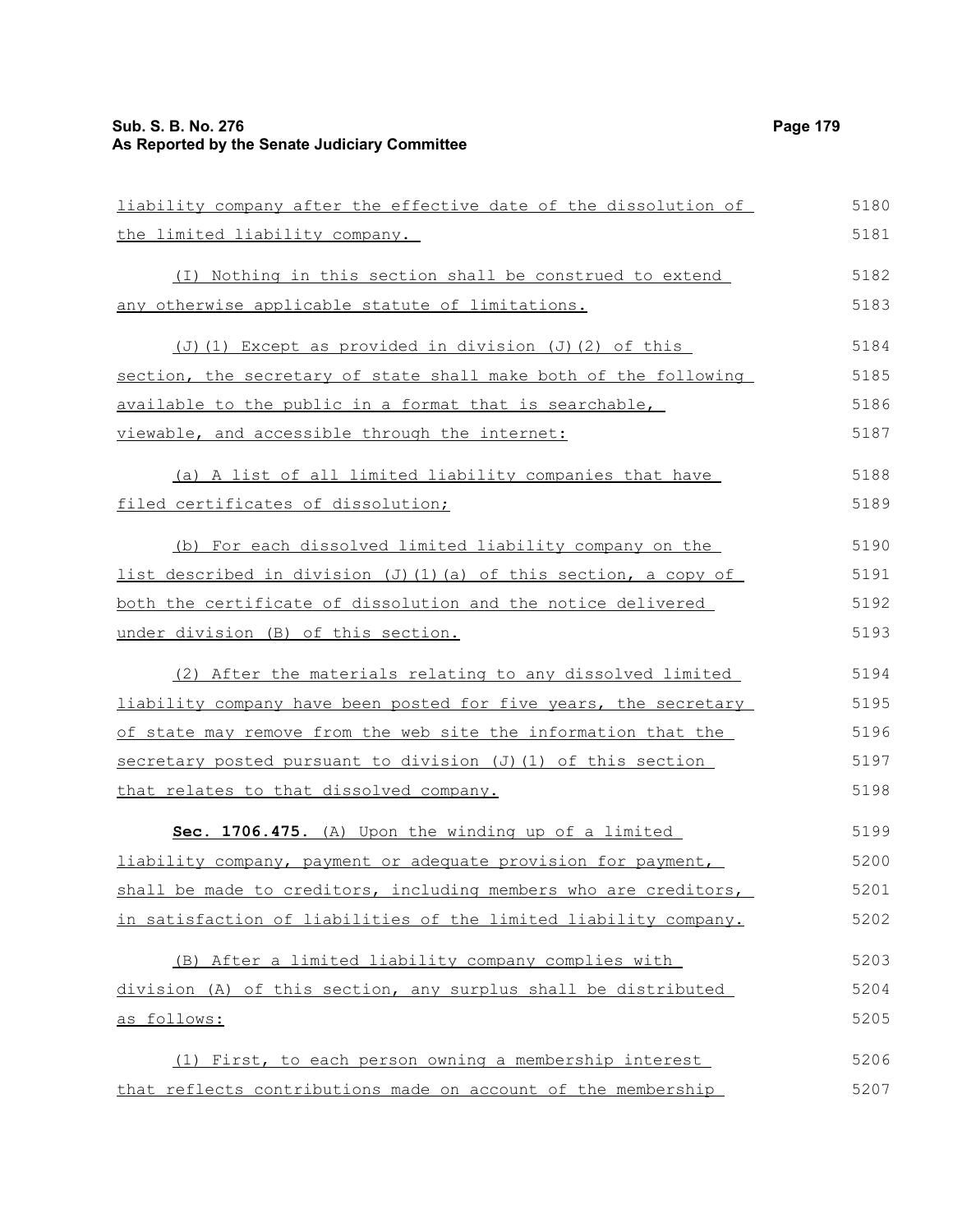## **Sub. S. B. No. 276 Page 180 As Reported by the Senate Judiciary Committee**

| interest and not previously returned, an amount equal to the    | 5208 |
|-----------------------------------------------------------------|------|
| value of the person's unreturned contributions;                 | 5209 |
| (2) Then to each person owning a membership interest in         | 5210 |
| the proportions in which the owners of membership interests     | 5211 |
| share in distributions before dissolution.                      | 5212 |
| (C) If the limited liability company does not have              | 5213 |
| sufficient surplus to comply with division (B) (1) of this      | 5214 |
| section, any surplus shall be distributed among the owners of   | 5215 |
| membership interests in proportion to the value of their        | 5216 |
| respective unreturned contributions.                            | 5217 |
| Sec. 1706.51. (A) The law of the state or other                 | 5218 |
| jurisdiction under which a foreign limited liability company is | 5219 |
| formed governs all of the following:                            | 5220 |
| (1) The organization and internal affairs of the foreign        | 5221 |
| <u>limited liability company;</u>                               | 5222 |
| (2) The liability of a member as a member for the debts,        | 5223 |
| obligations, or other liabilities of the foreign limited        | 5224 |
| liability company or a series thereof;                          | 5225 |
| (3) The authority of the members and agents of a foreign        | 5226 |
| limited liability company or a series thereof;                  | 5227 |
| (4) The liability of the following for the obligations of       | 5228 |
| another series or the foreign limited liability company:        | 5229 |
| (a) The assets of the foreign limited liability company;        | 5230 |
| (b) The assets of a series thereof.                             | 5231 |
| (B) A foreign limited liability company's application for       | 5232 |
| registration as a foreign limited liability company may not be  | 5233 |
| denied by reason of any difference between the laws of the      | 5234 |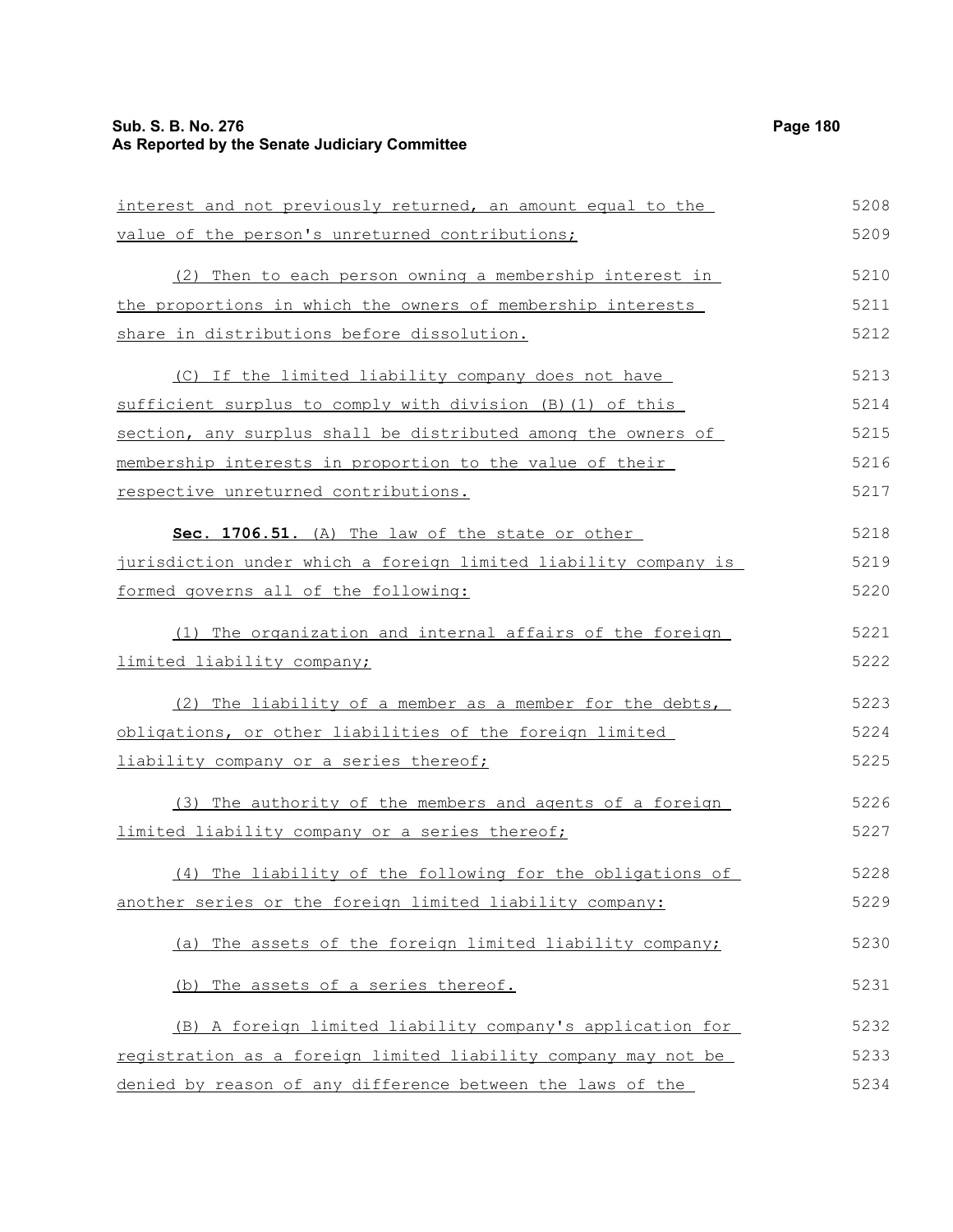| jurisdiction under which the limited liability company is formed      | 5235 |
|-----------------------------------------------------------------------|------|
| and the laws of this state.                                           | 5236 |
| (C) A foreign limited liability company, including a                  | 5237 |
| foreign limited liability company that has filed a registration       | 5238 |
| as a foreign limited liability company, may not engage in any         | 5239 |
| activities in this state that a limited liability company is          | 5240 |
| forbidden to engage in by the laws of this state.                     | 5241 |
| (D) A foreign limited liability company that has filed a              | 5242 |
| registration as a foreign limited liability company shall in          | 5243 |
| this state:                                                           | 5244 |
| (1) Have the same but no greater rights than a limited                | 5245 |
| liability company;                                                    | 5246 |
| (2) Have the same but no greater privileges than a limited            | 5247 |
| liability company;                                                    | 5248 |
| (3) Except as otherwise provided by this chapter, be                  | 5249 |
| subject to the same duties, restrictions, penalties, and              | 5250 |
| liabilities now or later imposed on a limited liability company.      | 5251 |
| Sec. 1706.511. (A) In order for a foreign limited                     | 5252 |
| <u>liability company or any one or more of its series to transact</u> | 5253 |
| business in this state, the foreign limited liability company         | 5254 |
| shall register with the secretary of state. Neither a foreign         | 5255 |
| limited liability company nor any one or more of its series may       | 5256 |
| transact business in this state until the registration has been       | 5257 |
| approved by the secretary of state and the foreign limited            | 5258 |
| liability company or series is otherwise in compliance with           | 5259 |
| sections 1706.51 to 1706.515 of the Revised Code.                     | 5260 |
| The registration as a foreign limited liability<br>(B)                | 5261 |
| company shall state all of the following:                             | 5262 |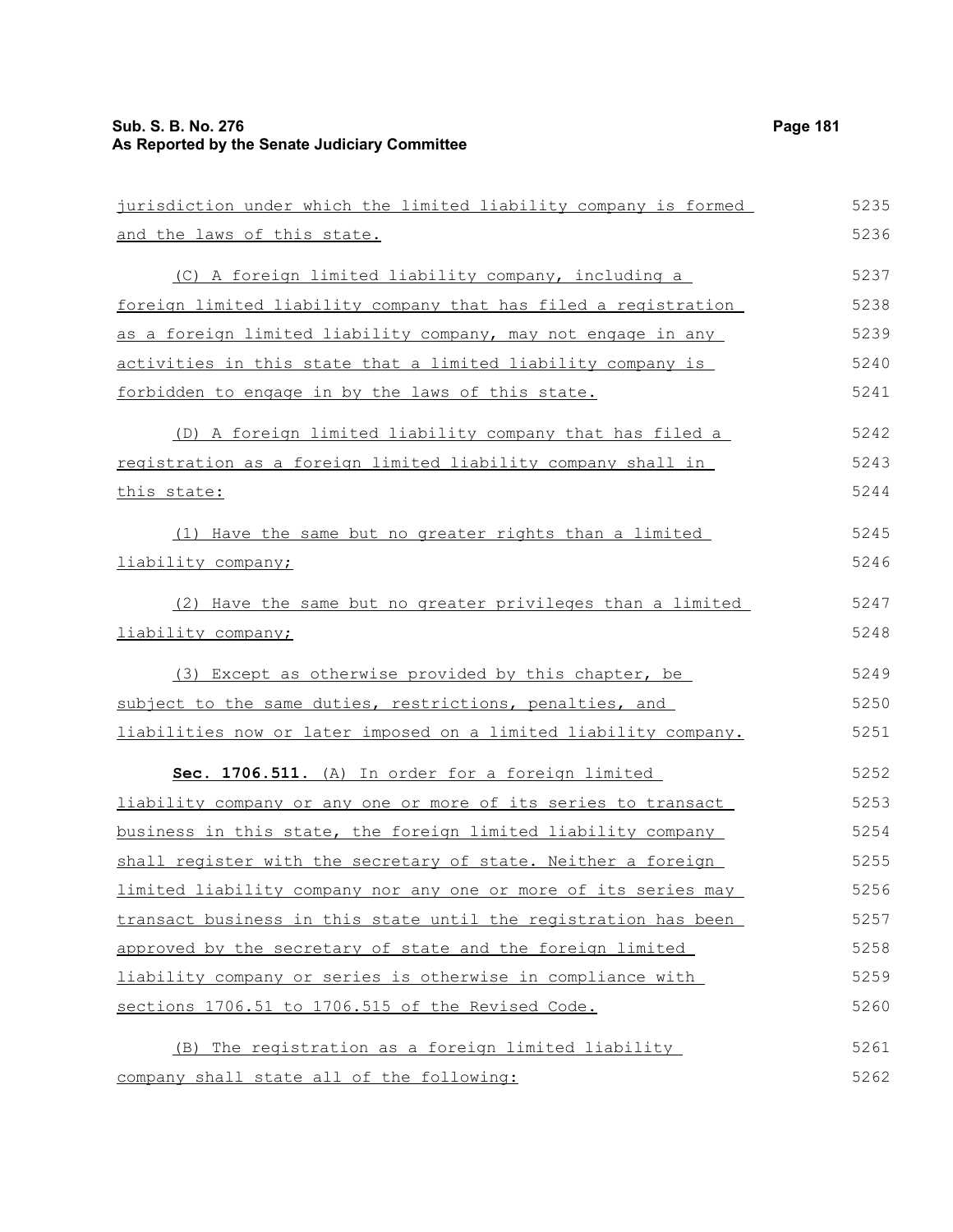# **Sub. S. B. No. 276 Page 182 As Reported by the Senate Judiciary Committee**

| (1) The name of the foreign limited liability company and,      | 5263 |
|-----------------------------------------------------------------|------|
| if the name does not comply with section 1706.07 of the Revised | 5264 |
| Code, the assumed name adopted pursuant to division (A) of      | 5265 |
| section 1706.513 of the Revised Code;                           | 5266 |
| (2) The foreign limited liability company's jurisdiction        | 5267 |
| of formation;                                                   | 5268 |
| (3) The name and street address of the foreign limited          | 5269 |
| liability company's statutory agent and a written acceptance of | 5270 |
| the appointment that is signed by the agent;                    | 5271 |
| (4) That the foreign limited liability company is a             | 5272 |
| foreign limited liability company;                              | 5273 |
| (5) The information required by division (C) of this            | 5274 |
| section, if applicable.                                         | 5275 |
| (C) If a foreign limited liability company establishes or       | 5276 |
| provides for the establishment of one or more series of assets, | 5277 |
| it shall state all of the following in the registration as a    | 5278 |
| foreign limited liability company:                              | 5279 |
| (1) The fact that it provides for the establishment of one      | 5280 |
| or more series of assets;                                       | 5281 |
| (2) Whether the debts, liabilities, and obligations             | 5282 |
| incurred, contracted for, or otherwise existing with respect to | 5283 |
| a particular series, if any, shall be enforceable against the   | 5284 |
| assets of that series only, and not against the assets of the   | 5285 |
| foreign limited liability company generally or any other series | 5286 |
| thereof;                                                        | 5287 |
| (3) Whether any of the debts, liabilities, obligations,         | 5288 |
| and expenses incurred, contracted for, or otherwise existing    | 5289 |
| with respect to the foreign limited liability company generally | 5290 |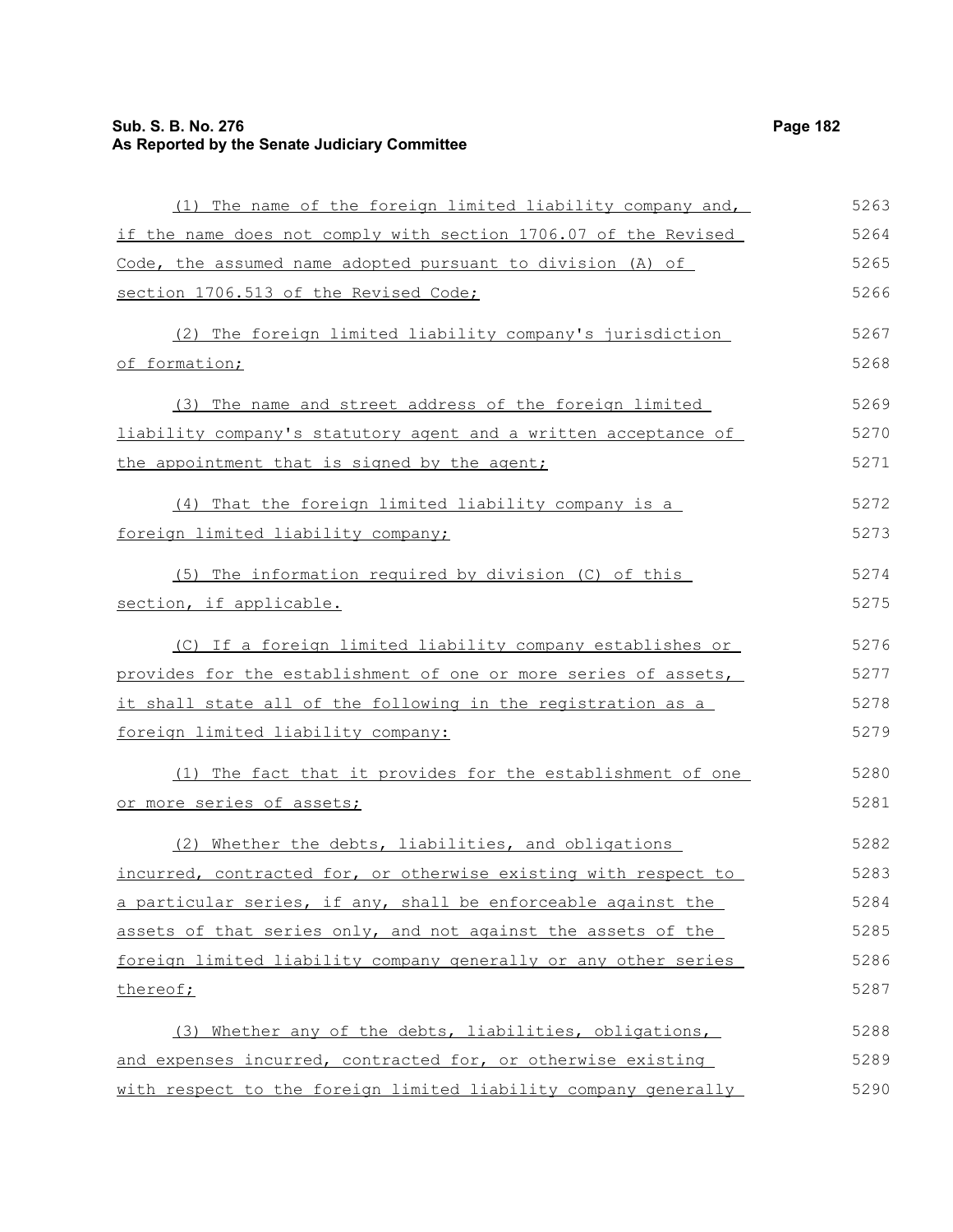| or any other series thereof shall be enforceable against the           | 5291 |
|------------------------------------------------------------------------|------|
| assets of that series.                                                 | 5292 |
| (D) Upon any change in circumstances that makes any                    | 5293 |
| statement contained in its filed registration as a foreign             | 5294 |
| limited liability company no longer true, a foreign limited            | 5295 |
| <u>liability company authorized to transact business in this state</u> | 5296 |
| shall deliver to the secretary of state for filing an                  | 5297 |
| appropriate certificate of correction, on a form as prescribed         | 5298 |
| by the secretary of state, so that its statement of foreign            | 5299 |
| qualification is in all respects true.                                 | 5300 |
| (E) A foreign limited liability company is authorized to               | 5301 |
| transact business in this state from the effective date of its         | 5302 |
| registration as a foreign limited liability company until the          | 5303 |
| earlier of the effective date of its cancellation of foreign           | 5304 |
| limited liability company or the effective date of the secretary       | 5305 |
| of state's cancellation of the registration as a foreign limited       | 5306 |
| liability company in accordance with section 1706.09 of the            | 5307 |
| Revised Code.                                                          | 5308 |
| Sec. 1706.512. (A) A foreign limited liability company                 | 5309 |
| shall not be considered to be transacting business in this state       | 5310 |
| within the meaning of sections 1706.51 to 1706.515 of the              | 5311 |
| Revised Code by reason of its or any one or more of its series'        | 5312 |
| carrying on in this state any of the following actions:                | 5313 |
| (1) Maintaining, defending, or settling in its own behalf              | 5314 |
| any proceeding or dispute;                                             | 5315 |
| (2) Holding meetings or carrying on any other activities               | 5316 |
| concerning its internal affairs;                                       | 5317 |
| (3) Maintaining accounts in financial institutions;                    | 5318 |
| (4) Maintaining offices or agencies for the assignment,                | 5319 |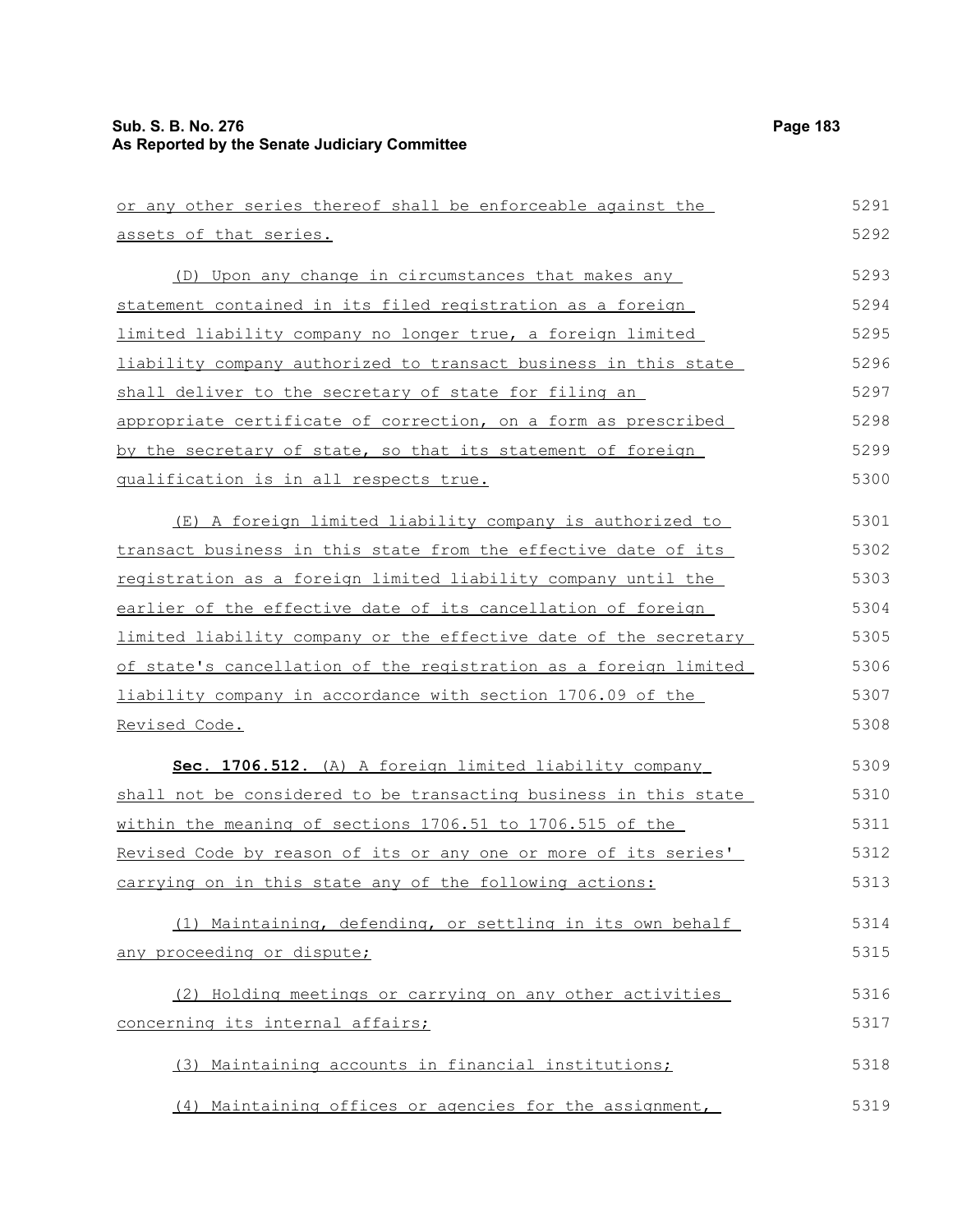| exchange, and registration of the foreign limited liability      | 5320 |
|------------------------------------------------------------------|------|
| company's or its series' own securities or interests or          | 5321 |
| maintaining trustees or depositories with respect to those       | 5322 |
| securities or interests;                                         | 5323 |
| (5) Selling through independent contractors;                     | 5324 |
| (6) Soliciting or obtaining orders, whether by mail or           | 5325 |
| electronic means or through employees or agents or otherwise, if | 5326 |
| the orders require acceptance outside this state before they     | 5327 |
| become contracts;                                                | 5328 |
| (7) Creating, as borrower or lender, or acquiring                | 5329 |
| indebtedness, mortgages, or security interests in real or        | 5330 |
| personal property;                                               | 5331 |
| (8) Securing or collecting debts in its own behalf or            | 5332 |
| enforcing mortgages or other security interests in real or       | 5333 |
| personal property securing those debts, and holding, protecting, | 5334 |
| and maintaining property so acquired;                            | 5335 |
| (9) Owning real or personal property;                            | 5336 |
| (10) Conducting an isolated transaction that is not one in       | 5337 |
| the course of repeated transactions of a like nature;            | 5338 |
| (11) Transacting business in interstate commerce.                | 5339 |
| (B) A foreign limited liability company shall not be             | 5340 |
| considered to be transacting business in this state solely       | 5341 |
| because it or any one or more of its series:                     | 5342 |
| (1) Owns a controlling interest in an entity that is             | 5343 |
| transacting business in this state;                              | 5344 |
| (2) Is a limited partner of a limited partnership or             | 5345 |
| foreign limited partnership that is transacting business in this | 5346 |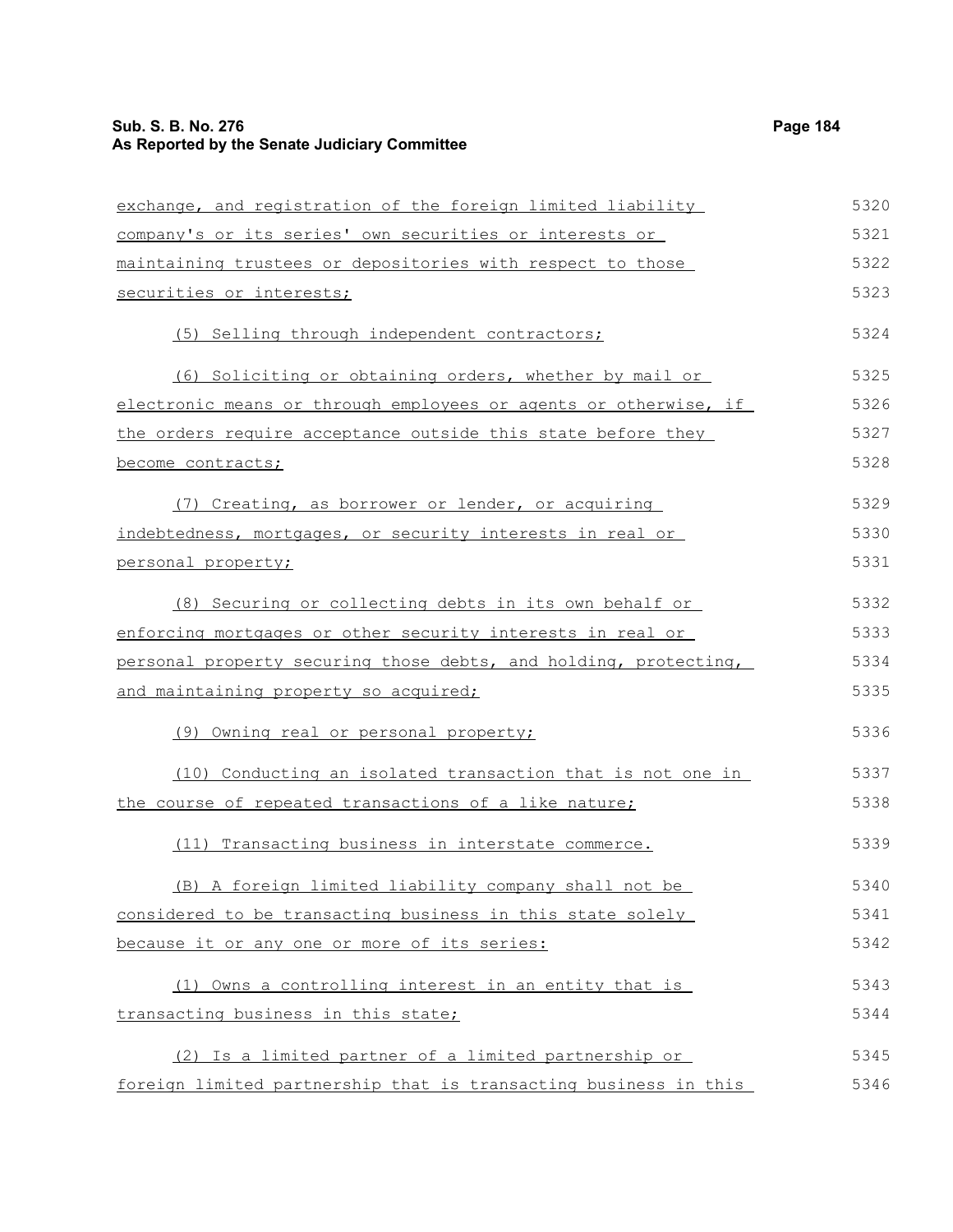| state;                                                           | 5347 |
|------------------------------------------------------------------|------|
| (3) Is a member of a limited liability company or foreign        | 5348 |
| limited liability company that is transacting business in this   | 5349 |
| state.                                                           | 5350 |
| (C) This section does not apply in determining the               | 5351 |
| contacts or activities that may subject a foreign limited        | 5352 |
| liability company, or a series thereof, to service of process,   | 5353 |
| taxation, or regulation under laws of this state other than this | 5354 |
| chapter.                                                         | 5355 |
| (D) Nothing in this section shall limit or affect the            | 5356 |
| right to subject a foreign limited liability company, or a       | 5357 |
| series thereof, to the jurisdiction of the courts of this state  | 5358 |
| or to serve upon any foreign limited liability company, or       | 5359 |
| series thereof, any process, notice, or demand required or       | 5360 |
| permitted by law to be served upon a foreign limited liability   | 5361 |
| company, or series thereof, pursuant to any other provision of   | 5362 |
| law or pursuant to the applicable rules of civil procedure.      | 5363 |
| Sec. 1706.513. (A) A foreign limited liability company           | 5364 |
| whose name does not comply with section 1706.07 of the Revised   | 5365 |
| Code may not file a registration as a foreign limited liability  | 5366 |
| company until it adopts, for the purpose of transacting business | 5367 |
| in this state, an assumed name that complies with section        | 5368 |
| 1706.07 of the Revised Code. A foreign limited liability company | 5369 |
| that adopts an assumed name under this division and then files a | 5370 |
| registration as a foreign limited liability company under that   | 5371 |
| assumed name need not file a name registration when transacting  | 5372 |
| business under that assumed name. After filing the registration  | 5373 |
| as a foreign limited liability company under an assumed name, a  | 5374 |
| foreign limited liability company shall transact business in     | 5375 |
| this state under the assumed name unless the foreign limited     | 5376 |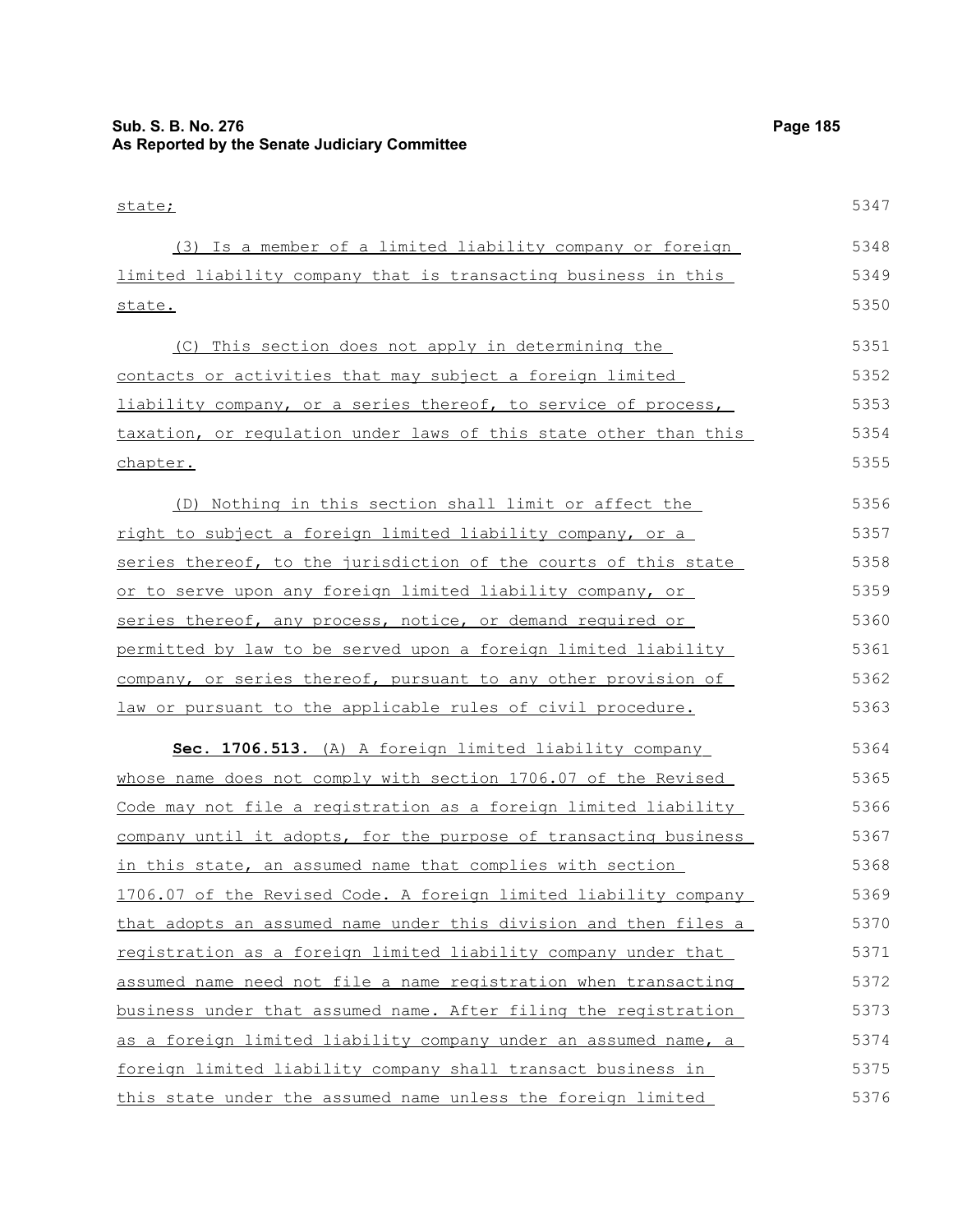| liability company has filed a name registration under another    | 5377 |
|------------------------------------------------------------------|------|
| name and is authorized to transact business in this state under  | 5378 |
| such name.                                                       | 5379 |
| (B) If a foreign limited liability company to which a            | 5380 |
| registration as a foreign limited liability company has been     | 5381 |
| filed changes its name to one that does not comply with section  | 5382 |
| 1706.07 of the Revised Code, it may not thereafter transact      | 5383 |
| business in this state until it complies with division (A) of    | 5384 |
| this section by filing a certificate of correction.              | 5385 |
| Sec. 1706.514. (A) A foreign limited liability company           | 5386 |
| that has a registration as a foreign limited liability company   | 5387 |
| in the records of the secretary of state may cancel its          | 5388 |
| registration as a limited liability company by delivering for    | 5389 |
| filing a certificate of cancellation of registration of a        | 5390 |
| foreign limited liability company to the secretary of state.     | 5391 |
|                                                                  |      |
| (B) A certificate of cancellation of registration of a           | 5392 |
| foreign limited liability company shall set forth all of the     | 5393 |
| following:                                                       | 5394 |
| (1) The name and registration number of the foreign              | 5395 |
| limited liability company, any assumed name adopted for use in   | 5396 |
| this state, and the name of the jurisdiction under whose law it  | 5397 |
| is organized;                                                    | 5398 |
| (2) The name and street address of the statutory agent, or       | 5399 |
| if a statutory agent is no longer to be maintained, a statement  | 5400 |
| that the foreign limited liability company will not maintain a   | 5401 |
| statutory agent, and the street address to which service of      | 5402 |
| process may be mailed pursuant to section 1706.09 of the Revised | 5403 |
| Code;                                                            | 5404 |
|                                                                  |      |
| (3) That the foreign limited liability company, and all          | 5405 |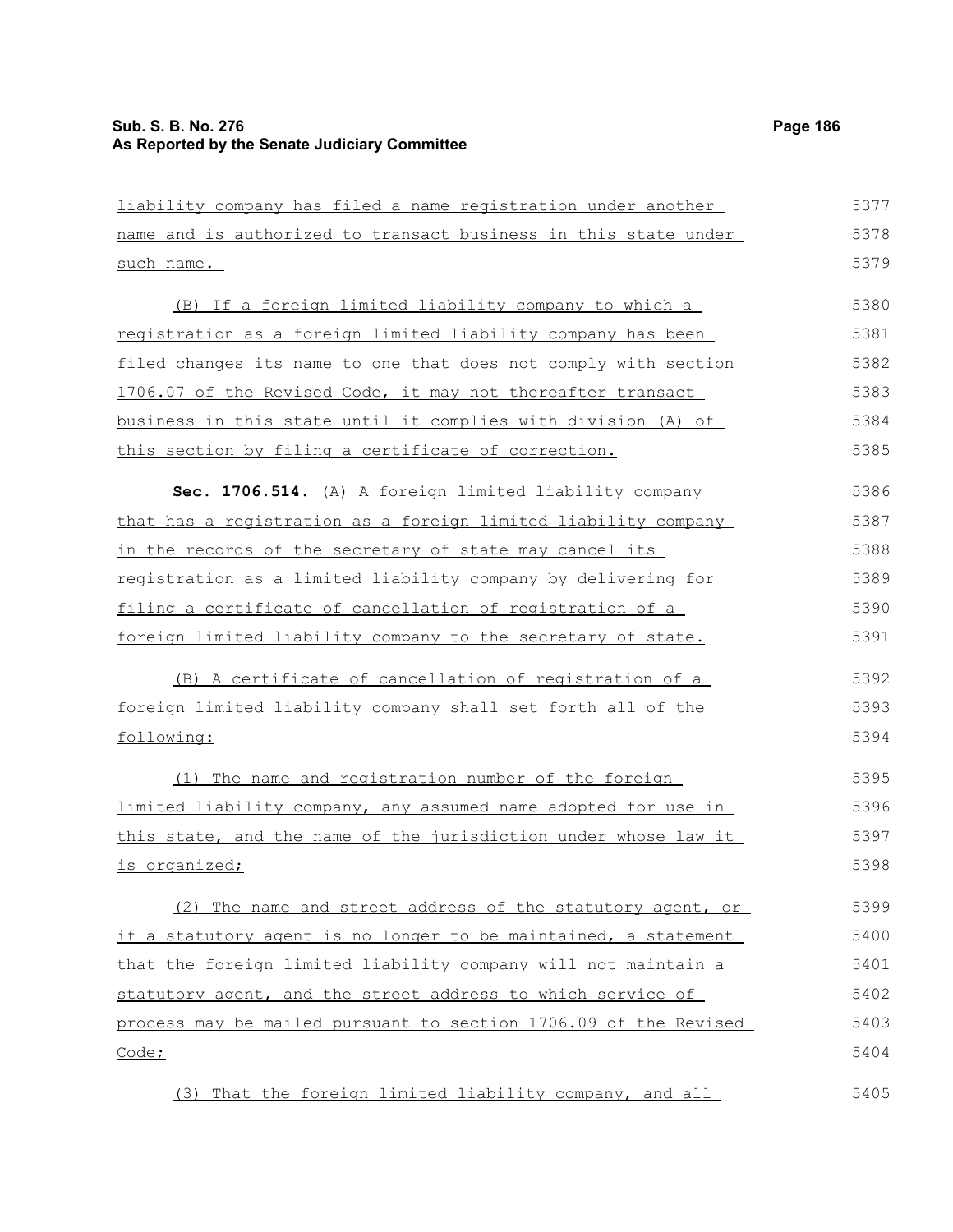| series thereof, will no longer transact business in this state   | 5406 |
|------------------------------------------------------------------|------|
| and that it relinquishes its authority to transact business in   | 5407 |
| <u>this state;</u>                                               | 5408 |
| (4) That the foreign limited liability company is                | 5409 |
| canceling its registration as a foreign limited liability        | 5410 |
| company;                                                         | 5411 |
| (5) That any statement of assumed name it has on file in         | 5412 |
| the records of the secretary of state and any assumed name with  | 5413 |
| respect to the foreign limited liability company, are withdrawn  | 5414 |
| upon the effective date of the cancellation of registration of a | 5415 |
| foreign limited liability company.                               | 5416 |
| (C) The cancellation of registration of a foreign limited        | 5417 |
| liability company shall be effective upon filing by the          | 5418 |
| secretary of state, whereupon the registration as a foreign      | 5419 |
| limited liability company shall be canceled and the foreign      | 5420 |
| limited liability company, and all series thereof, shall be      | 5421 |
| <u>without authority to transact business in this state.</u>     | 5422 |
| (D) Cancellation of a registration as a foreign limited          | 5423 |
| liability company shall not terminate the authority of any       | 5424 |
| statutory agent appointed by the foreign limited liability       | 5425 |
| company.                                                         | 5426 |
| Sec. 1706.515. (A) No foreign limited liability company,         | 5427 |
| or a series thereof, transacting business in this state, nor     | 5428 |
| anyone on its behalf, shall be permitted to maintain a           | 5429 |
| proceeding in any court in this state for the collection of its  | 5430 |
| debts unless an effective registration as a limited liability    | 5431 |
| company for the foreign limited liability company is on file in  | 5432 |
| the records of the secretary of state.                           | 5433 |
|                                                                  |      |

(B) A court may stay a proceeding commenced by a foreign 5434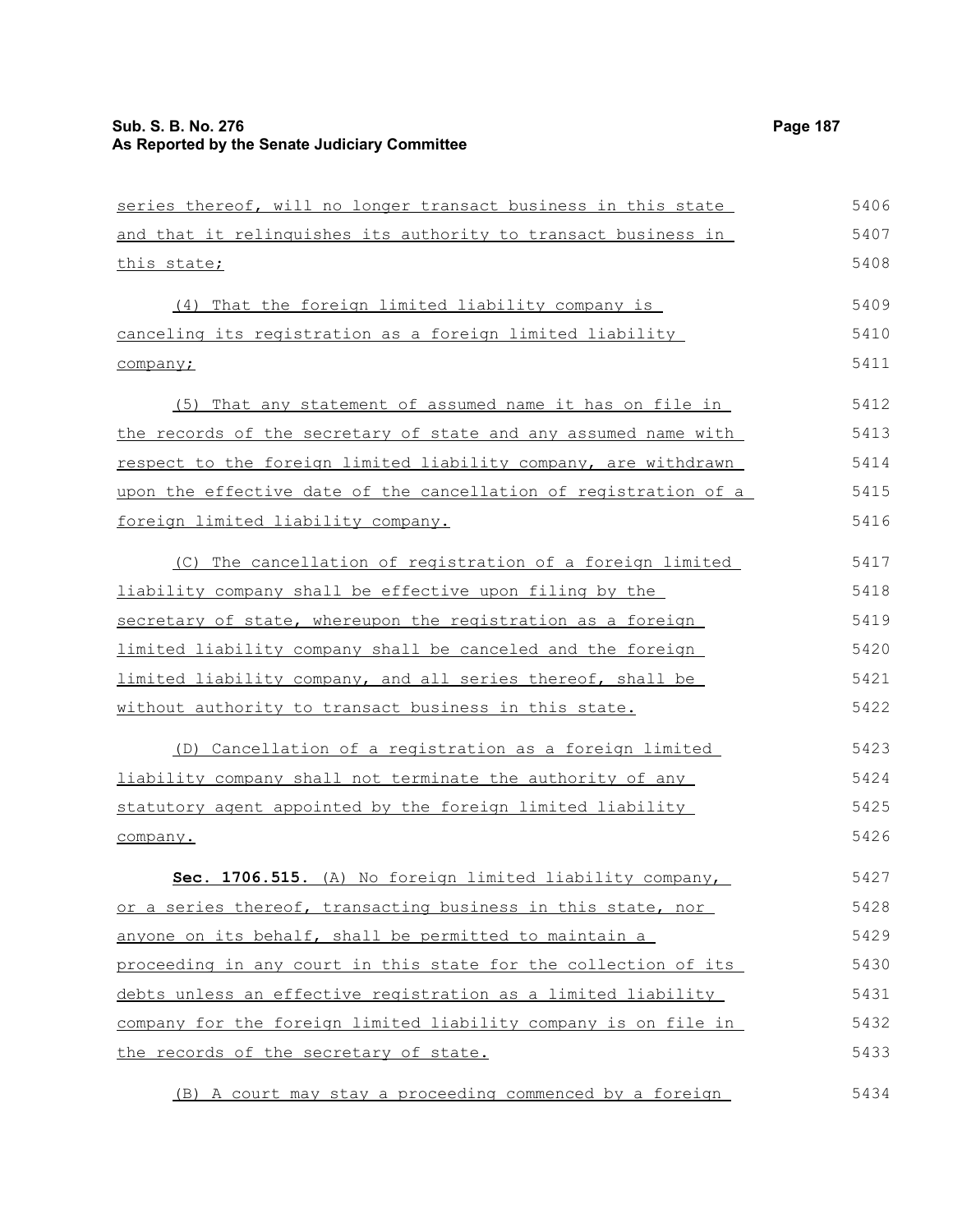# **Sub. S. B. No. 276 Page 188 As Reported by the Senate Judiciary Committee**

| limited liability company, or series thereof, until it           | 5435 |
|------------------------------------------------------------------|------|
| determines whether the foreign limited liability company should  | 5436 |
| have a registration as a limited liability company on file in    | 5437 |
| the records of the secretary of state. If the court determines   | 5438 |
| <u>that the foreign limited liability company should have a</u>  | 5439 |
| registration as a limited liability company on file in the       | 5440 |
| records of the secretary of state, the court may further stay    | 5441 |
| the proceeding until there is an effective registration as a     | 5442 |
| limited liability company on file in the records of the          | 5443 |
| secretary of state with respect to the foreign limited liability | 5444 |
| company. If a court determines that a foreign limited liability  | 5445 |
| company should have a registration as a limited liability        | 5446 |
| company on file in the records of the secretary of state, and    | 5447 |
| the foreign limited liability company subsequently delivers for  | 5448 |
| filing to the secretary of state a registration as a limited     | 5449 |
| liability company, no proceeding in any court in this state to   | 5450 |
| which the foreign limited liability company, or a series         | 5451 |
| thereof, is a party shall, after the effective date of the       | 5452 |
| registration as a foreign limited liability company, be          | 5453 |
| dismissed by reason of the foreign limited liability company's   | 5454 |
| prior noncompliance with section 1706.511 of the Revised Code.   | 5455 |
| (C) If a foreign limited liability company, or a series          | 5456 |
| thereof, conducts activities in this state without having on     | 5457 |
| file in the records of the secretary of state a registration as  | 5458 |
| a foreign limited liability company, the foreign limited         | 5459 |
| liability company shall be liable to this state for an amount    | 5460 |
| equal to the fee as prescribed by the secretary of state from    | 5461 |
| time to time.                                                    | 5462 |
| No registration as a foreign limited liability company           | 5463 |
| shall be filed until payment of the amounts due under this       | 5464 |
| division is made.                                                | 5465 |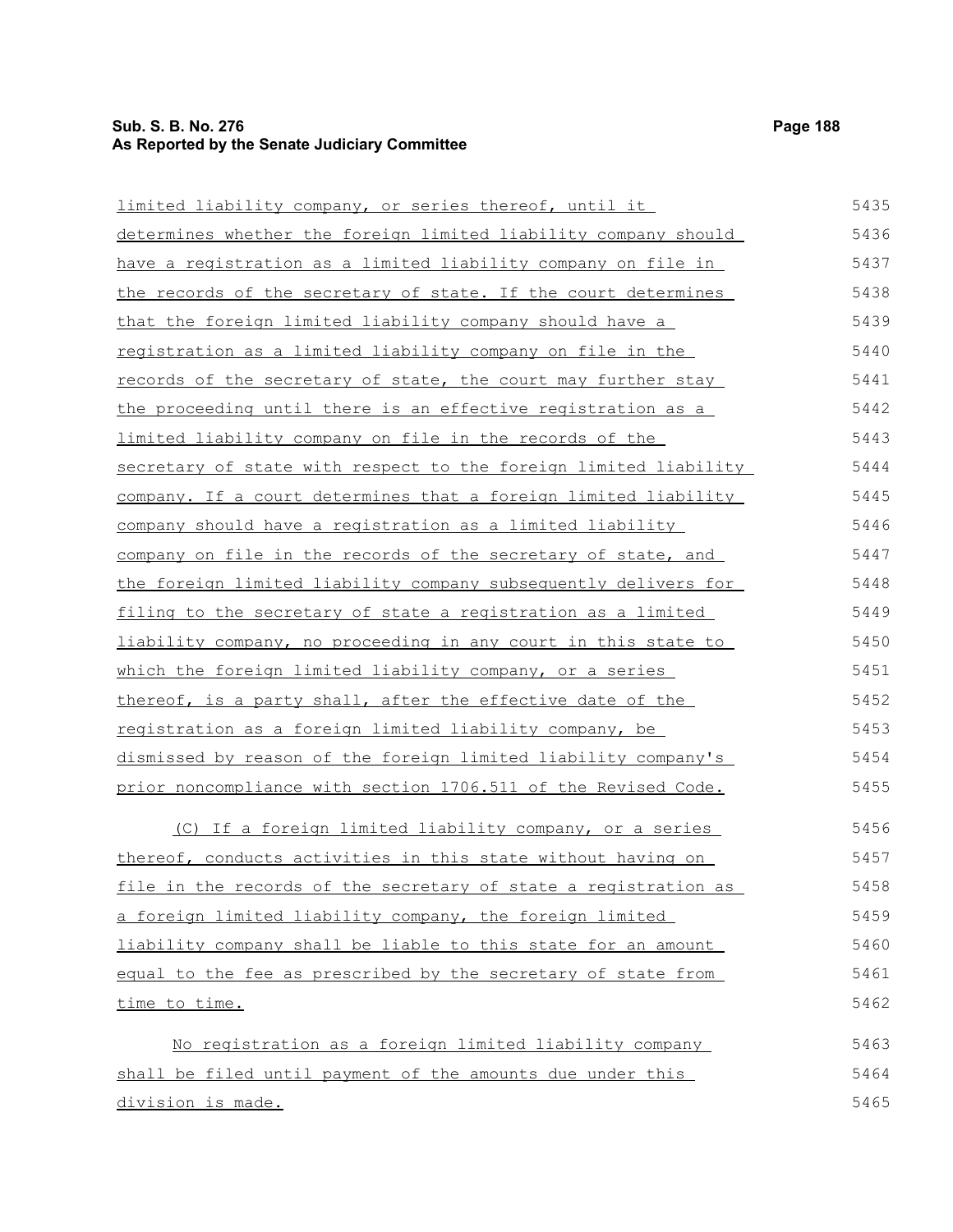#### **Sub. S. B. No. 276 Page 189 As Reported by the Senate Judiciary Committee**

(D) The amounts due to this state under division (C) of this section may be recovered in an action brought by the attorney general. Upon a finding by the court that a foreign limited liability company, or series thereof, has conducted activities in this state in violation of sections 1706.51 to 1706.515 of the Revised Code, the court may issue, in addition to or in lieu of the imposition of a civil penalty, an injunction restraining the further conducting of activities by the foreign limited liability company and all of its series, and the further exercise of any rights and privileges of a foreign limited liability company in this state until all amounts plus any interest and court costs that the court may assess have been paid, and until the foreign limited liability company has otherwise complied with sections 1706.51 to 1706.515 of the Revised Code. (E) Notwithstanding divisions (A) and (B) of this section, the conducting of activities in this state by a foreign limited liability company, or a series thereof, without having a registration as a foreign limited liability company on file in the records of the secretary of state does not impair the validity of the acts of the foreign limited liability company, or a series thereof, or prevent the foreign limited liability company, or a series thereof, from defending any proceeding in this state. (F) Neither a member nor agent of a foreign limited liability company nor a member associated with a series or agent of a series, is liable for the debts, obligations, or other liabilities of the foreign limited liability company, or a series thereof, solely because the foreign limited liability company, or a series thereof, conducted activities in this state 5466 5467 5468 5469 5470 5471 5472 5473 5474 5475 5476 5477 5478 5479 5480 5481 5482 5483 5484 5485 5486 5487 5488 5489 5490 5491 5492 5493 5494 5495

without a registration as a foreign limited liability company

5496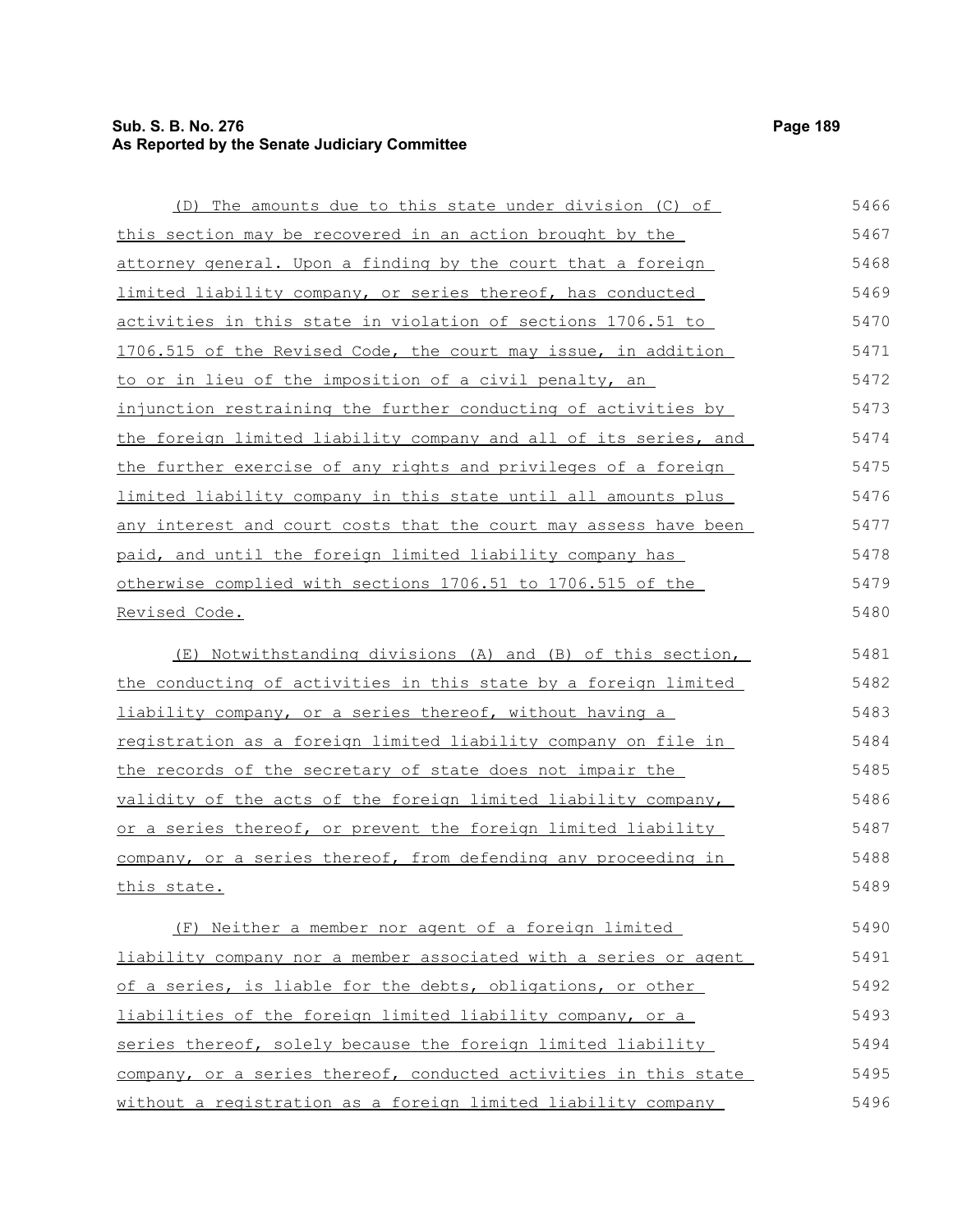#### **Sub. S. B. No. 276 Page 190 As Reported by the Senate Judiciary Committee**

being on file in the records of the secretary of state. **Sec. 1706.61.** (A) A member may commence or maintain a derivative action in the right of a limited liability company to recover a judgment in favor of the limited liability company by complying with sections 1706.61 to 1706.617 of the Revised Code. (B) A member associated with a series of a limited liability company may commence or maintain a derivative action in the right of the series to recover a judgment in favor of the series by complying with sections 1706.61 to 1706.617 of the Revised Code. **Sec. 1706.611.** (A) A member may commence or maintain a derivative action in the right of the limited liability company only if the member meets both of the following conditions: (1) The member fairly and adequately represents the interests of the limited liability company in enforcing the right of the limited liability company. (2) The member either: (a) Was a member of the limited liability company at the time of the act or omission of which the member complains; (b) Acquired a membership interest through assignment by operation of law from a person who was a member at the time of the act or omission of which the member complains. (B) A member associated with a series of a limited liability company may commence or maintain a derivative action in the right of the series only if the member meets both of the following conditions: (1) The member fairly and adequately represents the interests of the series in enforcing the right of the series. 5497 5498 5499 5500 5501 5502 5503 5504 5505 5506 5507 5508 5509 5510 5511 5512 5513 5514 5515 5516 5517 5518 5519 5520 5521 5522 5523 5524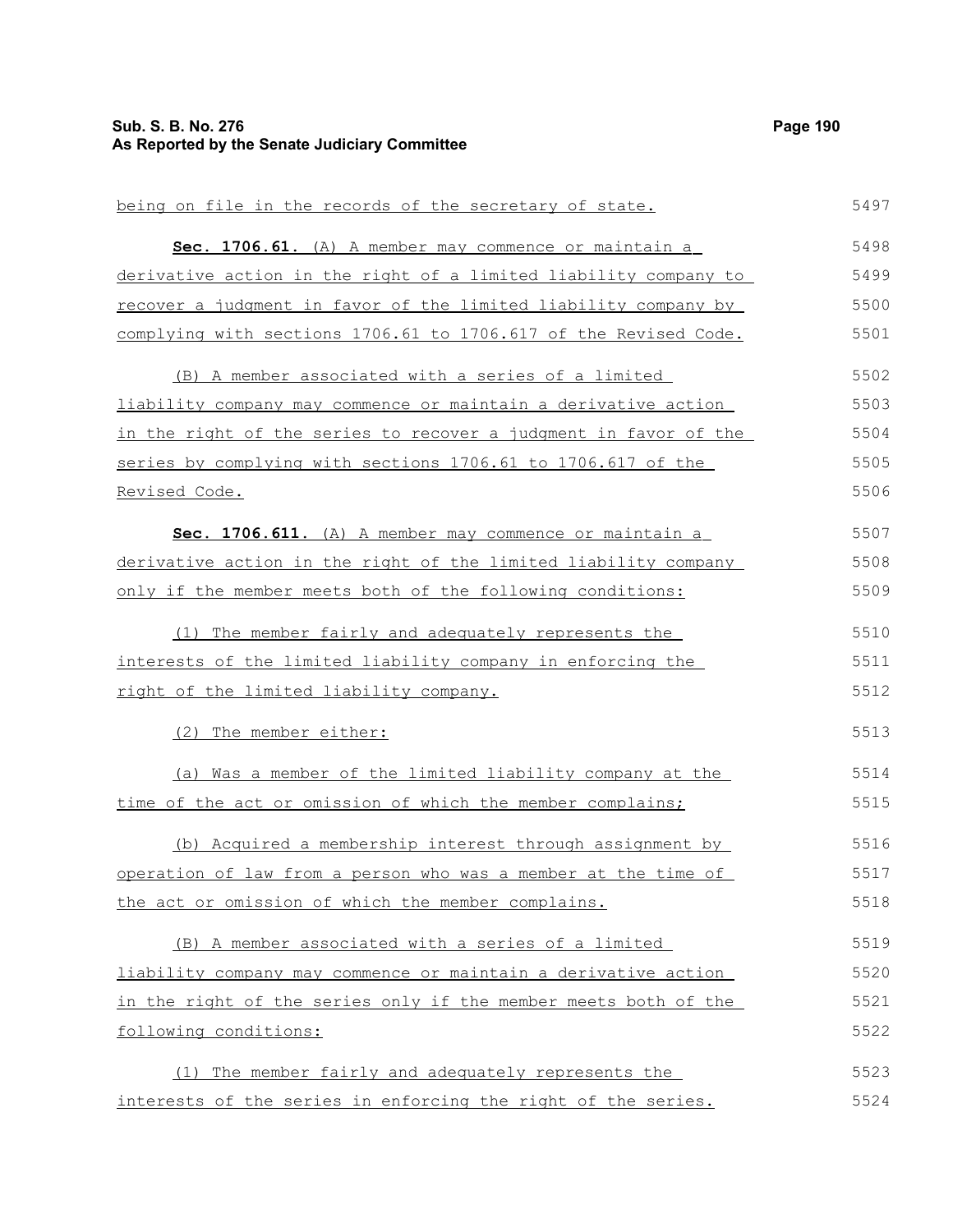| (2) The member either:                                          | 5525 |
|-----------------------------------------------------------------|------|
| (a) Was associated with the series at the time of the act       | 5526 |
| or omission of which the member complains;                      | 5527 |
| (b) Acquired a membership interest through assignment by        | 5528 |
| operation of law from a person who was a member associated with | 5529 |
| the series at the time of the act or omission of which the      | 5530 |
| member complains.                                               | 5531 |
| Sec. 1706.612. A member may not commence a derivative           | 5532 |
| action in the right of the limited liability company, or a      | 5533 |
| series thereof, until both of the following occur:              | 5534 |
| (A) A written demand has been made upon the limited             | 5535 |
| liability company or the series to take suitable action.        | 5536 |
| (B) Ninety days have expired from the date the demand was       | 5537 |
| made unless either of the following applies:                    | 5538 |
| (1) The member has earlier been notified that the demand        | 5539 |
| has been rejected by the limited liability company or the       | 5540 |
| series;                                                         | 5541 |
| (2) Irreparable injury to the limited liability company or      | 5542 |
| the series would result by waiting for the expiration of the    | 5543 |
| ninety-day period.                                              | 5544 |
| Sec. 1706.613. For the purpose of allowing the limited          | 5545 |
| liability company or the series thereof time to undertake an    | 5546 |
| inquiry into the allegations made in the demand or complaint    | 5547 |
| commenced pursuant to sections 1706.61 to 1706.617 of the       | 5548 |
| Revised Code, the court may stay any derivative action for the  | 5549 |
| period the court deems appropriate.                             | 5550 |
| Sec. 1706.614. (A) (1) A derivative action in the right of      | 5551 |
| a limited liability company shall be dismissed by the court on  | 5552 |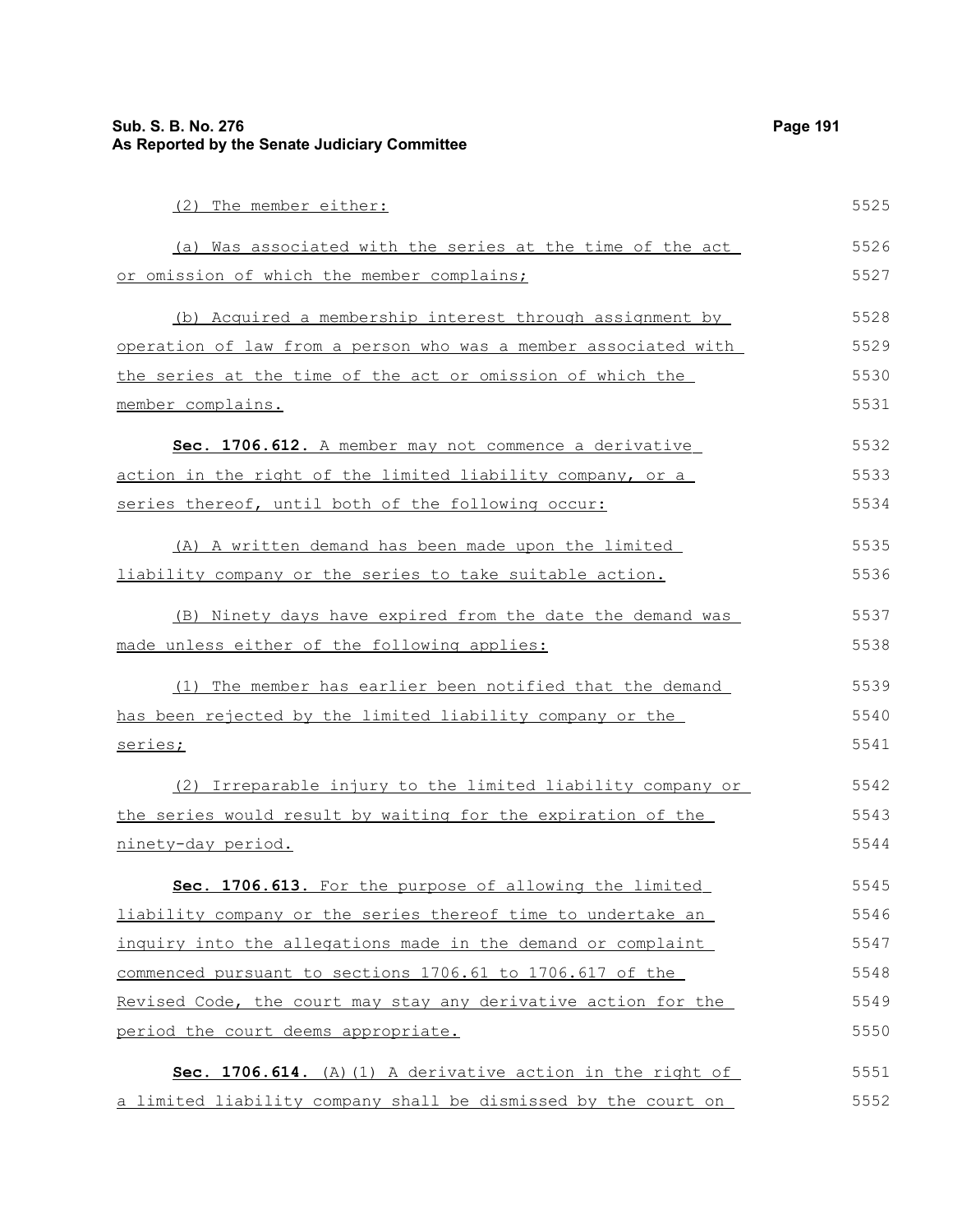# **Sub. S. B. No. 276 Page 192 As Reported by the Senate Judiciary Committee**

interests of the series.

| motion by the limited liability company if one of the groups        | 5553 |
|---------------------------------------------------------------------|------|
| specified in division $(A)$ $(2)$ of this section has determined in | 5554 |
| good faith, after conducting a reasonable inquiry upon which its    | 5555 |
| conclusions are based, that the maintenance of the derivative       | 5556 |
| action is not in the best interests of the limited liability        | 5557 |
| company.                                                            | 5558 |
| (2) Subject to the requirements of division (A) (3) of this         | 5559 |
| section, the determination of whether the maintenance of a          | 5560 |
| derivative action in the right of a limited liability company is    | 5561 |
| in the best interests of the limited liability company shall be     | 5562 |
| made by a majority vote of either of the following:                 | 5563 |
| (a) The independent members of the limited liability                | 5564 |
| company;                                                            | 5565 |
| (b) The committee members of a committee consisting of              | 5566 |
| independent members appointed by a majority of the independent      | 5567 |
| members.                                                            | 5568 |
| (3) If the determination is not made pursuant to division           | 5569 |
| (A) (1) of this section, the determination shall be made by the     | 5570 |
| person, or, in the case of more than one person, by a majority      | 5571 |
| of the persons, sitting upon a panel of one or more persons         | 5572 |
| appointed by a court upon motion filed with the court by the        | 5573 |
| limited liability company for those purposes.                       | 5574 |
| (B) (1) A derivative action in the right of a series of a           | 5575 |
| limited liability company shall be dismissed on motion by the       | 5576 |
| series if one of the groups specified in division (B)(2) of this    | 5577 |
| section has determined in good faith, after conducting a            | 5578 |
| reasonable inquiry upon which its conclusions are based that the    | 5579 |
| maintenance of the derivative action is not in the best             | 5580 |
| interests of the series.                                            | 5581 |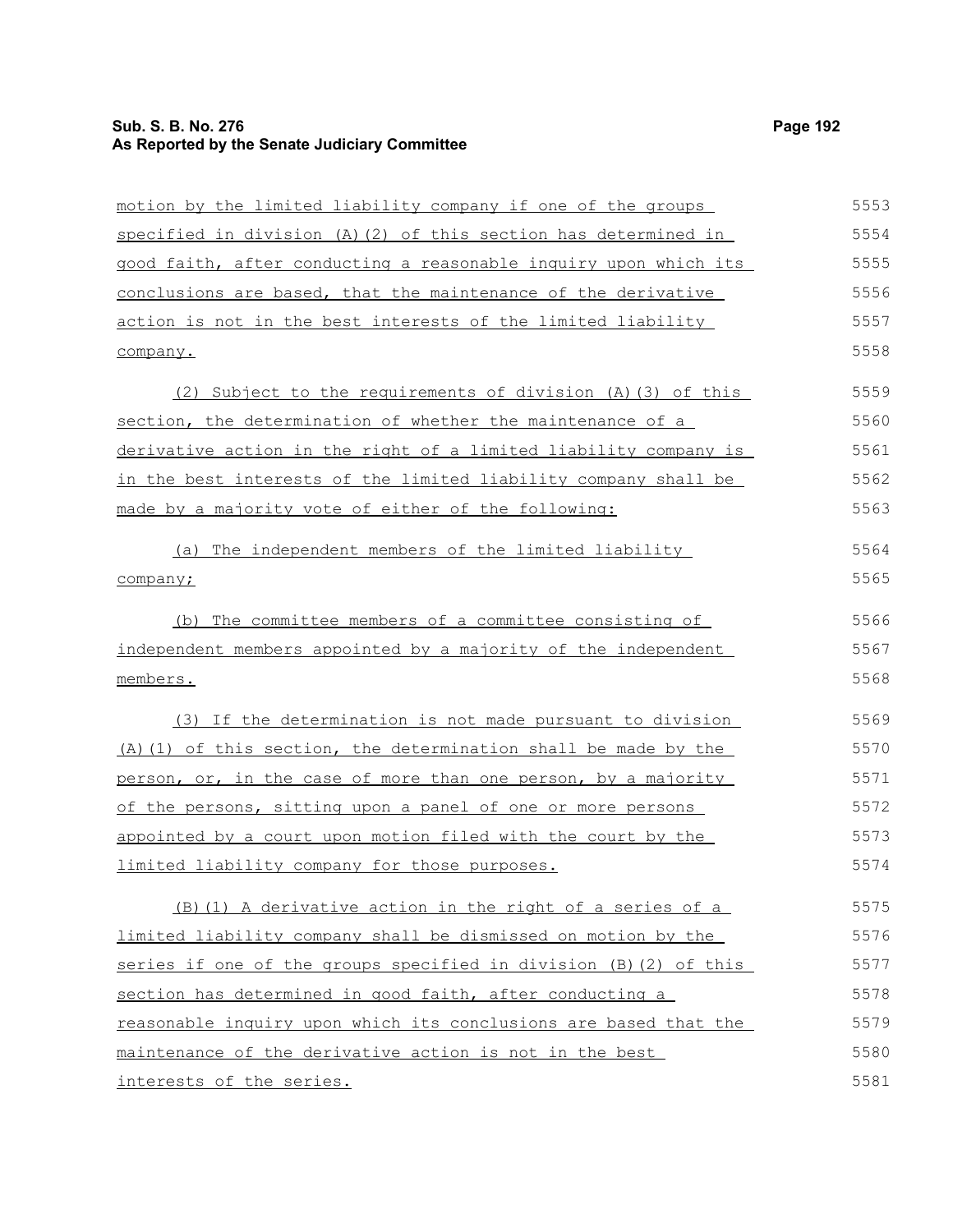# **Sub. S. B. No. 276 Page 193 As Reported by the Senate Judiciary Committee**

| (2) Subject to the requirements of division (B) (3) of this          | 5582 |
|----------------------------------------------------------------------|------|
| section, the determination whether the maintenance of a              | 5583 |
| derivative action on behalf of a series of a limited liability       | 5584 |
| company is in the best interests of the series shall be made by      | 5585 |
| a majority vote of either of the following:                          | 5586 |
| (a) The independent members associated with the series;              | 5587 |
| (b) The committee members of a committee consisting of               | 5588 |
| independent members associated with the series appointed by a        | 5589 |
| majority of the independent members associated with the series.      | 5590 |
| (3) If the determination is not made pursuant to division            | 5591 |
| (B) (1) of this section, the determination shall be made by the      | 5592 |
| person, or, in the case of more than one person, by a majority       | 5593 |
| of the persons, sitting upon a panel of one or more persons          | 5594 |
| appointed by a court upon motion filed with the court by the         | 5595 |
| series for those purposes.                                           | 5596 |
| (C) The court shall appoint only independent persons to              | 5597 |
| the panel described in divisions $(A)$ $(3)$ and $(B)$ $(3)$ of this | 5598 |
| section.                                                             | 5599 |
| (D) The presence of one or more of the following                     | 5600 |
| circumstances, without more, shall not prevent a person from         | 5601 |
| being considered independent for purposes of this section:           | 5602 |
| (1) The naming of the person as a defendant in the                   | 5603 |
| derivative action or as a person against whom action is              | 5604 |
| demanded;                                                            | 5605 |
| (2) The approval by that person of the act being                     | 5606 |
| challenged in the derivative action or demand where the act did      | 5607 |
| not result in personal benefit to that person;                       | 5608 |
| (3) The making of the demand pursuant to section 1706.612            | 5609 |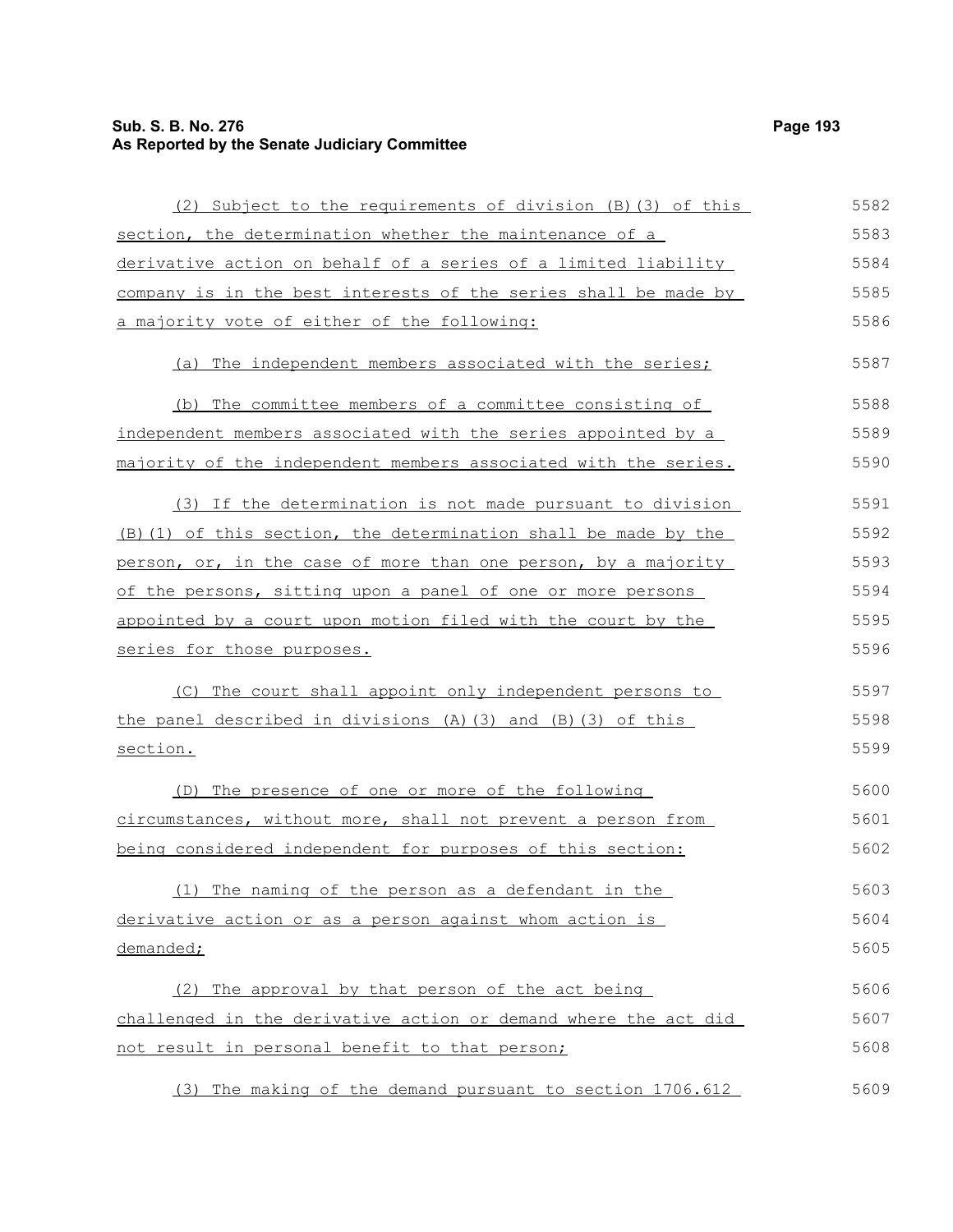#### **Sub. S. B. No. 276 Page 194 As Reported by the Senate Judiciary Committee**

of the Revised Code or the commencement of the derivative action pursuant to sections 1706.61 to 1706.617 of the Revised Code. (E) Subject to section 1706.615 of the Revised Code, a panel appointed by the court pursuant to division (A)(3) or (B) (3) of this section shall have the authority to continue, settle, or discontinue the derivative proceeding as the court may confer upon the panel. (F) The plaintiff in the derivative action shall have the burden of proving that any of the requirements of division (A) or (B) of this section have not been met. **Sec. 1706.615.** A derivative action may not be discontinued or settled without the court's approval. If the court determines that a proposed discontinuance or settlement will substantially affect the interests of members of the limited liability company, or the interests of members associated with a series of the limited liability company, the court shall direct that notice be given to the members affected. **Sec. 1706.616.** On termination of the derivative action the court may do any of the following: (A) Order the limited liability company to pay the plaintiff's reasonable expenses, including attorney fees, incurred by the plaintiff in the derivative action if the court finds that the derivative action has resulted in a substantial benefit to the limited liability company; (B) Order a series to pay the plaintiff's reasonable expenses, including attorney fees, incurred by the plaintiff in 5610 5611 5612 5613 5614 5615 5616 5617 5618 5619 5620 5621 5622 5623 5624 5625 5626 5627 5628 5629 5630 5631 5632 5633 5634 5635

the derivative action if the court finds that the derivative action has resulted in a substantial benefit to the series; 5636 5637

(C) Order the plaintiff to pay any defendant's reasonable 5638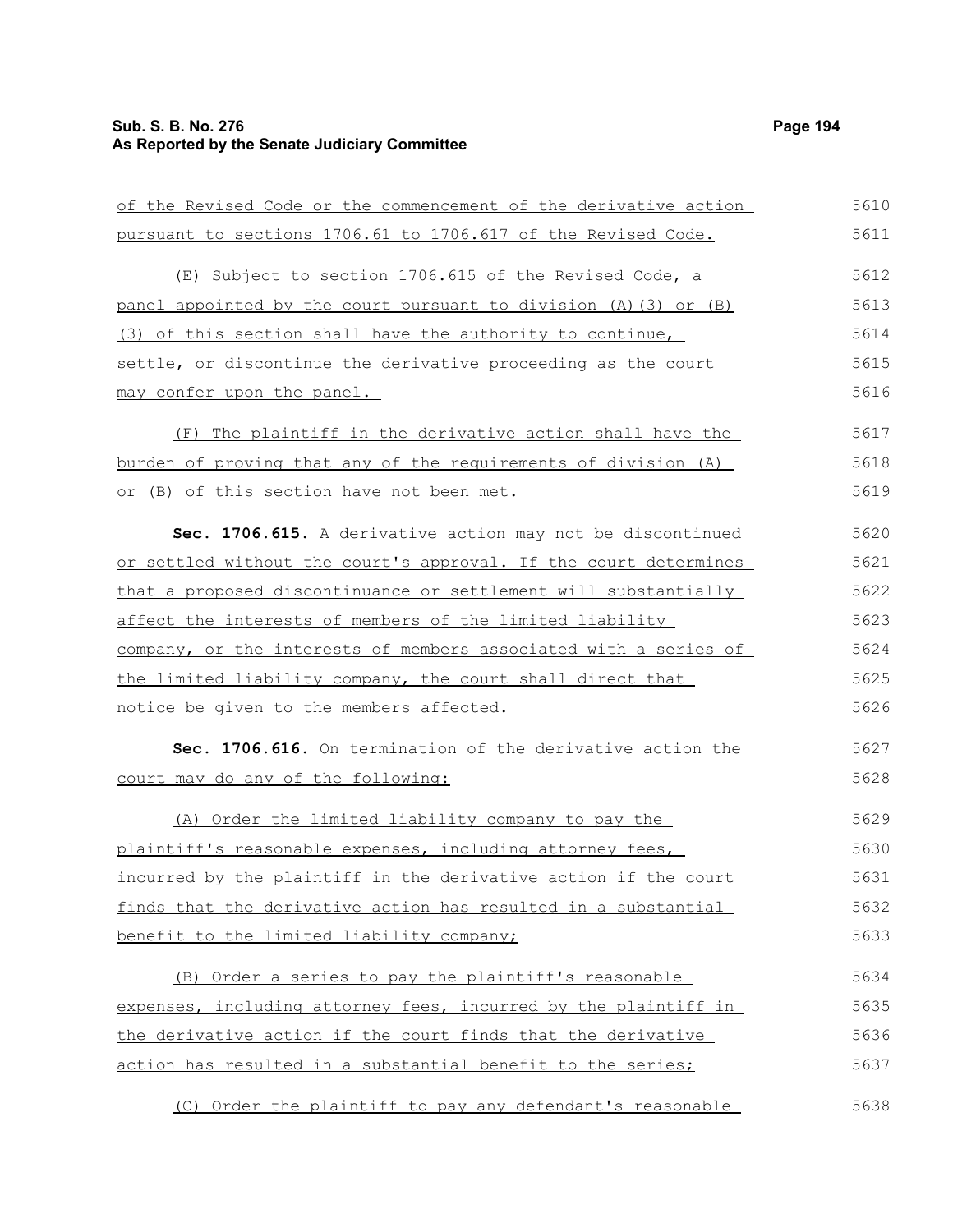| expenses, including attorney fees, incurred by the defendant in  | 5639 |
|------------------------------------------------------------------|------|
| defending the derivative action if it finds that the derivative  | 5640 |
| action was commenced or maintained without reasonable cause or   | 5641 |
| for an improper purpose;                                         | 5642 |
| (D) Order a party to pay an opposing party's expenses            | 5643 |
| incurred because of the filing of a pleading, motion, or other   | 5644 |
| paper, if it finds both of the following:                        | 5645 |
| (1) That the pleading, motion, or other paper was not well       | 5646 |
| grounded in fact, after reasonable inquiry, or not warranted by  | 5647 |
| existing law or a good faith argument for the extension,         | 5648 |
| modification, or reversal of existing law.                       | 5649 |
| (2) That the pleading, motion, or other paper was                | 5650 |
| interposed for an improper purpose, such as to harass or cause   | 5651 |
| unnecessary delay or needless increase in the cost of            | 5652 |
| litigation.                                                      | 5653 |
| Sec. 1706.617. In any derivative action in the right of a        | 5654 |
| foreign limited liability company, or a series thereof, the      | 5655 |
| right of a person to commence or maintain a derivative action in | 5656 |
| the right of a foreign limited liability company, or a series    | 5657 |
| thereof, and any matters raised in the action covered by         | 5658 |
| sections 1706.61 to 1706.616 of the Revised Code shall be        | 5659 |
| governed by the law of the jurisdiction under which the foreign  | 5660 |
| limited liability company was formed; except that any matters    | 5661 |
| raised in the action covered by sections 1706.613, 1706.615, and | 5662 |
| 1706.616 of the Revised Code shall be governed by the law of     | 5663 |
| this state.                                                      | 5664 |
| Sec. 1706.62. (A) Subject to division (B) of this section,       | 5665 |
| a member may maintain a direct action against another member or  | 5666 |
| members or the limited liability company, or a series thereof,   | 5667 |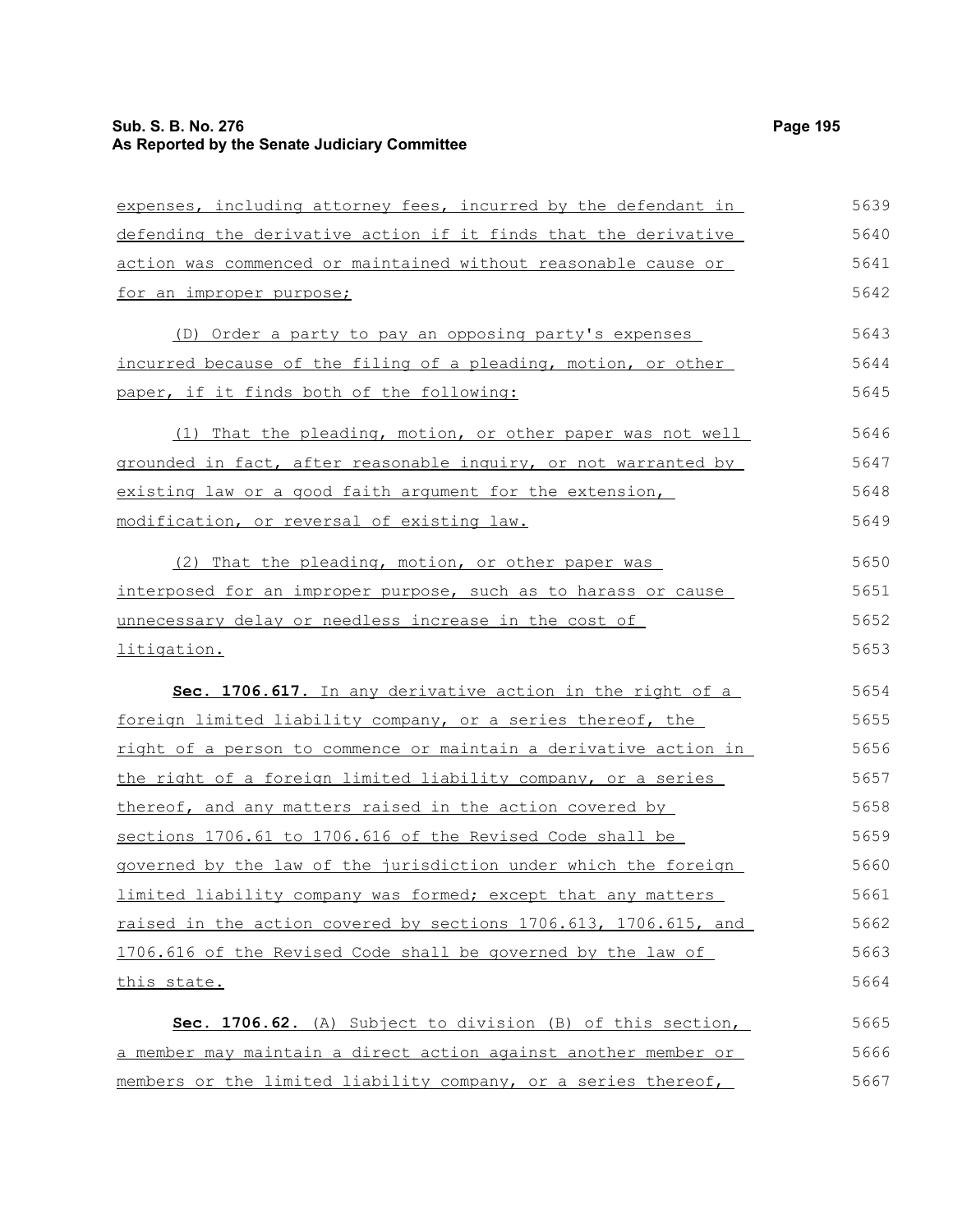# **Sub. S. B. No. 276 Page 196 As Reported by the Senate Judiciary Committee**

| to enforce the member's rights and otherwise protect the         | 5668 |
|------------------------------------------------------------------|------|
| member's interests, including rights and interests under the     | 5669 |
| operating agreement or this chapter or arising independently of  | 5670 |
| the membership relationship.                                     | 5671 |
| (B) A member maintaining a direct action under division          | 5672 |
| (A) of this section must plead and prove an actual or threatened | 5673 |
| injury that is not solely the result of an injury suffered or    | 5674 |
| threatened to be suffered by the limited liability company, or   | 5675 |
| series thereof.                                                  | 5676 |
| (C)(1) A member may maintain a direct action to enforce a        | 5677 |
| right of a limited liability company if all members at the time  | 5678 |
| of suit are parties to the action.                               | 5679 |
| (2) A member associated with a series may maintain a             | 5680 |
| direct action to enforce a right of the series if all members    | 5681 |
| associated with the series at the time of suit are parties to    | 5682 |
| the action.                                                      | 5683 |
| Sec. 1706.71. (A) A limited liability company may merge          | 5684 |
| with one or more other constituent entities pursuant to sections | 5685 |
| 1706.71 to 1706.713 of the Revised Code and to an agreement of   | 5686 |
| merger if all of the following conditions are met:               | 5687 |
| (1) The governing statute of each of the other entities          | 5688 |
| authorizes the merger.                                           | 5689 |
| (2) The merger is not prohibited by the law of a                 | 5690 |
| jurisdiction that enacted any of the governing statutes.         | 5691 |
| (3) Each of the other entities complies with its governing       | 5692 |
| statute in effecting the merger.                                 | 5693 |
| (B) An agreement of merger shall be in a record and shall        | 5694 |
| include all of the following:                                    | 5695 |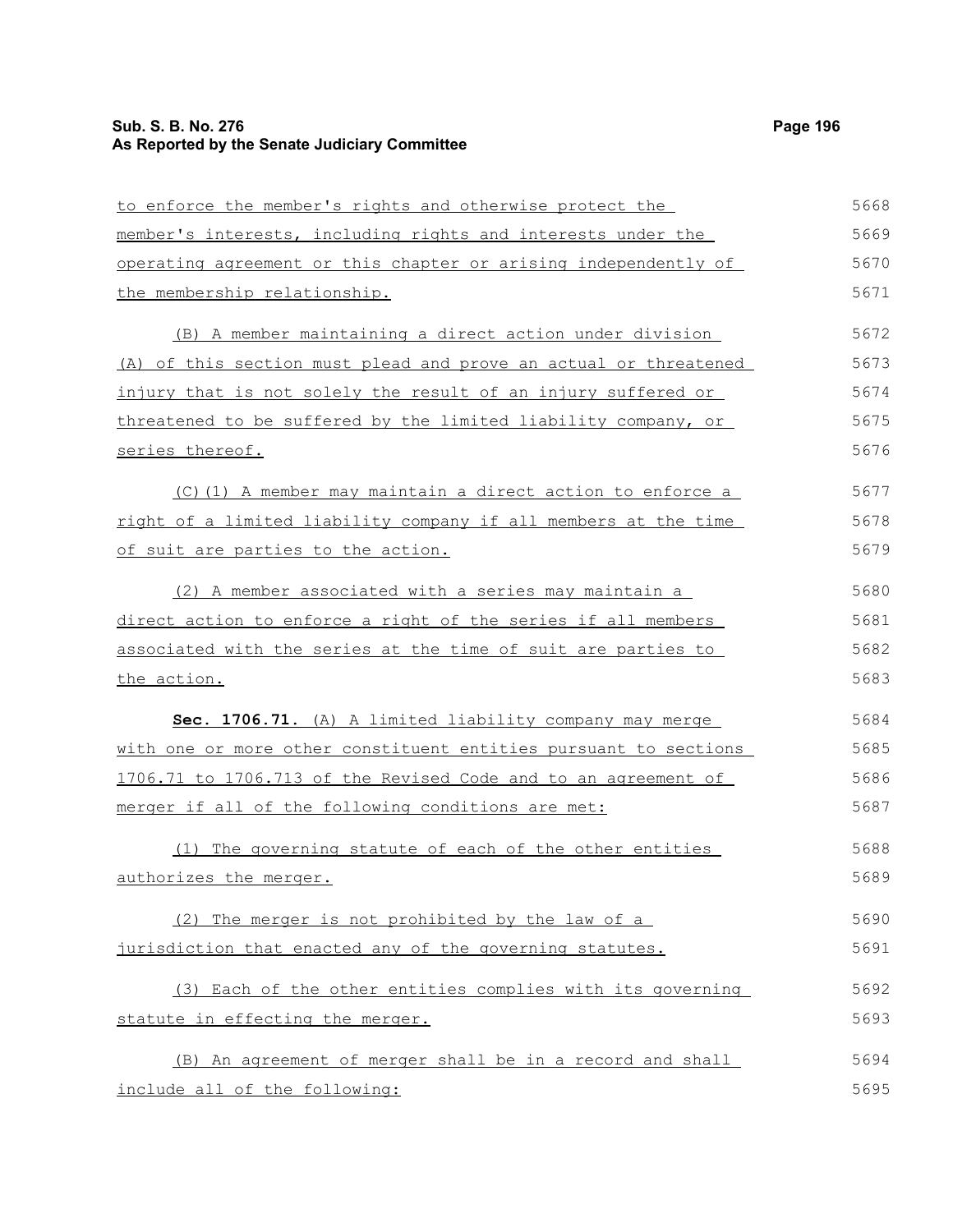| (1) The name and form of each constituent entity;                | 5696 |
|------------------------------------------------------------------|------|
| (2) The name and form of the surviving entity and, if the        | 5697 |
| surviving entity is to be created pursuant to the merger, a      | 5698 |
| statement to that effect;                                        | 5699 |
| (3) The terms and conditions of the merger, including the        | 5700 |
| manner and basis for converting the interests in each            | 5701 |
| constituent entity into any combination of money, interests in   | 5702 |
| the surviving entity, and other consideration as permitted under | 5703 |
| division (C) of this section;                                    | 5704 |
| (4) If the surviving entity is to be created pursuant to         | 5705 |
| the merger, the surviving entity's organizational documents that | 5706 |
| are proposed to be in a record;                                  | 5707 |
| (5) If the surviving entity is not to be created pursuant        | 5708 |
| to the merger, any amendments to be made by the merger to the    | 5709 |
| surviving entity's organizational documents that are, or are     | 5710 |
| proposed to be, in a record.                                     | 5711 |
| (C) In connection with a merger, rights or securities of         | 5712 |
| <u>or interests in the constituent entity may be any of the</u>  | 5713 |
| following:                                                       | 5714 |
| (1) Exchanged for or converted into cash, property, or           | 5715 |
| rights or securities of or interests in the surviving entity;    | 5716 |
| (2) In addition to or in lieu of division (C) (1) of this        | 5717 |
| section, exchanged for or converted into cash, property, or      | 5718 |
| rights or securities of or interests in another entity;          | 5719 |
| (3) Canceled.                                                    | 5720 |
| Sec. 1706.711. (A) To be effective, an agreement of merger       | 5721 |
| shall be consented to by all the members of a constituent        | 5722 |
| limited liability company.                                       | 5723 |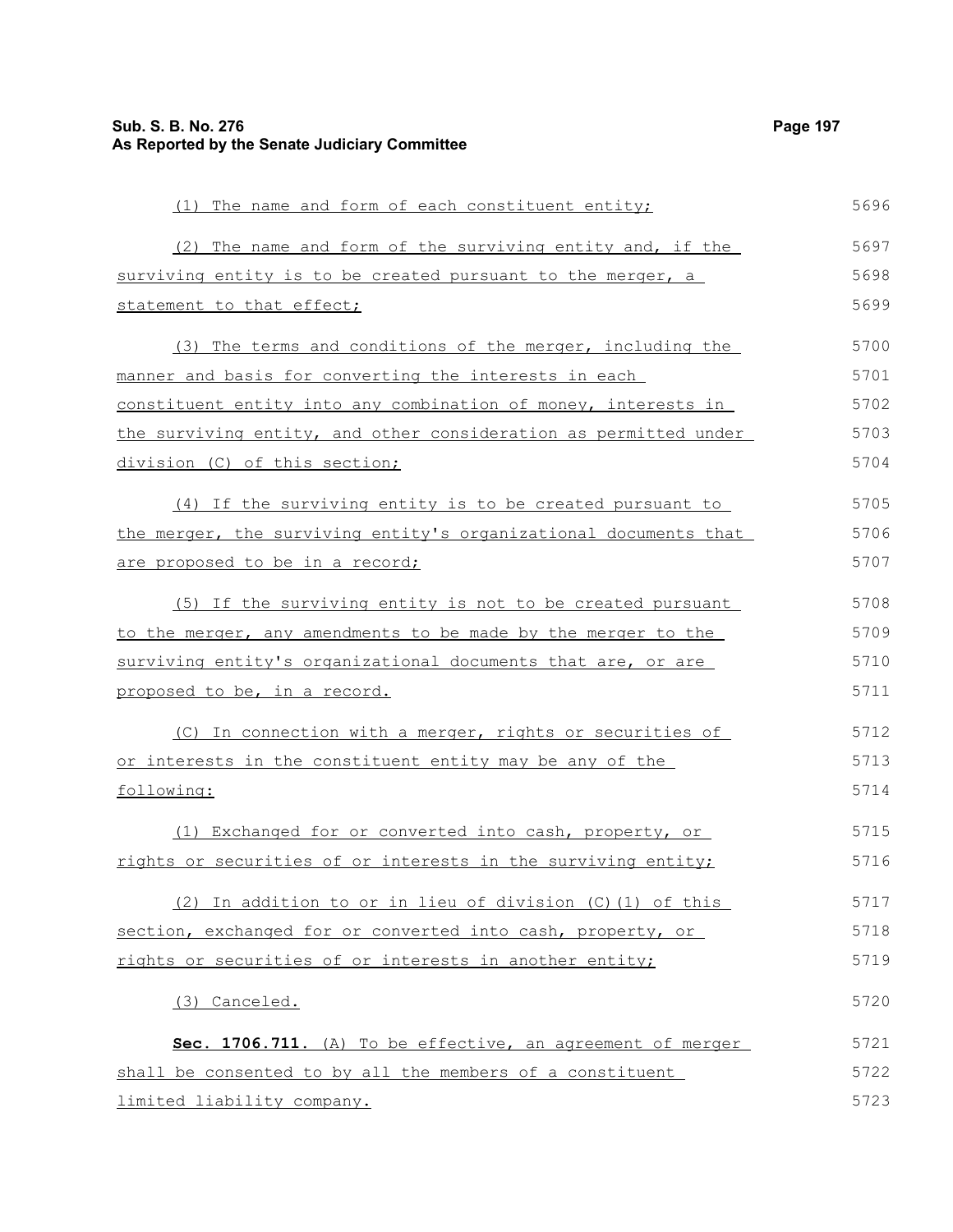# **Sub. S. B. No. 276 Page 198 As Reported by the Senate Judiciary Committee**

| (B) After the agreement of merger is approved, and at any        | 5724 |
|------------------------------------------------------------------|------|
| time before a certificate of merger is delivered to the          | 5725 |
| secretary of state for filing under section 1706.712 of the      | 5726 |
| Revised Code, a constituent limited liability company may amend  | 5727 |
| the agreement or abandon the merger:                             | 5728 |
| (1) As provided in the agreement; or                             | 5729 |
| (2) Except as otherwise prohibited in the agreement, with        | 5730 |
| the same consent as was required to approve the agreement.       | 5731 |
| Sec. 1706.712. (A) After each constituent entity has             | 5732 |
| approved the agreement of merger, a certificate of merger shall  | 5733 |
| be signed on behalf of both of the following:                    | 5734 |
| (1) Each constituent limited liability company, as               | 5735 |
| provided in division (A) of section 1706.17 of the Revised Code; | 5736 |
| (2) Each other constituent entity, as provided in its            | 5737 |
| governing statute.                                               | 5738 |
| (B) A certificate of merger under this section shall             | 5739 |
| include all of the following:                                    | 5740 |
| (1) The name and form of each constituent entity, the            | 5741 |
| jurisdiction of its governing statute, and its registration      | 5742 |
| number, if any, as it appears on the records of the secretary of | 5743 |
| state;                                                           | 5744 |
| (2) The name and form of the surviving entity, the               | 5745 |
| jurisdiction of its governing statute, and, if the surviving     | 5746 |
| entity is created pursuant to the merger, a statement to that    | 5747 |
| effect;                                                          | 5748 |
| (3) The date the merger is effective under the governing         | 5749 |
| statute of the surviving entity;                                 | 5750 |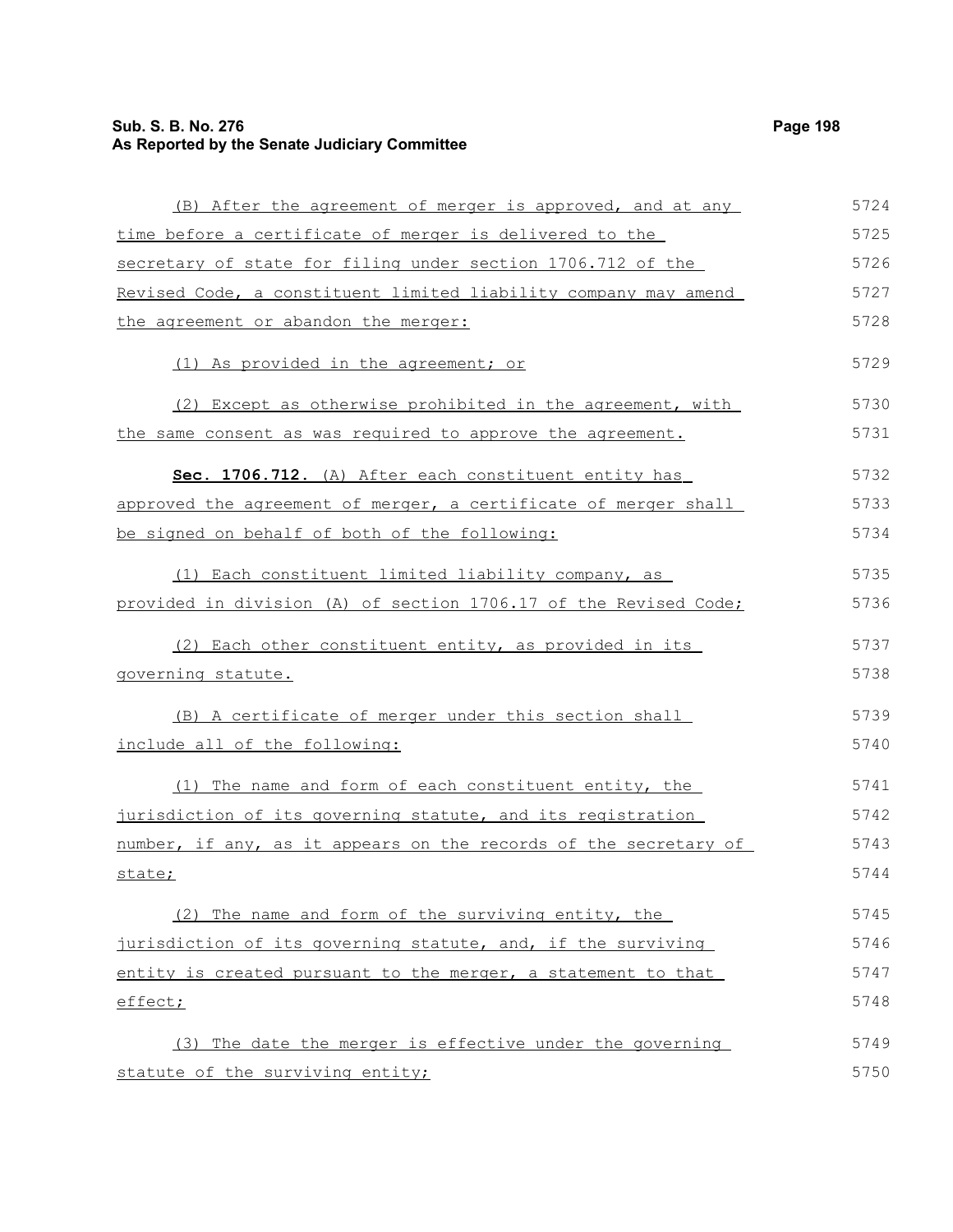| (4) If the surviving entity is to be created pursuant to             | 5751 |
|----------------------------------------------------------------------|------|
| the merger:                                                          | 5752 |
| (a) If it will be a limited liability company, the limited           | 5753 |
| liability company's articles of organization;                        | 5754 |
| (b) If it will be an entity other than a limited liability           | 5755 |
| company, any organizational document that creates the entity         | 5756 |
| that is required to be in a public record.                           | 5757 |
| (5) If the surviving entity exists before the merger, any            | 5758 |
| amendments provided for in the agreement of merger for the           | 5759 |
| <u>organizational document that created the entity that are in a</u> | 5760 |
| public record;                                                       | 5761 |
| (6) A statement as to each constituent entity that the               | 5762 |
| merger was approved as required by the entity's governing            | 5763 |
| statute;                                                             | 5764 |
| (7) If the surviving entity is a foreign entity not                  | 5765 |
| authorized to transact business in this state, the street            | 5766 |
| address of its statutory agent;                                      | 5767 |
| (8) Any additional information required by the governing             | 5768 |
| statute of any constituent entity.                                   | 5769 |
| (C) Each constituent limited liability company shall                 | 5770 |
| deliver the certificate of merger for filing in the office of        | 5771 |
| the secretary of state.                                              | 5772 |
| (D) A merger becomes effective under sections 1706.71 to             | 5773 |
| 1706.74 of the Revised Code as follows:                              | 5774 |
| (1) If the surviving entity is a limited liability                   | 5775 |
| company, upon the later of the following:                            | 5776 |
| (a) Compliance with division (C) of this section;                    | 5777 |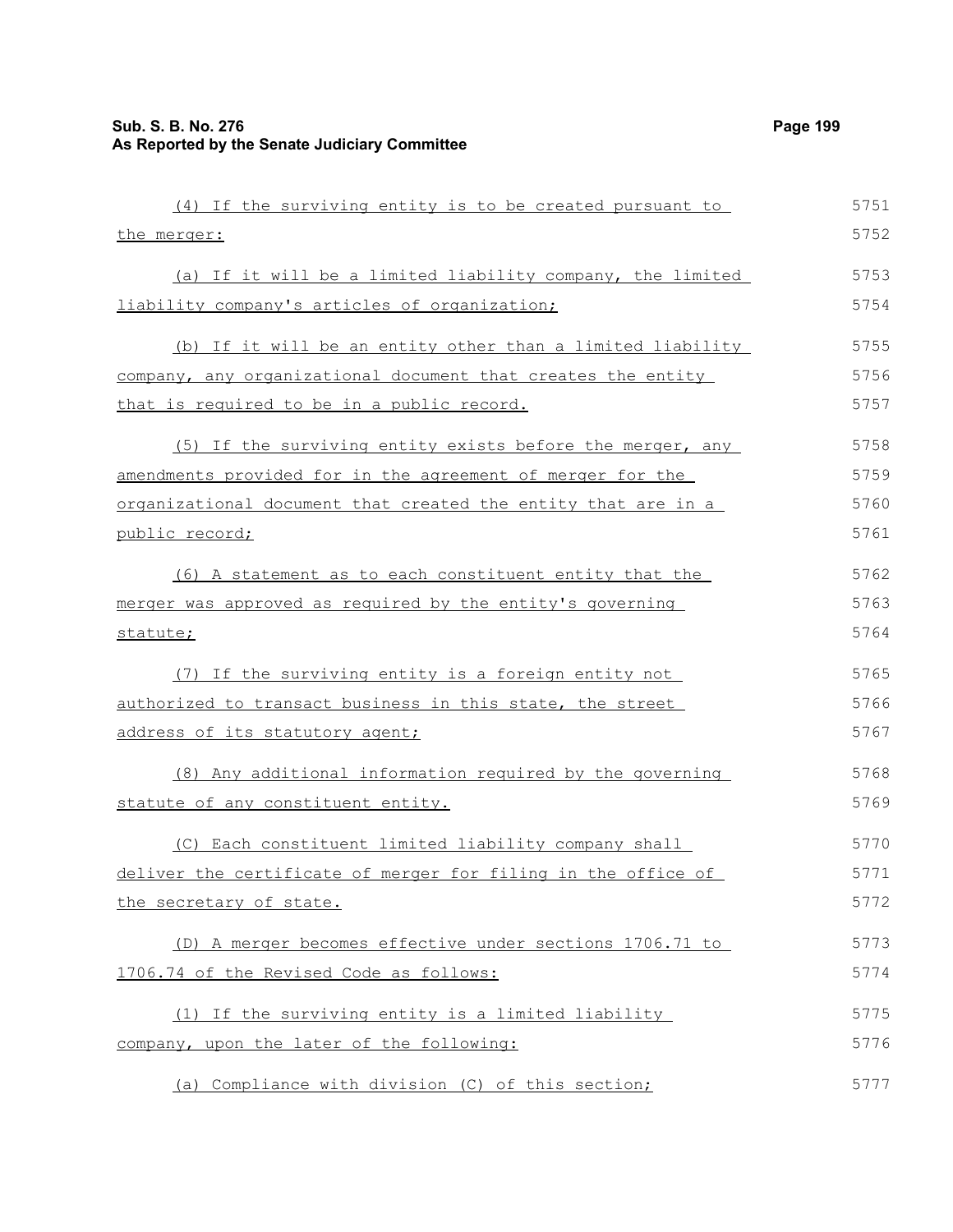| (b) As specified in the certificate of merger.                   | 5778 |
|------------------------------------------------------------------|------|
| (2) If the surviving entity is not a limited liability           | 5779 |
| company, as provided by the governing statute of the surviving   | 5780 |
| <u>entity.</u>                                                   | 5781 |
| Sec. 1706.713. (A) When a merger becomes effective, all of       | 5782 |
| the following apply:                                             | 5783 |
| (1) The surviving entity continues or comes into                 | 5784 |
| <u>existence.</u>                                                | 5785 |
| (2) Each constituent entity that merges into the surviving       | 5786 |
| entity ceases to exist as a separate entity.                     | 5787 |
| (3) All property owned by each constituent entity, or            | 5788 |
| series thereof, that ceases to exist vests in the surviving      | 5789 |
| entity without reservation or impairment.                        | 5790 |
| (4) All debts, obligations, or other liabilities of each         | 5791 |
| constituent entity, or series thereof, that ceases to exist      | 5792 |
| continue as debts, obligations, or other liabilities of the      | 5793 |
| <u>surviving entity.</u>                                         | 5794 |
| (5) An action or proceeding pending by or against any            | 5795 |
| constituent entity, or series thereof, that ceases to exist      | 5796 |
| continues as if the merger had not occurred.                     | 5797 |
| (6) Except as prohibited by other law, all of the rights,        | 5798 |
| privileges, immunities, powers, and purposes of each constituent | 5799 |
| entity, or series thereof, that ceases to exist vest in the      | 5800 |
| surviving entity.                                                | 5801 |
| (7) Except as otherwise provided in the agreement of             | 5802 |
| merger, the terms and conditions of the agreement of merger take | 5803 |
| effect.                                                          | 5804 |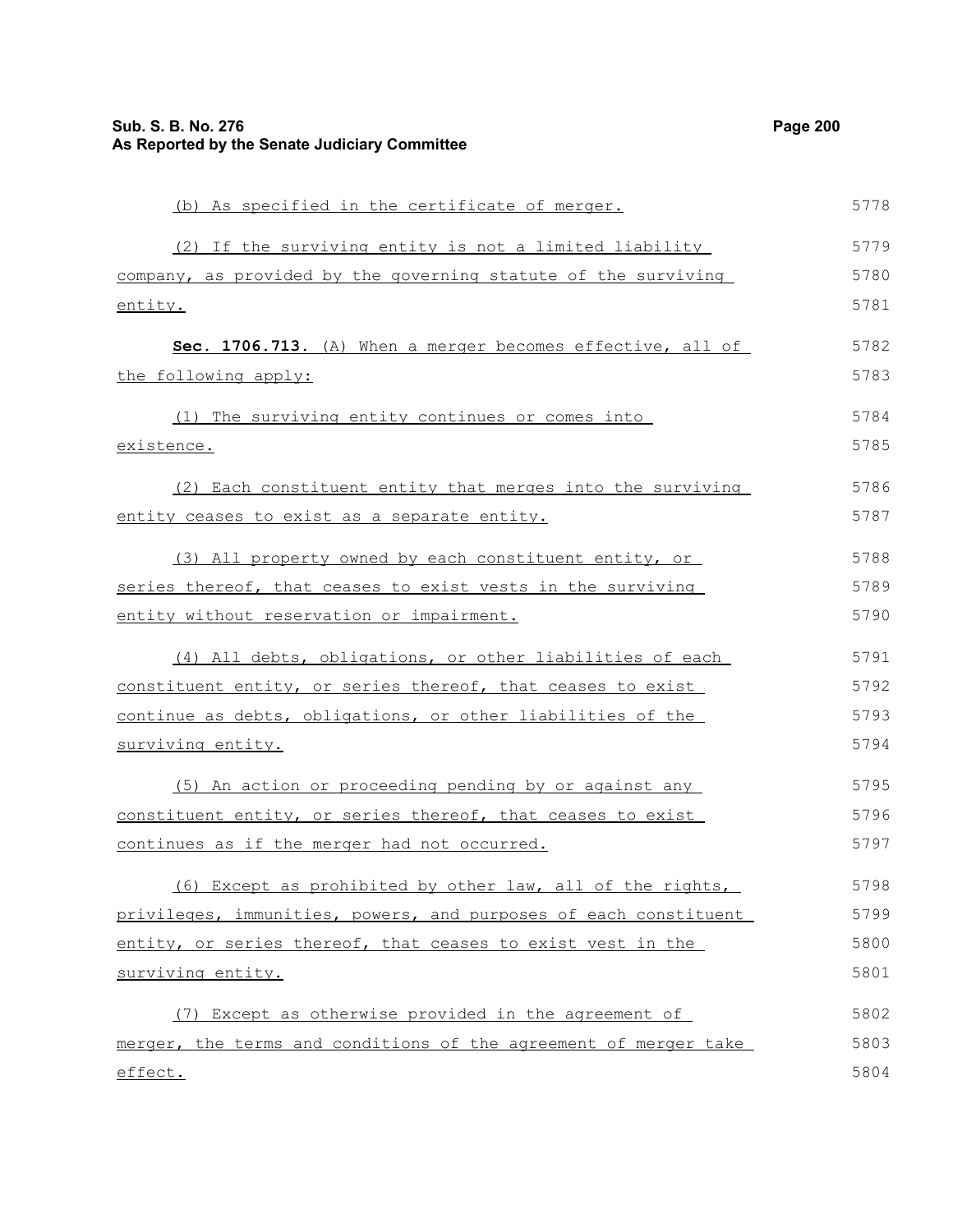# **Sub. S. B. No. 276 Page 201 As Reported by the Senate Judiciary Committee**

| (8) Except as otherwise agreed, if a constituent limited         | 5805 |
|------------------------------------------------------------------|------|
| liability company ceases to exist, the merger does not dissolve  | 5806 |
| the limited liability company for the purposes of sections       | 5807 |
| 1706.47 to 1706.475 of the Revised Code and does not dissolve a  | 5808 |
| series for purposes of sections 1706.76 to 1706.7613 of the      | 5809 |
| Revised Code.                                                    | 5810 |
| (9) If the surviving entity is created pursuant to the           | 5811 |
| merger:                                                          | 5812 |
| (a) If it is a limited liability company, the articles of        | 5813 |
| organization become effective;                                   | 5814 |
| (b) If it is an entity other than a limited liability            | 5815 |
| company, the organizational document that creates the entity     | 5816 |
| becomes effective.                                               | 5817 |
| (10) If the surviving entity existed before the merger,          | 5818 |
| any amendments provided for in the certificate of merger for the | 5819 |
| organizational document that created the entity become           | 5820 |
| effective.                                                       | 5821 |
| (B) A surviving entity that is a foreign entity consents         | 5822 |
| to the jurisdiction of the courts of this state to enforce any   | 5823 |
| debt, obligation, or other liability owed by a constituent       | 5824 |
| entity, if before the merger the constituent entity was subject  | 5825 |
| to suit in this state on the debt, obligation, or other          | 5826 |
| liability. Service of process on a surviving entity that is a    | 5827 |
| foreign entity and not authorized to transact business in this   | 5828 |
| state for the purposes of enforcing a debt, obligation, or other | 5829 |
| liability may be made in the same manner and has the same        | 5830 |
| consequences as provided in section 1706.09 of the Revised Code  | 5831 |
| as if the surviving entity was a foreign limited liability       | 5832 |
| company.                                                         | 5833 |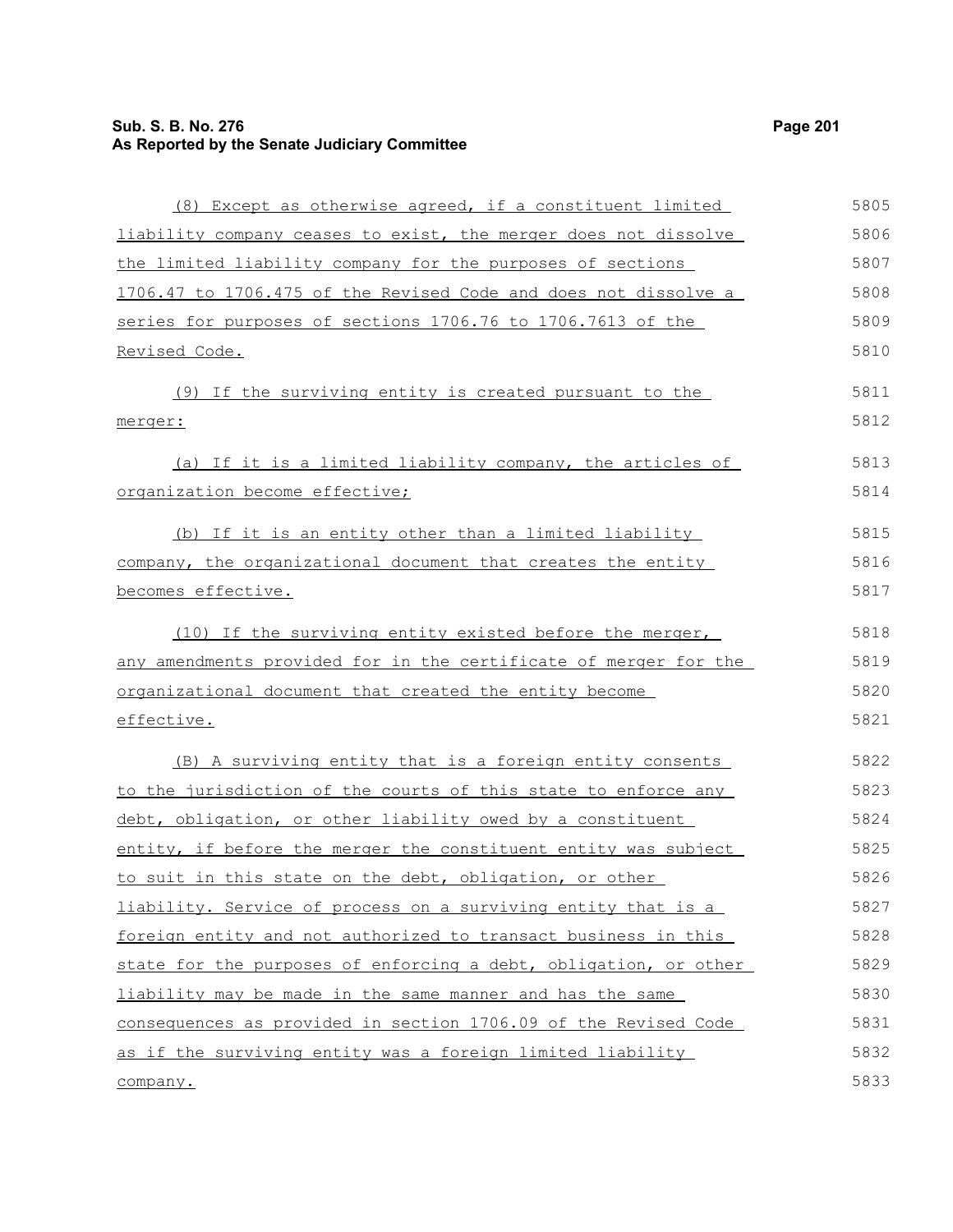# **Sub. S. B. No. 276 Page 202 As Reported by the Senate Judiciary Committee**

| Sec. 1706.72. (A) An entity other than a limited liability       | 5834 |
|------------------------------------------------------------------|------|
| company may convert to a limited liability company, and a        | 5835 |
| limited liability company may convert to an entity other than a  | 5836 |
| limited liability company pursuant to sections 1706.72 to        | 5837 |
| 1706.723 of the Revised Code and a written declaration of        | 5838 |
| conversion if all of the following apply:                        | 5839 |
| (1) The governing statute of the entity that is not a            | 5840 |
| limited liability company authorizes the conversion;             | 5841 |
| (2) The law of the jurisdiction governing the converting         | 5842 |
| entity and the converted entity does not prohibit the            | 5843 |
| conversion;                                                      | 5844 |
| (3) The converting entity and the converted entity comply        | 5845 |
| with their respective governing statutes and organizational      | 5846 |
| documents in effecting the conversion.                           | 5847 |
| (B) A written declaration of conversion shall be in a            | 5848 |
| record and include all of the following:                         | 5849 |
| (1) The name and form of the converting entity before            | 5850 |
| conversion;                                                      | 5851 |
| (2) The name and form of the converted entity after              | 5852 |
| conversion;                                                      | 5853 |
| (3) The terms and conditions of the conversion, including        | 5854 |
| the manner and basis for converting interests in the converting  | 5855 |
| entity into any combination of money, interests in the converted | 5856 |
| entity, and other consideration allowed under division (C) of    | 5857 |
| this section.                                                    | 5858 |
| (4) The organizational documents of the converted entity         | 5859 |
| that are, or are proposed to be, in a record.                    | 5860 |
| (C) In connection with a conversion, rights or securities        | 5861 |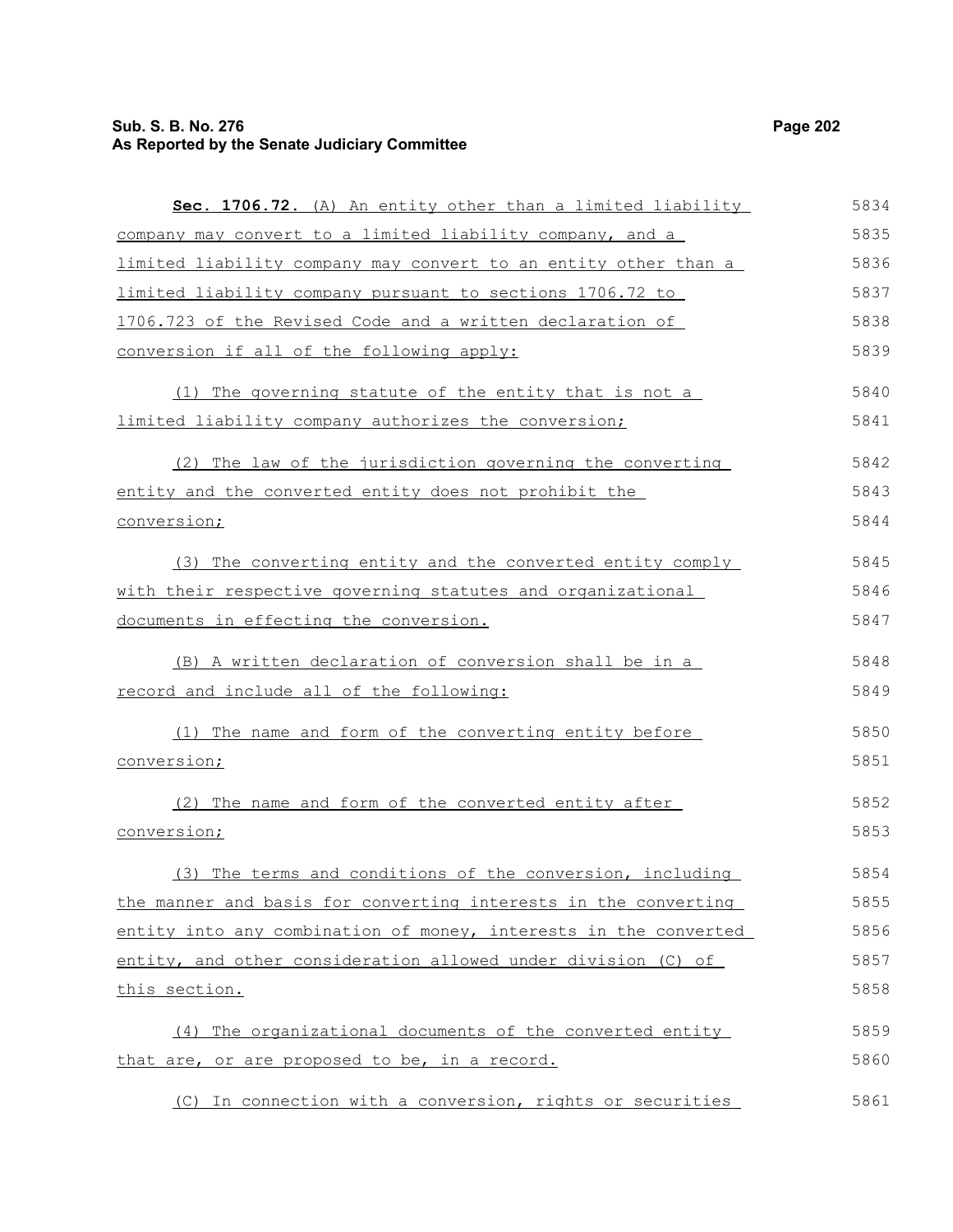of or interests in the converting entity may be any of the (1) Exchanged for or converted into cash, property, or 5862 5863 5864

| rights or securities of or interests in the converted entity; | 5865 |
|---------------------------------------------------------------|------|
| (2) In addition to or in lieu of division $(C)$ (1) of this   | 5866 |
| section, exchanged for or converted into cash, property, or   | 5867 |
| rights or securities of or interests in another entity;       | 5868 |
| (3) Canceled.                                                 | 5869 |
| <b>Sec. 1706.721.</b> (A) A declaration of conversion must be | 5870 |
| consented to by all the members of a converting limited       | 5871 |

liability company.

following:

| (B) After a conversion is approved, and at any time before     | 5873 |
|----------------------------------------------------------------|------|
| the certificate of conversion is delivered to the secretary of | 5874 |
| state for filing under section 1706.722 of the Revised Code, a | 5875 |
| converting limited liability company may amend the declaration | 5876 |
| or abandon the conversion:                                     | 5877 |

(1) As provided in the declaration; or

(2) Except as otherwise prohibited in the declaration, by the same consent as was required to approve the declaration. 5879 5880

|                                        |  |  |  | Sec. 1706.722. (A) After a declaration of conversion is |  | 5881 |
|----------------------------------------|--|--|--|---------------------------------------------------------|--|------|
| approved, both of the following apply: |  |  |  |                                                         |  | 5882 |

(1) A converting limited liability company shall deliver to the secretary of state for filing a certificate of conversion. The certificate of conversion shall be signed as provided in division (A) of section 1706.17 of the Revised Code and shall include all of the following: 5883 5884 5885 5886 5887

(a) A statement that the converting limited liability

5872

5878

5888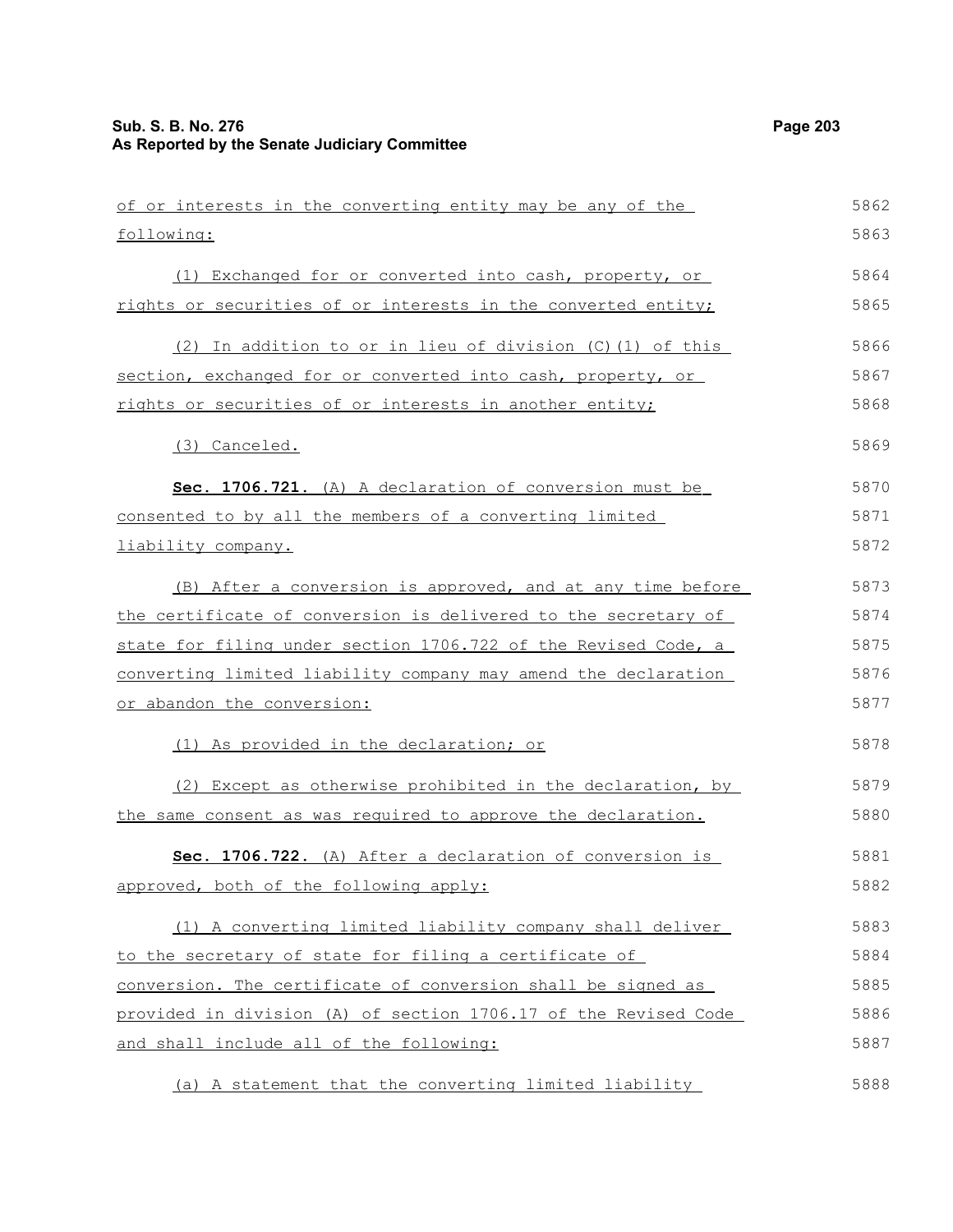# **Sub. S. B. No. 276 Page 204 As Reported by the Senate Judiciary Committee**

| company has been converted into the converted entity;                  | 5889 |
|------------------------------------------------------------------------|------|
| (b) The name and form of the converted entity and the                  | 5890 |
| jurisdiction of its governing statute;                                 | 5891 |
| (c) The date the conversion is effective under the                     | 5892 |
| governing statute of the converted entity;                             | 5893 |
| (d) A statement that the conversion was approved as                    | 5894 |
| required by this chapter;                                              | 5895 |
| (e) A statement that the conversion was approved as                    | 5896 |
| required by the governing statute of the converted entity;             | 5897 |
| (f) If the converted entity is a foreign entity not                    | 5898 |
| authorized to transact business in this state, the street              | 5899 |
| <u>address of its statutory agent for the purposes of division (B)</u> | 5900 |
| of section 1706.723 of the Revised Code.                               | 5901 |
| (2) If the converted entity is a limited liability                     | 5902 |
| company, the converting entity shall deliver to the secretary of       | 5903 |
| state for filing articles of organization which shall include,         | 5904 |
| in addition to the information required by division (A) of             | 5905 |
| section 1706.16 of the Revised Code, all of the following:             | 5906 |
| (a) A statement that the converted entity was converted                | 5907 |
| from the converting entity;                                            | 5908 |
| (b) The name and form of the converting entity and the                 | 5909 |
| jurisdiction of the converting entity's governing statute;             | 5910 |
| (c) A statement that the conversion was approved as                    | 5911 |
| required by the governing statute of the converting entity.            | 5912 |
| (B) A conversion shall become effective as follows:                    | 5913 |
| (1) If the converted entity is a limited liability                     | 5914 |
| company, when the articles of organization take effect;                | 5915 |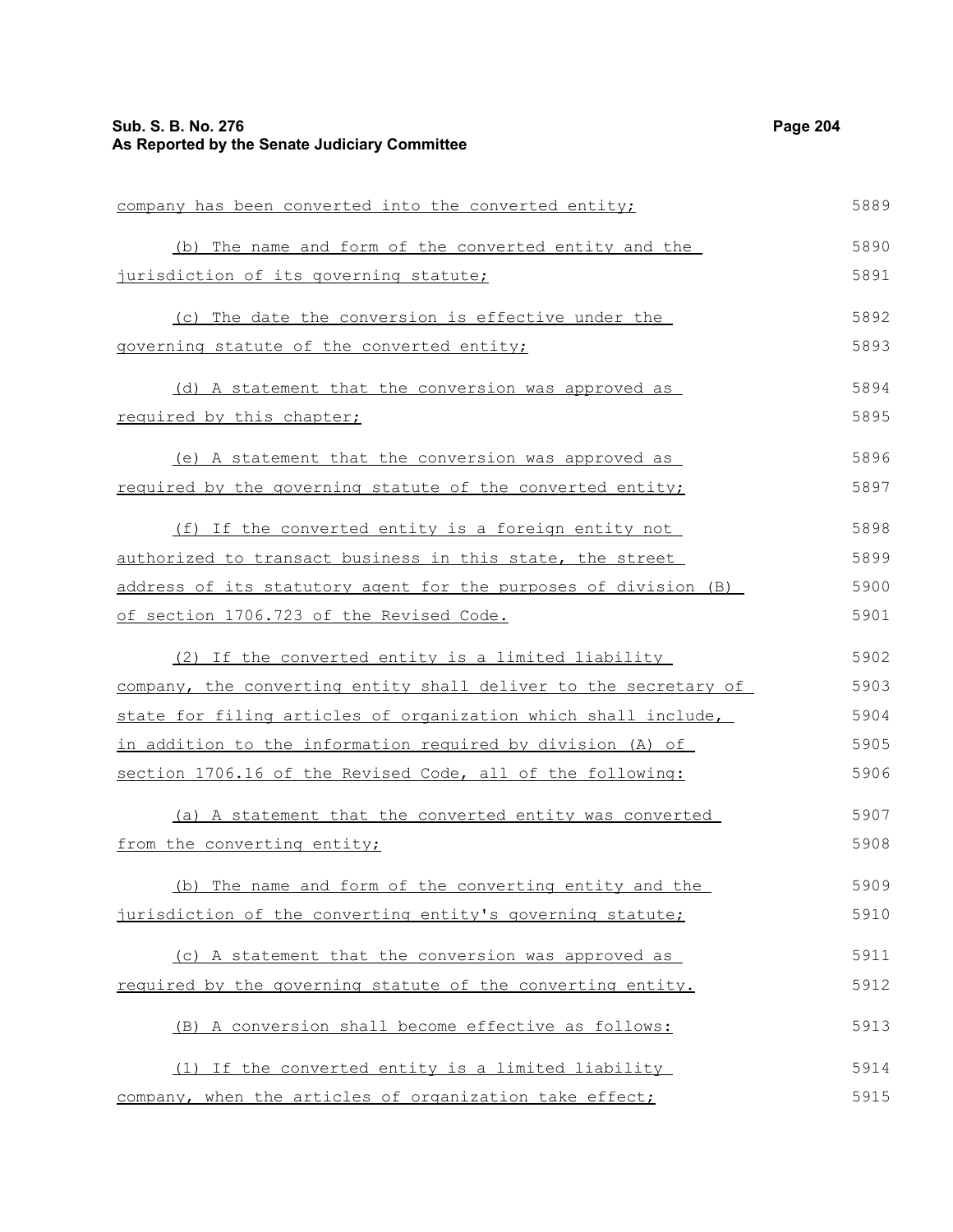(2) If the converted entity is not a limited liability company, as provided by the governing statute of the converted entity. **Sec. 1706.723.** (A) When a conversion takes effect, all of the following apply: (1) All property owned by the converting entity, or series thereof, remains vested in the converted entity. (2) All debts, obligations, or other liabilities of the converting entity, or series thereof, continue as debts, obligations, or other liabilities of the converted entity. (3) An action or proceeding pending by or against the converting entity, or series thereof, continues as if the conversion had not occurred. (4) Except as prohibited by law other than this chapter, all of the rights, privileges, immunities, powers, and purposes of the converting entity, or series thereof, remain vested in the converted entity. (5) Except as otherwise provided in the plan of conversion, the terms and conditions of the declaration of conversion take effect. (6) Except as otherwise agreed, for all purposes of the laws of this state, the converting entity, and any series thereof, shall not be required to wind up its affairs or pay its liabilities and distribute its assets, and the conversion shall not be deemed to constitute a dissolution of the converting entity, or series thereof. (7) For all purposes of the laws of this state, the rights, privileges, powers, and interests in property of the 5916 5917 5918 5919 5920 5921 5922 5923 5924 5925 5926 5927 5928 5929 5930 5931 5932 5933 5934 5935 5936 5937 5938 5939 5940 5941 5942 5943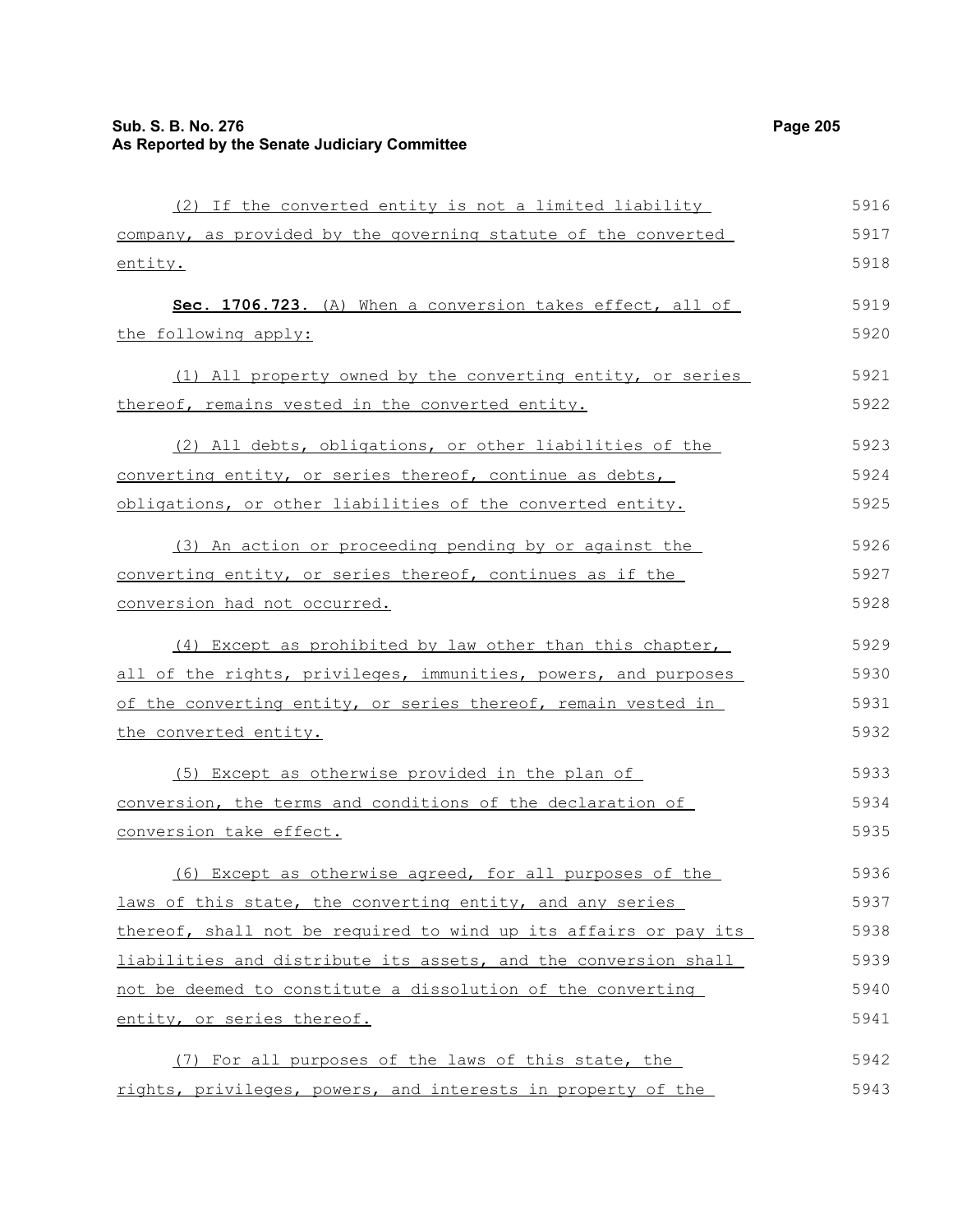# **Sub. S. B. No. 276 Page 206 As Reported by the Senate Judiciary Committee**

| converting entity, and all series thereof, as well as the debts,   | 5944 |
|--------------------------------------------------------------------|------|
| liabilities, and duties of the converting entity, and all series   | 5945 |
| thereof, shall not be deemed to have been assigned to the          | 5946 |
| converted entity as a consequence of the conversion.               | 5947 |
| (8) If the converted entity is a limited liability                 | 5948 |
| company, for all purposes of the laws of this state, the limited   | 5949 |
| liability company shall be deemed to be the same entity as the     | 5950 |
| <u>converting entity, and the conversion shall constitute a</u>    | 5951 |
| continuation of the existence of the converting entity in the      | 5952 |
| <u>form of a limited liability company.</u>                        | 5953 |
| (9) If the converted entity is a limited liability                 | 5954 |
| company, the existence of the limited liability company shall be   | 5955 |
| deemed to have commenced on the date the converting entity         | 5956 |
| <u>commenced its existence in the jurisdiction in which the</u>    | 5957 |
| converting entity was first created, formed, organized,            | 5958 |
| incorporated, or otherwise came into being.                        | 5959 |
| (B) A converted entity that is a foreign entity consents           | 5960 |
| to the jurisdiction of the courts of this state to enforce any     | 5961 |
| debt, obligation, or other liability for which the converting      | 5962 |
| <u>limited liability company, or series thereof, is liable if,</u> | 5963 |
| before the conversion, the converting limited liability company,   | 5964 |
| or series thereof, was subject to suit in this state on the        | 5965 |
| debt, obligation, or other liability. Service of process on a      | 5966 |
| converted entity that is a foreign entity and not authorized to    | 5967 |
| transact business in this state for purposes of enforcing a        | 5968 |
| debt, obligation, or other liability under this division may be    | 5969 |
| made in the same manner and has the same consequences as           | 5970 |
| provided in section 1706.09 of the Revised Code, as if the         | 5971 |
| converted entity were a foreign limited liability company.         | 5972 |
| Sec. 1706.73. (A) If a member of a constituent or                  | 5973 |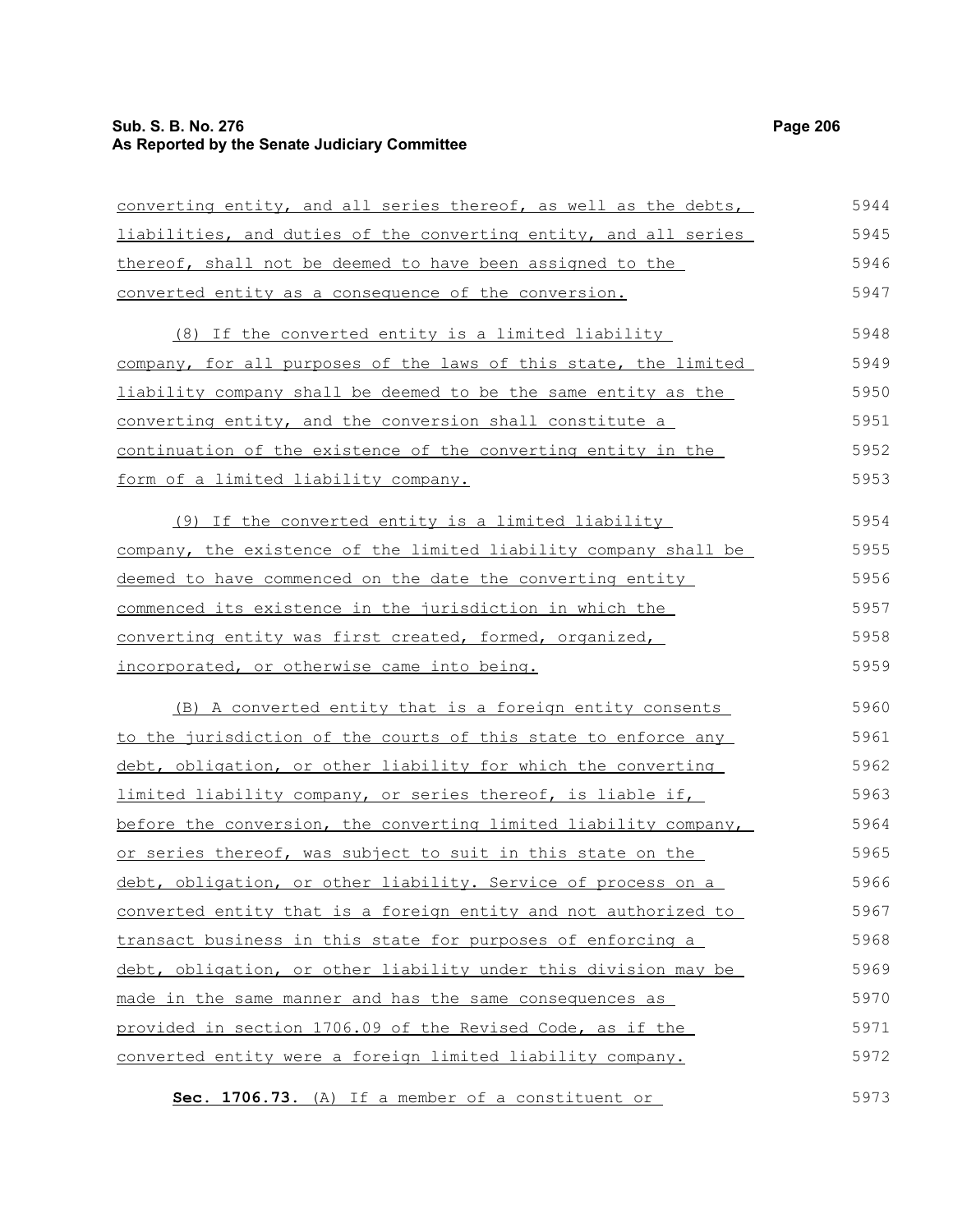# **Sub. S. B. No. 276 Page 207 As Reported by the Senate Judiciary Committee**

| converting limited liability company will have personal          | 5974 |
|------------------------------------------------------------------|------|
| liability with respect to a surviving or converted entity,       | 5975 |
| approval or amendment of a plan of merger or a declaration of    | 5976 |
| conversion are ineffective without the consent of the member,    | 5977 |
| unless both of the following conditions are met:                 | 5978 |
| (1) The limited liability company's operating agreement          | 5979 |
| provides for approval of a merger or conversion with the consent | 5980 |
| of fewer than all the members.                                   | 5981 |
| (2) The member has consented to the provision of the             | 5982 |
| operating agreement described in division (A) (1) of this        | 5983 |
| section.                                                         | 5984 |
| (B) A member does not give the consent required by               | 5985 |
| division (A) of this section merely by consenting to a provision | 5986 |
| of the operating agreement that permits the operating agreement  | 5987 |
| to be amended with the consent of fewer than all the members.    | 5988 |
| Sec. 1706.74. Sections 1706.71 to 1706.74 of the Revised         | 5989 |
| Code do not preclude an entity from being merged or converted    | 5990 |
| under law other than this chapter.                               | 5991 |
| Sec. 1706.76. (A) An operating agreement may establish or        | 5992 |
| provide for the establishment of one or more designated series   | 5993 |
| of assets that has both of the following:                        | 5994 |
| (1) Either or both of the following:                             | 5995 |
| (a) Separate rights, powers, or duties with respect to           | 5996 |
| specified property or obligations of the limited liability       | 5997 |
| company or profits and losses associated with specified property | 5998 |
| or obligations;                                                  | 5999 |
| (b) A separate purpose or investment objective.                  | 6000 |
| (2) At least one member associated with each series.             | 6001 |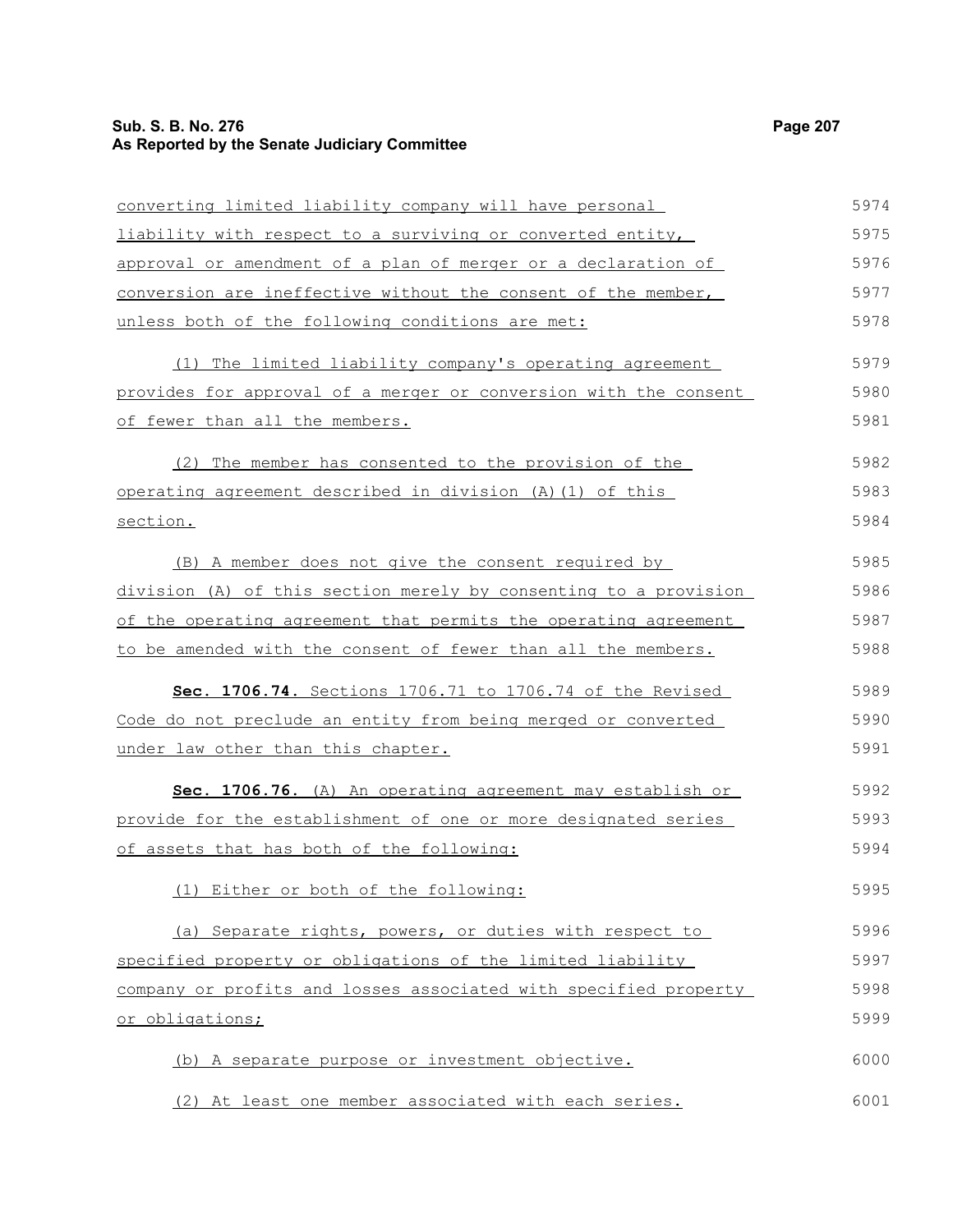(B) A series established in accordance with division (A) of this section may carry on any activity, whether or not for profit. **Sec. 1706.761.** (A) Subject to division (B) of this section, both of the following apply: (1) The debts, liabilities, obligations, and expenses incurred, contracted for, or otherwise existing with respect to a series shall be enforceable against the assets of that series only, and shall not be enforceable against the assets of the limited liability company generally or any other series thereof. (2) None of the debts, liabilities, obligations, and expenses incurred, contracted for, or otherwise existing with respect to the limited liability company generally or any other series thereof shall be enforceable against the assets of a series. (B) Division (A) of this section applies only if all of the following conditions are met: (1) The records maintained for that series account for the assets of that series separately from the other assets of the company or any other series. (2) The operating agreement contains a statement to the effect of the limitations provided in division (A) of this section. 6002 6003 6004 6005 6006 6007 6008 6009 6010 6011 6012 6013 6014 6015 6016 6017 6018 6019 6020 6021 6022 6023 6024

(3) The limited liability company's articles of organization contains a statement that the limited liability company may have one or more series of assets subject to the limitations provided in division (A) of this section. 6025 6026 6027 6028

 **Sec. 1706.762.** (A) Assets of a series may be held directly 6029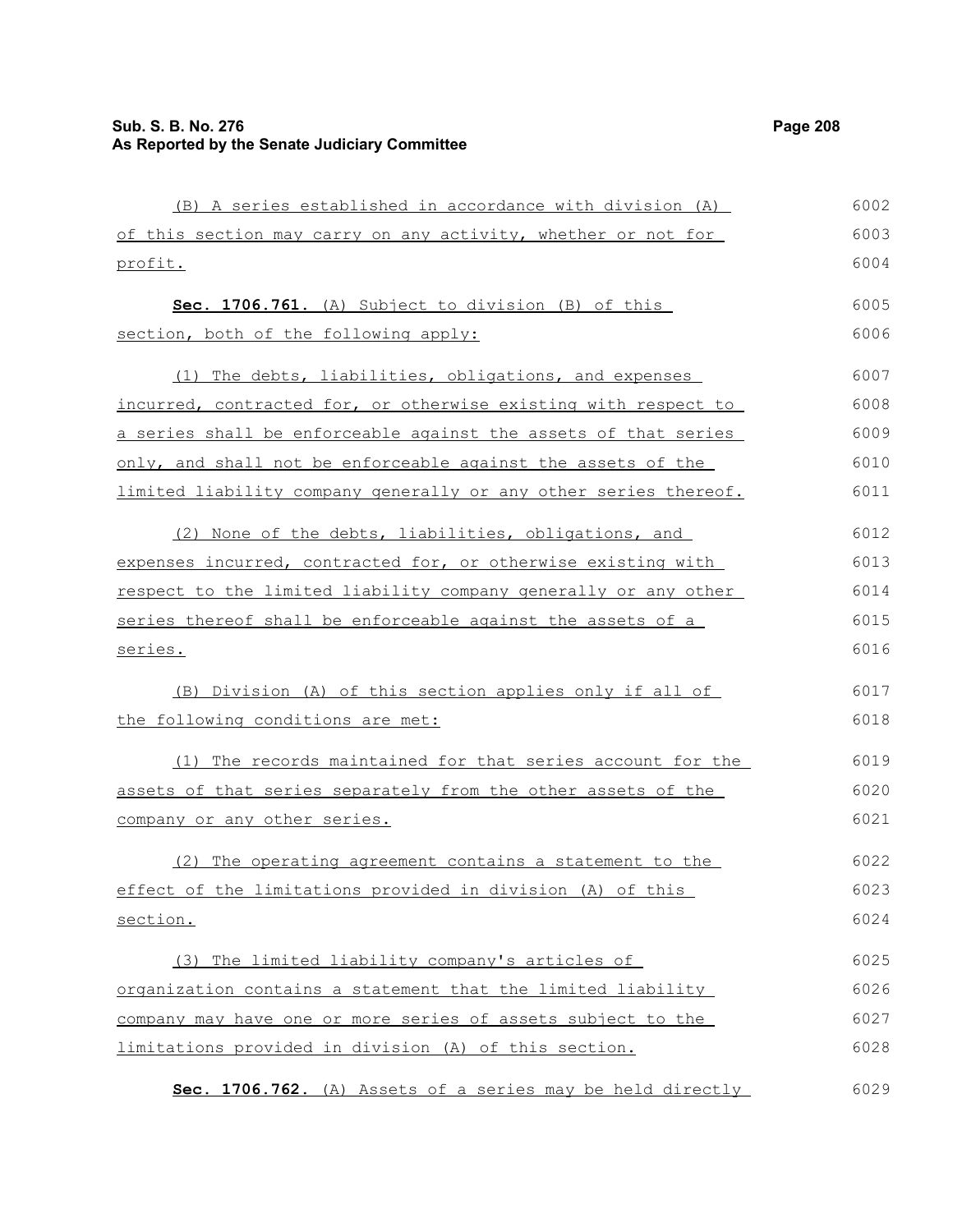| or indirectly, including in the name of the series, in the name  | 6030 |
|------------------------------------------------------------------|------|
| of the limited liability company, through a nominee, or          | 6031 |
| otherwise.                                                       | 6032 |
| (B) If the records of a series are maintained in a manner        | 6033 |
| so that the assets of the series can be reasonably identified by | 6034 |
| specific listing, category, type, quantity, or computational or  | 6035 |
| allocational formula or procedure, including a percentage or     | 6036 |
| share of any assets, or by any other method in which the         | 6037 |
| identity of the assets can be objectively determined, the        | 6038 |
| records are considered to satisfy the requirement of division    | 6039 |
| (B) (1) of section 1706.761 of the Revised Code.                 | 6040 |
| Sec. 1706.763. The statement of limitation on liabilities        | 6041 |
| of a series required by division (B) (3) of section 1706.761 of  | 6042 |
| the Revised Code is sufficient regardless of whether either of   | 6043 |
| the following applies:                                           | 6044 |
| (A) The limited liability company has established any            | 6045 |
| series under this chapter when the statement of limitations is   | 6046 |
| contained in the articles of organization;                       | 6047 |
| (B) The statement of limitations makes reference to a            | 6048 |
| specific series of the limited liability company.                | 6049 |
| Sec. 1706.764. (A) A person shall not voluntarily                | 6050 |
| dissociate as a member associated with a series.                 | 6051 |
| (B) A person's dissociation from a series is wrongful only       | 6052 |
| if one of the following applies:                                 | 6053 |
| The person's dissociation is in breach of an express<br>(1)      | 6054 |
| provision of the operating agreement.                            | 6055 |
| (2) The person is expelled as a member associated with the       | 6056 |
| series by determination of a tribunal under division (E) of      | 6057 |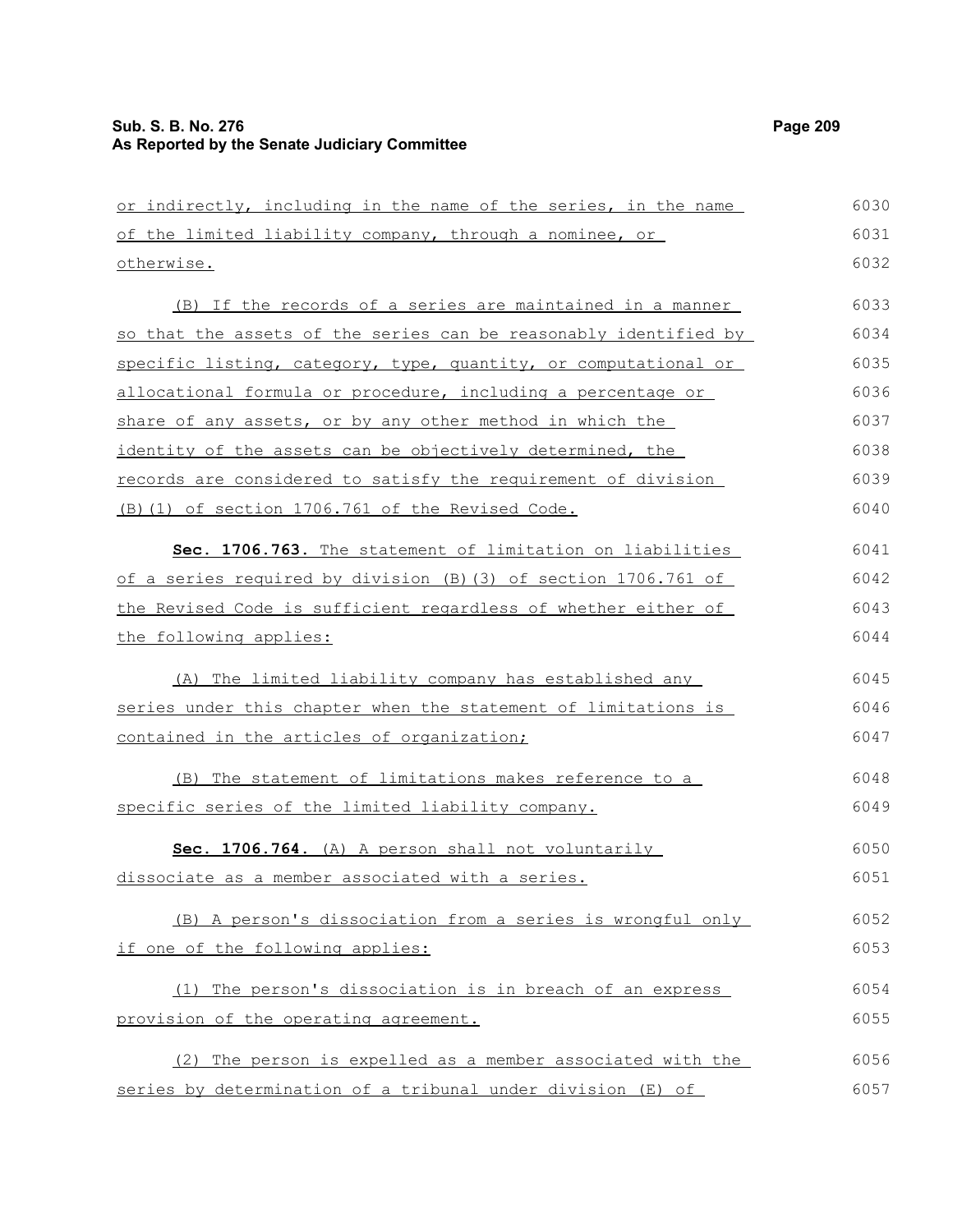#### **Sub. S. B. No. 276 Page 210 As Reported by the Senate Judiciary Committee**

#### section 1706.765 of the Revised Code. (3) The person is dissociated as a member associated with a series by becoming a debtor in bankruptcy or making a general assignment for the benefit of creditors. (C) A person that wrongfully dissociates as a member associated with a series is liable to the series and, subject to section 1706.61 of the Revised Code, to the other members associated with that series for damages caused by the dissociation. The liability is in addition to any other debt, obligation, or liability of the member associated with a series to the series or the other members associated with that series. **Sec. 1706.765.** A person is dissociated as a member associated with a series when any of the following occurs: (A) An event stated in the operating agreement as causing the person's dissociation from the series occurs. (B) The person is dissociated as a member of the limited liability company pursuant to section 1706.411 of the Revised Code. (C) The person is expelled as a member associated with that series pursuant to the operating agreement. (D) The person is expelled as a member associated with the series by the unanimous consent of the other members associated with that series and if any of the following applies: (1) It is unlawful to carry on the series' activities with the person as a member associated with that series. (2) The person is an entity and, within ninety days after the series notifies the person that it will be expelled as a 6058 6059 6060 6061 6062 6063 6064 6065 6066 6067 6068 6069 6070 6071 6072 6073 6074 6075 6076 6077 6078 6079 6080 6081 6082 6083 6084

member associated with that series because the person has filed

6085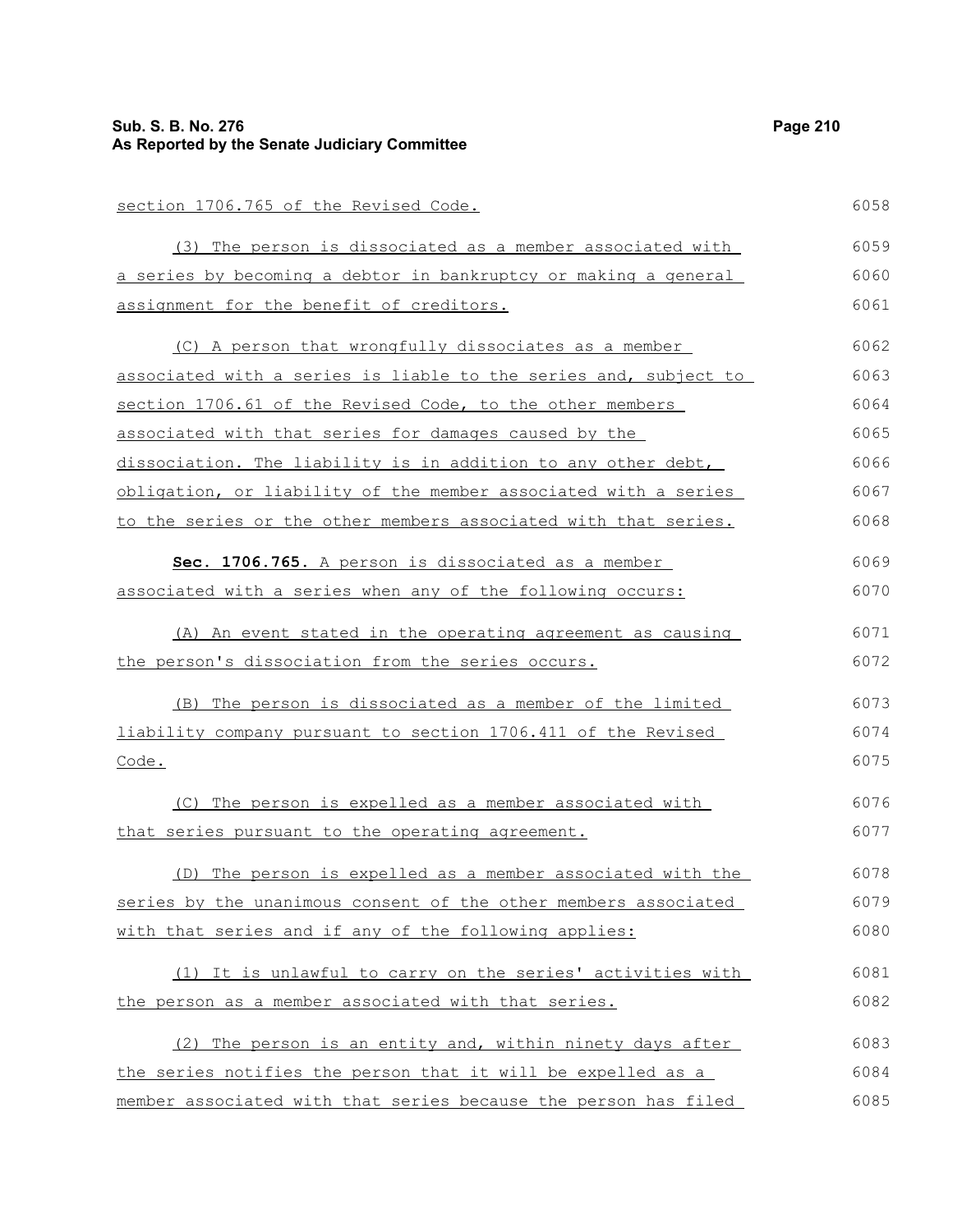# **Sub. S. B. No. 276 Page 211 As Reported by the Senate Judiciary Committee**

| a certificate of dissolution or the equivalent, or its right to  | 6086 |
|------------------------------------------------------------------|------|
| transact business has been suspended by its jurisdiction of      | 6087 |
| formation, the certificate of dissolution or the equivalent has  | 6088 |
| not been revoked or its right to transact business has not been  | 6089 |
| reinstated.                                                      | 6090 |
| (3) The person is an entity and, within ninety days after        | 6091 |
| the series notifies the person that it will be expelled as a     | 6092 |
| member associated with that series because the person has been   | 6093 |
| dissolved and its activities are being wound up, the entity has  | 6094 |
| not been reinstated or the dissolution and winding up have not   | 6095 |
| been revoked or canceled.                                        | 6096 |
| (E) On application by the series, the person is expelled         | 6097 |
| as a member associated with that series by tribunal order for    | 6098 |
| any of the following reasons:                                    | 6099 |
| (1) The person has engaged, or is engaging, in wrongful          | 6100 |
| conduct that has adversely and materially affected, or will      | 6101 |
| adversely and materially affect, that series' activities.        | 6102 |
| (2) The person has willfully or persistently committed, or       | 6103 |
| is willfully or persistently committing, a material breach of    | 6104 |
| the operating agreement or the person's duties or obligations    | 6105 |
| under this chapter or other applicable law.                      | 6106 |
| (3) The person has engaged, or is engaging, in conduct           | 6107 |
| relating to that series' activities that makes it not reasonably | 6108 |
| practicable to carry on the activities with the person as a      | 6109 |
| member associated with that series.                              | 6110 |
| (F) In the case of a person who is an individual, the            | 6111 |
| person dies, a quardian or general conservator is appointed for  | 6112 |
| the person, or a tribunal determines that the person has         | 6113 |
| otherwise become incapable of performing the person's duties as  | 6114 |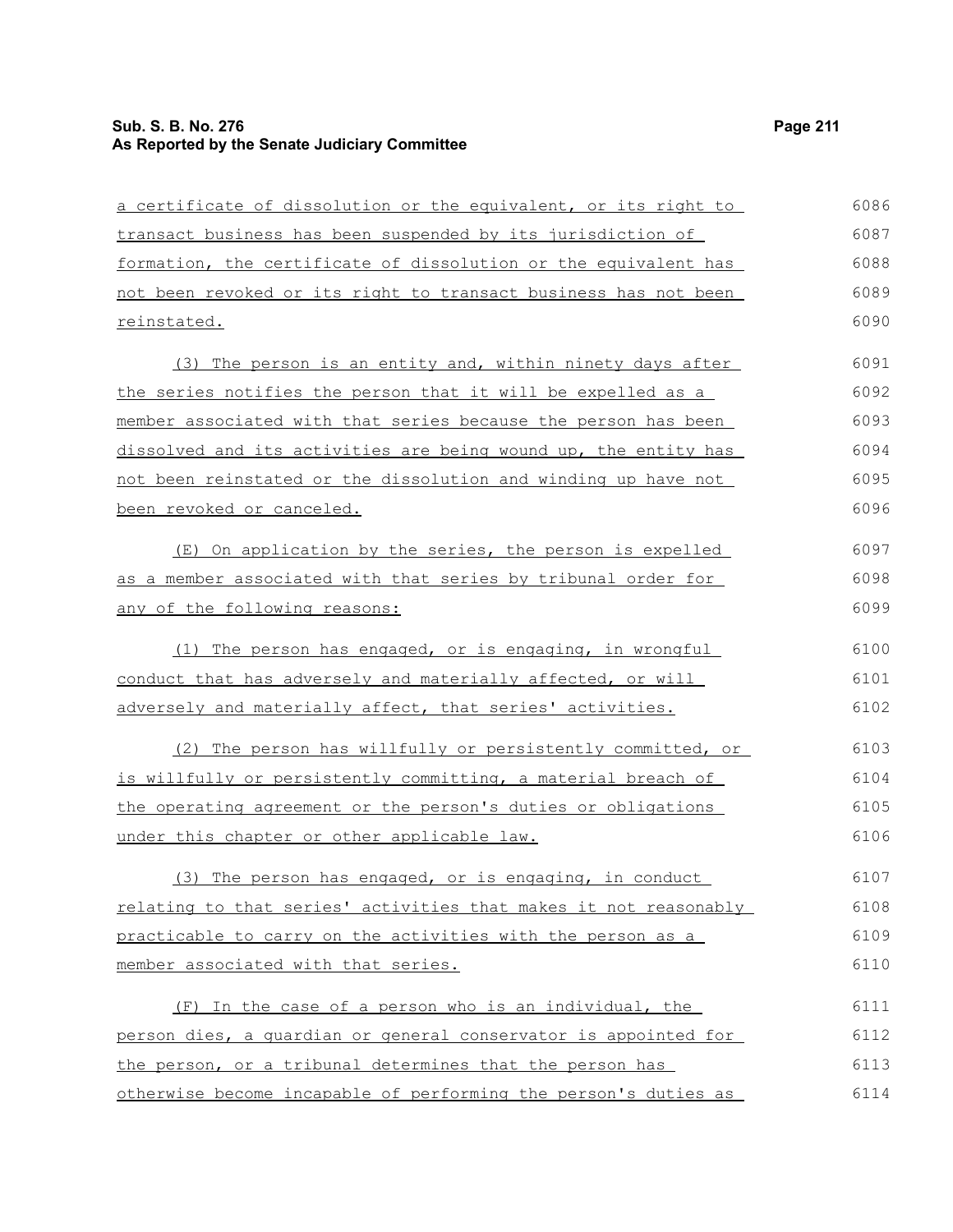| <u>a member associated with a series under this chapter or the </u> | 6115 |
|---------------------------------------------------------------------|------|
| operating agreement.                                                | 6116 |
| (G) The person becomes a debtor in bankruptcy, executes an          | 6117 |
| assignment for the benefit of creditors, or seeks, consents, or     | 6118 |
| <u>acquiesces to the appointment of a trustee, receiver, or </u>    | 6119 |
| liquidator of the person or of all or substantially all of the      | 6120 |
| person's property. This division shall not apply to a person who    | 6121 |
| is the sole remaining member associated with a series.              | 6122 |
| (H) In the case of a person that is a trust or is acting            | 6123 |
| <u>as a member associated with a series by virtue of being a </u>   | 6124 |
| trustee of a trust, the trust's entire membership interest          | 6125 |
| associated with the series is distributed, but not solely by        | 6126 |
| reason of the substitution of a successor trustee.                  | 6127 |
| (I) In the case of a person that is an estate or is acting          | 6128 |
| as a member associated with a series by virtue of being a           | 6129 |
| <u>personal representative of an estate, the estate's entire </u>   | 6130 |
| membership interest associated with the series is distributed,      | 6131 |
| but not solely by reason of the substitution of a successor         | 6132 |
| <u>personal representative.</u>                                     | 6133 |
| (J) In the case of a member associated with a series that           | 6134 |
| <u>is not an individual, the legal existence of the person</u>      | 6135 |
| otherwise terminates.                                               | 6136 |
| Sec. 1706.766. (A) A person who has dissociated as a                | 6137 |
| member associated with a series shall have no right to              | 6138 |
| participate in the activities and affairs of that series and is     | 6139 |
| entitled only to receive the distributions to which that member     | 6140 |
| would have been entitled if the member had not dissociated from     | 6141 |
| that series.                                                        | 6142 |
| (B) A person's dissociation as a member associated with a           | 6143 |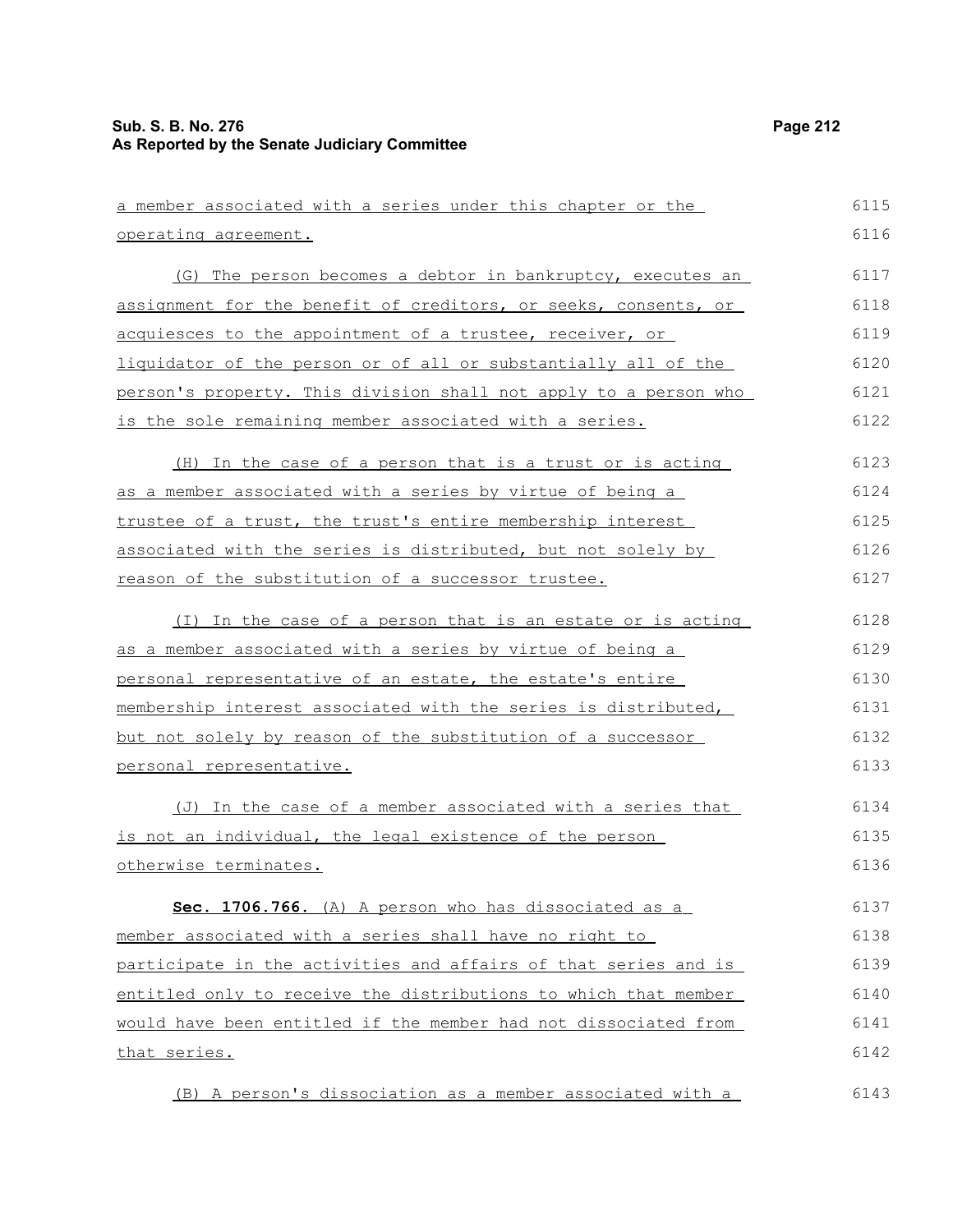# **Sub. S. B. No. 276 Page 213 As Reported by the Senate Judiciary Committee**

| series does not of itself discharge the person from any debt,    | 6144 |
|------------------------------------------------------------------|------|
| obligation, or liability to that series, the limited liability   | 6145 |
| company, or the other members that the person incurred while a   | 6146 |
| member associated with that series.                              | 6147 |
| (C) A member's dissociation from a series does not, in           | 6148 |
| itself, cause the member to dissociate from any other series or  | 6149 |
| require the winding up of the series.                            | 6150 |
| (D) A member's dissociation from a series does not, in           | 6151 |
| itself, cause the member to dissociate from the limited          | 6152 |
| liability company.                                               | 6153 |
| Sec. 1706.767. A series may be dissolved and its                 | 6154 |
| activities and affairs may be wound up without causing the       | 6155 |
| dissolution of the limited liability company. The dissolution    | 6156 |
| and winding up of a series does not abate, suspend, or otherwise | 6157 |
| affect the limitation on liabilities of the series provided by   | 6158 |
| section 1706.761 of the Revised Code.                            | 6159 |
| Sec. 1706.768. A series is dissolved and its activities          | 6160 |
| and affairs shall be wound up upon the first to occur of the     | 6161 |
| following:                                                       | 6162 |
| (A) The dissolution of the limited liability company under       | 6163 |
| section 1706.47 of the Revised Code;                             | 6164 |
| (B) An event or circumstance that the operating agreement        | 6165 |
| states causes dissolution of the series;                         | 6166 |
| (C) The consent of all of the members associated with the        | 6167 |
| series;                                                          | 6168 |
| (D) The passage of ninety days after the occurrence of the       | 6169 |
| dissociation of the last remaining member associated with the    | 6170 |
| series;                                                          | 6171 |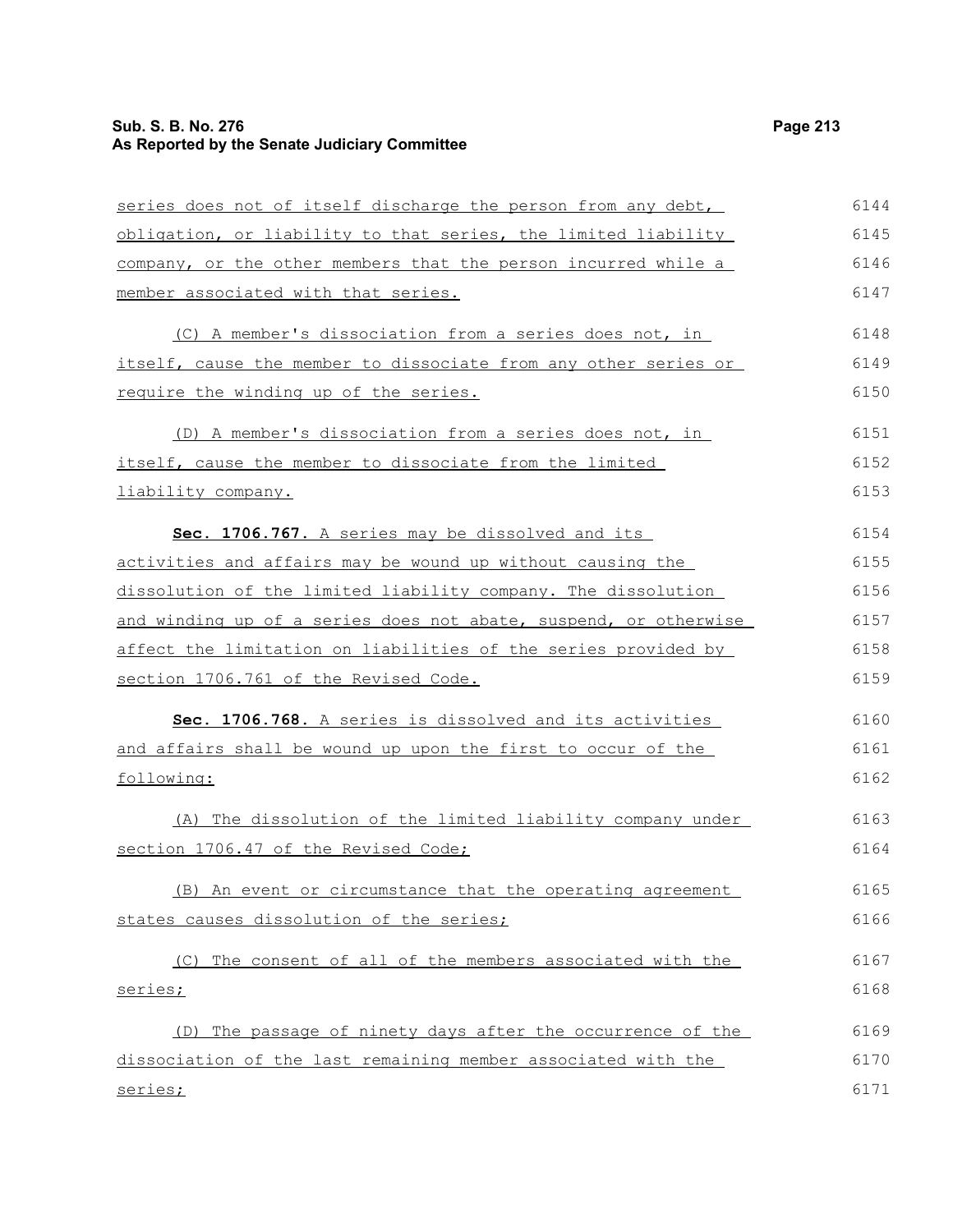# **Sub. S. B. No. 276 Page 214 As Reported by the Senate Judiciary Committee**

| (E) On application by a member associated with the series,       | 6172 |
|------------------------------------------------------------------|------|
| the entry by the appropriate court of an order dissolving the    | 6173 |
| series on the grounds that it is not reasonably practicable to   | 6174 |
| carry on the series' activities in conformity with the operating | 6175 |
| agreement.                                                       | 6176 |
| Sec. 1706.769. (A) A dissolved series continues its              | 6177 |
| existence as a series but shall not carry on any activities      | 6178 |
| except as is appropriate to wind up and liquidate its activities | 6179 |
| and affairs. Appropriate activities include all of the           | 6180 |
| following:                                                       | 6181 |
| (1) Collecting the assets of the series;                         | 6182 |
| (2) Disposing of the properties of the series that will          | 6183 |
| not be distributed in kind to persons owning membership          | 6184 |
| interests associated with the series;                            | 6185 |
| (3) Discharging or making provisions for discharging the         | 6186 |
| liabilities of the series;                                       | 6187 |
| (4) Distributing the remaining property of the series in         | 6188 |
| accordance with section 1706.7613 of the Revised Code;           | 6189 |
| (5) Doing any other act necessary to wind up and liquidate       | 6190 |
| the series' activities and affairs.                              | 6191 |
| (B) In winding up a series' activities, a series may do          | 6192 |
| any of the following:                                            | 6193 |
| (1) Preserve the series' activities and property as a            | 6194 |
| going concern for a reasonable time;                             | 6195 |
| (2) Prosecute, defend, or settle actions or proceedings          | 6196 |
| whether civil, criminal, or administrative;                      | 6197 |
| (3) Make an assignment of the series' property;                  | 6198 |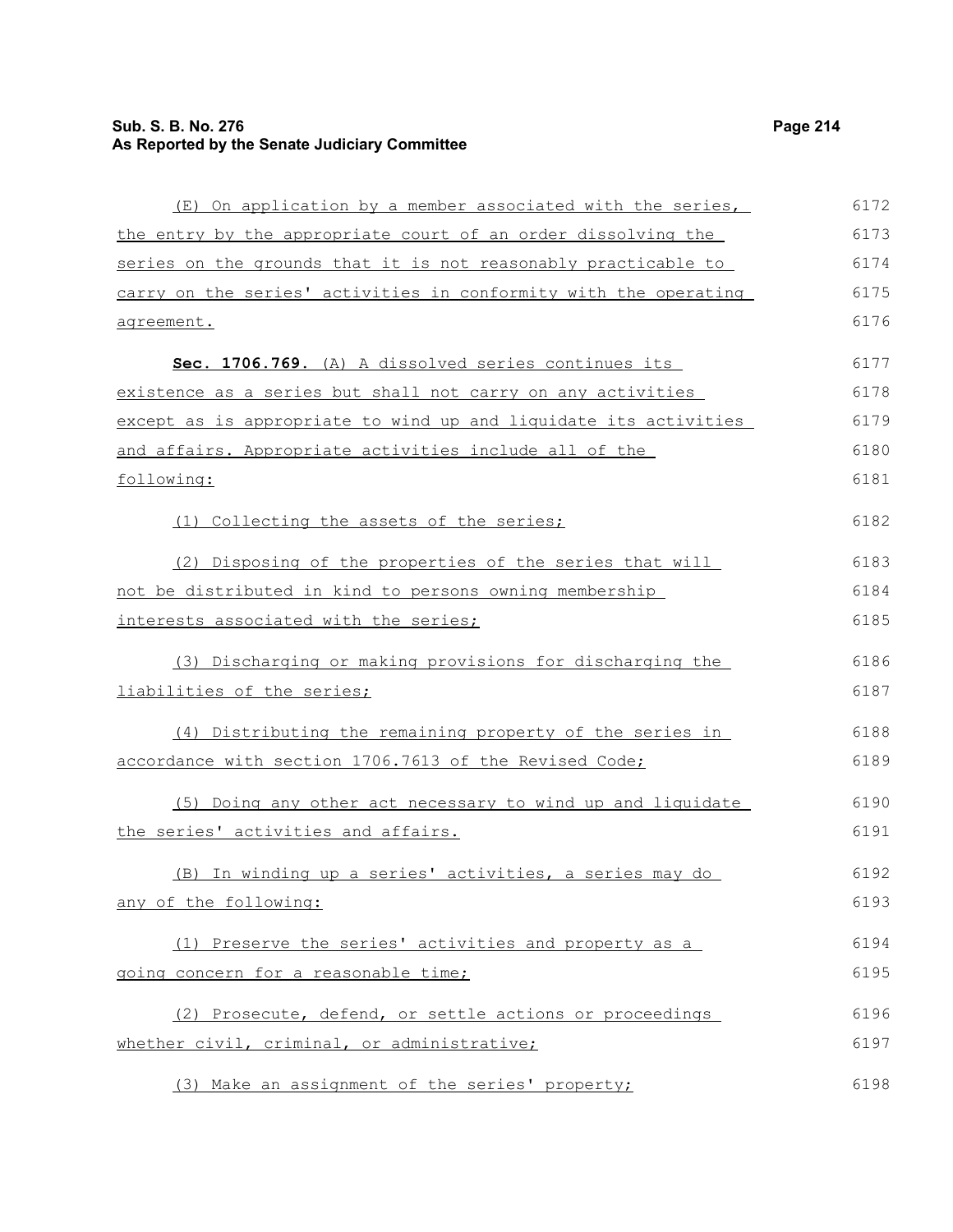| (4) Resolve disputes by mediation or arbitration.                | 6199 |
|------------------------------------------------------------------|------|
| (C) A series' dissolution, in itself:                            | 6200 |
| (1) Is not an assignment of the series' property;                | 6201 |
| (2) Does not prevent the commencement of a proceeding by         | 6202 |
| or against the series in the series' name;                       | 6203 |
| (3) Does not abate or suspend a proceeding pending by or         | 6204 |
| against the series on the effective date of dissolution;         | 6205 |
| (4) Does not abate, suspend, or otherwise alter the              | 6206 |
| application of section 1706.7613 of the Revised Code.            | 6207 |
| Sec. 1706.7610. (A) Subject to division (C) of section           | 6208 |
| 1706.769 of the Revised Code, after dissolution of a series, the | 6209 |
| remaining members associated with the series, if any, and if     | 6210 |
| none, a person appointed by all holders of the membership        | 6211 |
| interest last assigned by the last person to have been a member  | 6212 |
| associated with the series, may wind up the series' activities.  | 6213 |
| (B) The appropriate tribunal may order supervision of the        | 6214 |
| winding up of a dissolved series, including the appointment of a | 6215 |
| person to wind up the series' activities for any of the          | 6216 |
| following reasons:                                               | 6217 |
| (1) On application of a member associated with the series,       | 6218 |
| if the applicant establishes good cause;                         | 6219 |
| (2) On application of an assignee associated with a              | 6220 |
| series, if both of the following apply:                          | 6221 |
| (a) There are no members associated with the series.             | 6222 |
| (b) Within a reasonable time following the dissolution a         | 6223 |
| person has not been appointed pursuant to division (A) of this   | 6224 |
| section.                                                         | 6225 |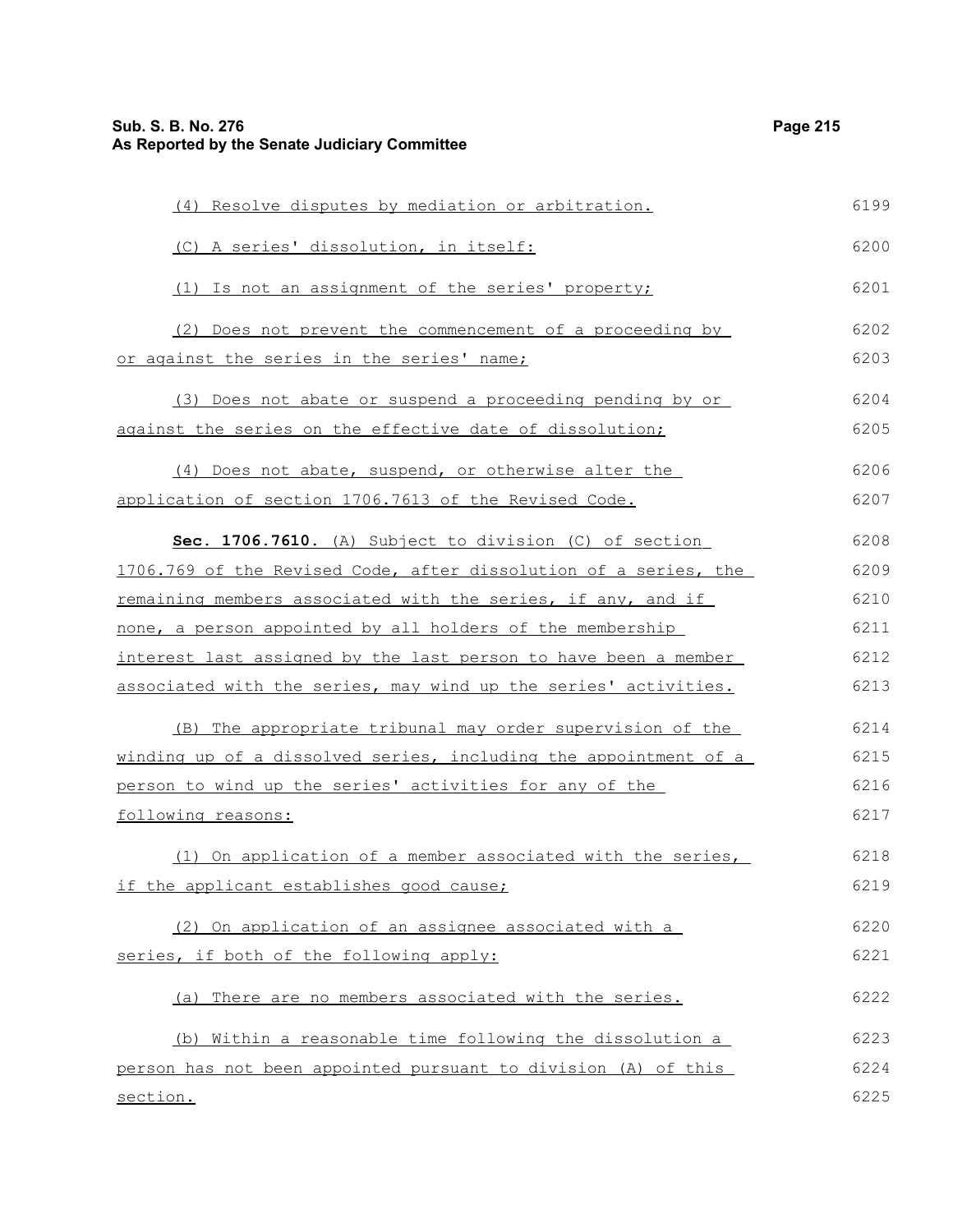# **Sub. S. B. No. 276 Page 216 As Reported by the Senate Judiciary Committee**

| (3) In connection with a proceeding under division (E) of        | 6226 |
|------------------------------------------------------------------|------|
| section 1706.768 of the Revised Code.                            | 6227 |
| Sec. 1706.7611. (A) A dissolved series may dispose of any        | 6228 |
| known claims against it by following the procedures described in | 6229 |
| division (B) of this section, at any time after the effective    | 6230 |
| date of the dissolution of the series.                           | 6231 |
| (B) A dissolved series may give notice of the dissolution        | 6232 |
| in a record to the holder of any known claim. The notice shall   | 6233 |
| do all of the following:                                         | 6234 |
| (1) Identify the limited liability company and the               | 6235 |
| dissolved series;                                                | 6236 |
| (2) Describe the information required to be included in a        | 6237 |
| claim;                                                           | 6238 |
| (3) Provide a mailing address to which the claim is to be        | 6239 |
| sent;                                                            | 6240 |
| (4) State the deadline by which the dissolved series must        | 6241 |
| receive the claim. The deadline shall not be sooner than one     | 6242 |
| hundred twenty days from the effective date of the notice.       | 6243 |
| (5) State that if not sooner barred, the claim will be           | 6244 |
| barred if not received by the deadline.                          | 6245 |
| (C) Unless sooner barred by any other statute limiting           | 6246 |
| actions, a claim against a dissolved series is barred in either  | 6247 |
| of the following circumstances:                                  | 6248 |
| (1) If a claimant who was given notice under division (B)        | 6249 |
| of this section does not deliver the claim to the dissolved      | 6250 |
| series by the deadline;                                          | 6251 |
| (2) If a claimant whose claim was rejected by the                | 6252 |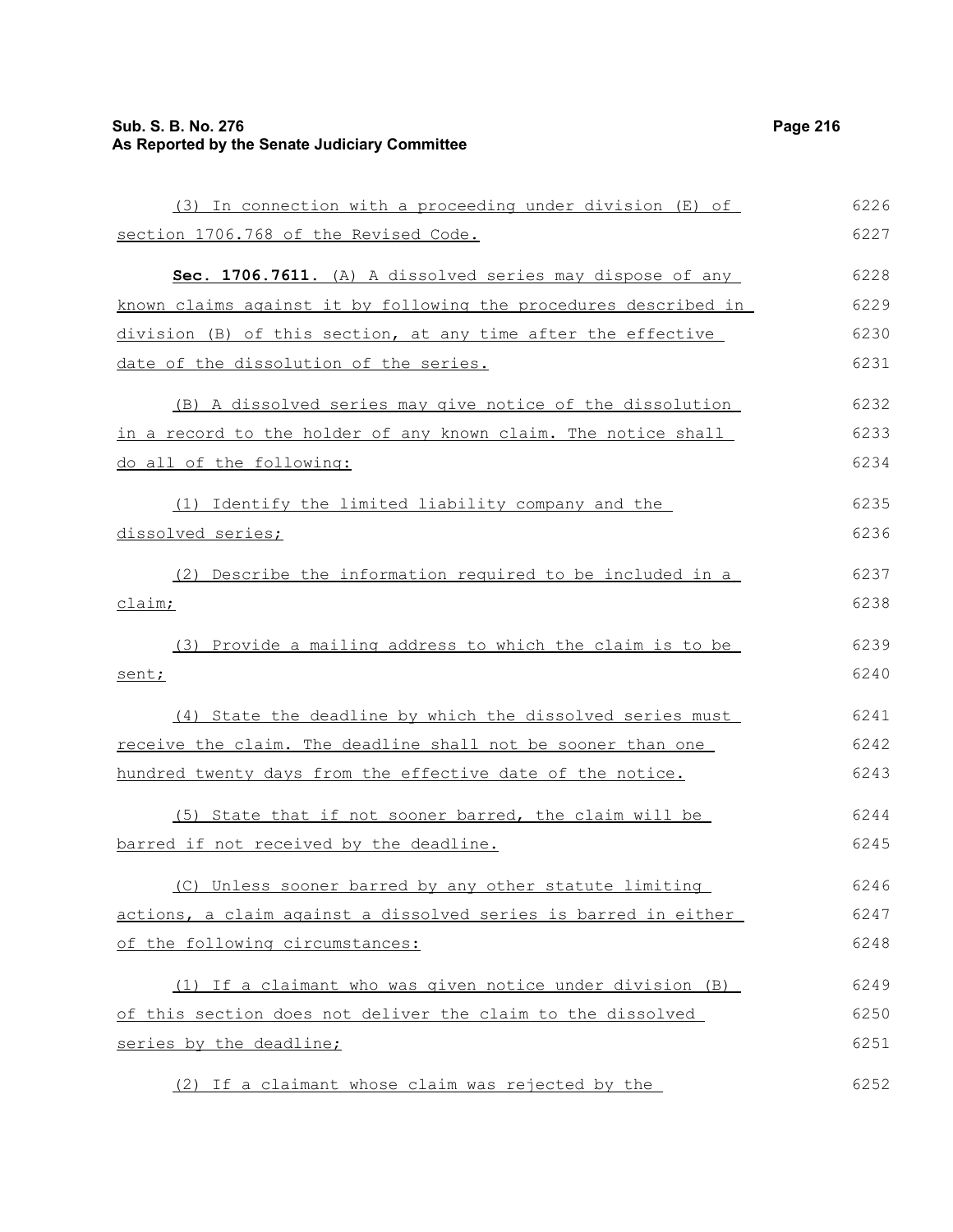| dissolved series does not commence a proceeding to enforce the   | 6253 |
|------------------------------------------------------------------|------|
| claim within ninety days from the effective date of the rejected | 6254 |
| notice.                                                          | 6255 |
| (D) For purposes of this section, "claim" includes an            | 6256 |
| unliquidated claim, but does not include a contingent liability  | 6257 |
| that has not matured so that there is no immediate right to      | 6258 |
| bring suit or a claim based on an event occurring after the      | 6259 |
| effective date of dissolution.                                   | 6260 |
| (E) Nothing in this section shall be construed to extend         | 6261 |
| any otherwise applicable statute of limitations.                 | 6262 |
| Sec. 1706.7612. (A) A dissolved series may publish notice        | 6263 |
| of its dissolution and request that persons with claims against  | 6264 |
| the dissolved series present them in accordance with the notice. | 6265 |
| (B) The notice authorized by division (A) of this section        | 6266 |
| shall meet all of the following criteria:                        | 6267 |
| (1) It shall be posted prominently on the principal web          | 6268 |
| site then maintained by the limited liability company, if any,   | 6269 |
| and provided to the secretary of state to be posted on the web   | 6270 |
| site maintained by the secretary of state in accordance with     | 6271 |
| division (J) of section 1706.474 of the Revised Code. The notice | 6272 |
| shall be considered published when posted on the secretary of    | 6273 |
| state's web site.                                                | 6274 |
| (2) It shall describe the information that must be               | 6275 |
| included in a claim and provide a mailing address to which the   | 6276 |
| <u>claim must be sent.</u>                                       | 6277 |
| (3) It shall state that if not sooner barred, a claim            | 6278 |
| against the dissolved series will be barred unless a proceeding  | 6279 |
| to enforce the claim is commenced within two years following the | 6280 |
| publication of the notice.                                       | 6281 |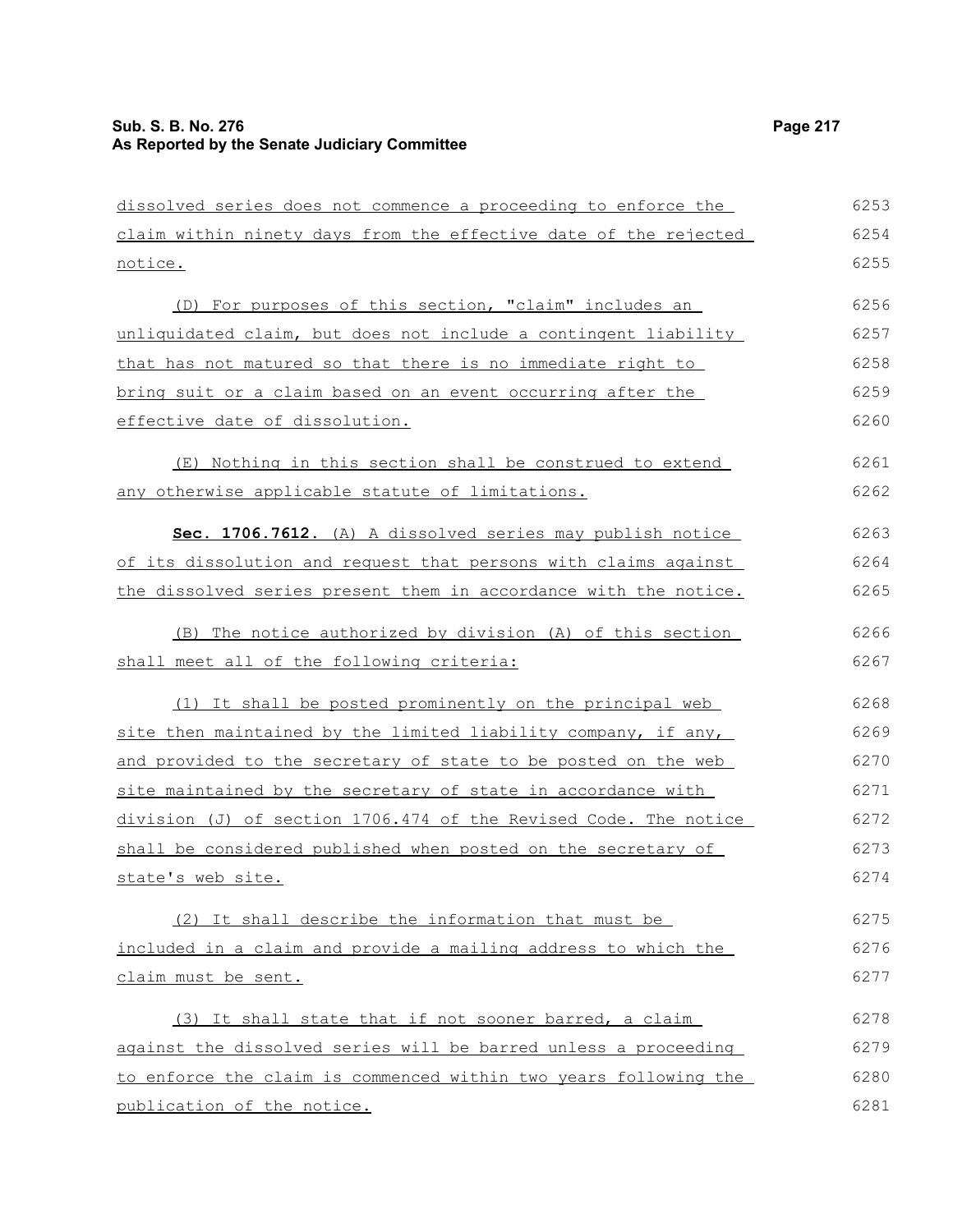# **Sub. S. B. No. 276 Page 218 As Reported by the Senate Judiciary Committee**

| (C) If a dissolved series publishes a notice in accordance      | 6282 |
|-----------------------------------------------------------------|------|
| with division (B) of this section, unless sooner barred by any  | 6283 |
| other statute limiting actions, the claim of each of the        | 6284 |
| following claimants is barred unless the claimant commences a   | 6285 |
| proceeding to enforce the claim against the dissolved series    | 6286 |
| within two years after the publication date of the notice:      | 6287 |
| (1) A claimant who was not given notice under division (B)      | 6288 |
| of section 1706.7611 of the Revised Code;                       | 6289 |
| (2) A claimant whose claim was timely sent to the               | 6290 |
| dissolved series but not acted on by the dissolved series;      | 6291 |
| (3) A claimant whose claim is contingent at the effective       | 6292 |
| date of the dissolution of the series, or is based on an event  | 6293 |
| occurring after the effective date of the dissolution of the    | 6294 |
| series.                                                         | 6295 |
| (D) A claim that is not barred under this section, any          | 6296 |
| other statute limiting actions, or section 1706.7611 of the     | 6297 |
| Revised Code may be enforced against either of the following:   | 6298 |
| (1) A dissolved series, to the extent of its undistributed      | 6299 |
| assets associated with the series;                              | 6300 |
| (2) A member or assignee associated with the series to the      | 6301 |
| extent of that person's proportionate share of the claim or of  | 6302 |
| the assets of the series distributed to the member or assignee  | 6303 |
| after dissolution, whichever is less, except as provided in     | 6304 |
| division (H) of this section and only if the assets of a        | 6305 |
| dissolved series have been distributed after dissolution. A     | 6306 |
| person's total liability for all claims under division (D) of   | 6307 |
| this section shall not exceed the total amount of assets of the | 6308 |
| series distributed to the person after dissolution of the       | 6309 |
| <u>series.</u>                                                  | 6310 |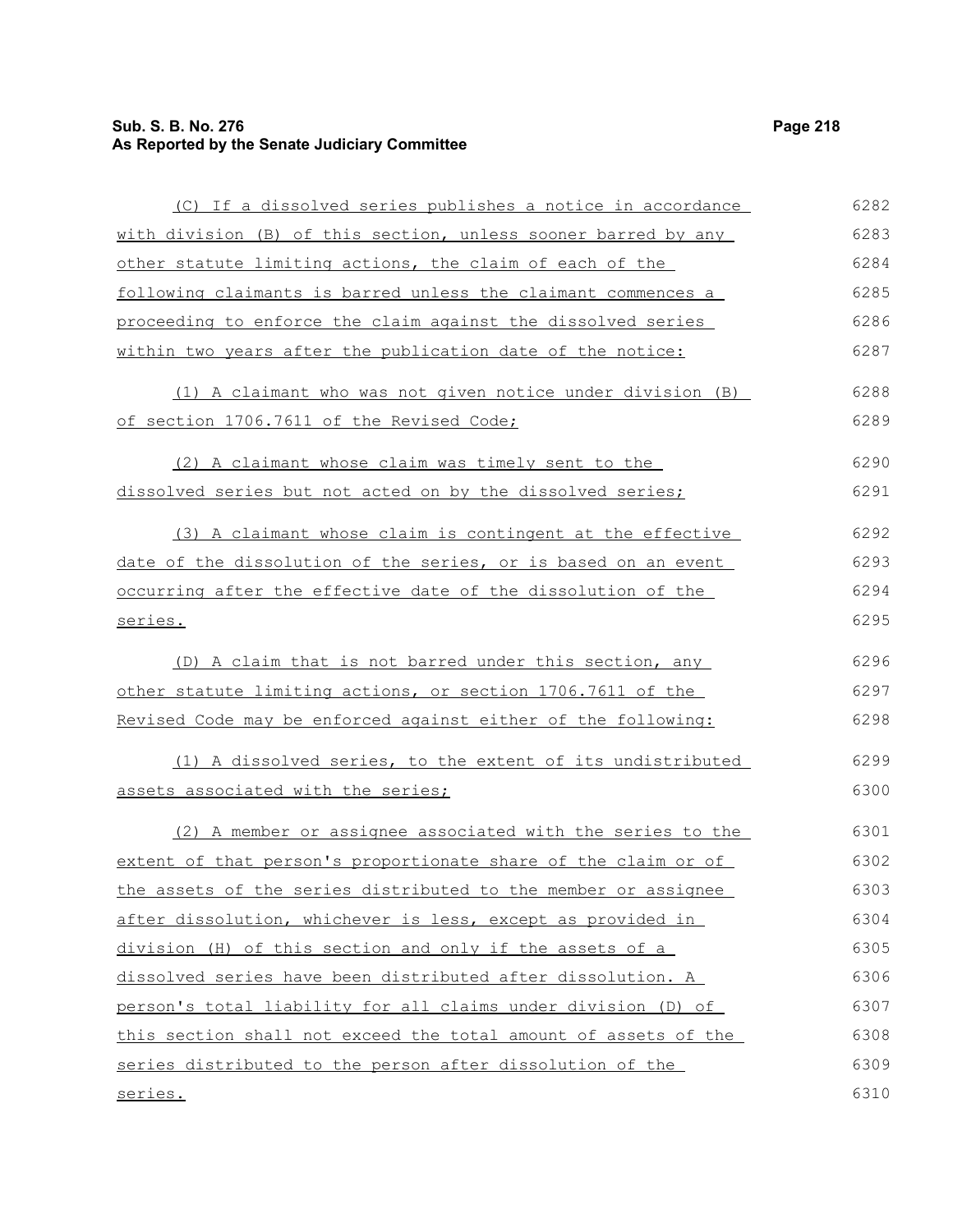# **Sub. S. B. No. 276 Page 219 As Reported by the Senate Judiciary Committee**

| (E) A dissolved series that published a notice under this        | 6311 |
|------------------------------------------------------------------|------|
| section may file an application with the appropriate court in    | 6312 |
| the county in which the limited liability company's principal    | 6313 |
| office is located or, if it has none in this state, in the       | 6314 |
| county in which the limited liability company's statutory agent  | 6315 |
| is or was last located. The application shall be for a           | 6316 |
| determination of the amount and form of security to be provided  | 6317 |
| for payment of claims that are contingent or have not been made  | 6318 |
| known to the dissolved series or that are based on an event      | 6319 |
| occurring after the effective date of the dissolution of the     | 6320 |
| series but that, based on the facts known to the dissolved       | 6321 |
| series, are reasonably estimated to arise after the effective    | 6322 |
| date of the dissolution of the series. Provision need not be     | 6323 |
| made for any claim that is or is reasonably anticipated to be    | 6324 |
| barred under division (C) of this section.                       | 6325 |
| (F) Within ten days after the filing of the application          | 6326 |
| provided for in division (E) of this section, notice of the      | 6327 |
| proceeding shall be given by the dissolved series to each        | 6328 |
| potential claimant as described in that division.                | 6329 |
| (G) The appropriate court may appoint a quardian ad litem        | 6330 |
| to represent all claimants whose identities are unknown in any   | 6331 |
| proceeding brought under this section. The reasonable fees and   | 6332 |
| expenses of the quardian, including all reasonable expert        | 6333 |
| witness fees, shall be paid by the dissolved series.             | 6334 |
| (H) Provision by the dissolved series for security in the        | 6335 |
| amount and the form ordered by the appropriate court under       | 6336 |
| division (E) of this section shall satisfy the dissolved series' | 6337 |
| obligation with respect to claims that are contingent, have not  | 6338 |
| been made known to the dissolved series, or are based on an      | 6339 |
| event occurring after the effective date of the dissolution of   | 6340 |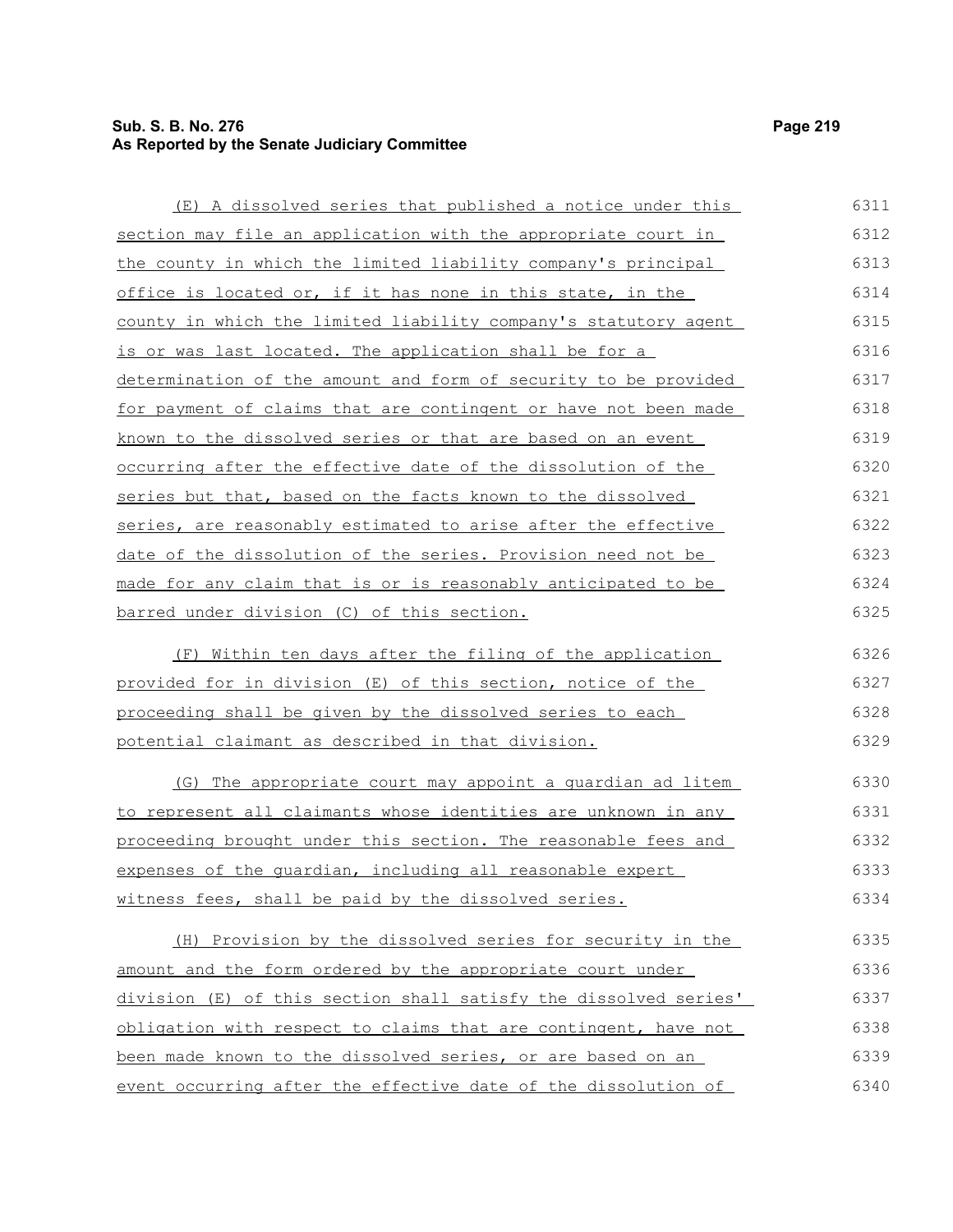# **Sub. S. B. No. 276 Page 220 As Reported by the Senate Judiciary Committee**

| the series. Those claims may not be enforced against a person    | 6341 |
|------------------------------------------------------------------|------|
| owning a membership interest to whom assets have been            | 6342 |
| distributed by the dissolved series after the effective date of  | 6343 |
| the dissolution of the series.                                   | 6344 |
| (I) Nothing in this section shall be construed to extend         | 6345 |
| any otherwise applicable statute of limitations.                 | 6346 |
| Sec. 1706.7613. (A) Upon the winding up of a series,             | 6347 |
| payment or adequate provision for payment shall be made to       | 6348 |
| creditors of the series, including, to the extent permitted by   | 6349 |
| law, members who are associated with the series and who are also | 6350 |
| creditors of the series, in satisfaction of liabilities of the   | 6351 |
| series.                                                          | 6352 |
| (B) After a series complies with division (A) of this            | 6353 |
| section, any surplus shall be distributed as follows:            | 6354 |
| (1) First, to each person owning a membership interest           | 6355 |
| associated with the series that reflects contributions made on   | 6356 |
| account of that membership interest and not previously returned, | 6357 |
| an amount equal to the value of the person's unreturned          | 6358 |
| contributions;                                                   | 6359 |
| (2) Then to each person owning a membership interest             | 6360 |
| associated with the series in the proportions in which the       | 6361 |
| owners of membership interests associated with the series share  | 6362 |
| in distributions prior to dissolution of the series.             | 6363 |
| (C) If the series does not have sufficient surplus to            | 6364 |
| comply with division (B) (1) of this section, any surplus shall  | 6365 |
| be distributed among the owners of membership interests          | 6366 |
| associated with the series in proportion to the value of their   | 6367 |
| respective unreturned contributions.                             | 6368 |
| Sec. 1706.81. This chapter modifies, limits, and                 | 6369 |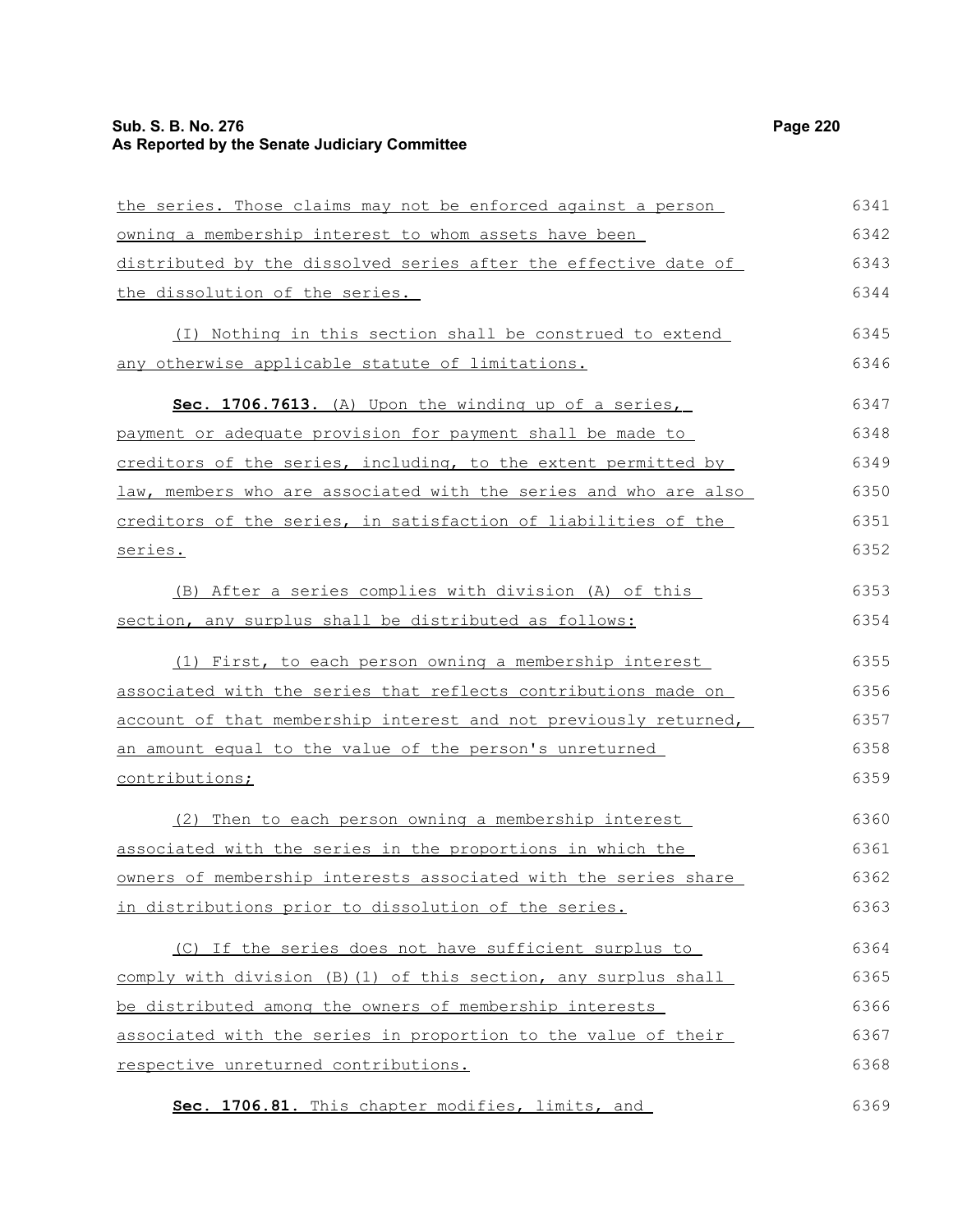# **Sub. S. B. No. 276 Page 221 As Reported by the Senate Judiciary Committee**

| supersedes the federal "Electronic Signatures in Global and      | 6370 |
|------------------------------------------------------------------|------|
| National Commerce Act," 15 U.S.C. 7001 et seq., but does not     | 6371 |
| modify, limit, or supersede 15 U.S.C. 7001(c) or authorize       | 6372 |
| electronic delivery of any of the notices described in 15 U.S.C. | 6373 |
| $7003(b)$ .                                                      | 6374 |
| Sec. 1706.82. A limited liability company formed and             | 6375 |
| existing under this chapter may conduct its activities and       | 6376 |
| affairs, carry on its operations, and have and exercise the      | 6377 |
| powers granted by this chapter in any state, foreign country, or | 6378 |
| other jurisdiction.                                              | 6379 |
| Sec. 1706.83. (A) Prior to January 1, 2022, this chapter         | 6380 |
| shall govern the following limited liability companies:          | 6381 |
| (1) A limited liability company formed on or after January       | 6382 |
| 1, 2021, except a limited liability company that is continuing   | 6383 |
| the business of a dissolved limited liability company under      | 6384 |
| section 1705.44 of the Revised Code;                             | 6385 |
| (2) A limited liability company formed before January 1,         | 6386 |
| 2021, that elects, pursuant to division (C) of this section, to  | 6387 |
| be governed by this chapter.                                     | 6388 |
| (B) On and after January 1, 2022, this chapter shall             | 6389 |
| govern all limited liability companies, including every foreign  | 6390 |
| limited liability company that files an application for          | 6391 |
| registration as a foreign limited liability company on or after  | 6392 |
| January 1, 2022, every foreign limited liability company that    | 6393 |
| registers a name in this state on or after January 1, 2022,      | 6394 |
| every foreign limited liability company that has registered a    | 6395 |
| name in this state prior to January 1, 2022, and every foreign   | 6396 |
| limited liability company that has filed an application for      | 6397 |
| registration as a foreign limited liability company prior to     | 6398 |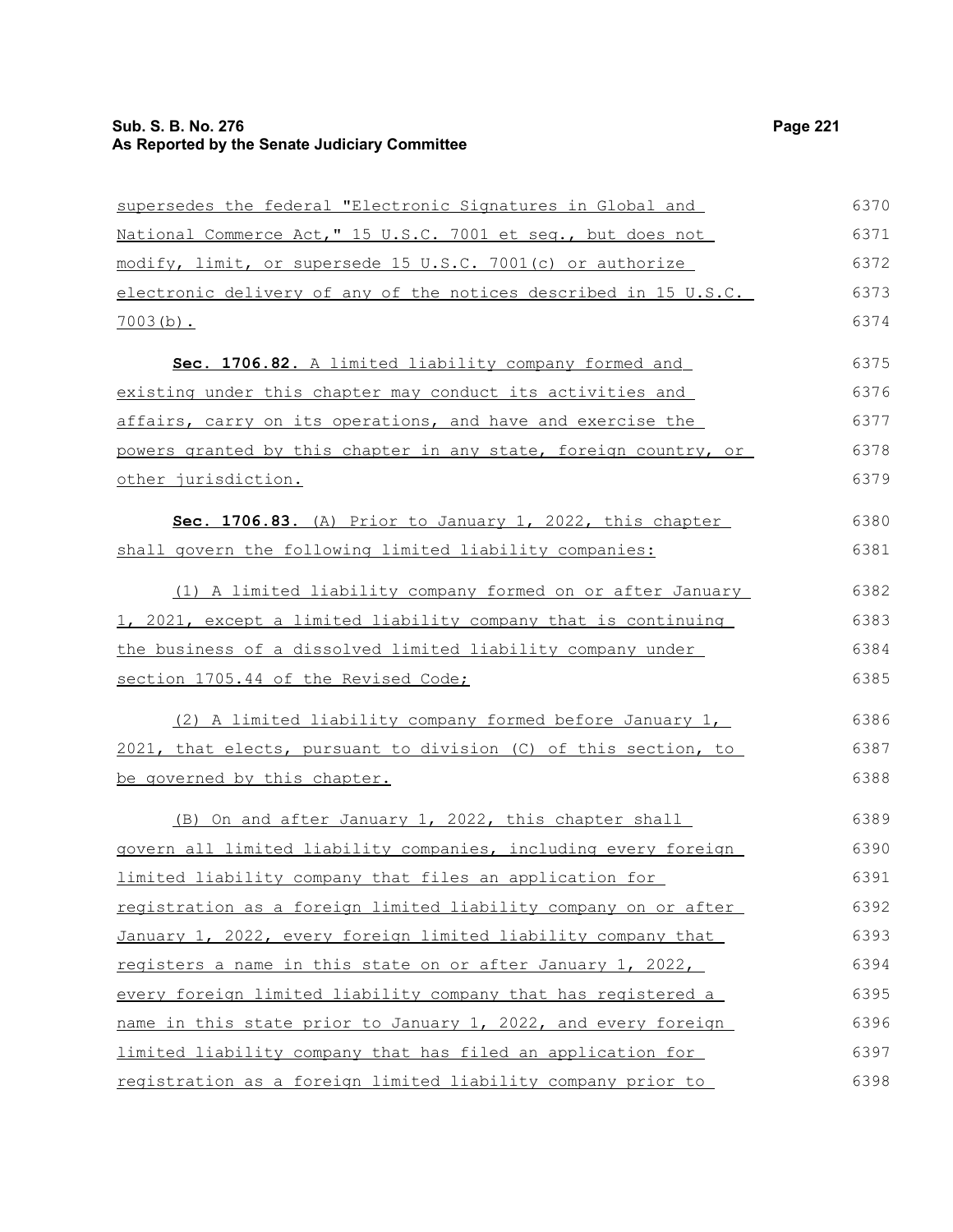January 1, 2022, pursuant to Chapter 1705. of the Revised Code. (C) On and after January 1, 2021, but prior to January 1, 2022, a limited liability company may elect, in the manner provided in its operating agreement or by law for amending the operating agreement, to be subject to this chapter. Sec. 1706.84. Unless expressly stated to the contrary in this chapter, all amendments of this chapter shall apply to limited liability companies and members and agents whether or not existing as such at the time of the enactment of any such amendment. **Sec. 1729.36.** (A) An association may merge or consolidate with one or more entities, if such merger or consolidation is permitted by the laws under which each constituent entity exists and the association complies with this section. (B) Each constituent association shall comply with section 1729.35 of the Revised Code with respect to form and approval of an agreement of merger or consolidation, and each constituent entity shall comply with the applicable provisions of the laws under which it exists, except that the agreement of merger or consolidation, by whatever name designated, shall comply with divisions (C) and (D) of this section. (C) The agreement of merger or consolidation shall set forth all of the following: (1) The names of the states and the laws under which each constituent entity exists; 6399 6400 6401 6402 6403 6404 6405 6406 6407 6408 6409 6410 6411 6412 6413 6414 6415 6416 6417 6418 6419 6420 6421 6422 6423

(2) All statements and matters required to be set forth in agreements of merger or consolidation by the laws under which any constituent entity exists; 6424 6425 6426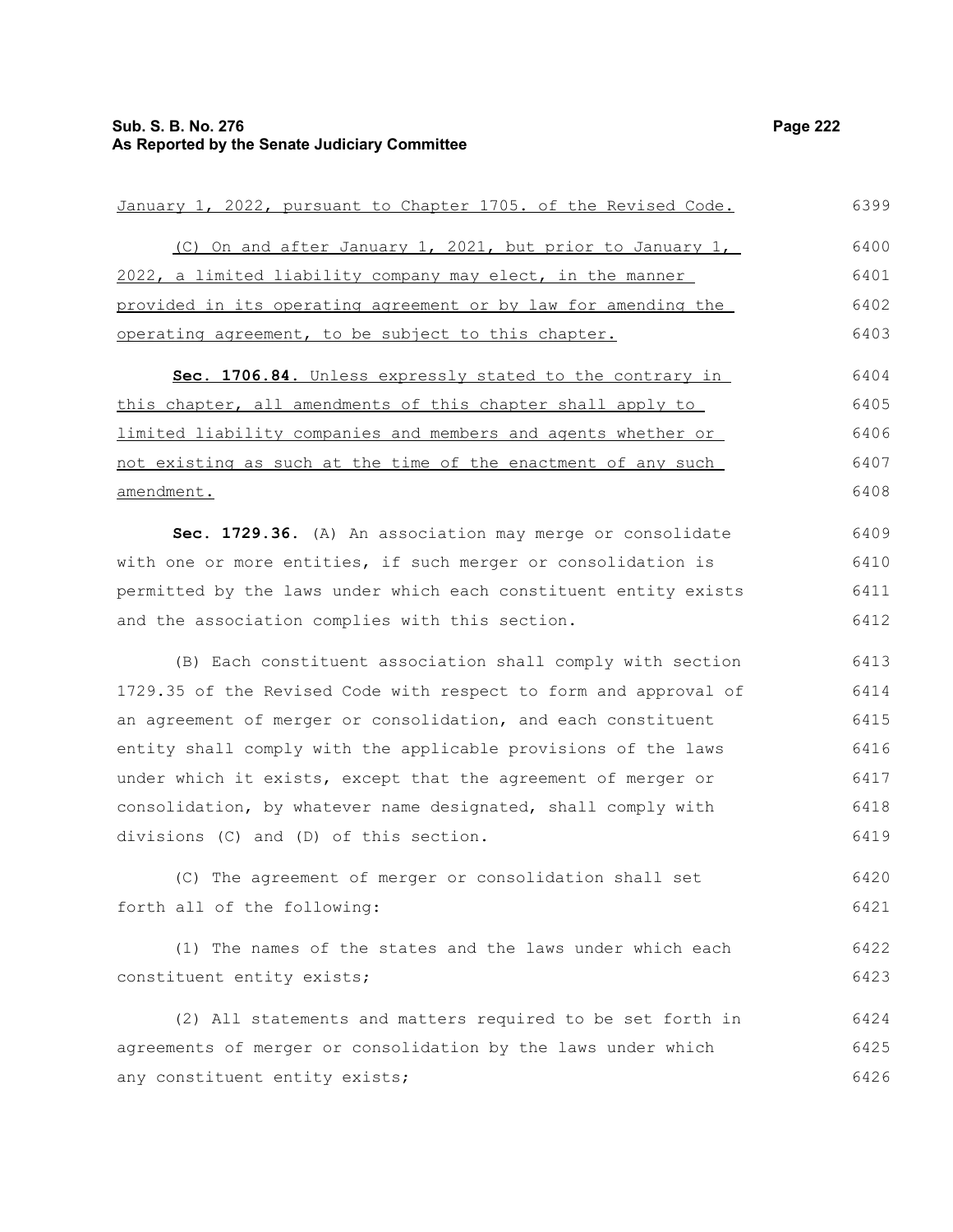### **Sub. S. B. No. 276 Page 223 As Reported by the Senate Judiciary Committee**

(3) A statement that the surviving or new entity is to be an association, a foreign association, a corporation other than a cooperative, or a limited liability company; 6427 6428 6429

(4) If the surviving or new entity is to be a foreign entity: 6430 6431

(a) The place where the principal office of the surviving or new entity is to be located in the state in which the surviving or new entity is to exist; 6432 6433 6434

(b) The consent by the surviving or new entity that it may be sued and served with process in this state in any proceeding for the enforcement of any obligation of any constituent association or domestic entity; 6435 6436 6437 6438

(c) The consent by the surviving or new entity that it shall be subject to the applicable provisions of Chapter 1703. of the Revised Code, if it is a foreign corporation or foreign association, or to sections 1705.53 to 1705.58 or 1706.51 to 1706.515 of the Revised Code, if it is a foreign limited liability company; 6439 6440 6441 6442 6443 6444

(d) If it is desired that the surviving or new entity exercise its corporate privileges in this state as a foreign entity. 6445 6446 6447

(D) The agreement also may set forth other provisions permitted by the laws of any state in which any constituent entity exists. 6448 6449 6450

(E) If the surviving or new entity is an association, the merger or consolidation shall take effect in accordance with sections 1729.37 and 1729.38 of the Revised Code. 6451 6452 6453

(F) If the surviving or new entity is an entity other than 6454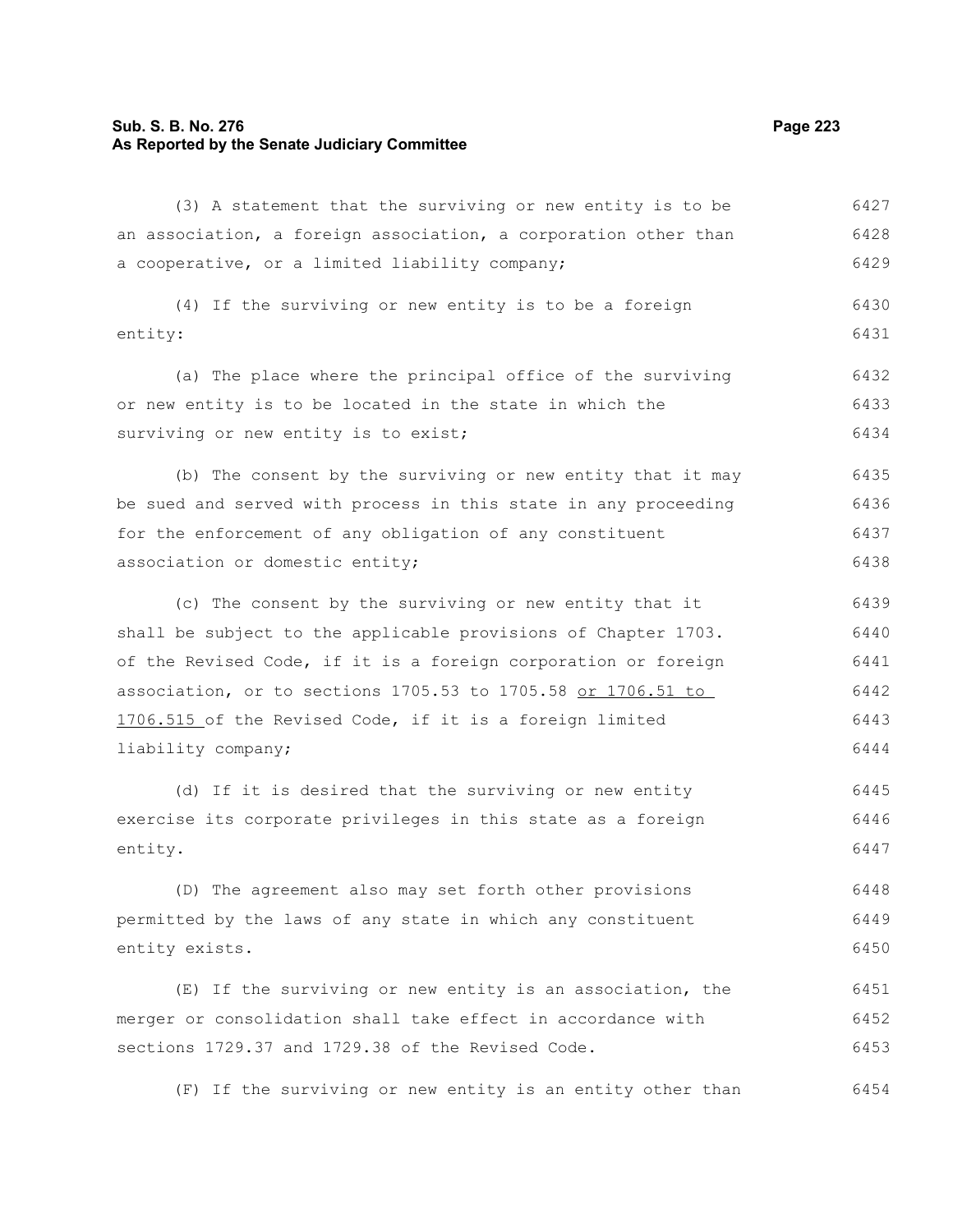### **Sub. S. B. No. 276 Page 224 As Reported by the Senate Judiciary Committee**

an association, the merger or consolidation shall take effect in accordance with the applicable provisions of the laws under which it exists. 6455 6456 6457

**Sec. 1729.38.** (A)(1) Upon adoption of an agreement of merger or consolidation under section 1729.35 or 1729.36 of the Revised Code, a certificate, signed by any authorized officer or representative of each constituent association or entity, shall be filed with the secretary of state on a form prescribed by the secretary of state that sets forth the following: 6458 6459 6460 6461 6462 6463

(a) The name and form of each constituent association or entity and the state law under which each constituent entity exists; 6464 6465 6466

(b) A statement that each constituent association or entity has adopted the agreement of merger or consolidation, the manner of adoption, and that the agreement was adopted in compliance with the laws applicable to each constituent association or entity; 6467 6468 6469 6470 6471

(c) The effective date of the merger or consolidation, which date may be on or after the date of filing of the certificate; 6472 6473 6474

(d) In the case of a merger, a statement that one or more specified constituent associations or entities will be merged into a specified surviving association or entity or, in the case of a consolidation, a statement that the constituent associations or entities will be consolidated into a new association or entity; 6475 6476 6477 6478 6479 6480

(e) The name and address of the statutory agent upon whom any process, notice, or demand against any constituent association or entity, or the surviving or new association or 6481 6482 6483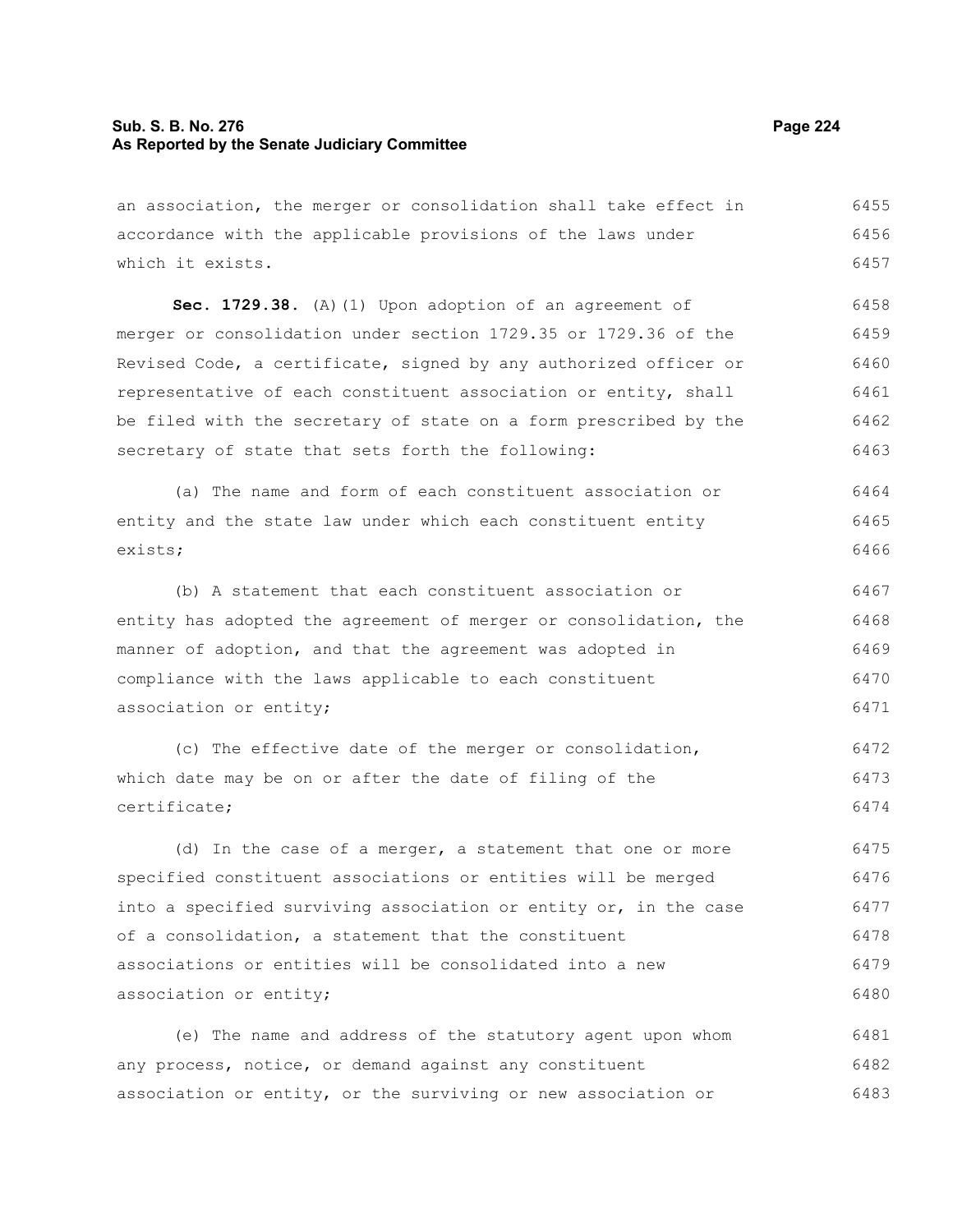## **Sub. S. B. No. 276 Page 225 As Reported by the Senate Judiciary Committee**

entity, may be served.

(2) In the case of a merger into an association or domestic entity, any amendments to the articles of incorporation or the articles of organization of the surviving association or entity shall be filed with the certificate. 6485 6486 6487 6488

(3) In the case of a consolidation to form a new domestic association or entity, the articles of incorporation or the articles of organization of the new association or entity shall be filed with the certificate. 6489 6490 6491 6492

(4) If the surviving or new entity is a foreign entity that desires to transact business in this state as a foreign entity, the certificate shall be accompanied by the information required for qualification of a foreign entity in this state by Chapter 1703. of the Revised Code, in the case of a foreign corporation or foreign cooperative, or by sections 1705.53 and 1705.54 or 1706.511 of the Revised Code, in the case of a foreign limited liability company. 6493 6494 6495 6496 6497 6498 6499 6500

(B) A copy of the certificate of merger or consolidation, certified by the secretary of state, may be filed for record in the office of the county recorder of any county in this state. For such recording, the county recorder shall charge and collect the same fee as in the case of deeds. The certified copy of the certificate of merger or consolidation shall be recorded in the official records of the county recorder. 6501 6502 6503 6504 6505 6506 6507

(C) For purposes of this section, "domestic entity" means a corporation other than an association or a limited liability company organized under the laws of this state. 6508 6509 6510

**Sec. 1745.461.** (A)(1) Pursuant to an agreement of merger between the constituent entities as provided in this section, a 6511 6512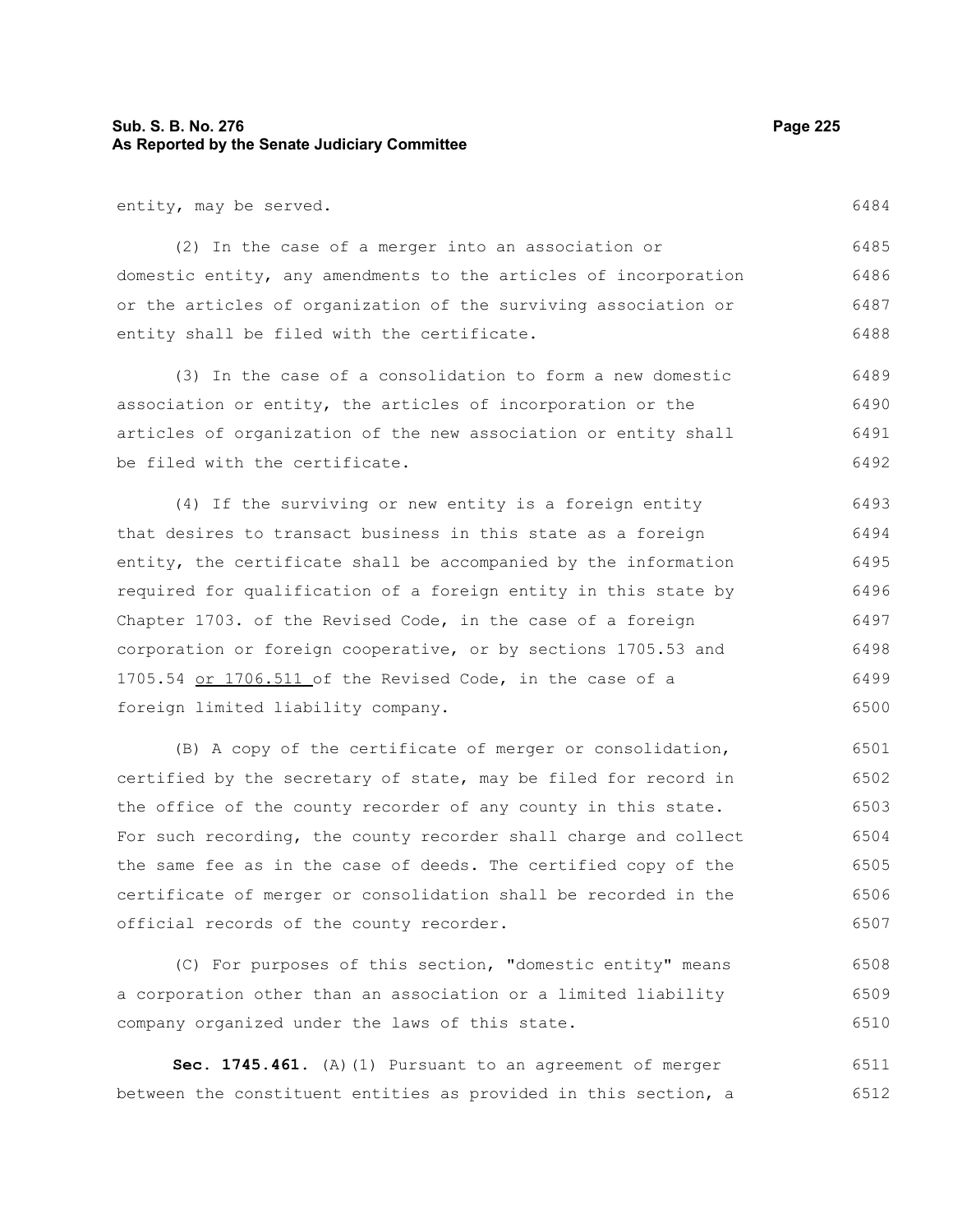## **Sub. S. B. No. 276 Page 226 As Reported by the Senate Judiciary Committee**

domestic unincorporated nonprofit association and, if so provided, one or more additional domestic or foreign entities may be merged into a surviving entity other than a domestic unincorporated nonprofit association. Pursuant to an agreement of consolidation, a domestic unincorporated nonprofit association together with one or more additional domestic or foreign entities may be consolidated into a new entity other than a domestic unincorporated nonprofit association to be formed by that consolidation. The merger or consolidation must be permitted by the chapter of the Revised Code under which each domestic constituent entity exists and by the laws under which each foreign constituent entity exists. 6513 6514 6515 6516 6517 6518 6519 6520 6521 6522 6523 6524

(2) To effect a merger or consolidation under this section, the manager or managers of each constituent unincorporated nonprofit association shall approve an agreement of merger or consolidation to be signed by the manager, the chairperson, the president, or a vice-president and by the secretary or an assistant secretary or, if there are no officers, by an authorized manager. The agreement of merger or consolidation shall be approved or otherwise authorized by or on behalf of each other constituent entity in accordance with the laws under which it exists. 6525 6526 6527 6528 6529 6530 6531 6532 6533 6534

(3) The agreement of merger or consolidation shall set forth all of the following: 6535 6536

(a) The name and the form of entity of each constituent entity and the state under the laws of which each constituent entity exists; 6537 6538 6539

(b) In the case of a merger, that one or more specified constituent entities will be merged into a specified surviving foreign entity or surviving domestic entity other than a 6540 6541 6542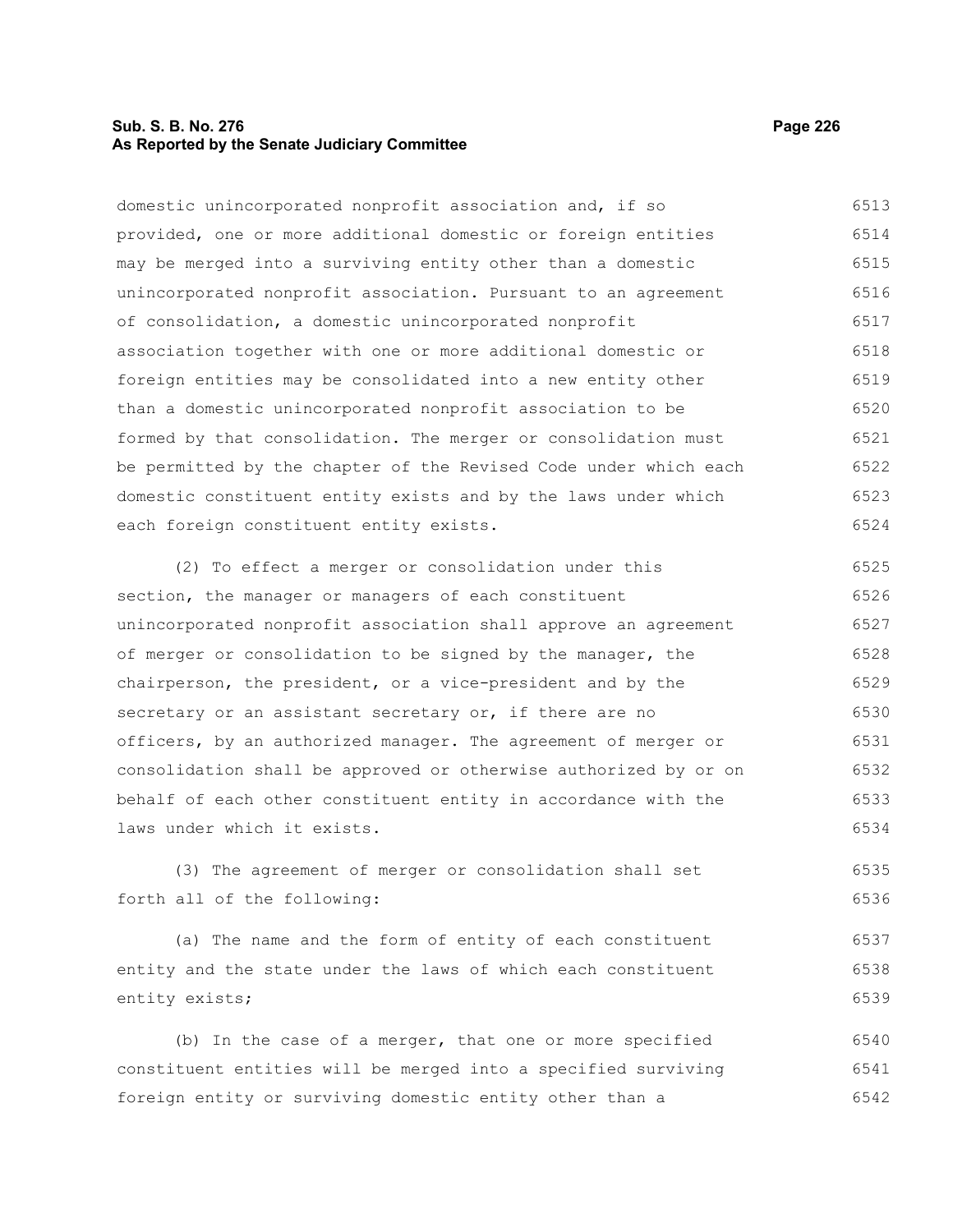## **Sub. S. B. No. 276 Page 227 As Reported by the Senate Judiciary Committee**

domestic unincorporated nonprofit association or, in the case of a consolidation, that the constituent entities will be consolidated into a new foreign entity or domestic entity other than a domestic unincorporated nonprofit association. The name of the surviving or new entity may be the same as or similar to that of any constituent entity. (c) The terms of the merger or consolidation and the mode of carrying those terms into effect; (d) If the surviving or new entity is a foreign unincorporated nonprofit association, all additional statements and matters, other than the name and address of the statutory agent, that would be required by section 1745.46 of the Revised Code if the surviving or new unincorporated nonprofit 6543 6544 6545 6546 6547 6548 6549 6550 6551 6552 6553 6554 6555

(e) The name and the form of entity of the surviving or new entity, the state under the laws of which the surviving entity exists or the new entity is to exist, and the location of the principal office of the surviving or new entity in that state; 6558 6559 6560 6561 6562

association were a domestic unincorporated nonprofit

association;

(f) All statements and matters required to be set forth in an agreement of merger or consolidation by the laws under which each constituent entity exists and, in the case of a consolidation, the new entity is to exist; 6563 6564 6565 6566

(g) The consent of the surviving or the new entity to be sued and served with process in this state and the irrevocable appointment of the secretary of state as its agent to accept service of process in any proceeding in this state to enforce against the surviving or new entity any obligation of any 6567 6568 6569 6570 6571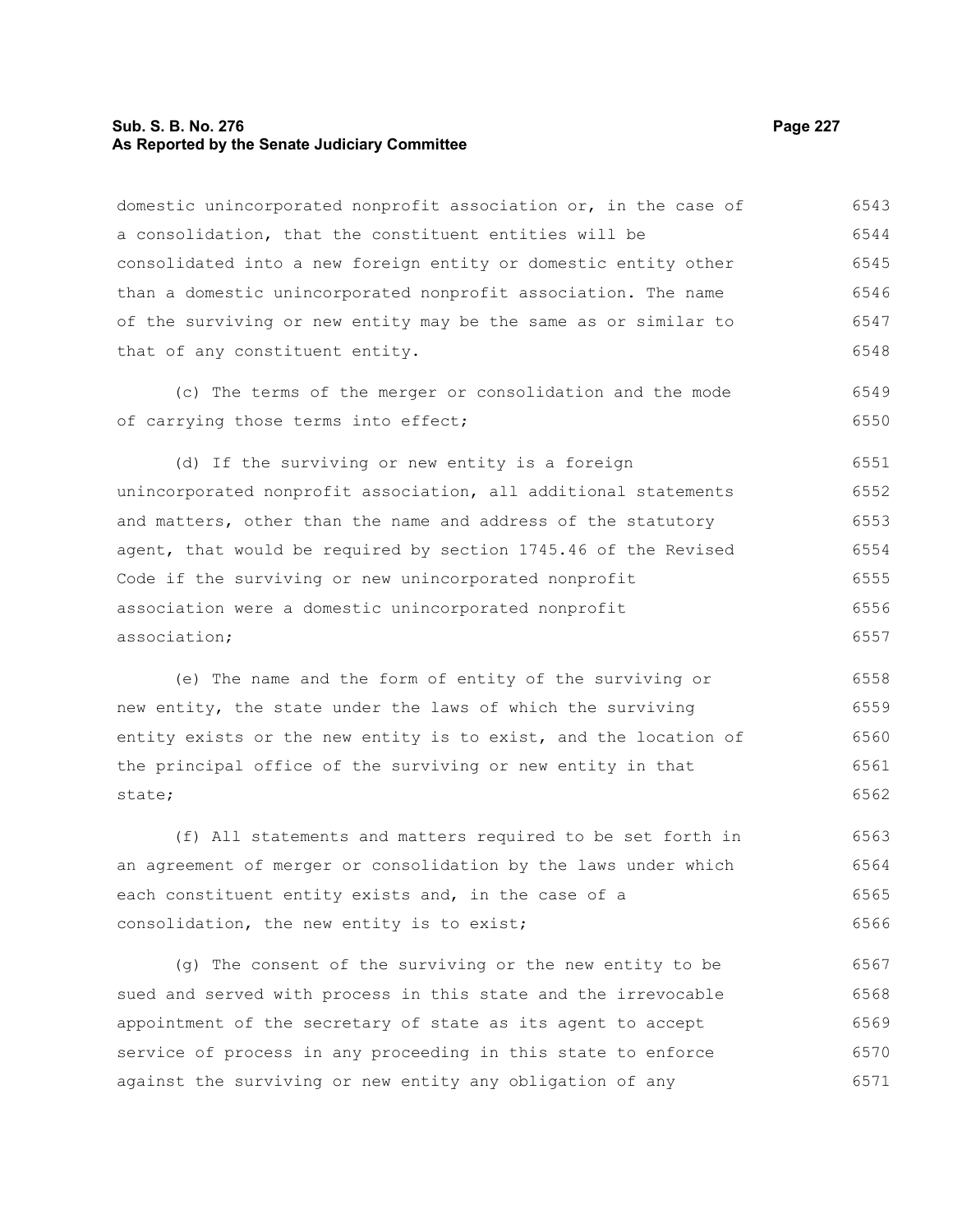## **Sub. S. B. No. 276 Page 228 As Reported by the Senate Judiciary Committee**

domestic constituent unincorporated nonprofit association. Such service shall be made upon the secretary of state by leaving duplicate copies of such process, together with an affidavit of the plaintiff or one of the plaintiff's attorneys, showing the last known address of such association, and a fee of up to five dollars that shall be included as taxable costs in the case of judicial proceedings. Upon receipt of such process, affidavit, and fee, the secretary of state shall immediately give notice to the association at the address specified in the affidavit and forward to such address by certified mail, with a request for return receipt, a copy of such process. 6572 6573 6574 6575 6576 6577 6578 6579 6580 6581 6582

(h) If the surviving or new entity is a foreign unincorporated nonprofit association that desires to transact business in this state as a foreign unincorporated nonprofit association, a statement to that effect, together with a statement regarding the appointment of a statutory agent and service of any process, notice, or demand upon that statutory agent or the secretary of state; 6583 6584 6585 6586 6587 6588 6589

(i) If the surviving or new entity is a foreign limited partnership that desires to transact business in this state as a foreign limited partnership, a statement to that effect, together with all of the information required under section 1782.49 of the Revised Code when a foreign limited partnership registers to transact business in this state; 6590 6591 6592 6593 6594 6595

(j) If the surviving or new entity is a foreign limited liability company that desires to transact business in this state as a foreign limited liability company, a statement to that effect, together with all of the information required under section 1705.54 or 1706.511 of the Revised Code when a foreign limited liability company registers to transact business in this 6596 6597 6598 6599 6600 6601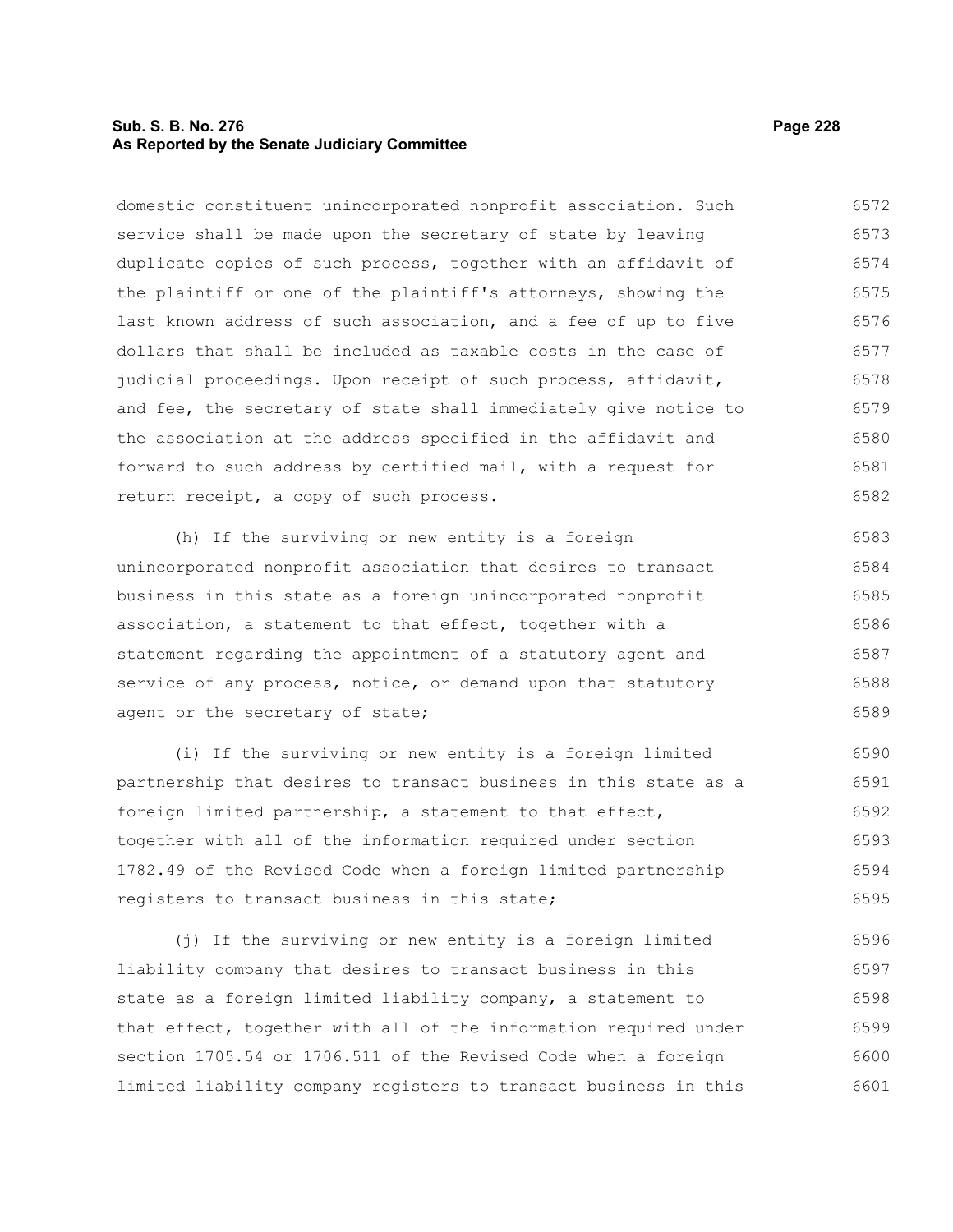## **Sub. S. B. No. 276 Page 229 As Reported by the Senate Judiciary Committee**

state;

(k) If the surviving or new entity is a foreign unincorporated association that desires to transact business in this state as a foreign unincorporated association, a statement 6602 6603 6604 6605

to that effect, together with all of the information, if any, required by the secretary of state when a foreign unincorporated association registers to transact business in this state. (4) The agreement of merger or consolidation also may set forth any additional provision permitted by the laws of any state under the laws of which any constituent entity exists, consistent with the laws under which the surviving entity exists or the new entity is to exist. (B) A merger or consolidation pursuant to this section in which a public benefit association is one of the constituent entities shall be subject to, and shall comply with, the provisions of divisions  $(B)(1)(b)$ ,  $(2)$ ,  $(3)$ , and  $(4)$  of section 1745.46 of the Revised Code. **Sec. 1751.01.** As used in this chapter: (A)(1) "Basic health care services" means the following services when medically necessary: (a) Physician's services, except when such services are supplemental under division (B) of this section; (b) Inpatient hospital services; (c) Outpatient medical services; (d) Emergency health services; (e) Urgent care services; 6606 6607 6608 6609 6610 6611 6612 6613 6614 6615 6616 6617 6618 6619 6620 6621 6622 6623 6624 6625 6626 6627

(f) Diagnostic laboratory services and diagnostic and 6628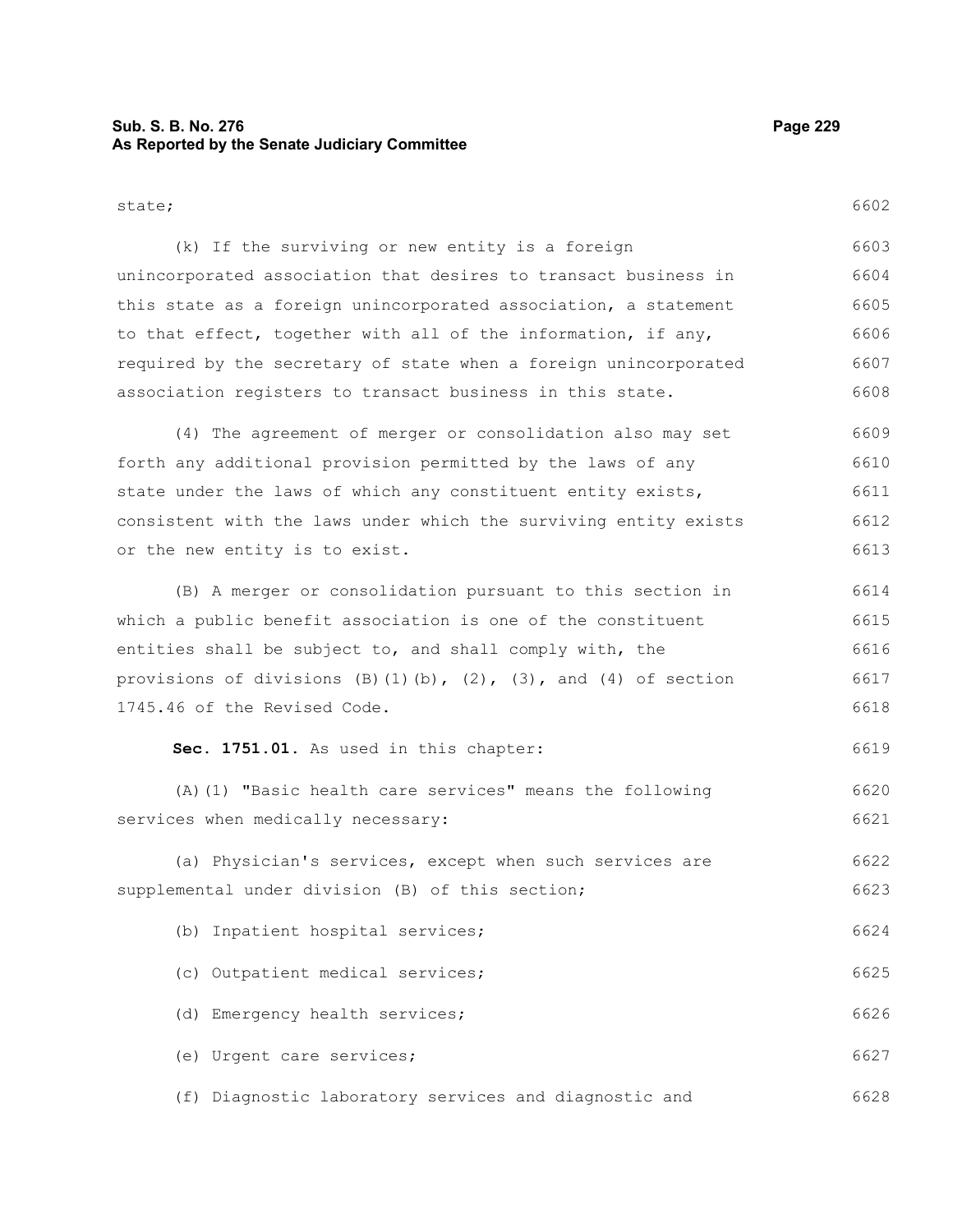## **Sub. S. B. No. 276 Page 230 As Reported by the Senate Judiciary Committee**

therapeutic radiologic services;

(g) Diagnostic and treatment services, other than prescription drug services, for biologically based mental illnesses; 6630 6632

(h) Preventive health care services, including, but not limited to, voluntary family planning services, infertility services, periodic physical examinations, prenatal obstetrical care, and well-child care; 6633 6634 6635 6636

(i) Routine patient care for patients enrolled in an eligible cancer clinical trial pursuant to section 3923.80 of the Revised Code. 6637 6638 6639

"Basic health care services" does not include experimental procedures.

Except as provided by divisions (A)(2) and (3) of this section in connection with the offering of coverage for diagnostic and treatment services for biologically based mental illnesses, a health insuring corporation shall not offer coverage for a health care service, defined as a basic health care service by this division, unless it offers coverage for all listed basic health care services. However, this requirement does not apply to the coverage of beneficiaries enrolled in medicare pursuant to a medicare contract, or to the coverage of beneficiaries enrolled in the federal employee health benefits program pursuant to 5 U.S.C.A. 8905, or to the coverage of medicaid recipients, or to the coverage of beneficiaries under any federal health care program regulated by a federal regulatory body, or to the coverage of beneficiaries under any contract covering officers or employees of the state that has been entered into by the department of administrative services. 6642 6643 6644 6645 6646 6647 6648 6649 6650 6651 6652 6653 6654 6655 6656 6657

6631

6640 6641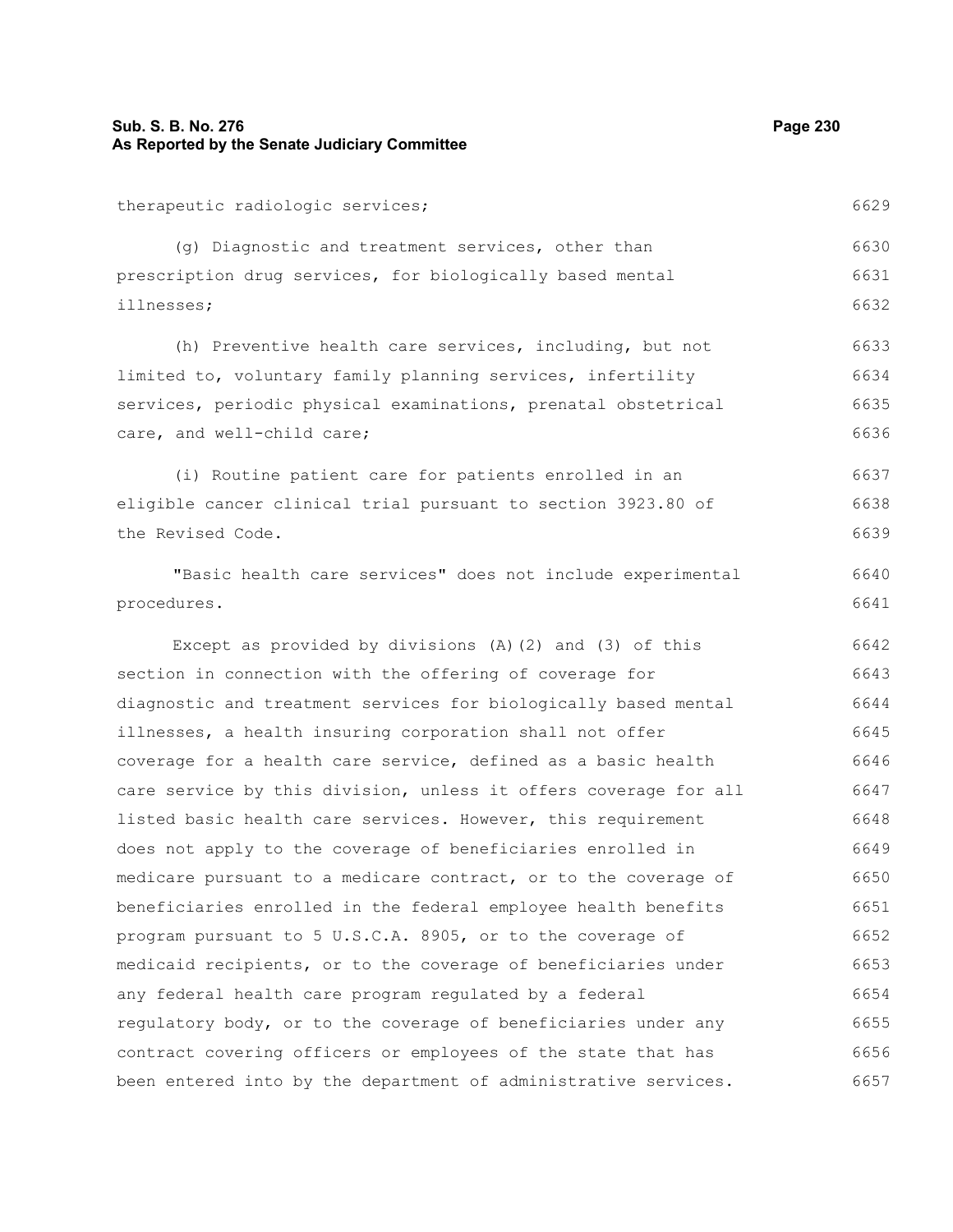## **Sub. S. B. No. 276 Page 231 As Reported by the Senate Judiciary Committee**

(2) A health insuring corporation may offer coverage for diagnostic and treatment services for biologically based mental illnesses without offering coverage for all other basic health care services. A health insuring corporation may offer coverage for diagnostic and treatment services for biologically based mental illnesses alone or in combination with one or more supplemental health care services. However, a health insuring corporation that offers coverage for any other basic health care service shall offer coverage for diagnostic and treatment services for biologically based mental illnesses in combination with the offer of coverage for all other listed basic health care services. 6658 6659 6660 6661 6662 6663 6664 6665 6666 6667 6668 6669

(3) A health insuring corporation that offers coverage for basic health care services is not required to offer coverage for diagnostic and treatment services for biologically based mental illnesses in combination with the offer of coverage for all other listed basic health care services if all of the following apply: 6670 6671 6672 6673 6674 6675

(a) The health insuring corporation submits documentation certified by an independent member of the American academy of actuaries to the superintendent of insurance showing that incurred claims for diagnostic and treatment services for biologically based mental illnesses for a period of at least six months independently caused the health insuring corporation's costs for claims and administrative expenses for the coverage of basic health care services to increase by more than one per cent per year. 6676 6677 6678 6679 6680 6681 6682 6683 6684

(b) The health insuring corporation submits a signed letter from an independent member of the American academy of actuaries to the superintendent of insurance opining that the 6685 6686 6687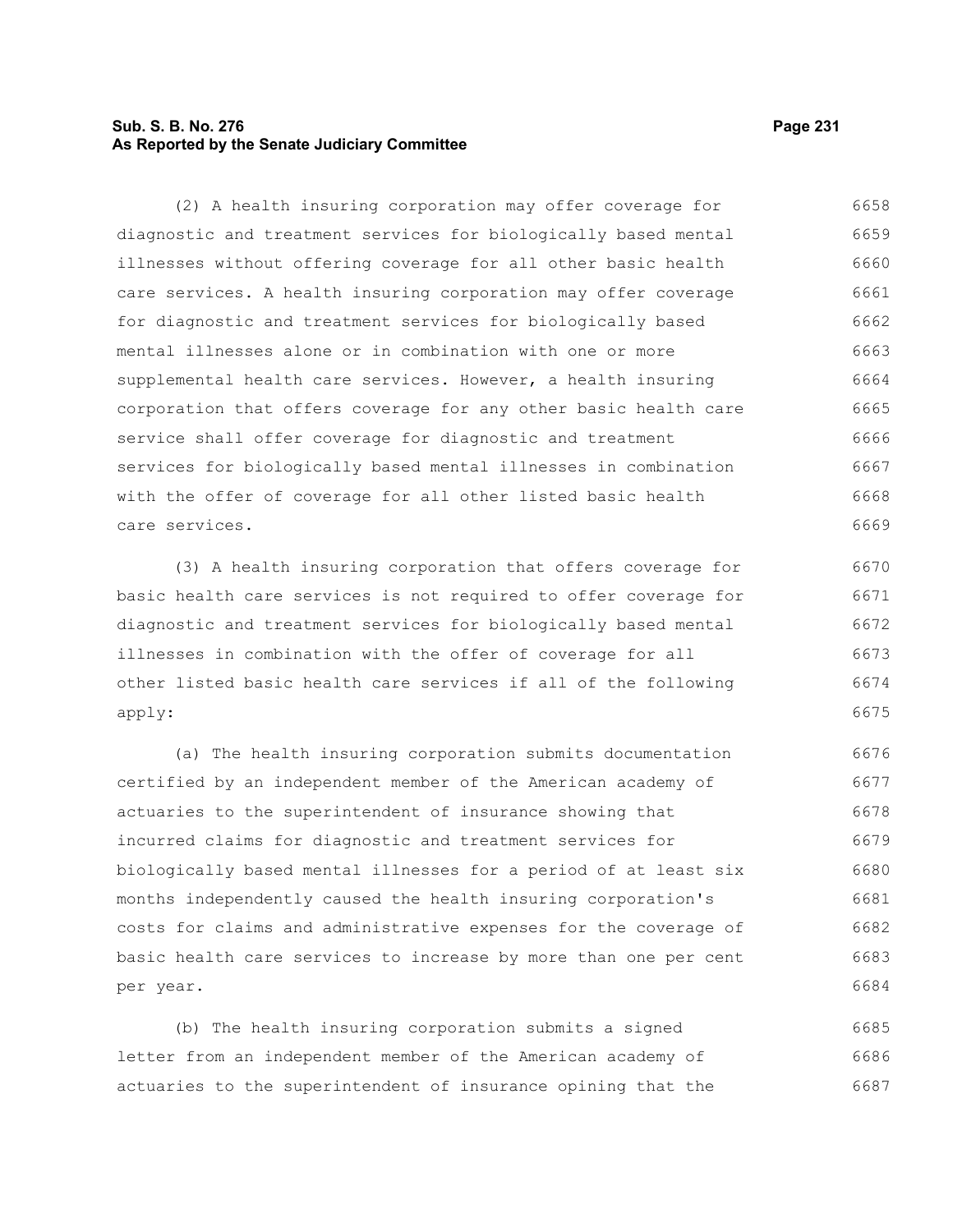#### **Sub. S. B. No. 276 Page 232 As Reported by the Senate Judiciary Committee**

increase in costs described in division (A)(3)(a) of this section could reasonably justify an increase of more than one per cent in the annual premiums or rates charged by the health insuring corporation for the coverage of basic health care services. 6688 6689 6690 6691 6692

(c) The superintendent of insurance makes the following determinations from the documentation and opinion submitted pursuant to divisions (A)(3)(a) and (b) of this section: 6693 6694 6695

(i) Incurred claims for diagnostic and treatment services for biologically based mental illnesses for a period of at least six months independently caused the health insuring corporation's costs for claims and administrative expenses for the coverage of basic health care services to increase by more than one per cent per year. 6696 6697 6698 6699 6700 6701

(ii) The increase in costs reasonably justifies an increase of more than one per cent in the annual premiums or rates charged by the health insuring corporation for the coverage of basic health care services. 6702 6703 6704 6705

Any determination made by the superintendent under this division is subject to Chapter 119. of the Revised Code. 6706 6707

(B)(1) "Supplemental health care services" means any health care services other than basic health care services that a health insuring corporation may offer, alone or in combination with either basic health care services or other supplemental health care services, and includes: 6708 6709 6710 6711 6712

(a) Services of facilities for intermediate or long-term care, or both; 6713 6714

(b) Dental care services;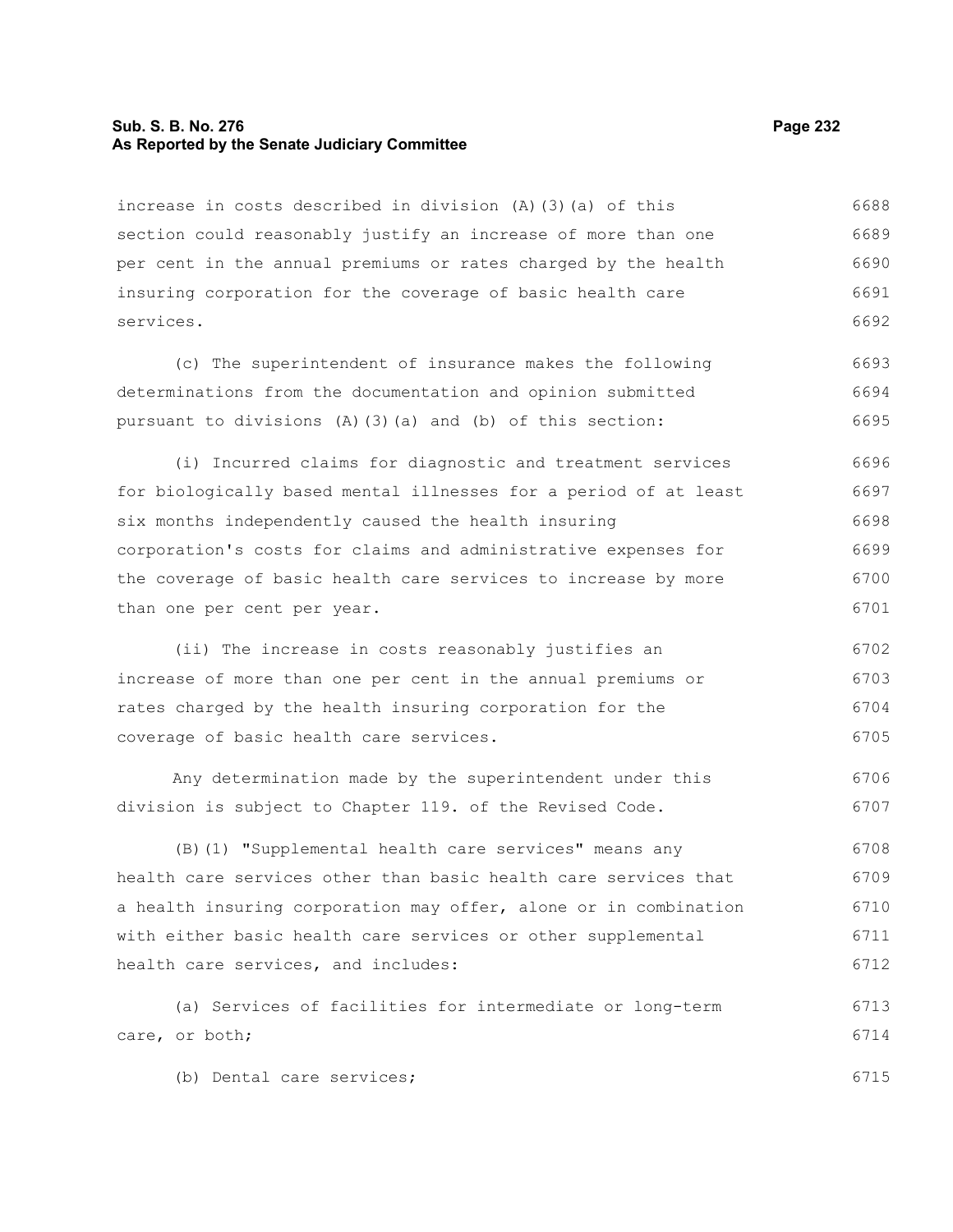and frames; (d) Podiatric care or foot care services; (e) Mental health services, excluding diagnostic and treatment services for biologically based mental illnesses; (f) Short-term outpatient evaluative and crisisintervention mental health services; (g) Medical or psychological treatment and referral services for alcohol and drug abuse or addiction; (h) Home health services; (i) Prescription drug services; (j) Nursing services; (k) Services of a dietitian licensed under Chapter 4759. of the Revised Code; (l) Physical therapy services; (m) Chiropractic services; (n) Any other category of services approved by the superintendent of insurance. (2) If a health insuring corporation offers prescription drug services under this division, the coverage shall include prescription drug services for the treatment of biologically based mental illnesses on the same terms and conditions as other physical diseases and disorders. (C) "Specialty health care services" means one of the 6717 6718 6719 6720 6721 6722 6723 6724 6725 6726 6727 6728 6729 6730 6731 6732 6733 6734 6735 6736 6737 6738 6739

(c) Vision care and optometric services including lenses

supplemental health care services listed in division (B) of this section, when provided by a health insuring corporation on an 6740 6741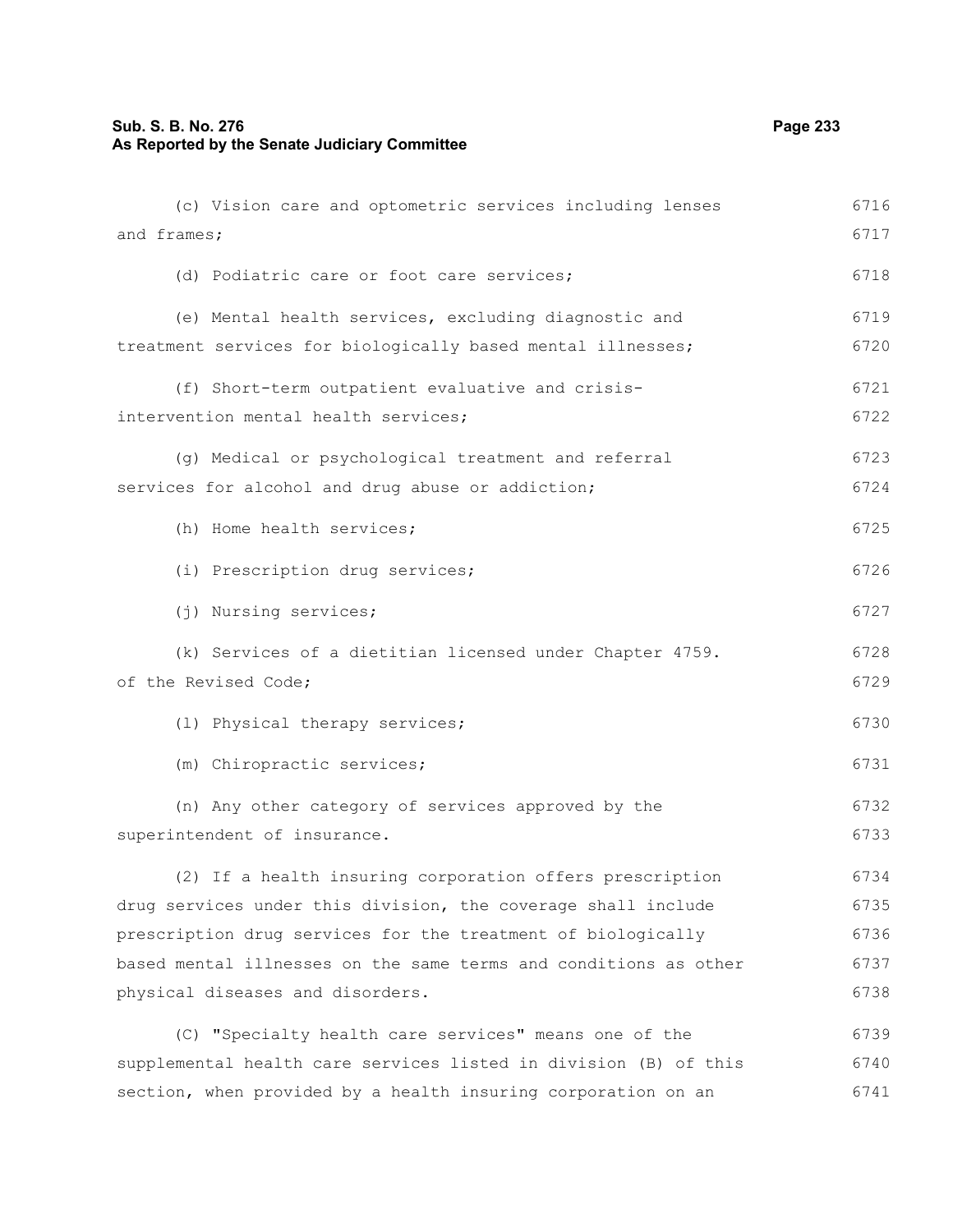### **Sub. S. B. No. 276 Page 234 As Reported by the Senate Judiciary Committee**

outpatient-only basis and not in combination with other supplemental health care services. (D) "Biologically based mental illnesses" means schizophrenia, schizoaffective disorder, major depressive

disorder, bipolar disorder, paranoia and other psychotic disorders, obsessive-compulsive disorder, and panic disorder, as these terms are defined in the most recent edition of the diagnostic and statistical manual of mental disorders published by the American psychiatric association. 6746 6747 6748 6749 6750

(E) "Closed panel plan" means a health care plan that requires enrollees to use participating providers. 6751 6752

(F) "Compensation" means remuneration for the provision of health care services, determined on other than a fee-for-service or discounted-fee-for-service basis. 6753 6754 6755

(G) "Contractual periodic prepayment" means the formula for determining the premium rate for all subscribers of a health insuring corporation. 6756 6757 6758

(H) "Corporation" means a corporation formed under Chapter 1701. or 1702. of the Revised Code or the similar laws of another state. 6759 6760 6761

(I) "Emergency health services" means those health care services that must be available on a seven-days-per-week, twenty-four-hours-per-day basis in order to prevent jeopardy to an enrollee's health status that would occur if such services were not received as soon as possible, and includes, where appropriate, provisions for transportation and indemnity payments or service agreements for out-of-area coverage. 6762 6763 6764 6765 6766 6767 6768

(J) "Enrollee" means any natural person who is entitled to receive health care benefits provided by a health insuring 6769 6770

6742 6743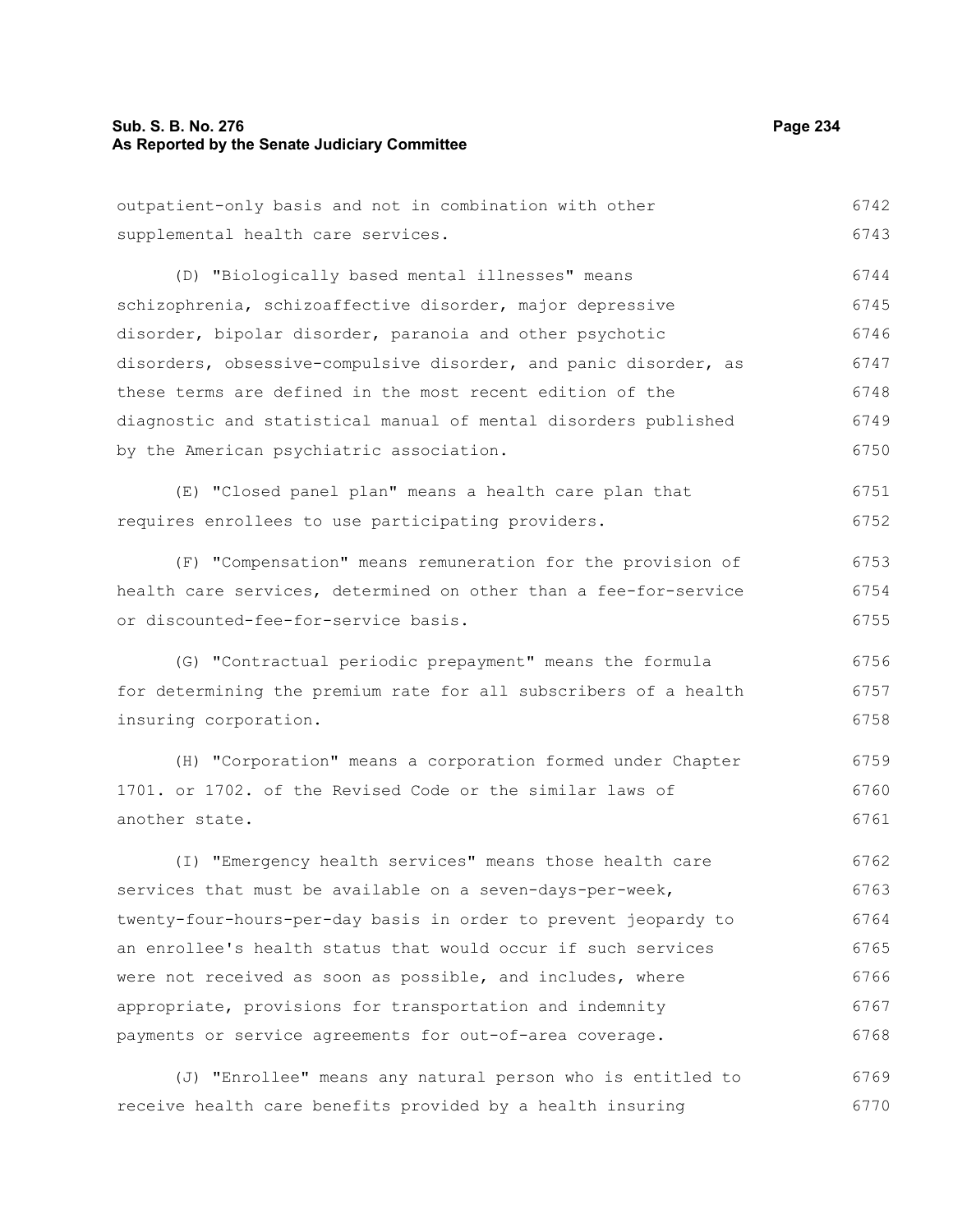## **Sub. S. B. No. 276 Page 235 As Reported by the Senate Judiciary Committee**

corporation. (K) "Evidence of coverage" means any certificate, agreement, policy, or contract issued to a subscriber that sets out the coverage and other rights to which such person is entitled under a health care plan. (L) "Health care facility" means any facility, except a health care practitioner's office, that provides preventive, diagnostic, therapeutic, acute convalescent, rehabilitation, mental health, intellectual disability, intermediate care, or skilled nursing services. (M) "Health care services" means basic, supplemental, and specialty health care services. (N) "Health delivery network" means any group of providers or health care facilities, or both, or any representative thereof, that have entered into an agreement to offer health care services in a panel rather than on an individual basis. (O) "Health insuring corporation" means a corporation, as defined in division (H) of this section, that, pursuant to a policy, contract, certificate, or agreement, pays for, 6771 6772 6773 6774 6775 6776 6777 6778 6779 6780 6781 6782 6783 6784 6785 6786 6787 6788 6789

"Health insuring corporation" does not include a limited liability company formed pursuant to Chapter 1705. or 1706. of the Revised Code, an insurer licensed under Title XXXIX of the 6797 6798 6799

reimburses, or provides, delivers, arranges for, or otherwise

care services, or specialty health care services, or a combination of basic health care services and either

plan.

supplemental health care services or specialty health care

services, through either an open panel plan or a closed panel

makes available, basic health care services, supplemental health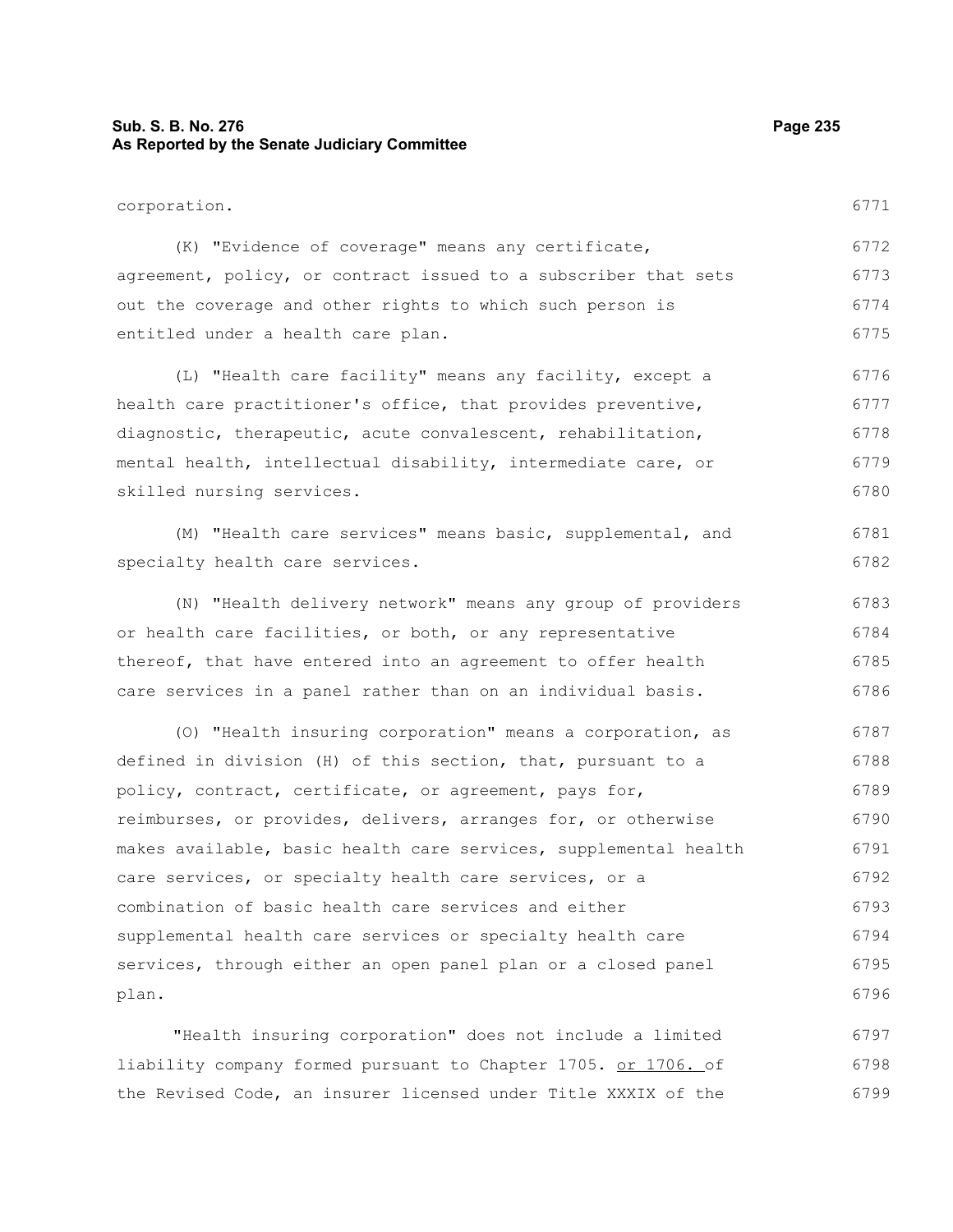## **Sub. S. B. No. 276 Page 236 As Reported by the Senate Judiciary Committee**

Revised Code if that insurer offers only open panel plans under which all providers and health care facilities participating receive their compensation directly from the insurer, a corporation formed by or on behalf of a political subdivision or a department, office, or institution of the state, or a public entity formed by or on behalf of a board of county commissioners, a county board of developmental disabilities, an alcohol and drug addiction services board, a board of alcohol, drug addiction, and mental health services, or a community mental health board, as those terms are used in Chapters 340. and 5126. of the Revised Code. Except as provided by division (D) of section 1751.02 of the Revised Code, or as otherwise provided by law, no board, commission, agency, or other entity under the control of a political subdivision may accept insurance risk in providing for health care services. However, nothing in this division shall be construed as prohibiting such entities from purchasing the services of a health insuring corporation or a third-party administrator licensed under Chapter 3959. of the Revised Code. 6800 6801 6802 6803 6804 6805 6806 6807 6808 6809 6810 6811 6812 6813 6814 6815 6816 6817 6818

(P) "Intermediary organization" means a health delivery network or other entity that contracts with licensed health insuring corporations or self-insured employers, or both, to provide health care services, and that enters into contractual arrangements with other entities for the provision of health care services for the purpose of fulfilling the terms of its contracts with the health insuring corporations and self-insured employers. 6819 6820 6821 6822 6823 6824 6825 6826

(Q) "Intermediate care" means residential care above the level of room and board for patients who require personal assistance and health-related services, but who do not require skilled nursing care. 6827 6828 6829 6830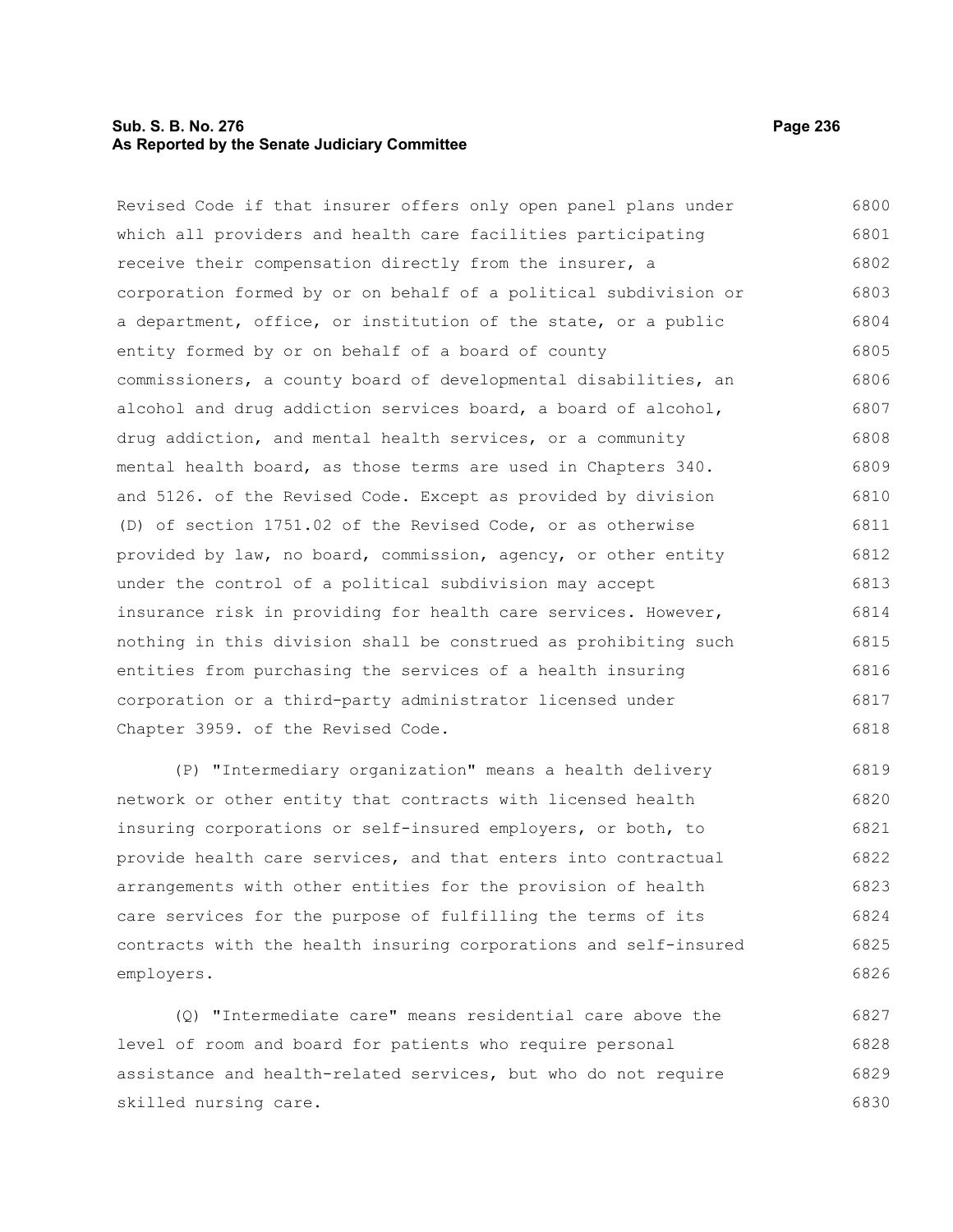## **Sub. S. B. No. 276 Page 237 As Reported by the Senate Judiciary Committee**

(R) "Medical record" means the personal information that relates to an individual's physical or mental condition, medical history, or medical treatment. 6831 6832 6833

(S)(1) "Open panel plan" means a health care plan that provides incentives for enrollees to use participating providers and that also allows enrollees to use providers that are not participating providers. 6835 6836 6837

(2) No health insuring corporation may offer an open panel plan, unless the health insuring corporation is also licensed as an insurer under Title XXXIX of the Revised Code, the health insuring corporation, on June 4, 1997, holds a certificate of authority or license to operate under Chapter 1736. or 1740. of the Revised Code, or an insurer licensed under Title XXXIX of the Revised Code is responsible for the out-of-network risk as evidenced by both an evidence of coverage filing under section 1751.11 of the Revised Code and a policy and certificate filing under section 3923.02 of the Revised Code. 6838 6839 6840 6841 6842 6843 6844 6845 6846 6847

(T) "Osteopathic hospital" means a hospital registered under section 3701.07 of the Revised Code that advocates osteopathic principles and the practice and perpetuation of osteopathic medicine by doing any of the following: 6848 6849 6850 6851

(1) Maintaining a department or service of osteopathic medicine or a committee on the utilization of osteopathic principles and methods, under the supervision of an osteopathic physician; 6852 6853 6854 6855

(2) Maintaining an active medical staff, the majority of which is comprised of osteopathic physicians; 6856 6857

(3) Maintaining a medical staff executive committee that has osteopathic physicians as a majority of its members. 6858 6859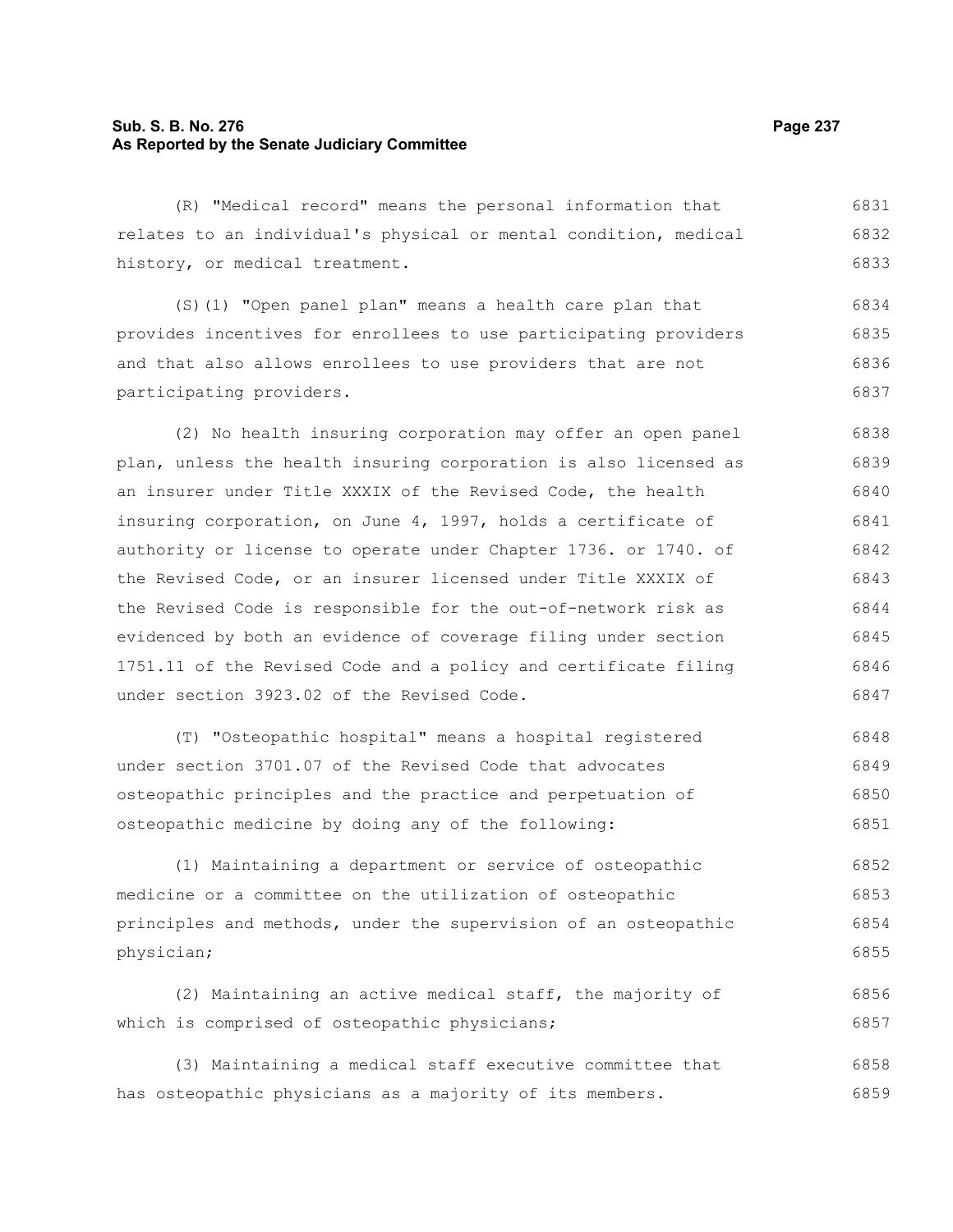## **Sub. S. B. No. 276 Page 238 As Reported by the Senate Judiciary Committee**

(U) "Panel" means a group of providers or health care facilities that have joined together to deliver health care services through a contractual arrangement with a health insuring corporation, employer group, or other payor. 6860 6861 6862 6863

(V) "Person" has the same meaning as in section 1.59 of the Revised Code, and, unless the context otherwise requires, includes any insurance company holding a certificate of authority under Title XXXIX of the Revised Code, any subsidiary and affiliate of an insurance company, and any government agency. 6864 6865 6866 6867 6868 6869

(W) "Premium rate" means any set fee regularly paid by a subscriber to a health insuring corporation. A "premium rate" does not include a one-time membership fee, an annual administrative fee, or a nominal access fee, paid to a managed health care system under which the recipient of health care services remains solely responsible for any charges accessed for those services by the provider or health care facility. 6870 6871 6872 6873 6874 6875 6876

(X) "Primary care provider" means a provider that is designated by a health insuring corporation to supervise, coordinate, or provide initial care or continuing care to an enrollee, and that may be required by the health insuring corporation to initiate a referral for specialty care and to maintain supervision of the health care services rendered to the enrollee. 6877 6878 6879 6880 6881 6882 6883

(Y) "Provider" means any natural person or partnership of natural persons who are licensed, certified, accredited, or otherwise authorized in this state to furnish health care services, or any professional association organized under Chapter 1785. of the Revised Code, provided that nothing in this chapter or other provisions of law shall be construed to 6884 6885 6886 6887 6888 6889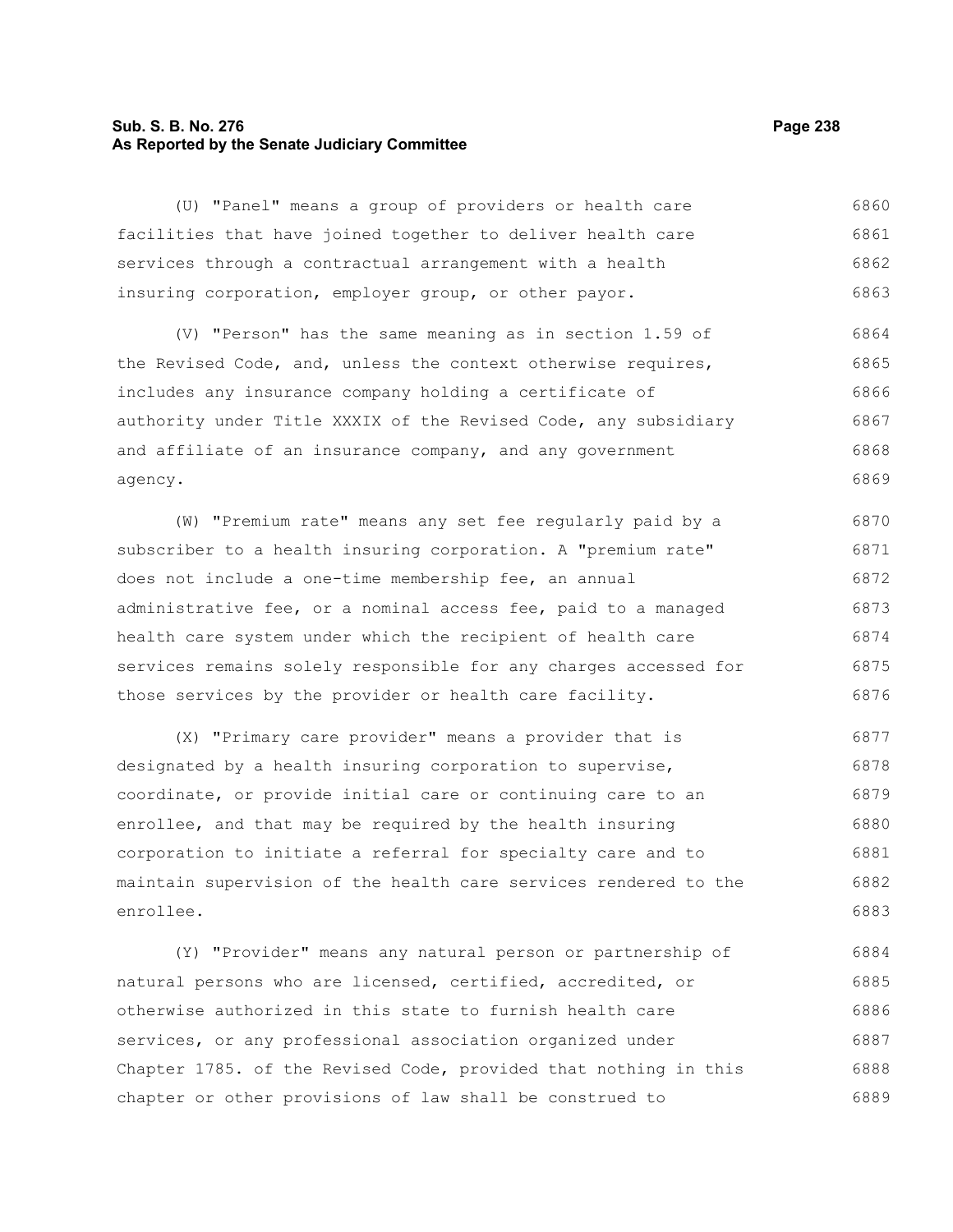#### **Sub. S. B. No. 276 Page 239 As Reported by the Senate Judiciary Committee**

preclude a health insuring corporation, health care practitioner, or organized health care group associated with a health insuring corporation from employing certified nurse practitioners, certified nurse anesthetists, clinical nurse specialists, certified nurse-midwives, pharmacists, dietitians, physician assistants, dental assistants, dental hygienists, optometric technicians, or other allied health personnel who are licensed, certified, accredited, or otherwise authorized in this state to furnish health care services. 6890 6891 6892 6893 6894 6895 6896 6897 6898

(Z) "Provider sponsored organization" means a corporation, as defined in division (H) of this section, that is at least eighty per cent owned or controlled by one or more hospitals, as defined in section 3727.01 of the Revised Code, or one or more physicians licensed to practice medicine or surgery or osteopathic medicine and surgery under Chapter 4731. of the Revised Code, or any combination of such physicians and hospitals. Such control is presumed to exist if at least eighty per cent of the voting rights or governance rights of a provider sponsored organization are directly or indirectly owned, controlled, or otherwise held by any combination of the physicians and hospitals described in this division. 6899 6900 6901 6902 6903 6904 6905 6906 6907 6908 6909 6910

(AA) "Solicitation document" means the written materials provided to prospective subscribers or enrollees, or both, and used for advertising and marketing to induce enrollment in the health care plans of a health insuring corporation. 6911 6912 6913 6914

(BB) "Subscriber" means a person who is responsible for making payments to a health insuring corporation for participation in a health care plan, or an enrollee whose employment or other status is the basis of eligibility for enrollment in a health insuring corporation. 6915 6916 6917 6918 6919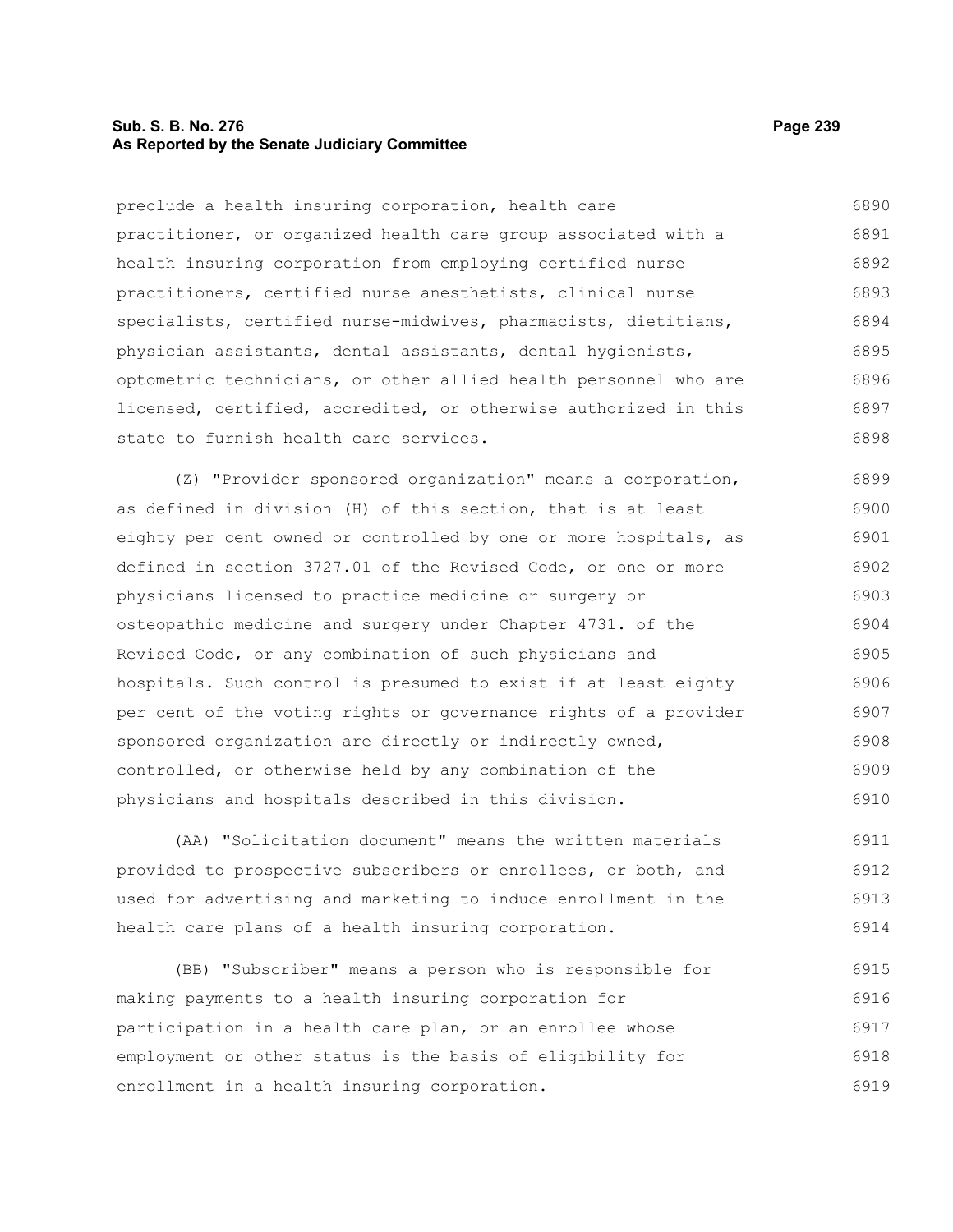## **Sub. S. B. No. 276 Page 240 As Reported by the Senate Judiciary Committee**

(CC) "Urgent care services" means those health care services that are appropriately provided for an unforeseen condition of a kind that usually requires medical attention without delay but that does not pose a threat to the life, limb, or permanent health of the injured or ill person, and may include such health care services provided out of the health insuring corporation's approved service area pursuant to indemnity payments or service agreements. 6920 6921 6922 6923 6924 6925 6926 6927

**Sec. 1776.69.** (A) Pursuant to a written agreement of merger or consolidation between the constituent entities as this section provides, a domestic partnership and one or more additional domestic or foreign entities may merge into a surviving entity other than a domestic partnership, or a domestic partnership together with one or more additional domestic or foreign entities may consolidate into a new entity, other than a domestic partnership, that is formed by the consolidation. No merger or consolidation may be carried out pursuant to this section unless it is permitted by the Revised Code chapter under which each domestic constituent entity exists and by the laws under which each foreign constituent entity exists. 6928 6929 6930 6931 6932 6933 6934 6935 6936 6937 6938 6939 6940

(B) Any written agreement of any merger or consolidation shall set forth all of the following: 6941 6942

(1) The name and the form of entity of each constituent entity and the state under the laws of which each constituent entity exists; 6943 6944 6945

(2) In the case of a merger, that one or more specified constituent domestic partnerships and other specified constituent entities will be merged into a specified surviving foreign entity or surviving domestic entity other than a 6946 6947 6948 6949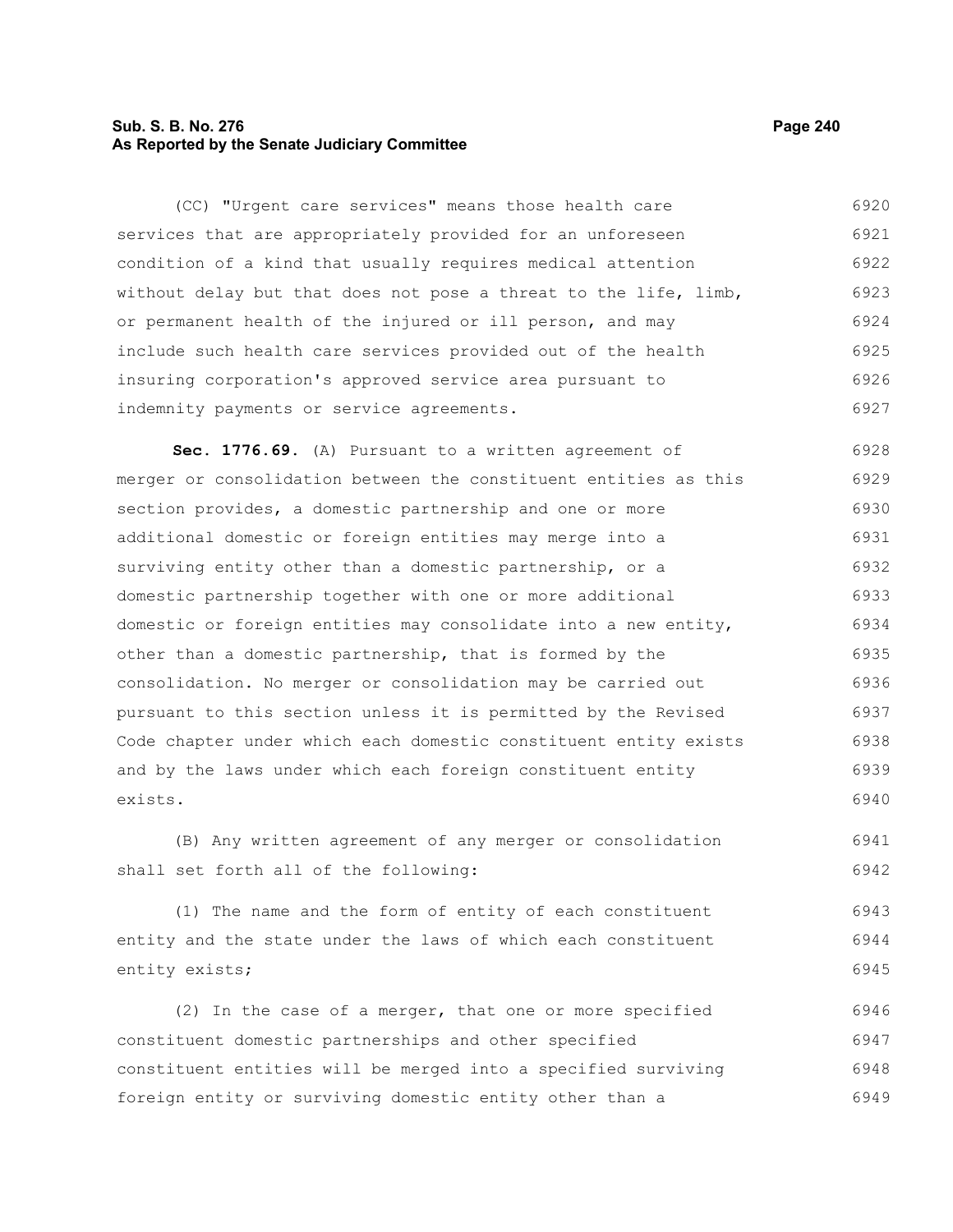## **Sub. S. B. No. 276 Page 241 As Reported by the Senate Judiciary Committee**

domestic partnership, or, in the case of a consolidation, that the constituent entities will be consolidated into a new foreign entity or a new domestic entity other than a domestic partnership; 6950 6951 6952 6953

(3) If the surviving or new entity is a foreign partnership, all statements and matters that section 1776.68 of the Revised Code would require if the surviving or new entity were a domestic partnership; 6954 6955 6956 6957

(4) The name and the form of entity of the surviving or new entity, the state under the laws of which the surviving entity exists or the new entity is to exist, and the location of the principal office of the surviving or new entity; 6958 6959 6960 6961

(5) Any additional statements and matters required to be set forth in an agreement of merger or consolidation by the laws under which each constituent entity exists and, in the case of a consolidation, the new entity is to exist; 6962 6963 6964 6965

(6) If the surviving or new entity is a foreign entity, the consent of the surviving or new foreign entity to be sued and served with process in this state and the irrevocable appointment of the secretary of state as its agent to accept service of process in any proceeding in this state to enforce against the surviving or new foreign entity any obligation of any constituent domestic partnership or to enforce the rights of a dissenting partner of any constituent domestic partnership; 6966 6967 6968 6969 6970 6971 6972 6973

(7) If the surviving or new entity is a foreign corporation that desires to transact business in this state as a foreign corporation, a statement to that effect, together with a statement regarding the appointment of a statutory agent and service of any process, notice, or demand upon that statutory 6974 6975 6976 6977 6978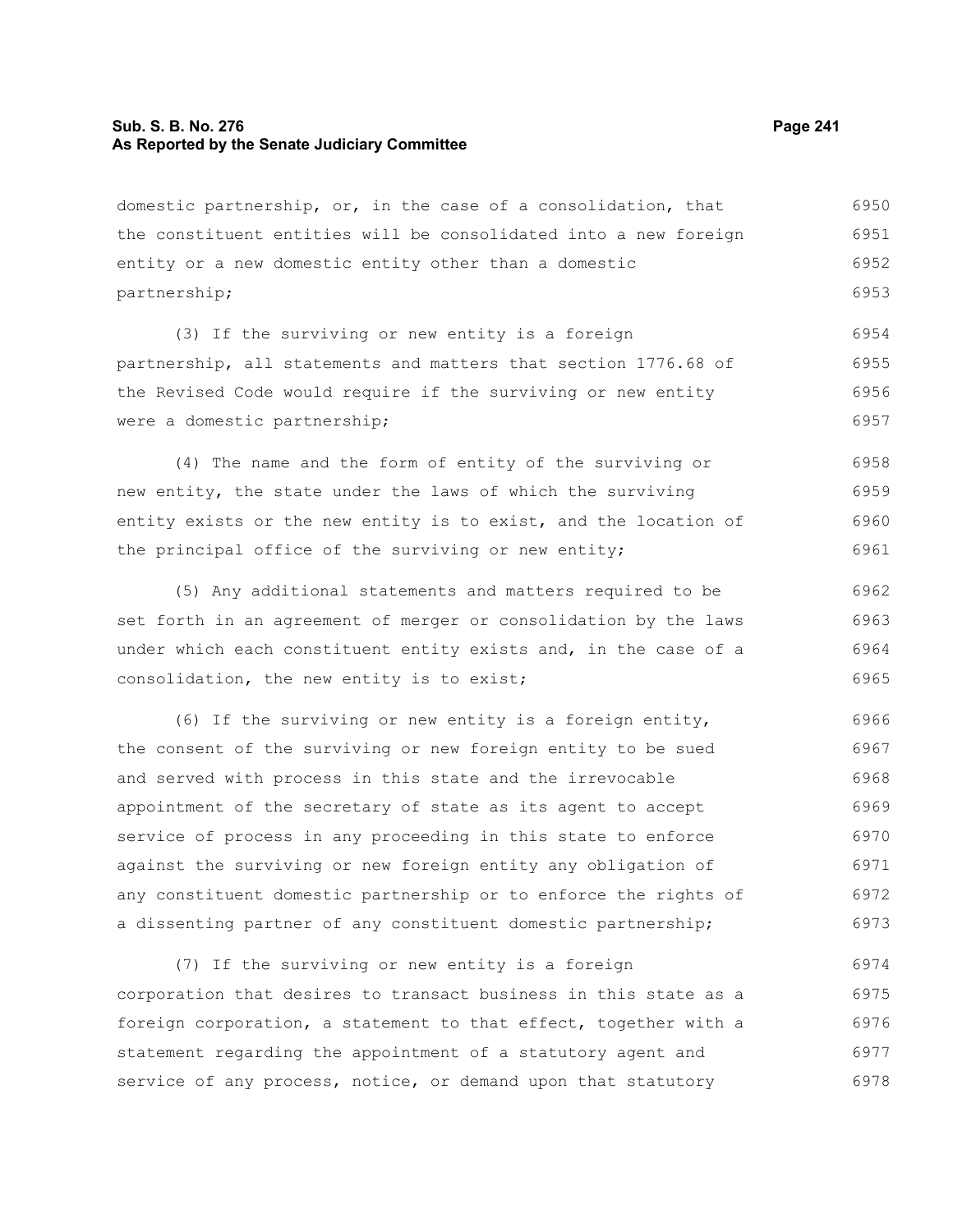### **Sub. S. B. No. 276 Page 242 As Reported by the Senate Judiciary Committee**

agent or the secretary of state, as required when a foreign corporation applies for a license to transact business in this state; 6979 6980 6981

(8) If the surviving or new entity is a foreign limited partnership that desires to transact business in this state as a foreign limited partnership, a statement to that effect, together with all of the information required under section 1782.49 of the Revised Code when a foreign limited partnership registers to transact business in this state; 6982 6983 6984 6985 6986 6987

(9) If the surviving or new entity is a foreign limited liability company that desires to transact business in this state as a foreign limited liability company, a statement to that effect, together with all of the information required under section 1705.54 or 1706.511 of the Revised Code when a foreign limited liability company registers to transact business in this state; 6988 6989 6990 6991 6992 6993 6994

(10) If the surviving or new entity is a foreign limited liability partnership that desires to transact business in this state as a foreign limited liability partnership, a statement to that effect, together with all of the information required under section 1776.86 of the Revised Code when a foreign limited liability partnership registers to transact business in this state. 6995 6996 6997 6998 6999 7000 7001

(C) The written agreement of merger or consolidation also may set forth any additional provision permitted by the laws of any state under the laws of which any constituent entity exists, consistent with the laws under which the surviving entity exists or the new entity is to exist. 7002 7003 7004 7005 7006

(D) To effect the merger or consolidation, the partners of 7007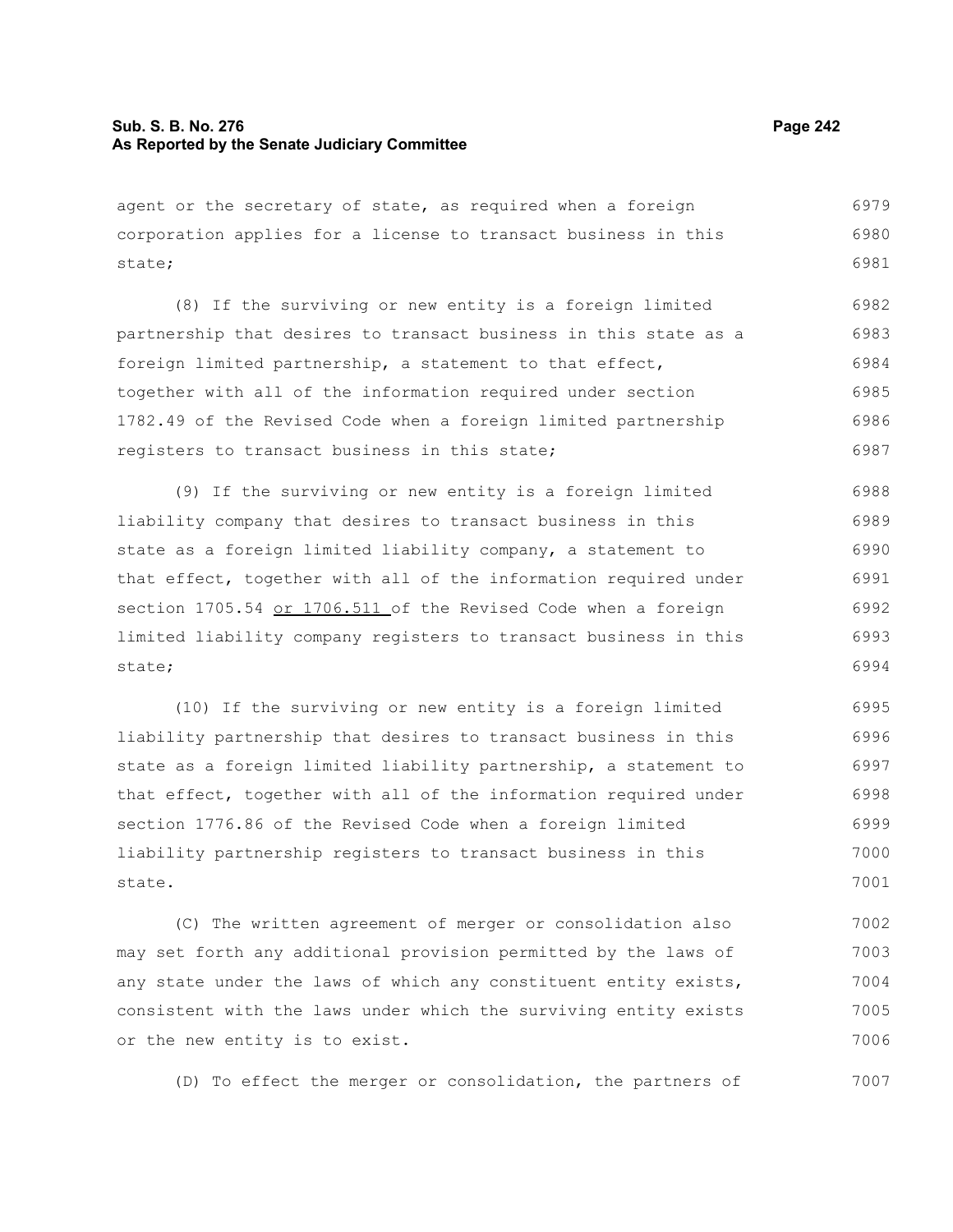## **Sub. S. B. No. 276 Page 243 As Reported by the Senate Judiciary Committee**

each constituent domestic partnership shall adopt an agreement of merger or consolidation in the same manner and with the same notice to and vote or action of partners or of a particular class or group of partners as section 1776.68 of the Revised Code requires. The agreement of merger or consolidation also shall be approved or otherwise authorized by or on behalf of each constituent entity in accordance with the laws under which it exists. An agreement of merger or consolidation is not effective against a person who would continue to be or who would become a general partner of an entity that is the surviving or new entity in a merger or consolidation unless that person specifically agrees in writing either to continue or to become, as the case may be, a general partner of the surviving or new entity. 7008 7009 7010 7011 7012 7013 7014 7015 7016 7017 7018 7019 7020 7021

(E)(1) At any time before filing the certificate of merger or consolidation pursuant to section 1776.70 of the Revised Code, if the agreement of merger or consolidation permits, the partners of any constituent partnership, the directors of any constituent corporation, or the comparable representatives of any other constituent entity may abandon the merger or consolidation. 7022 7023 7024 7025 7026 7027 7028

(2) The agreement of merger or consolidation may authorize less than all of the partners of any constituent partnership, the directors of any constituent corporation, or the comparable representatives of any other constituent entity to amend the agreement of merger or consolidation at any time before the filing of the certificate of merger or consolidation, except that, after the adoption of the agreement of merger or consolidation by the partners of any constituent domestic partnership, only with the approval of all the partners may any agreement of merger or consolidation be amended to do any of the 7029 7030 7031 7032 7033 7034 7035 7036 7037 7038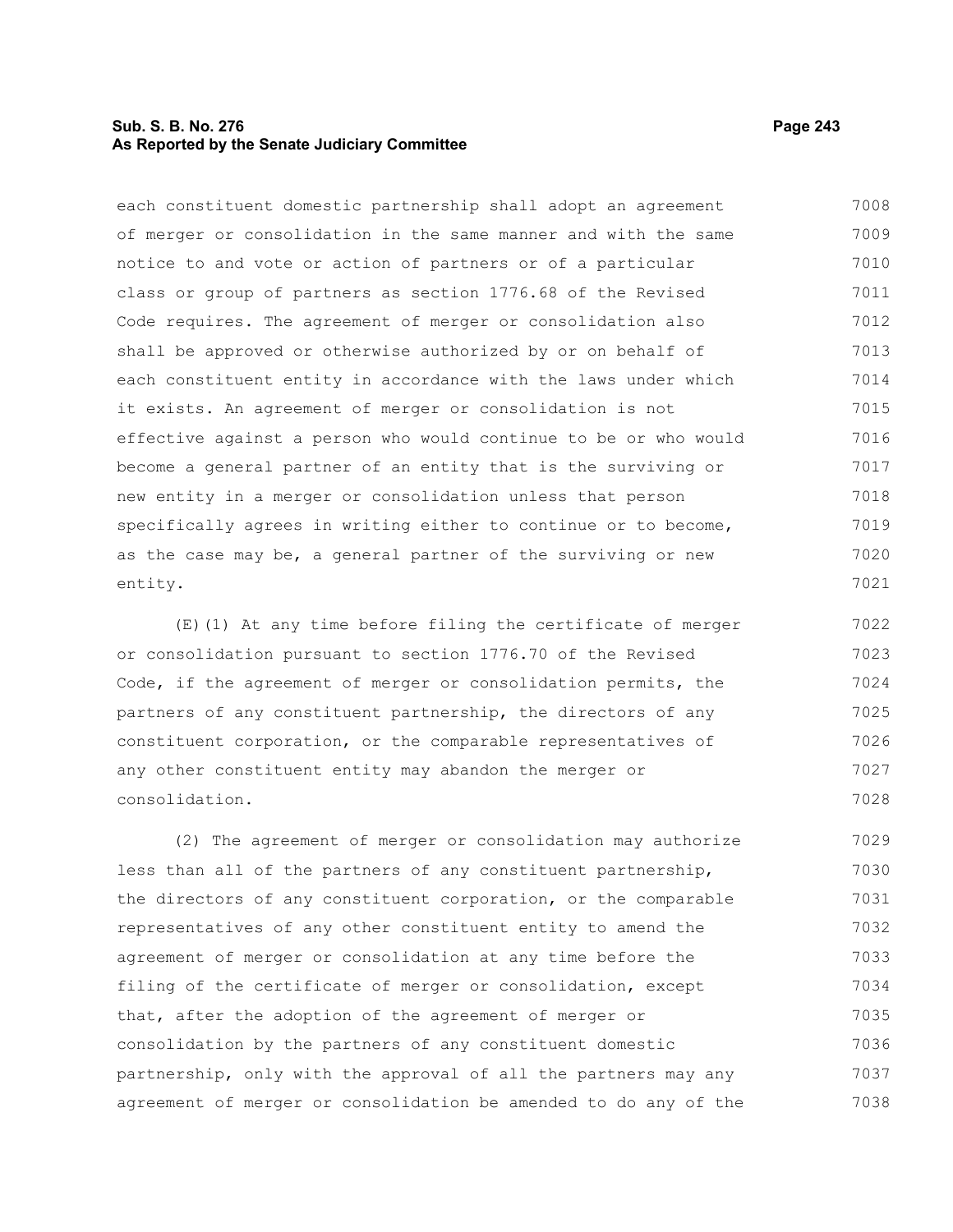## **Sub. S. B. No. 276 Page 244 As Reported by the Senate Judiciary Committee**

following:

(a) Alter or change the amount or kind of interests, shares, evidences of indebtedness, other securities, cash, rights, or any other property to be received by partners of the constituent domestic partnership in conversion of or in exchange for their interests; 7040 7041 7042 7043 7044

(b) If the surviving or new entity is a partnership, alter or change any term of the partnership agreement of the surviving or new partnership, except for alterations or changes that could be adopted by those partners by the terms of the partnership agreement of the surviving or new partnership as would be in effect after the merger or consolidation; 7045 7046 7047 7048 7049 7050

(c) If the surviving or new entity is a corporation or any other entity other than a partnership, alter or change any term of the articles or comparable instrument of the surviving or new corporation or entity, except for alterations or changes that otherwise could be adopted by the directors or comparable representatives of the surviving or new corporation or entity; 7051 7052 7053 7054 7055 7056

(d) Alter or change any other terms and conditions of the agreement of merger or consolidation if any of the alterations or changes, alone or in the aggregate, would materially adversely affect the partners or any class or group of partners of the constituent domestic partnership. 7057 7058 7059 7060 7061

**Sec. 1776.82.** (A) The name of a limited liability partnership shall contain "registered limited liability partnership," "registered partnership having limited liability," "limited liability partnership," "R.L.L.P.," "P.L.L.," "L.L.P.," "RLLP," "PLL," or "LLP." 7062 7063 7064 7065 7066

(B) The name of a domestic registered limited liability 7067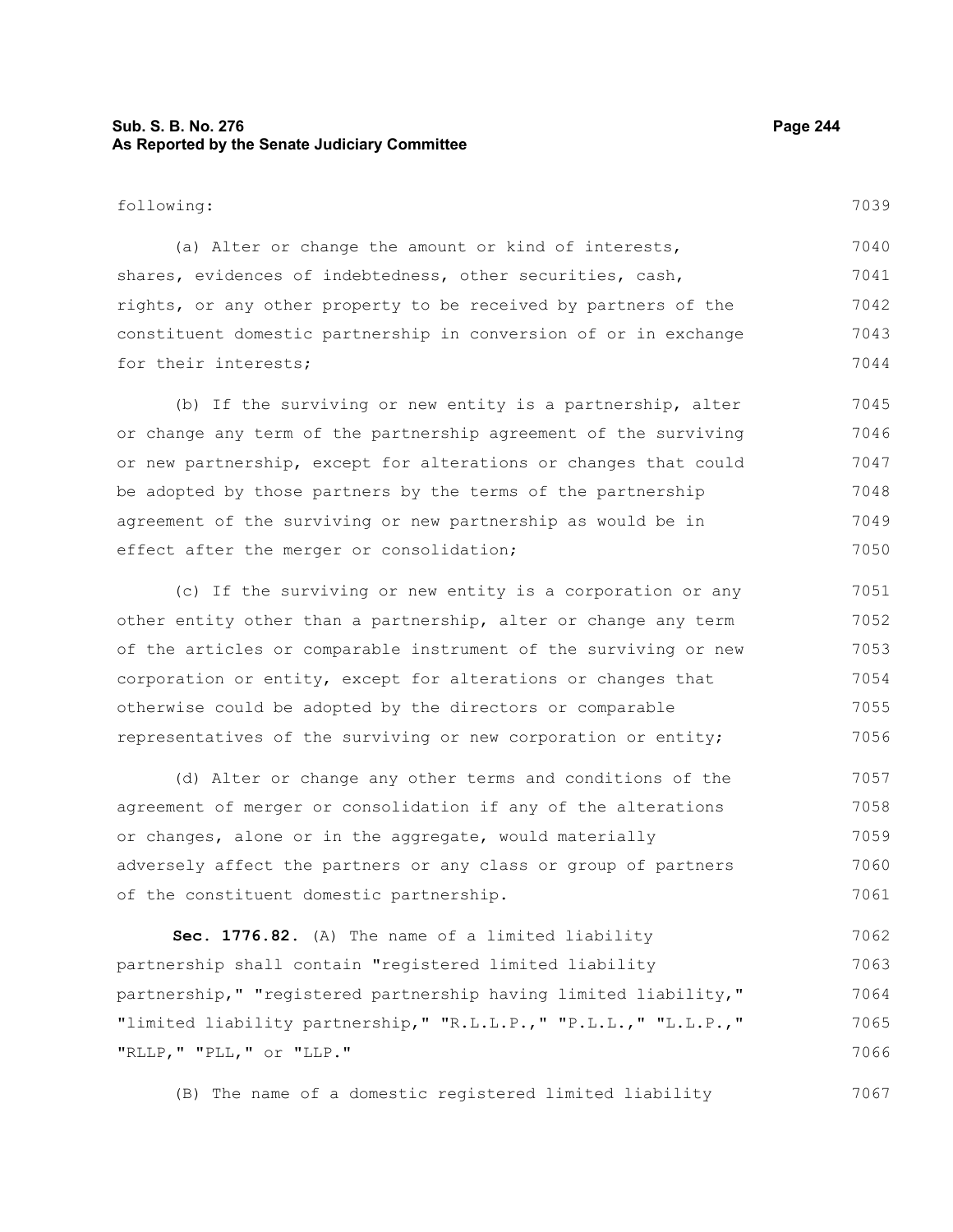## **Sub. S. B. No. 276 Page 245 As Reported by the Senate Judiciary Committee**

partnership or foreign limited liability partnership shall be distinguishable upon the records in the office of the secretary of state from all of the following: 7068 7069 7070

(1) The name of any other limited liability partnership registered in the office of the secretary of state pursuant to this chapter or Chapter 1775. of the Revised Code, whether domestic or foreign; 7071 7072 7073 7074

(2) The name of any domestic corporation that is formed under Chapter 1701. or 1702. of the Revised Code or any foreign corporation that is registered pursuant to Chapter 1703. of the Revised Code; 7075 7076 7077 7078

(3) The name of any limited liability company registered in the office of the secretary of state pursuant to Chapter 1705. or 1706. of the Revised Code, whether domestic or foreign; 7079 7080 7081

(4) The name of any limited partnership registered in the office of the secretary of state pursuant to Chapter 1782. of the Revised Code, whether domestic or foreign; 7082 7083 7084

(5) Any trade name the exclusive right to which is at the time in question registered in the office of the secretary of state pursuant to Chapter 1329. of the Revised Code. 7085 7086 7087

**Sec. 1782.02.** (A) The name of any limited partnership, as set forth in its certificate of limited partnership, shall include "Limited Partnership," "L.P.," "Limited," or "Ltd." and shall not contain the name of a limited partner unless either of the following are true: 7088 7089 7090 7091 7092

(1) It is also the name of a general partner; 7093

(2) The business of the limited partnership had been carried on under that name before the admission of that limited 7094 7095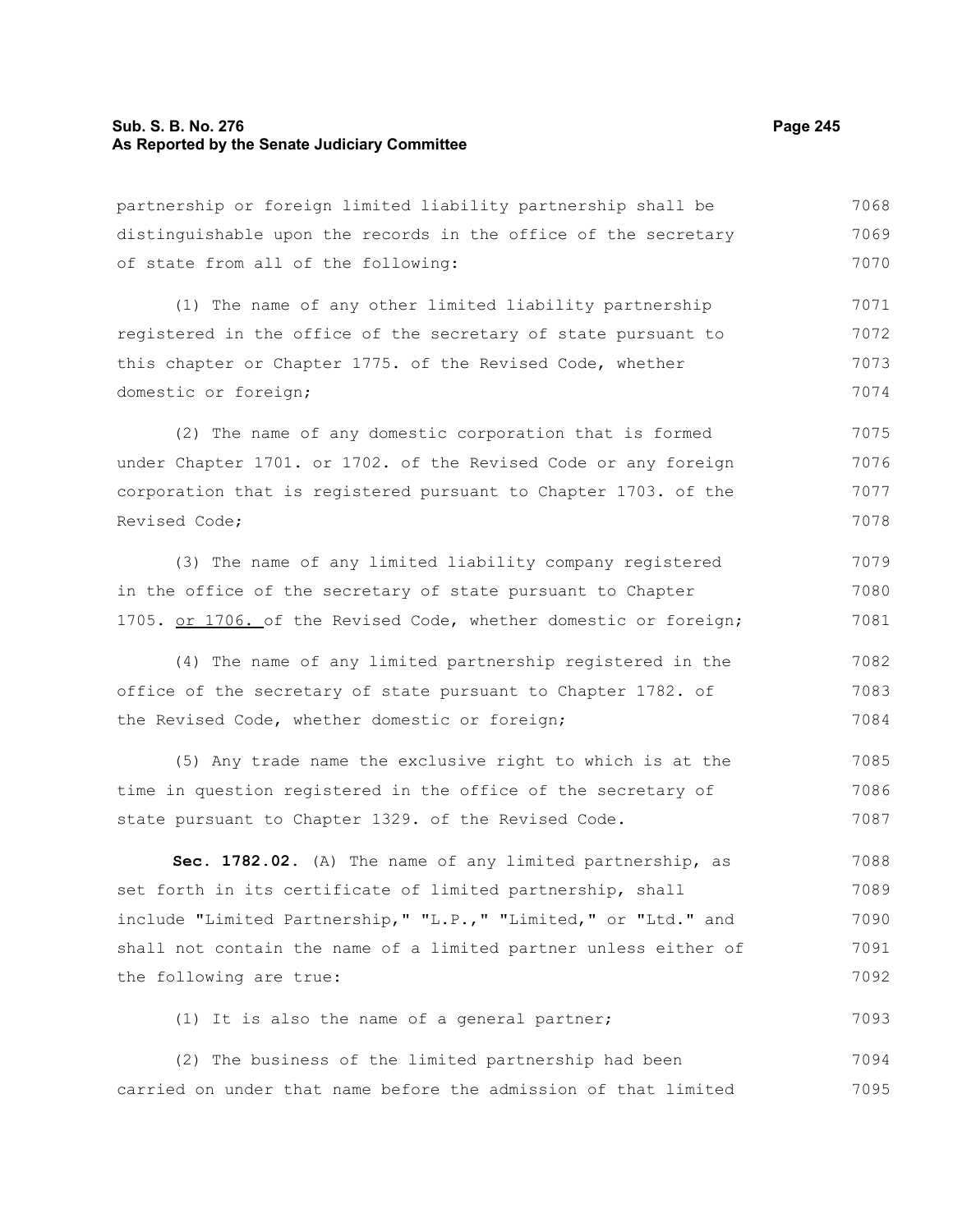# **Sub. S. B. No. 276 Page 246 As Reported by the Senate Judiciary Committee**

| partner.                                                         | 7096 |
|------------------------------------------------------------------|------|
| (B) The name of a limited partnership shall be                   | 7097 |
| distinguishable upon the records in the office of the secretary  | 7098 |
| of state from all of the following:                              | 7099 |
| (1) The name of any other limited partnership registered         | 7100 |
| in the office of the secretary of state pursuant to this         | 7101 |
| chapter, whether domestic or foreign;                            | 7102 |
| (2) The name of any domestic corporation that is formed          | 7103 |
| under Chapter 1701. or 1702. of the Revised Code or any foreign  | 7104 |
| corporation that is registered pursuant to Chapter 1703. of the  | 7105 |
| Revised Code;                                                    | 7106 |
| (3) The name of any limited liability company registered         | 7107 |
| in the office of the secretary of state pursuant to Chapter      | 7108 |
| 1705. or 1706. of the Revised Code, whether domestic or foreign; | 7109 |
| (4) The name of any limited liability partnership                | 7110 |
| registered in the office of the secretary of state pursuant to   | 7111 |
| Chapter 1775. or 1776. of the Revised Code, whether domestic or  | 7112 |
| foreign;                                                         | 7113 |
| (5) Any trade name the exclusive right to which is at the        | 7114 |
| time in question registered in the office of the secretary of    | 7115 |
| state pursuant to Chapter 1329. of the Revised Code.             | 7116 |
| Sec. 1782.432. (A) Pursuant to an agreement of merger or         | 7117 |
| consolidation between the constituent entities as provided in    | 7118 |
| this section, a domestic limited partnership and one or more     | 7119 |
| additional domestic or foreign entities may be merged into a     | 7120 |
| surviving entity other than a domestic limited partnership, or a | 7121 |
| domestic limited partnership together with one or more           | 7122 |
| additional domestic or foreign entities may be consolidated into | 7123 |
| a new entity other than a domestic limited partnership to be     | 7124 |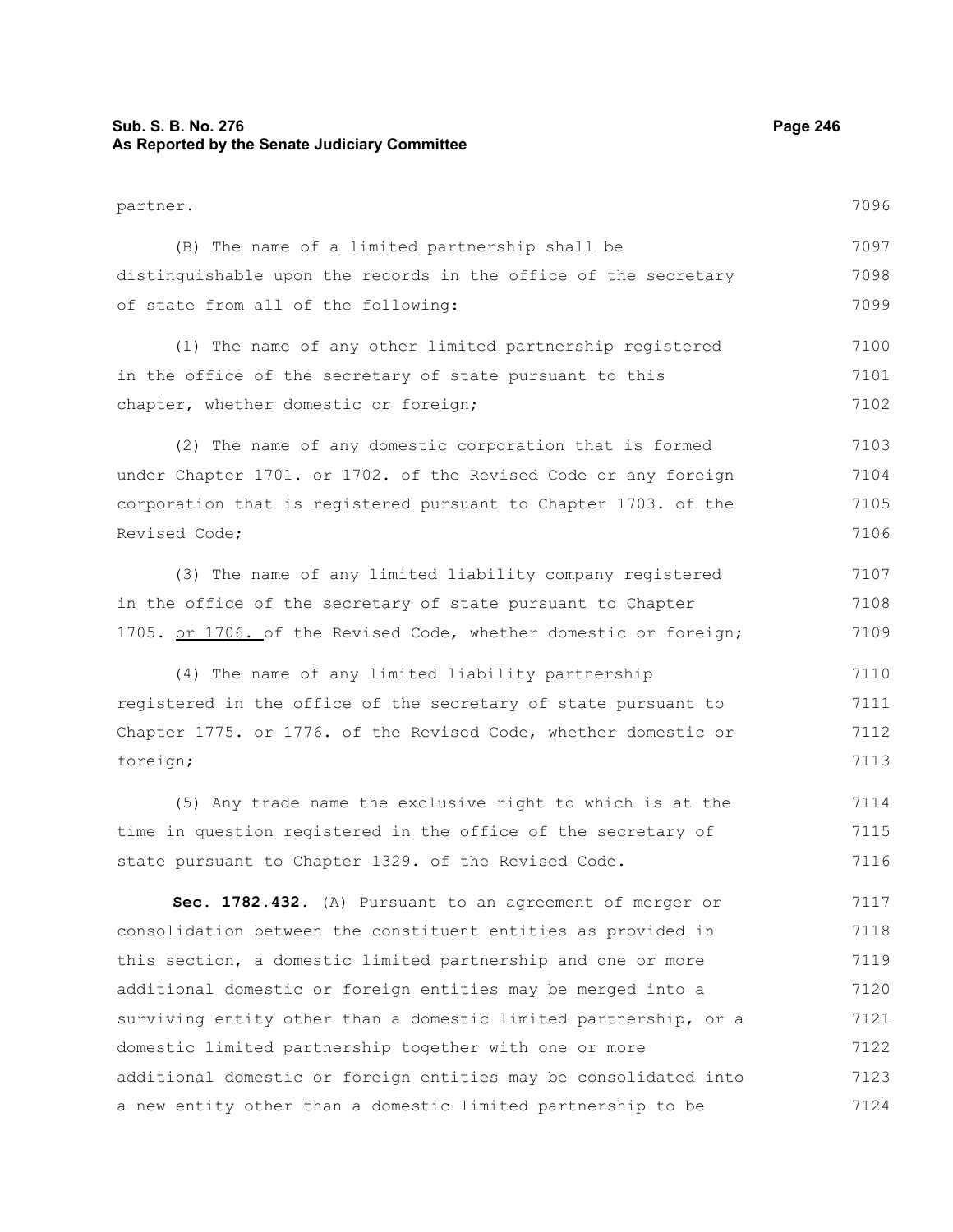#### **Sub. S. B. No. 276 Page 247 As Reported by the Senate Judiciary Committee**

formed by such consolidation. The merger or consolidation must be permitted by the chapter of the Revised Code under which each domestic constituent entity exists and by the laws under which each foreign constituent entity exists. 7125 7126 7127 7128

(B) The agreement of merger or consolidation shall set forth all of the following:

(1) The name and the form of entity of each constituent entity and the state under the laws of which each constituent entity exists; 7131 7132 7133

(2) In the case of a merger, that one or more specified constituent domestic limited partnerships and other specified constituent entities will be merged into a specified surviving foreign entity or surviving domestic entity other than a domestic limited partnership, or, in the case of a consolidation, that the constituent entities will be consolidated into a new foreign entity or a new domestic entity other than a domestic limited partnership; 7134 7135 7136 7137 7138 7139 7140 7141

(3) If the surviving or new entity is a foreign limited partnership, all additional statements and matters, other than the name and address of the statutory agent, that would be required by section 1782.431 of the Revised Code if the surviving or new entity were a domestic limited partnership; 7142 7143 7144 7145 7146

(4) The name and the form of entity of the surviving or new entity, the state under the laws of which the surviving entity exists or the new entity is to exist, and the location of the principal office of the surviving or new entity; 7147 7148 7149 7150

(5) All additional statements and matters required to be set forth in such an agreement of merger or consolidation by the laws under which each constituent entity exists and, in the case 7151 7152 7153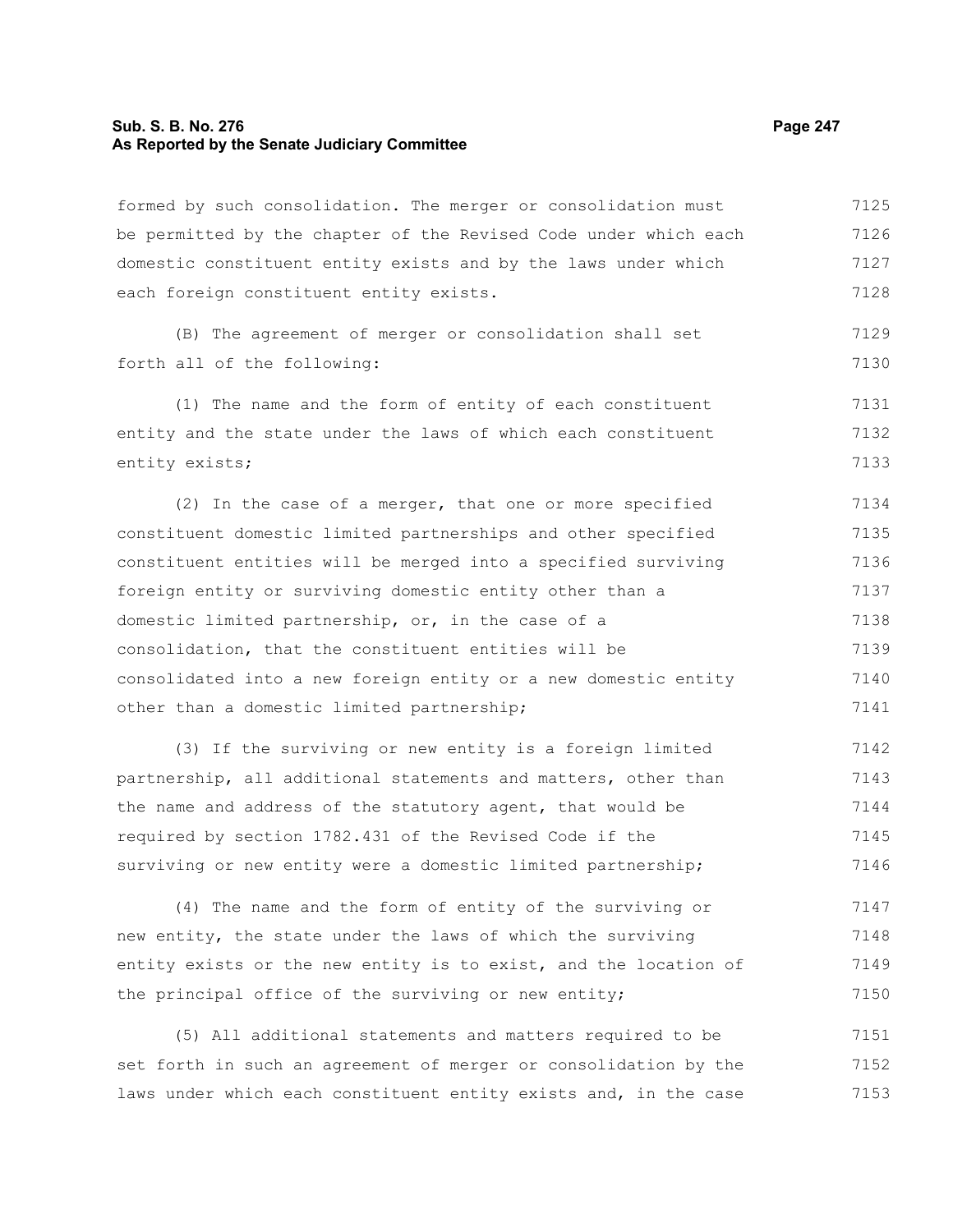## **Sub. S. B. No. 276 Page 248 As Reported by the Senate Judiciary Committee**

(6) The consent of the surviving or new entity to be sued and served with process in this state and the irrevocable appointment of the secretary of state as its agent to accept service of process in any proceeding in this state to enforce against the surviving or new entity any obligation of any constituent domestic limited partnership or to enforce the rights of a dissenting partner of any constituent domestic limited partnership; 7155 7156 7157 7158 7159 7160 7161 7162

(7) If the surviving or new entity is a foreign corporation that desires to transact business in this state as a foreign corporation, a statement to that effect, together with a statement regarding the appointment of a statutory agent and service of any process, notice, or demand upon that statutory agent or the secretary of state, as required when a foreign corporation applies for a license to transact business in this state; 7163 7164 7165 7166 7167 7168 7169 7170

(8) If the surviving or new entity is a foreign limited partnership that desires to transact business in this state as a foreign limited partnership, a statement to that effect, together with all of the information required under section 1782.49 of the Revised Code when a foreign limited partnership registers to transact business in this state; 7171 7172 7173 7174 7175 7176

(9) If the surviving or new entity is a foreign limited liability company that desires to transact business in this state as a foreign limited liability company, a statement to that effect, together with all of the information required under section 1705.54 or 1706.511 of the Revised Code when a foreign limited liability company registers to transact business in this state. 7177 7178 7179 7180 7181 7182 7183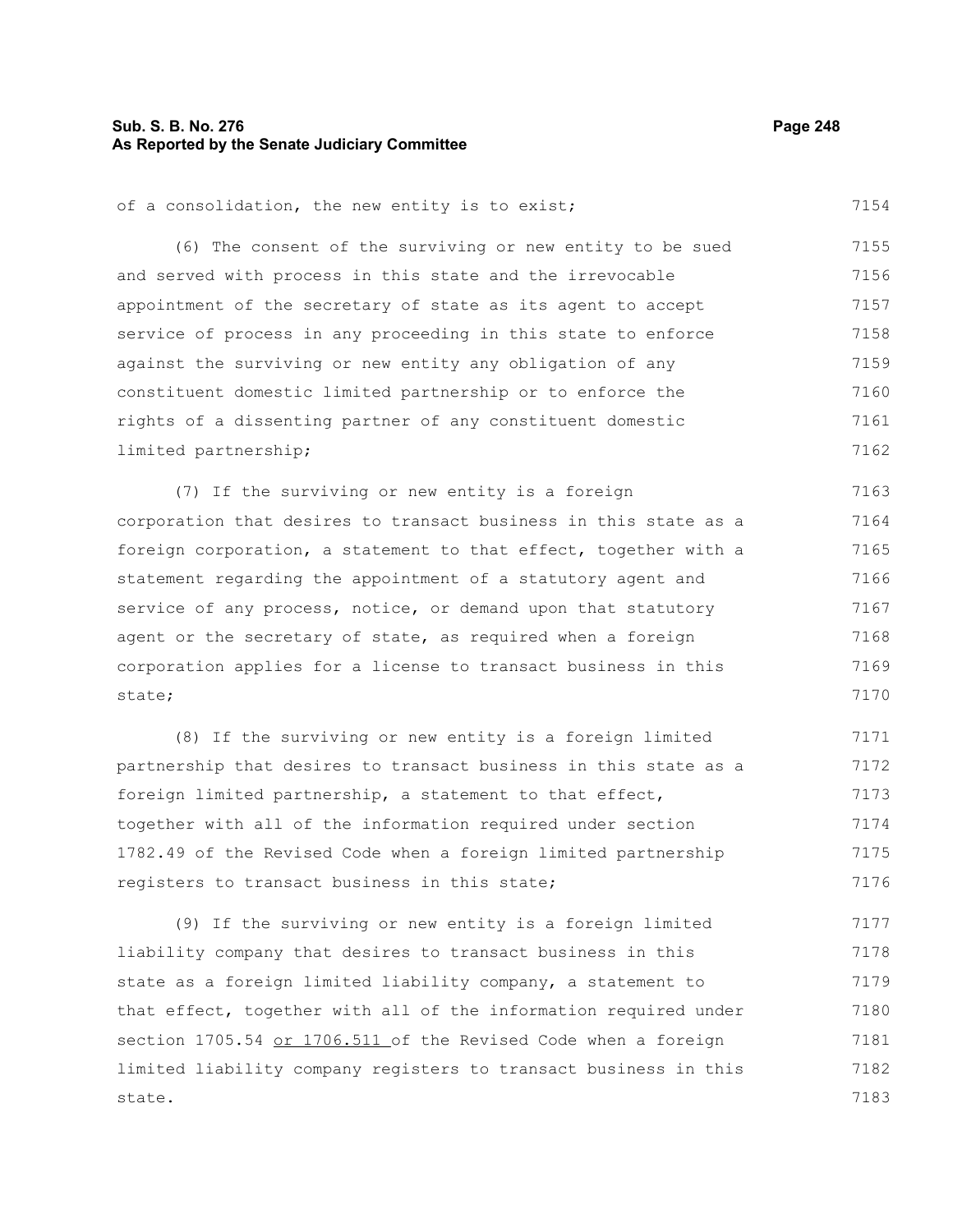## **Sub. S. B. No. 276 Page 249 As Reported by the Senate Judiciary Committee**

(C) The agreement of merger or consolidation also may set forth any additional provision permitted by the laws of any state under the laws of which any constituent entity exists, consistent with the laws under which the surviving entity exists or the new entity is to exist. 7184 7185 7186 7187 7188

(D) To effect the merger or consolidation, the agreement of merger or consolidation shall be adopted by the general partners of each constituent domestic limited partnership, in the same manner and with the same notice to and vote or action of partners or of a particular class or group of partners as is required by section 1782.431 of the Revised Code. The agreement of merger or consolidation also shall be approved or otherwise authorized by or on behalf of each constituent entity in accordance with the laws under which it exists. Each person who will continue to be or who will become a general partner of a partnership that is the surviving or new entity in a merger or consolidation shall specifically agree to continue or to become, as the case may be, a general partner of the surviving or new entity. 7189 7190 7191 7192 7193 7194 7195 7196 7197 7198 7199 7200 7201 7202

(E) At any time before the filing of the certificate of merger or consolidation pursuant to section 1782.433 of the Revised Code, the merger or consolidation may be abandoned by the general partners of any constituent partnership, the directors of any constituent corporation, or the comparable representatives of any other constituent entity if the general partners, directors, or comparable representatives are authorized to do so by the agreement of merger or consolidation. The agreement of merger or consolidation may contain a provision authorizing the general partners of any constituent partnership, the directors of any constituent corporation, or the comparable representatives of any other constituent entity to amend the 7203 7204 7205 7206 7207 7208 7209 7210 7211 7212 7213 7214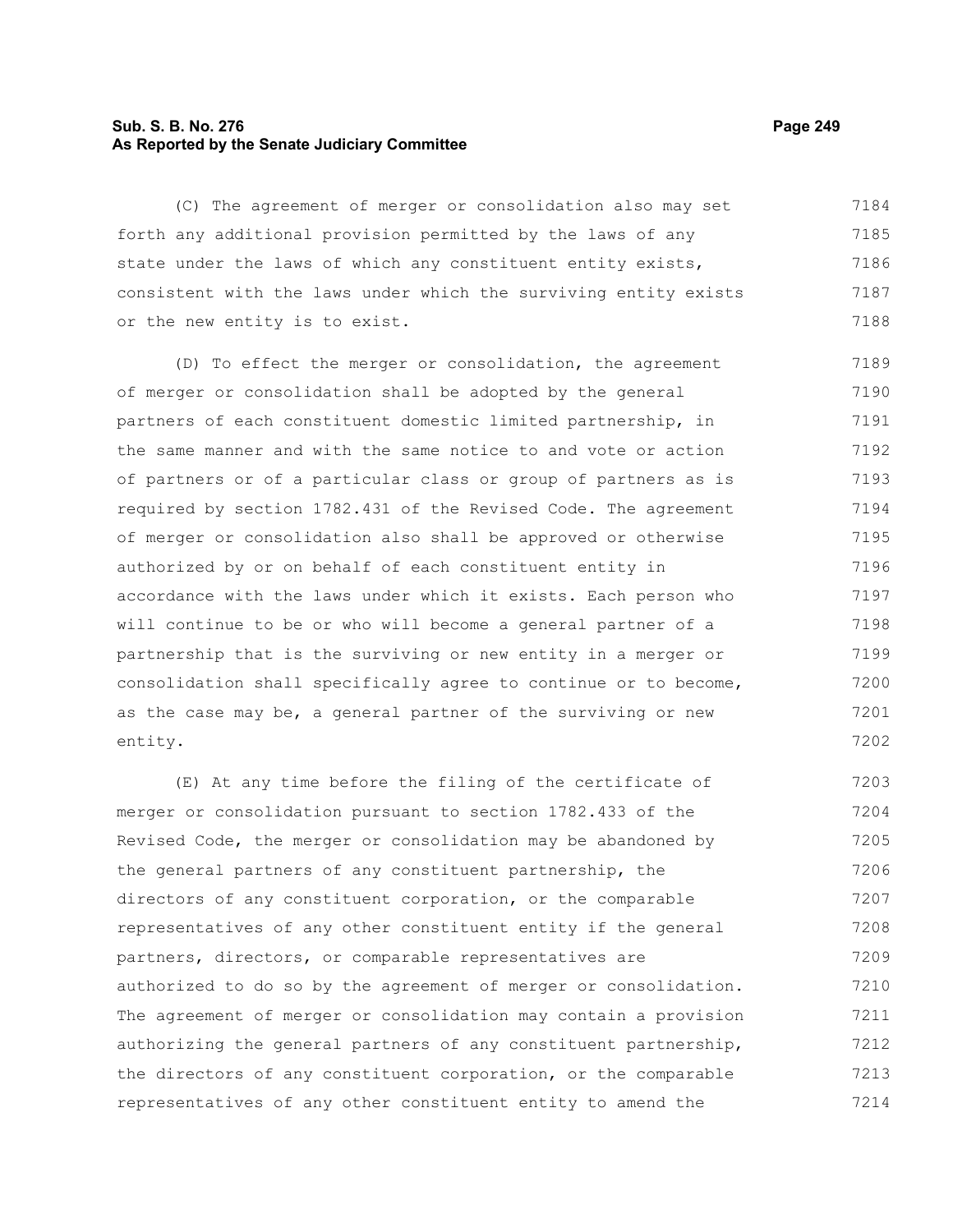#### **Sub. S. B. No. 276 Page 250 As Reported by the Senate Judiciary Committee**

agreement of merger or consolidation at any time before the filing of the certificate of merger or consolidation, except that after the adoption of the agreement of merger or consolidation by the limited partners of any constituent domestic limited partnership, the general partners shall not be authorized to amend the agreement of merger or consolidation to do any of the following: 7215 7216 7217 7218 7219 7220 7221

(1) Alter or change the amount or kind of interests, shares, evidences of indebtedness, other securities, cash, rights, or any other property to be received by limited partners of the constituent domestic limited partnership in conversion of or in substitution for their interests; 7222 7223 7224 7225 7226

(2) If the surviving or new entity is a partnership, alter or change any term of the partnership agreement of the surviving or new partnership, except for alterations or changes that otherwise could be adopted by the general partners of the surviving or new partnership; 7227 7228 7229 7230 7231

(3) If the surviving or new entity is a corporation or any other entity other than a partnership, alter or change any term of the articles or comparable instrument of the surviving or new corporation or entity, except for alterations or changes that otherwise could be adopted by the directors or comparable representatives of the surviving or new corporation or entity; 7232 7233 7234 7235 7236 7237

(4) Alter or change any other terms and conditions of the agreement of merger or consolidation if any of the alterations or changes, alone or in the aggregate, would materially adversely affect the limited partners or any class or group of limited partners of the constituent domestic limited partnership. 7238 7239 7240 7241 7242 7243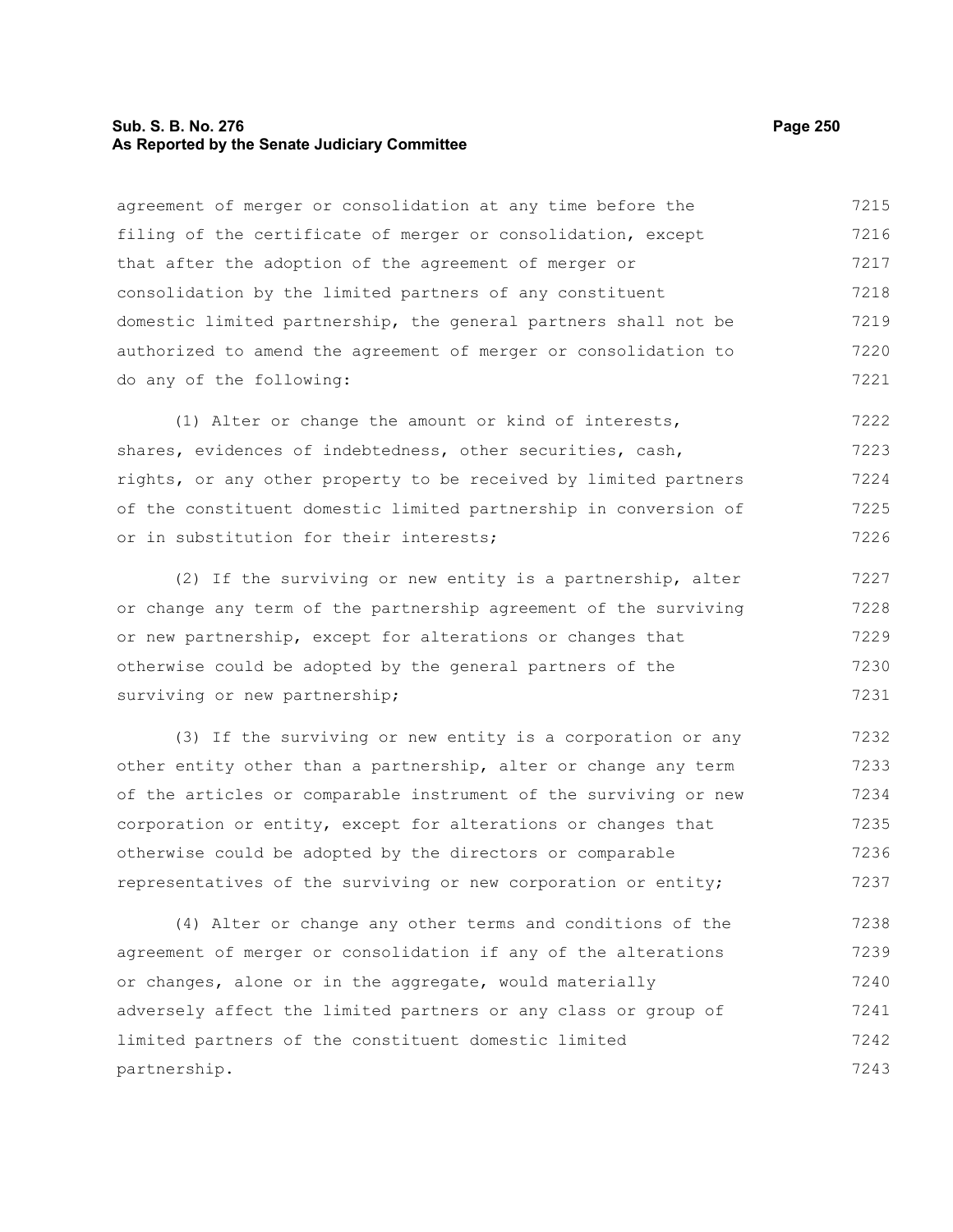# **Sub. S. B. No. 276 Page 251 As Reported by the Senate Judiciary Committee**

college.

| Sec. 1785.09. This chapter does not preclude the rendering             | 7244 |
|------------------------------------------------------------------------|------|
| of a professional service within this state by a corporation           | 7245 |
| formed under division (B) of section 1701.03 of the Revised            | 7246 |
| Code, a limited liability company formed under Chapter 1705. or        | 7247 |
| 1706. of the Revised Code, or a foreign limited liability              | 7248 |
| company registered with the secretary of state and transacting         | 7249 |
| business in this state in accordance with sections 1705.53 to          | 7250 |
| 1705.58 or 1706.51 to 1706.515 of the Revised Code.                    | 7251 |
| Sec. 3345.203. (A) As used in this section:                            | 7252 |
| (1) "Claims expenses" means payment of judgments,                      | 7253 |
| settlement of claims, expense, loss, and damage.                       | 7254 |
| (2) "State university or college" has the same meaning as              | 7255 |
| in section 3345.12 of the Revised Code.                                | 7256 |
| (B) Regardless of whether a state university or college                | 7257 |
| secures insurance coverages under division $(B)(1)$ , $(2)$ , or $(3)$ | 7258 |
| of section 3345.202 of the Revised Code, the board of trustees         | 7259 |
| of the state university or college may join with other state           | 7260 |
| universities or colleges in establishing and maintaining a joint       | 7261 |
| self-insurance pool to do both of the following:                       | 7262 |
| (1) Provide for payment of claims expenses that arise, or              | 7263 |
| are claimed to have arisen, from an act or omission of the state       | 7264 |
| university or college or any of its employees or other persons         | 7265 |
| authorized by the board while doing either of the following:           | 7266 |
| (a) Acting in the scope of their employment or official                | 7267 |
| responsibilities;                                                      | 7268 |
| (b) Being engaged in activities undertaken at the request              | 7269 |
| or direction, or for the benefit, of the state university or           | 7270 |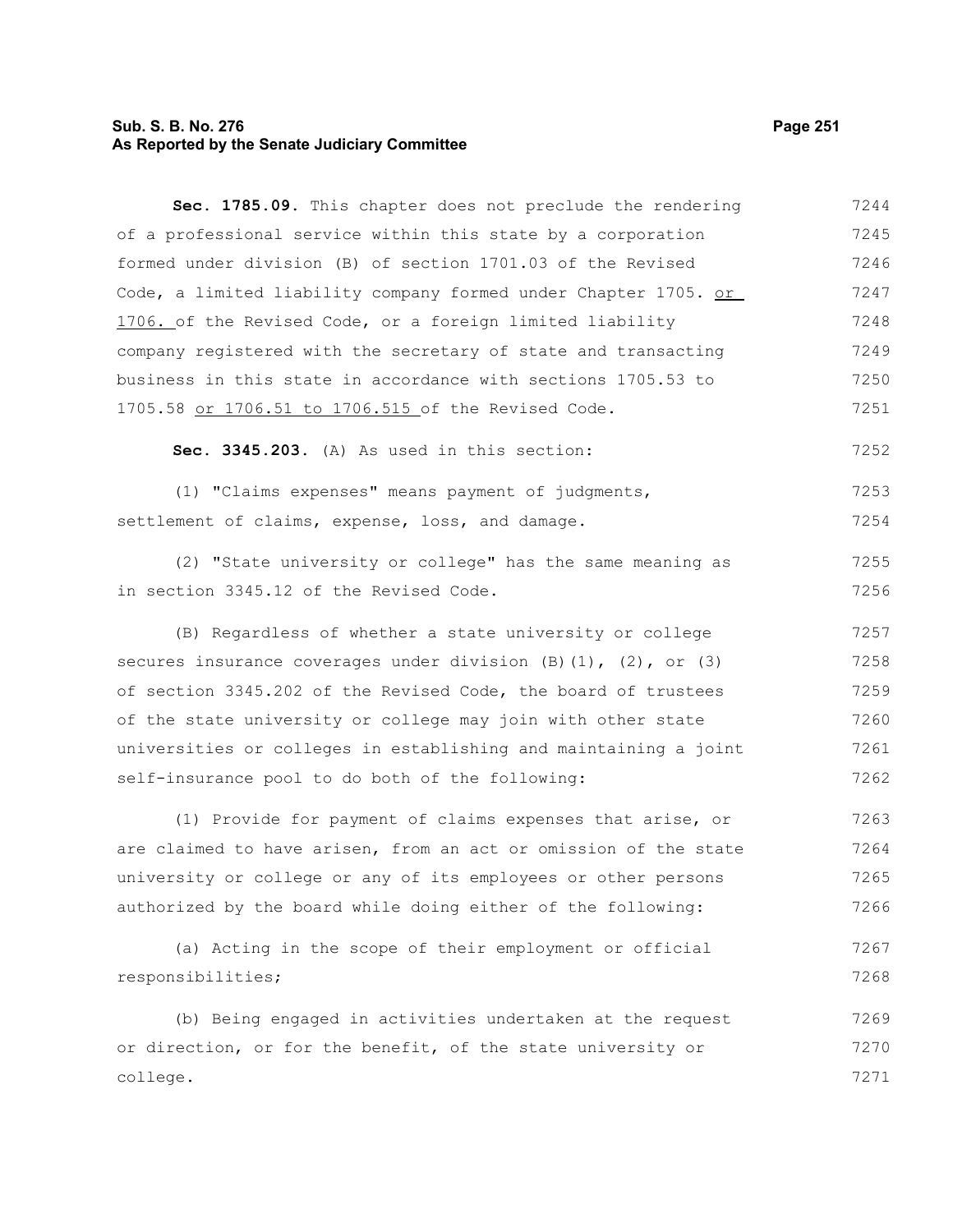## **Sub. S. B. No. 276 Page 252 As Reported by the Senate Judiciary Committee**

(2) Indemnify or hold harmless the state university's or college's employees against such loss or damage. 7272 7273

The joint self-insurance pool shall be pursuant to a written agreement and to the extent that the board considers the pool to be necessary. 7274 7275 7276

(C) All of the following apply to a joint self-insurance pool under this section: 7277 7278

(1) The funds shall be reserved as are necessary, in the exercise of sound and prudent actuarial judgment, to cover potential state university or college and employee liabilities, loss, and damage. A report of aggregate amounts so reserved and aggregate disbursements made from such funds shall be prepared and maintained in the office of the pool administrator described in division (C)(2) of this section. The report shall be prepared and maintained not later than ninety days after the close of the pool's fiscal year. 7279 7280 7281 7282 7283 7284 7285 7286 7287

The report required by this division shall include, but not be limited to, the aggregate of disbursements made for the administration of the pool, including claims paid, costs of the legal representation of state universities or colleges and employees, and fees paid to consultants. The report also shall be accompanied by a written report of a member of the American academy of actuaries certifying whether the amounts reserved conform to the requirements of this division, are computed in accordance with accepted loss reserving standards, and are fairly stated in accordance with sound loss reserving principles. 7288 7289 7290 7291 7292 7293 7294 7295 7296 7297 7298

The pool administrator described in division (C)(2) of this section shall make the report required by this division 7299 7300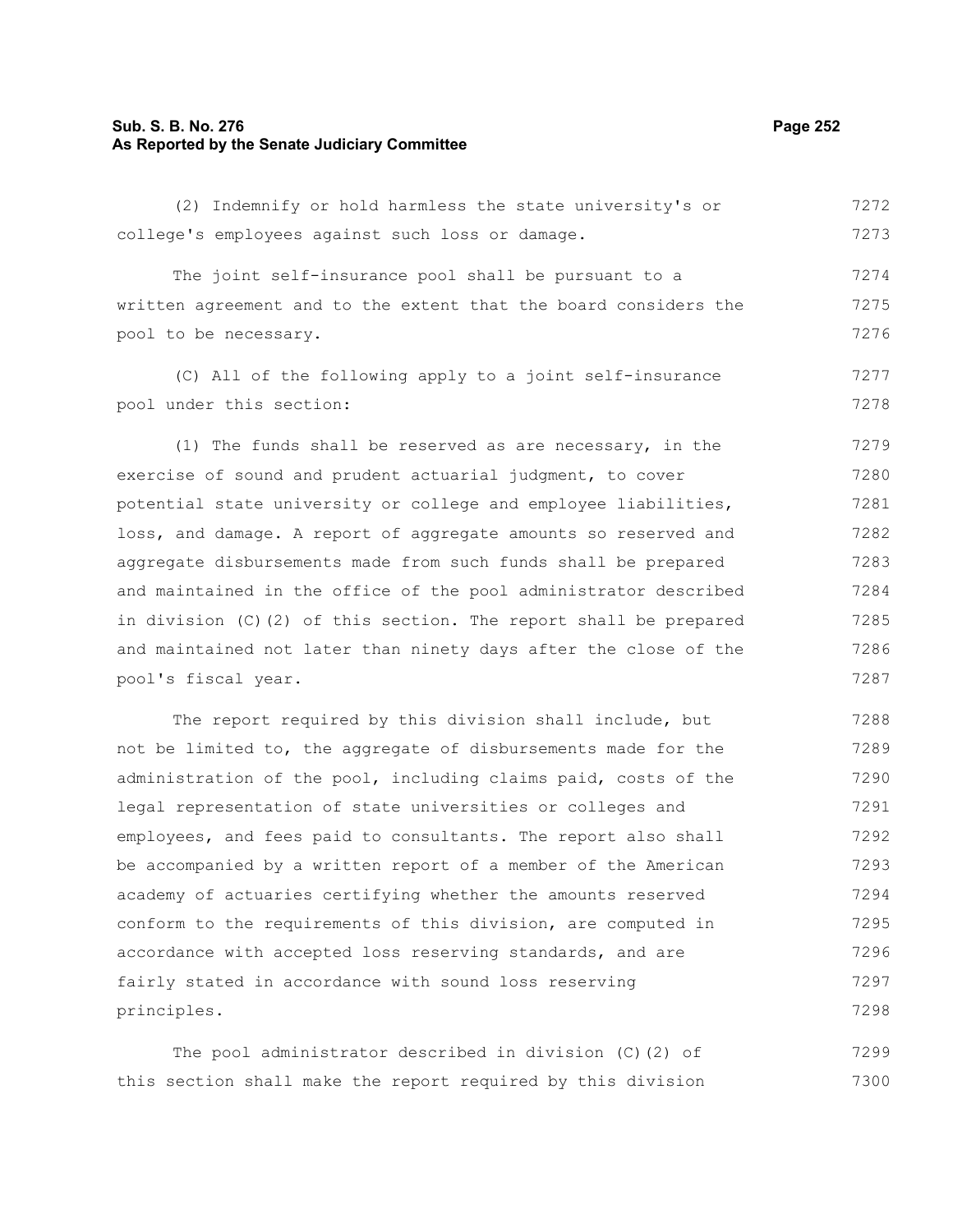## **Sub. S. B. No. 276 Page 253 As Reported by the Senate Judiciary Committee**

available for inspection by any person at all reasonable times during regular business hours. Upon the request of such person, the pool administrator shall make copies of the report available at cost within a reasonable period of time. The pool administrator also shall submit a copy of the report to the auditor of state. The report required by this division is in lieu of the records required by division (A) of section 149.431 of the Revised Code. 7301 7302 7303 7304 7305 7306 7307 7308

(2) The board of trustees establishing a joint selfinsurance pool may award a contract, without the necessity of competitive bidding, to a pool administrator for purposes of administration of the joint self-insurance pool. A "pool administrator" may be any person, political subdivision, limited liability company organized under Chapter 1705. or 1706. of the Revised Code, nonprofit corporation organized under Chapter 1702. of the Revised Code, or regional council of governments created under Chapter 167. of the Revised Code. The board shall not enter into such a contract without full, prior, public disclosure of all terms and conditions. The disclosure shall include, at a minimum, a statement listing all representations made in connection with any possible savings and losses resulting from the contract, and potential liability of any state university or college or employee. The proposed contract and statement shall be disclosed and presented at a meeting of the board of trustees of the state university or college prior to the meeting at which the board of trustees of the state university or college authorizes the contract. 7309 7310 7311 7312 7313 7314 7315 7316 7317 7318 7319 7320 7321 7322 7323 7324 7325 7326 7327

(3) A joint self-insurance pool shall include a contract with a member of the American academy of actuaries for the preparation of the written evaluation of the reserve funds required under division (C)(1) of this section. 7328 7329 7330 7331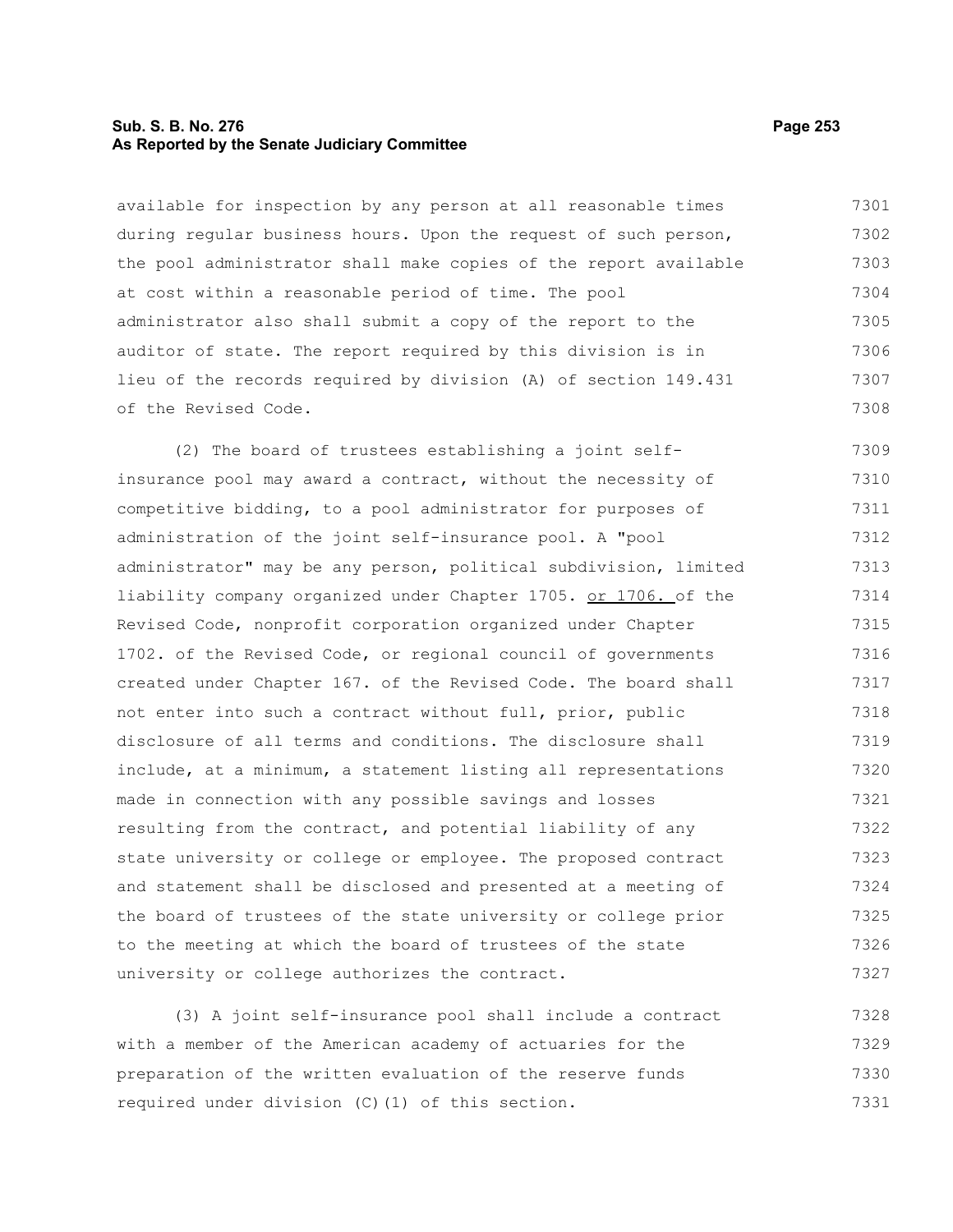## **Sub. S. B. No. 276 Page 254 As Reported by the Senate Judiciary Committee**

(4) A joint self-insurance pool may allocate the costs of funding the pool among the funds or accounts in the treasuries of the state universities or colleges on the basis of their relative exposure and loss experience. A joint self-insurance program may require any deductible under the program to be paid from funds or accounts in the treasury of the state university or college from which a loss was directly attributable. 7332 7333 7334 7335 7336 7337 7338

(D) Two or more state universities or colleges may also authorize the establishment and maintenance of a joint riskmanagement program, including but not limited to the employment of risk managers and consultants, for the purpose of preventing and reducing the risks covered by insurance, self-insurance, or joint self-insurance programs. A joint risk-management program shall not include fidelity, surety, or guarantee bonding. 7339 7340 7341 7342 7343 7344 7345

(E) A state university or college is not liable under a joint self-insurance pool for any amount in excess of amounts payable pursuant to the written agreement for the participation of the state university or college in the joint self-insurance pool. Under a joint self-insurance pool agreement a state university or college may, to the extent permitted under the written agreement, assume the risks of any other state university or college, including the indemnification of its employees. A joint self-insurance pool, established under this section, is deemed a separate legal entity for the public purpose of enabling the members of the joint self-insurance pool to obtain insurance or to provide for a formalized, jointly administered self-insurance fund for its members. An entity created pursuant to this section is exempt from all state and local taxes. 7346 7347 7348 7349 7350 7351 7352 7353 7354 7355 7356 7357 7358 7359 7360

(F)(1) In the manner provided by and subject to the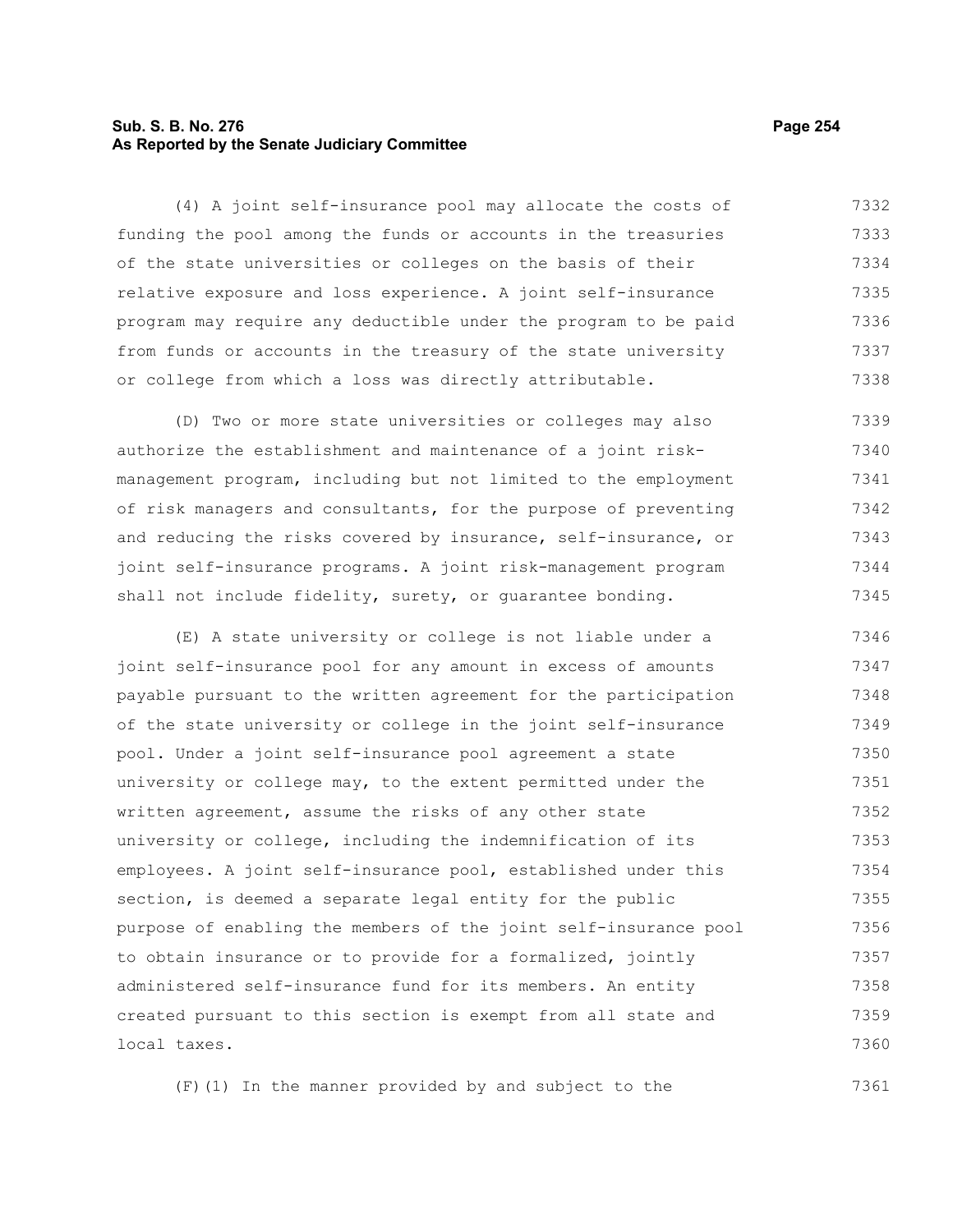#### **Sub. S. B. No. 276 Page 255 As Reported by the Senate Judiciary Committee**

applicable provisions of section 3345.12 of the Revised Code, any state university or college may issue obligations and may also issue notes in anticipation of such obligations, pursuant to a resolution of its board of trustees or other governing body for the purpose of providing funds to do both of the following: (a) Pay claims expenses, whether by way of a reserve or otherwise; (b) Pay the state university or college's portion of the cost of establishing and maintaining a joint self-insurance pool or to provide for the reserve in a special fund authorized by division (C)(1) of this section. (2) Sections 9.98 to 9.983 of the Revised Code apply to bonds or notes authorized under this section. (G)(1) A joint self-insurance pool, in addition to its powers to provide self-insurance against any and all liabilities under this chapter, may also include any one or more of the following forms of property or casualty self-insurance for the purpose of covering any other liabilities or risks of the members of the pool: (a) Public general liability, professional liability, or employee liability; (b) Individual or fleet motor vehicle or automobile liability and protection against other liability and loss associated with the ownership, maintenance, and use of motor vehicles; (c) Aircraft liability and protection against other liability and loss associated with the ownership, maintenance, and use of aircraft; 7362 7363 7364 7365 7366 7367 7368 7369 7370 7371 7372 7373 7374 7375 7376 7377 7378 7379 7380 7381 7382 7383 7384 7385 7386 7387 7388 7389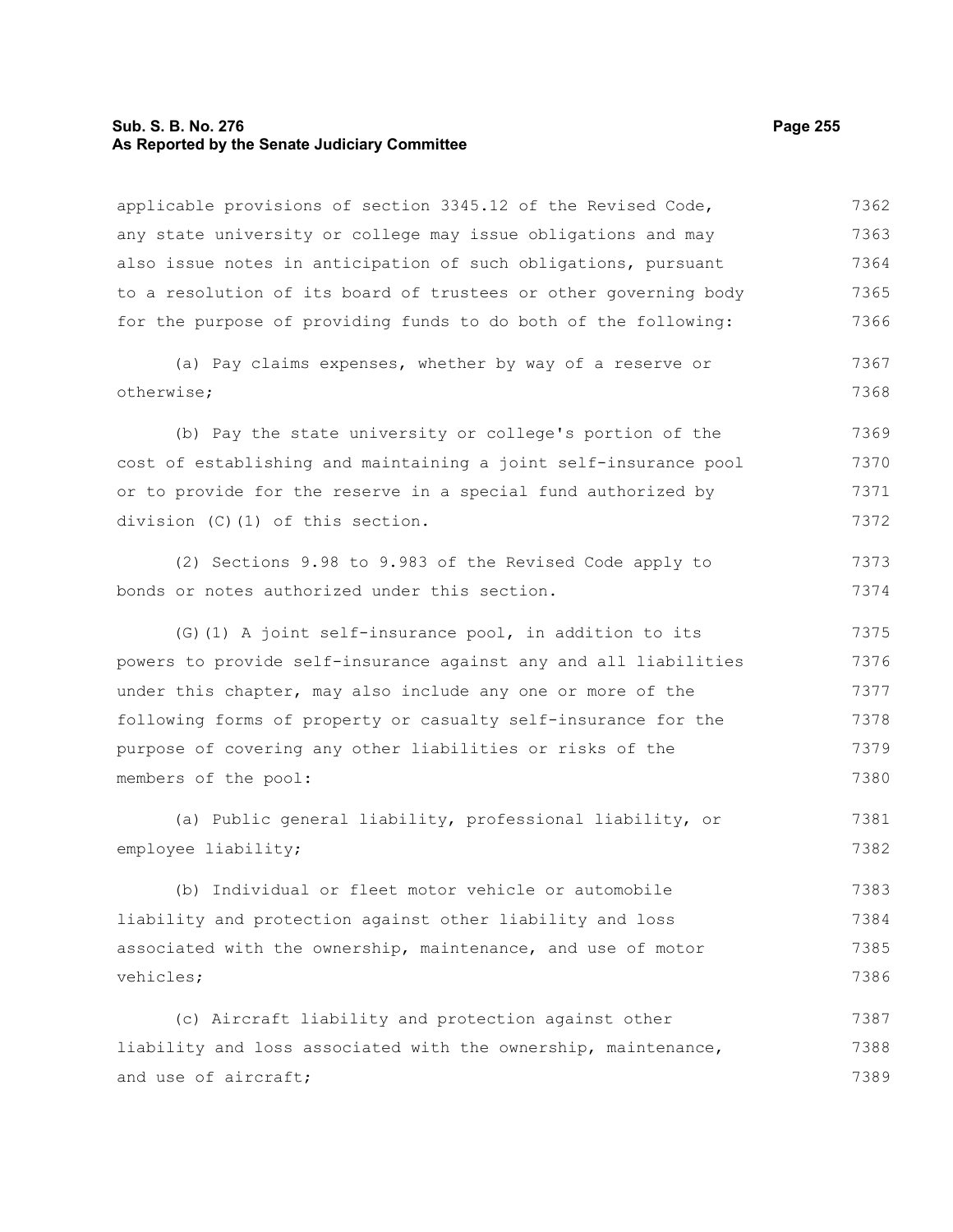## **Sub. S. B. No. 276 Page 256 As Reported by the Senate Judiciary Committee**

(d) Loss or damage to property and loss of use and occupancy of property by fire, lightning, hail, tempest, flood, earthquake, or snow, explosion, accident, or other risk; 7390 7391 7392

(e) Marine, inland transportation and navigation, boiler, containers, pipes, engines, flywheels, elevators, and machinery; 7393 7394

(f) Environmental impairment;

(g) Loss or damage by any hazard upon any other risk to which state universities or colleges are subject, which is not prohibited by statute or at common law from being the subject of casualty or property insurance. 7396 7397 7398 7399

(2) A joint self-insurance pool is not an insurance company. Its operation does not constitute doing an insurance business and is not subject to the insurance laws of this state. 7400 7401 7402

(H) A public official or employee of a state university or college who is or becomes a member of the governing body of a joint self-insurance pool in which the state university or college participates is not in violation of any of the following as a result of the state university or college entering into the written agreement to participate in the pool or into any contract with the pool: 7403 7404 7405 7406 7407 7408 7409

(1) Division (D) or (E) of section 102.03 of the Revised Code; 7410 7411

(2) Division (C) of section 102.04 of the Revised Code; 7412

(3) Section 2921.42 of the Revised Code.

(I) This section shall not be construed to affect the ability of any state university or college to self-insure under the authority conferred by any other section of the Revised Code. 7414 7415 7416 7417

7395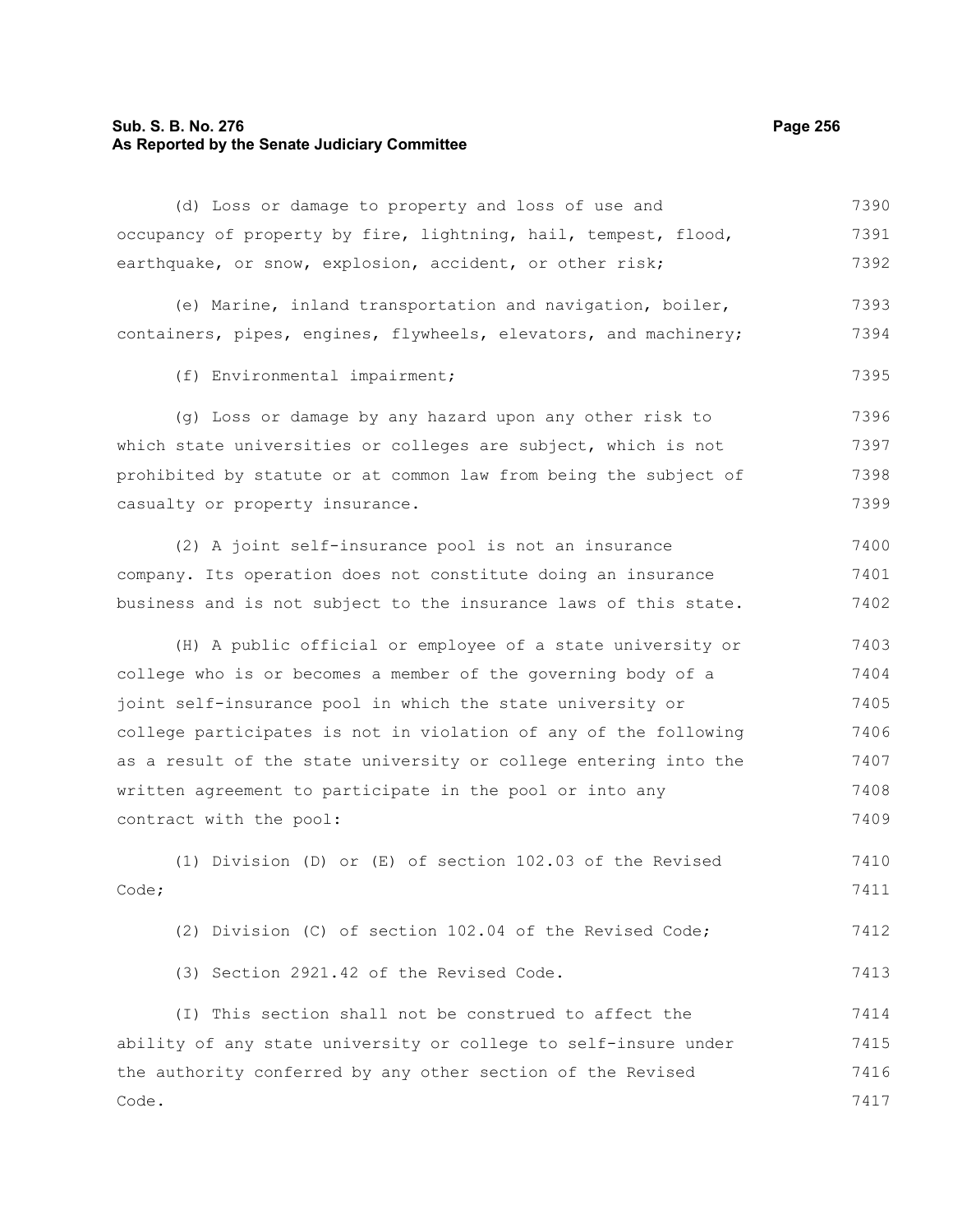# **Sub. S. B. No. 276 Page 257 As Reported by the Senate Judiciary Committee**

| (J) The establishment or participation in a joint self-          | 7418 |
|------------------------------------------------------------------|------|
| insurance pool under this section shall not constitute a waiver  | 7419 |
| of any immunity or defense available to the member state         | 7420 |
| university or college or to any covered entity.                  | 7421 |
| (K) (1) Both of the following shall be determined in the         | 7422 |
| court of claims pursuant to section 2743.02 of the Revised Code: | 7423 |
| (a) Any claims or litigation relating to the                     | 7424 |
| administration of a joint self-insurance pool created pursuant   | 7425 |
| to this section, including any immunities or defenses;           | 7426 |
| (b) Any claims relating to the scope of or denial of             | 7427 |
| coverage under that pool or its administration.                  | 7428 |
| (2) The pool administrator described in division (C) (2) of      | 7429 |
| this section and its employees, while in the course of           | 7430 |
| administering a joint self-insurance pool under this section,    | 7431 |
| shall:                                                           | 7432 |
| (a) Be deemed to be an instrumentality of the state for          | 7433 |
| the purposes of Chapter 2743. of the Revised Code;               | 7434 |
| (b) Be deemed to be performing a public duty, as defined         | 7435 |
| in section 2743.01 of the Revised Code; and                      | 7436 |
| (c) Have the defenses to, and immunities from, civil             | 7437 |
| liability provided in section 2743.02 of the Revised Code.       | 7438 |
| Sec. 3964.03. (A) A captive insurance company shall be           | 7439 |
| organized under Chapter 1701., 1702., or 1705., or 1706. of the  | 7440 |
| Revised Code.                                                    | 7441 |
| (B) A captive insurance company shall not operate in this        | 7442 |
| state unless all of the following are met:                       | 7443 |
|                                                                  |      |

(1) The captive insurance company obtains from the 7444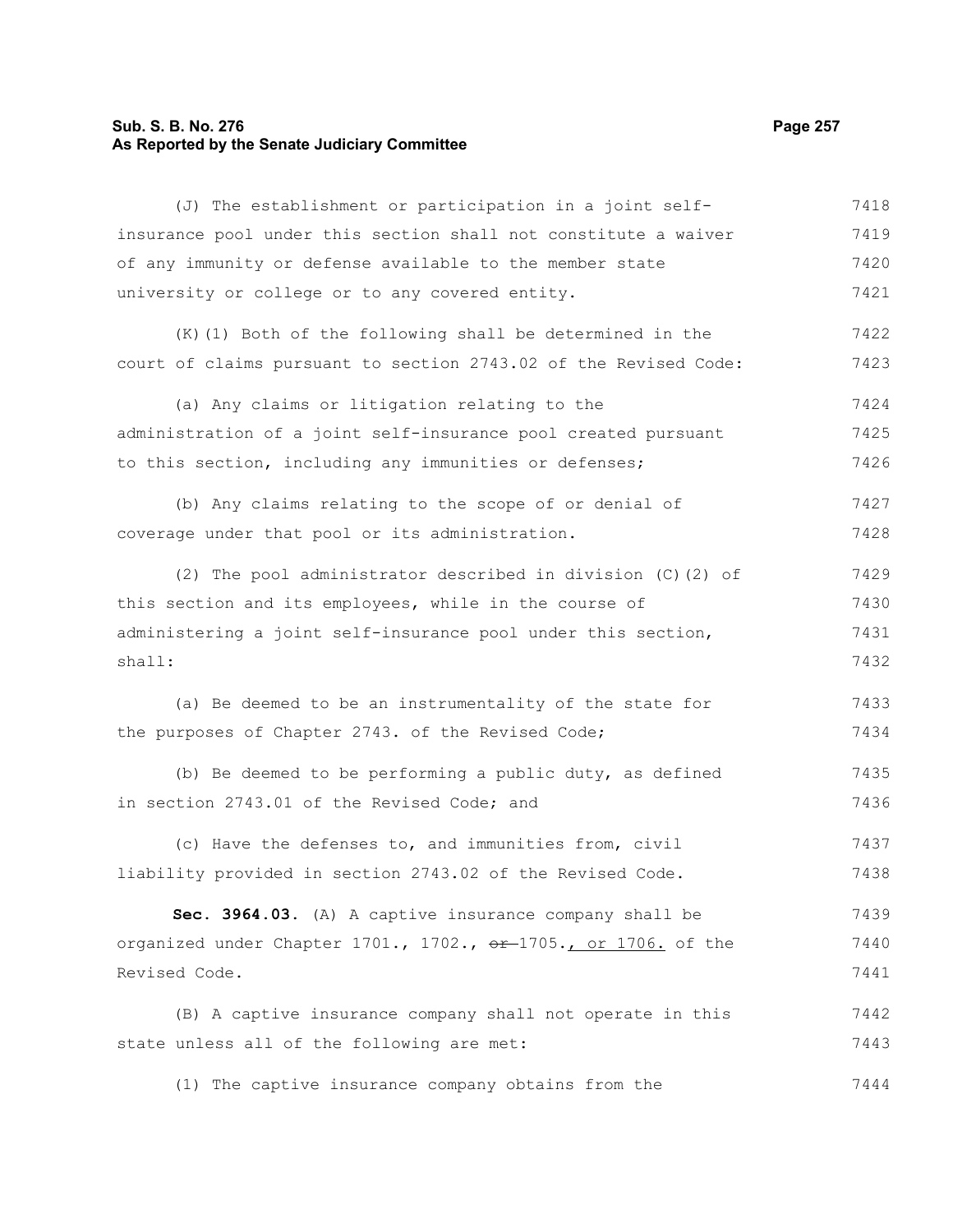## **Sub. S. B. No. 276 Page 258 As Reported by the Senate Judiciary Committee**

superintendent a license to do the business of captive insurance in this state. (2) The captive insurance company's board of directors holds at least one meeting each year in this state. (3) The captive insurance company maintains its principal place of business in this state. (4) The person managing the captive insurance company is a resident of this state. (5) The captive insurance company appoints a registered agent to accept service of process and act on its behalf in this state. (C) Whenever an agent required under division (B)(5) of this section cannot, with reasonable diligence, be found at the registered office of the captive insurance company, the superintendent shall be an agent of such a captive insurance company upon whom any process, notice, or demand may be served. (D) A captive insurance company seeking a license to be a captive insurance company in this state shall file an application with the superintendent and shall submit all of the following along with the application: (1) A certified copy of its articles of incorporation, bylaws, or other organizational document and code of regulations; (2) A statement, made under oath by the president and secretary, in a form prescribed by the superintendent, showing the captive insurance company's financial condition; (3) A statement of the captive insurance company's assets relative to its risks, detailing the amount of assets and their 7445 7446 7447 7448 7449 7450 7451 7452 7453 7454 7455 7456 7457 7458 7459 7460 7461 7462 7463 7464 7465 7466 7467 7468 7469 7470 7471 7472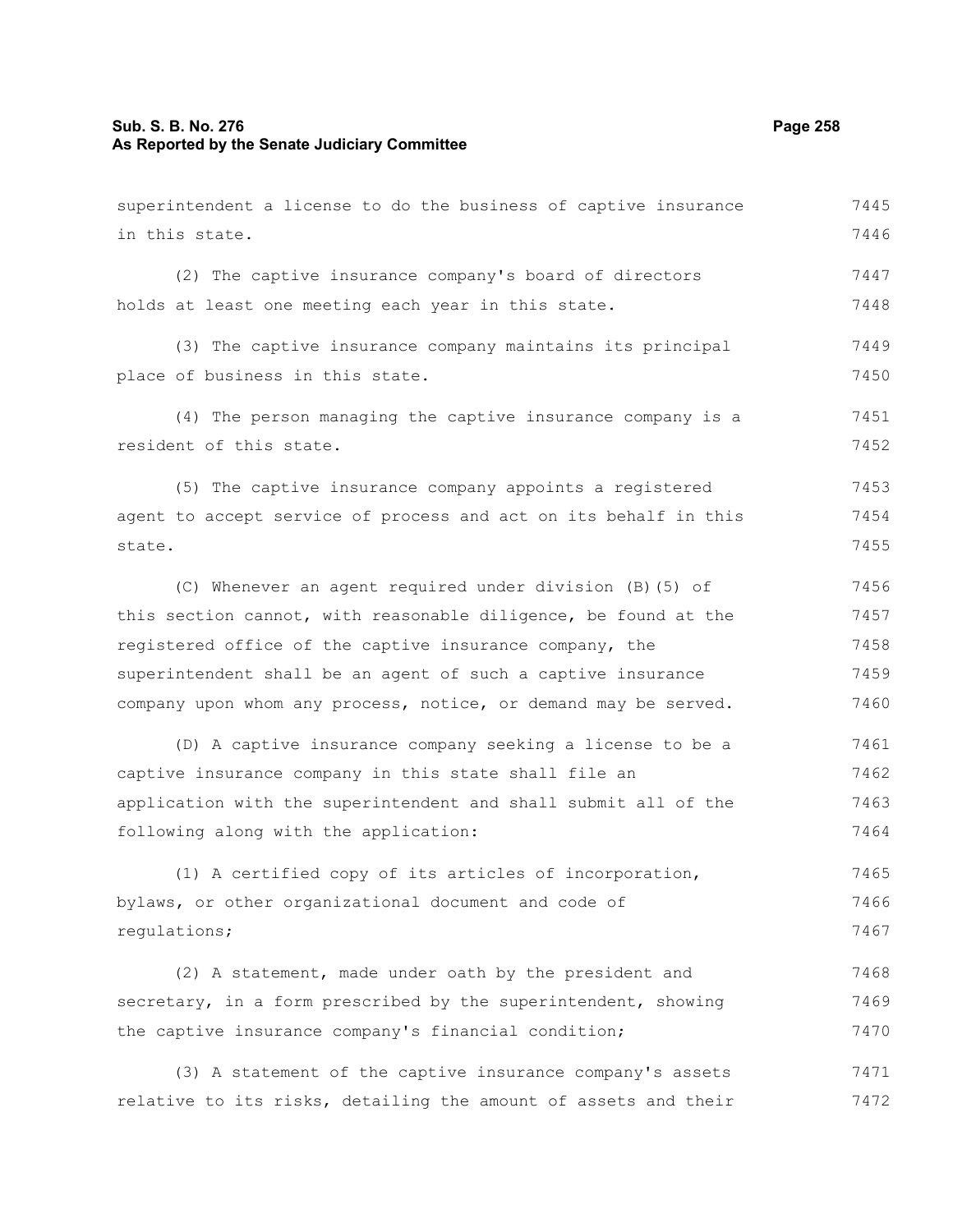## **Sub. S. B. No. 276 Page 259 As Reported by the Senate Judiciary Committee**

liquidity; (4) An account of the adequacy of the expertise, experience, and character of the person or persons who will manage the captive insurance company; (5) An account of the loss prevention programs of the persons that the captive insurance company insures; (6) Actuarial assumptions and methodologies that will be utilized in calculating reserves; (7) Any other information considered necessary by the superintendent to determine whether the proposed captive insurance company will be able to meet its obligations. (E)(1) A special purpose financial captive insurance company shall follow the national association of insurance commissioner's accounting practices and procedures manual. (2)(a) Upon request, the superintendent may allow a special purpose financial captive insurance company to use a reserve basis other than that found in the national association of insurance commissioner's accounting practices and procedures manual. (b) The superintendent, in accordance with Chapter 119. of the Revised Code, shall adopt rules that define acceptable alternative reserve bases. 7473 7474 7475 7476 7477 7478 7479 7480 7481 7482 7483 7484 7485 7486 7487 7488 7489 7490 7491 7492 7493 7494

(c) Such rules shall be adopted prior to availability for use of any such alternative reserve basis and shall ensure that the resulting reserves meet all of the following conditions: 7495 7496 7497

(i) Quantify the benefits and guarantees, and the funding, associated with the contracts and their risks at a level of conservatism that reflects conditions that include unfavorable 7498 7499 7500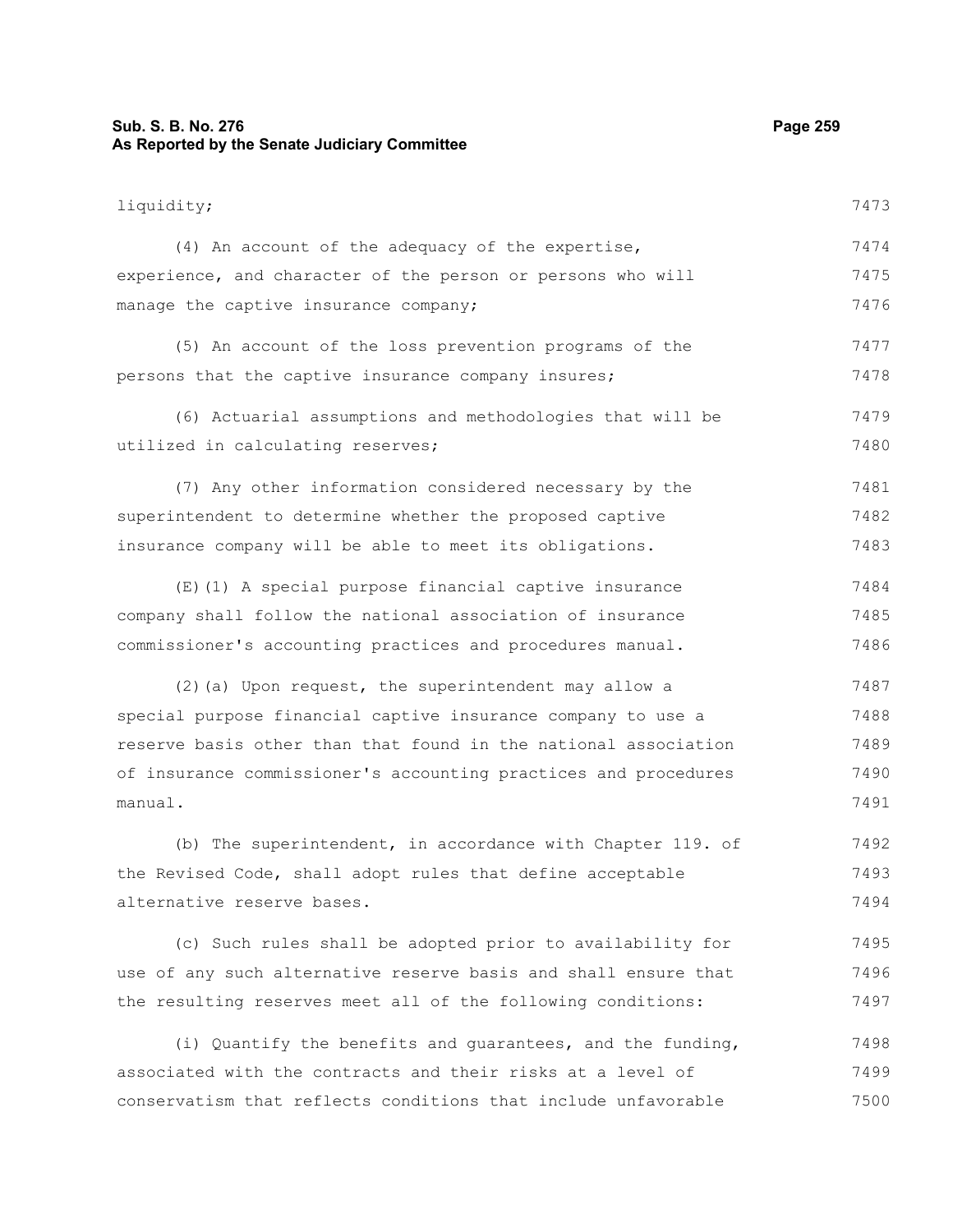## **Sub. S. B. No. 276 Page 260 As Reported by the Senate Judiciary Committee**

events that have a reasonable probability of occurring during the lifetime of the contracts. For policies or contracts with significant tail risk, reflects conditions appropriately adverse to quantify the tail risk. 7501 7502 7503 7504

(ii) Incorporate assumptions, risk analysis methods, and financial models and management techniques that are consistent with, but not necessarily identical to, those utilized within the company's overall risk assessment process, while recognizing potential differences in financial reporting structures and any prescribed assumptions or methods; 7505 7506 7507 7508 7509 7510

(iii) Provide margins for uncertainty including adverse deviation and estimation error, such that the greater the uncertainty the larger the margin and resulting reserve. 7511 7512 7513

(d) An alternative basis for calculating a reserve approved by the superintendent shall be treated as a public document after the date the alternative basis for calculating the reserve has been approved, regardless of the application of the uniform trade secrets act set forth in sections 1333.61 to 1333.69 of the Revised Code. 7514 7515 7516 7517 7518 7519

(3) The special purpose financial captive insurance company shall submit a request for an alternative reserve basis in writing, and affirmed by the company's appointed actuary, that includes, at a minimum, the following information for the superintendent to consider in evaluating the request: 7520 7521 7522 7523 7524

(a) The reserves based on the national association of insurance commissioner's accounting practices and procedures manual and the reserves based on the proposed alternative method for calculation and the difference between these two calculations; 7525 7526 7527 7528 7529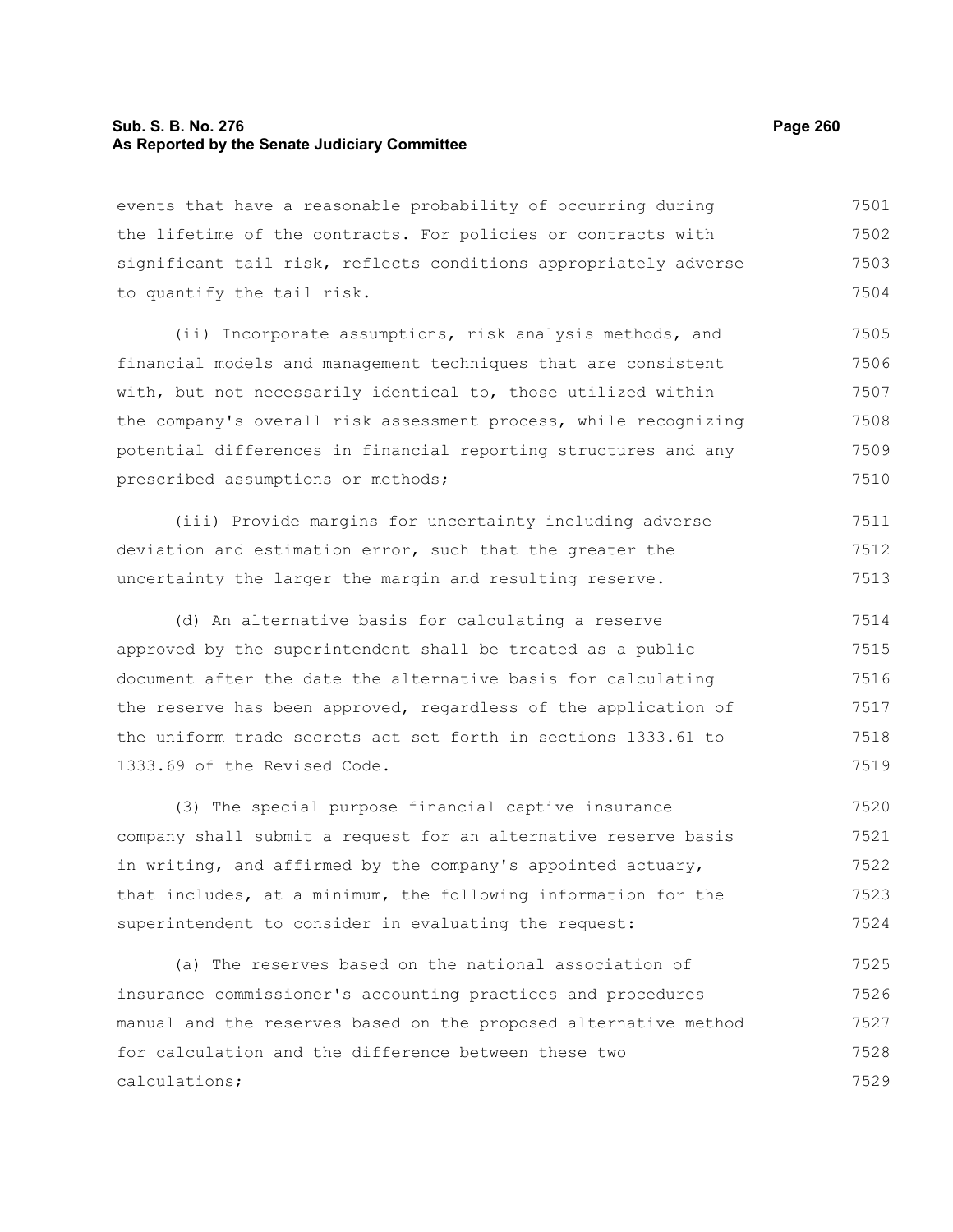## **Sub. S. B. No. 276 Page 261 As Reported by the Senate Judiciary Committee**

(b) A detailed analysis of the proposed alternative method explaining why the use of an alternative basis for calculating the reserve is appropriate; (c) All assumptions utilized within the proposed alternative method, together with the source of the assumptions, as well as information, satisfactory to the superintendent, supporting the appropriateness of the assumptions and analysis and identifying the assumptions that result in the greatest variability in the reserve and how that analysis was used in setting those assumptions; (d) A detailed overview of the corporate governance and oversight of the actuarial valuation function; (e) Any other information the superintendent may require to assess the proposed alternative method for approval or disapproval. (4) At the expense of the special purpose financial captive insurance company, the superintendent may require the company to secure the affirmation of an independent qualified actuary in support of any alternative basis for calculating the reserve that is requested pursuant to this section or to assist the superintendent in the review of said request. (5) If the superintendent approves the use of an alternative basis for calculating a reserve, the special purpose financial captive insurance company, and the ceding insurer shall each include a note in its financial statements disclosing the use of a basis other than the national association of 7530 7531 7532 7533 7534 7535 7536 7537 7538 7539 7540 7541 7542 7543 7544 7545 7546 7547 7548 7549 7550 7551 7552 7553 7554 7555

insurance commissioner's accounting practices and procedures manual and the difference between the reserve amount determined under the alternative basis and the reserve amount that would 7556 7557 7558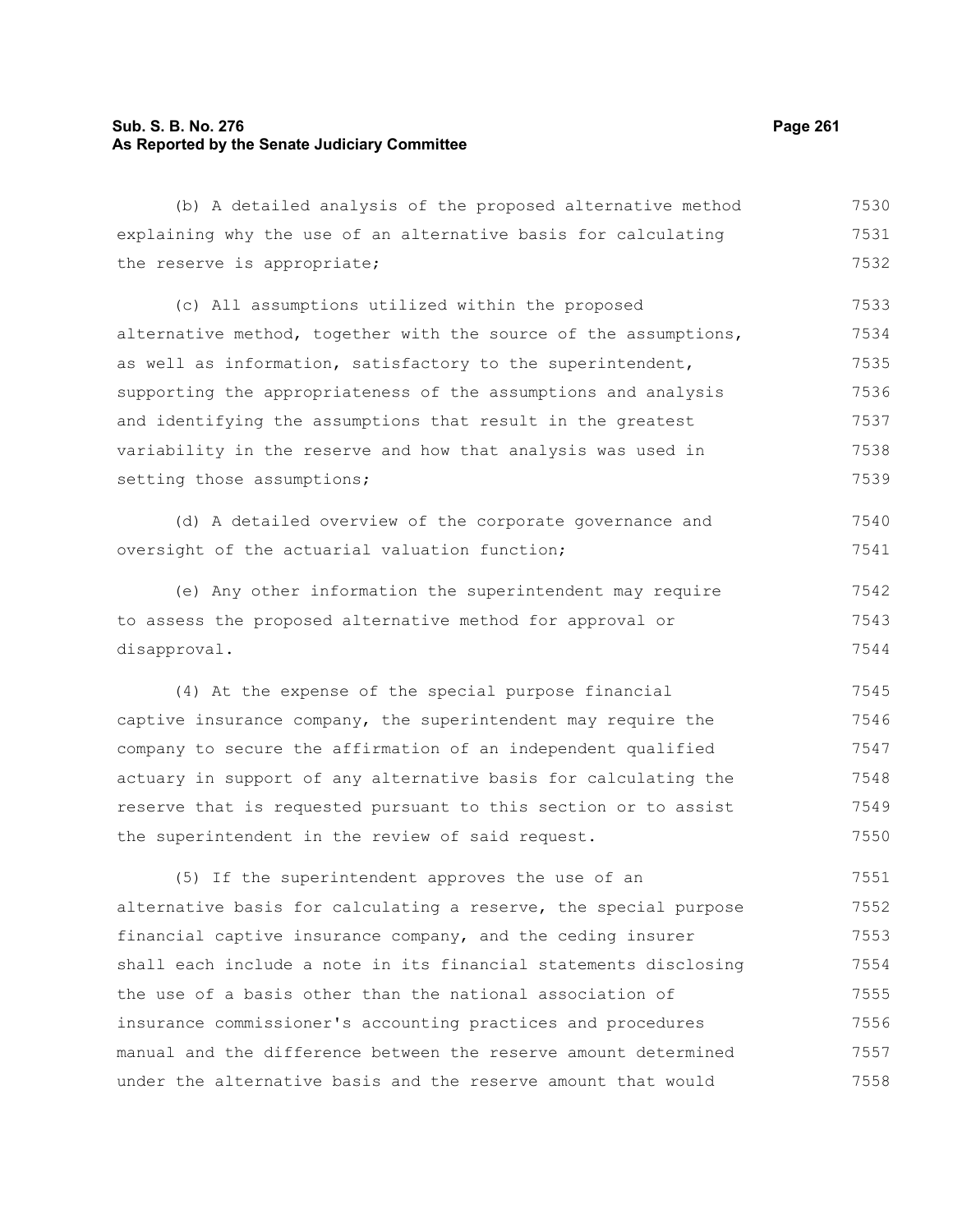## **Sub. S. B. No. 276 Page 262 As Reported by the Senate Judiciary Committee**

have been determined had the company utilized the national association of insurance commissioner's accounting practices and procedures manual. 7559 7560 7561

(6)(a) The superintendent shall establish an acceptable total capital and surplus requirement for each insurance company that will cede risks and obligations to a special purpose financial captive insurance company. The total capital and surplus requirement must be met at the time the special purpose financial captive insurance company applies for a license to do the business of captive insurance. The total capital and surplus requirement shall be determined in accordance with a minimum required total capital and surplus methodology that meets both of the following requirements: 7562 7563 7564 7565 7566 7567 7568 7569 7570 7571

(i) Is consistent with current risk-based capital principles; 7572 7573

(ii) Takes into account all material risks and obligations, as well as the assets, of the insurance company. 7574 7575

(b) An insurance company ceding risks and obligations to a special purpose financial captive insurance company shall fully disclose all material risks and obligations, as well as its assets and all affiliated captive insurance company risks. The ceding insurance company shall advise the superintendent whenever there is a material change to such risks, obligations, or assets. 7576 7577 7578 7579 7580 7581 7582

(F) In determining whether to approve an application for a license, the superintendent shall consider all of the following: 7583 7584

(1) The character, reputation, financial standing, and purposes of the incorporators, or other founders, of the captive insurance company; 7585 7586 7587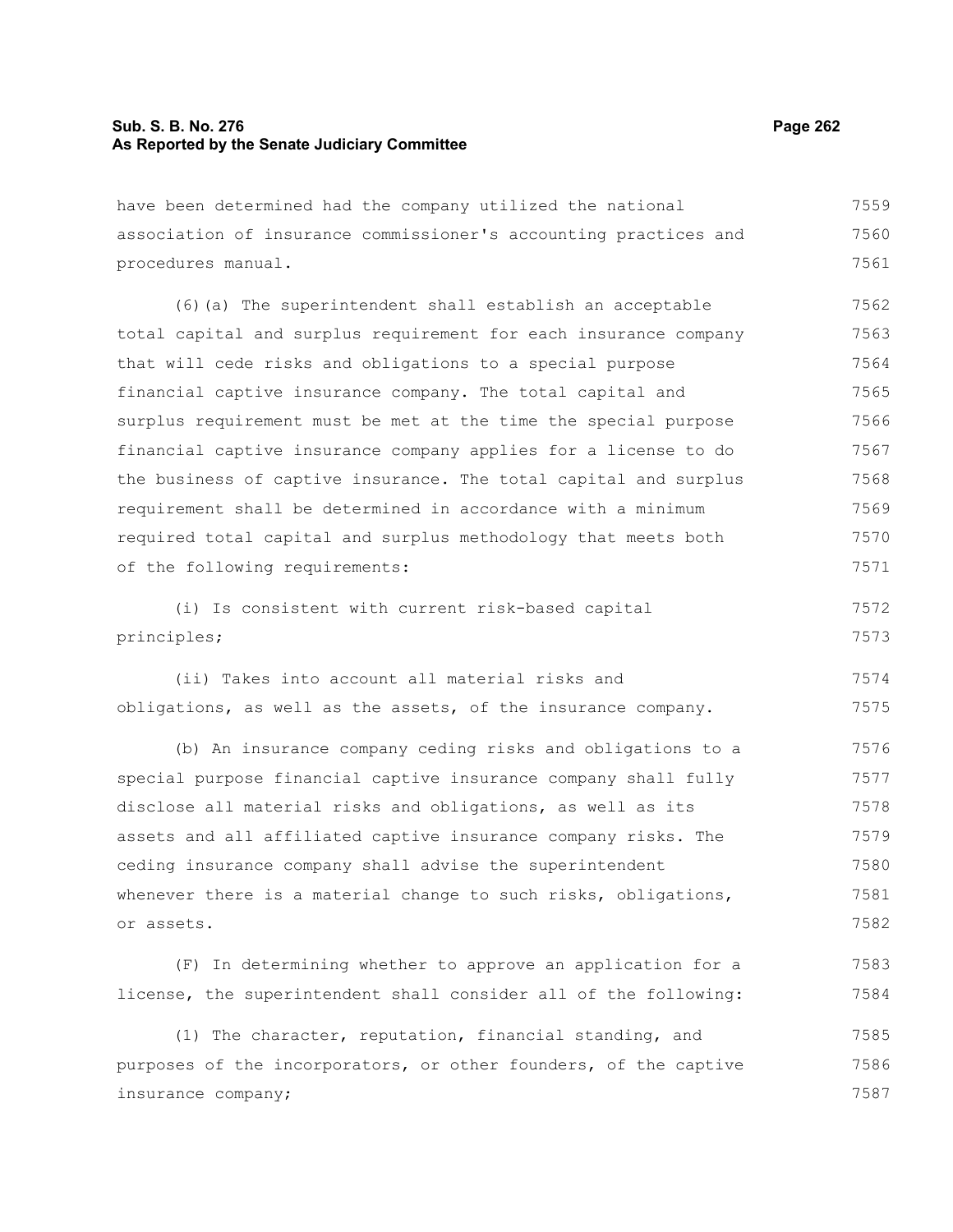## **Sub. S. B. No. 276 Page 263 As Reported by the Senate Judiciary Committee**

(2) The character, reputation, financial responsibility, experience relating to insurance, and business qualifications of the officers and directors of the captive insurance company; 7588 7589 7590

(3) The amount of liquidity and assets of the captive insurance company relative to the risks to be assumed; 7591 7592

(4) The adequacy of the expertise, experience, and character of the person or persons who will manage the captive insurance company; 7593 7594 7595

(5) The overall soundness of the plan of operation;

(6) The adequacy of the loss prevention programs of the persons that the captive insurance company insures. 7597 7598

(G)(1) Each captive insurance company that offers direct insurance to its parent shall submit to the superintendent for approval a detailed description of the coverages, deductibles, coverage limits, proposed rates or rating plans, documentation from a qualified actuary that demonstrates the actuarial soundness of the proposed rates or rating plans, and other such additional information as the superintendent may require. 7599 7600 7601 7602 7603 7604 7605

(2)(a) Any captive insurance company licensed under the provisions of this chapter that seeks to make any material change to any item described in division (G)(1) of this section shall submit to the superintendent for approval a detailed description of the revision, documentation from a qualified actuary that demonstrates the actuarial soundness of the revised rates or rating plans, and other such additional information as the superintendent may require. 7606 7607 7608 7609 7610 7611 7612 7613

(b) Each filing under division (G)(2)(a) of this section is deemed approved thirty days after the filing is received by the superintendent of insurance, unless the filing is 7614 7615 7616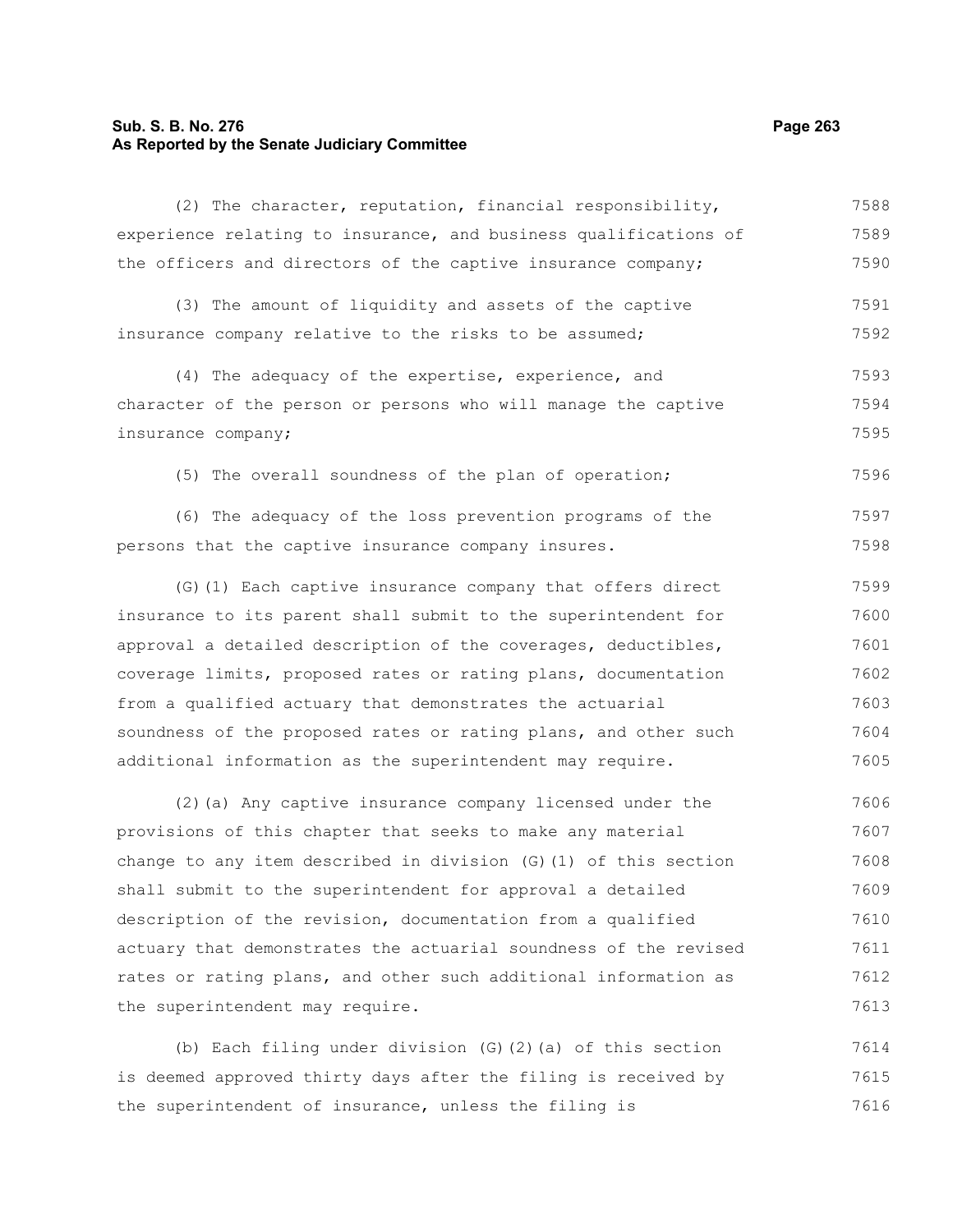## **Sub. S. B. No. 276 Page 264 As Reported by the Senate Judiciary Committee**

disapproved by the superintendent during that thirty-day period. (c) If at any time subsequent to the thirty-day review period the superintendent finds that a filing does not demonstrate actuarial soundness, the superintendent shall hold a hearing requiring the captive insurance company to show cause why an order should not be made by the superintendent to disapprove the revised rates or rating plans. 7617 7618 7619 7620 7621 7622 7623

(d) If, upon such a hearing, the superintendent finds that the captive insurance company failed to demonstrate the actuarial soundness of the rates or rating plans, the superintendent shall issue an order directing the captive insurance company to cease and desist from using the revised rates or rating plans and to use rates or rating plans as determined appropriate by the superintendent. 7624 7625 7626 7627 7628 7629 7630

(H) Except as otherwise provided in this division, documents and information submitted by a captive insurance company pursuant to this section are not subject to section 149.43 of the Revised Code, and are confidential, and may not be disclosed by the superintendent or any employee of the department of insurance without the written consent of the company. 7631 7632 7633 7634 7635 7636 7637

(1) Such documents and information may be discoverable in a civil action in which the captive insurance company filing the material is a party upon a finding by a court of competent jurisdiction that the information sought is relevant and necessary to the case and the information sought is unavailable from other, nonconfidential sources. 7638 7639 7640 7641 7642 7643

(2) The superintendent may, at the superintendent's sole discretion, share documents required under this section with the 7644 7645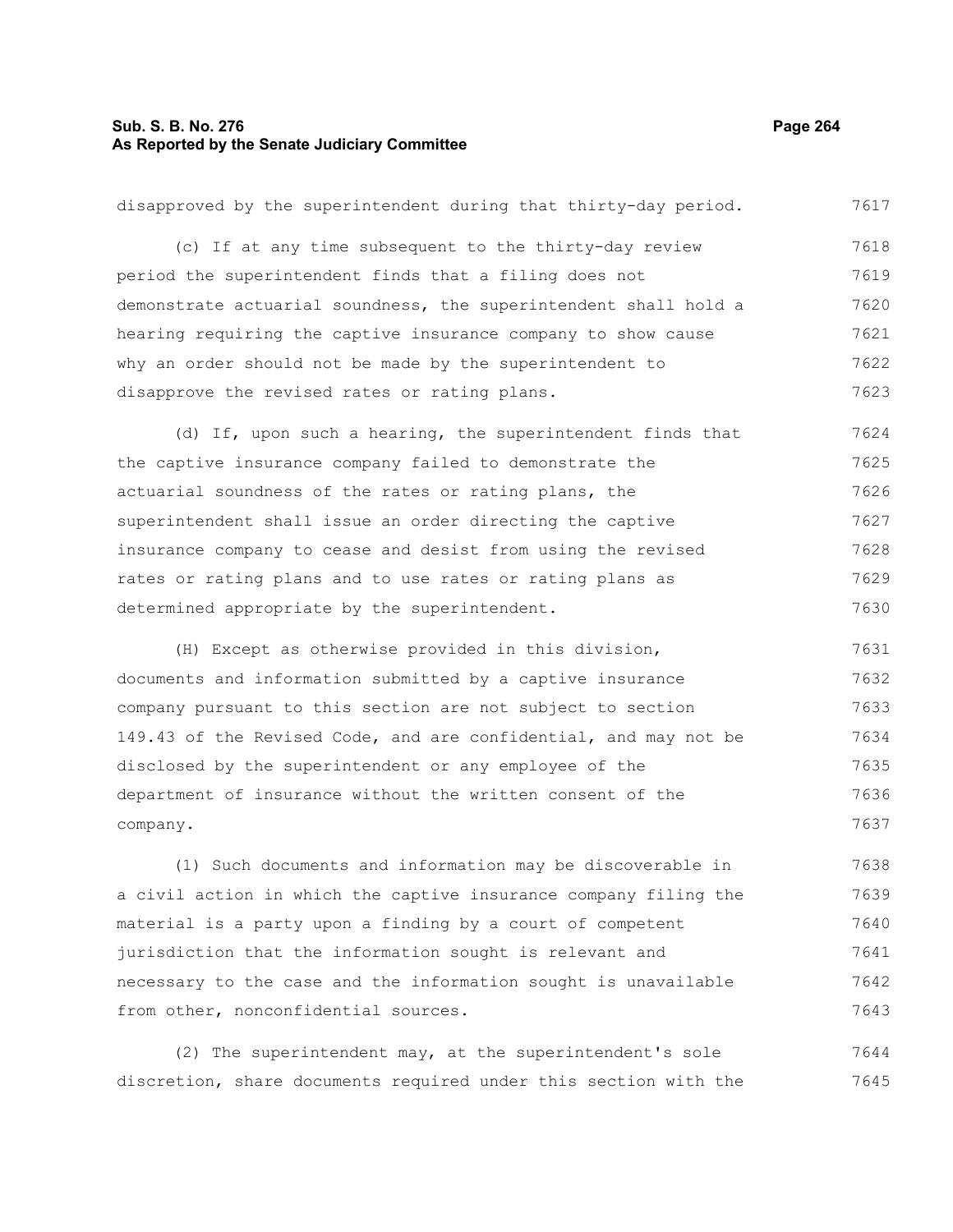## **Sub. S. B. No. 276 Page 265 As Reported by the Senate Judiciary Committee**

chief deputy rehabilitator, the chief deputy liquidator, other deputy rehabilitators and liquidators, and any other person employed by, or acting on behalf of the superintendent pursuant to Chapter 3901. or 3903. of the Revised Code, with other local, state, federal, and international regulatory and law enforcement agencies, with local, state, and federal prosecutors, and with the national association of insurance commissioners and its affiliates and subsidiaries provided that the recipient agrees to maintain the confidential or privileged status of the documents and has authority to do so. 7646 7647 7648 7649 7650 7651 7652 7653 7654 7655

(I)(1) Each applicant for a license to do the business of a captive insurance company in this state shall pay to the superintendent a nonrefundable fee of five hundred dollars for processing its application for a license. The superintendent is authorized to retain legal, financial, and examination services from outside the department, at the expense of the applicant. Each captive insurance company shall annually pay a license renewal fee of five hundred dollars. 7656 7657 7658 7659 7660 7661 7662 7663

(2) The fees collected pursuant to division (I)(1) of this section shall be deposited into the state treasury to the credit of the captive insurance regulation and supervision fund created under section 3964.15 of the Revised Code. 7664 7665 7666 7667

**Sec. 3964.17.** (A) As used in sections 3964.17 to 3964.1710 of the Revised Code: 7668 7669

(1) "Protected cell" means an incorporated cell that is organized pursuant to Chapter  $1701.$ ,  $1702.$ ,  $e^{2}$ -1705., or  $1706.$ of the Revised Code and that has a separate legal identity from the protected cell captive insurance company of which it is a part. 7670 7671 7672 7673 7674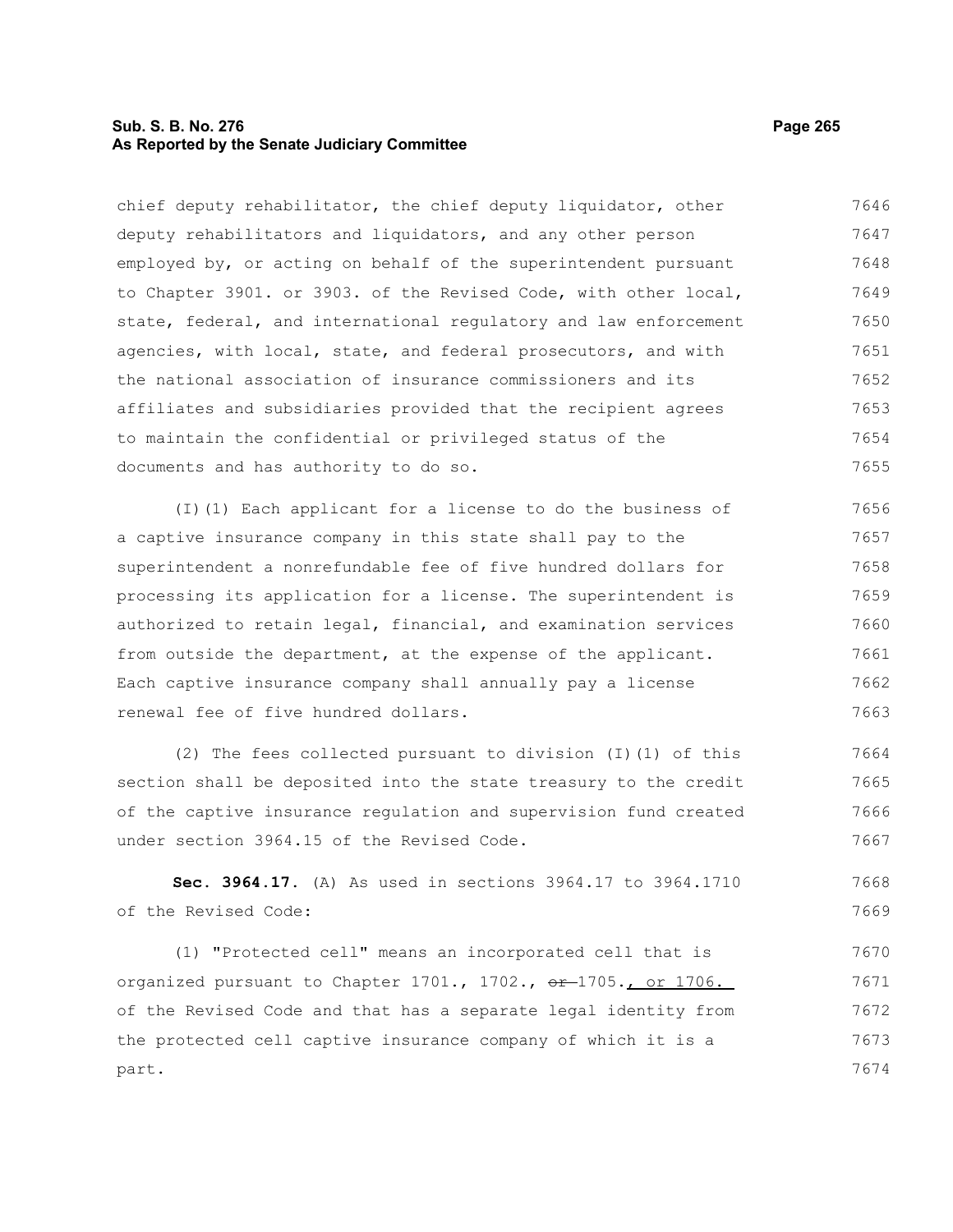## **Sub. S. B. No. 276 Page 266 As Reported by the Senate Judiciary Committee**

(2) "Protected cell captive insurance company" means a captive insurance company that meets all of the following requirements: (a) Is formed and licensed under the provisions of this chapter; (b) Insures or reinsures the risks of separate participants through a participant contract; (c) Segregates each participant's liability into a protected cell. (3) "Participant" means an individual, company, corporation, partnership, limited liability company, and their affiliated entities that insure or reinsure with a protected cell. "Participant" includes an insurance agent licensed in this state that accepts a stated percentage of risk on a pro rata basis within a defined category of business underwritten by a licensed insurance company that is domiciled in this state and that is affiliated with a protected cell captive insurance company. (4) "Participant contract" means a contract by which a protected cell insures or reinsures the risks of a participant. (a) A participant that is not an insurance agent licensed in this state shall insure or reinsure only its own risks through a protected cell. (b) If the participant is an insurance agent licensed in this state, the participant contract must define each risk covered by the contract with fixed and certain terms. 7675 7676 7677 7678 7679 7680 7681 7682 7683 7684 7685 7686 7687 7688 7689 7690 7691 7692 7693 7694 7695 7696 7697 7698 7699 7700

(B) A captive insurance company may be organized as a protected cell captive insurance company and shall be permitted 7701 7702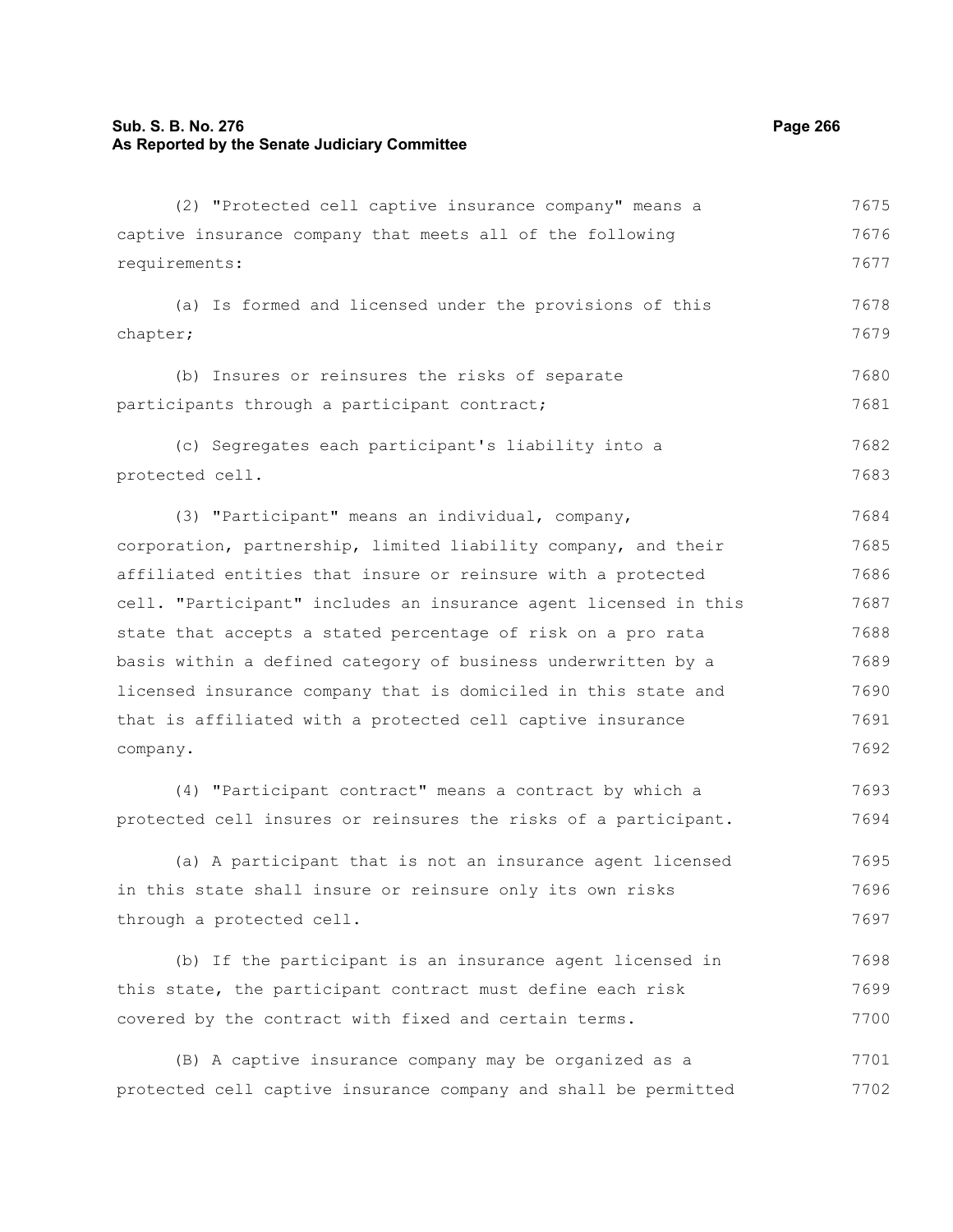## **Sub. S. B. No. 276 Page 267 As Reported by the Senate Judiciary Committee**

to form one or more protected cells under this section to insure

or reinsure risks of one or more participants. (C) The assets and liabilities of each protected cell shall be held separately from the assets and liabilities of all other protected cells. (D) A protected cell of a protected cell captive insurance company shall be organized pursuant to Chapter 1701., 1702.,  $\sigma$ 1705., or 1706. of the Revised Code. (E) A protected cell captive insurance company shall, at the time of paying the annual fee required under section 3964.13 of the Revised Code, pay an additional annual fee for each protected cell in an amount to be established by the superintendent. (F) Each protected cell of a protected cell captive insurance company shall be treated as a captive insurance company for purposes of this chapter. (G) Unless otherwise permitted by the articles of incorporation, bylaws, code of regulations, or other organizational document of a protected cell captive insurance company, each protected cell of the protected cell captive insurance company shall have the same directors, secretary, and registered office as the protected cell captive insurance company. (H) A protected cell captive insurance company may provide in its articles of incorporation, bylaws, code of regulations, or other organizational documents that a protected cell it creates shall be wound up and dissolved upon any of the following: 7704 7705 7706 7707 7708 7709 7710 7711 7712 7713 7714 7715 7716 7717 7718 7719 7720 7721 7722 7723 7724 7725 7726 7727 7728 7729 7730

(1) The bankruptcy, death, expulsion, insanity, 7731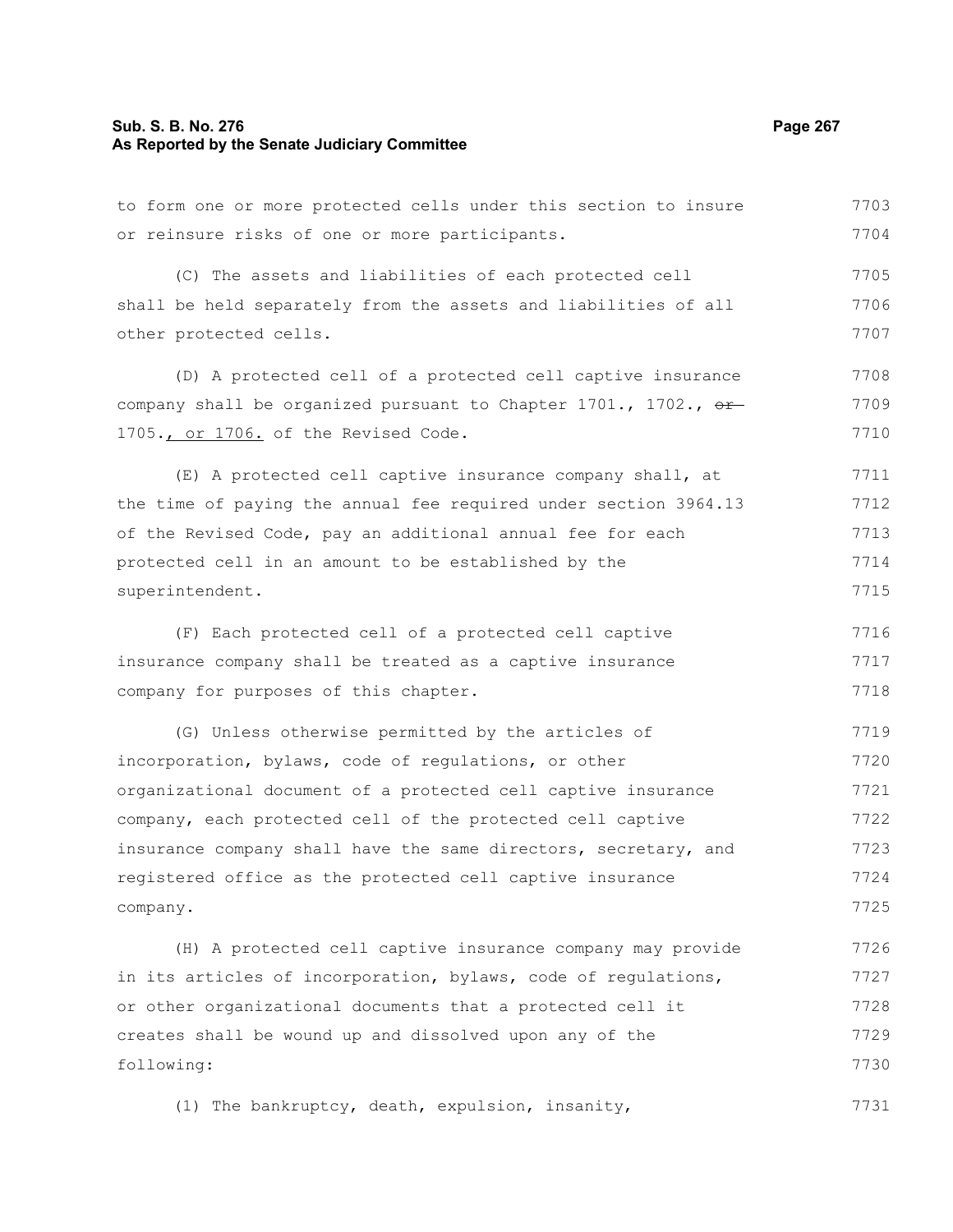## **Sub. S. B. No. 276 Page 268 As Reported by the Senate Judiciary Committee**

resignation, or retirement of any participant of the protected cell; (2) The happening of some event that is not the expiration of a fixed period of time; (3) The expiration of a fixed period of time. (I)(1) The articles of incorporation, bylaws, code of regulations, or other organizational documents, of a protected cell captive insurance company shall provide that a protected cell shall not own shares or membership interests in the protected cell captive insurance company of which it is a part. (2) Such a document may provide that a protected cell may own shares or membership interests in any other protected cell of the protected cell captive insurance company of which it is a part. (J) The name of a protected cell captive insurance company shall include the words "protected cell captive" or the abbreviation "PCC." (K) A protected cell captive insurance company shall assign a distinctive name to each of its protected cells that meets all of the following: (1) The name identifies the protected cell as being part of the protected cell captive insurance company. (2) The name distinguishes the protected cell from any other protected cell of the protected cell captive insurance company. (3) The name includes the words "protected cell" or the 7733 7734 7735 7736 7737 7738 7739 7740 7741 7742 7743 7744 7745 7746 7747 7748 7749 7750 7751 7752 7753 7754 7755 7756 7757

abbreviation "PC." 7758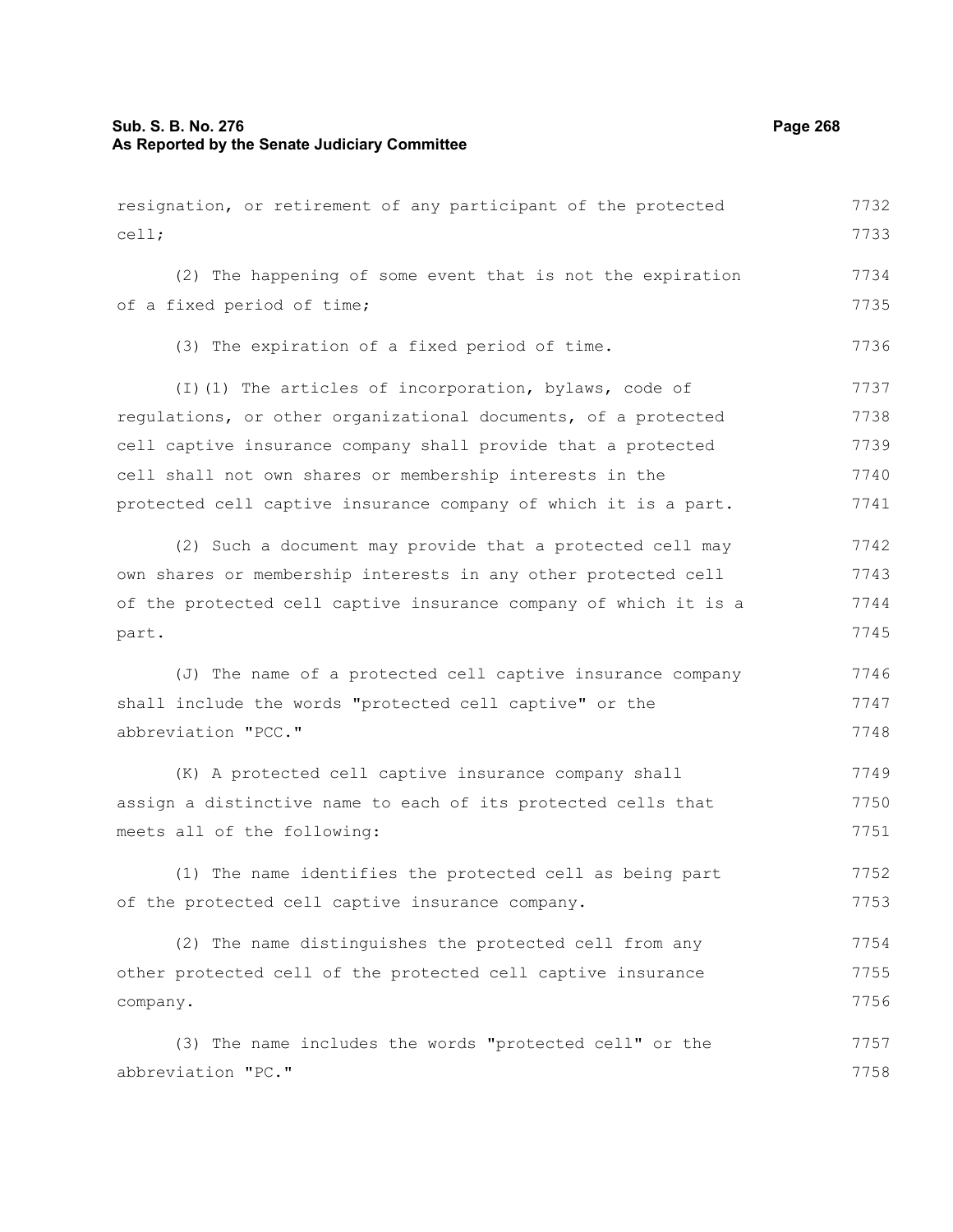## **Sub. S. B. No. 276 Page 269 As Reported by the Senate Judiciary Committee**

protected cell captive insurance company or with another protected cell of the same protected cell captive insurance company. (M)(1) The assets of a protected cell captive insurance company shall be either cell assets or general assets. (2) The cell assets comprise the assets of the protected cell captive insurance company that are held within or on behalf of its protected cells. (3) The general assets of a protected cell captive insurance company comprise the assets of the protected cell captive insurance company that are not cell assets. (N)(1) The liabilities of a protected cell captive insurance company shall be either cell liabilities or general liabilities. (2) The cell liabilities comprise the obligations of the protected cell captive insurance company attributable to its protected cells. (3) The general liabilities of a protected cell captive insurance company comprise the obligations of the protected cell captive insurance company that are not cell liabilities. (O) Each protected cell insurance company shall account separately on its books and records for each of its protected cells to reflect the financial condition and results of operations of the protected cell, including net income or loss, dividends or other distributions to participants, and such other factors as may be provided by participant contracts or required by the superintendent. 7760 7761 7762 7763 7764 7765 7766 7767 7768 7769 7770 7771 7772 7773 7774 7775 7776 7777 7778 7779 7780 7781 7782 7783 7784 7785 7786

(L) A protected cell may enter into an agreement with its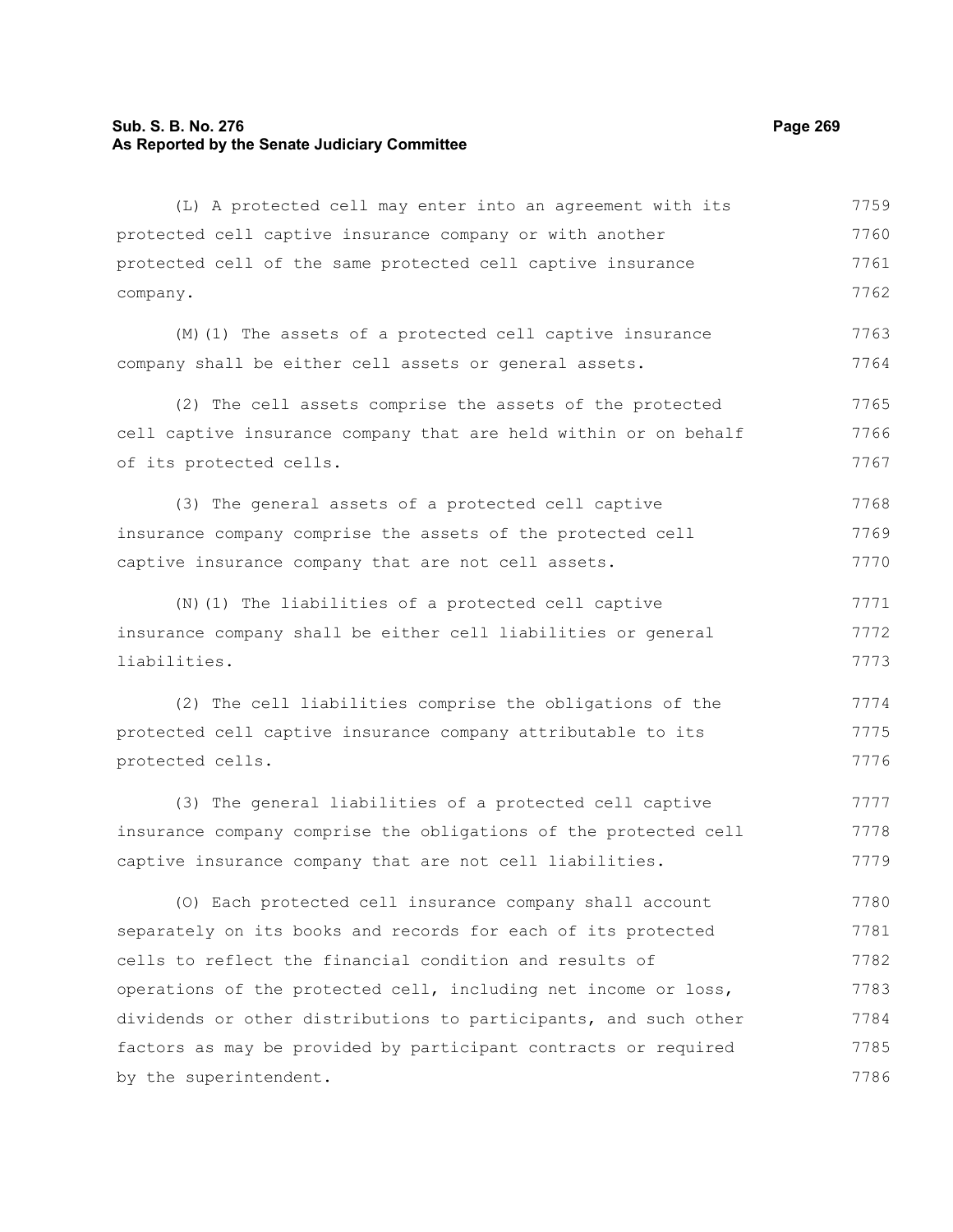## **Sub. S. B. No. 276 Page 270 As Reported by the Senate Judiciary Committee**

(P) Each protected cell captive insurance company shall annually file with the superintendent such financial reports as the superintendent requires, which shall include financial statements detailing the financial experience of each protected cell and a statement regarding the adequacy of reserves kept to make full provision for the liabilities insured by each protected cell. 7787 7788 7789 7790 7791 7792 7793

(Q) An officer or manager of a protected cell captive insurance company shall immediately notify the superintendent if any protected cell of the protected cell captive insurance company or the protected cell captive insurance company itself is trending toward reserves that are inadequate, or if a protected cell or the protected cell captive insurance company becomes insolvent or is otherwise unable to meet its claims or other obligations. 7794 7795 7796 7797 7798 7799 7800 7801

(R) The duties of a director of a protected cell captive insurance company under this chapter shall be in addition to, and not in lieu of, those under other applicable law. 7802 7803 7804

**Sec. 4701.14.** (A) Except as permitted by rules adopted by the accountancy board, no individual shall assume or use the title or designation "certified public accountant," "certified accountant," "chartered accountant," "enrolled accountant," "licensed accountant," or "registered accountant," or any other title or designation likely to be confused with "certified public accountant," or any of the abbreviations "CPA," "PA," "CA," "EA," "LA," or "RA," or similar abbreviations likely to be confused with "CPA," or any other title, designation, words, letters, abbreviation, sign, card, or device tending to indicate that the individual is a certified public accountant, unless the individual holds a CPA certificate and holds an Ohio permit. 7805 7806 7807 7808 7809 7810 7811 7812 7813 7814 7815 7816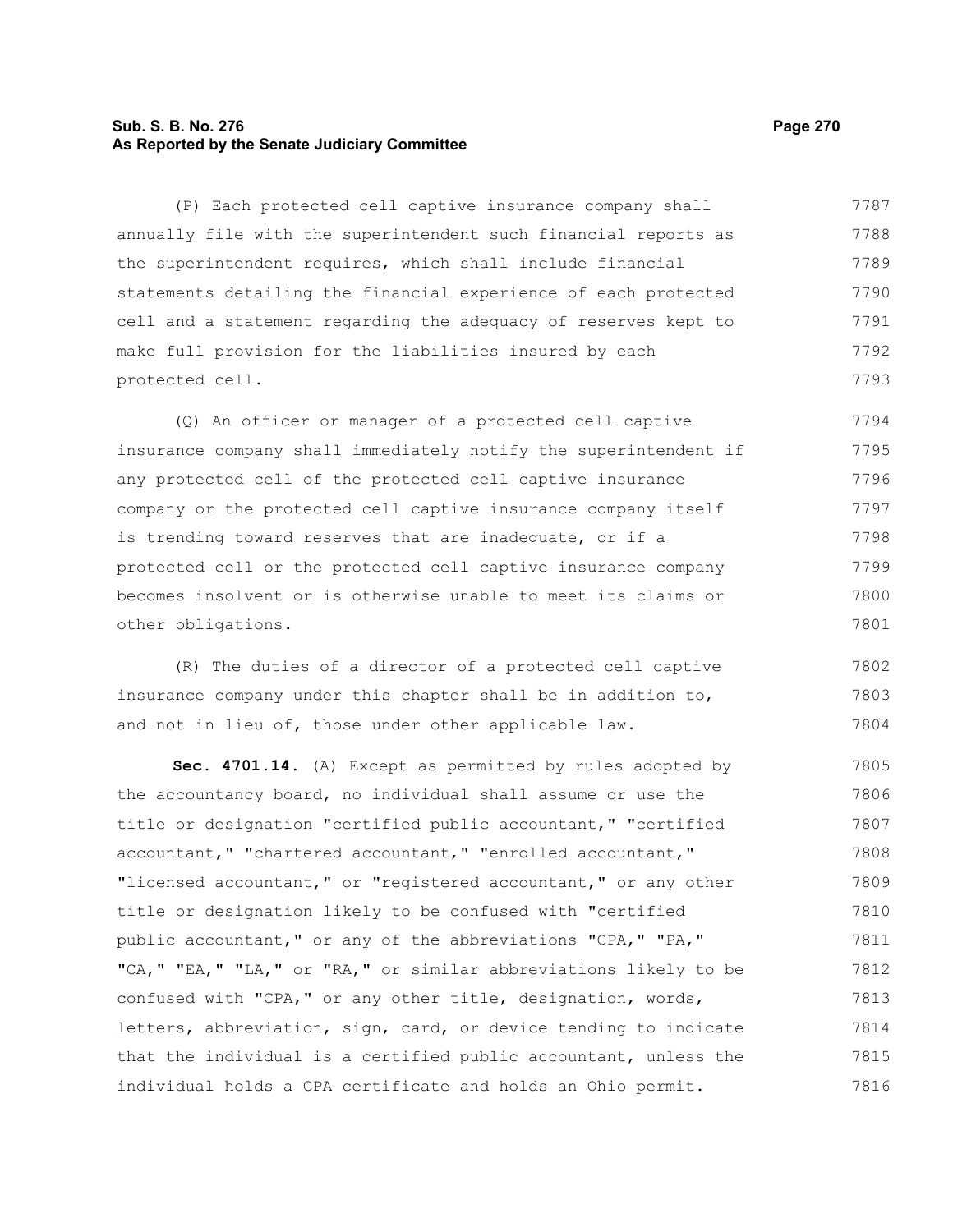## **Sub. S. B. No. 276 Page 271 As Reported by the Senate Judiciary Committee**

However, an individual who possesses a foreign certificate, has registered under section 4701.09 of the Revised Code, and holds an Ohio permit may use the title permitted under the laws of the individual's other licensing jurisdiction, followed by the name of the jurisdiction. 7817 7818 7819 7820 7821

(B) Except as permitted by rules adopted by the board, no individual shall assume or use the title or designation "public accountant," "certified public accountant," "certified accountant," "chartered accountant," "enrolled accountant," "registered accountant," or "licensed accountant," or any other title or designation likely to be confused with "public accountant," or any of the abbreviations "PA," "CPA," "CA," "EA," "LA," or "RA," or similar abbreviations likely to be confused with "PA," or any other title, designation, words, letters, abbreviation, sign, card, or device tending to indicate that the individual is a public accountant, unless the individual holds a PA registration and holds an Ohio permit, or unless the individual holds a CPA certificate. An individual who holds a PA registration and an Ohio permit may hold self out to the public as an "accountant" or "auditor." 7822 7823 7824 7825 7826 7827 7828 7829 7830 7831 7832 7833 7834 7835 7836

(C) Except as provided in divisions  $(C)$   $(1)$ ,  $(2)$ ,  $(3)$ , and (4) of this section, no partnership, professional association, corporation-for-profit, limited liability company, or other business organization not addressed in this section that is practicing public accounting in this state shall assume or use the title or designation "certified public accountant," "public accountant," "certified accountant," "chartered accountant," "enrolled accountant," "licensed accountant," "registered accountant," or any other title or designation likely to be confused with "certified public accountant" or "public accountant," or any of the abbreviations "CPA," "PA," "CA," 7837 7838 7839 7840 7841 7842 7843 7844 7845 7846 7847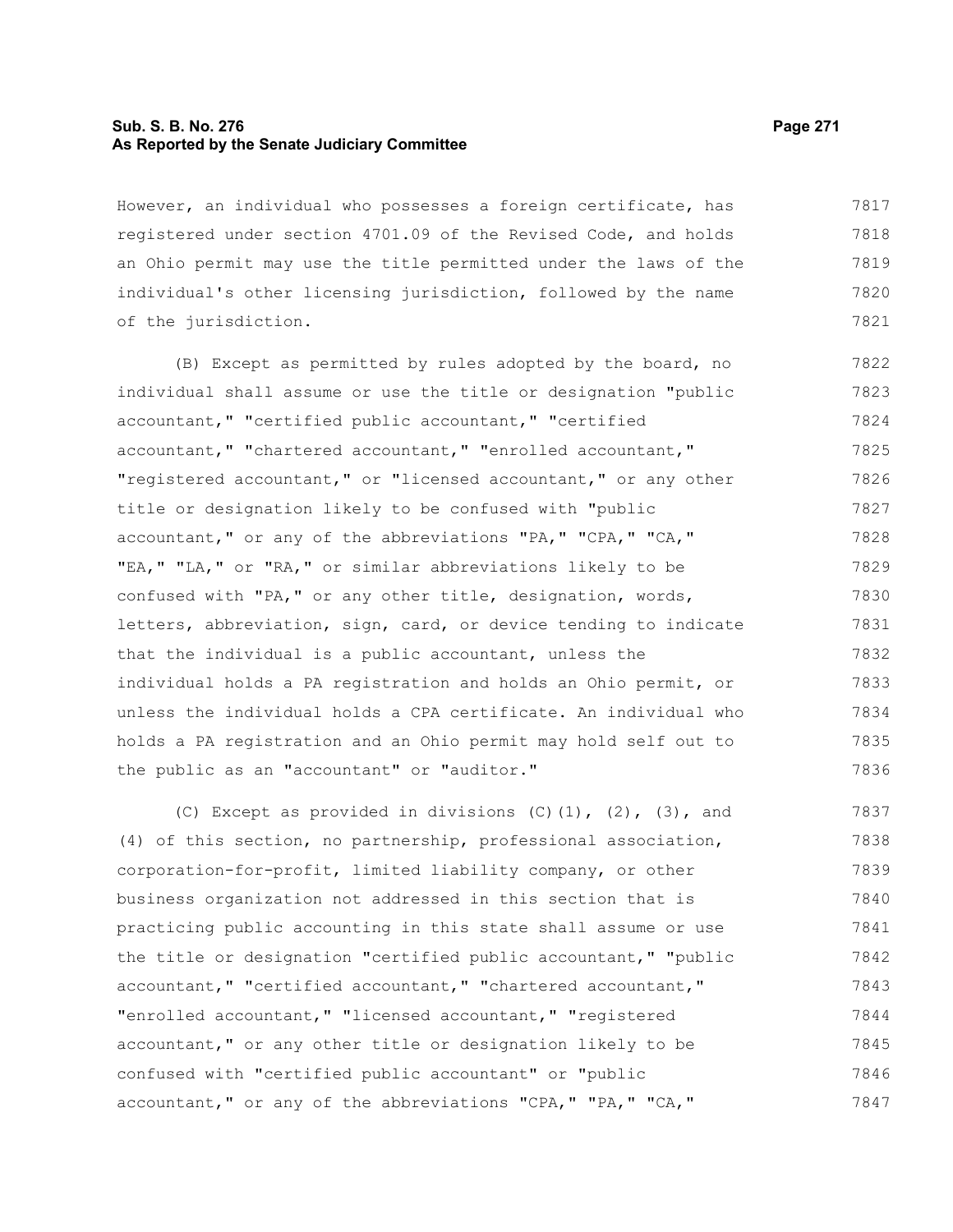#### **Sub. S. B. No. 276 Page 272 As Reported by the Senate Judiciary Committee**

"EA," "RA," or "LA," or similar abbreviations likely to be confused with "CPA" or "PA," or any other title, designation, words, letters, abbreviation, sign, card, or device tending to indicate that the business organization is a public accounting firm. 7848 7849 7850 7851 7852

(1)(a) A partnership may assume or use the title or designation "certified public accountant," the abbreviation "CPA," or any other title, designation, words, letters, abbreviation, sign, card, or device tending to indicate that the partnership is composed of certified public accountants if it is a registered firm, if a majority of its partners who are individuals hold a CPA certificate or a foreign certificate, and if a majority of the owners of any qualified firm that is a partner hold a CPA certificate or a foreign certificate. 7853 7854 7855 7856 7857 7858 7859 7860 7861

(b) A partnership may assume or use the title or designation "public accountant," the abbreviation "PA," or any other title, designation, words, letters, abbreviation, sign, card, or device tending to indicate that the partnership is composed of public accountants if it is a registered firm, if a majority of its partners who are individuals hold a PA registration, a CPA certificate, or a foreign certificate, and if a majority of the owners of any qualified firm that is a partner hold a PA registration, a CPA certificate, or a foreign certificate. 7862 7863 7864 7865 7866 7867 7868 7869 7870 7871

(2)(a) A professional association incorporated under Chapter 1785. of the Revised Code may assume or use the title or designation "certified public accountant," the abbreviation "CPA," or any other title, designation, words, letters, abbreviation, sign, card, or device tending to indicate that the professional association is composed of certified public 7872 7873 7874 7875 7876 7877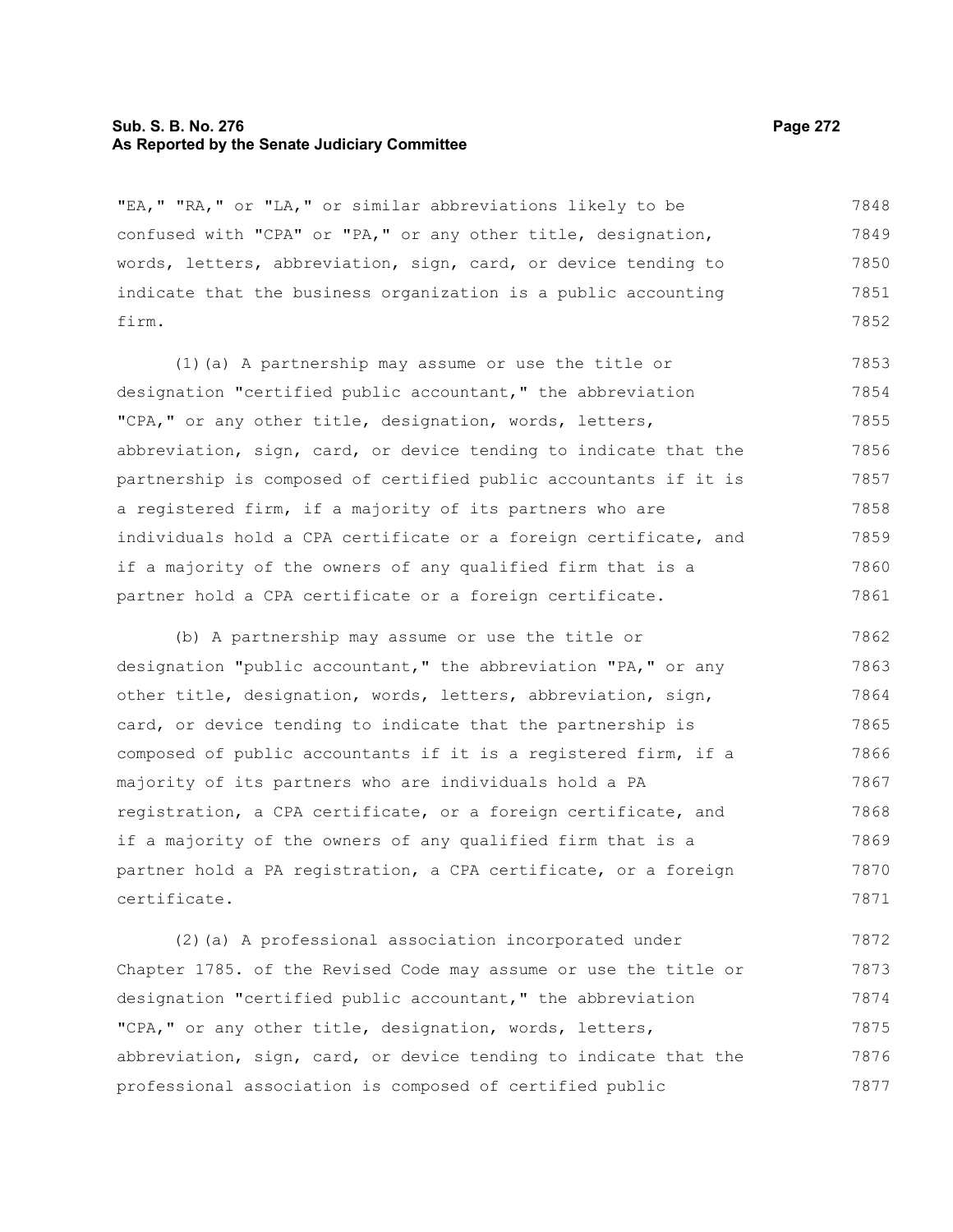## **Sub. S. B. No. 276 Page 273 As Reported by the Senate Judiciary Committee**

accountants if it is a registered firm, if a majority of its shareholders who are individuals hold a CPA certificate or a foreign certificate, and if a majority of the owners of any qualified firm that is a shareholder hold a CPA certificate or a foreign certificate. 7878 7879 7880 7881 7882

(b) A professional association incorporated under Chapter 1785. of the Revised Code may assume or use the title or designation "public accountant," the abbreviation "PA," or any other title, designation, words, letters, abbreviation, sign, card, or device tending to indicate that the professional association is composed of public accountants if it is a registered firm, if a majority of its shareholders who are individuals hold a PA registration, a CPA certificate, or a foreign certificate, and if a majority of the owners of any qualified firm that is a shareholder hold a PA registration, a CPA certificate, or a foreign certificate. 7883 7884 7885 7886 7887 7888 7889 7890 7891 7892 7893

(3)(a) A corporation-for-profit incorporated under Chapter 1701. of the Revised Code may assume or use the title or designation "certified public accountant," the abbreviation "CPA," or any other title, designation, words, letters, abbreviation, sign, card, or device tending to indicate that the corporation is composed of certified public accountants if it is a registered firm, if a majority of its shareholders who are individuals hold a CPA certificate or a foreign certificate, and if a majority of the owners of any qualified firm that is a shareholder hold a CPA certificate or a foreign certificate. 7894 7895 7896 7897 7898 7899 7900 7901 7902 7903

(b) A corporation incorporated under Chapter 1701. of the Revised Code may assume or use the title or designation "public accountant," the abbreviation "PA," or any other title, designation, words, letters, abbreviation, sign, card, or device 7904 7905 7906 7907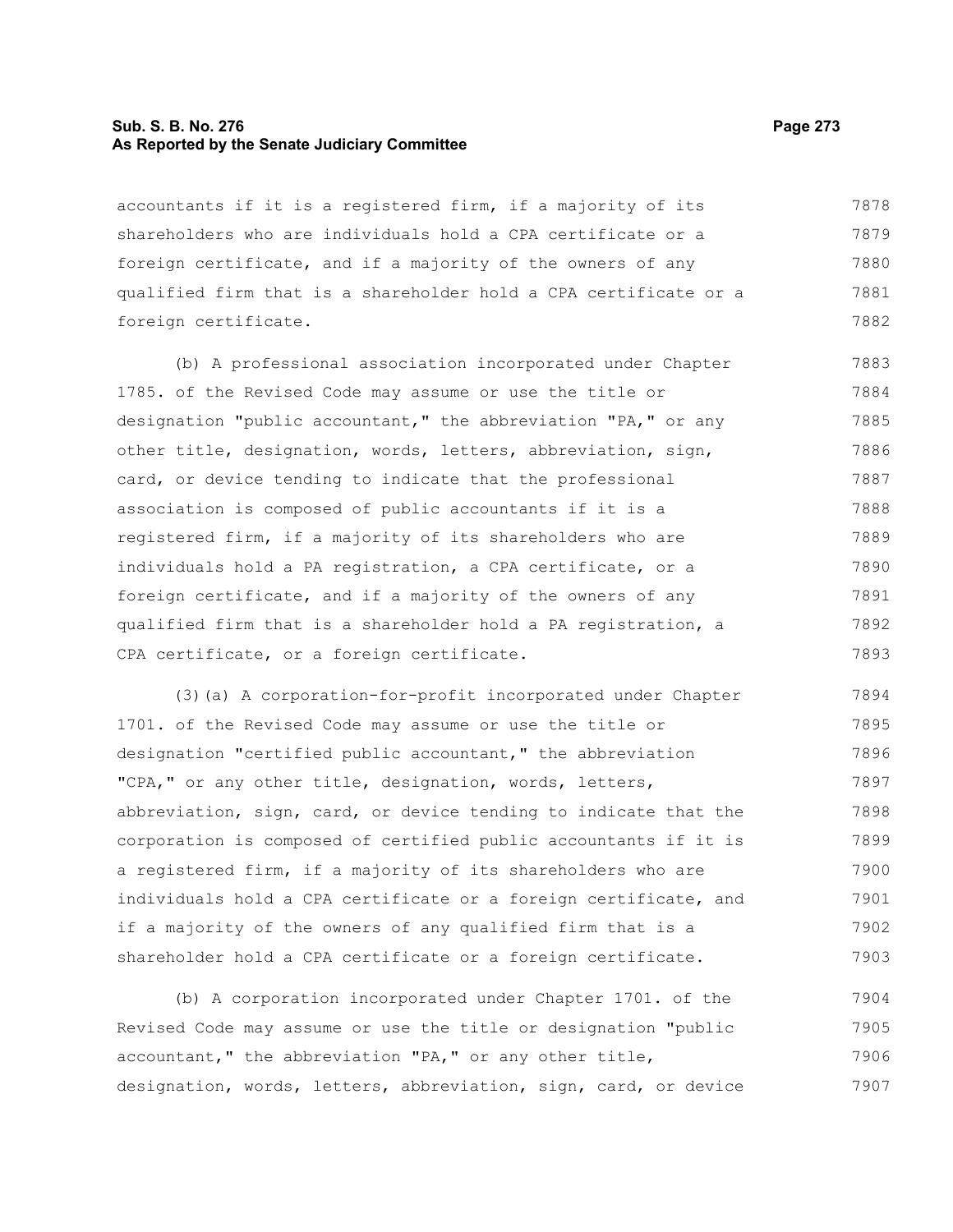### **Sub. S. B. No. 276 Page 274 As Reported by the Senate Judiciary Committee**

tending to indicate that the corporation is composed of public accountants if it is a registered firm, if a majority of the shareholders who are individuals hold a PA registration, a CPA certificate, or a foreign certificate, and if a majority of the owners of any qualified firm that is a shareholder hold a PA registration, a CPA certificate, or a foreign certificate. 7908 7909 7910 7911 7912 7913

(4)(a) A limited liability company organized under Chapter 1705. or 1706. of the Revised Code may assume or use the title or designation "certified public accountant," the abbreviation "CPA," or any other title, designation, words, letters, abbreviation, sign, card, or device tending to indicate that the limited liability company is composed of certified public accountants if it is a registered firm, if a majority of its members who are individuals hold a CPA certificate or a foreign certificate, and if a majority of the owners of any qualified firm that is a member hold a CPA certificate or a foreign certificate. 7914 7915 7916 7917 7918 7919 7920 7921 7922 7923 7924

(b) A limited liability company organized under Chapter 1705. or 1706. of the Revised Code may assume or use the title or designation "public accountant," the abbreviation "PA," or any other title, designation, words, letters, abbreviation, sign, card, or device tending to indicate that the limited liability company is composed of public accountants if it is a registered firm, if a majority of the members who are individuals hold a PA registration, CPA certificate, or a foreign certificate, and if a majority of the owners of any qualified firm that is a member hold a PA registration, a CPA certificate, or a foreign certificate. 7925 7926 7927 7928 7929 7930 7931 7932 7933 7934 7935

(D) No individual shall sign, affix, or associate the individual's name or any trade or assumed name used by the 7936 7937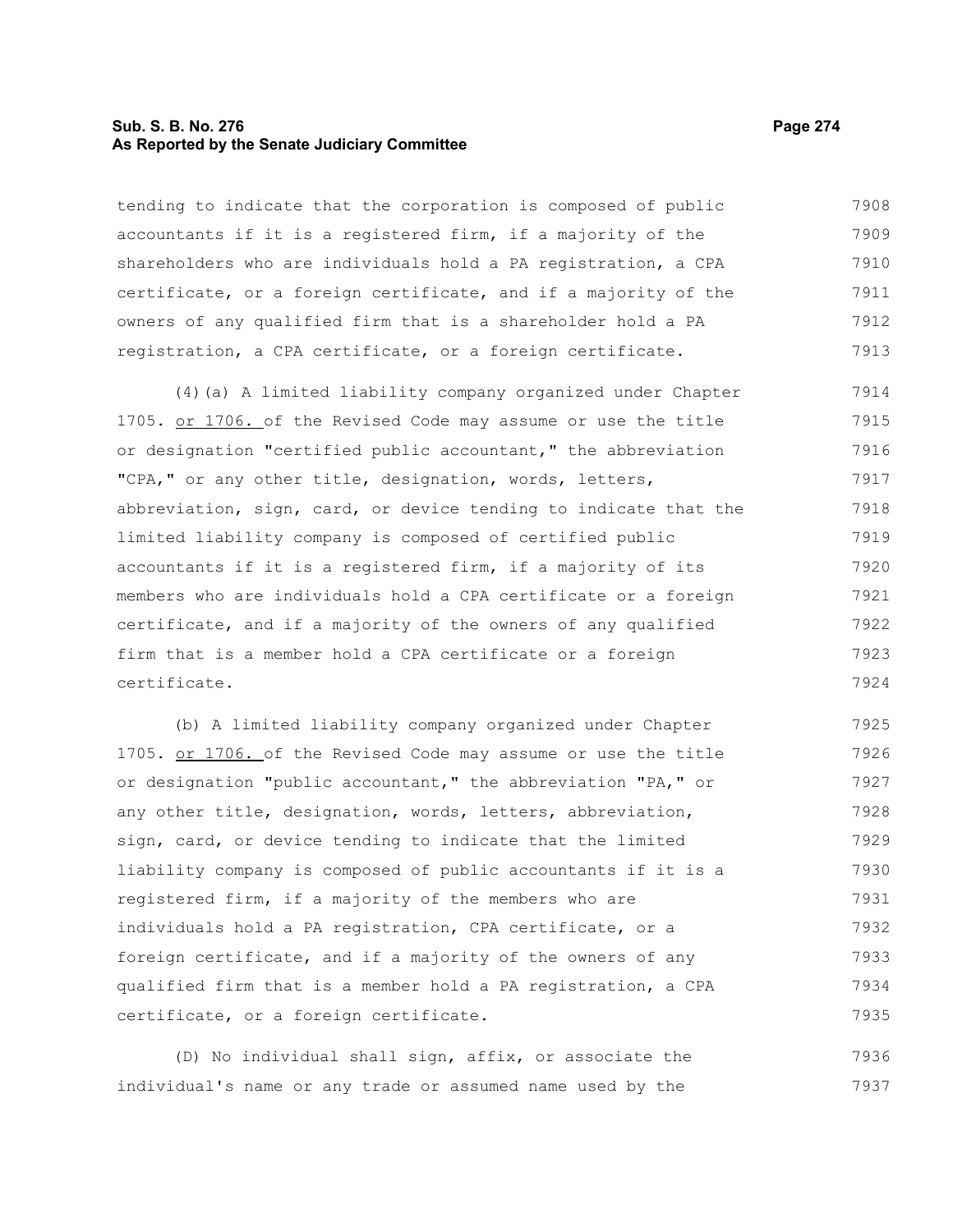## **Sub. S. B. No. 276 Page 275 As Reported by the Senate Judiciary Committee**

individual in the individual's profession or business to any attest report with any wording indicating that the individual is an accountant or auditor, or with any wording accompanying or contained in the attest report that indicates that the individual has expert knowledge in accounting or auditing or expert knowledge regarding compliance with conditions established by law or contract, including, but not limited to, statutes, ordinances, regulations, grants, loans, and appropriations, unless the individual holds an Ohio permit. However, this division does not prohibit any officer, employee, partner, or principal of any organization from affixing the officer's, employee's, partner's, or principal's signature to any statement or report in reference to the financial affairs of that organization with any wording designating the position, title, or office that the individual holds in that organization. This division also does not prohibit any act of a public official or public employee in the performance of the public official's or public employee's duties. 7938 7939 7940 7941 7942 7943 7944 7945 7946 7947 7948 7949 7950 7951 7952 7953 7954 7955

(E) No person shall sign, affix, or associate the name of a partnership, limited liability company, professional association, corporation-for-profit, or other business organization not addressed in this section to any attest report with any wording accompanying or contained in the attest report that indicates that the partnership, limited liability company, professional association, corporation-for-profit, or other business organization is composed of or employs accountants or auditors or persons having expert knowledge in accounting or auditing or expert knowledge regarding compliance with conditions established by law or contract, including, but not limited to, statutes, ordinances, regulations, grants, loans, and appropriations, unless the partnership, limited liability 7956 7957 7958 7959 7960 7961 7962 7963 7964 7965 7966 7967 7968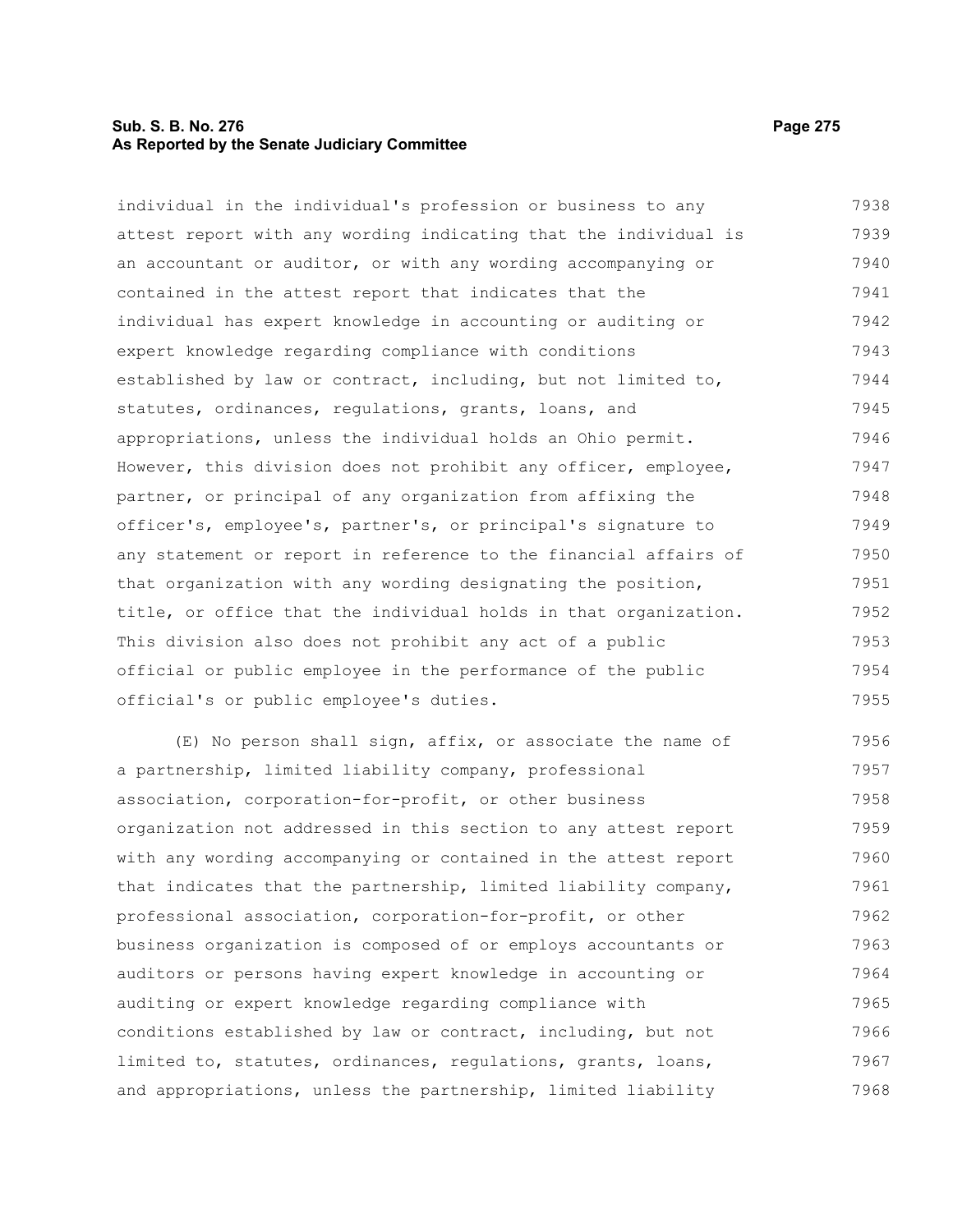#### **Sub. S. B. No. 276 Page 276 As Reported by the Senate Judiciary Committee**

company, professional association, corporation-for-profit, or other business organization is a registered firm. 7969 7970

(F) No individual who does not hold an Ohio permit shall hold self out to the public as an "accountant" or "auditor" by use of either or both of those words on any sign, card, or letterhead, in any advertisement or directory, or otherwise, without indicating on the sign, card, or letterhead, in the advertisement or directory, or in the other manner of holding out that the person does not hold an Ohio permit. An individual who holds a CPA certificate and an Ohio permit may hold self out to the public as an "accountant" or "auditor." However, this division does not prohibit any officer, employee, partner, or principal of any organization from describing self by the position, title, or office the person holds in that organization. This division also does not prohibit any act of a public official or public employee in the performance of the public official's or public employee's duties. 7971 7972 7973 7974 7975 7976 7977 7978 7979 7980 7981 7982 7983 7984 7985

(G) No partnership, professional association, corporationfor-profit, limited liability company, or other business organization not addressed in this section that is not entitled to assume or use the title "certified public accountant" or "public accountant" under division (C) of this section shall hold itself out to the public as a partnership, professional association, corporation-for-profit, limited liability company, or other business organization not addressed in this section as being composed of or employing "accountants" or "auditors" by use of either or both of those words on any sign, card, or letterhead, in any advertisement or directory, or otherwise, without indicating on the sign, card, or letterhead, in the advertisement or directory, or in the other manner of holding out that the partnership, professional association, corporation-7986 7987 7988 7989 7990 7991 7992 7993 7994 7995 7996 7997 7998 7999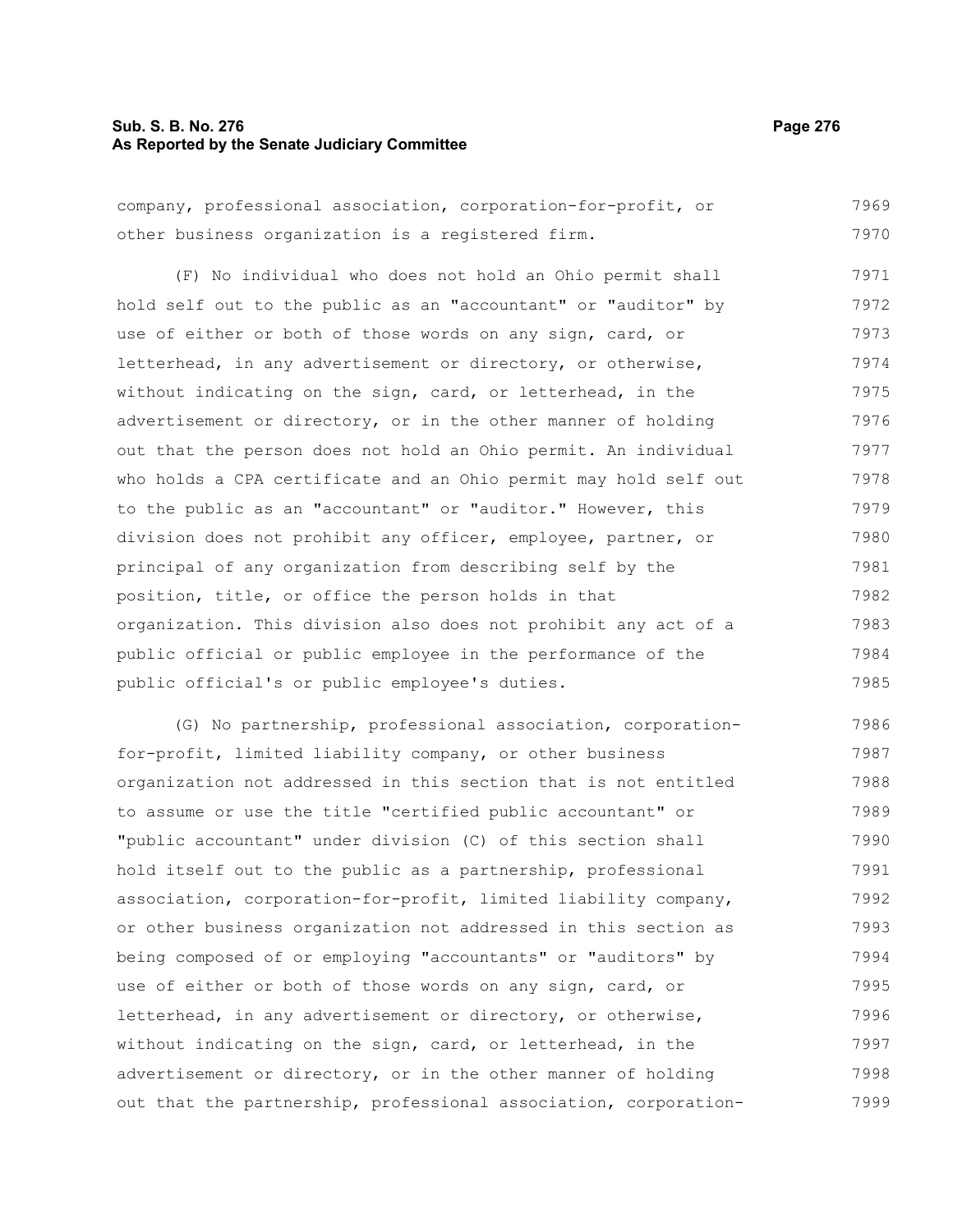### **Sub. S. B. No. 276 Page 277 As Reported by the Senate Judiciary Committee**

for-profit, limited liability company, or other business organization is not a registered firm and is not permitted by law to practice as a public accounting firm. 8000 8001 8002

(H) No person shall assume or use the title or designation "certified public accountant" or "public accountant" in conjunction with names indicating or implying that there is a partnership or in conjunction with the designation "and Company" or "and Co." or a similar designation if, in any of those cases, there is in fact no bona fide partnership entitled to designate itself as a partnership of certified public accountants under division (C)(1)(a) of this section or as a partnership of public accountants under division  $(C)$  (1)(b) of this section. However, a sole proprietor or partnership that was on October 22, 1959, or a corporation that on or after September 30, 1974, has been, lawfully using a title or designation of those types in conjunction with names or designations of those types, may continue to do so if the sole proprietor, partnership, or corporation otherwise complies with this section. 8003 8004 8005 8006 8007 8008 8009 8010 8011 8012 8013 8014 8015 8016 8017

(I)(1) Notwithstanding any other provision of this chapter, an individual whose principal place of business is not in this state and who holds a valid foreign certificate as a certified public accountant shall be presumed to have qualifications substantially equivalent to this state's CPA requirements and shall have all of the privileges of a holder of a CPA certificate and an Ohio permit without the need to obtain a CPA certificate and an Ohio permit if the accountancy board has found and has specified in its rules adopted pursuant to division (A) of section 4701.03 of the Revised Code that the CPA requirements of the state that issued the individual's foreign certificate are substantially equivalent to this state's CPA requirements. 8018 8019 8020 8021 8022 8023 8024 8025 8026 8027 8028 8029 8030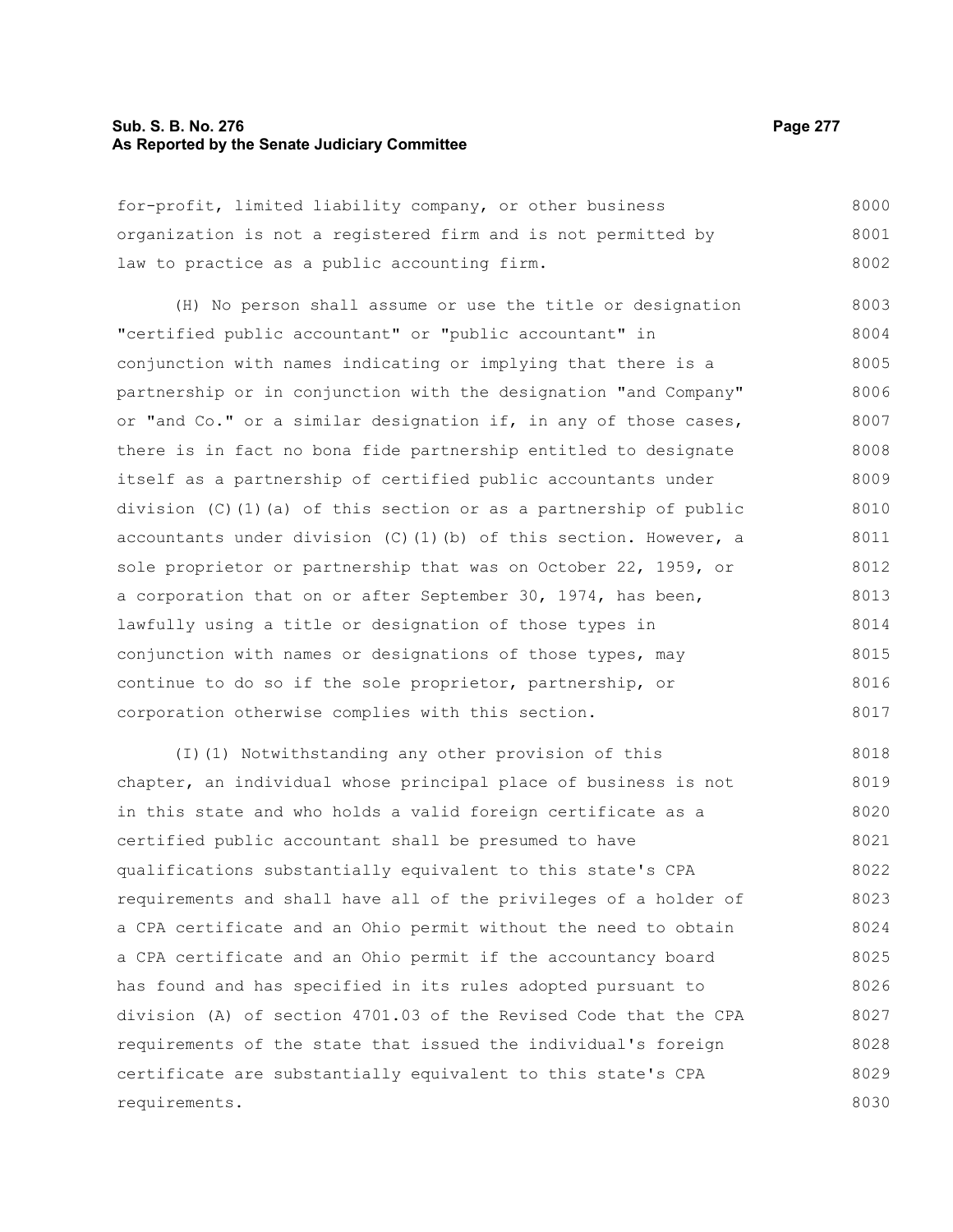## **Sub. S. B. No. 276 Page 278 As Reported by the Senate Judiciary Committee**

(2) Any individual exercising the privilege afforded under division (I)(1) of this section hereby consents and is subject, as a condition of the grant of the privilege, to all of the following: (a) The personal and subject matter jurisdiction of the accountancy board; (b) All practice and disciplinary provisions of this chapter and the accountancy board's rules; (c) The appointment of the board that issued the individual's foreign certificate as the individual's agent upon whom process may be served in any action or proceeding by the accountancy board against the individual. (3) The holder of a CPA certificate and an Ohio permit who offers or renders attest services or uses the holder's CPA title in another state shall be subject to disciplinary action in this state for an act committed in the other state for which the holder of a foreign certificate issued by the other state would be subject to discipline in the other state. (4) The holder of a foreign certificate who offers or renders attest services or uses a CPA title or designation in this state pursuant to the privilege afforded by division  $(I)(1)$ of this section shall be subject to disciplinary action in this state for any act that would subject the holder of a CPA certificate and an Ohio permit to disciplinary action in this state. **Sec. 4703.18.** (A) No person shall enter upon the practice 8031 8032 8033 8034 8035 8036 8037 8038 8039 8040 8041 8042 8043 8044 8045 8046 8047 8048 8049 8050 8051 8052 8053 8054 8055 8056

of architecture or hold forth as an architect or registered architect, unless the person has complied with sections 4703.01 to 4703.19 of the Revised Code and is the holder of a 8057 8058 8059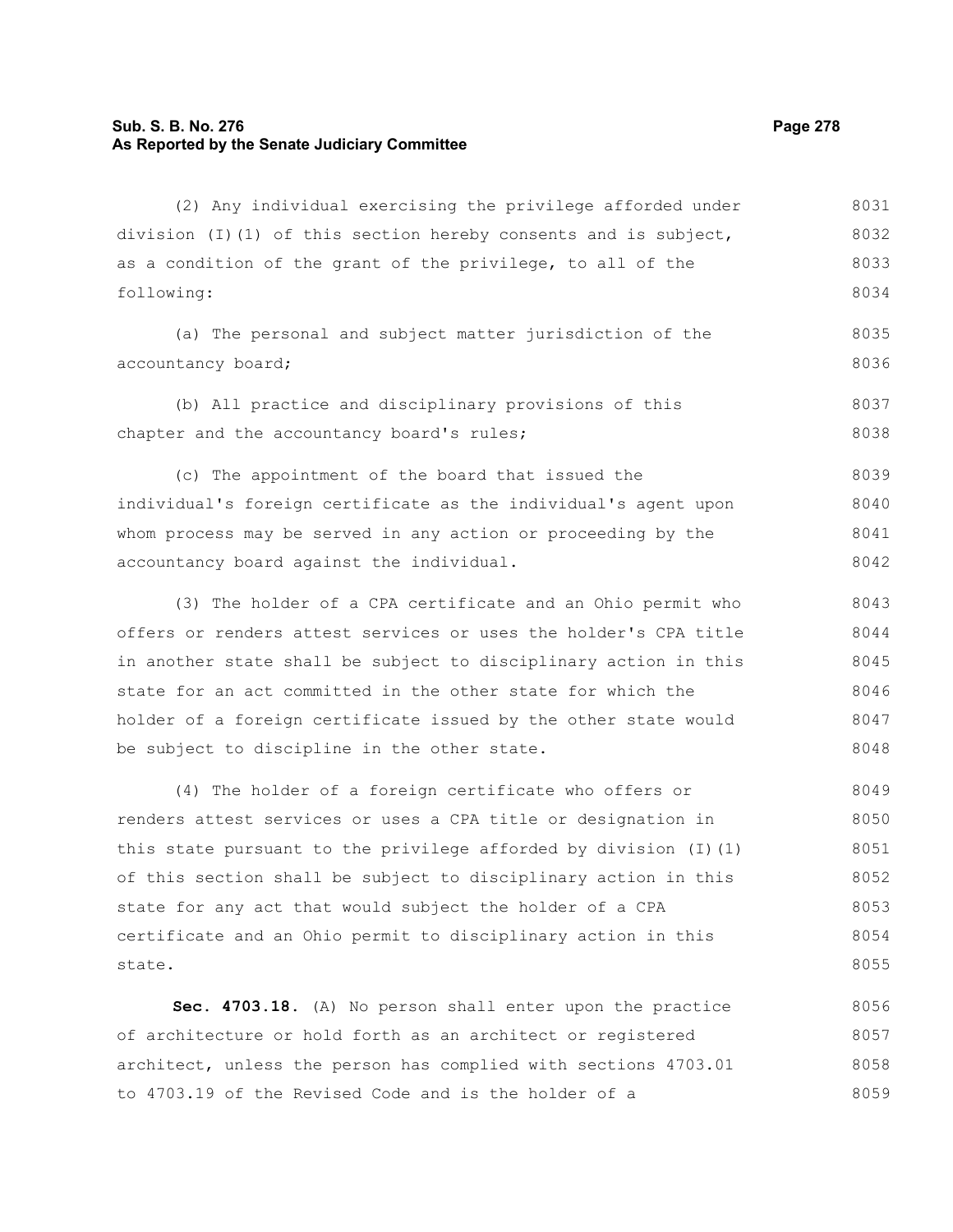## **Sub. S. B. No. 276 Page 279 As Reported by the Senate Judiciary Committee**

certificate of qualification to practice architecture issued or renewed and registered under those sections. 8060 8061

(B) Sections 4703.01 to 4703.19 of the Revised Code do not prevent persons other than architects from filing applications for building permits or obtaining those permits. 8062 8063 8064

(C) Sections 4703.01 to 4703.19 of the Revised Code do not prevent persons other than architects from preparing plans, drawings, specifications, or data, filing applications for building permits, or obtaining those permits for residential buildings, as defined by section 3781.06 of the Revised Code, or buildings erected as industrialized one-, two-, or three-family units or structures within the meaning of the term "industrialized unit" as provided in section 3781.06 of the Revised Code. 8065 8066 8067 8068 8069 8070 8071 8072 8073

(D) Sections 4703.01 to 4703.19 of the Revised Code do not prevent persons other than architects from preparing drawings or data, from filing applications for building permits, or from obtaining those permits for the installation of replacement equipment or systems that are similar in type or capacity to the equipment or systems being replaced, and for any improvement, alteration, repair, painting, decorating, or other modification of any buildings or structures subject to sections 3781.06 to 3781.18 and 3791.04 of the Revised Code where the building official determines that no plans or specifications are required for approval. 8074 8075 8076 8077 8078 8079 8080 8081 8082 8083 8084

(E) Sections 4703.01 to 4703.19 of the Revised Code do not exclude a registered professional engineer from architectural practice that may be incident to the practice of engineering or exclude a registered architect from engineering practice that may be incident to the practice of architecture. 8085 8086 8087 8088 8089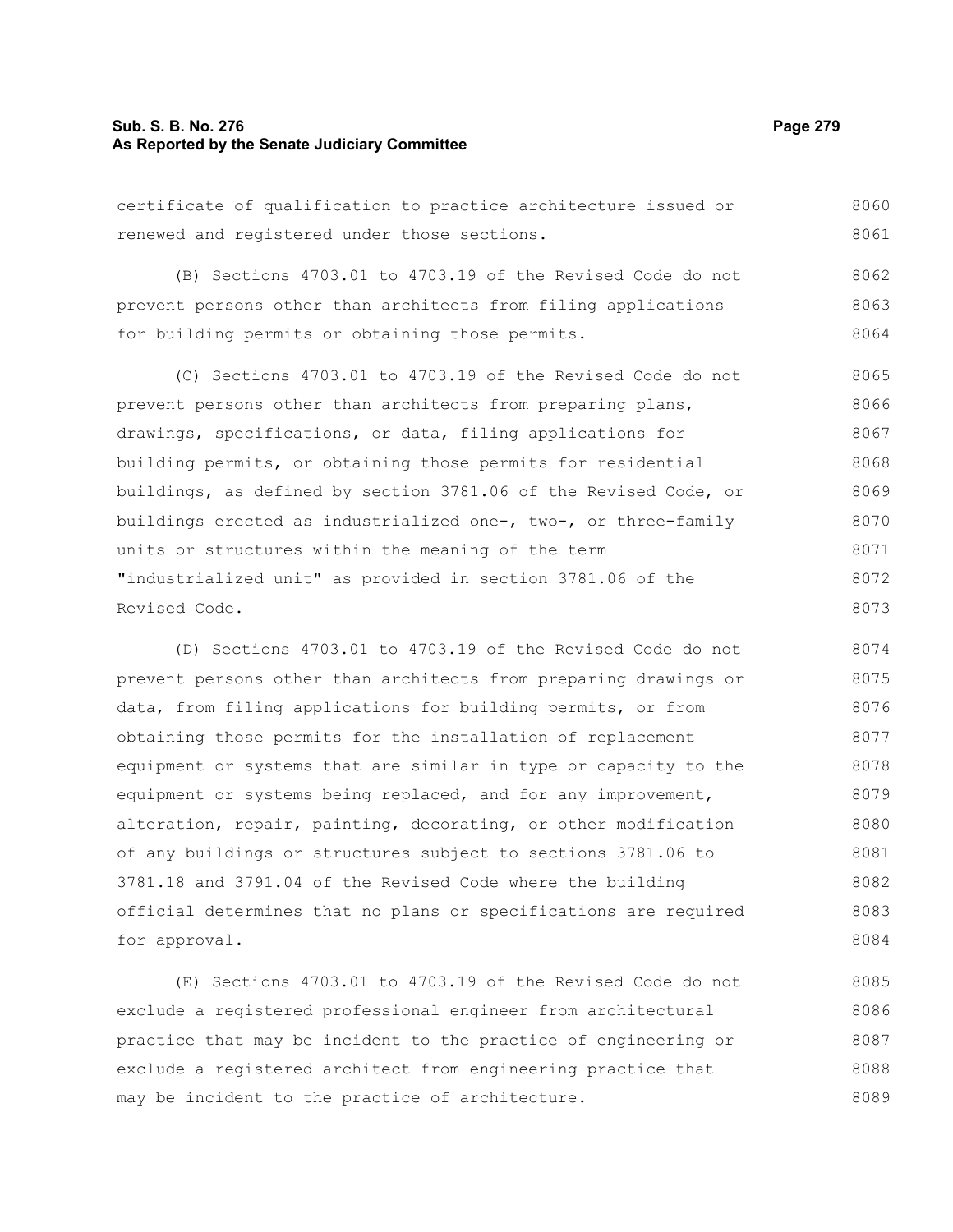# **Sub. S. B. No. 276 Page 280 As Reported by the Senate Judiciary Committee**

(F) Sections 4703.01 to 4703.19 of the Revised Code do not prevent a firm, partnership, association, limited liability company, or corporation of architects registered under those sections from providing architectural services and do not prevent an individual registered as a landscape architect under sections 4703.30 to 4703.49 of the Revised Code or as a professional engineer under Chapter 4733. of the Revised Code from being a member or trustee of a firm, partnership, association, limited liability company, or corporation of that type, but a member or trustee of that type shall not engage in the practice of architecture or hold forth as an architect contrary to sections 4703.01 to 4703.19 of the Revised Code and shall not practice a profession in which the person is not licensed. 8090 8091 8092 8093 8094 8095 8096 8097 8098 8099 8100 8101 8102 8103

(G) A firm, partnership, association, limited liability company, or corporation may provide architectural services in this state as long as the services are provided only through natural persons registered to provide those services in this state, subject to the exemptions in section 4703.17 of the Revised Code and subject otherwise to the requirements of sections 4703.01 to 4703.19 of the Revised Code. 8104 8105 8106 8107 8108 8109 8110

(H) No firm, partnership, association, limited liability company, or corporation shall provide architectural services, hold itself out to the public as providing architectural services, or use a name including the word "architect" or any modification or derivation of the word, unless the firm, partnership, association, limited liability company, or corporation files all information required to be filed under this section with the architects board and otherwise complies with all requirements of sections 4703.01 to 4703.19 of the Revised Code. A nonprofit membership corporation may use a name 8111 8112 8113 8114 8115 8116 8117 8118 8119 8120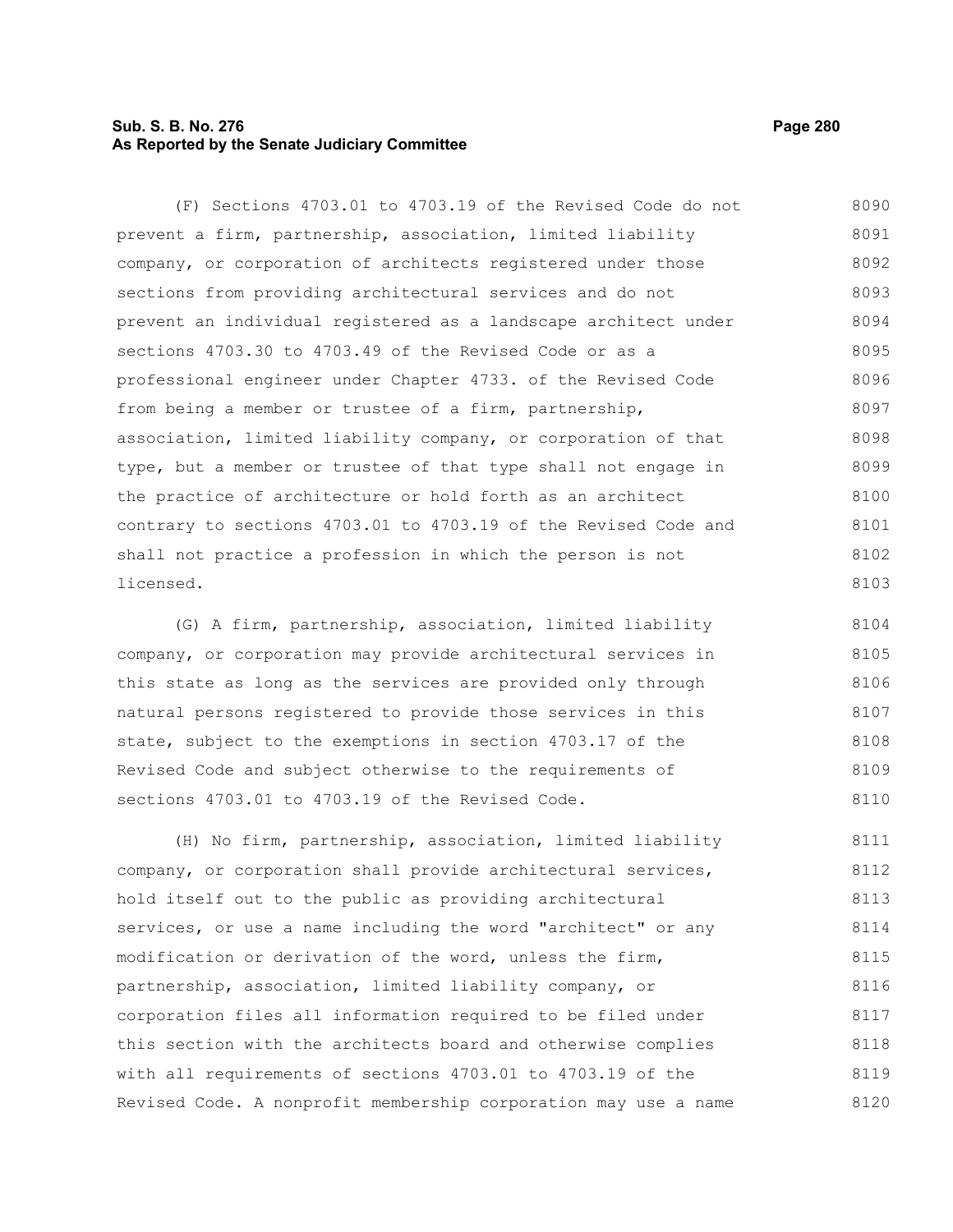## **Sub. S. B. No. 276 Page 281 As Reported by the Senate Judiciary Committee**

including the word "architect" or any modification or derivation of the word without complying with this section. 8121 8122

(I) A corporation may be organized under Chapter 1701. of the Revised Code, a professional association may be organized under Chapter 1785. of the Revised Code, or a limited liability company may be formed under Chapter 1705. or 1706. of the Revised Code for the purpose of providing professional engineering, surveying, architectural, or landscape architectural services, or any combination of those services. A corporation organized under Chapter 1701. of the Revised Code for the purpose of providing those services also may be organized for any other purpose in accordance with that chapter. 8123 8124 8125 8126 8127 8128 8129 8130 8131 8132

(J) No firm, partnership, association, limited liability company, or corporation shall provide or offer to provide architectural services in this state unless more than fifty per cent of the partners, members, or shareholders, more than fifty per cent of the directors in the case of a corporation or professional association, more than fifty per cent of the managers in the case of a limited liability company the management of which is not reserved to its members, and more than fifty per cent of the trustees in the case of an employee stock ownership plan, are professional engineers, surveyors, architects, or landscape architects or a combination of those professions, who are registered in this or any other state and who own more than fifty per cent of the interests in the firm, partnership, association, limited liability company, or corporation; unless the requirements of this division and of section 1785.02 of the Revised Code are satisfied with respect to any professional association organized under Chapter 1785. of the Revised Code; or unless the requirements of this division and of Chapter 1705. or 1706. of the Revised Code are satisfied 8133 8134 8135 8136 8137 8138 8139 8140 8141 8142 8143 8144 8145 8146 8147 8148 8149 8150 8151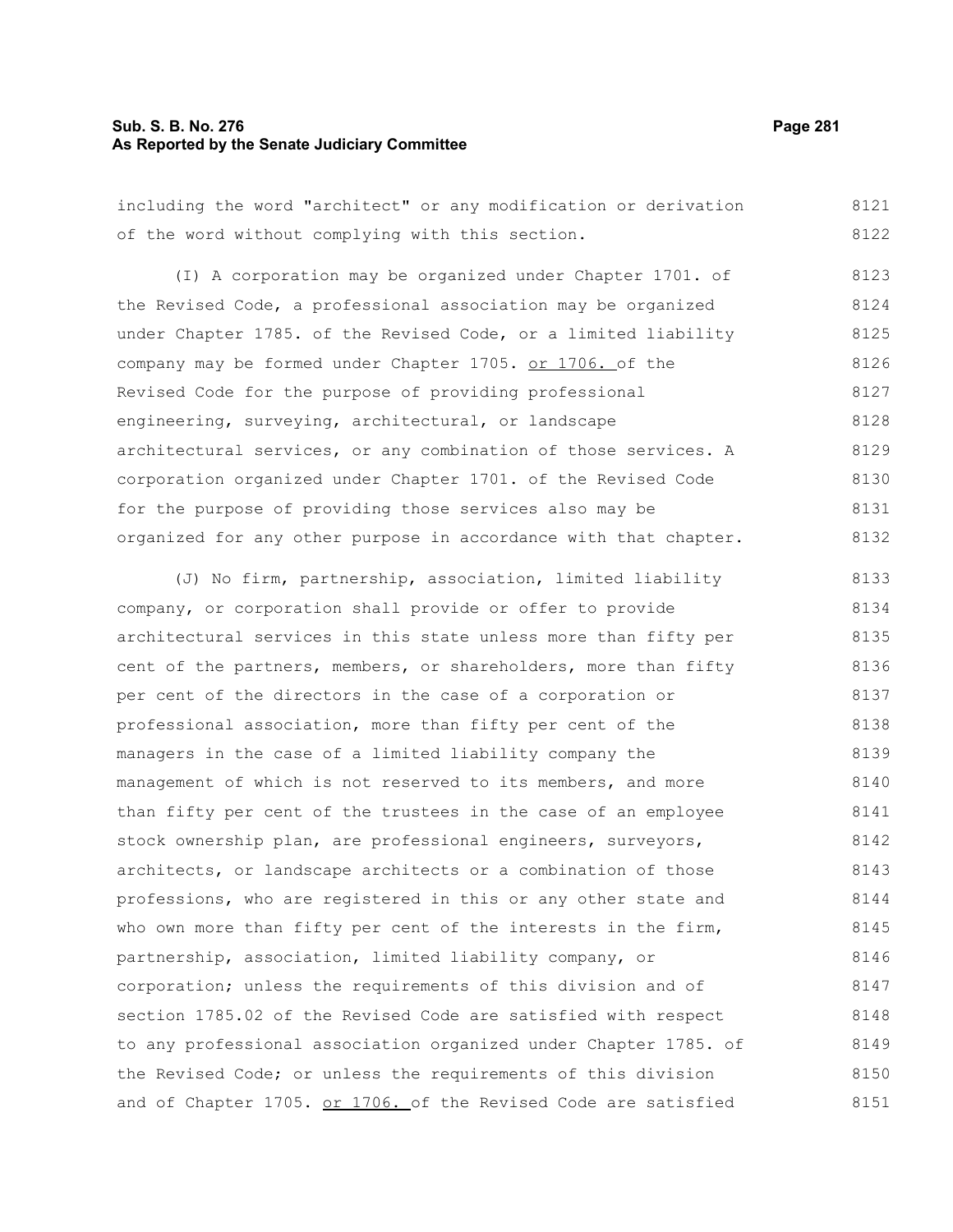## **Sub. S. B. No. 276 Page 282 As Reported by the Senate Judiciary Committee**

with respect to a limited liability company formed under that chapter.

A corporation is exempt from the requirements of division (J) of this section if the corporation was granted a charter prior to August 7, 1943, to engage in providing architectural services or was otherwise lawfully providing architectural services prior to November 15, 1982, in this state. 8154 8155 8156 8157 8158

(K) Each firm, partnership, association, limited liability company, or corporation through which architectural services are offered or provided in this state shall designate one or more trustees, partners, managers, members, officers, or directors as being in responsible charge of the professional architectural activities and decisions, and those designated persons shall be registered in this state. In the case of a corporation holding a certificate of authorization provided for in division (L) of this section, at least one of the persons so designated shall be a director of the corporation. Each firm, partnership, association, limited liability company, or corporation of that type shall annually file with the architects board the name and address of each trustee, partner, manager, officer, director, member, or shareholder, and each firm, partnership, association, limited liability company, or corporation of that type shall annually file with the board the name and address of all persons designated as being in responsible charge of the professional architectural activities and decisions and any other information the board may require. If there is a change in any such person in the interval between filings, the change shall be filed with the board in the manner and within the time that the board determines. 8159 8160 8161 8162 8163 8164 8165 8166 8167 8168 8169 8170 8171 8172 8173 8174 8175 8176 8177 8178 8179 8180

(L) No corporation organized under Chapter 1701. of the

8181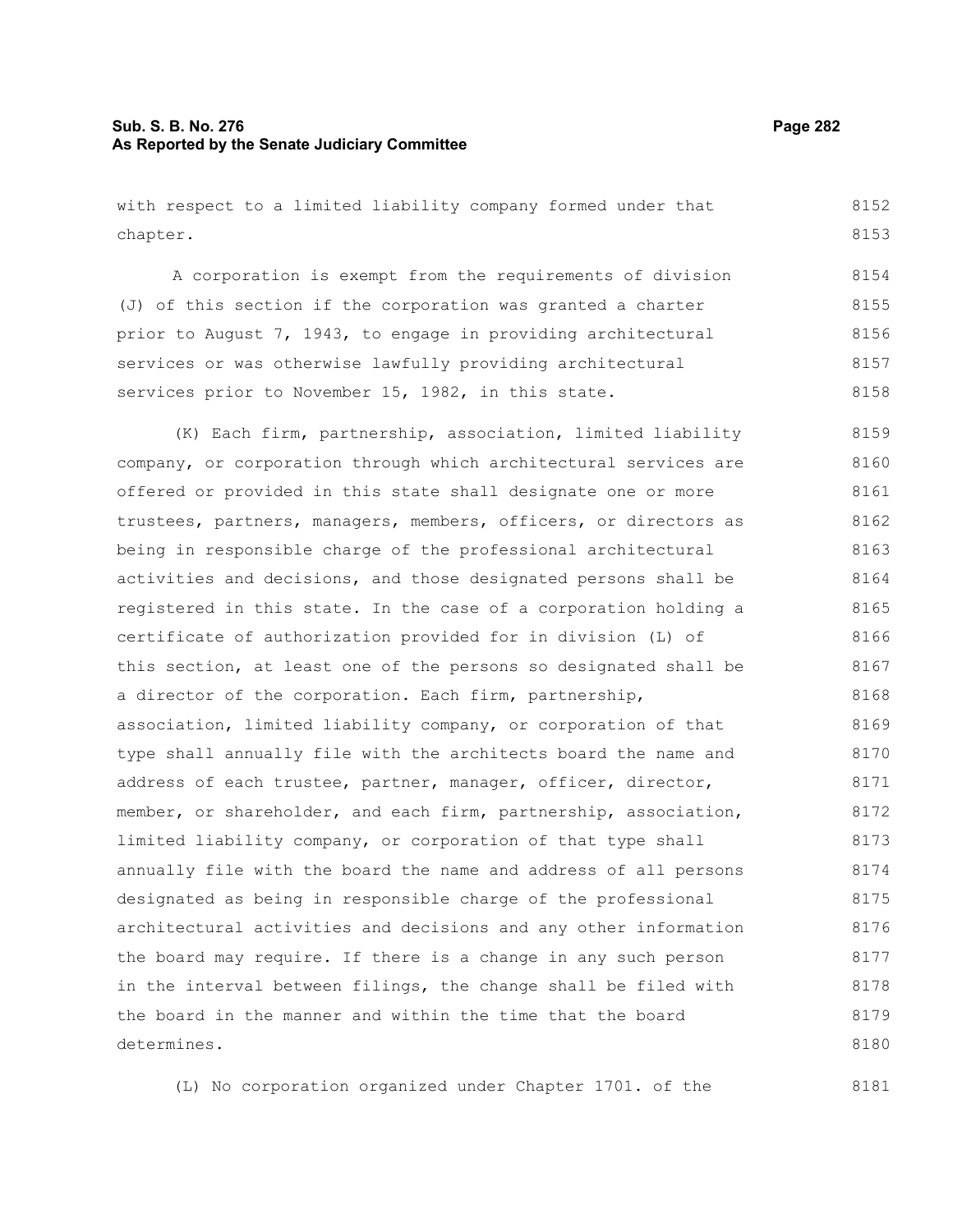## **Sub. S. B. No. 276 Page 283 As Reported by the Senate Judiciary Committee**

Revised Code shall engage in providing architectural services in this state without obtaining a certificate of authorization from the architects board. A corporation desiring a certificate of authorization shall file with the board a copy of its articles of incorporation and a listing on the form that the board directs of the names and addresses of all trustees, officers, directors, and shareholders of the corporation, the names and addresses of any individuals providing professional services on behalf of the corporation who are registered to practice architecture in this state, and any other information the board requires. If all requirements of sections 4703.01 to 4703.19 of the Revised Code are met, the board may issue a certificate of authorization to the corporation. Except for a corporation that was granted a charter prior to August 7, 1943, to engage in providing architectural services or that was otherwise lawfully providing architectural services prior to November 15, 1982, no certificate of authorization shall be issued unless persons owning more than fifty per cent of the corporation's shares and more than fifty per cent of the interests in the corporation are professional engineers, surveyors, architects, or landscape architects, or a combination of those professions, who are registered in this or any other state. Any corporation that holds a certificate of authorization under this section and otherwise meets the requirements of sections 4703.01 to 4703.19 of the Revised Code may be organized for any purposes for which corporations may be organized under Chapter 1701. of the Revised Code and shall not be limited to the purposes of providing professional engineering, surveying, architectural, or landscape architectural services or any combination of those professions. The board, by rules adopted in accordance with Chapter 119. of the Revised Code, may require any firm, partnership, 8182 8183 8184 8185 8186 8187 8188 8189 8190 8191 8192 8193 8194 8195 8196 8197 8198 8199 8200 8201 8202 8203 8204 8205 8206 8207 8208 8209 8210 8211 8212

association, or limited liability company not organized under 8213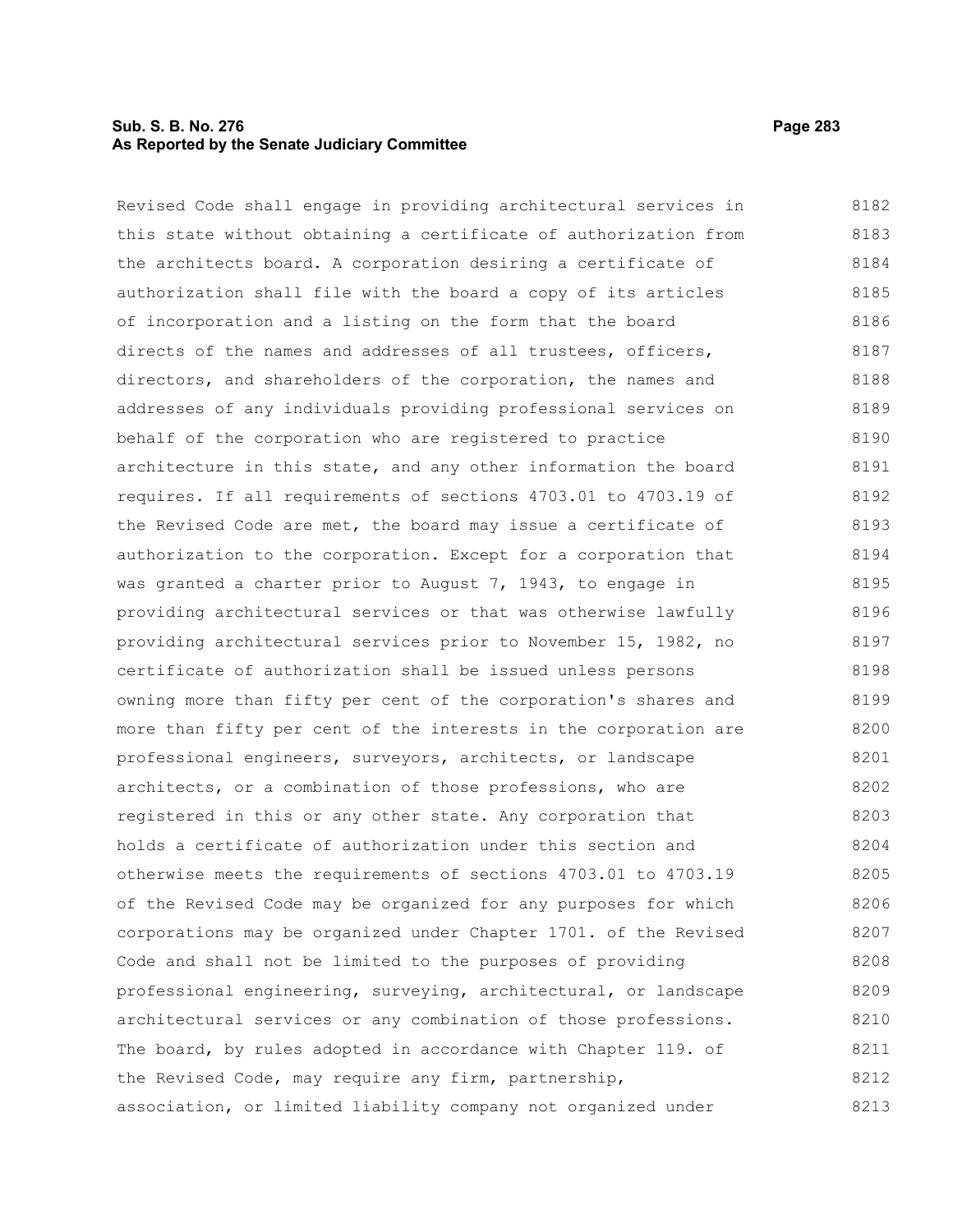#### **Sub. S. B. No. 276 Page 284 As Reported by the Senate Judiciary Committee**

Chapter 1701. of the Revised Code that provides architectural services to obtain a certificate of authorization. If the board so requires, no firm, partnership, association, or limited liability company shall engage in providing architectural services without obtaining the certificate and complying with the rules. 8214 8215 8216 8217 8218 8219

(M) This section does not modify any law applicable to the relationship between a person furnishing a professional service and a person receiving that service, including liability arising out of that service. 8220 8221 8222 8223

(N) Nothing in this section restricts or limits in any manner the authority or duty of the architects board with respect to natural persons providing professional services or any law or rule pertaining to standards of professional conduct. 8224 8225 8226 8227

**Sec. 4703.331.** (A) A firm, partnership, association, limited liability company, or corporation may provide landscape architectural services in this state as long as the services are provided only through natural persons registered to provide those services in this state and subject to the requirements of this chapter. 8228 8229 8230 8231 8232 8233

(B) No firm, partnership, association, limited liability company, or corporation shall provide landscape architectural services, hold itself out to the public as providing landscape architectural services, or use a name including the word "landscape architect," "professional landscape architect," or "registered landscape architect" or any modification or derivation of those words, unless the firm, partnership, association, limited liability company, or corporation files all information required to be filed under this section with the Ohio landscape architects board and otherwise complies with all 8234 8235 8236 8237 8238 8239 8240 8241 8242 8243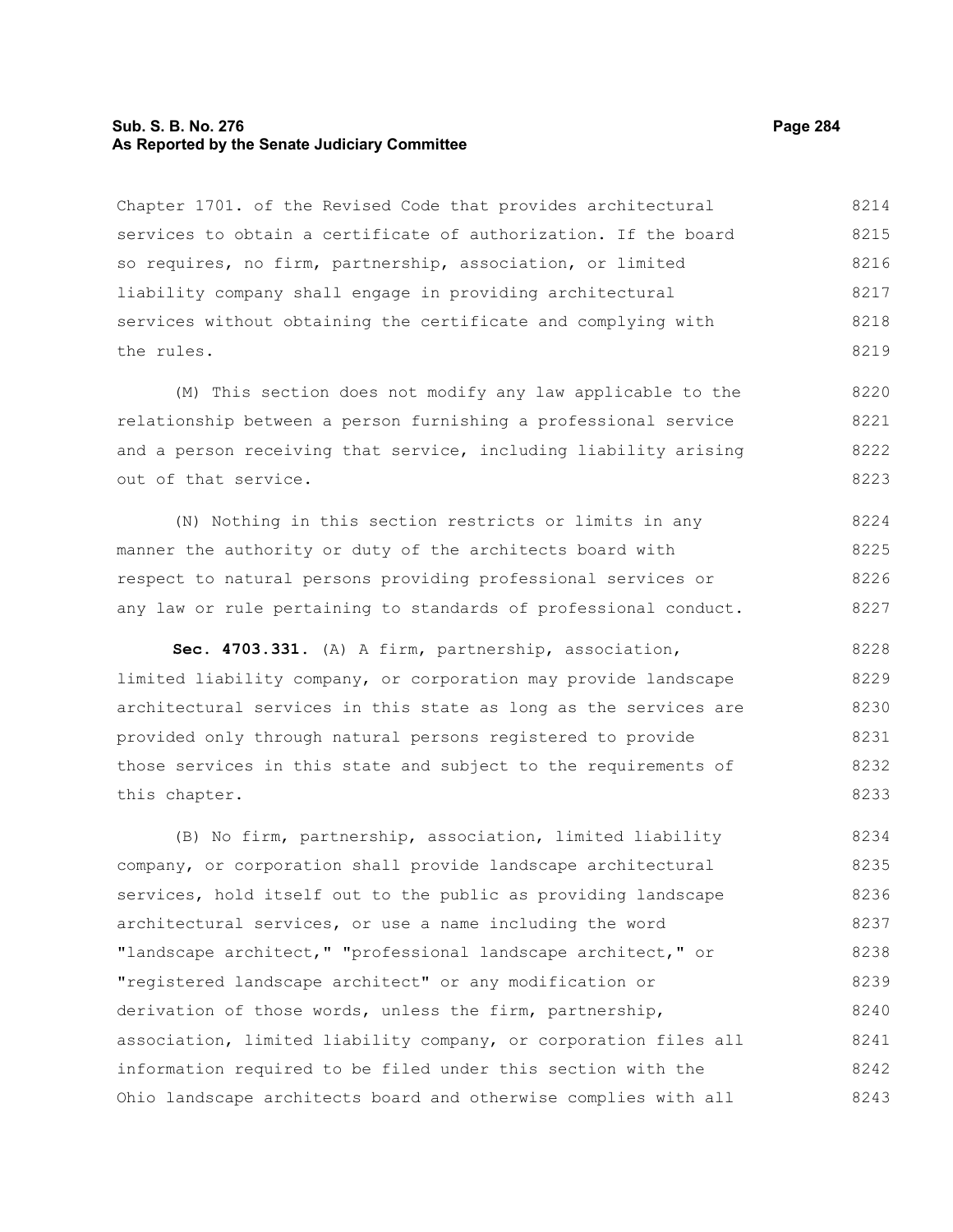#### **Sub. S. B. No. 276 Page 285 As Reported by the Senate Judiciary Committee**

requirements of this chapter. A nonprofit membership corporation may use a name including the word "landscape architect," "professional landscape architect," or "registered landscape architect" or any modification or derivation of those words without complying with this section. 8244 8245 8246 8247 8248

(C) A corporation may be organized under Chapter 1701. of the Revised Code, a professional association may be organized under Chapter 1785. of the Revised Code, or a limited liability company may be formed under Chapter 1705. or 1706. of the Revised Code for the purpose of providing professional engineering, surveying, architectural, or landscape architectural services, or any combination of those services. A corporation organized under Chapter 1701. of the Revised Code for the purpose of providing those services also may be organized for any other purpose in accordance with that chapter. 8249 8250 8251 8252 8253 8254 8255 8256 8257 8258

(D) No firm, partnership, association, limited liability company, or corporation shall provide or offer to provide landscape architectural services in this state unless more than fifty per cent of the partners, members, or shareholders, more than fifty per cent of the directors in the case of a corporation or professional association, more than fifty per cent of the managers in the case of a limited liability company the management of which is not reserved to its members, and more than fifty per cent of the trustees in the case of an employee stock ownership plan, are professional engineers, surveyors, architects, or landscape architects or a combination of those professions, who are registered in this or any other state and who own more than fifty per cent of the interests in the firm, partnership, association, limited liability company, or corporation; unless the requirements of this division and of section 1785.02 of the Revised Code are satisfied with respect 8259 8260 8261 8262 8263 8264 8265 8266 8267 8268 8269 8270 8271 8272 8273 8274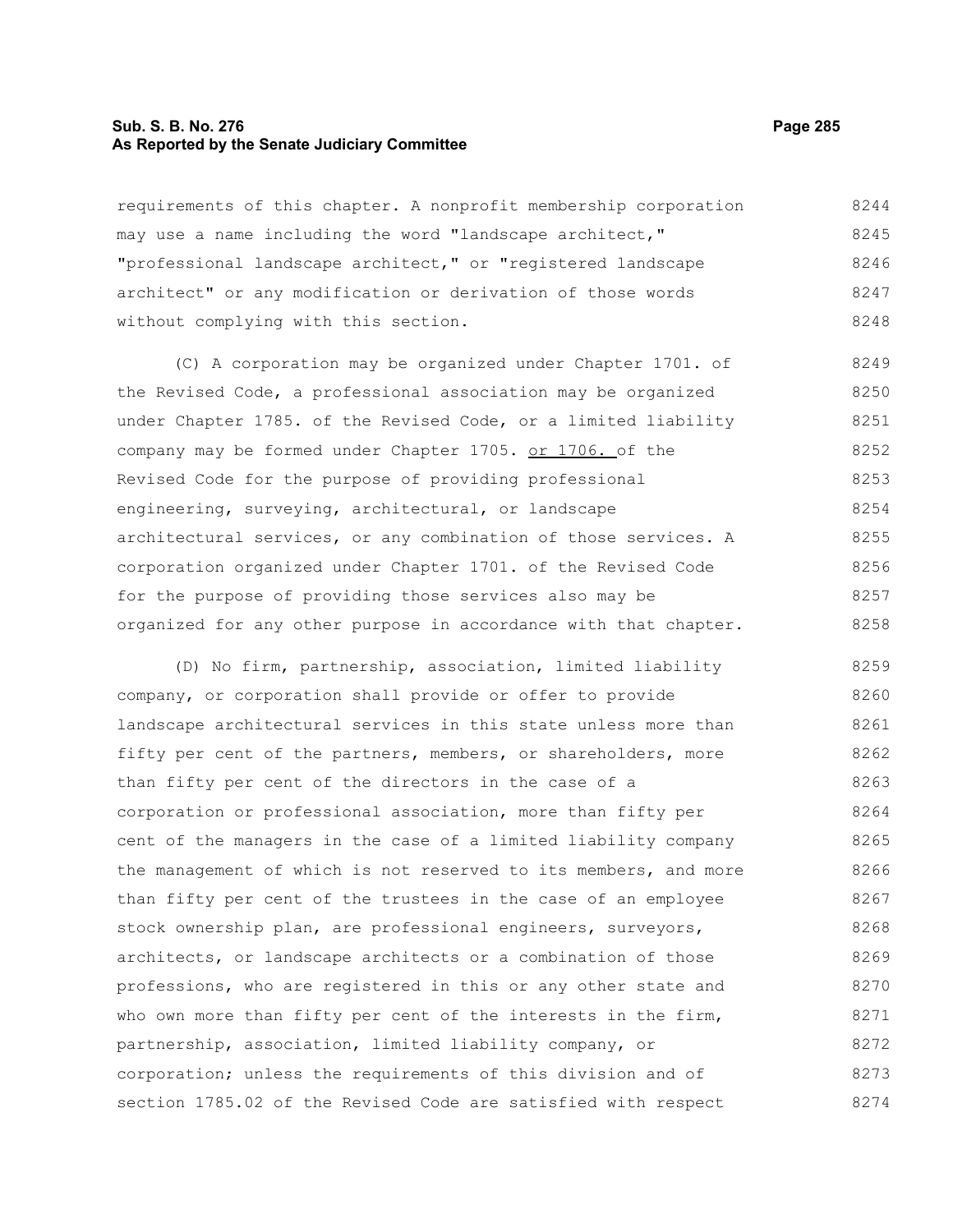## **Sub. S. B. No. 276 Page 286 As Reported by the Senate Judiciary Committee**

to any professional association organized under Chapter 1785. of the Revised Code; or unless the requirements of this division and of Chapter 1705. or 1706. of the Revised Code are satisfied with respect to a limited liability company formed under that chapter. 8275 8276 8277 8278 8279

(E) Each firm, partnership, association, limited liability company, or corporation through which landscape architectural services are offered or provided in this state shall designate one or more trustees, partners, managers, members, officers, or directors as being in responsible charge of the professional landscape architectural activities and decisions, and those designated persons shall be registered in this state. Each firm, partnership, association, limited liability company, or corporation of that type shall annually file with the board the name and address of each trustees, partner, manager, officer, director, member, or shareholder, and each firm, partnership, association, limited liability company, or corporation of that type shall annually file with the board the name and address of all persons designated as being in responsible charge of the professional landscape architectural activities and decisions and any other information the board may require. If there is a change in any such person in the interval between filings, the change shall be filed with the board in the manner and within the time that the board determines. 8280 8281 8282 8283 8284 8285 8286 8287 8288 8289 8290 8291 8292 8293 8294 8295 8296 8297 8298

(F) No corporation organized under Chapter 1701. of the Revised Code shall engage in providing landscape architectural services in this state without obtaining a certificate of authorization from the board. A corporation desiring a certificate of authorization shall file with the board a copy of its articles of incorporation and a listing on the form that the board directs of the names and addresses of all trustees, 8299 8300 8301 8302 8303 8304 8305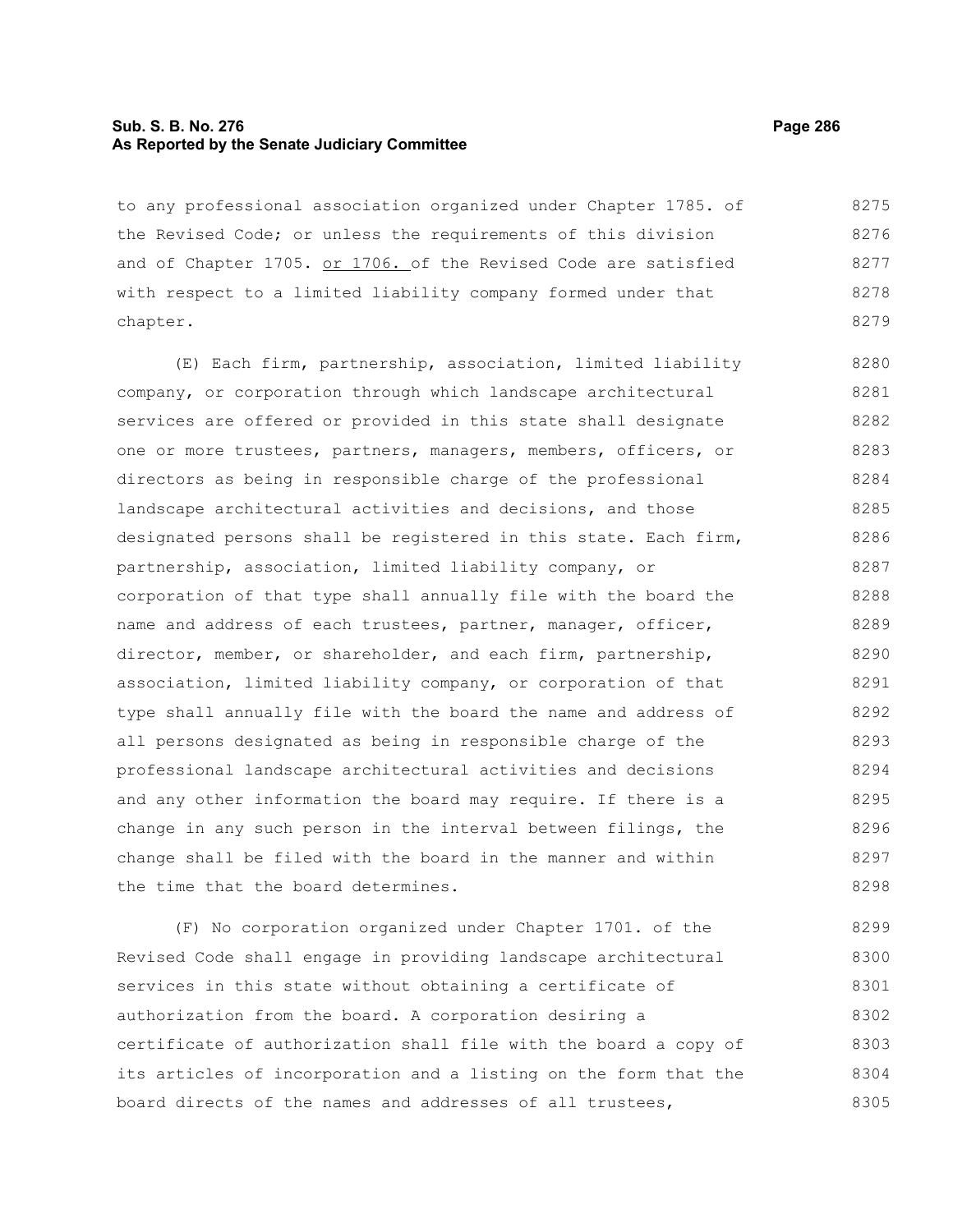## **Sub. S. B. No. 276 Page 287 As Reported by the Senate Judiciary Committee**

officers, directors, and shareholders of the corporation, the names and addresses of any individuals providing professional services on behalf of the corporation who are registered to practice landscape architecture in this state, and any other information the board requires. If all requirements of this chapter are met, the board may issue a certificate of authorization to the corporation. No certificate of authorization shall be issued unless persons owning more than fifty per cent of the corporation's shares and more than fifty per cent of the interests in the corporation are professional engineers, surveyors, architects, or landscape architects, or a combination of those professions, who are registered in this or any other state. Any corporation that holds a certificate of authorization under this section and otherwise meets the requirements of this chapter may be organized for any purposes for which corporations may be organized under Chapter 1701. of the Revised Code and shall not be limited to the purposes of providing professional engineering, surveying, architectural, or landscape architectural services or any combination of those services. The board, by rules adopted in accordance with Chapter 119. of the Revised Code, may require any firm, partnership, association, or limited liability company not organized under Chapter 1701. of the Revised Code that provides landscape architectural services to obtain a certificate of authorization. If the board so requires, no firm, partnership, association, or limited liability company shall engage in providing landscape architectural services without obtaining the certificate and complying with the rules. 8306 8307 8308 8309 8310 8311 8312 8313 8314 8315 8316 8317 8318 8319 8320 8321 8322 8323 8324 8325 8326 8327 8328 8329 8330 8331 8332 8333

(G) This section does not modify any law applicable to the relationship between a person furnishing a professional service and a person receiving that service, including liability arising 8334 8335 8336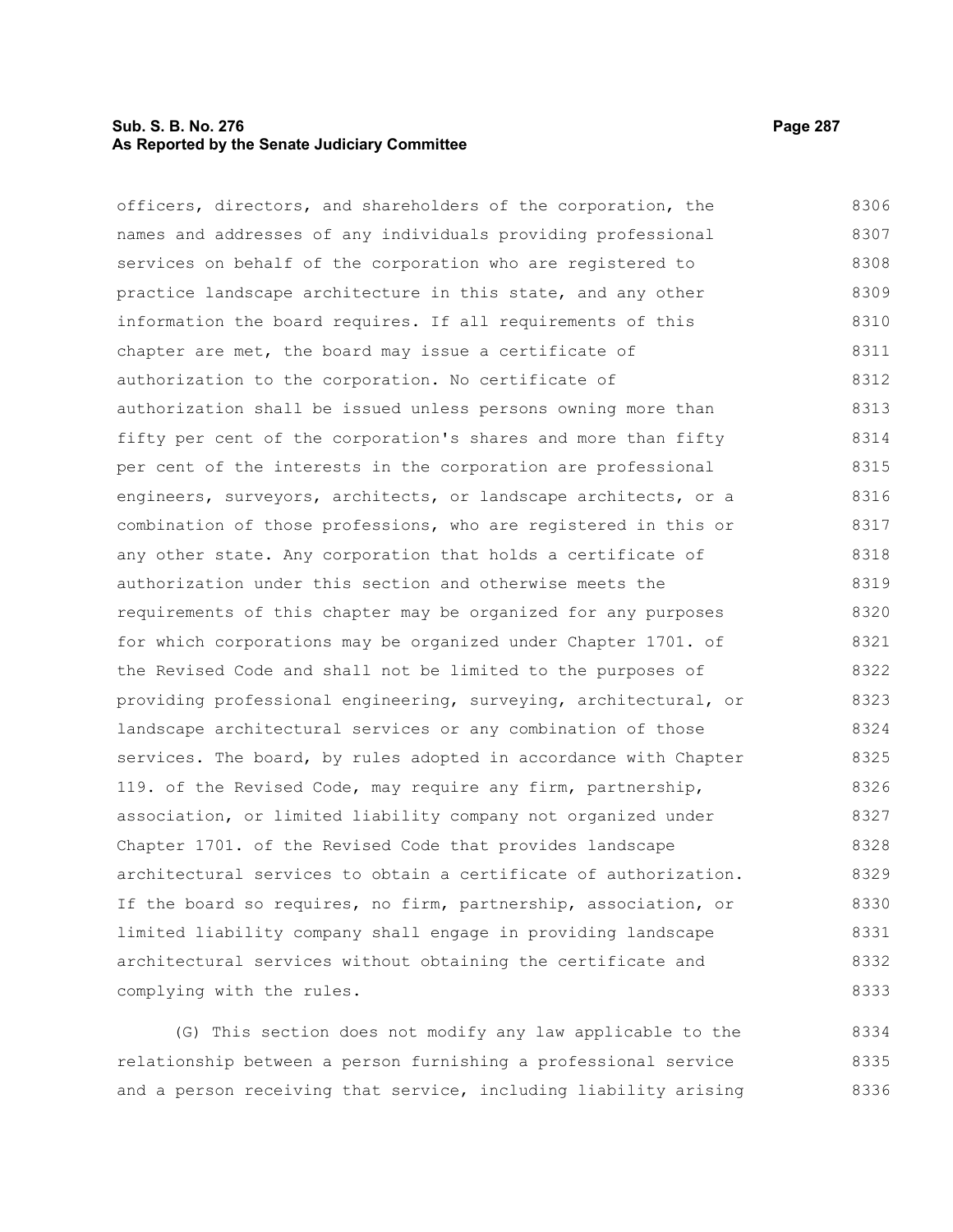# **Sub. S. B. No. 276 Page 288 As Reported by the Senate Judiciary Committee**

out of that service.

(H) Nothing in this section shall restrict or limit in any manner the authority or duty of the board with respect to natural persons providing professional services or any law or rule pertaining to standards of professional conduct. 8338 8339 8340 8341

**Sec. 4715.18.** (A) No person shall practice or offer to practice dentistry or dental surgery under the name of any company, association, corporation, or other entity other than one of the following: 8342 8343 8344 8345

(1) A corporation-for-profit formed under Chapter 1701. of the Revised Code; 8346 8347

(2) A professional association established under Chapter 1785. of the Revised Code; 8348 8349

(3) A limited liability company formed under Chapter 1705. or 1706. of the Revised Code; 8350 8351

(4) A federally qualified health center, federally qualified health center look-alike, free clinic, nonprofit shelter or health care facility, or nonprofit clinic that provides health care services or dental services to indigent and uninsured persons. 8352 8353 8354 8355 8356

(B) Any person practicing or offering to practice dentistry or dental surgery shall do so under the person's name, the name of a professional association, professional partnership, corporation-for-profit, or limited liability company that includes the person's name, or the name of an organization specified in division (A)(4) of this section. 8357 8358 8359 8360 8361 8362

(C) As used in this section:

(1) "Federally qualified health center" and "federally 8364

8337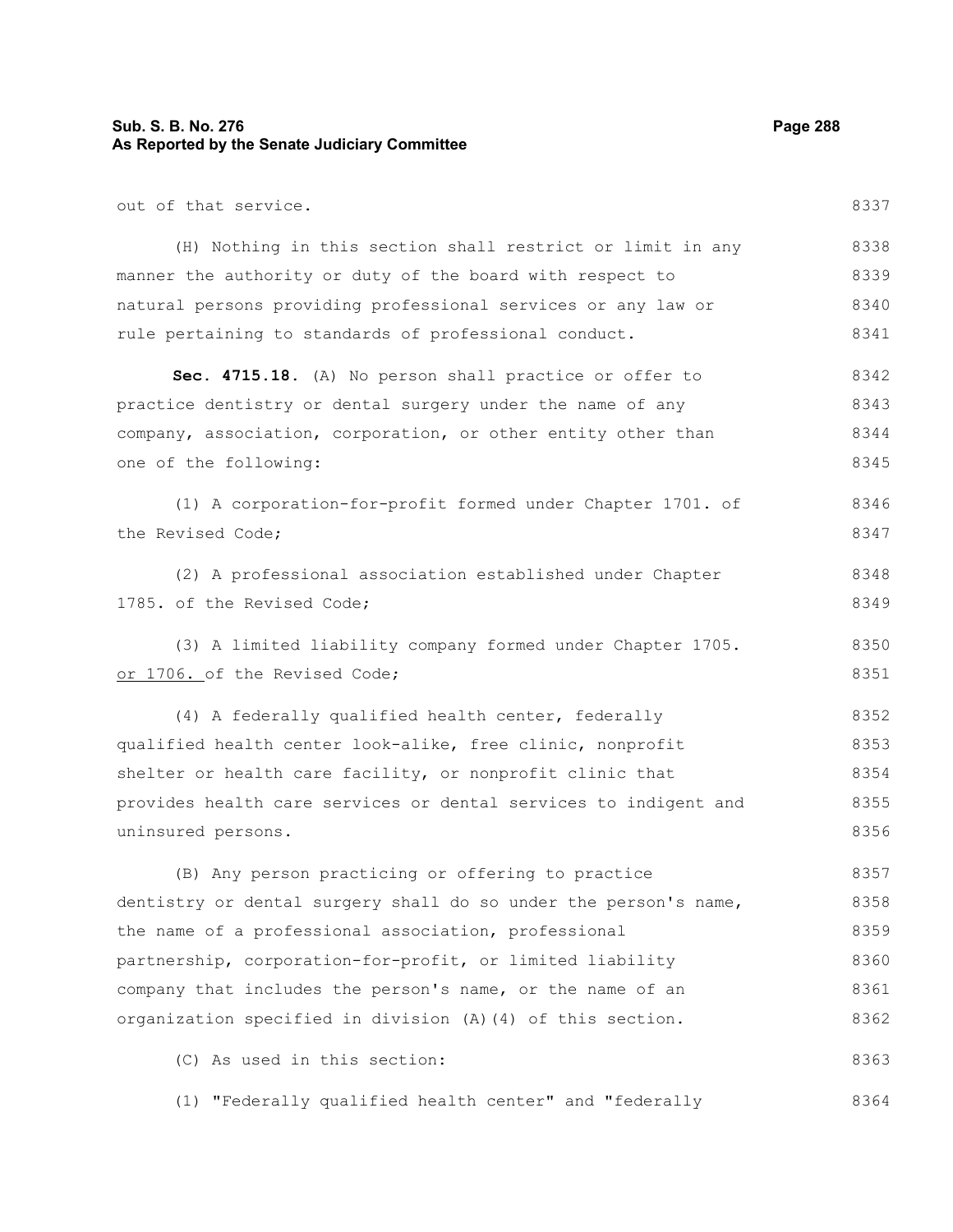# **Sub. S. B. No. 276 Page 289 As Reported by the Senate Judiciary Committee**

qualified health center look-alike" have the same meanings as in section 3701.047 of the Revised Code. 8365 8366

(2) "Free clinic" and "nonprofit shelter or health care facility" have the same meanings as in section 3701.071 of the Revised Code. 8367 8368 8369

(3) "Nonprofit clinic" has the same meaning as in section 3715.87 of the Revised Code. 8370 8371

(4) "Indigent and uninsured person" has the same meaning as in section 2305.234 of the Revised Code. 8372 8373

**Sec. 4715.22.** (A)(1) This section applies only when a licensed dental hygienist is not practicing in accordance with either of the following: 8374 8375 8376

(a) A permit issued pursuant to section 4715.363 of the Revised Code authorizing practice under the oral health access supervision of a dentist; 8377 8378 8379

(b) Section 4715.431 of the Revised Code.

(2) As used in this section, "health care facility" means either of the following: 8381 8382

(a) A hospital registered under section 3701.07 of the Revised Code; 8383 8384

(b) A home, as defined in section 3721.01 of the Revised Code. 8385 8386

(B) A licensed dental hygienist shall practice under the supervision, order, control, and full responsibility of a dentist licensed under this chapter. A dental hygienist may practice in a dental office, public or private school, health care facility, dispensary, or public institution. Except as 8387 8388 8389 8390 8391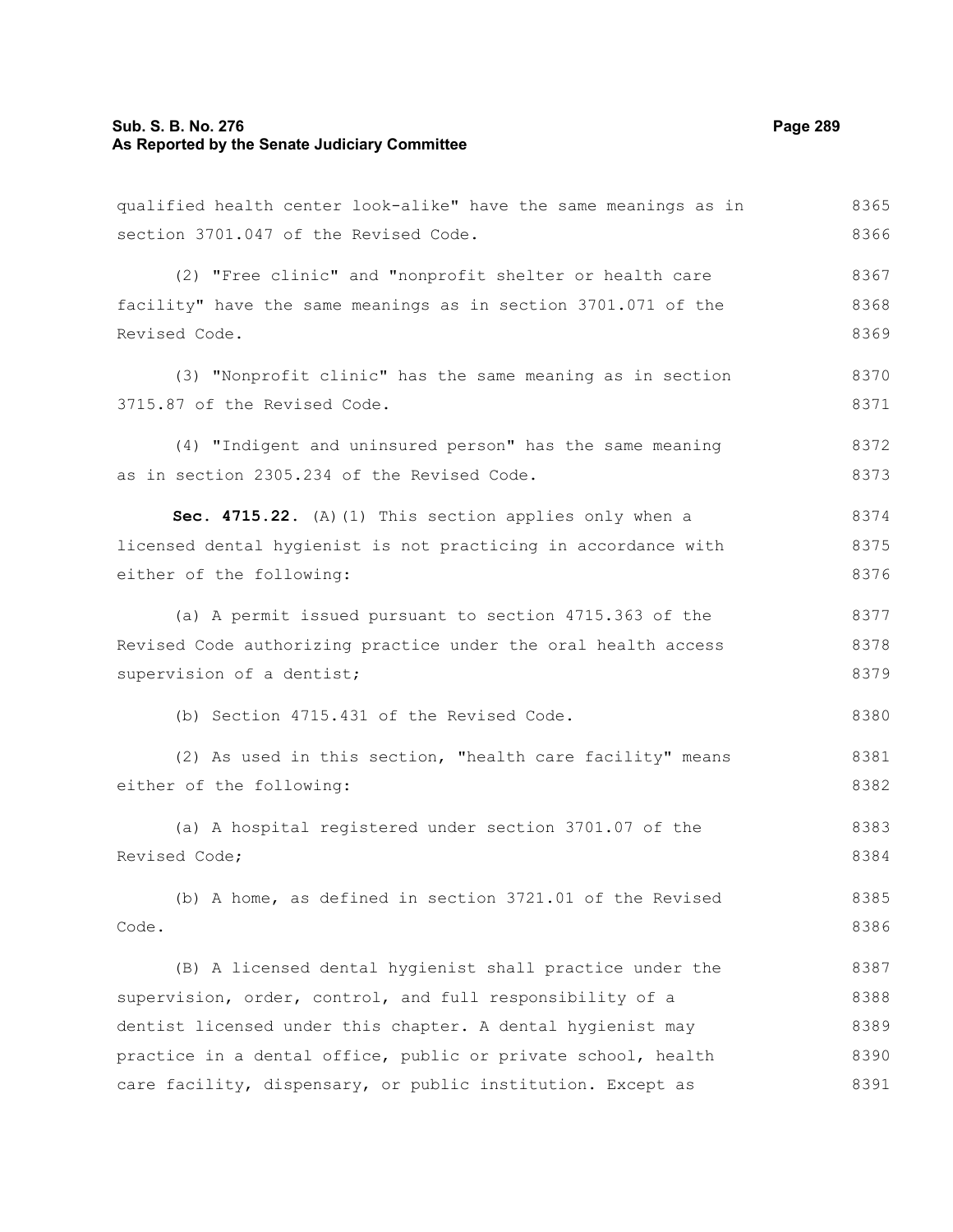# **Sub. S. B. No. 276 Page 290 As Reported by the Senate Judiciary Committee**

provided in divisions (C) to (E) of this section, a dental hygienist may not provide dental hygiene services to a patient when the supervising dentist is not physically present at the location where the dental hygienist is practicing. (C) A dental hygienist may provide, for not more than fifteen consecutive business days, dental hygiene services to a patient when the supervising dentist is not physically present at the location where the services are provided if all of the following requirements are met: (1) The dental hygienist has at least one year and a minimum of one thousand five hundred hours of experience in the practice of dental hygiene. (2) The dental hygienist has successfully completed a course approved by the state dental board in the identification and prevention of potential medical emergencies. (3) The dental hygienist does not perform, while the supervising dentist is absent from the location, procedures while the patient is anesthetized, definitive root planing, definitive subgingival curettage, or other procedures identified in rules the state dental board adopts. (4) The supervising dentist has evaluated the dental hygienist's skills. (5) The supervising dentist examined the patient not more than one year prior to the date the dental hygienist provides the dental hygiene services to the patient. (6) The dental hygienist complies with written protocols or written standing orders that the supervising dentist establishes, including those established for emergencies. 8392 8393 8394 8395 8396 8397 8398 8399 8400 8401 8402 8403 8404 8405 8406 8407 8408 8409 8410 8411 8412 8413 8414 8415 8416 8417 8418 8419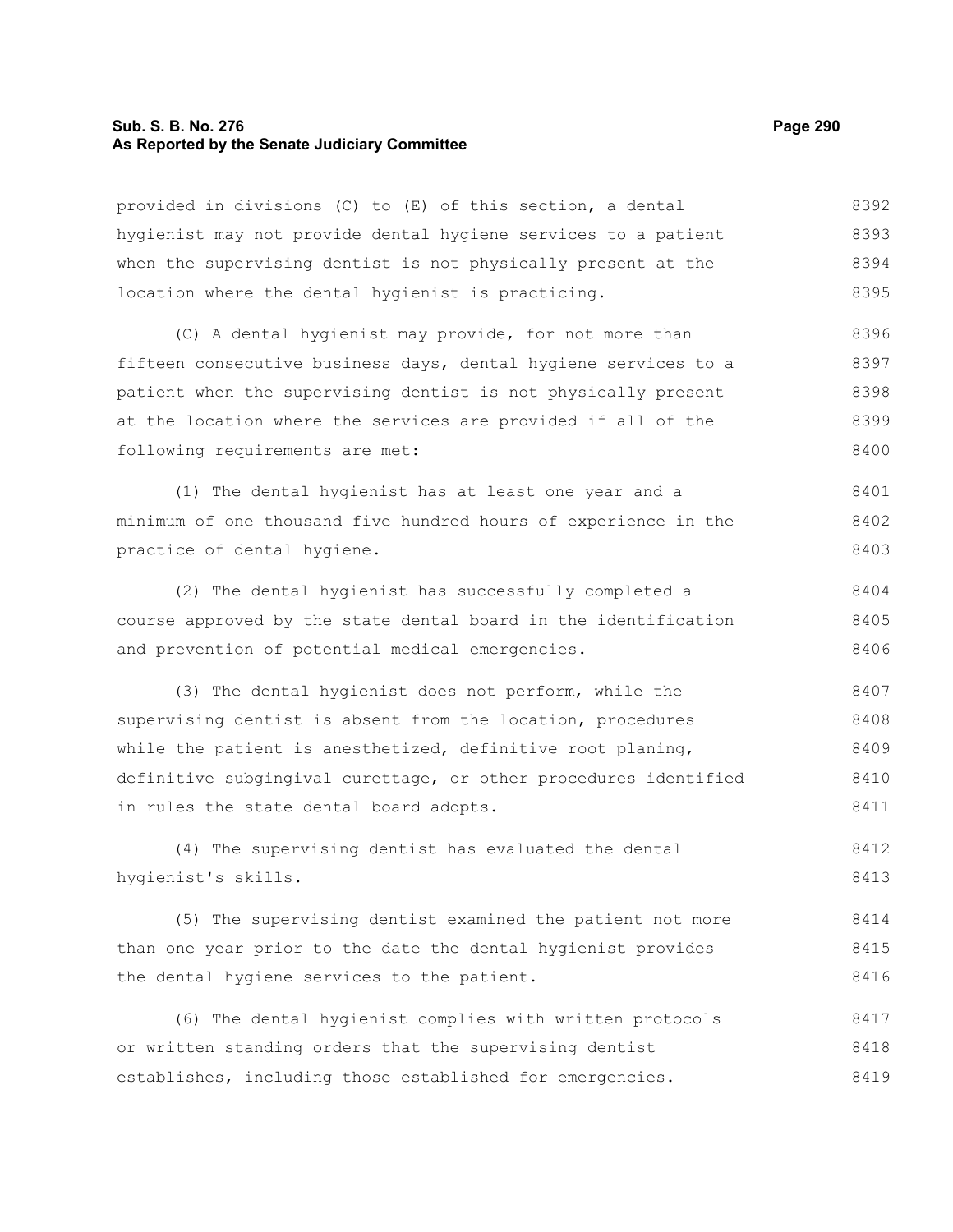# **Sub. S. B. No. 276 Page 291 As Reported by the Senate Judiciary Committee**

(7) The supervising dentist completed and evaluated a medical and dental history of the patient not more than one year prior to the date the dental hygienist provides dental hygiene services to the patient and, except when the dental hygiene services are provided in a health care facility, the supervising dentist determines that the patient is in a medically stable condition. 8420 8421 8422 8423 8424 8425 8426

(8) If the dental hygiene services are provided in a health care facility, a doctor of medicine and surgery or osteopathic medicine and surgery licensed under Chapter 4731. of the Revised Code or a registered nurse licensed under Chapter 4723. of the Revised Code is present in the health care facility when the services are provided. 8427 8428 8429 8430 8431 8432

(9) In advance of the appointment for dental hygiene services, the patient is notified that the supervising dentist will be absent from the location and that the dental hygienist cannot diagnose the patient's dental health care status. 8433 8434 8435 8436

(10) The dental hygienist is employed by, or under contract with, one of the following: 8437 8438

(a) The supervising dentist; 8439

(b) A dentist licensed under this chapter who is one of the following: 8440 8441

(i) The employer of the supervising dentist;

(ii) A shareholder in a professional association formed under Chapter 1785. of the Revised Code of which the supervising dentist is a shareholder; 8443 8444 8445

(iii) A member or manager of a limited liability company formed under Chapter 1705. or 1706. of the Revised Code of which 8446 8447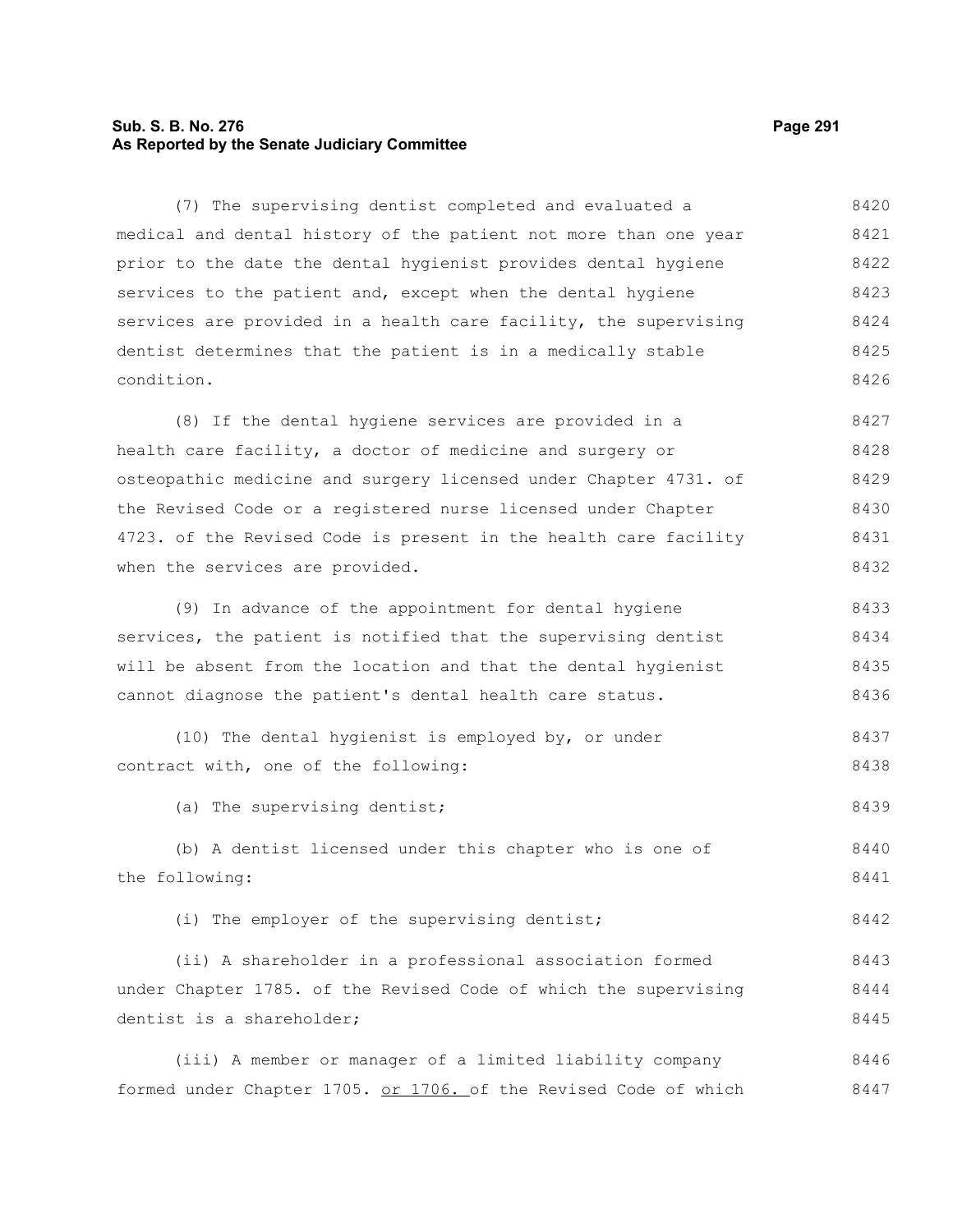# **Sub. S. B. No. 276 Page 292 As Reported by the Senate Judiciary Committee**

the supervising dentist is a member or manager; (iv) A shareholder in a corporation formed under division (B) of section 1701.03 of the Revised Code of which the supervising dentist is a shareholder; (v) A partner or employee of a partnership or a limited liability partnership formed under Chapter 1775. or 1776. of the Revised Code of which the supervising dentist is a partner or employee. (c) A government entity that employs the dental hygienist to provide dental hygiene services in a public school or in connection with other programs the government entity administers. (D) A dental hygienist may provide dental hygiene services to a patient when the supervising dentist is not physically present at the location where the services are provided if the services are provided as part of a dental hygiene program that is approved by the state dental board and all of the following requirements are met: 8448 8449 8450 8451 8452 8453 8454 8455 8456 8457 8458 8459 8460 8461 8462 8463 8464 8465

(1) The program is operated through a school district board of education or the governing board of an educational service center; the board of health of a city or general health district or the authority having the duties of a board of health under section 3709.05 of the Revised Code; a national, state, district, or local dental association; or any other public or private entity recognized by the state dental board. 8466 8467 8468 8469 8470 8471 8472

(2) The supervising dentist is employed by or a volunteer for, and the patients are referred by, the entity through which the program is operated. 8473 8474 8475

(3)(a) Except as provided in division (D)(3)(b) of this 8476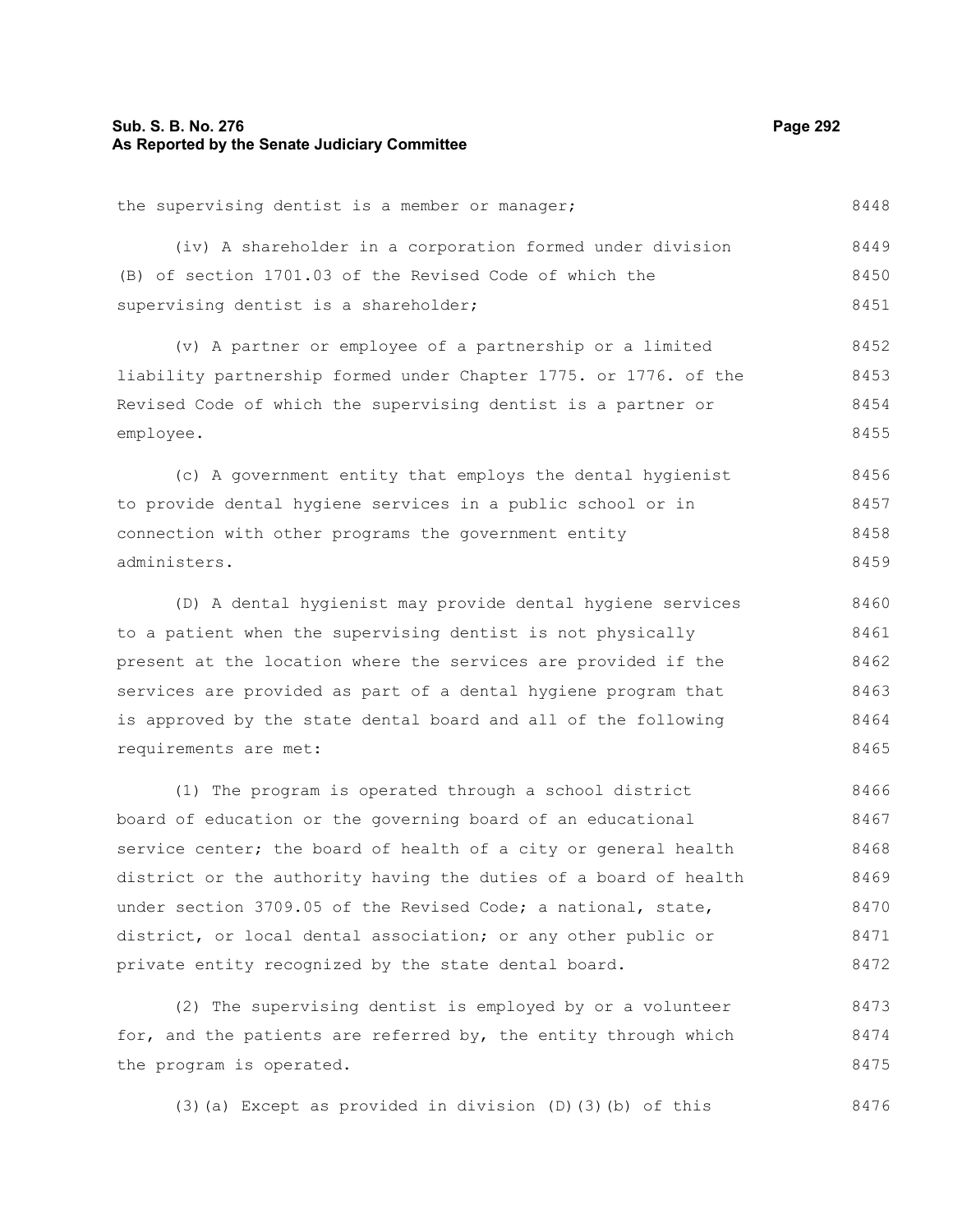# **Sub. S. B. No. 276 Page 293 As Reported by the Senate Judiciary Committee**

section, the services are performed after examination and diagnosis by the dentist and in accordance with the dentist's written treatment plan. (b) The requirement in division (D)(3)(a) of this section does not apply when the only services to be provided by the dental hygienist are the placement of pit and fissure sealants and the application of fluoride varnish. (E) A dental hygienist may do any of the following when the supervising dentist is not physically present at the location where the services are provided, regardless of whether the dentist has examined the patient, if the dental hygienist is employed by, or under contract with, the supervising dentist or another person or government entity specified in division (C) (10)(b) or (c) of this section: (1) Apply fluoride varnish; (2) Apply desensitizing agents, excluding silver diamine fluoride; (3) Apply disclosing solutions; (4) Apply pit and fissure sealants; (5) Recement temporary crowns or recement crowns with temporary cement; (6) Conduct caries susceptibility testing; (7) Provide instruction on oral hygiene home care, including the use of toothbrushes and dental floss; (8) Discuss general nonmedical nutrition information for the purpose of maintaining good oral health. 8477 8478 8479 8480 8481 8482 8483 8484 8485 8486 8487 8488 8489 8490 8491 8492 8493 8494 8495 8496 8497 8498 8499 8500 8501 8502

As used in division (E)(8) of this section, "general 8503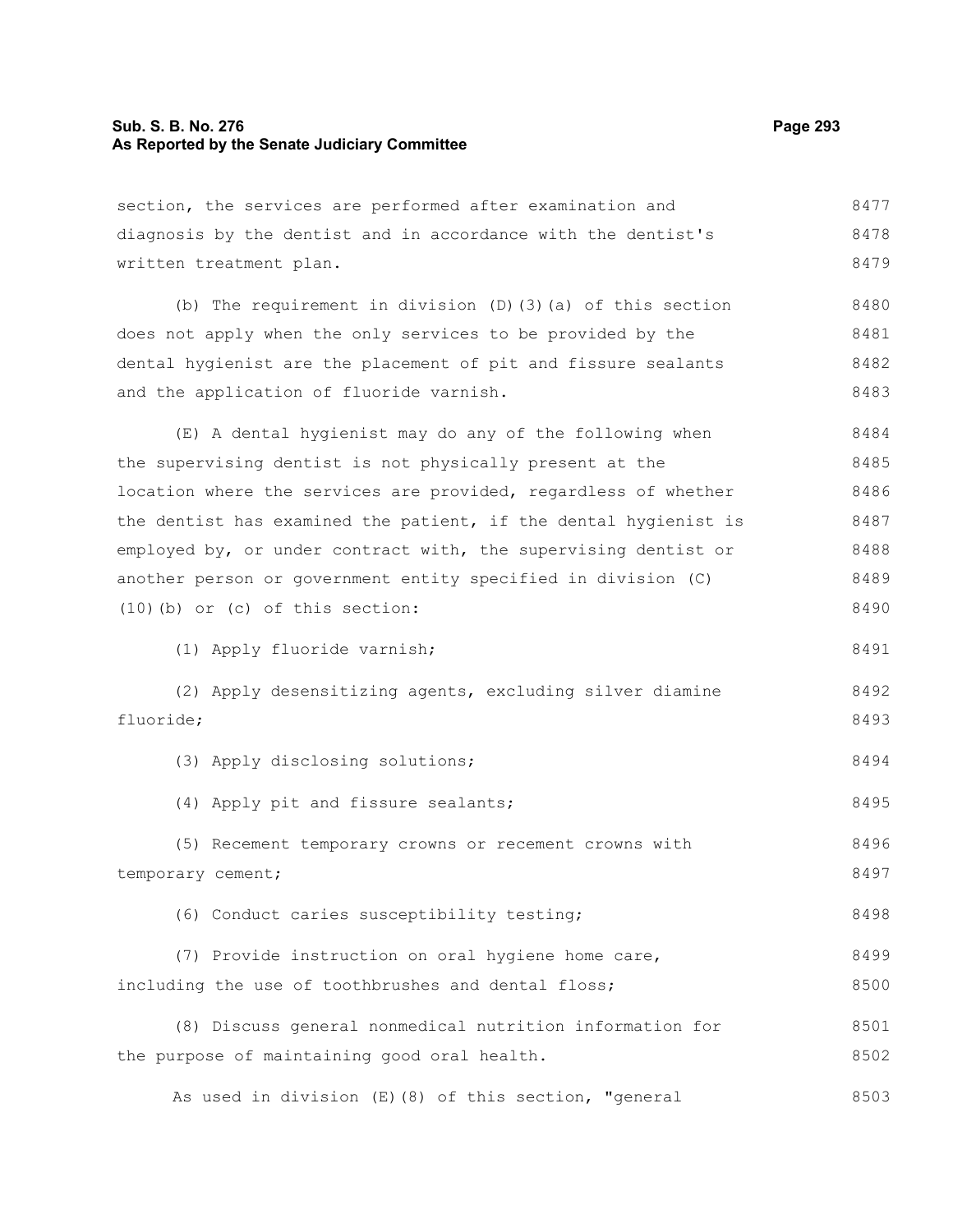# **Sub. S. B. No. 276 Page 294 As Reported by the Senate Judiciary Committee**

nonmedical nutrition information" means information on the following: principles of good nutrition and food preparation, food to be included in the normal daily diet, the essential nutrients needed by the body, recommended amounts of the essential nutrients, the actions of nutrients on the body, the effects of deficiencies or excesses of nutrients, or food and supplements that are good sources of essential nutrients. (F) No person shall do either of the following: (1) Practice dental hygiene in a manner that is separate or otherwise independent from the dental practice of a supervising dentist; (2) Establish or maintain an office or practice that is primarily devoted to the provision of dental hygiene services. (G) The state dental board shall adopt rules under division (C) of section 4715.03 of the Revised Code identifying procedures a dental hygienist may not perform when practicing in the absence of the supervising dentist pursuant to division (C) or (D) of this section. **Sec. 4715.365.** (A) A dentist who holds a current, valid oral health access supervision permit issued under section 4715.362 of the Revised Code may authorize a dental hygienist who holds a current, valid permit issued under section 4715.363 of the Revised Code to perform dental hygiene services at a facility when no dentist is physically present if all of the following conditions are met: (1) The authorizing dentist's authorization is in writing 8504 8505 8506 8507 8508 8509 8510 8511 8512 8513 8514 8515 8516 8517 8518 8519 8520 8521 8522 8523 8524 8525 8526 8527 8528 8529

(a) The authorizing dentist's name and permit number; 8531

and includes, at a minimum, all of the following: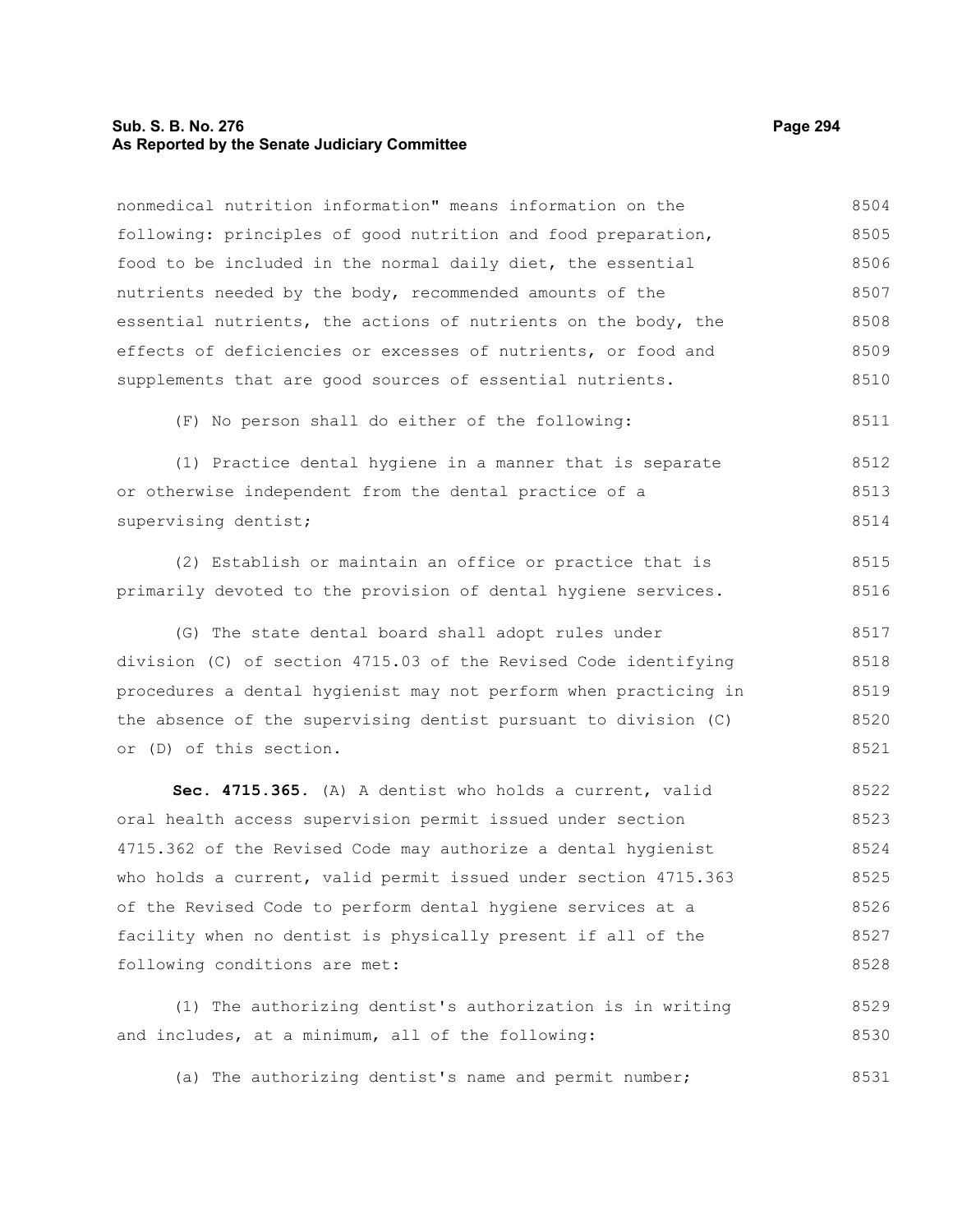(b) The dental hygienist's name and permit number;

(c) The patient's name; (d) The name and address of the location where the dental hygiene services are to be provided; (e) The date of authorization; (f) A statement, signed by the dental hygienist, that the hygienist agrees to comply with section 4715.366 of the Revised Code. (2) The authorizing dentist has personally evaluated the dental hygienist's skills prior to authorizing the dental hygienist to provide the dental hygiene services. (3) Prior to authorizing the dental hygienist to perform the dental hygiene services, the patient's medical and dental history is made available to the authorizing dentist and the authorizing dentist reviews and evaluates the history and determines that the patient may safely receive dental hygiene services. (4) Immediately prior to the provision of dental hygiene services, the patient or patient's representative verifies, by the signature or mark of the patient or representative, that no medically significant changes to the patient's medical or dental history have occurred since the authorizing dentist most recently reviewed and evaluated the history and determined that the patient could safely receive dental hygiene services. The signature or mark may be provided through reasonable 8533 8534 8535 8536 8537 8538 8539 8540 8541 8542 8543 8544 8545 8546 8547 8548 8549 8550 8551 8552 8553 8554 8555 8556

(5) Prior to receiving dental hygiene services, the 8559

accommodation, including the use of assistive technology or

augmentative devices.

8532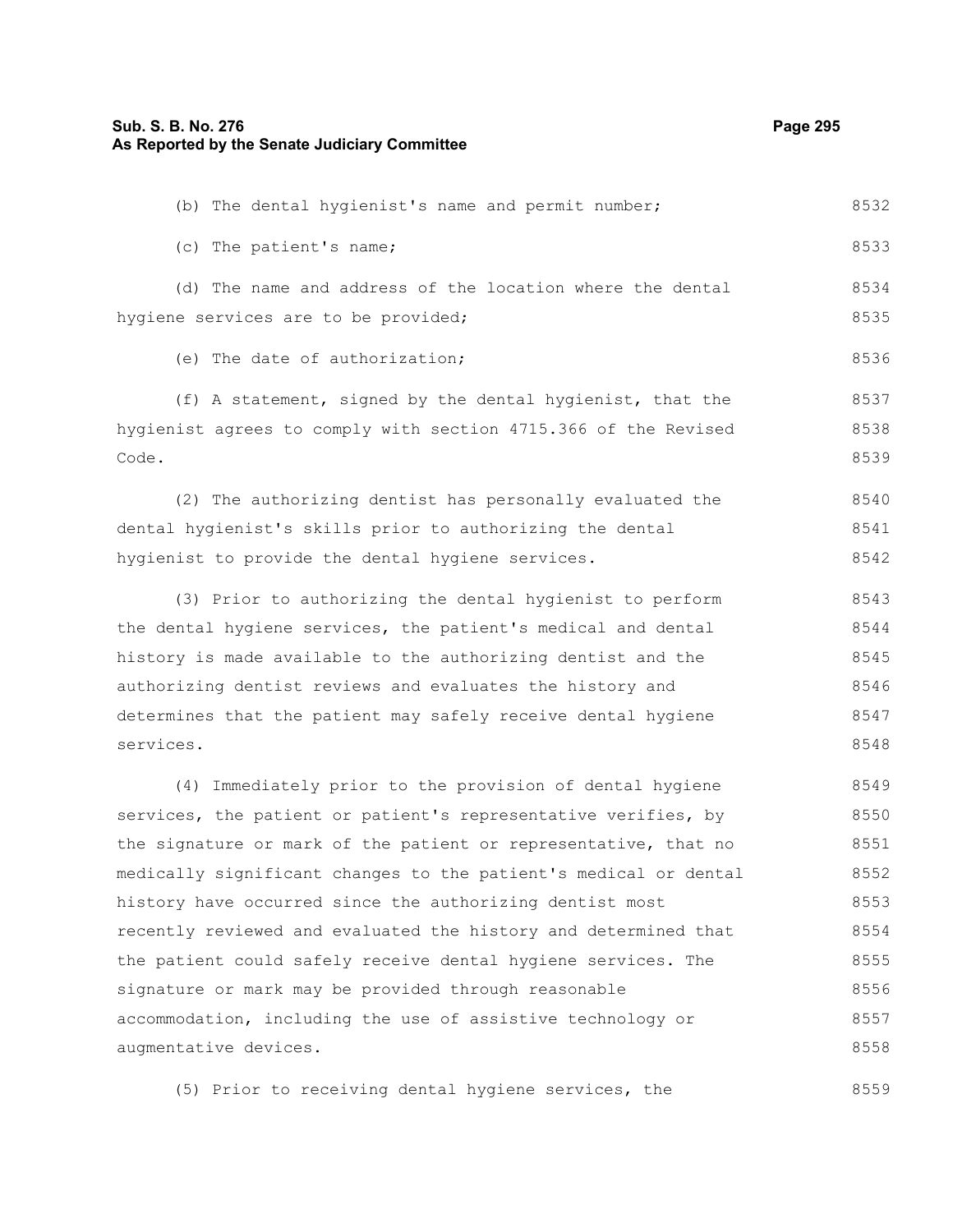#### **Sub. S. B. No. 276 Page 296 As Reported by the Senate Judiciary Committee**

patient and the operator of the facility where the dental hygiene services are to be provided are notified that no dentist will be present at the location and that the dental hygienist is prohibited from doing either of the following: (a) Diagnosing the patient's oral health care status; (b) Providing dental hygiene services to the same patient on a subsequent occasion until the patient has received a clinical evaluation performed by a dentist, except in instances described in division (D)(2) of this section. (6) The dental hygienist is employed by, or under contract with, one of the following: (a) The authorizing dentist; (b) A dentist who is any of the following: (i) The authorizing dentist's employer; (ii) A shareholder in a professional association, formed under Chapter 1785. of the Revised Code, of which the authorizing dentist is a shareholder; (iii) A member or manager of a limited liability company, formed under Chapter 1705. or 1706. of the Revised Code, of which the authorizing dentist is a member or manager; (iv) A shareholder in a corporation, formed under division (B) of section 1701.03 of the Revised Code, of which the authorizing dentist is a shareholder; (v) A partner or employee of a partnership, formed under Chapter 1775. of the Revised Code, of which the authorizing dentist is a partner or employee; 8560 8561 8562 8563 8564 8565 8566 8567 8568 8569 8570 8571 8572 8573 8574 8575 8576 8577 8578 8579 8580 8581 8582 8583 8584 8585

(vi) A partner or employee of a limited liability 8586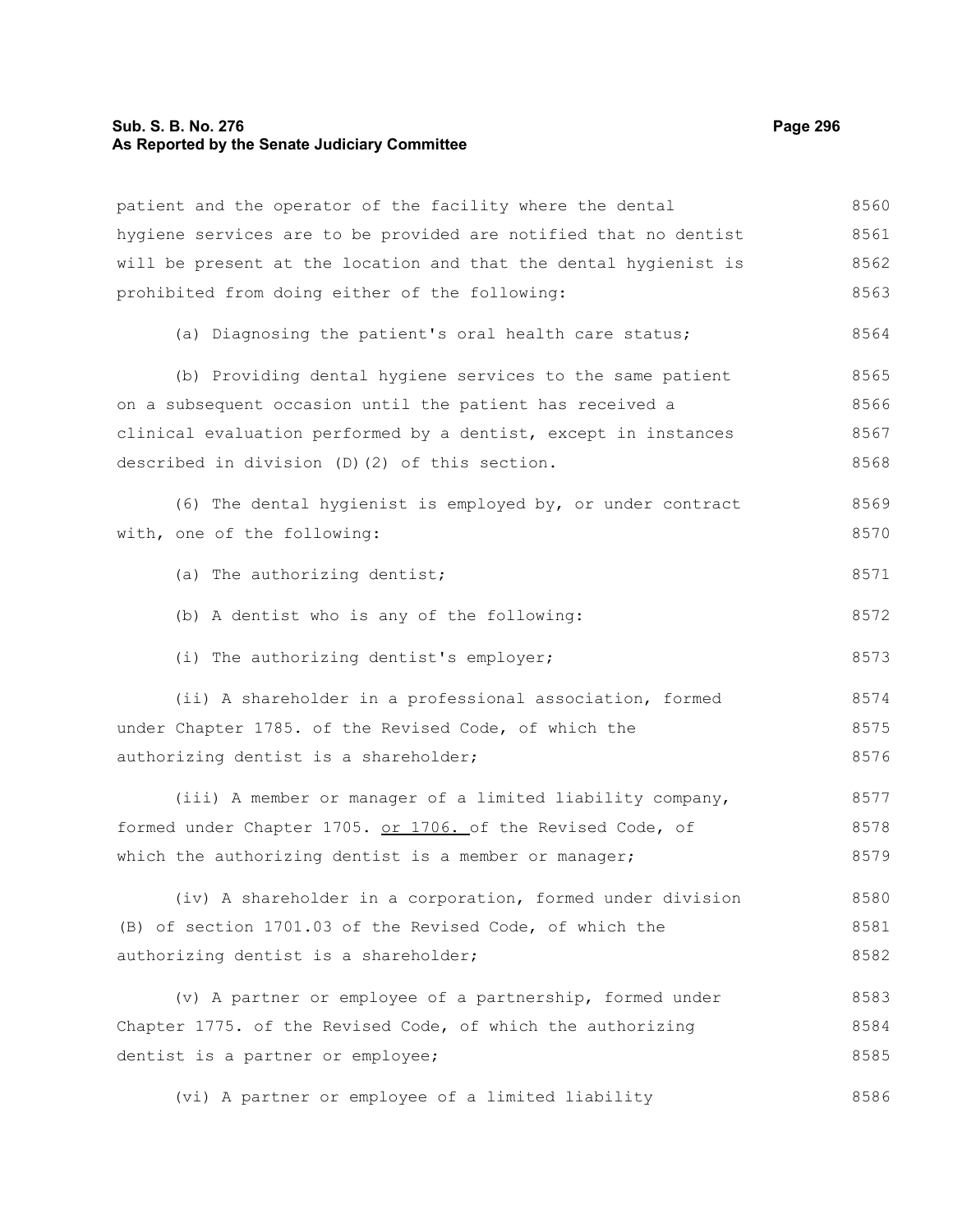#### **Sub. S. B. No. 276 Page 297 As Reported by the Senate Judiciary Committee**

partnership, formed under Chapter 1775. of the Revised Code, of which the authorizing dentist is a partner or employee. (c) A government entity that employs the dental hygienist to provide dental hygiene services; (d) An entity that employs the authorizing dentist so long as the dentist's practice is not in violation of section 4715.18 of the Revised Code. (7) If the patient to whom the services are to be provided previously received dental hygiene services under this section, 8587 8588 8589 8590 8591 8592 8593 8594 8595

(B) No dentist shall authorize a dental hygienist to perform, and no dental hygienist shall perform, dental hygiene services on a patient under this section unless all of the conditions in division (A) of this section are met. 8598 8599 8600 8601

there is written evidence that the patient received a clinical evaluation after the most recent provision of those services.

(C) If a patient or patient's representative indicates, under division (A)(4) of this section, that a medically significant change has occurred in the patient's medical or dental history since the authorizing dentist's most recent review and evaluation of the medical and dental history required by division (A)(3) of this section, no dental hygiene services shall be provided under this section until the authorizing dentist completes another review and evaluation of the patient's medical and dental history. The authorizing dentist may complete the subsequent review and evaluation of the patient's medical and dental history by telephone, facsimile, electronic mail, video, or any other means of electronic communication. 8602 8603 8604 8605 8606 8607 8608 8609 8610 8611 8612 8613

(D)(1) Except as provided in division (D)(2) of this section, no dentist shall authorize a dental hygienist to 8614 8615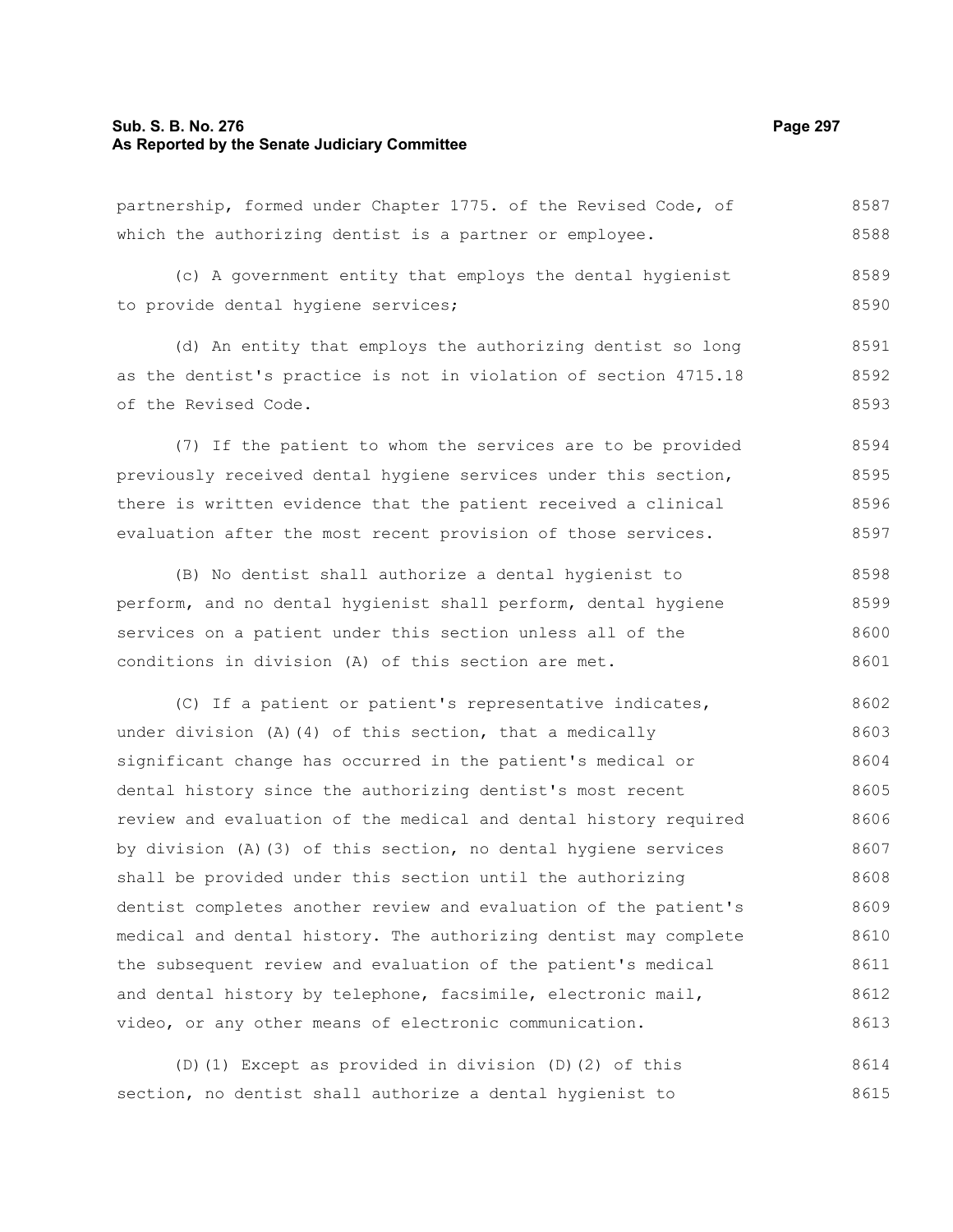# **Sub. S. B. No. 276 Page 298 As Reported by the Senate Judiciary Committee**

provide, and no dental hygienist shall provide, dental hygiene services under this section to the same patient on a subsequent occasion until the patient has received a clinical evaluation performed by a dentist. 8616 8617 8618 8619

(2) Division (D)(1) of this section does not apply if the patient requires multiple visits to complete one or more procedures that could not be completed during the visit in which dental hygiene services were commenced. If the patient requires multiple visits to complete the one or more procedures that could not be completed during the visit in which dental hygiene services were commenced, the one or more procedures shall be completed not later than eight weeks after the visit in which the dental hygiene services were commenced. 8620 8621 8622 8623 8624 8625 8626 8627 8628

(E) No authorizing dentist shall authorize a dental hygienist to diagnose a patient's oral health care status. No dental hygienist practicing under a permit issued under section 4715.363 of the Revised Code to practice under the oral health access supervision of a dentist shall diagnose a patient's oral health care status. 8629 8630 8631 8632 8633 8634

**Sec. 4715.431.** (A) If all of the conditions in division (B) of this section are met, an authorizing dentist may do either of the following under a teledentistry permit without examining a patient in person: 8635 8636 8637 8638

(1) Authorize a dental hygienist or expanded function dental auxiliary to perform services as set forth in division (E) or (F) of this section, as applicable, at a location where no dentist is physically present; 8639 8640 8641 8642

(2) Prescribe a drug that is not a controlled substance for a patient who is at a location where no dentist is 8643 8644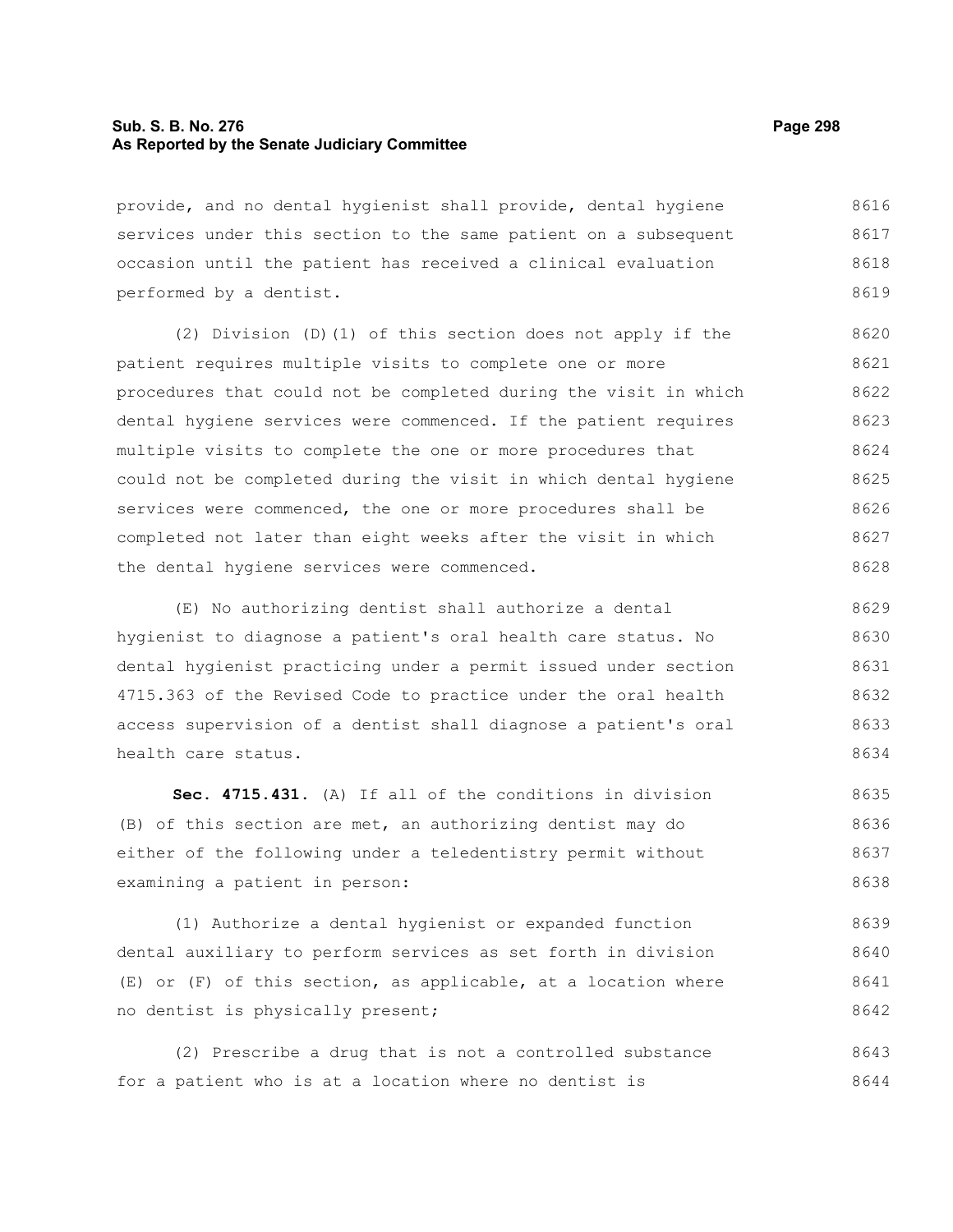# **Sub. S. B. No. 276 Page 299 As Reported by the Senate Judiciary Committee**

| physically present.                                           | 8645 |
|---------------------------------------------------------------|------|
| (B) The conditions that must be met under division (A) of     | 8646 |
| this section are the following:                               | 8647 |
| (1) The authorizing dentist must prepare a written            | 8648 |
| authorization that includes all of the following:             | 8649 |
| (a) The authorizing dentist's name and permit number;         | 8650 |
| (b) The name of the dental hygienist or expanded function     | 8651 |
| dental auxiliary;                                             | 8652 |
| (c) The patient's name;                                       | 8653 |
| (d) The name and address of the location where the            | 8654 |
| services are to be provided;                                  | 8655 |
| (e) The date of the authorization;                            | 8656 |
| (f) A statement signed by the dental hygienist or expanded    | 8657 |
| function dental auxiliary agreeing to comply with the written | 8658 |
| protocols or written standing orders the authorizing dentist  | 8659 |
| establishes, including those for dealing with emergencies;    | 8660 |
| (g) Any other information the dentist considers               | 8661 |
| appropriate.                                                  | 8662 |
| (2) Before any dental services are provided all of the        | 8663 |
| following must occur:                                         | 8664 |
| (a) The patient is notified that an authorizing dentist       | 8665 |
| will perform a clinical evaluation through teledentistry.     | 8666 |
| (b) The patient is given an explanation of alternatives       | 8667 |
| to, and the capabilities and limitations of, teledentistry.   | 8668 |
| (c)(i) Subject to division (B)(2)(c)(ii) of this section,     | 8669 |
| the patient consents to the provision of services through     | 8670 |
|                                                               |      |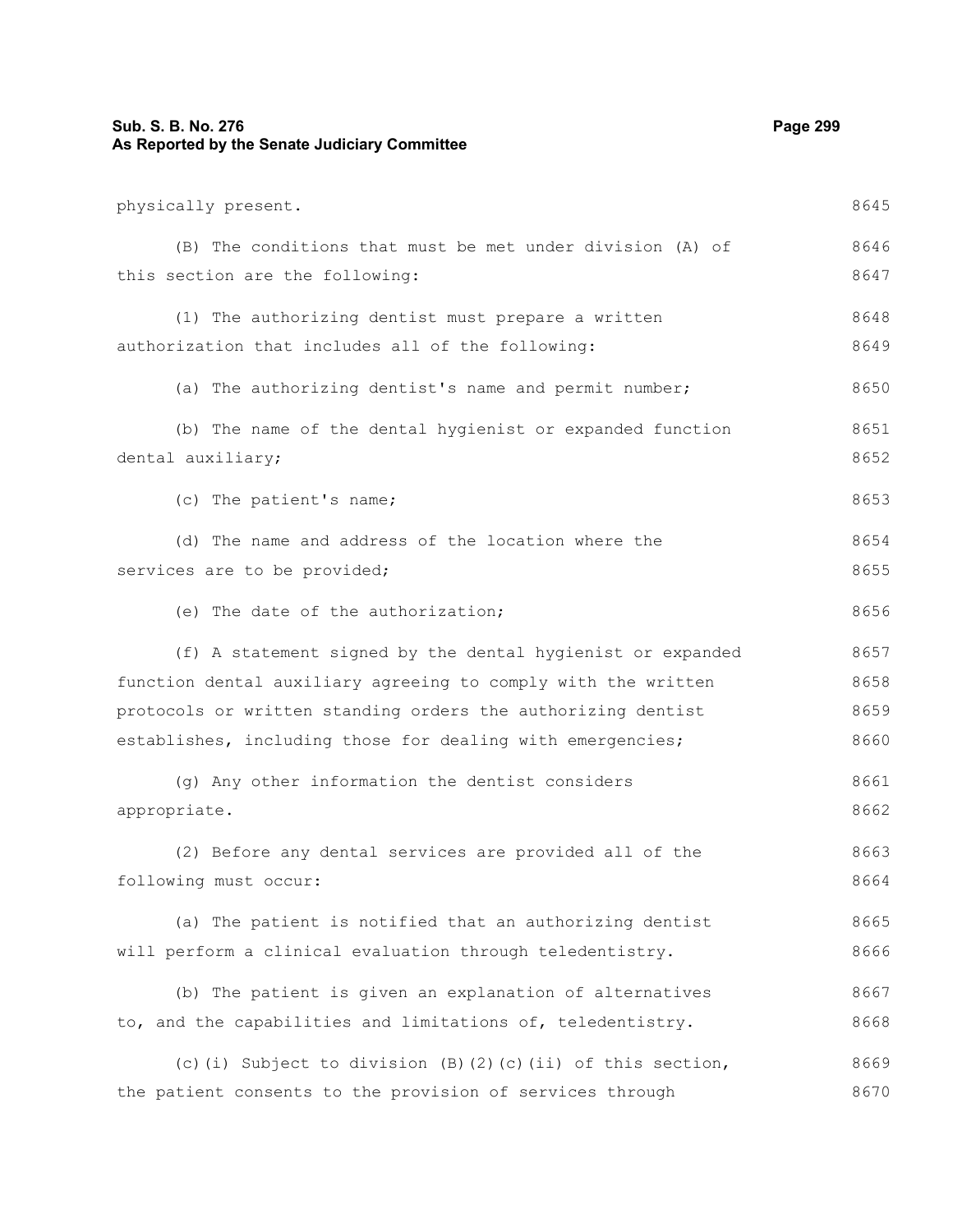# **Sub. S. B. No. 276 Page 300 As Reported by the Senate Judiciary Committee**

record.

teledentistry and the consent is documented in the patient's 8671 8672

(ii) If the services to be provided are the placement of interim therapeutic restorations or the application of silver diamine fluoride, the requirements for informed consent in rules adopted under division (C) of section 4715.436 of the Revised Code have been met. (3) The authorizing dentist establishes the patient's identity and physical location through synchronous, real-time communication. (4) The authorizing dentist provides dental services through teledentistry only as is appropriate for the patient and in accordance with appropriate standards of care. (5) The authorizing dentist establishes a diagnosis and treatment plan and documents it in the patient's record. (6) The authorizing dentist specifies the services the dental hygienist or expanded function dental auxiliary is authorized to provide to the patient. (7) The dental hygienist or expanded function dental auxiliary is employed by, or under contract with, one of the following: (a) The authorizing dentist; (b) A dentist who is any of the following: (i) The authorizing dentist's employer; (ii) A shareholder in a professional association formed under Chapter 1785. of the Revised Code of which the authorizing dentist is a shareholder; 8673 8674 8675 8676 8677 8678 8679 8680 8681 8682 8683 8684 8685 8686 8687 8688 8689 8690 8691 8692 8693 8694 8695 8696 8697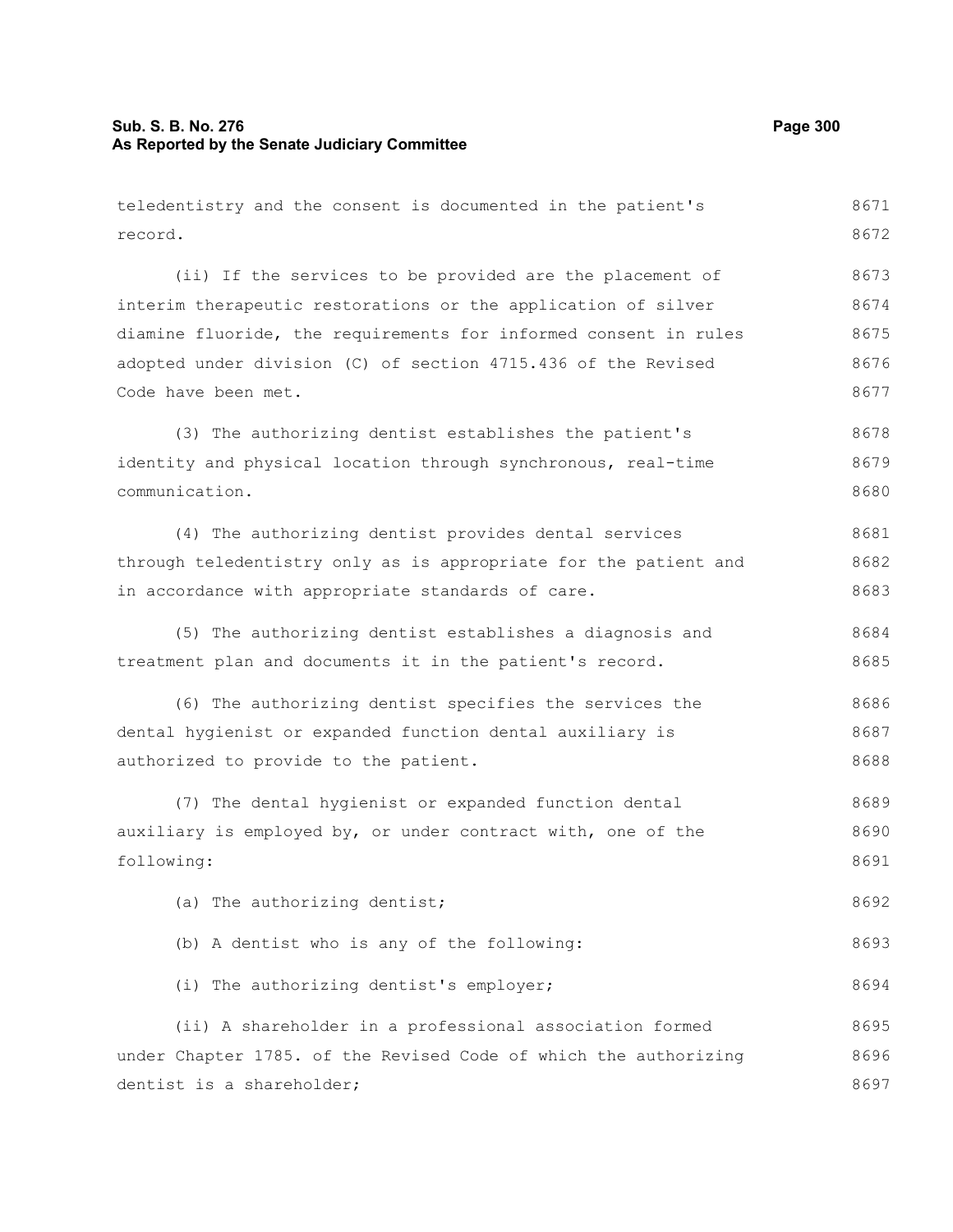# **Sub. S. B. No. 276 Page 301 As Reported by the Senate Judiciary Committee**

(iii) A member or manager of a limited liability company formed under Chapter 1705. or 1706. of the Revised Code of which the authorizing dentist is a member or manager; 8698 8699 8700

(iv) A shareholder in a corporation formed under division (B) of section 1701.03 of the Revised Code of which the authorizing dentist is a shareholder; 8701 8702 8703

(v) A partner or employee of a partnership, formed under Chapter 1775. of the Revised Code, of which the authorizing dentist is a partner or employee; 8704 8705 8706

(vi) A partner or employee of a limited liability partnership, formed under Chapter 1775. of the Revised Code, of which the authorizing dentist is a partner or employee. 8707 8708 8709

(C) A dentist retains responsibility for ensuring the safety and quality of services provided to patients through teledentistry. Services delivered through teledentistry must be consistent with in-person services. Persons involved with providing services through teledentistry must abide by laws addressing the privacy and security of the patient's dental and medical information. 8710 8711 8712 8713 8714 8715 8716

(D) An authorizing dentist may not have more than a total of three dental hygienists and expanded dental function dental auxiliaries working under the dentist's authorization pursuant to this section at any time. 8717 8718 8719 8720

(E)(1) If authorized to do so by an authorizing dentist in accordance with this section, a dental hygienist may provide dental hygiene services at a location where no dentist is physically present if all of the following requirements are met: 8721 8722 8723 8724

(a) The dental hygienist has at least one year and a minimum of one thousand five hundred hours of experience in the 8725 8726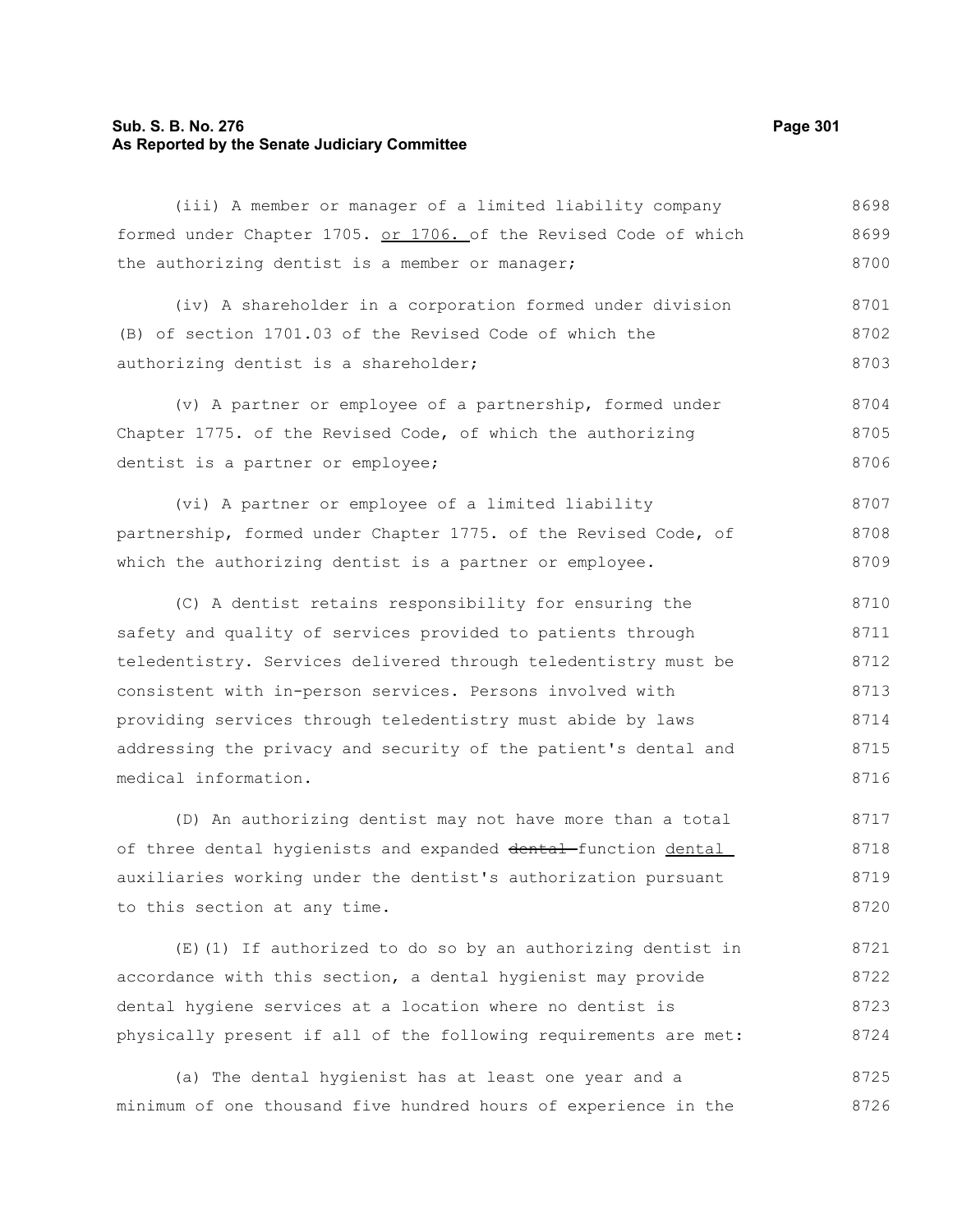# **Sub. S. B. No. 276 Page 302 As Reported by the Senate Judiciary Committee**

practice of dental hygiene.

(b) The dental hygienist has completed a course described in division (C)(2) of section 4715.22 of the Revised Code on the identification and prevention of potential medical emergencies. 8728 8729 8730

(c) The authorizing dentist has evaluated the dental hygienist's skills. 8731 8732

(d) The dental hygienist complies with written protocols or written standing orders established by the authorizing dentist, including written protocols established for emergencies. 8733 8734 8735 8736

(2) If authorized to do so by an authorizing dentist in accordance with this section, a dental hygienist may place interim therapeutic restorations when a dentist is not physically present at the location where the dental hygienist is practicing if the requirements of division (E)(1) of this section are met and the dental hygienist has successfully completed a state dental board-approved course in the proper placement of interim therapeutic restorations. 8737 8738 8739 8740 8741 8742 8743 8744

(3) If authorized to do so by an authorizing dentist in accordance with this section, a dental hygienist may apply silver diamine fluoride when a dentist is not physically present at the location where the dental hygienist is practicing if the requirements of division (E)(1) of this section are met and the dental hygienist has successfully completed a state dental board-approved course in the application of silver diamine fluoride. 8745 8746 8747 8748 8749 8750 8751 8752

(F)(1) If authorized to do so by an authorizing dentist in accordance with this section, an expanded function dental auxiliary may provide the services listed in divisions (A)(2) to 8753 8754 8755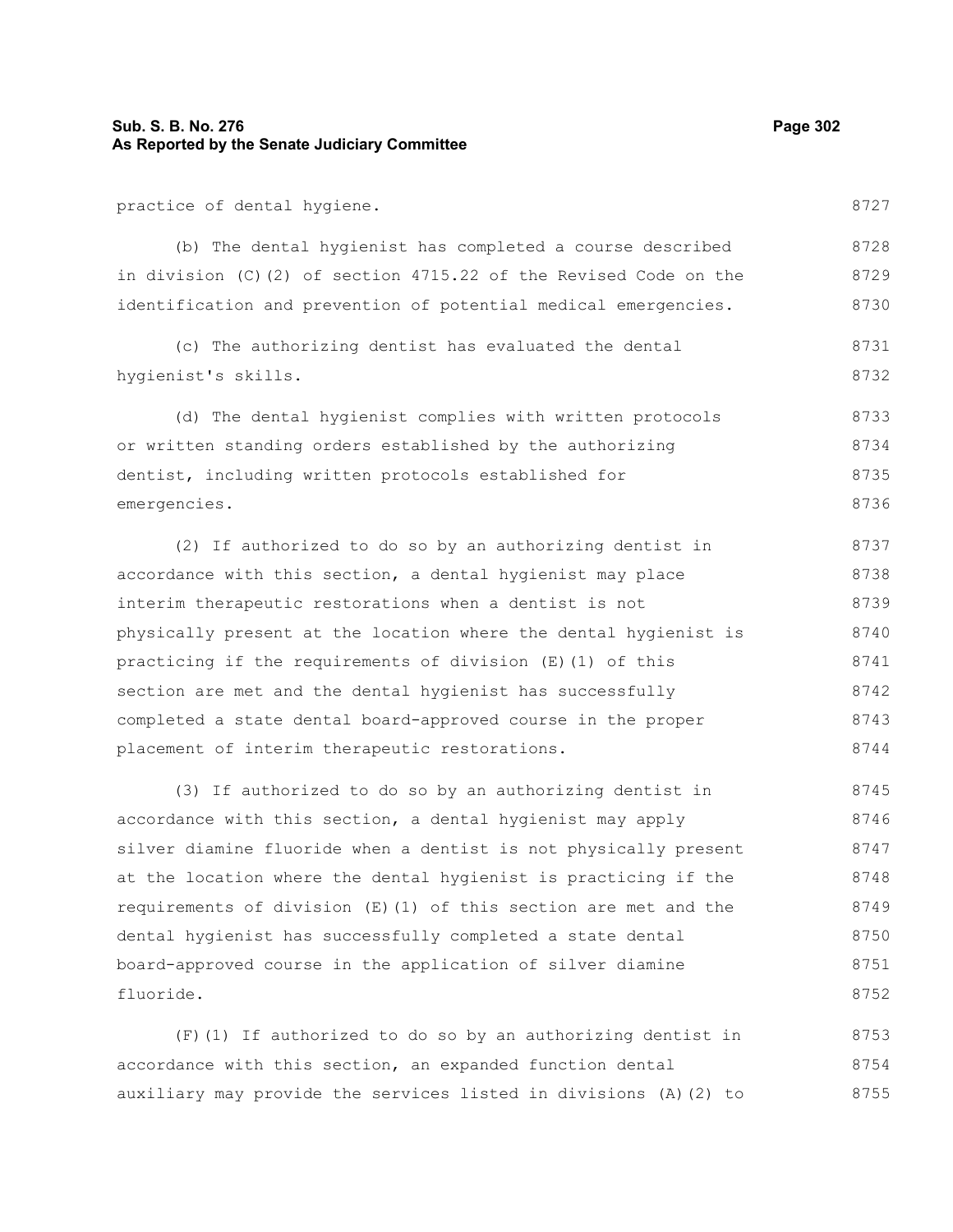#### **Sub. S. B. No. 276 Page 303 As Reported by the Senate Judiciary Committee**

(10) of section 4715.64 of the Revised Code, and any additional procedures authorized pursuant to division (A)(11) of that section, when a dentist is not physically present at the location where the expanded function dental auxiliary is practicing if all of the following requirements are met: (a) The expanded function dental auxiliary has at least one year and a minimum of one thousand five hundred hours of experience practicing as an expanded function dental auxiliary. (b) The expanded function dental auxiliary has completed a course described in division (C)(2) of section 4715.64 of the Revised Code on the identification and prevention of potential medical emergencies. (c) The authorizing dentist has evaluated the expanded function dental auxiliary's skills. (d) The expanded function dental auxiliary complies with written protocols or written standing orders established by the authorizing dentist, including written protocols for emergencies. (2) If authorized to do so by an authorizing dentist in accordance with this section, an expanded function dental auxiliary who meets the requirements of division  $(F)$  (1) of this section and has successfully completed a state dental boardapproved course in the proper placement of interim therapeutic restorations may place interim therapeutic restorations when a dentist is not physically present at the location where the 8756 8757 8758 8759 8760 8761 8762 8763 8764 8765 8766 8767 8768 8769 8770 8771 8772 8773 8774 8775 8776 8777 8778 8779 8780

(3) If authorized to do so by an authorizing dentist in accordance with this section, an expanded function dental auxiliary who meets the requirements of division (F)(1) of this 8782 8783 8784

expanded function dental auxiliary is practicing.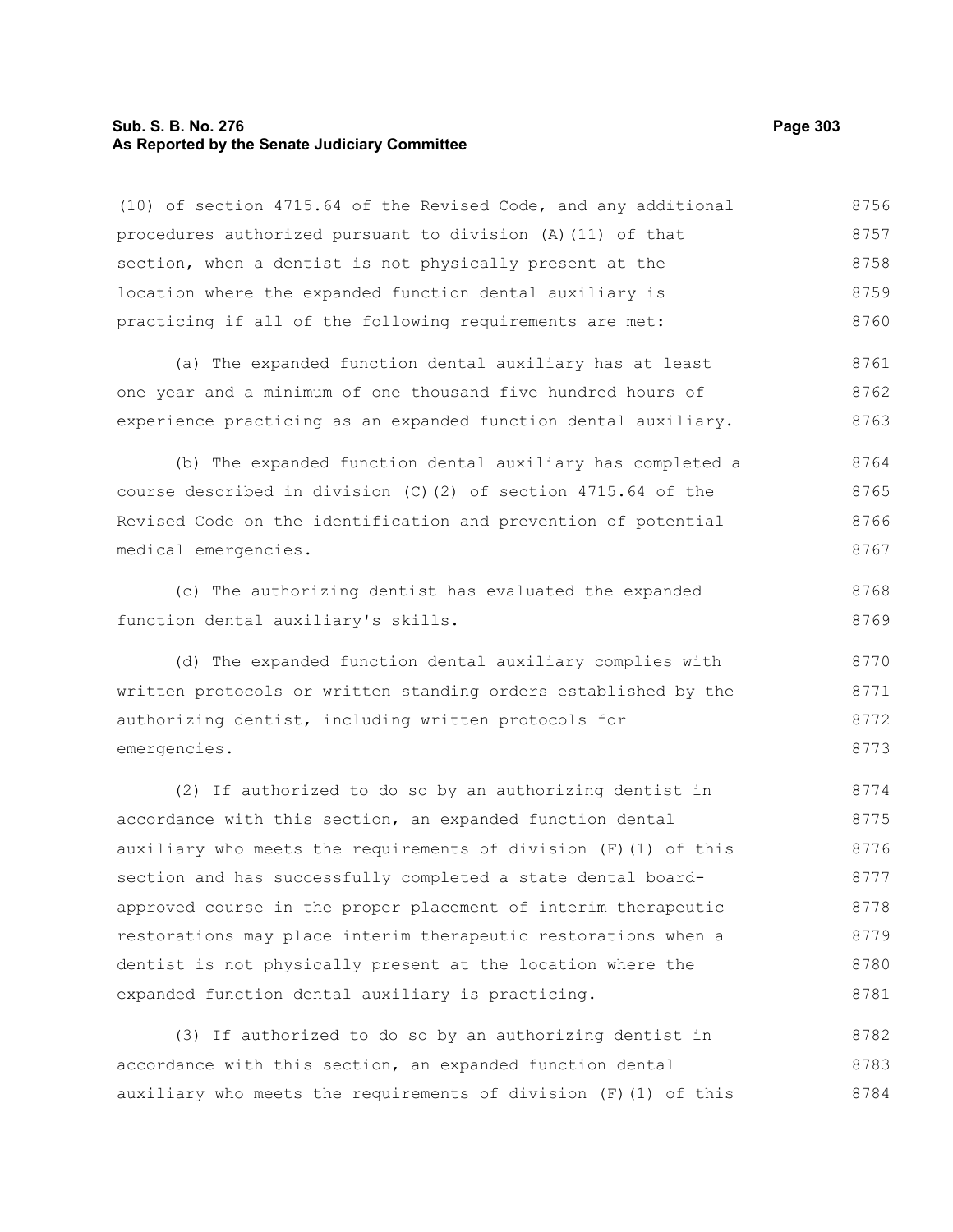# **Sub. S. B. No. 276 Page 304 As Reported by the Senate Judiciary Committee**

section and has successfully completed a state dental boardapproved course in the application of silver diamine fluoride may apply silver diamine fluoride when a dentist is not physically present at the location where the expanded function dental auxiliary is practicing. 8785 8786 8787 8788 8789

(4) If authorized to do so by an authorizing dentist in accordance with this section, an expanded function dental auxiliary who meets the requirements of division (F)(1) of this section and holds a current, valid dental x-ray machine operator certificate issued by the board pursuant to section 4715.53 of the Revised Code may perform, for the purpose of contributing to the provision of dental care to a dental patient, standard, diagnostic radiologic procedures when a dentist is not physically present at the location where the expanded function dental auxiliary is practicing. 8790 8791 8792 8793 8794 8795 8796 8797 8798 8799

**Sec. 4717.06.** (A)(1) A licensed funeral director who desires to obtain a license to operate a funeral home, a licensed embalmer who desires to obtain a license to operate an embalming facility, or a holder of a crematory operator permit who desires to obtain a license to operate a crematory facility shall apply to the board of embalmers and funeral directors on a form prescribed by the board. The application shall include the initial license application fee set forth in section 4717.07 of the Revised Code and proof satisfactory to the board that the funeral home, embalming facility, or crematory facility is in compliance with rules adopted by the board under section 4717.04 of the Revised Code, rules adopted by the board of building standards under Chapter 3781. of the Revised Code, and all other federal, state, and local requirements relating to the safety of the premises. 8800 8801 8802 8803 8804 8805 8806 8807 8808 8809 8810 8811 8812 8813 8814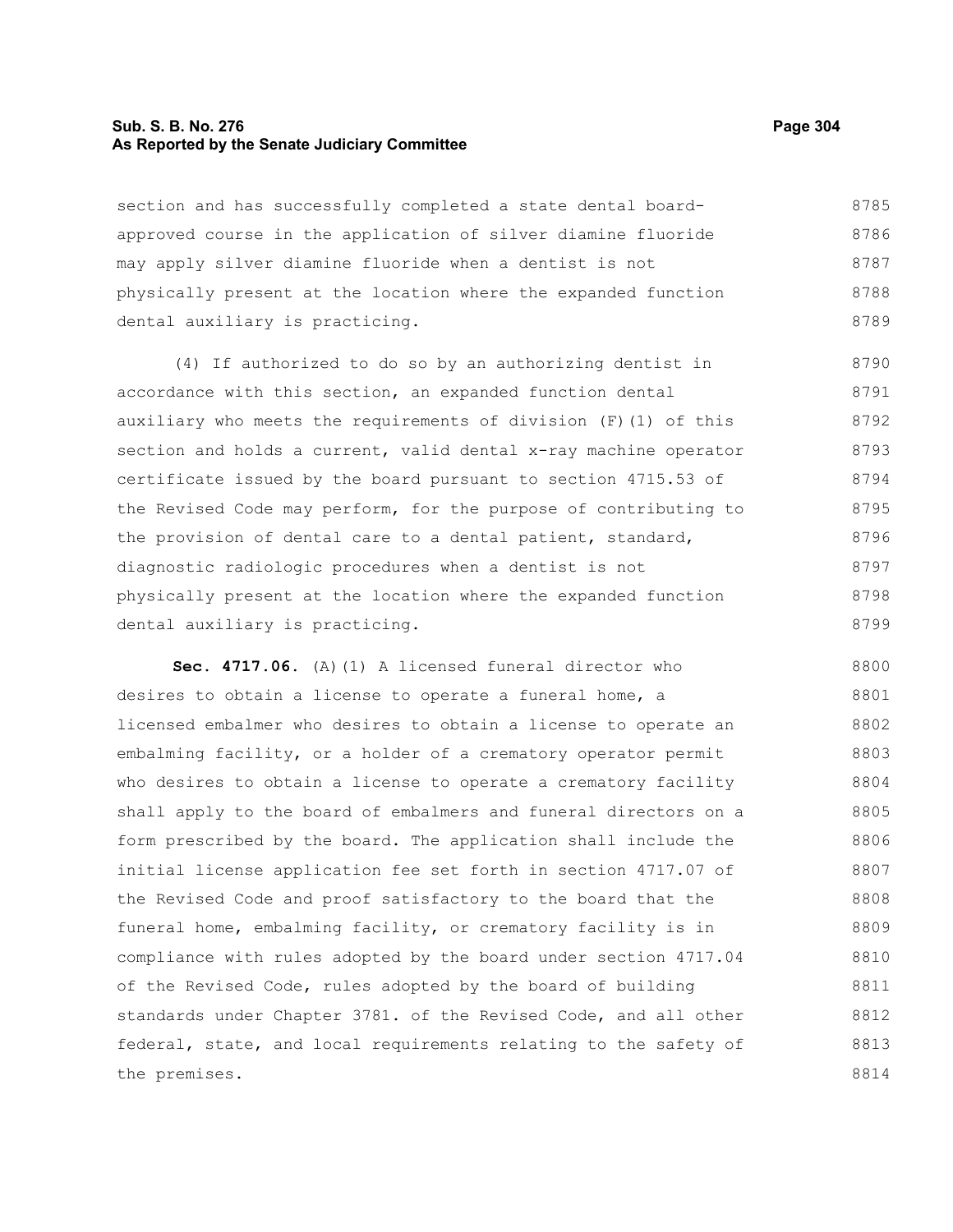# **Sub. S. B. No. 276 Page 305 As Reported by the Senate Judiciary Committee**

(2) If the funeral home, embalming facility, or crematory facility to which the license application pertains is owned by a corporation or limited liability company, the application shall include the name and address of the corporation's or limited liability company's statutory agent appointed under section 1701.07-or, 1705.06, or 1706.09 of the Revised Code or, in the case of a foreign corporation, the corporation's designated agent appointed under section 1703.041 of the Revised Code. If the funeral home, embalming facility, or crematory facility to which the application pertains is owned by a partnership, the application shall include the name and address of each of the partners. If, at any time after the submission of a license application or issuance of a license, the statutory or designated agent of a corporation or limited liability company owning a funeral home, embalming facility, or crematory facility or the address of the statutory or designated agent changes or, in the case of a partnership, any of the partners of the funeral home, embalming facility, or crematory facility or the address of any of the partners changes, the applicant for or holder of the license to operate the funeral home, embalming facility, or crematory facility shall submit written notice to the board, within thirty days after the change, informing the board of the change and of any name or address of a statutory or designated agent or partner that has changed from that contained in the application for the license or the most recent notice submitted under division (A)(2) of this section. 8815 8816 8817 8818 8819 8820 8821 8822 8823 8824 8825 8826 8827 8828 8829 8830 8831 8832 8833 8834 8835 8836 8837 8838 8839 8840

(B)(1) The board of embalmers and funeral directors shall issue a license to operate a funeral home only to a licensed funeral director who is named in the application as the funeral director actually in charge and ultimately responsible for the funeral home. The board shall issue the license only for the 8841 8842 8843 8844 8845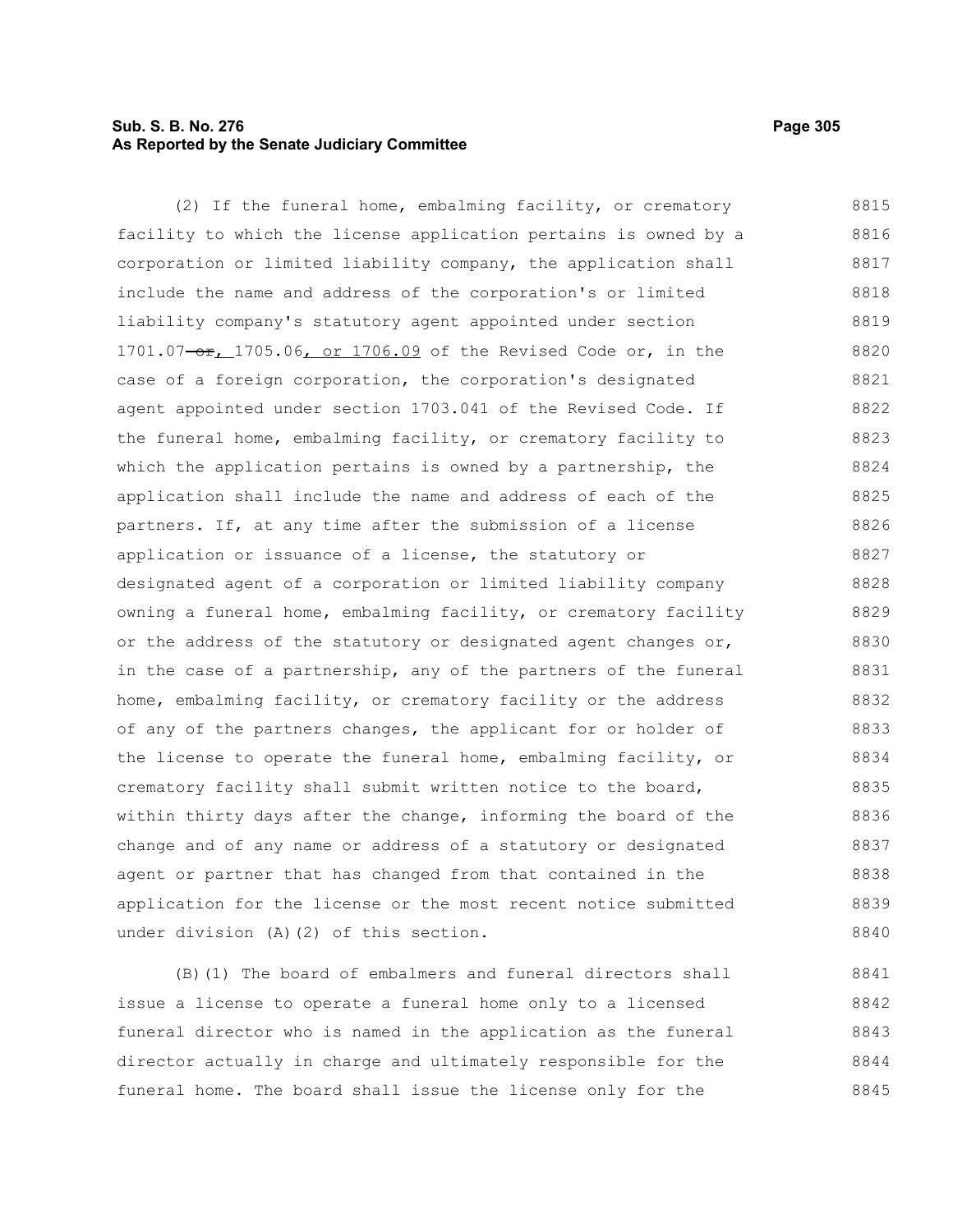# **Sub. S. B. No. 276 Page 306 As Reported by the Senate Judiciary Committee**

address at which the funeral home is physically located and operated. The funeral home license and licenses of the embalmers and funeral directors employed by the funeral home shall be displayed in a conspicuous place within the funeral home. The name of the funeral director to whom the funeral home license has been issued shall be conspicuously displayed immediately on the outside or the inside of the primary entrance to the funeral home that is used by the public. 8846 8847 8848 8849 8850 8851 8852 8853

(2) The funeral home shall have on the premises one of the following: 8854 8855

(a) If embalming will take place at the funeral home, an embalming room that is adequately equipped and maintained. The embalming room shall be kept in a clean and sanitary manner and used only for the embalming, preparation, or holding of dead human bodies. The embalming room shall contain only the articles, facilities, and instruments necessary for those purposes. 8856 8857 8858 8859 8860 8861 8862

(b) If embalming will not take place at the funeral home, a holding room that is adequately equipped and maintained. The holding room shall be kept in a clean and sanitary manner and used only for the preparation, other than embalming, and holding of dead human bodies. The holding room shall contain only the articles and facilities necessary for those purposes. 8863 8864 8865 8866 8867 8868

(3) Each funeral home shall be directly supervised by a funeral director licensed under this chapter, who may supervise more than one funeral home. 8869 8870 8871

(C)(1) The board shall issue a license to operate an embalming facility only to a licensed embalmer who is actually in charge of and ultimately responsible for the embalming 8872 8873 8874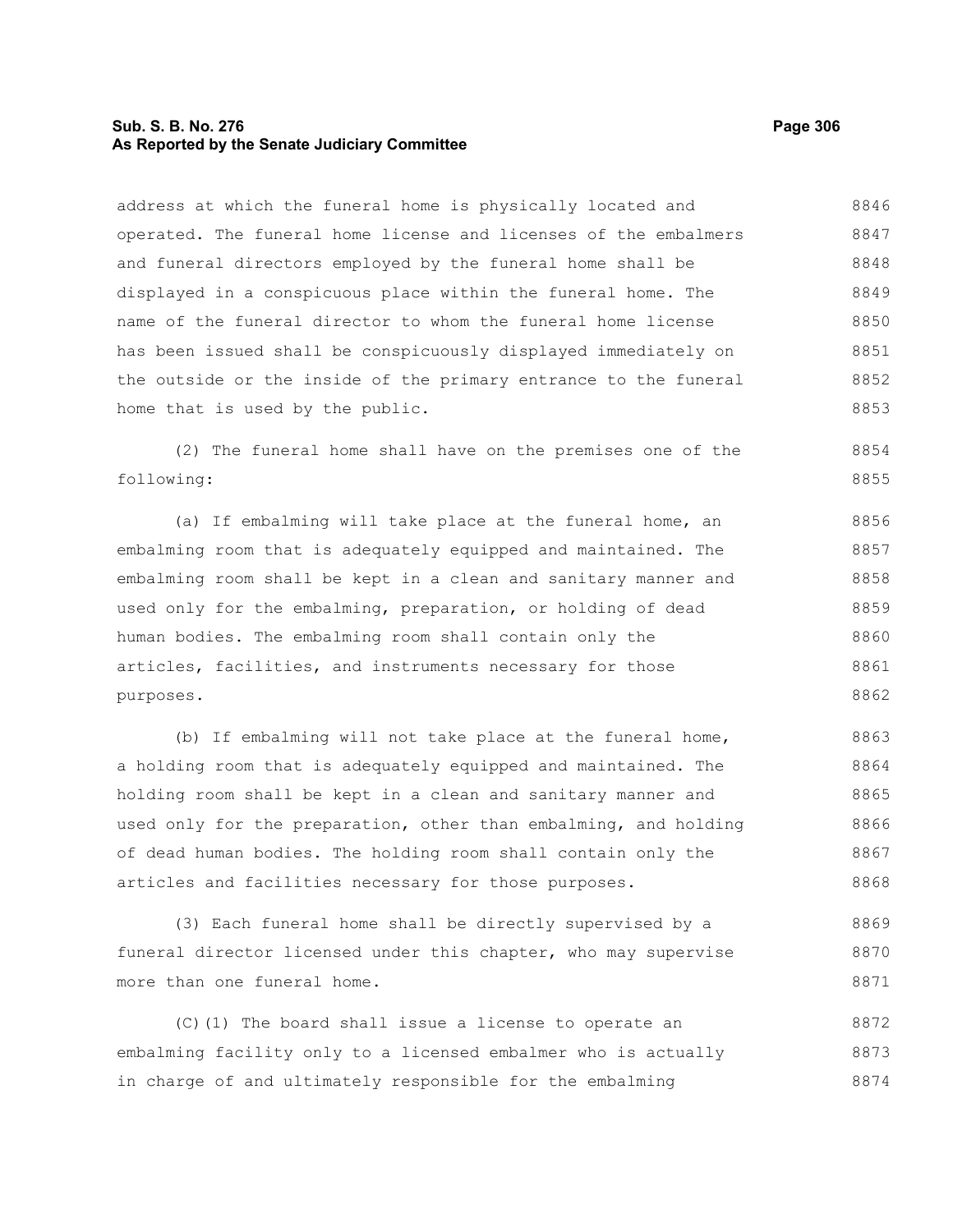### **Sub. S. B. No. 276 Page 307 As Reported by the Senate Judiciary Committee**

facility. The board shall issue the license only for the address at which the embalming facility is physically located and operated. The license shall be displayed in a conspicuous place within the facility. The name of the embalmer to whom the embalming facility license has been issued shall be conspicuously displayed on the outside or inside of the primary entrance to the embalming facility. 8875 8876 8877 8878 8879 8880 8881

(2) The embalming facility shall be adequately equipped and maintained in a sanitary manner. The embalming room at such a facility shall contain only the articles, facilities, and instruments necessary for its stated purpose. The embalming room shall be kept in a clean and sanitary condition and used only for the care and preparation of dead human bodies. 8882 8883 8884 8885 8886 8887

(D)(1) The board shall issue a license to operate a crematory facility only to a crematory operator who is actually in charge and ultimately responsible for the crematory facility. The board shall issue the license only for the address at which the crematory facility is physically located and operated. The license shall be displayed in a conspicuous place within the crematory facility. The name of the crematory operator to whom the crematory facility license has been issued shall be conspicuously displayed on the outside or inside of the primary entrance to the crematory facility. 8888 8889 8890 8891 8892 8893 8894 8895 8896 8897

(2) The crematory facility shall be adequately equipped and maintained in a clean and sanitary manner. The crematory facility may be located in a funeral home, embalming facility, cemetery building, or other building in which the crematory facility may lawfully operate. If a crematory facility engages in the cremation of animals, the crematory facility shall cremate animals in a cremation chamber that also is not used to 8898 8899 8900 8901 8902 8903 8904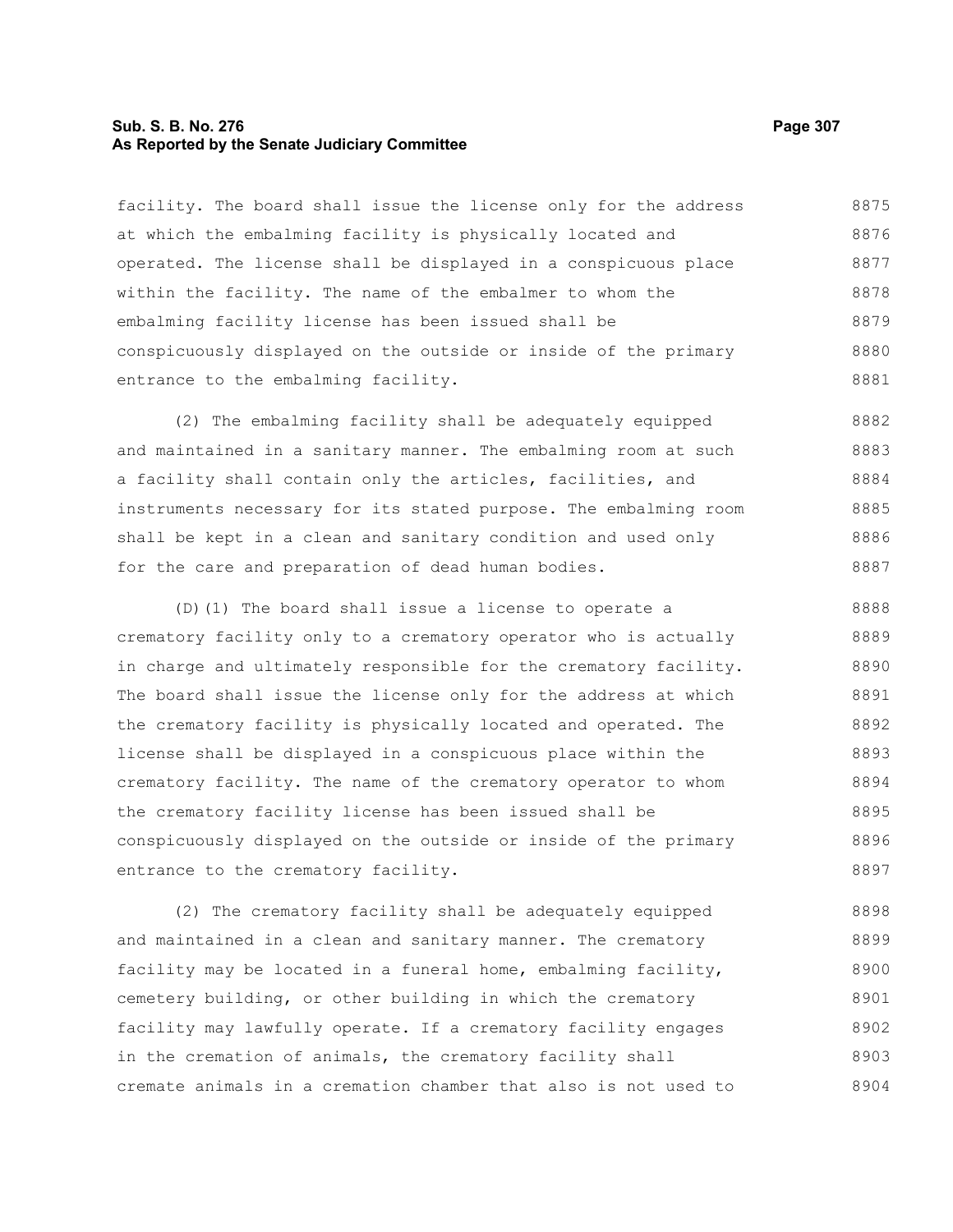# **Sub. S. B. No. 276 Page 308 As Reported by the Senate Judiciary Committee**

cremate dead human bodies or human body parts and shall not cremate animals in a cremation chamber used for the cremation of dead human bodies and human body parts. Cremation chambers that are used for the cremation of dead human bodies or human body parts and cremation chambers used for the cremation of animals may be located in the same area. Cremation chambers used for the cremation of animals shall have conspicuously displayed on the unit a notice that the unit is to be used for animals only. 8905 8906 8907 8908 8909 8910 8911 8912

(3) A license to operate a crematory facility shall be issued to the person actually in charge of the crematory facility. This section does not require the individual who is actually in charge of the crematory facility to be an embalmer or funeral director licensed under this chapter. 8913 8914 8915 8916 8917

(4) Nothing in this section or rules adopted under section 4717.04 of the Revised Code precludes the establishment and operation of a crematory facility on or adjacent to the property on which a cemetery, funeral home, or embalming facility is located. 8918 8919 8920 8921 8922

**Sec. 4723.16.** (A) An individual whom the board of nursing licenses or otherwise legally authorizes to engage in the practice of nursing as a registered nurse, advanced practice registered nurse, or licensed practical nurse may render the professional services of a registered, advanced practice registered, or licensed practical nurse within this state through a corporation formed under division (B) of section 1701.03 of the Revised Code, a limited liability company formed under Chapter 1705. or 1706. of the Revised Code, a partnership, or a professional association formed under Chapter 1785. of the Revised Code. This division does not preclude an individual of that nature from rendering professional services as a 8923 8924 8925 8926 8927 8928 8929 8930 8931 8932 8933 8934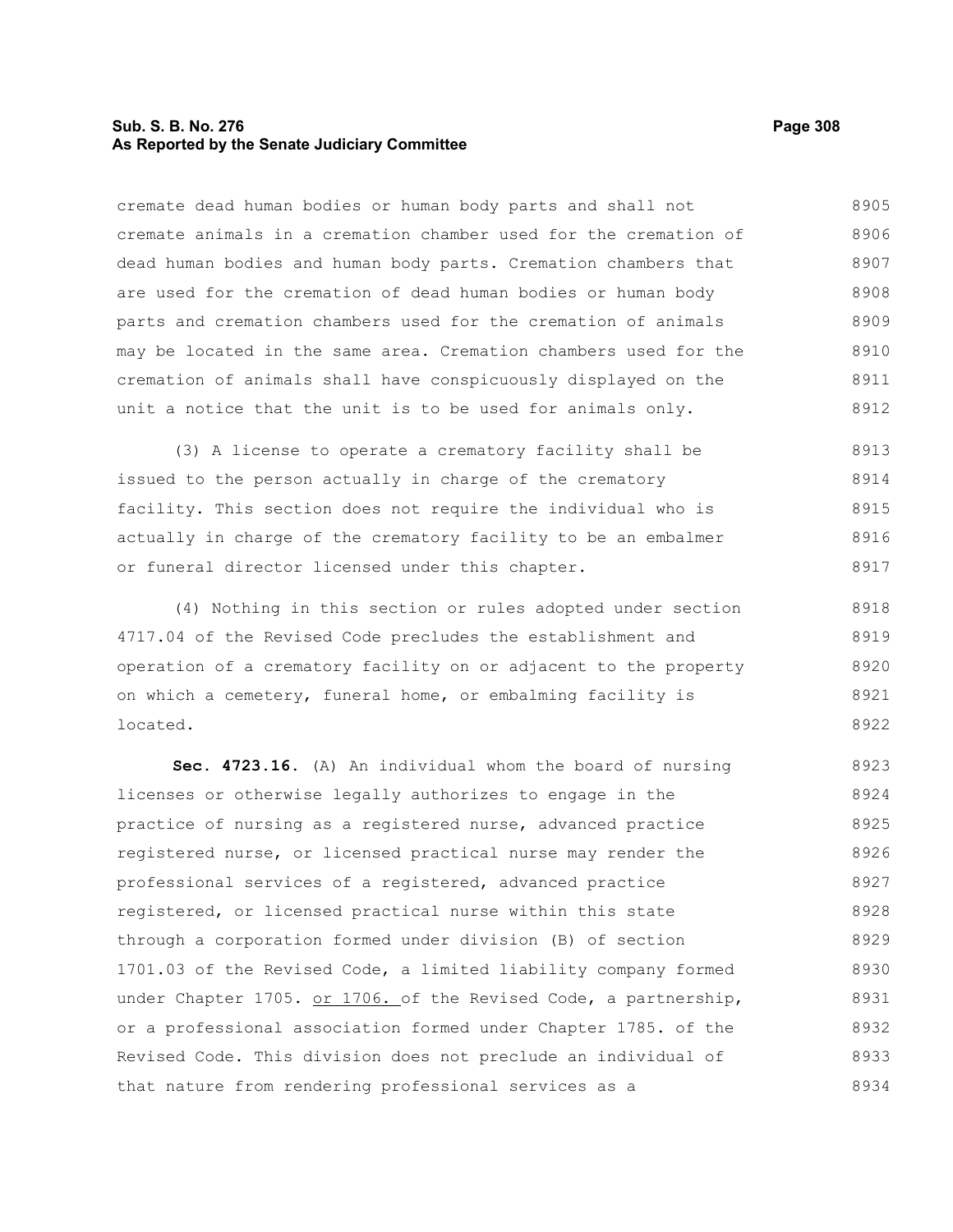# **Sub. S. B. No. 276 Page 309 As Reported by the Senate Judiciary Committee**

registered, advanced practice registered, or licensed practical nurse through another form of business entity, including, but not limited to, a nonprofit corporation or foundation, or in another manner that is authorized by or in accordance with this chapter, another chapter of the Revised Code, or rules of the board of nursing adopted pursuant to this chapter. (B) A corporation, limited liability company, partnership, or professional association described in division (A) of this section may be formed for the purpose of providing a combination of the professional services of the following individuals who are licensed, certificated, or otherwise legally authorized to practice their respective professions: (1) Optometrists who are authorized to practice optometry under Chapter 4725. of the Revised Code; (2) Chiropractors who are authorized to practice chiropractic or acupuncture under Chapter 4734. of the Revised Code; (3) Psychologists who are authorized to practice psychology under Chapter 4732. of the Revised Code; (4) Registered, advanced practice registered, or licensed practical nurses who are authorized to practice nursing as registered nurses, advanced practice registered nurses, or licensed practical nurses under this chapter; (5) Pharmacists who are authorized to practice pharmacy under Chapter 4729. of the Revised Code; (6) Physical therapists who are authorized to practice physical therapy under sections 4755.40 to 4755.56 of the Revised Code; 8936 8937 8938 8939 8940 8941 8942 8943 8944 8945 8946 8947 8948 8949 8950 8951 8952 8953 8954 8955 8956 8957 8958 8959 8960 8961 8962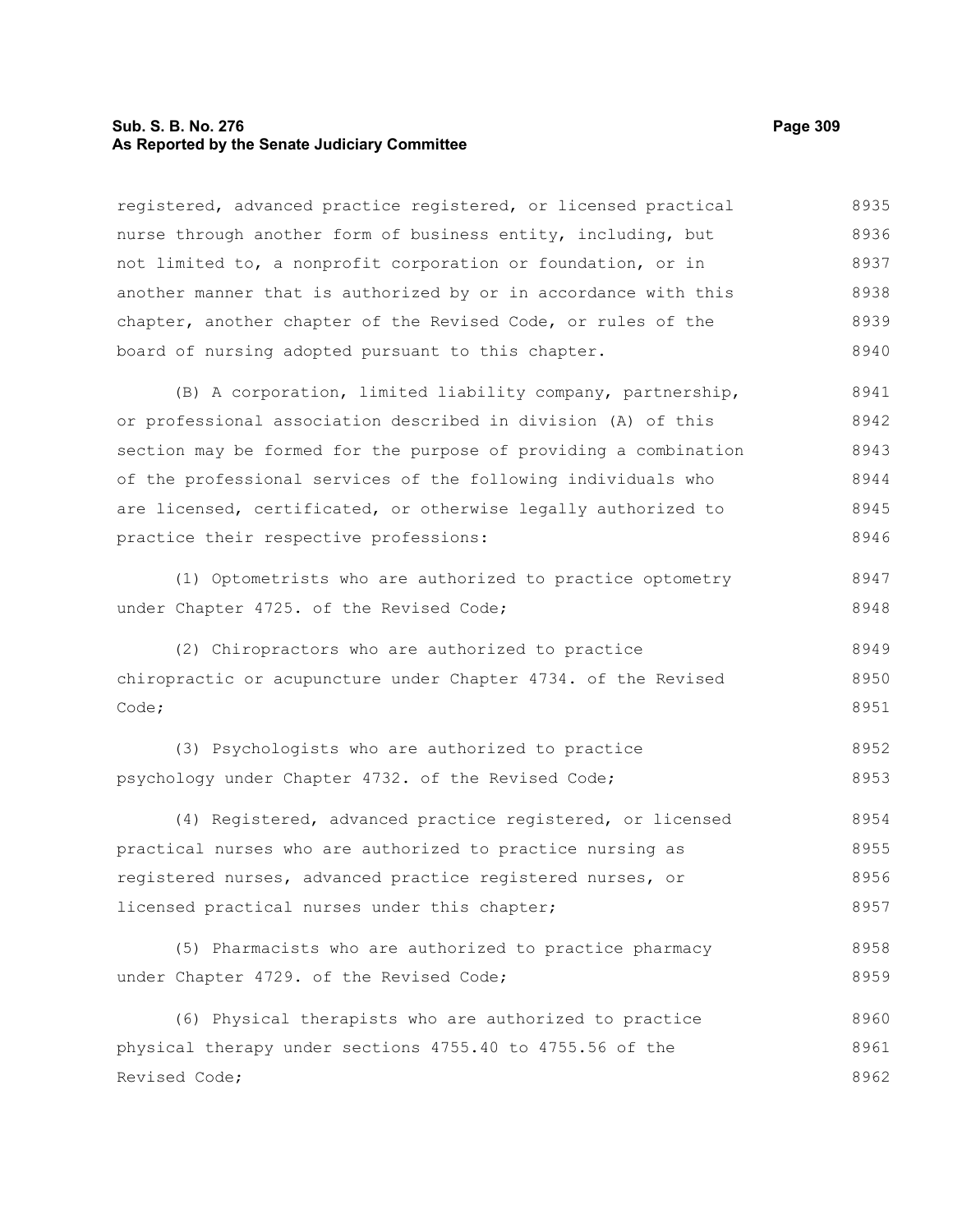# **Sub. S. B. No. 276 Page 310 As Reported by the Senate Judiciary Committee**

(7) Occupational therapists who are licensed to practice occupational therapy under sections 4755.04 to 4755.13 of the Revised Code; 8963 8964 8965

(8) Mechanotherapists who are authorized to practice mechanotherapy under section 4731.151 of the Revised Code; 8966 8967

(9) Doctors of medicine and surgery, osteopathic medicine and surgery, or podiatric medicine and surgery who are licensed, certificated, or otherwise legally authorized for their respective practices under Chapter 4731. of the Revised Code; 8968 8969 8970 8971

(10) Licensed professional clinical counselors, licensed professional counselors, independent social workers, social workers, independent marriage and family therapists, or marriage and family therapists who are authorized for their respective practices under Chapter 4757. of the Revised Code. 8972 8973 8974 8975 8976

This division shall apply notwithstanding a provision of a code of ethics applicable to a nurse that prohibits a registered, advanced practice registered, or licensed practical nurse from engaging in the practice of nursing as a registered nurse, advanced practice registered nurse, or licensed practical nurse in combination with a person who is licensed, certificated, or otherwise legally authorized to practice optometry, chiropractic, acupuncture through the state chiropractic board, psychology, pharmacy, physical therapy, occupational therapy, mechanotherapy, medicine and surgery, osteopathic medicine and surgery, podiatric medicine and surgery, professional counseling, social work, or marriage and family therapy, but who is not also licensed, certificated, or otherwise legally authorized to engage in the practice of nursing as a registered nurse, advanced practice registered nurse, or licensed practical nurse. 8977 8978 8979 8980 8981 8982 8983 8984 8985 8986 8987 8988 8989 8990 8991 8992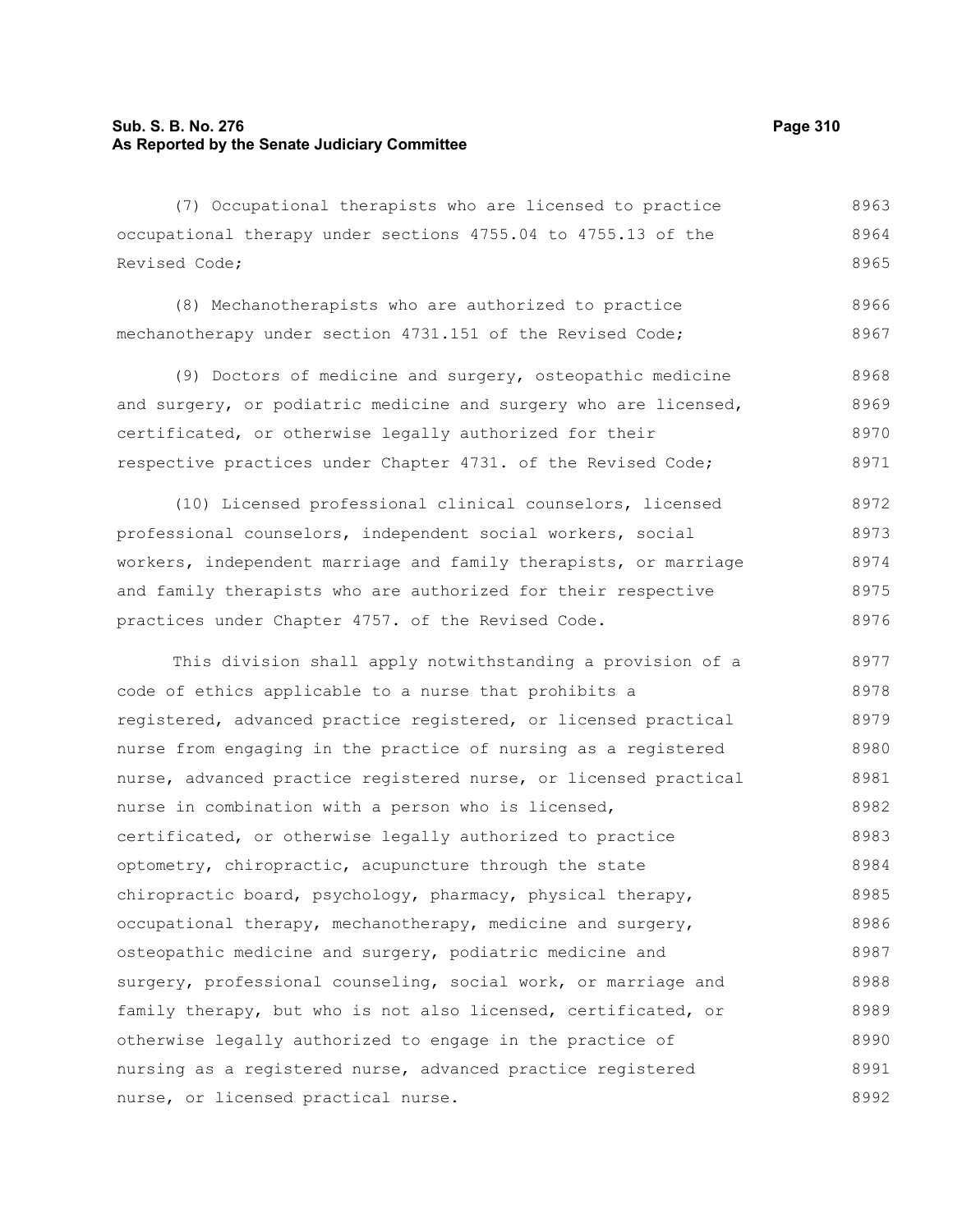# **Sub. S. B. No. 276 Page 311 As Reported by the Senate Judiciary Committee**

**Sec. 4725.33.** (A) An individual whom the state vision professionals board licenses to engage in the practice of optometry may render the professional services of an optometrist within this state through a corporation formed under division (B) of section 1701.03 of the Revised Code, a limited liability company formed under Chapter 1705. or 1706. of the Revised Code, a partnership, or a professional association formed under Chapter 1785. of the Revised Code. This division does not preclude an optometrist from rendering professional services as an optometrist through another form of business entity, including, but not limited to, a nonprofit corporation or foundation, or in another manner that is authorized by or in accordance with this chapter, another chapter of the Revised Code, or rules of the state vision professionals board adopted pursuant to this chapter. 8993 8994 8995 8996 8997 8998 8999 9000 9001 9002 9003 9004 9005 9006 9007

(B) A corporation, limited liability company, partnership, or professional association described in division (A) of this section may be formed for the purpose of providing a combination of the professional services of the following individuals who are licensed, certificated, or otherwise legally authorized to practice their respective professions: 9008 9009 9010 9011 9012 9013

(1) Optometrists who are authorized to practice optometry under Chapter 4725. of the Revised Code; 9014 9015

(2) Chiropractors who are authorized to practice chiropractic or acupuncture under Chapter 4734. of the Revised Code; 9016 9017 9018

(3) Psychologists who are authorized to practice psychology under Chapter 4732. of the Revised Code; 9019 9020

(4) Registered or licensed practical nurses who are 9021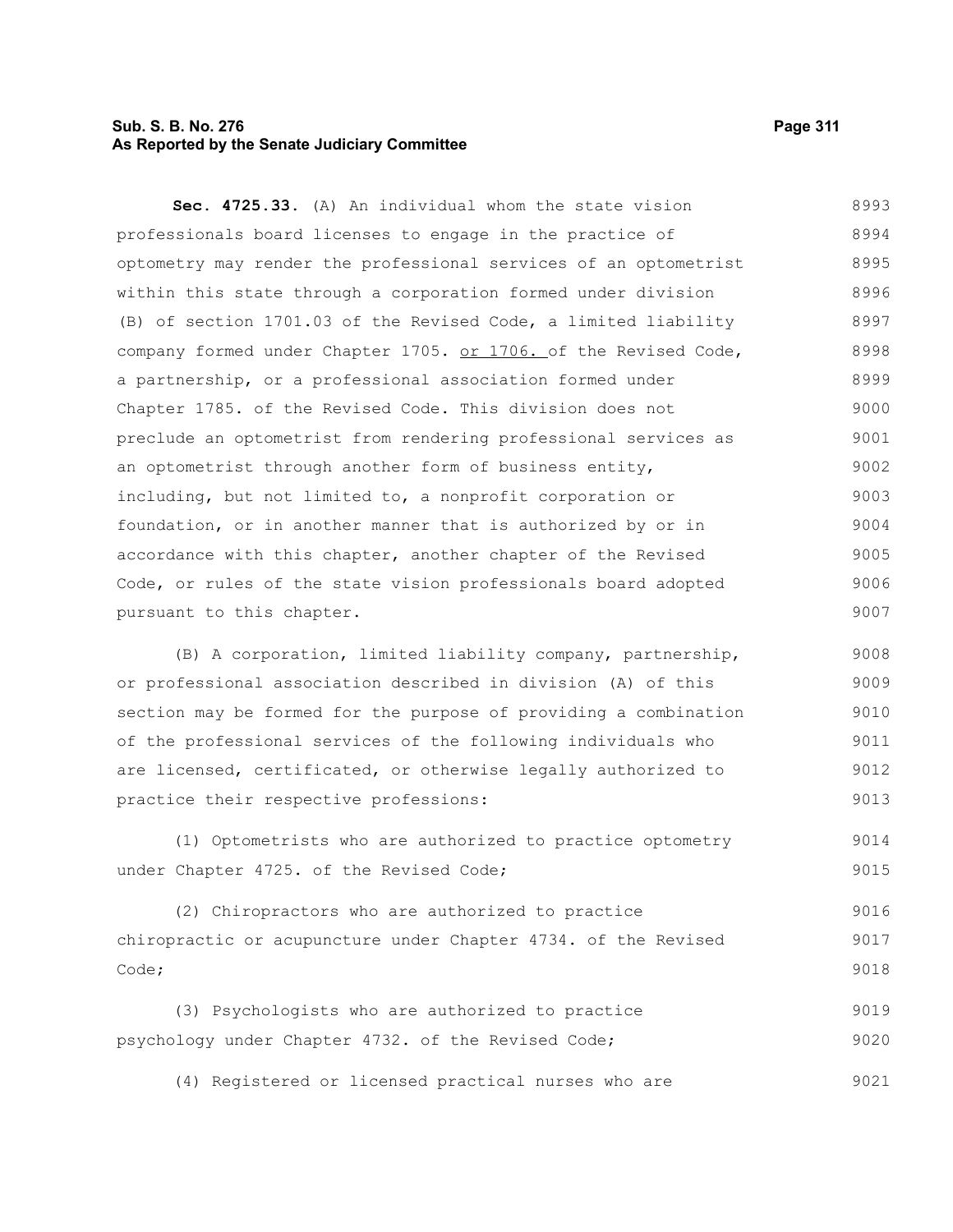# **Sub. S. B. No. 276 Page 312 As Reported by the Senate Judiciary Committee**

authorized to practice nursing as registered nurses or as licensed practical nurses under Chapter 4723. of the Revised Code; 9022 9023 9024

(5) Pharmacists who are authorized to practice pharmacy under Chapter 4729. of the Revised Code; 9025 9026

(6) Physical therapists who are authorized to practice physical therapy under sections 4755.40 to 4755.56 of the Revised Code; 9027 9028 9029

(7) Occupational therapists who are authorized to practice occupational therapy under sections 4755.04 to 4755.13 of the Revised Code; 9030 9031 9032

(8) Mechanotherapists who are authorized to practice mechanotherapy under section 4731.151 of the Revised Code; 9033 9034

(9) Doctors of medicine and surgery, osteopathic medicine and surgery, or podiatric medicine and surgery who are authorized for their respective practices under Chapter 4731. of the Revised Code; 9035 9036 9037 9038

(10) Licensed professional clinical counselors, licensed professional counselors, independent social workers, social workers, independent marriage and family therapists, or marriage and family therapists who are authorized for their respective practices under Chapter 4757. of the Revised Code. 9039 9040 9041 9042 9043

This division shall apply notwithstanding a provision of a code of ethics applicable to an optometrist that prohibits an optometrist from engaging in the practice of optometry in combination with a person who is licensed, certificated, or otherwise legally authorized to practice chiropractic, acupuncture through the state chiropractic board, psychology, nursing, pharmacy, physical therapy, occupational therapy, 9044 9045 9046 9047 9048 9049 9050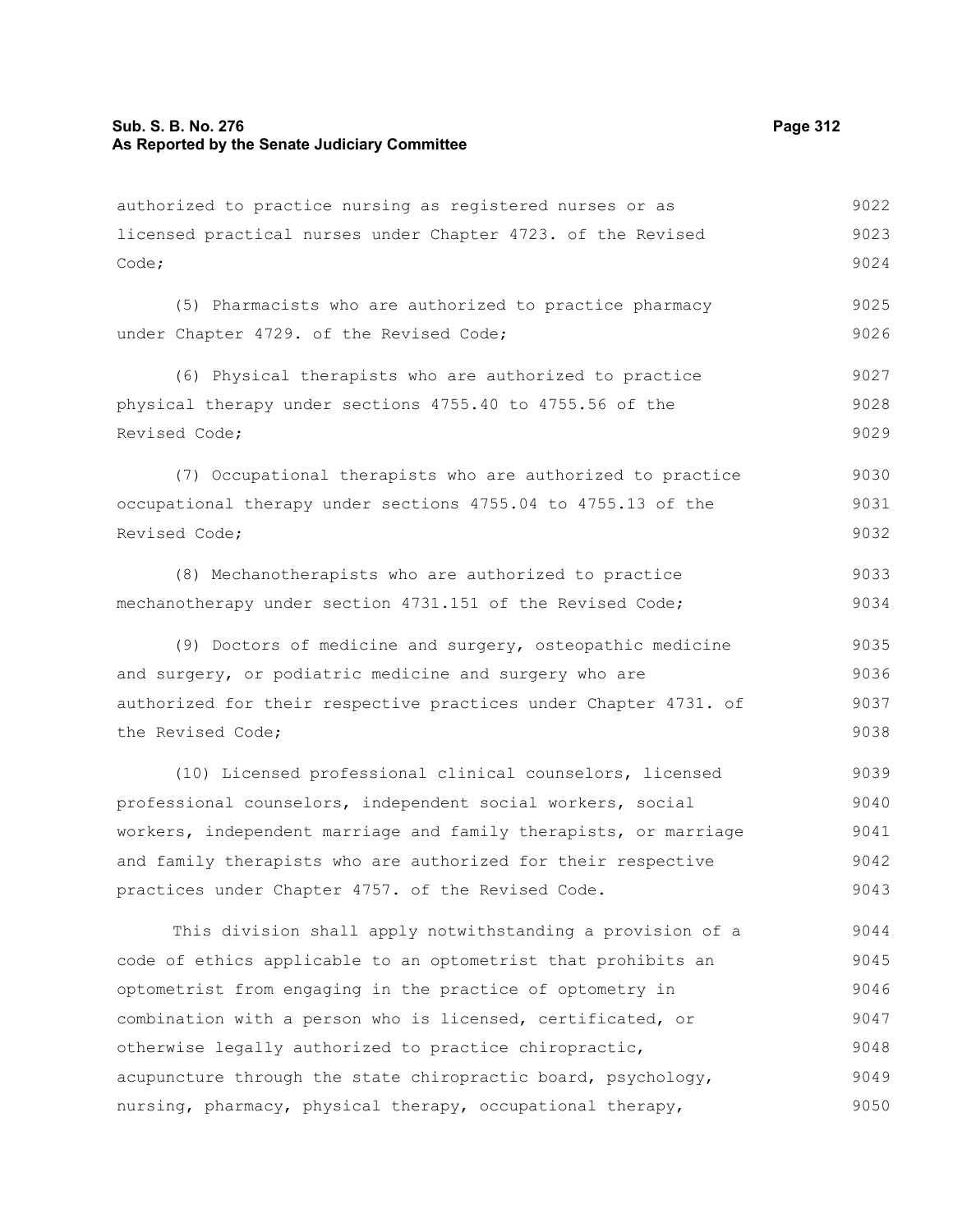# **Sub. S. B. No. 276 Page 313 As Reported by the Senate Judiciary Committee**

| mechanotherapy, medicine and surgery, osteopathic medicine and   | 9051 |
|------------------------------------------------------------------|------|
| surgery, podiatric medicine and surgery, professional            | 9052 |
| counseling, social work, or marriage and family therapy, but who | 9053 |
| is not also licensed, certificated, or otherwise legally         | 9054 |
| authorized to engage in the practice of optometry.               | 9055 |

**Sec. 4729.161.** (A) An individual registered with the state board of pharmacy to engage in the practice of pharmacy may render the professional services of a pharmacist within this state through a corporation formed under division (B) of section 1701.03 of the Revised Code, a limited liability company formed under Chapter 1705. or 1706. of the Revised Code, a partnership, or a professional association formed under Chapter 1785. of the Revised Code. This division does not preclude an individual of that nature from rendering professional services as a pharmacist through another form of business entity, including, but not limited to, a nonprofit corporation or foundation, or in another manner that is authorized by or in accordance with this chapter, another chapter of the Revised Code, or rules of the state board of pharmacy adopted pursuant to this chapter. 9056 9057 9058 9059 9060 9061 9062 9063 9064 9065 9066 9067 9068 9069

(B) A corporation, limited liability company, partnership, or professional association described in division (A) of this section may be formed for the purpose of providing a combination of the professional services of the following individuals who are licensed, certificated, or otherwise legally authorized to practice their respective professions: 9070 9071 9072 9073 9074 9075

(1) Optometrists who are authorized to practice optometry under Chapter 4725. of the Revised Code; 9076 9077

(2) Chiropractors who are authorized to practice chiropractic or acupuncture under Chapter 4734. of the Revised Code; 9078 9079 9080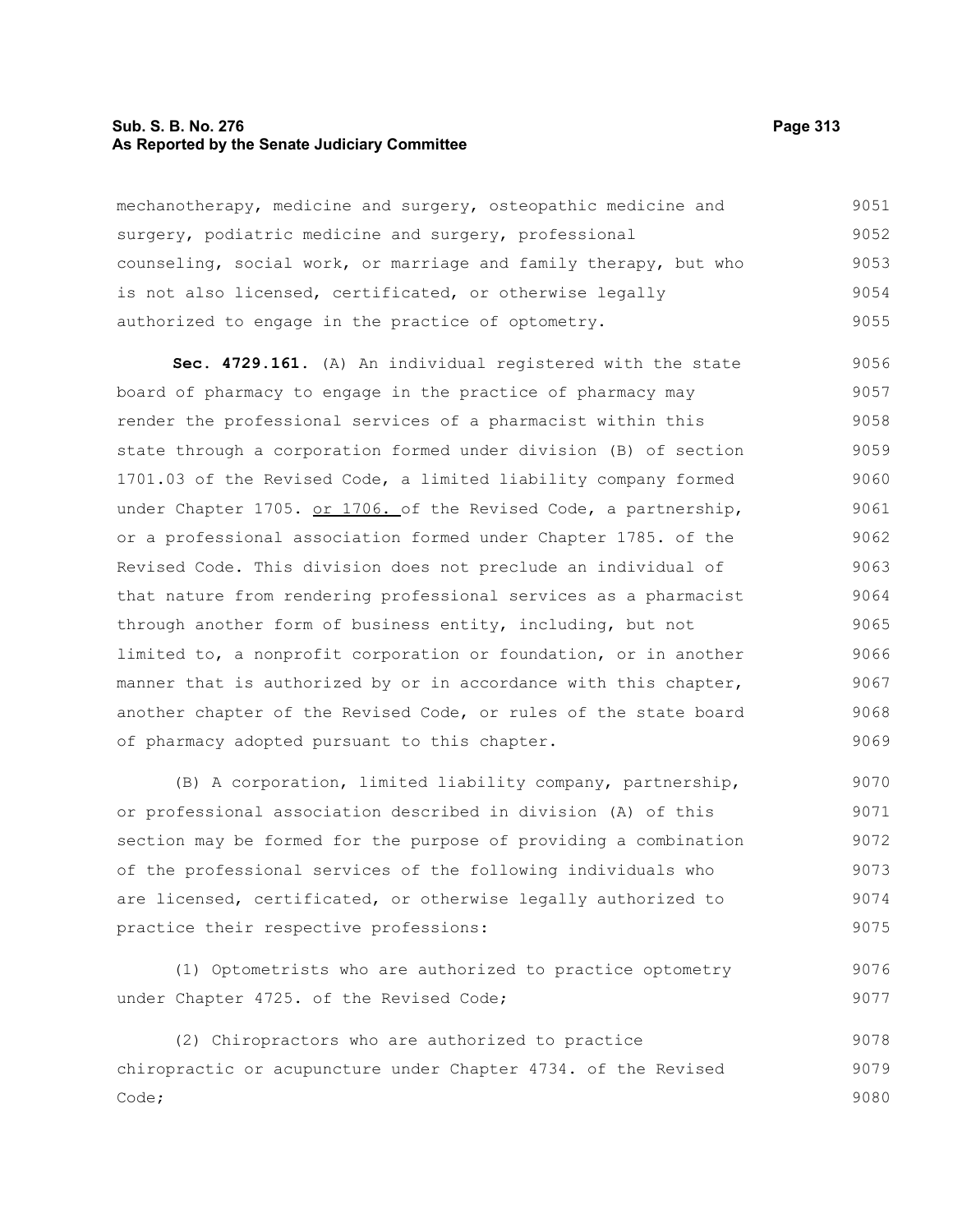# **Sub. S. B. No. 276 Page 314 As Reported by the Senate Judiciary Committee**

| (3) Psychologists who are authorized to practice                 | 9081 |
|------------------------------------------------------------------|------|
| psychology under Chapter 4732. of the Revised Code;              | 9082 |
| (4) Registered or licensed practical nurses who are              | 9083 |
| authorized to practice nursing as registered nurses or as        | 9084 |
| licensed practical nurses under Chapter 4723. of the Revised     | 9085 |
| Code;                                                            | 9086 |
| (5) Pharmacists who are authorized to practice pharmacy          | 9087 |
| under Chapter 4729. of the Revised Code;                         | 9088 |
| (6) Physical therapists who are authorized to practice           | 9089 |
| physical therapy under sections 4755.40 to 4755.56 of the        | 9090 |
| Revised Code;                                                    | 9091 |
| (7) Occupational therapists who are authorized to practice       | 9092 |
| occupational therapy under sections 4755.04 to 4755.13 of the    | 9093 |
| Revised Code;                                                    | 9094 |
| (8) Mechanotherapists who are authorized to practice             | 9095 |
| mechanotherapy under section 4731.151 of the Revised Code;       | 9096 |
| (9) Doctors of medicine and surgery, osteopathic medicine        | 9097 |
| and surgery, or podiatric medicine and surgery who are           | 9098 |
| authorized for their respective practices under Chapter 4731. of | 9099 |
| the Revised Code;                                                | 9100 |
| (10) Licensed professional clinical counselors, licensed         | 9101 |
| professional counselors, independent social workers, social      | 9102 |
| workers, independent marriage and family therapists, or marriage | 9103 |
| and family therapists who are authorized for their respective    | 9104 |
| practices under Chapter 4757. of the Revised Code.               | 9105 |
| This division shall apply notwithstanding a provision of a       | 9106 |
| code of ethics applicable to a pharmacist that prohibits a       | 9107 |
| pharmacist from engaging in the practice of pharmacy in          | 9108 |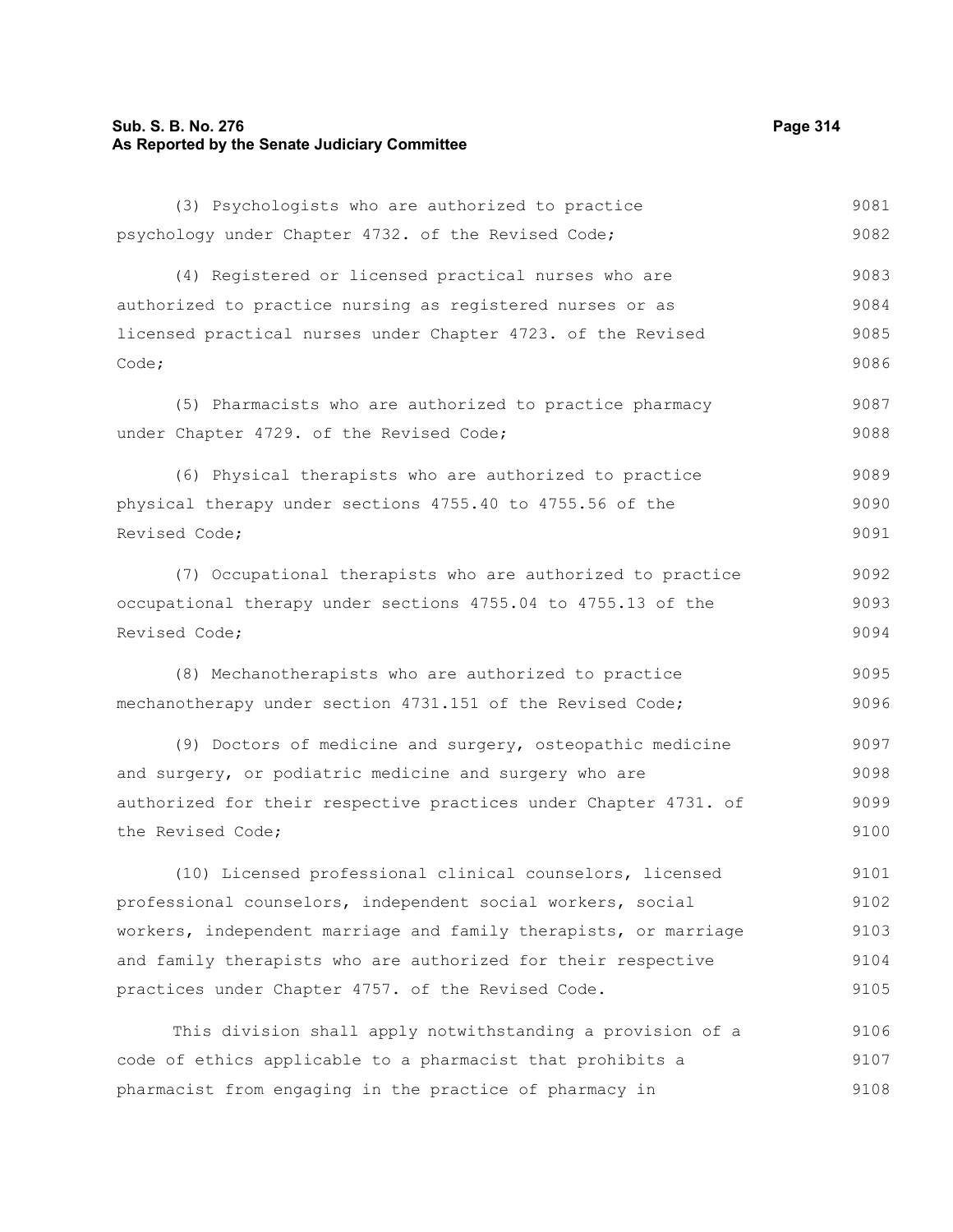# **Sub. S. B. No. 276 Page 315 As Reported by the Senate Judiciary Committee**

combination with a person who is licensed, certificated, or otherwise legally authorized to practice optometry, chiropractic, acupuncture through the state chiropractic board, psychology, nursing, physical therapy, occupational therapy, mechanotherapy, medicine and surgery, osteopathic medicine and surgery, podiatric medicine and surgery, professional counseling, social work, or marriage and family therapy, but who is not also licensed, certificated, or otherwise legally authorized to engage in the practice of pharmacy. 9109 9110 9111 9112 9113 9114 9115 9116 9117

**Sec. 4729.541.** (A) Except as provided in divisions (B) to (D) of this section, all of the following are exempt from licensure as a terminal distributor of dangerous drugs: 9118 9119 9120

(1) A licensed health professional authorized to prescribe drugs;

(2) A business entity that is a corporation formed under division (B) of section 1701.03 of the Revised Code, a limited liability company formed under Chapter 1705. or 1706. of the Revised Code, or a professional association formed under Chapter 1785. of the Revised Code if the entity has a sole shareholder who is a prescriber and is authorized to provide the professional services being offered by the entity; 9123 9124 9125 9126 9127 9128 9129

(3) A business entity that is a corporation formed under division (B) of section 1701.03 of the Revised Code, a limited liability company formed under Chapter 1705. or 1706. of the Revised Code, a partnership or a limited liability partnership formed under Chapter 1775. of the Revised Code, or a professional association formed under Chapter 1785. of the Revised Code, if, to be a shareholder, member, or partner, an individual is required to be licensed, certified, or otherwise legally authorized under Title XLVII of the Revised Code to 9130 9131 9132 9133 9134 9135 9136 9137 9138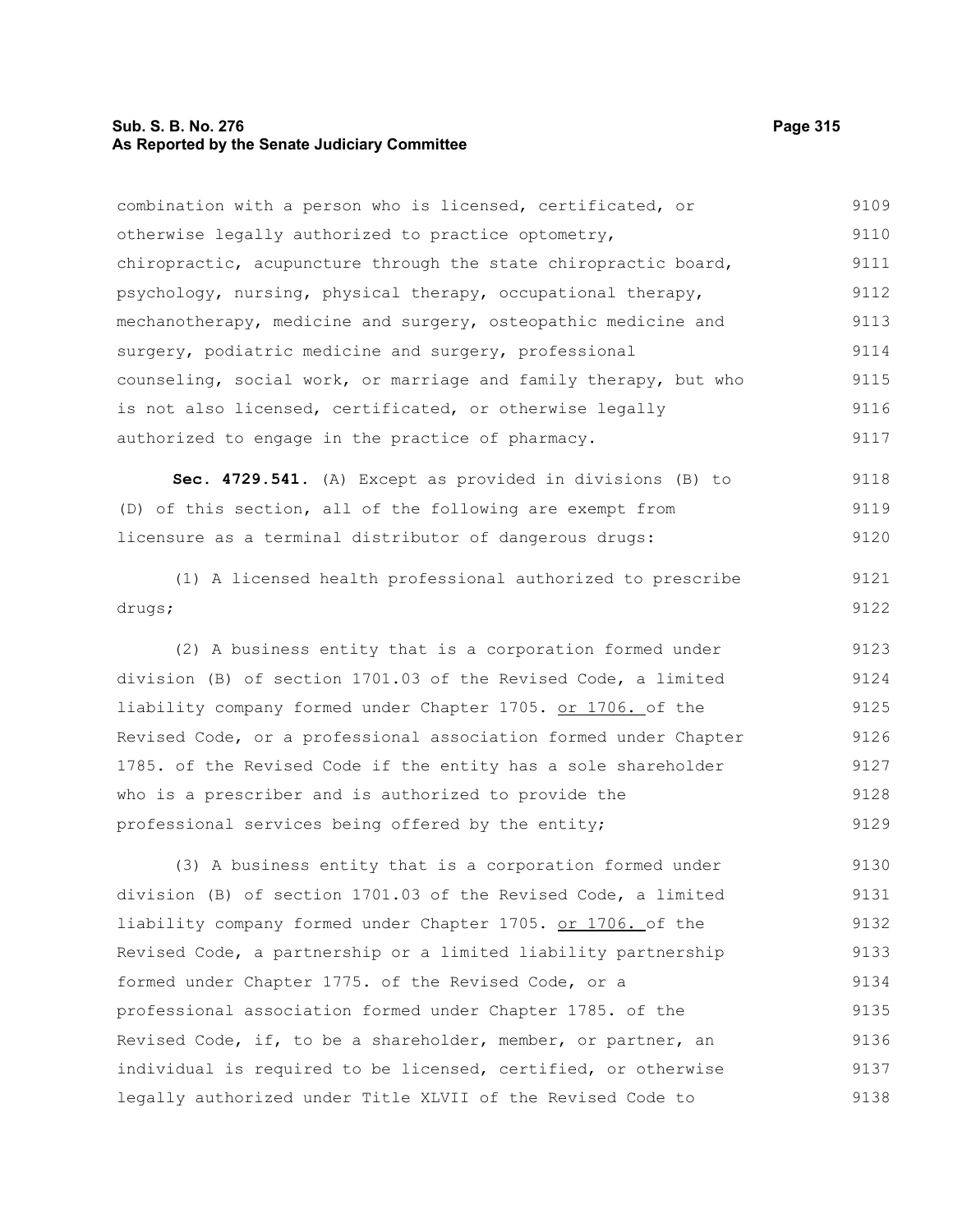# **Sub. S. B. No. 276 Page 316 As Reported by the Senate Judiciary Committee**

at the scene of a diving emergency;

perform the professional service provided by the entity and each such individual is a prescriber; (4) An individual who holds a current license, certificate, or registration issued under Title XLVII of the Revised Code and has been certified to conduct diabetes education by a national certifying body specified in rules adopted by the state board of pharmacy under section 4729.68 of the Revised Code, but only with respect to insulin that will be used for the purpose of diabetes education and only if diabetes education is within the individual's scope of practice under statutes and rules regulating the individual's profession; (5) An individual who holds a valid certificate issued by a nationally recognized S.C.U.B.A. diving certifying organization approved by the state board of pharmacy under rules adopted by the board, but only with respect to medical oxygen that will be used for the purpose of emergency care or treatment 9139 9140 9141 9142 9143 9144 9145 9146 9147 9148 9149 9150 9151 9152 9153 9154

(6) With respect to epinephrine autoinjectors that may be possessed under section 3313.7110, 3313.7111, 3314.143, 3326.28, or 3328.29 of the Revised Code, any of the following: the board of education of a city, local, exempted village, or joint vocational school district; a chartered or nonchartered nonpublic school; a community school established under Chapter 3314. of the Revised Code; a STEM school established under Chapter 3326. of the Revised Code; or a college-preparatory boarding school established under Chapter 3328. of the Revised Code; 9156 9157 9158 9159 9160 9161 9162 9163 9164 9165

(7) With respect to epinephrine autoinjectors that may be possessed under section 5101.76 of the Revised Code, any of the following: a residential camp, as defined in section 2151.011 of 9166 9167 9168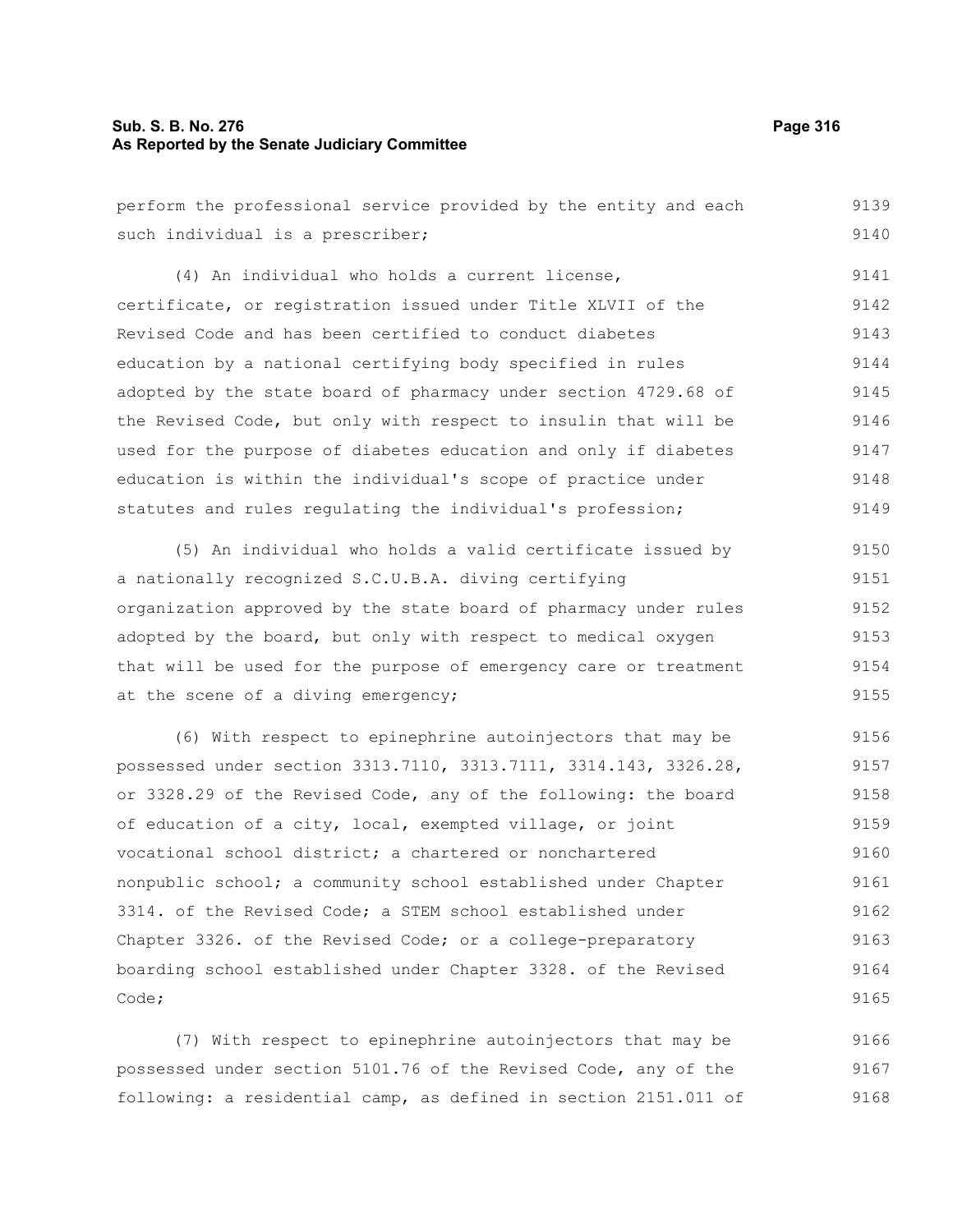# **Sub. S. B. No. 276 Page 317 As Reported by the Senate Judiciary Committee**

the Revised Code; a child day camp, as defined in section 5104.01 of the Revised Code; or a child day camp operated by any county, township, municipal corporation, township park district created under section 511.18 of the Revised Code, park district created under section 1545.04 of the Revised Code, or joint recreation district established under section 755.14 of the Revised Code; 9169 9170 9171 9172 9173 9174 9175

(8) With respect to epinephrine autoinjectors that may be possessed under Chapter 3728. of the Revised Code, a qualified entity, as defined in section 3728.01 of the Revised Code; 9176 9177 9178

(9) With respect to inhalers that may be possessed under section 3313.7113, 3313.7114, 3314.144, 3326.30, or 3328.30 of the Revised Code, any of the following: the board of education of a city, local, exempted village, or joint vocational school district; a chartered or nonchartered nonpublic school; a community school established under Chapter 3314. of the Revised Code; a STEM school established under Chapter 3326. of the Revised Code; or a college-preparatory boarding school established under Chapter 3328. of the Revised Code; 9179 9180 9181 9182 9183 9184 9185 9186 9187

(10) With respect to inhalers that may be possessed under section 5101.77 of the Revised Code, any of the following: a residential camp, as defined in section 2151.011 of the Revised Code; a child day camp, as defined in section 5104.01 of the Revised Code; or a child day camp operated by any county, township, municipal corporation, township park district created under section 511.18 of the Revised Code, park district created under section 1545.04 of the Revised Code, or joint recreation district established under section 755.14 of the Revised Code; 9188 9189 9190 9191 9192 9193 9194 9195 9196

(11) With respect to naloxone that may be possessed under section 2925.61 of the Revised Code, a law enforcement agency 9197 9198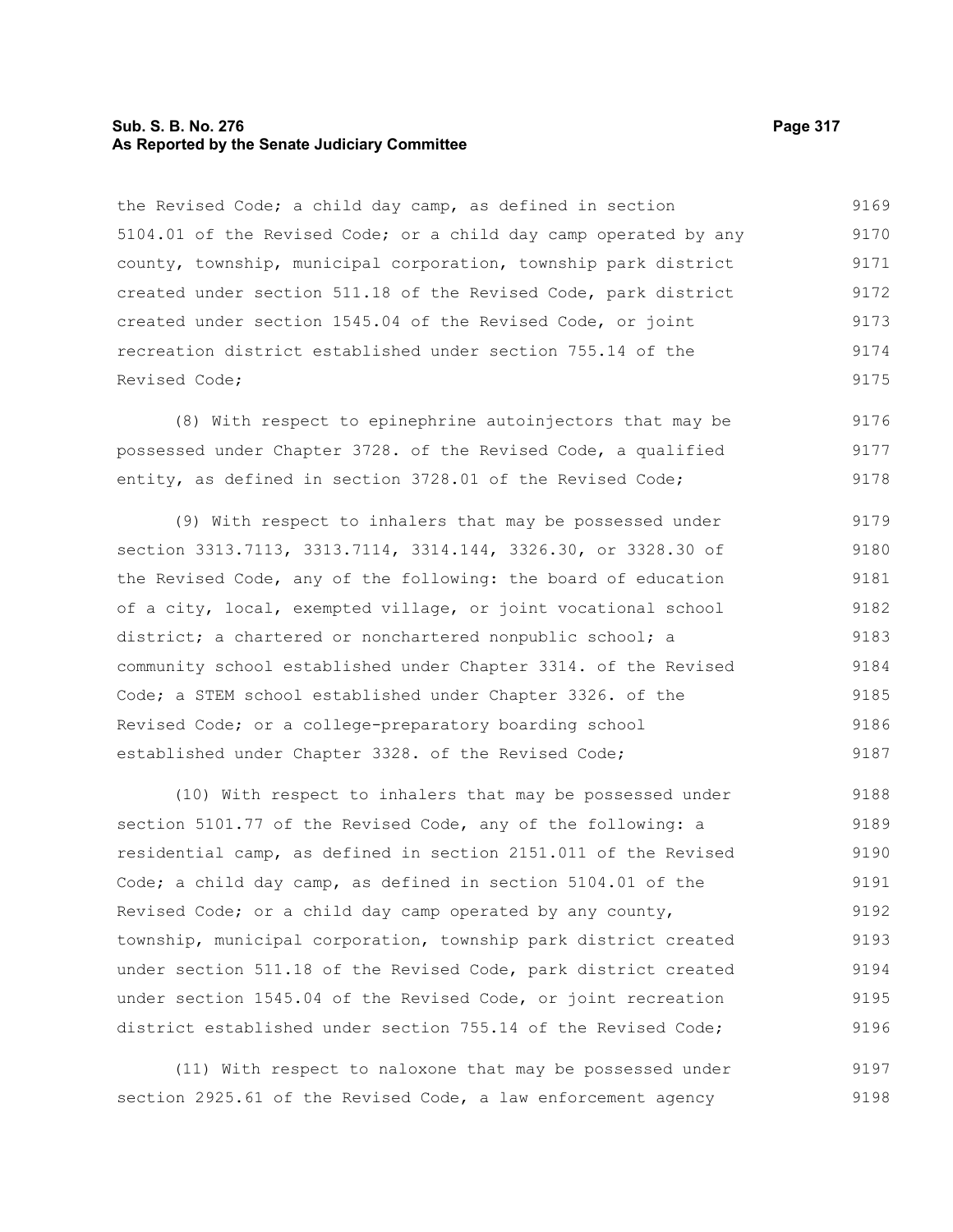# **Sub. S. B. No. 276 Page 318 As Reported by the Senate Judiciary Committee**

and its peace officers;

(12) With respect to naloxone that may be possessed under section 4729.514 of the Revised Code, a service entity, as defined in that section; 9200 9201 9202

(13) A facility that is owned and operated by the United States department of defense, the United States department of veterans affairs, or any other federal agency. 9203 9204 9205

(B) If a person described in division (A) of this section is a pain management clinic or is operating a pain management clinic, the person shall hold a license as a terminal distributor of dangerous drugs with a pain management clinic classification issued under section 4729.552 of the Revised Code. 9206 9207 9208 9209 9210 9211

(C) If a person described in division (A) of this section is operating a facility, clinic, or other location described in division (B) of section 4729.553 of the Revised Code that must hold a category III terminal distributor of dangerous drugs license with an office-based opioid treatment classification, the person shall hold a license with that classification. 9212 9213 9214 9215 9216 9217

(D) Any of the persons described in divisions (A)(1) to (12) of this section shall hold a license as a terminal distributor of dangerous drugs in order to possess, have custody or control of, and distribute any of the following: 9218 9219 9220 9221

(1) Dangerous drugs that are compounded or used for the purpose of compounding; 9222 9223

(2) A schedule I, II, III, IV, or V controlled substance, as defined in section 3719.01 of the Revised Code. 9224 9225

**Sec. 4731.226.** (A)(1) An individual whom the state medical 9226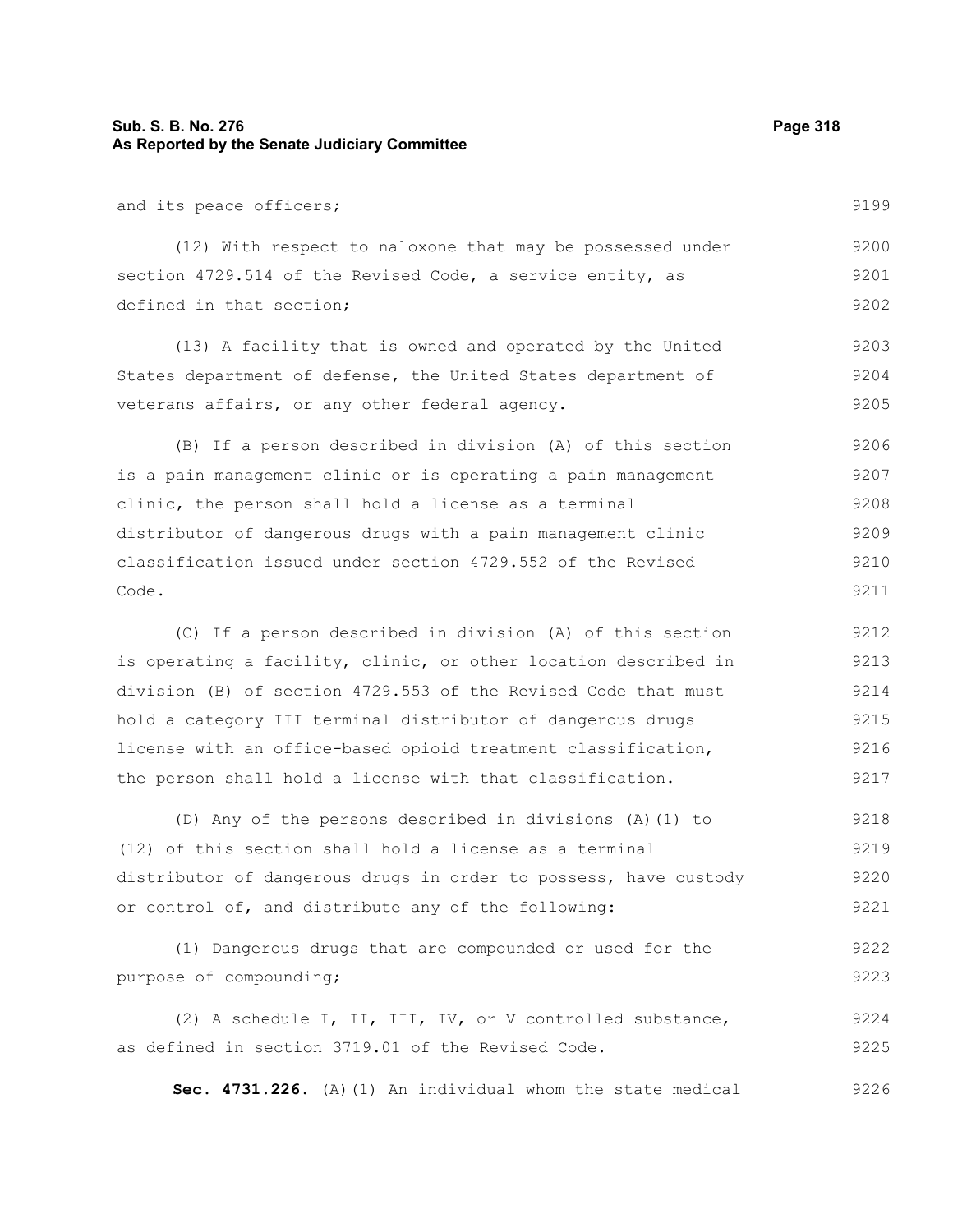# **Sub. S. B. No. 276 Page 319 As Reported by the Senate Judiciary Committee**

board licenses, certificates, or otherwise legally authorizes to engage in the practice of medicine and surgery, osteopathic medicine and surgery, or podiatric medicine and surgery may render the professional services of a doctor of medicine and surgery, osteopathic medicine and surgery, or podiatric medicine and surgery within this state through a corporation formed under division (B) of section 1701.03 of the Revised Code, a limited liability company formed under Chapter 1705. or 1706. of the Revised Code, a partnership, or a professional association formed under Chapter 1785. of the Revised Code. Division (A)(1) of this section does not preclude an individual of that nature from rendering professional services as a doctor of medicine and surgery, osteopathic medicine and surgery, or podiatric medicine and surgery through another form of business entity, including, but not limited to, a nonprofit corporation or foundation, or in another manner that is authorized by or in accordance with this chapter, another chapter of the Revised Code, or rules of the state medical board adopted pursuant to this chapter. 9227 9228 9229 9230 9231 9232 9233 9234 9235 9236 9237 9238 9239 9240 9241 9242 9243 9244

(2) An individual whom the state medical board authorizes to engage in the practice of mechanotherapy may render the professional services of a mechanotherapist within this state through a corporation formed under division (B) of section 1701.03 of the Revised Code, a limited liability company formed under Chapter 1705. or 1706. of the Revised Code, a partnership, or a professional association formed under Chapter 1785. of the Revised Code. Division (A)(2) of this section does not preclude an individual of that nature from rendering professional services as a mechanotherapist through another form of business entity, including, but not limited to, a nonprofit corporation or foundation, or in another manner that is authorized by or in accordance with this chapter, another chapter of the Revised 9245 9246 9247 9248 9249 9250 9251 9252 9253 9254 9255 9256 9257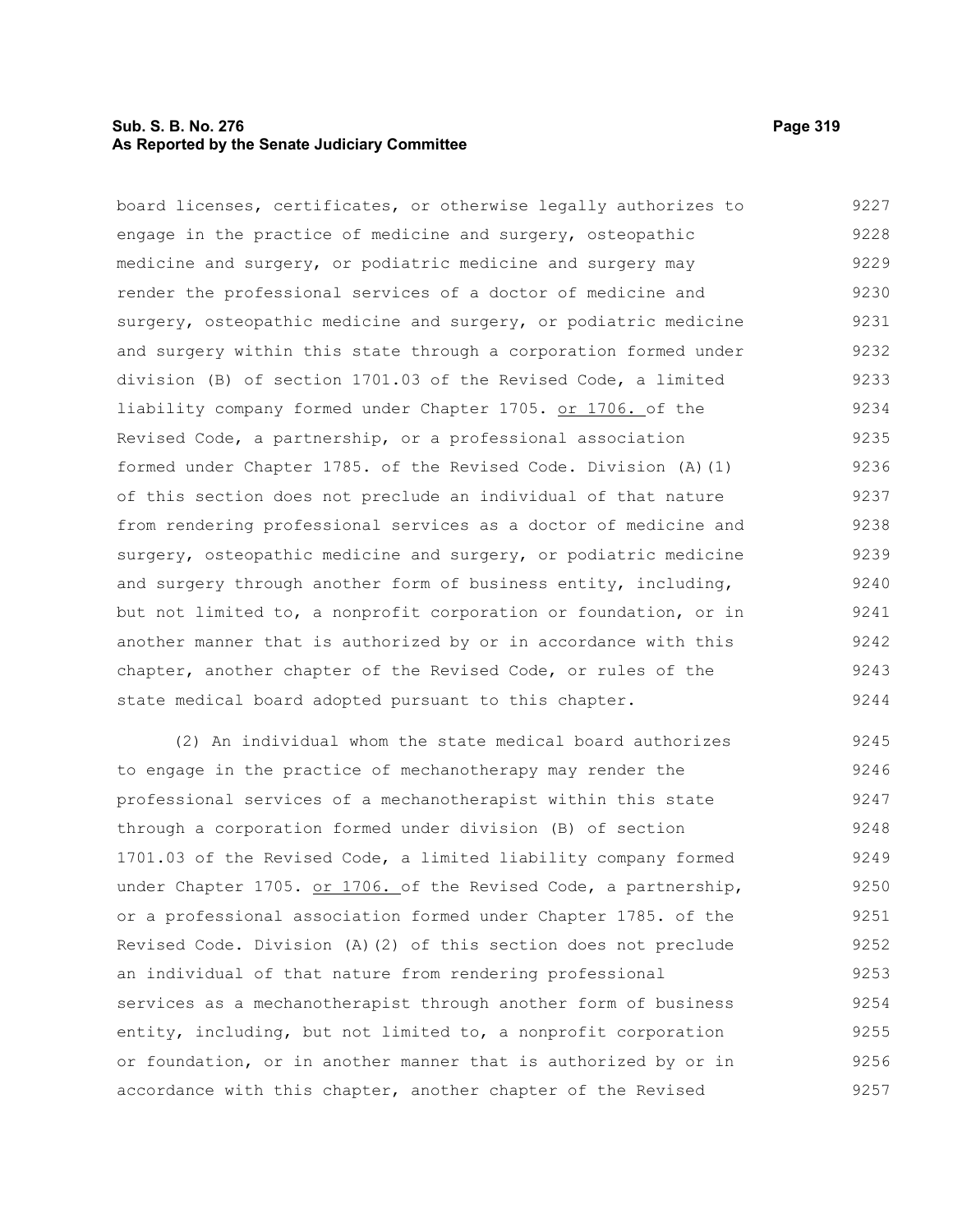# **Sub. S. B. No. 276 Page 320 As Reported by the Senate Judiciary Committee**

| Code, or rules of the state medical board adopted pursuant to    | 9258 |
|------------------------------------------------------------------|------|
| this chapter.                                                    | 9259 |
| (B) A corporation, limited liability company, partnership,       | 9260 |
| or professional association described in division (A) of this    | 9261 |
| section may be formed for the purpose of providing a combination | 9262 |
| of the professional services of the following individuals who    | 9263 |
| are licensed, certificated, or otherwise legally authorized to   | 9264 |
| practice their respective professions:                           | 9265 |
| (1) Optometrists who are authorized to practice optometry        | 9266 |
| under Chapter 4725. of the Revised Code;                         | 9267 |
| (2) Chiropractors who are authorized to practice                 | 9268 |
| chiropractic or acupuncture under Chapter 4734. of the Revised   | 9269 |
| Code;                                                            | 9270 |
| (3) Psychologists who are authorized to practice                 | 9271 |
| psychology under Chapter 4732. of the Revised Code;              | 9272 |
| (4) Registered or licensed practical nurses who are              | 9273 |
| authorized to practice nursing as registered nurses or as        | 9274 |
| licensed practical nurses under Chapter 4723. of the Revised     | 9275 |
| Code;                                                            | 9276 |
| (5) Pharmacists who are authorized to practice pharmacy          | 9277 |
| under Chapter 4729. of the Revised Code;                         | 9278 |
| (6) Physical therapists who are authorized to practice           | 9279 |
| physical therapy under sections 4755.40 to 4755.56 of the        | 9280 |
| Revised Code;                                                    | 9281 |
| (7) Occupational therapists who are authorized to practice       | 9282 |
| occupational therapy under sections 4755.04 to 4755.13 of the    | 9283 |
| Revised Code;                                                    | 9284 |
| (8) Mechanotherapists who are authorized to practice             | 9285 |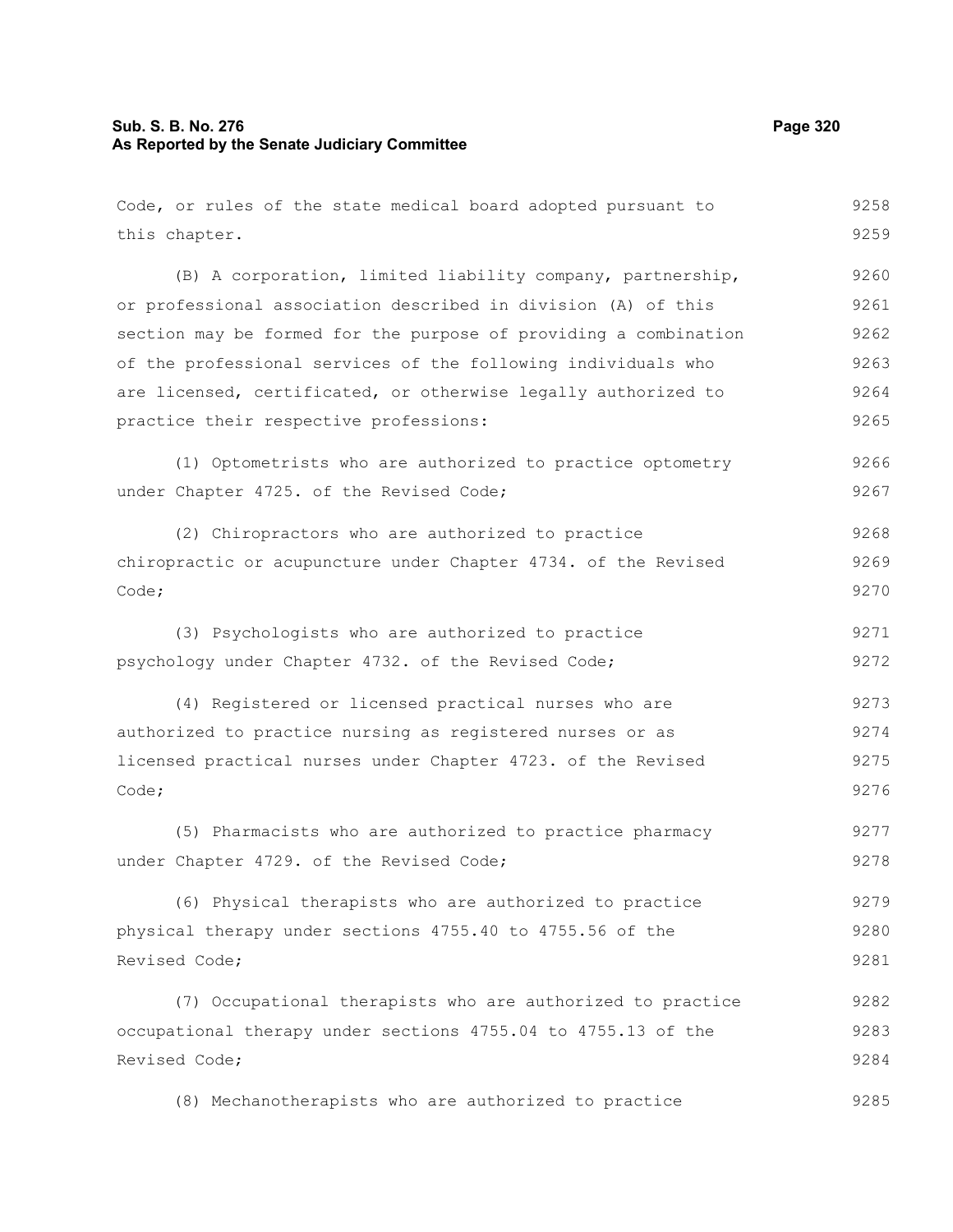# **Sub. S. B. No. 276 Page 321 As Reported by the Senate Judiciary Committee**

podiatric medicine and surgery.

mechanotherapy under section 4731.151 of the Revised Code; (9) Doctors of medicine and surgery, osteopathic medicine and surgery, or podiatric medicine and surgery who are authorized for their respective practices under this chapter; (10) Licensed professional clinical counselors, licensed professional counselors, independent social workers, social workers, independent marriage and family therapists, or marriage and family therapists who are authorized for their respective practices under Chapter 4757. of the Revised Code. (C) Division (B) of this section shall apply notwithstanding a provision of a code of ethics described in division (B)(18) of section 4731.22 of the Revised Code that prohibits either of the following: (1) A doctor of medicine and surgery, osteopathic medicine and surgery, or podiatric medicine and surgery from engaging in the doctor's authorized practice in combination with a person who is licensed, certificated, or otherwise legally authorized to engage in the practice of optometry, chiropractic, acupuncture through the state chiropractic board, psychology, nursing, pharmacy, physical therapy, occupational therapy, mechanotherapy, professional counseling, social work, or marriage and family therapy, but who is not also licensed, certificated, or otherwise legally authorized to practice medicine and surgery, osteopathic medicine and surgery, or 9286 9287 9288 9289 9290 9291 9292 9293 9294 9295 9296 9297 9298 9299 9300 9301 9302 9303 9304 9305 9306 9307 9308

(2) A mechanotherapist from engaging in the practice of mechanotherapy in combination with a person who is licensed, certificated, or otherwise legally authorized to engage in the practice of optometry, chiropractic, acupuncture through the 9311 9312 9313 9314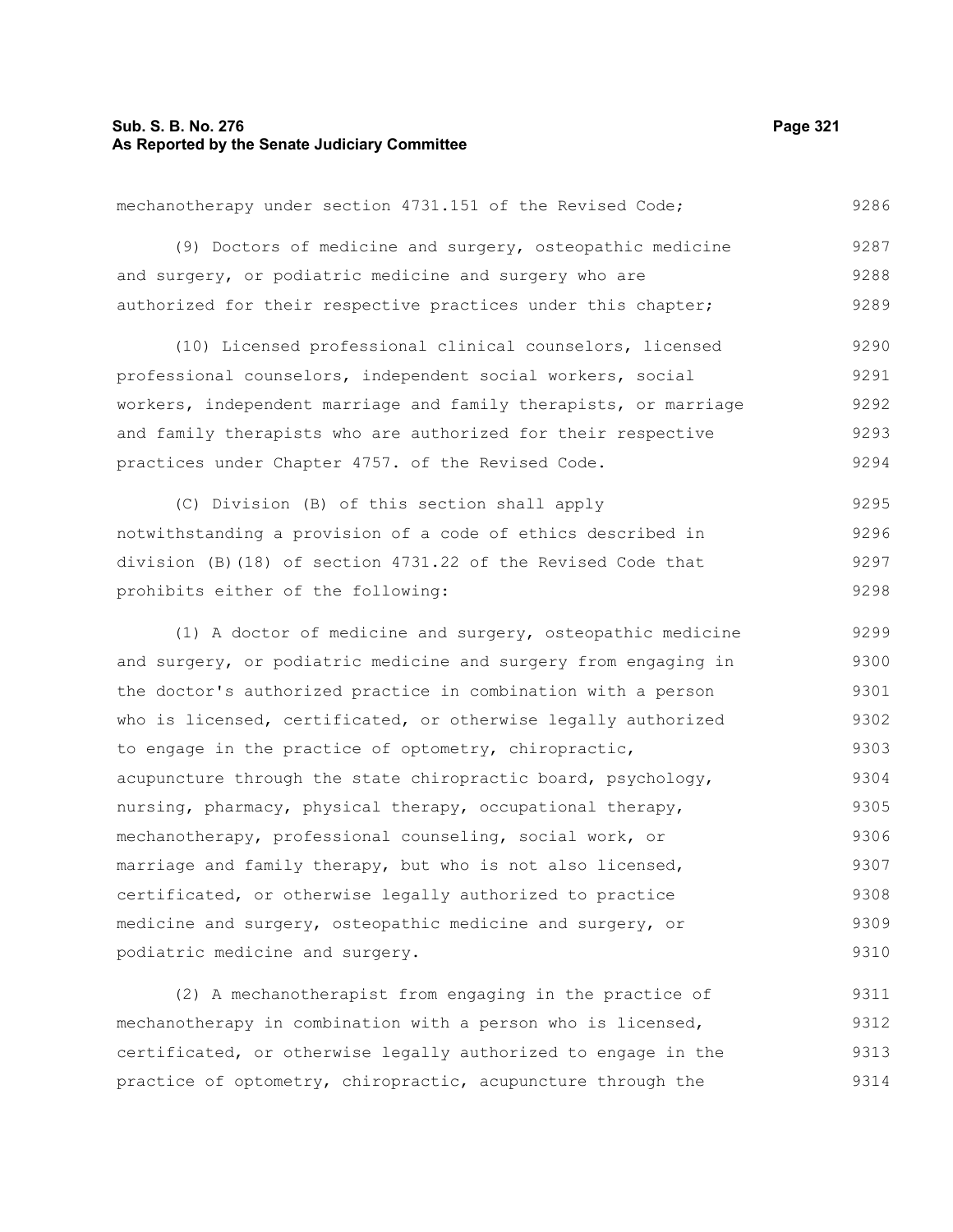# **Sub. S. B. No. 276 Page 322 As Reported by the Senate Judiciary Committee**

| state chiropractic board, psychology, nursing, pharmacy,       | 9315 |
|----------------------------------------------------------------|------|
| physical therapy, occupational therapy, medicine and surgery,  | 9316 |
| osteopathic medicine and surgery, podiatric medicine and       | 9317 |
| surgery, professional counseling, social work, or marriage and | 9318 |
| family therapy, but who is not also licensed, certificated, or | 9319 |
| otherwise legally authorized to engage in the practice of      | 9320 |
| mechanotherapy.                                                | 9321 |
| Sec. 4731.228. (A) As used in this section:                    | 9322 |
| (1) "Federally qualified health center" has the same           | 9323 |
| meaning as in section 3701.047 of the Revised Code.            | 9324 |
| (2) "Federally qualified health center look-alike" has the     | 9325 |
| same meaning as in section 3701.047 of the Revised Code.       | 9326 |
| (3) "Health care entity" means any of the following that       | 9327 |
| employs a physician to provide physician services:             | 9328 |
| (a) A hospital registered with the department of health        | 9329 |
| under section 3701.07 of the Revised Code;                     | 9330 |
| (b) A corporation formed under division (B) of section         | 9331 |
| 1701.03 of the Revised Code;                                   | 9332 |
| (c) A corporation formed under Chapter 1702. of the            | 9333 |
| Revised Code;                                                  | 9334 |
| (d) A limited liability company formed under Chapter 1705.     | 9335 |
| or 1706. of the Revised Code;                                  | 9336 |
|                                                                |      |
| (e) A health insuring corporation holding a certificate of     | 9337 |
| authority under Chapter 1751. of the Revised Code;             | 9338 |
| (f) A partnership;                                             | 9339 |
| (g) A professional association formed under Chapter 1785.      | 9340 |
| of the Revised Code.                                           | 9341 |
|                                                                |      |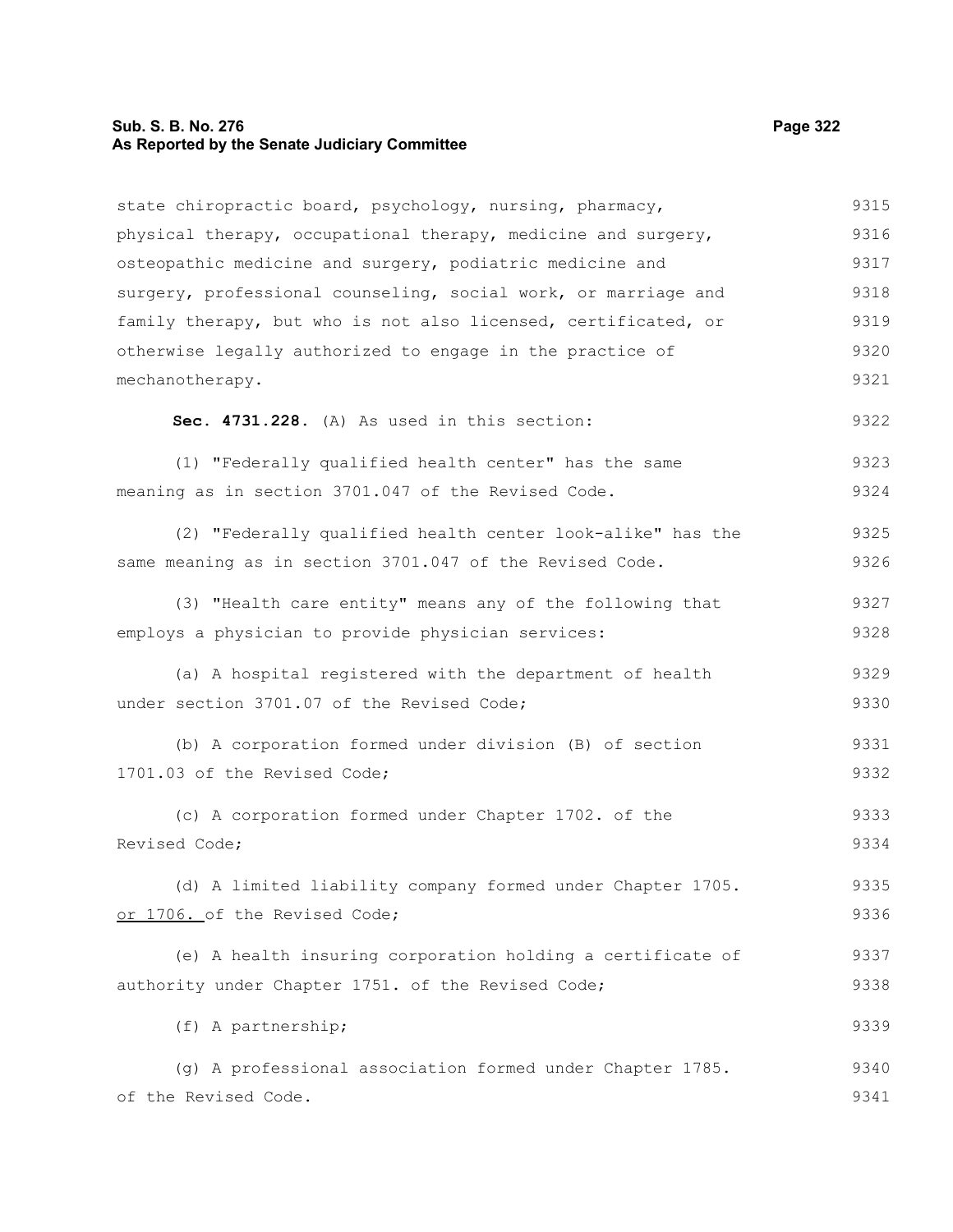# **Sub. S. B. No. 276 Page 323 As Reported by the Senate Judiciary Committee**

(4) "Physician" means an individual authorized under this chapter to practice medicine and surgery, osteopathic medicine and surgery, or podiatric medicine and surgery. 9342 9343 9344

(5) "Physician services" means direct patient care services provided by a physician. 9345 9346

(6) "Termination" means the end of a physician's employment with a health care entity for any reason. 9347 9348

(B) This section applies when a physician's employment with a health care entity to provide physician services is terminated for any reason, unless the physician continues to provide medical services for patients of the health care entity on an independent contractor basis. 9349 9350 9351 9352 9353

(C)(1) Except as provided in division (C)(2) of this section, a health care entity shall send notice of the termination of a physician's employment to each patient who received physician services from the physician in the two-year period immediately preceding the date of employment termination. Only patients of the health care entity who received services from the physician are to receive the notice. 9354 9355 9356 9357 9358 9359 9360

(2) If the health care entity provides to the physician a list of patients treated and patient contact information, the health care entity may require the physician to send the notice required by this section. 9361 9362 9363 9364

(D) The notice provided under division (C) of this section shall be provided not later than the date of termination or thirty days after the health care entity has actual knowledge of termination or resignation of the physician, whichever is later. The notice shall be provided in accordance with rules adopted by the state medical board under section 4731.05 of the Revised 9365 9366 9367 9368 9369 9370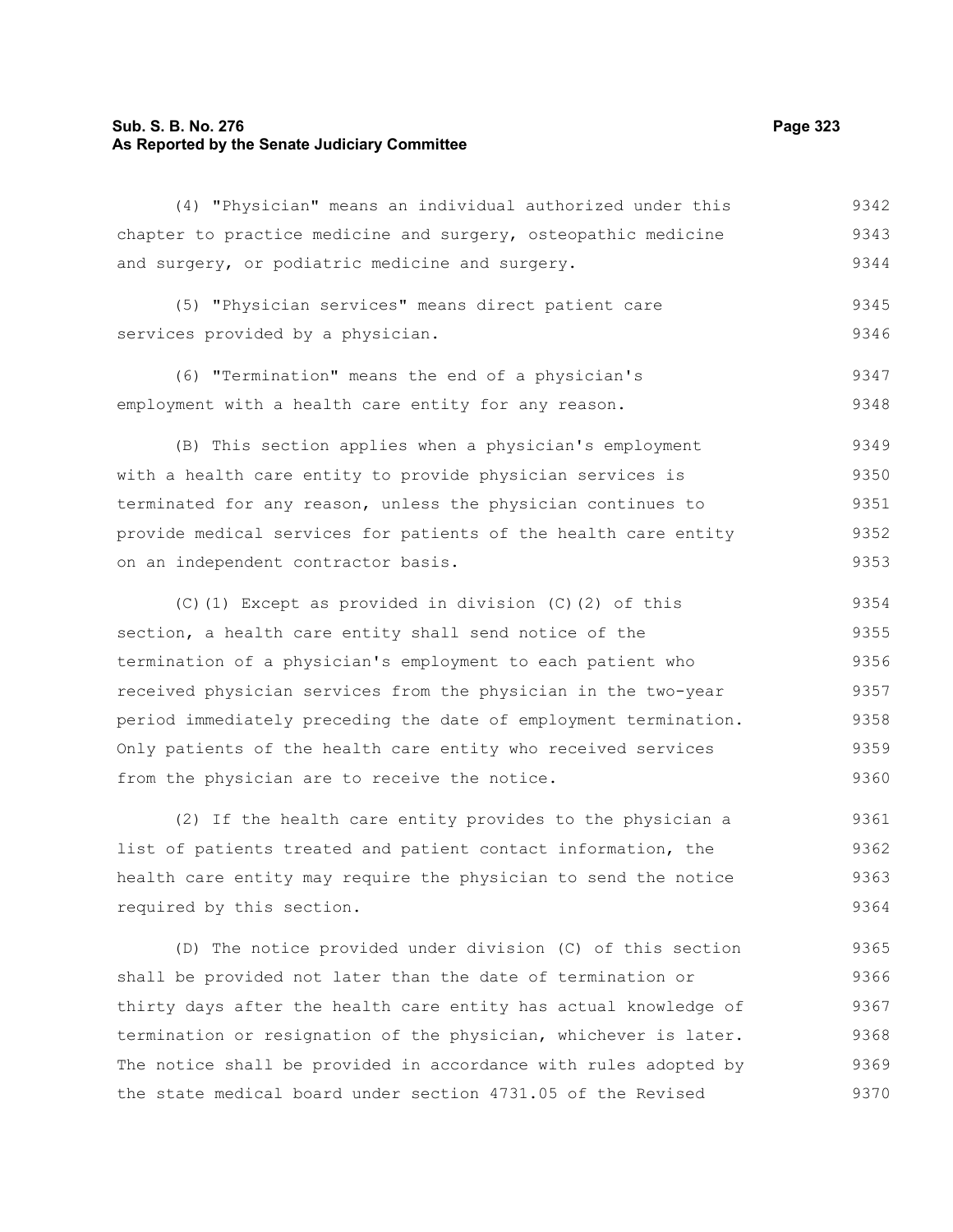# **Sub. S. B. No. 276 Page 324 As Reported by the Senate Judiciary Committee**

Code. The notice shall include at least all of the following:

(1) A notice to the patient that the physician will no longer be practicing medicine as an employee of the health care entity; 9372 9373 9374

(2) Except in situations in which the health care entity has a good faith concern that the physician's conduct or the medical care provided by the physician would jeopardize the health and safety of patients, the physician's name and, if known by the health care entity, information provided by the physician that the patient may use to contact the physician; 9375 9376 9377 9378 9379 9380

(3) The date on which the physician ceased or will cease to practice as an employee of the health care entity; 9381 9382

(4) Contact information for an alternative physician or physicians employed by the health care entity or contact information for a group practice that can provide care for the patient; 9383 9384 9385 9386

(5) Contact information that enables the patient to obtain information on the patient's medical records. 9387 9388

(E) The requirements of this section do not apply to any of the following: 9389 9390

(1) A physician rendering services to a patient on an episodic basis or in an emergency department or urgent care center, when it should not be reasonably expected that related medical services will be rendered by the physician to the patient in the future; 9391 9392 9393 9394 9395

(2) A medical director or other physician providing services in a similar capacity to a medical director to patients through a hospice care program licensed pursuant to section 9396 9397 9398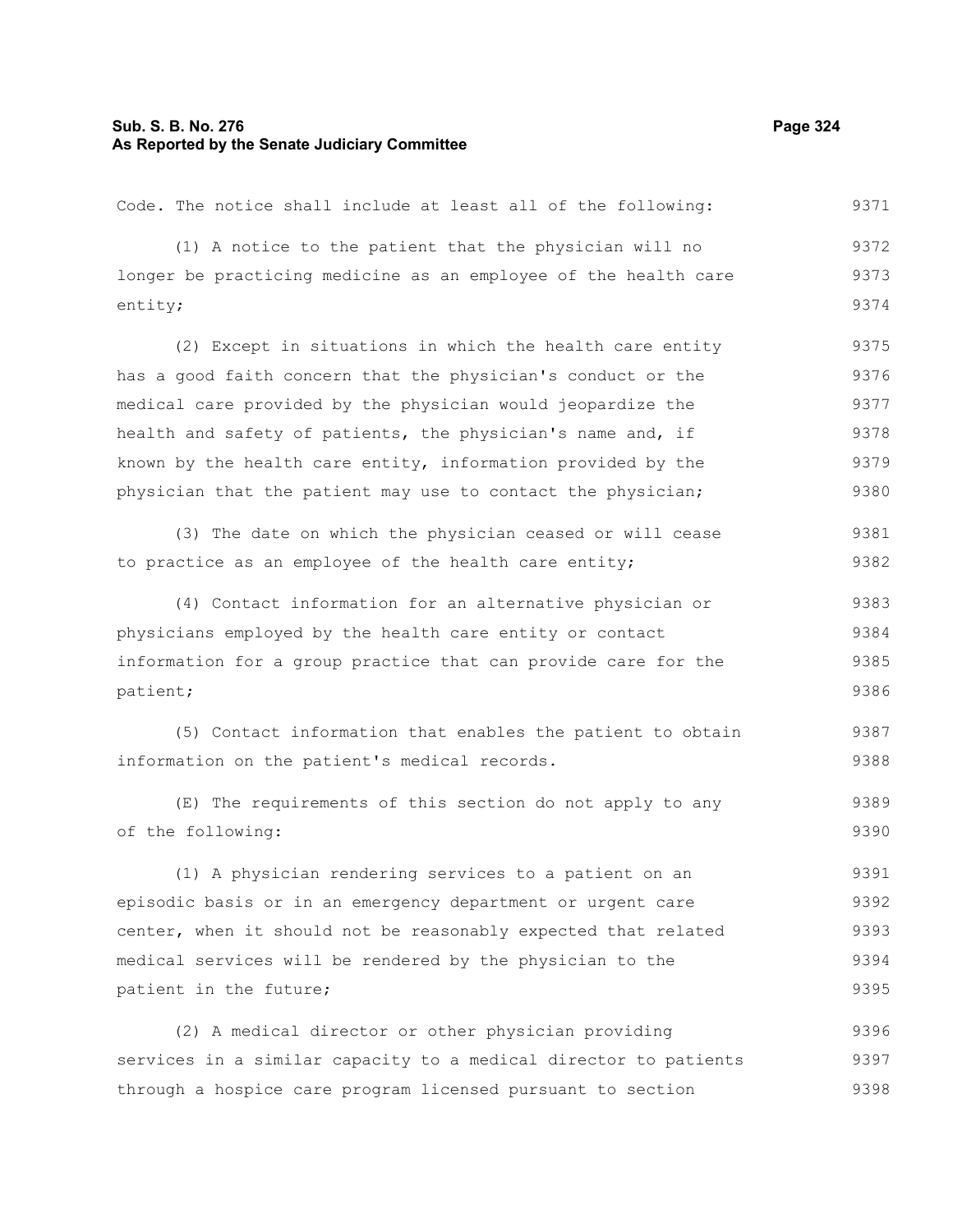# **Sub. S. B. No. 276 Page 325 As Reported by the Senate Judiciary Committee**

3712.04 of the Revised Code.

(3) Medical residents, interns, and fellows who work in hospitals, health systems, federally qualified health centers, and federally qualified health center look-alikes as part of their medical education and training. 9400 9401 9402 9403

(4) A physician providing services to a patient through a community mental health services provider certified by the director of mental health and addiction services under section 5119.36 of the Revised Code or a community addiction services provider certified by the director under that section. 9404 9405 9406 9407 9408

(5) A physician providing services to a patient through a federally qualified health center or a federally qualified health center look-alike. 9409 9410 9411

**Sec. 4732.28.** (A) An individual whom the state board of psychology licenses, certificates, or otherwise legally authorizes to engage in the practice of psychology may render the professional services of a psychologist within this state through a corporation formed under division (B) of section 1701.03 of the Revised Code, a limited liability company formed under Chapter 1705. or 1706. of the Revised Code, a partnership, or a professional association formed under Chapter 1785. of the Revised Code. This division does not preclude an individual of that nature from rendering professional services as a psychologist through another form of business entity, including, but not limited to, a nonprofit corporation or foundation, or in another manner that is authorized by or in accordance with this chapter, another chapter of the Revised Code, or rules of the state board of psychology adopted pursuant to this chapter. 9412 9413 9414 9415 9416 9417 9418 9419 9420 9421 9422 9423 9424 9425 9426

(B) A corporation, limited liability company, partnership, 9427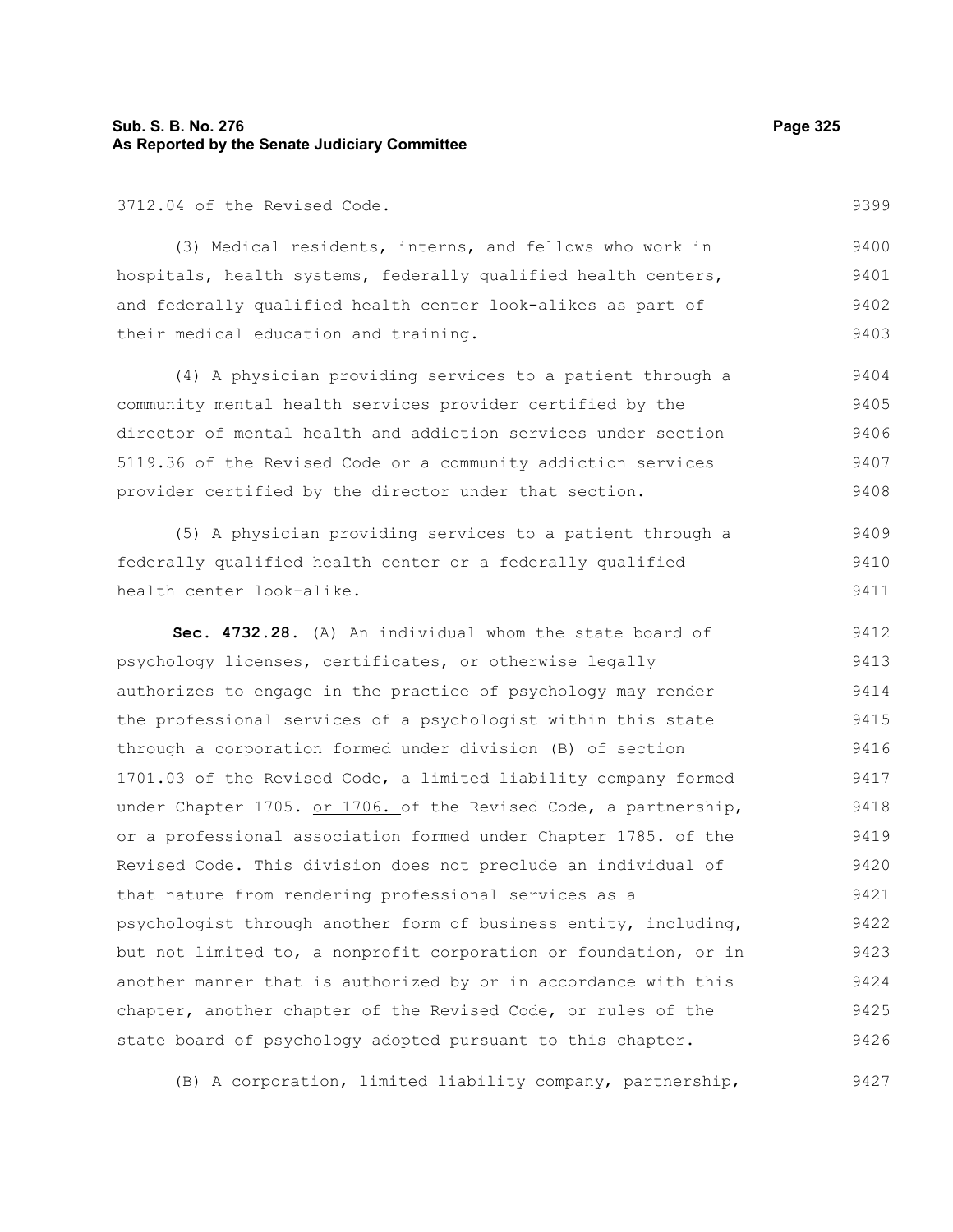#### **Sub. S. B. No. 276 Page 326 As Reported by the Senate Judiciary Committee**

or professional association described in division (A) of this section may be formed for the purpose of providing a combination of the professional services of the following individuals who are licensed, certificated, or otherwise legally authorized to practice their respective professions: (1) Optometrists who are authorized to practice optometry under Chapter 4725. of the Revised Code; (2) Chiropractors who are authorized to practice chiropractic or acupuncture under Chapter 4734. of the Revised Code; (3) Psychologists who are authorized to practice psychology under this chapter; (4) Registered or licensed practical nurses who are authorized to practice nursing as registered nurses or as licensed practical nurses under Chapter 4723. of the Revised Code; (5) Pharmacists who are authorized to practice pharmacy under Chapter 4729. of the Revised Code; (6) Physical therapists who are authorized to practice physical therapy under sections 4755.40 to 4755.56 of the Revised Code; (7) Occupational therapists who are authorized to practice occupational therapy under sections 4755.04 to 4755.13 of the Revised Code; (8) Mechanotherapists who are authorized to practice mechanotherapy under section 4731.151 of the Revised Code; (9) Doctors of medicine and surgery, osteopathic medicine and surgery, or podiatric medicine and surgery who are 9428 9429 9430 9431 9432 9433 9434 9435 9436 9437 9438 9439 9440 9441 9442 9443 9444 9445 9446 9447 9448 9449 9450 9451 9452 9453 9454 9455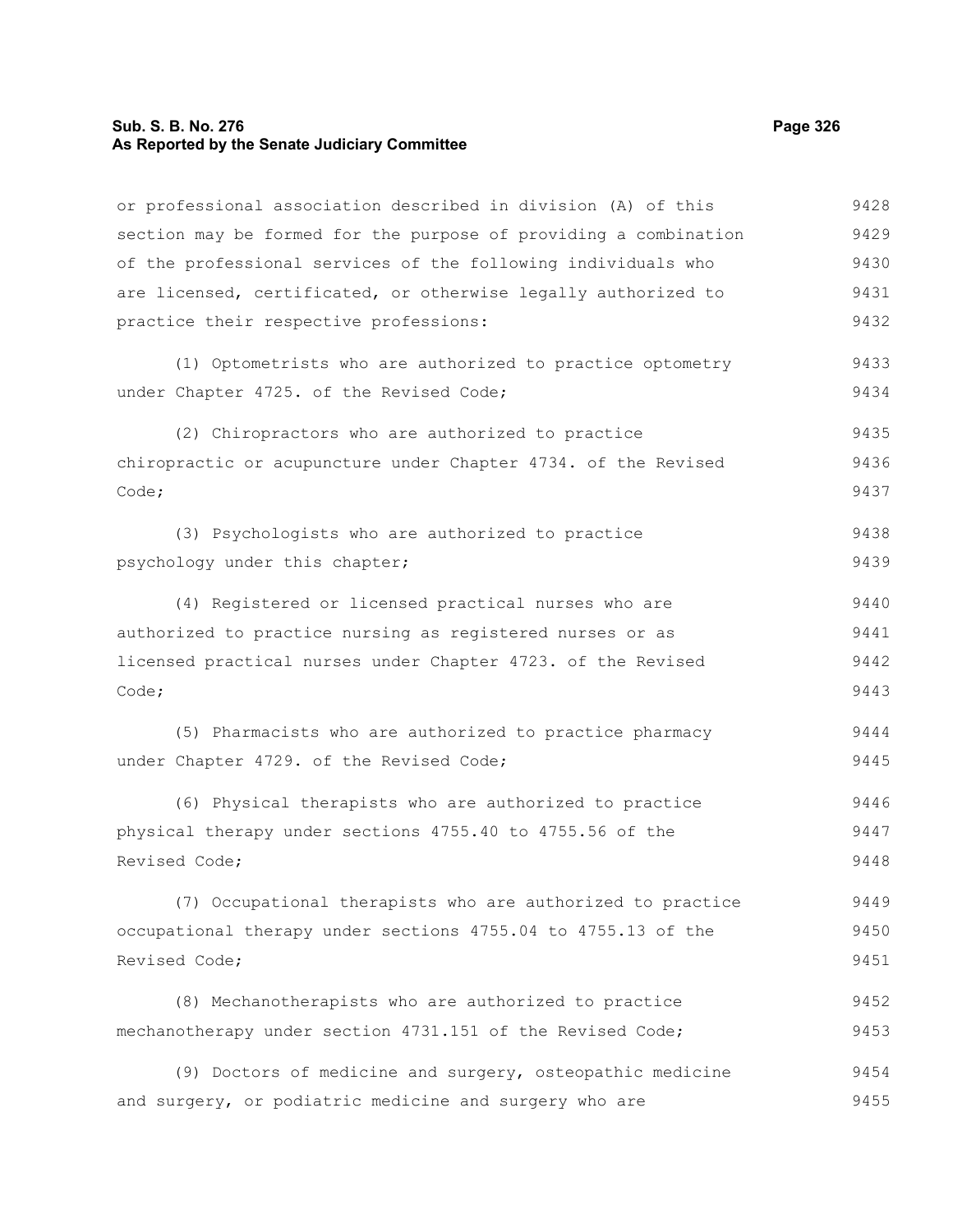# **Sub. S. B. No. 276 Page 327 As Reported by the Senate Judiciary Committee**

authorized for their respective practices under Chapter 4731. of the Revised Code; (10) Licensed professional clinical counselors, licensed professional counselors, independent social workers, social workers, independent marriage and family therapists, or marriage and family therapists who are authorized for their respective practices under Chapter 4757. of the Revised Code. This division shall apply notwithstanding a provision of a

code of ethics applicable to a psychologist that prohibits a psychologist from engaging in the practice of psychology in combination with a person who is licensed, certificated, or otherwise legally authorized to practice optometry, chiropractic, acupuncture through the state chiropractic board, nursing, pharmacy, physical therapy, occupational therapy, mechanotherapy, medicine and surgery, osteopathic medicine and surgery, podiatric medicine and surgery, professional counseling, social work, or marriage and family therapy, but who is not also licensed, certificated, or otherwise legally authorized to engage in the practice of psychology. 9463 9464 9465 9466 9467 9468 9469 9470 9471 9472 9473 9474

**Sec. 4733.16.** (A) A firm, partnership, association, limited liability company, or corporation may provide professional engineering or professional surveying services in this state as long as the services are provided only through natural persons registered to provide those services in the state, subject to the exemptions in sections 4733.17 and 4733.18 of the Revised Code and subject otherwise to the requirements of this chapter. 9475 9476 9477 9478 9479 9480 9481 9482

(B) No firm, partnership, association, limited liability company, or corporation, except a corporation that was granted a charter prior to August  $7, 1943,$  to engage in providing 9483 9484 9485

9456 9457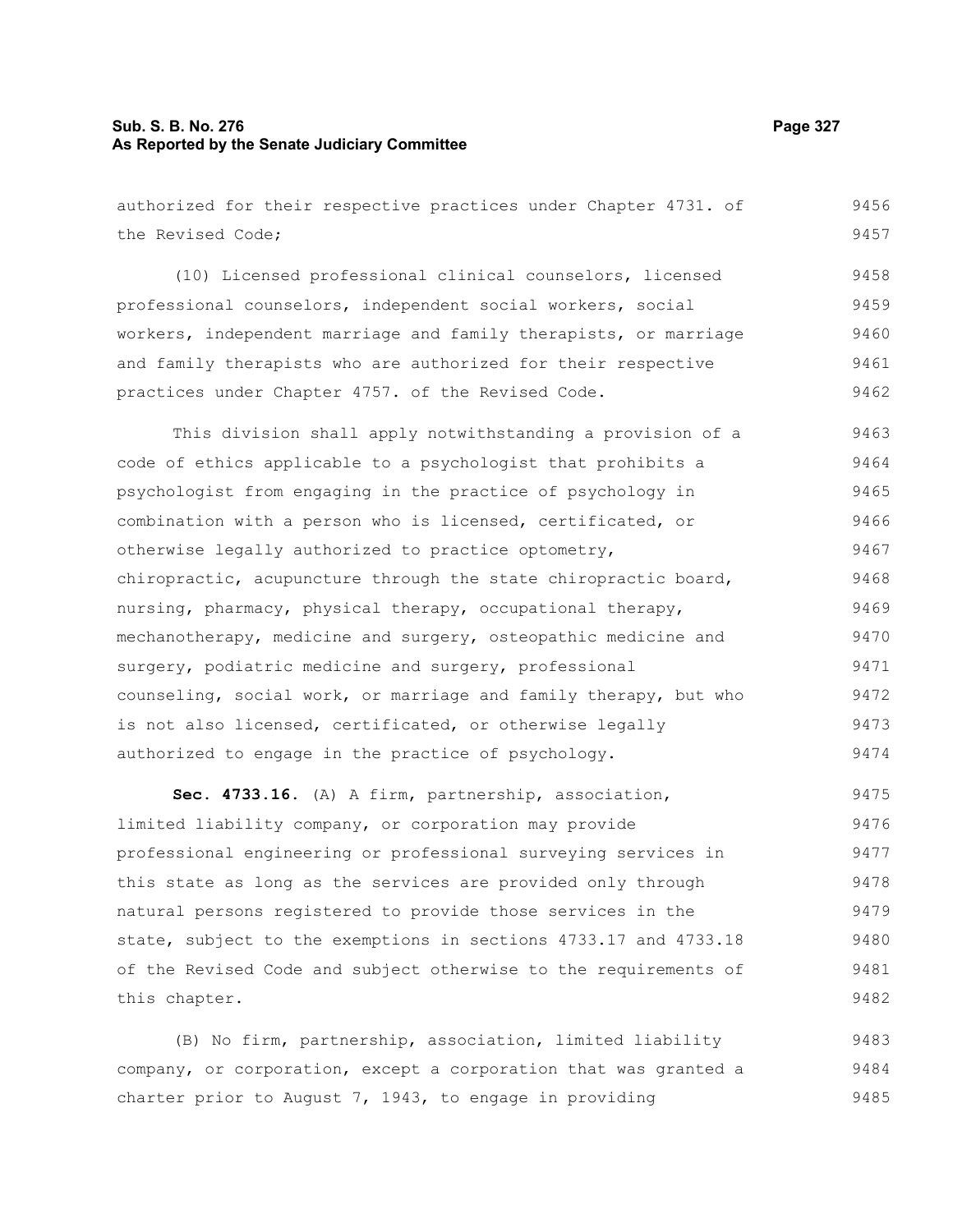# **Sub. S. B. No. 276 Page 328 As Reported by the Senate Judiciary Committee**

professional engineering or professional surveying services in this state or that was otherwise lawfully providing engineering services in this state prior to November 15, 1982, shall engage in providing professional engineering or professional surveying services, hold itself out to the public as being engaged in providing professional engineering or professional surveying services, or use a name including one or more of the words "engineer," "engineering," "surveyor," or "surveying" or any modification or derivation of those words, unless the firm, partnership, association, limited liability company, or corporation obtains a certificate of authorization from the state board of registration for professional engineers and surveyors and files all information required to be filed under this section with the state board of registration for professional engineers and surveyors and otherwise complies with all requirements of this chapter. A nonprofit membership corporation may use a name including one or more of the words "engineer," "engineering," "surveyor," or "surveying" or any modification or derivation of those words without complying with this section. 9486 9487 9488 9489 9490 9491 9492 9493 9494 9495 9496 9497 9498 9499 9500 9501 9502 9503 9504 9505

(C) A corporation may be organized under Chapter 1701. of the Revised Code, a professional association may be organized under Chapter 1785. of the Revised Code, or a limited liability company may be formed under Chapter 1705. or 1706. of the Revised Code for the purpose of providing professional engineering, professional surveying, architectural, or landscape architectural services or any combination of those services. A corporation organized under Chapter 1701. of the Revised Code for the purpose of providing those services also may be organized for any other purpose in accordance with that chapter. 9506 9507 9508 9509 9510 9511 9512 9513 9514 9515

(D) Each firm, partnership, association, limited liability 9516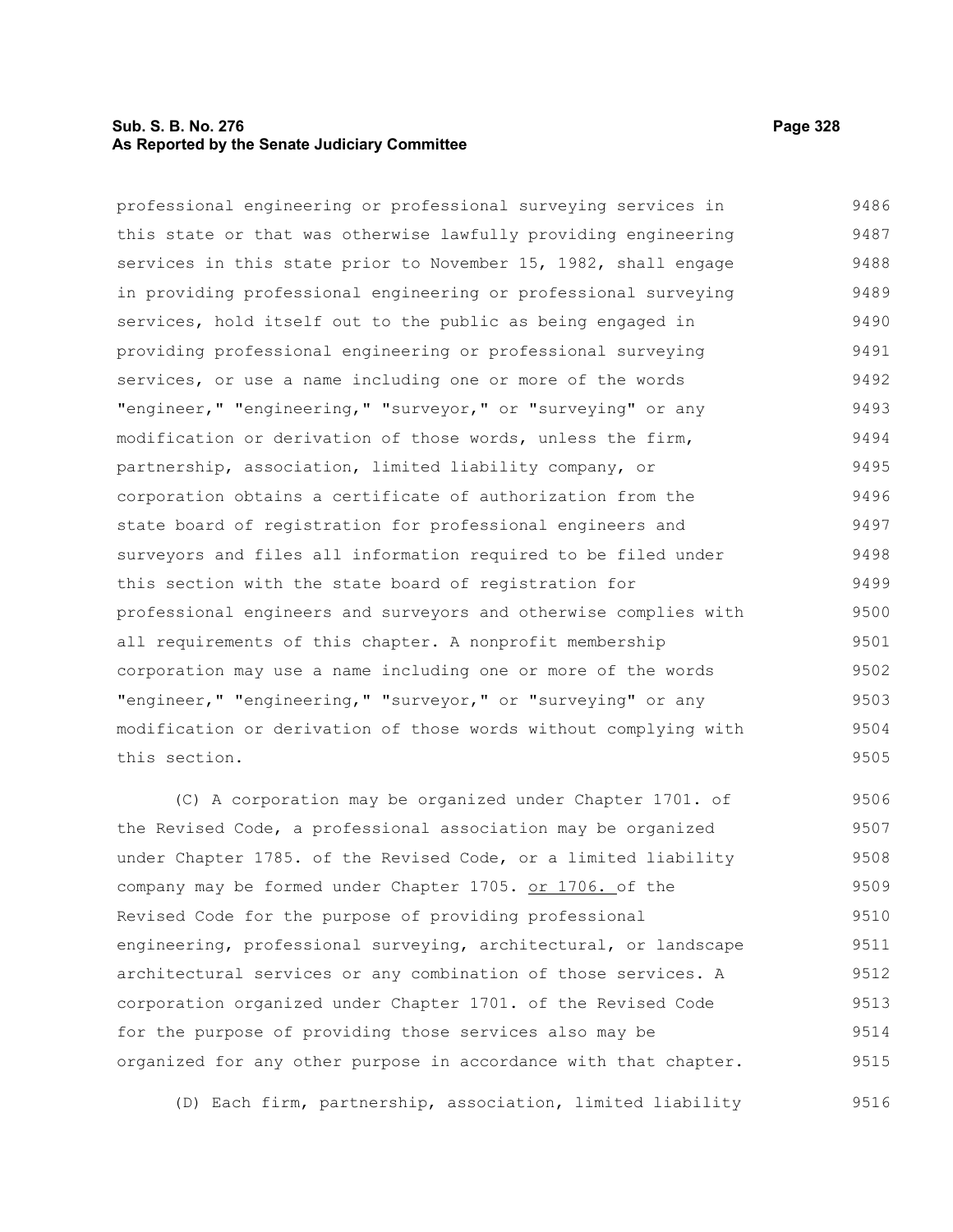# **Sub. S. B. No. 276 Page 329 As Reported by the Senate Judiciary Committee**

company, or corporation through which professional engineering or professional surveying services are offered or provided in this state shall designate one or more full-time partners, managers, members, officers, or directors as being responsible for and in responsible charge of the professional engineering or professional surveying activities and decisions, and those designated persons shall be registered in this state. Each firm, partnership, association, limited liability company, or corporation shall annually file with the state board of registration for professional engineers and surveyors the name and address of all owners and all persons designated as being in responsible charge of the professional engineering or professional surveying activities and decisions and any other information the board may require. 9517 9518 9519 9520 9521 9522 9523 9524 9525 9526 9527 9528 9529 9530

(E) The state board of registration for professional engineers and surveyors shall issue a certificate of authorization to each firm, partnership, association, limited liability company, or corporation that satisfies the requirements of this chapter, including providing information that the board may require pursuant to division (D) of this section. 9531 9532 9533 9534 9535 9536 9537

(F) This section does not modify any law applicable to the relationship between a person furnishing a professional service and a person receiving that service, including liability arising out of that service. 9538 9539 9540 9541

(G) Nothing in this section shall restrict or limit in any manner the authority or duty of the state board of registration for professional engineers and surveyors with respect to natural persons providing professional services or any law or rule pertaining to standards of professional conduct. 9542 9543 9544 9545 9546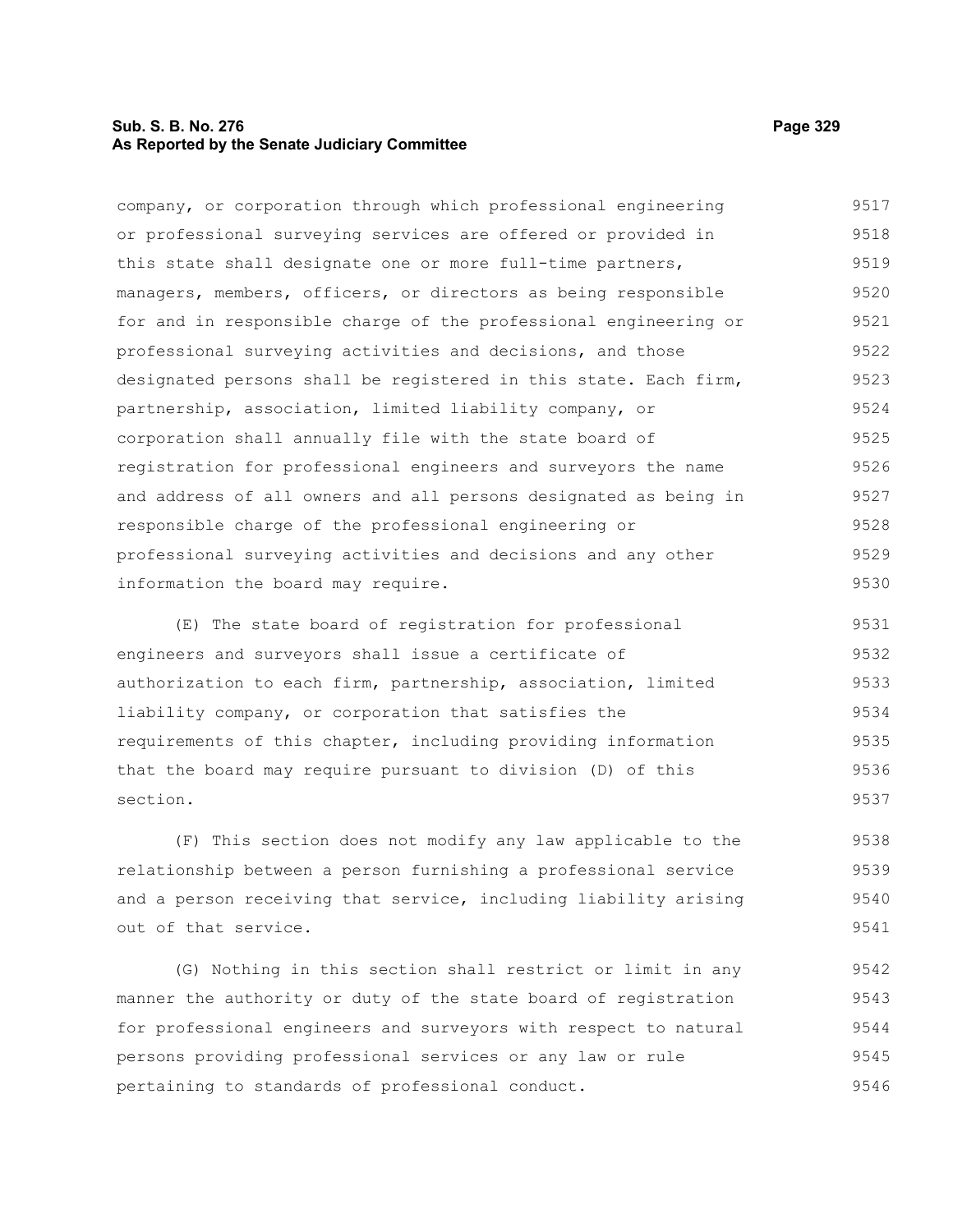# **Sub. S. B. No. 276 Page 330 As Reported by the Senate Judiciary Committee**

(H) Corporations, partnerships, associations, limited liability companies, or firms organized under the laws of another state or country wishing to provide professional engineering or professional surveying services shall obtain a certificate of authorization and meet the applicable requirements of this section. 9547 9548 9549 9550 9551 9552

**Sec. 4734.17.** (A) An individual whom the state chiropractic board licenses to engage in the practice of chiropractic or certifies to practice acupuncture may render the professional services of a chiropractor or chiropractor certified to practice acupuncture within this state through a corporation formed under division (B) of section 1701.03 of the Revised Code, a limited liability company formed under Chapter 1705. or 1706. of the Revised Code, a partnership, or a professional association formed under Chapter 1785. of the Revised Code. This division does not preclude a chiropractor from rendering professional services as a chiropractor or chiropractor certified to practice acupuncture through another form of business entity, including, but not limited to, a nonprofit corporation or foundation, or in another manner that is authorized by or in accordance with this chapter, another chapter of the Revised Code, or rules of the state chiropractic board adopted pursuant to this chapter. 9553 9554 9555 9556 9557 9558 9559 9560 9561 9562 9563 9564 9565 9566 9567 9568 9569

(B) A corporation, limited liability company, partnership, or professional association described in division (A) of this section may be formed for the purpose of providing a combination of the professional services of the following individuals who are licensed, certificated, or otherwise legally authorized to practice their respective professions: 9570 9571 9572 9573 9574 9575

(1) Optometrists who are authorized to practice optometry,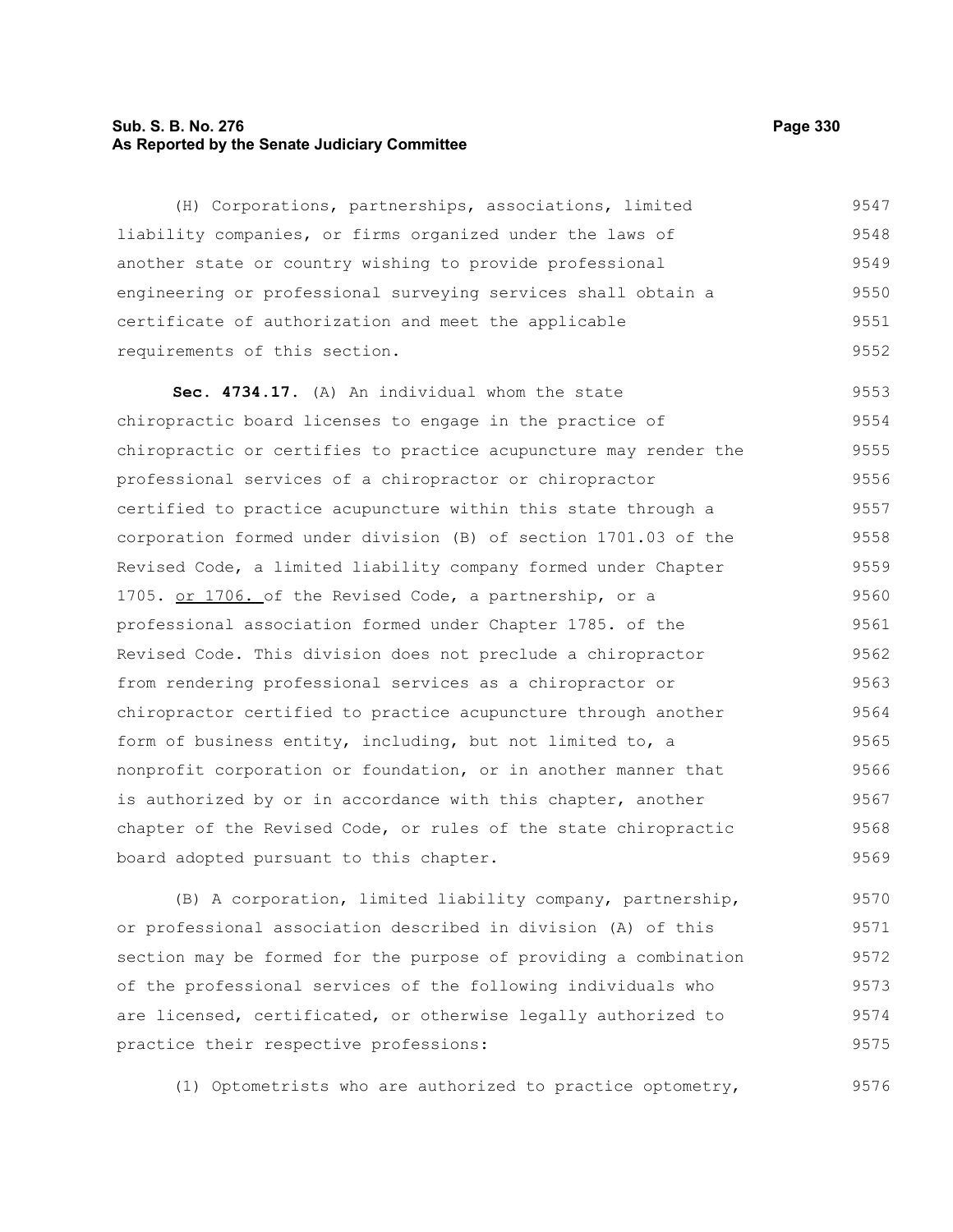# **Sub. S. B. No. 276 Page 331 As Reported by the Senate Judiciary Committee**

under Chapter 4725. of the Revised Code; (2) Chiropractors who are authorized to practice chiropractic or acupuncture under this chapter; (3) Psychologists who are authorized to practice psychology under Chapter 4732. of the Revised Code; (4) Registered or licensed practical nurses who are authorized to practice nursing as registered nurses or as licensed practical nurses under Chapter 4723. of the Revised Code; (5) Pharmacists who are authorized to practice pharmacy under Chapter 4729. of the Revised Code; (6) Physical therapists who are authorized to practice physical therapy under sections 4755.40 to 4755.56 of the Revised Code; (7) Occupational therapists who are authorized to practice occupational therapy under sections 4755.04 to 4755.13 of the Revised Code; (8) Mechanotherapists who are authorized to practice mechanotherapy under section 4731.151 of the Revised Code; (9) Doctors of medicine and surgery, osteopathic medicine and surgery, or podiatric medicine and surgery who are authorized for their respective practices under Chapter 4731. of the Revised Code; (10) Licensed professional clinical counselors, licensed professional counselors, independent social workers, social 9577 9578 9579 9580 9581 9582 9583 9584 9585 9586 9587 9588 9589 9590 9591 9592 9593 9594 9595 9596 9597 9598 9599 9600 9601

workers, independent marriage and family therapists, or marriage and family therapists who are authorized for their respective practices under Chapter 4757. of the Revised Code. 9602 9603 9604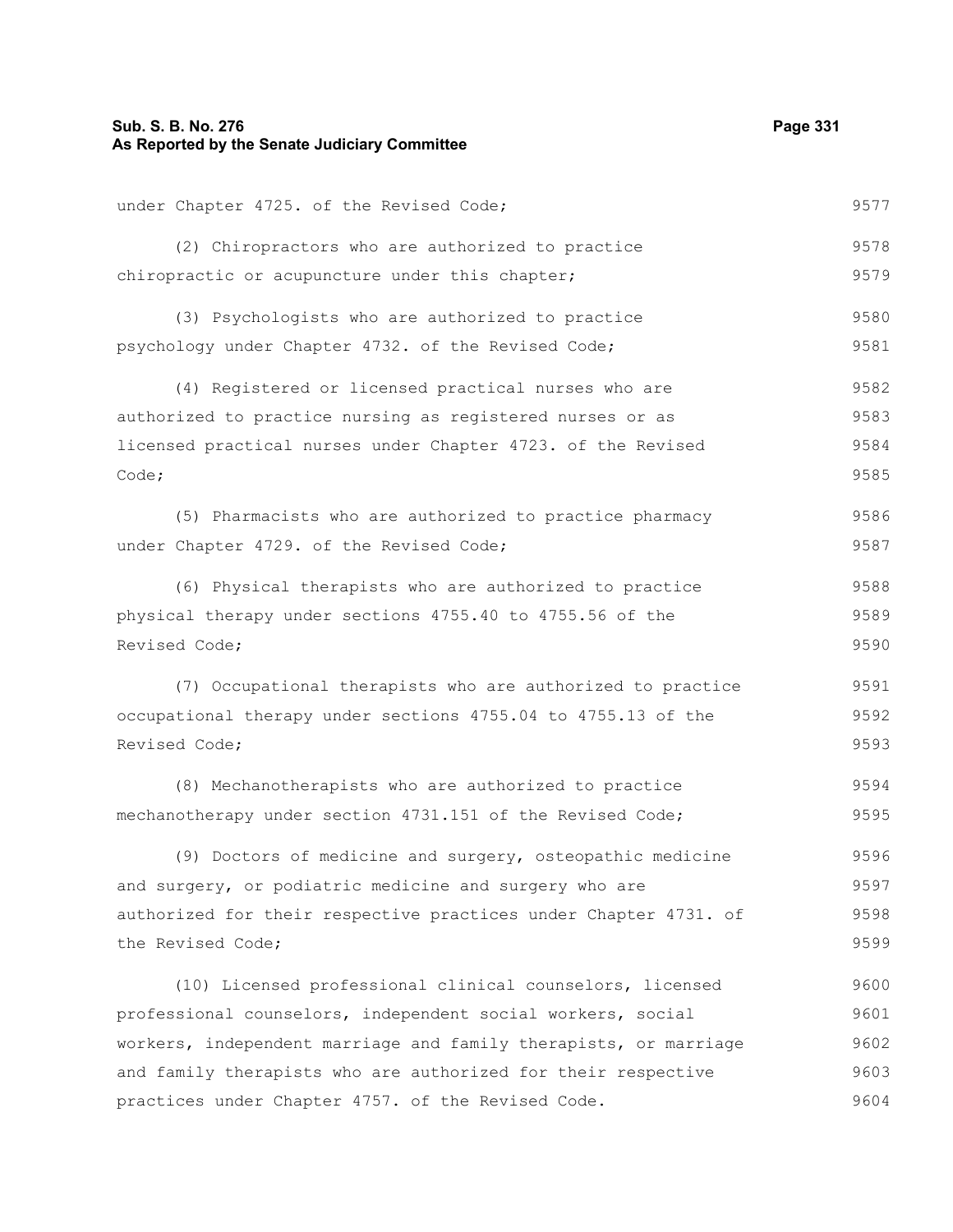# **Sub. S. B. No. 276 Page 332 As Reported by the Senate Judiciary Committee**

This division shall apply notwithstanding a provision of any code of ethics established or adopted under section 4734.16 of the Revised Code that prohibits an individual from engaging in the practice of chiropractic or acupuncture in combination with an individual who is licensed, certificated, or otherwise authorized for the practice of optometry, psychology, nursing, pharmacy, physical therapy, occupational therapy, mechanotherapy, medicine and surgery, osteopathic medicine and surgery, podiatric medicine and surgery, professional counseling, social work, or marriage and family therapy, but who is not also licensed under this chapter to engage in the practice of chiropractic. 9605 9606 9607 9608 9609 9610 9611 9612 9613 9614 9615 9616

**Sec. 4755.111.** (A) An individual whom the occupational therapy section of the Ohio occupational therapy, physical therapy, and athletic trainers board licenses, certificates, or otherwise legally authorizes to engage in the practice of occupational therapy may render the professional services of an occupational therapist within this state through a corporation formed under division (B) of section 1701.03 of the Revised Code, a limited liability company formed under Chapter 1705. or 1706. of the Revised Code, a partnership, or a professional association formed under Chapter 1785. of the Revised Code. This division does not preclude an individual of that nature from rendering professional services as an occupational therapist through another form of business entity, including, but not limited to, a nonprofit corporation or foundation, or in another manner that is authorized by or in accordance with sections 4755.04 to 4755.13 of the Revised Code, another chapter of the Revised Code, or rules of the Ohio occupational therapy, physical therapy, and athletic trainers board adopted pursuant to sections 4755.04 to 4755.13 of the Revised Code. 9617 9618 9619 9620 9621 9622 9623 9624 9625 9626 9627 9628 9629 9630 9631 9632 9633 9634 9635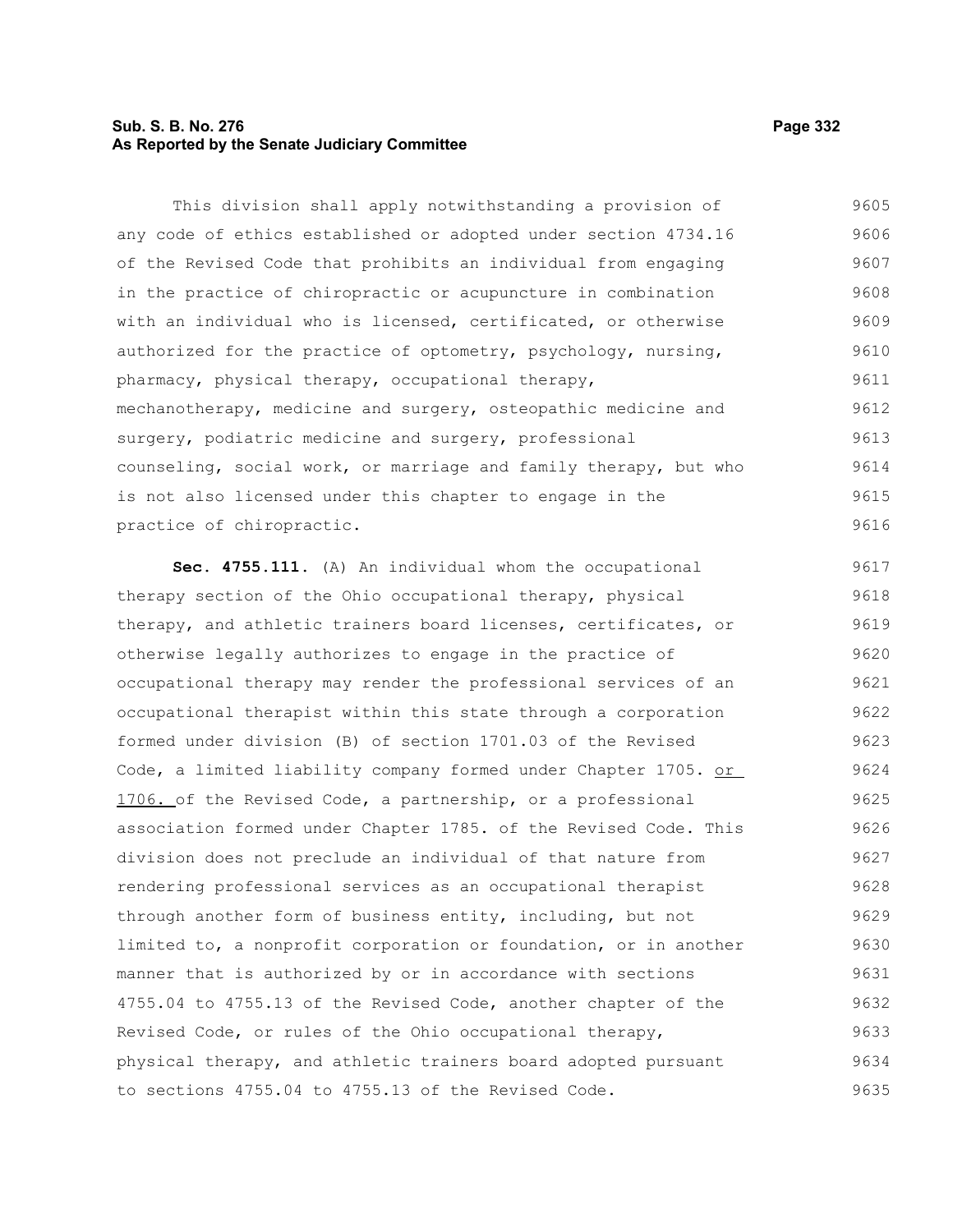# **Sub. S. B. No. 276 Page 333 As Reported by the Senate Judiciary Committee**

(B) A corporation, limited liability company, partnership, or professional association described in division (A) of this section may be formed for the purpose of providing a combination of the professional services of the following individuals who are licensed, certificated, or otherwise legally authorized to practice their respective professions: (1) Optometrists who are authorized to practice optometry under Chapter 4725. of the Revised Code; (2) Chiropractors who are authorized to practice chiropractic or acupuncture under Chapter 4734. of the Revised Code; (3) Psychologists who are authorized to practice psychology under Chapter 4732. of the Revised Code; (4) Registered or licensed practical nurses who are authorized to practice nursing as registered nurses or as licensed practical nurses under Chapter 4723. of the Revised Code; (5) Pharmacists who are authorized to practice pharmacy under Chapter 4729. of the Revised Code; (6) Physical therapists who are authorized to practice physical therapy under sections 4755.40 to 4755.56 of the Revised Code; (7) Occupational therapists who are authorized to practice occupational therapy under sections 4755.04 to 4755.13 of the Revised Code; (8) Mechanotherapists who are authorized to practice mechanotherapy under section 4731.151 of the Revised Code; (9) Doctors of medicine and surgery, osteopathic medicine 9636 9637 9638 9639 9640 9641 9642 9643 9644 9645 9646 9647 9648 9649 9650 9651 9652 9653 9654 9655 9656 9657 9658 9659 9660 9661 9662 9663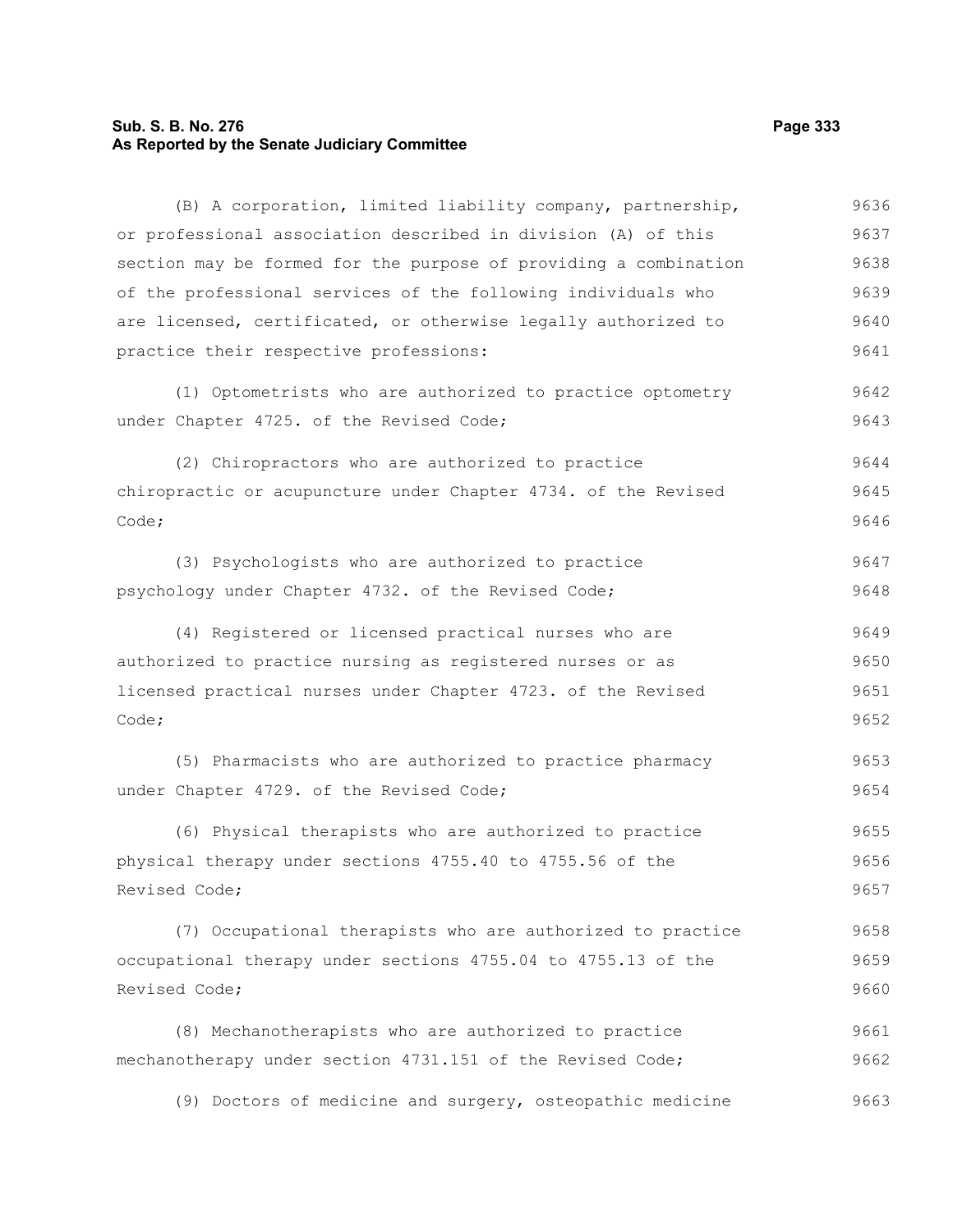# **Sub. S. B. No. 276 Page 334 As Reported by the Senate Judiciary Committee**

and surgery, or podiatric medicine and surgery who are authorized for their respective practices under Chapter 4731. of the Revised Code; 9664 9665 9666

(10) Licensed professional clinical counselors, licensed professional counselors, independent social workers, social workers, independent marriage and family therapists, or marriage and family therapists who are authorized for their respective practices under Chapter 4757. of the Revised Code. 9667 9668 9669 9670 9671

This division shall apply notwithstanding a provision of a code of ethics applicable to an occupational therapist that prohibits an occupational therapist from engaging in the practice of occupational therapy in combination with a person who is licensed, certificated, or otherwise legally authorized to practice optometry, chiropractic, acupuncture through the state chiropractic board, psychology, nursing, pharmacy, physical therapy, mechanotherapy, medicine and surgery, osteopathic medicine and surgery, podiatric medicine and surgery, professional counseling, social work, or marriage and family therapy but who is not also licensed, certificated, or otherwise legally authorized to engage in the practice of occupational therapy. 9672 9673 9674 9675 9676 9677 9678 9679 9680 9681 9682 9683 9684

**Sec. 4755.471.** (A) An individual whom the physical therapy section of the Ohio occupational therapy, physical therapy, and athletic trainers board licenses, certificates, or otherwise legally authorizes to engage in the practice of physical therapy may render the professional services of a physical therapist within this state through a corporation formed under division (B) of section 1701.03 of the Revised Code, a limited liability company formed under Chapter 1705. or 1706. of the Revised Code, a partnership, or a professional association formed under 9685 9686 9687 9688 9689 9690 9691 9692 9693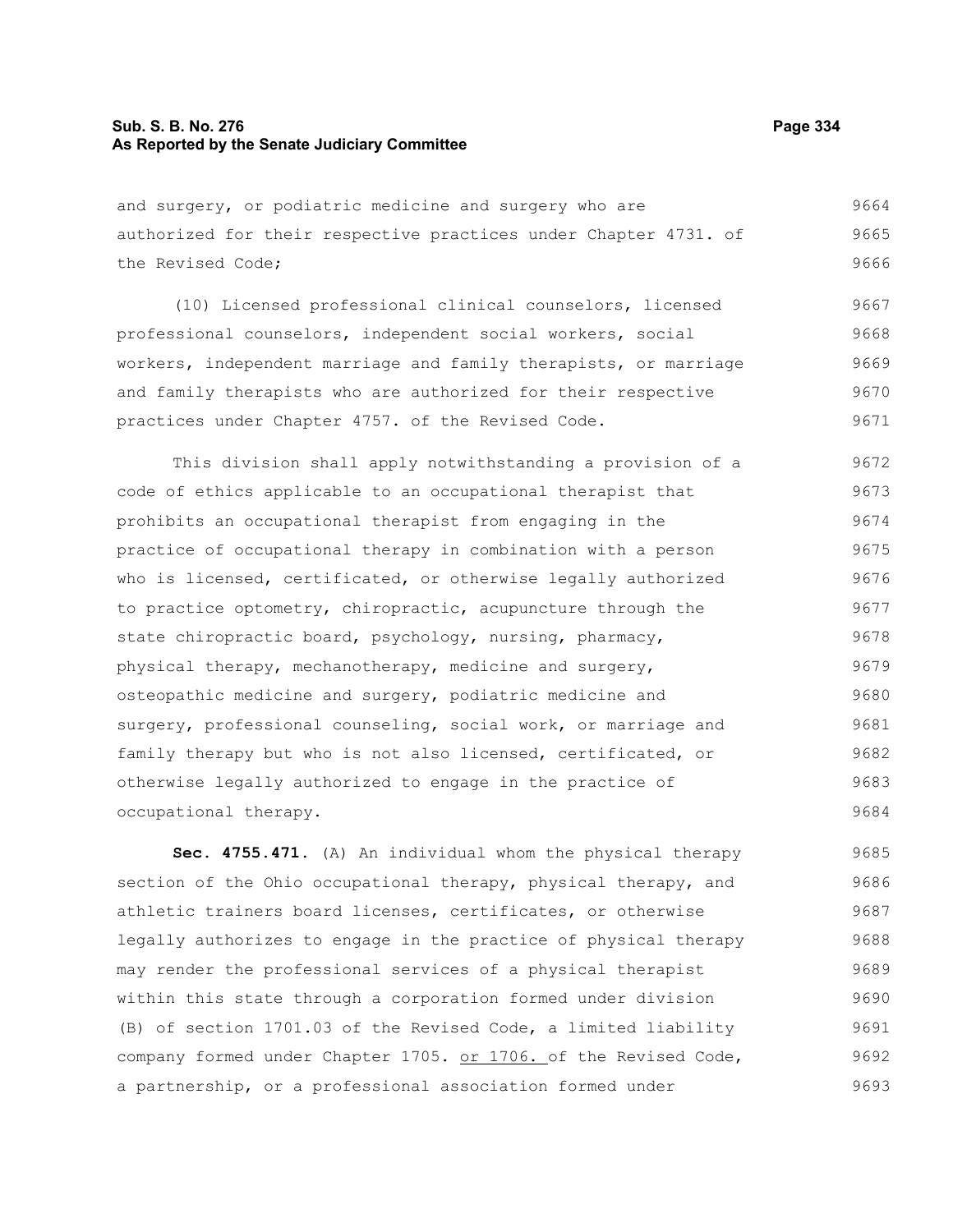## **Sub. S. B. No. 276 Page 335 As Reported by the Senate Judiciary Committee**

Chapter 1785. of the Revised Code. This division does not preclude an individual of that nature from rendering professional services as a physical therapist through another form of business entity, including, but not limited to, a nonprofit corporation or foundation, or in another manner that is authorized by or in accordance with sections 4755.40 to 4755.53 of the Revised Code, another chapter of the Revised Code, or rules of the Ohio occupational therapy, physical therapy, and athletic trainers board adopted pursuant to sections 4755.40 to 4755.53 of the Revised Code. (B) A corporation, limited liability company, partnership, or professional association described in division (A) of this section may be formed for the purpose of providing a combination of the professional services of the following individuals who are licensed, certificated, or otherwise legally authorized to practice their respective professions: (1) Optometrists who are authorized to practice optometry under Chapter 4725. of the Revised Code; (2) Chiropractors who are authorized to practice chiropractic or acupuncture under Chapter 4734. of the Revised Code; (3) Psychologists who are authorized to practice psychology under Chapter 4732. of the Revised Code; (4) Registered or licensed practical nurses who are authorized to practice nursing as registered nurses or as licensed practical nurses under Chapter 4723. of the Revised Code; (5) Pharmacists who are authorized to practice pharmacy under Chapter 4729. of the Revised Code; 9694 9695 9696 9697 9698 9699 9700 9701 9702 9703 9704 9705 9706 9707 9708 9709 9710 9711 9712 9713 9714 9715 9716 9717 9718 9719 9720 9721 9722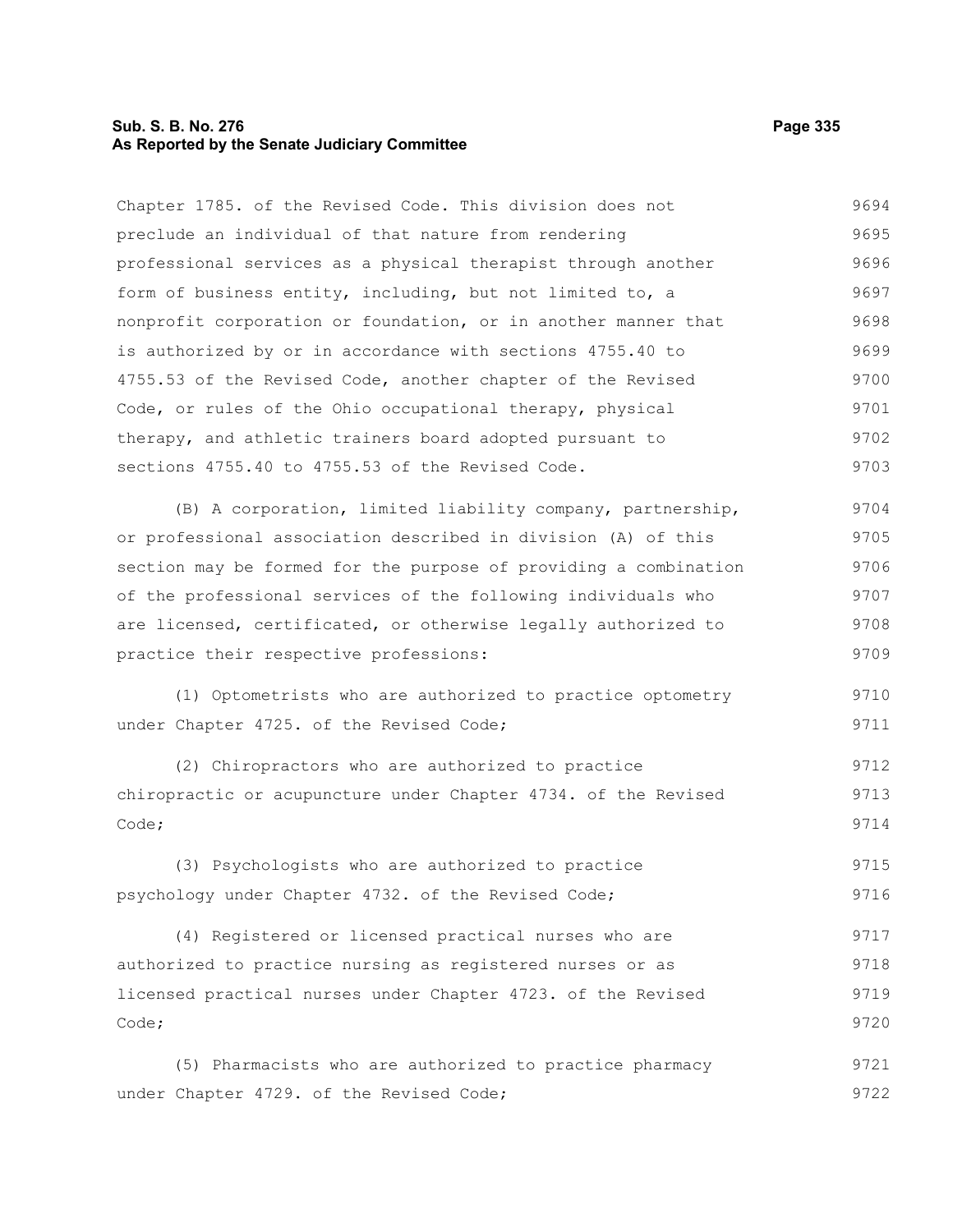# **Sub. S. B. No. 276 Page 336 As Reported by the Senate Judiciary Committee**

(6) Physical therapists who are authorized to practice physical therapy under sections 4755.40 to 4755.56 of the Revised Code; 9723 9724 9725

(7) Occupational therapists who are authorized to practice occupational therapy under sections 4755.04 to 4755.13 of the Revised Code; 9726 9727 9728

(8) Mechanotherapists who are authorized to practice mechanotherapy under section 4731.151 of the Revised Code; 9729 9730

(9) Doctors of medicine and surgery, osteopathic medicine and surgery, or podiatric medicine and surgery who are authorized for their respective practices under Chapter 4731. of the Revised Code; 9731 9732 9733 9734

(10) Licensed professional clinical counselors, licensed professional counselors, independent social workers, social workers, independent marriage and family therapists, or marriage and family therapists who are authorized for their respective practices under Chapter 4757. of the Revised Code. 9735 9736 9737 9738 9739

This division shall apply notwithstanding a provision of a code of ethics applicable to a physical therapist that prohibits a physical therapist from engaging in the practice of physical therapy in combination with a person who is licensed, certificated, or otherwise legally authorized to practice optometry, chiropractic, acupuncture through the state chiropractic board, psychology, nursing, pharmacy, occupational therapy, mechanotherapy, medicine and surgery, osteopathic medicine and surgery, podiatric medicine and surgery, professional counseling, social work, or marriage and family therapy, but who is not also licensed, certificated, or otherwise legally authorized to engage in the practice of 9740 9741 9742 9743 9744 9745 9746 9747 9748 9749 9750 9751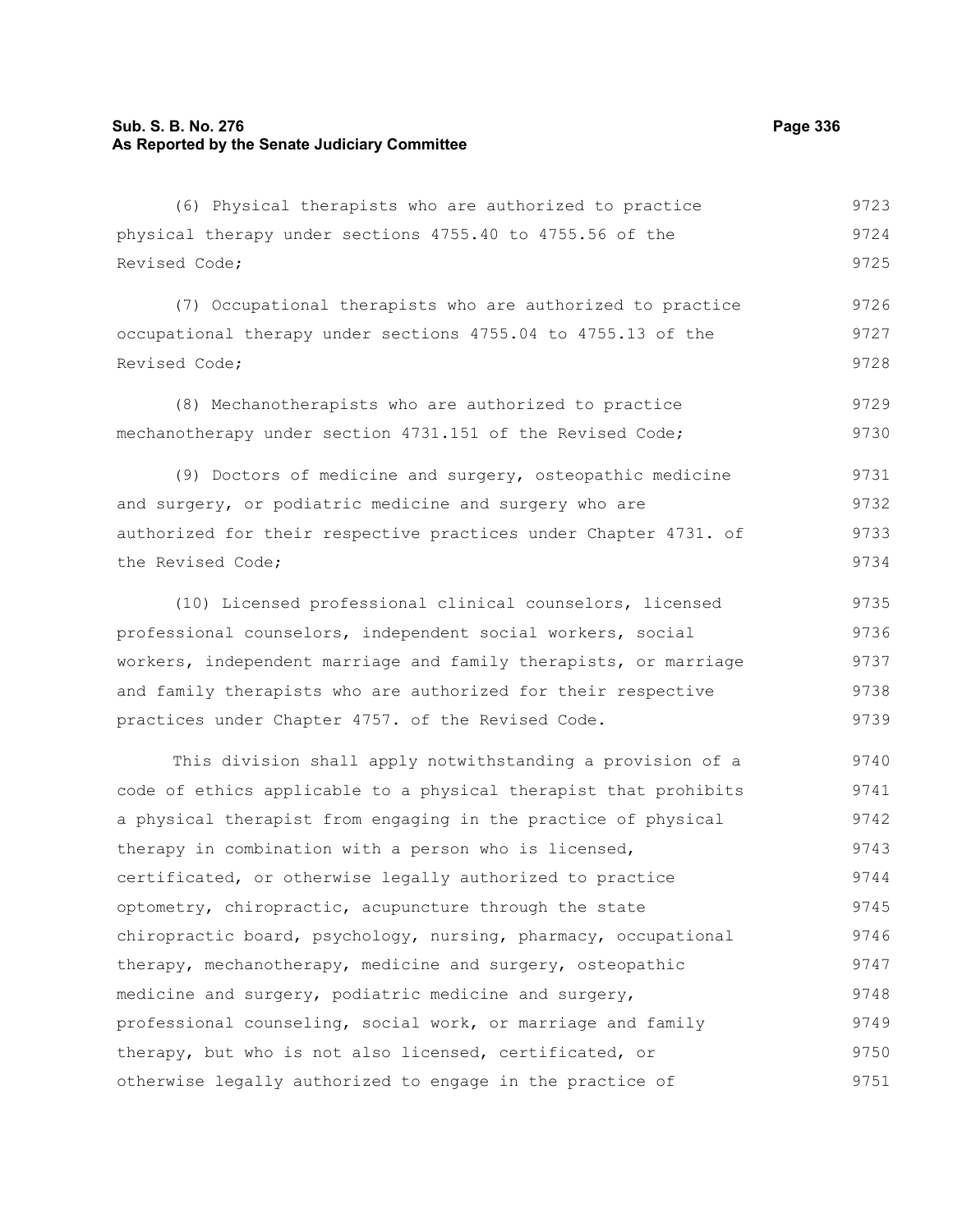# **Sub. S. B. No. 276 Page 337 As Reported by the Senate Judiciary Committee**

physical therapy.

**Sec. 4757.37.** (A) An individual whom the counselor, social worker, and marriage and family therapist board licenses, certificates, or otherwise legally authorizes to engage in the practice of professional counseling, social work, or marriage and family therapy may render the professional services of a licensed professional clinical counselor, licensed professional counselor, independent social worker, social worker, independent marriage and family therapist, or marriage and family therapist within this state through a corporation formed under division (B) of section 1701.03 of the Revised Code, a limited liability company formed under Chapter 1705. or 1706. of the Revised Code, a partnership, or a professional association formed under Chapter 1785. of the Revised Code. This division does not preclude such an individual from rendering professional services as a licensed professional clinical counselor, licensed professional counselor, independent social worker, social worker, independent marriage and family therapist, or marriage and family therapist through another form of business entity, including, but not limited to, a nonprofit corporation or foundation, or in another manner that is authorized by or in accordance with this chapter, another chapter of the Revised Code, or rules of the counselor, social worker, and marriage and family therapist board adopted pursuant to this chapter. 9753 9754 9755 9756 9757 9758 9759 9760 9761 9762 9763 9764 9765 9766 9767 9768 9769 9770 9771 9772 9773 9774 9775

(B) A corporation, limited liability company, partnership, or professional association described in division (A) of this section may be formed for the purpose of providing a combination of the professional services of the following individuals who are licensed, certificated, or otherwise legally authorized to practice their respective professions: 9776 9777 9778 9779 9780 9781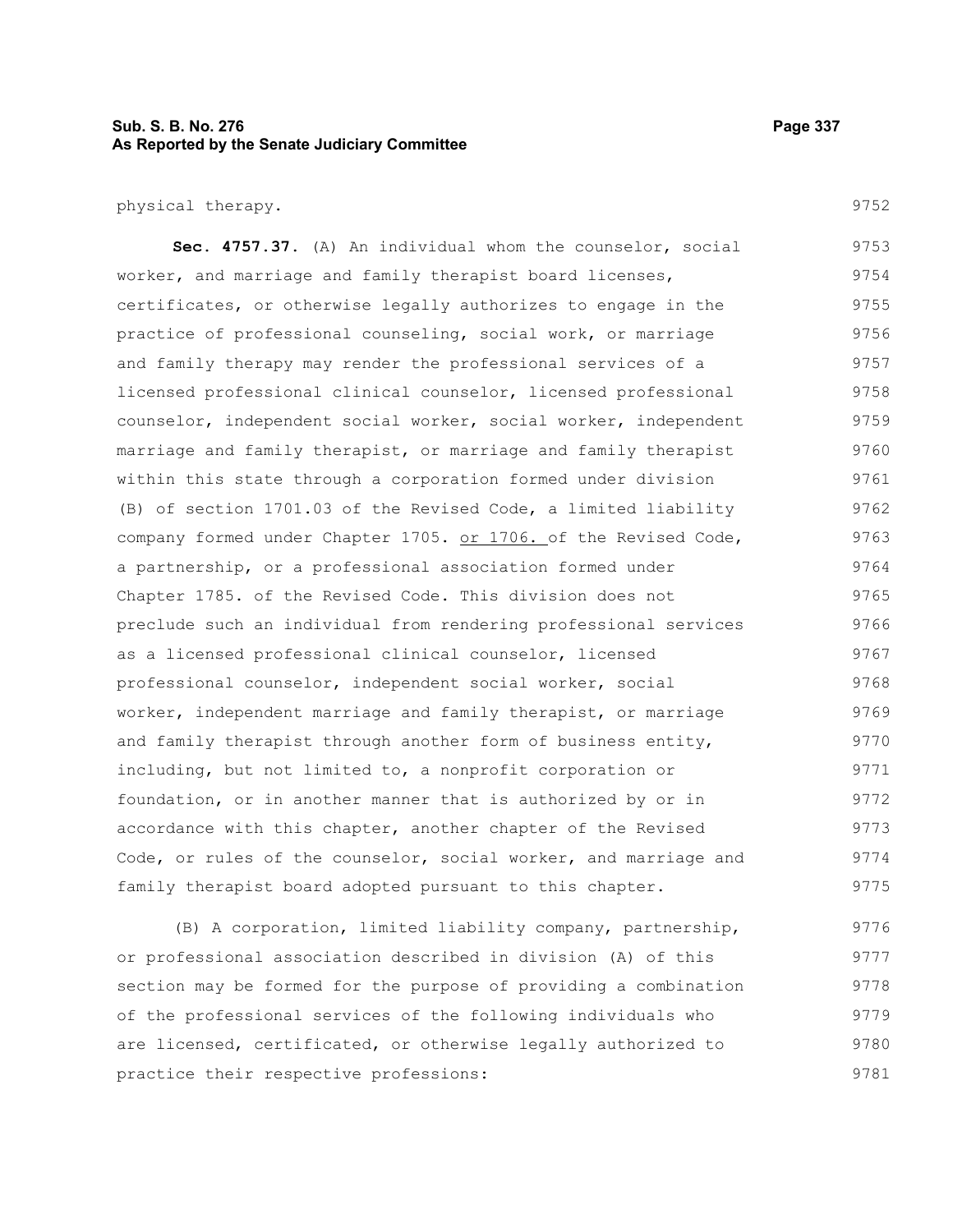# **Sub. S. B. No. 276 Page 338 As Reported by the Senate Judiciary Committee**

(1) Optometrists who are authorized to practice optometry under Chapter 4725. of the Revised Code; (2) Chiropractors who are authorized to practice chiropractic or acupuncture under Chapter 4734. of the Revised Code; (3) Psychologists who are authorized to practice psychology under Chapter 4732. of the Revised Code; (4) Registered or licensed practical nurses who are authorized to practice nursing as registered nurses or as licensed practical nurses under Chapter 4723. of the Revised Code; (5) Pharmacists who are authorized to practice pharmacy under Chapter 4729. of the Revised Code; (6) Physical therapists who are authorized to practice physical therapy under sections 4755.40 to 4755.56 of the Revised Code; (7) Occupational therapists who are authorized to practice occupational therapy under sections 4755.04 to 4755.13 of the Revised Code; (8) Mechanotherapists who are authorized to practice mechanotherapy under section 4731.151 of the Revised Code; (9) Doctors of medicine and surgery, osteopathic medicine and surgery, or podiatric medicine and surgery who are authorized for their respective practices under Chapter 4731. of the Revised Code; (10) Licensed professional clinical counselors, licensed professional counselors, independent social workers, social workers, independent marriage and family therapists, or marriage 9782 9783 9784 9785 9786 9787 9788 9789 9790 9791 9792 9793 9794 9795 9796 9797 9798 9799 9800 9801 9802 9803 9804 9805 9806 9807 9808 9809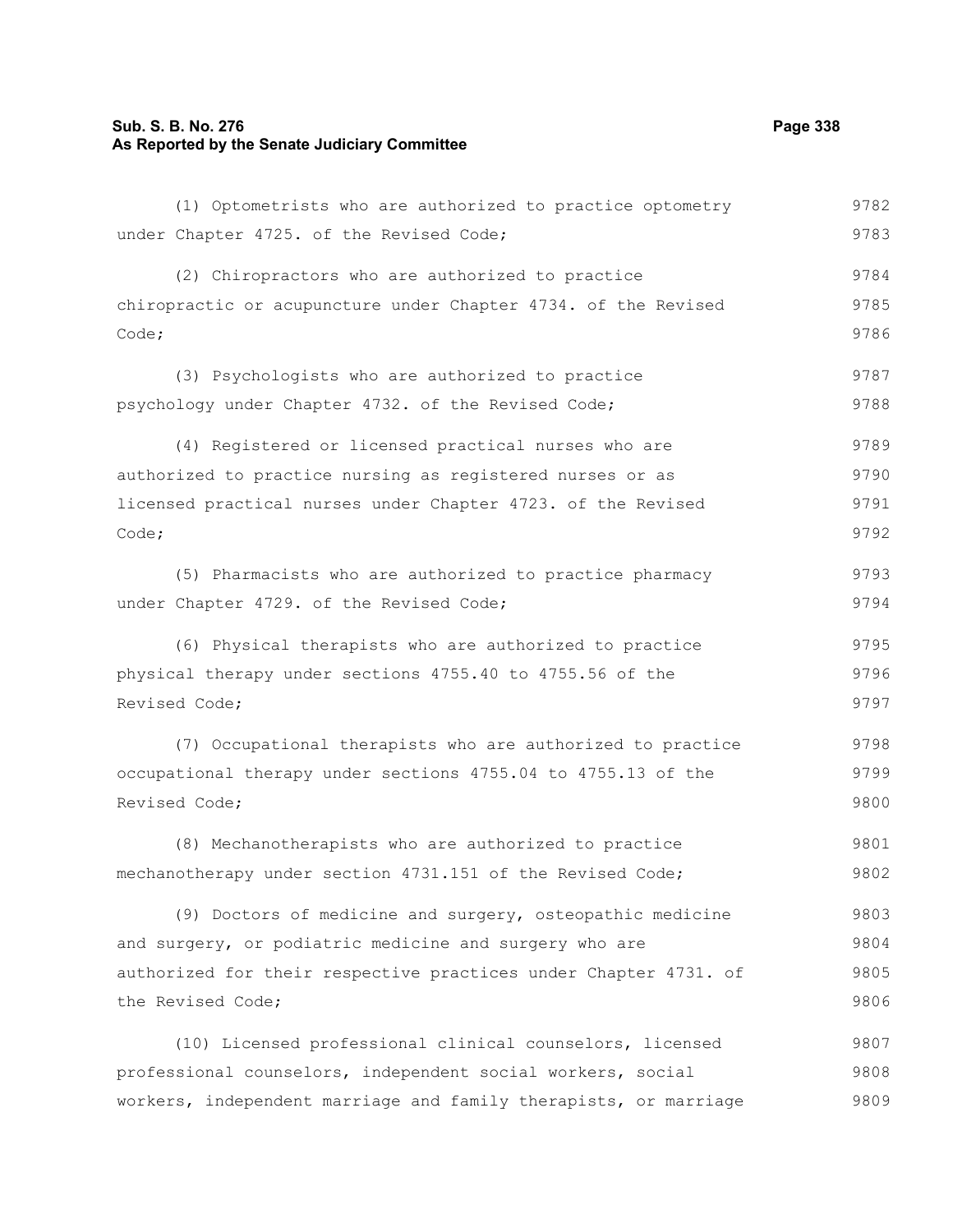## **Sub. S. B. No. 276 Page 339 As Reported by the Senate Judiciary Committee**

and family therapists who are authorized for their respective practices under this chapter. This division applies notwithstanding a provision of a code of ethics applicable to an individual who is a licensed professional clinical counselor, licensed professional counselor, independent social worker, social worker, independent marriage and family therapist, or marriage and family therapist that prohibits the individual from engaging in the individual's practice in combination with a person who is licensed, certificated, or otherwise legally authorized to practice optometry, chiropractic, acupuncture through the state chiropractic board, psychology, nursing, pharmacy, physical therapy, occupational therapy, mechanotherapy, medicine and surgery, osteopathic medicine and surgery, or podiatric medicine and surgery, but who is not also licensed, certificated, or otherwise legally authorized to engage in the practice of professional counseling, social work, or marriage and family therapy. **Sec. 5701.14.** For purposes of Title LVII of the Revised Code: (A) In order to determine a limited liability company's nonprofit status, an entity is operating with a nonprofit purpose under section 1705.02 of the Revised Code or carrying on any nonprofit activity under section 1706.05 of the Revised Code if that entity is organized other than for the pecuniary gain or profit of, and its net earnings or any part of its net earnings are not distributable to, its members, its directors, its officers, or other private persons, except that the payment of reasonable compensation for services rendered, payments and distributions in furtherance of its nonprofit purpose, and the 9810 9811 9812 9813 9814 9815 9816 9817 9818 9819 9820 9821 9822 9823 9824 9825 9826 9827 9828 9829 9830 9831 9832 9833 9834 9835 9836 9837 9838 9839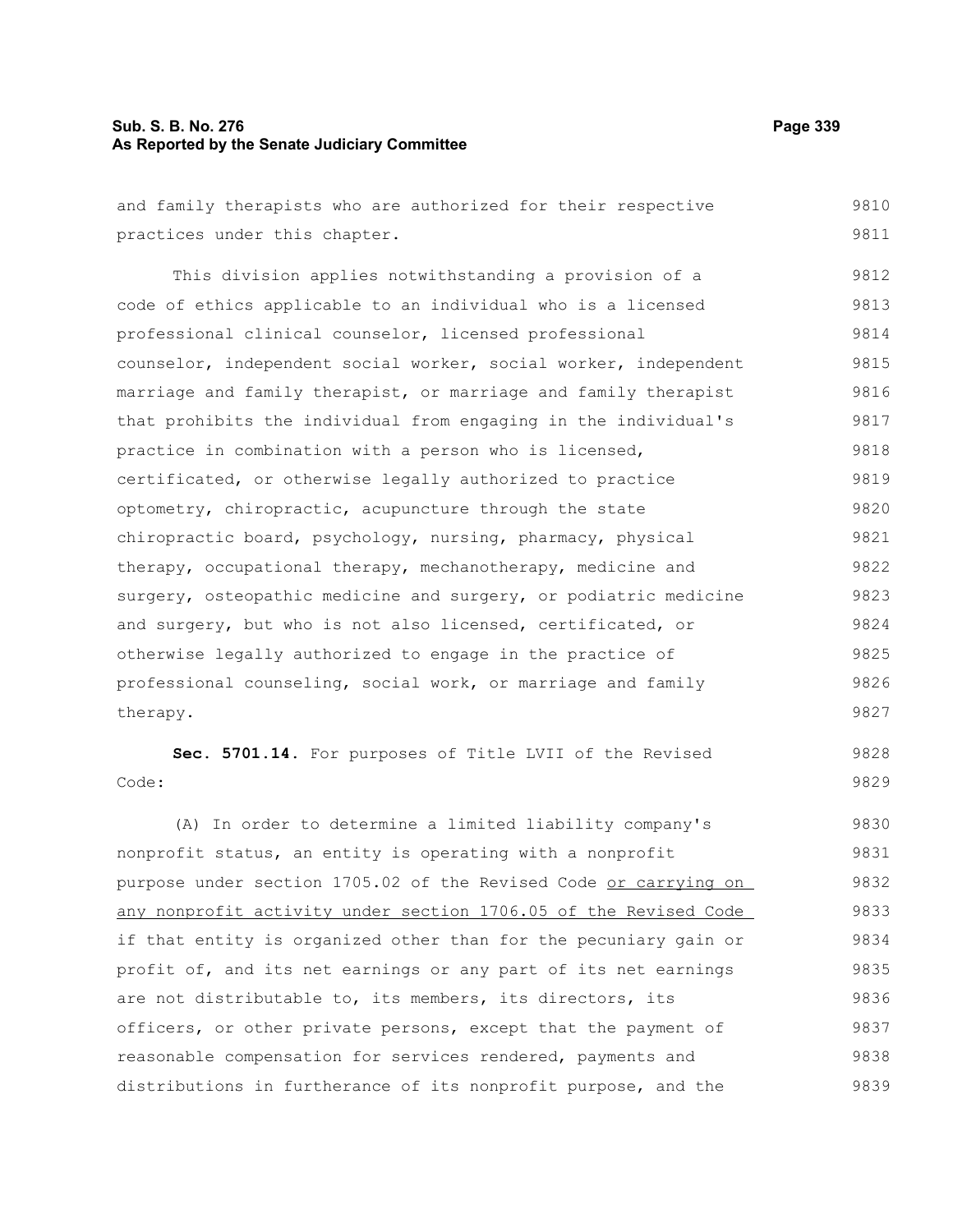### **Sub. S. B. No. 276 Page 340 As Reported by the Senate Judiciary Committee**

distribution of assets on dissolution permitted by section 1702.49 of the Revised Code are not pecuniary gain or profit or distribution of net earnings. In no event shall payments and distributions in furtherance of an entity's nonprofit purpose deprive the entity of its nonprofit status as long as all of the members of that entity are operating with a nonprofit purpose. 9840 9841 9842 9843 9844 9845

(B) A single member limited liability company that operates with a nonprofit purpose, as described in division (A) of this section, shall be treated as part of the same legal entity as its nonprofit member, and all assets and liabilities of that single member limited liability company shall be considered to be that of the nonprofit member. Filings or applications for exemptions or other tax purposes may be made either by the single member limited liability company or its nonprofit member. 9846 9847 9848 9849 9850 9851 9852 9853 9854

**Sec. 5715.19.** (A) As used in this section, "member" has the same meaning as in section 1705.01 or 1706.01 of the Revised Code<sub>ras applicable, and "internet identifier of record" has the</sub> same meaning as in section 9.312 of the Revised Code. 9855 9856 9857 9858

(1) Subject to division (A)(2) of this section, a complaint against any of the following determinations for the current tax year shall be filed with the county auditor on or before the thirty-first day of March of the ensuing tax year or the date of closing of the collection for the first half of real and public utility property taxes for the current tax year, whichever is later: 9859 9860 9861 9862 9863 9864 9865

(a) Any classification made under section 5713.041 of the Revised Code; 9866 9867

(b) Any determination made under section 5713.32 or 9868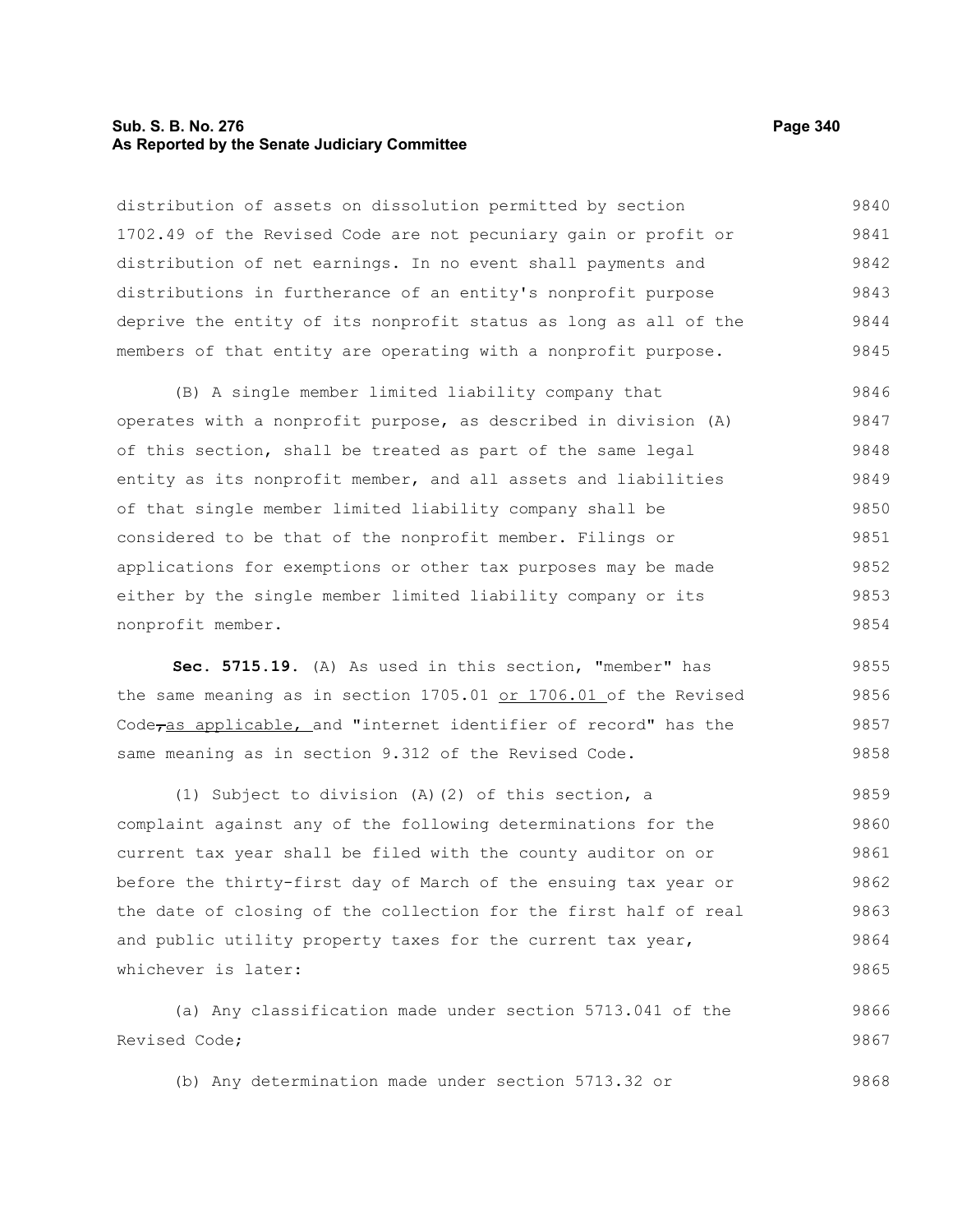# **Sub. S. B. No. 276 Page 341 As Reported by the Senate Judiciary Committee**

| 5713.35 of the Revised Code;                                     | 9869 |
|------------------------------------------------------------------|------|
| (c) Any recoupment charge levied under section 5713.35 of        | 9870 |
| the Revised Code;                                                | 9871 |
| (d) The determination of the total valuation or assessment       | 9872 |
| of any parcel that appears on the tax list, except parcels       | 9873 |
| assessed by the tax commissioner pursuant to section 5727.06 of  | 9874 |
| the Revised Code;                                                | 9875 |
| (e) The determination of the total valuation of any parcel       | 9876 |
| that appears on the agricultural land tax list, except parcels   | 9877 |
| assessed by the tax commissioner pursuant to section 5727.06 of  | 9878 |
| the Revised Code;                                                | 9879 |
| (f) Any determination made under division (A) of section         | 9880 |
| 319.302 of the Revised Code.                                     | 9881 |
| If such a complaint is filed by mail or certified mail,          | 9882 |
| the date of the United States postmark placed on the envelope or | 9883 |
| sender's receipt by the postal service shall be treated as the   | 9884 |
| date of filing. A private meter postmark on an envelope is not a | 9885 |
| valid postmark for purposes of establishing the filing date.     | 9886 |
| Any person owning taxable real property in the county or         | 9887 |
| in a taxing district with territory in the county; such a        | 9888 |
| person's spouse; an individual who is retained by such a person  | 9889 |
| and who holds a designation from a professional assessment       | 9890 |
| organization, such as the institute for professionals in         | 9891 |
| taxation, the national council of property taxation, or the      | 9892 |
| international association of assessing officers; a public        | 9893 |
| accountant who holds a permit under section 4701.10 of the       | 9894 |
| Revised Code, a general or residential real estate appraiser     | 9895 |
| licensed or certified under Chapter 4763. of the Revised Code,   | 9896 |
| or a real estate broker licensed under Chapter 4735. of the      | 9897 |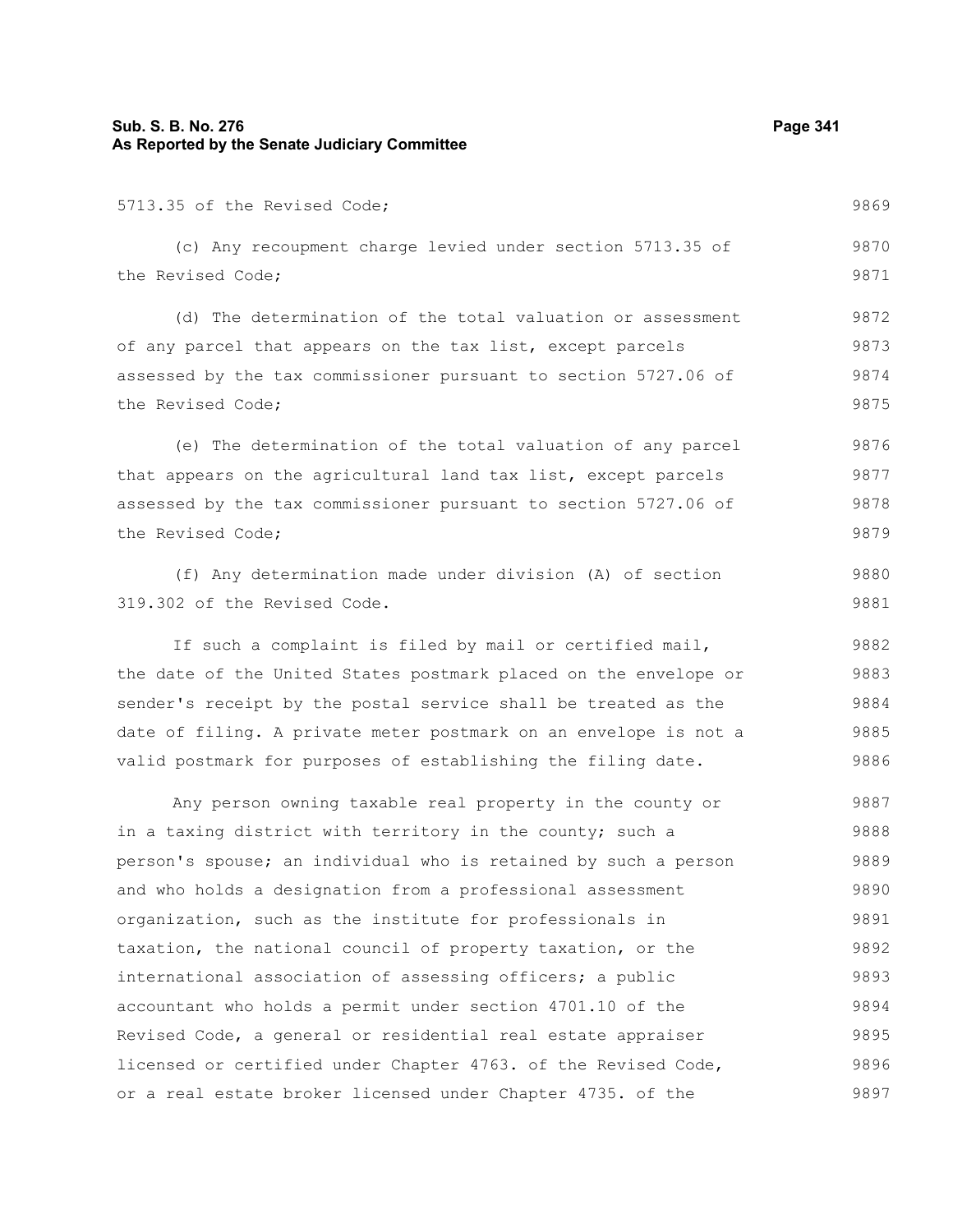# **Sub. S. B. No. 276 Page 342 As Reported by the Senate Judiciary Committee**

Revised Code, who is retained by such a person; if the person is a firm, company, association, partnership, limited liability company, or corporation, an officer, a salaried employee, a partner, or a member of that person; if the person is a trust, a trustee of the trust; the board of county commissioners; the prosecuting attorney or treasurer of the county; the board of township trustees of any township with territory within the county; the board of education of any school district with any territory in the county; or the mayor or legislative authority of any municipal corporation with any territory in the county may file such a complaint regarding any such determination affecting any real property in the county, except that a person owning taxable real property in another county may file such a complaint only with regard to any such determination affecting real property in the county that is located in the same taxing district as that person's real property is located. The county auditor shall present to the county board of revision all complaints filed with the auditor. 9898 9899 9900 9901 9902 9903 9904 9905 9906 9907 9908 9909 9910 9911 9912 9913 9914 9915

(2) As used in division (A)(2) of this section, "interim period" means, for each county, the tax year to which section 5715.24 of the Revised Code applies and each subsequent tax year until the tax year in which that section applies again. 9916 9917 9918 9919

No person, board, or officer shall file a complaint against the valuation or assessment of any parcel that appears on the tax list if it filed a complaint against the valuation or assessment of that parcel for any prior tax year in the same interim period, unless the person, board, or officer alleges that the valuation or assessment should be changed due to one or more of the following circumstances that occurred after the tax lien date for the tax year for which the prior complaint was filed and that the circumstances were not taken into 9920 9921 9922 9923 9924 9925 9926 9927 9928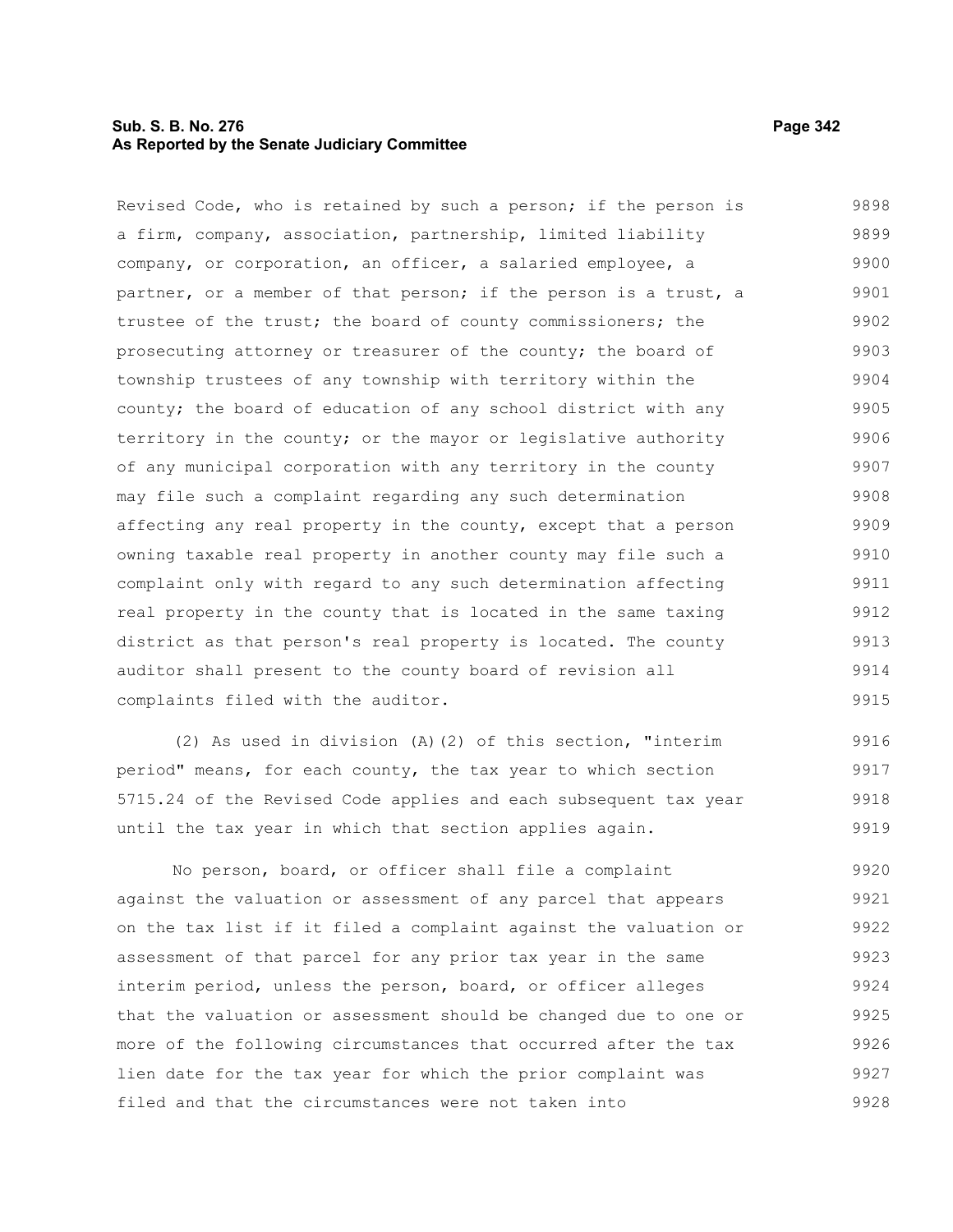| consideration with respect to the prior complaint:        | 9929 |
|-----------------------------------------------------------|------|
| (a) The property was sold in an arm's length transaction, | 9930 |
| as described in section 5713.03 of the Revised Code;      | 9931 |

(b) The property lost value due to some casualty; 9932

(c) Substantial improvement was added to the property; 9933

(d) An increase or decrease of at least fifteen per cent in the property's occupancy has had a substantial economic impact on the property. 9934 9935 9936

(3) If a county board of revision, the board of tax appeals, or any court dismisses a complaint filed under this section or section 5715.13 of the Revised Code for the reason that the act of filing the complaint was the unauthorized practice of law or the person filing the complaint was engaged in the unauthorized practice of law, the party affected by a decrease in valuation or the party's agent, or the person owning taxable real property in the county or in a taxing district with territory in the county, may refile the complaint, notwithstanding division (A)(2) of this section. 9937 9938 9939 9940 9941 9942 9943 9944 9945 9946

(4)(a) No complaint filed under this section or section 5715.13 of the Revised Code shall be dismissed for the reason that the complaint fails to accurately identify the owner of the property that is the subject of the complaint. 9947 9948 9949 9950

(b) If a complaint fails to accurately identify the owner of the property that is the subject of the complaint, the board of revision shall exercise due diligence to ensure the correct property owner is notified as required by divisions (B) and (C) of this section. 9951 9952 9953 9954 9955

(5) Notwithstanding division (A)(2) of this section, a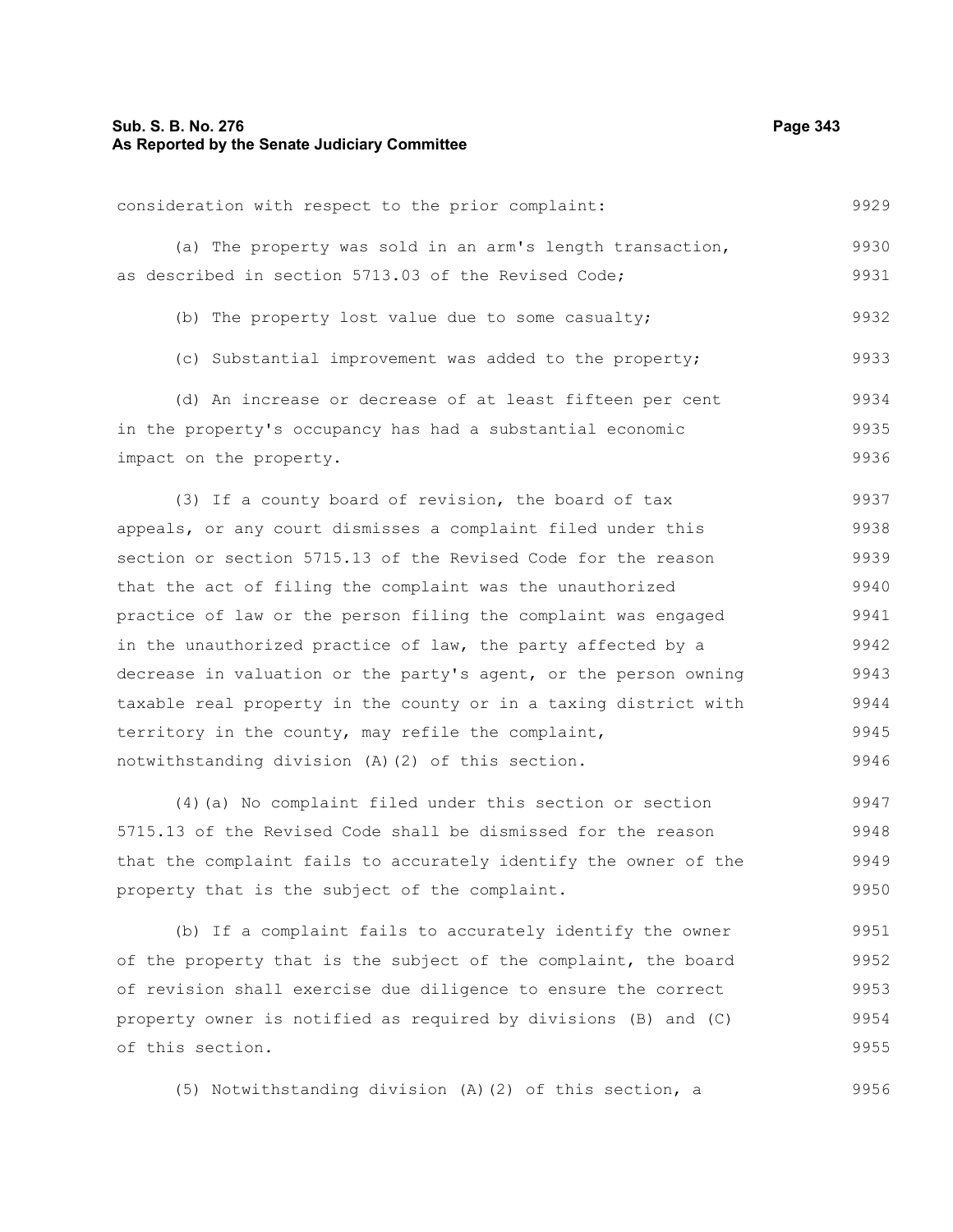## **Sub. S. B. No. 276 Page 344 As Reported by the Senate Judiciary Committee**

person, board, or officer may file a complaint against the valuation or assessment of any parcel that appears on the tax list if it filed a complaint against the valuation or assessment of that parcel for any prior tax year in the same interim period if the person, board, or officer withdrew the complaint before the complaint was heard by the board. 9957 9958 9959 9960 9961 9962

(B) Within thirty days after the last date such complaints may be filed, the auditor shall give notice of each complaint in which the stated amount of overvaluation, undervaluation, discriminatory valuation, illegal valuation, or incorrect determination is at least seventeen thousand five hundred dollars to each property owner whose property is the subject of the complaint, if the complaint was not filed by the owner or the owner's spouse, and to each board of education whose school district may be affected by the complaint. Within thirty days after receiving such notice, a board of education; a property owner; the owner's spouse; an individual who is retained by such an owner and who holds a designation from a professional assessment organization, such as the institute for professionals in taxation, the national council of property taxation, or the international association of assessing officers; a public accountant who holds a permit under section 4701.10 of the Revised Code, a general or residential real estate appraiser licensed or certified under Chapter 4763. of the Revised Code, or a real estate broker licensed under Chapter 4735. of the Revised Code, who is retained by such a person; or, if the property owner is a firm, company, association, partnership, limited liability company, corporation, or trust, an officer, a salaried employee, a partner, a member, or trustee of that property owner, may file a complaint in support of or objecting to the amount of alleged overvaluation, undervaluation, 9963 9964 9965 9966 9967 9968 9969 9970 9971 9972 9973 9974 9975 9976 9977 9978 9979 9980 9981 9982 9983 9984 9985 9986 9987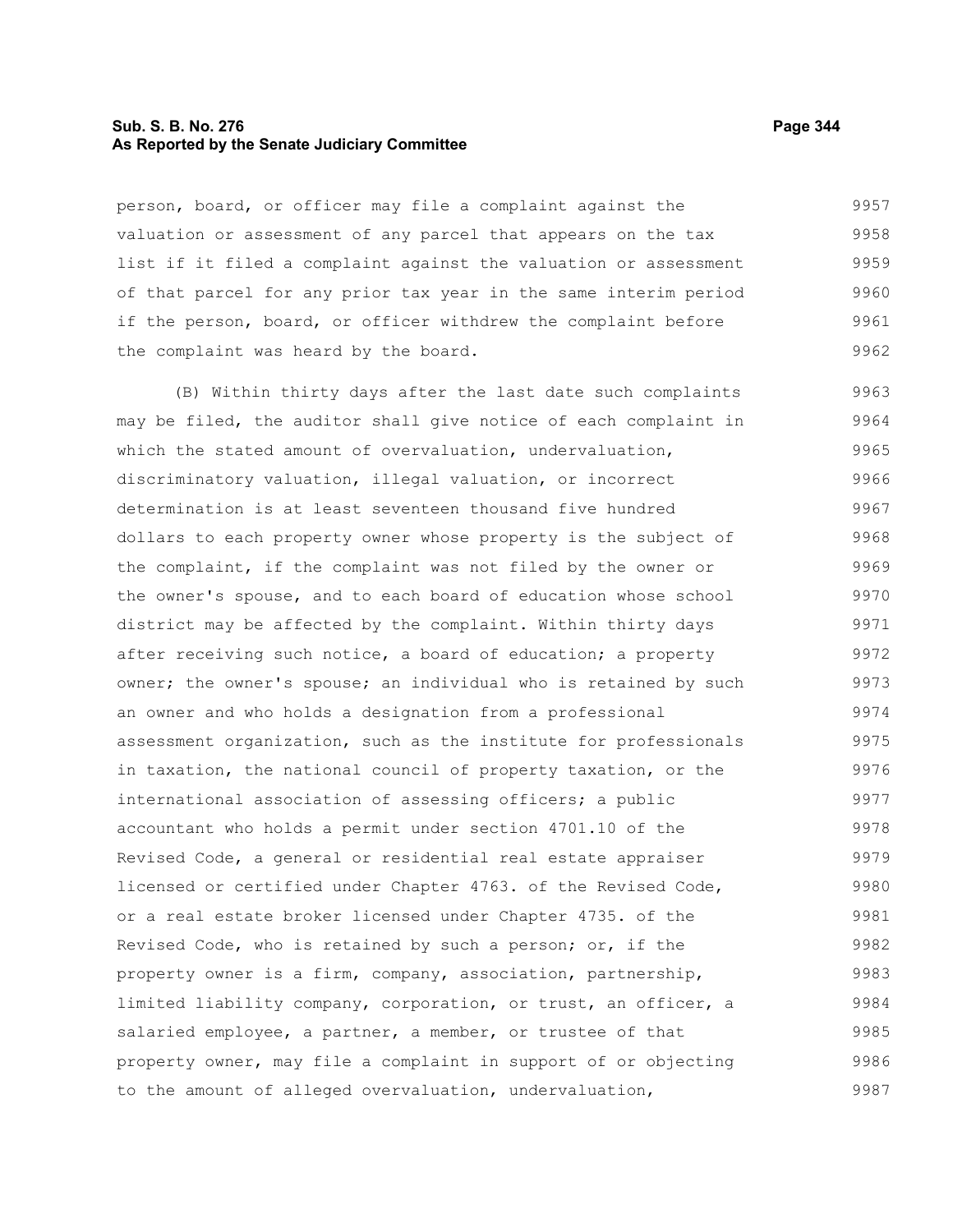#### **Sub. S. B. No. 276 Page 345 As Reported by the Senate Judiciary Committee**

discriminatory valuation, illegal valuation, or incorrect determination stated in a previously filed complaint or objecting to the current valuation. Upon the filing of a complaint under this division, the board of education or the property owner shall be made a party to the action. 9988 9989 9990 9991 9992

(C) Each board of revision shall notify any complainant and also the property owner, if the property owner's address is known, when a complaint is filed by one other than the property owner, not less than ten days prior to the hearing, either by certified mail or, if the board has record of an internet identifier of record associated with the owner, by ordinary mail and by that internet identifier of record of the time and place the same will be heard. The board of revision shall hear and render its decision on a complaint within ninety days after the filing thereof with the board, except that if a complaint is filed within thirty days after receiving notice from the auditor as provided in division (B) of this section, the board shall hear and render its decision within ninety days after such filing. 9993 9994 9995 9996 9997 9998 9999 10000 10001 10002 10003 10004 10005 10006

(D) The determination of any such complaint shall relate back to the date when the lien for taxes or recoupment charges for the current year attached or the date as of which liability for such year was determined. Liability for taxes and recoupment charges for such year and each succeeding year until the complaint is finally determined and for any penalty and interest for nonpayment thereof within the time required by law shall be based upon the determination, valuation, or assessment as finally determined. Each complaint shall state the amount of overvaluation, undervaluation, discriminatory valuation, illegal valuation, or incorrect classification or determination upon which the complaint is based. The treasurer shall accept any 10007 10008 10009 10010 10011 10012 10013 10014 10015 10016 10017 10018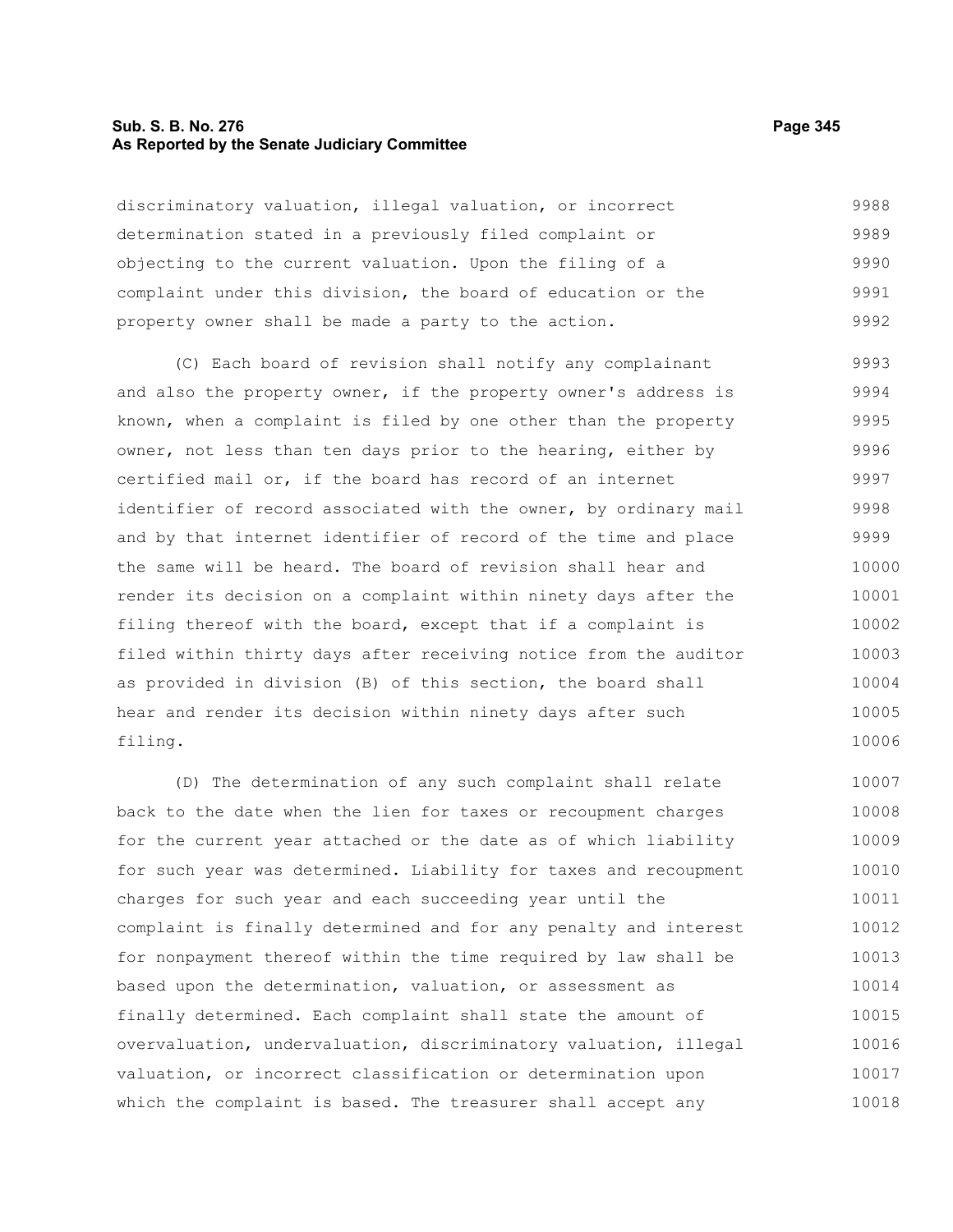# **Sub. S. B. No. 276 Page 346 As Reported by the Senate Judiciary Committee**

amount tendered as taxes or recoupment charge upon property concerning which a complaint is then pending, computed upon the claimed valuation as set forth in the complaint. If a complaint filed under this section for the current year is not determined by the board within the time prescribed for such determination, the complaint and any proceedings in relation thereto shall be continued by the board as a valid complaint for any ensuing year until such complaint is finally determined by the board or upon any appeal from a decision of the board. In such case, the original complaint shall continue in effect without further filing by the original taxpayer, the original taxpayer's assignee, or any other person or entity authorized to file a complaint under this section. 10019 10020 10021 10022 10023 10024 10025 10026 10027 10028 10029 10030 10031

(E) If a taxpayer files a complaint as to the classification, valuation, assessment, or any determination affecting the taxpayer's own property and tenders less than the full amount of taxes or recoupment charges as finally determined, an interest charge shall accrue as follows: 10032 10033 10034 10035 10036

(1) If the amount finally determined is less than the amount billed but more than the amount tendered, the taxpayer shall pay interest at the rate per annum prescribed by section 5703.47 of the Revised Code, computed from the date that the taxes were due on the difference between the amount finally determined and the amount tendered. This interest charge shall be in lieu of any penalty or interest charge under section 323.121 of the Revised Code unless the taxpayer failed to file a complaint and tender an amount as taxes or recoupment charges within the time required by this section, in which case section 323.121 of the Revised Code applies. 10037 10038 10039 10040 10041 10042 10043 10044 10045 10046 10047

(2) If the amount of taxes finally determined is equal to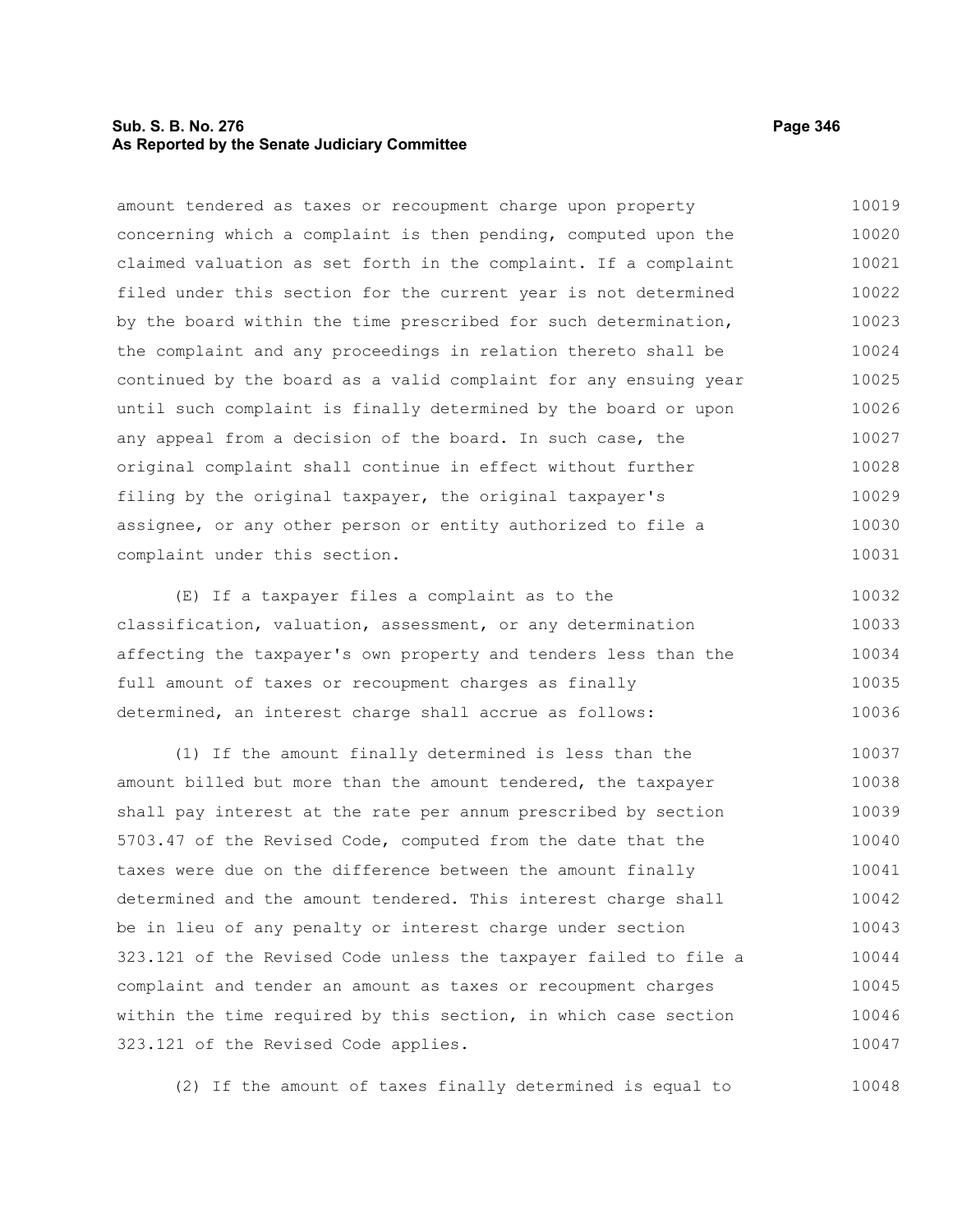## **Sub. S. B. No. 276 Page 347 As Reported by the Senate Judiciary Committee**

or greater than the amount billed and more than the amount tendered, the taxpayer shall pay interest at the rate prescribed by section 5703.47 of the Revised Code from the date the taxes were due on the difference between the amount finally determined and the amount tendered, such interest to be in lieu of any interest charge but in addition to any penalty prescribed by section 323.121 of the Revised Code. 10049 10050 10051 10052 10053 10054 10055

(F) Upon request of a complainant, the tax commissioner shall determine the common level of assessment of real property in the county for the year stated in the request that is not valued under section 5713.31 of the Revised Code, which common level of assessment shall be expressed as a percentage of true value and the common level of assessment of lands valued under such section, which common level of assessment shall also be expressed as a percentage of the current agricultural use value of such lands. Such determination shall be made on the basis of the most recent available sales ratio studies of the commissioner and such other factual data as the commissioner deems pertinent. 10056 10057 10058 10059 10060 10061 10062 10063 10064 10065 10066 10067

(G) A complainant shall provide to the board of revision all information or evidence within the complainant's knowledge or possession that affects the real property that is the subject of the complaint. A complainant who fails to provide such information or evidence is precluded from introducing it on appeal to the board of tax appeals or the court of common pleas, except that the board of tax appeals or court may admit and consider the evidence if the complainant shows good cause for the complainant's failure to provide the information or evidence to the board of revision. 10068 10069 10070 10071 10072 10073 10074 10075 10076 10077

(H) In case of the pendency of any proceeding in court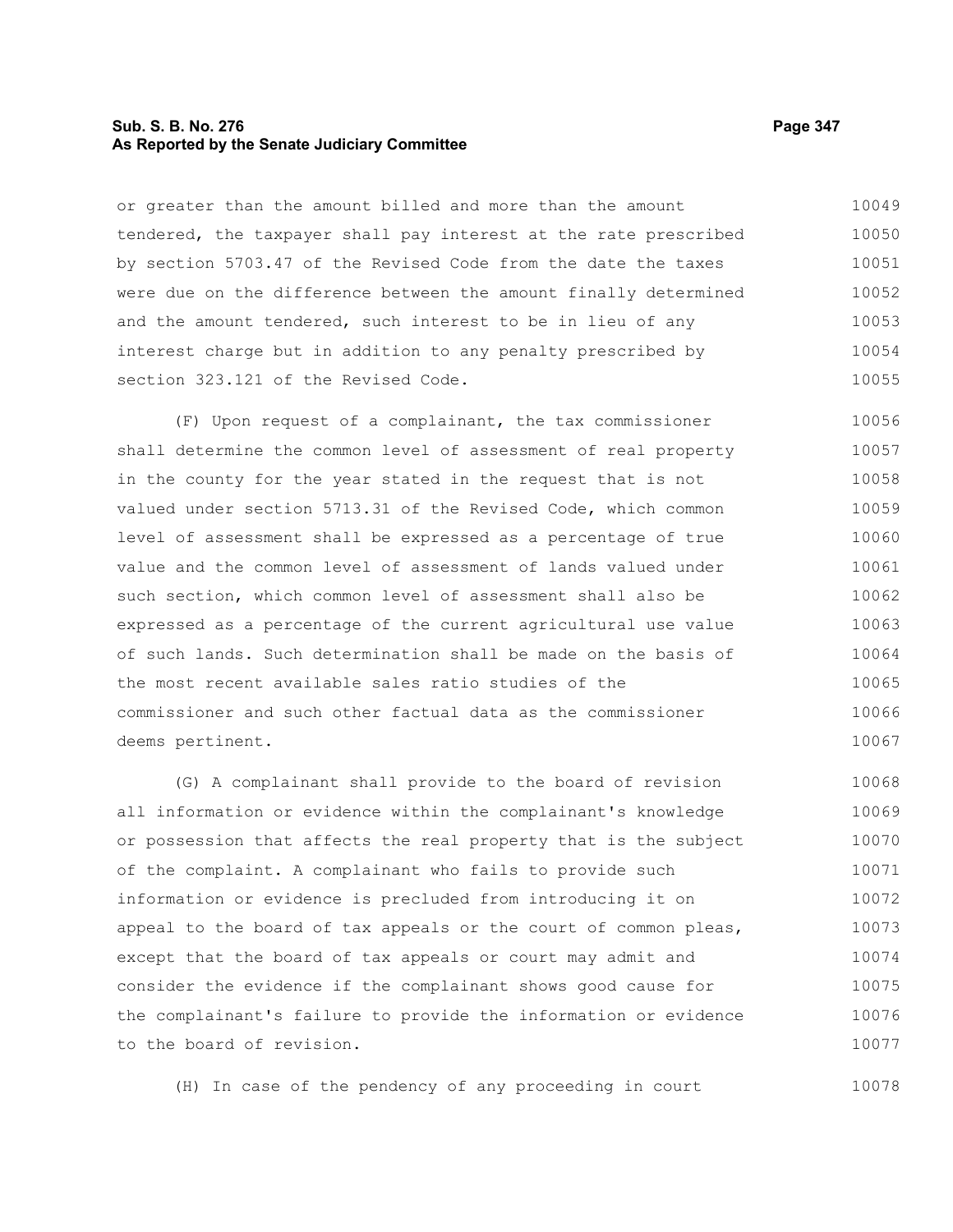## **Sub. S. B. No. 276 Page 348 As Reported by the Senate Judiciary Committee**

based upon an alleged excessive, discriminatory, or illegal valuation or incorrect classification or determination, the taxpayer may tender to the treasurer an amount as taxes upon property computed upon the claimed valuation as set forth in the complaint to the court. The treasurer may accept the tender. If the tender is not accepted, no penalty shall be assessed because of the nonpayment of the full taxes assessed. **Sec. 5733.04.** As used in this chapter: (A) "Issued and outstanding shares of stock" applies to nonprofit corporations, as provided in section 5733.01 of the Revised Code, and includes, but is not limited to, membership certificates and other instruments evidencing ownership of an interest in such nonprofit corporations, and with respect to a financial institution that does not have capital stock, "issued and outstanding shares of stock" includes, but is not limited to, ownership interests of depositors in the capital employed in such an institution. (B) "Taxpayer" means a corporation subject to the tax imposed by section 5733.06 of the Revised Code. (C) "Resident" means a corporation organized under the laws of this state. (D) "Commercial domicile" means the principal place from which the trade or business of the taxpayer is directed or managed. (E) "Taxable year" means the period prescribed by division (A) of section 5733.031 of the Revised Code upon the net income of which the value of the taxpayer's issued and outstanding shares of stock is determined under division (B) of section 5733.05 of the Revised Code or the period prescribed by division 10079 10080 10081 10082 10083 10084 10085 10086 10087 10088 10089 10090 10091 10092 10093 10094 10095 10096 10097 10098 10099 10100 10101 10102 10103 10104 10105 10106 10107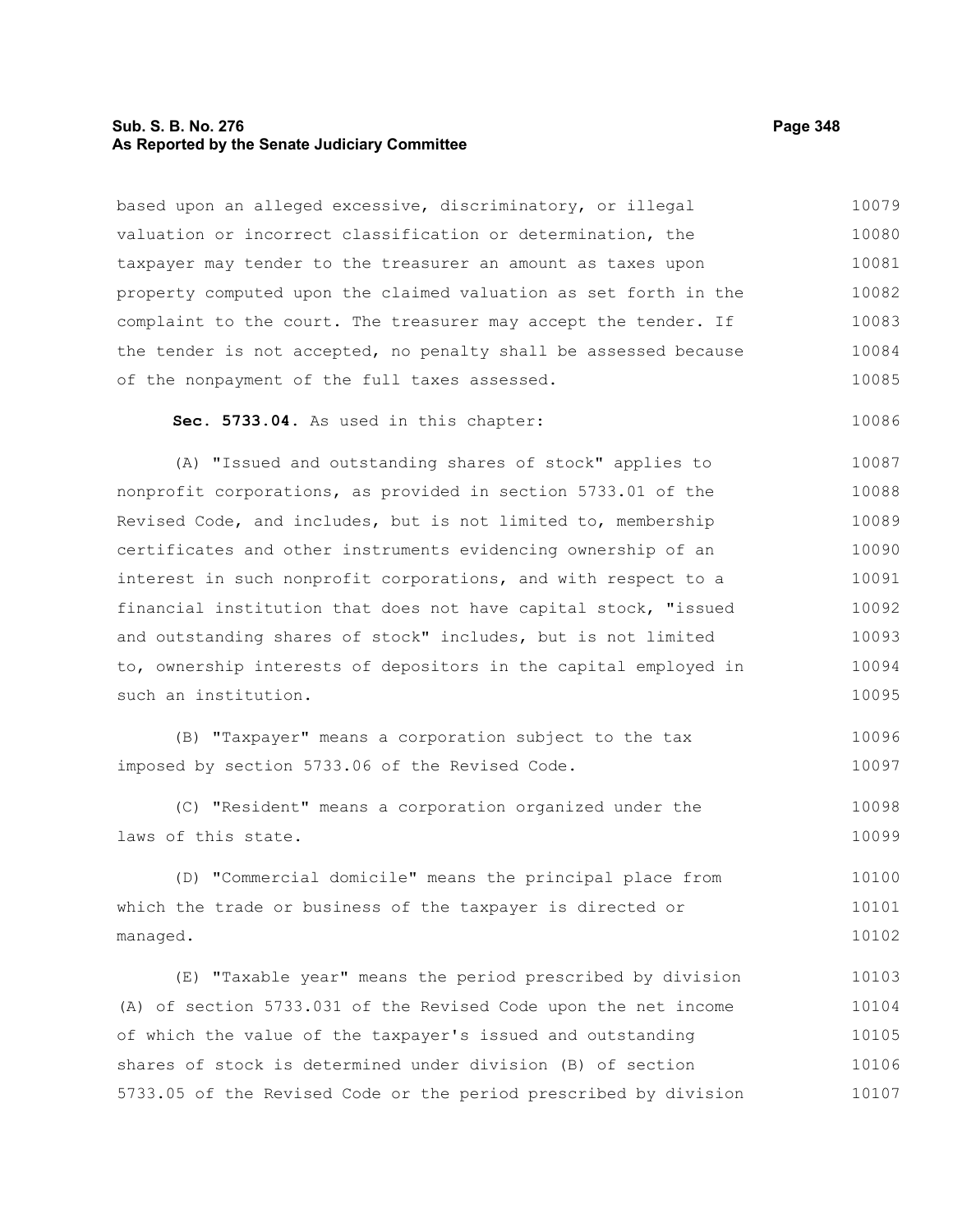# **Sub. S. B. No. 276 Page 349 As Reported by the Senate Judiciary Committee**

(A) of section 5733.031 of the Revised Code that immediately precedes the date as of which the total value of the corporation is determined under division (A) or (C) of section 5733.05 of the Revised Code. 10108 10109 10110 10111

(F) "Tax year" means the calendar year in and for which the tax imposed by section 5733.06 of the Revised Code is required to be paid. 10112 10113 10114

(G) "Internal Revenue Code" means the "Internal Revenue Code of 1986," 100 Stat. 2085, 26 U.S.C.A. 1, as amended. 10115 10116

(H) "Federal income tax" means the income tax imposed by the Internal Revenue Code. 10117 10118

(I) Except as provided in section 5733.058 of the Revised Code, "net income" means the taxpayer's taxable income before operating loss deduction and special deductions, as required to be reported for the taxpayer's taxable year under the Internal Revenue Code, subject to the following adjustments: 10119 10120 10121 10122 10123

(1)(a) Deduct any net operating loss incurred in any taxable years ending in 1971 or thereafter, but exclusive of any net operating loss incurred in taxable years ending prior to January 1, 1971. This deduction shall not be allowed in any tax year commencing before December 31, 1973, but shall be carried over and allowed in tax years commencing after December 31, 1973, until fully utilized in the next succeeding taxable year or years in which the taxpayer has net income, but in no case for more than the designated carryover period as described in division (I)(1)(b) of this section. The amount of such net operating loss, as determined under the allocation and apportionment provisions of section 5733.051 and division (B) of section 5733.05 of the Revised Code for the year in which the 10124 10125 10126 10127 10128 10129 10130 10131 10132 10133 10134 10135 10136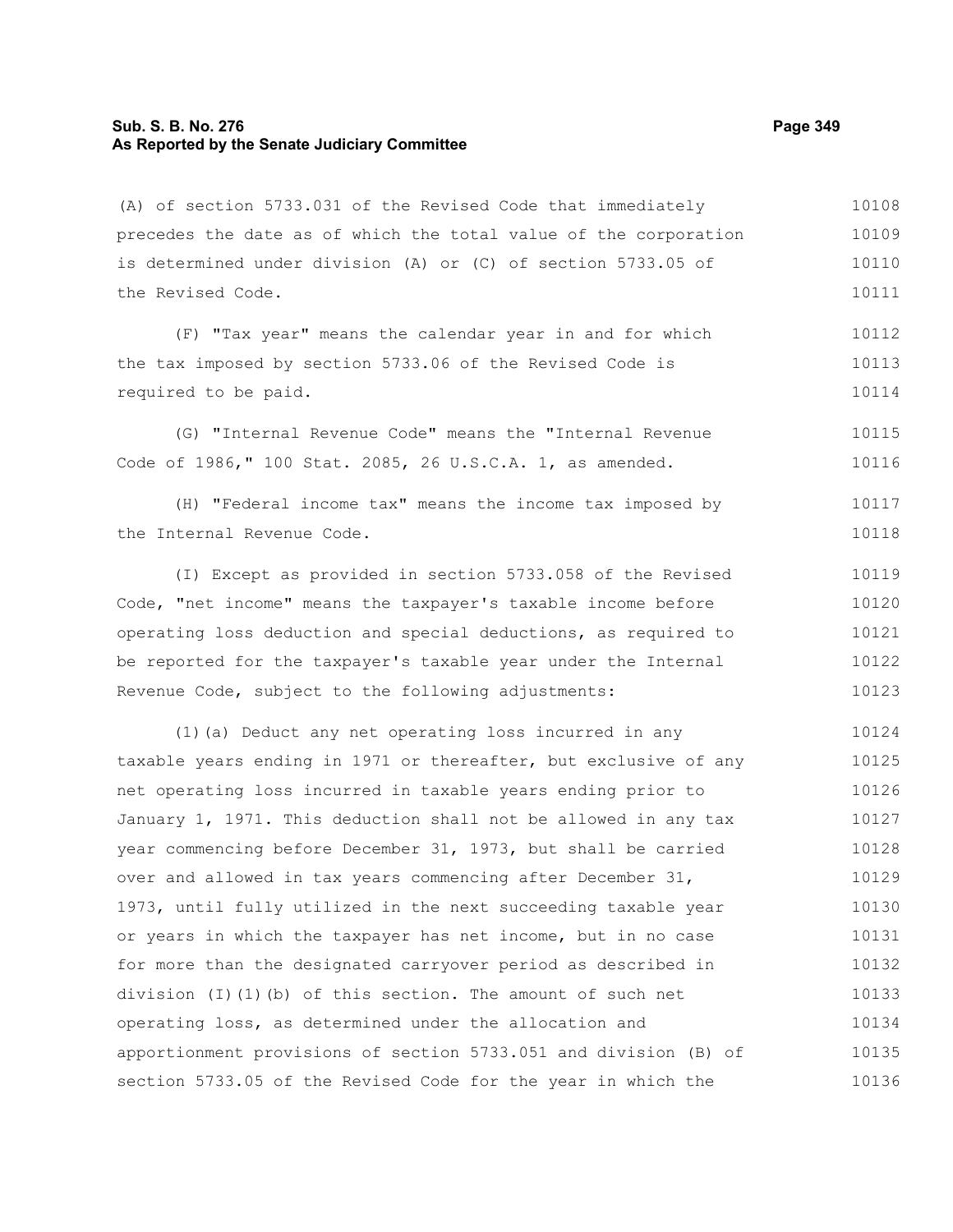## **Sub. S. B. No. 276 Page 350 As Reported by the Senate Judiciary Committee**

net operating loss occurs, shall be deducted from net income, as determined under the allocation and apportionment provisions of section 5733.051 and division (B) of section 5733.05 of the Revised Code, to the extent necessary to reduce net income to zero with the remaining unused portion of the deduction, if any, carried forward to the remaining years of the designated carryover period as described in division (I)(1)(b) of this section, or until fully utilized, whichever occurs first. 10137 10138 10139 10140 10141 10142 10143 10144

(b) For losses incurred in taxable years ending on or before December 31, 1981, the designated carryover period shall be the five consecutive taxable years after the taxable year in which the net operating loss occurred. For losses incurred in taxable years ending on or after January 1, 1982, and beginning before August 6, 1997, the designated carryover period shall be the fifteen consecutive taxable years after the taxable year in which the net operating loss occurs. For losses incurred in taxable years beginning on or after August 6, 1997, the designated carryover period shall be the twenty consecutive taxable years after the taxable year in which the net operating loss occurs. 10145 10146 10147 10148 10149 10150 10151 10152 10153 10154 10155 10156

(c) The tax commissioner may require a taxpayer to furnish any information necessary to support a claim for deduction under division (I)(1)(a) of this section and no deduction shall be allowed unless the information is furnished. 10157 10158 10159 10160

(2) Deduct any amount included in net income by application of section 78 or 951 of the Internal Revenue Code, amounts received for royalties, technical or other services derived from sources outside the United States, and dividends received from a subsidiary, associate, or affiliated corporation that neither transacts any substantial portion of its business 10161 10162 10163 10164 10165 10166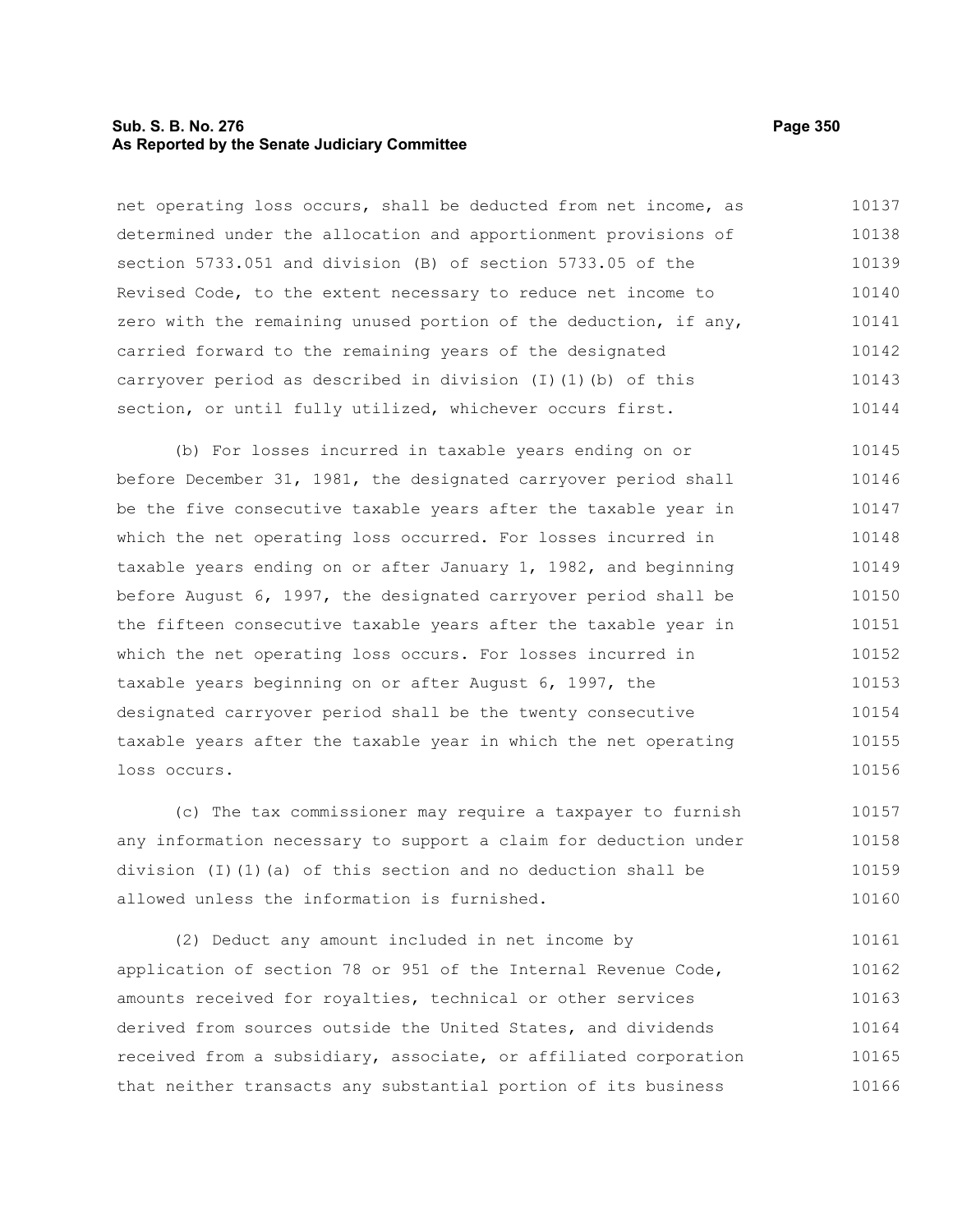## **Sub. S. B. No. 276 Page 351 As Reported by the Senate Judiciary Committee**

nor regularly maintains any substantial portion of its assets within the United States. For purposes of determining net foreign source income deductible under division (I)(2) of this section, the amount of gross income from all such sources other than dividend income and income derived by application of section 78 or 951 of the Internal Revenue Code shall be reduced by: 10167 10168 10169 10170 10171 10172 10173

(a) The amount of any reimbursed expenses for personal services performed by employees of the taxpayer for the subsidiary, associate, or affiliated corporation; 10174 10175 10176

|                            |  |  |  | (b) Ten per cent of the amount of royalty income and |  | 10177 |
|----------------------------|--|--|--|------------------------------------------------------|--|-------|
| technical assistance fees; |  |  |  |                                                      |  | 10178 |

(c) Fifteen per cent of the amount of all other income. 10179

The amounts described in divisions (I)(2)(a) to (c) of this section are deemed to be the expenses attributable to the production of deductible foreign source income unless the taxpayer shows, by clear and convincing evidence, less actual expenses, or the tax commissioner shows, by clear and convincing evidence, more actual expenses. 10180 10181 10182 10183 10184 10185

(3) Add any loss or deduct any gain resulting from the sale, exchange, or other disposition of a capital asset, or an asset described in section 1231 of the Internal Revenue Code, to the extent that such loss or gain occurred prior to the first taxable year on which the tax provided for in section 5733.06 of the Revised Code is computed on the corporation's net income. For purposes of division (I)(3) of this section, the amount of the prior loss or gain shall be measured by the difference between the original cost or other basis of the asset and the fair market value as of the beginning of the first taxable year 10186 10187 10188 10189 10190 10191 10192 10193 10194 10195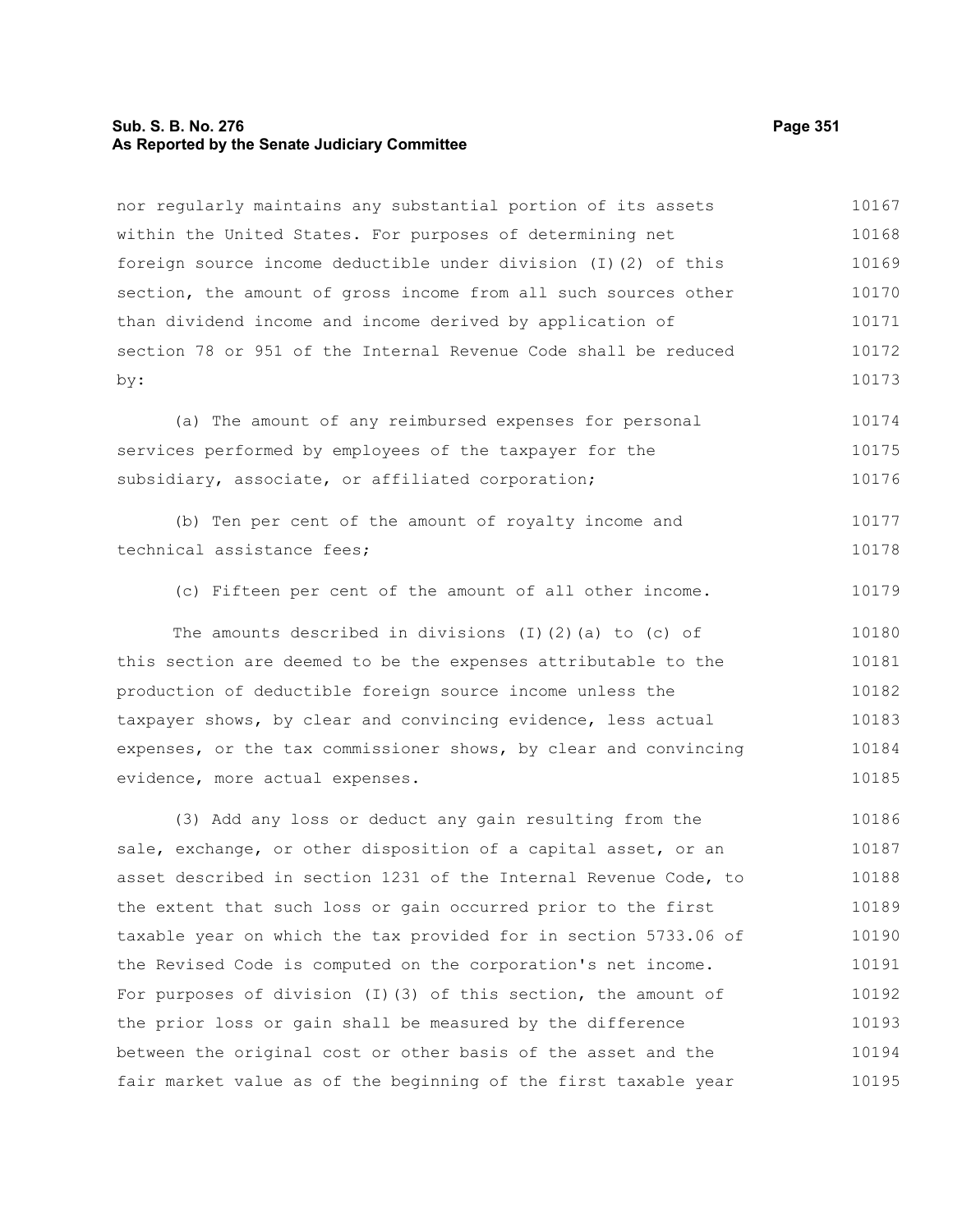# **Sub. S. B. No. 276 Page 352 As Reported by the Senate Judiciary Committee**

on which the tax provided for in section 5733.06 of the Revised Code is computed on the corporation's net income. At the option of the taxpayer, the amount of the prior loss or gain may be a percentage of the gain or loss, which percentage shall be determined by multiplying the gain or loss by a fraction, the numerator of which is the number of months from the acquisition of the asset to the beginning of the first taxable year on which the fee provided in section 5733.06 of the Revised Code is computed on the corporation's net income, and the denominator of which is the number of months from the acquisition of the asset to the sale, exchange, or other disposition of the asset. The adjustments described in this division do not apply to any gain or loss where the gain or loss is recognized by a qualifying taxpayer, as defined in section 5733.0510 of the Revised Code, with respect to a qualifying taxable event, as defined in that section. 10196 10197 10198 10199 10200 10201 10202 10203 10204 10205 10206 10207 10208 10209 10210 10211

(4) Deduct the dividend received deduction provided by section 243 of the Internal Revenue Code. 10212 10213

(5) Deduct any interest or interest equivalent on public obligations and purchase obligations to the extent included in federal taxable income. As used in divisions (I)(5) and (6) of this section, "public obligations," "purchase obligations," and "interest or interest equivalent" have the same meanings as in section 5709.76 of the Revised Code. 10214 10215 10216 10217 10218 10219

(6) Add any loss or deduct any gain resulting from the sale, exchange, or other disposition of public obligations to the extent included in federal taxable income. 10220 10221 10222

(7) To the extent not otherwise allowed, deduct any dividends or distributions received by a taxpayer from a public utility, excluding an electric company and a combined company, 10223 10224 10225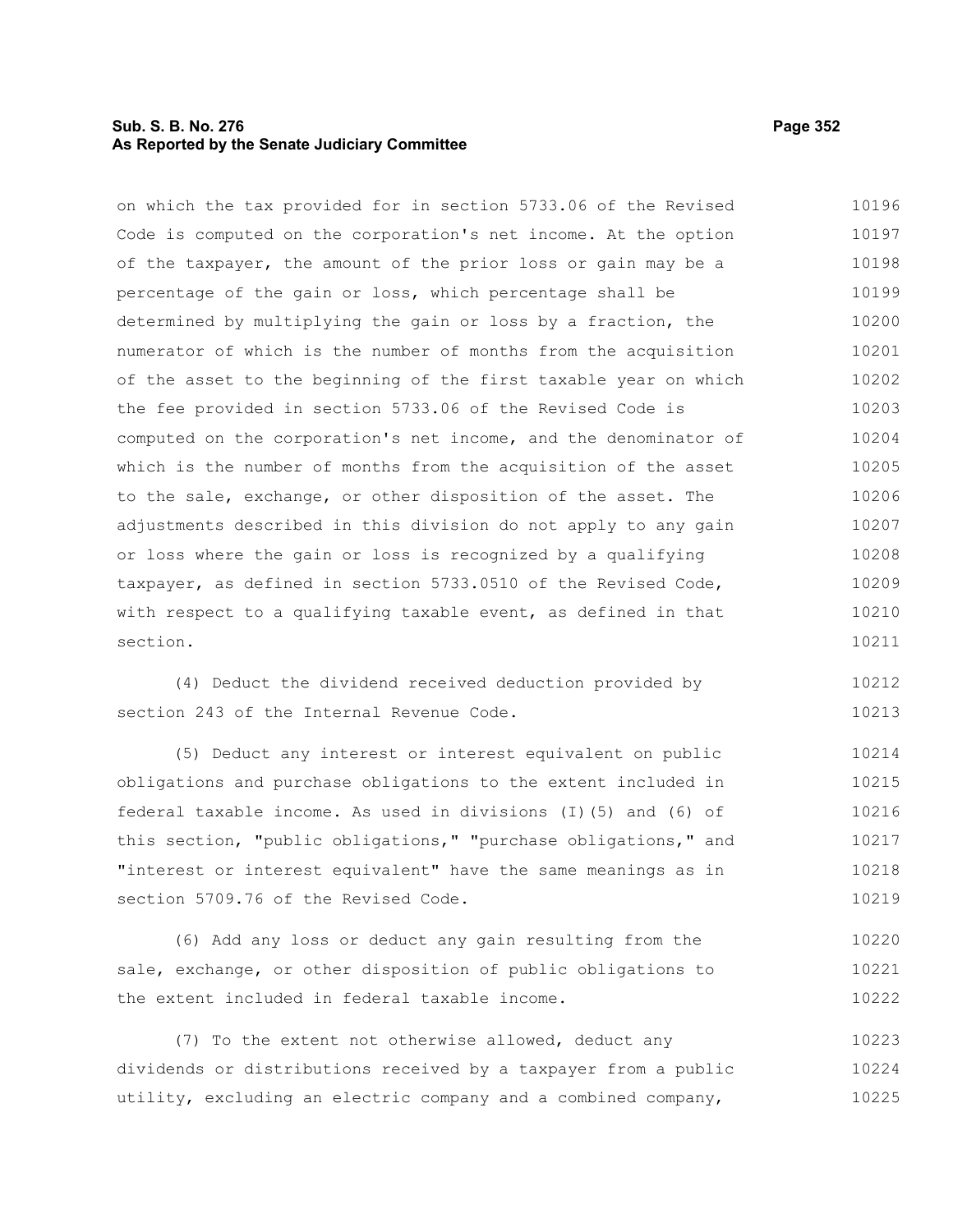# **Sub. S. B. No. 276 Page 353 As Reported by the Senate Judiciary Committee**

and, for tax years 2005 and thereafter, a telephone company, if the taxpayer owns at least eighty per cent of the issued and outstanding common stock of the public utility. As used in division (I)(7) of this section, "public utility" means a public utility as defined in Chapter 5727. of the Revised Code, whether or not the public utility is doing business in the state. 10226 10227 10228 10229 10230 10231

(8) To the extent not otherwise allowed, deduct any dividends received by a taxpayer from an insurance company, if the taxpayer owns at least eighty per cent of the issued and outstanding common stock of the insurance company. As used in division (I)(8) of this section, "insurance company" means an insurance company that is taxable under Chapter 5725. or 5729. of the Revised Code. 10232 10233 10234 10235 10236 10237 10238

(9) Deduct expenditures for modifying existing buildings or structures to meet American national standards institute standard A-117.1-1961 (R-1971), as amended; provided, that no deduction shall be allowed to the extent that such deduction is not permitted under federal law or under rules of the tax commissioner. Those deductions as are allowed may be taken over a period of five years. The tax commissioner shall adopt rules under Chapter 119. of the Revised Code establishing reasonable limitations on the extent that expenditures for modifying existing buildings or structures are attributable to the purpose of making the buildings or structures accessible to and usable by physically handicapped persons. 10239 10240 10241 10242 10243 10244 10245 10246 10247 10248 10249 10250

(10) Deduct the amount of wages and salaries, if any, not otherwise allowable as a deduction but that would have been allowable as a deduction in computing federal taxable income before operating loss deduction and special deductions for the taxable year, had the targeted jobs credit allowed and 10251 10252 10253 10254 10255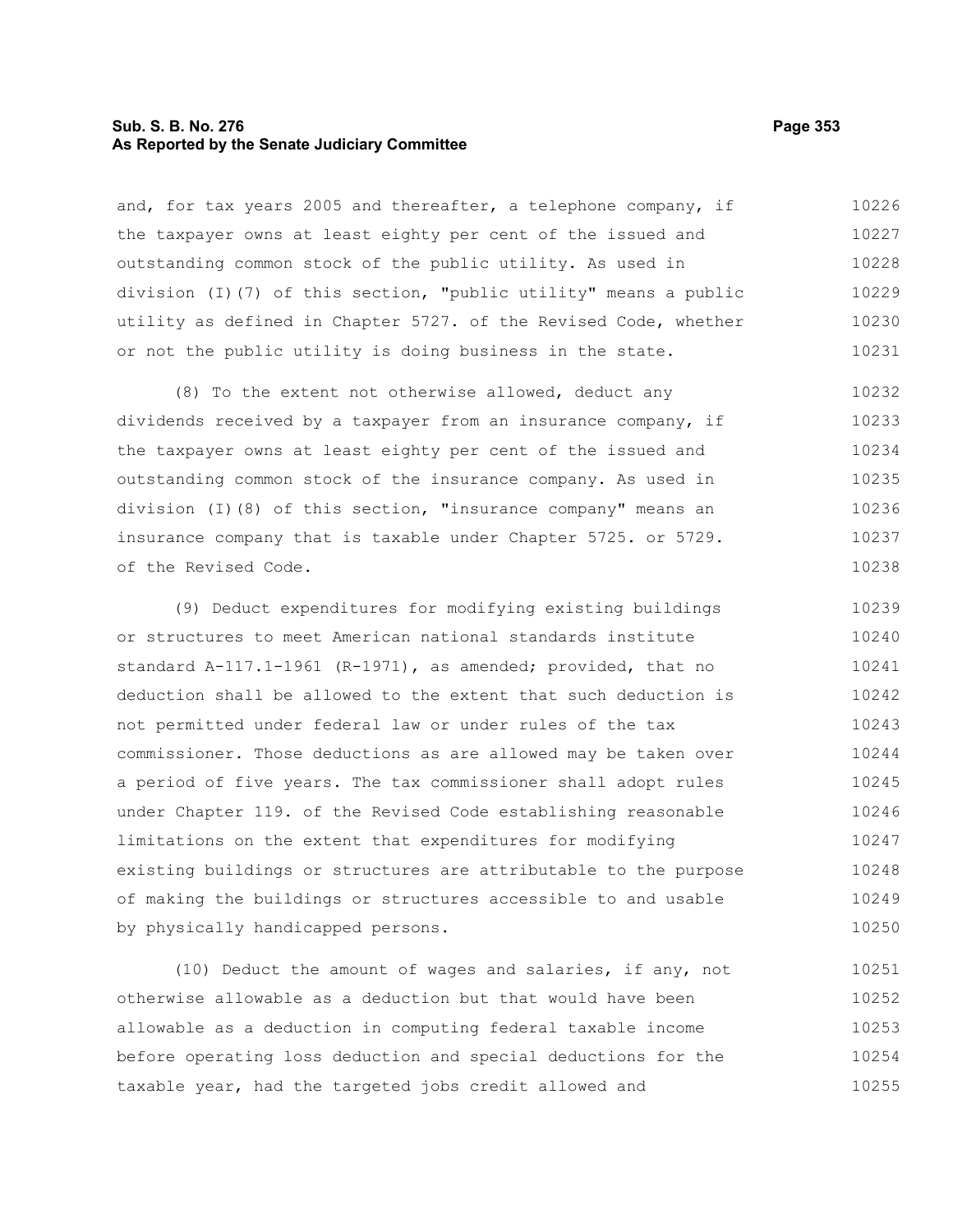# **Sub. S. B. No. 276 Page 354 As Reported by the Senate Judiciary Committee**

determined under sections 38, 51, and 52 of the Internal Revenue Code not been in effect. 10256 10257

(11) Deduct net interest income on obligations of the United States and its territories and possessions or of any authority, commission, or instrumentality of the United States to the extent the laws of the United States prohibit inclusion of the net interest for purposes of determining the value of the taxpayer's issued and outstanding shares of stock under division (B) of section 5733.05 of the Revised Code. As used in division (I)(11) of this section, "net interest" means interest net of any expenses taken on the federal income tax return that would not have been allowed under section 265 of the Internal Revenue Code if the interest were exempt from federal income tax. 10258 10259 10260 10261 10262 10263 10264 10265 10266 10267 10268

(12)(a) Except as set forth in division (I)(12)(d) of this section, to the extent not included in computing the taxpayer's federal taxable income before operating loss deduction and special deductions, add gains and deduct losses from direct or indirect sales, exchanges, or other dispositions, made by a related entity who is not a taxpayer, of the taxpayer's indirect, beneficial, or constructive investment in the stock or debt of another entity, unless the gain or loss has been included in computing the federal taxable income before operating loss deduction and special deductions of another taxpayer with a more closely related investment in the stock or debt of the other entity. The amount of gain added or loss deducted shall not exceed the product obtained by multiplying such gain or loss by the taxpayer's proportionate share, directly, indirectly, beneficially, or constructively, of the outstanding stock of the related entity immediately prior to the direct or indirect sale, exchange, or other disposition. 10269 10270 10271 10272 10273 10274 10275 10276 10277 10278 10279 10280 10281 10282 10283 10284 10285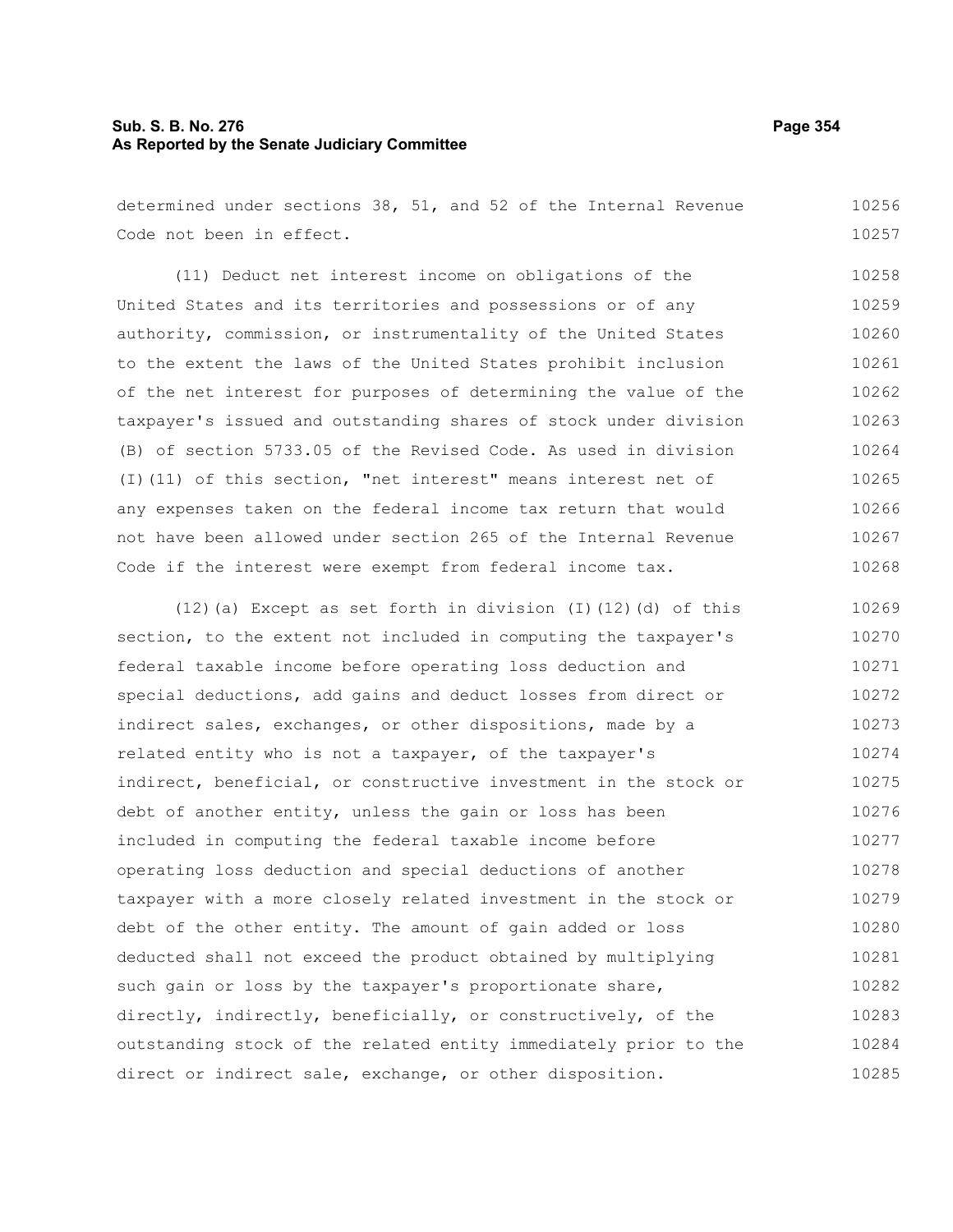# **Sub. S. B. No. 276 Page 355 As Reported by the Senate Judiciary Committee**

(b) Except as set forth in division (I)(12)(e) of this section, to the extent not included in computing the taxpayer's federal taxable income before operating loss deduction and special deductions, add gains and deduct losses from direct or indirect sales, exchanges, or other dispositions made by a related entity who is not a taxpayer, of intangible property other than stock, securities, and debt, if such property was owned, or used in whole or in part, at any time prior to or at the time of the sale, exchange, or disposition by either the taxpayer or by a related entity that was a taxpayer at any time during the related entity's ownership or use of such property, unless the gain or loss has been included in computing the federal taxable income before operating loss deduction and special deductions of another taxpayer with a more closely related ownership or use of such intangible property. The amount of gain added or loss deducted shall not exceed the product obtained by multiplying such gain or loss by the taxpayer's proportionate share, directly, indirectly, beneficially, or constructively, of the outstanding stock of the related entity immediately prior to the direct or indirect sale, exchange, or other disposition. 10286 10287 10288 10289 10290 10291 10292 10293 10294 10295 10296 10297 10298 10299 10300 10301 10302 10303 10304 10305 10306

(c) As used in division (I)(12) of this section, "related entity" means those entities described in divisions (I)(12)(c) (i) to (iii) of this section: 10307 10308 10309

(i) An individual stockholder, or a member of the stockholder's family enumerated in section 318 of the Internal Revenue Code, if the stockholder and the members of the stockholder's family own, directly, indirectly, beneficially, or constructively, in the aggregate, at least fifty per cent of the value of the taxpayer's outstanding stock; 10310 10311 10312 10313 10314 10315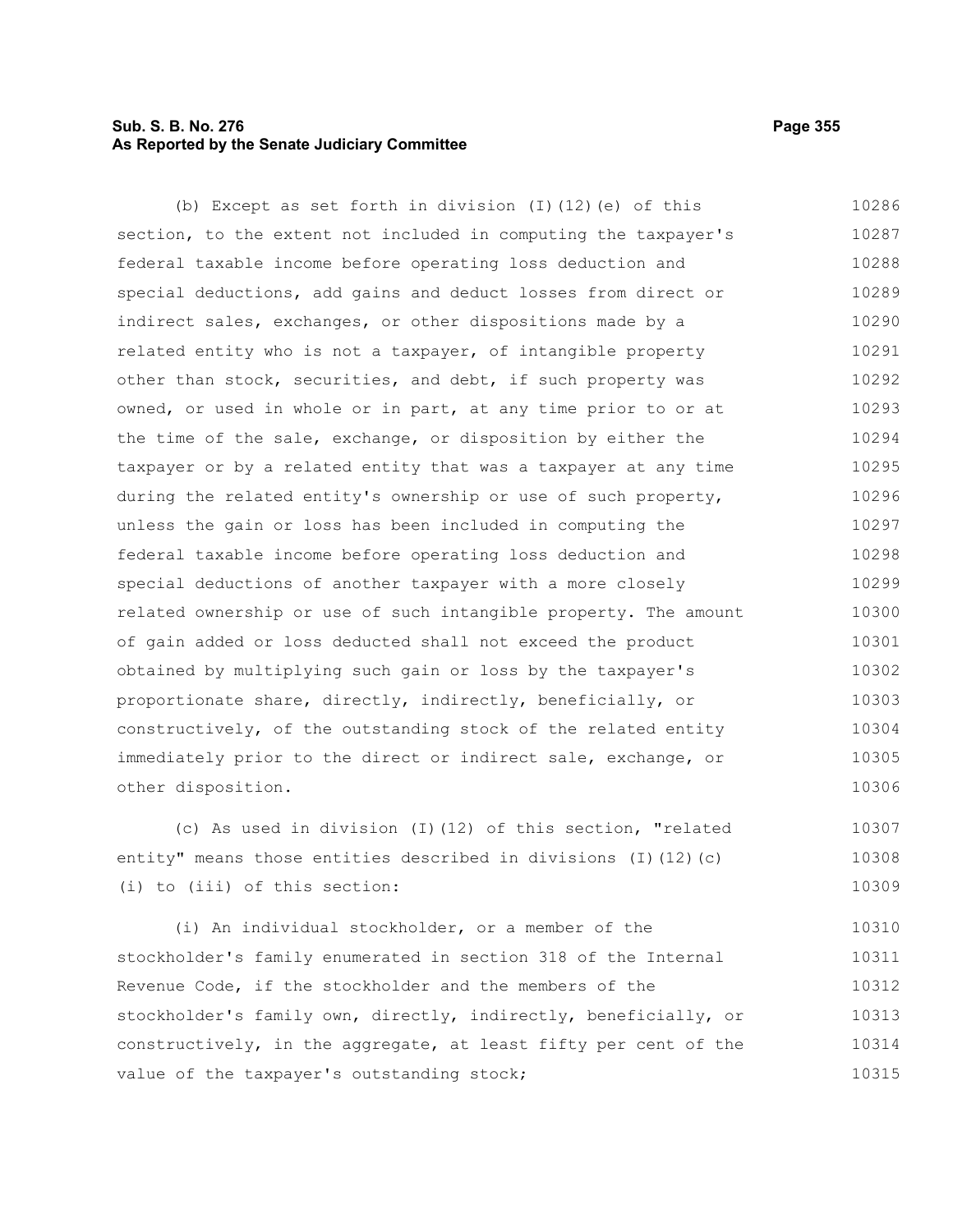# **Sub. S. B. No. 276 Page 356 As Reported by the Senate Judiciary Committee**

(ii) A stockholder, or a stockholder's partnership, estate, trust, or corporation, if the stockholder and the stockholder's partnerships, estates, trusts, and corporations own directly, indirectly, beneficially, or constructively, in the aggregate, at least fifty per cent of the value of the taxpayer's outstanding stock; 10316 10317 10318 10319 10320 10321

(iii) A corporation, or a party related to the corporation in a manner that would require an attribution of stock from the corporation to the party or from the party to the corporation under division (I)(12)(c)(iv) of this section, if the taxpayer owns, directly, indirectly, beneficially, or constructively, at least fifty per cent of the value of the corporation's outstanding stock. 10322 10323 10324 10325 10326 10327 10328

(iv) The attribution rules of section 318 of the Internal Revenue Code apply for purposes of determining whether the ownership requirements in divisions (I)(12)(c)(i) to (iii) of this section have been met. 10329 10330 10331 10332

(d) For purposes of the adjustments required by division (I)(12)(a) of this section, the term "investment in the stock or debt of another entity" means only those investments where the taxpayer and the taxpayer's related entities directly, indirectly, beneficially, or constructively own, in the aggregate, at any time during the twenty-four month period commencing one year prior to the direct or indirect sale, exchange, or other disposition of such investment at least fifty per cent or more of the value of either the outstanding stock or such debt of such other entity. 10333 10334 10335 10336 10337 10338 10339 10340 10341 10342

(e) For purposes of the adjustments required by division (I)(12)(b) of this section, the term "related entity" excludes all of the following: 10343 10344 10345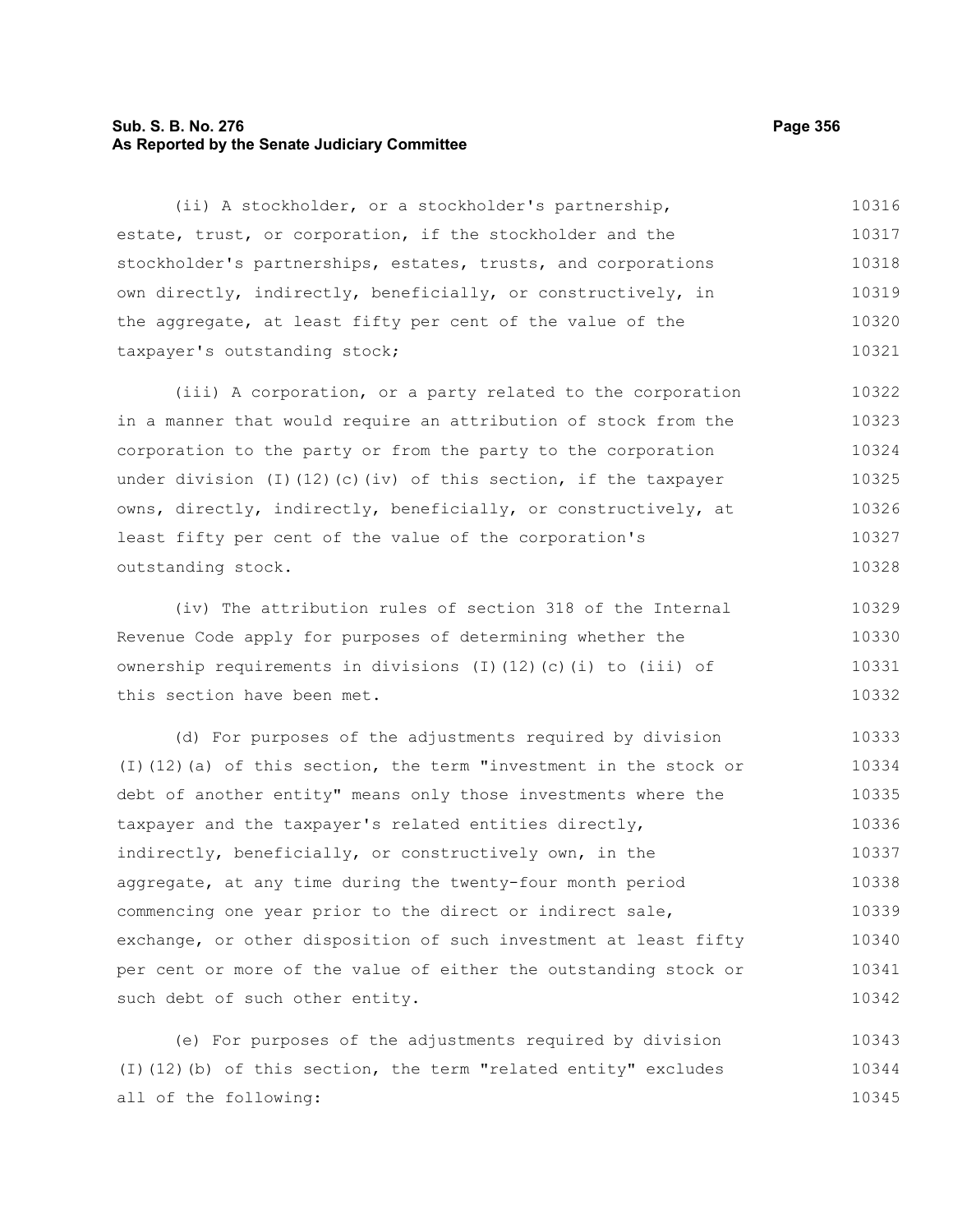## **Sub. S. B. No. 276 Page 357 As Reported by the Senate Judiciary Committee**

(i) Foreign corporations as defined in section 7701 of the Internal Revenue Code; (ii) Foreign partnerships as defined in section 7701 of the Internal Revenue Code; (iii) Corporations, partnerships, estates, and trusts created or organized in or under the laws of the Commonwealth of Puerto Rico or any possession of the United States; (iv) Foreign estates and foreign trusts as defined in section 7701 of the Internal Revenue Code. The exclusions described in divisions (I)(12)(e)(i) to (iv) of this section do not apply if the corporation, partnership, estate, or trust is described in any one of divisions  $(C)$  (1) to (5) of section 5733.042 of the Revised Code. (f) Nothing in division (I)(12) of this section shall require or permit a taxpayer to add any gains or deduct any losses described in divisions  $(I)(12)(f)(i)$  and  $(ii)$  of this section: (i) Gains or losses recognized for federal income tax purposes by an individual, estate, or trust without regard to the attribution rules described in division (I)(12)(c) of this section; (ii) A related entity's gains or losses described in division (I)(12)(b) of this section if the taxpayer's ownership of or use of such intangible property was limited to a period not exceeding nine months and was attributable to a transaction or a series of transactions executed in accordance with the election or elections made by the taxpayer or a related entity pursuant to section 338 of the Internal Revenue Code. 10346 10347 10348 10349 10350 10351 10352 10353 10354 10355 10356 10357 10358 10359 10360 10361 10362 10363 10364 10365 10366 10367 10368 10369 10370 10371 10372 10373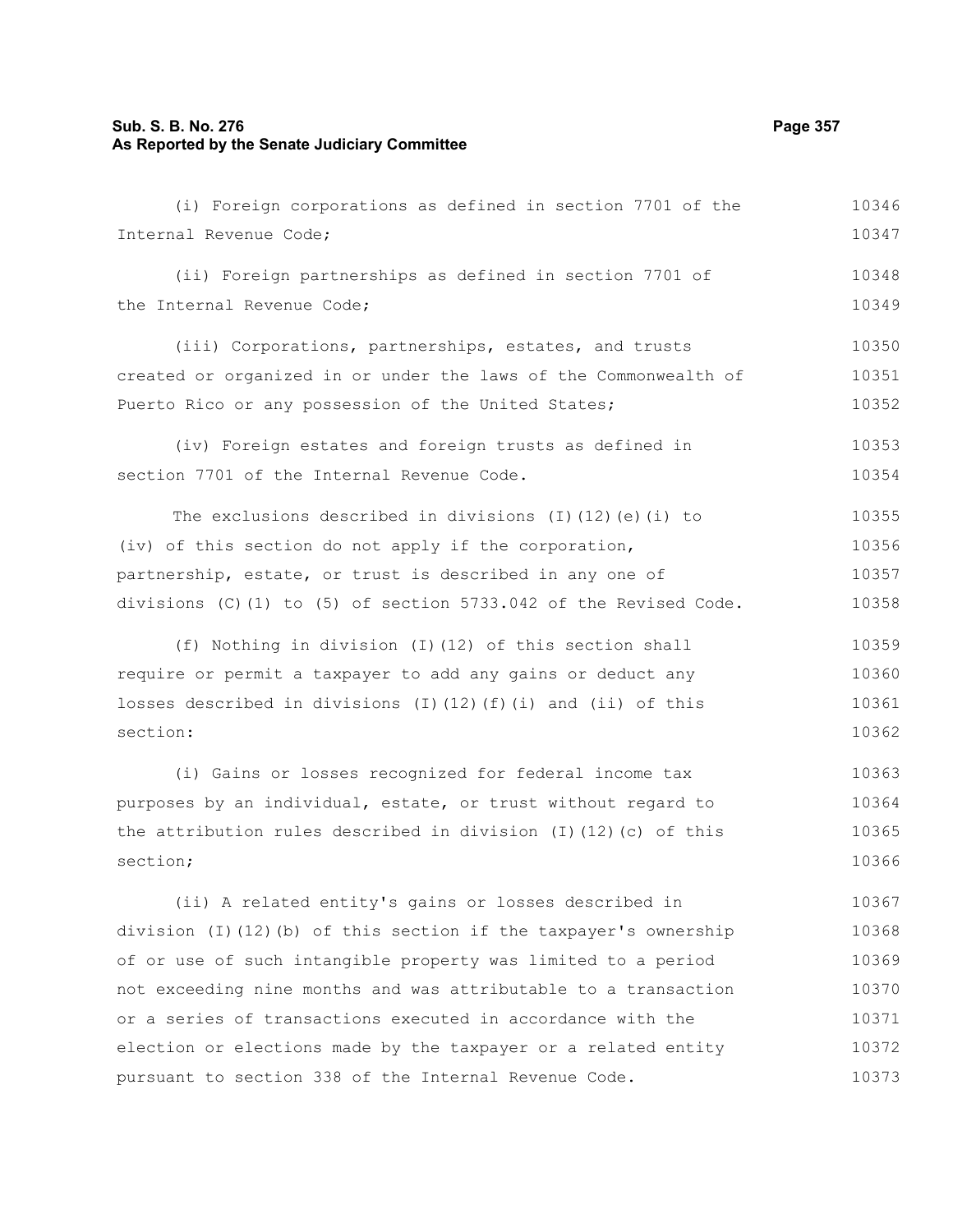# **Sub. S. B. No. 276 Page 358 As Reported by the Senate Judiciary Committee**

(13) Any adjustment required by section 5733.042 of the Revised Code. 10374 10375

(14) Add any amount claimed as a credit under section 5733.0611 of the Revised Code to the extent that such amount satisfies either of the following: 10376 10377 10378

(a) It was deducted or excluded from the computation of the corporation's taxable income before operating loss deduction and special deductions as required to be reported for the corporation's taxable year under the Internal Revenue Code; 10379 10380 10381 10382

(b) It resulted in a reduction of the corporation's taxable income before operating loss deduction and special deductions as required to be reported for any of the corporation's taxable years under the Internal Revenue Code. 10383 10384 10385 10386

(15) Deduct the amount contributed by the taxpayer to an individual development account program established by a county department of job and family services pursuant to sections 329.11 to 329.14 of the Revised Code for the purpose of matching funds deposited by program participants. On request of the tax commissioner, the taxpayer shall provide any information that, in the tax commissioner's opinion, is necessary to establish the amount deducted under division (I)(15) of this section. 10387 10388 10389 10390 10391 10392 10393 10394

(16) Any adjustment required by section 5733.0510 or 5733.0511 of the Revised Code. 10395 10396

(17)(a)(i) Add five-sixths of the amount of depreciation expense allowed under subsection (k) of section 168 of the Internal Revenue Code, including a person's proportionate or distributive share of the amount of depreciation expense allowed by that subsection to any pass-through entity in which the person has direct or indirect ownership. 10397 10398 10399 10400 10401 10402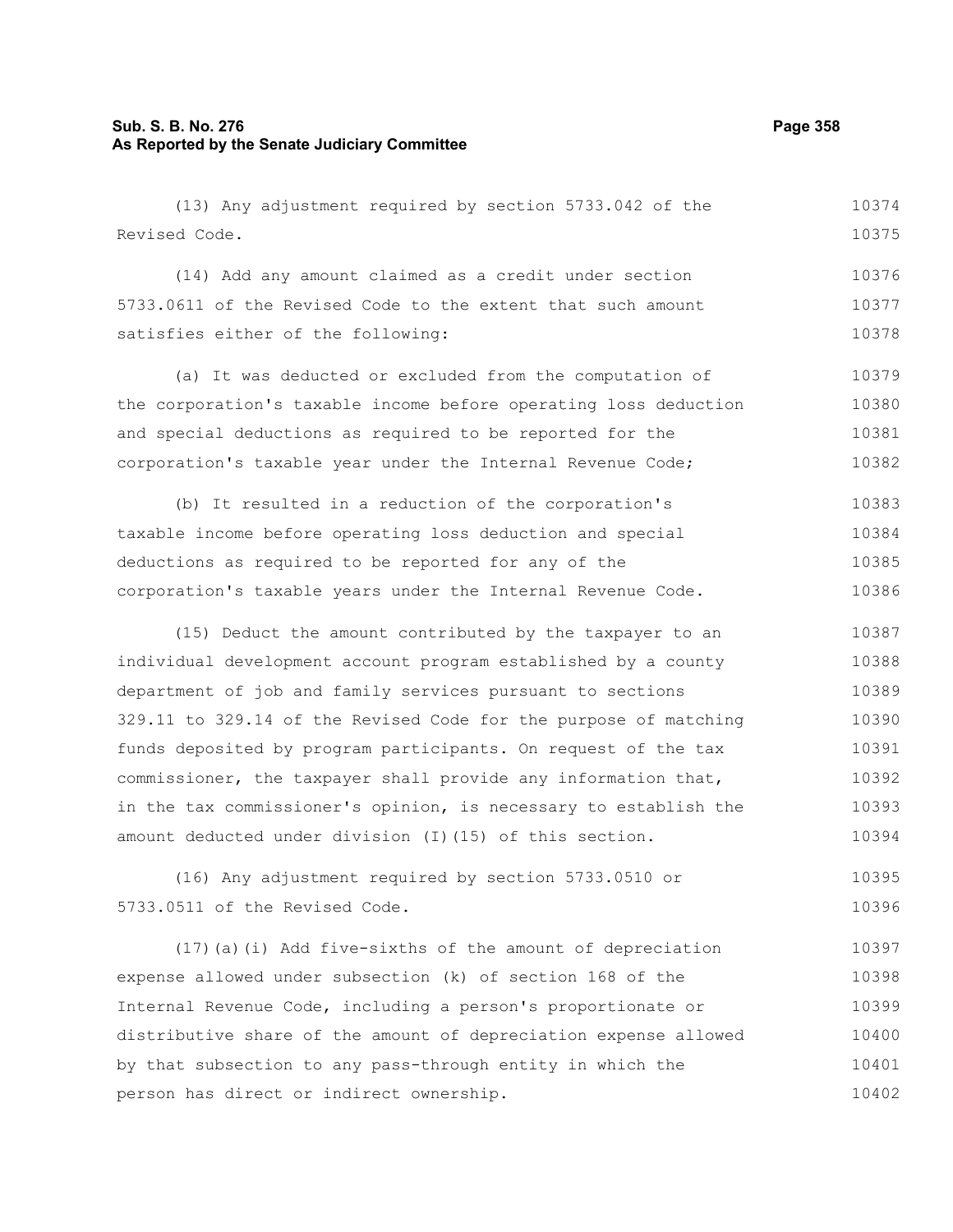# **Sub. S. B. No. 276 Page 359 As Reported by the Senate Judiciary Committee**

179 depreciation expense, including a person's proportionate or distributive share of the amount of qualifying section 179 depreciation expense allowed to any pass-through entity in which the person has a direct or indirect ownership. For the purposes of this division, "qualifying section 179 depreciation expense" means the difference between (I) the amount of depreciation expense directly or indirectly allowed to the taxpayer under section 179 of the Internal Revenue Code, and (II) the amount of depreciation expense directly or indirectly allowed to the taxpayer under section 179 of the Internal Revenue Code as that section existed on December 31, 2002. The tax commissioner, under procedures established by the commissioner, may waive the add-backs related to a pass-through entity if the person owns, directly or indirectly, less than five per cent of the pass-through entity. (b) Nothing in division (I)(17) of this section shall be construed to adjust or modify the adjusted basis of any asset. (c) To the extent the add-back is attributable to property 10404 10405 10406 10407 10408 10409 10410 10411 10412 10413 10414 10415 10416 10417 10418 10419 10420 10421

(ii) Add five-sixths of the amount of qualifying section

generating income or loss allocable under section 5733.051 of the Revised Code, the add-back shall be allocated to the same location as the income or loss generated by that property. Otherwise, the add-back shall be apportioned, subject to division (B)(2)(d) of section 5733.05 of the Revised Code. 10422 10423 10424 10425 10426

(18)(a) If a person is required to make the add-back under division (I)(17)(a) of this section for a tax year, the person shall deduct one-fifth of the amount added back for each of the succeeding five tax years. 10427 10428 10429 10430

(b) If the amount deducted under division (I)(18)(a) of

10403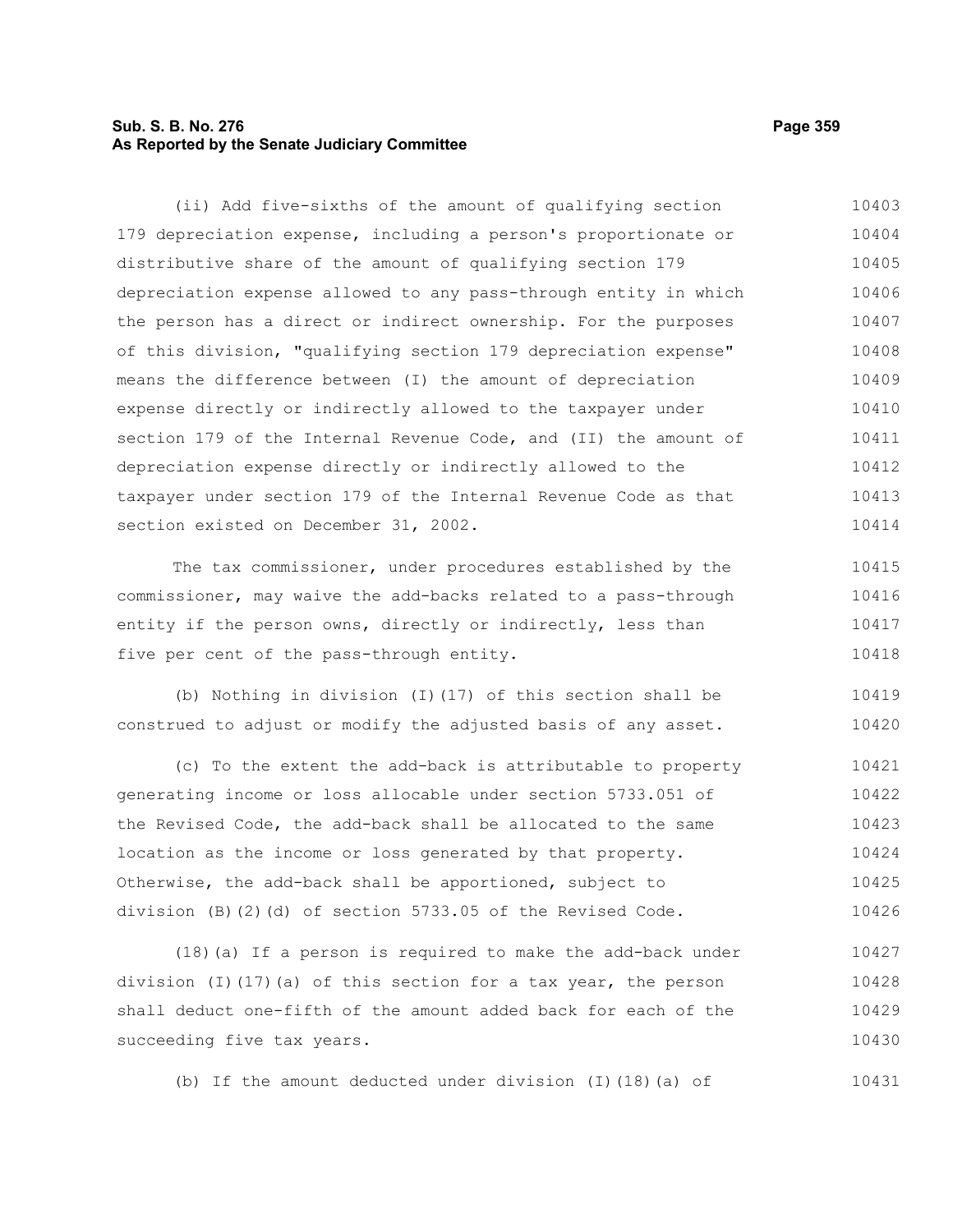# **Sub. S. B. No. 276 Page 360 As Reported by the Senate Judiciary Committee**

this section is attributable to an add-back allocated under division (I)(17)(c) of this section, the amount deducted shall be allocated to the same location. Otherwise, the amount shall be apportioned using the apportionment factors for the taxable year in which the deduction is taken, subject to division (B)(2) (d) of section 5733.05 of the Revised Code. 10432 10433 10434 10435 10436 10437

(J) Except as otherwise expressly provided or clearly appearing from the context, any term used in this chapter has the same meaning as when used in a comparable context in the laws of the United States relating to federal income taxes. Any reference in this chapter to the Internal Revenue Code includes other laws of the United States relating to federal income taxes. 10438 10439 10440 10441 10442 10443 10444

(K) "Financial institution" has the meaning given by section 5725.01 of the Revised Code but does not include a production credit association as described in 85 Stat. 597, 12 U.S.C.A. 2091. 10445 10446 10447 10448

(L)(1) A "qualifying holding company" is any corporation satisfying all of the following requirements: 10449 10450

(a) Subject to divisions (L)(2) and (3) of this section, the net book value of the corporation's intangible assets is greater than or equal to ninety per cent of the net book value of all of its assets and at least fifty per cent of the net book value of all of its assets represents direct or indirect investments in the equity of, loans and advances to, and accounts receivable due from related members; 10451 10452 10453 10454 10455 10456 10457

(b) At least ninety per cent of the corporation's gross income for the taxable year is attributable to the following: 10458 10459

(i) The maintenance, management, ownership, acquisition, 10460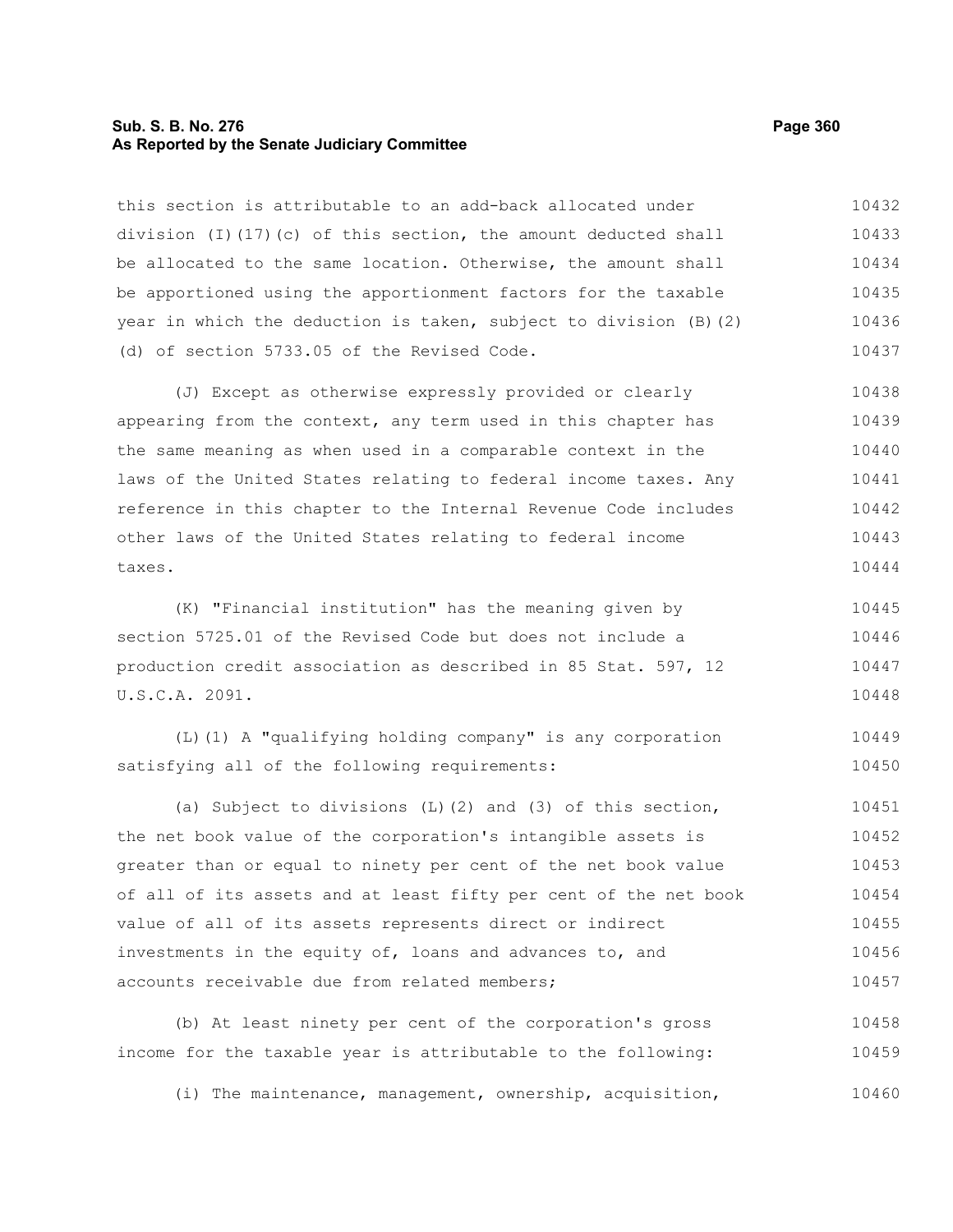#### **Sub. S. B. No. 276 Page 361 As Reported by the Senate Judiciary Committee**

use, and disposition of its intangible property, its aircraft the use of which is not subject to regulation under 14 C.F.R. part 121 or part 135, and any real property described in division (L)(2)(c) of this section; 10461 10462 10463 10464

(ii) The collection and distribution of income from such property. 10465 10466

(c) The corporation is not a financial institution on the last day of the taxable year ending prior to the first day of the tax year; 10467 10468 10469

(d) The corporation's related members make a good faith and reasonable effort to make timely and fully the adjustments required by division (D) of section 5733.05 of the Revised Code and to pay timely and fully all uncontested taxes, interest, penalties, and other fees and charges imposed under this chapter; 10470 10471 10472 10473 10474 10475

(e) Subject to division (L)(4) of this section, the corporation elects to be treated as a qualifying holding company for the tax year. 10476 10477 10478

A corporation otherwise satisfying divisions (L)(1)(a) to (e) of this section that does not elect to be a qualifying holding company is not a qualifying holding company for the purposes of this chapter. 10479 10480 10481 10482

(2)(a)(i) For purposes of making the ninety per cent computation under division  $(L)$  (1)(a) of this section, the net book value of the corporation's assets shall not include the net book value of aircraft or real property described in division (L)(1)(b)(i) of this section. 10483 10484 10485 10486 10487

(ii) For purposes of making the fifty per cent computation under division  $(L)$  (1)(a) of this section, the net book value of 10488 10489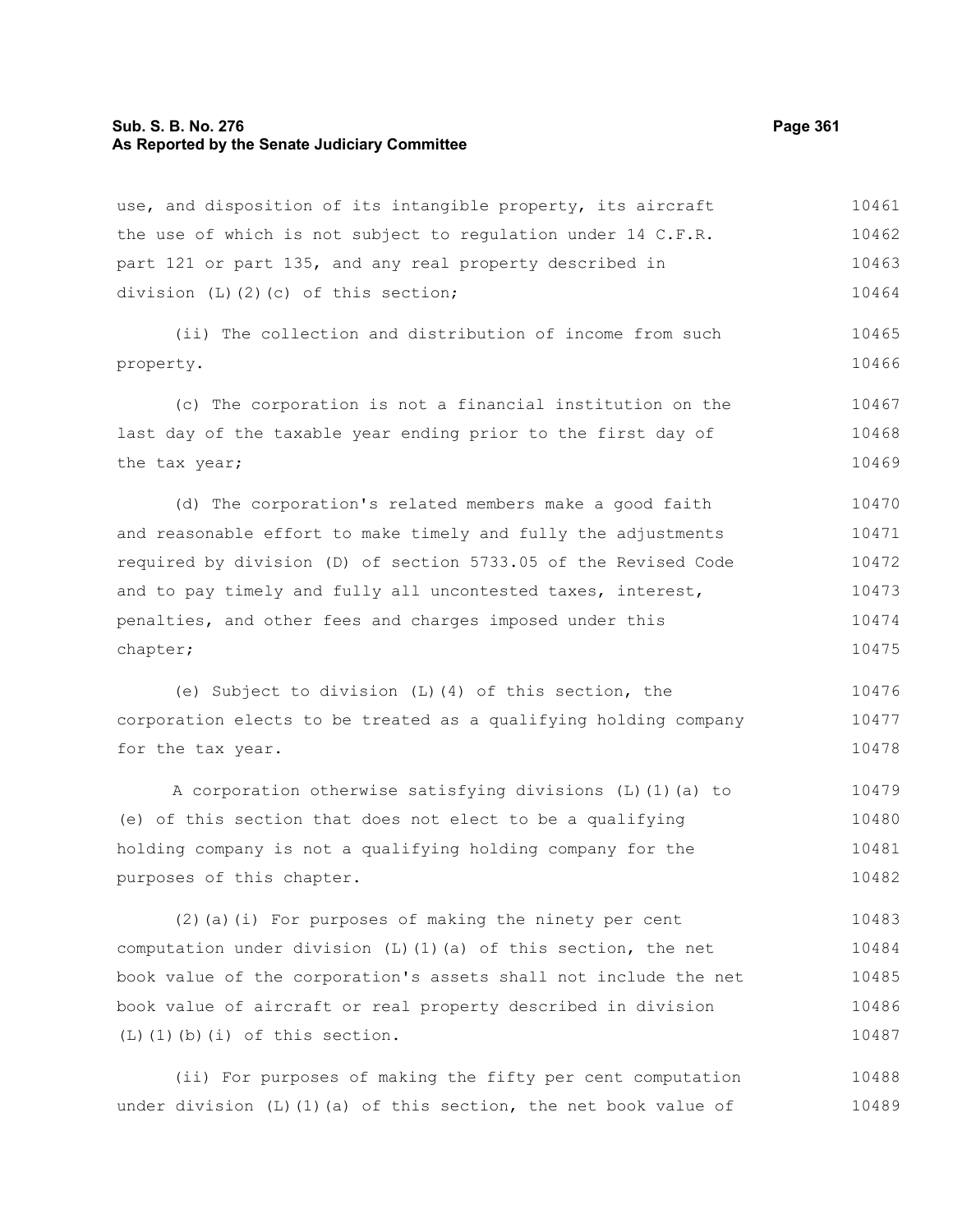#### **Sub. S. B. No. 276 Page 362 As Reported by the Senate Judiciary Committee**

assets shall include the net book value of aircraft or real property described in division (L)(1)(b)(i) of this section. 10490 10491

(b)(i) As used in division (L) of this section, "intangible asset" includes, but is not limited to, the corporation's direct interest in each pass-through entity only if at all times during the corporation's taxable year ending prior to the first day of the tax year the corporation's and the corporation's related members' combined direct and indirect interests in the capital or profits of such pass-through entity do not exceed fifty per cent. If the corporation's interest in the pass-through entity is an intangible asset for that taxable year, then the distributive share of any income from the passthrough entity shall be income from an intangible asset for that taxable year. 10492 10493 10494 10495 10496 10497 10498 10499 10500 10501 10502 10503

(ii) If a corporation's and the corporation's related members' combined direct and indirect interests in the capital or profits of a pass-through entity exceed fifty per cent at any time during the corporation's taxable year ending prior to the first day of the tax year, "intangible asset" does not include the corporation's direct interest in the pass-through entity, and the corporation shall include in its assets its proportionate share of the assets of any such pass-through entity and shall include in its gross income its distributive share of the gross income of such pass-through entity in the same form as was earned by the pass-through entity. 10504 10505 10506 10507 10508 10509 10510 10511 10512 10513 10514

(iii) A pass-through entity's direct or indirect proportionate share of any other pass-through entity's assets shall be included for the purpose of computing the corporation's proportionate share of the pass-through entity's assets under division (L)(2)(b)(ii) of this section, and such pass-through 10515 10516 10517 10518 10519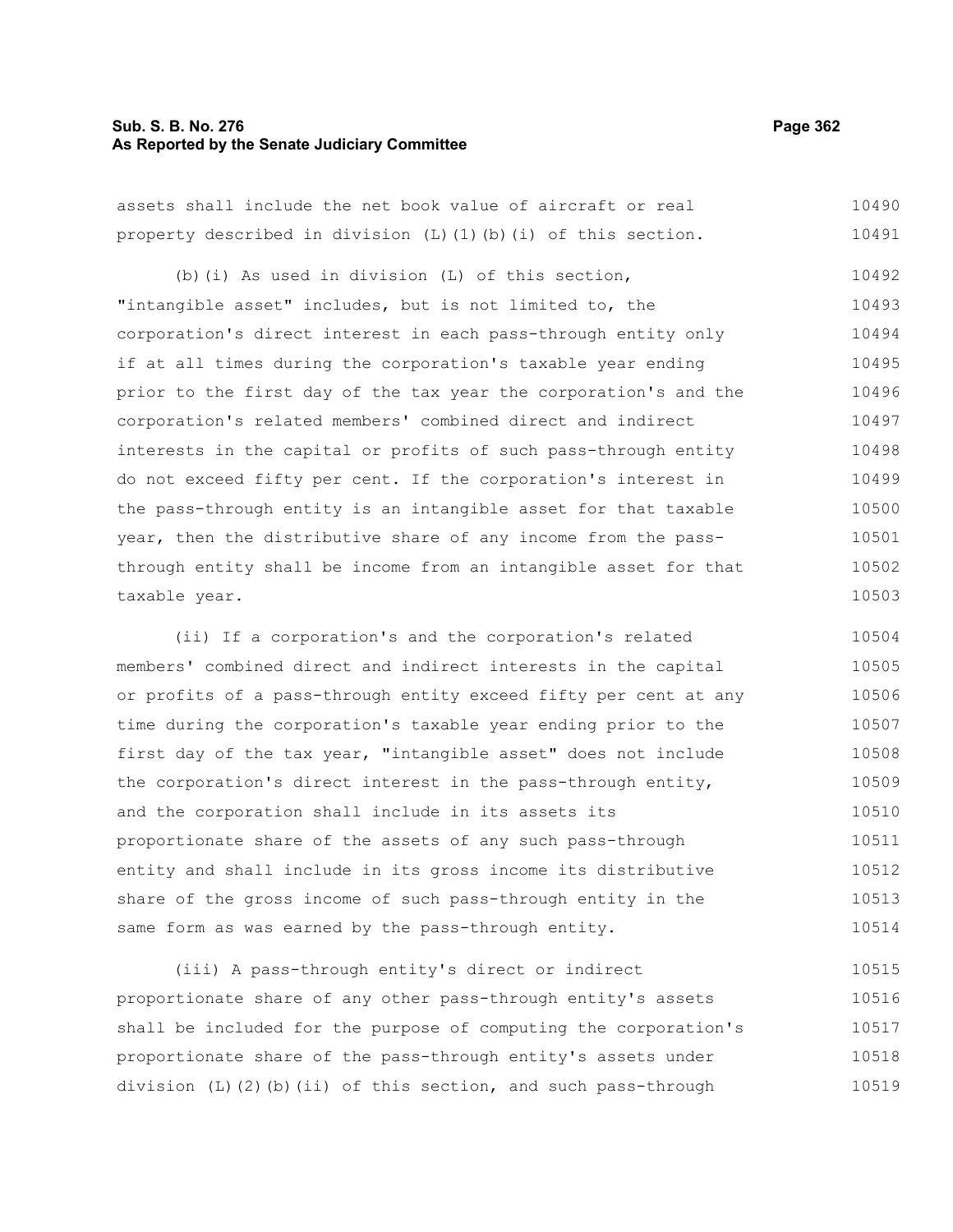# **Sub. S. B. No. 276 Page 363 As Reported by the Senate Judiciary Committee**

entity's distributive share of any other pass-through entity's gross income shall be included for purposes of computing the corporation's distributive share of the pass-through entity's gross income under division  $(L)$   $(2)$   $(b)$   $(ii)$  of this section. 10520 10521 10522 10523

(c) For the purposes of divisions  $(L)$   $(l)$   $(b)$   $(i)$ ,  $(l)$   $(b)$  $(i)$ ,  $(2)$  (a)(i), and  $(2)$  (a)(ii) of this section, real property is described in division (L)(2)(c) of this section only if all of the following conditions are present at all times during the taxable year ending prior to the first day of the tax year: 10524 10525 10526 10527 10528

(i) The real property serves as the headquarters of the corporation's trade or business, or is the place from which the corporation's trade or business is principally managed or directed; 10529 10530 10531 10532

(ii) Not more than ten per cent of the value of the real property and not more than ten per cent of the square footage of the building or buildings that are part of the real property is used, made available, or occupied for the purpose of providing, acquiring, transferring, selling, or disposing of tangible property or services in the normal course of business to persons other than related members, the corporation's employees and their families, and such related members' employees and their families. 10533 10534 10535 10536 10537 10538 10539 10540 10541

(d) As used in division (L) of this section, "related member" has the same meaning as in division (A)(6) of section 5733.042 of the Revised Code without regard to division (B) of that section. 10542 10543 10544 10545

(3) The percentages described in division (L)(1)(a) of this section shall be equal to the quarterly average of those percentages as calculated during the corporation's taxable year 10546 10547 10548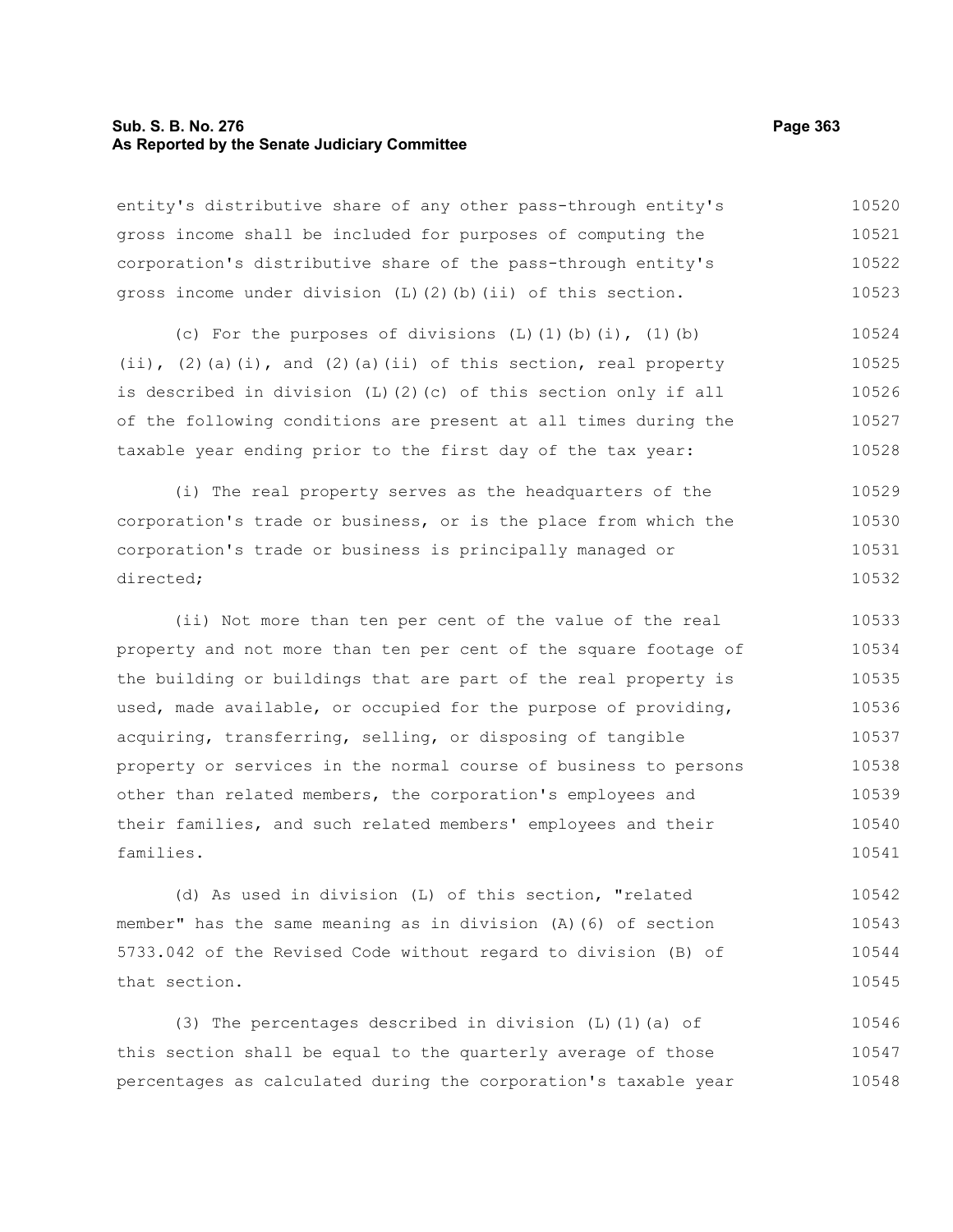ending prior to the first day of the tax year. (4) With respect to the election described in division (L) (1)(e) of this section: (a) The election need not accompany a timely filed report; (b) The election need not accompany the report; rather, the election may accompany a subsequently filed but timely application for refund and timely amended report, or a subsequently filed but timely petition for reassessment; (c) The election is not irrevocable; (d) The election applies only to the tax year specified by the corporation; (e) The corporation's related members comply with division (L)(1)(d) of this section. Nothing in division (L)(4) of this section shall be construed to extend any statute of limitations set forth in this chapter. (M) "Qualifying controlled group" means two or more corporations that satisfy the ownership and control requirements of division (A) of section 5733.052 of the Revised Code. (N) "Limited liability company" means any limited liability company formed under Chapter 1705. or 1706. of the Revised Code or under the laws of any other state. (O) "Pass-through entity" means a corporation that has made an election under subchapter S of Chapter 1 of Subtitle A of the Internal Revenue Code for its taxable year under that 10549 10550 10551 10552 10553 10554 10555 10556 10557 10558 10559 10560 10561 10562 10563 10564 10565 10566 10567 10568 10569 10570 10571 10572 10573

code, or a partnership, limited liability company, or any other person, other than an individual, trust, or estate, if the 10574 10575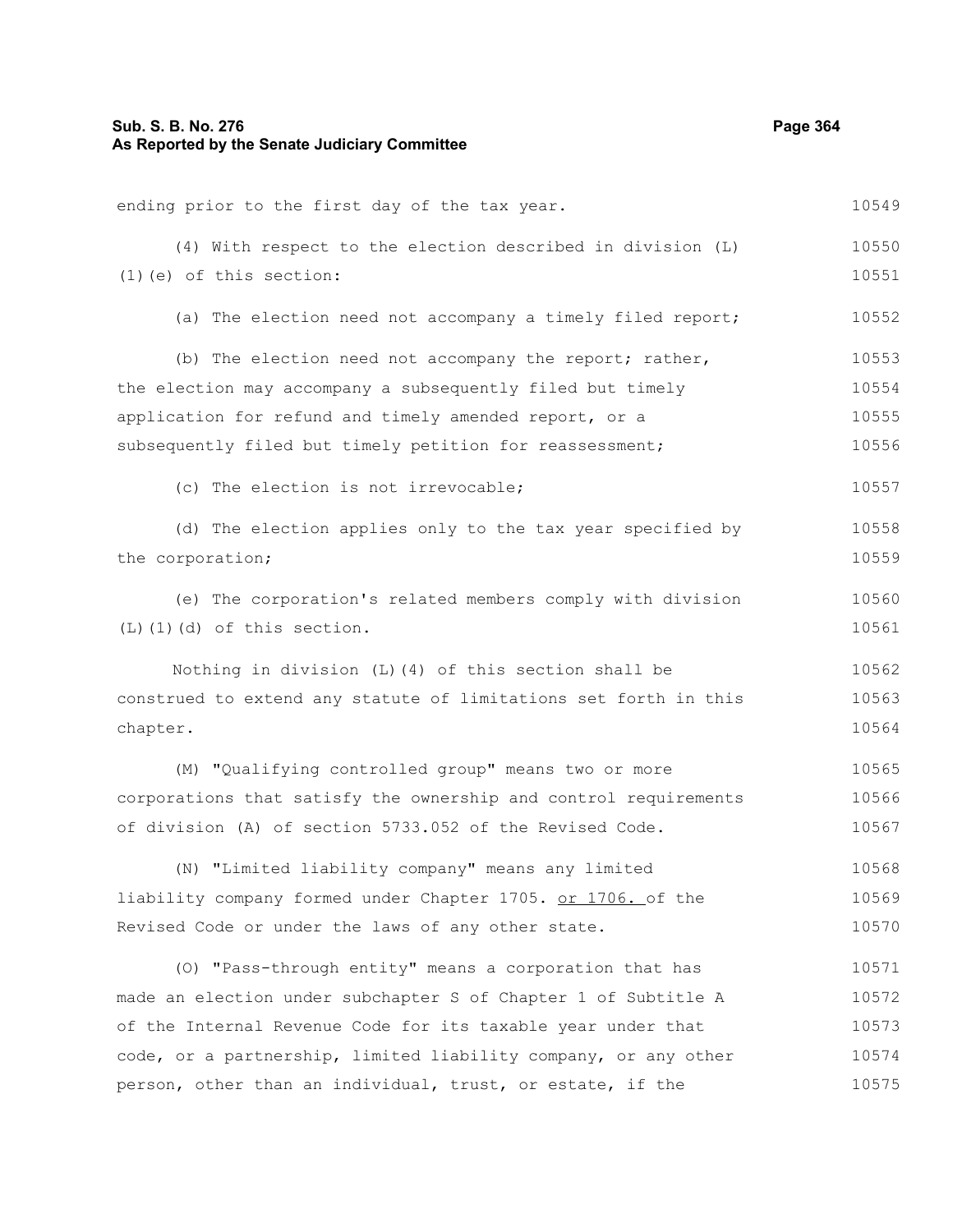#### **Sub. S. B. No. 276 Page 365 As Reported by the Senate Judiciary Committee**

partnership, limited liability company, or other person is not classified for federal income tax purposes as an association taxed as a corporation. 10576 10577 10578

(P) "Electric company," "combined company," and "telephone company" have the same meanings as in section 5727.01 of the Revised Code. 10579 10580 10581

(Q) "Business income" means income arising from transactions, activities, and sources in the regular course of a trade or business and includes income from real property, tangible personal property, and intangible personal property if the acquisition, rental, management, and disposition of the property constitute integral parts of the regular course of a trade or business operation. "Business income" includes income, including gain or loss, from a partial or complete liquidation of a business, including, but not limited to, gain or loss from the sale or other disposition of goodwill. 10582 10583 10584 10585 10586 10587 10588 10589 10590 10591

(R) "Nonbusiness income" means all income other than business income. 10592 10593

**Sec. 5733.33.** (A) As used in this section:

(1) "Manufacturing machinery and equipment" means engines and machinery, and tools and implements, of every kind used, or designed to be used, in refining and manufacturing. "Manufacturing machinery and equipment" does not include property acquired after December 31, 1999, that is used: 10595 10596 10597 10598 10599

(a) For the transmission and distribution of electricity; 10600

(b) For the generation of electricity, if fifty per cent or more of the electricity that the property generates is consumed, during the one-hundred-twenty-month period commencing with the date the property is placed in service, by persons that 10601 10602 10603 10604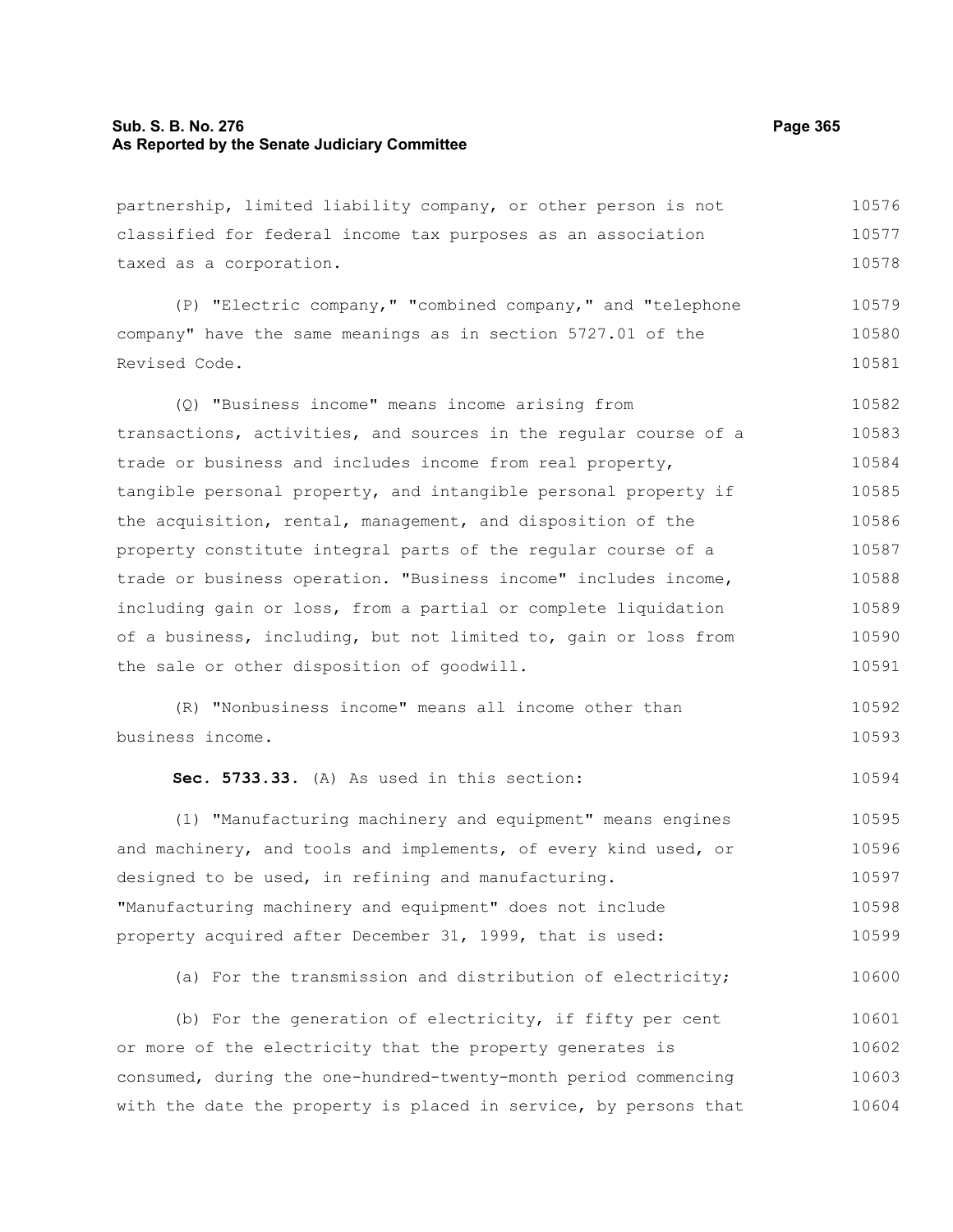# **Sub. S. B. No. 276 Page 366 As Reported by the Senate Judiciary Committee**

are not related members to the person who generates the electricity. (2) "New manufacturing machinery and equipment" means manufacturing machinery and equipment, the original use in this state of which commences with the taxpayer or with a partnership of which the taxpayer is a partner. "New manufacturing machinery and equipment" does not include property acquired after December 31, 1999, that is used: (a) For the transmission and distribution of electricity; (b) For the generation of electricity, if fifty per cent or more of the electricity that the property generates is consumed, during the one-hundred-twenty-month period commencing with the date the property is placed in service, by persons that are not related members to the person who generates the electricity. (3)(a) "Purchase" has the same meaning as in section 179(d)(2) of the Internal Revenue Code. (b) For purposes of this section, any property that is not manufactured or assembled primarily by the taxpayer is considered purchased at the time the agreement to acquire the property becomes binding. Any property that is manufactured or assembled primarily by the taxpayer is considered purchased at 10605 10606 10607 10608 10609 10610 10611 10612 10613 10614 10615 10616 10617 10618 10619 10620 10621 10622 10623 10624 10625 10626

the time the taxpayer places the property in service in the county for which the taxpayer will calculate the county excess amount. 10627 10628 10629

(c) Notwithstanding section 179(d) of the Internal Revenue Code, a taxpayer's direct or indirect acquisition of new manufacturing machinery and equipment is not purchased on or after July 1, 1995, if the taxpayer, or a person whose 10630 10631 10632 10633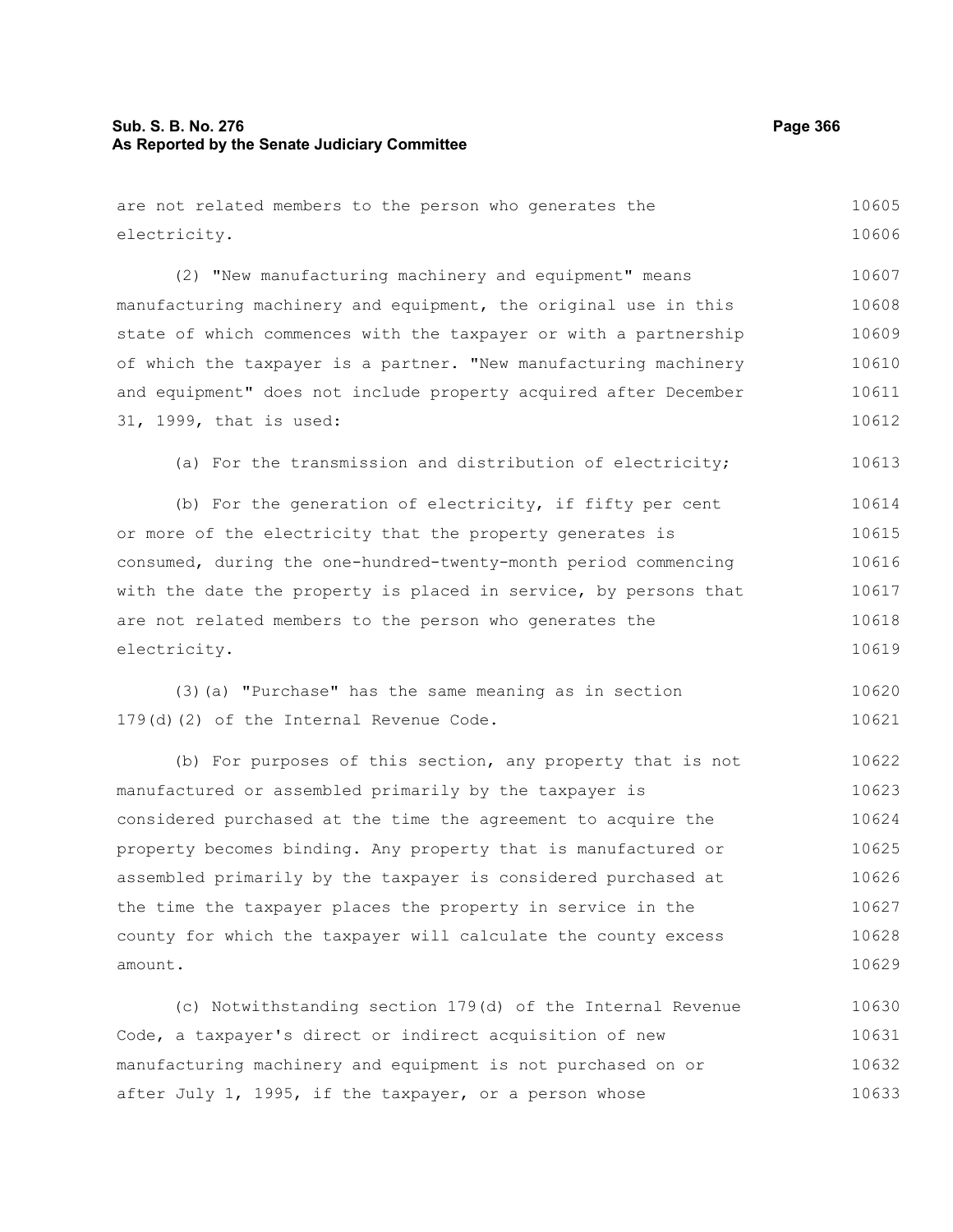# **Sub. S. B. No. 276 Page 367 As Reported by the Senate Judiciary Committee**

relationship to the taxpayer is described in subparagraphs  $(A)$ , (B), or (C) of section 179(d)(2) of the Internal Revenue Code, had directly or indirectly entered into a binding agreement to acquire the property at any time prior to July 1, 1995. 10634 10635 10636 10637

(4) "Qualifying period" means the period that begins July 1, 1995, and ends June 30, 2005. 10638 10639

(5) "County average new manufacturing machinery and equipment investment" means either of the following: 10640 10641

(a) The average annual cost of new manufacturing machinery and equipment purchased for use in the county during baseline years, in the case of a taxpayer that was in existence for more than one year during baseline years. 10642 10643 10644 10645

(b) Zero, in the case of a taxpayer that was not in existence for more than one year during baseline years. 10646 10647

(6) "Partnership" includes a limited liability company formed under Chapter 1705. or 1706. of the Revised Code or under the laws of any other state, provided that the company is not classified for federal income tax purposes as an association taxable as a corporation. 10648 10649 10650 10651 10652

(7) "Partner" includes a member of a limited liability company formed under Chapter 1705. or 1706. of the Revised Code or under the laws of any other state, provided that the company is not classified for federal income tax purposes as an association taxable as a corporation. 10653 10654 10655 10656 10657

(8) "Distressed area" means either a municipal corporation that has a population of at least fifty thousand or a county that meets two of the following criteria of economic distress, or a municipal corporation the majority of the population of which is situated in such a county: 10658 10659 10660 10661 10662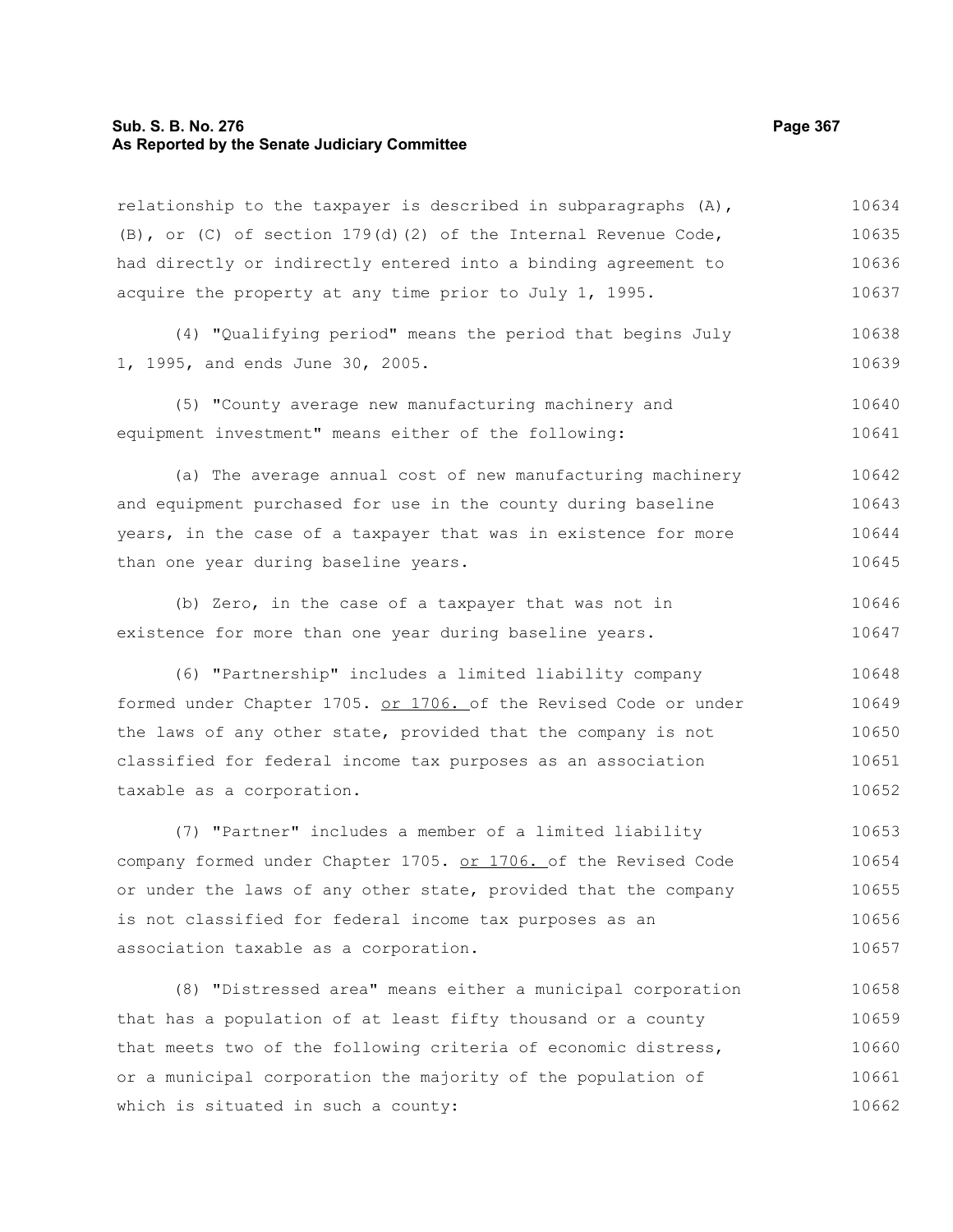# **Sub. S. B. No. 276 Page 368 As Reported by the Senate Judiciary Committee**

(a) Its average rate of unemployment, during the most recent five-year period for which data are available, is equal to at least one hundred twenty-five per cent of the average rate of unemployment for the United States for the same period; 10663 10664 10665 10666

(b) It has a per capita income equal to or below eighty per cent of the median county per capita income of the United States as determined by the most recently available figures from the United States census bureau; 10667 10668 10669 10670

(c)(i) In the case of a municipal corporation, at least twenty per cent of the residents have a total income for the most recent census year that is below the official poverty line; 10671 10672 10673

(ii) In the case of a county, in intercensal years, the county has a ratio of transfer payment income to total county income equal to or greater than twenty-five per cent. 10674 10675 10676

(9) "Eligible area" means a distressed area, a labor surplus area, an inner city area, or a situational distress area. 10677 10678 10679

(10) "Inner city area" means, in a municipal corporation that has a population of at least one hundred thousand and does not meet the criteria of a labor surplus area or a distressed area, targeted investment areas established by the municipal corporation within its boundaries that are comprised of the most recent census block tracts that individually have at least twenty per cent of their population at or below the state poverty level or other census block tracts contiguous to such census block tracts. 10680 10681 10682 10683 10684 10685 10686 10687 10688

(11) "Labor surplus area" means an area designated as a labor surplus area by the United States department of labor. 10689 10690

(12) "Official poverty line" has the same meaning as in 10691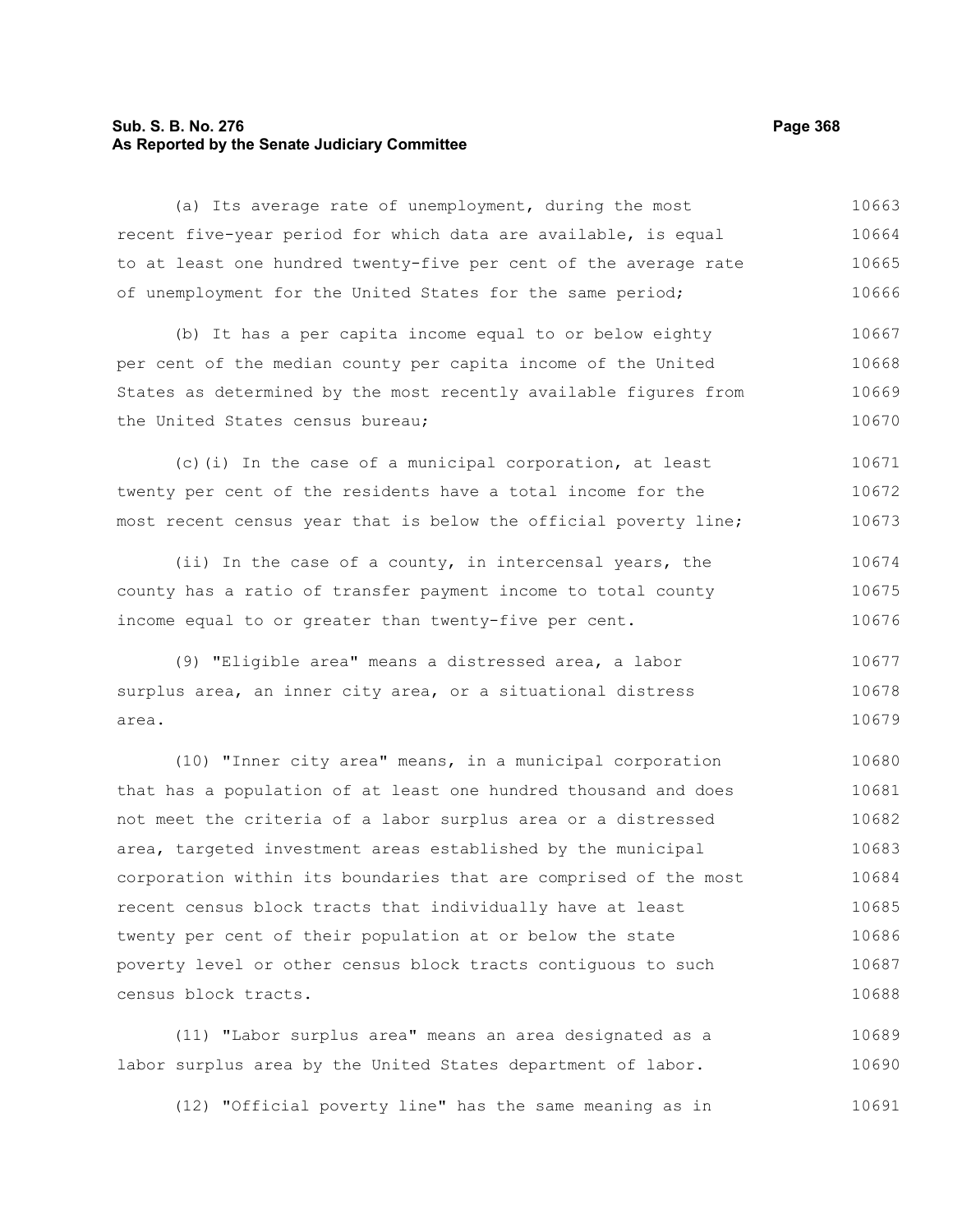# **Sub. S. B. No. 276 Page 369 As Reported by the Senate Judiciary Committee**

| division (A) of section 3923.51 of the Revised Code.             | 10692 |
|------------------------------------------------------------------|-------|
| (13) "Situational distress area" means a county or a             | 10693 |
| municipal corporation that has experienced or is experiencing a  | 10694 |
| closing or downsizing of a major employer, that will adversely   | 10695 |
| affect the county's or municipal corporation's economy. In order | 10696 |
| to be designated as a situational distress area for a period not | 10697 |
| to exceed thirty-six months, the county or municipal corporation | 10698 |
| may petition the director of development. The petition shall     | 10699 |
| include written documentation that demonstrates all of the       | 10700 |
| following adverse effects on the local economy:                  | 10701 |
| (a) The number of jobs lost by the closing or downsizing;        | 10702 |
| (b) The impact that the job loss has on the county's or          | 10703 |
| municipal corporation's unemployment rate as measured by the     | 10704 |
| state director of job and family services;                       | 10705 |
| (c) The annual payroll associated with the job loss;             | 10706 |
| (d) The amount of state and local taxes associated with          | 10707 |
| the job loss;                                                    | 10708 |
| (e) The impact that the closing or downsizing has on the         | 10709 |
| suppliers located in the county or municipal corporation.        | 10710 |
| (14) "Cost" has the same meaning and limitation as in            | 10711 |
| section 179(d)(3) of the Internal Revenue Code.                  | 10712 |
| (15) "Baseline years" means:                                     | 10713 |
| (a) Calendar years 1992, 1993, and 1994, with regard to a        | 10714 |
| credit claimed for the purchase during calendar year 1995, 1996, | 10715 |
| 1997, or 1998 of new manufacturing machinery and equipment;      | 10716 |
| (b) Calendar years 1993, 1994, and 1995, with regard to a        | 10717 |
| credit claimed for the purchase during calendar year 1999 of new | 10718 |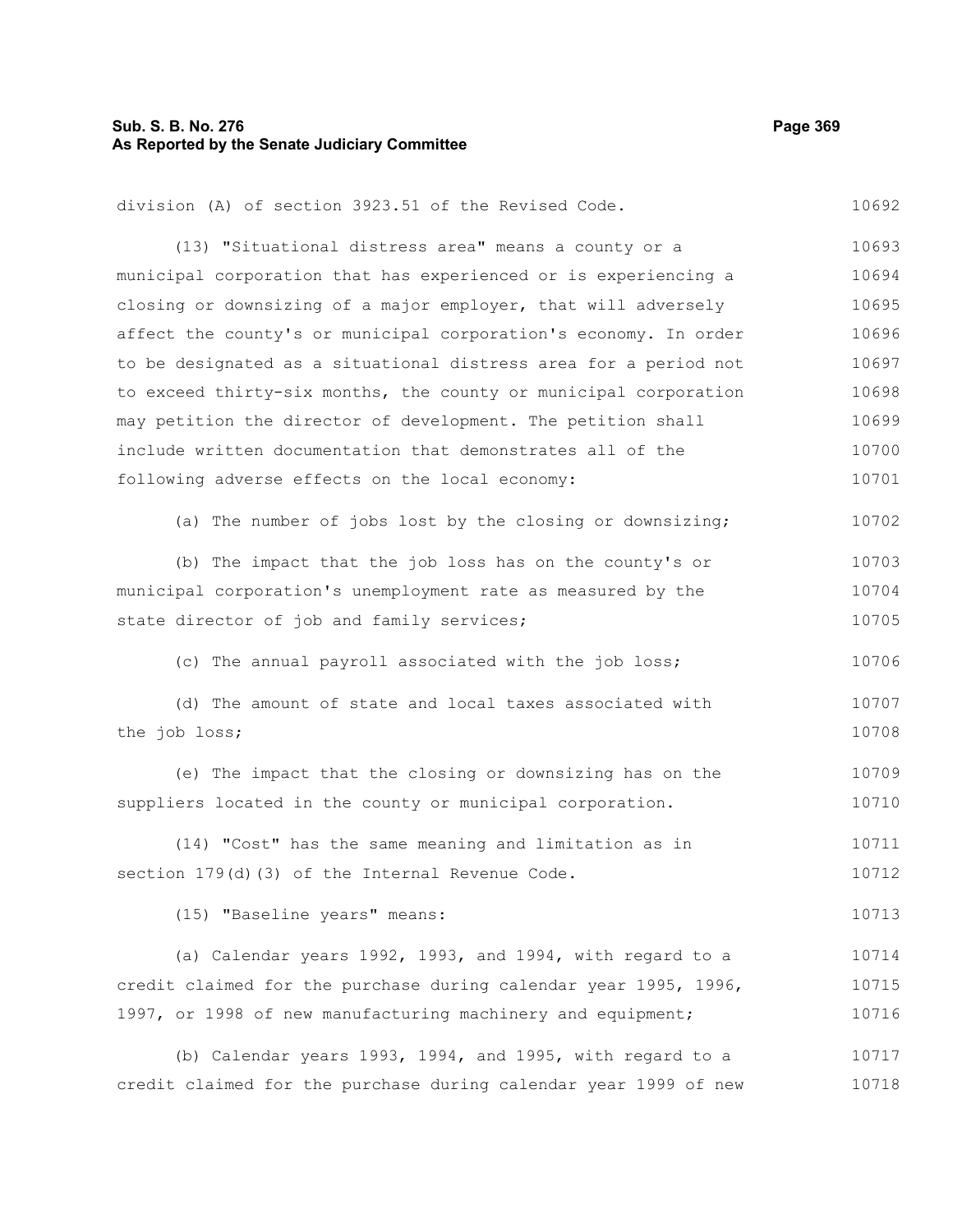# **Sub. S. B. No. 276 Page 370 As Reported by the Senate Judiciary Committee**

manufacturing machinery and equipment; (c) Calendar years 1994, 1995, and 1996, with regard to a credit claimed for the purchase during calendar year 2000 of new manufacturing machinery and equipment; (d) Calendar years 1995, 1996, and 1997, with regard to a credit claimed for the purchase during calendar year 2001 of new manufacturing machinery and equipment; (e) Calendar years 1996, 1997, and 1998, with regard to a credit claimed for the purchase during calendar year 2002 of new manufacturing machinery and equipment; (f) Calendar years 1997, 1998, and 1999, with regard to a credit claimed for the purchase during calendar year 2003 of new manufacturing machinery and equipment; (g) Calendar years 1998, 1999, and 2000, with regard to a credit claimed for the purchase during calendar year 2004 of new manufacturing machinery and equipment; (h) Calendar years 1999, 2000, and 2001, with regard to a credit claimed for the purchase on or after January 1, 2005, and on or before June 30, 2005, of new manufacturing machinery and equipment. (16) "Related member" has the same meaning as in section 5733.042 of the Revised Code. (B)(1) Subject to division (I) of this section, a nonrefundable credit is allowed against the tax imposed by section 5733.06 of the Revised Code for a taxpayer that 10719 10720 10721 10722 10723 10724 10725 10726 10727 10728 10729 10730 10731 10732 10733 10734 10735 10736 10737 10738 10739 10740 10741 10742 10743

purchases new manufacturing machinery and equipment during the qualifying period, provided that the new manufacturing machinery and equipment are installed in this state no later than June 30, 10744 10745 10746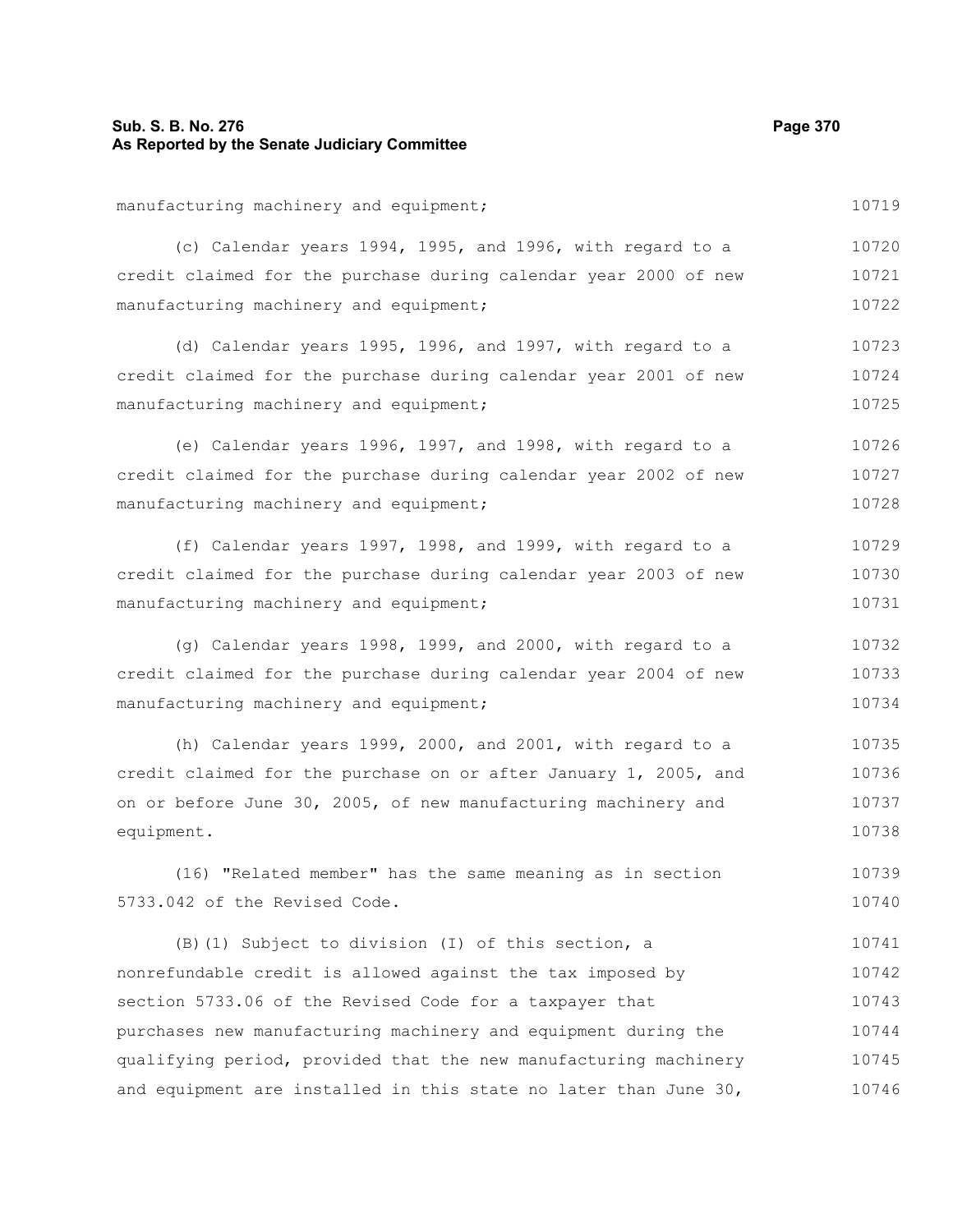# **Sub. S. B. No. 276 Page 371 As Reported by the Senate Judiciary Committee**

2006. No credit shall be allowed under this section for taxable years ending on or after July 1, 2005. The elimination of the credit for those taxable years includes the elimination of any remaining one-sevenths of credit amounts for which a portion was allowed for prior taxable years and the elimination of any credit carry-forward, but the purchases on which the credits were based remain subject to grants under section 122.173 of the Revised Code for those remaining one-seventh amounts or carryforward amounts. 10747 10748 10749 10750 10751 10752 10753 10754 10755

(2)(a) Except as otherwise provided in division (B)(2)(b) of this section, a credit may be claimed under this section in excess of one million dollars only if the cost of all manufacturing machinery and equipment owned in this state by the taxpayer claiming the credit on the last day of the calendar year exceeds the cost of all manufacturing machinery and equipment owned in this state by the taxpayer on the first day of that calendar year. 10756 10757 10758 10759 10760 10761 10762 10763

As used in division (B)(2)(a) of this section, "calendar year" means the calendar year in which the machinery and equipment for which the credit is claimed was purchased. 10764 10765 10766

(b) Division (B)(2)(a) of this section does not apply if the taxpayer claiming the credit applies for and is issued a waiver of the requirement of that division. A taxpayer may apply to the director of development for such a waiver in the manner prescribed by the director, and the director may issue such a waiver if the director determines that granting the credit is necessary to increase or retain employees in this state, and that the credit has not caused relocation of manufacturing machinery and equipment among counties within this state for the primary purpose of qualifying for the credit. 10767 10768 10769 10770 10771 10772 10773 10774 10775 10776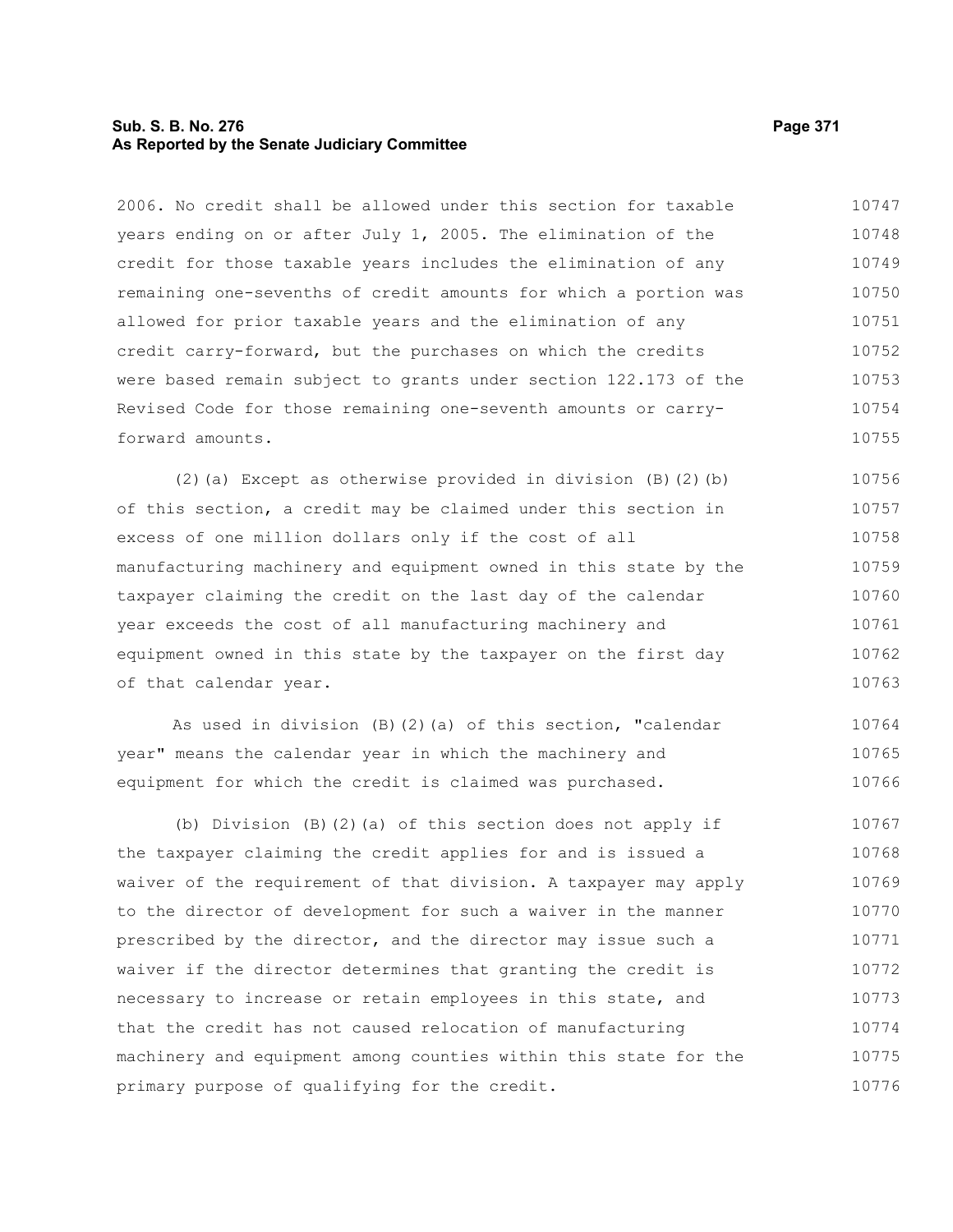# **Sub. S. B. No. 276 Page 372 As Reported by the Senate Judiciary Committee**

(C)(1) Except as otherwise provided in division (C)(2) and division (I) of this section, the credit amount is equal to seven and one-half per cent of the excess of the cost of the new manufacturing machinery and equipment purchased during the calendar year for use in a county over the county average new manufacturing machinery and equipment investment for that county. 10777 10778 10779 10780 10781 10782 10783

(2) Subject to division (I) of this section, as used in division (C)(2) of this section "county excess" means the taxpayer's excess cost for a county as computed under division (C)(1) of this section. 10784 10785 10786 10787

Subject to division (I) of this section, a taxpayer with a county excess, whose purchases included purchases for use in any eligible area in the county, the credit amount is equal to thirteen and one-half per cent of the cost of the new manufacturing machinery and equipment purchased during the calendar year for use in the eligible areas in the county, provided that the cost subject to the thirteen and one-half per cent rate shall not exceed the county excess. If the county excess is greater than the cost of the new manufacturing machinery and equipment purchased during the calendar year for use in eligible areas in the county, the credit amount also shall include an amount equal to seven and one-half per cent of the amount of the difference. 10788 10789 10790 10791 10792 10793 10794 10795 10796 10797 10798 10799 10800

(3) If a taxpayer is allowed a credit for purchases of new manufacturing machinery and equipment in more than one county or eligible area, it shall aggregate the amount of those credits each year. 10801 10802 10803 10804

(4) The taxpayer shall claim one-seventh of the credit amount for the tax year immediately following the calendar year 10805 10806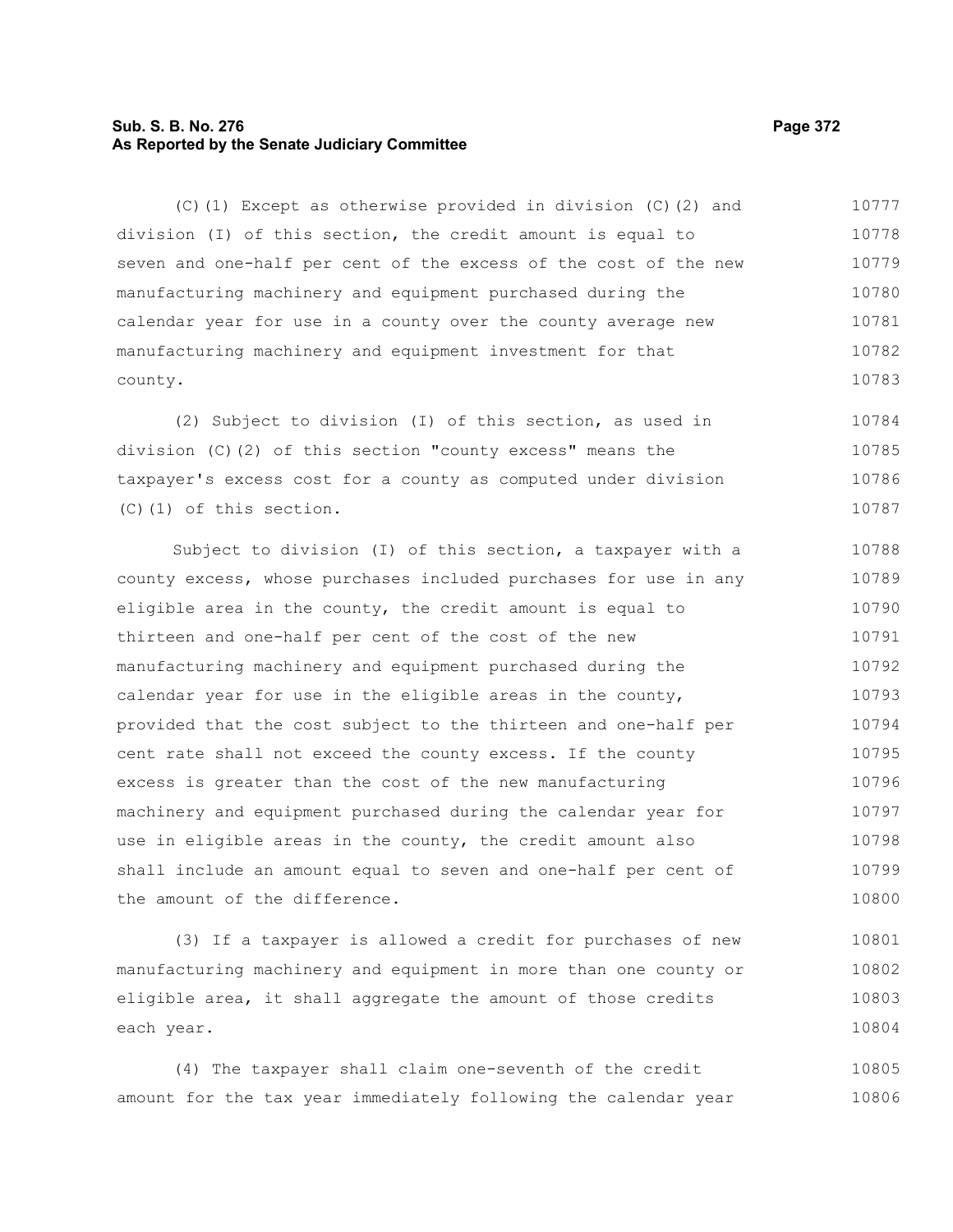### **Sub. S. B. No. 276 Page 373 As Reported by the Senate Judiciary Committee**

in which the new manufacturing machinery and equipment is purchased for use in the county by the taxpayer or partnership. One-seventh of the taxpayer credit amount is allowed for each of the six ensuing tax years. Except for carried-forward amounts, the taxpayer is not allowed any credit amount remaining if the new manufacturing machinery and equipment is sold by the taxpayer or partnership or is transferred by the taxpayer or partnership out of the county before the end of the seven-year period unless, at the time of the sale or transfer, the new manufacturing machinery and equipment has been fully depreciated for federal income tax purposes. 10807 10808 10809 10810 10811 10812 10813 10814 10815 10816 10817

(5)(a) A taxpayer that acquires manufacturing machinery and equipment as a result of a merger with the taxpayer with whom commenced the original use in this state of the manufacturing machinery and equipment, or with a taxpayer that was a partner in a partnership with whom commenced the original use in this state of the manufacturing machinery and equipment, is entitled to any remaining or carried-forward credit amounts to which the taxpayer was entitled. 10818 10819 10820 10821 10822 10823 10824 10825

(b) A taxpayer that enters into an agreement under division (C)(3) of section 5709.62 of the Revised Code and that acquires manufacturing machinery or equipment as a result of purchasing a large manufacturing facility, as defined in section 5709.61 of the Revised Code, from another taxpayer with whom commenced the original use in this state of the manufacturing machinery or equipment, and that operates the large manufacturing facility so purchased, is entitled to any remaining or carried-forward credit amounts to which the other taxpayer who sold the facility would have been entitled under this section had the other taxpayer not sold the manufacturing facility or equipment. 10826 10827 10828 10829 10830 10831 10832 10833 10834 10835 10836 10837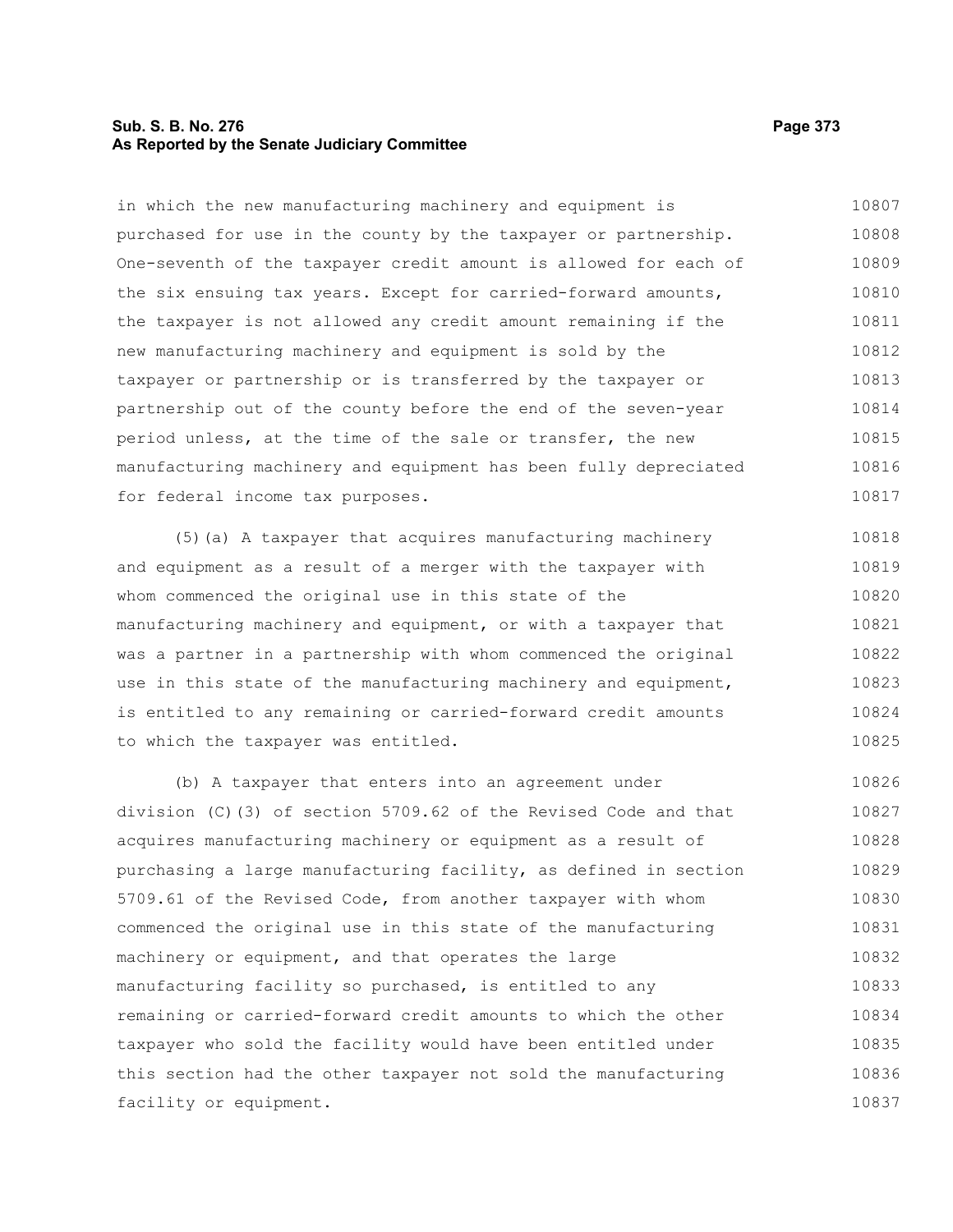# **Sub. S. B. No. 276 Page 374 As Reported by the Senate Judiciary Committee**

(c) New manufacturing machinery and equipment is not considered sold if a pass-through entity transfers to another pass-through entity substantially all of its assets as part of a plan of reorganization under which substantially all gain and loss is not recognized by the pass-through entity that is transferring the new manufacturing machinery and equipment to the transferee and under which the transferee's basis in the new manufacturing machinery and equipment is determined, in whole or in part, by reference to the basis of the pass-through entity which transferred the new manufacturing machinery and equipment to the transferee. 10838 10839 10840 10841 10842 10843 10844 10845 10846 10847 10848

(d) Division (C)(5) of this section shall apply only if the acquiring taxpayer or transferee does not sell the new manufacturing machinery and equipment or transfer the new manufacturing machinery and equipment out of the county before the end of the seven-year period to which division (C)(4) of this section refers. 10849 10850 10851 10852 10853 10854

(e) Division (C)(5)(b) of this section applies only to the extent that the taxpayer that sold the manufacturing machinery or equipment, upon request, timely provides to the tax commissioner any information that the tax commissioner considers to be necessary to ascertain any remaining or carried-forward amounts to which the taxpayer that sold the facility would have been entitled under this section had the taxpayer not sold the manufacturing machinery or equipment. Nothing in division (C)(5) (b) or (e) of this section shall be construed to allow a taxpayer to claim any credit amount with respect to the acquired manufacturing machinery or equipment that is greater than the amount that would have been available to the other taxpayer that sold the manufacturing machinery or equipment had the other taxpayer not sold the manufacturing machinery or equipment. 10855 10856 10857 10858 10859 10860 10861 10862 10863 10864 10865 10866 10867 10868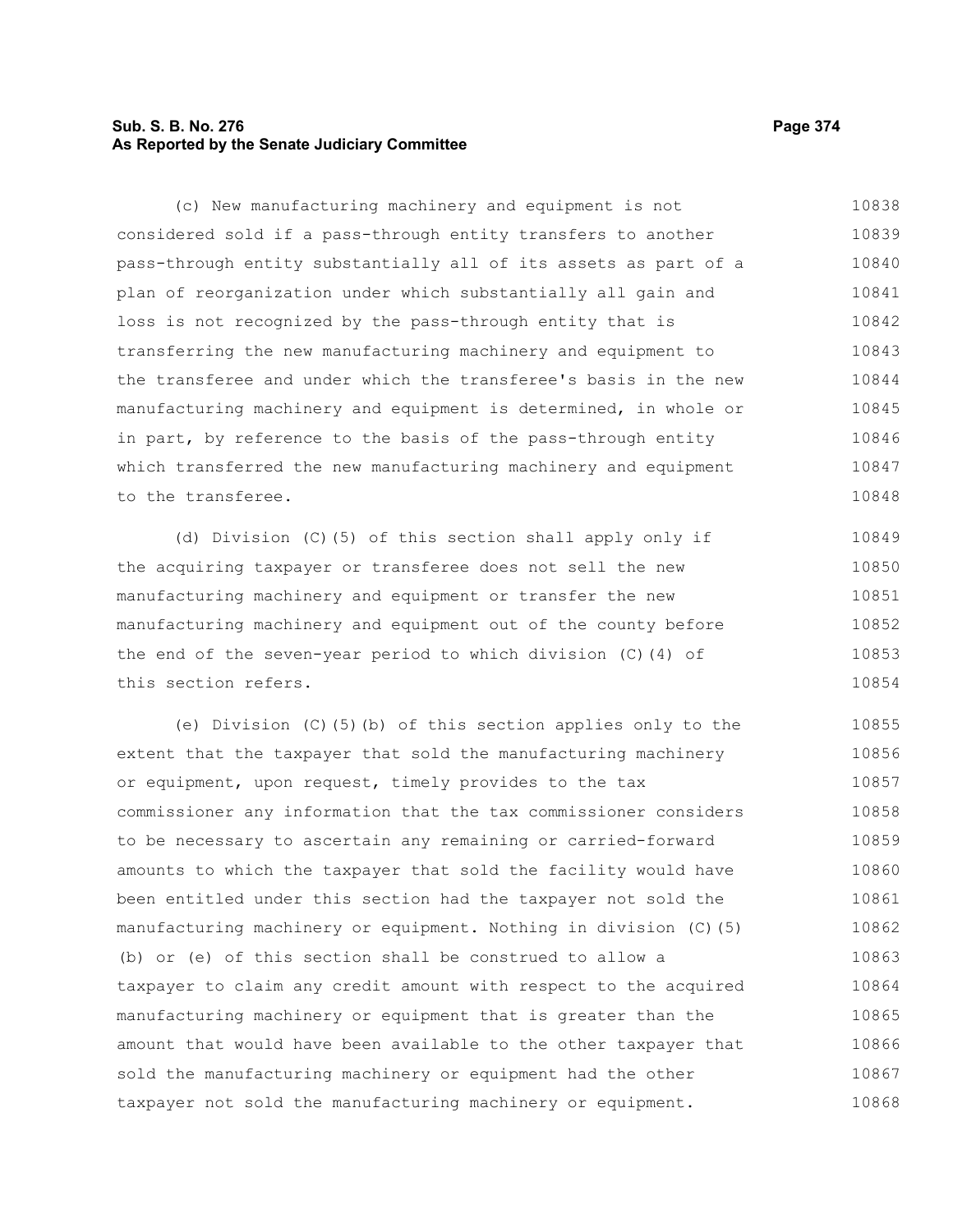# **Sub. S. B. No. 276 Page 375 As Reported by the Senate Judiciary Committee**

(D) The taxpayer shall claim the credit in the order required under section 5733.98 of the Revised Code. Each year, any credit amount in excess of the tax due under section 5733.06 of the Revised Code after allowing for any other credits that precede the credit under this section in that order may be carried forward for three tax years. 10869 10870 10871 10872 10873 10874

(E) A taxpayer purchasing new manufacturing machinery and equipment and intending to claim the credit shall file, with the department of development, a notice of intent to claim the credit on a form prescribed by the department of development. The department of development shall inform the tax commissioner of the notice of intent to claim the credit. No credit may be claimed under this section for any manufacturing machinery and equipment with respect to which a notice was not filed by the date of a timely filed return, including extensions, for the taxable year that includes September 30, 2005. 10875 10876 10877 10878 10879 10880 10881 10882 10883 10884

(F) The director of development shall annually certify, by the first day of January of each year during the qualifying period, the eligible areas for the tax credit for the calendar year that includes that first day of January. The director shall send a copy of the certification to the tax commissioner. 10885 10886 10887 10888 10889

(G) New manufacturing machinery and equipment for which a taxpayer claims the credit under section 5733.31 or 5733.311 of the Revised Code shall not be considered new manufacturing machinery and equipment for purposes of the credit under this section. 10890 10891 10892 10893 10894

(H)(1) Notwithstanding sections 5733.11 and 5747.13 of the Revised Code, but subject to division (H)(2) of this section, the tax commissioner may issue an assessment against a person with respect to a credit claimed under this section for new 10895 10896 10897 10898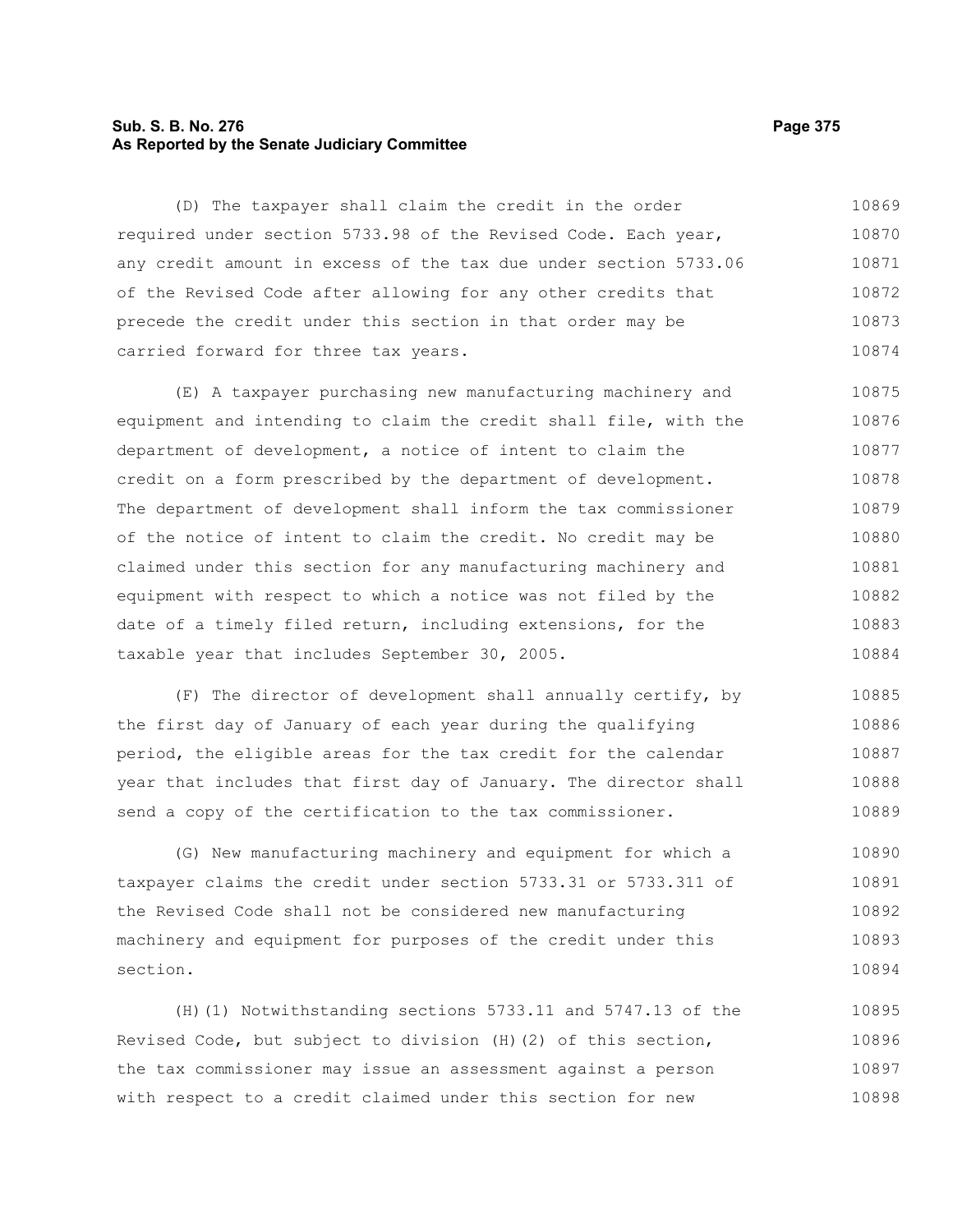### **Sub. S. B. No. 276 Page 376 As Reported by the Senate Judiciary Committee**

manufacturing machinery and equipment described in division (A) (1)(b) or (2)(b) of this section, if the machinery or equipment subsequently does not qualify for the credit. 10899 10900 10901

(2) Division (H)(1) of this section shall not apply after the twenty-fourth month following the last day of the period described in divisions  $(A)$  (1)(b) and (2)(b) of this section. 10902 10903 10904

(I) Notwithstanding any other provision of this section to the contrary, in the case of a qualifying controlled group, the credit available under this section to a taxpayer or taxpayers in the qualifying controlled group shall be computed as if all corporations in the group were a single corporation. The credit shall be allocated to such a taxpayer or taxpayers in the group in any amount elected for the taxable year by the group. Such election shall be revocable and amendable during the period described in division (B) of section 5733.12 of the Revised Code. 10905 10906 10907 10908 10909 10910 10911 10912 10913 10914

This division applies to all purchases of new manufacturing machinery and equipment made on or after January 1, 2001, and to all baseline years used to compute any credit attributable to such purchases; provided, that this division may be applied solely at the election of the qualifying controlled group with respect to all purchases of new manufacturing machinery and equipment made before that date, and to all baseline years used to compute any credit attributable to such purchases. The qualifying controlled group at any time may elect to apply this division to purchases made prior to January 1, 2001, subject to the following: 10915 10916 10917 10918 10919 10920 10921 10922 10923 10924 10925

(1) The election is irrevocable; 10926

(2) The election need not accompany a timely filed report, 10927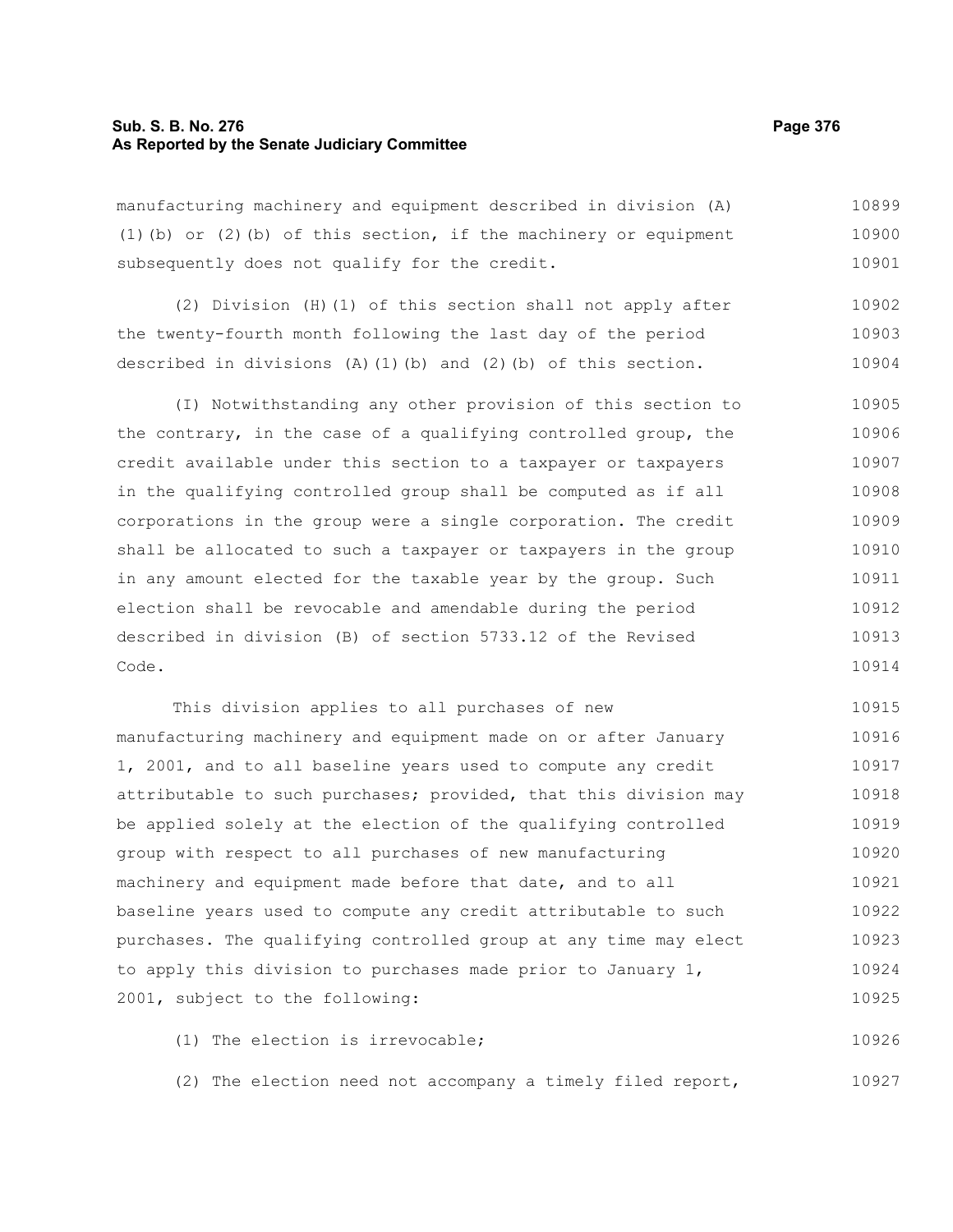#### **Sub. S. B. No. 276 Page 377 As Reported by the Senate Judiciary Committee**

but the election may accompany a subsequently filed but timely application for refund, a subsequently filed but timely amended report, or a subsequently filed but timely petition for reassessment. 10928 10929 10930 10931

```
Sec. 5733.42. (A) As used in this section:
                                                          10932
```
(1) "Eligible training program" means a program to provide job skills to eligible employees who are unable effectively to function on the job due to skill deficiencies or who would otherwise be displaced because of their skill deficiencies or inability to use new technology, or to provide job skills to eligible employees that enable them to perform other job duties for the taxpayer. Eligible training programs do not include executive, management, or personal enrichment training programs, or training programs intended exclusively for personal career development. 10933 10934 10935 10936 10937 10938 10939 10940 10941 10942

(2) "Eligible employee" means an individual who is employed in this state by a taxpayer and has been so employed by the same taxpayer for at least one hundred eighty consecutive days before the day an application for the credit is filed under this section. "Eligible employee" does not include any employee for which a credit is claimed pursuant to division (A)(5) of section 5709.65 of the Revised Code for all or any part of the same year, an employee who is not a full-time employee, or executive or managerial personnel, except for the immediate supervisors of nonexecutive, nonmanagerial personnel. 10943 10944 10945 10946 10947 10948 10949 10950 10951 10952

(3) "Eligible training costs" means:

(a) Direct instructional costs, such as instructor salaries, materials and supplies, textbooks and manuals, videotapes, and other instructional media and training equipment 10954 10955 10956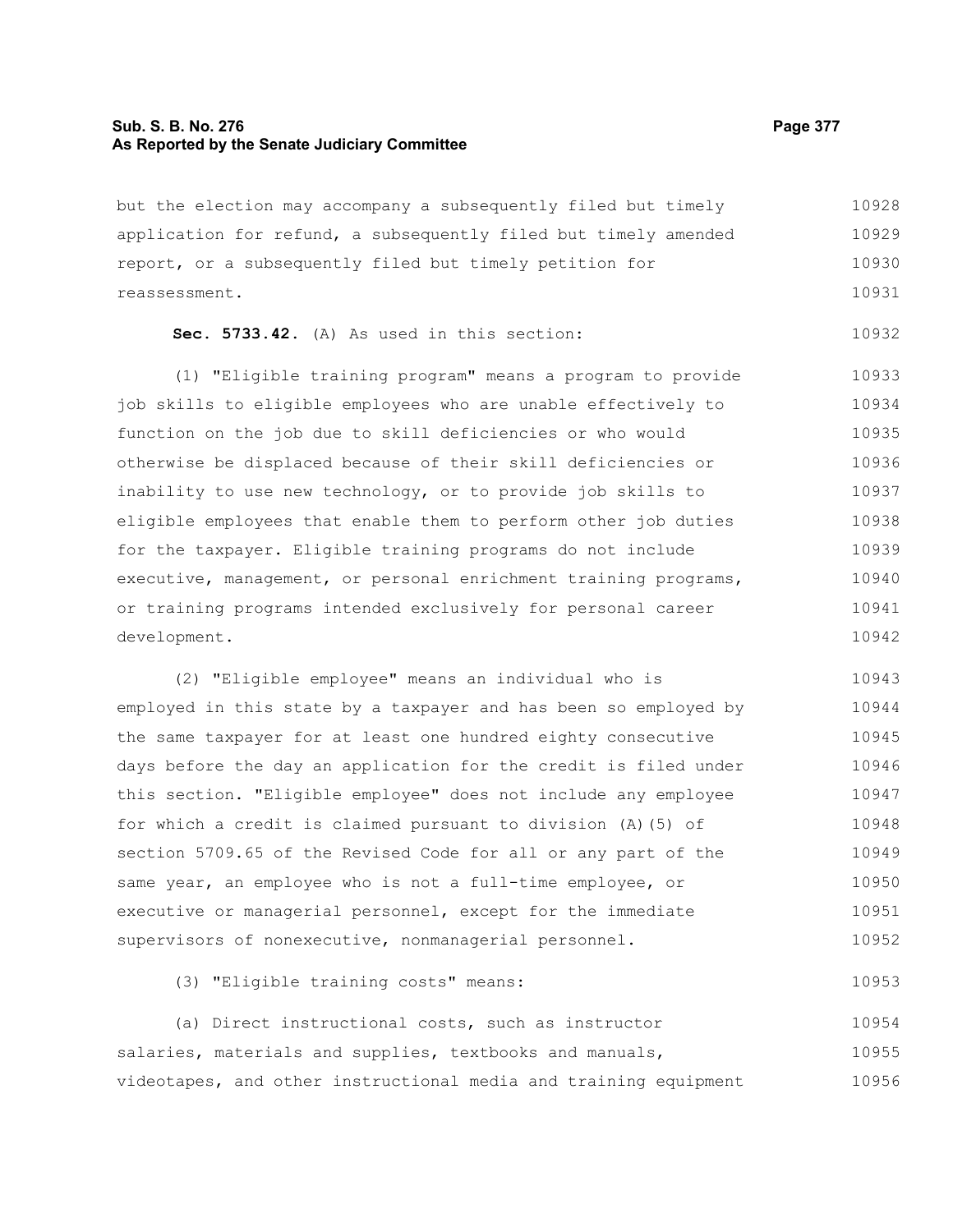#### **Sub. S. B. No. 276 Page 378 As Reported by the Senate Judiciary Committee**

used exclusively for the purpose of training eligible employees; (b) Wages paid to eligible employees for time devoted exclusively to an eligible training program during normal paid working hours. (4) "Full-time employee" means an individual who is employed for consideration for at least thirty-five hours per week, or who renders any other standard of service generally accepted by custom or specified by contract as full-time employment. (5) "Partnership" includes a limited liability company formed under Chapter 1705. or 1706. of the Revised Code or under the laws of another state, provided that the company is not classified for federal income tax purposes as an association taxable as a corporation. (B) There is hereby allowed a nonrefundable credit against the tax imposed by section 5733.06 of the Revised Code for taxpayers for which a tax credit certificate is issued under division (C) of this section. The credit may be claimed for tax years 2004, 2005, 2006, 2007, and 2008. The amount of the credit for tax year 2004 shall equal one-half of the average of the eligible training costs paid or incurred by the taxpayer during calendar years 1999, 2000, and 2001, not to exceed one thousand dollars for each eligible employee on account of whom eligible training costs were paid or incurred by the taxpayer during those calendar years. The amount of the credit for tax year 2005 10957 10958 10959 10960 10961 10962 10963 10964 10965 10966 10967 10968 10969 10970 10971 10972 10973 10974 10975 10976 10977 10978 10979 10980 10981

shall equal one-half of the average of the eligible training costs paid or incurred by the taxpayer during calendar years 2002, 2003, and 2004, not to exceed one thousand dollars for each eligible employee on account of whom eligible training

costs were paid or incurred by the taxpayer during those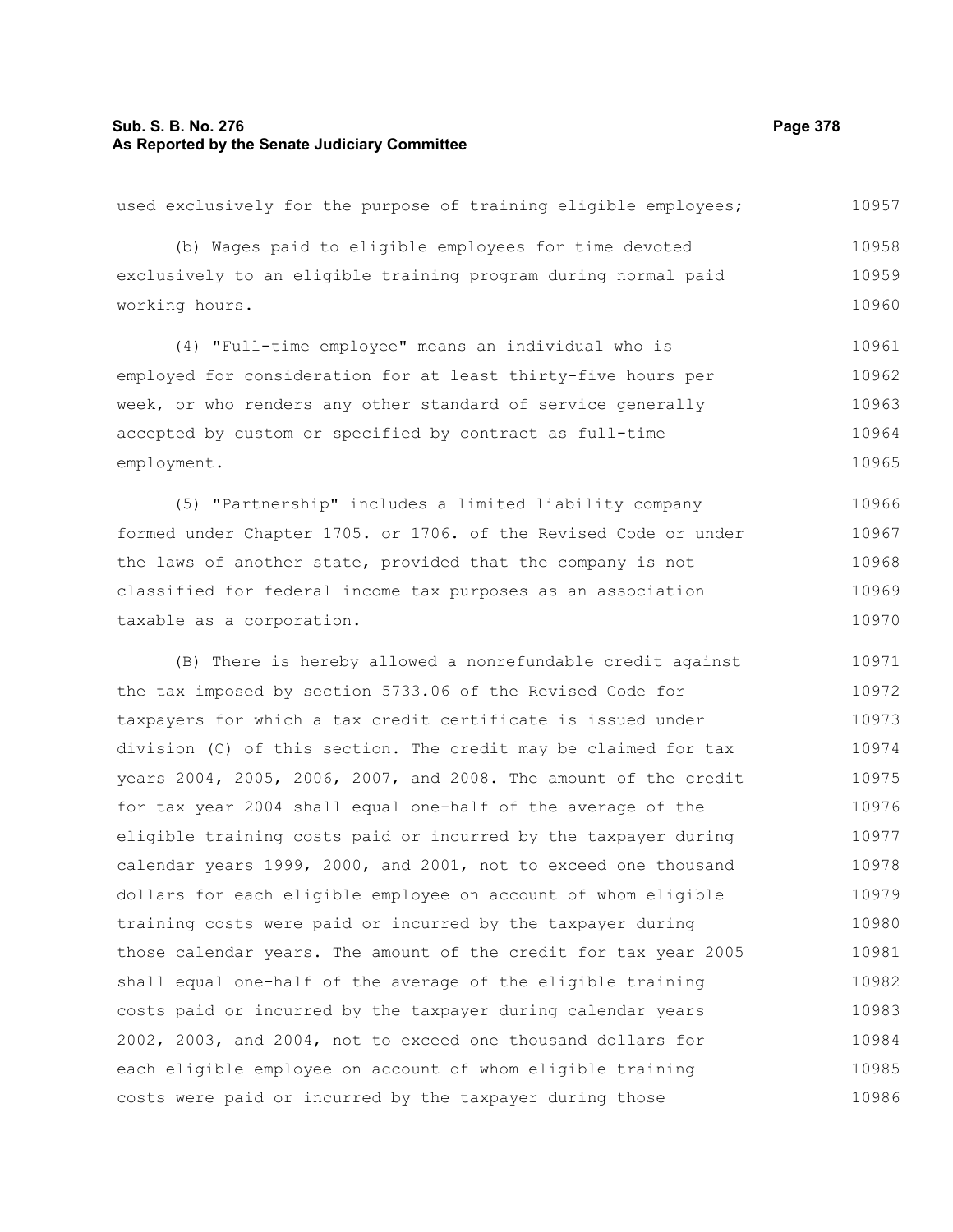# **Sub. S. B. No. 276 Page 379 As Reported by the Senate Judiciary Committee**

calendar years. The amount of the credit for tax year 2006 shall equal one-half of the average of the eligible training costs paid or incurred by the taxpayer during calendar years 2003, 2004, and 2005, not to exceed one thousand dollars for each eligible employee on account of whom eligible training costs were paid or incurred by the taxpayer during those calendar years. The amount of the credit for tax year 2007 shall equal one-half of the average of the eligible training costs paid or incurred by the taxpayer during calendar years 2004, 2005, and 2006, not to exceed one thousand dollars for each eligible employee on account of whom eligible training costs were paid or incurred by the taxpayer during those calendar years. The amount of the credit for tax year 2008 shall equal one-half of the average of the eligible training costs paid or incurred by the taxpayer during calendar years 2005, 2006, and 2007, not to exceed one thousand dollars for each eligible employee on account of whom eligible training costs were paid or incurred by the taxpayer during those calendar years. 10987 10988 10989 10990 10991 10992 10993 10994 10995 10996 10997 10998 10999 11000 11001 11002 11003 11004

The credit claimed by a taxpayer each tax year shall not exceed one hundred thousand dollars.

(C) A taxpayer who proposes to conduct an eligible training program may apply to the director of job and family services for a tax credit certificate under this section. The taxpayer may apply for such a certificate for tax years 2004, 2005, 2006, 2007, and 2008 subject to division (L) of this section. The director shall prescribe the form of the application, which shall require a detailed description of the proposed training program. The director may require applicants to remit an application fee with each application filed with the director. The fee shall not exceed the reasonable and necessary expenses incurred by the director in receiving, reviewing, and 11007 11008 11009 11010 11011 11012 11013 11014 11015 11016 11017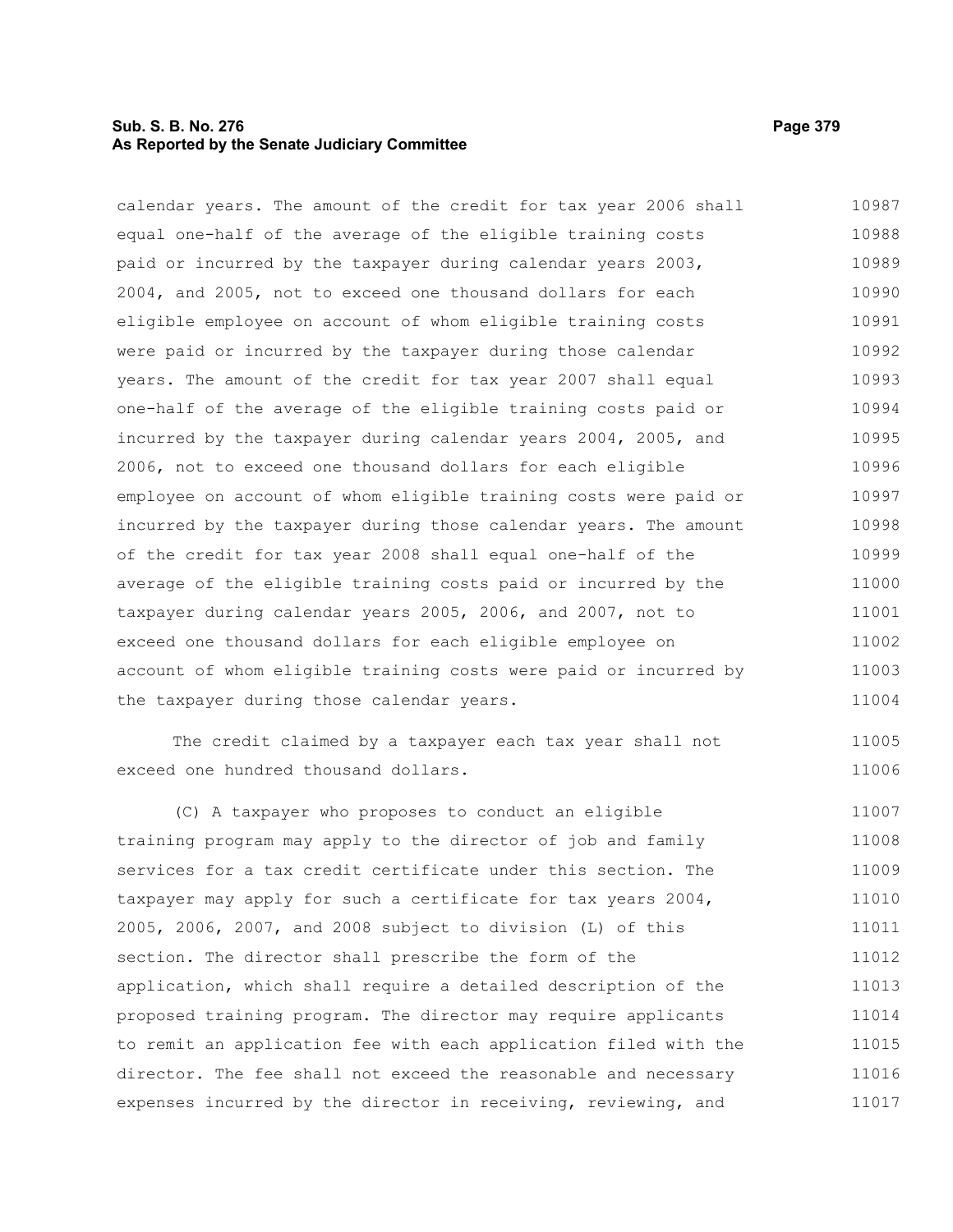#### **Sub. S. B. No. 276 Page 380 As Reported by the Senate Judiciary Committee**

approving such applications and issuing tax credit certificates. Proceeds from fees shall be used solely for the purpose of receiving, reviewing, and approving such applications and issuing such certificates. After receipt of an application, the director shall authorize a credit under this section by issuing a tax credit certificate, in the form prescribed by the director, if the director determines all of the following: (1) The proposed training program is an eligible training program under this section; (2) The proposed training program is economically sound and will benefit the people of this state by improving workforce skills and strengthening the economy of this state; (3) Receiving the tax credit is a major factor in the taxpayer's decision to go forward with the training program; (4) Authorization of the credit is consistent with division (H) of this section. The credit also is allowed for a taxpayer that is a partner in a partnership that pays or incurs eligible training costs. Such a taxpayer shall determine the taxpayer's credit amount in the manner prescribed by division (K) of this section. (D) If the director of job and family services denies an application for a tax credit certificate, the director shall send notice of the denial and the reason for denial to the applicant by certified mail, return receipt requested. If the director determines that an authorized training program, as actually conducted, fails to meet the requirements of this section or to comply with any condition set forth in the 11018 11019 11020 11021 11022 11023 11024 11025 11026 11027 11028 11029 11030 11031 11032 11033 11034 11035 11036 11037 11038 11039 11040 11041 11042 11043 11044 11045

authorization, the director may reduce the amount of the tax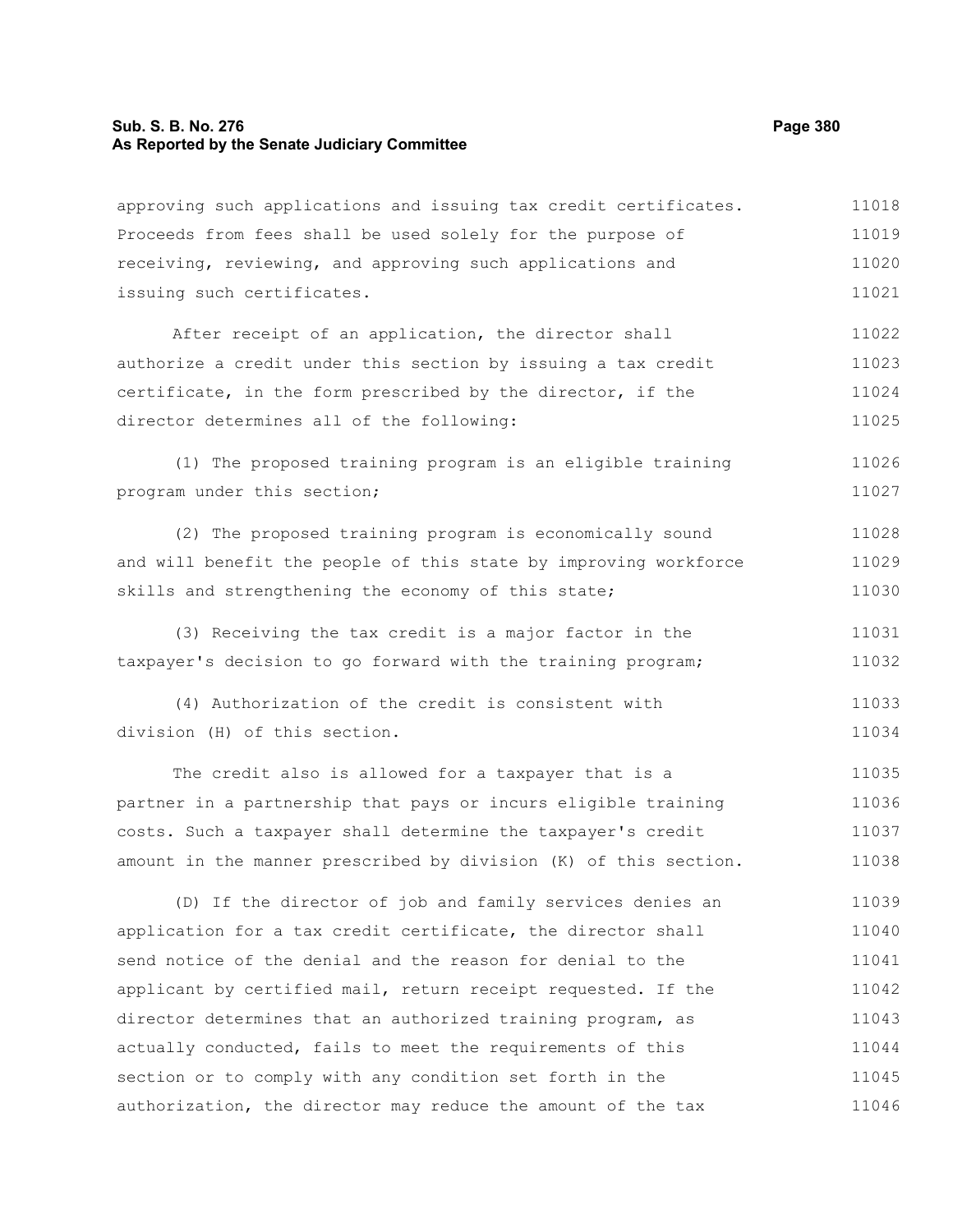# **Sub. S. B. No. 276 Page 381 As Reported by the Senate Judiciary Committee**

credit previously granted. If the director reduces a tax credit, the director shall send notice of the reduction and the reason for the reduction to the taxpayer by certified mail, return receipt requested, and shall certify the reduction to the tax commissioner or, in the case of the reduction of a credit claimed by an insurance company, the superintendent of insurance. The tax commissioner or superintendent of insurance shall reduce the credit that may be claimed by the taxpayer accordingly. Within sixty days after receiving a notice of denial or notice of reduction of the tax credit, an applicant or taxpayer may request, in writing, a hearing before the director to review the denial or reduction. Within sixty days after receiving a request that is filed within the prescribed time, the director shall hold such a hearing at a location to be determined by the director. Within thirty days after the hearing is adjourned, the director shall issue a redetermination affirming, reversing, or modifying the denial or reduction of the tax credit and send notice of the redetermination to the applicant or taxpayer by certified mail, return receipt requested, and shall issue a notice of the redetermination to the tax commissioner or superintendent of insurance. If an applicant or taxpayer is aggrieved by the director's redetermination, the applicant or taxpayer may appeal the redetermination to the board of tax appeals in the manner prescribed by section 5717.02 of the Revised Code. 11047 11048 11049 11050 11051 11052 11053 11054 11055 11056 11057 11058 11059 11060 11061 11062 11063 11064 11065 11066 11067 11068 11069 11070 11071

(E) A taxpayer to which a tax credit certificate is issued shall retain records indicating the eligible training costs it pays or incurs for the eligible training program for which the certificate is issued for four years following the end of the tax year for which the credit is claimed. Such records shall be open to inspection by the director of job and family services 11072 11073 11074 11075 11076 11077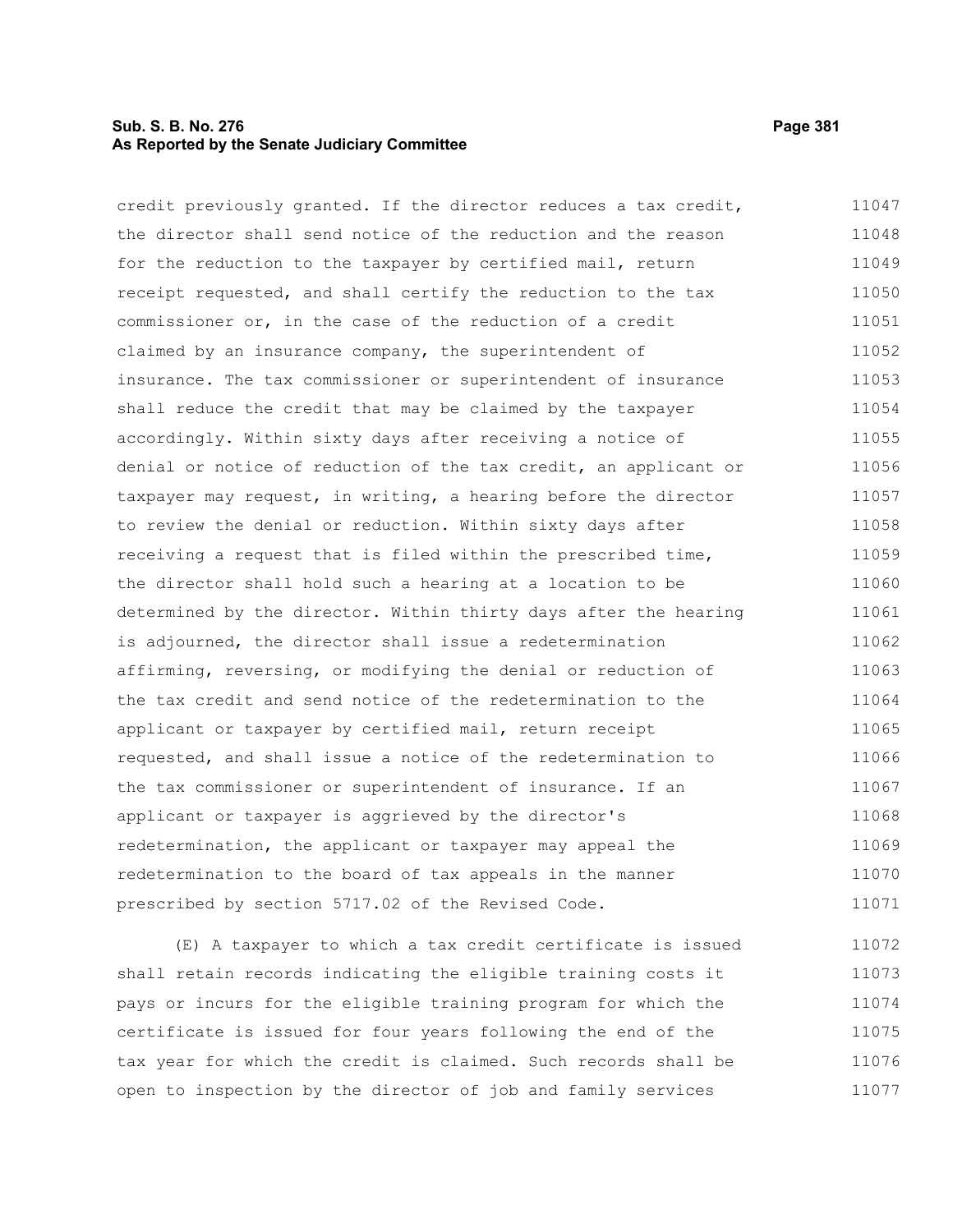# **Sub. S. B. No. 276 Page 382 As Reported by the Senate Judiciary Committee**

upon the director's request during business hours.

Financial statements and other information submitted by an applicant to the director of job and family services for a tax credit under this section, and any information taken for any purpose from such statements or information, are not public records subject to section 149.43 of the Revised Code. However, the director of job and family services, the tax commissioner, or superintendent of insurance may make use of the statements and other information for purposes of issuing public reports or in connection with court proceedings concerning tax credits allowed under this section and sections 5725.31 and 5729.07 of the Revised Code. 11079 11080 11081 11082 11083 11084 11085 11086 11087 11088 11089

(F) The director of job and family services, in accordance with Chapter 119. of the Revised Code, shall adopt rules necessary to implement this section and sections 5725.31 and 5729.07 of the Revised Code. The rules shall be adopted after consultation with the tax commissioner and the superintendent of insurance. The rules shall require that if a taxpayer to which a tax credit certificate is issued under any of those sections permanently relocates or transfers employees trained under the tax credit certificate to another state or country within two years of receiving the certificate, the taxpayer shall repay the total amount of the tax credit received by the taxpayer for any employees permanently relocated or transferred. At the time the director gives public notice under division (A) of section 119.03 of the Revised Code of the adoption of the rules, the director shall submit copies of the proposed rules to the chairpersons and ranking minority members of the standing committees in the senate and the house of representatives to which legislation on economic development matters are customarily referred. 11090 11091 11092 11093 11094 11095 11096 11097 11098 11099 11100 11101 11102 11103 11104 11105 11106 11107 11108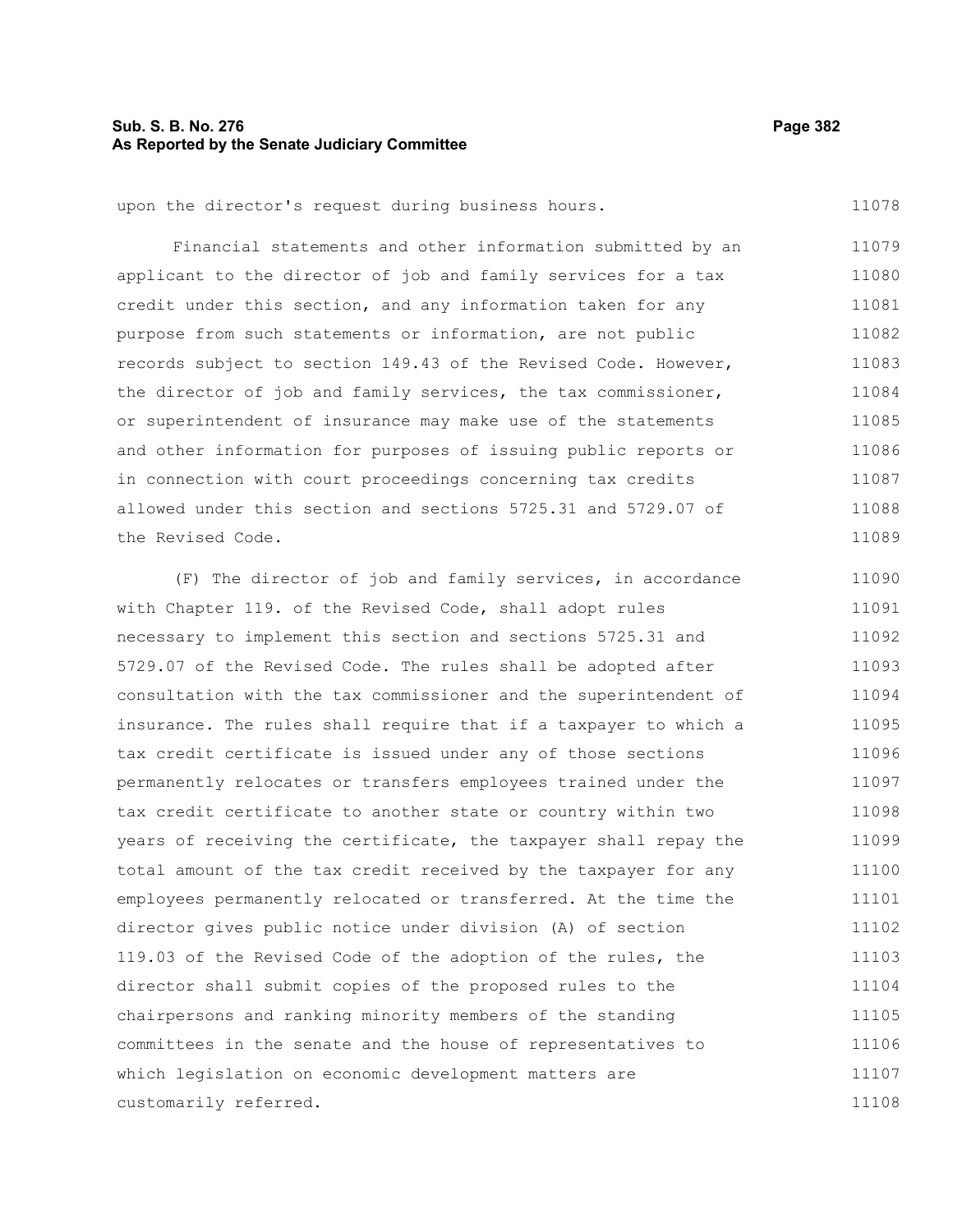# **Sub. S. B. No. 276 Page 383 As Reported by the Senate Judiciary Committee**

(G) On or before the thirtieth day of September of 2001, 2003, 2004, 2005, 2006, 2007, and 2008 the director of job and family services shall submit a report to the governor, the president of the senate, and the speaker of the house of representatives on the tax credit program under this section and sections 5725.31 and 5729.07 of the Revised Code. The report shall include information on the number of training programs that were authorized under those sections during the preceding calendar year, a description of each authorized training program, the dollar amounts of the credits granted, and an estimate of the impact of the credits on the economy of this state. 11109 11110 11111 11112 11113 11114 11115 11116 11117 11118 11119 11120

(H) The aggregate amount of credits authorized under this section and sections 5725.31 and 5729.07 of the Revised Code shall not exceed twenty million dollars per calendar year. No more than ten million dollars in credits per calendar year shall be authorized for persons engaged primarily in manufacturing. No less than five million dollars in credits per calendar year shall be set aside for persons engaged primarily in activities other than manufacturing and having fewer than five hundred employees. Subject to such limits, the director of job and family services shall adopt a rule under division (F) of this section that establishes criteria and procedures for distribution of the credits. 11121 11122 11123 11124 11125 11126 11127 11128 11129 11130 11131 11132

(I) A nonrefundable credit allowed under this section shall be claimed in the order required under section 5733.98 of the Revised Code. 11133 11134 11135

(J) The taxpayer may carry forward any credit amount in excess of its tax due after allowing for any other credits that precede the credit under this section in the order required 11136 11137 11138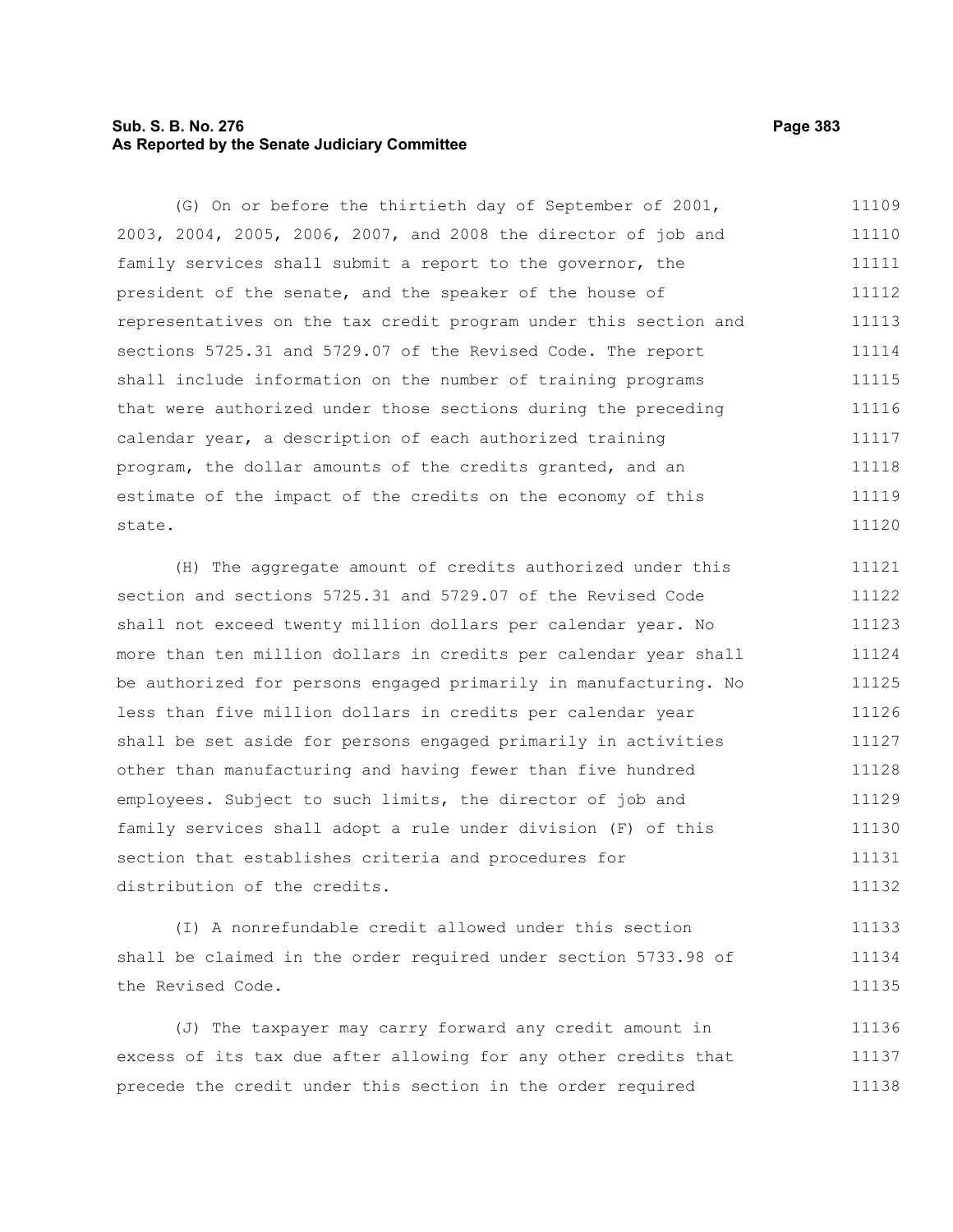#### **Sub. S. B. No. 276 Page 384 As Reported by the Senate Judiciary Committee**

under section 5733.98 of the Revised Code. The excess credit may be carried forward for three years following the tax year for which it is first claimed under this section. 11139 11140 11141

(K) A taxpayer that is a partner in a partnership on the last day of the third calendar year of the three-year period during which the partnership pays or incurs eligible training costs may claim a credit under this section for the tax year immediately following that calendar year. The amount of a partner's credit equals the partner's interest in the partnership on the last day of such calendar year multiplied by the credit available to the partnership as computed by the partnership. 11142 11143 11144 11145 11146 11147 11148 11149 11150

(L) The director of job and family services shall not authorize any credits under this section and sections 5725.31 and 5729.07 of the Revised Code for eligible training costs paid or incurred after December 31, 2007. 11151 11152 11153 11154

**Sec. 5747.01.** Except as otherwise expressly provided or clearly appearing from the context, any term used in this chapter that is not otherwise defined in this section has the same meaning as when used in a comparable context in the laws of the United States relating to federal income taxes or if not used in a comparable context in those laws, has the same meaning as in section 5733.40 of the Revised Code. Any reference in this chapter to the Internal Revenue Code includes other laws of the United States relating to federal income taxes. 11155 11156 11157 11158 11159 11160 11161 11162 11163

As used in this chapter:

(A) "Adjusted gross income" or "Ohio adjusted gross income" means federal adjusted gross income, as defined and used in the Internal Revenue Code, adjusted as provided in this 11165 11166 11167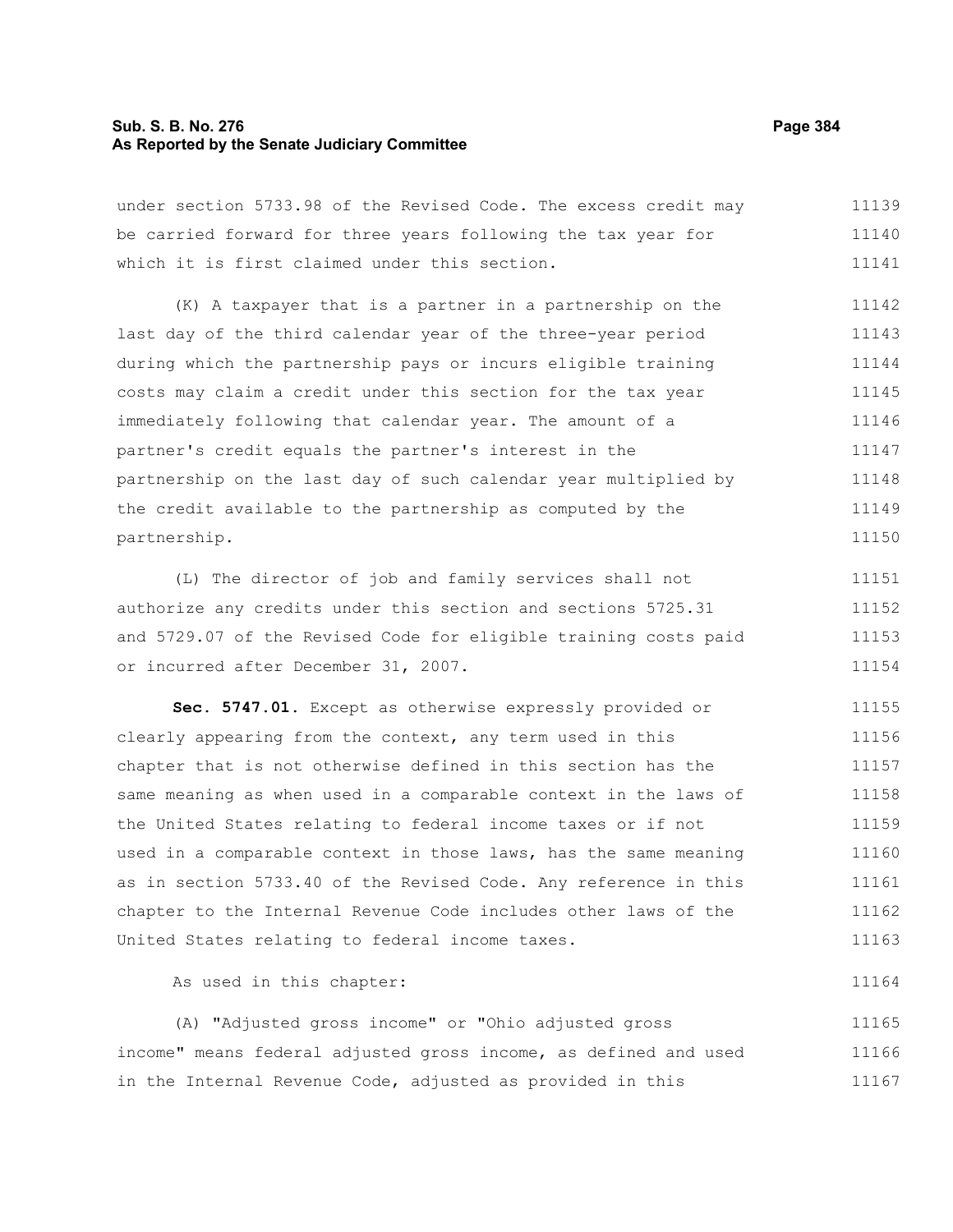# **Sub. S. B. No. 276 Page 385 As Reported by the Senate Judiciary Committee**

section: (1) Add interest or dividends on obligations or securities of any state or of any political subdivision or authority of any state, other than this state and its subdivisions and

(2) Add interest or dividends on obligations of any authority, commission, instrumentality, territory, or possession of the United States to the extent that the interest or dividends are exempt from federal income taxes but not from state income taxes. 11173 11174 11175 11176 11177

(3) Deduct interest or dividends on obligations of the United States and its territories and possessions or of any authority, commission, or instrumentality of the United States to the extent that the interest or dividends are included in federal adjusted gross income but exempt from state income taxes under the laws of the United States. 11178 11179 11180 11181 11182 11183

(4) Deduct disability and survivor's benefits to the extent included in federal adjusted gross income. 11184 11185

(5) Deduct benefits under Title II of the Social Security Act and tier 1 railroad retirement benefits to the extent included in federal adjusted gross income under section 86 of the Internal Revenue Code. 11186 11187 11188 11189

(6) In the case of a taxpayer who is a beneficiary of a trust that makes an accumulation distribution as defined in section 665 of the Internal Revenue Code, add, for the beneficiary's taxable years beginning before 2002, the portion, if any, of such distribution that does not exceed the undistributed net income of the trust for the three taxable years preceding the taxable year in which the distribution is 11190 11191 11192 11193 11194 11195 11196

authorities.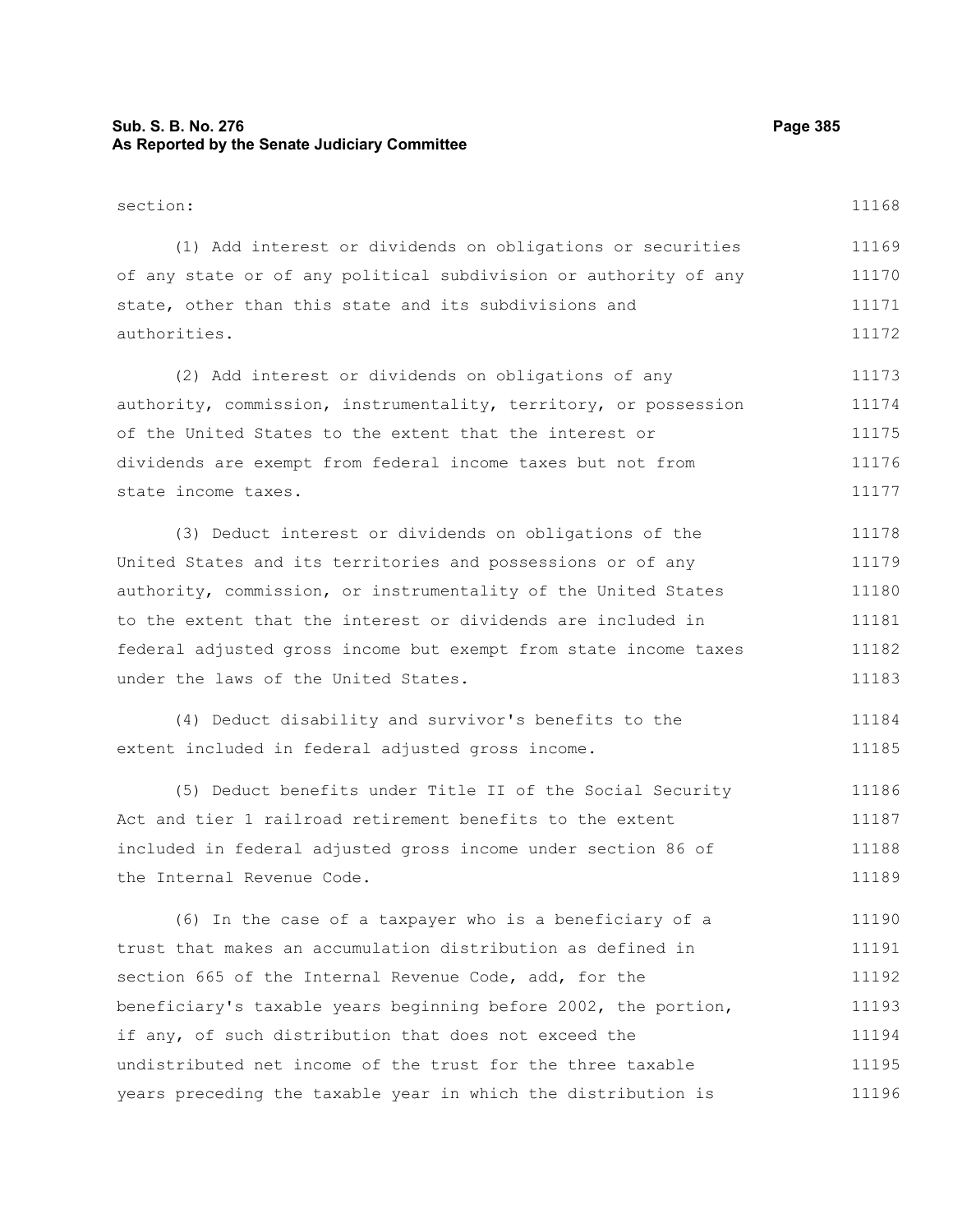# **Sub. S. B. No. 276 Page 386 As Reported by the Senate Judiciary Committee**

made to the extent that the portion was not included in the trust's taxable income for any of the trust's taxable years beginning in 2002 or thereafter. "Undistributed net income of a trust" means the taxable income of the trust increased by (a)(i) the additions to adjusted gross income required under division (A) of this section and (ii) the personal exemptions allowed to the trust pursuant to section 642(b) of the Internal Revenue Code, and decreased by (b)(i) the deductions to adjusted gross income required under division (A) of this section, (ii) the amount of federal income taxes attributable to such income, and (iii) the amount of taxable income that has been included in the adjusted gross income of a beneficiary by reason of a prior accumulation distribution. Any undistributed net income included in the adjusted gross income of a beneficiary shall reduce the undistributed net income of the trust commencing with the earliest years of the accumulation period. 11197 11198 11199 11200 11201 11202 11203 11204 11205 11206 11207 11208 11209 11210 11211 11212

(7) Deduct the amount of wages and salaries, if any, not otherwise allowable as a deduction but that would have been allowable as a deduction in computing federal adjusted gross income for the taxable year, had the targeted jobs credit allowed and determined under sections 38, 51, and 52 of the Internal Revenue Code not been in effect. 11213 11214 11215 11216 11217 11218

(8) Deduct any interest or interest equivalent on public obligations and purchase obligations to the extent that the interest or interest equivalent is included in federal adjusted gross income. 11219 11220 11221 11222

(9) Add any loss or deduct any gain resulting from the sale, exchange, or other disposition of public obligations to the extent that the loss has been deducted or the gain has been included in computing federal adjusted gross income. 11223 11224 11225 11226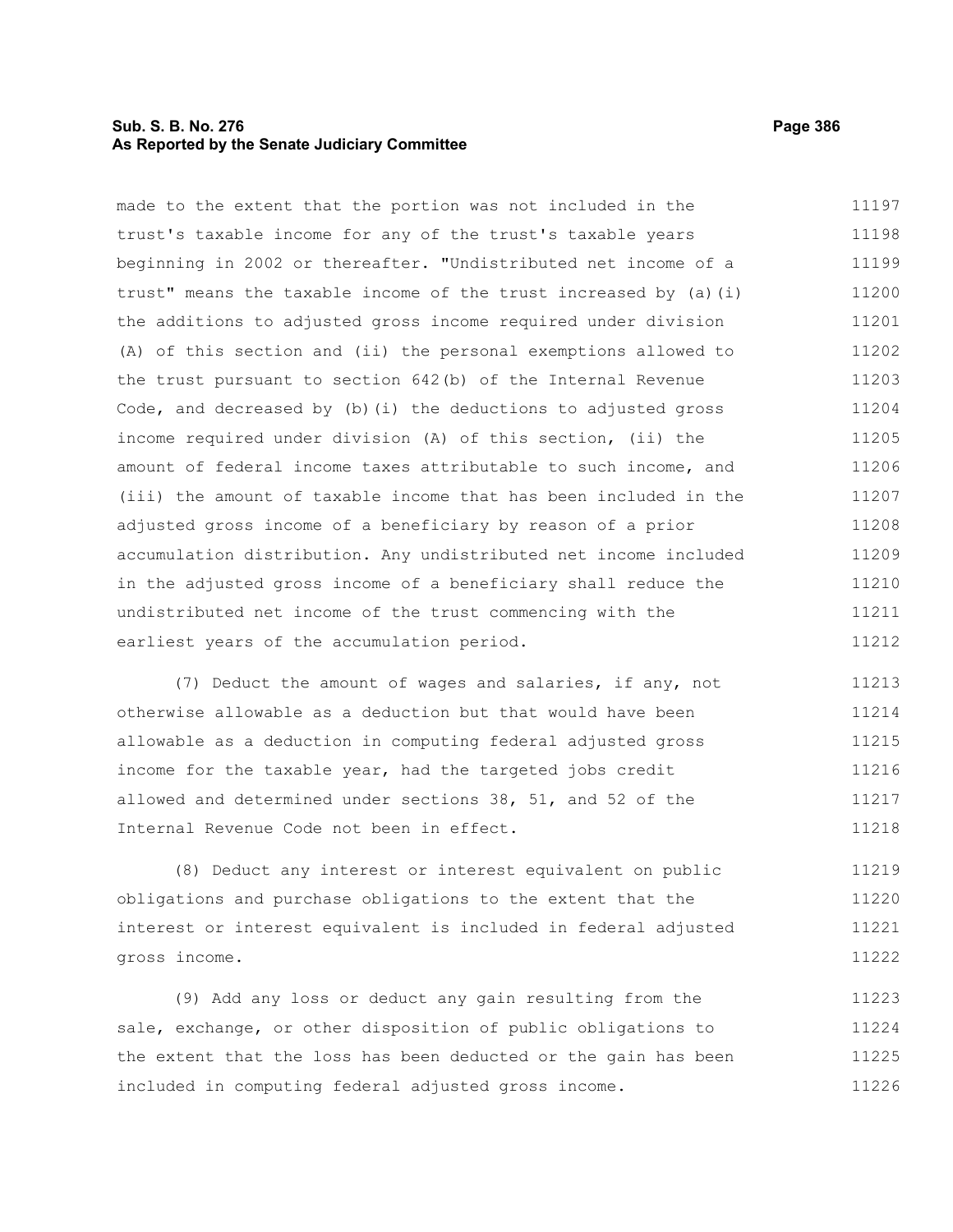# **Sub. S. B. No. 276 Page 387 As Reported by the Senate Judiciary Committee**

(10) Deduct or add amounts, as provided under section 5747.70 of the Revised Code, related to contributions to variable college savings program accounts made or tuition units purchased pursuant to Chapter 3334. of the Revised Code. 11227 11228 11229 11230

(11)(a) Deduct, to the extent not otherwise allowable as a deduction or exclusion in computing federal or Ohio adjusted gross income for the taxable year, the amount the taxpayer paid during the taxable year for medical care insurance and qualified long-term care insurance for the taxpayer, the taxpayer's spouse, and dependents. No deduction for medical care insurance under division (A)(11)(a) of this section shall be allowed either to any taxpayer who is eligible to participate in any subsidized health plan maintained by any employer of the taxpayer or of the taxpayer's spouse, or to any taxpayer who is entitled to, or on application would be entitled to, benefits under part A of Title XVIII of the "Social Security Act," 49 Stat. 620 (1935), 42 U.S.C. 301, as amended. For the purposes of division (A)(11)(a) of this section, "subsidized health plan" means a health plan for which the employer pays any portion of the plan's cost. The deduction allowed under division  $(A)$  (11)(a) of this section shall be the net of any related premium refunds, related premium reimbursements, or related insurance premium dividends received during the taxable year. 11231 11232 11233 11234 11235 11236 11237 11238 11239 11240 11241 11242 11243 11244 11245 11246 11247 11248 11249

(b) Deduct, to the extent not otherwise deducted or excluded in computing federal or Ohio adjusted gross income during the taxable year, the amount the taxpayer paid during the taxable year, not compensated for by any insurance or otherwise, for medical care of the taxpayer, the taxpayer's spouse, and dependents, to the extent the expenses exceed seven and one-half per cent of the taxpayer's federal adjusted gross income. 11250 11251 11252 11253 11254 11255 11256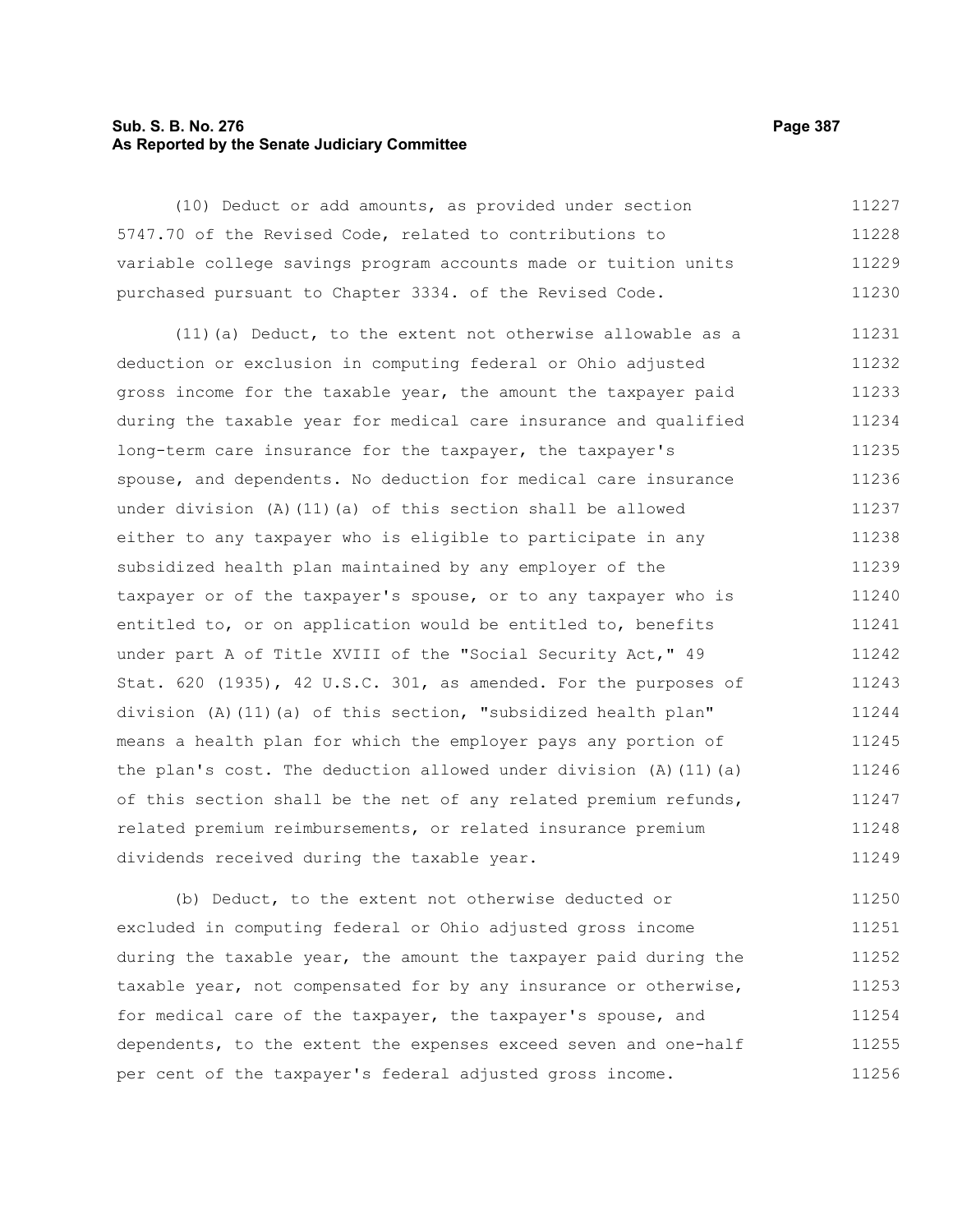# **Sub. S. B. No. 276 Page 388 As Reported by the Senate Judiciary Committee**

(c) Deduct, to the extent not otherwise deducted or excluded in computing federal or Ohio adjusted gross income, any amount included in federal adjusted gross income under section 105 or not excluded under section 106 of the Internal Revenue Code solely because it relates to an accident and health plan for a person who otherwise would be a "qualifying relative" and thus a "dependent" under section 152 of the Internal Revenue Code but for the fact that the person fails to meet the income and support limitations under section  $152(d)(1)(B)$  and (C) of the Internal Revenue Code. 11257 11258 11259 11260 11261 11262 11263 11264 11265 11266

(d) For purposes of division (A)(11) of this section, "medical care" has the meaning given in section 213 of the Internal Revenue Code, subject to the special rules, limitations, and exclusions set forth therein, and "qualified long-term care" has the same meaning given in section 7702B(c) of the Internal Revenue Code. Solely for purposes of divisions (A)(11)(a) and (c) of this section, "dependent" includes a person who otherwise would be a "qualifying relative" and thus a "dependent" under section 152 of the Internal Revenue Code but for the fact that the person fails to meet the income and support limitations under section  $152(d)$  (1)(B) and (C) of the Internal Revenue Code. 11267 11268 11269 11270 11271 11272 11273 11274 11275 11276 11277 11278

(12)(a) Deduct any amount included in federal adjusted gross income solely because the amount represents a reimbursement or refund of expenses that in any year the taxpayer had deducted as an itemized deduction pursuant to section 63 of the Internal Revenue Code and applicable United States department of the treasury regulations. The deduction otherwise allowed under division (A)(12)(a) of this section shall be reduced to the extent the reimbursement is attributable to an amount the taxpayer deducted under this section in any 11279 11280 11281 11282 11283 11284 11285 11286 11287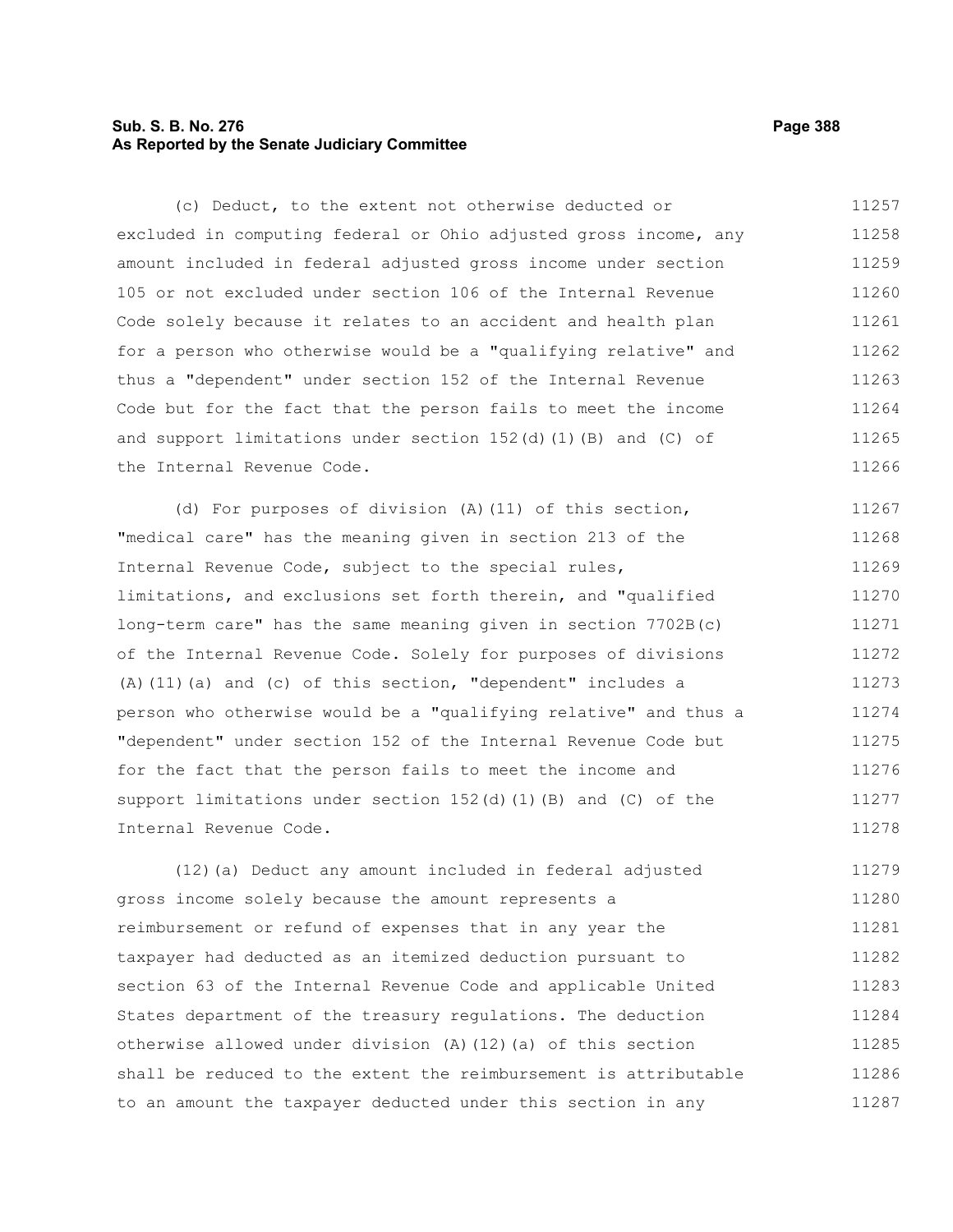# **Sub. S. B. No. 276 Page 389 As Reported by the Senate Judiciary Committee**

taxable year.

(b) Add any amount not otherwise included in Ohio adjusted gross income for any taxable year to the extent that the amount is attributable to the recovery during the taxable year of any amount deducted or excluded in computing federal or Ohio adjusted gross income in any taxable year. 11289 11290 11291 11292 11293

(13) Deduct any portion of the deduction described in section 1341(a)(2) of the Internal Revenue Code, for repaying previously reported income received under a claim of right, that meets both of the following requirements: 11294 11295 11296 11297

(a) It is allowable for repayment of an item that was included in the taxpayer's adjusted gross income for a prior taxable year and did not qualify for a credit under division (A) or (B) of section 5747.05 of the Revised Code for that year; 11298 11299 11300 11301

(b) It does not otherwise reduce the taxpayer's adjusted gross income for the current or any other taxable year. 11302 11303

(14) Deduct an amount equal to the deposits made to, and net investment earnings of, a medical savings account during the taxable year, in accordance with section 3924.66 of the Revised Code. The deduction allowed by division (A)(14) of this section does not apply to medical savings account deposits and earnings otherwise deducted or excluded for the current or any other taxable year from the taxpayer's federal adjusted gross income. 11304 11305 11306 11307 11308 11309 11310

(15)(a) Add an amount equal to the funds withdrawn from a medical savings account during the taxable year, and the net investment earnings on those funds, when the funds withdrawn were used for any purpose other than to reimburse an account holder for, or to pay, eligible medical expenses, in accordance with section 3924.66 of the Revised Code; 11311 11312 11313 11314 11315 11316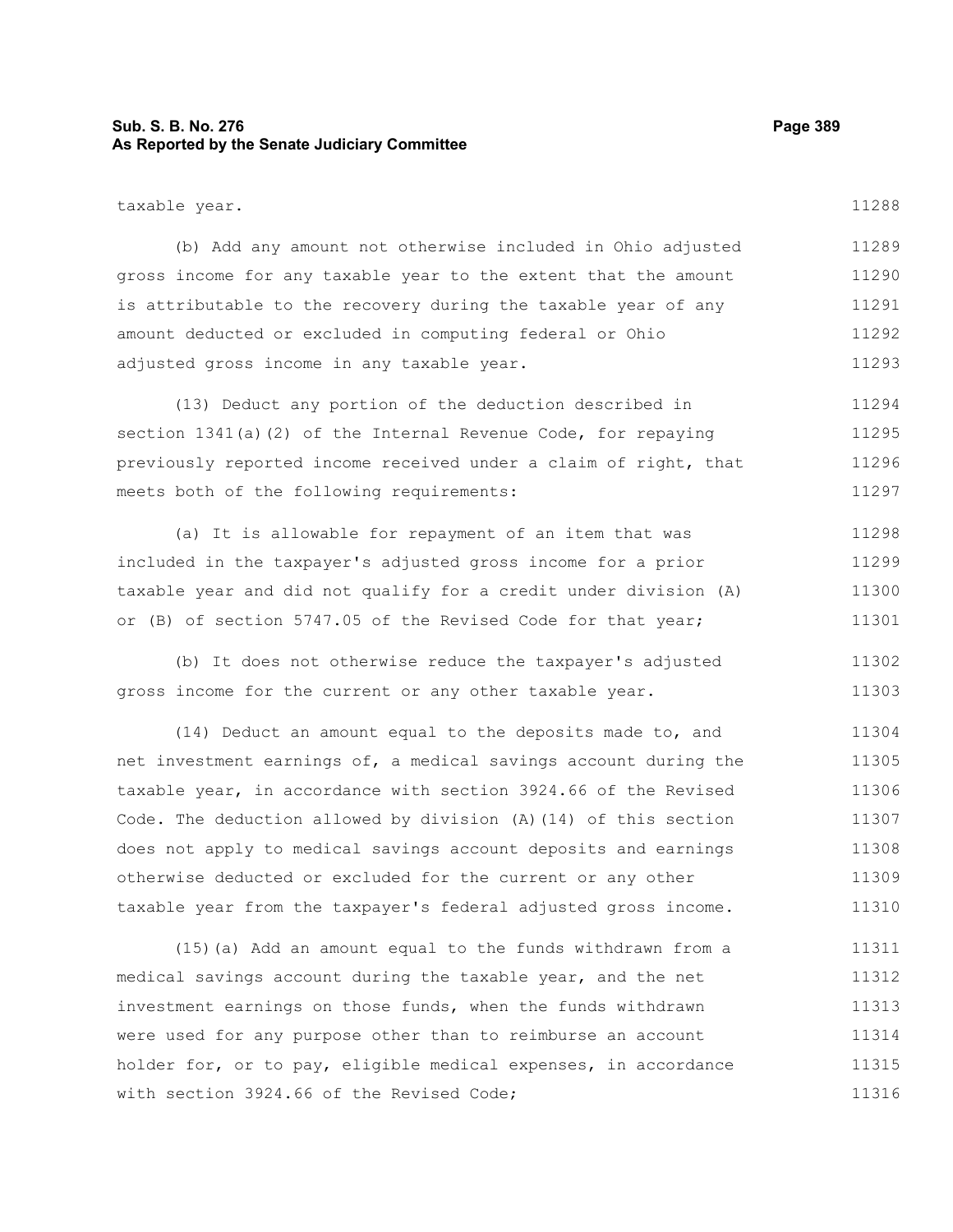# **Sub. S. B. No. 276 Page 390 As Reported by the Senate Judiciary Committee**

(b) Add the amounts distributed from a medical savings account under division (A)(2) of section 3924.68 of the Revised Code during the taxable year. 11317 11318 11319

(16) Add any amount claimed as a credit under section 5747.059 of the Revised Code to the extent that such amount satisfies either of the following: 11320 11321 11322

(a) The amount was deducted or excluded from the computation of the taxpayer's federal adjusted gross income as required to be reported for the taxpayer's taxable year under the Internal Revenue Code; 11323 11324 11325 11326

(b) The amount resulted in a reduction of the taxpayer's federal adjusted gross income as required to be reported for any of the taxpayer's taxable years under the Internal Revenue Code. 11327 11328 11329

(17) Deduct the amount contributed by the taxpayer to an individual development account program established by a county department of job and family services pursuant to sections 329.11 to 329.14 of the Revised Code for the purpose of matching funds deposited by program participants. On request of the tax commissioner, the taxpayer shall provide any information that, in the tax commissioner's opinion, is necessary to establish the amount deducted under division (A)(17) of this section. 11330 11331 11332 11333 11334 11335 11336 11337

(18) Beginning in taxable year 2001 but not for any taxable year beginning after December 31, 2005, if the taxpayer is married and files a joint return and the combined federal adjusted gross income of the taxpayer and the taxpayer's spouse for the taxable year does not exceed one hundred thousand dollars, or if the taxpayer is single and has a federal adjusted gross income for the taxable year not exceeding fifty thousand dollars, deduct amounts paid during the taxable year for 11338 11339 11340 11341 11342 11343 11344 11345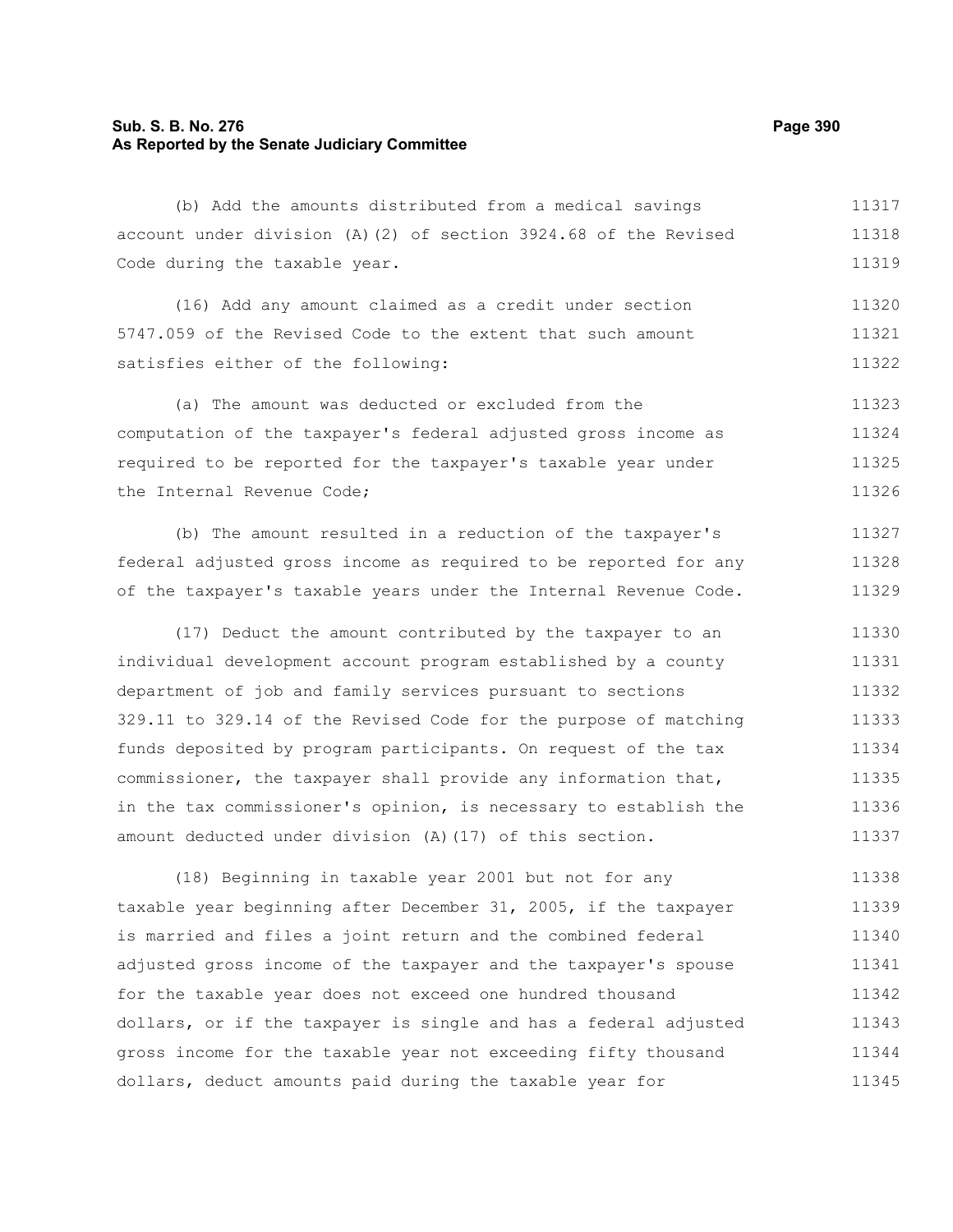# **Sub. S. B. No. 276 Page 391 As Reported by the Senate Judiciary Committee**

qualified tuition and fees paid to an eligible institution for the taxpayer, the taxpayer's spouse, or any dependent of the taxpayer, who is a resident of this state and is enrolled in or attending a program that culminates in a degree or diploma at an eligible institution. The deduction may be claimed only to the extent that qualified tuition and fees are not otherwise deducted or excluded for any taxable year from federal or Ohio adjusted gross income. The deduction may not be claimed for educational expenses for which the taxpayer claims a credit under section 5747.27 of the Revised Code. 11346 11347 11348 11349 11350 11351 11352 11353 11354 11355

(19) Add any reimbursement received during the taxable year of any amount the taxpayer deducted under division (A)(18) of this section in any previous taxable year to the extent the amount is not otherwise included in Ohio adjusted gross income. 11356 11357 11358 11359

 $(20)(a)(i)$  Subject to divisions  $(A)(20)(a)(iii)$ ,  $(iv)$ , and (v) of this section, add five-sixths of the amount of depreciation expense allowed by subsection (k) of section 168 of the Internal Revenue Code, including the taxpayer's proportionate or distributive share of the amount of depreciation expense allowed by that subsection to a passthrough entity in which the taxpayer has a direct or indirect ownership interest. 11360 11361 11362 11363 11364 11365 11366 11367

(ii) Subject to divisions (A)(20)(a)(iii), (iv), and (v) of this section, add five-sixths of the amount of qualifying section 179 depreciation expense, including the taxpayer's proportionate or distributive share of the amount of qualifying section 179 depreciation expense allowed to any pass-through entity in which the taxpayer has a direct or indirect ownership interest. 11368 11369 11370 11371 11372 11373 11374

(iii) Subject to division (A)(20)(a)(v) of this section,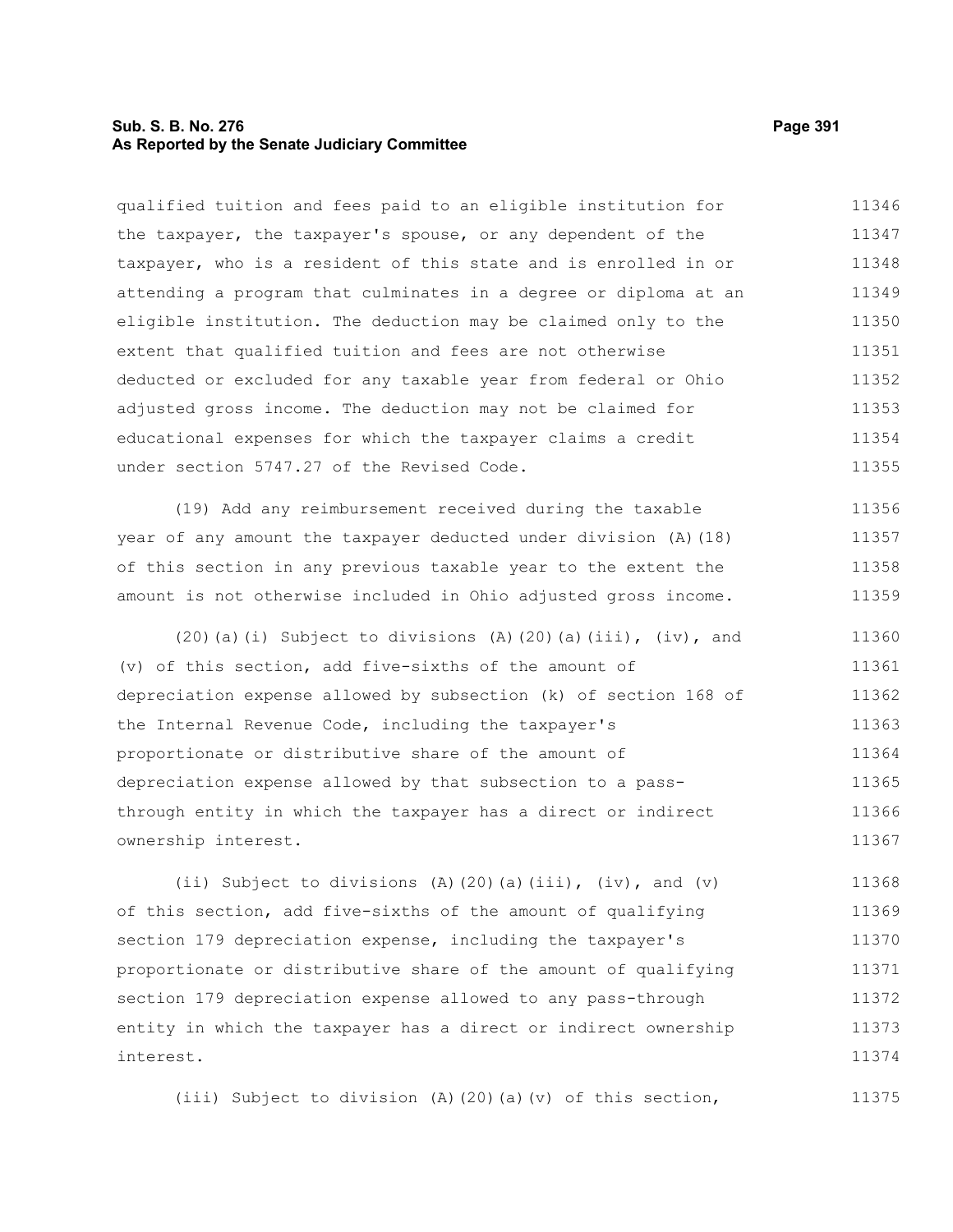# **Sub. S. B. No. 276 Page 392 As Reported by the Senate Judiciary Committee**

for taxable years beginning in 2012 or thereafter, if the increase in income taxes withheld by the taxpayer is equal to or greater than ten per cent of income taxes withheld by the taxpayer during the taxpayer's immediately preceding taxable year, "two-thirds" shall be substituted for "five-sixths" for the purpose of divisions  $(A)$  (20)(a)(i) and (ii) of this section. 11376 11377 11378 11379 11380 11381

(iv) Subject to division (A)(20)(a)(v) of this section, for taxable years beginning in 2012 or thereafter, a taxpayer is not required to add an amount under division (A)(20) of this section if the increase in income taxes withheld by the taxpayer and by any pass-through entity in which the taxpayer has a direct or indirect ownership interest is equal to or greater than the sum of (I) the amount of qualifying section 179 depreciation expense and (II) the amount of depreciation expense allowed to the taxpayer by subsection (k) of section 168 of the Internal Revenue Code, and including the taxpayer's proportionate or distributive shares of such amounts allowed to any such pass-through entities. 11382 11383 11384 11385 11386 11387 11388 11389 11390 11391 11392 11393

(v) If a taxpayer directly or indirectly incurs a net operating loss for the taxable year for federal income tax purposes, to the extent such loss resulted from depreciation expense allowed by subsection (k) of section 168 of the Internal Revenue Code and by qualifying section 179 depreciation expense, "the entire" shall be substituted for "five-sixths of the" for the purpose of divisions  $(A)$   $(20)$   $(a)$   $(i)$  and  $(ii)$  of this section. 11394 11395 11396 11397 11398 11399 11400

The tax commissioner, under procedures established by the commissioner, may waive the add-backs related to a pass-through entity if the taxpayer owns, directly or indirectly, less than five per cent of the pass-through entity. 11401 11402 11403 11404

(b) Nothing in division (A)(20) of this section shall be 11405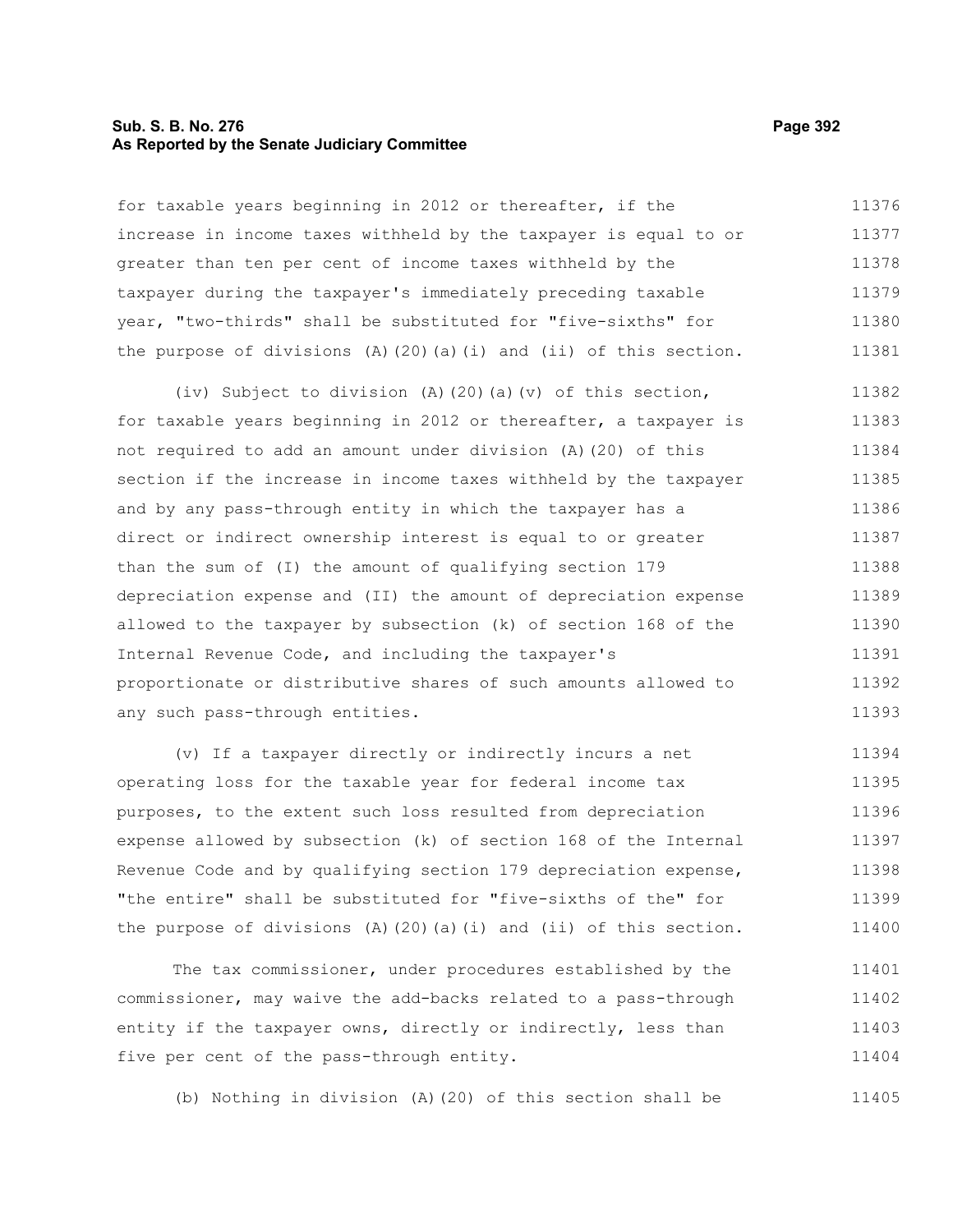# **Sub. S. B. No. 276 Page 393 As Reported by the Senate Judiciary Committee**

construed to adjust or modify the adjusted basis of any asset. (c) To the extent the add-back required under division (A) (20)(a) of this section is attributable to property generating nonbusiness income or loss allocated under section 5747.20 of the Revised Code, the add-back shall be sitused to the same location as the nonbusiness income or loss generated by the property for the purpose of determining the credit under division (A) of section 5747.05 of the Revised Code. Otherwise, the add-back shall be apportioned, subject to one or more of the four alternative methods of apportionment enumerated in section 5747.21 of the Revised Code. (d) For the purposes of division (A)(20)(a)(v) of this section, net operating loss carryback and carryforward shall not include the allowance of any net operating loss deduction carryback or carryforward to the taxable year to the extent such 11406 11407 11408 11409 11410 11411 11412 11413 11414 11415 11416 11417 11418 11419 11420

loss resulted from depreciation allowed by section 168(k) of the Internal Revenue Code and by the qualifying section 179 depreciation expense amount. 11421 11422 11423

(e) For the purposes of divisions (A)(20) and (21) of this section: 11424 11425

(i) "Income taxes withheld" means the total amount withheld and remitted under sections 5747.06 and 5747.07 of the Revised Code by an employer during the employer's taxable year. 11426 11427 11428

(ii) "Increase in income taxes withheld" means the amount by which the amount of income taxes withheld by an employer during the employer's current taxable year exceeds the amount of income taxes withheld by that employer during the employer's immediately preceding taxable year. 11429 11430 11431 11432 11433

(iii) "Qualifying section 179 depreciation expense" means 11434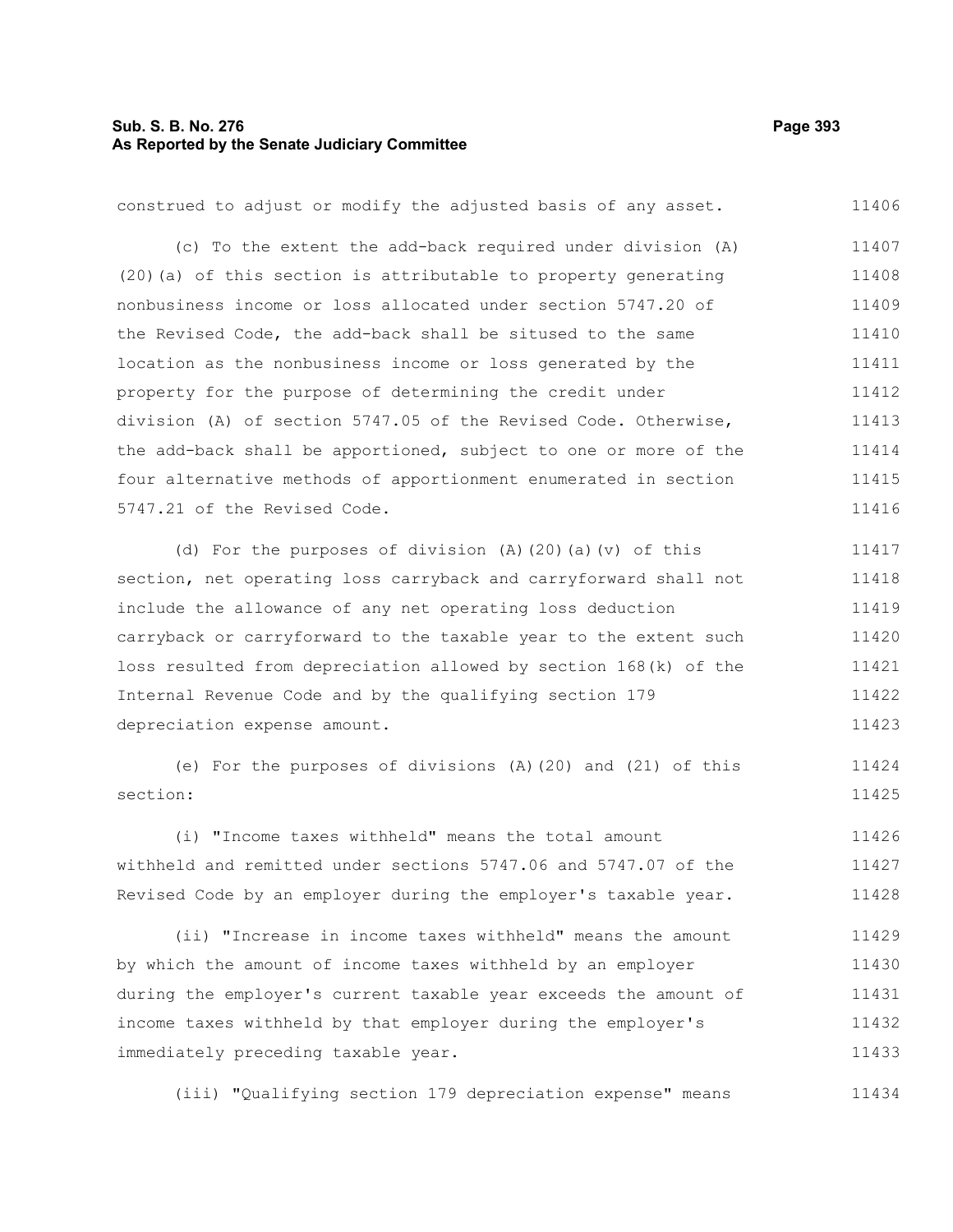# **Sub. S. B. No. 276 Page 394 As Reported by the Senate Judiciary Committee**

the difference between (I) the amount of depreciation expense directly or indirectly allowed to a taxpayer under section 179 of the Internal Revised Code, and (II) the amount of depreciation expense directly or indirectly allowed to the taxpayer under section 179 of the Internal Revenue Code as that section existed on December 31, 2002. 11435 11436 11437 11438 11439 11440

(21)(a) If the taxpayer was required to add an amount under division  $(A)$  (20)(a) of this section for a taxable year, deduct one of the following: 11441 11442 11443

(i) One-fifth of the amount so added for each of the five succeeding taxable years if the amount so added was five-sixths of qualifying section 179 depreciation expense or depreciation expense allowed by subsection (k) of section 168 of the Internal Revenue Code; 11444 11445 11446 11447 11448

(ii) One-half of the amount so added for each of the two succeeding taxable years if the amount so added was two-thirds of such depreciation expense; 11449 11450 11451

(iii) One-sixth of the amount so added for each of the six succeeding taxable years if the entire amount of such depreciation expense was so added. 11452 11453 11454

(b) If the amount deducted under division (A)(21)(a) of this section is attributable to an add-back allocated under division (A)(20)(c) of this section, the amount deducted shall be sitused to the same location. Otherwise, the add-back shall be apportioned using the apportionment factors for the taxable year in which the deduction is taken, subject to one or more of the four alternative methods of apportionment enumerated in section 5747.21 of the Revised Code. 11455 11456 11457 11458 11459 11460 11461 11462

(c) No deduction is available under division (A)(21)(a) of 11463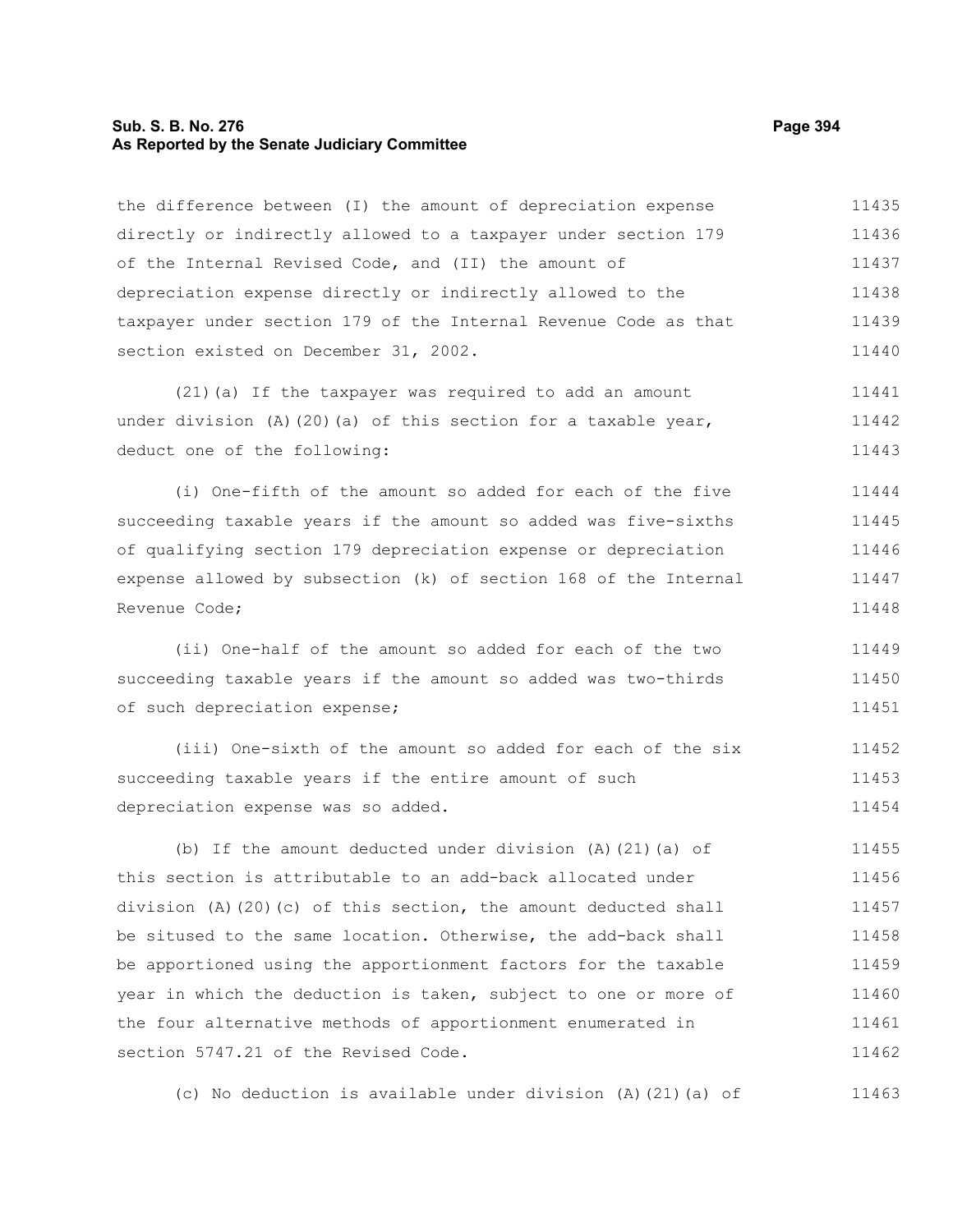### **Sub. S. B. No. 276 Page 395 As Reported by the Senate Judiciary Committee**

this section with regard to any depreciation allowed by section 168(k) of the Internal Revenue Code and by the qualifying section 179 depreciation expense amount to the extent that such depreciation results in or increases a federal net operating loss carryback or carryforward. If no such deduction is available for a taxable year, the taxpayer may carry forward the amount not deducted in such taxable year to the next taxable year and add that amount to any deduction otherwise available under division (A)(21)(a) of this section for that next taxable year. The carryforward of amounts not so deducted shall continue until the entire addition required by division (A)(20)(a) of this section has been deducted. 11464 11465 11466 11467 11468 11469 11470 11471 11472 11473 11474 11475

(d) No refund shall be allowed as a result of adjustments made by division (A)(21) of this section.

(22) Deduct, to the extent not otherwise deducted or excluded in computing federal or Ohio adjusted gross income for the taxable year, the amount the taxpayer received during the taxable year as reimbursement for life insurance premiums under section 5919.31 of the Revised Code. 11478 11479 11480 11481 11482

(23) Deduct, to the extent not otherwise deducted or excluded in computing federal or Ohio adjusted gross income for the taxable year, the amount the taxpayer received during the taxable year as a death benefit paid by the adjutant general under section 5919.33 of the Revised Code. 11483 11484 11485 11486 11487

(24) Deduct, to the extent included in federal adjusted gross income and not otherwise allowable as a deduction or exclusion in computing federal or Ohio adjusted gross income for the taxable year, military pay and allowances received by the taxpayer during the taxable year for active duty service in the United States army, air force, navy, marine corps, or coast 11488 11489 11490 11491 11492 11493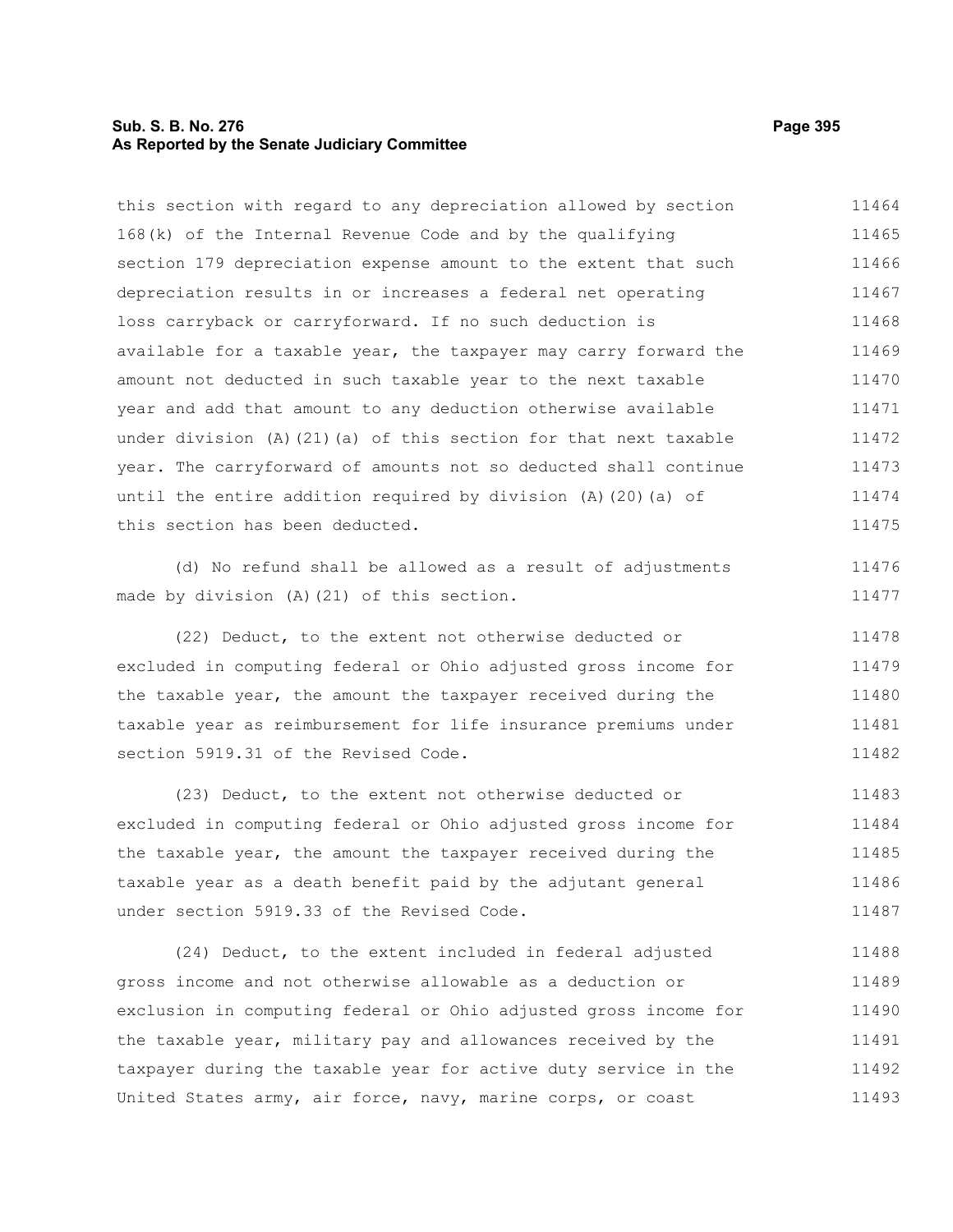# **Sub. S. B. No. 276 Page 396 As Reported by the Senate Judiciary Committee**

guard or reserve components thereof or the national guard. The deduction may not be claimed for military pay and allowances received by the taxpayer while the taxpayer is stationed in this state. 11494 11495 11496 11497

(25) Deduct, to the extent not otherwise allowable as a deduction or exclusion in computing federal or Ohio adjusted gross income for the taxable year and not otherwise compensated for by any other source, the amount of qualified organ donation expenses incurred by the taxpayer during the taxable year, not to exceed ten thousand dollars. A taxpayer may deduct qualified organ donation expenses only once for all taxable years beginning with taxable years beginning in 2007. 11498 11499 11500 11501 11502 11503 11504 11505

For the purposes of division (A)(25) of this section: 11506

(a) "Human organ" means all or any portion of a human liver, pancreas, kidney, intestine, or lung, and any portion of human bone marrow. 11507 11508 11509

(b) "Qualified organ donation expenses" means travel expenses, lodging expenses, and wages and salary forgone by a taxpayer in connection with the taxpayer's donation, while living, of one or more of the taxpayer's human organs to another human being. 11510 11511 11512 11513 11514

(26) Deduct, to the extent not otherwise deducted or excluded in computing federal or Ohio adjusted gross income for the taxable year, amounts received by the taxpayer as retired personnel pay for service in the uniformed services or reserve components thereof, or the national guard, or received by the surviving spouse or former spouse of such a taxpayer under the survivor benefit plan on account of such a taxpayer's death. If the taxpayer receives income on account of retirement paid under 11515 11516 11517 11518 11519 11520 11521 11522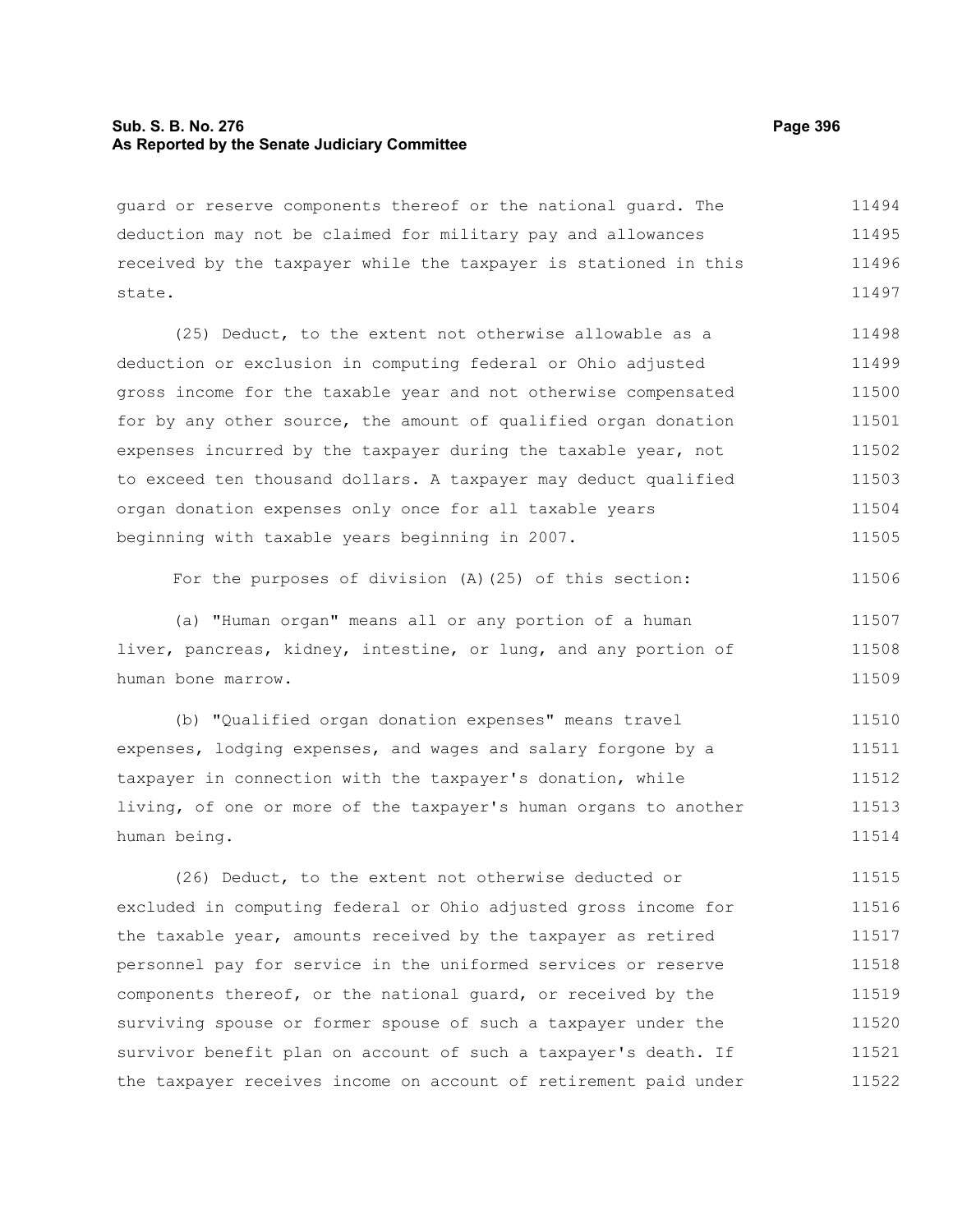# **Sub. S. B. No. 276 Page 397 As Reported by the Senate Judiciary Committee**

the federal civil service retirement system or federal employees retirement system, or under any successor retirement program enacted by the congress of the United States that is established and maintained for retired employees of the United States government, and such retirement income is based, in whole or in part, on credit for the taxpayer's uniformed service, the deduction allowed under this division shall include only that portion of such retirement income that is attributable to the taxpayer's uniformed service, to the extent that portion of such retirement income is otherwise included in federal adjusted gross income and is not otherwise deducted under this section. Any amount deducted under division (A)(26) of this section is not included in a taxpayer's adjusted gross income for the purposes of section 5747.055 of the Revised Code. No amount may be deducted under division (A)(26) of this section on the basis of which a credit was claimed under section 5747.055 of the Revised Code. 11523 11524 11525 11526 11527 11528 11529 11530 11531 11532 11533 11534 11535 11536 11537 11538 11539

(27) Deduct, to the extent not otherwise deducted or excluded in computing federal or Ohio adjusted gross income for the taxable year, the amount the taxpayer received during the taxable year from the military injury relief fund created in section 5902.05 of the Revised Code. 11540 11541 11542 11543 11544

(28) Deduct, to the extent not otherwise deducted or excluded in computing federal or Ohio adjusted gross income for the taxable year, the amount the taxpayer received as a veterans bonus during the taxable year from the Ohio department of veterans services as authorized by Section 2r of Article VIII, Ohio Constitution. 11545 11546 11547 11548 11549 11550

(29) Deduct, to the extent not otherwise deducted or excluded in computing federal or Ohio adjusted gross income for 11551 11552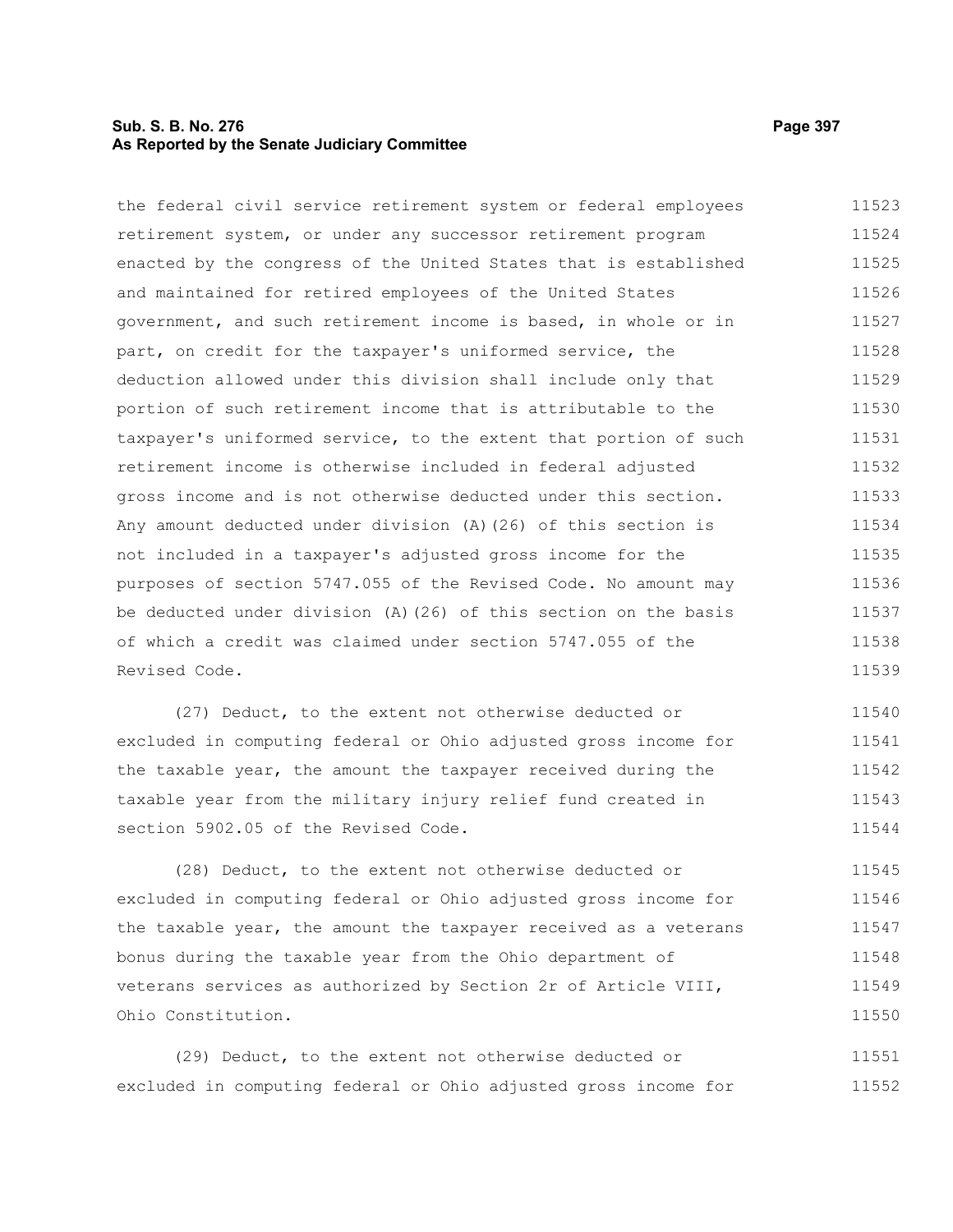# **Sub. S. B. No. 276 Page 398 As Reported by the Senate Judiciary Committee**

the taxable year, any income derived from a transfer agreement or from the enterprise transferred under that agreement under section 4313.02 of the Revised Code. 11553 11554 11555

(30) Deduct, to the extent not otherwise deducted or excluded in computing federal or Ohio adjusted gross income for the taxable year, Ohio college opportunity or federal Pell grant amounts received by the taxpayer or the taxpayer's spouse or dependent pursuant to section 3333.122 of the Revised Code or 20 U.S.C. 1070a, et seq., and used to pay room or board furnished by the educational institution for which the grant was awarded at the institution's facilities, including meal plans administered by the institution. For the purposes of this division, receipt of a grant includes the distribution of a grant directly to an educational institution and the crediting of the grant to the enrollee's account with the institution. 11556 11557 11558 11559 11560 11561 11562 11563 11564 11565 11566 11567

(31) Deduct from the portion of an individual's federal adjusted gross income that is business income, to the extent not otherwise deducted or excluded in computing federal adjusted gross income for the taxable year, one hundred twenty-five thousand dollars for each spouse if spouses file separate returns under section 5747.08 of the Revised Code or two hundred fifty thousand dollars for all other individuals. 11568 11569 11570 11571 11572 11573 11574

(32) Deduct, as provided under section 5747.78 of the Revised Code, contributions to ABLE savings accounts made in accordance with sections 113.50 to 113.56 of the Revised Code. 11575 11576 11577

(33)(a) Deduct, to the extent not otherwise deducted or excluded in computing federal or Ohio adjusted gross income during the taxable year, all of the following: 11578 11579 11580

(i) Compensation paid to a qualifying employee described 11581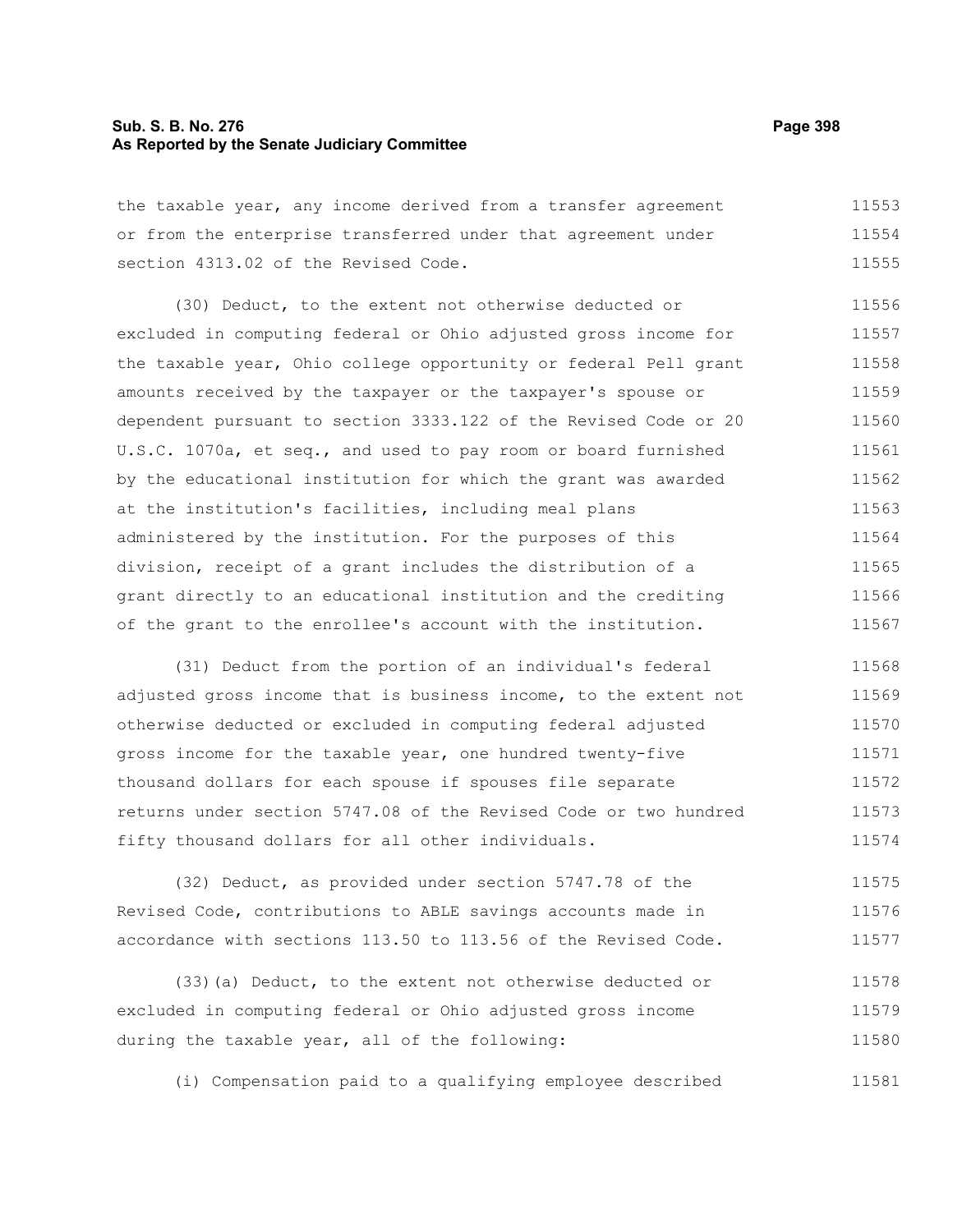# **Sub. S. B. No. 276 Page 399 As Reported by the Senate Judiciary Committee**

in division (A)(14)(a) of section 5703.94 of the Revised Code to the extent such compensation is for disaster work conducted in this state during a disaster response period pursuant to a qualifying solicitation received by the employee's employer; 11582 11583 11584 11585

(ii) Compensation paid to a qualifying employee described in division (A)(14)(b) of section 5703.94 of the Revised Code to the extent such compensation is for disaster work conducted in this state by the employee during the disaster response period on critical infrastructure owned or used by the employee's employer; 11586 11587 11588 11589 11590 11591

(iii) Income received by an out-of-state disaster business for disaster work conducted in this state during a disaster response period, or, if the out-of-state disaster business is a pass-through entity, a taxpayer's distributive share of the pass-through entity's income from the business conducting disaster work in this state during a disaster response period, if, in either case, the disaster work is conducted pursuant to a qualifying solicitation received by the business. 11592 11593 11594 11595 11596 11597 11598 11599

(b) All terms used in division (A)(33) of this section have the same meanings as in section 5703.94 of the Revised Code. 11600 11601 11602

(34) For a taxpayer who is a qualifying Ohio educator, deduct, to the extent not otherwise deducted or excluded in computing federal or Ohio adjusted gross income for the taxable year, the lesser of two hundred fifty dollars or the amount of expenses described in subsections (a)(2)(D)(i) and (ii) of section 62 of the Internal Revenue Code paid or incurred by the taxpayer during the taxpayer's taxable year in excess of the amount the taxpayer is authorized to deduct for that taxable year under subsection (a)(2)(D) of that section. 11603 11604 11605 11606 11607 11608 11609 11610 11611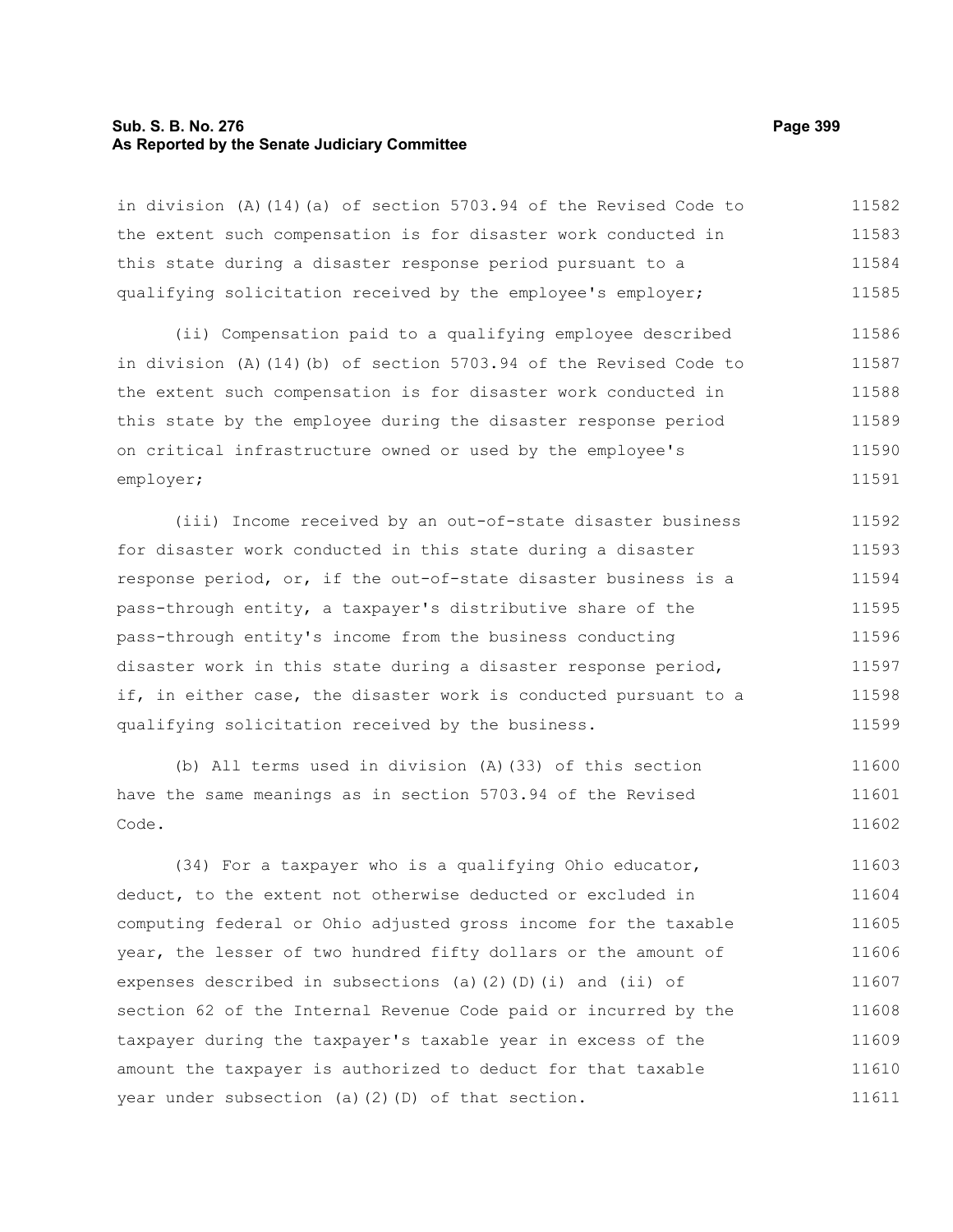# **Sub. S. B. No. 276 Page 400 As Reported by the Senate Judiciary Committee**

(B) "Business income" means income, including gain or loss, arising from transactions, activities, and sources in the regular course of a trade or business and includes income, gain, or loss from real property, tangible property, and intangible property if the acquisition, rental, management, and disposition of the property constitute integral parts of the regular course of a trade or business operation. "Business income" includes income, including gain or loss, from a partial or complete liquidation of a business, including, but not limited to, gain or loss from the sale or other disposition of goodwill. 11612 11613 11614 11615 11616 11617 11618 11619 11620 11621

(C) "Nonbusiness income" means all income other than business income and may include, but is not limited to, compensation, rents and royalties from real or tangible personal property, capital gains, interest, dividends and distributions, patent or copyright royalties, or lottery winnings, prizes, and awards. 11622 11623 11624 11625 11626 11627

(D) "Compensation" means any form of remuneration paid to an employee for personal services. 11628 11629

(E) "Fiduciary" means a guardian, trustee, executor, administrator, receiver, conservator, or any other person acting in any fiduciary capacity for any individual, trust, or estate. 11630 11631 11632

(F) "Fiscal year" means an accounting period of twelve months ending on the last day of any month other than December. 11633 11634

(G) "Individual" means any natural person. 11635

|  |                                                           |  |  |  |  | (H) "Internal Revenue Code" means the "Internal Revenue | 11636 |
|--|-----------------------------------------------------------|--|--|--|--|---------------------------------------------------------|-------|
|  | Code of 1986," 100 Stat. 2085, 26 U.S.C.A. 1, as amended. |  |  |  |  |                                                         | 11637 |

(I) "Resident" means any of the following, provided that division (I)(3) of this section applies only to taxable years of a trust beginning in 2002 or thereafter: 11638 11639 11640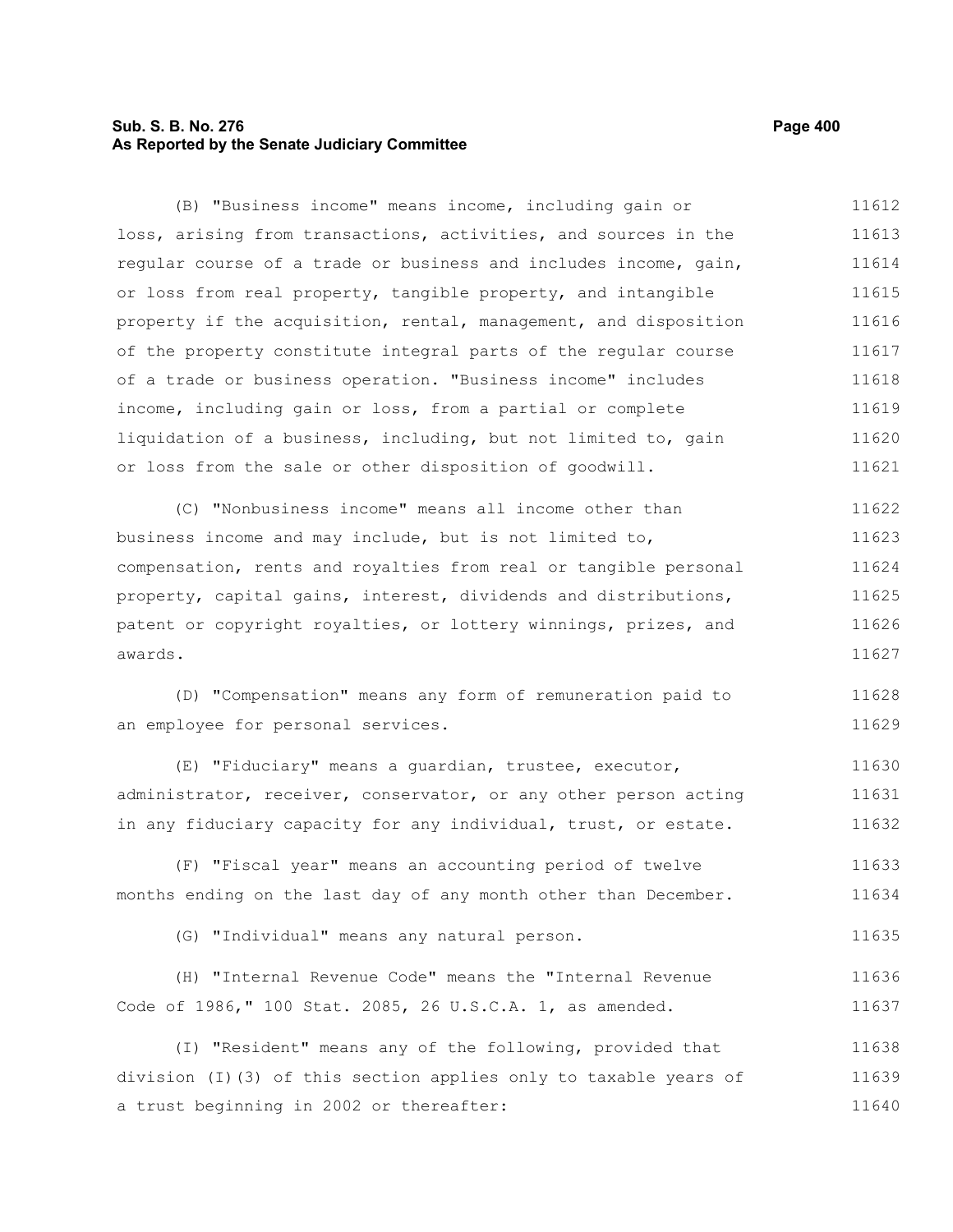# **Sub. S. B. No. 276 Page 401 As Reported by the Senate Judiciary Committee**

(1) An individual who is domiciled in this state, subject to section 5747.24 of the Revised Code; 11641 11642

(2) The estate of a decedent who at the time of death was domiciled in this state. The domicile tests of section 5747.24 of the Revised Code are not controlling for purposes of division (I)(2) of this section. 11643 11644 11645 11646

(3) A trust that, in whole or part, resides in this state. If only part of a trust resides in this state, the trust is a resident only with respect to that part. 11647 11648 11649

For the purposes of division (I)(3) of this section:

(a) A trust resides in this state for the trust's current taxable year to the extent, as described in division  $(I)$   $(3)$   $(d)$ of this section, that the trust consists directly or indirectly, in whole or in part, of assets, net of any related liabilities, that were transferred, or caused to be transferred, directly or indirectly, to the trust by any of the following: 11651 11652 11653 11654 11655 11656

(i) A person, a court, or a governmental entity or instrumentality on account of the death of a decedent, but only if the trust is described in division (I)(3)(e)(i) or (ii) of this section; 11657 11658 11659 11660

(ii) A person who was domiciled in this state for the purposes of this chapter when the person directly or indirectly transferred assets to an irrevocable trust, but only if at least one of the trust's qualifying beneficiaries is domiciled in this state for the purposes of this chapter during all or some portion of the trust's current taxable year; 11661 11662 11663 11664 11665 11666

(iii) A person who was domiciled in this state for the purposes of this chapter when the trust document or instrument or part of the trust document or instrument became irrevocable, 11667 11668 11669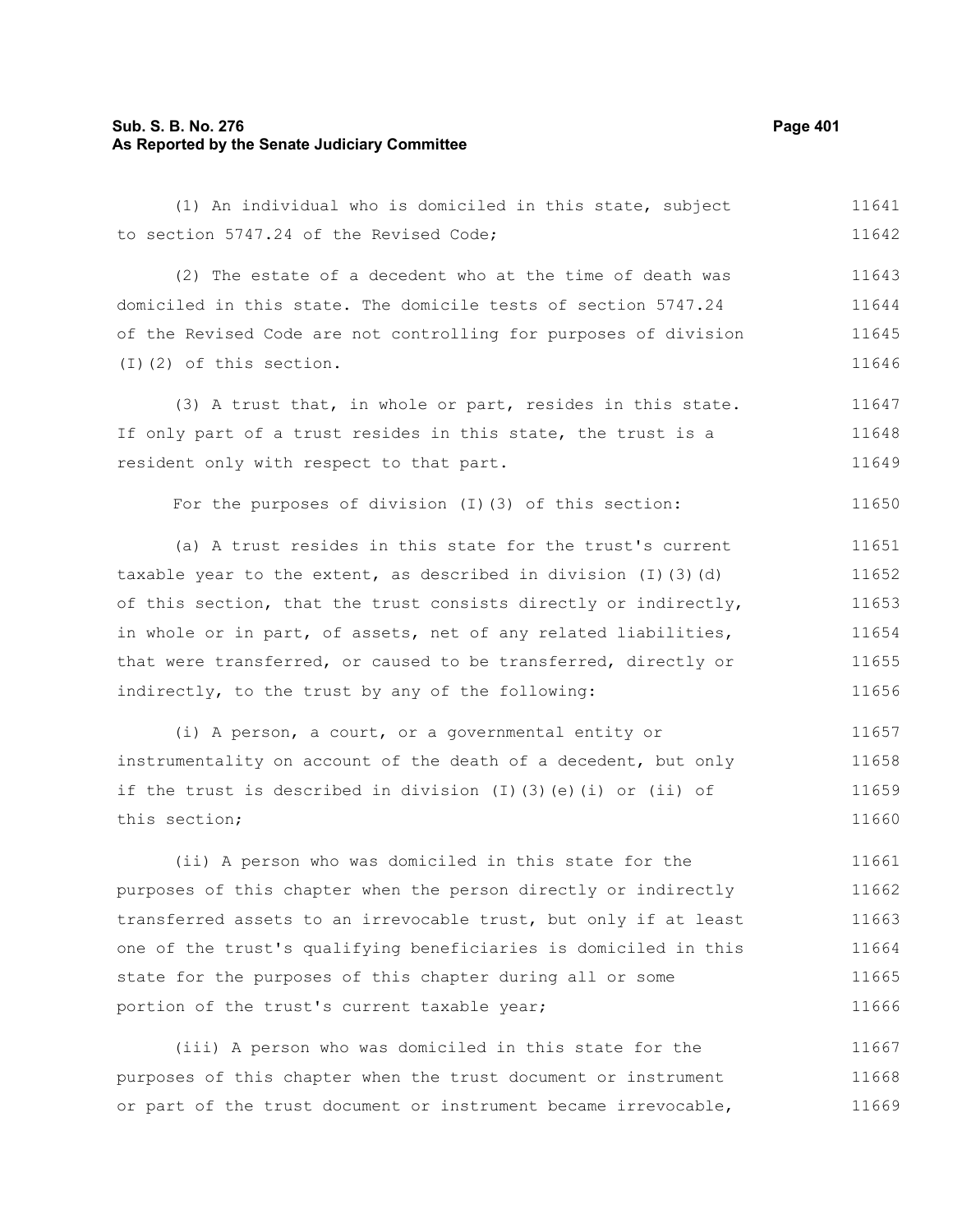# **Sub. S. B. No. 276 Page 402 As Reported by the Senate Judiciary Committee**

but only if at least one of the trust's qualifying beneficiaries is a resident domiciled in this state for the purposes of this chapter during all or some portion of the trust's current taxable year. If a trust document or instrument became irrevocable upon the death of a person who at the time of death was domiciled in this state for purposes of this chapter, that person is a person described in division  $(I)(3)(a)(iii)$  of this section. 11670 11671 11672 11673 11674 11675 11676 11677

(b) A trust is irrevocable to the extent that the transferor is not considered to be the owner of the net assets of the trust under sections 671 to 678 of the Internal Revenue Code. 11678 11679 11680 11681

(c) With respect to a trust other than a charitable lead trust, "qualifying beneficiary" has the same meaning as "potential current beneficiary" as defined in section 1361(e)(2) of the Internal Revenue Code, and with respect to a charitable lead trust "qualifying beneficiary" is any current, future, or contingent beneficiary, but with respect to any trust "qualifying beneficiary" excludes a person or a governmental entity or instrumentality to any of which a contribution would qualify for the charitable deduction under section 170 of the Internal Revenue Code. 11682 11683 11684 11685 11686 11687 11688 11689 11690 11691

(d) For the purposes of division (I)(3)(a) of this section, the extent to which a trust consists directly or indirectly, in whole or in part, of assets, net of any related liabilities, that were transferred directly or indirectly, in whole or part, to the trust by any of the sources enumerated in that division shall be ascertained by multiplying the fair market value of the trust's assets, net of related liabilities, by the qualifying ratio, which shall be computed as follows: 11692 11693 11694 11695 11696 11697 11698 11699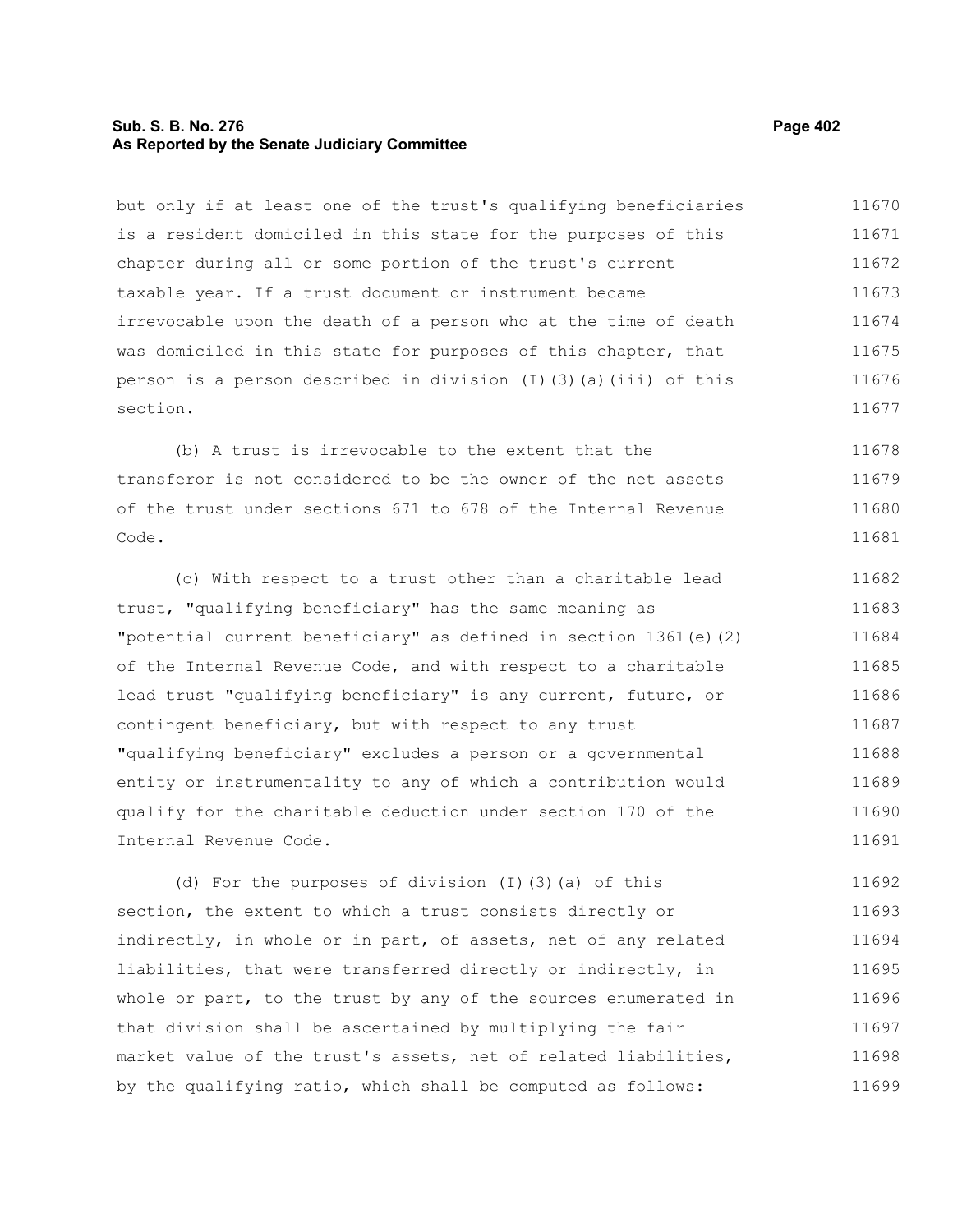# **Sub. S. B. No. 276 Page 403 As Reported by the Senate Judiciary Committee**

(i) The first time the trust receives assets, the numerator of the qualifying ratio is the fair market value of those assets at that time, net of any related liabilities, from sources enumerated in division (I)(3)(a) of this section. The denominator of the qualifying ratio is the fair market value of all the trust's assets at that time, net of any related liabilities. 11700 11701 11702 11703 11704 11705 11706

(ii) Each subsequent time the trust receives assets, a revised qualifying ratio shall be computed. The numerator of the revised qualifying ratio is the sum of (1) the fair market value of the trust's assets immediately prior to the subsequent transfer, net of any related liabilities, multiplied by the qualifying ratio last computed without regard to the subsequent transfer, and (2) the fair market value of the subsequently transferred assets at the time transferred, net of any related liabilities, from sources enumerated in division (I)(3)(a) of this section. The denominator of the revised qualifying ratio is the fair market value of all the trust's assets immediately after the subsequent transfer, net of any related liabilities. 11707 11708 11709 11710 11711 11712 11713 11714 11715 11716 11717 11718

(iii) Whether a transfer to the trust is by or from any of the sources enumerated in division (I)(3)(a) of this section shall be ascertained without regard to the domicile of the trust's beneficiaries. 11719 11720 11721 11722

(e) For the purposes of division  $(I)(3)(a)(i)$  of this section: 11723 11724

(i) A trust is described in division  $(I)$  (3)(e)(i) of this section if the trust is a testamentary trust and the testator of that testamentary trust was domiciled in this state at the time of the testator's death for purposes of the taxes levied under Chapter 5731. of the Revised Code. 11725 11726 11727 11728 11729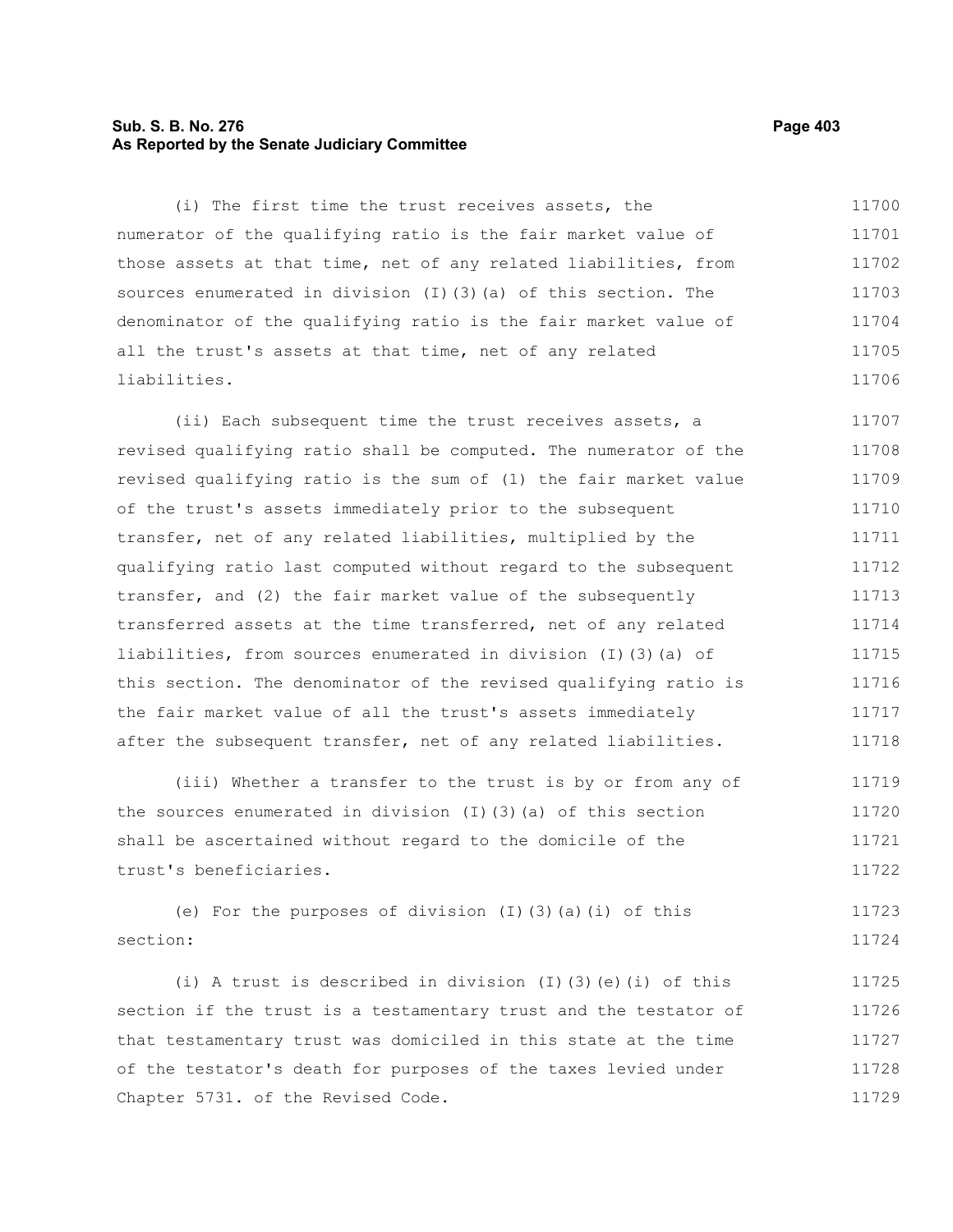# **Sub. S. B. No. 276 Page 404 As Reported by the Senate Judiciary Committee**

(ii) A trust is described in division (I)(3)(e)(ii) of this section if the transfer is a qualifying transfer described in any of divisions  $(I)$   $(3)$   $(f)$   $(i)$  to  $(vi)$  of this section, the trust is an irrevocable inter vivos trust, and at least one of the trust's qualifying beneficiaries is domiciled in this state for purposes of this chapter during all or some portion of the trust's current taxable year. 11730 11731 11732 11733 11734 11735 11736

(f) For the purposes of division (I)(3)(e)(ii) of this section, a "qualifying transfer" is a transfer of assets, net of any related liabilities, directly or indirectly to a trust, if the transfer is described in any of the following: 11737 11738 11739 11740

(i) The transfer is made to a trust, created by the decedent before the decedent's death and while the decedent was domiciled in this state for the purposes of this chapter, and, prior to the death of the decedent, the trust became irrevocable while the decedent was domiciled in this state for the purposes of this chapter. 11741 11742 11743 11744 11745 11746

(ii) The transfer is made to a trust to which the decedent, prior to the decedent's death, had directly or indirectly transferred assets, net of any related liabilities, while the decedent was domiciled in this state for the purposes of this chapter, and prior to the death of the decedent the trust became irrevocable while the decedent was domiciled in this state for the purposes of this chapter. 11747 11748 11749 11750 11751 11752 11753

(iii) The transfer is made on account of a contractual relationship existing directly or indirectly between the transferor and either the decedent or the estate of the decedent at any time prior to the date of the decedent's death, and the decedent was domiciled in this state at the time of death for purposes of the taxes levied under Chapter 5731. of the Revised 11754 11755 11756 11757 11758 11759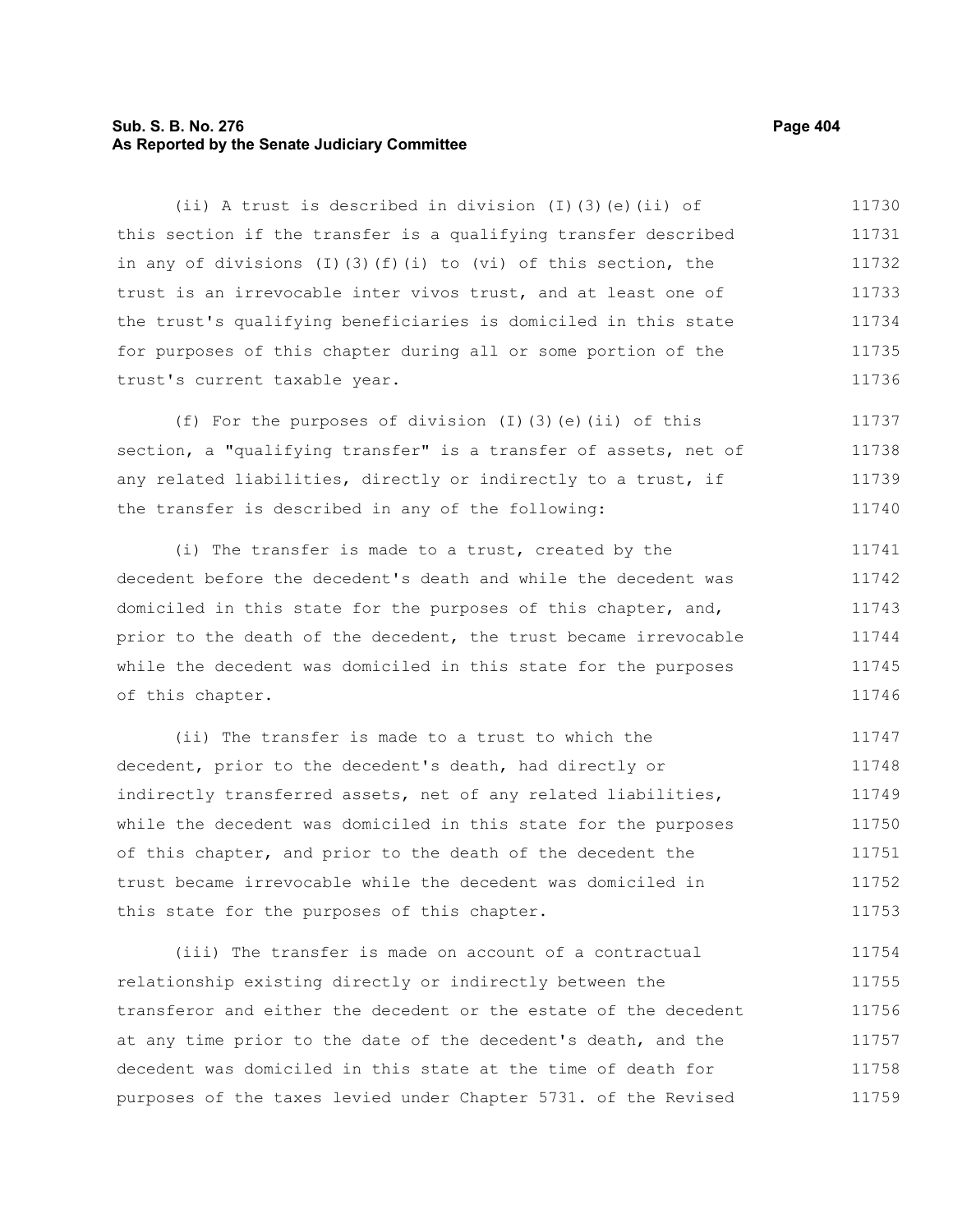# **Sub. S. B. No. 276 Page 405 As Reported by the Senate Judiciary Committee**

this chapter.

11765

#### Code. (iv) The transfer is made to a trust on account of a contractual relationship existing directly or indirectly between the transferor and another person who at the time of the decedent's death was domiciled in this state for purposes of 11760 11761 11762 11763 11764

(v) The transfer is made to a trust on account of the will of a testator who was domiciled in this state at the time of the testator's death for purposes of the taxes levied under Chapter 5731. of the Revised Code. 11766 11767 11768 11769

(vi) The transfer is made to a trust created by or caused to be created by a court, and the trust was directly or indirectly created in connection with or as a result of the death of an individual who, for purposes of the taxes levied under Chapter 5731. of the Revised Code, was domiciled in this state at the time of the individual's death. 11770 11771 11772 11773 11774 11775

(g) The tax commissioner may adopt rules to ascertain the part of a trust residing in this state. 11776 11777

(J) "Nonresident" means an individual or estate that is not a resident. An individual who is a resident for only part of a taxable year is a nonresident for the remainder of that taxable year. 11778 11779 11780 11781

(K) "Pass-through entity" has the same meaning as in section 5733.04 of the Revised Code. 11782 11783

(L) "Return" means the notifications and reports required to be filed pursuant to this chapter for the purpose of reporting the tax due and includes declarations of estimated tax when so required. 11784 11785 11786 11787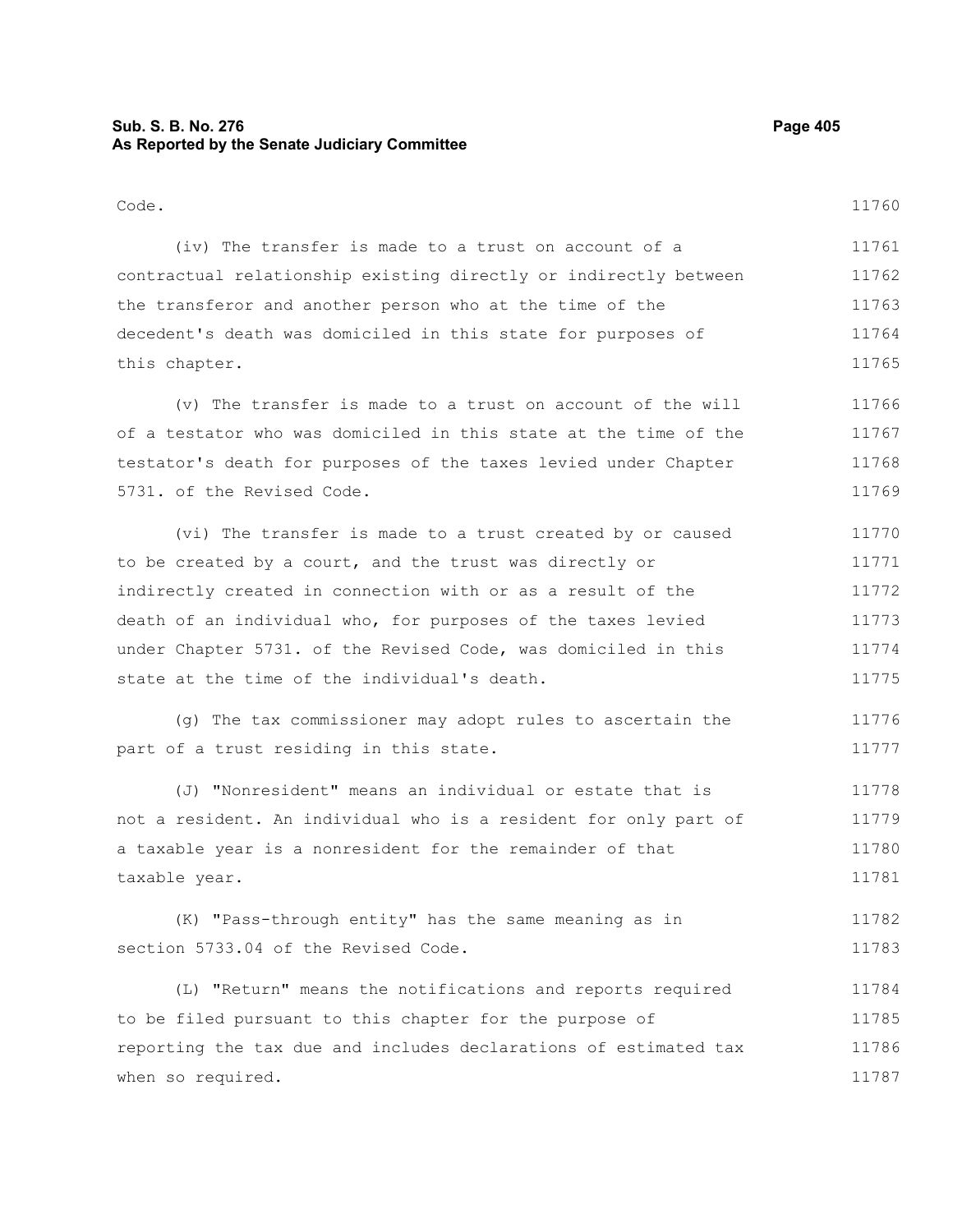# **Sub. S. B. No. 276 Page 406 As Reported by the Senate Judiciary Committee**

(M) "Taxable year" means the calendar year or the taxpayer's fiscal year ending during the calendar year, or fractional part thereof, upon which the adjusted gross income is calculated pursuant to this chapter. (N) "Taxpayer" means any person subject to the tax imposed by section 5747.02 of the Revised Code or any pass-through entity that makes the election under division (D) of section 5747.08 of the Revised Code. (O) "Dependents" means one of the following: (1) For taxable years beginning on or after January 1, 2018, and before January 1, 2026, dependents as defined in the Internal Revenue Code; (2) For all other taxable years, dependents as defined in the Internal Revenue Code and as claimed in the taxpayer's federal income tax return for the taxable year or which the taxpayer would have been permitted to claim had the taxpayer filed a federal income tax return. (P) "Principal county of employment" means, in the case of a nonresident, the county within the state in which a taxpayer performs services for an employer or, if those services are performed in more than one county, the county in which the major portion of the services are performed. (Q) As used in sections 5747.50 to 5747.55 of the Revised Code: (1) "Subdivision" means any county, municipal corporation, park district, or township. (2) "Essential local government purposes" includes all 11788 11789 11790 11791 11792 11793 11794 11795 11796 11797 11798 11799 11800 11801 11802 11803 11804 11805 11806 11807 11808 11809 11810 11811 11812 11813 11814

functions that any subdivision is required by general law to 11815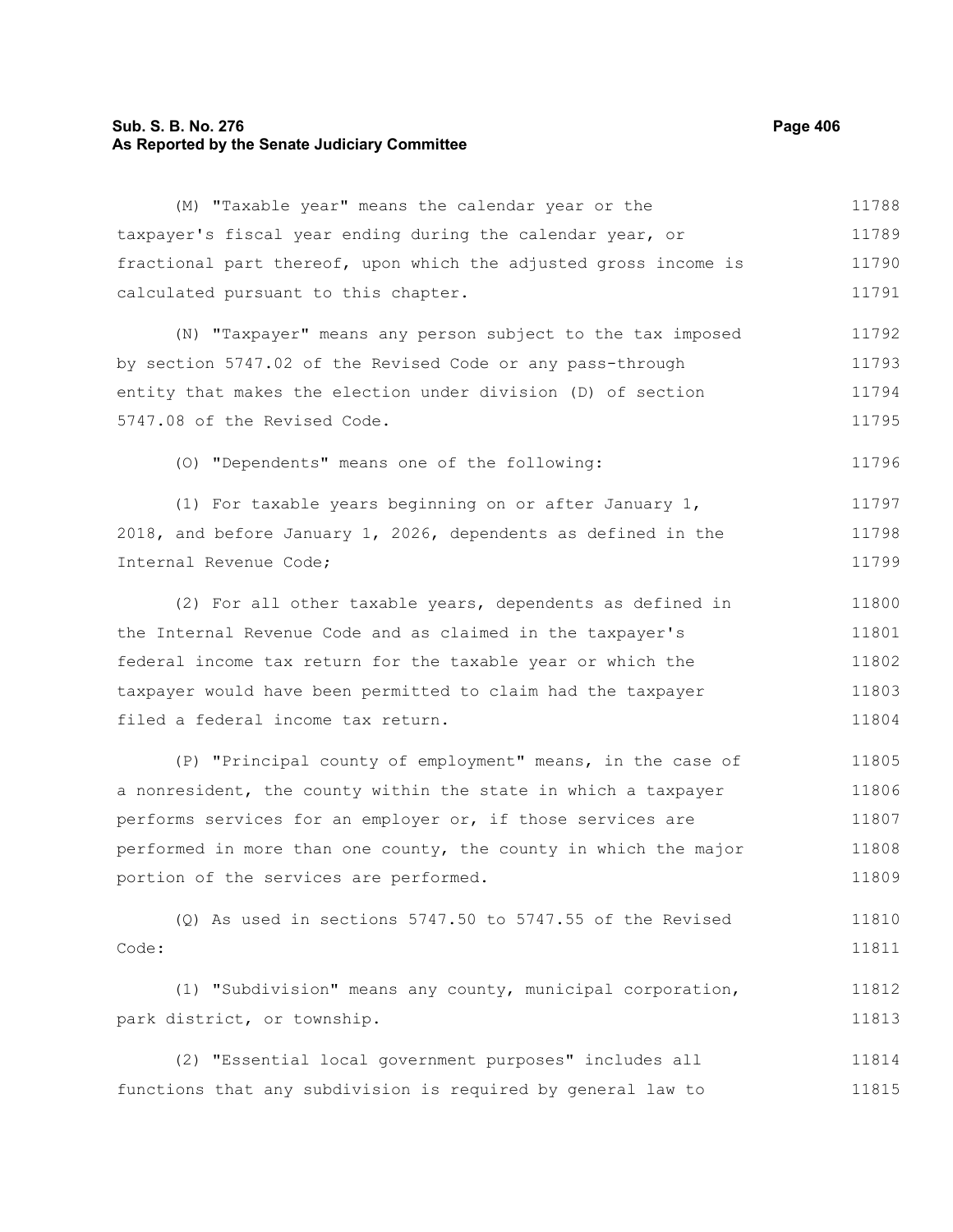#### **Sub. S. B. No. 276 Page 407 As Reported by the Senate Judiciary Committee**

exercise, including like functions that are exercised under a charter adopted pursuant to the Ohio Constitution. (R) "Overpayment" means any amount already paid that exceeds the figure determined to be the correct amount of the tax. (S) "Taxable income" or "Ohio taxable income" applies only to estates and trusts, and means federal taxable income, as defined and used in the Internal Revenue Code, adjusted as follows: (1) Add interest or dividends, net of ordinary, necessary, and reasonable expenses not deducted in computing federal taxable income, on obligations or securities of any state or of any political subdivision or authority of any state, other than this state and its subdivisions and authorities, but only to the extent that such net amount is not otherwise includible in Ohio taxable income and is described in either division (S)(1)(a) or (b) of this section: (a) The net amount is not attributable to the S portion of 11816 11817 11818 11819 11820 11821 11822 11823 11824 11825 11826 11827 11828 11829 11830 11831 11832 11833

an electing small business trust and has not been distributed to beneficiaries for the taxable year; 11834 11835

(b) The net amount is attributable to the S portion of an electing small business trust for the taxable year. 11836 11837

(2) Add interest or dividends, net of ordinary, necessary, and reasonable expenses not deducted in computing federal taxable income, on obligations of any authority, commission, instrumentality, territory, or possession of the United States to the extent that the interest or dividends are exempt from federal income taxes but not from state income taxes, but only to the extent that such net amount is not otherwise includible 11838 11839 11840 11841 11842 11843 11844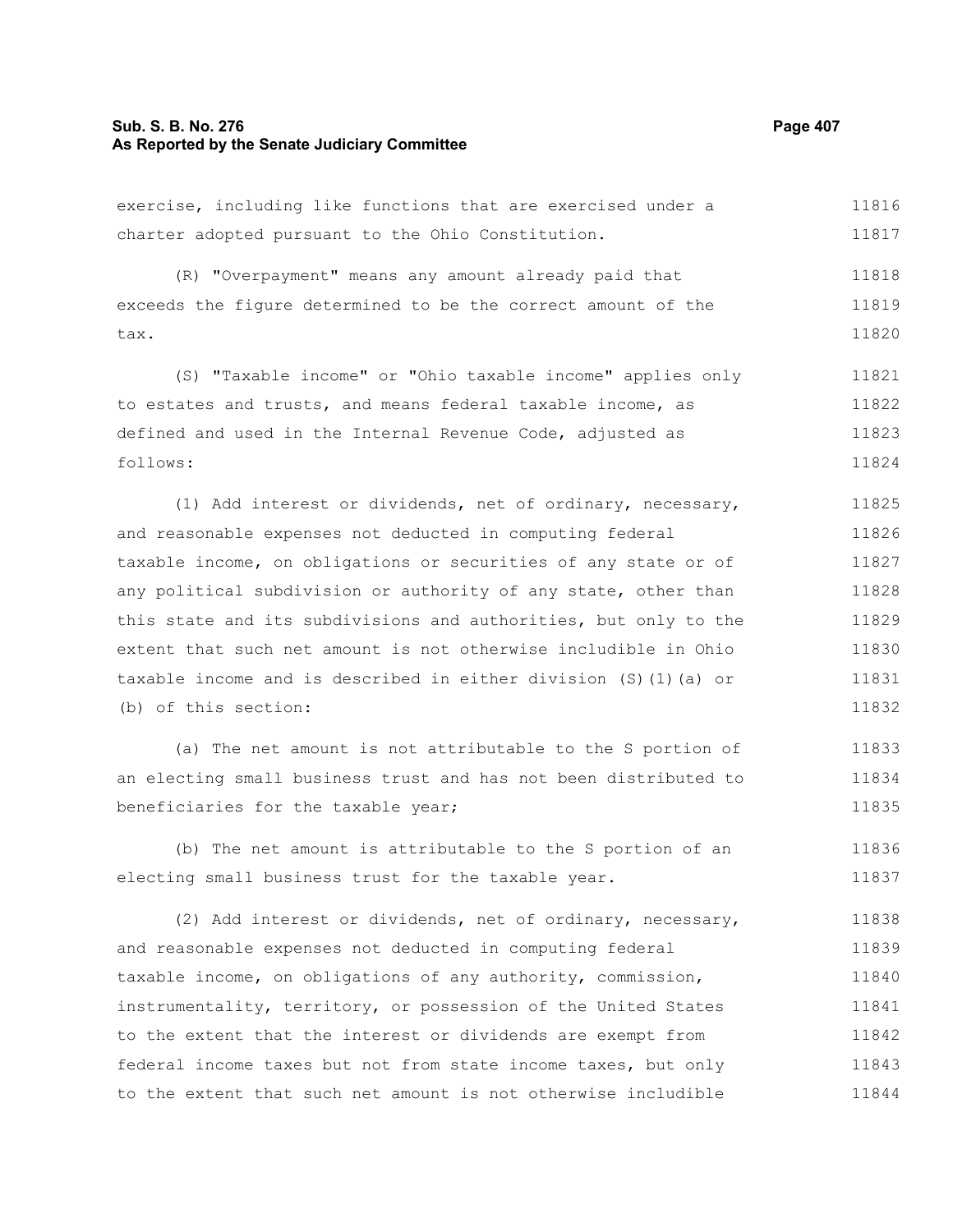#### **Sub. S. B. No. 276 Page 408 As Reported by the Senate Judiciary Committee**

in Ohio taxable income and is described in either division (S) (1)(a) or (b) of this section; 11845 11846

(3) Add the amount of personal exemption allowed to the estate pursuant to section 642(b) of the Internal Revenue Code; 11847 11848

(4) Deduct interest or dividends, net of related expenses deducted in computing federal taxable income, on obligations of the United States and its territories and possessions or of any authority, commission, or instrumentality of the United States to the extent that the interest or dividends are exempt from state taxes under the laws of the United States, but only to the extent that such amount is included in federal taxable income and is described in either division (S)(1)(a) or (b) of this section; 11849 11850 11851 11852 11853 11854 11855 11856 11857

(5) Deduct the amount of wages and salaries, if any, not otherwise allowable as a deduction but that would have been allowable as a deduction in computing federal taxable income for the taxable year, had the targeted jobs credit allowed under sections 38, 51, and 52 of the Internal Revenue Code not been in effect, but only to the extent such amount relates either to income included in federal taxable income for the taxable year or to income of the S portion of an electing small business trust for the taxable year; 11858 11859 11860 11861 11862 11863 11864 11865 11866

(6) Deduct any interest or interest equivalent, net of related expenses deducted in computing federal taxable income, on public obligations and purchase obligations, but only to the extent that such net amount relates either to income included in federal taxable income for the taxable year or to income of the S portion of an electing small business trust for the taxable year; 11867 11868 11869 11870 11871 11872 11873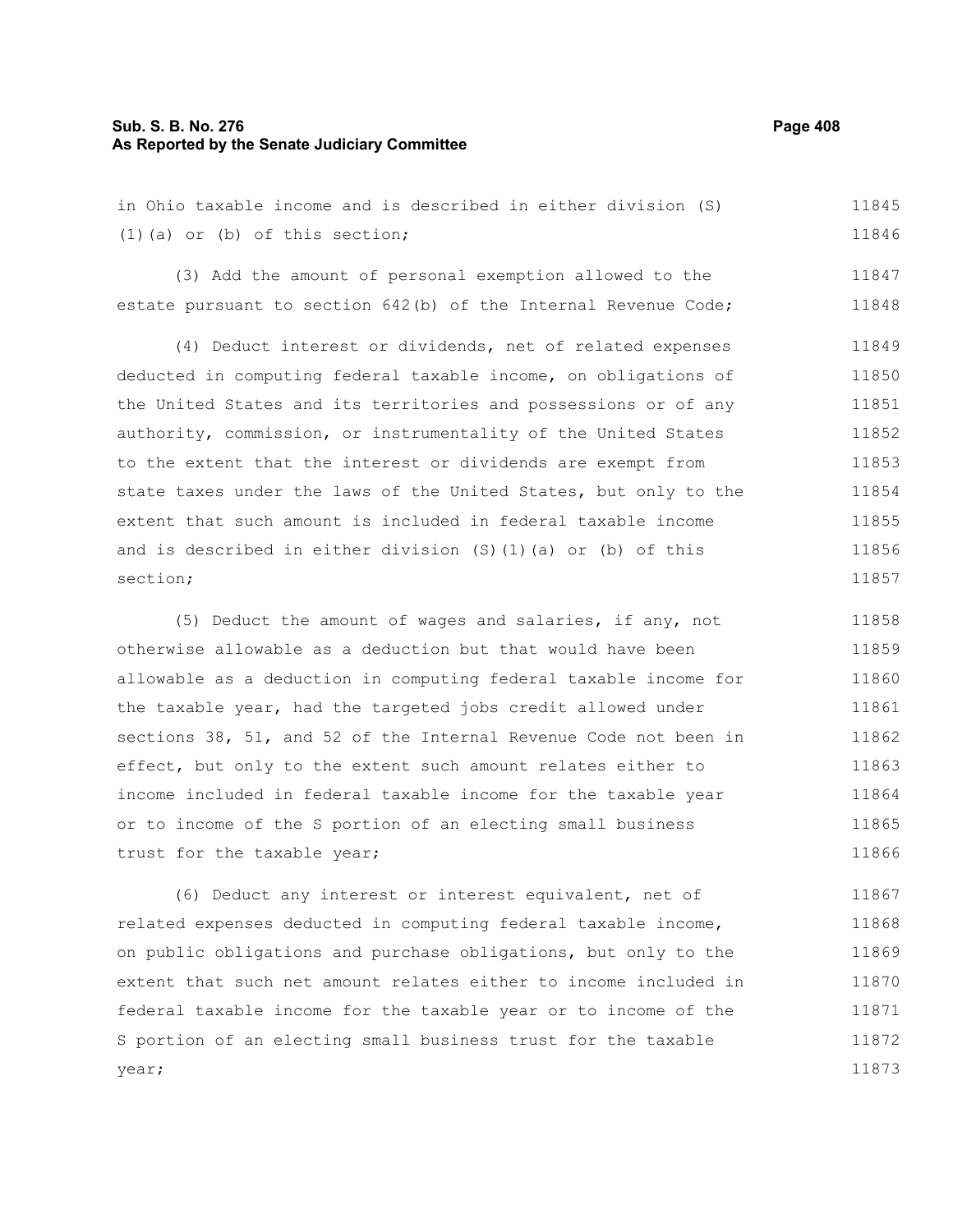# **Sub. S. B. No. 276 Page 409 As Reported by the Senate Judiciary Committee**

(7) Add any loss or deduct any gain resulting from sale, exchange, or other disposition of public obligations to the extent that such loss has been deducted or such gain has been included in computing either federal taxable income or income of the S portion of an electing small business trust for the taxable year; 11874 11875 11876 11877 11878 11879

(8) Except in the case of the final return of an estate, add any amount deducted by the taxpayer on both its Ohio estate tax return pursuant to section 5731.14 of the Revised Code, and on its federal income tax return in determining federal taxable income; 11880 11881 11882 11883 11884

(9)(a) Deduct any amount included in federal taxable income solely because the amount represents a reimbursement or refund of expenses that in a previous year the decedent had deducted as an itemized deduction pursuant to section 63 of the Internal Revenue Code and applicable treasury regulations. The deduction otherwise allowed under division (S)(9)(a) of this section shall be reduced to the extent the reimbursement is attributable to an amount the taxpayer or decedent deducted under this section in any taxable year. 11885 11886 11887 11888 11889 11890 11891 11892 11893

(b) Add any amount not otherwise included in Ohio taxable income for any taxable year to the extent that the amount is attributable to the recovery during the taxable year of any amount deducted or excluded in computing federal or Ohio taxable income in any taxable year, but only to the extent such amount has not been distributed to beneficiaries for the taxable year. 11894 11895 11896 11897 11898 11899

(10) Deduct any portion of the deduction described in section 1341(a)(2) of the Internal Revenue Code, for repaying previously reported income received under a claim of right, that meets both of the following requirements: 11900 11901 11902 11903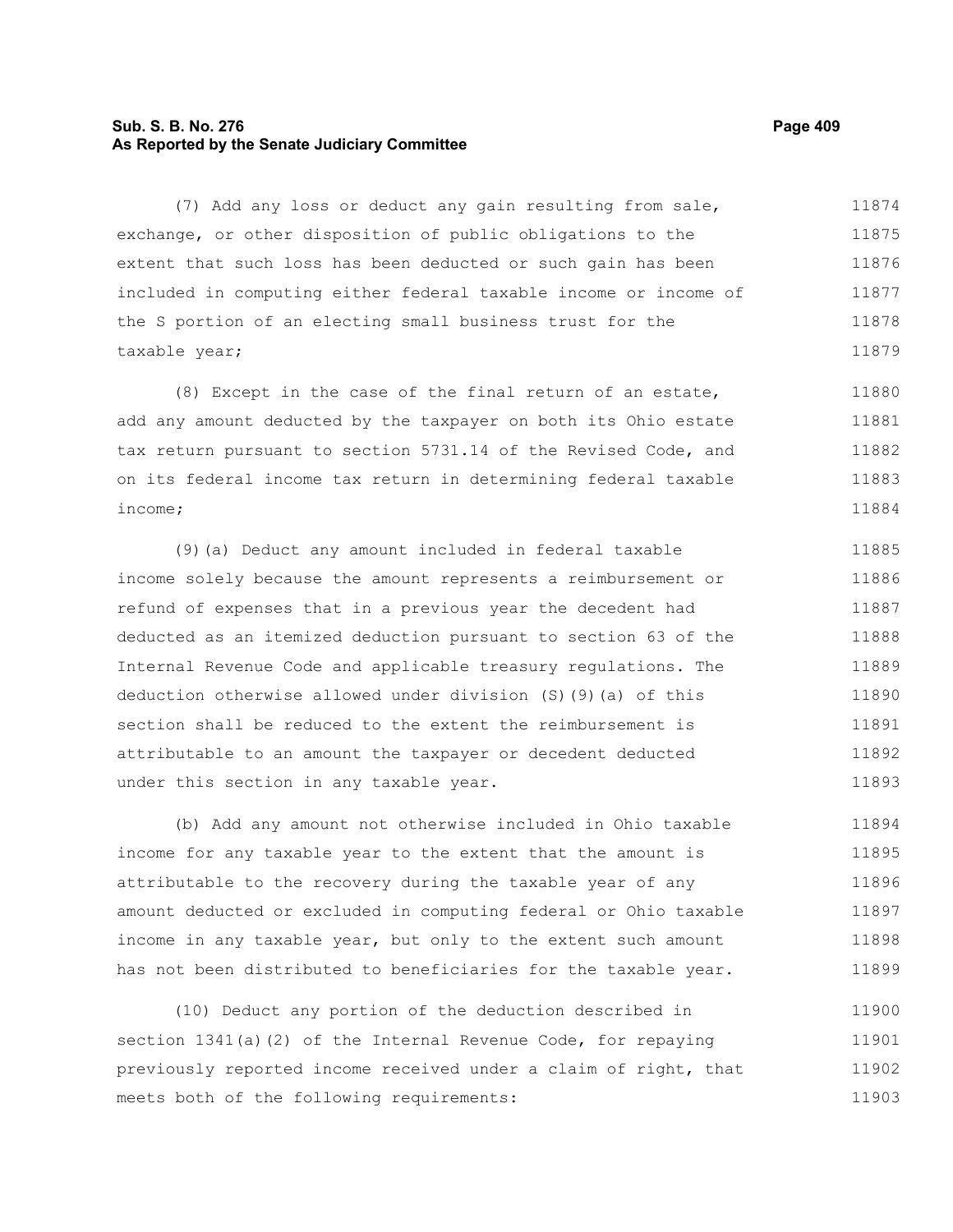# **Sub. S. B. No. 276 Page 410 As Reported by the Senate Judiciary Committee**

(a) It is allowable for repayment of an item that was included in the taxpayer's taxable income or the decedent's adjusted gross income for a prior taxable year and did not qualify for a credit under division (A) or (B) of section 5747.05 of the Revised Code for that year. (b) It does not otherwise reduce the taxpayer's taxable income or the decedent's adjusted gross income for the current or any other taxable year. (11) Add any amount claimed as a credit under section 5747.059 of the Revised Code to the extent that the amount satisfies either of the following: (a) The amount was deducted or excluded from the computation of the taxpayer's federal taxable income as required to be reported for the taxpayer's taxable year under the Internal Revenue Code; (b) The amount resulted in a reduction in the taxpayer's federal taxable income as required to be reported for any of the taxpayer's taxable years under the Internal Revenue Code. (12) Deduct any amount, net of related expenses deducted in computing federal taxable income, that a trust is required to report as farm income on its federal income tax return, but only if the assets of the trust include at least ten acres of land satisfying the definition of "land devoted exclusively to agricultural use" under section 5713.30 of the Revised Code, regardless of whether the land is valued for tax purposes as such land under sections 5713.30 to 5713.38 of the Revised Code. 11905 11906 11907 11908 11909 11910 11911 11912 11913 11914 11915 11916 11917 11918 11919 11920 11921 11922 11923 11924 11925 11926 11927 11928

If the trust is a pass-through entity investor, section 5747.231 of the Revised Code applies in ascertaining if the trust is eligible to claim the deduction provided by division (S)(12) of 11929 11930 11931 11932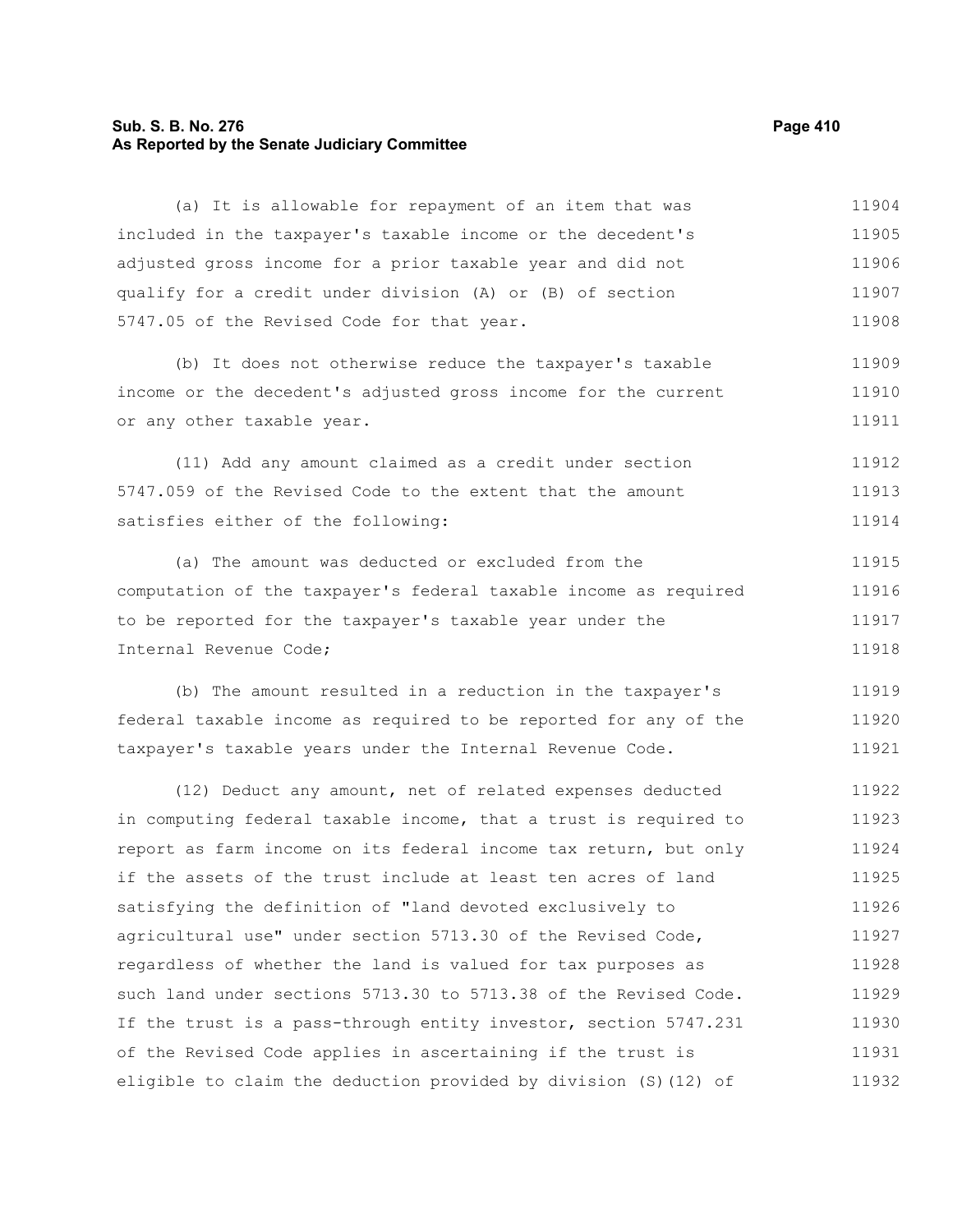# **Sub. S. B. No. 276 Page 411 As Reported by the Senate Judiciary Committee**

this section in connection with the pass-through entity's farm income. 11933 11934

Except for farm income attributable to the S portion of an electing small business trust, the deduction provided by division (S)(12) of this section is allowed only to the extent that the trust has not distributed such farm income. Division (S)(12) of this section applies only to taxable years of a trust beginning in 2002 or thereafter. 11935 11936 11937 11938 11939 11940

(13) Add the net amount of income described in section 641(c) of the Internal Revenue Code to the extent that amount is not included in federal taxable income. 11941 11942 11943

(14) Add or deduct the amount the taxpayer would be required to add or deduct under division (A)(20) or (21) of this section if the taxpayer's Ohio taxable income were computed in the same manner as an individual's Ohio adjusted gross income is computed under this section. In the case of a trust, division (S)(14) of this section applies only to any of the trust's taxable years beginning in 2002 or thereafter. 11944 11945 11946 11947 11948 11949 11950

(T) "School district income" and "school district income tax" have the same meanings as in section 5748.01 of the Revised Code. 11951 11952 11953

(U) As used in divisions (A)(8), (A)(9), (S)(6), and (S) (7) of this section, "public obligations," "purchase obligations," and "interest or interest equivalent" have the same meanings as in section 5709.76 of the Revised Code. 11954 11955 11956 11957

(V) "Limited liability company" means any limited liability company formed under Chapter 1705. or 1706. of the Revised Code or under the laws of any other state. 11958 11959 11960

(W) "Pass-through entity investor" means any person who, 11961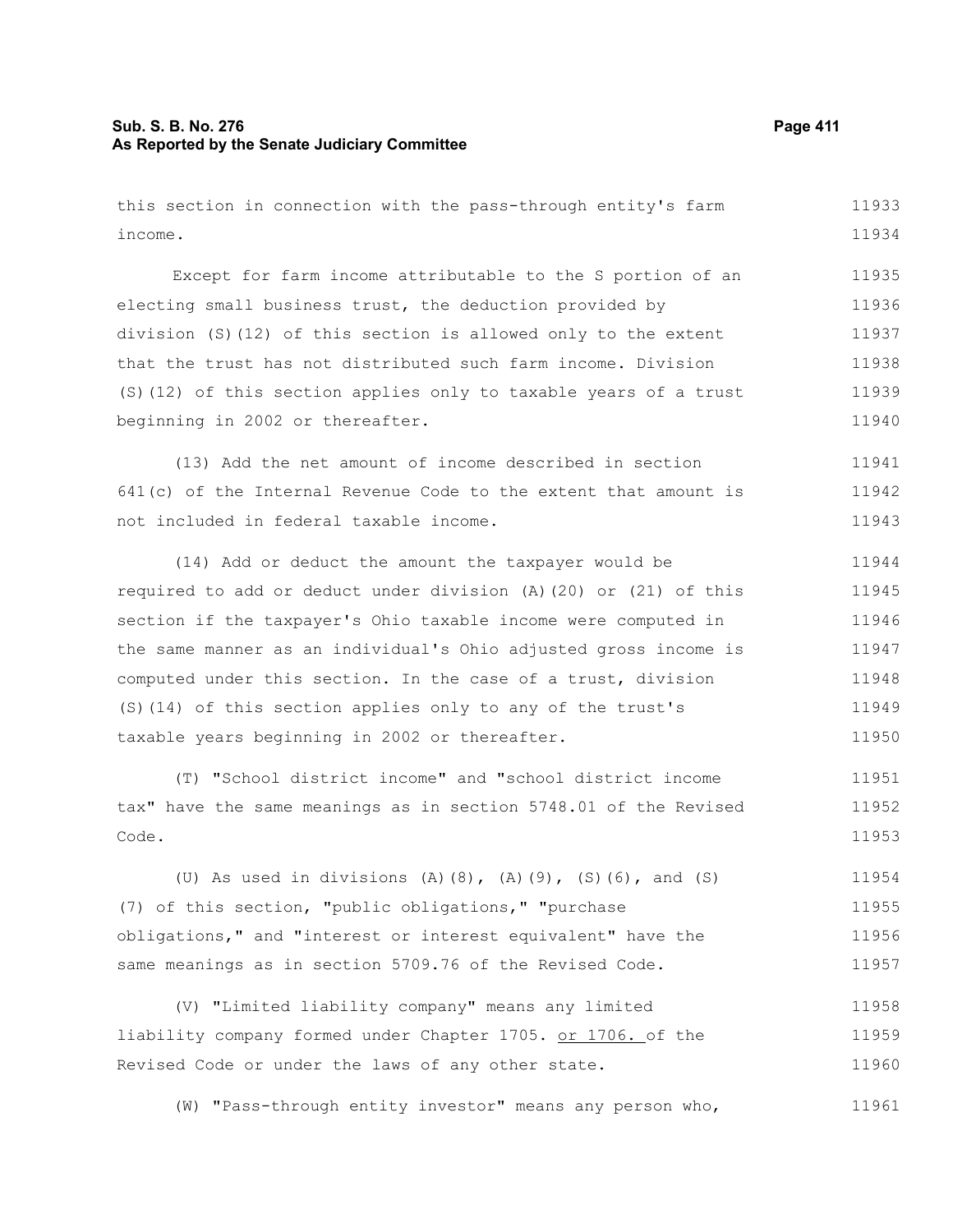# **Sub. S. B. No. 276 Page 412 As Reported by the Senate Judiciary Committee**

is a partner, member, shareholder, or equity investor in that pass-through entity. (X) "Banking day" has the same meaning as in section 1304.01 of the Revised Code. (Y) "Month" means a calendar month. (Z) "Quarter" means the first three months, the second three months, the third three months, or the last three months of the taxpayer's taxable year. (AA)(1) "Eligible institution" means a state university or state institution of higher education as defined in section 3345.011 of the Revised Code, or a private, nonprofit college, 11963 11964 11965 11966 11967 11968 11969 11970 11971 11972 11973

during any portion of a taxable year of a pass-through entity,

university, or other post-secondary institution located in this state that possesses a certificate of authorization issued by the chancellor of higher education pursuant to Chapter 1713. of the Revised Code or a certificate of registration issued by the state board of career colleges and schools under Chapter 3332. of the Revised Code. 11974 11975 11976 11977 11978 11979

(2) "Qualified tuition and fees" means tuition and fees imposed by an eligible institution as a condition of enrollment or attendance, not exceeding two thousand five hundred dollars in each of the individual's first two years of post-secondary education. If the individual is a part-time student, "qualified tuition and fees" includes tuition and fees paid for the academic equivalent of the first two years of post-secondary education during a maximum of five taxable years, not exceeding a total of five thousand dollars. "Qualified tuition and fees" does not include: 11980 11981 11982 11983 11984 11985 11986 11987 11988 11989

(a) Expenses for any course or activity involving sports, 11990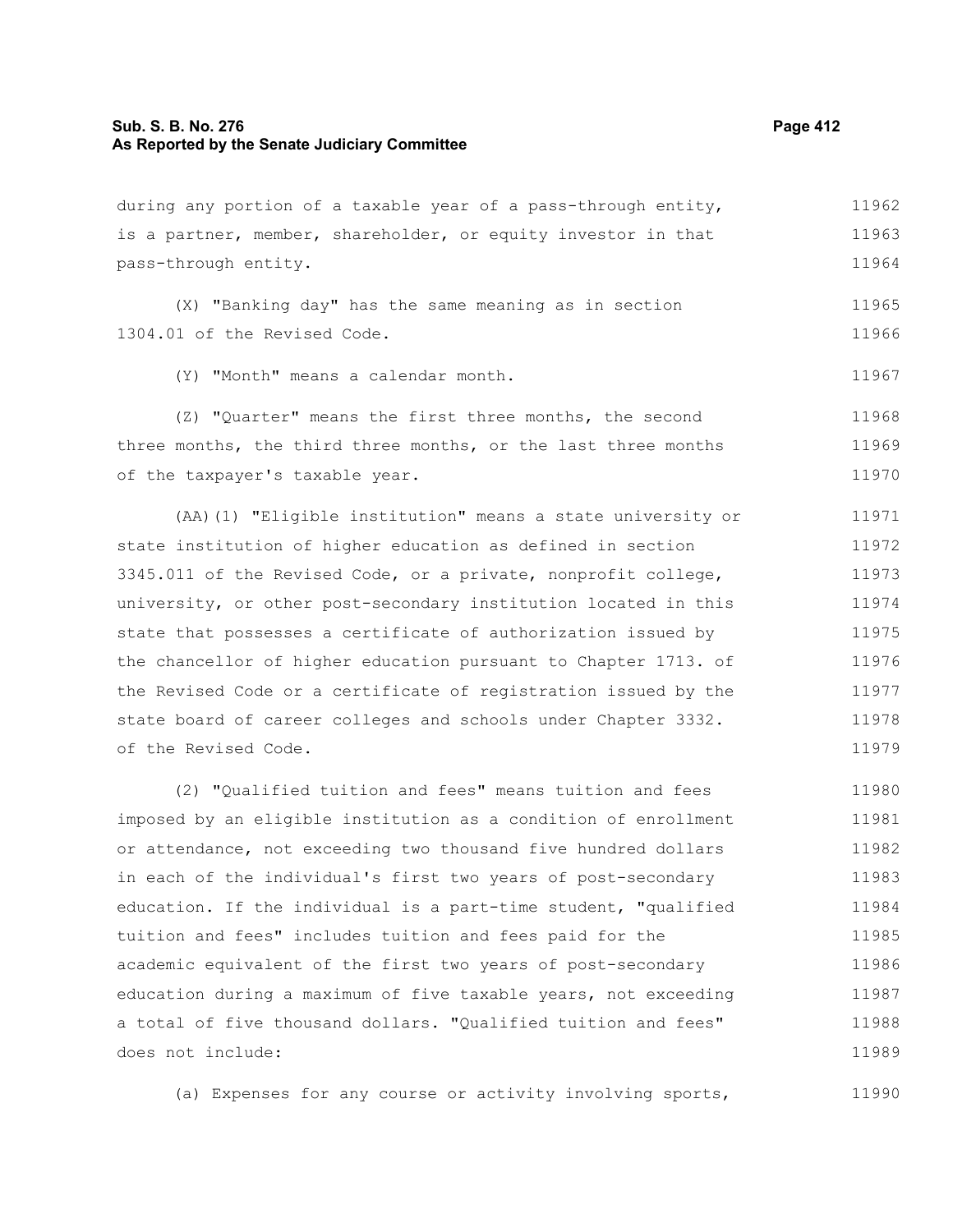## **Sub. S. B. No. 276 Page 413 As Reported by the Senate Judiciary Committee**

games, or hobbies unless the course or activity is part of the individual's degree or diploma program; 11991 11992

(b) The cost of books, room and board, student activity fees, athletic fees, insurance expenses, or other expenses unrelated to the individual's academic course of instruction; 11993 11994 11995

(c) Tuition, fees, or other expenses paid or reimbursed through an employer, scholarship, grant in aid, or other educational benefit program. 11996 11997 11998

(BB)(1) "Modified business income" means the business income included in a trust's Ohio taxable income after such taxable income is first reduced by the qualifying trust amount, if any. 11999 12000 12001 12002

(2) "Qualifying trust amount" of a trust means capital gains and losses from the sale, exchange, or other disposition of equity or ownership interests in, or debt obligations of, a qualifying investee to the extent included in the trust's Ohio taxable income, but only if the following requirements are satisfied: 12003 12004 12005 12006 12007 12008

(a) The book value of the qualifying investee's physical assets in this state and everywhere, as of the last day of the qualifying investee's fiscal or calendar year ending immediately prior to the date on which the trust recognizes the gain or loss, is available to the trust. 12009 12010 12011 12012 12013

(b) The requirements of section 5747.011 of the Revised Code are satisfied for the trust's taxable year in which the trust recognizes the gain or loss. 12014 12015 12016

Any gain or loss that is not a qualifying trust amount is modified business income, qualifying investment income, or modified nonbusiness income, as the case may be. 12017 12018 12019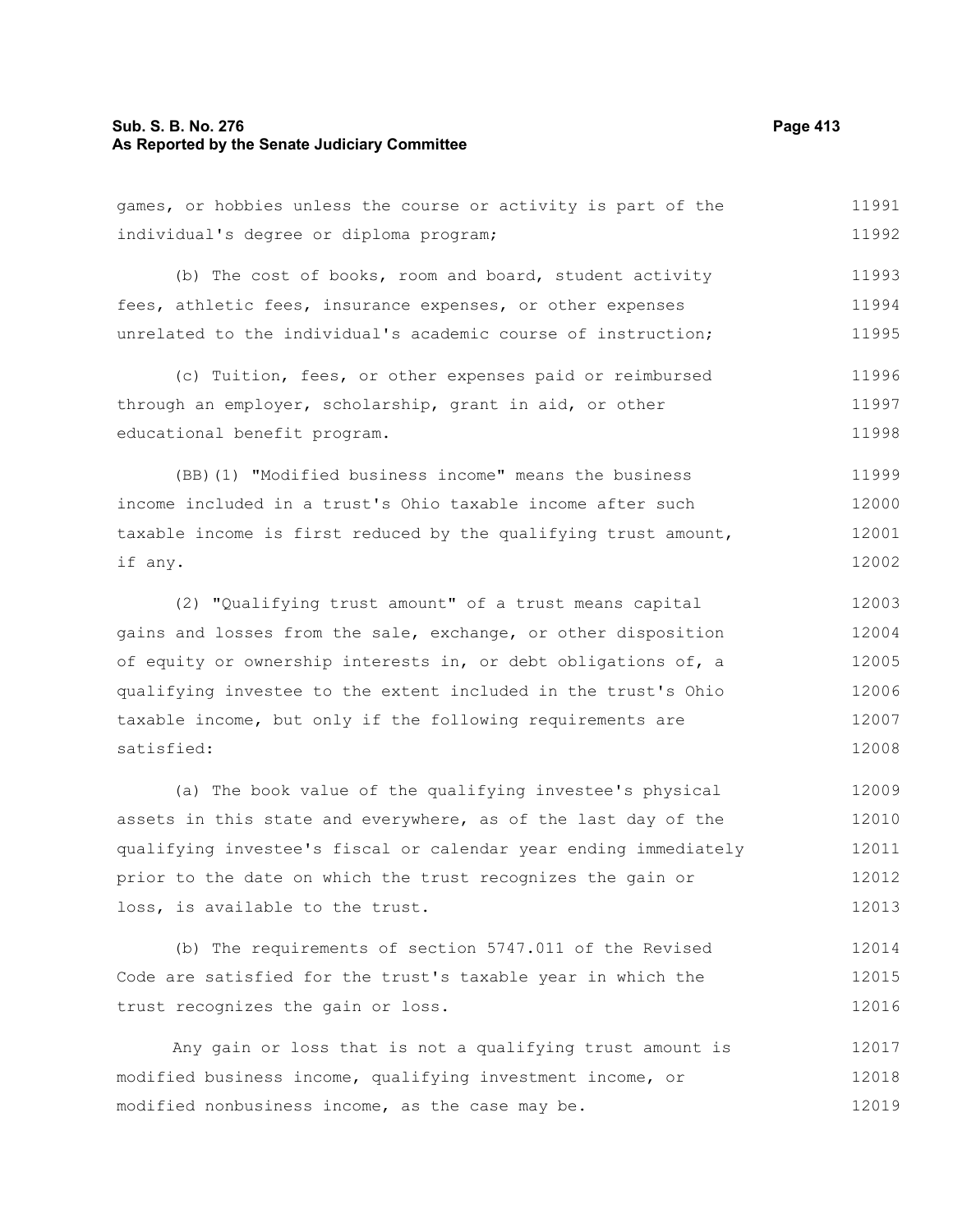# **Sub. S. B. No. 276 Page 414 As Reported by the Senate Judiciary Committee**

taxable income other than modified business income, other than the qualifying trust amount, and other than qualifying investment income, as defined in section 5747.012 of the Revised Code, to the extent such qualifying investment income is not otherwise part of modified business income. (4) "Modified Ohio taxable income" applies only to trusts, and means the sum of the amounts described in divisions (BB)(4) (a) to (c) of this section: (a) The fraction, calculated under section 5747.013, and applying section 5747.231 of the Revised Code, multiplied by the sum of the following amounts: (i) The trust's modified business income; (ii) The trust's qualifying investment income, as defined in section 5747.012 of the Revised Code, but only to the extent the qualifying investment income does not otherwise constitute modified business income and does not otherwise constitute a qualifying trust amount. (b) The qualifying trust amount multiplied by a fraction, the numerator of which is the sum of the book value of the qualifying investee's physical assets in this state on the last day of the qualifying investee's fiscal or calendar year ending immediately prior to the day on which the trust recognizes the qualifying trust amount, and the denominator of which is the sum of the book value of the qualifying investee's total physical 12021 12022 12023 12024 12025 12026 12027 12028 12029 12030 12031 12032 12033 12034 12035 12036 12037 12038 12039 12040 12041 12042 12043 12044

(3) "Modified nonbusiness income" means a trust's Ohio

assets everywhere on the last day of the qualifying investee's fiscal or calendar year ending immediately prior to the day on which the trust recognizes the qualifying trust amount. If, for a taxable year, the trust recognizes a qualifying trust amount 12045 12046 12047 12048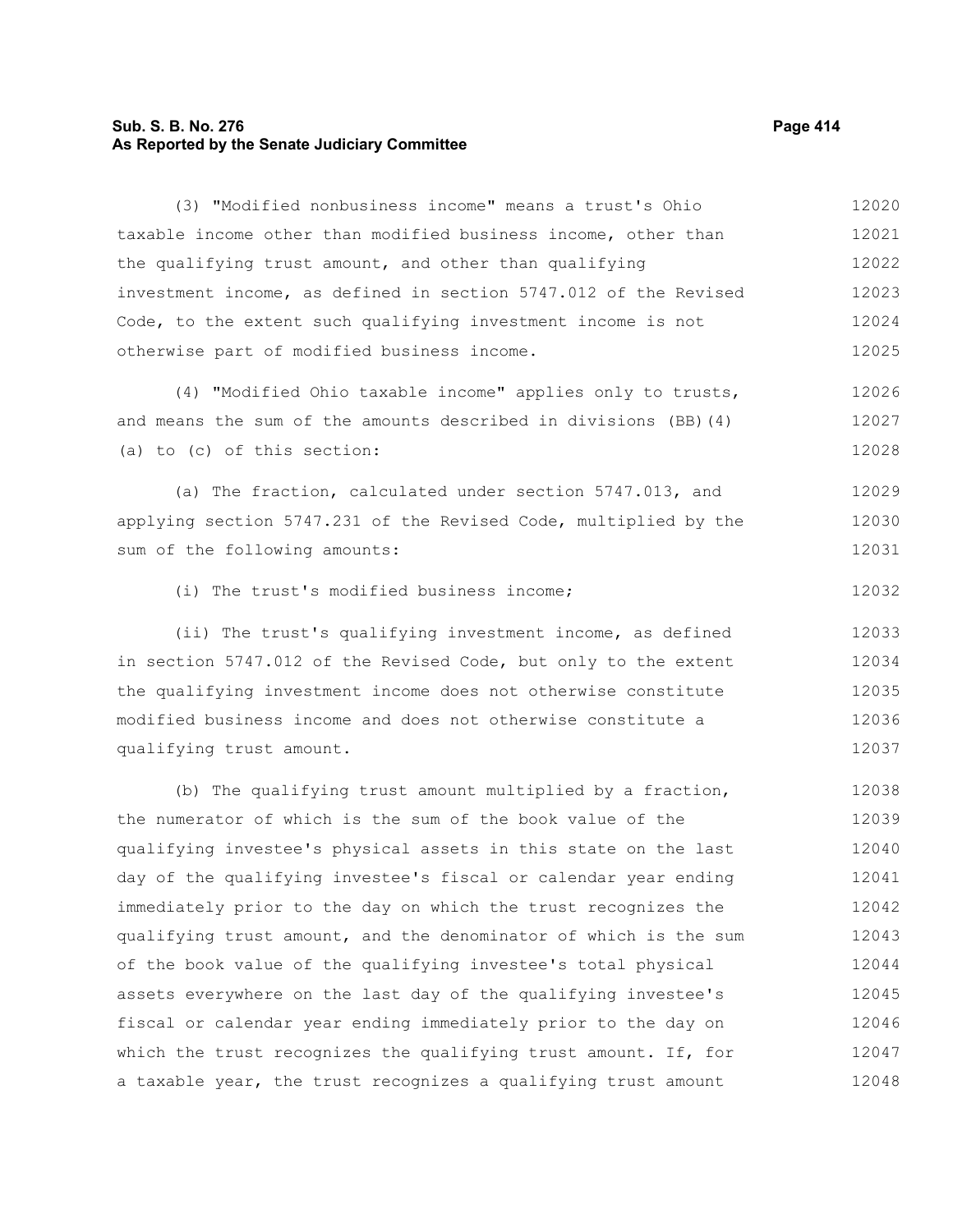# **Sub. S. B. No. 276 Page 415 As Reported by the Senate Judiciary Committee**

with respect to more than one qualifying investee, the amount described in division (BB)(4)(b) of this section shall equal the sum of the products so computed for each such qualifying investee. 12049 12050 12051 12052

(c)(i) With respect to a trust or portion of a trust that is a resident as ascertained in accordance with division (I)(3) (d) of this section, its modified nonbusiness income. 12053 12054 12055

(ii) With respect to a trust or portion of a trust that is not a resident as ascertained in accordance with division (I)(3) (d) of this section, the amount of its modified nonbusiness income satisfying the descriptions in divisions (B)(2) to (5) of section 5747.20 of the Revised Code, except as otherwise provided in division (BB)(4)(c)(ii) of this section. With respect to a trust or portion of a trust that is not a resident as ascertained in accordance with division (I)(3)(d) of this section, the trust's portion of modified nonbusiness income recognized from the sale, exchange, or other disposition of a debt interest in or equity interest in a section 5747.212 entity, as defined in section 5747.212 of the Revised Code, without regard to division (A) of that section, shall not be allocated to this state in accordance with section 5747.20 of the Revised Code but shall be apportioned to this state in accordance with division (B) of section 5747.212 of the Revised Code without regard to division (A) of that section. 12056 12057 12058 12059 12060 12061 12062 12063 12064 12065 12066 12067 12068 12069 12070 12071 12072

If the allocation and apportionment of a trust's income under divisions (BB)(4)(a) and (c) of this section do not fairly represent the modified Ohio taxable income of the trust in this state, the alternative methods described in division (C) of section 5747.21 of the Revised Code may be applied in the manner and to the same extent provided in that section. 12073 12074 12075 12076 12077 12078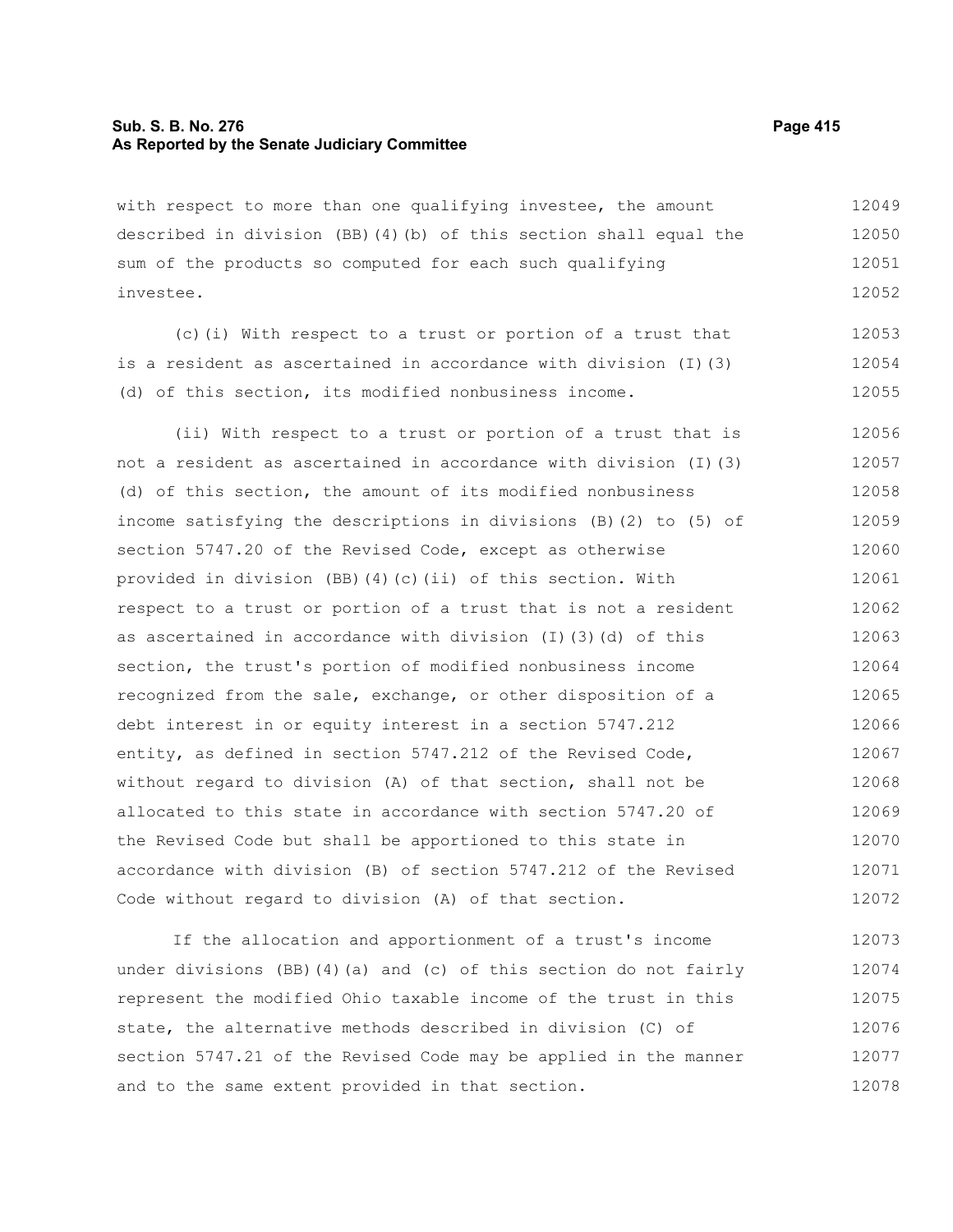# **Sub. S. B. No. 276 Page 416 As Reported by the Senate Judiciary Committee**

(5)(a) Except as set forth in division (BB)(5)(b) of this section, "qualifying investee" means a person in which a trust has an equity or ownership interest, or a person or unit of government the debt obligations of either of which are owned by a trust. For the purposes of division (BB)(2)(a) of this section and for the purpose of computing the fraction described in division (BB)(4)(b) of this section, all of the following apply: 12079 12080 12081 12082 12083 12084 12085

(i) If the qualifying investee is a member of a qualifying controlled group on the last day of the qualifying investee's fiscal or calendar year ending immediately prior to the date on which the trust recognizes the gain or loss, then "qualifying investee" includes all persons in the qualifying controlled group on such last day. 12086 12087 12088 12089 12090 12091

(ii) If the qualifying investee, or if the qualifying investee and any members of the qualifying controlled group of which the qualifying investee is a member on the last day of the qualifying investee's fiscal or calendar year ending immediately prior to the date on which the trust recognizes the gain or loss, separately or cumulatively own, directly or indirectly, on the last day of the qualifying investee's fiscal or calendar year ending immediately prior to the date on which the trust recognizes the qualifying trust amount, more than fifty per cent of the equity of a pass-through entity, then the qualifying investee and the other members are deemed to own the proportionate share of the pass-through entity's physical assets which the pass-through entity directly or indirectly owns on the last day of the pass-through entity's calendar or fiscal year ending within or with the last day of the qualifying investee's fiscal or calendar year ending immediately prior to the date on which the trust recognizes the qualifying trust amount. 12092 12093 12094 12095 12096 12097 12098 12099 12100 12101 12102 12103 12104 12105 12106 12107 12108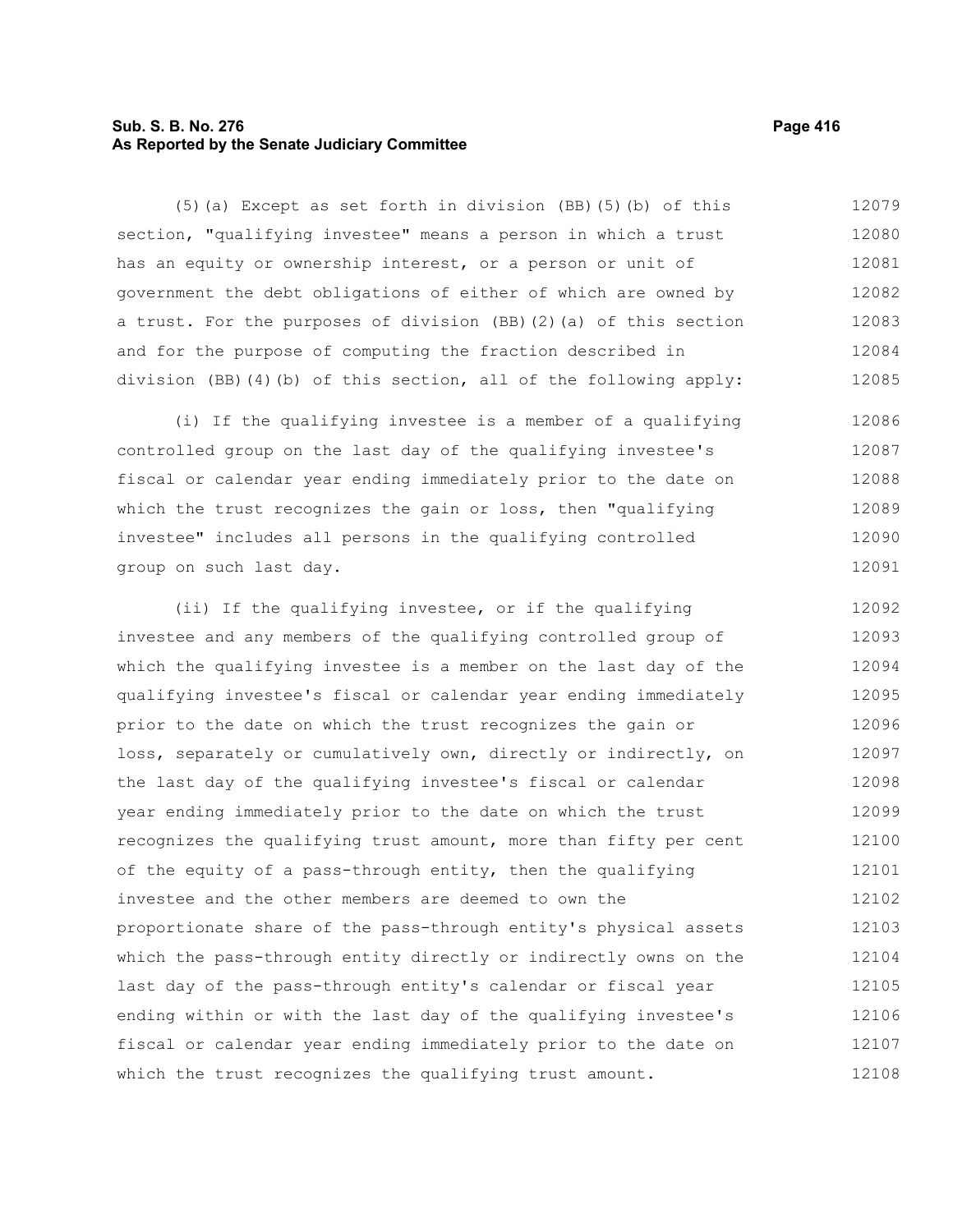# **Sub. S. B. No. 276 Page 417 As Reported by the Senate Judiciary Committee**

(iii) For the purposes of division (BB)(5)(a)(iii) of this section, "upper level pass-through entity" means a pass-through entity directly or indirectly owning any equity of another passthrough entity, and "lower level pass-through entity" means that other pass-through entity. 12109 12110 12111 12112 12113

An upper level pass-through entity, whether or not it is also a qualifying investee, is deemed to own, on the last day of the upper level pass-through entity's calendar or fiscal year, the proportionate share of the lower level pass-through entity's physical assets that the lower level pass-through entity directly or indirectly owns on the last day of the lower level pass-through entity's calendar or fiscal year ending within or with the last day of the upper level pass-through entity's fiscal or calendar year. If the upper level pass-through entity directly and indirectly owns less than fifty per cent of the equity of the lower level pass-through entity on each day of the upper level pass-through entity's calendar or fiscal year in which or with which ends the calendar or fiscal year of the lower level pass-through entity and if, based upon clear and convincing evidence, complete information about the location and cost of the physical assets of the lower pass-through entity is not available to the upper level pass-through entity, then solely for purposes of ascertaining if a gain or loss constitutes a qualifying trust amount, the upper level passthrough entity shall be deemed as owning no equity of the lower level pass-through entity for each day during the upper level pass-through entity's calendar or fiscal year in which or with which ends the lower level pass-through entity's calendar or fiscal year. Nothing in division (BB)(5)(a)(iii) of this section shall be construed to provide for any deduction or exclusion in computing any trust's Ohio taxable income. 12114 12115 12116 12117 12118 12119 12120 12121 12122 12123 12124 12125 12126 12127 12128 12129 12130 12131 12132 12133 12134 12135 12136 12137 12138 12139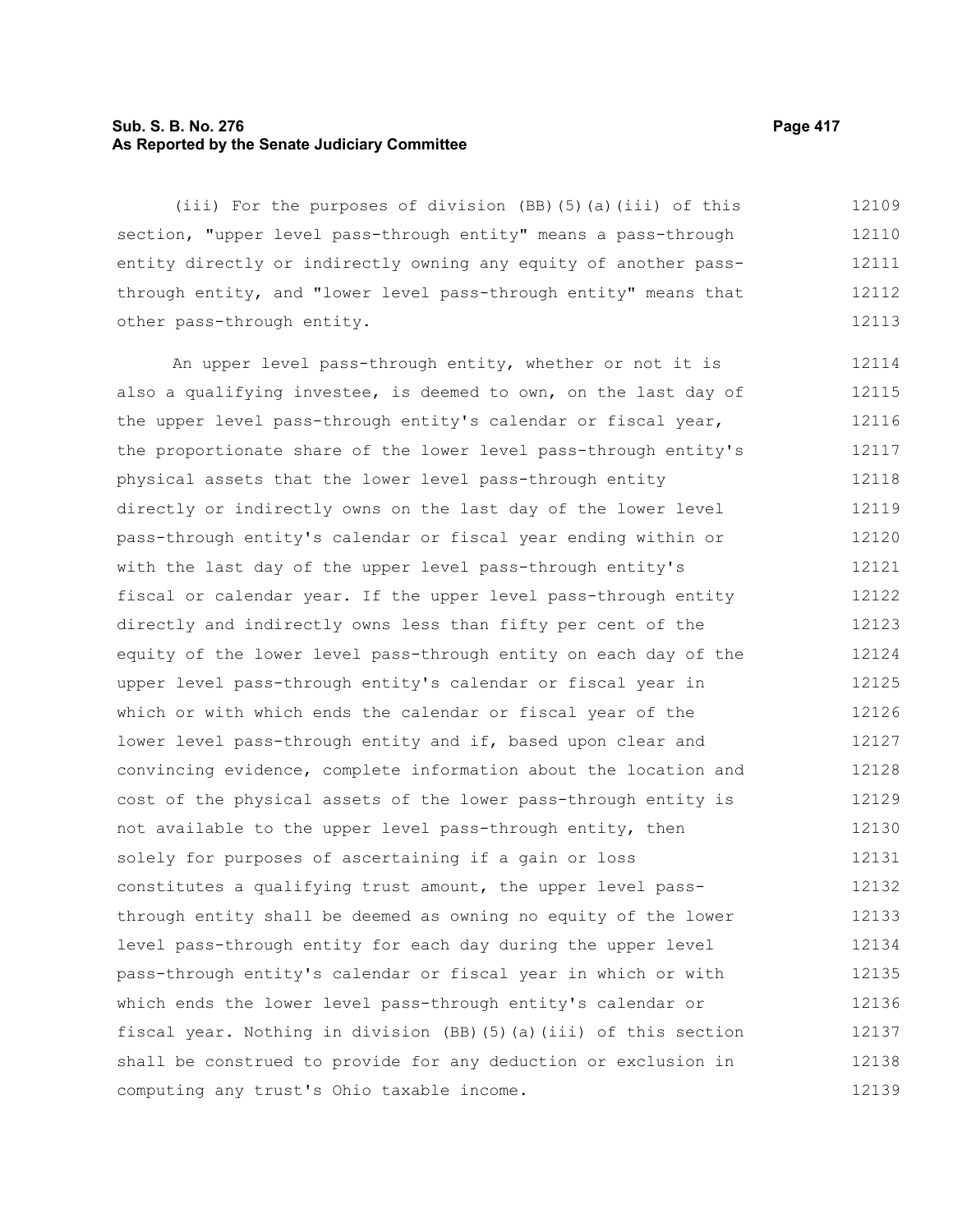# **Sub. S. B. No. 276 Page 418 As Reported by the Senate Judiciary Committee**

(b) With respect to a trust that is not a resident for the taxable year and with respect to a part of a trust that is not a resident for the taxable year, "qualifying investee" for that taxable year does not include a C corporation if both of the following apply: (i) During the taxable year the trust or part of the trust recognizes a gain or loss from the sale, exchange, or other disposition of equity or ownership interests in, or debt obligations of, the C corporation. (ii) Such gain or loss constitutes nonbusiness income. (6) "Available" means information is such that a person is able to learn of the information by the due date plus extensions, if any, for filing the return for the taxable year in which the trust recognizes the gain or loss. (CC) "Qualifying controlled group" has the same meaning as in section 5733.04 of the Revised Code. (DD) "Related member" has the same meaning as in section 5733.042 of the Revised Code. (EE)(1) For the purposes of division (EE) of this section: (a) "Qualifying person" means any person other than a qualifying corporation. (b) "Qualifying corporation" means any person classified for federal income tax purposes as an association taxable as a corporation, except either of the following: (i) A corporation that has made an election under subchapter S, chapter one, subtitle A, of the Internal Revenue Code for its taxable year ending within, or on the last day of, the investor's taxable year; 12140 12141 12142 12143 12144 12145 12146 12147 12148 12149 12150 12151 12152 12153 12154 12155 12156 12157 12158 12159 12160 12161 12162 12163 12164 12165 12166 12167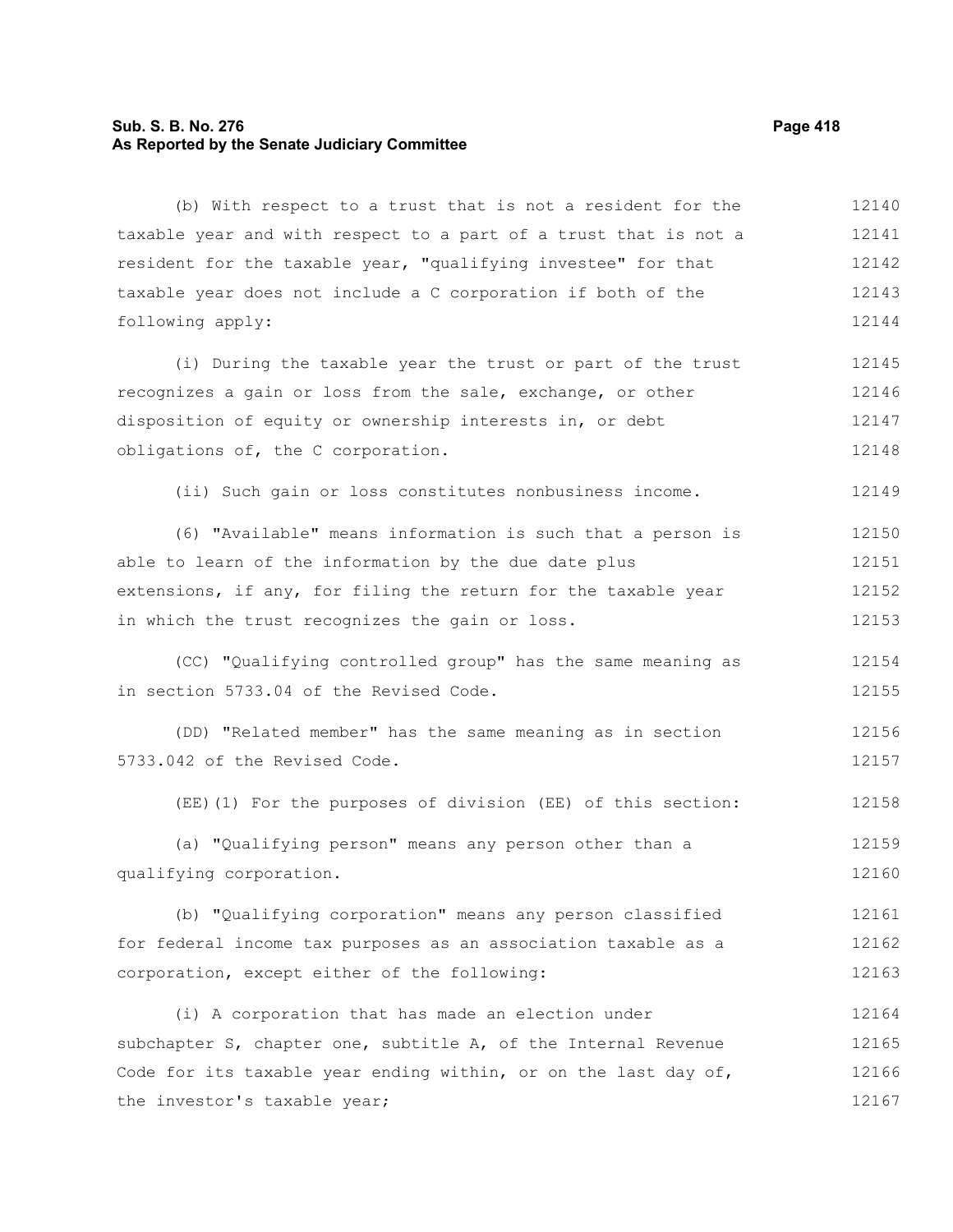## **Sub. S. B. No. 276 Page 419 As Reported by the Senate Judiciary Committee**

(ii) A subsidiary that is wholly owned by any corporation that has made an election under subchapter S, chapter one, subtitle A of the Internal Revenue Code for its taxable year ending within, or on the last day of, the investor's taxable year. 12168 12169 12170 12171 12172

(2) For the purposes of this chapter, unless expressly stated otherwise, no qualifying person indirectly owns any asset directly or indirectly owned by any qualifying corporation. 12173 12174 12175

(FF) For purposes of this chapter and Chapter 5751. of the Revised Code: 12176 12177

```
(1) "Trust" does not include a qualified pre-income tax
trust. 
                                                                              12178
                                                                              12179
```
(2) A "qualified pre-income tax trust" is any pre-income tax trust that makes a qualifying pre-income tax trust election as described in division (FF)(3) of this section. 12180 12181 12182

(3) A "qualifying pre-income tax trust election" is an election by a pre-income tax trust to subject to the tax imposed by section 5751.02 of the Revised Code the pre-income tax trust and all pass-through entities of which the trust owns or controls, directly, indirectly, or constructively through related interests, five per cent or more of the ownership or equity interests. The trustee shall notify the tax commissioner in writing of the election on or before April 15, 2006. The election, if timely made, shall be effective on and after January 1, 2006, and shall apply for all tax periods and tax years until revoked by the trustee of the trust. 12183 12184 12185 12186 12187 12188 12189 12190 12191 12192 12193

(4) A "pre-income tax trust" is a trust that satisfies all of the following requirements: 12194 12195

(a) The document or instrument creating the trust was 12196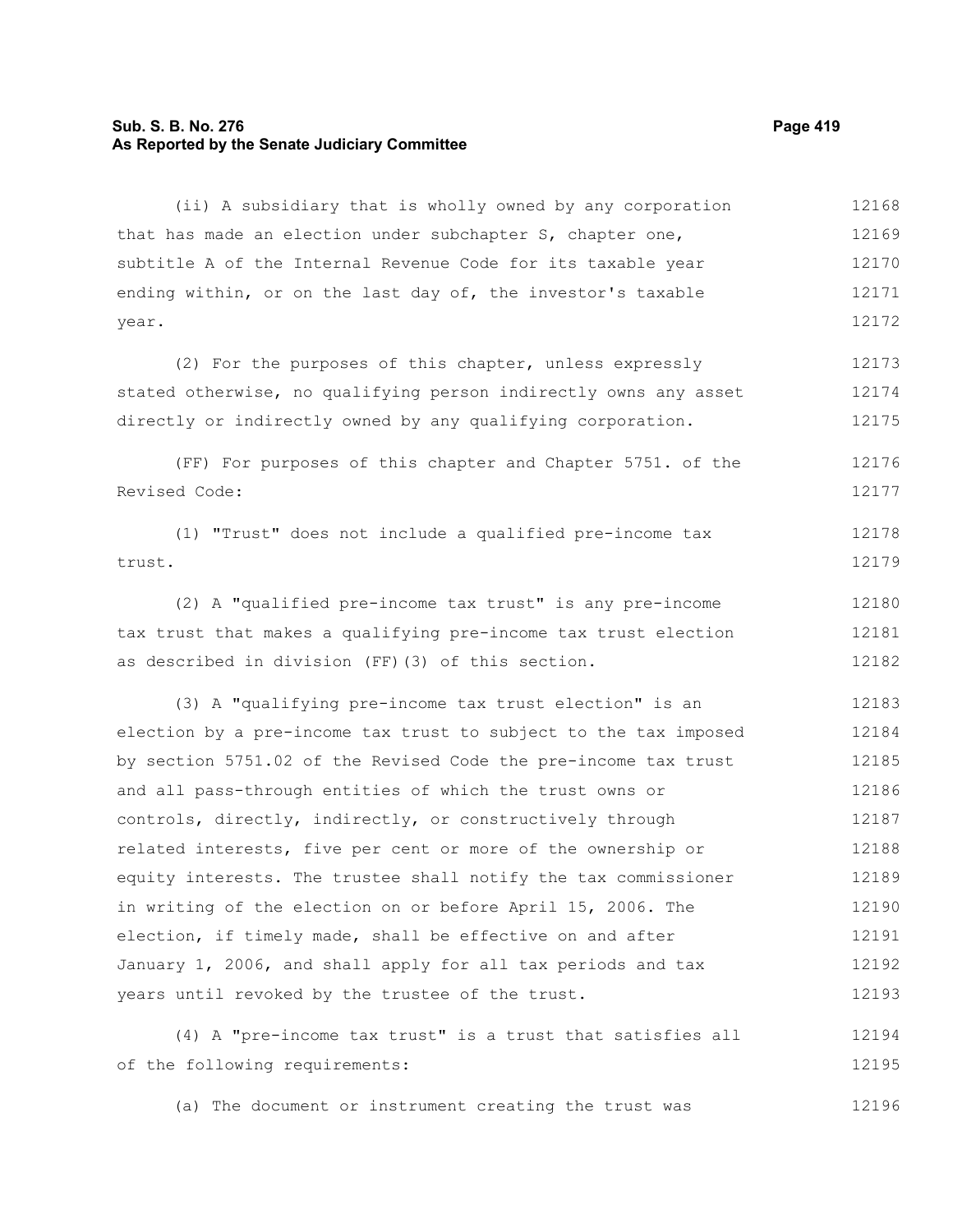# **Sub. S. B. No. 276 Page 420 As Reported by the Senate Judiciary Committee**

executed by the grantor before January 1, 1972; (b) The trust became irrevocable upon the creation of the trust; and (c) The grantor was domiciled in this state at the time the trust was created. (GG) "Uniformed services" has the same meaning as in 10 U.S.C. 101. (HH) "Taxable business income" means the amount by which an individual's business income that is included in federal adjusted gross income exceeds the amount of business income the individual is authorized to deduct under division (A)(31) of this section for the taxable year. (II) "Employer" does not include a franchisor with respect to the franchisor's relationship with a franchisee or an employee of a franchisee, unless the franchisor agrees to assume that role in writing or a court of competent jurisdiction determines that the franchisor exercises a type or degree of control over the franchisee or the franchisee's employees that is not customarily exercised by a franchisor for the purpose of protecting the franchisor's trademark, brand, or both. For purposes of this division, "franchisor" and "franchisee" have the same meanings as in 16 C.F.R. 436.1. (JJ) "Modified adjusted gross income" means Ohio adjusted 12197 12198 12199 12200 12201 12202 12203 12204 12205 12206 12207 12208 12209 12210 12211 12212 12213 12214 12215 12216 12217 12218 12219

(KK) "Qualifying Ohio educator" means an individual who, for a taxable year, qualifies as an eligible educator, as that term is defined in section 62 of the Internal Revenue Code, and who holds a certificate, license, or permit described in Chapter 12222 12223 12224 12225

gross income plus any amount deducted under division (A)(31) of

this section for the taxable year.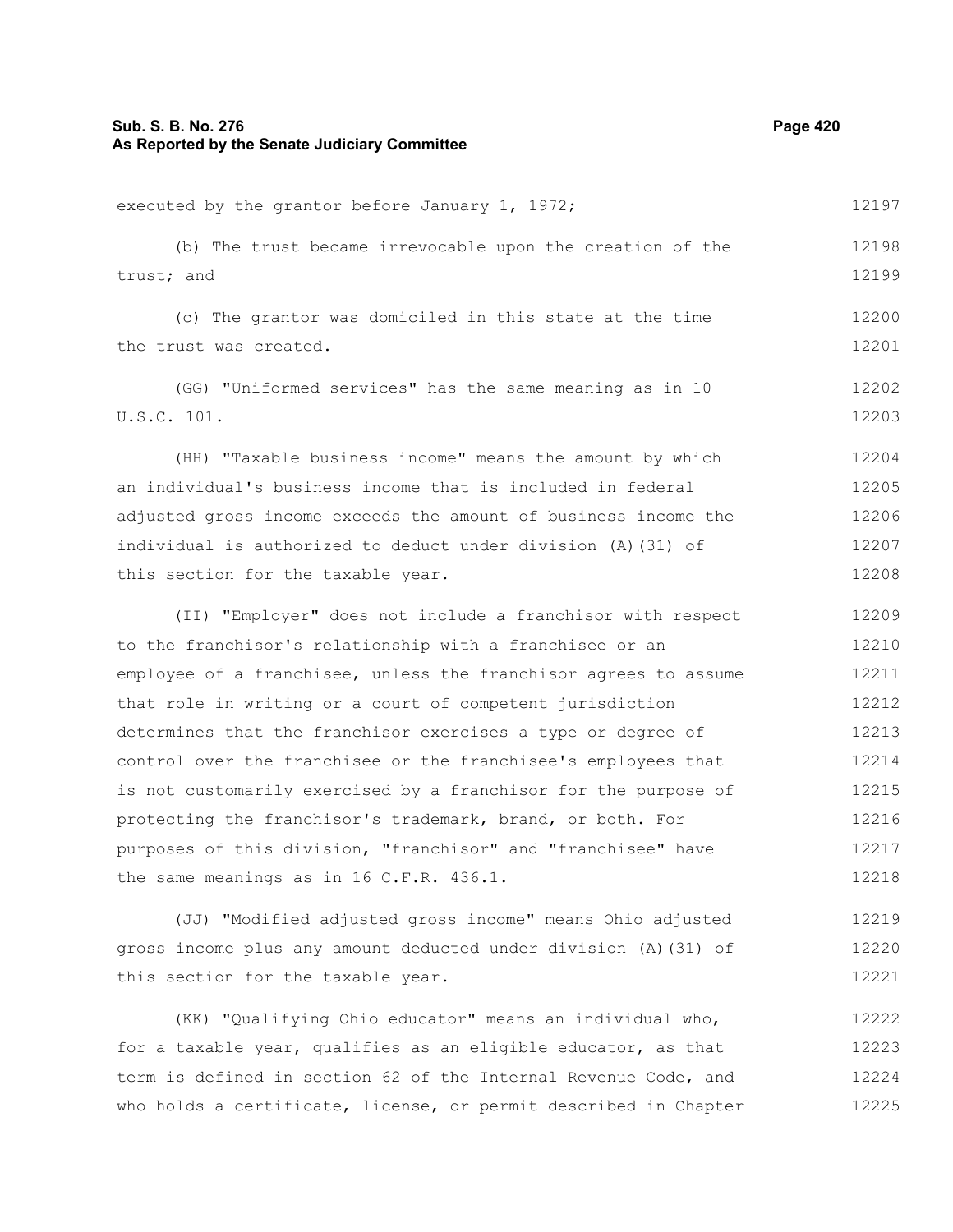# **Sub. S. B. No. 276 Page 421 As Reported by the Senate Judiciary Committee**

| 3319. or section 3301.071 of the Revised Code.          | 12226 |  |  |  |  |
|---------------------------------------------------------|-------|--|--|--|--|
| Sec. 5751.01. As used in this chapter:                  |       |  |  |  |  |
| (A) "Person" means, but is not limited to, individuals, | 12228 |  |  |  |  |

combinations of individuals of any form, receivers, assignees, trustees in bankruptcy, firms, companies, joint-stock companies, business trusts, estates, partnerships, limited liability partnerships, limited liability companies, associations, joint ventures, clubs, societies, for-profit corporations, S corporations, qualified subchapter S subsidiaries, qualified subchapter S trusts, trusts, entities that are disregarded for federal income tax purposes, and any other entities. 12229 12230 12231 12232 12233 12234 12235 12236

(B) "Consolidated elected taxpayer" means a group of two or more persons treated as a single taxpayer for purposes of this chapter as the result of an election made under section 5751.011 of the Revised Code. 12237 12238 12239 12240

(C) "Combined taxpayer" means a group of two or more persons treated as a single taxpayer for purposes of this chapter under section 5751.012 of the Revised Code. 12241 12242 12243

(D) "Taxpayer" means any person, or any group of persons in the case of a consolidated elected taxpayer or combined taxpayer treated as one taxpayer, required to register or pay tax under this chapter. "Taxpayer" does not include excluded persons. 12244 12245 12246 12247 12248

(E) "Excluded person" means any of the following: 12249

(1) Any person with not more than one hundred fifty thousand dollars of taxable gross receipts during the calendar year. Division (E)(1) of this section does not apply to a person that is a member of a consolidated elected taxpayer; 12250 12251 12252 12253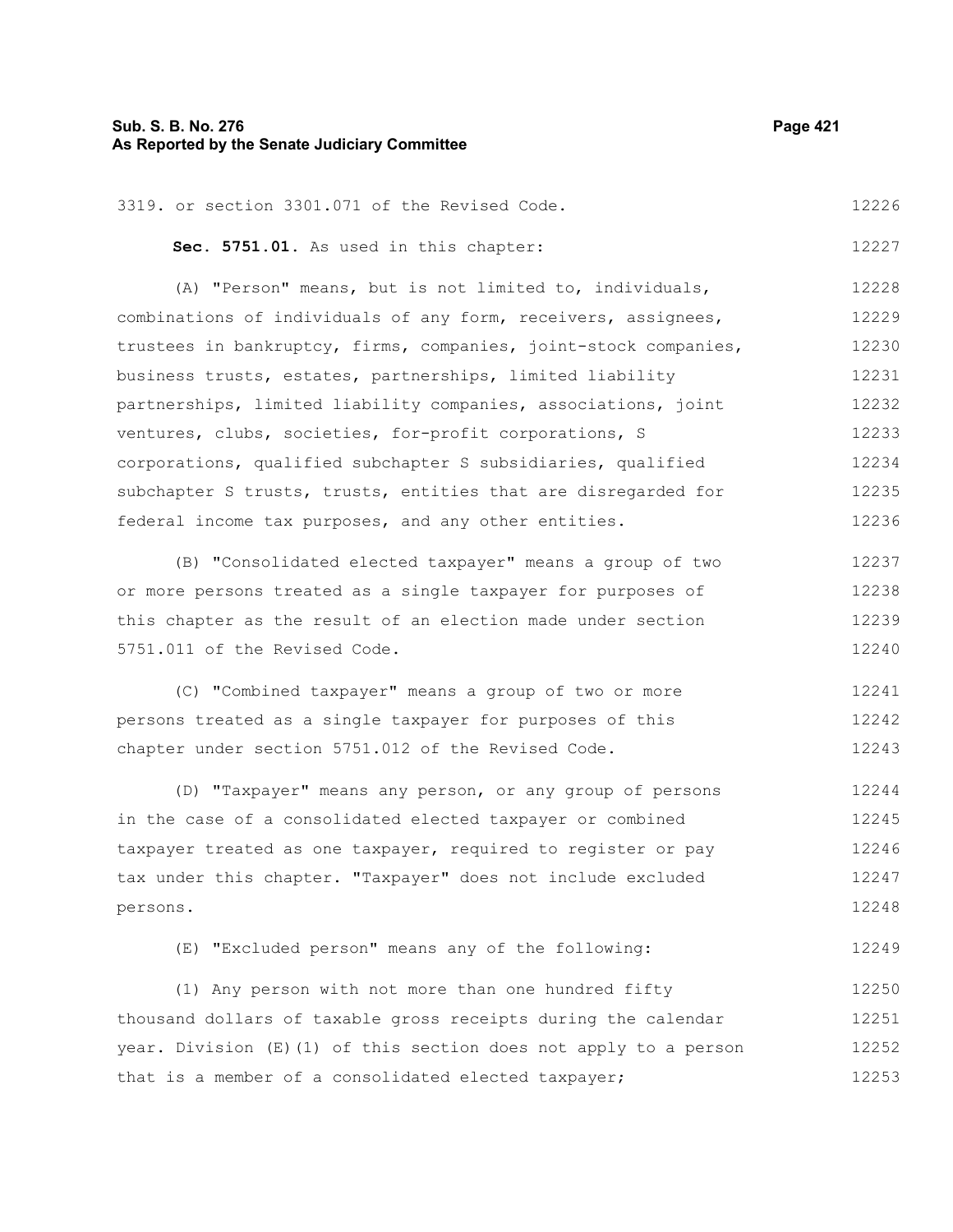# **Sub. S. B. No. 276 Page 422 As Reported by the Senate Judiciary Committee**

(2) A public utility that paid the excise tax imposed by section 5727.24 or 5727.30 of the Revised Code based on one or more measurement periods that include the entire tax period under this chapter, except that a public utility that is a combined company is a taxpayer with regard to the following gross receipts: 12254 12255 12256 12257 12258 12259

(a) Taxable gross receipts directly attributed to a public utility activity, but not directly attributed to an activity that is subject to the excise tax imposed by section 5727.24 or 5727.30 of the Revised Code; 12260 12261 12262 12263

(b) Taxable gross receipts that cannot be directly attributed to any activity, multiplied by a fraction whose numerator is the taxable gross receipts described in division (E)(2)(a) of this section and whose denominator is the total taxable gross receipts that can be directly attributed to any activity; 12264 12265 12266 12267 12268 12269

(c) Except for any differences resulting from the use of an accrual basis method of accounting for purposes of determining gross receipts under this chapter and the use of the cash basis method of accounting for purposes of determining gross receipts under section 5727.24 of the Revised Code, the gross receipts directly attributed to the activity of a natural gas company shall be determined in a manner consistent with division (D) of section 5727.03 of the Revised Code. 12270 12271 12272 12273 12274 12275 12276 12277

As used in division (E)(2) of this section, "combined company" and "public utility" have the same meanings as in section 5727.01 of the Revised Code. 12278 12279 12280

(3) A financial institution, as defined in section 5726.01 of the Revised Code, that paid the tax imposed by section 12281 12282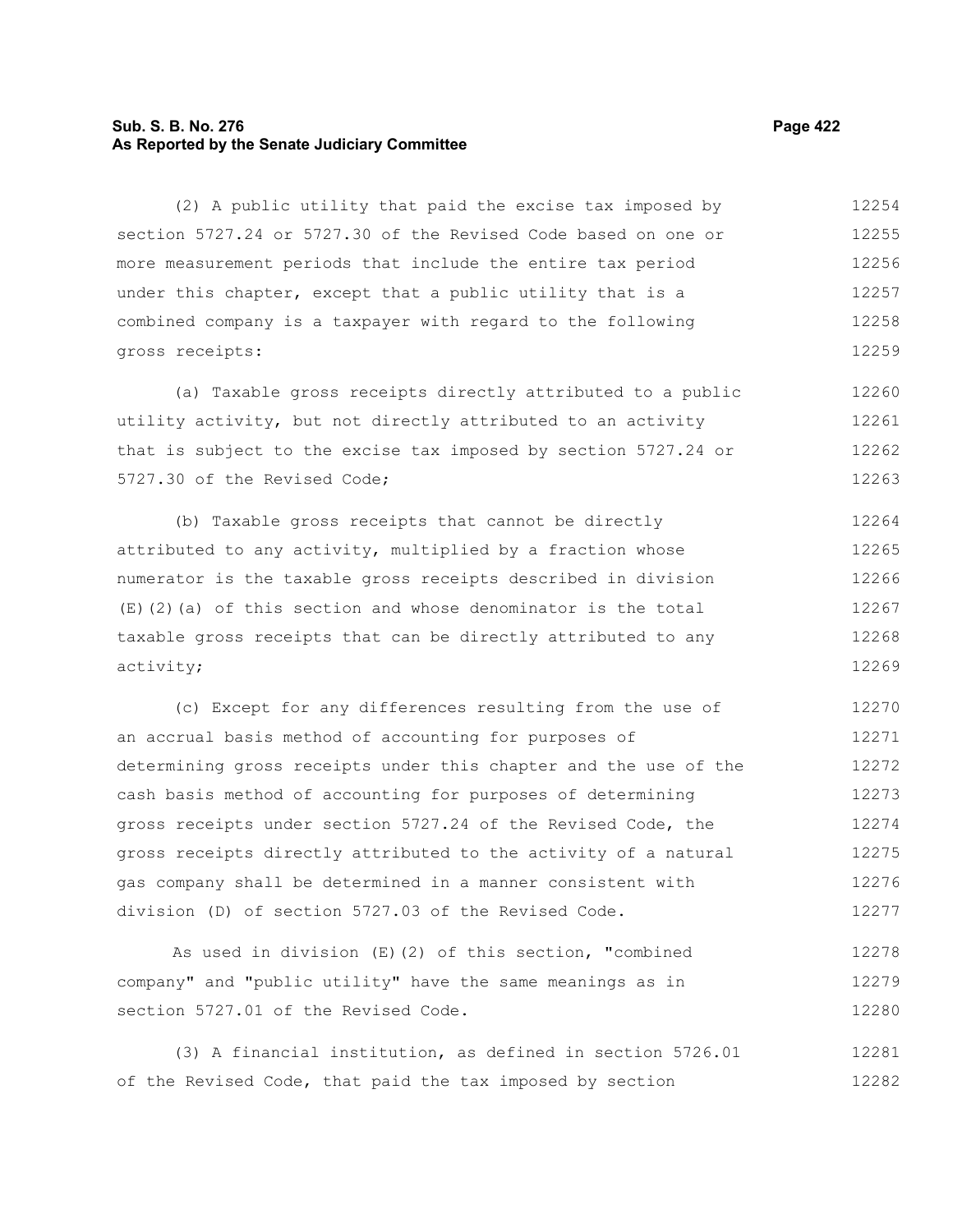# **Sub. S. B. No. 276 Page 423 As Reported by the Senate Judiciary Committee**

5726.02 of the Revised Code based on one or more taxable years that include the entire tax period under this chapter; (4) A person directly or indirectly owned by one or more financial institutions, as defined in section 5726.01 of the Revised Code, that paid the tax imposed by section 5726.02 of the Revised Code based on one or more taxable years that include the entire tax period under this chapter. 12283 12284 12285 12286 12287 12288 12289

For the purposes of division  $(E)$  (4) of this section, a person owns another person under the following circumstances: 12290 12291

(a) In the case of corporations issuing capital stock, one corporation owns another corporation if it owns fifty per cent or more of the other corporation's capital stock with current voting rights; 12292 12293 12294 12295

(b) In the case of a limited liability company, one person owns the company if that person's membership interest, as defined in section 1705.01 or 1706.01 of the Revised Code as applicable, is fifty per cent or more of the combined membership interests of all persons owning such interests in the company; 12296 12297 12298 12299 12300

(c) In the case of a partnership, trust, or other unincorporated business organization other than a limited liability company, one person owns the organization if, under the articles of organization or other instrument governing the affairs of the organization, that person has a beneficial interest in the organization's profits, surpluses, losses, or distributions of fifty per cent or more of the combined beneficial interests of all persons having such an interest in the organization. 12301 12302 12303 12304 12305 12306 12307 12308 12309

(5) A domestic insurance company or foreign insurance company, as defined in section 5725.01 of the Revised Code, that 12310 12311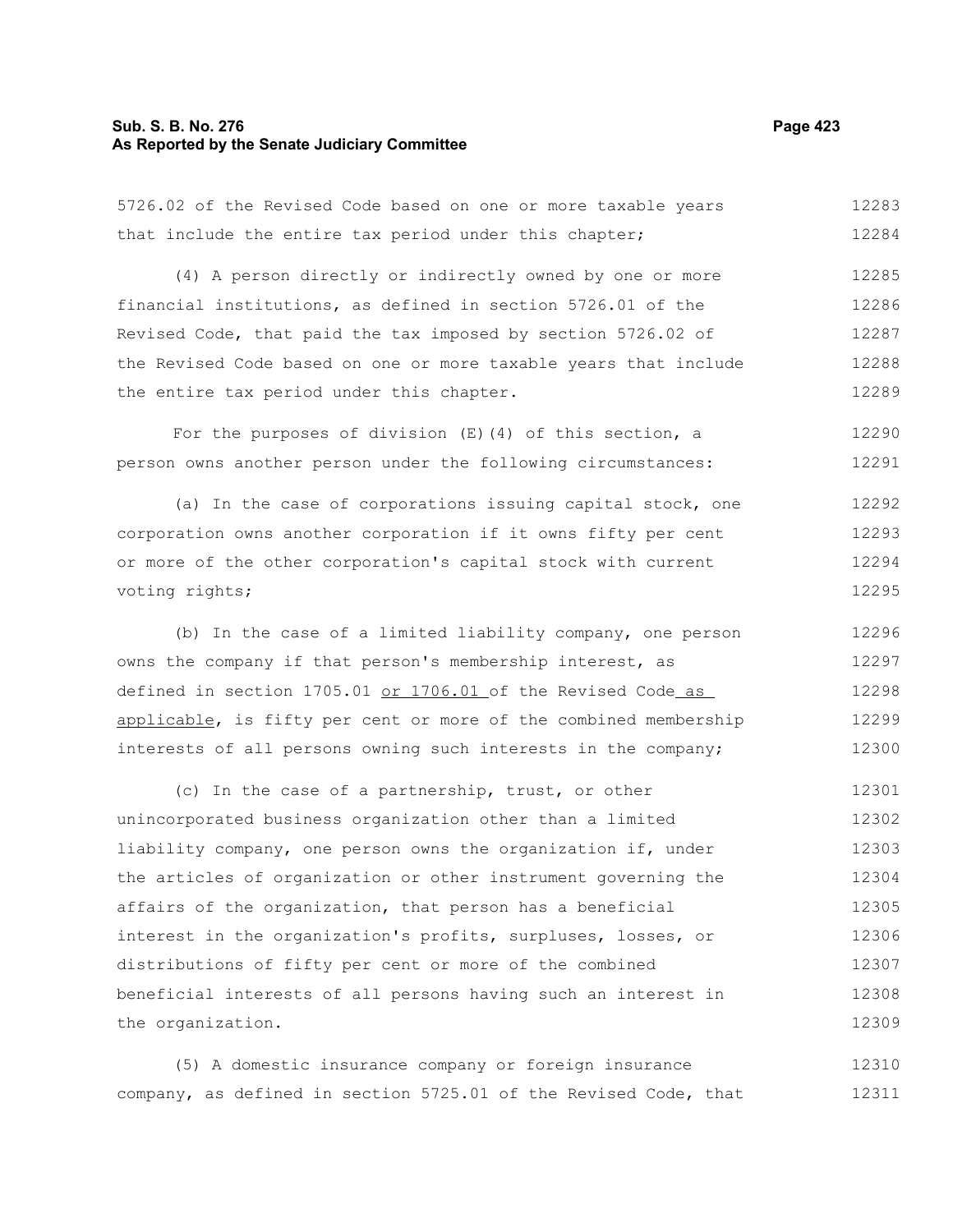# **Sub. S. B. No. 276 Page 424 As Reported by the Senate Judiciary Committee**

paid the insurance company premiums tax imposed by section 5725.18 or Chapter 5729. of the Revised Code, or an unauthorized insurance company whose gross premiums are subject to tax under section 3905.36 of the Revised Code based on one or more measurement periods that include the entire tax period under this chapter; 12312 12313 12314 12315 12316 12317

(6) A person that solely facilitates or services one or more securitizations of phase-in-recovery property pursuant to a final financing order as those terms are defined in section 4928.23 of the Revised Code. For purposes of this division, "securitization" means transferring one or more assets to one or more persons and then issuing securities backed by the right to receive payment from the asset or assets so transferred. 12318 12319 12320 12321 12322 12323 12324

(7) Except as otherwise provided in this division, a preincome tax trust as defined in division (FF)(4) of section 5747.01 of the Revised Code and any pass-through entity of which such pre-income tax trust owns or controls, directly, indirectly, or constructively through related interests, more than five per cent of the ownership or equity interests. If the pre-income tax trust has made a qualifying pre-income tax trust election under division (FF)(3) of section 5747.01 of the Revised Code, then the trust and the pass-through entities of which it owns or controls, directly, indirectly, or constructively through related interests, more than five per cent of the ownership or equity interests, shall not be excluded persons for purposes of the tax imposed under section 5751.02 of the Revised Code. 12325 12326 12327 12328 12329 12330 12331 12332 12333 12334 12335 12336 12337 12338

(8) Nonprofit organizations or the state and its agencies, instrumentalities, or political subdivisions. 12339 12340

(F) Except as otherwise provided in divisions  $(F)(2)$ ,  $(3)$ , 12341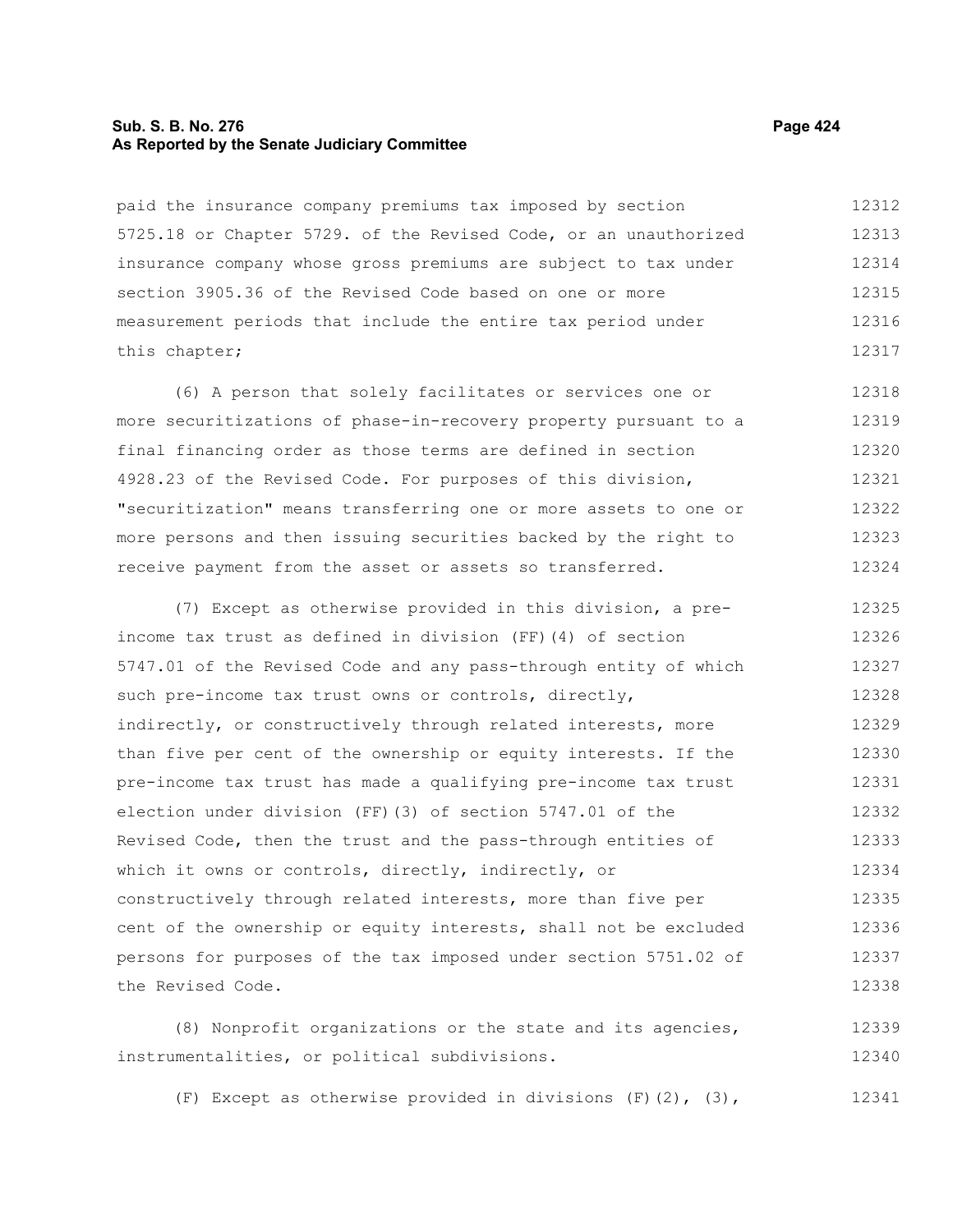# **Sub. S. B. No. 276 Page 425 As Reported by the Senate Judiciary Committee**

and (4) of this section, "gross receipts" means the total amount realized by a person, without deduction for the cost of goods sold or other expenses incurred, that contributes to the production of gross income of the person, including the fair market value of any property and any services received, and any debt transferred or forgiven as consideration. (1) The following are examples of gross receipts: (a) Amounts realized from the sale, exchange, or other disposition of the taxpayer's property to or with another; (b) Amounts realized from the taxpayer's performance of services for another; (c) Amounts realized from another's use or possession of the taxpayer's property or capital; (d) Any combination of the foregoing amounts. (2) "Gross receipts" excludes the following amounts: (a) Interest income except interest on credit sales; (b) Dividends and distributions from corporations, and distributive or proportionate shares of receipts and income from a pass-through entity as defined under section 5733.04 of the Revised Code; (c) Receipts from the sale, exchange, or other disposition of an asset described in section 1221 or 1231 of the Internal Revenue Code, without regard to the length of time the person held the asset. Notwithstanding section 1221 of the Internal Revenue Code, receipts from hedging transactions also are excluded to the extent the transactions are entered into primarily to protect a financial position, such as managing the risk of exposure to (i) foreign currency fluctuations that 12342 12343 12344 12345 12346 12347 12348 12349 12350 12351 12352 12353 12354 12355 12356 12357 12358 12359 12360 12361 12362 12363 12364 12365 12366 12367 12368 12369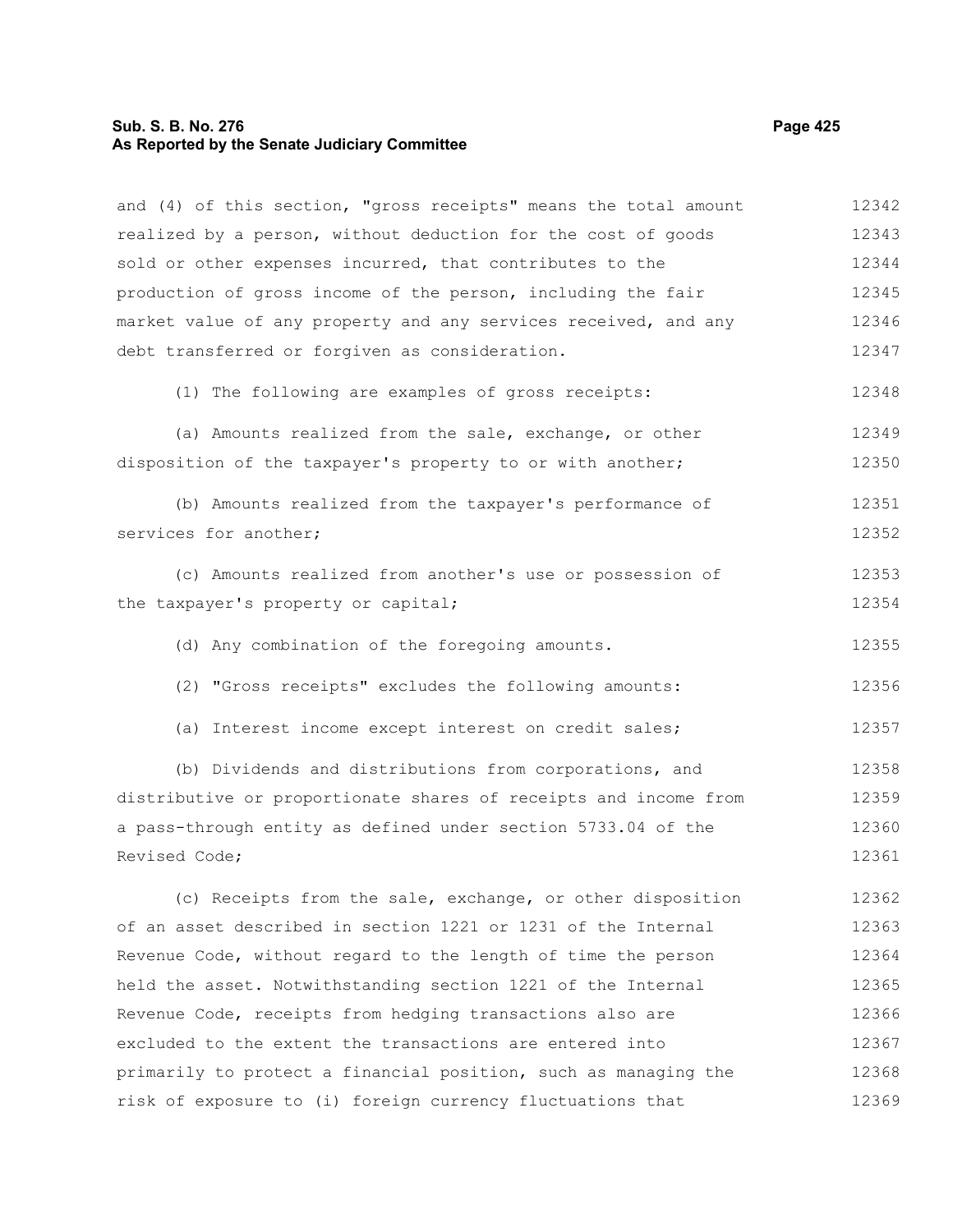# **Sub. S. B. No. 276 Page 426 As Reported by the Senate Judiciary Committee**

characterized as a loan to the person;

affect assets, liabilities, profits, losses, equity, or investments in foreign operations; (ii) interest rate fluctuations; or (iii) commodity price fluctuations. As used in division  $(F)(2)(c)$  of this section, "hedging transaction" has the same meaning as used in section 1221 of the Internal Revenue Code and also includes transactions accorded hedge accounting treatment under statement of financial accounting standards number 133 of the financial accounting standards board. For the purposes of division  $(F)(2)(c)$  of this section, the actual transfer of title of real or tangible personal property to another entity is not a hedging transaction. (d) Proceeds received attributable to the repayment, maturity, or redemption of the principal of a loan, bond, mutual fund, certificate of deposit, or marketable instrument; (e) The principal amount received under a repurchase agreement or on account of any transaction properly 12370 12371 12372 12373 12374 12375 12376 12377 12378 12379 12380 12381 12382 12383 12384 12385

(f) Contributions received by a trust, plan, or other arrangement, any of which is described in section 501(a) of the Internal Revenue Code, or to which Title 26, Subtitle A, Chapter 1, Subchapter (D) of the Internal Revenue Code applies; 12387 12388 12389 12390

(g) Compensation, whether current or deferred, and whether in cash or in kind, received or to be received by an employee, former employee, or the employee's legal successor for services rendered to or for an employer, including reimbursements received by or for an individual for medical or education expenses, health insurance premiums, or employee expenses, or on account of a dependent care spending account, legal services plan, any cafeteria plan described in section 125 of the Internal Revenue Code, or any similar employee reimbursement; 12391 12392 12393 12394 12395 12396 12397 12398 12399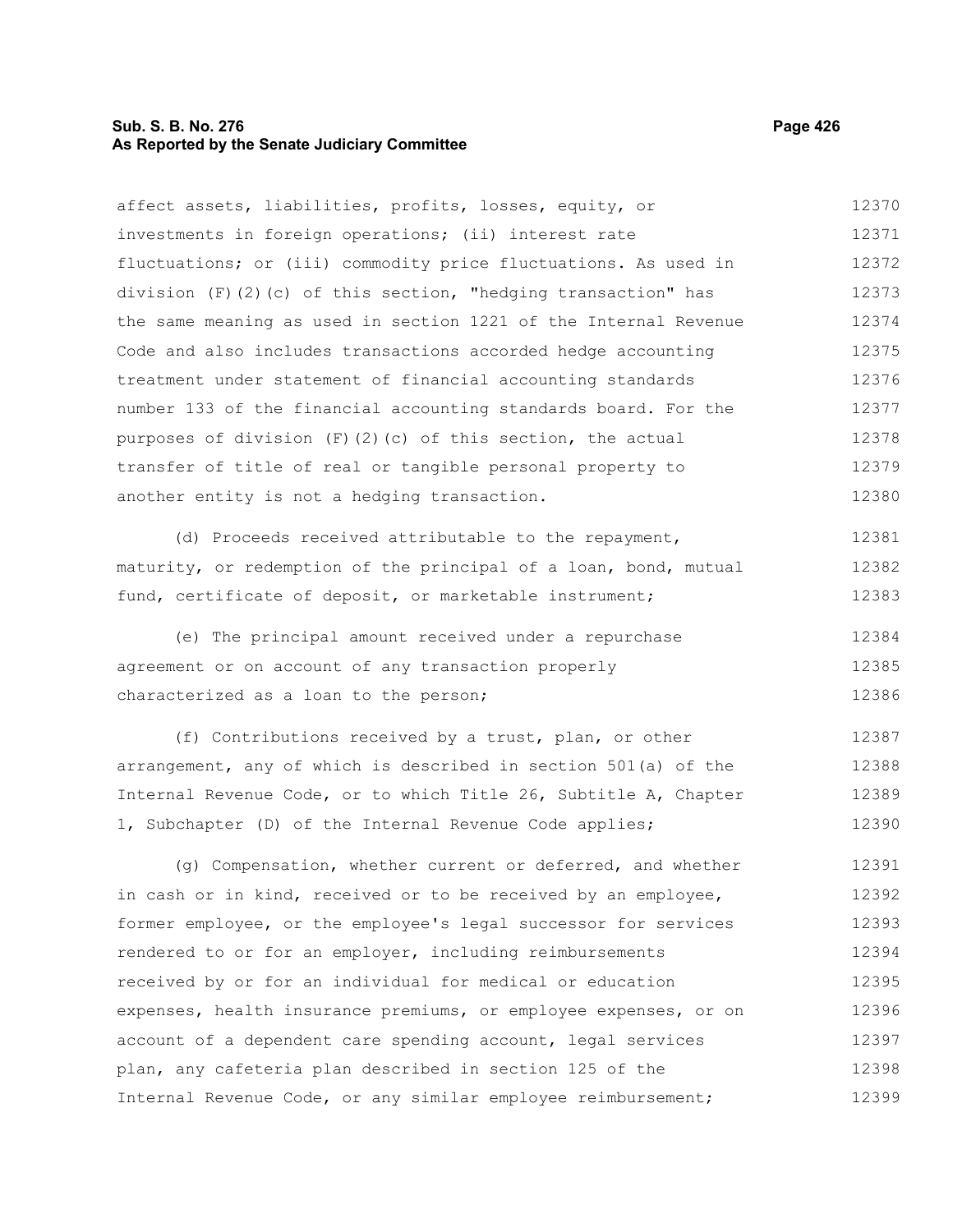# **Sub. S. B. No. 276 Page 427 As Reported by the Senate Judiciary Committee**

(h) Proceeds received from the issuance of the taxpayer's own stock, options, warrants, puts, or calls, or from the sale of the taxpayer's treasury stock; 12400 12401 12402

(i) Proceeds received on the account of payments from insurance policies, except those proceeds received for the loss of business revenue; 12403 12404 12405

(i) Gifts or charitable contributions received; membership dues received by trade, professional, homeowners', or condominium associations; and payments received for educational courses, meetings, meals, or similar payments to a trade, professional, or other similar association; and fundraising receipts received by any person when any excess receipts are donated or used exclusively for charitable purposes; 12406 12407 12408 12409 12410 12411 12412

(k) Damages received as the result of litigation in excess of amounts that, if received without litigation, would be gross receipts; 12413 12414 12415

(l) Property, money, and other amounts received or acquired by an agent on behalf of another in excess of the agent's commission, fee, or other remuneration; 12416 12417 12418

(m) Tax refunds, other tax benefit recoveries, and reimbursements for the tax imposed under this chapter made by entities that are part of the same combined taxpayer or consolidated elected taxpayer group, and reimbursements made by entities that are not members of a combined taxpayer or consolidated elected taxpayer group that are required to be made for economic parity among multiple owners of an entity whose tax obligation under this chapter is required to be reported and paid entirely by one owner, pursuant to the requirements of sections 5751.011 and 5751.012 of the Revised Code; 12419 12420 12421 12422 12423 12424 12425 12426 12427 12428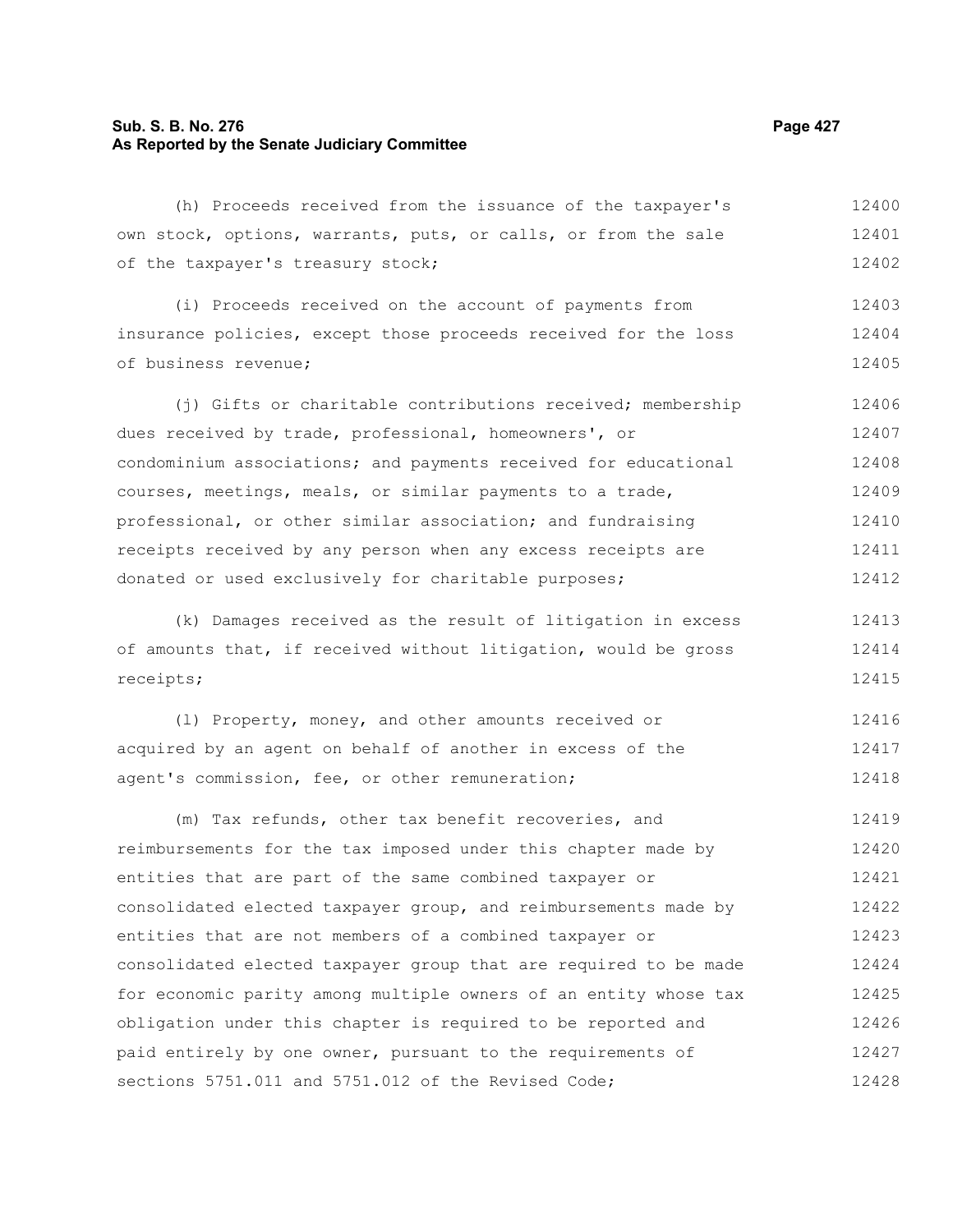| (n) Pension reversions;                                          | 12429 |
|------------------------------------------------------------------|-------|
| (o) Contributions to capital;                                    | 12430 |
| (p) Sales or use taxes collected as a vendor or an out-of-       | 12431 |
| state seller on behalf of the taxing jurisdiction from a         | 12432 |
| consumer or other taxes the taxpayer is required by law to       | 12433 |
| collect directly from a purchaser and remit to a local, state,   | 12434 |
| or federal tax authority;                                        | 12435 |
| (q) In the case of receipts from the sale of cigarettes,         | 12436 |
| tobacco products, or vapor products by a wholesale dealer,       | 12437 |
| retail dealer, distributor, manufacturer, vapor distributor, or  | 12438 |
| seller, all as defined in section 5743.01 of the Revised Code,   | 12439 |
| an amount equal to the federal and state excise taxes paid by    | 12440 |
| any person on or for such cigarettes, tobacco products, or vapor | 12441 |
| products under subtitle E of the Internal Revenue Code or        | 12442 |
| Chapter 5743. of the Revised Code;                               | 12443 |
| (r) In the case of receipts from the sale, transfer,             | 12444 |
| exchange, or other disposition of motor fuel as "motor fuel" is  | 12445 |
| defined in section 5736.01 of the Revised Code, an amount equal  | 12446 |
| to the value of the motor fuel, including federal and state      | 12447 |
|                                                                  |       |

motor fuel excise taxes and receipts from billing or invoicing the tax imposed under section 5736.02 of the Revised Code to another person; 12448 12449 12450

(s) In the case of receipts from the sale of beer or intoxicating liquor, as defined in section 4301.01 of the Revised Code, by a person holding a permit issued under Chapter 4301. or 4303. of the Revised Code, an amount equal to federal and state excise taxes paid by any person on or for such beer or intoxicating liquor under subtitle E of the Internal Revenue Code or Chapter 4301. or 4305. of the Revised Code; 12451 12452 12453 12454 12455 12456 12457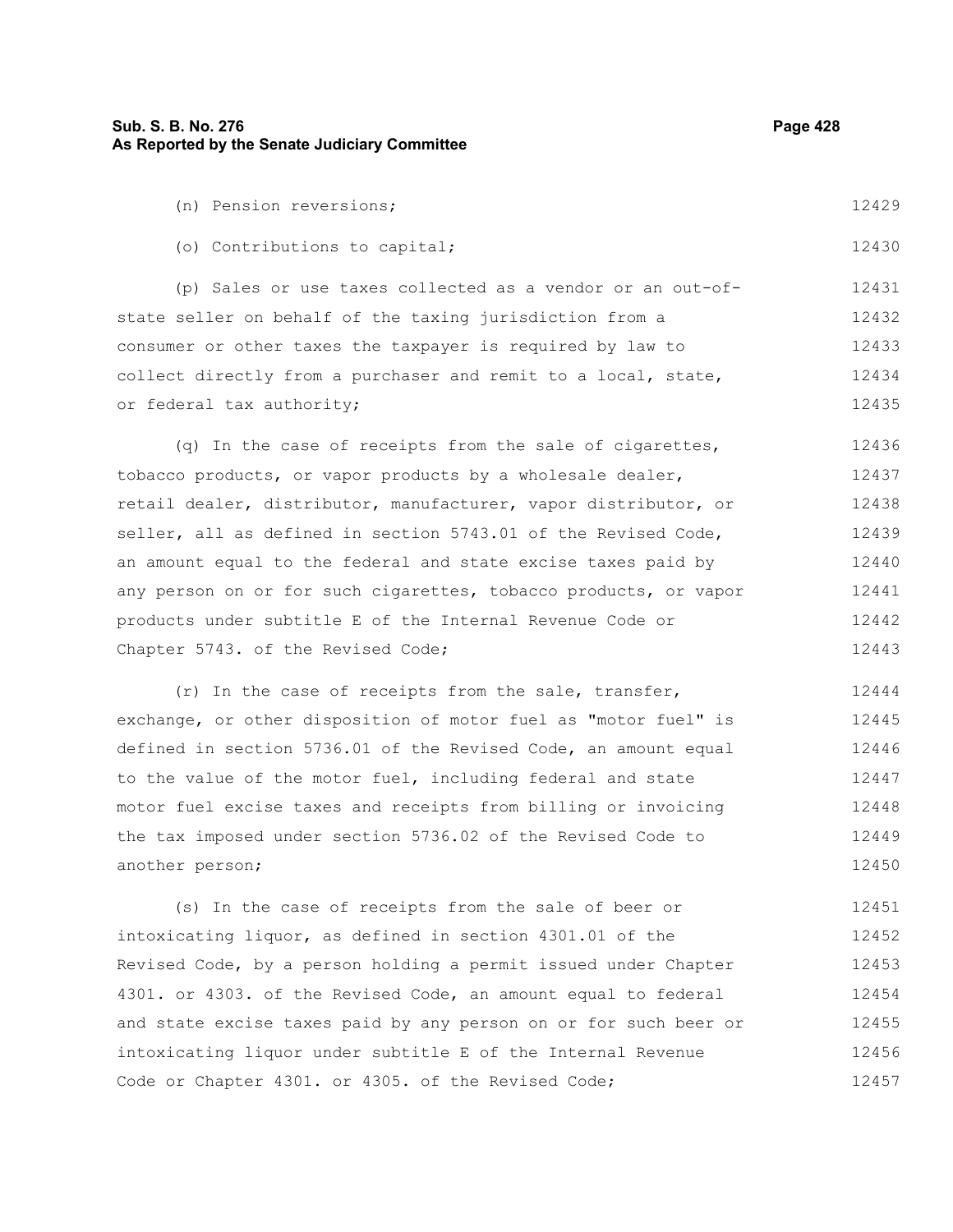# **Sub. S. B. No. 276 Page 429 As Reported by the Senate Judiciary Committee**

(t) Receipts realized by a new motor vehicle dealer or used motor vehicle dealer, as defined in section 4517.01 of the Revised Code, from the sale or other transfer of a motor vehicle, as defined in that section, to another motor vehicle dealer for the purpose of resale by the transferee motor vehicle dealer, but only if the sale or other transfer was based upon the transferee's need to meet a specific customer's preference for a motor vehicle; 12458 12459 12460 12461 12462 12463 12464 12465

(u) Receipts from a financial institution described in division (E)(3) of this section for services provided to the financial institution in connection with the issuance, processing, servicing, and management of loans or credit accounts, if such financial institution and the recipient of such receipts have at least fifty per cent of their ownership interests owned or controlled, directly or constructively through related interests, by common owners; 12466 12467 12468 12469 12470 12471 12472 12473

(v) Receipts realized from administering anti-neoplastic drugs and other cancer chemotherapy, biologicals, therapeutic agents, and supportive drugs in a physician's office to patients with cancer; 12474 12475 12476 12477

(w) Funds received or used by a mortgage broker that is not a dealer in intangibles, other than fees or other consideration, pursuant to a table-funding mortgage loan or warehouse-lending mortgage loan. Terms used in division (F)(2) (w) of this section have the same meanings as in section 1322.01 of the Revised Code, except "mortgage broker" means a person assisting a buyer in obtaining a mortgage loan for a fee or other consideration paid by the buyer or a lender, or a person engaged in table-funding or warehouse-lending mortgage loans that are first lien mortgage loans. 12478 12479 12480 12481 12482 12483 12484 12485 12486 12487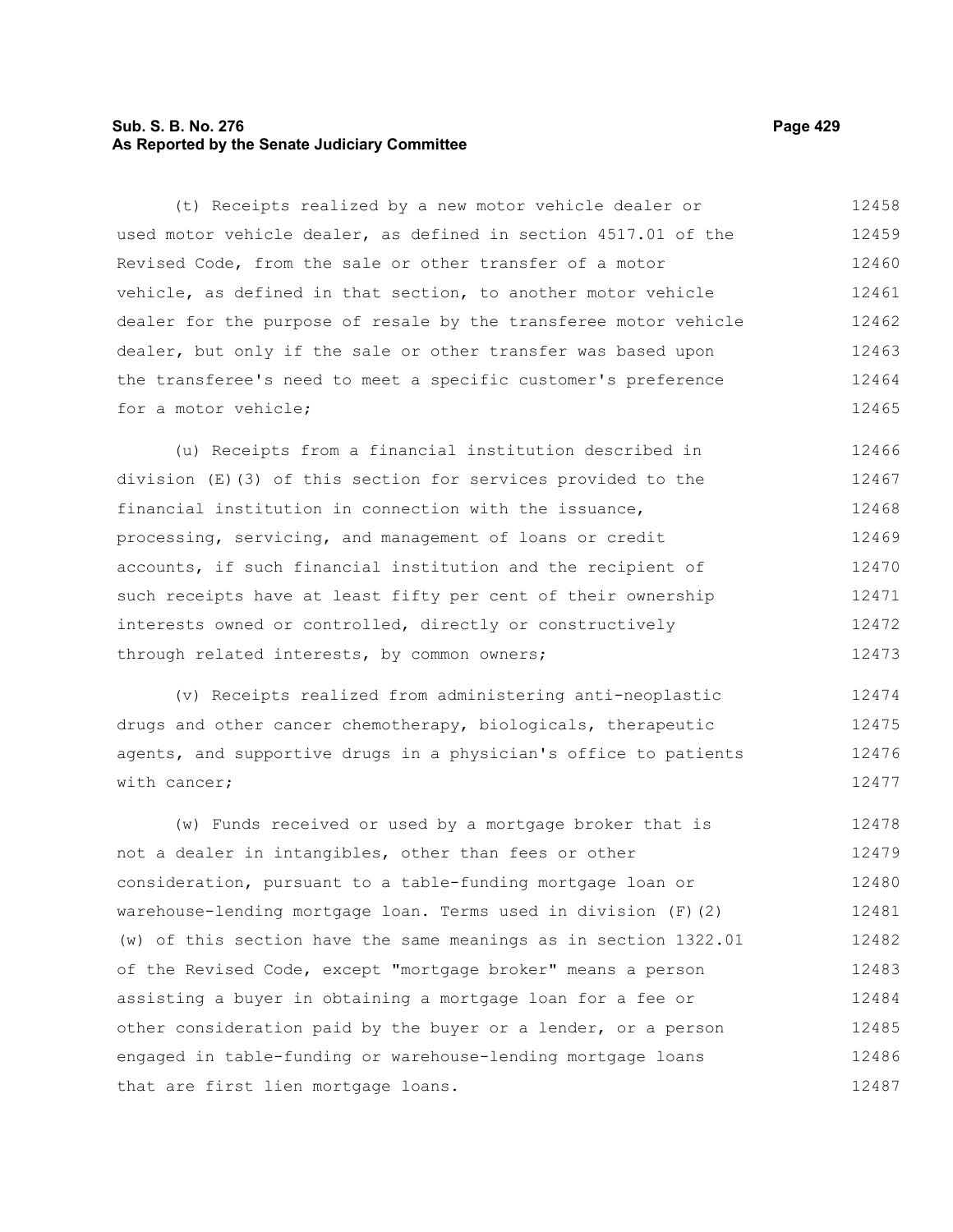# **Sub. S. B. No. 276 Page 430 As Reported by the Senate Judiciary Committee**

(x) Property, money, and other amounts received by a professional employer organization, as defined in section 4125.01 of the Revised Code, from a client employer, as defined in that section, in excess of the administrative fee charged by the professional employer organization to the client employer; 12488 12489 12490 12491 12492

(y) In the case of amounts retained as commissions by a permit holder under Chapter 3769. of the Revised Code, an amount equal to the amounts specified under that chapter that must be paid to or collected by the tax commissioner as a tax and the amounts specified under that chapter to be used as purse money; 12493 12494 12495 12496 12497

- (z) Qualifying distribution center receipts. 12498
- (i) For purposes of division  $(F)(2)(z)$  of this section: 12499

(I) "Qualifying distribution center receipts" means receipts of a supplier from qualified property that is delivered to a qualified distribution center, multiplied by a quantity that equals one minus the Ohio delivery percentage. If the qualified distribution center is a refining facility, "supplier" includes all dealers, brokers, processors, sellers, vendors, cosigners, and distributors of qualified property. 12500 12501 12502 12503 12504 12505 12506

(II) "Qualified property" means tangible personal property delivered to a qualified distribution center that is shipped to that qualified distribution center solely for further shipping by the qualified distribution center to another location in this state or elsewhere or, in the case of gold, silver, platinum, or palladium delivered to a refining facility solely for refining to a grade and fineness acceptable for delivery to a registered commodities exchange. "Further shipping" includes storing and repackaging property into smaller or larger bundles, so long as the property is not subject to further manufacturing or 12507 12508 12509 12510 12511 12512 12513 12514 12515 12516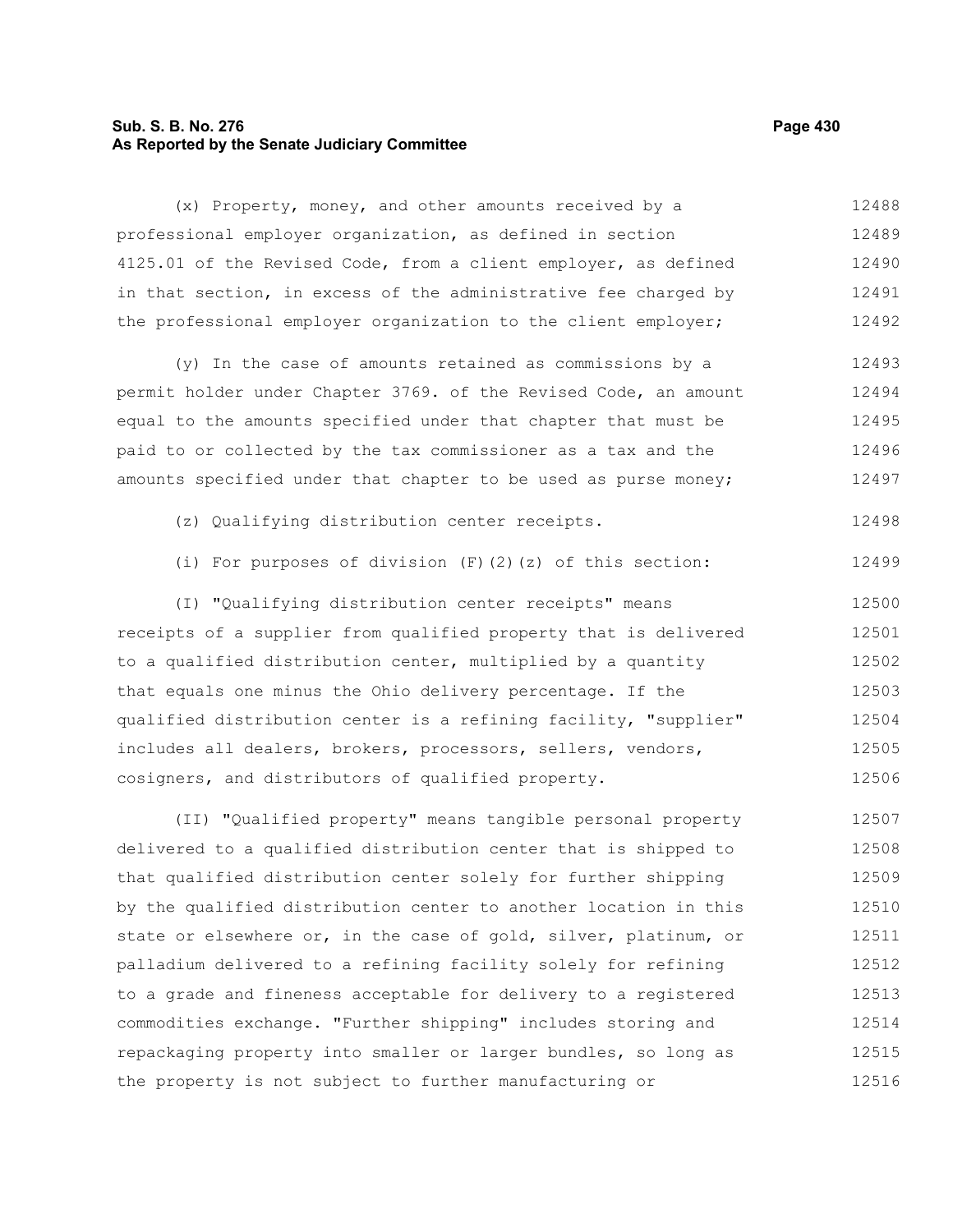# **Sub. S. B. No. 276 Page 431 As Reported by the Senate Judiciary Committee**

processing. "Refining" is limited to extracting impurities from gold, silver, platinum, or palladium through smelting or some other process at a refining facility. 12517 12518 12519

(III) "Qualified distribution center" means a warehouse, a facility similar to a warehouse, or a refining facility in this state that, for the qualifying year, is operated by a person that is not part of a combined taxpayer group and that has a qualifying certificate. All warehouses or facilities similar to warehouses that are operated by persons in the same taxpayer group and that are located within one mile of each other shall be treated as one qualified distribution center. All refining facilities that are operated by persons in the same taxpayer group and that are located in the same or adjacent counties may be treated as one qualified distribution center. 12520 12521 12522 12523 12524 12525 12526 12527 12528 12529 12530

(IV) "Qualifying year" means the calendar year to which the qualifying certificate applies.

(V) "Qualifying period" means the period of the first day of July of the second year preceding the qualifying year through the thirtieth day of June of the year preceding the qualifying year. 12533 12534 12535 12536

(VI) "Qualifying certificate" means the certificate issued by the tax commissioner after the operator of a distribution center files an annual application with the commissioner. The application and annual fee shall be filed and paid for each qualified distribution center on or before the first day of September before the qualifying year or within forty-five days after the distribution center opens, whichever is later. 12537 12538 12539 12540 12541 12542 12543

The applicant must substantiate to the commissioner's satisfaction that, for the qualifying period, all persons 12544 12545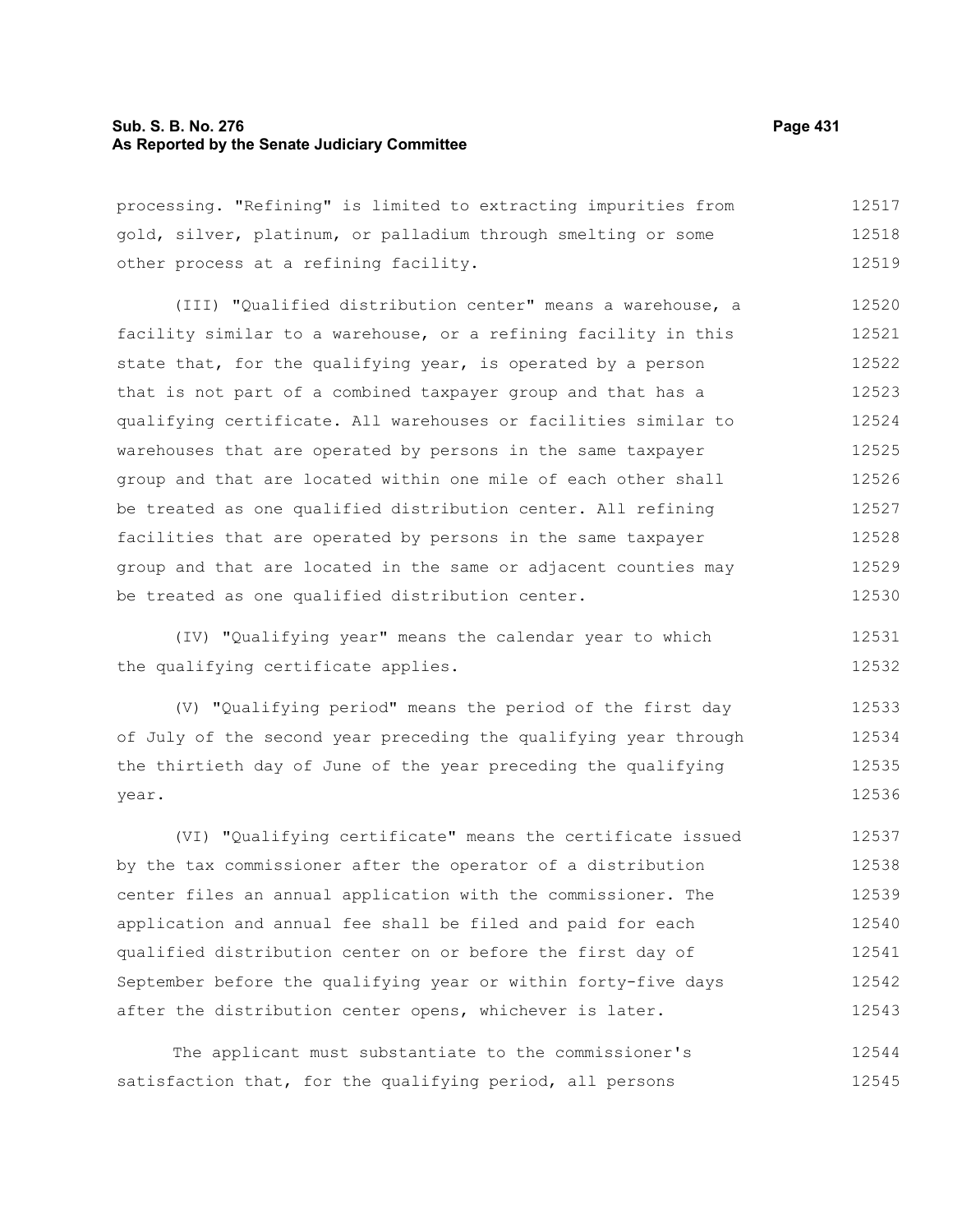# **Sub. S. B. No. 276 Page 432 As Reported by the Senate Judiciary Committee**

operating the distribution center have more than fifty per cent of the cost of the qualified property shipped to a location such that it would be sitused outside this state under the provisions of division (E) of section 5751.033 of the Revised Code. The applicant must also substantiate that the distribution center cumulatively had costs from its suppliers equal to or exceeding five hundred million dollars during the qualifying period. (For purposes of division (F)(2)(z)(i)(VI) of this section, "supplier" excludes any person that is part of the consolidated elected taxpayer group, if applicable, of the operator of the qualified distribution center.) The commissioner may require the applicant to have an independent certified public accountant certify that the calculation of the minimum thresholds required for a qualified distribution center by the operator of a distribution center has been made in accordance with generally accepted accounting principles. The commissioner shall issue or deny the issuance of a certificate within sixty days after the receipt of the application. A denial is subject to appeal under section 5717.02 of the Revised Code. If the operator files a timely appeal under section 5717.02 of the Revised Code, the operator shall be granted a qualifying certificate effective for the remainder of the qualifying year or until the appeal is finalized, whichever is earlier. If the operator does not prevail in the appeal, the operator shall pay the ineligible operator's supplier tax liability. 12546 12547 12548 12549 12550 12551 12552 12553 12554 12555 12556 12557 12558 12559 12560 12561 12562 12563 12564 12565 12566 12567 12568 12569 12570

(VII) "Ohio delivery percentage" means the proportion of the total property delivered to a destination inside Ohio from the qualified distribution center during the qualifying period compared with total deliveries from such distribution center everywhere during the qualifying period. 12571 12572 12573 12574 12575

(VIII) "Refining facility" means one or more buildings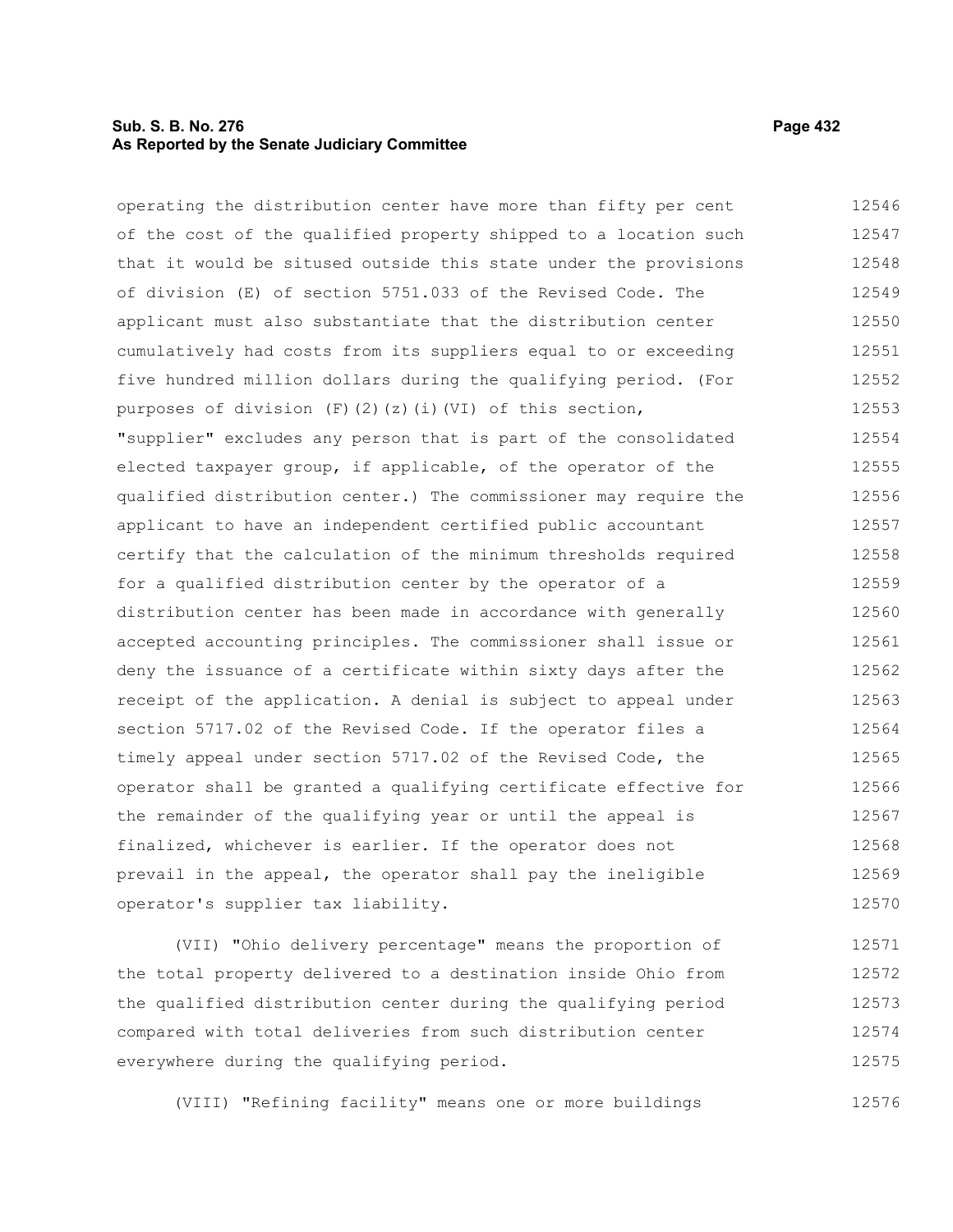#### **Sub. S. B. No. 276 Page 433 As Reported by the Senate Judiciary Committee**

located in a county in the Appalachian region of this state as defined by section 107.21 of the Revised Code and utilized for refining or smelting gold, silver, platinum, or palladium to a grade and fineness acceptable for delivery to a registered commodities exchange. 12577 12578 12579 12580 12581

(IX) "Registered commodities exchange" means a board of trade, such as New York mercantile exchange, inc. or commodity exchange, inc., designated as a contract market by the commodity futures trading commission under the "Commodity Exchange Act," 7 U.S.C. 1 et seq., as amended. 12582 12583 12584 12585 12586

(X) "Ineligible operator's supplier tax liability" means an amount equal to the tax liability of all suppliers of a distribution center had the distribution center not been issued a qualifying certificate for the qualifying year. Ineligible operator's supplier tax liability shall not include interest or penalties. The tax commissioner shall determine an ineligible operator's supplier tax liability based on information that the commissioner may request from the operator of the distribution center. An operator shall provide a list of all suppliers of the distribution center and the corresponding costs of qualified property for the qualifying year at issue within sixty days of a request by the commissioner under this division. 12587 12588 12589 12590 12591 12592 12593 12594 12595 12596 12597 12598

(ii)(I) If the distribution center is new and was not open for the entire qualifying period, the operator of the distribution center may request that the commissioner grant a qualifying certificate. If the certificate is granted and it is later determined that more than fifty per cent of the qualified property during that year was not shipped to a location such that it would be sitused outside of this state under the provisions of division (E) of section 5751.033 of the Revised 12599 12600 12601 12602 12603 12604 12605 12606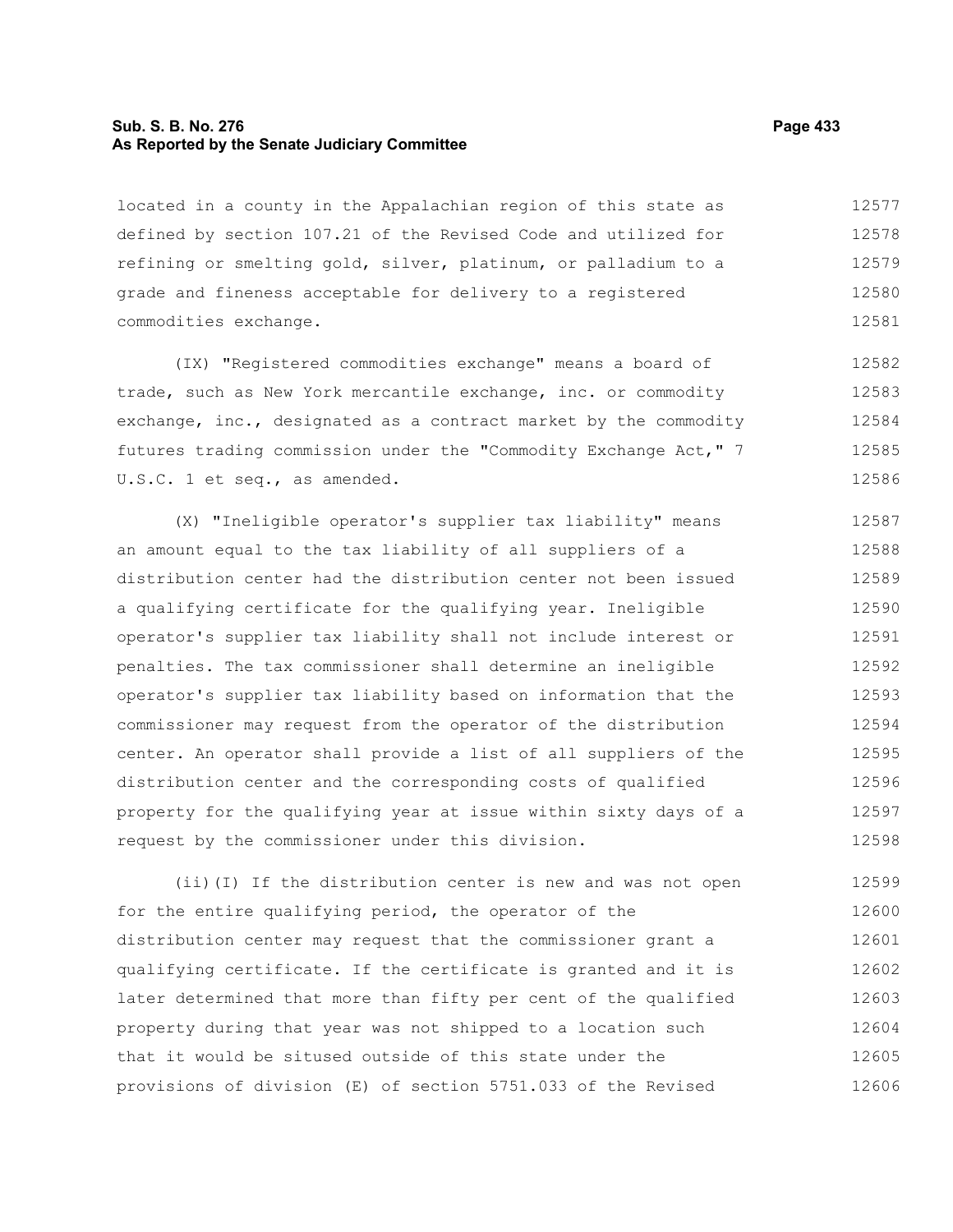## **Sub. S. B. No. 276 Page 434 As Reported by the Senate Judiciary Committee**

Code or if it is later determined that the person that operates the distribution center had average monthly costs from its suppliers of less than forty million dollars during that year, then the operator of the distribution center shall pay the ineligible operator's supplier tax liability. (For purposes of division (F)(2)(z)(ii) of this section, "supplier" excludes any person that is part of the consolidated elected taxpayer group, if applicable, of the operator of the qualified distribution center.) 12607 12608 12609 12610 12611 12612 12613 12614 12615

(II) The commissioner may grant a qualifying certificate to a distribution center that does not qualify as a qualified distribution center for an entire qualifying period if the operator of the distribution center demonstrates that the business operations of the distribution center have changed or will change such that the distribution center will qualify as a qualified distribution center within thirty-six months after the date the operator first applies for a certificate. If, at the end of that thirty-six-month period, the business operations of the distribution center have not changed such that the distribution center qualifies as a qualified distribution center, the operator of the distribution center shall pay the ineligible operator's supplier tax liability for each year that the distribution center received a certificate but did not qualify as a qualified distribution center. For each year the distribution center receives a certificate under division (F)(2) (z)(ii)(II) of this section, the distribution center shall pay all applicable fees required under division  $(F)$  (2)(z) of this section and shall submit an updated business plan showing the progress the distribution center made toward qualifying as a qualified distribution center during the preceding year. 12616 12617 12618 12619 12620 12621 12622 12623 12624 12625 12626 12627 12628 12629 12630 12631 12632 12633 12634 12635 12636

(III) An operator may appeal a determination under 12637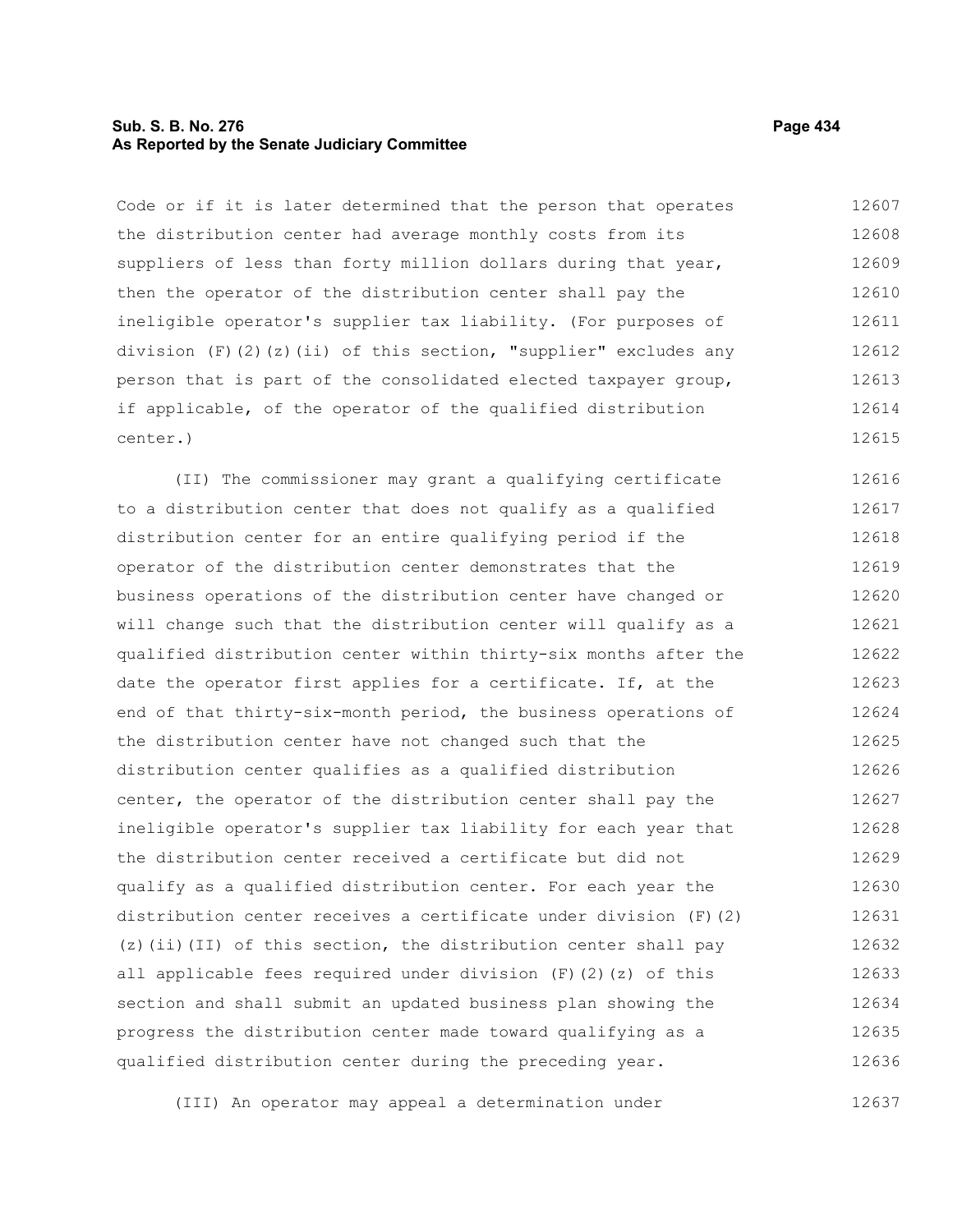#### **Sub. S. B. No. 276 Page 435 As Reported by the Senate Judiciary Committee**

division  $(F)$  (2)(z)(ii)(I) or (II) of this section that the ineligible operator is liable for the operator's supplier tax liability as a result of not qualifying as a qualified distribution center, as provided in section 5717.02 of the Revised Code. 12638 12639 12640 12641 12642

(iii) When filing an application for a qualifying certificate under division (F)(2)(z)(i)(VI) of this section, the operator of a qualified distribution center also shall provide documentation, as the commissioner requires, for the commissioner to ascertain the Ohio delivery percentage. The commissioner, upon issuing the qualifying certificate, also shall certify the Ohio delivery percentage. The operator of the qualified distribution center may appeal the commissioner's certification of the Ohio delivery percentage in the same manner as an appeal is taken from the denial of a qualifying certificate under division  $(F)$  (2)(z)(i)(VI) of this section. 12643 12644 12645 12646 12647 12648 12649 12650 12651 12652 12653

(iv)(I) In the case where the distribution center is new and not open for the entire qualifying period, the operator shall make a good faith estimate of an Ohio delivery percentage for use by suppliers in their reports of taxable gross receipts for the remainder of the qualifying period. The operator of the facility shall disclose to the suppliers that such Ohio delivery percentage is an estimate and is subject to recalculation. By the due date of the next application for a qualifying certificate, the operator shall determine the actual Ohio delivery percentage for the estimated qualifying period and proceed as provided in division  $(F)(2)(z)(iii)$  of this section with respect to the calculation and recalculation of the Ohio delivery percentage. The supplier is required to file, within sixty days after receiving notice from the operator of the qualified distribution center, amended reports for the impacted 12654 12655 12656 12657 12658 12659 12660 12661 12662 12663 12664 12665 12666 12667 12668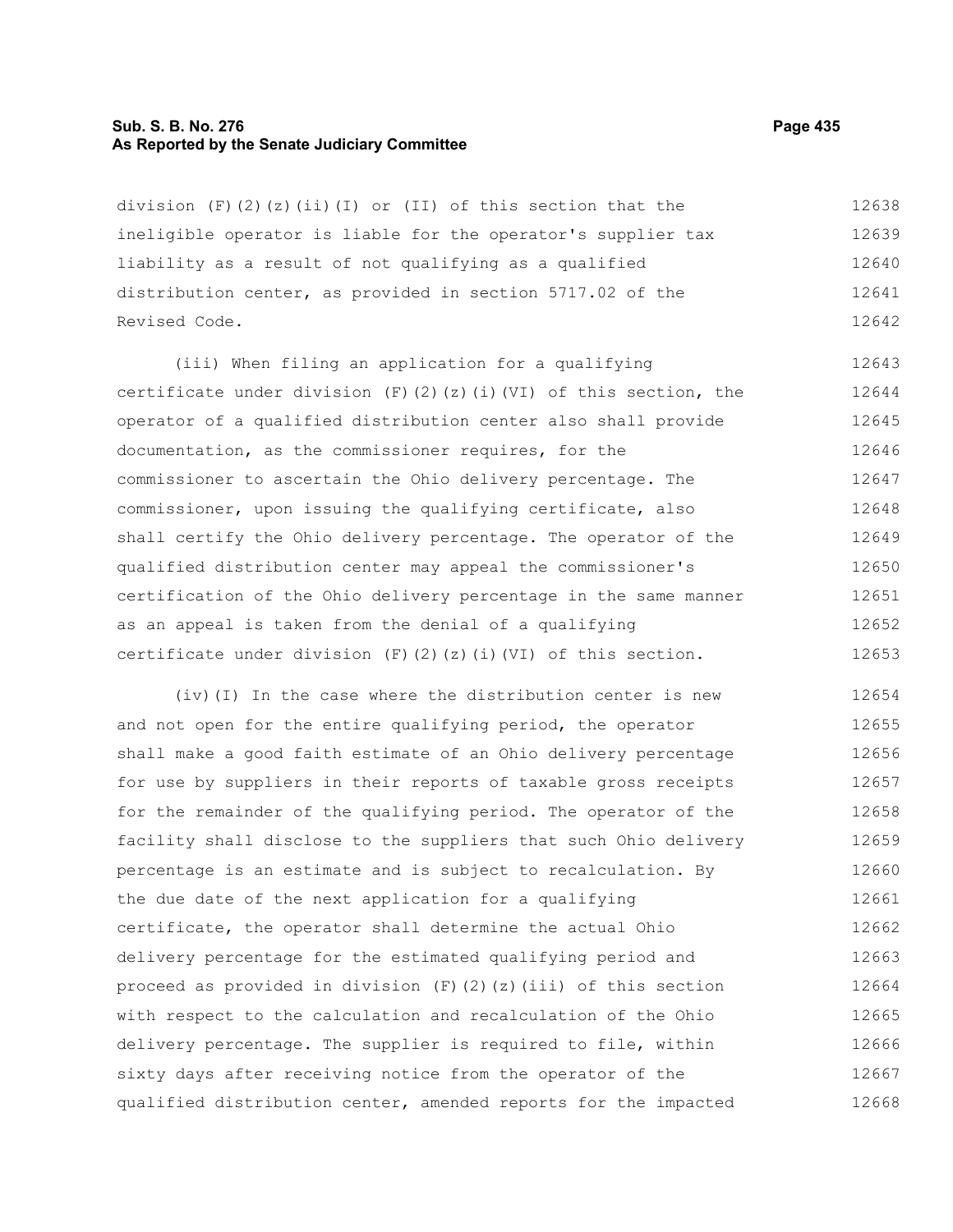#### **Sub. S. B. No. 276 Page 436 As Reported by the Senate Judiciary Committee**

calendar quarter or quarters or calendar year, whichever the case may be. Any additional tax liability or tax overpayment shall be subject to interest but shall not be subject to the imposition of any penalty so long as the amended returns are timely filed. 12669 12670 12671 12672 12673

(II) The operator of a distribution center that receives a qualifying certificate under division  $(F)$  (2)(z)(ii)(II) of this section shall make a good faith estimate of the Ohio delivery percentage that the operator estimates will apply to the distribution center at the end of the thirty-six-month period after the operator first applied for a qualifying certificate under that division. The result of the estimate shall be multiplied by a factor of one and seventy-five one-hundredths. The product of that calculation shall be the Ohio delivery percentage used by suppliers in their reports of taxable gross receipts for each qualifying year that the distribution center receives a qualifying certificate under division  $(F)$  (2)(z)(ii) (II) of this section, except that, if the product is less than five per cent, the Ohio delivery percentage used shall be five per cent and that, if the product exceeds forty-nine per cent, the Ohio delivery percentage used shall be forty-nine per cent. 12674 12675 12676 12677 12678 12679 12680 12681 12682 12683 12684 12685 12686 12687 12688 12689

(v) Qualifying certificates and Ohio delivery percentages issued by the commissioner shall be open to public inspection and shall be timely published by the commissioner. A supplier relying in good faith on a certificate issued under this division shall not be subject to tax on the qualifying distribution center receipts under division  $(F)(2)(z)$  of this section. An operator receiving a qualifying certificate is liable for the ineligible operator's supplier tax liability for each year the operator received a certificate but did not qualify as a qualified distribution center. 12690 12691 12692 12693 12694 12695 12696 12697 12698 12699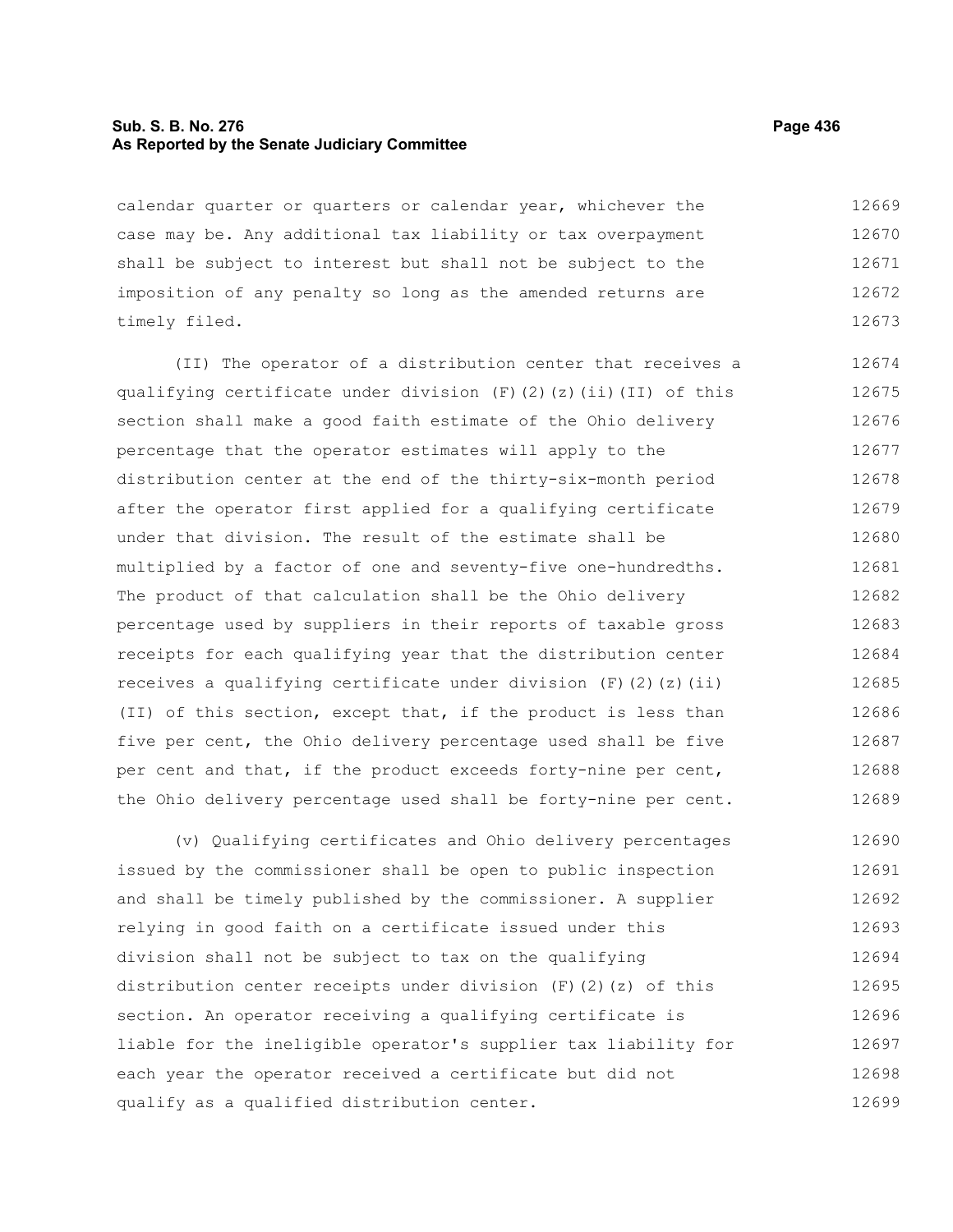# **Sub. S. B. No. 276 Page 437 As Reported by the Senate Judiciary Committee**

(vi) The annual fee for a qualifying certificate shall be one hundred thousand dollars for each qualified distribution center. If a qualifying certificate is not issued, the annual fee is subject to refund after the exhaustion of all appeals provided for in division (F)(2)(z)(i)(VI) of this section. The first one hundred thousand dollars of the annual application fees collected each calendar year shall be credited to the revenue enhancement fund. The remainder of the annual application fees collected shall be distributed in the same manner required under section 5751.20 of the Revised Code. 12700 12701 12702 12703 12704 12705 12706 12707 12708 12709

(vii) The tax commissioner may require that adequate security be posted by the operator of the distribution center on appeal when the commissioner disagrees that the applicant has met the minimum thresholds for a qualified distribution center as set forth in division  $(F)$   $(2)$   $(z)$  of this section. 12710 12711 12712 12713 12714

(aa) Receipts of an employer from payroll deductions relating to the reimbursement of the employer for advancing moneys to an unrelated third party on an employee's behalf; 12715 12716 12717

- (bb) Cash discounts allowed and taken; 12718
- (cc) Returns and allowances;

(dd) Bad debts from receipts on the basis of which the tax imposed by this chapter was paid in a prior quarterly tax payment period. For the purpose of this division, "bad debts" means any debts that have become worthless or uncollectible between the preceding and current quarterly tax payment periods, have been uncollected for at least six months, and that may be claimed as a deduction under section 166 of the Internal Revenue Code and the regulations adopted under that section, or that could be claimed as such if the taxpayer kept its accounts on 12720 12721 12722 12723 12724 12725 12726 12727 12728

12719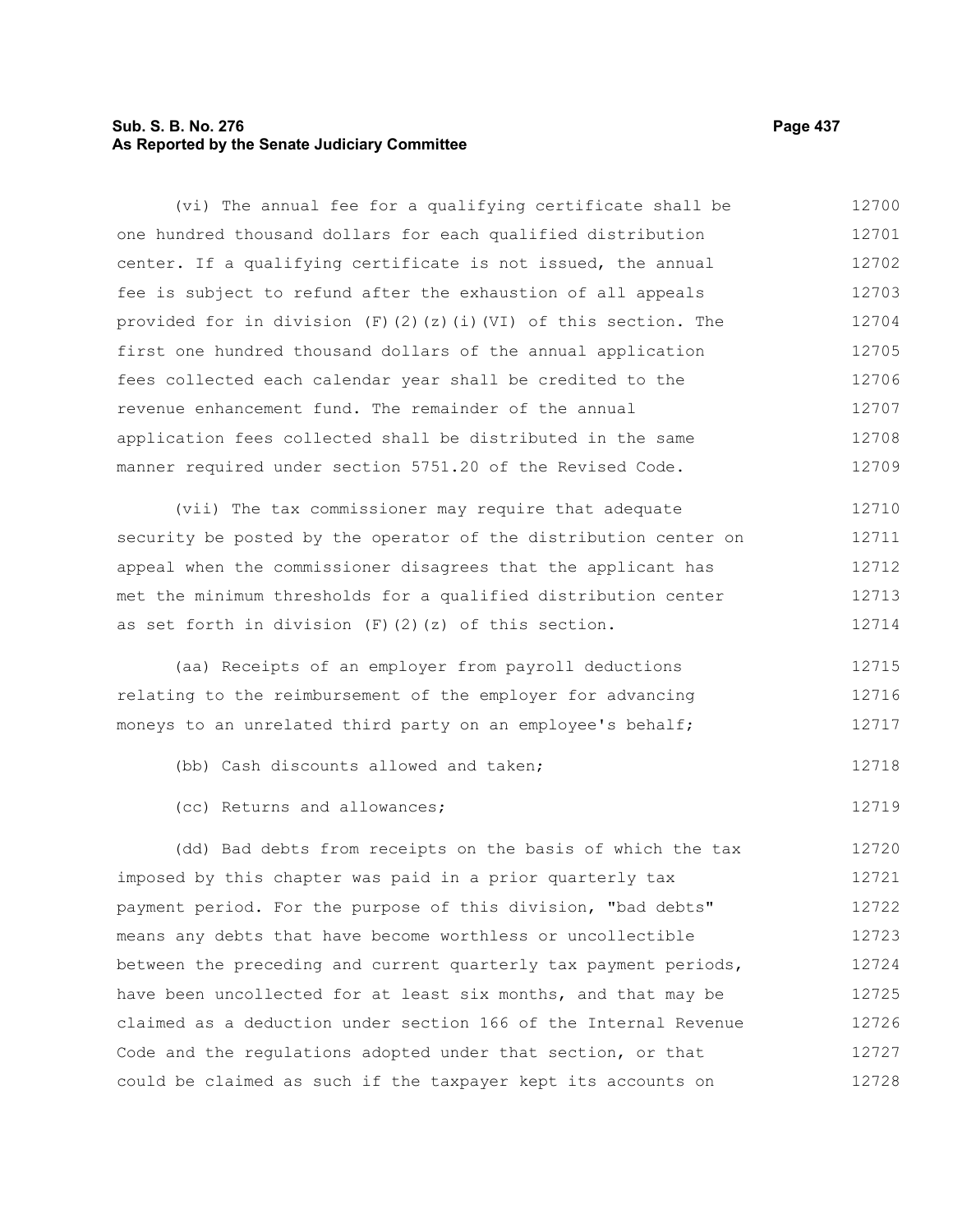## **Sub. S. B. No. 276 Page 438 As Reported by the Senate Judiciary Committee**

the accrual basis. "Bad debts" does not include repossessed property, uncollectible amounts on property that remains in the possession of the taxpayer until the full purchase price is paid, or expenses in attempting to collect any account receivable or for any portion of the debt recovered; (ee) Any amount realized from the sale of an account receivable to the extent the receipts from the underlying transaction giving rise to the account receivable were included in the gross receipts of the taxpayer; (ff) Any receipts directly attributed to a transfer agreement or to the enterprise transferred under that agreement under section 4313.02 of the Revised Code. (gg)(i) As used in this division: (I) "Qualified uranium receipts" means receipts from the sale, exchange, lease, loan, production, processing, or other disposition of uranium within a uranium enrichment zone certified by the tax commissioner under division  $(F)$  (2)(qq)(ii) of this section. "Qualified uranium receipts" does not include any receipts with a situs in this state outside a uranium enrichment zone certified by the tax commissioner under division (F)(2)(gg)(ii) of this section. (II) "Uranium enrichment zone" means all real property that is part of a uranium enrichment facility licensed by the United States nuclear regulatory commission and that was or is owned or controlled by the United States department of energy or its successor. 12729 12730 12731 12732 12733 12734 12735 12736 12737 12738 12739 12740 12741 12742 12743 12744 12745 12746 12747 12748 12749 12750 12751 12752 12753 12754

(ii) Any person that owns, leases, or operates real or tangible personal property constituting or located within a uranium enrichment zone may apply to the tax commissioner to 12755 12756 12757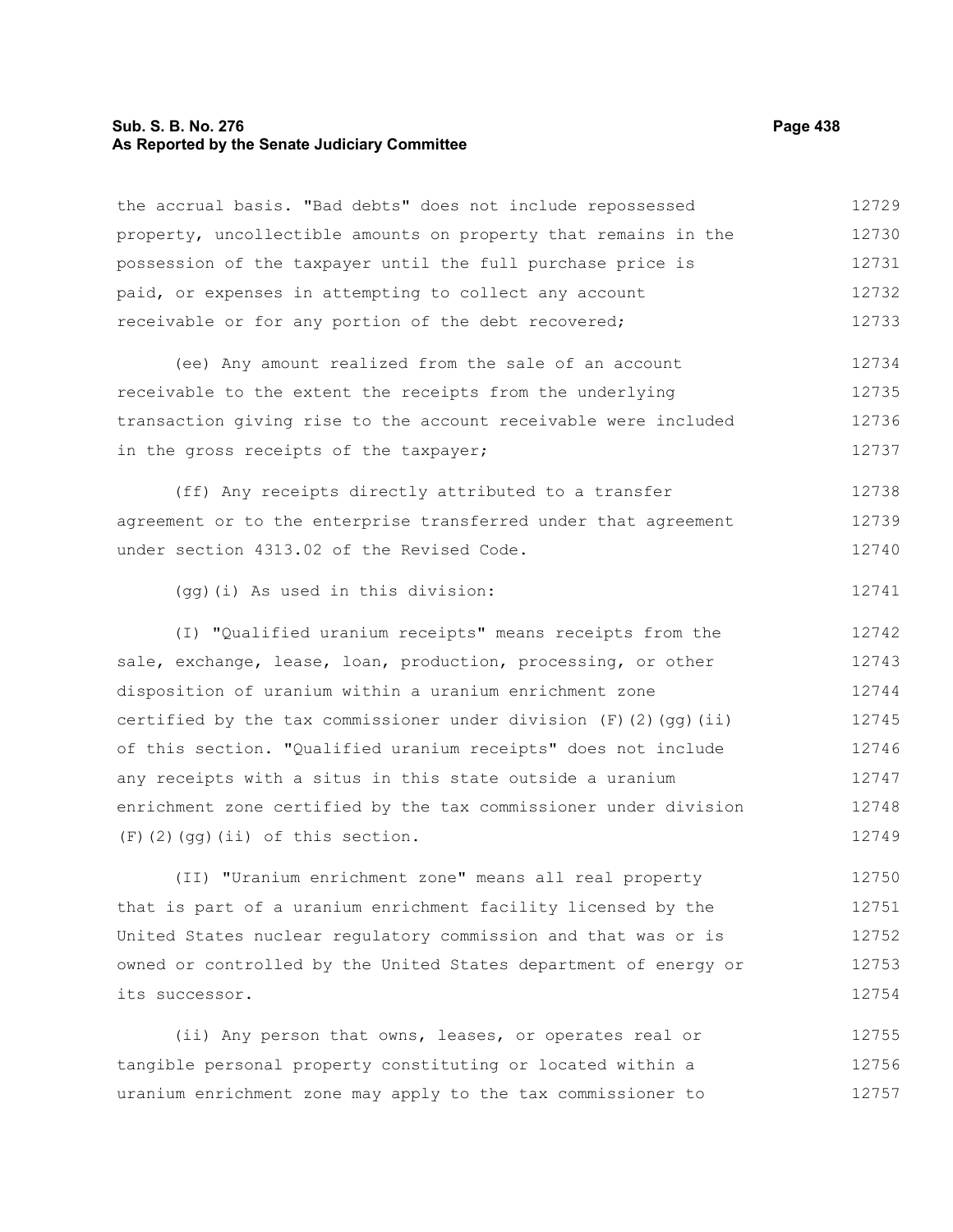## **Sub. S. B. No. 276 Page 439 As Reported by the Senate Judiciary Committee**

have the uranium enrichment zone certified for the purpose of excluding qualified uranium receipts under division (F)(2)(gg) of this section. The application shall include such information that the tax commissioner prescribes. Within sixty days after receiving the application, the tax commissioner shall certify the zone for that purpose if the commissioner determines that the property qualifies as a uranium enrichment zone as defined in division  $(F)$  (2)(gg) of this section, or, if the tax commissioner determines that the property does not qualify, the commissioner shall deny the application or request additional information from the applicant. If the tax commissioner denies an application, the commissioner shall state the reasons for the denial. The applicant may appeal the denial of an application to the board of tax appeals pursuant to section 5717.02 of the Revised Code. If the applicant files a timely appeal, the tax commissioner shall conditionally certify the applicant's property. The conditional certification shall expire when all of the applicant's appeals are exhausted. Until final resolution of the appeal, the applicant shall retain the applicant's records in accordance with section 5751.12 of the Revised Code, notwithstanding any time limit on the preservation of records under that section. 12758 12759 12760 12761 12762 12763 12764 12765 12766 12767 12768 12769 12770 12771 12772 12773 12774 12775 12776 12777 12778 12779

(hh) In the case of amounts collected by a licensed casino operator from casino gaming, amounts in excess of the casino operator's gross casino revenue. In this division, "casino operator" and "casino gaming" have the meanings defined in section 3772.01 of the Revised Code, and "gross casino revenue" has the meaning defined in section 5753.01 of the Revised Code. 12780 12781 12782 12783 12784 12785

(ii) Receipts realized from the sale of agricultural commodities by an agricultural commodity handler, both as defined in section 926.01 of the Revised Code, that is licensed 12786 12787 12788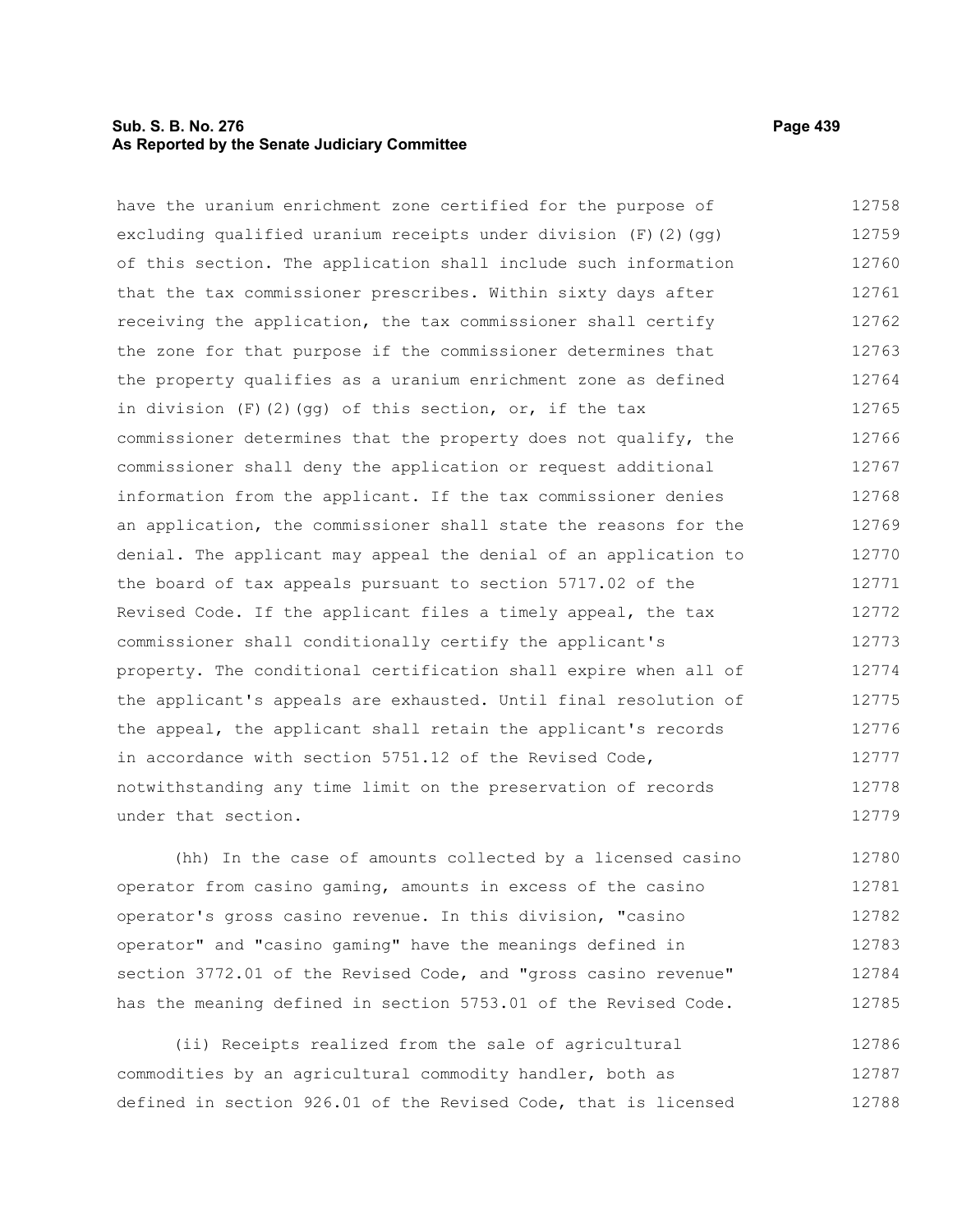# **Sub. S. B. No. 276 Page 440 As Reported by the Senate Judiciary Committee**

| by the director of agriculture to handle agricultural            | 12789 |
|------------------------------------------------------------------|-------|
| commodities in this state.                                       | 12790 |
| (jj) Qualifying integrated supply chain receipts.                | 12791 |
| As used in division (F)(2)(jj) of this section:                  | 12792 |
| (i) "Qualifying integrated supply chain receipts" means          | 12793 |
| receipts of a qualified integrated supply chain vendor from the  | 12794 |
| sale of qualified property delivered to, or integrated supply    | 12795 |
| chain services provided to, another qualified integrated supply  | 12796 |
| chain vendor or to a retailer that is a member of the integrated | 12797 |
| supply chain. "Qualifying integrated supply chain receipts" does | 12798 |
| not include receipts of a person that is not a qualified         | 12799 |
| integrated supply chain vendor from the sale of raw materials to | 12800 |
| a member of an integrated supply chain, or receipts of a member  | 12801 |
| of an integrated supply chain from the sale of qualified         | 12802 |
| property or integrated supply chain services to a person that is | 12803 |
| not a member of the integrated supply chain.                     | 12804 |
| (ii) "Qualified property" means any of the following:            | 12805 |
| (I) Component parts used to hold, contain, package, or           | 12806 |
| dispense qualified products, excluding equipment;                | 12807 |
| (II) Work-in-process inventory that will become, comprise,       | 12808 |
| or form a component part of a qualified product capable of being | 12809 |
| sold at retail, excluding equipment, machinery, furniture, and   | 12810 |
| fixtures;                                                        | 12811 |
| (III) Finished goods inventory that is a qualified product       | 12812 |
| capable of being sold at retail in the inventory's present form. | 12813 |
|                                                                  |       |

(iii) "Qualified integrated supply chain vendor" means a person that is a member of an integrated supply chain and that provides integrated supply chain services within a qualified 12814 12815 12816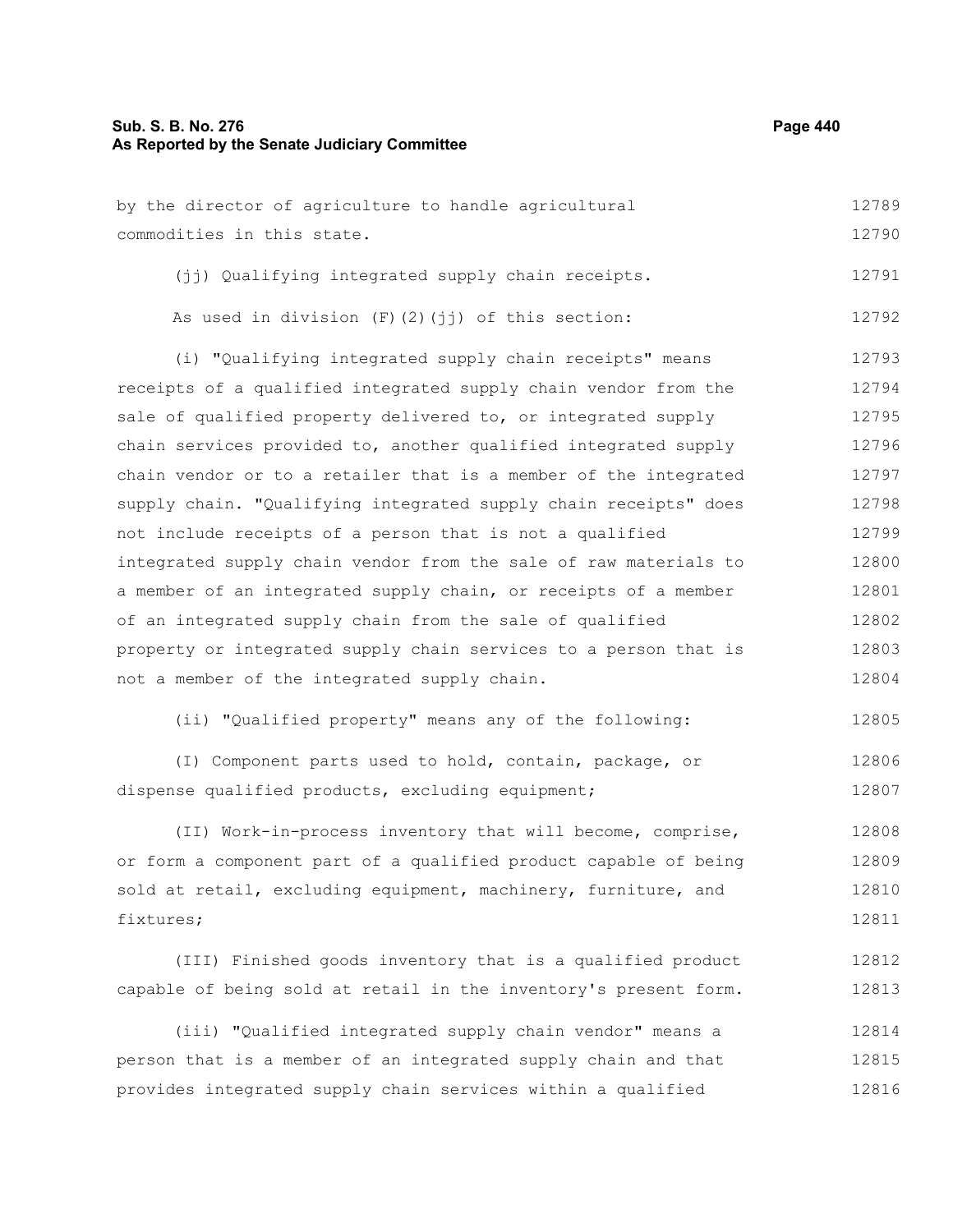#### **Sub. S. B. No. 276 Page 441 As Reported by the Senate Judiciary Committee**

integrated supply chain district to a retailer that is a member of the integrated supply chain or to another qualified integrated supply chain vendor that is located within the same such district as the person but does not share a common owner with that person. 12817 12818 12819 12820 12821

(iv) "Qualified product" means a personal care, health, or beauty product or an aromatic product, including a candle. "Qualified product" does not include a drug that may be dispensed only pursuant to a prescription, durable medical equipment, mobility enhancing equipment, or a prosthetic device, as those terms are defined in section 5739.01 of the Revised Code. 12822 12823 12824 12825 12826 12827 12828

(v) "Integrated supply chain" means two or more qualified integrated supply chain vendors certified on the most recent list certified to the tax commissioner under this division that systematically collaborate and coordinate business operations with a retailer on the flow of tangible personal property from material sourcing through manufacturing, assembly, packaging, and delivery to the retailer to improve long-term financial performance of each vendor and the supply chain that includes the retailer. 12829 12830 12831 12832 12833 12834 12835 12836 12837

For the purpose of the certification required under this division, the reporting person for each retailer, on or before the first day of October of each year, shall certify to the tax commissioner a list of the qualified integrated supply chain vendors providing or receiving integrated supply chain services within a qualified integrated supply chain district for the ensuing calendar year. On or before the following first day of November, the commissioner shall issue a certificate to the retailer and to each vendor certified to the commissioner on 12838 12839 12840 12841 12842 12843 12844 12845 12846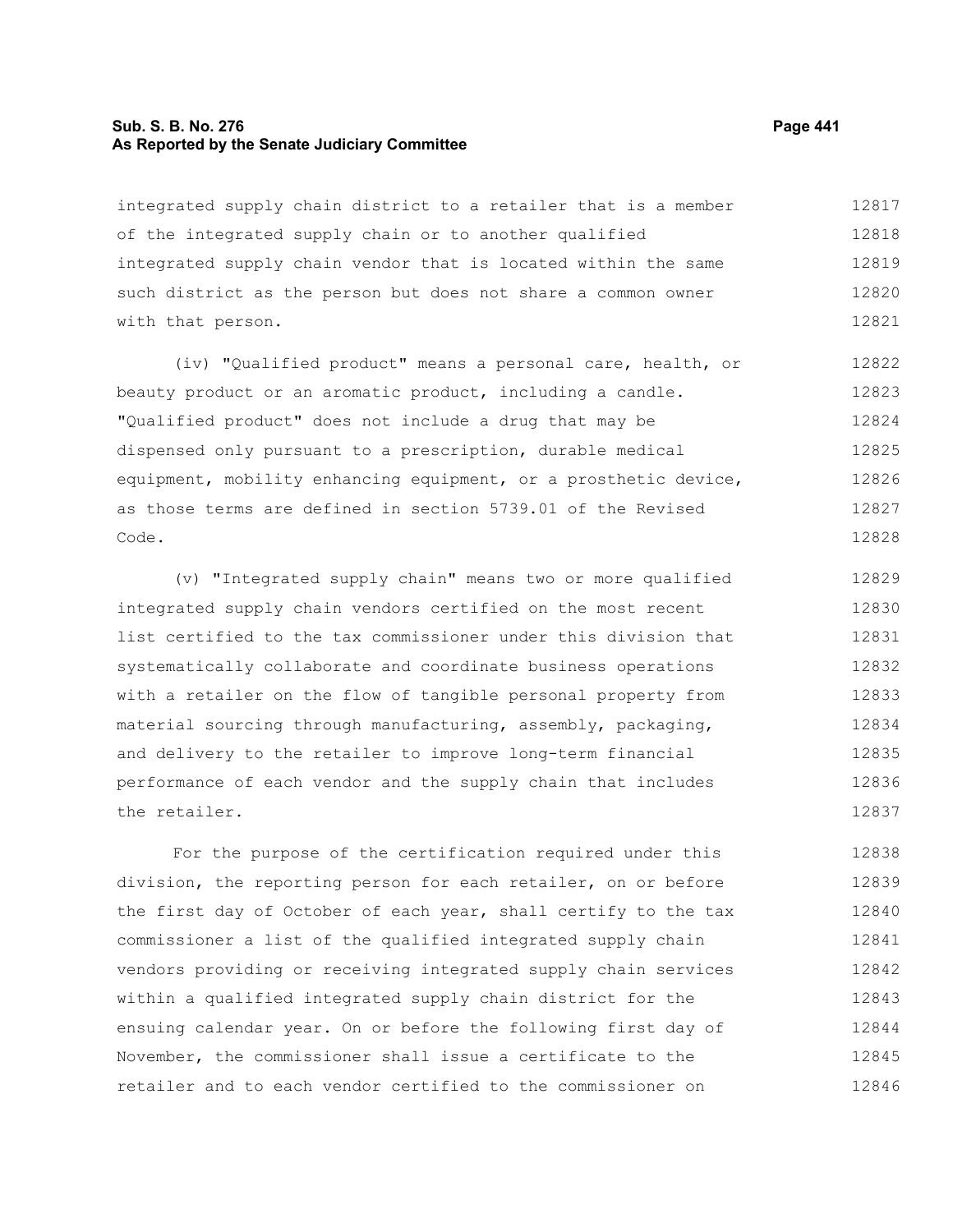## **Sub. S. B. No. 276 Page 442 As Reported by the Senate Judiciary Committee**

that list. The certificate shall include the names of the retailer and of the qualified integrated supply chain vendors. 12847 12848

The retailer shall notify the commissioner of any changes to the list, including additions to or subtractions from the list or changes in the name or legal entity of vendors certified on the list, within sixty days after the date the retailer becomes aware of the change. Within thirty days after receiving that notification, the commissioner shall issue a revised certificate to the retailer and to each vendor certified on the list. The revised certificate shall include the effective date of the change. 12849 12850 12851 12852 12853 12854 12855 12856 12857

Each recipient of a certificate issued pursuant to this division shall maintain a copy of the certificate for four years from the date the certificate was received. 12858 12859 12860

(vi) "Integrated supply chain services" means procuring raw materials or manufacturing, processing, refining, assembling, packaging, or repackaging tangible personal property that will become finished goods inventory capable of being sold at retail by a retailer that is a member of an integrated supply chain. 12861 12862 12863 12864 12865 12866

(vii) "Retailer" means a person primarily engaged in making retail sales and any member of that person's consolidated elected taxpayer group or combined taxpayer group, whether or not that member is primarily engaged in making retail sales. 12867 12868 12869 12870

(viii) "Qualified integrated supply chain district" means the parcel or parcels of land from which a retailer's integrated supply chain that existed on September 29, 2015, provides or receives integrated supply chain services, and to which all of the following apply: 12871 12872 12873 12874 12875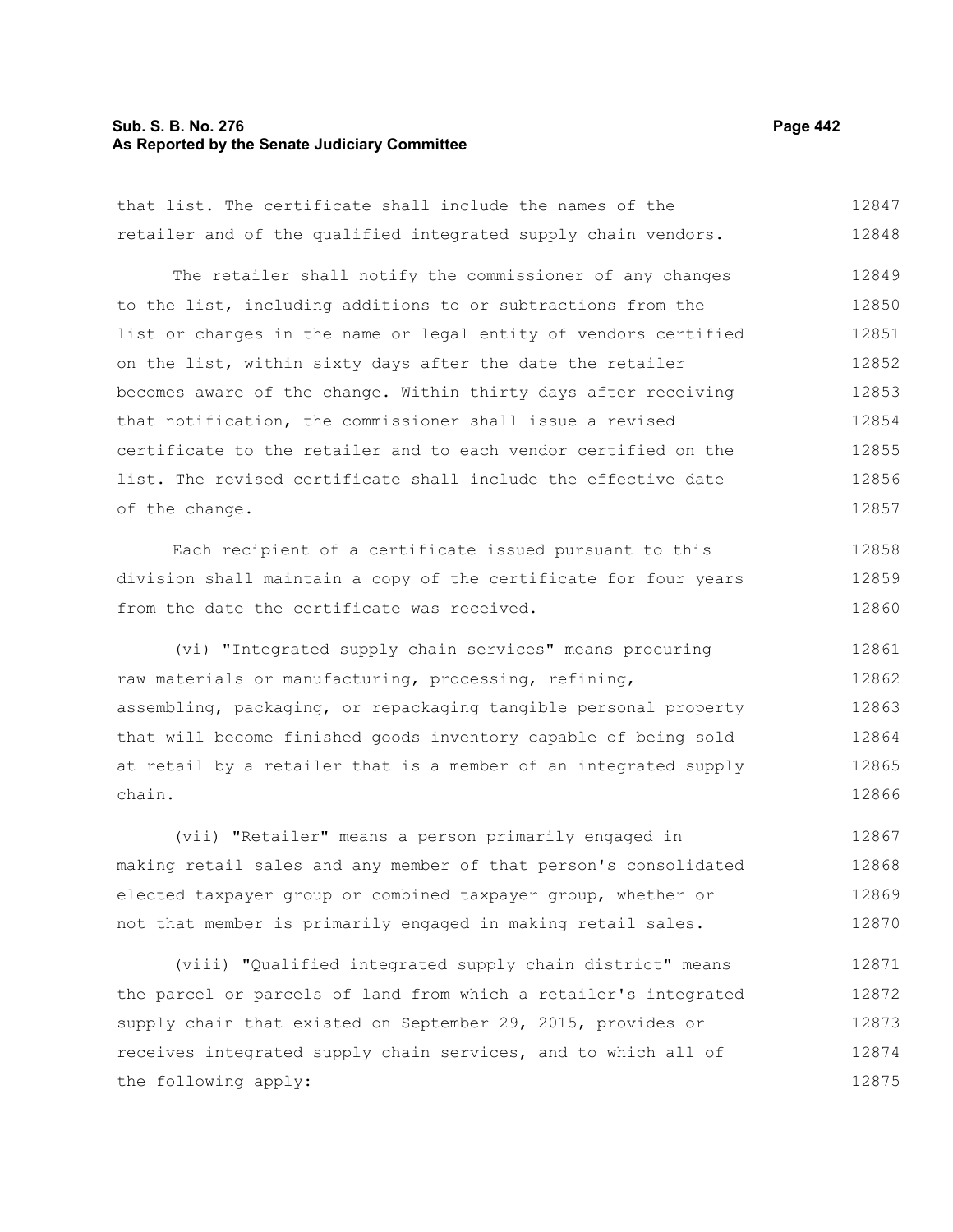# **Sub. S. B. No. 276 Page 443 As Reported by the Senate Judiciary Committee**

(I) The parcel or parcels are located wholly in a county having a population of greater than one hundred sixty-five thousand but less than one hundred seventy thousand based on the 2010 federal decennial census. 12876 12877 12878 12879

(II) The parcel or parcels are located wholly in the corporate limits of a municipal corporation with a population greater than seven thousand five hundred and less than eight thousand based on the 2010 federal decennial census that is partly located in the county described in division  $(F)(2)(\pi i)$ (viii)(I) of this section, as those corporate limits existed on September 29, 2015. 12880 12881 12882 12883 12884 12885 12886

(III) The aggregate acreage of the parcel or parcels equals or exceeds one hundred acres. 12887 12888

(kk) In the case of a railroad company described in division (D)(9) of section 5727.01 of the Revised Code that purchases dyed diesel fuel directly from a supplier as defined by section 5736.01 of the Revised Code, an amount equal to the product of the number of gallons of dyed diesel fuel purchased directly from such a supplier multiplied by the average wholesale price for a gallon of diesel fuel as determined under section 5736.02 of the Revised Code for the period during which the fuel was purchased multiplied by a fraction, the numerator of which equals the rate of tax levied by section 5736.02 of the Revised Code less the rate of tax computed in section 5751.03 of the Revised Code, and the denominator of which equals the rate of tax computed in section 5751.03 of the Revised Code. 12889 12890 12891 12892 12893 12894 12895 12896 12897 12898 12899 12900 12901

(ll) Receipts realized by an out-of-state disaster business from disaster work conducted in this state during a disaster response period pursuant to a qualifying solicitation received by the business. Terms used in division  $(F)$  (2)(11) of 12902 12903 12904 12905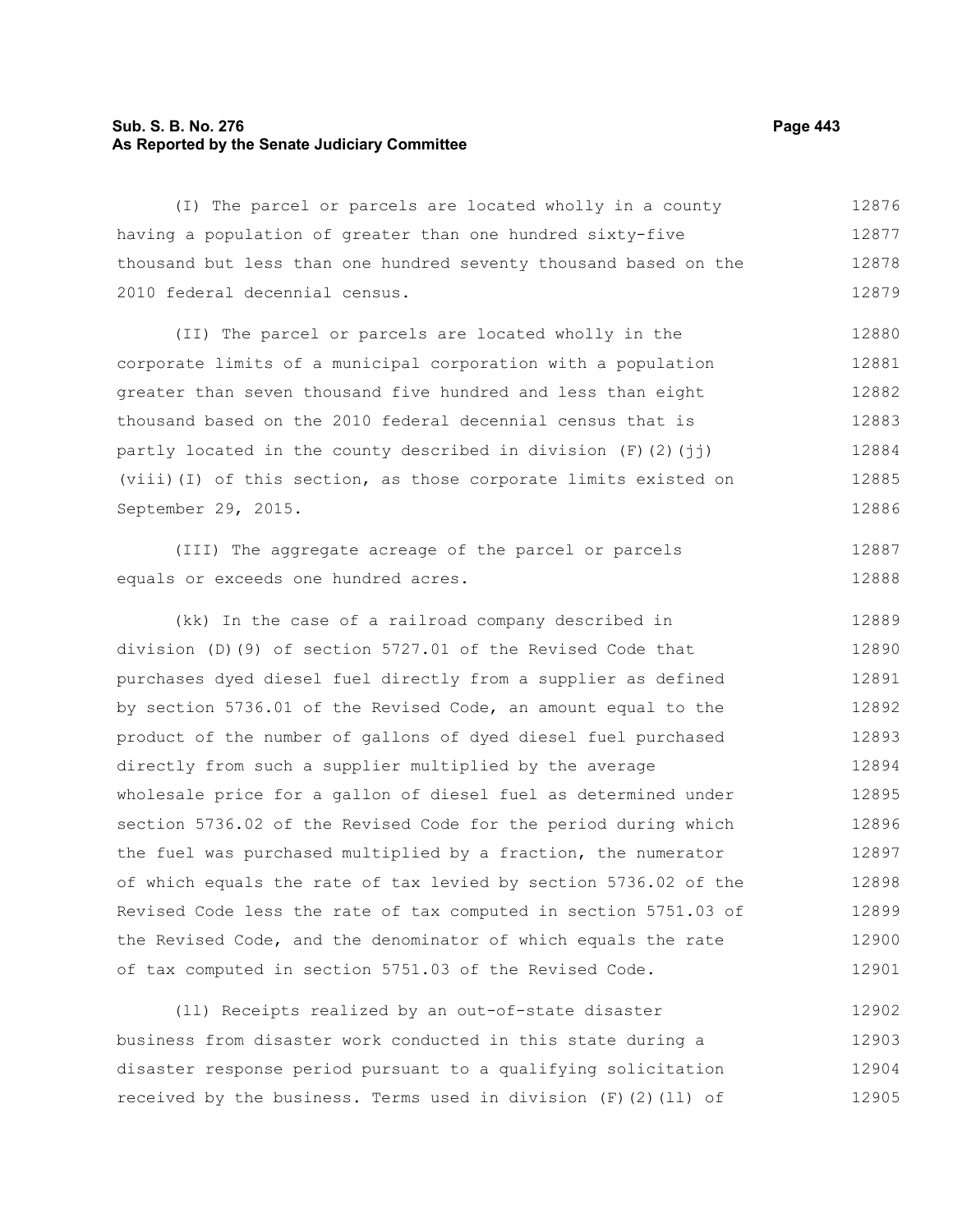# **Sub. S. B. No. 276 Page 444 As Reported by the Senate Judiciary Committee**

this section have the same meanings as in section 5703.94 of the Revised Code. 12906 12907

(mm) Any receipts for which the tax imposed by this chapter is prohibited by the constitution or laws of the United States or the constitution of this state. 12908 12909 12910

(3) In the case of a taxpayer when acting as a real estate broker, "gross receipts" includes only the portion of any fee for the service of a real estate broker, or service of a real estate salesperson associated with that broker, that is retained by the broker and not paid to an associated real estate salesperson or another real estate broker. For the purposes of this division, "real estate broker" and "real estate salesperson" have the same meanings as in section 4735.01 of the Revised Code. 12911 12912 12913 12914 12915 12916 12917 12918 12919

(4) A taxpayer's method of accounting for gross receipts for a tax period shall be the same as the taxpayer's method of accounting for federal income tax purposes for the taxpayer's federal taxable year that includes the tax period. If a taxpayer's method of accounting for federal income tax purposes changes, its method of accounting for gross receipts under this chapter shall be changed accordingly. 12920 12921 12922 12923 12924 12925 12926

(G) "Taxable gross receipts" means gross receipts sitused to this state under section 5751.033 of the Revised Code. 12927 12928

(H) A person has "substantial nexus with this state" if any of the following applies. The person: 12929 12930

(1) Owns or uses a part or all of its capital in this state; 12931 12932

(2) Holds a certificate of compliance with the laws of this state authorizing the person to do business in this state; 12933 12934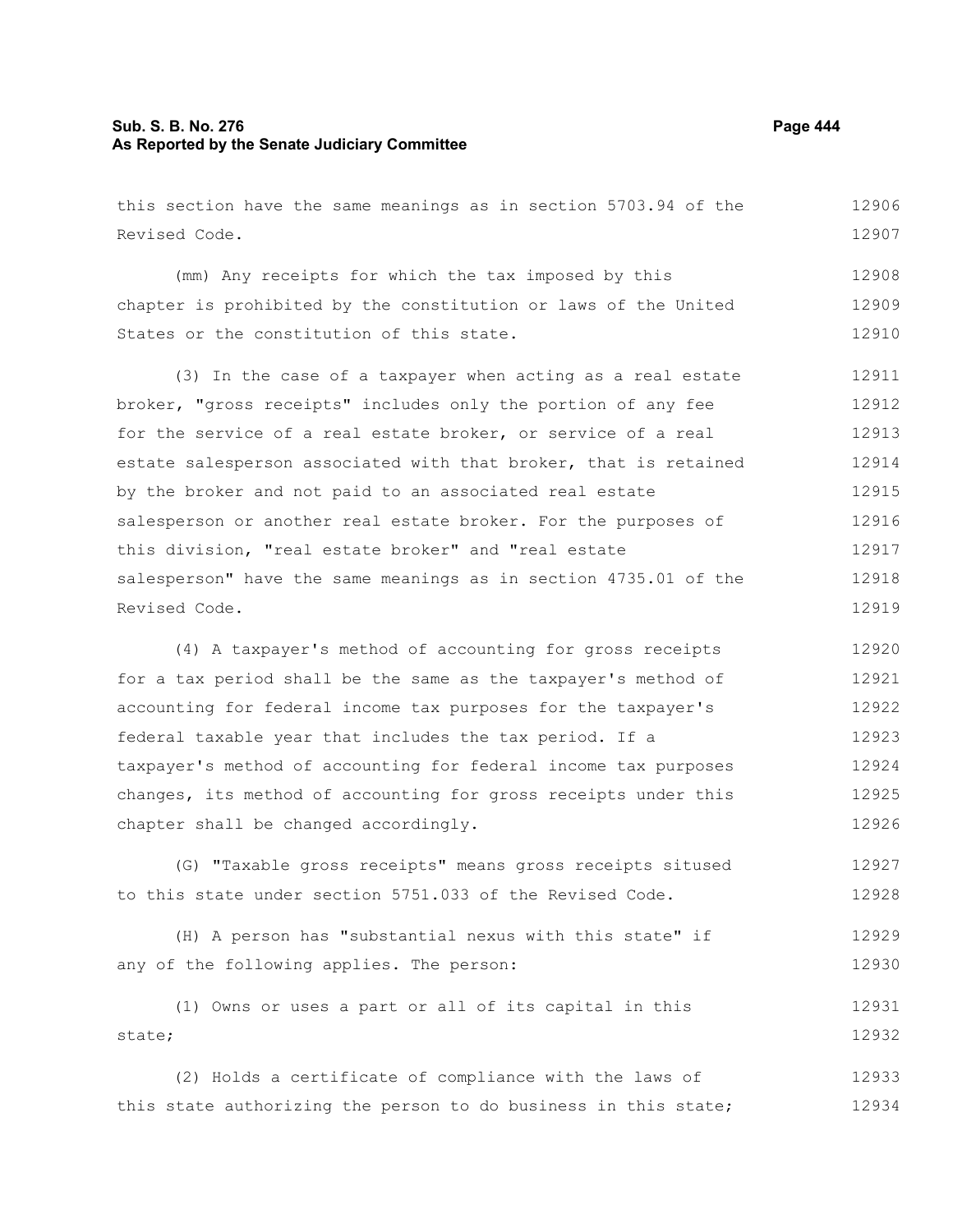## **Sub. S. B. No. 276 Page 445 As Reported by the Senate Judiciary Committee**

(3) Has bright-line presence in this state; 12935

(4) Otherwise has nexus with this state to an extent that the person can be required to remit the tax imposed under this chapter under the Constitution of the United States. 12936 12937 12938

(I) A person has "bright-line presence" in this state for a reporting period and for the remaining portion of the calendar year if any of the following applies. The person: 12939 12940 12941

(1) Has at any time during the calendar year property in this state with an aggregate value of at least fifty thousand dollars. For the purpose of division  $(I)(1)$  of this section, owned property is valued at original cost and rented property is valued at eight times the net annual rental charge. 12942 12943 12944 12945 12946

(2) Has during the calendar year payroll in this state of at least fifty thousand dollars. Payroll in this state includes all of the following: 12947 12948 12949

(a) Any amount subject to withholding by the person under section 5747.06 of the Revised Code; 12950 12951

(b) Any other amount the person pays as compensation to an individual under the supervision or control of the person for work done in this state; and 12952 12953 12954

(c) Any amount the person pays for services performed in this state on its behalf by another. 12955 12956

(3) Has during the calendar year taxable gross receipts of at least five hundred thousand dollars. 12957 12958

(4) Has at any time during the calendar year within this state at least twenty-five per cent of the person's total property, total payroll, or total gross receipts. 12959 12960 12961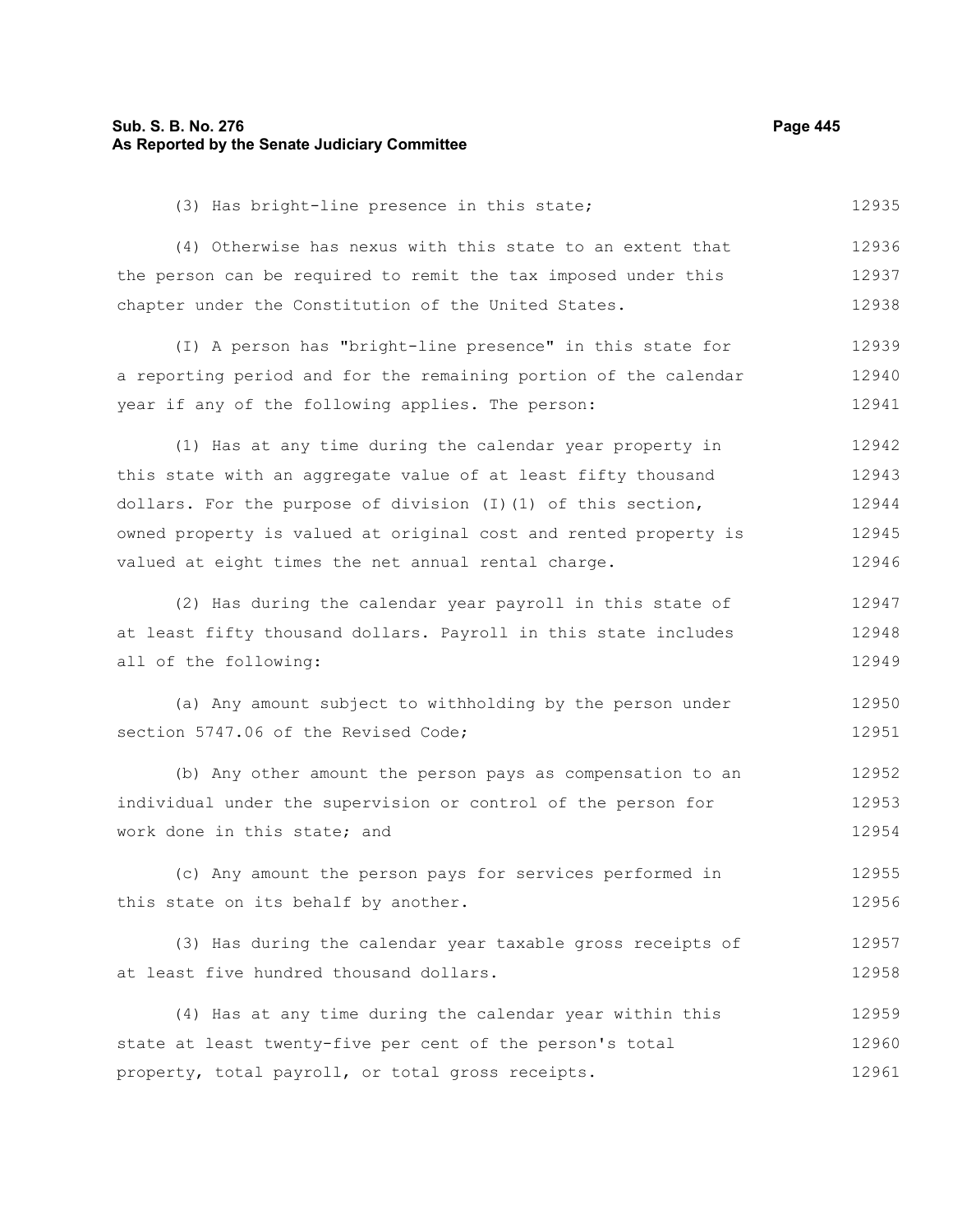## **Sub. S. B. No. 276 Page 446 As Reported by the Senate Judiciary Committee**

(5) Is domiciled in this state as an individual or for corporate, commercial, or other business purposes. 12962 12963

(J) "Tangible personal property" has the same meaning as in section 5739.01 of the Revised Code. 12964 12965

(K) "Internal Revenue Code" means the Internal Revenue Code of 1986, 100 Stat. 2085, 26 U.S.C. 1, as amended. Any term used in this chapter that is not otherwise defined has the same meaning as when used in a comparable context in the laws of the United States relating to federal income taxes unless a different meaning is clearly required. Any reference in this chapter to the Internal Revenue Code includes other laws of the United States relating to federal income taxes. 12966 12967 12968 12969 12970 12971 12972 12973

(L) "Calendar quarter" means a three-month period ending on the thirty-first day of March, the thirtieth day of June, the thirtieth day of September, or the thirty-first day of December. 12974 12975 12976

(M) "Tax period" means the calendar quarter or calendar year on the basis of which a taxpayer is required to pay the tax imposed under this chapter. 12977 12978 12979

(N) "Calendar year taxpayer" means a taxpayer for which the tax period is a calendar year. 12980 12981

(O) "Calendar quarter taxpayer" means a taxpayer for which the tax period is a calendar quarter. 12982 12983

(P) "Agent" means a person authorized by another person to act on its behalf to undertake a transaction for the other, including any of the following: 12984 12985 12986

(1) A person receiving a fee to sell financial instruments; 12987 12988

(2) A person retaining only a commission from a 12989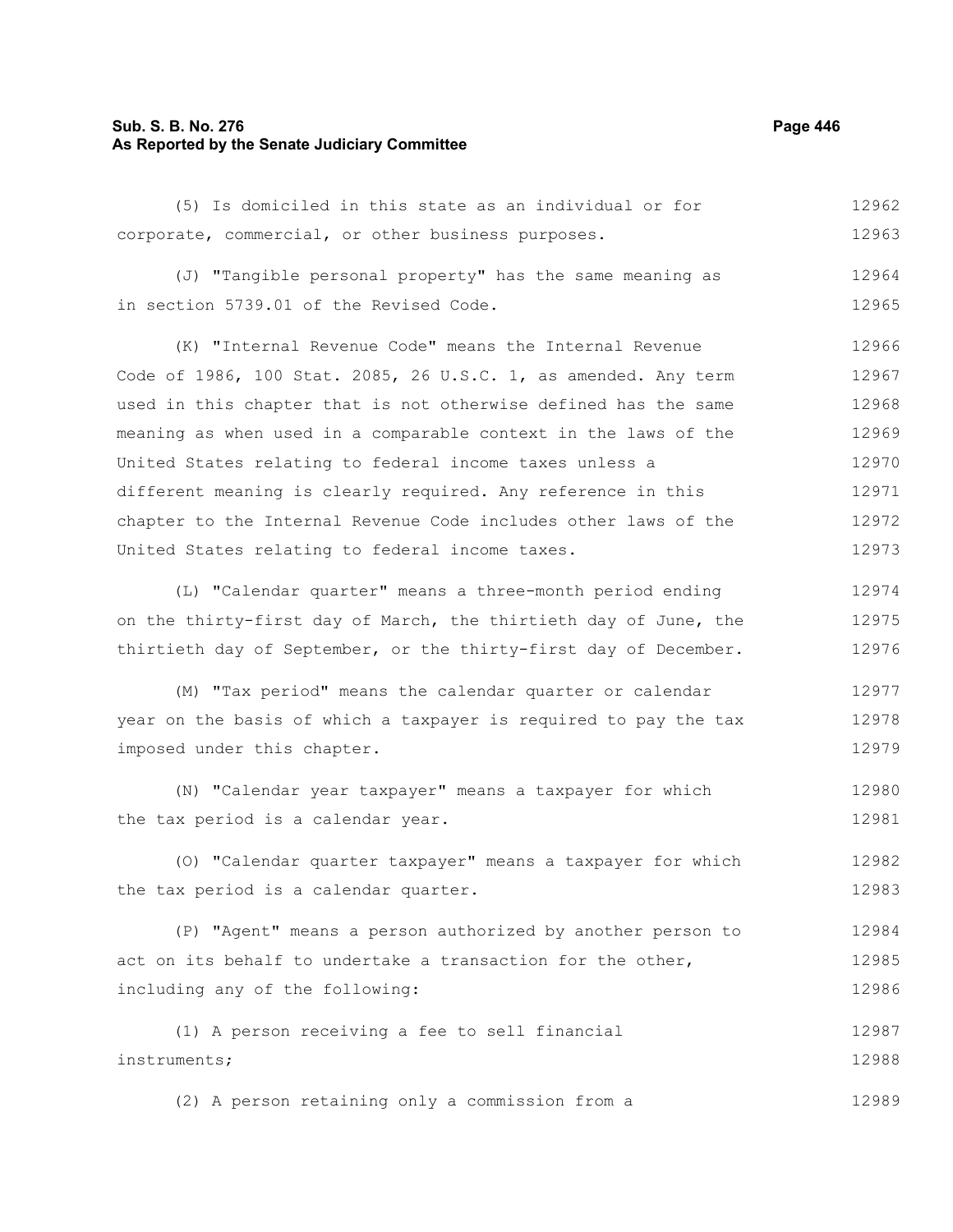# **Sub. S. B. No. 276 Page 447 As Reported by the Senate Judiciary Committee**

| transaction with the other proceeds from the transaction being   | 12990 |
|------------------------------------------------------------------|-------|
| remitted to another person;                                      | 12991 |
| (3) A person issuing licenses and permits under section          | 12992 |
| 1533.13 of the Revised Code;                                     | 12993 |
| (4) A lottery sales agent holding a valid license issued         | 12994 |
| under section 3770.05 of the Revised Code;                       | 12995 |
| (5) A person acting as an agent of the division of liquor        | 12996 |
| control under section 4301.17 of the Revised Code.               | 12997 |
| (Q) "Received" includes amounts accrued under the accrual        | 12998 |
| method of accounting.                                            | 12999 |
| (R) "Reporting person" means a person in a consolidated          | 13000 |
| elected taxpayer or combined taxpayer group that is designated   | 13001 |
| by that group to legally bind the group for all filings and tax  | 13002 |
| liabilities and to receive all legal notices with respect to     | 13003 |
| matters under this chapter, or, for the purposes of section      | 13004 |
| 5751.04 of the Revised Code, a separate taxpayer that is not a   | 13005 |
| member of such a group.                                          | 13006 |
| Section 2. That existing sections 111.16, 122.16, 122.173,       | 13007 |
| 135.14, 135.142, 135.35, 150.05, 718.01, 1329.01, 1329.02,       | 13008 |
| 1701.03, 1701.05, 1701.791, 1702.05, 1702.411, 1703.04, 1729.36, | 13009 |
| 1729.38, 1745.461, 1751.01, 1776.69, 1776.82, 1782.02, 1782.432, | 13010 |
| 1785.09, 3345.203, 3964.03, 3964.17, 4701.14, 4703.18, 4703.331, | 13011 |
| 4715.18, 4715.22, 4715.365, 4715.431, 4717.06, 4723.16, 4725.33, | 13012 |
| 4729.161, 4729.541, 4731.226, 4731.228, 4732.28, 4733.16,        | 13013 |
| 4734.17, 4755.111, 4755.471, 4757.37, 5701.14, 5715.19, 5733.04, | 13014 |
| 5733.33, 5733.42, 5747.01, and 5751.01 of the Revised Code are   | 13015 |
| hereby repealed.                                                 | 13016 |
| Section 3. That sections 1705.01, 1705.02, 1705.03,              | 13017 |

1705.031, 1705.04, 1705.05, 1705.06, 1705.07, 1705.08, 1705.081, 13018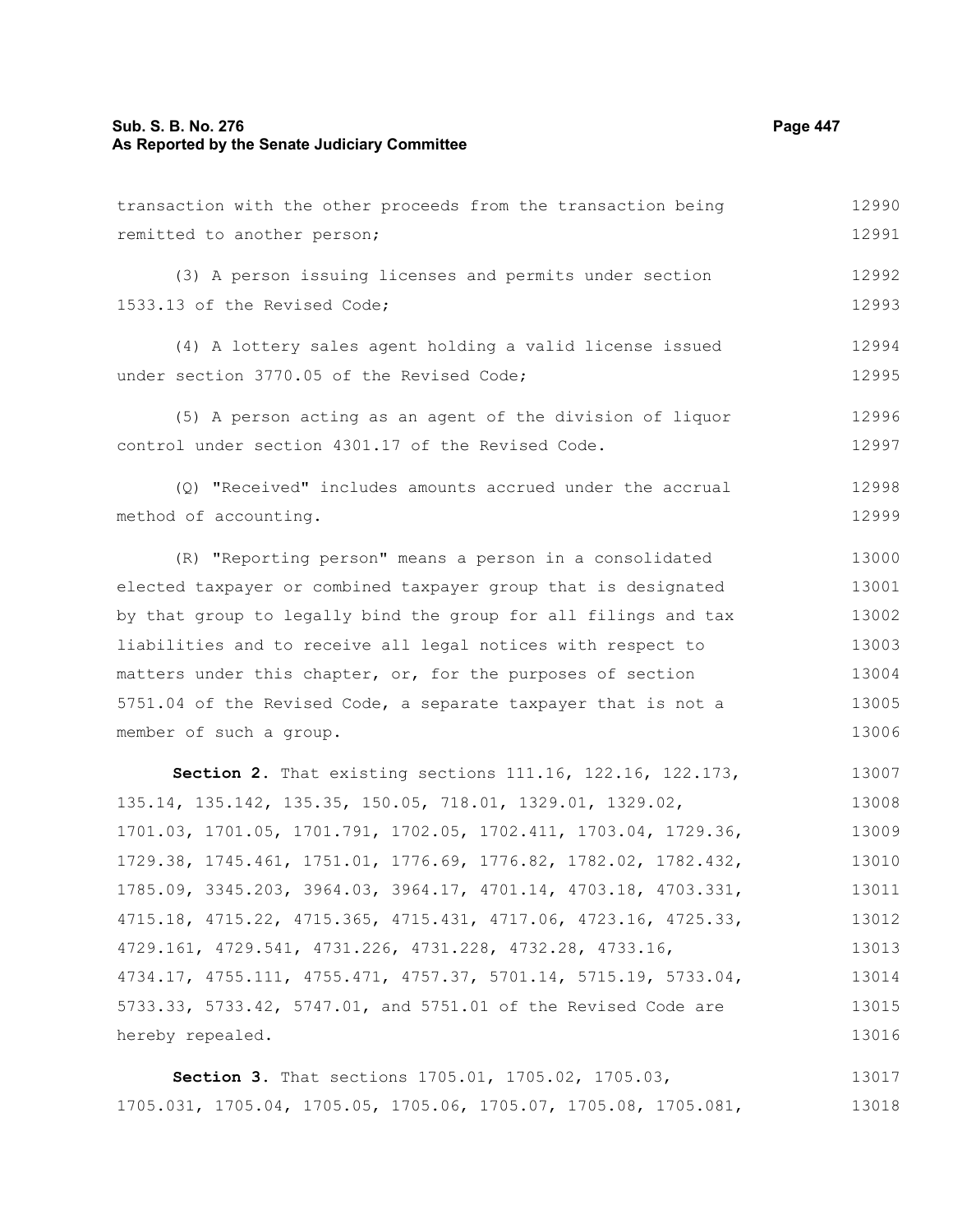#### **Sub. S. B. No. 276 Page 448 As Reported by the Senate Judiciary Committee**

1705.09, 1705.10, 1705.11, 1705.12, 1705.13, 1705.14, 1705.15, 1705.16, 1705.161, 1705.17, 1705.18, 1705.19, 1705.20, 1705.21, 1705.22, 1705.23, 1705.24, 1705.25, 1705.26, 1705.27, 1705.28, 1705.281, 1705.282, 1705.29, 1705.291, 1705.292, 1705.30, 1705.31, 1705.32, 1705.33, 1705.34, 1705.35, 1705.36, 1705.361, 1705.37, 1705.371, 1705.38, 1705.381, 1705.39, 1705.391, 1705.40, 1705.41, 1705.42, 1705.43, 1705.44, 1705.45, 1705.46, 1705.47, 1705.48, 1705.49, 1705.50, 1705.51, 1705.52, 1705.53, 1705.54, 1705.55, 1705.56, 1705.57, 1705.58, and 1705.61 of the Revised Code are hereby repealed. **Section 4.** Section 3 of this act shall take effect on 13019 13020 13021 13022 13023 13024 13025 13026 13027 13028 13029

January 1, 2022. 13030

**Section 5.** The repeal of a statute by this act shall not affect an action commenced, proceeding brought, or right accrued prior to January 1, 2022. 13031 13032 13033

**Section 6.** The General Assembly, applying the principle stated in division (B) of section 1.52 of the Revised Code that amendments are to be harmonized if reasonably capable of simultaneous operation, finds that the following sections, presented in this act as composites of the sections as amended by the acts indicated, are the resulting versions of the sections in effect prior to the effective date of the sections as presented in this act: 13034 13035 13036 13037 13038 13039 13040 13041

Section 111.16 of the Revised Code as amended by both Sub. H.B. 31 and Sub. H.B. 133 of the 132nd General Assembly. 13042 13043

Section 135.35 of the Revised Code as amended by Am. Sub. H.B. 49, Sub. H.B. 251, and S.B. 163, all of the 132 General Assembly. 13044 13045 13046

Section 3345.203 of the Revised Code as amended by both 13047